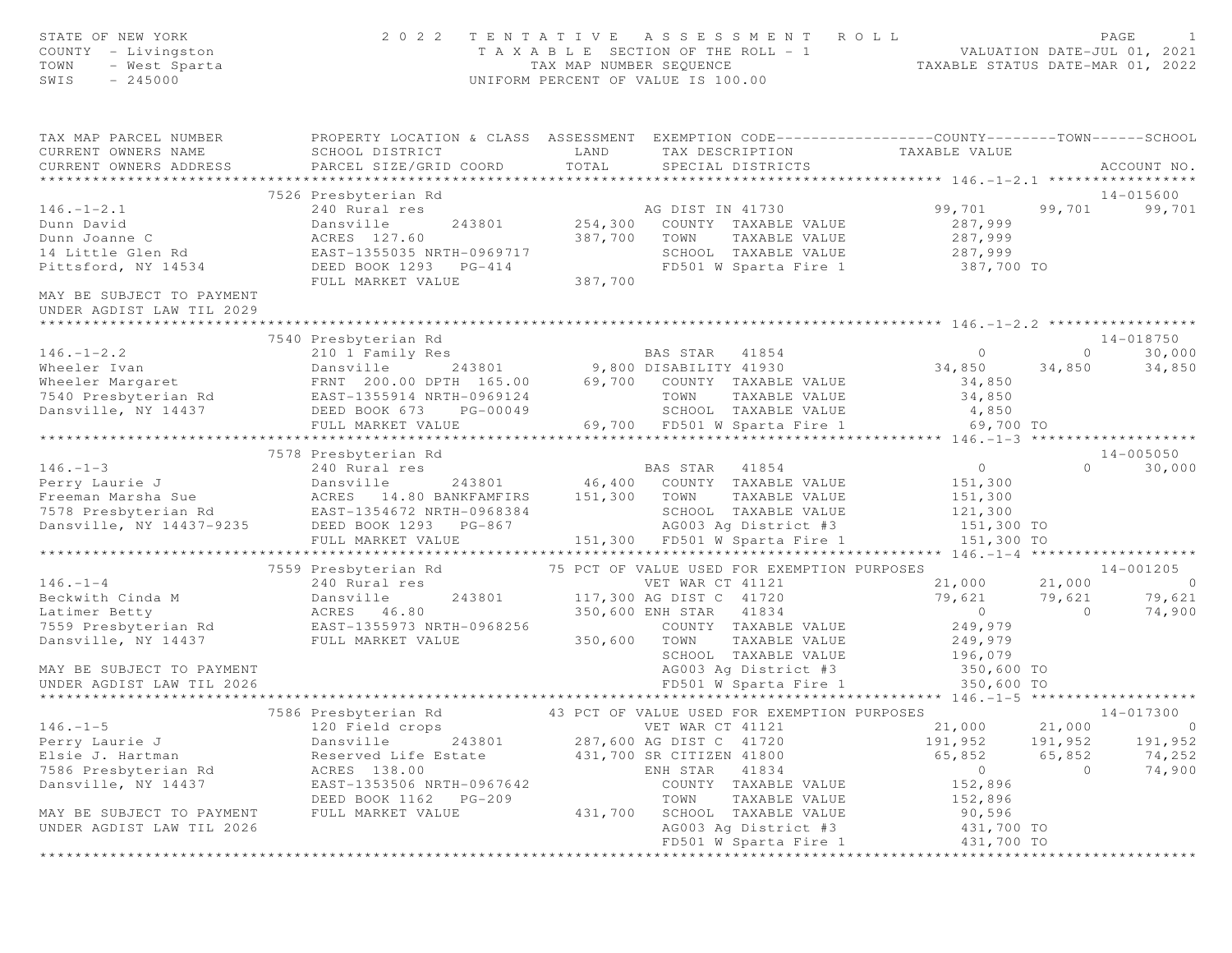| STATE OF NEW YORK<br>COUNTY - Livingston<br>TOWN - West Sparta                                                                                                                                                                                         | 2022 TENTATIVE ASSESSMENT ROLL                                                                                                                                        | UNIFORM PERCENT OF VALUE IS 100.00 |                 |                                                   | TAXABLE SECTION OF THE ROLL - 1<br>TAXABLE SECTION OF THE ROLL - 1<br>TAXABLE STATUS DATE-MAR 01, 2022 | PAGE            |
|--------------------------------------------------------------------------------------------------------------------------------------------------------------------------------------------------------------------------------------------------------|-----------------------------------------------------------------------------------------------------------------------------------------------------------------------|------------------------------------|-----------------|---------------------------------------------------|--------------------------------------------------------------------------------------------------------|-----------------|
| TAX MAP PARCEL NUMBER FROPERTY LOCATION & CLASS ASSESSMENT EXEMPTION CODE---------------COUNTY-------TOWN------SCHOOL<br>CURRENT OWNERS NAME                                                                                                           |                                                                                                                                                                       |                                    |                 |                                                   |                                                                                                        |                 |
| CURRENT OWNERS ADDRESS                                                                                                                                                                                                                                 | SCHOOL DISTRICT                           LAND         TAX DESCRIPTION                   TAXABLE VALUE PARCEL SIZE/GRID COORD          TOTAL        SPECIAL DISTRICTS |                                    |                 |                                                   |                                                                                                        | ACCOUNT NO.     |
|                                                                                                                                                                                                                                                        |                                                                                                                                                                       |                                    |                 |                                                   |                                                                                                        |                 |
| 7622 Presbyterian Rd<br>210 1 Family Res<br>243801 22,900 BAS STAR 41854 1075<br>Comer Bonnie M ACRES 4.79 22,900 BAS STAR 41854 61,075<br>7622 Presbyterian Rd<br>26.2 Presbyterian Rd<br>26.2 Presbyterian Rd<br>26.2 Presbyterian Rd<br>26.         | 7622 Presbyterian Rd <sup>94</sup> PCT OF VALUE USED FOR EXEMPTION PURPOSES                                                                                           |                                    |                 |                                                   |                                                                                                        | 14-015800       |
|                                                                                                                                                                                                                                                        |                                                                                                                                                                       |                                    |                 |                                                   | $10,025$ $10,025$ 0                                                                                    |                 |
|                                                                                                                                                                                                                                                        |                                                                                                                                                                       |                                    |                 |                                                   | $0$ 0 30,000<br>61,075 0 30,000                                                                        |                 |
|                                                                                                                                                                                                                                                        |                                                                                                                                                                       |                                    |                 |                                                   |                                                                                                        |                 |
|                                                                                                                                                                                                                                                        |                                                                                                                                                                       |                                    |                 |                                                   |                                                                                                        |                 |
|                                                                                                                                                                                                                                                        |                                                                                                                                                                       |                                    |                 |                                                   |                                                                                                        |                 |
|                                                                                                                                                                                                                                                        |                                                                                                                                                                       |                                    |                 |                                                   |                                                                                                        |                 |
|                                                                                                                                                                                                                                                        |                                                                                                                                                                       |                                    |                 |                                                   |                                                                                                        |                 |
|                                                                                                                                                                                                                                                        | Presbyterian Rd                                                                                                                                                       |                                    |                 |                                                   |                                                                                                        | 14-015800       |
| $146. - 1 - 6.11$                                                                                                                                                                                                                                      | 120 Field crops                                                                                                                                                       |                                    |                 | AG DIST C 41720                                   | 168,074                                                                                                | 168,074 168,074 |
|                                                                                                                                                                                                                                                        | 120 rienu crops<br>Dansville 22 243801 242,300 COUNTY TAXABLE VALUE                                                                                                   |                                    |                 |                                                   | 74,226                                                                                                 |                 |
| Kennedy Kevin<br>3499 Moffat Rd                                                                                                                                                                                                                        |                                                                                                                                                                       |                                    |                 |                                                   | 74,226                                                                                                 |                 |
| Dansville, NY 14437                                                                                                                                                                                                                                    |                                                                                                                                                                       |                                    |                 |                                                   | 74,226                                                                                                 |                 |
|                                                                                                                                                                                                                                                        |                                                                                                                                                                       |                                    |                 |                                                   | 242,300 TO<br>242,300 TO                                                                               |                 |
| MAY BE SUBJECT TO PAYMENT<br>UNDER AGDIST LAW TIL 2026                                                                                                                                                                                                 | ACRES 97.50<br>EAST-1354200 NRTH-0965394<br>DEED BOOK 1296 PG-2992<br>FULL MARKET VALUE<br>PULL MARKET VALUE<br>242,300 FD501 W Sparta Fire 1                         |                                    |                 |                                                   |                                                                                                        |                 |
| ******************************                                                                                                                                                                                                                         |                                                                                                                                                                       |                                    |                 |                                                   |                                                                                                        |                 |
|                                                                                                                                                                                                                                                        | Presbyterian Rd W                                                                                                                                                     |                                    |                 |                                                   |                                                                                                        | 14-015800       |
|                                                                                                                                                                                                                                                        |                                                                                                                                                                       |                                    |                 | COUNTY TAXABLE VALUE<br>40,500 TOWN TAXABLE VALUE | 40,500                                                                                                 |                 |
|                                                                                                                                                                                                                                                        |                                                                                                                                                                       |                                    |                 |                                                   | 40,500                                                                                                 |                 |
|                                                                                                                                                                                                                                                        |                                                                                                                                                                       |                                    |                 | 40,500 SCHOOL TAXABLE VALUE                       | 40,500                                                                                                 |                 |
| 146.-1-6.12<br>McMaster Wayne E<br>McMaster Susan M<br>7671 Presbyterian Rd<br>86.09<br>7671 Presbyterian Rd<br>86.15.09<br>7671 Presbyterian Rd<br>86.15.09<br>86.09<br>86.15.09<br>86.15.09<br>86.15.09<br>86.15.09<br>86.15.09<br>86.1294<br>86-937 |                                                                                                                                                                       |                                    |                 |                                                   | AG003 Ag District #3<br>AG003 Ag District #3 40,500 TO<br>FD501 W Sparta Fire 1 40,500 TO              |                 |
|                                                                                                                                                                                                                                                        | FULL MARKET VALUE                                                                                                                                                     | 40,500                             |                 |                                                   |                                                                                                        |                 |
|                                                                                                                                                                                                                                                        |                                                                                                                                                                       |                                    |                 |                                                   |                                                                                                        |                 |
|                                                                                                                                                                                                                                                        | 7621 Presbyterian Rd                                                                                                                                                  |                                    |                 |                                                   |                                                                                                        | 14-017500       |
| $146. -1 - 7.1$                                                                                                                                                                                                                                        | 120 Field crops                                                                                                                                                       |                                    | AG DIST C 41720 |                                                   | 173,089                                                                                                | 173,089 173,089 |
| Rowe Ronald C                                                                                                                                                                                                                                          |                                                                                                                                                                       |                                    |                 | 243801 247,500 ENH STAR 41834                     |                                                                                                        | 74,900          |
| Rowe Joy M                                                                                                                                                                                                                                             | Dansville 243801<br>ACRES 118.40                                                                                                                                      |                                    |                 | 400,300 COUNTY TAXABLE VALUE                      | $\begin{array}{c} 0 \\ 227,211 \end{array}$ 0                                                          |                 |
| 7621 Presbyterian Rd                                                                                                                                                                                                                                   | EAST-1356126 NRTH-0966018<br>DEED BOOK 662 PG-00316                                                                                                                   |                                    |                 | TOWN TAXABLE VALUE                                | 227,211                                                                                                |                 |
| Dansville, NY 14437                                                                                                                                                                                                                                    |                                                                                                                                                                       |                                    |                 | SCHOOL TAXABLE VALUE                              | 152, 311                                                                                               |                 |
|                                                                                                                                                                                                                                                        | FULL MARKET VALUE                                                                                                                                                     |                                    |                 |                                                   | 400,300 AG003 Ag District #3 400,300 TO<br>FD501 W Sparta Fire 1 400,300 TO                            |                 |
| MAY BE SUBJECT TO PAYMENT                                                                                                                                                                                                                              |                                                                                                                                                                       |                                    |                 |                                                   |                                                                                                        |                 |
| UNDER AGDIST LAW TIL 2026                                                                                                                                                                                                                              |                                                                                                                                                                       |                                    |                 |                                                   |                                                                                                        |                 |
| ****************************                                                                                                                                                                                                                           |                                                                                                                                                                       |                                    |                 |                                                   |                                                                                                        |                 |
| $146. - 1 - 7.2$                                                                                                                                                                                                                                       | Presbyterian Rd                                                                                                                                                       |                                    |                 |                                                   |                                                                                                        |                 |
|                                                                                                                                                                                                                                                        | 314 Rural vac<10                                                                                                                                                      |                                    |                 | COUNTY TAXABLE VALUE<br>10,400 TOWN TAXABLE VALUE | 10,400<br>10,400                                                                                       |                 |
|                                                                                                                                                                                                                                                        |                                                                                                                                                                       |                                    |                 | 10,400 SCHOOL TAXABLE VALUE                       | 10,400                                                                                                 |                 |
|                                                                                                                                                                                                                                                        |                                                                                                                                                                       |                                    |                 | FD501 W Sparta Fire 1                             | 10,400 TO                                                                                              |                 |
| 146.-1-7.2<br>Hartman Gerald L<br>Hartman Janet R<br>3605 Rock Spring Hill Rd<br>Dansville 243801<br>243801<br>243801<br>243805 Rock Spring Hill Rd<br>2655257 NRTH-0965306<br>Dansville, NY 14437<br>DEED BOOK 641<br>PG-00144<br>Dansville, NY 14437 |                                                                                                                                                                       |                                    |                 |                                                   |                                                                                                        |                 |
|                                                                                                                                                                                                                                                        | FULL MARKET VALUE                                                                                                                                                     | 10,400                             |                 |                                                   |                                                                                                        |                 |
|                                                                                                                                                                                                                                                        |                                                                                                                                                                       |                                    |                 |                                                   |                                                                                                        |                 |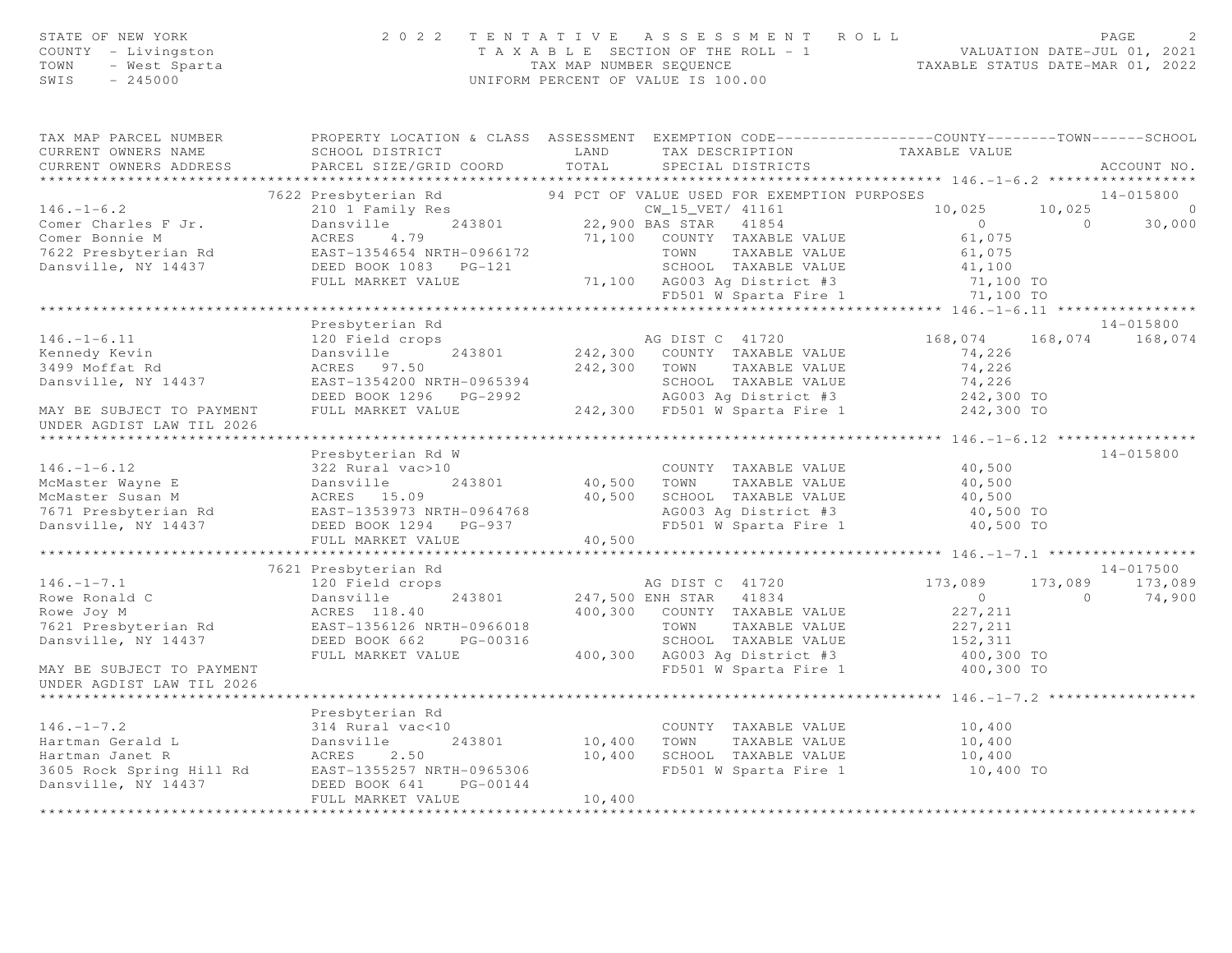| STATE OF NEW YORK<br>COUNTY - Livingston<br>- West Sparta<br>TOWN<br>$-245000$<br>SWIS | 2 0 2 2                                                                                          | TAX MAP NUMBER SEQUENCE | TENTATIVE ASSESSMENT ROLL<br>T A X A B L E SECTION OF THE ROLL - 1<br>UNIFORM PERCENT OF VALUE IS 100.00 | valuation DATE-JUL 01, 2021 VALUATION DATE-MAR 01, 2022          |                | PAGE                         |
|----------------------------------------------------------------------------------------|--------------------------------------------------------------------------------------------------|-------------------------|----------------------------------------------------------------------------------------------------------|------------------------------------------------------------------|----------------|------------------------------|
| TAX MAP PARCEL NUMBER                                                                  | PROPERTY LOCATION & CLASS ASSESSMENT EXEMPTION CODE----------------COUNTY-------TOWN------SCHOOL |                         |                                                                                                          |                                                                  |                |                              |
| CURRENT OWNERS NAME<br>CURRENT OWNERS ADDRESS                                          | SCHOOL DISTRICT<br>PARCEL SIZE/GRID COORD                                                        | <b>LAND</b><br>TOTAL    | TAX DESCRIPTION<br>SPECIAL DISTRICTS                                                                     | TAXABLE VALUE                                                    |                | ACCOUNT NO.                  |
|                                                                                        |                                                                                                  |                         |                                                                                                          |                                                                  |                |                              |
|                                                                                        | 7671 Presbyterian Rd                                                                             |                         |                                                                                                          |                                                                  |                | $14 - 030800$                |
| $146. - 1 - 8$                                                                         | 210 1 Family Res                                                                                 |                         | VETS-PR-CT 41111                                                                                         | 144,824 144,824                                                  |                | $\overline{0}$               |
| McMaster Wayne E                                                                       | Dansville 243801 15,600 BAS STAR 41854                                                           |                         |                                                                                                          | $\overline{0}$                                                   | $\overline{0}$ | 30,000                       |
| McMaster Susan M                                                                       | Vets 86%                                                                                         |                         | 168,400 COUNTY TAXABLE VALUE                                                                             | 23,576                                                           |                |                              |
| 7671 Presbyterian Rd                                                                   | ACRES 2.00                                                                                       |                         | TOWN<br>TAXABLE VALUE                                                                                    | 23,576                                                           |                |                              |
| Dansville, NY 14437                                                                    | EAST-1355294 NRTH-0964604                                                                        |                         |                                                                                                          | SCHOOL TAXABLE VALUE 138,400<br>FD501 W Sparta Fire 1 168,400 TO |                |                              |
|                                                                                        | DEED BOOK 1294 PG-937                                                                            |                         |                                                                                                          |                                                                  |                |                              |
|                                                                                        | FULL MARKET VALUE                                                                                | 168,400                 |                                                                                                          |                                                                  |                |                              |
|                                                                                        |                                                                                                  |                         |                                                                                                          |                                                                  |                |                              |
| $146. - 1 - 9$                                                                         | 7909 Presbyterian Rd                                                                             |                         |                                                                                                          |                                                                  |                | 14-029200<br>190,360 190,360 |
| Moffat Daniel L                                                                        | 120 Field crops                                                                                  |                         | AG DIST IN 41730<br>243801 270,400 ENH STAR 41834                                                        | 190,360<br>$\overline{0}$                                        | $\overline{0}$ | 74,900                       |
| Moffat Laura J                                                                         |                                                                                                  |                         | 329,200 COUNTY TAXABLE VALUE                                                                             | 138,840                                                          |                |                              |
| 7909 Presbyterian Rd EAST-1356096 NRTH-0963612                                         |                                                                                                  |                         | TOWN<br>TAXABLE VALUE                                                                                    | 138,840                                                          |                |                              |
| Dansville, NY 14437                                                                    |                                                                                                  |                         | SCHOOL TAXABLE VALUE                                                                                     | 63,940                                                           |                |                              |
|                                                                                        | FULL MARKET VALUE                                                                                |                         | 329,200 FD501 W Sparta Fire 1                                                                            | 329,200 TO                                                       |                |                              |
| MAY BE SUBJECT TO PAYMENT<br>UNDER AGDIST LAW TIL 2029                                 |                                                                                                  |                         |                                                                                                          |                                                                  |                |                              |
|                                                                                        | 7939 Presbyterian Rd                                                                             |                         |                                                                                                          |                                                                  |                | 14-038000                    |
| $146. - 1 - 10.1$                                                                      |                                                                                                  |                         | AG DIST C 41720                                                                                          | 303,765                                                          |                | 303,765 303,765              |
| Swyers T Joseph                                                                        | 112 Dairy farm<br>Dansville                                                                      |                         | 243801 407,400 COUNTY TAXABLE VALUE                                                                      | 282,535                                                          |                |                              |
| 9596 Kenney Rd                                                                         | ACRES 159.90 BANK SWYE                                                                           | 586,300                 | TOWN TAXABLE VALUE                                                                                       | 282,535                                                          |                |                              |
| Dansville, NY 14437                                                                    | EAST-1355561 NRTH-0961831                                                                        |                         | SCHOOL TAXABLE VALUE                                                                                     | 282,535                                                          |                |                              |
|                                                                                        | DEED BOOK 1264 PG-1393                                                                           |                         | AG003 Ag District #3                                                                                     | 586,300 TO                                                       |                |                              |
| MAY BE SUBJECT TO PAYMENT<br>UNDER AGDIST LAW TIL 2026                                 | FULL MARKET VALUE                                                                                |                         | 586,300 FD501 W Sparta Fire 1                                                                            | 586,300 TO                                                       |                |                              |
|                                                                                        |                                                                                                  |                         |                                                                                                          |                                                                  |                |                              |
|                                                                                        | Presbyterian Rd                                                                                  |                         |                                                                                                          |                                                                  |                |                              |
| $146. - 1 - 10.2$                                                                      | 322 Rural vac>10                                                                                 |                         | COUNTY TAXABLE VALUE                                                                                     | 60,100                                                           |                |                              |
| McMaster Wayne E                                                                       | Dansville<br>243801                                                                              | 60,100                  | TAXABLE VALUE<br>TOWN                                                                                    | 60,100                                                           |                |                              |
| McMaster Susan M<br>7671 Presbyterian Rd                                               | ACRES 26.40<br>EAST-1354213 NRTH-0964166                                                         | 60,100                  | SCHOOL TAXABLE VALUE<br>AG003 Ag District #3                                                             | 60,100<br>60,100 TO                                              |                |                              |
| Dansville, NY 14437                                                                    | DEED BOOK 1294 PG-937                                                                            |                         |                                                                                                          | FD501 W Sparta Fire 1 60,100 TO                                  |                |                              |
|                                                                                        | FULL MARKET VALUE                                                                                | 60,100                  |                                                                                                          |                                                                  |                |                              |
|                                                                                        |                                                                                                  |                         |                                                                                                          |                                                                  |                |                              |
|                                                                                        | 7927 Pauline Rd                                                                                  |                         |                                                                                                          |                                                                  |                | 14-029800                    |
| $146. - 1 - 11.213$                                                                    | 120 Field crops                                                                                  |                         | AG DIST C<br>41720                                                                                       | 428,344                                                          | 428,344        | 428,344                      |
| Comer Charles F                                                                        | Dansville<br>243801                                                                              |                         | 595,100 BAS STAR<br>41854                                                                                | $\circ$                                                          | 0              | 30,000                       |
| Comer Elaine K                                                                         | ACRES 251.70 BANK COME                                                                           | 1012,000 SOLAR          | 49500                                                                                                    | 83,000                                                           | 83,000         | 83,000                       |
| 7927 Pauline Rd                                                                        | EAST-1352910 NRTH-0961458                                                                        |                         | COUNTY TAXABLE VALUE                                                                                     | 500,656                                                          |                |                              |
| Dansville, NY 14437                                                                    | DEED BOOK 1266<br>$PG-1332$                                                                      |                         | TOWN<br>TAXABLE VALUE                                                                                    | 500,656                                                          |                |                              |
|                                                                                        | FULL MARKET VALUE                                                                                | 1012,000                | SCHOOL TAXABLE VALUE                                                                                     | 470,656                                                          |                |                              |
| MAY BE SUBJECT TO PAYMENT                                                              |                                                                                                  |                         | AG003 Ag District #3                                                                                     | 1012,000 TO                                                      |                |                              |
| UNDER AGDIST LAW TIL 2026                                                              |                                                                                                  |                         | FD501 W Sparta Fire 1                                                                                    | 1012,000 TO                                                      |                |                              |
|                                                                                        |                                                                                                  |                         |                                                                                                          |                                                                  |                |                              |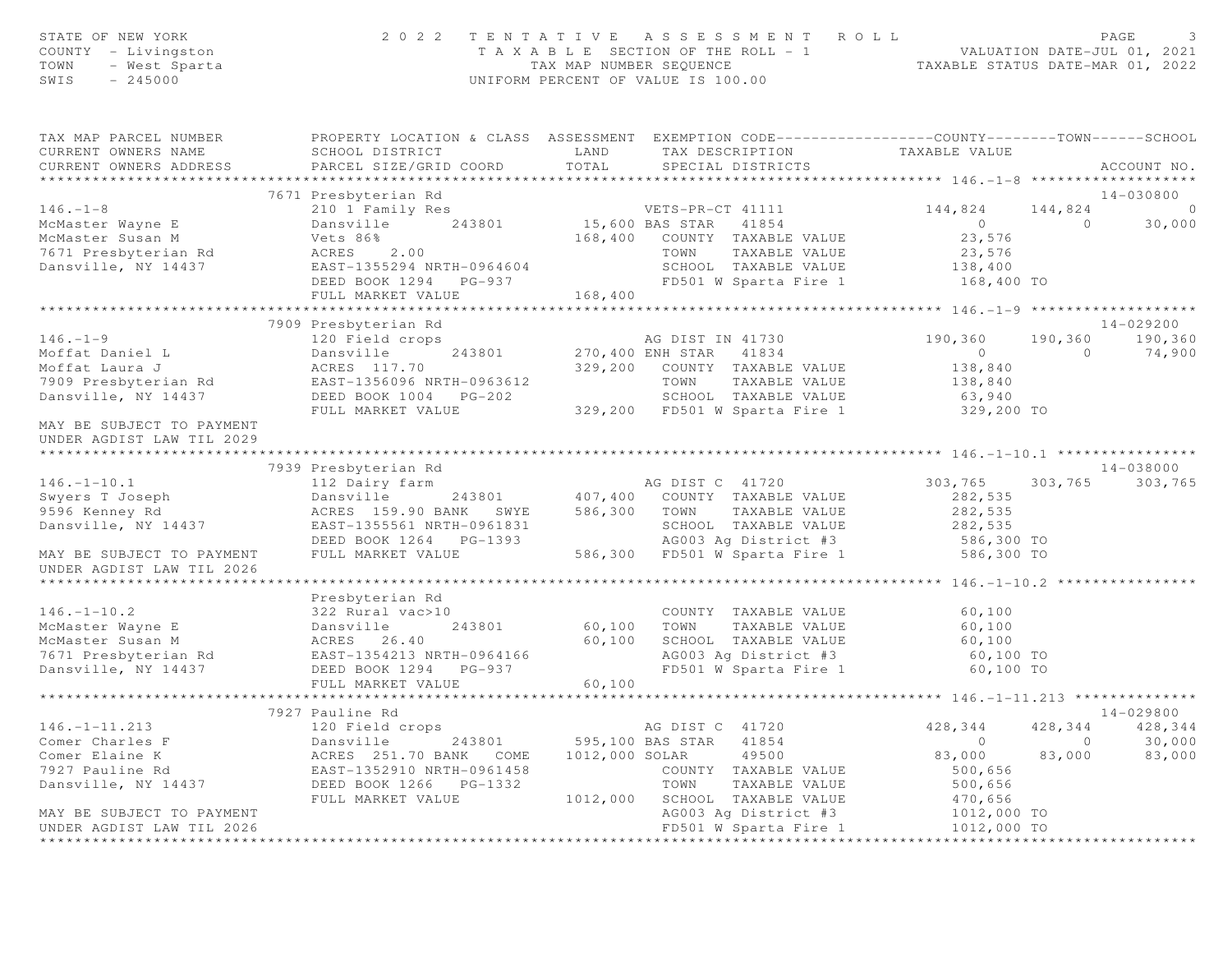| STATE OF NEW YORK<br>COUNTY - Livingston<br>OF NEW YORA<br>: - Livingston<br>- West Sparta<br>- 15000<br>TOWN<br>SWIS |                                                                                                                                                                         |                             | 2022 TENTATIVE ASSESSMENT ROLL<br>T A X A B L E SECTION OF THE ROLL - 1 VALUATION DATE-JUL 01, 2021<br>TAX MAP NUMBER SEQUENCE TAXABLE STATUS DATE-MAR 01, 2022<br>UNIFORM PERCENT OF VALUE IS 100.00 |                                                 |          | PAGE<br>$\overline{4}$       |
|-----------------------------------------------------------------------------------------------------------------------|-------------------------------------------------------------------------------------------------------------------------------------------------------------------------|-----------------------------|-------------------------------------------------------------------------------------------------------------------------------------------------------------------------------------------------------|-------------------------------------------------|----------|------------------------------|
| TAX MAP PARCEL NUMBER<br>CURRENT OWNERS NAME<br>CURRENT OWNERS ADDRESS                                                | PROPERTY LOCATION & CLASS ASSESSMENT EXEMPTION CODE-----------------COUNTY--------TOWN------SCHOOL<br>SCHOOL DISTRICT<br>PARCEL SIZE/GRID COORD                         | LAND<br>TOTAL               | TAX DESCRIPTION<br>SPECIAL DISTRICTS                                                                                                                                                                  | TAXABLE VALUE                                   |          | ACCOUNT NO.                  |
|                                                                                                                       |                                                                                                                                                                         |                             |                                                                                                                                                                                                       |                                                 |          |                              |
| $146. - 1 - 13.21$<br>Comer Charles F<br>Comer Elaine K<br>7927 Pauline Rd                                            | Union Corners Rd<br>120 Field crops<br>Dansville 243801 321,700 COUNTY TAXABLE VALUE<br>ACRES 175.00 BANK COME 321,700 TOWN TAXABLE VALUE<br>EAST-1349314 NRTH-0962042  |                             | AG DIST C 41720<br>SCHOOL TAXABLE VALUE                                                                                                                                                               | 197,756<br>123,944<br>123,944<br>123,944        |          | 14-026200<br>197,756 197,756 |
| Dansville, NY 14437<br>MAY BE SUBJECT TO PAYMENT                                                                      | DEED BOOK 1266    PG-1335<br>FULL MARKET VALUE                                                                                                                          |                             | AG003 Ag District #3<br>321,700 FD501 W Sparta Fire 1                                                                                                                                                 | 321,700 TO<br>321,700 TO                        |          |                              |
| UNDER AGDIST LAW TIL 2026                                                                                             |                                                                                                                                                                         |                             |                                                                                                                                                                                                       |                                                 |          |                              |
|                                                                                                                       | Union Corners Rd                                                                                                                                                        |                             |                                                                                                                                                                                                       |                                                 |          |                              |
| $146. - 1 - 14.2$<br>riv. 1 17.4<br>Forbes Anita S<br>7741 Union Corners Rd 821<br>Mt. Morris, NY 14510               | 105 Vac farmland<br>Dansville 243801<br>ACRES 29.40<br>EAST-1348847 NRTH-0964336                                                                                        |                             | AG DIST C 41720<br>60,000 COUNTY TAXABLE VALUE<br>60,000 TOWN TAXABLE VALUE                                                                                                                           | 24,187 24,187<br>35,813<br>35,813<br>35,813     |          | 24,187                       |
| MAY BE SUBJECT TO PAYMENT<br>UNDER AGDIST LAW TIL 2026                                                                | DEED BOOK 928 PG-167<br>FULL MARKET VALUE                                                                                                                               |                             | SCHOOL IAAADDE VALUUL<br>AGOO3 Ag District #3<br>60,000 FD501 W Sparta Fire 1                                                                                                                         | 60,000 TO<br>60,000 TO                          |          |                              |
|                                                                                                                       |                                                                                                                                                                         |                             |                                                                                                                                                                                                       |                                                 |          |                              |
|                                                                                                                       | 3445 Moffat Rd                                                                                                                                                          |                             |                                                                                                                                                                                                       |                                                 |          | 14-001100                    |
| $146. - 1 - 15$<br>Zambito Colby B<br>3445 Moffat Rd<br>Dansville, NY 14437                                           | 240 Rural res<br>Dansville<br>243801<br>ACRES 56.50 BANK LERETA 193,100 SCHOOL TAXABLE VALUE<br>EAST-1350725 NRTH-0964035<br>DEED BOOK 1290 PG-350<br>FULL MARKET VALUE | 114,800 TOWN<br>193,100     | COUNTY TAXABLE VALUE<br>TAXABLE VALUE<br>FD501 W Sparta Fire 1                                                                                                                                        | 193,100<br>193,100<br>193,100<br>193,100 TO     |          |                              |
|                                                                                                                       |                                                                                                                                                                         |                             |                                                                                                                                                                                                       |                                                 |          |                              |
| $146. - 1 - 16.11$<br>Kennedy Kevin                                                                                   | Moffat Rd N<br>105 Vac farmland<br>Dansville 243801                                                                                                                     |                             | AG DIST IN 41730<br>234,200 COUNTY TAXABLE VALUE                                                                                                                                                      | 165, 148 165, 148<br>69,052                     |          | 165,148                      |
| 3499 Moffat Rd<br>Dansville, NY 14437<br>MAY BE SUBJECT TO PAYMENT                                                    | ACRES 96.00<br>EAST-1352471 NRTH-0964633<br>FULL MARKET VALUE                                                                                                           | 234,200                     | 234,200 TOWN TAXABLE VALUE<br>SCHOOL TAXABLE VALUE<br>FD501 W Sparta Fire 1                                                                                                                           | 69,052<br>69,052<br>234,200 TO                  |          |                              |
| UNDER AGDIST LAW TIL 2029                                                                                             |                                                                                                                                                                         |                             |                                                                                                                                                                                                       |                                                 |          |                              |
|                                                                                                                       | 3499 Moffat Rd                                                                                                                                                          |                             |                                                                                                                                                                                                       |                                                 |          |                              |
| $146. - 1 - 16.21$<br>Kennedy Kevin M<br>Kennedy Lisa A<br>3499 Moffat Rd                                             | 210 1 Family Res<br>Dansville<br>243801<br>ACRES<br>8.54<br>EAST-1353118 NRTH-0963653                                                                                   |                             | BAS STAR 41854<br>32,100 COUNTY TAXABLE VALUE<br>279,100 TOWN<br>TAXABLE VALUE<br>SCHOOL TAXABLE VALUE                                                                                                | $\overline{0}$<br>279,100<br>279,100<br>249,100 | $\Omega$ | 30,000                       |
| Dansville, NY 14437                                                                                                   | DEED BOOK 1275    PG-1069<br>FULL MARKET VALUE<br>***********************                                                                                               | 279,100<br>**************** | FD501 W Sparta Fire 1                                                                                                                                                                                 | 279,100 TO                                      |          |                              |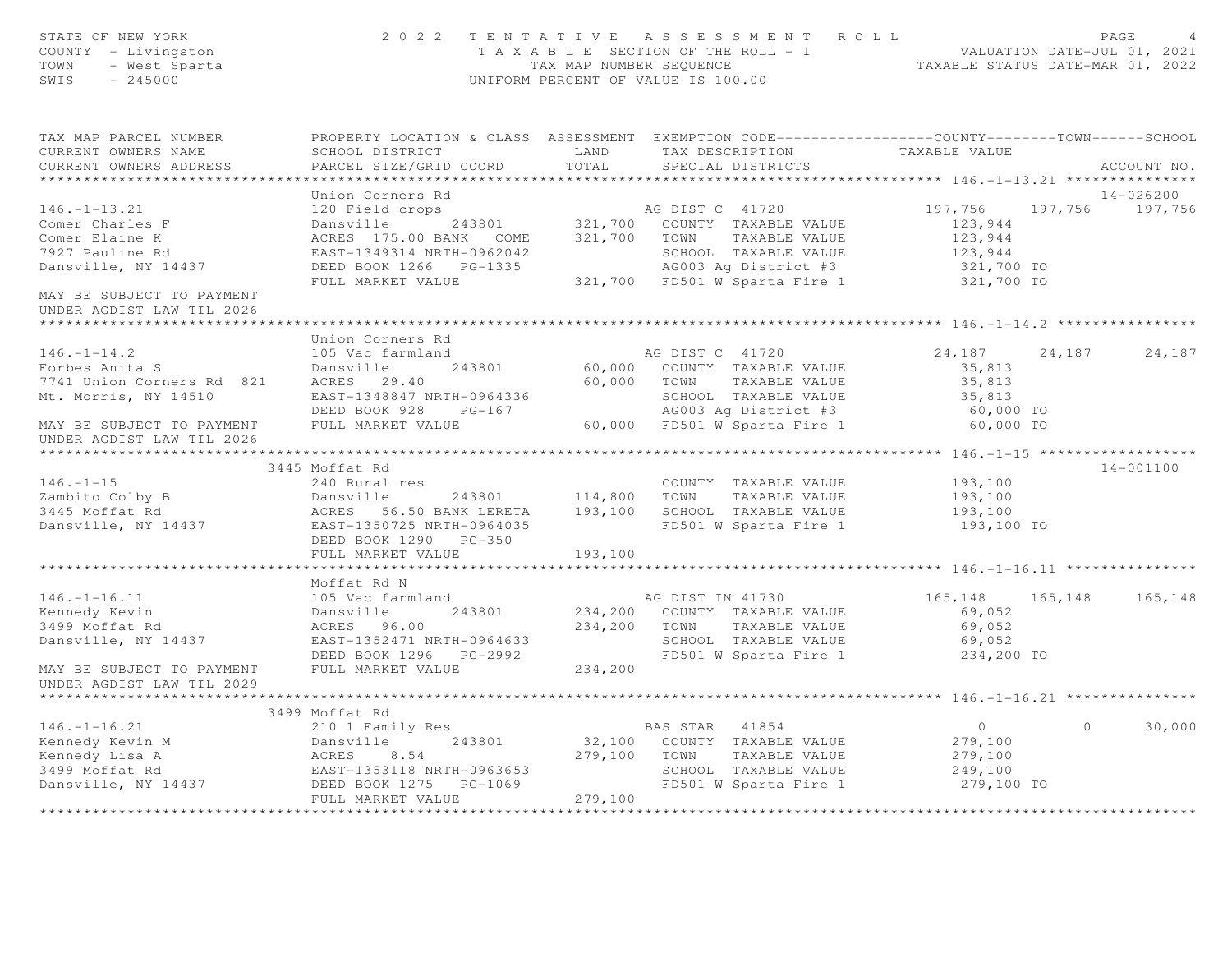| STATE OF NEW YORK<br>COUNTY - Livingston<br>- West Sparta<br>TOWN<br>$-245000$<br>SWIS                                     |                                                    | TAX MAP NUMBER SEQUENCE | UNIFORM PERCENT OF VALUE IS 100.00 | 2022 TENTATIVE ASSESSMENT ROLL<br>T A X A B L E SECTION OF THE ROLL - 1 VALUATION DATE-JUL 01, 2021<br>TAXABLE STATUS DATE-MAR 01, 2022 | PAGE        | $5^{\circ}$ |
|----------------------------------------------------------------------------------------------------------------------------|----------------------------------------------------|-------------------------|------------------------------------|-----------------------------------------------------------------------------------------------------------------------------------------|-------------|-------------|
| TAX MAP PARCEL NUMBER THE PROPERTY LOCATION & CLASS ASSESSMENT EXEMPTION CODE---------------COUNTY--------TOWN------SCHOOL |                                                    |                         |                                    |                                                                                                                                         |             |             |
| CURRENT OWNERS NAME                                                                                                        | SCHOOL DISTRICT                                    |                         |                                    | LAND TAX DESCRIPTION TAXABLE VALUE                                                                                                      |             |             |
| CURRENT OWNERS ADDRESS     PARCEL SIZE/GRID COORD     TOTAL   SPECIAL DISTRICTS                                            |                                                    |                         |                                    |                                                                                                                                         | ACCOUNT NO. |             |
|                                                                                                                            | 7741 Union Corners Rd                              |                         |                                    |                                                                                                                                         | 14-023800   |             |
|                                                                                                                            |                                                    |                         |                                    |                                                                                                                                         | 71,349      |             |
|                                                                                                                            |                                                    |                         |                                    |                                                                                                                                         | 74,900      |             |
| Forbes Anita S                      ACRES    98.80                        350,400   COUNTY TAXABLE VALUE                   |                                                    |                         |                                    | 279,051                                                                                                                                 |             |             |
| 7741 Union Corners Rd             EAST-1348814 NRTH-0965870                                                                |                                                    |                         | TOWN                               | TAXABLE VALUE 279,051                                                                                                                   |             |             |
| Mt Morris, NY 14510                                                                                                        | DEED BOOK 648 PG-00104                             |                         |                                    | SCHOOL TAXABLE VALUE 204,151                                                                                                            |             |             |
|                                                                                                                            | FULL MARKET VALUE                                  | 350, 400                |                                    | AG003 Aq District #3 350,400 TO                                                                                                         |             |             |
| MAY BE SUBJECT TO PAYMENT<br>UNDER AGDIST LAW TIL 2026                                                                     |                                                    |                         |                                    | FD501 W Sparta Fire 1 350,400 TO                                                                                                        |             |             |
| *************************                                                                                                  |                                                    |                         |                                    |                                                                                                                                         |             |             |
|                                                                                                                            | Union Corners Rd                                   |                         |                                    |                                                                                                                                         | 14-034400   |             |
| $146. -1 - 18$ 322 Rural vac > 10                                                                                          |                                                    |                         |                                    | COUNTY TAXABLE VALUE 6 280,100                                                                                                          |             |             |
| 350 Associates LLC bansville 243801 280,100                                                                                |                                                    |                         |                                    | TOWN TAXABLE VALUE 280,100                                                                                                              |             |             |
| 278 Edgemere Dr                                                                                                            | ACRES 196.40 280,100                               |                         |                                    | SCHOOL TAXABLE VALUE 280,100                                                                                                            |             |             |
| Rochester, NY 14612                                                                                                        | EAST-1350504 NRTH-0967164<br>DEED BOOK 1236 PG-149 |                         |                                    | FD501 W Sparta Fire 1 280,100 TO                                                                                                        |             |             |
|                                                                                                                            | FULL MARKET VALUE                                  | 280,100                 |                                    |                                                                                                                                         |             |             |
|                                                                                                                            |                                                    |                         |                                    |                                                                                                                                         |             |             |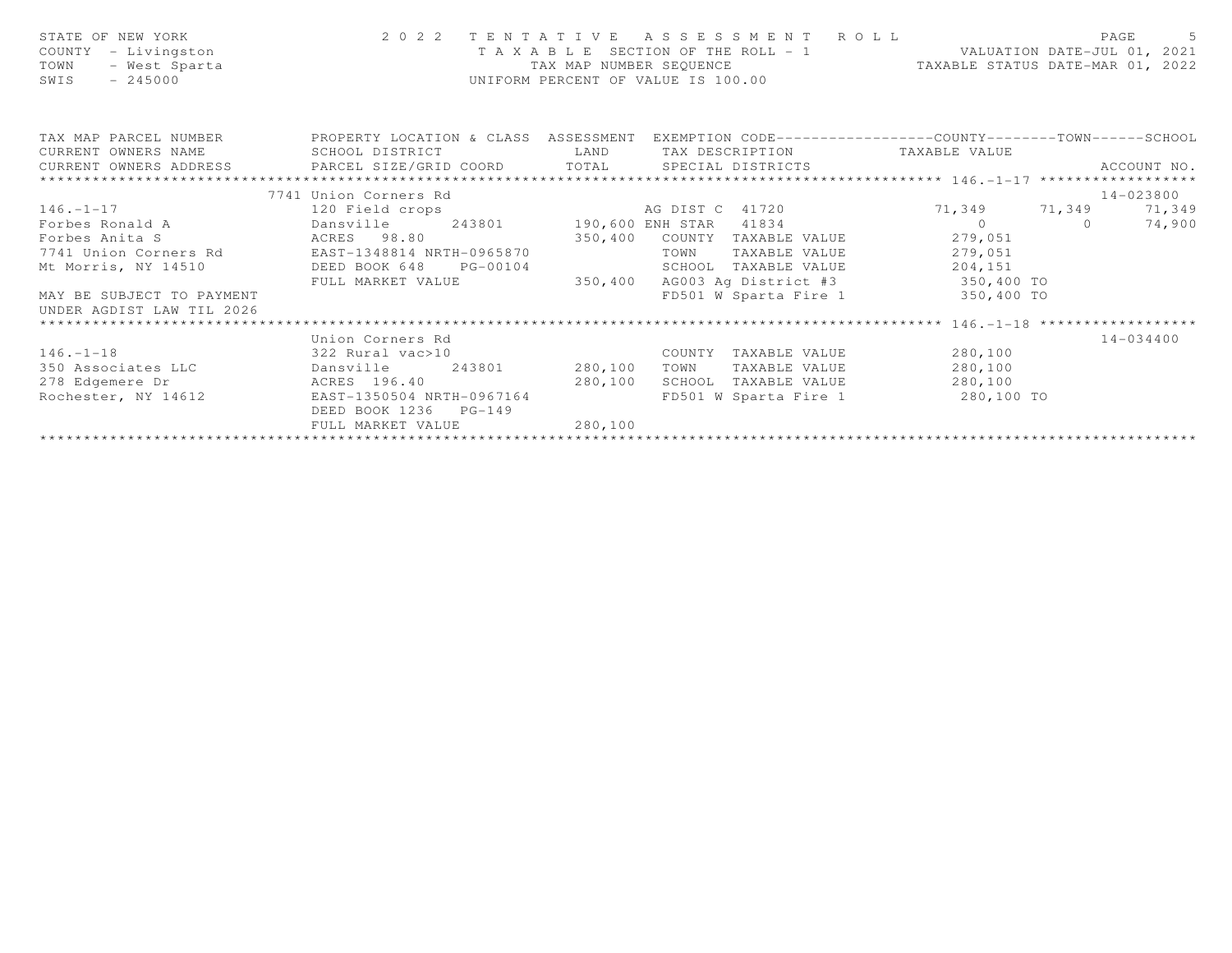|      | STATE OF NEW YORK   | 2022 TENTATIVE ASSESSMENT ROLL        | PAGE                             |  |
|------|---------------------|---------------------------------------|----------------------------------|--|
|      | COUNTY - Livingston | T A X A B L E SECTION OF THE ROLL - 1 | VALUATION DATE-JUL 01, 2021      |  |
| TOWN | - West Sparta       | MAP SECTION - 146                     | TAXABLE STATUS DATE-MAR 01, 2022 |  |
| SWIS | - 245000            | $SUB - SECTION - 000$                 | RPS150/V04/L015                  |  |
|      |                     | UNIFORM PERCENT OF VALUE IS 100.00    | CURRENT DATE 4/19/2022           |  |

|                                 | TOTAL EXTENSION | EXTENSION | AD VALOREM | <b>FXFMPT</b> | <b>TAXABLE</b> |
|---------------------------------|-----------------|-----------|------------|---------------|----------------|
| CODE DISTRICT NAME PARCELS TYPE |                 | VALUE     | VALUE      | AMOUNT        | VALUE          |
|                                 |                 |           |            |               |                |
| AG003 Ag District #3            | 13 ТОТАЬ        |           | 4078,300   |               | 4078,300       |
| FD501 W Sparta Fire             | 22 TOTAL        |           | 6030,200   |               | 6030,200       |

#### \*\*\* S C H O O L D I S T R I C T S U M M A R Y \*\*\*

| CODE   | DISTRICT NAME         | TOTAL<br>PARCELS | ASSESSED<br>LAND | ASSESSED<br>TOTAL | EXEMPT<br>AMOUNT | TOTAL<br>TAXABLE | STAR<br>AMOUNT | STAR<br>TAXABLE |
|--------|-----------------------|------------------|------------------|-------------------|------------------|------------------|----------------|-----------------|
| 243801 | Dansville             | 22               | 3861,100         | 6030,200          | 2285,448         | 3744,752         | 554,500        | 3190,252        |
|        | $S \cup B - TO T A L$ | 22               | 3861,100         | 6030,200          | 2285,448         | 3744,752         | 554,500        | 3190,252        |
|        | TOTAL                 | 22               | 3861,100         | 6030,200          | 2285,448         | 3744,752         | 554,500        | 3190,252        |

#### \*\*\* S Y S T E M C O D E S S U M M A R Y \*\*\*

### NO SYSTEM EXEMPTIONS AT THIS LEVEL

|       |                 | TOTAL   |          |          |          |
|-------|-----------------|---------|----------|----------|----------|
| CODE  | DESCRIPTION     | PARCELS | COUNTY   | TOWN     | SCHOOL   |
| 41111 | VETS-PR-CT      |         | 144,824  | 144,824  |          |
| 41121 | VET WAR CT      |         | 42,000   | 42,000   |          |
| 41161 | CW 15 VET/      |         | 10,025   | 10,025   |          |
| 41720 | AG DIST C       | 9       | 1638,137 | 1638,137 | 1638,137 |
| 41730 | AG DIST IN      |         | 455,209  | 455,209  | 455,209  |
| 41800 | SR CITIZEN      |         | 65,852   | 65,852   | 74,252   |
| 41834 | ENH STAR        | 5       |          |          | 374,500  |
| 41854 | <b>BAS STAR</b> | 6       |          |          | 180,000  |
| 41930 | DISABILITY      |         | 34,850   | 34,850   | 34,850   |
| 49500 | SOLAR           |         | 83,000   | 83,000   | 83,000   |
|       | TOTAL           | 30      | 2473,897 | 2473,897 | 2839,948 |
|       |                 |         |          |          |          |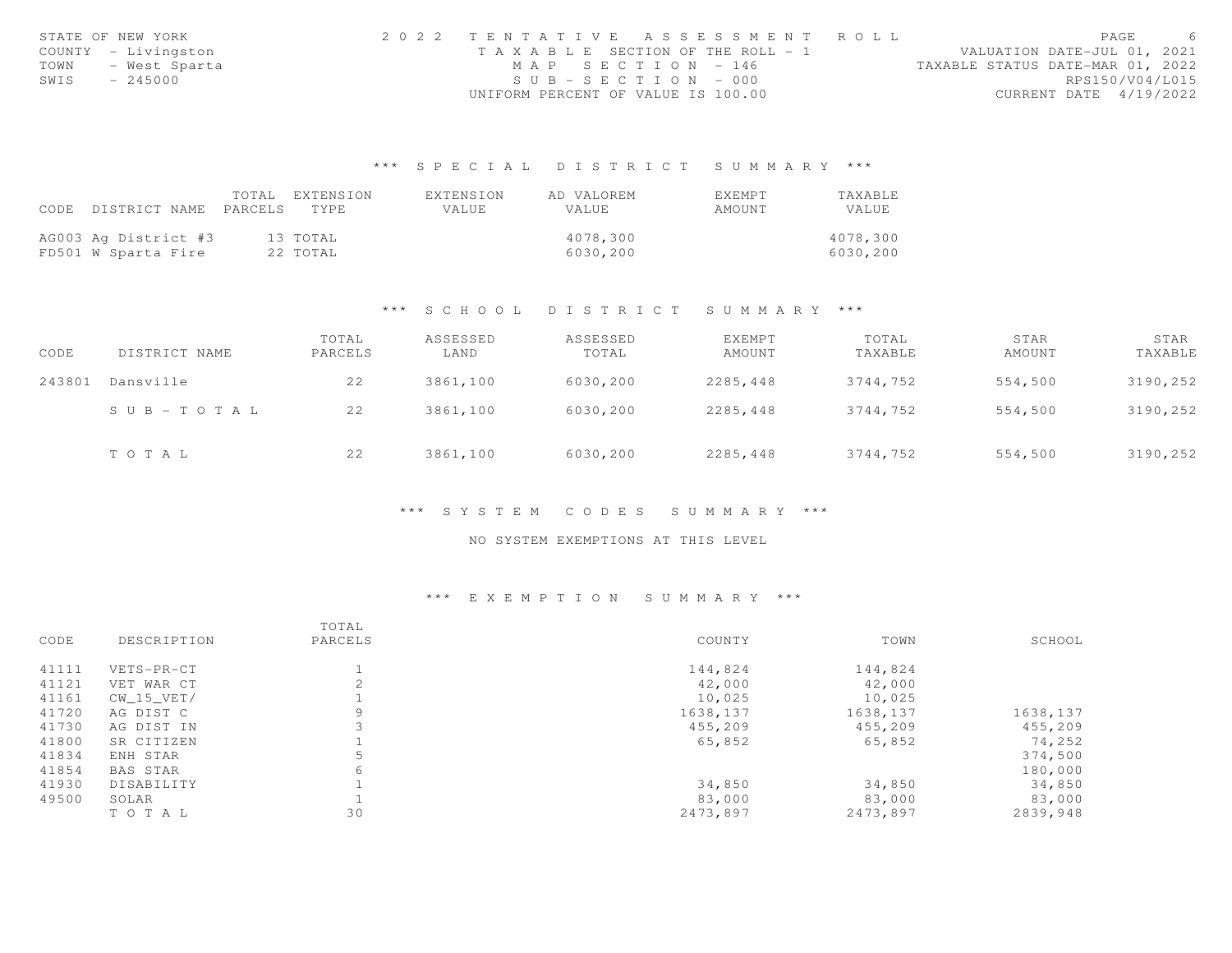|      | STATE OF NEW YORK   | 2022 TENTATIVE ASSESSMENT ROLL        | PAGE                             |
|------|---------------------|---------------------------------------|----------------------------------|
|      | COUNTY - Livingston | T A X A B L E SECTION OF THE ROLL - 1 | VALUATION DATE-JUL 01, 2021      |
| TOWN | - West Sparta       | MAP SECTION - 146                     | TAXABLE STATUS DATE-MAR 01, 2022 |
| SWIS | $-245000$           | $SUB - SECTION - 000$                 | RPS150/V04/L015                  |
|      |                     | UNIFORM PERCENT OF VALUE IS 100.00    | CURRENT DATE 4/19/2022           |

| ROLL |             | TOTAL   | ASSESSED | ASSESSED | TAXABLE  | TAXABLE  | TAXABLE  | STAR     |
|------|-------------|---------|----------|----------|----------|----------|----------|----------|
| SEC  | DESCRIPTION | PARCELS | ∟AND     | TOTAL    | COUNTY   | TOWN     | SCHOOL   | TAXABLE  |
|      | TAXABLE     |         | 3861,100 | 6030,200 | 3556,303 | 3556,303 | 3744,752 | 3190,252 |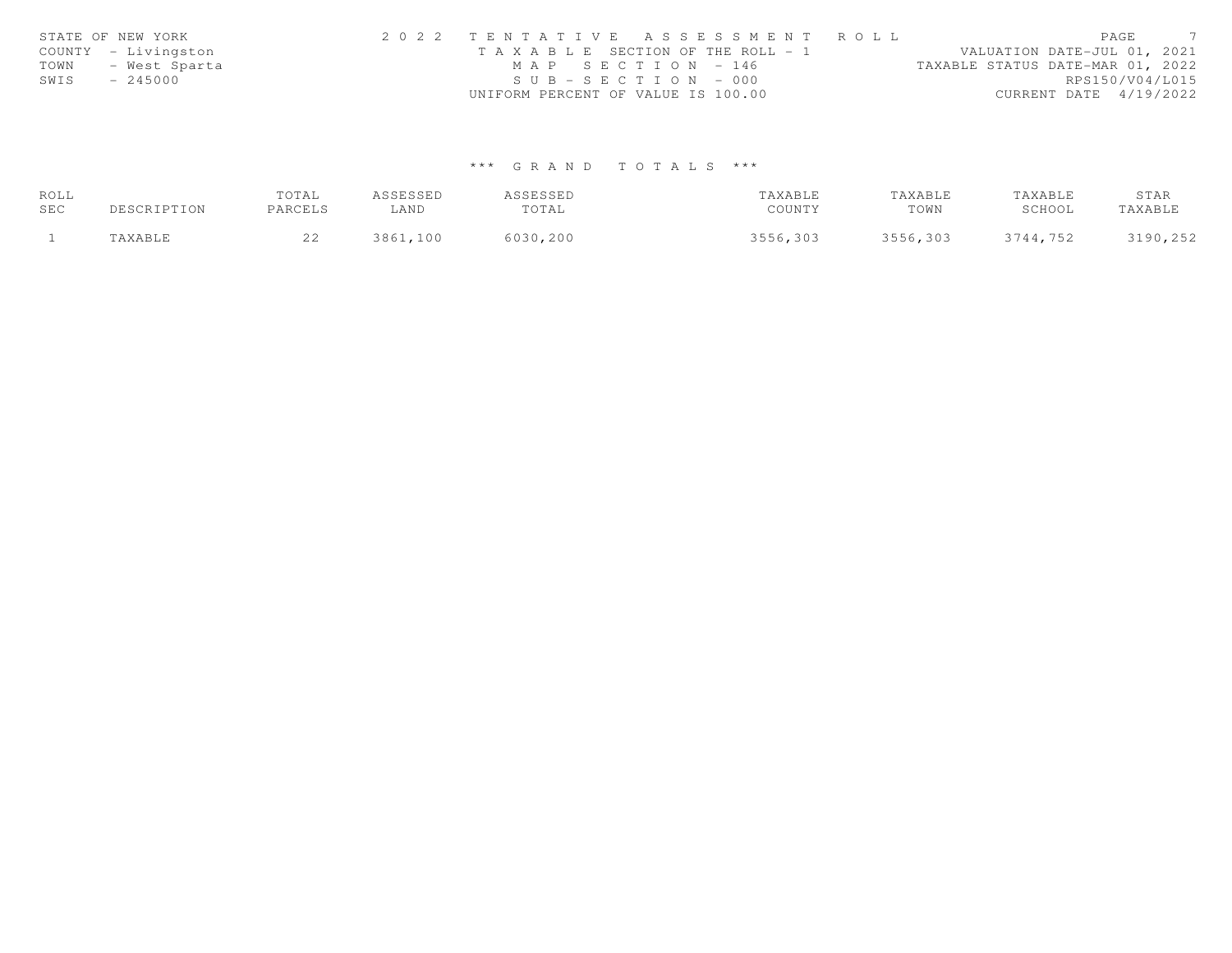| STATE OF NEW YORK<br>COUNTY - Livingston<br>- West Sparta<br>TOWN<br>$-245000$<br>SWIS                                                          |                                                |         | 2022 TENTATIVE ASSESSMENT ROLL<br>T A X A B L E SECTION OF THE ROLL - 1 VALUATION DATE-JUL 01, 2021<br>TAX MAP NUMBER SEQUENCE TAXABLE STATUS DATE-MAR 01, 2022<br>UNIFORM PERCENT OF VALUE IS 100.00 |                     | PAGE<br>8         |
|-------------------------------------------------------------------------------------------------------------------------------------------------|------------------------------------------------|---------|-------------------------------------------------------------------------------------------------------------------------------------------------------------------------------------------------------|---------------------|-------------------|
| TAX MAP PARCEL NUMBER THE PROPERTY LOCATION & CLASS ASSESSMENT EXEMPTION CODE--------------COUNTY-------TOWN------SCHOOL<br>CURRENT OWNERS NAME | SCHOOL DISTRICT                                | LAND    | TAX DESCRIPTION                                                                                                                                                                                       | TAXABLE VALUE       |                   |
| CURRENT OWNERS ADDRESS                                                                                                                          | PARCEL SIZE/GRID COORD                         | TOTAL   | SPECIAL DISTRICTS                                                                                                                                                                                     |                     | ACCOUNT NO.       |
|                                                                                                                                                 |                                                |         |                                                                                                                                                                                                       |                     |                   |
| $147. - 1 - 2$                                                                                                                                  | 7689 Dansville-Mt.morris Rd<br>120 Field crops |         | COUNTY TAXABLE VALUE                                                                                                                                                                                  | 105,500             | 14-041300         |
| 73 Main Street Associates, LLC Dansville                                                                                                        | 243801                                         | 98,000  | TAXABLE VALUE<br>TOWN                                                                                                                                                                                 | 105,500             |                   |
| 175 Van Dyke St Ste 322A<br>Brooklyn. NY 11231                                                                                                  | ACRES 33.30                                    | 105,500 |                                                                                                                                                                                                       |                     |                   |
| Brooklyn, NY 11231                                                                                                                              | EAST-1360779 NRTH-0968106                      |         | SCHOOL TAXABLE VALUE 105,500<br>AG003 Ag District #3 105,500 TO                                                                                                                                       |                     |                   |
|                                                                                                                                                 | DEED BOOK 1297 PG-711                          |         | FD501 W Sparta Fire 1 105,500 TO                                                                                                                                                                      |                     |                   |
| MAY BE SUBJECT TO PAYMENT<br>UNDER AGDIST LAW TIL 2026                                                                                          | FULL MARKET VALUE                              | 105,500 |                                                                                                                                                                                                       |                     |                   |
|                                                                                                                                                 |                                                |         |                                                                                                                                                                                                       |                     |                   |
|                                                                                                                                                 | Dansville-Mt Morris Rd                         |         |                                                                                                                                                                                                       |                     | 14-041200         |
| $147. - 1 - 4$<br>73 Main Street Associates, LLC Dansville                                                                                      | 120 Field crops<br>243801 631,600              |         | COUNTY TAXABLE VALUE<br>TOWN<br>TAXABLE VALUE                                                                                                                                                         | 631,600<br>631,600  |                   |
|                                                                                                                                                 |                                                | 631,600 | SCHOOL TAXABLE VALUE                                                                                                                                                                                  | 631,600             |                   |
| 175 Van Dyke St Ste 322A ACRES 115.80<br>Brooklyn, NY 11231                 EAST-1364133 N                                                      | EAST-1364133 NRTH-0965807                      |         | AG003 Ag District #3 631,600 TO                                                                                                                                                                       |                     |                   |
|                                                                                                                                                 | DEED BOOK 1297 PG-711                          |         | FD501 W Sparta Fire 1                                                                                                                                                                                 | 631,600 TO          |                   |
| MAY BE SUBJECT TO PAYMENT FULL MARKET VALUE 631,600<br>UNDER AGDIST LAW TIL 2026                                                                |                                                |         |                                                                                                                                                                                                       |                     |                   |
|                                                                                                                                                 |                                                |         |                                                                                                                                                                                                       |                     |                   |
|                                                                                                                                                 | 7877 Dansville-Mt Morris Rd                    |         |                                                                                                                                                                                                       |                     | 14-002100         |
| $147. - 1 - 5.1$                                                                                                                                | 140 Truck crops                                |         | AG DIST C 41720                                                                                                                                                                                       | 2077,999            | 2077,999 2077,999 |
| Bickle Lewis                                                                                                                                    | Dansville<br>243801                            |         | 2336,700 COUNTY TAXABLE VALUE                                                                                                                                                                         | 422,901             |                   |
| Bickle Farms<br>7877 Dansville-Mt Morris Rd EAST-1365014 NRTH-0964063                                                                           | ACRES 393.40 BANK BICK                         |         | 2500,900 TOWN TAXABLE VALUE<br>SCHOOL TAXABLE VALUE                                                                                                                                                   | 422,901<br>422,901  |                   |
| Dansville, NY 14437                                                                                                                             | DEED BOOK 1266    PG-1766                      |         |                                                                                                                                                                                                       |                     |                   |
|                                                                                                                                                 | FULL MARKET VALUE                              |         | AG003 Ag District #3 2500,900 TO<br>2500,900 FD501 W Sparta Fire 1 2500,900 TO                                                                                                                        |                     |                   |
| MAY BE SUBJECT TO PAYMENT                                                                                                                       |                                                |         |                                                                                                                                                                                                       |                     |                   |
| UNDER AGDIST LAW TIL 2026                                                                                                                       |                                                |         |                                                                                                                                                                                                       |                     |                   |
|                                                                                                                                                 |                                                |         |                                                                                                                                                                                                       |                     |                   |
|                                                                                                                                                 | 7946 Dansville-Mt Morris Rd                    |         |                                                                                                                                                                                                       |                     | 14-021200         |
|                                                                                                                                                 |                                                |         | COUNTY TAXABLE VALUE<br>243801 22,900 TOWN TAXABLE VALUE                                                                                                                                              | 122,300<br>122,300  |                   |
|                                                                                                                                                 |                                                |         | SCHOOL TAXABLE VALUE 122,300                                                                                                                                                                          |                     |                   |
|                                                                                                                                                 |                                                |         | FD501 W Sparta Fire 1                                                                                                                                                                                 | 122,300 TO          |                   |
| Dansville, NY 14437                                                                                                                             | DEED BOOK 887 PG-296                           |         |                                                                                                                                                                                                       |                     |                   |
|                                                                                                                                                 | FULL MARKET VALUE                              | 122,300 |                                                                                                                                                                                                       |                     |                   |
|                                                                                                                                                 |                                                |         |                                                                                                                                                                                                       |                     |                   |
|                                                                                                                                                 | Dansville-Mt Morris Rd                         |         |                                                                                                                                                                                                       |                     |                   |
| $147. - 1 - 10.2$                                                                                                                               | 322 Rural vac>10                               |         | AG DIST C 41720                                                                                                                                                                                       | 18,378<br>18,378    | 18,378            |
| Perry Pamela                                                                                                                                    | Dansville<br>243801                            | 57,900  | COUNTY TAXABLE VALUE                                                                                                                                                                                  | 39,522              |                   |
| Attn Pamela Perry                                                                                                                               | 27.70<br>ACRES                                 | 57,900  | TOWN<br>TAXABLE VALUE                                                                                                                                                                                 | 39,522              |                   |
| 8308 Rock Spring Hill Rd                                                                                                                        | EAST-1361650 NRTH-0961774<br>PG-256            |         | SCHOOL TAXABLE VALUE<br>AG003 Ag District #3                                                                                                                                                          | 39,522<br>57,900 TO |                   |
| Dansville, NY 14437                                                                                                                             | DEED BOOK 859<br>FULL MARKET VALUE             | 57,900  | FD501 W Sparta Fire 1                                                                                                                                                                                 | 57,900 TO           |                   |
| MAY BE SUBJECT TO PAYMENT<br>UNDER AGDIST LAW TIL 2026                                                                                          |                                                |         |                                                                                                                                                                                                       |                     |                   |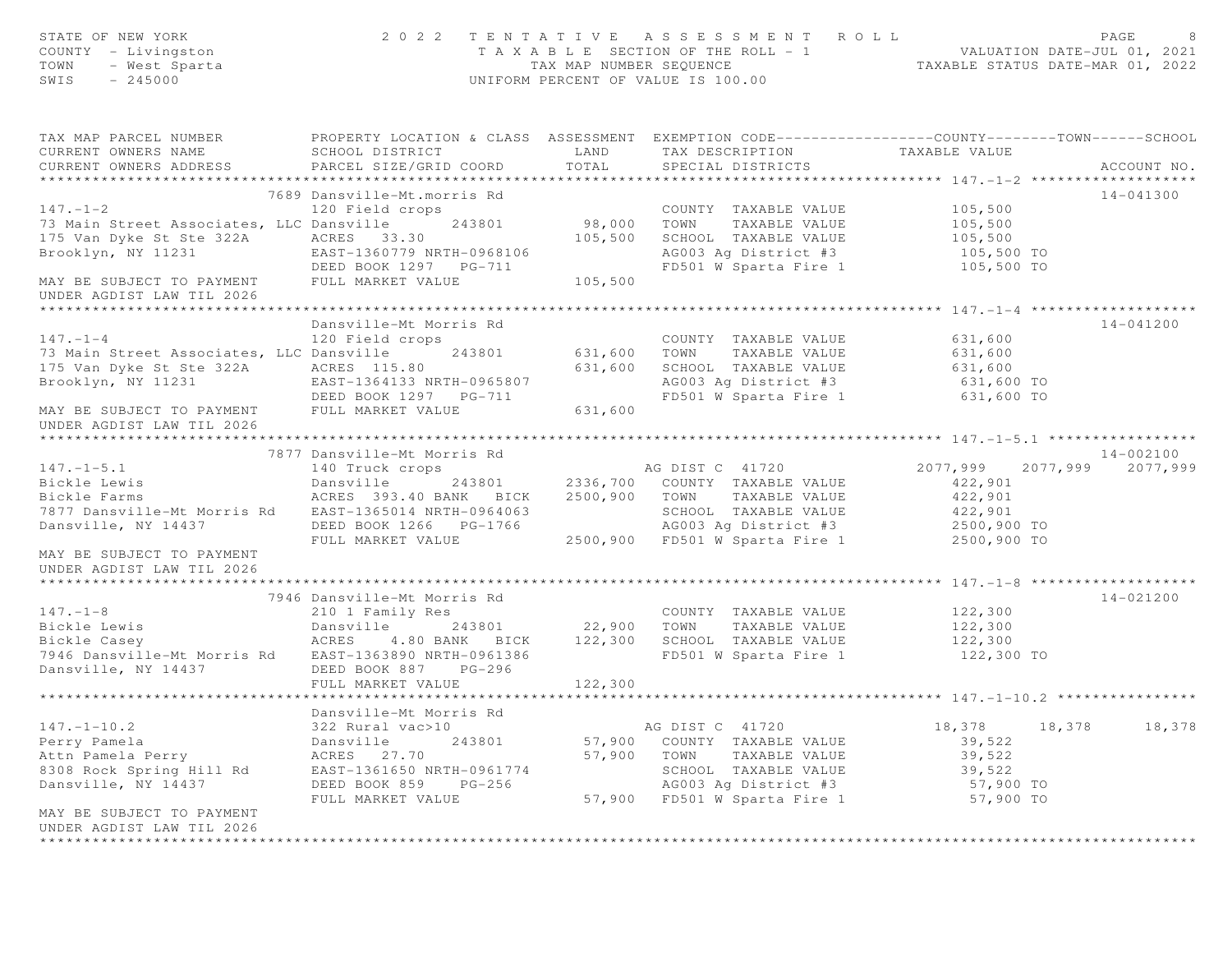| STATE OF NEW YORK<br>COUNTY - Livingston<br>- West Sparta<br>- 245000<br>TOWN<br>SWIS | 2022 TENTATIVE ASSESSMENT ROLL<br>UNIFORM PERCENT OF VALUE IS 100.00                                                                         | PAGE<br>T A X A B L E SECTION OF THE ROLL - 1 VALUATION DATE-JUL 01, 2021<br>TAX MAP NUMBER SEQUENCE TAXABLE STATUS DATE-MAR 01, 2022 |                                                   |                 |             |
|---------------------------------------------------------------------------------------|----------------------------------------------------------------------------------------------------------------------------------------------|---------------------------------------------------------------------------------------------------------------------------------------|---------------------------------------------------|-----------------|-------------|
| TAX MAP PARCEL NUMBER<br>CURRENT OWNERS NAME<br>CURRENT OWNERS ADDRESS                | PROPERTY LOCATION & CLASS ASSESSMENT EXEMPTION CODE----------------COUNTY-------TOWN-----SCHOOL<br>SCHOOL DISTRICT<br>PARCEL SIZE/GRID COORD | TOTAL                                                                                                                                 | LAND TAX DESCRIPTION<br>SPECIAL DISTRICTS         | TAXABLE VALUE   | ACCOUNT NO. |
|                                                                                       |                                                                                                                                              |                                                                                                                                       |                                                   |                 |             |
|                                                                                       | Dansville-Mt Morris Rd                                                                                                                       |                                                                                                                                       |                                                   |                 | 14-021400   |
| $147. - 1 - 10.11$                                                                    | 322 Rural vac>10                                                                                                                             |                                                                                                                                       | COUNTY TAXABLE VALUE                              | 54,800          |             |
| Baker William J                                                                       | Dansville<br>243801                                                                                                                          |                                                                                                                                       | 54,800 TOWN TAXABLE VALUE                         | 54,800          |             |
| Baker Anne M                                                                          | ACRES 23.07                                                                                                                                  |                                                                                                                                       | 54,800 SCHOOL TAXABLE VALUE                       | 54,800          |             |
|                                                                                       |                                                                                                                                              |                                                                                                                                       | FD501 W Sparta Fire 1                             | 54,800 TO       |             |
| Dansville, NY 14437                                                                   | DEED BOOK 1256 PG-367                                                                                                                        |                                                                                                                                       |                                                   |                 |             |
|                                                                                       | FULL MARKET VALUE                                                                                                                            | 54,800                                                                                                                                |                                                   |                 |             |
|                                                                                       |                                                                                                                                              |                                                                                                                                       |                                                   |                 |             |
|                                                                                       | 7841 Kysorville-Byersville Rd                                                                                                                |                                                                                                                                       |                                                   |                 |             |
| $147. - 1 - 10.12$                                                                    | 210 1 Family Res                                                                                                                             |                                                                                                                                       | COUNTY TAXABLE VALUE<br>15,200 TOWN TAXABLE VALUE | 124,900         |             |
| Gradwick Jason                                                                        | Dansville 243801                                                                                                                             |                                                                                                                                       |                                                   | 124,900         |             |
| 7841 Kysorville-Byersville Rd Life Estate, Love, Donald 124,900 SCHOOL TAXABLE VALUE  |                                                                                                                                              |                                                                                                                                       |                                                   | 124,900         |             |
| Dansville, NY 14437                                                                   | ACRES 1.86 BANKFIRSTAM<br>EAST-1361482 NRTH-0962659<br>DEED BOOK 1286    PG-2224                                                             |                                                                                                                                       | FD501 W Sparta Fire 1                             | 124,900 TO      |             |
|                                                                                       | FULL MARKET VALUE                                                                                                                            | 124,900                                                                                                                               |                                                   |                 |             |
|                                                                                       |                                                                                                                                              |                                                                                                                                       |                                                   |                 |             |
|                                                                                       | 7850 Kysorville-Byersville Rd                                                                                                                |                                                                                                                                       |                                                   |                 | 14-022600   |
| $147. - 1 - 11$                                                                       | 120 Field crops                                                                                                                              |                                                                                                                                       | AG DIST C 41720                                   | 365,462 365,462 | 365,462     |
| Burley Gary C                                                                         | Dansville<br>243801                                                                                                                          |                                                                                                                                       | 492,200 COUNTY TAXABLE VALUE                      | 146,638         |             |
|                                                                                       | ACRES 214.44                                                                                                                                 |                                                                                                                                       | 512,100 TOWN TAXABLE VALUE                        | 146,638         |             |
| Burley Betty L<br>5840 Route 20A<br>Warsaw, NY 14569                                  | EAST-1359637 NRTH-0963402<br>---- --- --- 1252 PG-2552                                                                                       |                                                                                                                                       | SCHOOL TAXABLE VALUE                              | 146,638         |             |
|                                                                                       | DEED BOOK 1252 PG-2552                                                                                                                       |                                                                                                                                       | AG003 Ag District #3                              | 512,100 TO      |             |
| MAY BE SUBJECT TO PAYMENT<br>UNDER AGDIST LAW TIL 2026                                | FULL MARKET VALUE                                                                                                                            |                                                                                                                                       | 512,100 FD501 W Sparta Fire 1                     | 512,100 TO      |             |
|                                                                                       | Dansville-Mt Morris Rd                                                                                                                       |                                                                                                                                       |                                                   |                 | 14-002200   |
| $147. - 1 - 12.1$                                                                     | 270 Mfg housing                                                                                                                              |                                                                                                                                       | COUNTY TAXABLE VALUE                              | 61,900          |             |
| Bickle Lewis                                                                          | Dansville 243801                                                                                                                             |                                                                                                                                       | 61,900 TOWN TAXABLE VALUE                         | 61,900          |             |
| Bickle Farms                                                                          | ACRES 33.60 BANK BICK                                                                                                                        |                                                                                                                                       | 61,900 SCHOOL TAXABLE VALUE                       | 61,900          |             |
| 7877 Dansville-Mt Morris Rd                                                           | EAST-1361845 NRTH-0964761                                                                                                                    |                                                                                                                                       | AG003 Ag District #3                              | 61,900 TO       |             |
| Dansville, NY 14437                                                                   | DEED BOOK 1266 PG-1766                                                                                                                       |                                                                                                                                       | FD501 W Sparta Fire 1                             | 61,900 TO       |             |
|                                                                                       | FULL MARKET VALUE                                                                                                                            | 61,900                                                                                                                                |                                                   |                 |             |
| MAY BE SUBJECT TO PAYMENT<br>UNDER AGDIST LAW TIL 2022<br>*********************       |                                                                                                                                              |                                                                                                                                       |                                                   |                 |             |
|                                                                                       |                                                                                                                                              |                                                                                                                                       |                                                   |                 |             |
|                                                                                       | 7773 Kysorville-Byersville Rd                                                                                                                |                                                                                                                                       |                                                   |                 |             |
| $147. - 1 - 12.2$<br>Cox Dawn                                                         | 210 1 Family Res                                                                                                                             |                                                                                                                                       | COUNTY TAXABLE VALUE                              | 69,100          |             |
| Boula Jacques F Sr                                                                    | Dansville 243801 10,600 TOWN TAXABLE VALUE<br>FRNT 196.49 DPTH 180.78 69,100 SCHOOL TAXABLE VALUE                                            |                                                                                                                                       |                                                   | 69,100          |             |
|                                                                                       | FRNT 196.49 DPTH 180.78                                                                                                                      |                                                                                                                                       |                                                   | 69,100          |             |
| 7773 Kysorville-Byersville Rd EAST-1361336 NRTH-0965415<br>Dansville, NY 14437        | DEED BOOK 1274 PG-512<br>FULL MARKET VALUE                                                                                                   | 69,100                                                                                                                                | FD501 W Sparta Fire 1                             | 69,100 TO       |             |
|                                                                                       |                                                                                                                                              | <b>+++++++++++++++++</b>                                                                                                              |                                                   |                 |             |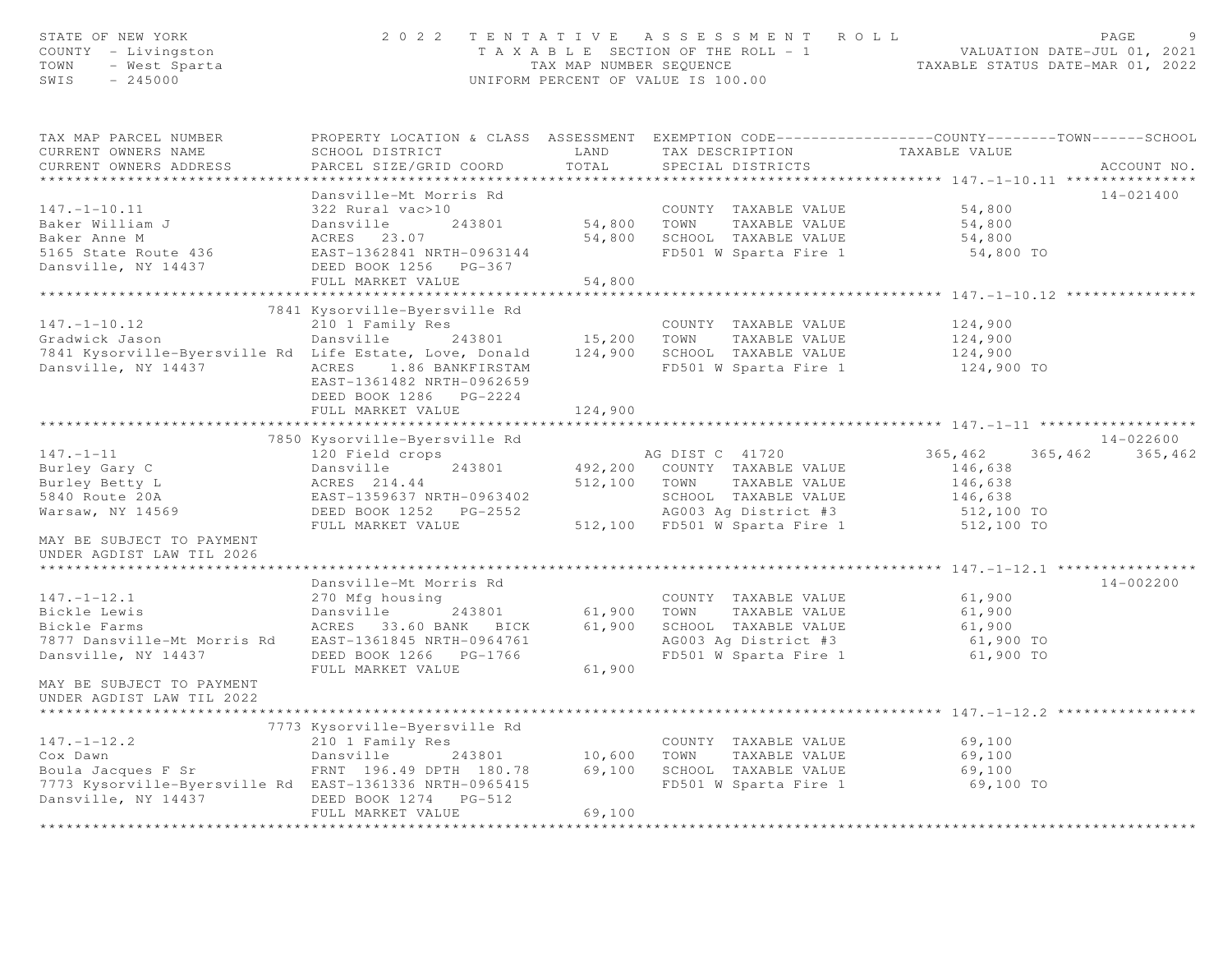| STATE OF NEW YORK<br>2022 TENTATIVE ASSESSMENT ROLL<br>COUNTY - Livingston<br>T A X A B L E SECTION OF THE ROLL - 1 VALUATION DATE-JUL 01, 2021<br>TAX MAP NUMBER SEQUENCE TAXABLE STATUS DATE-MAR 01, 2022<br>TOWN<br>- West Sparta<br>SWIS<br>$-245000$<br>UNIFORM PERCENT OF VALUE IS 100.00 |                                                                                                                                                                              |                       |                                                                                                                                                 |                                                              | PAGE<br>10                                                               |  |  |  |
|-------------------------------------------------------------------------------------------------------------------------------------------------------------------------------------------------------------------------------------------------------------------------------------------------|------------------------------------------------------------------------------------------------------------------------------------------------------------------------------|-----------------------|-------------------------------------------------------------------------------------------------------------------------------------------------|--------------------------------------------------------------|--------------------------------------------------------------------------|--|--|--|
| TAX MAP PARCEL NUMBER<br>CURRENT OWNERS NAME<br>CURRENT OWNERS ADDRESS<br>********************                                                                                                                                                                                                  | PROPERTY LOCATION & CLASS ASSESSMENT EXEMPTION CODE----------------COUNTY-------TOWN------SCHOOL<br>SCHOOL DISTRICT<br>PARCEL SIZE/GRID COORD                                | LAND<br>TOTAL         | TAX DESCRIPTION<br>SPECIAL DISTRICTS                                                                                                            | TAXABLE VALUE                                                | ACCOUNT NO.                                                              |  |  |  |
| $147. - 1 - 15$<br>Frankie Nicholas J<br>4309 West Hill Rd<br>Painted Post, NY 14870                                                                                                                                                                                                            | Kysorville-Byersville Rd<br>322 Rural vac>10<br>Dansville<br>243801<br>ACRES 54.40<br>EAST-1359062 NRTH-0965159<br>DEED BOOK 1286    PG-2514<br>FULL MARKET VALUE            | 61,400 TOWN<br>61,400 | COUNTY TAXABLE VALUE<br>TAXABLE VALUE<br>61,400 SCHOOL TAXABLE VALUE<br>FD501 W Sparta Fire 1                                                   | 61,400<br>61,400<br>61,400<br>61,400 TO                      | $14 - 026600$                                                            |  |  |  |
|                                                                                                                                                                                                                                                                                                 |                                                                                                                                                                              |                       |                                                                                                                                                 |                                                              |                                                                          |  |  |  |
| $147. - 1 - 16$<br>Hooker Roy E III<br>PO Box 581<br>Nunda, NY 14517-0443                                                                                                                                                                                                                       | 7768 Kysorville-Byersville Rd<br>210 1 Family Res<br>Dansville<br>PO Nunda, West Sparta Res 107,700 TOWN<br>ACRES<br>2.03<br>EAST-1361033 NRTH-0965536<br>DEED BOOK 858 PG-8 |                       | BAS STAR 41854<br>243801 15,700 COUNTY TAXABLE VALUE<br>TAXABLE VALUE<br>SCHOOL TAXABLE VALUE<br>FD501 W Sparta Fire 1                          | $\overline{O}$<br>107,700<br>107,700<br>77,700<br>107,700 TO | 14-040600<br>$\cap$<br>30,000                                            |  |  |  |
|                                                                                                                                                                                                                                                                                                 | FULL MARKET VALUE                                                                                                                                                            | 107,700               |                                                                                                                                                 |                                                              |                                                                          |  |  |  |
|                                                                                                                                                                                                                                                                                                 | 7753 Kysorville Rd                                                                                                                                                           |                       |                                                                                                                                                 |                                                              | 14-016520                                                                |  |  |  |
| $147. - 1 - 17$<br>Parkhouse David L<br>7753 Kysorville Rd<br>Dansville, NY 14437                                                                                                                                                                                                               | 210 1 Family Res<br>Dansville 243801<br>FRNT 320.00 DPTH 195.00 67,200 BAS STAR 41854<br>EAST-1361101 NRTH-0965990<br>DEED BOOK 1273 PG-763<br>FULL MARKET VALUE             |                       | CW_15_VET/ 41161<br>CW_15_VET/ 41161<br>18,600 DISABILITY 41930<br>COUNTY TAXABLE VALUE<br>TOWN<br>TAXABLE VALUE<br>67,200 SCHOOL TAXABLE VALUE | 10,080<br>28,560<br>$0$<br>28,560<br>28,560<br>3,600         | 10,080<br>$\overline{0}$<br>28,560<br>33,600<br>$\overline{0}$<br>30,000 |  |  |  |
|                                                                                                                                                                                                                                                                                                 |                                                                                                                                                                              |                       | FD501 W Sparta Fire 1                                                                                                                           | 67,200 TO                                                    |                                                                          |  |  |  |
| $147. - 1 - 18$<br>Patterson Alexander S<br>7758 Kysorville-Byersville Rd ACRES<br>Dansville, NY 14437                                                                                                                                                                                          | 7758 Kysorville-Byersville Rd<br>210 1 Family Res<br>Dansville<br>243801<br>7.71 BANKFIRSTAM<br>EAST-1360545 NRTH-0965833<br>DEED BOOK 1278 PG-2818<br>FULL MARKET VALUE     | 92,200                | COUNTY TAXABLE VALUE<br>30,100 TOWN<br>TAXABLE VALUE<br>92,200 SCHOOL TAXABLE VALUE<br>FD501 W Sparta Fire 1                                    | 92,200<br>92,200<br>92,200<br>92,200 TO                      | $14 - 009150$                                                            |  |  |  |
|                                                                                                                                                                                                                                                                                                 |                                                                                                                                                                              | **********            |                                                                                                                                                 | *********** 147.-1-19 **************                         |                                                                          |  |  |  |
| $147. - 1 - 19$<br>Eschenlauer Enterprises, Inc. Dansville<br>7670 Kysorville Rd<br>Dansville, NY 14437                                                                                                                                                                                         | 7716 Kysorville Rd<br>314 Rural vac<10<br>FRNT 120.00 DPTH 110.00<br>ACRES 1.10<br>EAST-1360734 NRTH-0966124<br>DEED BOOK 1282 PG-1844<br>FULL MARKET VALUE                  | 13,300                | COUNTY TAXABLE VALUE<br>243801 13,300 TOWN TAXABLE VALUE<br>TH 110.00 13,300 SCHOOL TAXABLE VALUE<br>FD501 W Sparta Fire 1                      | 13,300<br>13,300<br>13,300<br>13,300 TO                      | 14-038300                                                                |  |  |  |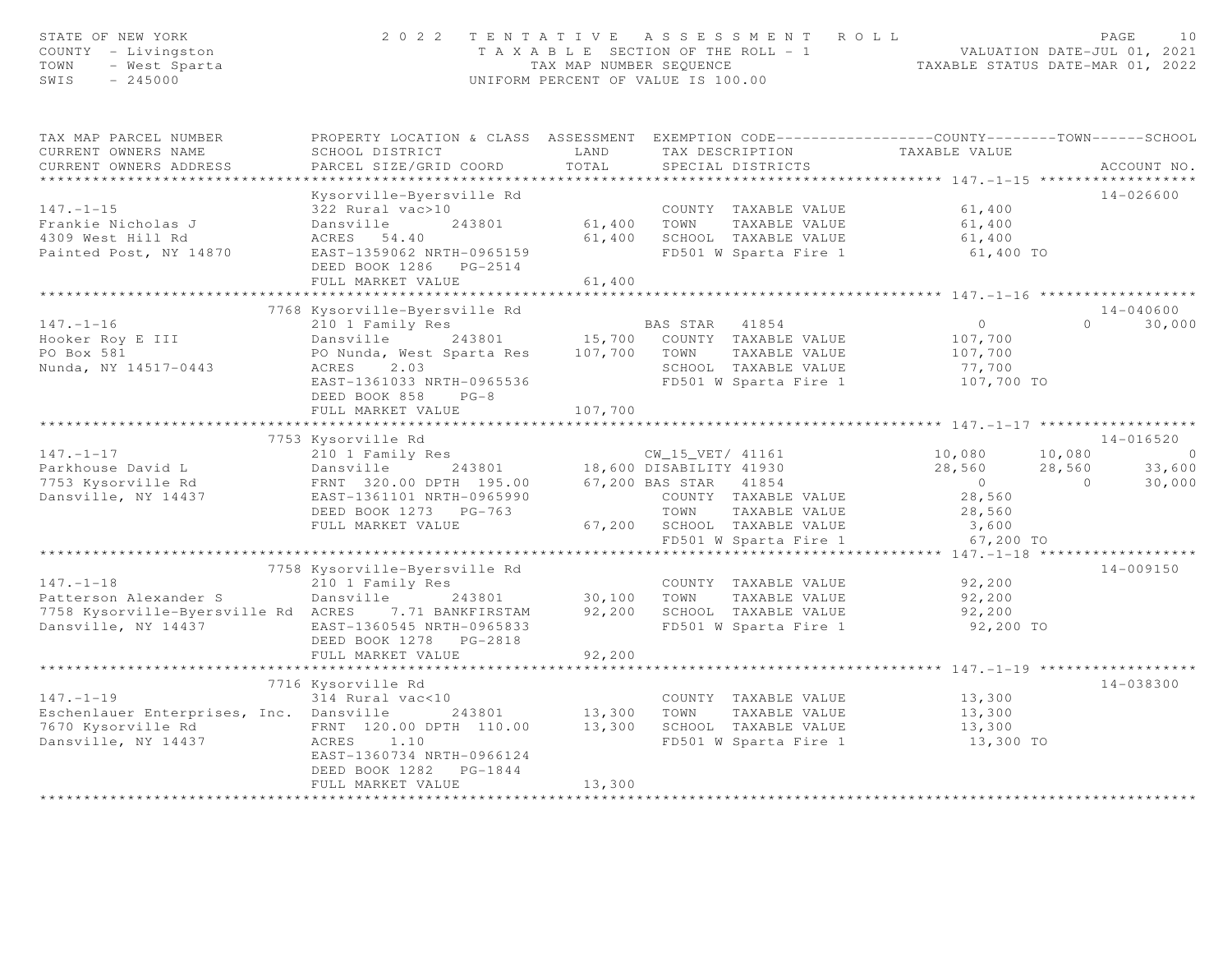| STATE OF NEW YORK<br>COUNTY - Livingston<br>$\operatorname{\mathsf{T}}\nolimits{\mathsf{OWN}}$<br>- West Sparta<br>SWIS<br>$-245000$ | 2 0 2 2                                                                                                                                                                               | TENTATIVE<br>T A X A B L E SECTION OF THE ROLL - 1<br>TAX MAP NUMBER SEOUENCE<br>UNIFORM PERCENT OF VALUE IS 100.00 |                            | A S S E S S M E N T<br>ROLL                                                                     |                                                       | PAGE<br>11<br>VALUATION DATE-JUL 01, 2021<br>TAXABLE STATUS DATE-MAR 01, 2022 |
|--------------------------------------------------------------------------------------------------------------------------------------|---------------------------------------------------------------------------------------------------------------------------------------------------------------------------------------|---------------------------------------------------------------------------------------------------------------------|----------------------------|-------------------------------------------------------------------------------------------------|-------------------------------------------------------|-------------------------------------------------------------------------------|
| TAX MAP PARCEL NUMBER<br>CURRENT OWNERS NAME<br>CURRENT OWNERS ADDRESS                                                               | PROPERTY LOCATION & CLASS ASSESSMENT EXEMPTION CODE----------------COUNTY-------TOWN------SCHOOL<br>SCHOOL DISTRICT<br>PARCEL SIZE/GRID COORD                                         | LAND<br>TOTAL                                                                                                       |                            | TAX DESCRIPTION<br>SPECIAL DISTRICTS                                                            | TAXABLE VALUE                                         | ACCOUNT NO.                                                                   |
|                                                                                                                                      | 7710 Kysorville Rd                                                                                                                                                                    | ************************                                                                                            |                            |                                                                                                 | **************** 147.-1-20 ***********                | 14-014500                                                                     |
| $147. - 1 - 20$                                                                                                                      | 210 1 Family Res                                                                                                                                                                      |                                                                                                                     | BAS STAR 41854             |                                                                                                 | $\circ$                                               | $\Omega$<br>30,000                                                            |
| Morrison Timothy M<br>7710 Kysorville Rd<br>Dansville, NY 14437                                                                      | Dansville<br>243801<br>ACRES<br>1.90<br>EAST-1360576 NRTH-0966288<br>DEED BOOK 1257 PG-2597<br>FULL MARKET VALUE                                                                      | 15,300<br>59,300<br>59,300                                                                                          | TOWN                       | COUNTY TAXABLE VALUE<br>TAXABLE VALUE<br>SCHOOL TAXABLE VALUE<br>FD501 W Sparta Fire 1          | 59,300<br>59,300<br>29,300<br>59,300 TO               |                                                                               |
|                                                                                                                                      | ***************************                                                                                                                                                           | ***********************                                                                                             |                            |                                                                                                 | ************** 147.-1-21.1 *****************          |                                                                               |
|                                                                                                                                      | 7704 Kysorville Rd                                                                                                                                                                    |                                                                                                                     |                            |                                                                                                 |                                                       | 14-031750                                                                     |
| $147. - 1 - 21.1$<br>Quackenbush Maryalice<br>Green Tammy L<br>7704 Kysorville Rd<br>Dansville, NY 14437                             | 210 1 Family Res<br>243801<br>Dansville<br>ACRES<br>7.05<br>EAST-1360159 NRTH-0966328<br>DEED BOOK 1286<br>PG-2117<br>FULL MARKET VALUE                                               | 28,500<br>119,300<br>119,300                                                                                        | ENH STAR<br>TOWN           | 41834<br>COUNTY TAXABLE VALUE<br>TAXABLE VALUE<br>SCHOOL TAXABLE VALUE<br>FD501 W Sparta Fire 1 | $\circ$<br>119,300<br>119,300<br>44,400<br>119,300 TO | 74,900<br>$\Omega$                                                            |
|                                                                                                                                      | *********************                                                                                                                                                                 |                                                                                                                     |                            |                                                                                                 | ****************** 147. -1-22.1 *****************     |                                                                               |
| $147. - 1 - 22.1$<br>Kramer Torie<br>7686 Kysorville Rd<br>Dansville, NY 14437                                                       | Kysorville Rd<br>314 Rural vac<10<br>Dansville<br>243801<br>4.82<br>ACRES<br>EAST-1359540 NRTH-0966731<br>DEED BOOK 1274 PG-219<br>FULL MARKET VALUE                                  | 16,400<br>16,400<br>16,400                                                                                          | TOWN                       | COUNTY TAXABLE VALUE<br>TAXABLE VALUE<br>SCHOOL TAXABLE VALUE<br>FD501 W Sparta Fire 1          | 16,400<br>16,400<br>16,400<br>16,400 TO               | 14-015700                                                                     |
|                                                                                                                                      |                                                                                                                                                                                       |                                                                                                                     |                            |                                                                                                 | ****** 147.-1-22.2 ***                                |                                                                               |
| $147. - 1 - 22.2$<br>Rowan Edward K<br>7594 Spencer Ln<br>PO Box 442<br>Dansville, NY 14437                                          | Spencer Ln<br>314 Rural vac<10<br>243801<br>Dansville<br>ACRES<br>9.42<br>EAST-1358863 NRTH-0966028<br>DEED BOOK 1269 PG-2722<br>FULL MARKET VALUE                                    | 22,400<br>22,400<br>22,400                                                                                          | TOWN                       | COUNTY TAXABLE VALUE<br>TAXABLE VALUE<br>SCHOOL TAXABLE VALUE<br>FD501 W Sparta Fire 1          | 22,400<br>22,400<br>22,400<br>22,400 TO               | 14-015700                                                                     |
|                                                                                                                                      |                                                                                                                                                                                       |                                                                                                                     |                            |                                                                                                 | ********* 147. -1-22.3 ****                           |                                                                               |
| $147. - 1 - 22.3$<br>Eschenlauer Ronald<br>7670 Kysorville Rd<br>Dansville, NY 14437                                                 | 7678 Kysorville Rd<br>240 Rural res<br>243801<br>Dansville<br>ACRES 14.38<br>EAST-1359139 NRTH-0967535<br>DEED BOOK 1252<br>PG-2830<br>FULL MARKET VALUE                              | 45,200<br>157,300<br>157,300                                                                                        | TOWN                       | COUNTY TAXABLE VALUE<br>TAXABLE VALUE<br>SCHOOL TAXABLE VALUE<br>FD501 W Sparta Fire 1          | 157,300<br>157,300<br>157,300<br>157,300 TO           | $14 - 015700$                                                                 |
|                                                                                                                                      |                                                                                                                                                                                       |                                                                                                                     |                            |                                                                                                 | ********** 147.-1-23.1 ****                           |                                                                               |
| $147. - 1 - 23.1$<br>Watson Edward J<br>Watson Mary E<br>7713 Kysorville Rd<br>Dansville, NY 14437                                   | 7713 Kysorville Rd<br>210 1 Family Res<br>Dansville<br>243801<br>FRNT 330.00 DPTH 117.00<br>EAST-1360725 NRTH-0966435<br>DEED BOOK 1157 PG-175<br>FULL MARKET VALUE<br>************** | 11,500<br>34,800<br>34,800                                                                                          | ENH STAR<br>TOWN<br>SCHOOL | 41834<br>COUNTY TAXABLE VALUE<br>TAXABLE VALUE<br>TAXABLE VALUE<br>FD501 W Sparta Fire 1        | $\circ$<br>34,800<br>34,800<br>$\circ$<br>34,800 TO   | $14 - 024750$<br>$\Omega$<br>34,800                                           |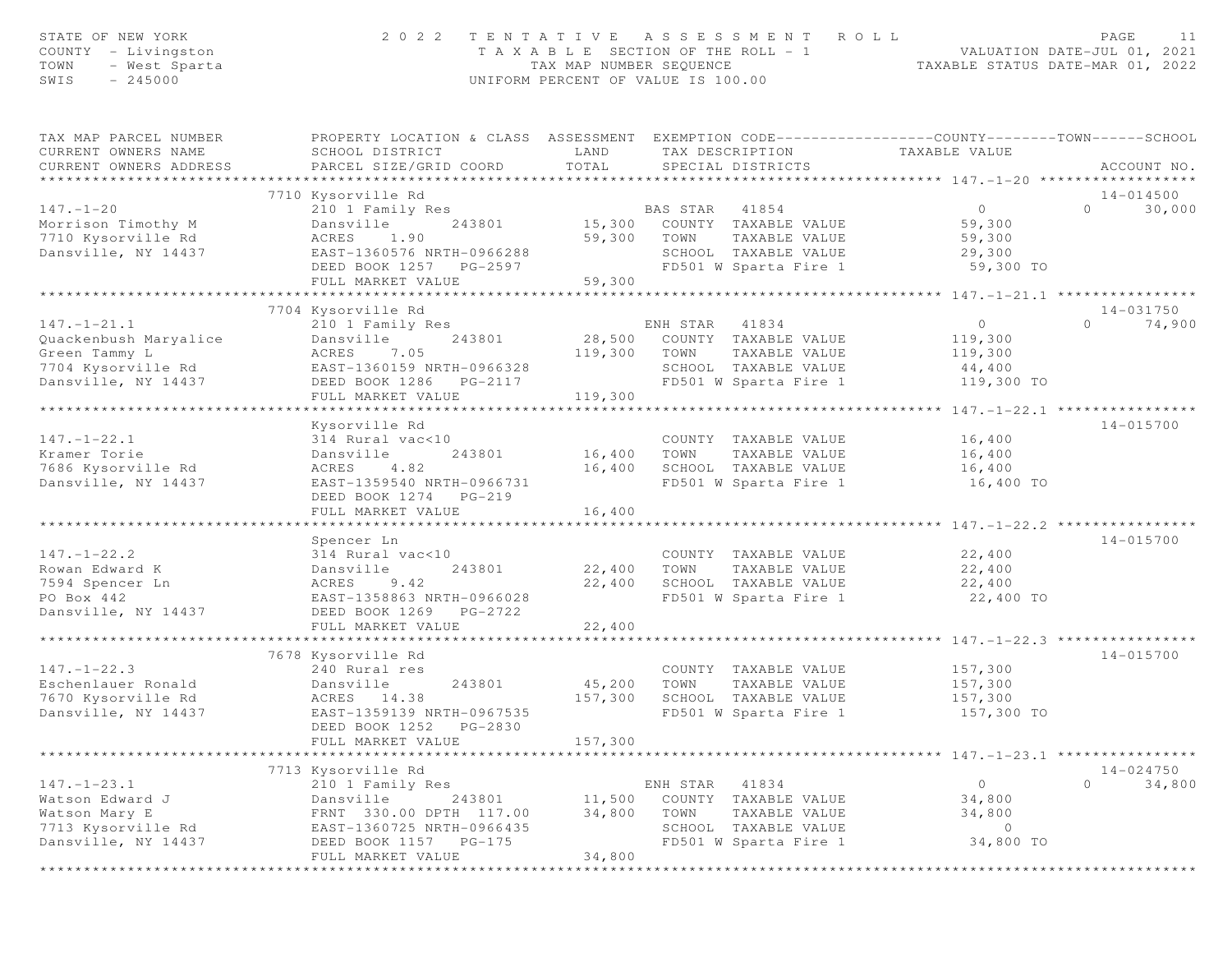| STATE OF NEW YORK<br>COUNTY - Livingston<br>- West Sparta<br>TOWN<br>$-245000$<br>SWIS           | 2 0 2 2                                                                                                          | TAX MAP NUMBER SEOUENCE   | TENTATIVE ASSESSMENT<br>T A X A B L E SECTION OF THE ROLL = 1<br>UNIFORM PERCENT OF VALUE IS 100.00   | R O L L                                      | PAGE<br>12<br>VALUATION DATE-JUL 01, 2021<br>TAXABLE STATUS DATE-MAR 01, 2022 |
|--------------------------------------------------------------------------------------------------|------------------------------------------------------------------------------------------------------------------|---------------------------|-------------------------------------------------------------------------------------------------------|----------------------------------------------|-------------------------------------------------------------------------------|
| TAX MAP PARCEL NUMBER<br>CURRENT OWNERS NAME<br>CURRENT OWNERS ADDRESS<br>********************** | PROPERTY LOCATION & CLASS ASSESSMENT<br>SCHOOL DISTRICT<br>PARCEL SIZE/GRID COORD<br>*************************** | LAND<br>TOTAL             | EXEMPTION CODE-----------------COUNTY--------TOWN------SCHOOL<br>TAX DESCRIPTION<br>SPECIAL DISTRICTS | TAXABLE VALUE                                | ACCOUNT NO.                                                                   |
|                                                                                                  | 7717 Kysorville Rd                                                                                               |                           |                                                                                                       |                                              | $14 - 014450$                                                                 |
| $147. - 1 - 24.1$                                                                                | 210 1 Family Res                                                                                                 |                           | COUNTY TAXABLE VALUE                                                                                  | 78,100                                       |                                                                               |
| Taylor Joanne                                                                                    | Dansville<br>243801                                                                                              | 17,200                    | TAXABLE VALUE<br>TOWN                                                                                 | 78,100                                       |                                                                               |
| 7717 Kysorville Rd                                                                               | ACRES<br>2.60                                                                                                    | 78,100                    | SCHOOL TAXABLE VALUE                                                                                  | 78,100                                       |                                                                               |
| Dansville, NY 14437                                                                              | EAST-1361060 NRTH-0966292<br>DEED BOOK 1282<br>PG-1747                                                           |                           | FD501 W Sparta Fire 1                                                                                 | 78,100 TO                                    |                                                                               |
|                                                                                                  | FULL MARKET VALUE<br>********************                                                                        | 78,100<br>**********      |                                                                                                       |                                              |                                                                               |
|                                                                                                  |                                                                                                                  |                           |                                                                                                       | ******************** 147.-1-25.1 *********** |                                                                               |
| $147. - 1 - 25.1$                                                                                | 7692&7698 Kysorville Rd<br>210 1 Family Res                                                                      |                           | BAS STAR<br>41854                                                                                     | $\circ$                                      | $14 - 031700$<br>30,000<br>$\Omega$                                           |
| Keiffer Andrew R                                                                                 | Dansville<br>243801                                                                                              | 24,400                    | COUNTY TAXABLE VALUE                                                                                  | 205,400                                      |                                                                               |
| 7692 Kysorville Rd                                                                               | ACRES<br>5.38                                                                                                    | 205,400                   | TOWN<br>TAXABLE VALUE                                                                                 | 205,400                                      |                                                                               |
| Dansville, NY 14437                                                                              | EAST-1360002 NRTH-0966762                                                                                        |                           | SCHOOL TAXABLE VALUE                                                                                  | 175,400                                      |                                                                               |
|                                                                                                  | DEED BOOK 1254 PG-2490                                                                                           |                           | AG003 Ag District #3                                                                                  | 205,400 TO                                   |                                                                               |
|                                                                                                  | FULL MARKET VALUE                                                                                                | 205,400                   | FD501 W Sparta Fire 1                                                                                 | 205,400 TO                                   |                                                                               |
|                                                                                                  | ******************************                                                                                   |                           |                                                                                                       |                                              |                                                                               |
|                                                                                                  | 7686 Kysorville Rd                                                                                               |                           |                                                                                                       |                                              | 14-015900                                                                     |
| $147. - 1 - 26$                                                                                  | 270 Mfg housing                                                                                                  |                           | COUNTY TAXABLE VALUE                                                                                  | 31,000                                       |                                                                               |
| Pelican Parcels Inc.<br>7692 Kysorville Rd                                                       | Dansville<br>243801                                                                                              | 15,400                    | TOWN<br>TAXABLE VALUE                                                                                 | 31,000                                       |                                                                               |
| Dansville, NY 14437                                                                              | 1.94<br>ACRES<br>EAST-1359821 NRTH-0967037                                                                       | 31,000                    | SCHOOL TAXABLE VALUE<br>FD501 W Sparta Fire 1                                                         | 31,000<br>31,000 TO                          |                                                                               |
|                                                                                                  | DEED BOOK 1266 PG-1925                                                                                           |                           |                                                                                                       |                                              |                                                                               |
|                                                                                                  | FULL MARKET VALUE                                                                                                | 31,000                    |                                                                                                       |                                              |                                                                               |
|                                                                                                  |                                                                                                                  |                           |                                                                                                       |                                              |                                                                               |
|                                                                                                  | 7682 Kysorville Rd                                                                                               |                           |                                                                                                       |                                              | $14 - 040700$                                                                 |
| $147. - 1 - 27$                                                                                  | 210 1 Family Res                                                                                                 |                           | BAS STAR 41854                                                                                        | $\circ$                                      | $\Omega$<br>30,000                                                            |
| Thompson Bryan                                                                                   | Dansville<br>243801                                                                                              | 15,300                    | COUNTY TAXABLE VALUE                                                                                  | 91,900                                       |                                                                               |
| Attn: James and Rozella Thomps Life Estate Retained                                              |                                                                                                                  | 91,900                    | TOWN<br>TAXABLE VALUE                                                                                 | 91,900                                       |                                                                               |
| 7682 Kysorville Rd                                                                               | FRNT 121.20 DPTH 175.00                                                                                          |                           | SCHOOL TAXABLE VALUE                                                                                  | 61,900                                       |                                                                               |
| Dansville, NY 14437                                                                              | ACRES<br>1.90<br>EAST-1359701 NRTH-0967213                                                                       |                           | FD501 W Sparta Fire 1                                                                                 | 91,900 TO                                    |                                                                               |
|                                                                                                  | DEED BOOK 1136<br>$PG-58$                                                                                        |                           |                                                                                                       |                                              |                                                                               |
|                                                                                                  | FULL MARKET VALUE                                                                                                | 91,900                    |                                                                                                       |                                              |                                                                               |
|                                                                                                  | **************************                                                                                       | * * * * * * * * * * * * * |                                                                                                       |                                              |                                                                               |
|                                                                                                  | 7664 Kysorville Rd                                                                                               |                           |                                                                                                       |                                              | 14-019150                                                                     |
| $147. - 1 - 28$                                                                                  | 210 1 Family Res                                                                                                 |                           | ENH STAR<br>41834                                                                                     | $\circ$                                      | $\Omega$<br>74,900                                                            |
| Johnson Charles M Jr                                                                             | Dansville<br>243801                                                                                              |                           | 13,800 COUNTY TAXABLE VALUE                                                                           | 113,900                                      |                                                                               |
| 7664 Kysorville Rd                                                                               | ACRES<br>1.30                                                                                                    | 113,900                   | TAXABLE VALUE<br>TOWN                                                                                 | 113,900                                      |                                                                               |
| Dansville, NY 14437                                                                              | EAST-1359646 NRTH-0967979                                                                                        |                           | SCHOOL TAXABLE VALUE                                                                                  | 39,000                                       |                                                                               |
|                                                                                                  | FULL MARKET VALUE                                                                                                | 113,900                   | FD501 W Sparta Fire 1                                                                                 | 113,900 TO                                   |                                                                               |
|                                                                                                  | 7654 Kysorville Rd                                                                                               |                           |                                                                                                       |                                              | 14-019100                                                                     |
| $147. - 1 - 29.2$                                                                                | 314 Rural vac<10                                                                                                 |                           | COUNTY TAXABLE VALUE                                                                                  | 16,800                                       |                                                                               |
| Eschenlauer Enterprises. Inc.                                                                    | Dansville<br>243801                                                                                              | 16,800                    | TOWN<br>TAXABLE VALUE                                                                                 | 16,800                                       |                                                                               |
| 7678 Kysorville Rd                                                                               | ACRES<br>4.97                                                                                                    | 16,800                    | SCHOOL TAXABLE VALUE                                                                                  | 16,800                                       |                                                                               |
| Dansville, NY 14437                                                                              | EAST-1360106 NRTH-0967546                                                                                        |                           | FD501 W Sparta Fire 1                                                                                 | 16,800 TO                                    |                                                                               |
|                                                                                                  | DEED BOOK 1271<br>PG-511                                                                                         |                           |                                                                                                       |                                              |                                                                               |
|                                                                                                  | FULL MARKET VALUE                                                                                                | 16,800                    |                                                                                                       |                                              |                                                                               |
|                                                                                                  |                                                                                                                  |                           |                                                                                                       |                                              |                                                                               |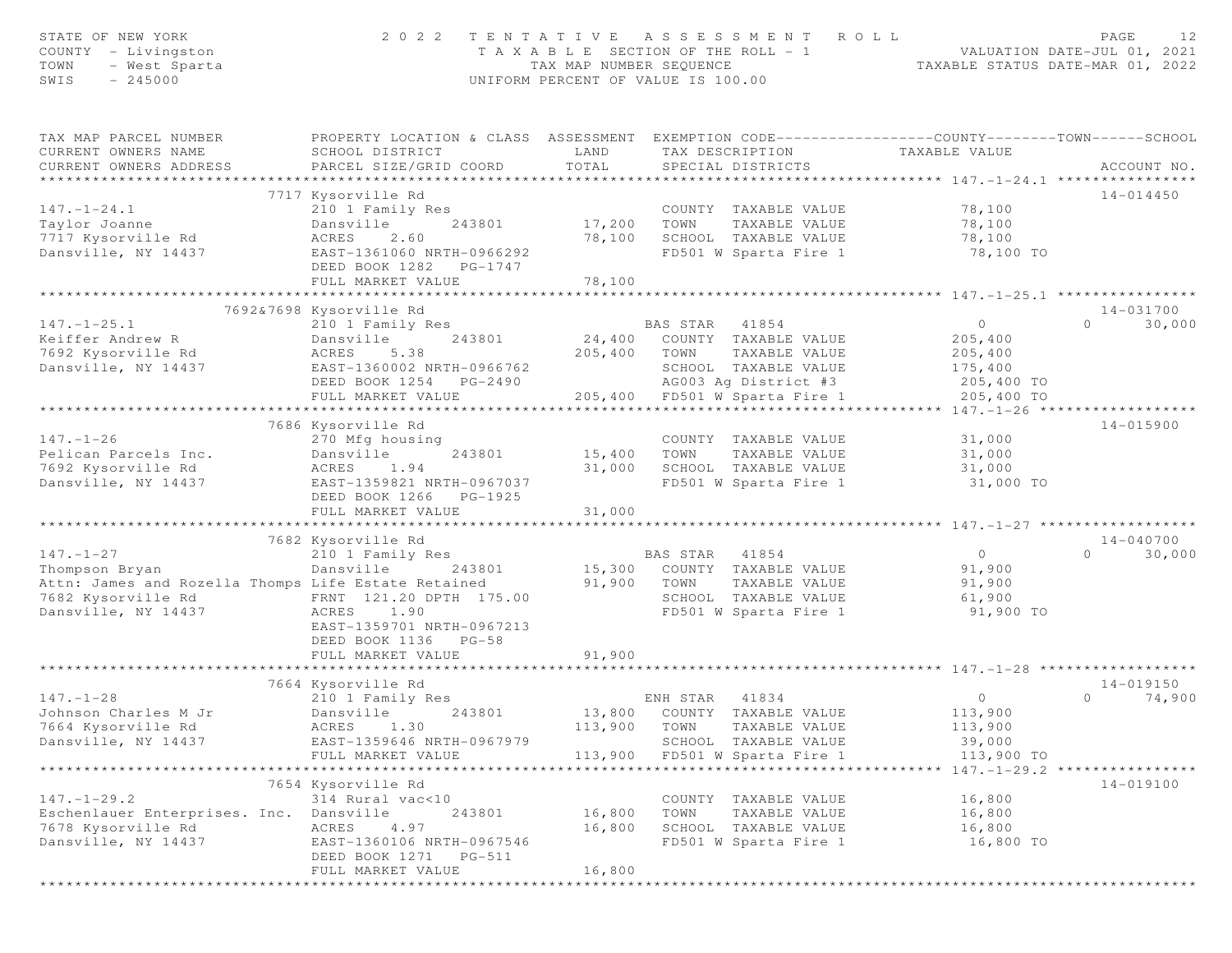| STATE OF NEW YORK<br>COUNTY - Livingston<br>TOWN<br>- West Sparta<br>$-245000$<br>SWIS | 2 0 2 2                                                                                                                                       | TAX MAP NUMBER SEQUENCE | TENTATIVE ASSESSMENT ROLL<br>T A X A B L E SECTION OF THE ROLL - 1<br>UNIFORM PERCENT OF VALUE IS 100.00 | VALUATION DATE-JUL UI, 2021<br>TAXABLE STATUS DATE-MAR 01, 2022 | PAGE<br>13                           |
|----------------------------------------------------------------------------------------|-----------------------------------------------------------------------------------------------------------------------------------------------|-------------------------|----------------------------------------------------------------------------------------------------------|-----------------------------------------------------------------|--------------------------------------|
| TAX MAP PARCEL NUMBER<br>CURRENT OWNERS NAME<br>CURRENT OWNERS ADDRESS                 | PROPERTY LOCATION & CLASS ASSESSMENT EXEMPTION CODE----------------COUNTY-------TOWN------SCHOOL<br>SCHOOL DISTRICT<br>PARCEL SIZE/GRID COORD | LAND<br>TOTAL           | TAX DESCRIPTION<br>SPECIAL DISTRICTS                                                                     | TAXABLE VALUE                                                   | ACCOUNT NO.                          |
|                                                                                        | 7670 Kysorville Rd                                                                                                                            |                         |                                                                                                          |                                                                 | 14-019100                            |
| $147. - 1 - 29.3$                                                                      | 210 1 Family Res                                                                                                                              |                         | BAS STAR 41854                                                                                           | $\overline{0}$                                                  | $\Omega$<br>30,000                   |
| Eschenlauer Ronald                                                                     | Dansville<br>243801                                                                                                                           | 27,600                  | COUNTY TAXABLE VALUE                                                                                     | 327,700                                                         |                                      |
| Eschenlauer Louann                                                                     | ACRES<br>6.68 BANKFIRSTAM                                                                                                                     | 327,700                 | TAXABLE VALUE<br>TOWN                                                                                    | 327,700                                                         |                                      |
| 7670 Kysorville Rd                                                                     | EAST-1359632 NRTH-0967655                                                                                                                     |                         | SCHOOL TAXABLE VALUE                                                                                     | 297,700                                                         |                                      |
| Dansville, NY 14437                                                                    | DEED BOOK 1265 PG-2210                                                                                                                        |                         | FD501 W Sparta Fire 1                                                                                    | 327,700 TO                                                      |                                      |
|                                                                                        | FULL MARKET VALUE<br>**********************                                                                                                   | 327,700<br>**********   |                                                                                                          |                                                                 |                                      |
|                                                                                        | 7654 Kysorville Rd                                                                                                                            |                         |                                                                                                          | ********* 147.-1-29.121 *************                           | 14-019100                            |
| $147. - 1 - 29.121$                                                                    | 416 Mfg hsing pk                                                                                                                              |                         | COUNTY TAXABLE VALUE                                                                                     | 186,700                                                         |                                      |
| TMHP, LLC                                                                              | Dansville<br>243801                                                                                                                           | 41,100                  | TOWN<br>TAXABLE VALUE                                                                                    | 186,700                                                         |                                      |
| 94 Main St                                                                             | ACRES 26.56                                                                                                                                   | 186,700                 | SCHOOL TAXABLE VALUE                                                                                     | 186,700                                                         |                                      |
| Geneseo, NY 14454                                                                      | EAST-1359343 NRTH-0968446                                                                                                                     |                         | FD501 W Sparta Fire 1                                                                                    | 186,700 TO                                                      |                                      |
|                                                                                        | DEED BOOK 1281<br>$PG-415$                                                                                                                    |                         |                                                                                                          |                                                                 |                                      |
|                                                                                        | FULL MARKET VALUE                                                                                                                             | 186,700                 |                                                                                                          |                                                                 |                                      |
|                                                                                        |                                                                                                                                               |                         |                                                                                                          |                                                                 |                                      |
| $147. - 1 - 30.32$                                                                     | 7600 Spencer Ln<br>240 Rural res                                                                                                              |                         | ENH STAR 41834                                                                                           | $\overline{0}$                                                  | 74,900<br>$\circ$                    |
| Erbland Steven J                                                                       | 243801<br>Dansville                                                                                                                           |                         | 36,100 COUNTY TAXABLE VALUE                                                                              | 198,400                                                         |                                      |
| 7600 Spencer Ln                                                                        | ACRES 10.20                                                                                                                                   | 198,400                 | TOWN<br>TAXABLE VALUE                                                                                    | 198,400                                                         |                                      |
| Dansville, NY 14437                                                                    | EAST-1358168 NRTH-0967036                                                                                                                     |                         | SCHOOL TAXABLE VALUE                                                                                     | 123,500                                                         |                                      |
|                                                                                        | DEED BOOK 850<br>$PG-313$                                                                                                                     |                         | FD501 W Sparta Fire 1                                                                                    | 198,400 TO                                                      |                                      |
|                                                                                        | FULL MARKET VALUE                                                                                                                             | 198,400                 |                                                                                                          |                                                                 |                                      |
|                                                                                        | ***********************                                                                                                                       |                         |                                                                                                          |                                                                 |                                      |
|                                                                                        | 4186 Presbyterian Rd                                                                                                                          |                         | 95 PCT OF VALUE USED FOR EXEMPTION PURPOSES                                                              |                                                                 |                                      |
| $147. - 1 - 30.112$<br>Zirgulis Edward                                                 | 210 1 Family Res<br>Dansville<br>243801                                                                                                       |                         | VET COM CT 41131                                                                                         | 29,901                                                          | $\overline{0}$<br>29,901<br>$\Omega$ |
| Zirgulis Linda                                                                         | ACRES<br>5.50                                                                                                                                 |                         | 24,700 VET DIS CT 41141<br>125,900 ENH STAR 41834                                                        | 35,882<br>$\overline{0}$                                        | 35,882<br>74,900<br>$\Omega$         |
| 4186 Presbyterian Rd                                                                   | EAST-1357472 NRTH-0970232                                                                                                                     |                         | COUNTY TAXABLE VALUE                                                                                     | 60,117                                                          |                                      |
| Dansville, NY 14437                                                                    | DEED BOOK 826<br>$PG-108$                                                                                                                     |                         | TOWN<br>TAXABLE VALUE                                                                                    | 60,117                                                          |                                      |
|                                                                                        | FULL MARKET VALUE                                                                                                                             |                         | 125,900 SCHOOL TAXABLE VALUE                                                                             | 51,000                                                          |                                      |
|                                                                                        |                                                                                                                                               |                         | FD501 W Sparta Fire 1                                                                                    | 125,900 TO                                                      |                                      |
|                                                                                        |                                                                                                                                               |                         |                                                                                                          | *** $147. - 1 - 30.113$                                         |                                      |
|                                                                                        | 4198 Presbyterian Rd                                                                                                                          |                         |                                                                                                          |                                                                 |                                      |
| $147. - 1 - 30.113$                                                                    | 270 Mfg housing                                                                                                                               |                         | COUNTY TAXABLE VALUE                                                                                     | 41,100                                                          |                                      |
| Zirgulis Edward Jr.<br>4198 Presbyterian Rd                                            | Dansville<br>243801<br>ACRES<br>6.00                                                                                                          | 26,000<br>41,100        | TOWN<br>TAXABLE VALUE<br>SCHOOL TAXABLE VALUE                                                            | 41,100                                                          |                                      |
| Dansville, NY 14437                                                                    | EAST-1357827 NRTH-0970328                                                                                                                     |                         | FD501 W Sparta Fire 1                                                                                    | 41,100<br>41,100 TO                                             |                                      |
|                                                                                        | DEED BOOK 1266<br>$PG-253$                                                                                                                    |                         |                                                                                                          |                                                                 |                                      |
|                                                                                        | FULL MARKET VALUE                                                                                                                             | 41,100                  |                                                                                                          |                                                                 |                                      |
|                                                                                        |                                                                                                                                               |                         |                                                                                                          |                                                                 |                                      |
|                                                                                        | 4182 Presbyterian Rd                                                                                                                          |                         |                                                                                                          |                                                                 |                                      |
| $147. - 1 - 30.114$                                                                    | 210 1 Family Res                                                                                                                              |                         | COUNTY TAXABLE VALUE                                                                                     | 90,000                                                          |                                      |
| Sparta Farms, LP                                                                       | 243801<br>Dansville                                                                                                                           | 24,900                  | TOWN<br>TAXABLE VALUE                                                                                    | 90,000                                                          |                                      |
| 4252 Flats Rd                                                                          | ACRES<br>5.59                                                                                                                                 | 90,000                  | SCHOOL TAXABLE VALUE                                                                                     | 90,000                                                          |                                      |
| Dansville, NY 14437                                                                    | EAST-1357279 NRTH-0969962<br>DEED BOOK 1299                                                                                                   |                         | FD501 W Sparta Fire 1                                                                                    | 90,000 TO                                                       |                                      |
|                                                                                        | PG-1198<br>FULL MARKET VALUE                                                                                                                  | 90,000                  |                                                                                                          |                                                                 |                                      |
|                                                                                        |                                                                                                                                               |                         |                                                                                                          |                                                                 |                                      |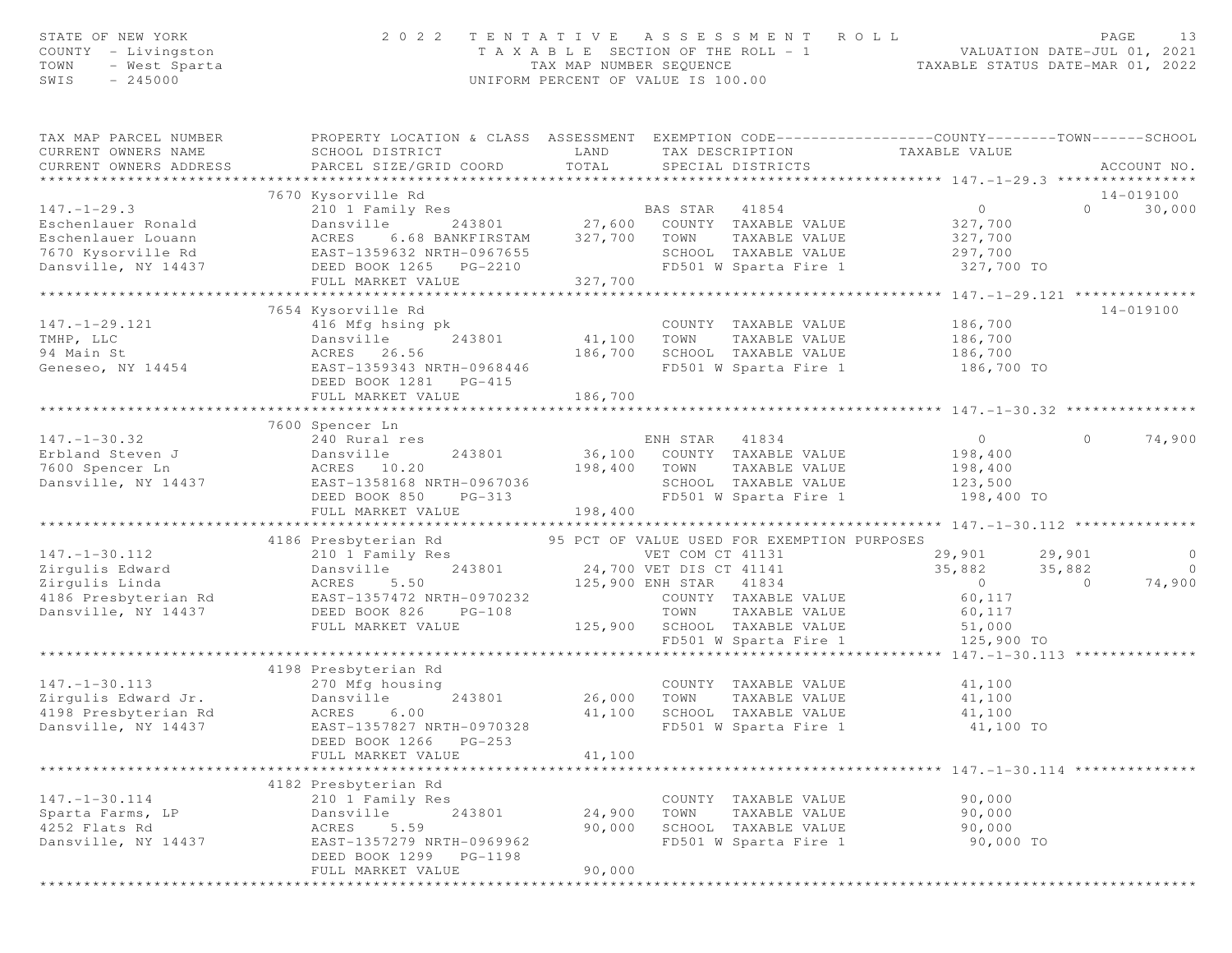| STATE OF NEW YORK<br>COUNTY - Livingston<br>TOWN<br>- West Sparta<br>SWIS<br>$-245000$ | 2 0 2 2<br>TENTATIVE ASSESSMENT ROLL<br>T A X A B L E SECTION OF THE ROLL - 1<br>TAX MAP NUMBER SEQUENCE<br>UNIFORM PERCENT OF VALUE IS 100.00 | PAGE<br>VALUATION DATE-JUL 01, 2021<br>TAXABLE STATUS DATE-MAR 01, 2022 | 14                                            |                                                                                                  |  |
|----------------------------------------------------------------------------------------|------------------------------------------------------------------------------------------------------------------------------------------------|-------------------------------------------------------------------------|-----------------------------------------------|--------------------------------------------------------------------------------------------------|--|
| TAX MAP PARCEL NUMBER<br>CURRENT OWNERS NAME                                           | SCHOOL DISTRICT                                                                                                                                | LAND                                                                    | TAX DESCRIPTION TAXABLE VALUE                 | PROPERTY LOCATION & CLASS ASSESSMENT EXEMPTION CODE----------------COUNTY-------TOWN------SCHOOL |  |
| CURRENT OWNERS ADDRESS                                                                 | PARCEL SIZE/GRID COORD                                                                                                                         | TOTAL                                                                   | SPECIAL DISTRICTS                             | ACCOUNT NO.                                                                                      |  |
| **********************                                                                 |                                                                                                                                                |                                                                         |                                               |                                                                                                  |  |
| $147. - 1 - 30.115$<br>Zirgulis Edward T                                               | 4186 Presbyterian Rd<br>314 Rural vac<10<br>243801<br>Dansville                                                                                | 17,700 TOWN                                                             | COUNTY TAXABLE VALUE<br>TAXABLE VALUE         | 14-038200<br>17,700<br>17,700                                                                    |  |
| Zirgulis Linda E                                                                       | ACRES<br>5.31                                                                                                                                  |                                                                         | 17,700 SCHOOL TAXABLE VALUE                   | 17,700                                                                                           |  |
| 4186 Presbyterian Rd                                                                   | EAST-1357692 NRTH-0969381                                                                                                                      |                                                                         | FD501 W Sparta Fire 1                         | 17,700 TO                                                                                        |  |
| Dansville, NY 14437                                                                    | DEED BOOK 719<br>PG-00136                                                                                                                      |                                                                         |                                               |                                                                                                  |  |
|                                                                                        | FULL MARKET VALUE                                                                                                                              | 17,700                                                                  |                                               |                                                                                                  |  |
|                                                                                        | **********************                                                                                                                         | * * * * * * * * * *                                                     |                                               | ************** 147.-1-30.121                                                                     |  |
| $147. - 1 - 30.121$                                                                    | Presbyterian Rd<br>314 Rural vac<10                                                                                                            |                                                                         | COUNTY TAXABLE VALUE                          | 6,500                                                                                            |  |
| Zirgulis Edward T                                                                      | Dansville<br>243801                                                                                                                            | 6,500                                                                   | TAXABLE VALUE<br>TOWN                         | 6,500                                                                                            |  |
| Zirgulis Linda E<br>4186 Presbyterian Rd                                               | 1.00<br>ACRES<br>EAST-1357640 NRTH-0969730                                                                                                     | 6,500                                                                   | SCHOOL TAXABLE VALUE<br>FD501 W Sparta Fire 1 | 6,500<br>6,500 TO                                                                                |  |
| Dansville, NY 14437                                                                    | DEED BOOK 1031 PG-396                                                                                                                          |                                                                         |                                               |                                                                                                  |  |
|                                                                                        | FULL MARKET VALUE                                                                                                                              | 6,500                                                                   |                                               |                                                                                                  |  |
|                                                                                        |                                                                                                                                                |                                                                         |                                               |                                                                                                  |  |
|                                                                                        | 7512 Dansville-Mt Morris Rd                                                                                                                    |                                                                         |                                               |                                                                                                  |  |
| $147. - 1 - 30.122$                                                                    | 312 Vac w/imprv                                                                                                                                |                                                                         | COUNTY TAXABLE VALUE                          | 37,800                                                                                           |  |
| Gill James D                                                                           |                                                                                                                                                | 25,800 TOWN                                                             | TAXABLE VALUE                                 | 37,800                                                                                           |  |
| Gill Melita A<br>40 Sisson St                                                          |                                                                                                                                                | 37,800                                                                  | SCHOOL TAXABLE VALUE<br>FD501 W Sparta Fire 1 | 37,800<br>37,800 TO                                                                              |  |
| Rochester, NY 14623                                                                    | Dansviil<br>ACRES 5.92<br>EAST-1358018 NRTH-0970019<br>In Rook 1252 PG-1265                                                                    |                                                                         |                                               |                                                                                                  |  |
|                                                                                        | FULL MARKET VALUE                                                                                                                              | 37,800                                                                  |                                               |                                                                                                  |  |
|                                                                                        |                                                                                                                                                |                                                                         |                                               |                                                                                                  |  |
|                                                                                        | 7600 Spencer Rd                                                                                                                                |                                                                         |                                               |                                                                                                  |  |
| $147. - 1 - 30.312$                                                                    | 322 Rural vac>10                                                                                                                               |                                                                         | COUNTY TAXABLE VALUE                          | 69,100                                                                                           |  |
| Erbland Steven J                                                                       | 243801<br>Dansville                                                                                                                            | 69,100                                                                  | TOWN<br>TAXABLE VALUE                         | 69,100                                                                                           |  |
| 7600 Spencer Rd                                                                        | ACRES 32.00                                                                                                                                    |                                                                         | 69,100 SCHOOL TAXABLE VALUE                   | 69,100                                                                                           |  |
| Dansville, NY 14437                                                                    | EAST-1357946 NRTH-0966291<br>DEED BOOK 850<br>$PG-317$                                                                                         |                                                                         | FD501 W Sparta Fire 1                         | 69,100 TO                                                                                        |  |
|                                                                                        | FULL MARKET VALUE                                                                                                                              | 69,100                                                                  |                                               |                                                                                                  |  |
|                                                                                        | **************************                                                                                                                     |                                                                         |                                               |                                                                                                  |  |
|                                                                                        | 7556 Dansville-Mt Morris Rd                                                                                                                    |                                                                         |                                               | $14 - 026420$                                                                                    |  |
| $147. - 1 - 31$                                                                        | 210 1 Family Res                                                                                                                               |                                                                         | COUNTY TAXABLE VALUE                          | 102,500                                                                                          |  |
| McNeil Ryan T                                                                          | Dansville<br>243801                                                                                                                            | 10,200                                                                  | TOWN<br>TAXABLE VALUE                         | 102,500                                                                                          |  |
| McNeil Brittany T                                                                      | FRNT 131.90 DPTH 262.70                                                                                                                        | 102,500                                                                 | SCHOOL TAXABLE VALUE                          | 102,500                                                                                          |  |
| 7556 Dansville-Mt Morris Rd<br>Dansville, NY 14437                                     | BANKFIRSTAM<br>EAST-1359291 NRTH-0968862                                                                                                       |                                                                         | FD501 W Sparta Fire 1                         | 102,500 TO                                                                                       |  |
|                                                                                        | DEED BOOK 1294 PG-2866                                                                                                                         |                                                                         |                                               |                                                                                                  |  |
|                                                                                        | FULL MARKET VALUE                                                                                                                              | 102,500                                                                 |                                               |                                                                                                  |  |
|                                                                                        |                                                                                                                                                |                                                                         |                                               |                                                                                                  |  |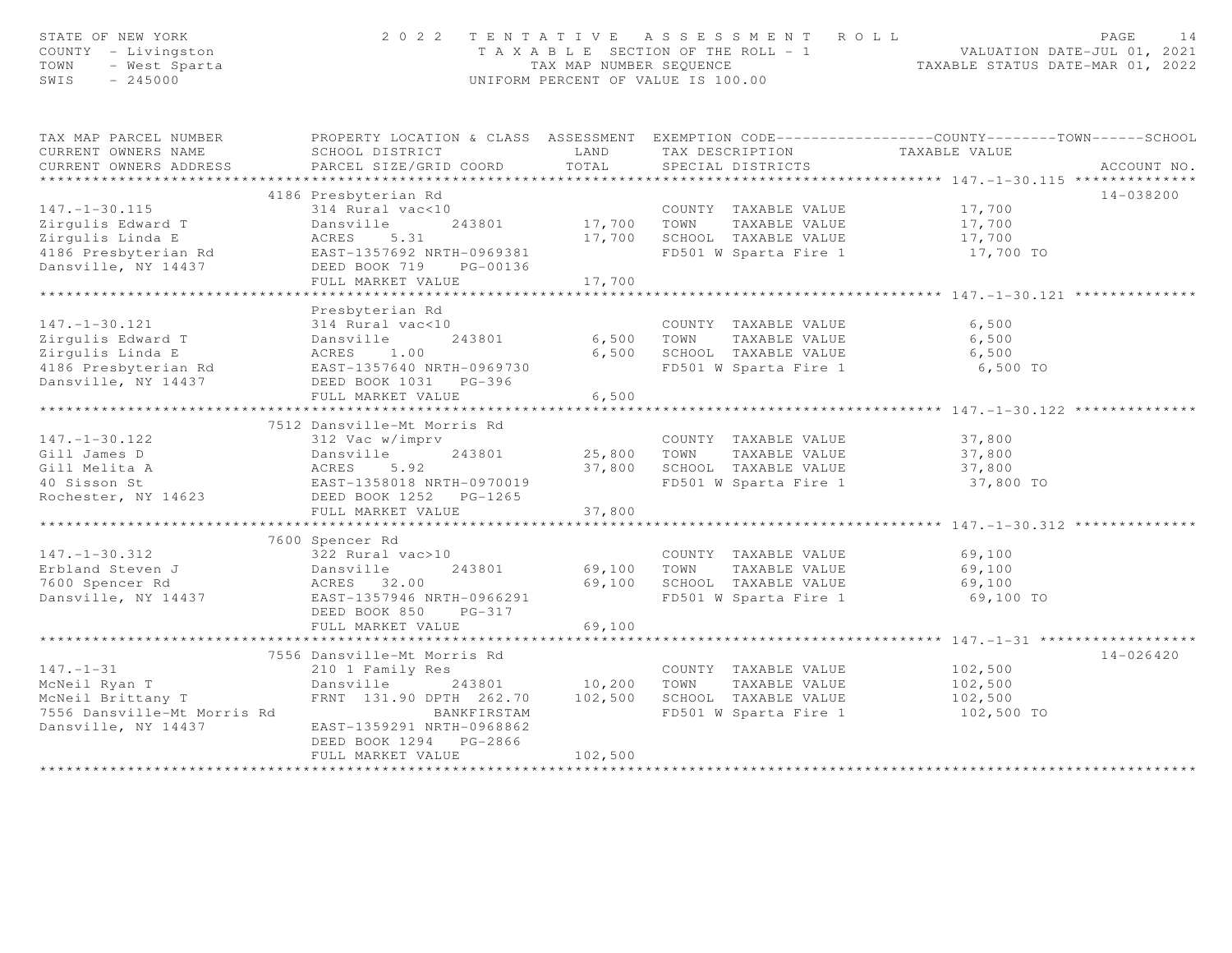| STATE OF NEW YORK<br>COUNTY - Livingston<br>- West Sparta<br>TOWN<br>$-245000$<br>SWIS     |                                                                                                                     |            | 2022 TENTATIVE ASSESSMENT ROLL<br>T A X A B L E SECTION OF THE ROLL - 1 VALUATION DATE-JUL 01, 2021<br>TAX MAP NUMBER SEQUENCE TAXABLE STATUS DATE-MAR 01, 2022<br>UNIFORM PERCENT OF VALUE IS 100.00 |                           |                         | PAGE<br>15     |
|--------------------------------------------------------------------------------------------|---------------------------------------------------------------------------------------------------------------------|------------|-------------------------------------------------------------------------------------------------------------------------------------------------------------------------------------------------------|---------------------------|-------------------------|----------------|
| TAX MAP PARCEL NUMBER<br>CURRENT OWNERS NAME                                               | PROPERTY LOCATION & CLASS ASSESSMENT EXEMPTION CODE----------------COUNTY-------TOWN------SCHOOL<br>SCHOOL DISTRICT | LAND       | TAX DESCRIPTION TAXABLE VALUE                                                                                                                                                                         |                           |                         |                |
| CURRENT OWNERS ADDRESS                                                                     | PARCEL SIZE/GRID COORD                                                                                              | TOTAL      | SPECIAL DISTRICTS                                                                                                                                                                                     |                           |                         | ACCOUNT NO.    |
| *************************                                                                  |                                                                                                                     |            |                                                                                                                                                                                                       |                           |                         |                |
|                                                                                            | 7554 Dansville-Mt Morris Rd                                                                                         |            |                                                                                                                                                                                                       |                           |                         | 14-007600      |
| $147. - 1 - 32$                                                                            | 210 1 Family Res                                                                                                    |            | VET WAR CT 41121<br>243801 7,200 VET DIS CT 41141                                                                                                                                                     | 21,000                    | 21,000                  | $\overline{0}$ |
| Cox Donald                                                                                 | Dansville                                                                                                           |            |                                                                                                                                                                                                       | 49,595 49,595             |                         | $\circ$        |
| Cox Vicki                                                                                  | FRNT 98.00 DPTH 247.80 141,700 BAS STAR 41854                                                                       |            |                                                                                                                                                                                                       | $\overline{0}$<br>71,105  | $\overline{0}$          | 30,000         |
| 7554 Dansville-Mt Morris Rd<br>Dansville, NY 14437                                         | BANKFIRSTAM<br>EAST-1359216 NRTH-0968926                                                                            |            | COUNTY TAXABLE VALUE<br>TOWN<br>TAXABLE VALUE                                                                                                                                                         | 71,105                    |                         |                |
|                                                                                            | DEED BOOK 1268 PG-2777                                                                                              |            | SCHOOL TAXABLE VALUE                                                                                                                                                                                  |                           |                         |                |
|                                                                                            | FULL MARKET VALUE                                                                                                   |            | 141,700 FD501 W Sparta Fire 1                                                                                                                                                                         | 111,700<br>141,700 TO     |                         |                |
|                                                                                            |                                                                                                                     |            |                                                                                                                                                                                                       |                           |                         |                |
|                                                                                            | 7550 Dansville-Mt Morris Rd                                                                                         |            |                                                                                                                                                                                                       |                           |                         | $14 - 026425$  |
| $147. - 1 - 33$                                                                            | 210 1 Family Res                                                                                                    |            | COUNTY TAXABLE VALUE                                                                                                                                                                                  | 161,800                   |                         |                |
| Carson Eric R                                                                              | Dansville 243801                                                                                                    | 8,900 TOWN | TAXABLE VALUE                                                                                                                                                                                         | 161,800                   |                         |                |
| Hurlburt Lyndi L                                                                           | FRNT 131.08 DPTH 227.70                                                                                             |            | 161,800 SCHOOL TAXABLE VALUE                                                                                                                                                                          | 161,800                   |                         |                |
| 7550 Dansville-Mt Morris Rd                                                                | BANKFIRSTAM                                                                                                         |            | FD501 W Sparta Fire 1                                                                                                                                                                                 | 161,800 TO                |                         |                |
| Dansville, NY 14437                                                                        | EAST-1359167 NRTH-0969003                                                                                           |            |                                                                                                                                                                                                       |                           |                         |                |
|                                                                                            | DEED BOOK 1283 PG-2916<br>FULL MARKET VALUE                                                                         | 161,800    |                                                                                                                                                                                                       |                           |                         |                |
|                                                                                            |                                                                                                                     |            |                                                                                                                                                                                                       |                           |                         |                |
|                                                                                            | 7546 Dansville-Mt Morris Rd                                                                                         |            |                                                                                                                                                                                                       |                           |                         | 14-007650      |
| $147. - 1 - 34$                                                                            | 270 Mfg housing                                                                                                     |            | COUNTY TAXABLE VALUE 53,800                                                                                                                                                                           |                           |                         |                |
|                                                                                            | 243801                                                                                                              |            | COUNTY<br>10,800 TOWN<br>TAXABLE VALUE                                                                                                                                                                | 53,800                    |                         |                |
| 147.-1-34<br>Zittel Gary R<br>Zittel Lillian M<br>Zittel Lillian M<br>Life Estate Reserved |                                                                                                                     |            | 53,800 SCHOOL TAXABLE VALUE                                                                                                                                                                           | 53,800                    |                         |                |
| 7546 Dansville-Mt Morris Rd FRNT 158.93 DPTH 227.04                                        |                                                                                                                     |            | FD501 W Sparta Fire 1                                                                                                                                                                                 | 53,800 TO                 |                         |                |
| Dansville, NY 14437                                                                        | EAST-1359069 NRTH-0969129                                                                                           |            |                                                                                                                                                                                                       |                           |                         |                |
|                                                                                            | DEED BOOK 1282 PG-1520                                                                                              |            |                                                                                                                                                                                                       |                           |                         |                |
|                                                                                            | FULL MARKET VALUE                                                                                                   | 53,800     |                                                                                                                                                                                                       |                           |                         |                |
|                                                                                            |                                                                                                                     |            |                                                                                                                                                                                                       |                           |                         |                |
| $147. - 1 - 35.11$                                                                         | 7534 Dansville-Mt Morris Rd<br>210 1 Family Res                                                                     |            | COUNTY TAXABLE VALUE                                                                                                                                                                                  | 150,800                   |                         | 14-001450      |
|                                                                                            |                                                                                                                     |            | TAXABLE VALUE                                                                                                                                                                                         |                           |                         |                |
|                                                                                            |                                                                                                                     |            |                                                                                                                                                                                                       | 150,800<br>150,800        |                         |                |
| 7534 Dansville-Mt Morris Rd EAST-1358689 NRTH-0969452                                      |                                                                                                                     |            | FD501 W Sparta Fire 1 150,800 TO                                                                                                                                                                      |                           |                         |                |
| Dansville, NY 14437                                                                        | DEED BOOK 1292    PG-1229                                                                                           |            |                                                                                                                                                                                                       |                           |                         |                |
|                                                                                            | FULL MARKET VALUE                                                                                                   | 150,800    |                                                                                                                                                                                                       |                           |                         |                |
|                                                                                            |                                                                                                                     |            |                                                                                                                                                                                                       |                           |                         |                |
|                                                                                            | 7542 Dansville-Mt Morris Rd                                                                                         |            |                                                                                                                                                                                                       |                           |                         | $14 - 039625$  |
| $147. - 1 - 35.21$                                                                         | 210 1 Family Res                                                                                                    |            | VET WAR CT 41121                                                                                                                                                                                      | 19,035                    | 19,035                  | $\mathbf{0}$   |
| Bennett William H                                                                          | Dansville 243801<br>FRNT 174.00 DPTH 147.06                                                                         |            | 243801 7,600 VET DIS CT 41141                                                                                                                                                                         | 6,345                     | 6,345<br>$\overline{0}$ |                |
| Bennett Vanessa M<br>7542 Dansville-Mt Morris Rd EAST-1358997 NRTH-0969265                 |                                                                                                                     |            | 126,900 ENH STAR 41834<br>COUNTY TAXABLE VALUE                                                                                                                                                        | $\overline{0}$<br>101,520 |                         | 74,900         |
| Dansville, NY 14437                                                                        | DEED BOOK 1280    PG-1518                                                                                           |            | TOWN<br>TAXABLE VALUE                                                                                                                                                                                 | 101,520                   |                         |                |
|                                                                                            | FULL MARKET VALUE                                                                                                   |            | 126,900 SCHOOL TAXABLE VALUE                                                                                                                                                                          | 52,000                    |                         |                |
|                                                                                            |                                                                                                                     |            | FD501 W Sparta Fire 1                                                                                                                                                                                 | 126,900 TO                |                         |                |

\*\*\*\*\*\*\*\*\*\*\*\*\*\*\*\*\*\*\*\*\*\*\*\*\*\*\*\*\*\*\*\*\*\*\*\*\*\*\*\*\*\*\*\*\*\*\*\*\*\*\*\*\*\*\*\*\*\*\*\*\*\*\*\*\*\*\*\*\*\*\*\*\*\*\*\*\*\*\*\*\*\*\*\*\*\*\*\*\*\*\*\*\*\*\*\*\*\*\*\*\*\*\*\*\*\*\*\*\*\*\*\*\*\*\*\*\*\*\*\*\*\*\*\*\*\*\*\*\*\*\*\*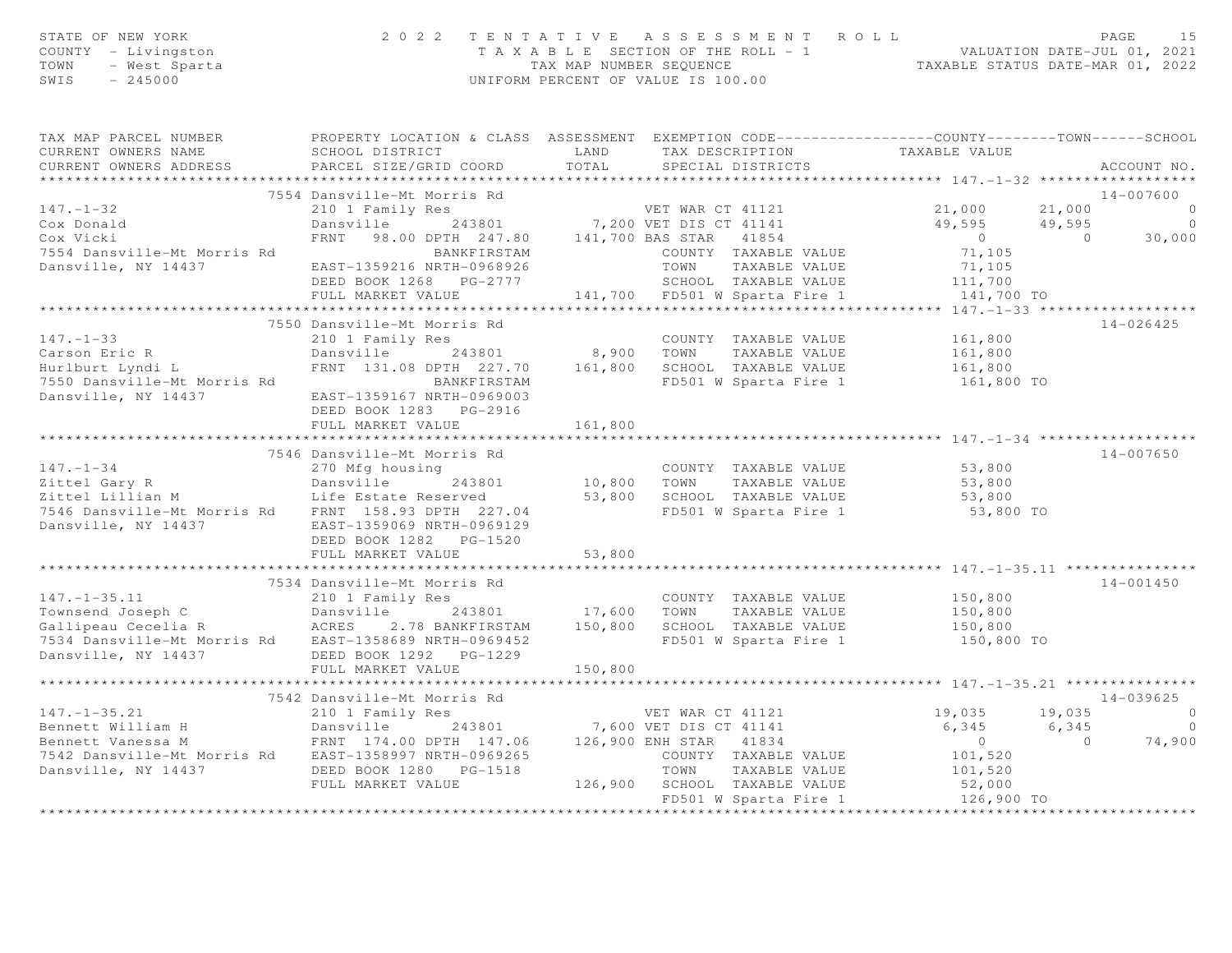| STATE OF NEW YORK<br>COUNTY - Livingston<br>TOWN<br>- West Sparta<br>$-245000$<br>SWIS                                                                                                                                               | 2022 TENTATIVE ASSESSMENT ROLL<br>UNIFORM PERCENT OF VALUE IS 100.00                                 | T A X A B L E SECTION OF THE ROLL - 1 VALUATION DATE-JUL 01, 2021<br>TAX MAP NUMBER SEQUENCE TAXABLE STATUS DATE-MAR 01, 2022 |                                                   | PAGE                                                                                          | 16                       |               |                  |
|--------------------------------------------------------------------------------------------------------------------------------------------------------------------------------------------------------------------------------------|------------------------------------------------------------------------------------------------------|-------------------------------------------------------------------------------------------------------------------------------|---------------------------------------------------|-----------------------------------------------------------------------------------------------|--------------------------|---------------|------------------|
| TAX MAP PARCEL NUMBER                                                                                                                                                                                                                | PROPERTY LOCATION & CLASS ASSESSMENT EXEMPTION CODE-----------------COUNTY--------TOWN------SCHOOL   |                                                                                                                               |                                                   |                                                                                               |                          |               |                  |
| CURRENT OWNERS NAME<br>CURRENT OWNERS ADDRESS                                                                                                                                                                                        | SCHOOL DISTRICT<br>PARCEL SIZE/GRID COORD                                                            | LAND<br>TOTAL                                                                                                                 | TAX DESCRIPTION<br>SPECIAL DISTRICTS              | TAXABLE VALUE                                                                                 |                          |               | ACCOUNT NO.      |
|                                                                                                                                                                                                                                      |                                                                                                      |                                                                                                                               |                                                   |                                                                                               |                          |               |                  |
|                                                                                                                                                                                                                                      | 7526 Dansville-Mt Morris Rd 80 PCT OF VALUE USED FOR EXEMPTION PURPOSES                              |                                                                                                                               |                                                   |                                                                                               |                          | 14-005250     |                  |
| $147. - 1 - 36.1$                                                                                                                                                                                                                    |                                                                                                      |                                                                                                                               |                                                   | 21,000 21,000                                                                                 |                          |               | $\circ$          |
| Teed Eugene<br>Teed Nadine                                                                                                                                                                                                           | 220 2 Family Res<br>243801 80,000 SR CITIZEN 41800<br>ACRES 27.00 BANK LERETA 177,300 ENH STAR 41834 |                                                                                                                               |                                                   | 18,126<br>$\overline{0}$                                                                      | 18,126<br>$\overline{0}$ |               | 21,276<br>74,900 |
| 7526 Dansville-Mt Morris Rd EAST-1358267 NRTH-0968960                                                                                                                                                                                |                                                                                                      |                                                                                                                               | COUNTY TAXABLE VALUE                              | 138,174                                                                                       |                          |               |                  |
|                                                                                                                                                                                                                                      |                                                                                                      |                                                                                                                               |                                                   |                                                                                               |                          |               |                  |
| Dansville, NY 14437 DEED BOOK 1028 PG-163                                                                                                                                                                                            | FULL MARKET VALUE                                                                                    |                                                                                                                               |                                                   |                                                                                               |                          |               |                  |
|                                                                                                                                                                                                                                      |                                                                                                      |                                                                                                                               |                                                   |                                                                                               |                          |               |                  |
|                                                                                                                                                                                                                                      |                                                                                                      |                                                                                                                               |                                                   | TOWN IAAADDD VALLE<br>177,300 SCHOOL TAXABLE VALUE 81,124<br>FREAD W Sparta Fire 1 177,300 TO |                          |               |                  |
|                                                                                                                                                                                                                                      | 4183 Presbyterian Rd                                                                                 |                                                                                                                               |                                                   |                                                                                               |                          | $14 - 015500$ |                  |
| $147. - 1 - 37$                                                                                                                                                                                                                      | 210 1 Family Res                                                                                     |                                                                                                                               | COUNTY TAXABLE VALUE                              | 42,900                                                                                        |                          |               |                  |
|                                                                                                                                                                                                                                      |                                                                                                      |                                                                                                                               |                                                   | 42,900                                                                                        |                          |               |                  |
|                                                                                                                                                                                                                                      |                                                                                                      |                                                                                                                               |                                                   | 42,900                                                                                        |                          |               |                  |
| Sparta Farms LP<br>4252 Flats Rd ERNT 125.00 DPTH 100.00 42,900 SCHOOL TAXABLE VALUE<br>Dansville, NY 14437 ERNT 125.00 DPTH 100.00 42,900 SCHOOL TAXABLE VALUE<br>Dansville, NY 14437 ERST-1356906 NRTH-0970266 ERST-1356906 NRTH-0 |                                                                                                      |                                                                                                                               | FD501 W Sparta Fire 1                             | 42,900 TO                                                                                     |                          |               |                  |
|                                                                                                                                                                                                                                      | DEED BOOK 1292 PG-2449                                                                               |                                                                                                                               |                                                   |                                                                                               |                          |               |                  |
|                                                                                                                                                                                                                                      | FULL MARKET VALUE                                                                                    | 42,900                                                                                                                        |                                                   |                                                                                               |                          |               |                  |
|                                                                                                                                                                                                                                      |                                                                                                      |                                                                                                                               |                                                   |                                                                                               |                          |               |                  |
|                                                                                                                                                                                                                                      | 7752 Kysorville-Byersville Rd                                                                        |                                                                                                                               |                                                   |                                                                                               |                          |               |                  |
| $147. - 1 - 38$                                                                                                                                                                                                                      | 270 Mfg housing                                                                                      |                                                                                                                               | COUNTY TAXABLE VALUE                              | 8,300                                                                                         |                          |               |                  |
| Sheldon Scott T                                                                                                                                                                                                                      | Dansville<br>243801                                                                                  | 5,600 TOWN                                                                                                                    | TAXABLE VALUE                                     | 8,300                                                                                         |                          |               |                  |
| $\mathbf T$<br>55 Hempel St                                                                                                                                                                                                          | FRNT 73.49 DPTH 256.96 8,300 SCHOOL TAXABLE VALUE                                                    |                                                                                                                               |                                                   | 8,300                                                                                         |                          |               |                  |
| Rochester, NY 14605                                                                                                                                                                                                                  | EAST-1360837 NRTH-0966095                                                                            |                                                                                                                               | FD501 W Sparta Fire 1                             | 8,300 TO                                                                                      |                          |               |                  |
|                                                                                                                                                                                                                                      | DEED BOOK 1275 PG-80                                                                                 |                                                                                                                               |                                                   |                                                                                               |                          |               |                  |
|                                                                                                                                                                                                                                      | FULL MARKET VALUE                                                                                    | 8,300                                                                                                                         |                                                   |                                                                                               |                          |               |                  |
|                                                                                                                                                                                                                                      |                                                                                                      |                                                                                                                               |                                                   |                                                                                               |                          |               |                  |
|                                                                                                                                                                                                                                      | 7756 Kysorville-Byersville Rd                                                                        |                                                                                                                               |                                                   |                                                                                               |                          |               |                  |
| $147. - 1 - 39$                                                                                                                                                                                                                      | 210 1 Family Res                                                                                     |                                                                                                                               | COUNTY TAXABLE VALUE                              | 38,300                                                                                        |                          |               |                  |
| Yeoman Clifford C Sr                                                                                                                                                                                                                 | Dansville<br>243801                                                                                  | 10,400 TOWN                                                                                                                   | TAXABLE VALUE                                     | 38,300                                                                                        |                          |               |                  |
| Yeoman Tammy J                                                                                                                                                                                                                       | ACRES 0.80                                                                                           |                                                                                                                               | 38,300 SCHOOL TAXABLE VALUE                       | 38,300                                                                                        |                          |               |                  |
| 11840 County Route 37 EAST-1360849 NRTH-0965969                                                                                                                                                                                      |                                                                                                      |                                                                                                                               |                                                   | FD501 W Sparta Fire 1 38,300 TO                                                               |                          |               |                  |
| Wayland, NY 14572                                                                                                                                                                                                                    | DEED BOOK 1283 PG-534                                                                                |                                                                                                                               |                                                   |                                                                                               |                          |               |                  |
|                                                                                                                                                                                                                                      | FULL MARKET VALUE                                                                                    | 38,300                                                                                                                        |                                                   |                                                                                               |                          |               |                  |
|                                                                                                                                                                                                                                      |                                                                                                      |                                                                                                                               |                                                   |                                                                                               |                          |               |                  |
|                                                                                                                                                                                                                                      | 7763 Kysorville-Byersville Rd                                                                        |                                                                                                                               |                                                   |                                                                                               |                          |               |                  |
| $147. - 1 - 40$                                                                                                                                                                                                                      | 331 Com vac w/im                                                                                     |                                                                                                                               | COUNTY TAXABLE VALUE                              | 7,000                                                                                         |                          |               |                  |
| Eschenlauer Ronald L                                                                                                                                                                                                                 | Dansville<br>243801                                                                                  | 6,000                                                                                                                         | TOWN      TAXABLE VALUE<br>SCHOOL   TAXABLE VALUE | 7,000                                                                                         |                          |               |                  |
| 7678 Kysorville-Byersville Rd FRNT 90.00 DPTH 195.00                                                                                                                                                                                 |                                                                                                      | 7,000                                                                                                                         |                                                   | 7,000                                                                                         |                          |               |                  |
| Dansville, NY 14437                                                                                                                                                                                                                  | EAST-1361244 NRTH-0965796<br>DEED BOOK 1283 PG-628                                                   |                                                                                                                               | FD501 W Sparta Fire 1                             | 7,000 TO                                                                                      |                          |               |                  |
|                                                                                                                                                                                                                                      | FULL MARKET VALUE                                                                                    | 7,000                                                                                                                         |                                                   |                                                                                               |                          |               |                  |
|                                                                                                                                                                                                                                      |                                                                                                      |                                                                                                                               |                                                   |                                                                                               |                          |               |                  |

\*\*\*\*\*\*\*\*\*\*\*\*\*\*\*\*\*\*\*\*\*\*\*\*\*\*\*\*\*\*\*\*\*\*\*\*\*\*\*\*\*\*\*\*\*\*\*\*\*\*\*\*\*\*\*\*\*\*\*\*\*\*\*\*\*\*\*\*\*\*\*\*\*\*\*\*\*\*\*\*\*\*\*\*\*\*\*\*\*\*\*\*\*\*\*\*\*\*\*\*\*\*\*\*\*\*\*\*\*\*\*\*\*\*\*\*\*\*\*\*\*\*\*\*\*\*\*\*\*\*\*\*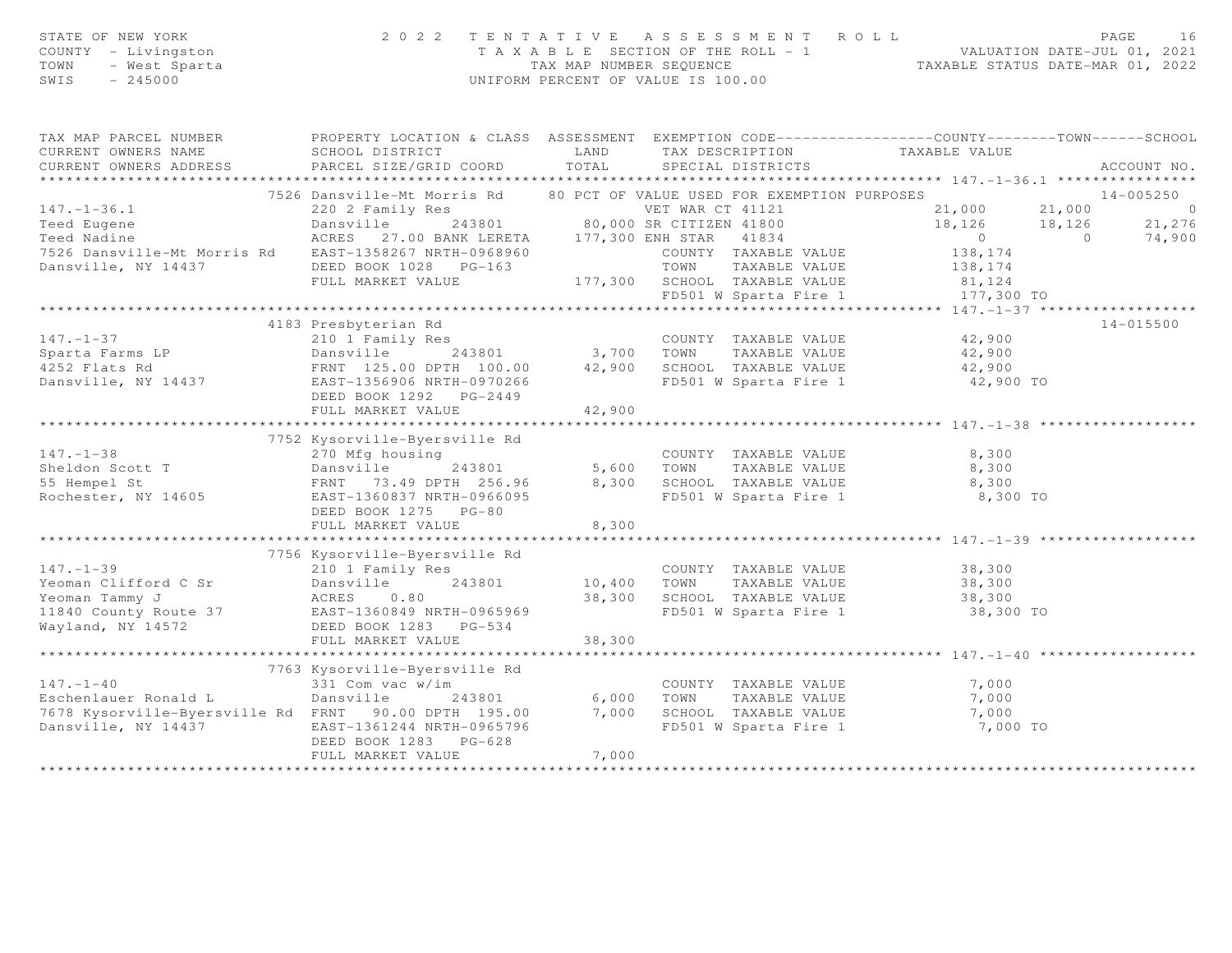| STATE OF NEW YORK<br>COUNTY - Livingston<br>TOWN - West Sparta                                                                                                                                                                                | 2022 TENTATIVE ASSESSMENT ROLL                                                                                                                        |        |                       |                      | T A X A B L E SECTION OF THE ROLL - 1 VALUATION DATE-JUL 01, 2021<br>TAX MAP NUMBER SEQUENCE TAXABLE STATUS DATE-MAR 01, 2022<br>UNIFORM PERCENT OF VALUE IS 100.00 | PAGE<br>17     |
|-----------------------------------------------------------------------------------------------------------------------------------------------------------------------------------------------------------------------------------------------|-------------------------------------------------------------------------------------------------------------------------------------------------------|--------|-----------------------|----------------------|---------------------------------------------------------------------------------------------------------------------------------------------------------------------|----------------|
| TAX MAP PARCEL NUMBER<br>CURRENT OWNERS NAME<br>CURRENT OWNERS ADDRESS                                                                                                                                                                        | PROPERTY LOCATION & CLASS ASSESSMENT EXEMPTION CODE-----------------COUNTY--------TOWN------SCHOOL<br>SCHOOL DISTRICT<br>PARCEL SIZE/GRID COORD TOTAL |        | SPECIAL DISTRICTS     |                      | LAND TAX DESCRIPTION TAXABLE VALUE                                                                                                                                  | ACCOUNT NO.    |
|                                                                                                                                                                                                                                               |                                                                                                                                                       |        |                       |                      |                                                                                                                                                                     | 14-023400      |
| 147.-1-41.113<br>Comer Charles F Jr.<br>29,500 Mm Samswille 243801<br>29,500 Mm Samswille 243801<br>29,500 Mm Samswille 243801<br>29,500 SCHOOL TAXABLE VALUE<br>29,500 SCHOOL TAXABLE VALUE<br>29,500 SCHOOL TAXABLE VALUE<br>29,500 MM SAMS | Kysorville Rd                                                                                                                                         |        |                       |                      |                                                                                                                                                                     |                |
|                                                                                                                                                                                                                                               |                                                                                                                                                       |        |                       |                      |                                                                                                                                                                     |                |
|                                                                                                                                                                                                                                               |                                                                                                                                                       |        |                       |                      |                                                                                                                                                                     |                |
|                                                                                                                                                                                                                                               |                                                                                                                                                       |        |                       |                      |                                                                                                                                                                     |                |
|                                                                                                                                                                                                                                               |                                                                                                                                                       |        |                       |                      |                                                                                                                                                                     |                |
|                                                                                                                                                                                                                                               |                                                                                                                                                       |        |                       |                      |                                                                                                                                                                     |                |
|                                                                                                                                                                                                                                               |                                                                                                                                                       |        |                       |                      |                                                                                                                                                                     |                |
|                                                                                                                                                                                                                                               |                                                                                                                                                       |        |                       |                      |                                                                                                                                                                     |                |
|                                                                                                                                                                                                                                               |                                                                                                                                                       |        |                       |                      |                                                                                                                                                                     |                |
|                                                                                                                                                                                                                                               |                                                                                                                                                       |        |                       |                      |                                                                                                                                                                     |                |
|                                                                                                                                                                                                                                               |                                                                                                                                                       |        |                       |                      |                                                                                                                                                                     |                |
|                                                                                                                                                                                                                                               |                                                                                                                                                       |        |                       |                      |                                                                                                                                                                     |                |
|                                                                                                                                                                                                                                               |                                                                                                                                                       |        |                       |                      |                                                                                                                                                                     |                |
|                                                                                                                                                                                                                                               |                                                                                                                                                       |        |                       |                      |                                                                                                                                                                     |                |
|                                                                                                                                                                                                                                               | 7932 Dansville-Mt Morris Rd                                                                                                                           |        |                       |                      |                                                                                                                                                                     |                |
|                                                                                                                                                                                                                                               |                                                                                                                                                       |        |                       |                      |                                                                                                                                                                     |                |
|                                                                                                                                                                                                                                               |                                                                                                                                                       |        |                       |                      |                                                                                                                                                                     |                |
|                                                                                                                                                                                                                                               |                                                                                                                                                       |        |                       |                      |                                                                                                                                                                     |                |
|                                                                                                                                                                                                                                               |                                                                                                                                                       |        |                       |                      |                                                                                                                                                                     |                |
|                                                                                                                                                                                                                                               | DEED BOOK 1266 PG-1766                                                                                                                                |        |                       |                      |                                                                                                                                                                     |                |
|                                                                                                                                                                                                                                               | FULL MARKET VALUE                                                                                                                                     | 55,900 |                       |                      |                                                                                                                                                                     |                |
|                                                                                                                                                                                                                                               | 7936 Dansville-Mt Morris Rd 93 PCT OF VALUE USED FOR EXEMPTION PURPOSES                                                                               |        |                       |                      |                                                                                                                                                                     | 14-021900      |
| $147. - 1 - 43$                                                                                                                                                                                                                               |                                                                                                                                                       |        |                       |                      |                                                                                                                                                                     | $\overline{a}$ |
|                                                                                                                                                                                                                                               |                                                                                                                                                       |        |                       |                      |                                                                                                                                                                     | 74,900         |
| 147.-1-43<br>210 1 Family Res<br>White Robert W Dansville 243801 18,700 ENH STAR 41834 0<br>210 1 Family Res<br>243801 18,700 ENH STAR 41834 0<br>26 Mite Helen A ACRES 3.20 BANK LERETA 139,400 COUNTY TAXABLE VALUE 119,954                 |                                                                                                                                                       |        |                       |                      |                                                                                                                                                                     |                |
|                                                                                                                                                                                                                                               |                                                                                                                                                       |        |                       |                      |                                                                                                                                                                     |                |
|                                                                                                                                                                                                                                               |                                                                                                                                                       |        |                       |                      |                                                                                                                                                                     |                |
|                                                                                                                                                                                                                                               |                                                                                                                                                       |        |                       |                      |                                                                                                                                                                     |                |
|                                                                                                                                                                                                                                               |                                                                                                                                                       |        |                       |                      |                                                                                                                                                                     |                |
|                                                                                                                                                                                                                                               | 7577 Spencer Ln<br>$240$ Rural res                                                                                                                    |        |                       |                      |                                                                                                                                                                     |                |
| $147. - 1 - 44.1$                                                                                                                                                                                                                             |                                                                                                                                                       |        |                       |                      | COUNTY TAXABLE VALUE 82,300                                                                                                                                         |                |
| Rosell Forrest                     Dansville       243801         39,800   TOWN<br>Rice Jennie Rebecc               ACRES   11.80               82,300   SCHOOL                                                                               |                                                                                                                                                       |        |                       |                      | TAXABLE VALUE 82,300                                                                                                                                                |                |
|                                                                                                                                                                                                                                               |                                                                                                                                                       |        |                       | SCHOOL TAXABLE VALUE | 82,300                                                                                                                                                              |                |
| 7577 Spencer Ln                                                                                                                                                                                                                               | EAST-1357638 NRTH-0967679                                                                                                                             |        | FD501 W Sparta Fire 1 |                      | 82,300 TO                                                                                                                                                           |                |
| Dansville, NY 14437                                                                                                                                                                                                                           | DEED BOOK 1282<br>PG-2661                                                                                                                             |        |                       |                      |                                                                                                                                                                     |                |
|                                                                                                                                                                                                                                               | FULL MARKET VALUE<br>***************                                                                                                                  | 82,300 |                       |                      | ****************** 147. -1 -44. 31 ****************                                                                                                                 |                |
|                                                                                                                                                                                                                                               | Spencer Ln                                                                                                                                            |        |                       |                      |                                                                                                                                                                     |                |
| $147. - 1 - 44.31$                                                                                                                                                                                                                            | 314 Rural vac<10                                                                                                                                      |        | COUNTY TAXABLE VALUE  |                      | 12,000                                                                                                                                                              |                |
| Durbin Robert E                                                                                                                                                                                                                               | Dansville<br>243801                                                                                                                                   | 12,000 | TOWN                  | TAXABLE VALUE        | 12,000                                                                                                                                                              |                |
| Durbin Janice L                                                                                                                                                                                                                               | ACRES<br>3.10                                                                                                                                         | 12,000 | SCHOOL TAXABLE VALUE  |                      | 12,000                                                                                                                                                              |                |
| 7556 Spencer Ln                                                                                                                                                                                                                               | EAST-1356886 NRTH-0968784                                                                                                                             |        | FD501 W Sparta Fire 1 |                      | 12,000 TO                                                                                                                                                           |                |
| Dansville, NY 14437                                                                                                                                                                                                                           | DEED BOOK 884<br>$PG-108$                                                                                                                             |        |                       |                      |                                                                                                                                                                     |                |
|                                                                                                                                                                                                                                               | FULL MARKET VALUE                                                                                                                                     | 12,000 |                       |                      |                                                                                                                                                                     |                |
|                                                                                                                                                                                                                                               |                                                                                                                                                       |        |                       |                      |                                                                                                                                                                     |                |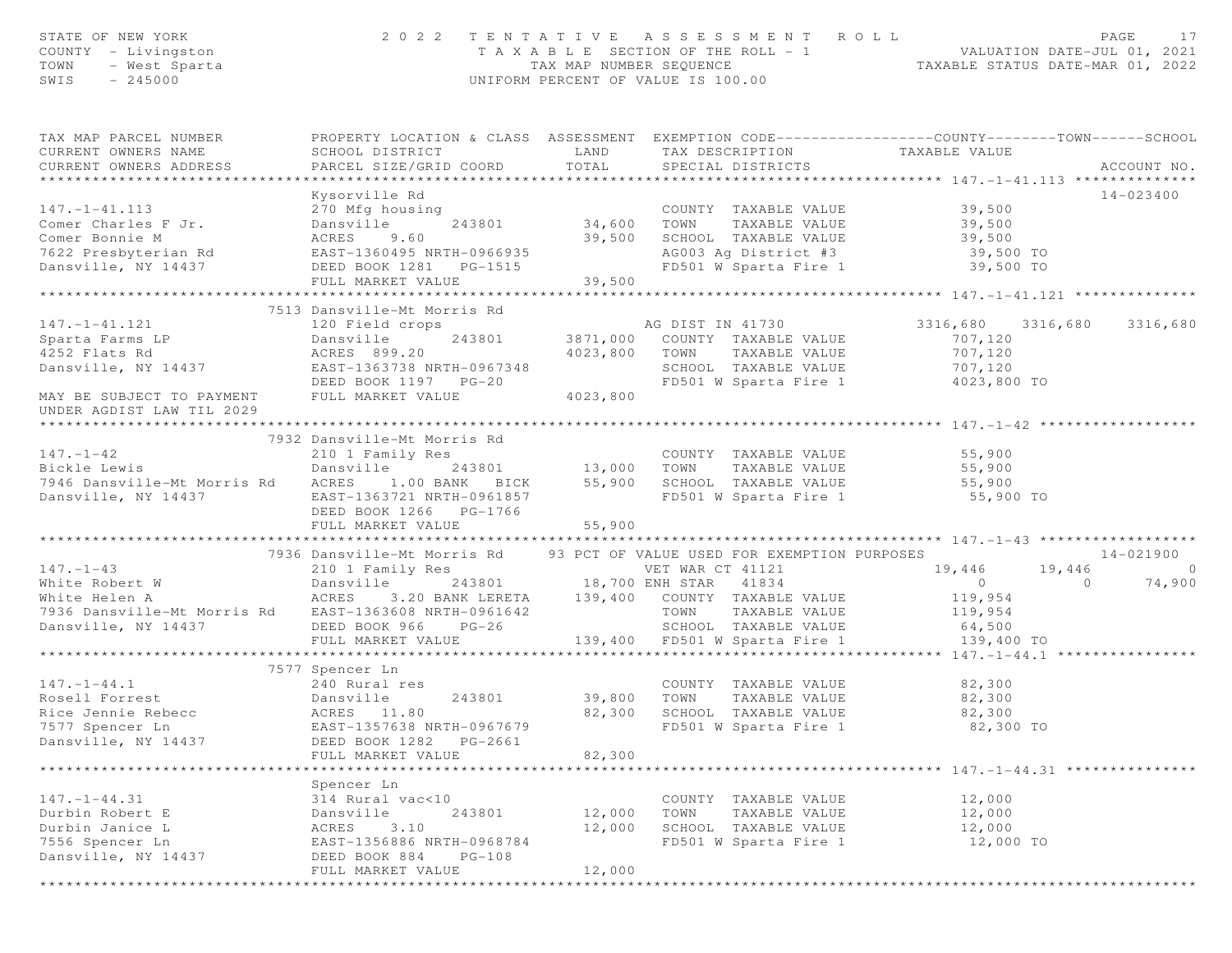| STATE OF NEW YORK<br>COUNTY - Livingston<br>– Livingston<br>– West Sparta<br>– 245000<br>TOWN<br>SWIS |                                                                                                                                                                                                                                                            |       | 2022 TENTATIVE ASSESSMENT ROLL<br>T A X A B L E SECTION OF THE ROLL - 1<br>TAX MAP NUMBER SEQUENCE TAXABLE STATUS DATE-MAR 01, 2022<br>UNIFORM PERCENT OF VALUE IS 100.00 |                                                 |                | PAGE<br>18  |
|-------------------------------------------------------------------------------------------------------|------------------------------------------------------------------------------------------------------------------------------------------------------------------------------------------------------------------------------------------------------------|-------|---------------------------------------------------------------------------------------------------------------------------------------------------------------------------|-------------------------------------------------|----------------|-------------|
| TAX MAP PARCEL NUMBER                                                                                 | PROPERTY LOCATION & CLASS ASSESSMENT EXEMPTION CODE----------------COUNTY-------TOWN------SCHOOL                                                                                                                                                           |       |                                                                                                                                                                           |                                                 |                |             |
| CURRENT OWNERS NAME                                                                                   |                                                                                                                                                                                                                                                            |       | TAX DESCRIPTION TAXABLE VALUE                                                                                                                                             |                                                 |                |             |
| CURRENT OWNERS ADDRESS                                                                                |                                                                                                                                                                                                                                                            |       |                                                                                                                                                                           |                                                 |                | ACCOUNT NO. |
|                                                                                                       |                                                                                                                                                                                                                                                            |       |                                                                                                                                                                           |                                                 |                |             |
|                                                                                                       | Spencer Ln                                                                                                                                                                                                                                                 |       |                                                                                                                                                                           |                                                 |                |             |
| $147. - 1 - 44.33$                                                                                    | 314 Rural vac<10                                                                                                                                                                                                                                           |       | COUNTY TAXABLE VALUE                                                                                                                                                      | 1,500                                           |                |             |
| Durbin Robert E                                                                                       | Dansville 243801 1,500 TOWN TAXABLE VALUE<br>FRNT 63.22 DPTH 383.03 1,500 SCHOOL TAXABLE VALUE                                                                                                                                                             |       |                                                                                                                                                                           | TAXABLE VALUE 1,500<br>TAXABLE VALUE 1,500      |                |             |
| Durbin Janice                                                                                         |                                                                                                                                                                                                                                                            |       |                                                                                                                                                                           |                                                 |                |             |
| 7556 Spencer Ln                                                                                       | ACRES 0.56                                                                                                                                                                                                                                                 |       | FD501 W Sparta Fire 1 1,500 TO                                                                                                                                            |                                                 |                |             |
| Dansville, NY 14437                                                                                   | EAST-1356701 NRTH-0969419<br>DEED BOOK 667 PG-00114                                                                                                                                                                                                        |       |                                                                                                                                                                           |                                                 |                |             |
|                                                                                                       | FULL MARKET VALUE                                                                                                                                                                                                                                          | 1,500 |                                                                                                                                                                           |                                                 |                |             |
|                                                                                                       |                                                                                                                                                                                                                                                            |       |                                                                                                                                                                           |                                                 |                |             |
|                                                                                                       | 7556 Spencer Ln                                                                                                                                                                                                                                            |       |                                                                                                                                                                           |                                                 |                |             |
|                                                                                                       | 210 1 Family Res<br>Dansville 243801 25,700 ENH STAR 41834<br>ACRES 5.90 136,400 COUNTY TAXABLE VALUE                                                                                                                                                      |       |                                                                                                                                                                           |                                                 |                |             |
|                                                                                                       |                                                                                                                                                                                                                                                            |       |                                                                                                                                                                           |                                                 |                |             |
|                                                                                                       |                                                                                                                                                                                                                                                            |       |                                                                                                                                                                           |                                                 |                |             |
|                                                                                                       |                                                                                                                                                                                                                                                            |       |                                                                                                                                                                           |                                                 |                |             |
|                                                                                                       |                                                                                                                                                                                                                                                            |       |                                                                                                                                                                           |                                                 |                |             |
|                                                                                                       |                                                                                                                                                                                                                                                            |       |                                                                                                                                                                           |                                                 |                |             |
|                                                                                                       |                                                                                                                                                                                                                                                            |       |                                                                                                                                                                           |                                                 |                |             |
|                                                                                                       | 147.-1-44.322 210 1 Family Res<br>Durbin Cari L Dansville 243801 18,900 COUNTY TAXABLE VALUE<br>Carroll Gregory A ACRES 3.26 175,000 TOWN TAXABLE VALUE<br>T570 Spencer Ln EAST-1356950 NRTH-0967710 SCHOOL TAXABLE VALUE<br>Dansville                     |       |                                                                                                                                                                           |                                                 |                |             |
|                                                                                                       |                                                                                                                                                                                                                                                            |       |                                                                                                                                                                           | $\overline{0}$                                  | $\Omega$       | 30,000      |
|                                                                                                       |                                                                                                                                                                                                                                                            |       |                                                                                                                                                                           | 175,000                                         |                |             |
|                                                                                                       |                                                                                                                                                                                                                                                            |       |                                                                                                                                                                           | 175,000                                         |                |             |
|                                                                                                       |                                                                                                                                                                                                                                                            |       |                                                                                                                                                                           | 145,000                                         |                |             |
|                                                                                                       |                                                                                                                                                                                                                                                            |       | FD501 W Sparta Fire 1                                                                                                                                                     | 175,000 TO                                      |                |             |
|                                                                                                       |                                                                                                                                                                                                                                                            |       |                                                                                                                                                                           |                                                 |                |             |
|                                                                                                       |                                                                                                                                                                                                                                                            |       |                                                                                                                                                                           |                                                 |                |             |
|                                                                                                       | 7572 Spencer Ln<br>210 1 Family Res                                                                                                                                                                                                                        |       |                                                                                                                                                                           |                                                 | $\circ$        |             |
| $147. - 1 - 44.323$                                                                                   |                                                                                                                                                                                                                                                            |       | BAS STAR 41854                                                                                                                                                            | $\overline{0}$                                  |                | 30,000      |
|                                                                                                       |                                                                                                                                                                                                                                                            |       | TAXABLE VALUE                                                                                                                                                             | 181,600<br>181,600                              |                |             |
|                                                                                                       | Gates Glenn R<br>Gates Glenn R<br>Cates Cynthia M<br>TAXABLE VALUE<br>TAXABLE VALUE<br>TAXABLE VALUE<br>TAXABLE VALUE<br>TAXABLE VALUE<br>DAS SIAR<br>DAS SIAR<br>DAS SIAR<br>TAXABLE VALUE<br>TAXABLE VALUE<br>SCHOOL TAXABLE VALUE<br>SCHOOL TAXABLE VAL |       |                                                                                                                                                                           | 151,600                                         |                |             |
|                                                                                                       |                                                                                                                                                                                                                                                            |       |                                                                                                                                                                           | 181,600 TO                                      |                |             |
|                                                                                                       |                                                                                                                                                                                                                                                            |       |                                                                                                                                                                           |                                                 |                |             |
|                                                                                                       | **************************                                                                                                                                                                                                                                 |       |                                                                                                                                                                           | ******************** 147. -1-45.1 ************* |                |             |
|                                                                                                       | 7594 Spencer Ln                                                                                                                                                                                                                                            |       | 83 PCT OF VALUE USED FOR EXEMPTION PURPOSES                                                                                                                               |                                                 |                |             |
| $147. - 1 - 45.1$                                                                                     | 240 Rural res                                                                                                                                                                                                                                              |       | VET WAR CT 41121                                                                                                                                                          | 20,816                                          | 20,816         | $\bigcirc$  |
| 147.-1-45.1<br>Rowan Edward K<br>7594 Spencer Ln<br>Dansville, NY 14437                               | Dansville                                                                                                                                                                                                                                                  |       | 243801 56,000 ENH STAR 41834                                                                                                                                              | $\overline{0}$                                  | $\overline{0}$ | 74,900      |
|                                                                                                       | ACRES 19.89                                                                                                                                                                                                                                                |       | 167,200 COUNTY TAXABLE VALUE                                                                                                                                              | 146,384                                         |                |             |
|                                                                                                       | EAST-1357127 NRTH-0966830                                                                                                                                                                                                                                  |       | TOWN<br>TAXABLE VALUE                                                                                                                                                     | 146,384                                         |                |             |
|                                                                                                       | DEED BOOK 1260 PG-2929                                                                                                                                                                                                                                     |       | SCHOOL TAXABLE VALUE                                                                                                                                                      | 92,300<br>167,200 TO                            |                |             |
|                                                                                                       | FULL MARKET VALUE                                                                                                                                                                                                                                          |       | 167,200 FD501 W Sparta Fire 1                                                                                                                                             |                                                 |                |             |
|                                                                                                       |                                                                                                                                                                                                                                                            |       |                                                                                                                                                                           |                                                 |                |             |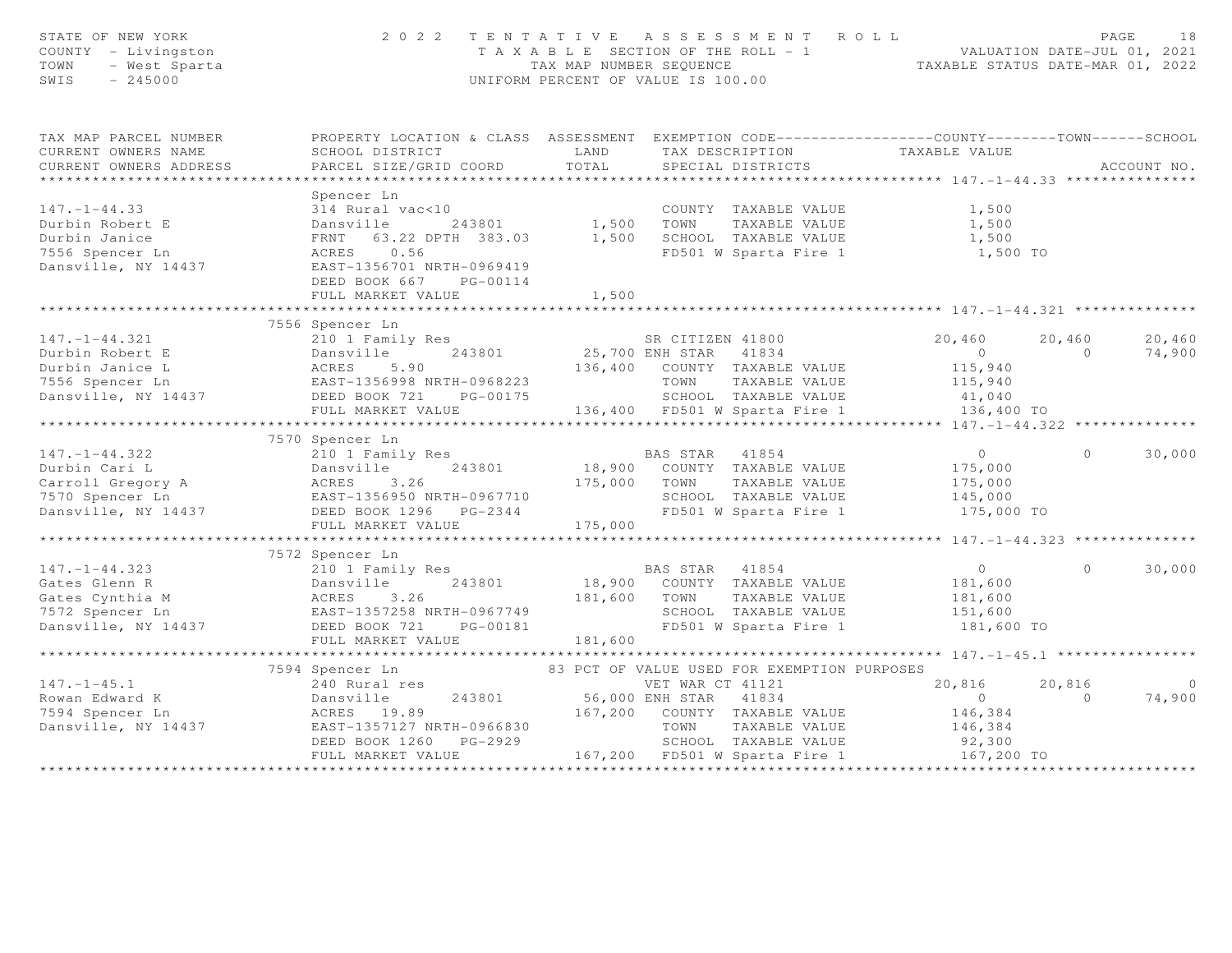|      | STATE OF NEW YORK   | 2022 TENTATIVE ASSESSMENT ROLL        |  |  |                                  |                        | PAGE | 19 |
|------|---------------------|---------------------------------------|--|--|----------------------------------|------------------------|------|----|
|      | COUNTY - Livingston | T A X A B L E SECTION OF THE ROLL - 1 |  |  | VALUATION DATE-JUL 01, 2021      |                        |      |    |
| TOWN | - West Sparta       | MAP SECTION - 147                     |  |  | TAXABLE STATUS DATE-MAR 01, 2022 |                        |      |    |
| SWIS | $-245000$           | $SUB - SECTION - 000$                 |  |  |                                  | RPS150/V04/L015        |      |    |
|      |                     | UNIFORM PERCENT OF VALUE IS 100.00    |  |  |                                  | CURRENT DATE 4/19/2022 |      |    |

|                                 | TOTAL EXTENSION | EXTENSION | AD VALOREM | <b>FXFMPT</b> | <b>TAXABLE</b> |
|---------------------------------|-----------------|-----------|------------|---------------|----------------|
| CODE DISTRICT NAME PARCELS TYPE |                 | VALUE     | VALUE      | AMOUNT        | VALUE          |
|                                 |                 |           |            |               |                |
| AG003 Ag District #3            | 8 TOTAL         |           | 4114,800   |               | 4114,800       |
| FD501 W Sparta Fire             | 59 TOTAL        |           | 12656,200  |               | 12656,200      |

#### \*\*\* S C H O O L D I S T R I C T S U M M A R Y \*\*\*

| CODE   | DISTRICT NAME         | TOTAL<br>PARCELS | ASSESSED<br>LAND | ASSESSED<br>TOTAL | EXEMPT<br>AMOUNT | TOTAL<br>TAXABLE | STAR<br>AMOUNT | STAR<br>TAXABLE |
|--------|-----------------------|------------------|------------------|-------------------|------------------|------------------|----------------|-----------------|
| 243801 | Dansville             | 59               | 8740,700         | 12656,200         | 5853,855         | 6802,345         | 978,900        | 5823,445        |
|        | $S \cup B - TO T A L$ | 59               | 8740,700         | 12656,200         | 5853,855         | 6802,345         | 978,900        | 5823,445        |
|        | TOTAL                 | 59               | 8740,700         | 12656,200         | 5853,855         | 6802,345         | 978,900        | 5823,445        |

#### \*\*\* S Y S T E M C O D E S S U M M A R Y \*\*\*

### NO SYSTEM EXEMPTIONS AT THIS LEVEL

|       |                 | TOTAL   |          |          |          |
|-------|-----------------|---------|----------|----------|----------|
| CODE  | DESCRIPTION     | PARCELS | COUNTY   | TOWN     | SCHOOL   |
| 41121 | VET WAR CT      | 5       | 101,297  | 101,297  |          |
| 41131 | VET COM CT      |         | 29,901   | 29,901   |          |
| 41141 | VET DIS CT      |         | 91,822   | 91,822   |          |
| 41161 | CW 15 VET/      |         | 10,080   | 10,080   |          |
| 41720 | AG DIST C       |         | 2461,839 | 2461,839 | 2461,839 |
| 41730 | AG DIST IN      |         | 3316,680 | 3316,680 | 3316,680 |
| 41800 | SR CITIZEN      |         | 38,586   | 38,586   | 41,736   |
| 41834 | ENH STAR        | 10      |          |          | 708,900  |
| 41854 | <b>BAS STAR</b> | 9       |          |          | 270,000  |
| 41930 | DISABILITY      |         | 28,560   | 28,560   | 33,600   |
|       | TOTAL           | 36      | 6078,765 | 6078,765 | 6832,755 |
|       |                 |         |          |          |          |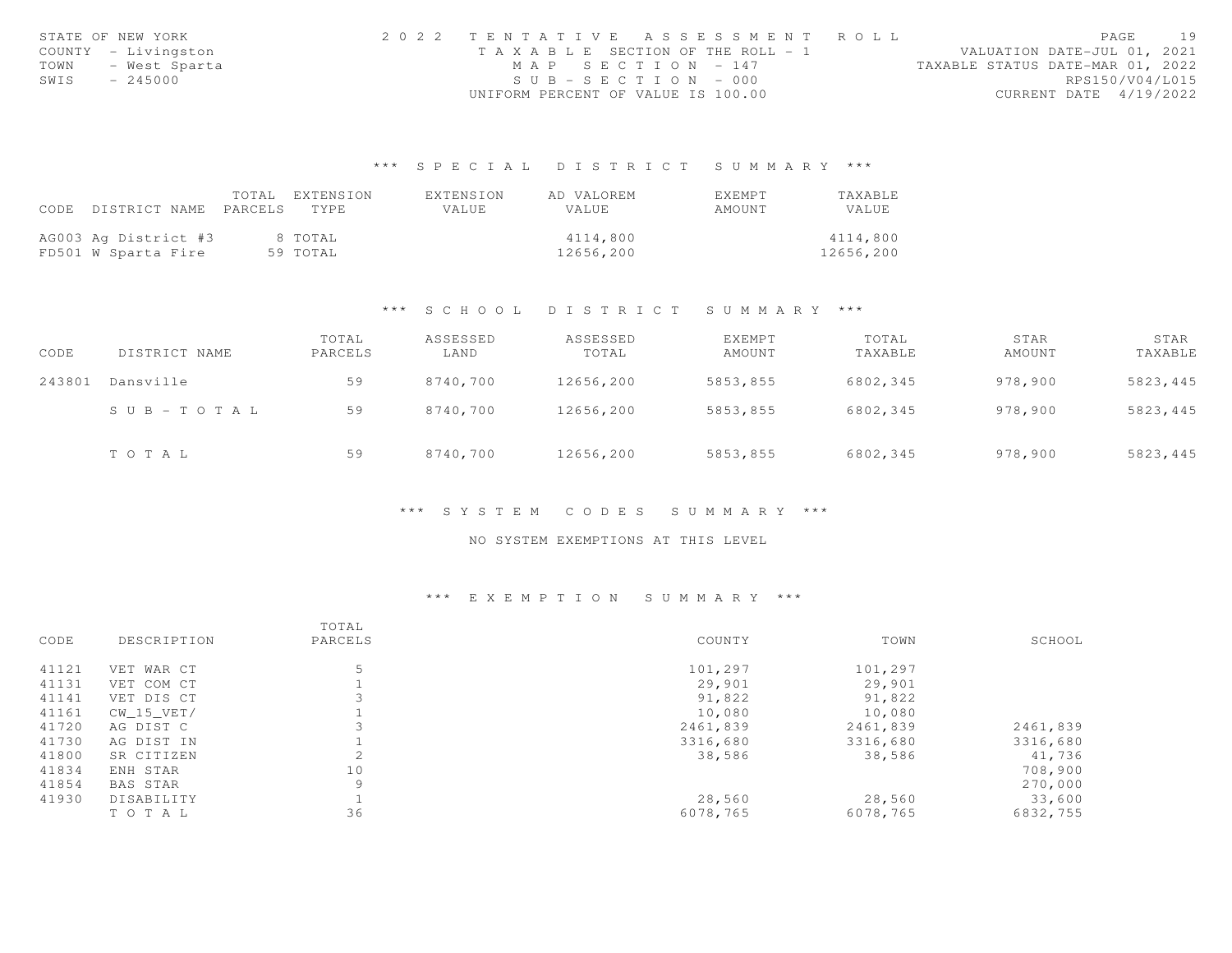|      | STATE OF NEW YORK   | 2022 TENTATIVE ASSESSMENT ROLL                        | PAGE                        | 20 |
|------|---------------------|-------------------------------------------------------|-----------------------------|----|
|      | COUNTY - Livingston | T A X A B L E SECTION OF THE ROLL - 1                 | VALUATION DATE-JUL 01, 2021 |    |
| TOWN | - West Sparta       | MAP SECTION - 147<br>TAXABLE STATUS DATE-MAR 01, 2022 |                             |    |
| SWIS | $-245000$           | $SUB - SECTION - 000$                                 | RPS150/V04/L015             |    |
|      |                     | UNIFORM PERCENT OF VALUE IS 100.00                    | CURRENT DATE 4/19/2022      |    |

| ROLL |             | TOTAL   | ASSESSED | ASSESSED  | TAXABLE  | TAXABLE  | TAXABLE  | STAR     |
|------|-------------|---------|----------|-----------|----------|----------|----------|----------|
| SEC  | DESCRIPTION | PARCELS | LAND     | TOTAL     | COUNTY   | TOWN     | SCHOOL   | TAXABLE  |
|      | TAXABLE     | 50      | 8740,700 | 12656,200 | 6577,435 | 6577,435 | 6802,345 | 5823,445 |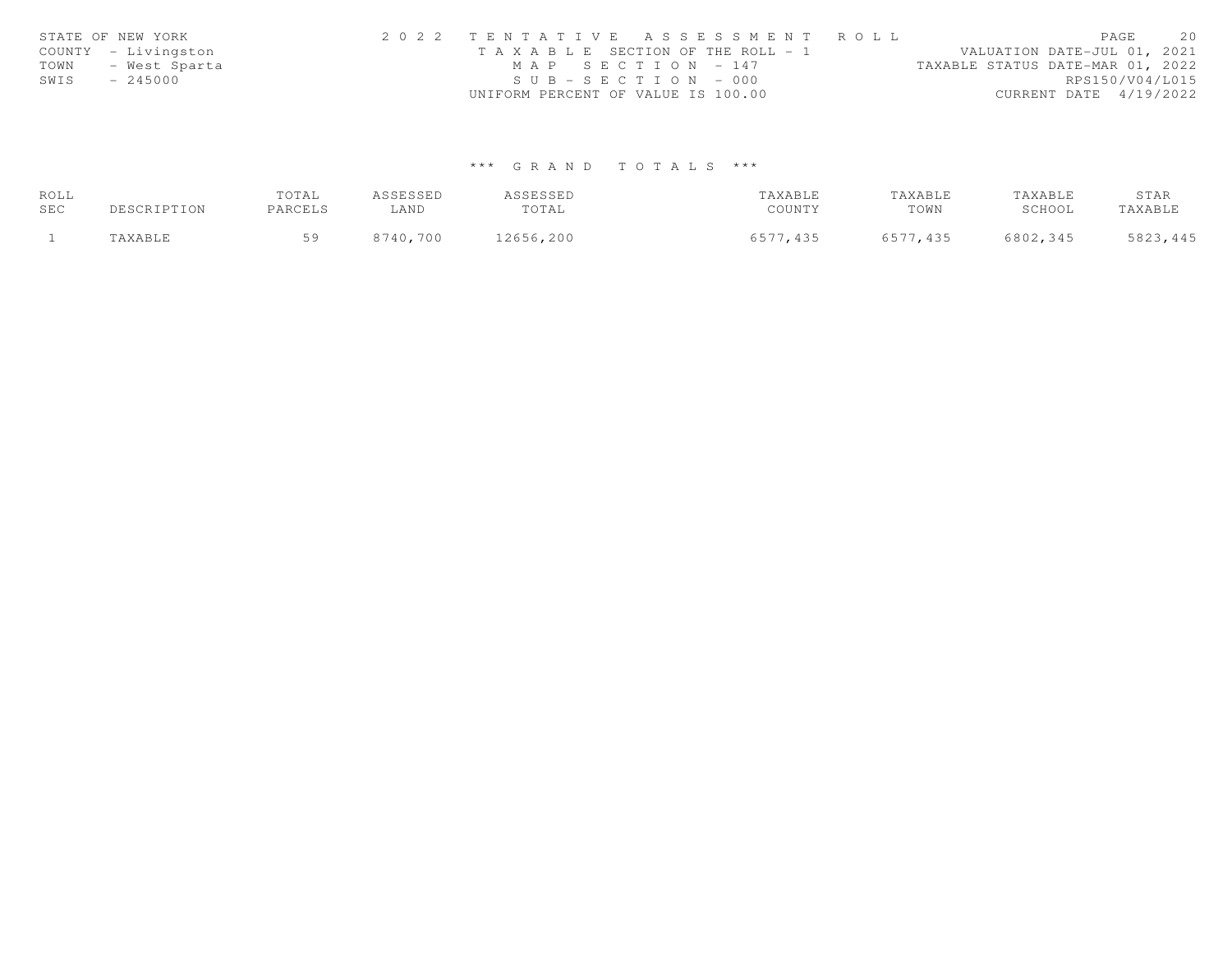| STATE OF NEW YORK<br>COUNTY - Livingston<br>TOWN<br>- West Sparta<br>SWIS<br>$-245000$       |                                                                                                   |               | 2022 TENTATIVE ASSESSMENT ROLL<br>T A X A B L E SECTION OF THE ROLL - 1 VALUATION DATE-JUL 01, 2021<br>TAX MAP NUMBER SEQUENCE TAXABLE STATUS DATE-MAR 01, 2022<br>UNIFORM PERCENT OF VALUE IS 100.00 |                      | PAGE<br>21      |
|----------------------------------------------------------------------------------------------|---------------------------------------------------------------------------------------------------|---------------|-------------------------------------------------------------------------------------------------------------------------------------------------------------------------------------------------------|----------------------|-----------------|
| TAX MAP PARCEL NUMBER                                                                        | PROPERTY LOCATION & CLASS ASSESSMENT EXEMPTION CODE-----------------COUNTY-------TOWN------SCHOOL |               |                                                                                                                                                                                                       |                      |                 |
| CURRENT OWNERS NAME                                                                          | SCHOOL DISTRICT                                                                                   | LAND          | TAX DESCRIPTION                                                                                                                                                                                       | TAXABLE VALUE        |                 |
| CURRENT OWNERS ADDRESS                                                                       | PARCEL SIZE/GRID COORD                                                                            | TOTAL         | SPECIAL DISTRICTS                                                                                                                                                                                     |                      | ACCOUNT NO.     |
|                                                                                              |                                                                                                   |               |                                                                                                                                                                                                       |                      |                 |
|                                                                                              | Flats Road (Rt 258)                                                                               |               |                                                                                                                                                                                                       |                      | 14-009900       |
| $148. - 2 - 1$<br>Donovan, Family Trust Donald F Geneseo 242601 129,000 COUNTY TAXABLE VALUE | 105 Vac farmland                                                                                  |               | AG DIST C 41720                                                                                                                                                                                       | 96, 425 96, 425      | 96,425          |
| Donovan, Revocable Trust JoAnn ACRES 27.80                                                   |                                                                                                   | 129,000       |                                                                                                                                                                                                       | 32,575               |                 |
| 218 Green Haven Ln W                                                                         |                                                                                                   |               | TOWN TAXABLE VALUE<br>SCHOOL TAXABLE VALUE                                                                                                                                                            | 32,575<br>32,575     |                 |
| Dundee, FL 33838                                                                             | EAST-1366517 NRTH-0969747<br>DEED BOOK 1281    PG-2199                                            |               |                                                                                                                                                                                                       | 129,000 TO           |                 |
|                                                                                              | FULL MARKET VALUE                                                                                 |               | -2199 66003 Ag District #3<br>129,000 FD501 W Sparta Fire 1                                                                                                                                           | 129,000 TO           |                 |
| MAY BE SUBJECT TO PAYMENT<br>UNDER AGDIST LAW TIL 2026                                       |                                                                                                   |               |                                                                                                                                                                                                       |                      |                 |
|                                                                                              |                                                                                                   |               |                                                                                                                                                                                                       |                      |                 |
|                                                                                              | 4252 Flats Road                                                                                   |               |                                                                                                                                                                                                       |                      | 14-023100       |
| $148 - 2 - 2$<br>148.-2-2<br>Sparta Farms LP<br>11.- Pd                                      | 105 Vac farmland                                                                                  |               | AG DIST IN 41730 179,180                                                                                                                                                                              |                      | 179,180 179,180 |
|                                                                                              | 242601<br>Geneseo                                                                                 | 254,000       | 254,000 COUNTY TAXABLE VALUE                                                                                                                                                                          | 74,820               |                 |
| Dansville, NY 14437 EAST-1367286 NRTH-0967951                                                | ACRES 115.00                                                                                      |               | TOWN<br>TAXABLE VALUE<br>SCHOOL TAXABLE VALUE                                                                                                                                                         | 74,820<br>74,820     |                 |
|                                                                                              | DEED BOOK 1197    PG-20                                                                           |               | FD501 W Sparta Fire 1                                                                                                                                                                                 | 254,000 TO           |                 |
| MAY BE SUBJECT TO PAYMENT<br>UNDER AGDIST LAW TIL 2029                                       | FULL MARKET VALUE                                                                                 | 254,000       |                                                                                                                                                                                                       |                      |                 |
|                                                                                              |                                                                                                   |               |                                                                                                                                                                                                       |                      |                 |
|                                                                                              | Bradner Crk                                                                                       |               |                                                                                                                                                                                                       |                      |                 |
| $148. - 2 - 7.1$                                                                             | 105 Vac farmland                                                                                  |               | COUNTY TAXABLE VALUE                                                                                                                                                                                  | 17,500               |                 |
| Pastures Plus, LLC                                                                           | Dansville                                                                                         | 243801 17,500 | TOWN<br>TAXABLE VALUE                                                                                                                                                                                 | 17,500               |                 |
| 4695 East View Crk                                                                           | ACRES 5.00<br>EAST-1369834 NRTH-0962909                                                           | 17,500        | SCHOOL TAXABLE VALUE<br>FD501 W Sparta Fire 1                                                                                                                                                         | 17,500               |                 |
| Dansville, NY 14437                                                                          | DEED BOOK 1270 PG-852                                                                             |               |                                                                                                                                                                                                       | 17,500 TO            |                 |
|                                                                                              | FULL MARKET VALUE                                                                                 | 17,500        |                                                                                                                                                                                                       |                      |                 |
|                                                                                              |                                                                                                   |               |                                                                                                                                                                                                       |                      |                 |
|                                                                                              | State Road 63                                                                                     |               |                                                                                                                                                                                                       |                      | 14-016700       |
| $148. - 2 - 8$                                                                               | 105 Vac farmland                                                                                  |               | AG DIST C 41720                                                                                                                                                                                       | 151,542              | 151,542 151,542 |
| Merrimac Farms Inc                                                                           | 243801<br>Dansville                                                                               |               | 190,500 COUNTY TAXABLE VALUE                                                                                                                                                                          | 38,958               |                 |
| 3920 E Groveland Rd                                                                          | ACRES 43.30                                                                                       | 190,500       | TOWN<br>TAXABLE VALUE                                                                                                                                                                                 | 38,958               |                 |
| Mt. Morris, NY 14510                                                                         | EAST-1371282 NRTH-0961475                                                                         |               | SCHOOL TAXABLE VALUE                                                                                                                                                                                  | 38,958<br>190,500 TO |                 |
|                                                                                              | DEED BOOK 1252    PG-1450                                                                         |               | AG003 Ag District #3                                                                                                                                                                                  |                      |                 |
| MAY BE SUBJECT TO PAYMENT<br>UNDER AGDIST LAW TIL 2026                                       | FULL MARKET VALUE                                                                                 |               | 190,500 FD501 W Sparta Fire 1                                                                                                                                                                         | 190,500 TO           |                 |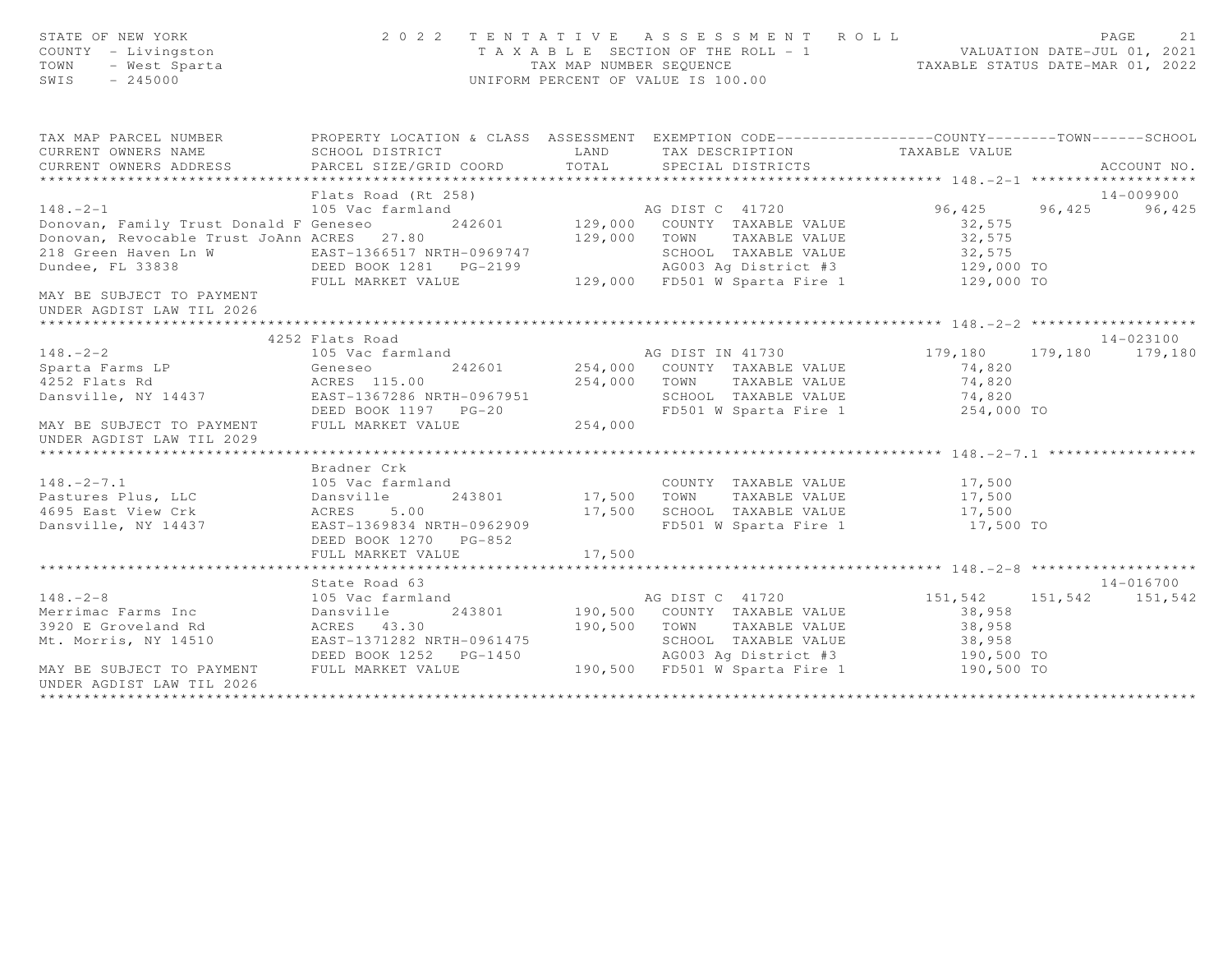|      | STATE OF NEW YORK   | 2022 TENTATIVE ASSESSMENT ROLL        |  |  |                                  |                        | PAGE | 22 |
|------|---------------------|---------------------------------------|--|--|----------------------------------|------------------------|------|----|
|      | COUNTY - Livingston | T A X A B L E SECTION OF THE ROLL - 1 |  |  | VALUATION DATE-JUL 01, 2021      |                        |      |    |
| TOWN | - West Sparta       | MAP SECTION $-148$                    |  |  | TAXABLE STATUS DATE-MAR 01, 2022 |                        |      |    |
| SWIS | - 245000            | $SUB - SECTION - 000$                 |  |  |                                  | RPS150/V04/L015        |      |    |
|      |                     | UNIFORM PERCENT OF VALUE IS 100.00    |  |  |                                  | CURRENT DATE 4/19/2022 |      |    |

|      |                            | TOTAL EXTENSION | EXTENSION    | AD VALOREM   | EXEMPT | <b>TAXABLE</b> |
|------|----------------------------|-----------------|--------------|--------------|--------|----------------|
| CODE | DISTRICT NAME PARCELS TYPE |                 | <b>VALUE</b> | <b>VALUE</b> | AMOUNT | VALUE          |
|      |                            |                 |              |              |        |                |
|      | AG003 Ag District #3       | 2 TOTAL         |              | 319,500      |        | 319,500        |
|      | FD501 W Sparta Fire        | 4 TOTAL         |              | 591,000      |        | 591,000        |

#### \*\*\* S C H O O L D I S T R I C T S U M M A R Y \*\*\*

| CODE             | DISTRICT NAME         | TOTAL<br>PARCELS | ASSESSED<br>LAND   | ASSESSED<br>TOTAL  | EXEMPT<br>AMOUNT   | TOTAL<br>TAXABLE  | STAR<br>AMOUNT | STAR<br>TAXABLE   |
|------------------|-----------------------|------------------|--------------------|--------------------|--------------------|-------------------|----------------|-------------------|
| 242601<br>243801 | Geneseo<br>Dansville  | ∠<br>∠           | 383,000<br>208,000 | 383,000<br>208,000 | 275,605<br>151,542 | 107,395<br>56,458 |                | 107,395<br>56,458 |
|                  | $S \cup B - TO T A L$ | 4                | 591,000            | 591,000            | 427,147            | 163,853           |                | 163,853           |
|                  | TOTAL                 | 4                | 591,000            | 591,000            | 427,147            | 163,853           |                | 163,853           |

#### \*\*\* S Y S T E M C O D E S S U M M A R Y \*\*\*

### NO SYSTEM EXEMPTIONS AT THIS LEVEL

| CODE  | DESCRIPTION | TOTAL<br>PARCELS | COUNTY  | TOWN    | SCHOOL  |
|-------|-------------|------------------|---------|---------|---------|
| 41720 | AG DIST C   |                  | 247.967 | 247,967 | 247,967 |
| 41730 | AG DIST IN  |                  | 179,180 | 179,180 | 179,180 |
|       | TOTAL       |                  | 427,147 | 427,147 | 427,147 |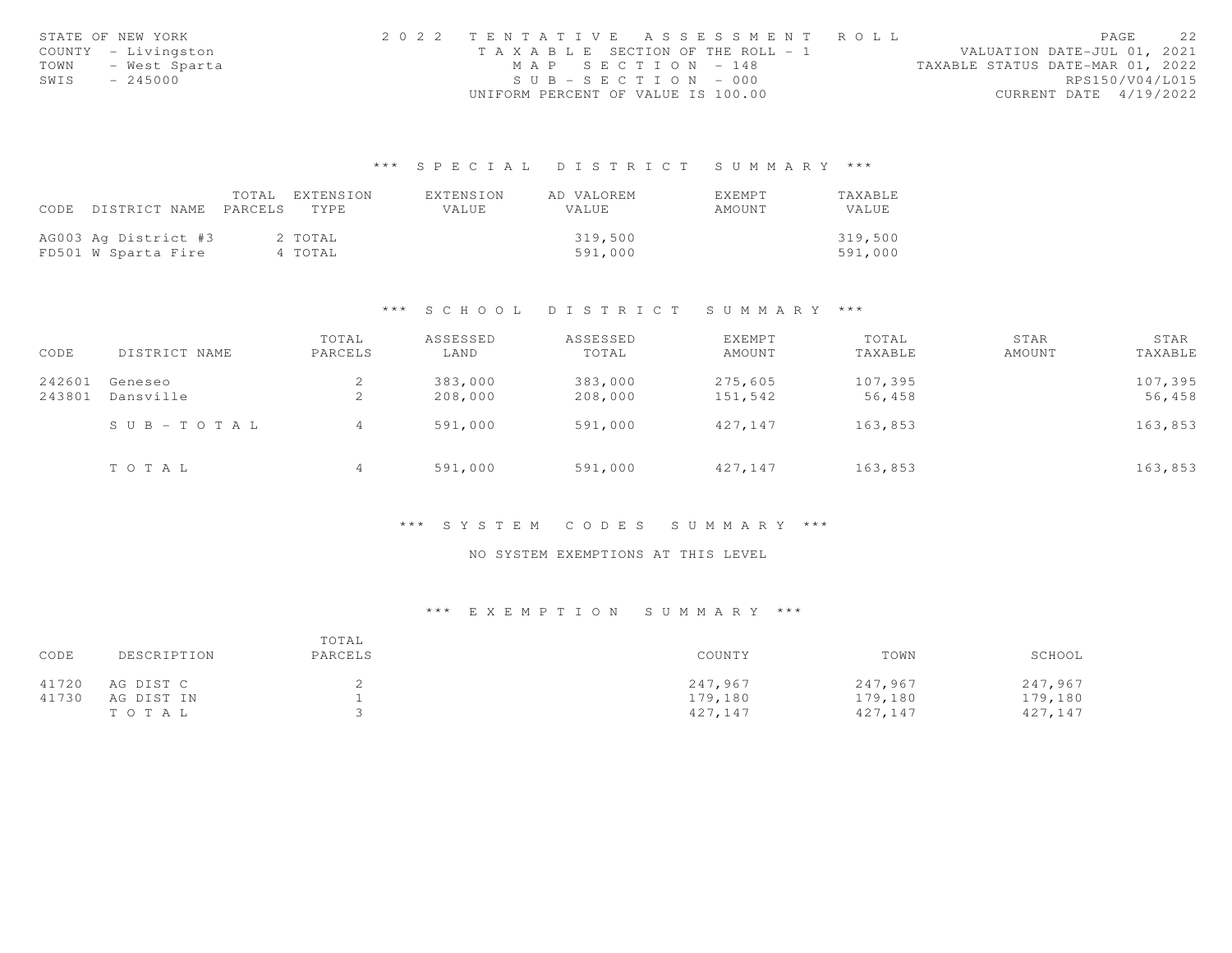| STATE OF NEW YORK |                     | 2022 TENTATIVE ASSESSMENT ROLL        |  |                                  |                        | PAGE | 2.3 |
|-------------------|---------------------|---------------------------------------|--|----------------------------------|------------------------|------|-----|
|                   | COUNTY - Livingston | T A X A B L E SECTION OF THE ROLL - 1 |  | VALUATION DATE-JUL 01, 2021      |                        |      |     |
| TOWN              | - West Sparta       | MAP SECTION - 148                     |  | TAXABLE STATUS DATE-MAR 01, 2022 |                        |      |     |
| SWIS              | $-245000$           | $SUB - SECTION - 000$                 |  |                                  | RPS150/V04/L015        |      |     |
|                   |                     | UNIFORM PERCENT OF VALUE IS 100.00    |  |                                  | CURRENT DATE 4/19/2022 |      |     |

| ROLL |                      | TOTAL   | ASSESSED | ASSESSED | TAXABLE | TAXABLE | TAXABLE | STAR    |
|------|----------------------|---------|----------|----------|---------|---------|---------|---------|
| SEC  | DESCRIPTION          | PARCELS | ⊥AND     | TOTAL    | COUNTY  | TOWN    | SCHOOL  | TAXABLE |
|      | <i><b>AXABLE</b></i> |         | 591,000  | 591,000  | 163,853 | 163,853 | 163,853 | 163,853 |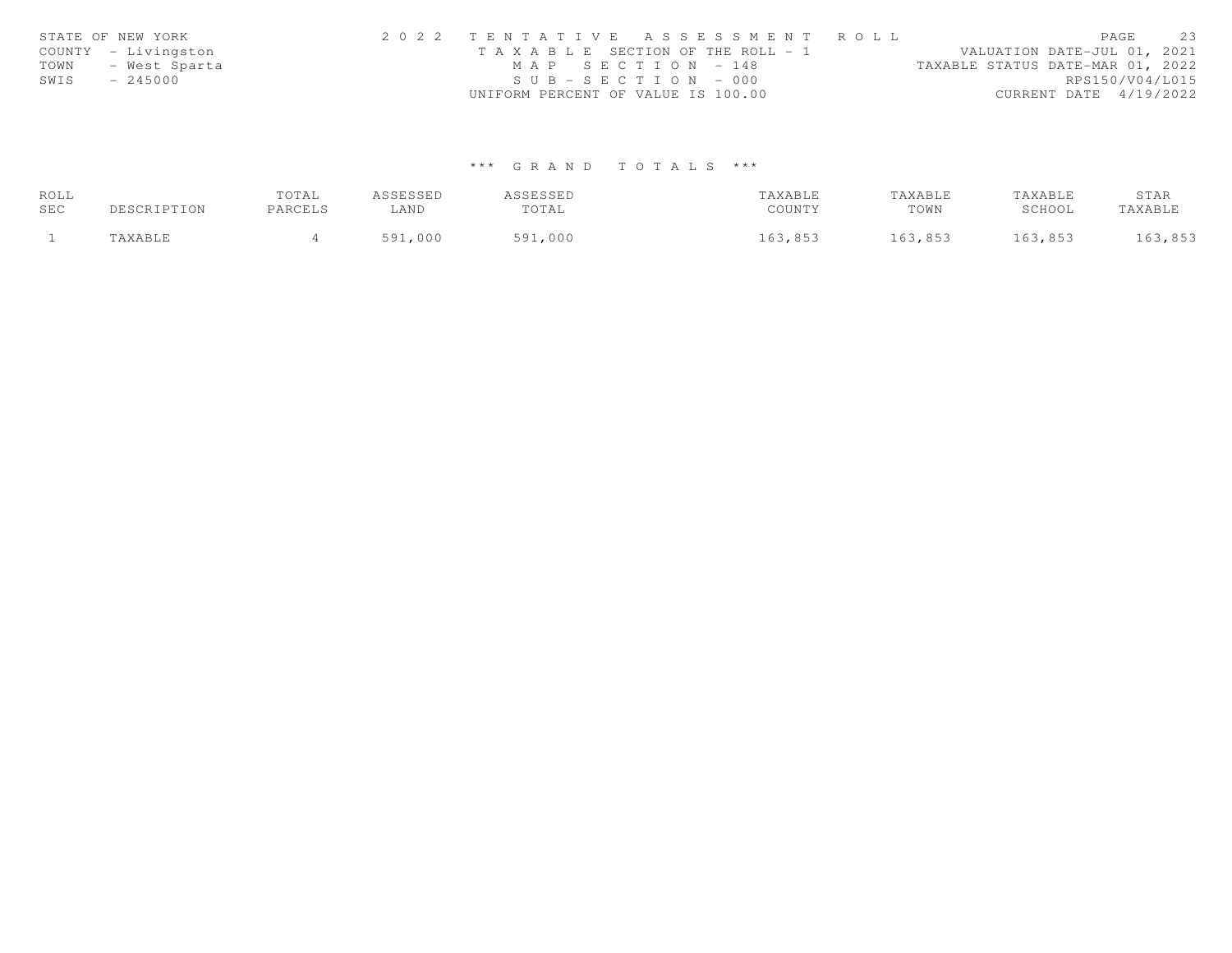| STATE OF NEW YORK<br>COUNTY - Livingston<br>TOWN - West Sparta<br>SWIS - 245000                                                                                                                                                                                         |                                                                     |         | $\begin{array}{cccccccccccc} 2&0&2&2&2&\text{TE} &\text{N T A T I V E} &\text{A S S E S S M E N T R O L L} &\text{PAGE} & 24 \\ & & & & & & & & \text{YALUATION DATE-JUL 01, 2021} \\ & & & & & & & & \text{YALUATION DATE-JUL 01, 2022} \\ & & & & & & & & \text{YALUATION DATE-MAR 01, 2022} \\ & & & & & & & & \text{XALUATION DATE-MAR 01, 2022} \\ & & & & & & & & \text{XALUATION DATE-MAR 02, 2022} \\ \end$ |  |               |
|-------------------------------------------------------------------------------------------------------------------------------------------------------------------------------------------------------------------------------------------------------------------------|---------------------------------------------------------------------|---------|---------------------------------------------------------------------------------------------------------------------------------------------------------------------------------------------------------------------------------------------------------------------------------------------------------------------------------------------------------------------------------------------------------------------|--|---------------|
| CURRENT OWNERS ADDRESS FARCEL SIZE/GRID COORD TOTAL SPECIAL DISTRICTS                                                                                                                                                                                                   |                                                                     |         |                                                                                                                                                                                                                                                                                                                                                                                                                     |  | ACCOUNT NO.   |
|                                                                                                                                                                                                                                                                         | 8017 Conklin Rd                                                     |         |                                                                                                                                                                                                                                                                                                                                                                                                                     |  | 14-039080     |
| 159.-1-2<br>Strobel Lowell V<br>2010 I Family Res<br>243801 243801 15,100 COUNTY TAXABLE VALUE<br>243801 15,100 COUNTY TAXABLE VALUE<br>243801 15,100 COUNTY TAXABLE VALUE<br>24700 TOWN TAXABLE VALUE<br>24700 TOWN TAXABLE VALUE<br>24700 SC                          |                                                                     |         |                                                                                                                                                                                                                                                                                                                                                                                                                     |  | $0 \t 74,900$ |
|                                                                                                                                                                                                                                                                         |                                                                     |         |                                                                                                                                                                                                                                                                                                                                                                                                                     |  |               |
|                                                                                                                                                                                                                                                                         | 8021 Conklin Rd<br>DEED BOOK 1181 PG-73<br>FULL MARKET VALUE        | 92, 200 |                                                                                                                                                                                                                                                                                                                                                                                                                     |  | $14 - 004400$ |
|                                                                                                                                                                                                                                                                         |                                                                     |         |                                                                                                                                                                                                                                                                                                                                                                                                                     |  |               |
|                                                                                                                                                                                                                                                                         | 3311 Presbyterian Rd                                                |         |                                                                                                                                                                                                                                                                                                                                                                                                                     |  | 14-004500     |
| 159.-1-4<br>Burgett Gary C<br>Burgett Frances C<br>3311 Presbyterian Rd<br>3311 Presbyterian Rd<br>243801 14,600 BAS STAR 41854 0<br>243801 14,600 BAS STAR 41854 0<br>243801 14,600 BAS STAR 41854 0<br>242,000 COUNTY TAXABLE VALUE<br>22,000                         |                                                                     |         |                                                                                                                                                                                                                                                                                                                                                                                                                     |  |               |
|                                                                                                                                                                                                                                                                         |                                                                     |         |                                                                                                                                                                                                                                                                                                                                                                                                                     |  |               |
|                                                                                                                                                                                                                                                                         |                                                                     |         |                                                                                                                                                                                                                                                                                                                                                                                                                     |  |               |
| 159.-1-5.1<br>Mennedy Kevin (105 Vac farmland Dansville 243801 answitch and Danswitch Several of Market 2009)<br>182,209 182,209 182,209<br>182,209 182,209 182,209<br>182,209 182,209 182,209<br>182,209 182,209 182,209<br>182,209 182,2<br>UNDER AGDIST LAW TIL 2026 |                                                                     |         |                                                                                                                                                                                                                                                                                                                                                                                                                     |  |               |
|                                                                                                                                                                                                                                                                         |                                                                     |         |                                                                                                                                                                                                                                                                                                                                                                                                                     |  |               |
| 159.-1-5.2<br>Smith Eleanor M 210 1 Family Res<br>Smith Beatrice M Life Use Reserved Beatric 110,500 SCHOOL TAXABLE VALUE 110,500<br>TOWN TAXABLE VALUE 110,500<br>Smith Beatrice M Life Use Reserved Beatric 110,500 SCHOOL TAXABLE V                                  | 7989 Union Corners Rd<br>DEED BOOK 1254 PG-382<br>FULL MARKET VALUE | 110,500 |                                                                                                                                                                                                                                                                                                                                                                                                                     |  | 14-023700     |
|                                                                                                                                                                                                                                                                         |                                                                     |         |                                                                                                                                                                                                                                                                                                                                                                                                                     |  |               |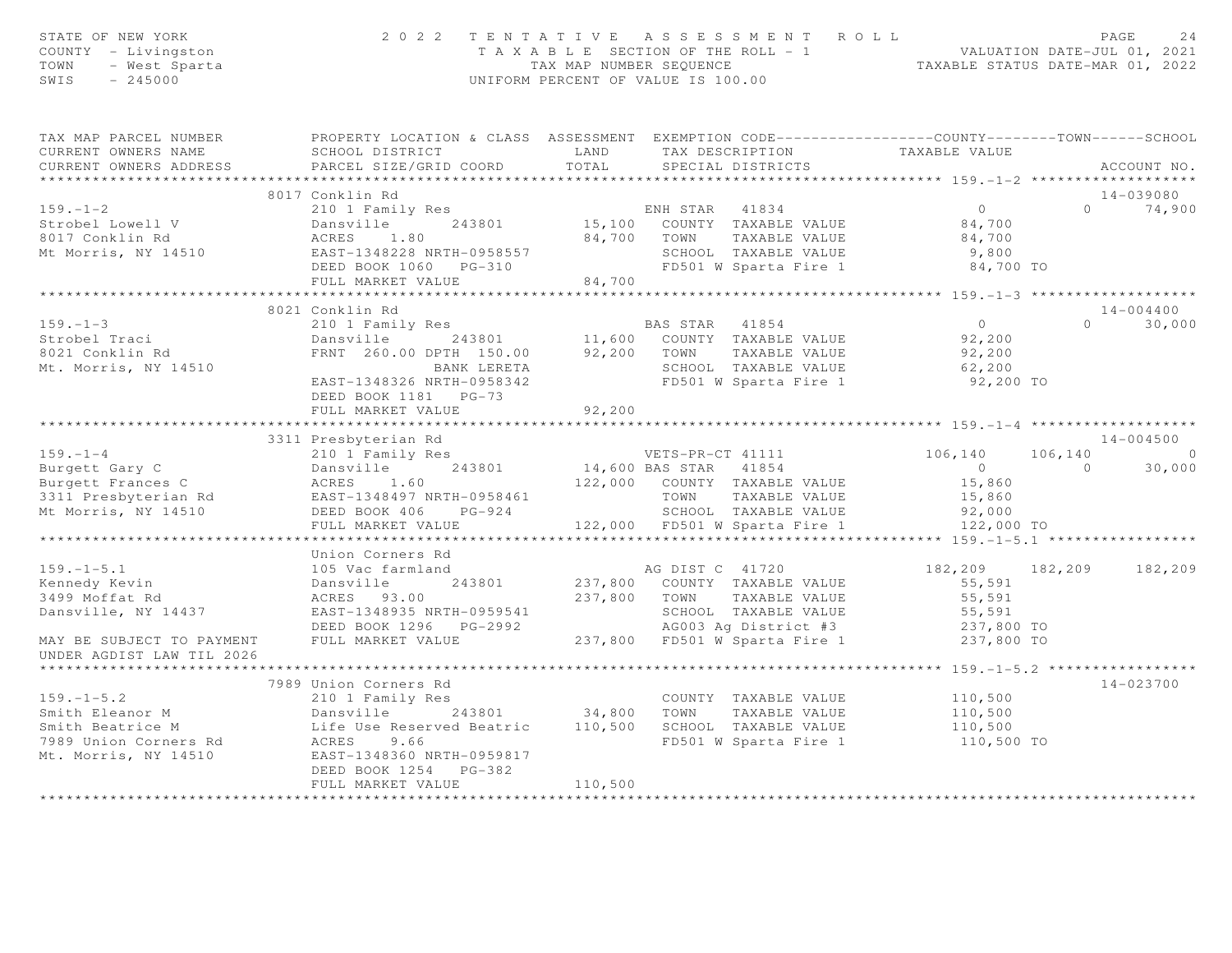|      | STATE OF NEW YORK   | 2022 TENTATIVE ASSESSMENT ROLL        |                                  | PAGE | -25 |
|------|---------------------|---------------------------------------|----------------------------------|------|-----|
|      | COUNTY - Livingston | T A X A B L E SECTION OF THE ROLL - 1 | VALUATION DATE-JUL 01, 2021      |      |     |
|      | TOWN  – West Sparta | TAX MAP NUMBER SEOUENCE               | TAXABLE STATUS DATE-MAR 01, 2022 |      |     |
| SWIS | - 245000            | UNIFORM PERCENT OF VALUE IS 100.00    |                                  |      |     |
|      |                     |                                       |                                  |      |     |

| TAX MAP PARCEL NUMBER                 | PROPERTY LOCATION & CLASS ASSESSMENT EXEMPTION CODE----------------COUNTY-------TOWN-----SCHOOL                                                                                                                                                                    |                    |                                                                                                                  |                                                    |          |                |
|---------------------------------------|--------------------------------------------------------------------------------------------------------------------------------------------------------------------------------------------------------------------------------------------------------------------|--------------------|------------------------------------------------------------------------------------------------------------------|----------------------------------------------------|----------|----------------|
| CURRENT OWNERS NAME                   | SCHOOL DISTRICT                                                                                                                                                                                                                                                    | LAND               | TAX DESCRIPTION                                                                                                  | TAXABLE VALUE                                      |          |                |
|                                       |                                                                                                                                                                                                                                                                    |                    |                                                                                                                  |                                                    |          |                |
|                                       |                                                                                                                                                                                                                                                                    |                    |                                                                                                                  |                                                    |          |                |
|                                       | 3423 Presbyterian Rd 31 PCT OF VALUE USED FOR EXEMPTION PURPOSES                                                                                                                                                                                                   |                    |                                                                                                                  | $14 - 028510$                                      |          |                |
| $159. - 1 - 6.11$                     | 120 Field crops                                                                                                                                                                                                                                                    |                    | VET WAR CT 41121<br>243801 477,700 AG DIST C 41720<br>718,900 BAS STAR 41854<br>VET WAR CT 41121 21,000 21,000 0 |                                                    |          |                |
| Moffatt Eugene                        | Dansville                                                                                                                                                                                                                                                          |                    |                                                                                                                  |                                                    |          |                |
|                                       | Dansville<br>ACRES 209.20                                                                                                                                                                                                                                          |                    |                                                                                                                  | $350, 412$ $350, 412$ $350, 412$<br>0 0 30,000     |          | 30,000         |
|                                       | 3423 Presbyterian Rd<br>EAST-1351181 NRTH-0959642                                                                                                                                                                                                                  |                    | COUNTY TAXABLE VALUE 347,488                                                                                     |                                                    |          |                |
| Mt Morris, NY 14510 FULL MARKET VALUE |                                                                                                                                                                                                                                                                    | 718,900 TOWN       | TAXABLE VALUE                                                                                                    | 347,488                                            |          |                |
|                                       |                                                                                                                                                                                                                                                                    |                    | SCHOOL TAXABLE VALUE 338, 488                                                                                    |                                                    |          |                |
| MAY BE SUBJECT TO PAYMENT             |                                                                                                                                                                                                                                                                    |                    |                                                                                                                  |                                                    |          |                |
| UNDER AGDIST LAW TIL 2026             |                                                                                                                                                                                                                                                                    |                    | AG003 Ag District #3 718,900 TO<br>FD501 W Sparta Fire 1 718,900 TO                                              |                                                    |          |                |
|                                       |                                                                                                                                                                                                                                                                    |                    |                                                                                                                  |                                                    |          |                |
|                                       |                                                                                                                                                                                                                                                                    |                    |                                                                                                                  |                                                    |          |                |
|                                       | 3451 Presbyterian Rd                                                                                                                                                                                                                                               |                    |                                                                                                                  |                                                    |          | $14 - 039900$  |
| $159. - 1 - 7$                        | 210 1 Family Res                                                                                                                                                                                                                                                   |                    | COUNTY TAXABLE VALUE 125,200                                                                                     |                                                    |          |                |
|                                       | Moffat Eugene K<br>Moffat Diana L<br>3423 Presbyterian Rd<br>3423 Presbyterian Rd<br>Component Composition Component Component Component<br>Component Component Component Component<br>Component Component Component Component<br>Component                        | 243801 16,600 TOWN |                                                                                                                  | TAXABLE VALUE 125, 200<br>L TAXABLE VALUE 125, 200 |          |                |
|                                       |                                                                                                                                                                                                                                                                    | 125,200            | SCHOOL TAXABLE VALUE                                                                                             |                                                    |          |                |
|                                       |                                                                                                                                                                                                                                                                    |                    | FD501 W Sparta Fire 1 125,200 TO                                                                                 |                                                    |          |                |
|                                       | Mt Morris, NY 14510 DEED BOOK 811 PG-72                                                                                                                                                                                                                            |                    |                                                                                                                  |                                                    |          |                |
|                                       |                                                                                                                                                                                                                                                                    |                    |                                                                                                                  |                                                    |          |                |
|                                       |                                                                                                                                                                                                                                                                    |                    |                                                                                                                  |                                                    |          |                |
|                                       | 3456 Presbyterian Rd                                                                                                                                                                                                                                               |                    |                                                                                                                  |                                                    |          | 14-041700      |
|                                       |                                                                                                                                                                                                                                                                    |                    |                                                                                                                  | 21,000                                             | 21,000   | $\overline{0}$ |
|                                       |                                                                                                                                                                                                                                                                    |                    |                                                                                                                  | $\overline{0}$                                     |          | 30,000         |
|                                       |                                                                                                                                                                                                                                                                    |                    |                                                                                                                  | $0$ 0<br>40,950 40,950                             |          | 47,250         |
| Mt Morris, NY 14510                   | EAST-1351988 NRTH-0958106                                                                                                                                                                                                                                          |                    | COUNTY TAXABLE VALUE                                                                                             | 95,550                                             |          |                |
|                                       | DEED BOOK 994 PG-241                                                                                                                                                                                                                                               |                    | 3-241 TOWN TAXABLE VALUE 95,550<br>157,500 SCHOOL TAXABLE VALUE 80,250                                           |                                                    |          |                |
|                                       | FULL MARKET VALUE                                                                                                                                                                                                                                                  |                    |                                                                                                                  |                                                    |          |                |
|                                       |                                                                                                                                                                                                                                                                    |                    | FD501 W Sparta Fire 1                                                                                            | 157,500 TO                                         |          |                |
|                                       |                                                                                                                                                                                                                                                                    |                    |                                                                                                                  |                                                    |          |                |
|                                       | 8279 Moore Rd                                                                                                                                                                                                                                                      |                    |                                                                                                                  |                                                    |          |                |
| $159. - 1 - 9.4$                      |                                                                                                                                                                                                                                                                    |                    |                                                                                                                  |                                                    | $\Omega$ | 74,900         |
|                                       |                                                                                                                                                                                                                                                                    |                    |                                                                                                                  |                                                    |          |                |
|                                       | 159.-1-9.4<br>Lippens Joseph J<br>Lippens Mary S<br>8279 Moore Rd<br>Mt Morris, NY 14510<br>2008 Mary S<br>240 Rural res<br>Dansville<br>243801<br>243801<br>243801<br>243801<br>2543801<br>2543801<br>25550<br>279 Moore Rd<br>255774<br>DEED BOOK 711<br>26-0004 | 210,000 TOWN       |                                                                                                                  | TAXABLE VALUE 210,000                              |          |                |
|                                       |                                                                                                                                                                                                                                                                    |                    | SCHOOL TAXABLE VALUE                                                                                             | 135,100                                            |          |                |
|                                       |                                                                                                                                                                                                                                                                    |                    | FD501 W Sparta Fire 1 210,000 TO                                                                                 |                                                    |          |                |
|                                       | FULL MARKET VALUE                                                                                                                                                                                                                                                  | 210,000            |                                                                                                                  |                                                    |          |                |
|                                       |                                                                                                                                                                                                                                                                    |                    |                                                                                                                  |                                                    |          |                |
|                                       | 8261 Moore Rd                                                                                                                                                                                                                                                      |                    | 95 PCT OF VALUE USED FOR EXEMPTION PURPOSES                                                                      |                                                    |          |                |
| $159. - 1 - 9.5$                      | Moore Rd 95 PCT 95 PCT                                                                                                                                                                                                                                             |                    | VET COM CT 41131                                                                                                 | 35,000                                             | 35,000   | $\bigcirc$     |
| Speed Marc R                          |                                                                                                                                                                                                                                                                    |                    | 243801 35,100 BAS STAR 41854                                                                                     | $\bigcap$                                          | $\Omega$ | 30,000         |
|                                       | Dansville<br>Dansville 243801 33,100 2001<br>ACRES 9.80 BANKFIRSTAM 259,200 COUNTY TAXABLE VALUE<br>FAST 1251078 NRTH-0957414 TOWN TAXABLE VALUE                                                                                                                   |                    |                                                                                                                  |                                                    |          |                |
| 8261 Moore Rd                         |                                                                                                                                                                                                                                                                    |                    |                                                                                                                  | 224,200<br>224,200                                 |          |                |
| Mt Morris, NY 14510                   |                                                                                                                                                                                                                                                                    |                    |                                                                                                                  |                                                    |          |                |
|                                       | DEED BOOK 1261    PG-1032                                                                                                                                                                                                                                          |                    | 1032 5CHOOL TAXABLE VALUE 229,200<br>259,200 FD501 W Sparta Fire 1 259,200 TO                                    |                                                    |          |                |
|                                       | FULL MARKET VALUE                                                                                                                                                                                                                                                  |                    |                                                                                                                  |                                                    |          |                |
|                                       |                                                                                                                                                                                                                                                                    |                    |                                                                                                                  |                                                    |          |                |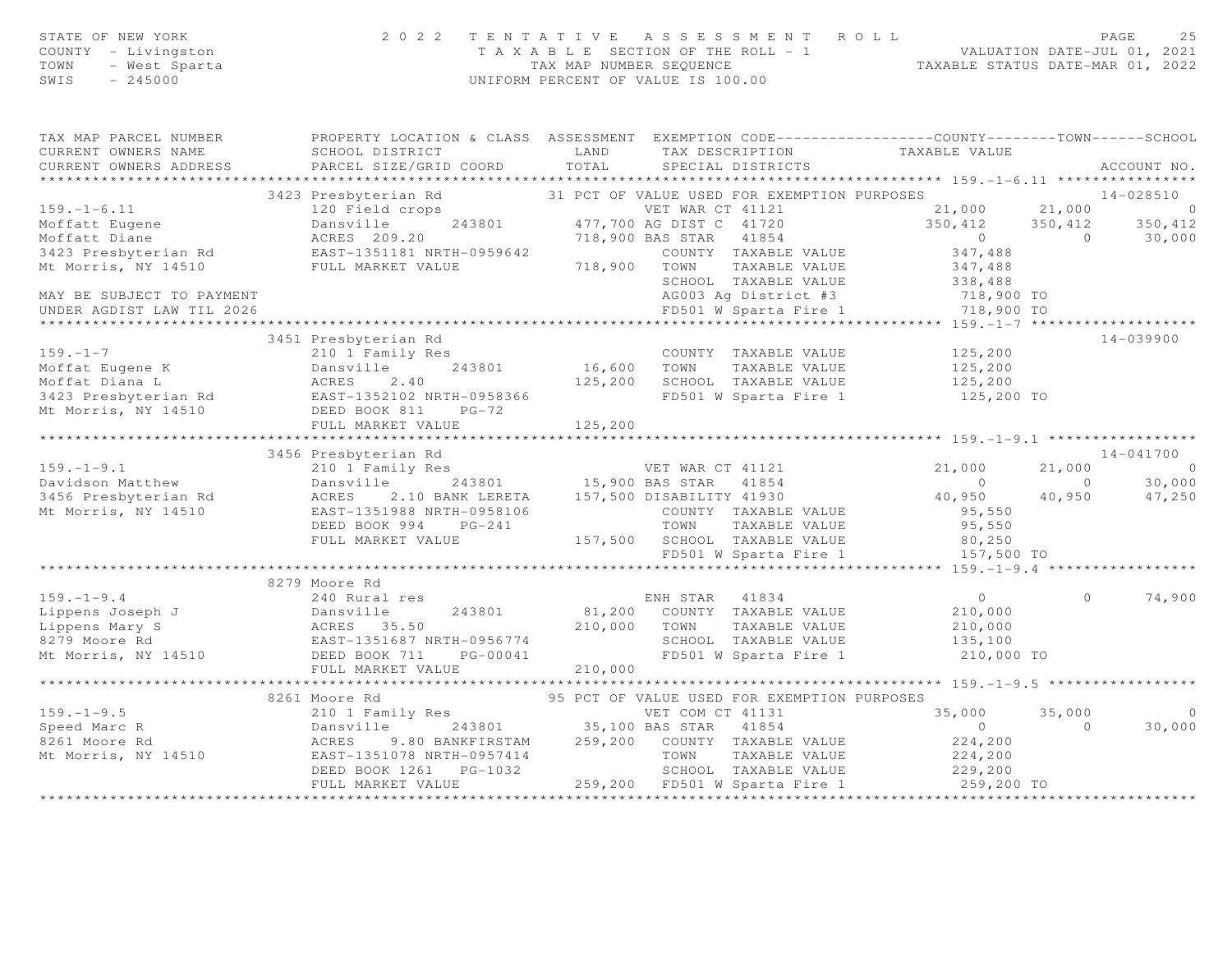| STATE OF NEW YORK<br>COUNTY - Livingston<br>TOWN<br>- West Sparta<br>- 245000<br>SWIS<br>$-245000$ |                                                     |                | 2022 TENTATIVE ASSESSMENT ROLL<br>T A X A B L E SECTION OF THE ROLL - 1 VALUATION DATE-JUL 01, 2021<br>TAX MAP NUMBER SEQUENCE TAXABLE STATUS DATE-MAR 01, 2022<br>UNIFORM PERCENT OF VALUE IS 100.00 |                                                   | PAGE     | 26          |
|----------------------------------------------------------------------------------------------------|-----------------------------------------------------|----------------|-------------------------------------------------------------------------------------------------------------------------------------------------------------------------------------------------------|---------------------------------------------------|----------|-------------|
| TAX MAP PARCEL NUMBER<br>CURRENT OWNERS NAME                                                       | SCHOOL DISTRICT                                     | LAND           | PROPERTY LOCATION & CLASS ASSESSMENT EXEMPTION CODE----------------COUNTY-------TOWN------SCHOOL<br>TAX DESCRIPTION                                                                                   | TAXABLE VALUE                                     |          |             |
| CURRENT OWNERS ADDRESS                                                                             | PARCEL SIZE/GRID COORD                              | TOTAL          | SPECIAL DISTRICTS                                                                                                                                                                                     |                                                   |          | ACCOUNT NO. |
|                                                                                                    | 3508 Presbyterian Rd                                |                |                                                                                                                                                                                                       |                                                   |          |             |
| $159. - 1 - 9.6$                                                                                   | 210 1 Family Res                                    |                |                                                                                                                                                                                                       | $\overline{0}$                                    | $\Omega$ | 74,900      |
| Hodges Ronald                                                                                      | Dansville 243801                                    |                | ENH STAR 41834<br>17,600 COUNTY TAXABLE VALUE                                                                                                                                                         | 150,700                                           |          |             |
| Hodges Rosemarie                                                                                   | ACRES<br>2.77                                       |                | 150,700 TOWN<br>TAXABLE VALUE                                                                                                                                                                         | 150,700                                           |          |             |
| 3508 Presbyterian Rd                                                                               | EAST-1354059 NRTH-0958083                           |                | SCHOOL TAXABLE VALUE                                                                                                                                                                                  | 75,800                                            |          |             |
| Mt Morris, NY 14510                                                                                | DEED BOOK 1270 PG-1228                              |                | FD501 W Sparta Fire 1                                                                                                                                                                                 | 150,700 TO                                        |          |             |
|                                                                                                    | FULL MARKET VALUE                                   | 150,700        |                                                                                                                                                                                                       |                                                   |          |             |
|                                                                                                    |                                                     |                |                                                                                                                                                                                                       | ***************** 159. -1-9. 216 **************** |          |             |
|                                                                                                    | Presbyterian Rd                                     |                |                                                                                                                                                                                                       |                                                   |          |             |
| $159. - 1 - 9.216$                                                                                 | 322 Rural vac>10                                    |                | COUNTY TAXABLE VALUE                                                                                                                                                                                  | 74,400                                            |          |             |
| Lippens Joseph J                                                                                   | Dansville<br>243801                                 | 74,400 TOWN    | TAXABLE VALUE                                                                                                                                                                                         | 74,400                                            |          |             |
| Hasler Amanda J                                                                                    | ACRES 35.30                                         |                | 74,400 SCHOOL TAXABLE VALUE                                                                                                                                                                           | 74,400                                            |          |             |
| 8279 Moore Rd                                                                                      | EAST-1353009 NRTH-0957346                           |                | FD501 W Sparta Fire 1                                                                                                                                                                                 | 74,400 TO                                         |          |             |
| Mt. Morris, NY 14510                                                                               | DEED BOOK 1296 PG-1841<br>FULL MARKET VALUE         | 74,400         |                                                                                                                                                                                                       |                                                   |          |             |
|                                                                                                    |                                                     |                |                                                                                                                                                                                                       |                                                   |          |             |
|                                                                                                    | Presbyterian Rd                                     |                |                                                                                                                                                                                                       |                                                   |          |             |
| $159. - 1 - 9.217$                                                                                 | 120 Field crops                                     |                | AG DIST C 41720                                                                                                                                                                                       | 14,326 14,326                                     |          | 14,326      |
| Moffat Eugene K                                                                                    | 243801<br>Dansville                                 |                | 17,000 COUNTY TAXABLE VALUE                                                                                                                                                                           | 2,674                                             |          |             |
| Moffat Diana L                                                                                     | ACRES 7.02                                          |                | 17,000 TOWN<br>TAXABLE VALUE                                                                                                                                                                          | 2,674                                             |          |             |
| 3423 Presbyterian Rd                                                                               | EAST-1350977 NRTH-0957965                           |                | SCHOOL TAXABLE VALUE                                                                                                                                                                                  | 2,674                                             |          |             |
| Mt Morris, NY 14510                                                                                | DEED BOOK 1238 PG-326                               |                | AG003 Ag District #3                                                                                                                                                                                  | 17,000 TO                                         |          |             |
|                                                                                                    | FULL MARKET VALUE                                   |                | 17,000 FD501 W Sparta Fire 1                                                                                                                                                                          | 17,000 TO                                         |          |             |
| MAY BE SUBJECT TO PAYMENT<br>UNDER AGDIST LAW TIL 2026                                             |                                                     |                |                                                                                                                                                                                                       |                                                   |          |             |
| ******************************                                                                     |                                                     |                |                                                                                                                                                                                                       |                                                   |          |             |
|                                                                                                    | Presbyterian Rd                                     |                |                                                                                                                                                                                                       |                                                   |          |             |
| $159. - 1 - 9.222$                                                                                 | 314 Rural vac<10                                    |                | COUNTY TAXABLE VALUE                                                                                                                                                                                  | 13,300                                            |          |             |
| McClements Allen F Jr                                                                              | 243801<br>Dansville                                 | 13,300 TOWN    | TAXABLE VALUE                                                                                                                                                                                         | 13,300                                            |          |             |
| McClements Laurie                                                                                  | ACRES 3.60                                          |                | 13,300 SCHOOL TAXABLE VALUE                                                                                                                                                                           | 13,300                                            |          |             |
| 2131 Barron Rd<br>Mt Morris, NY 14510                                                              | EAST-1351389 NRTH-0957901<br>DEED BOOK 769 PG-00189 |                | FD501 W Sparta Fire 1                                                                                                                                                                                 | 13,300 TO                                         |          |             |
|                                                                                                    | FULL MARKET VALUE                                   | 13,300         |                                                                                                                                                                                                       |                                                   |          |             |
|                                                                                                    |                                                     | ************** | ************************************ 159.–1–9.223 ****************                                                                                                                                    |                                                   |          |             |
|                                                                                                    | 3422 Presbyterian Rd                                |                |                                                                                                                                                                                                       |                                                   |          |             |
| $159. - 1 - 9.223$                                                                                 | 240 Rural res                                       |                | BAS STAR 41854                                                                                                                                                                                        | $\overline{0}$                                    | $\circ$  | 30,000      |
| Navagh Karen                                                                                       | Dansville                                           |                | 243801 50,800 COUNTY TAXABLE VALUE                                                                                                                                                                    | 166,700                                           |          |             |
| 3422 Presbyterian Rd                                                                               | ACRES 17.00 BANKFIRSTAM 166,700 TOWN                |                | TAXABLE VALUE                                                                                                                                                                                         | 166,700                                           |          |             |
| Mt. Morris, NY 14510                                                                               | EAST-1352029 NRTH-0957478                           |                | SCHOOL TAXABLE VALUE                                                                                                                                                                                  | 136,700                                           |          |             |
|                                                                                                    | DEED BOOK 1227 PG-225                               |                | AG003 Ag District #3                                                                                                                                                                                  | 166,700 TO                                        |          |             |
|                                                                                                    | FULL MARKET VALUE                                   |                | 166,700 FD501 W Sparta Fire 1                                                                                                                                                                         | 166,700 TO                                        |          |             |
|                                                                                                    |                                                     |                |                                                                                                                                                                                                       |                                                   |          |             |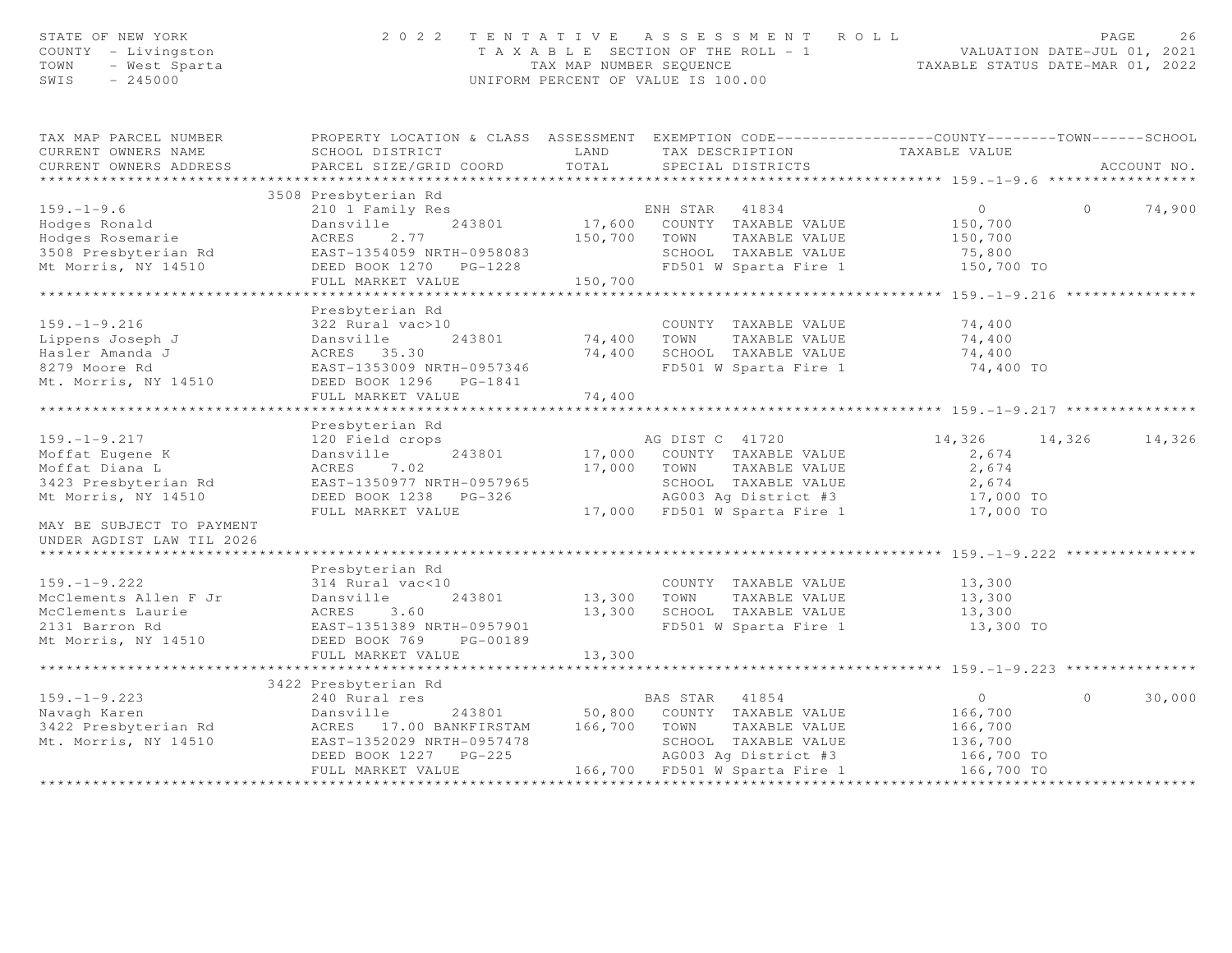| STATE OF NEW YORK<br>COUNTY - Livingston<br>TOWN - West Sparta                                                                                                                                                                                                               | 2022 TENTATIVE ASSESSMENT ROLL                                                                                                                                                 | UNIFORM PERCENT OF VALUE IS 100.00 |                                                                                                           | PAGE<br>27<br>PAGE 27<br>TAXABLE SECTION OF THE ROLL - 1<br>TAX MAP NUMBER SEQUENCE TAXABLE STATUS DATE-MAR 01, 2022<br>UNIFORM PERCENT OF VALUE IS 100.00 |                |               |
|------------------------------------------------------------------------------------------------------------------------------------------------------------------------------------------------------------------------------------------------------------------------------|--------------------------------------------------------------------------------------------------------------------------------------------------------------------------------|------------------------------------|-----------------------------------------------------------------------------------------------------------|------------------------------------------------------------------------------------------------------------------------------------------------------------|----------------|---------------|
| TAX MAP PARCEL NUMBER THE PROPERTY LOCATION & CLASS ASSESSMENT EXEMPTION CODE--------------COUNTY-------TOWN------SCHOOL<br>CURRENT OWNERS NAME<br>CURRENT OWNERS ADDRESS                                                                                                    | SCHOOL DISTRICT<br>PARCEL SIZE/GRID COORD                                                                                                                                      | TOTAL                              | LAND TAX DESCRIPTION<br>SPECIAL DISTRICTS                                                                 | TAXABLE VALUE                                                                                                                                              |                | ACCOUNT NO.   |
| 159.-1-9.224<br>Boss James<br>Boss Ruth E<br>15 Clay St<br>15 Clay St<br>15 Clay St<br>243801<br>243801<br>243801<br>243801<br>243801<br>243801<br>243801<br>243801<br>243801<br>243801<br>243801<br>243801<br>243801<br>243801<br>245801<br>245801<br>257829<br>DEED BOOK 1 | Presbyterian Rd<br>FULL MARKET VALUE                                                                                                                                           | 15,900                             | COUNTY TAXABLE VALUE<br>15,900 TOWN TAXABLE VALUE<br>15,900 SCHOOL TAXABLE VALUE<br>FD501 W Sparta Fire 1 | 15,900<br>15,900<br>15,900<br>15,900 TO                                                                                                                    |                |               |
|                                                                                                                                                                                                                                                                              |                                                                                                                                                                                |                                    |                                                                                                           |                                                                                                                                                            |                |               |
| $159. - 1 - 9.225$                                                                                                                                                                                                                                                           | 8301 Moore Rd                                                                                                                                                                  |                                    |                                                                                                           | 21,000                                                                                                                                                     | 21,000         | $\circ$       |
| Sweazy Income Trust<br>MOOTERS ACRES 3.00<br>ME. Morris, NY 14510<br>MAY BE SUBJECT TO PAYMENT FULL MARKET VALUE<br>FULL MARKET VALUE<br>FULL MARKET VALUE<br>TOWN TAXABLE VALUE<br>SCHOOL TAXABLE VALUE<br>SCHOOL TAXABLE VALUE<br>SCHOOL TAXABLE VALUE<br>SCHOOL TAXA      | MOOLE ROOTE<br>243801 18,200 ENH STAR 41834<br>ACRES 3.00 320,400 COUNTY TAXABLE VALUE<br>ACRES 3.00 320,400 COUNTY TAXABLE VALUE                                              |                                    |                                                                                                           | $\overline{0}$<br>299,400<br>299,400<br>245,500                                                                                                            | $\overline{0}$ | 74,900        |
|                                                                                                                                                                                                                                                                              |                                                                                                                                                                                |                                    |                                                                                                           | 320,400 TO<br>320,400 TO                                                                                                                                   |                |               |
|                                                                                                                                                                                                                                                                              | Moore Rd E                                                                                                                                                                     |                                    |                                                                                                           |                                                                                                                                                            |                |               |
| $159. - 1 - 9.226$                                                                                                                                                                                                                                                           | 322 Rural vac>10 AG DIST C 41720                                                                                                                                               |                                    |                                                                                                           | 40,232 40,232                                                                                                                                              |                | 40,232        |
| Sweazy Income Trust                                                                                                                                                                                                                                                          | 243801<br>Dansville                                                                                                                                                            |                                    | 150,100 COUNTY TAXABLE VALUE                                                                              | 109,868                                                                                                                                                    |                |               |
| 8301 Moore Rd                                                                                                                                                                                                                                                                | ACRES 84.70                                                                                                                                                                    |                                    | 150,100 TOWN TAXABLE VALUE                                                                                | 109,868                                                                                                                                                    |                |               |
| Mt. Morris, NY 14510                                                                                                                                                                                                                                                         |                                                                                                                                                                                |                                    |                                                                                                           |                                                                                                                                                            |                |               |
| MAY BE SUBJECT TO PAYMENT<br>UNDER AGDIST LAW TIL 2026                                                                                                                                                                                                                       | EAST-1352723 NRTH-0956026 SCHOOL TAXABLE VALUE 109,868<br>DEED BOOK 1298 PG-2947 AG003 Ag District #3 150,100 TO<br>FULL MARKET VALUE 150,100 FD501 W Sparta Fire 1 150,100 TO |                                    |                                                                                                           |                                                                                                                                                            |                |               |
| **********************                                                                                                                                                                                                                                                       |                                                                                                                                                                                |                                    |                                                                                                           |                                                                                                                                                            |                |               |
|                                                                                                                                                                                                                                                                              | Moore Rd                                                                                                                                                                       |                                    |                                                                                                           |                                                                                                                                                            |                | $14 - 040500$ |
| $159. - 1 - 10.11$                                                                                                                                                                                                                                                           | 105 Vac farmland                                                                                                                                                               |                                    | AG DIST C 41720                                                                                           | 55,651                                                                                                                                                     |                | 55,651 55,651 |
| Pearson Thomas W                                                                                                                                                                                                                                                             | 105 Vac farmland<br>Dansville 243801<br>ACRES 61.60                                                                                                                            |                                    | 243801 121,700 COUNTY TAXABLE VALUE                                                                       | 66,049                                                                                                                                                     |                |               |
| Pearson Lorri L                                                                                                                                                                                                                                                              |                                                                                                                                                                                |                                    | 121,700 TOWN TAXABLE VALUE                                                                                | 66,049                                                                                                                                                     |                |               |
| 8350 Moore Rd<br>Mt Morris, NY 14510                                                                                                                                                                                                                                         | EAST-1351505 NRTH-0954166<br>DEED BOOK 915 PG-271                                                                                                                              |                                    | SCHOOL TAXABLE VALUE<br>AG003 Ag District #3                                                              | 66,049                                                                                                                                                     |                |               |
|                                                                                                                                                                                                                                                                              | FULL MARKET VALUE                                                                                                                                                              |                                    | 121,700 FD501 W Sparta Fire 1                                                                             | 121,700 TO<br>121,700 TO                                                                                                                                   |                |               |
| MAY BE SUBJECT TO PAYMENT<br>UNDER AGDIST LAW TIL 2026                                                                                                                                                                                                                       |                                                                                                                                                                                |                                    |                                                                                                           |                                                                                                                                                            |                |               |
|                                                                                                                                                                                                                                                                              | Moore Rd                                                                                                                                                                       |                                    |                                                                                                           |                                                                                                                                                            |                |               |
| $159. - 1 - 10.12$                                                                                                                                                                                                                                                           | 105 Vac farmland                                                                                                                                                               |                                    | COUNTY TAXABLE VALUE                                                                                      | 29,300                                                                                                                                                     |                |               |
| Thompson Dale Lee Jr<br>Thompson Christian Lawso ACRES 10.08                                                                                                                                                                                                                 | 243801                                                                                                                                                                         | 29,300                             | TOWN<br>TAXABLE VALUE                                                                                     | 29,300                                                                                                                                                     |                |               |
|                                                                                                                                                                                                                                                                              |                                                                                                                                                                                | 29,300                             |                                                                                                           | 29,300<br>29,300 TO                                                                                                                                        |                |               |
| 690 Gun Barrell Rd                                                                                                                                                                                                                                                           | EAST-1352510 NRTH-0954174                                                                                                                                                      |                                    | SCHOOL TAXABLE VALUE<br>AG003 Ag District #3<br>FD501 W Sparta Fire 1                                     |                                                                                                                                                            |                |               |
| White Post, VA 22663                                                                                                                                                                                                                                                         | DEED BOOK 1296 PG-675<br>FULL MARKET VALUE                                                                                                                                     | 29,300                             |                                                                                                           | 29,300 TO                                                                                                                                                  |                |               |
|                                                                                                                                                                                                                                                                              |                                                                                                                                                                                |                                    |                                                                                                           |                                                                                                                                                            |                |               |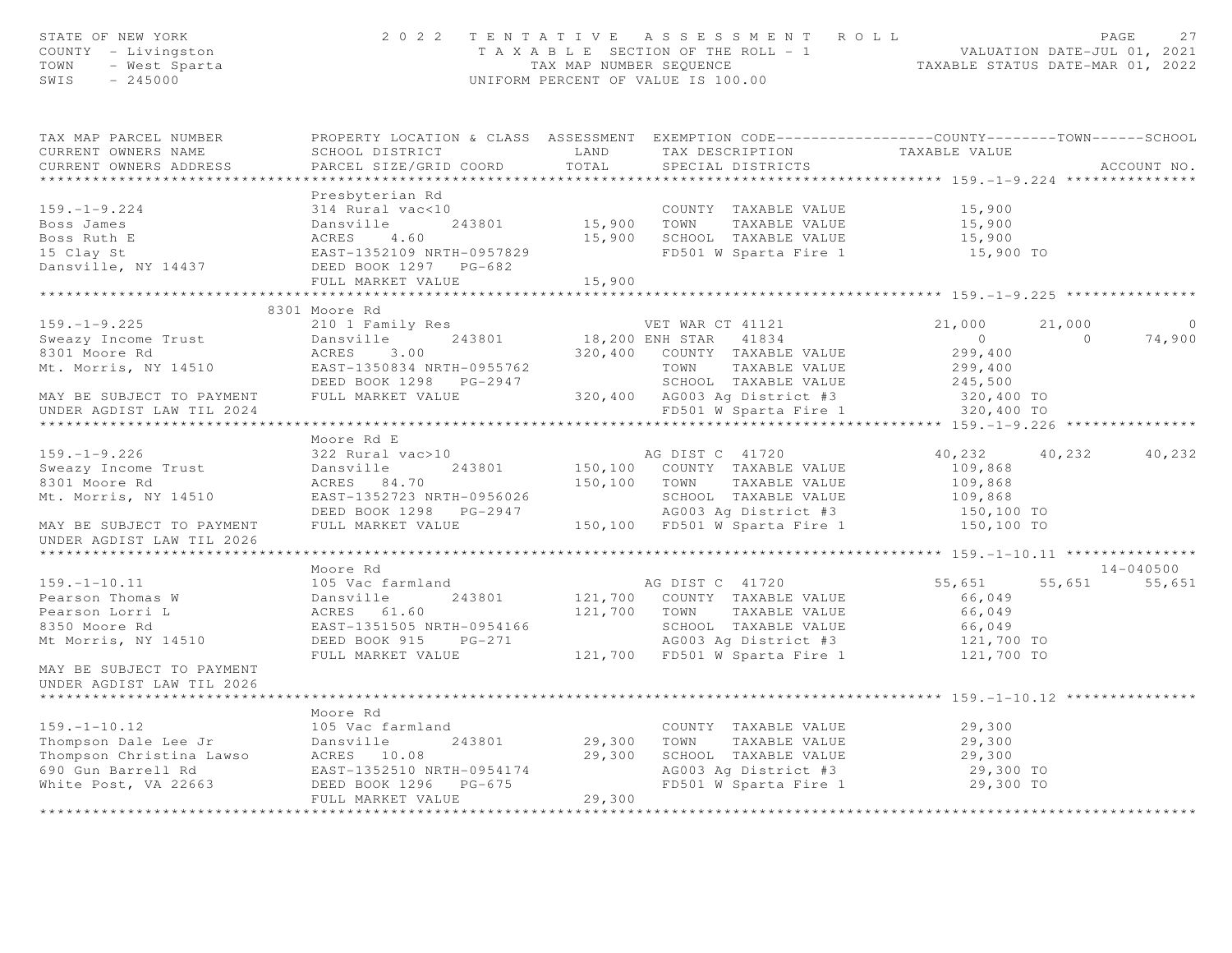| STATE OF NEW YORK<br>COUNTY - Livingston<br>TOWN<br>- West Sparta<br>SWIS<br>$-245000$ |                                                                                                                                               | TAX MAP NUMBER SEQUENCE | 2022 TENTATIVE ASSESSMENT ROLL<br>T A X A B L E SECTION OF THE ROLL - 1<br>UNIFORM PERCENT OF VALUE IS 100.00 | VALUATION DATE-JUL 01, 2021<br>TAXABLE STATUS DATE-MAR 01, 2022 |         | PAGE<br>28  |
|----------------------------------------------------------------------------------------|-----------------------------------------------------------------------------------------------------------------------------------------------|-------------------------|---------------------------------------------------------------------------------------------------------------|-----------------------------------------------------------------|---------|-------------|
| TAX MAP PARCEL NUMBER<br>CURRENT OWNERS NAME<br>CURRENT OWNERS ADDRESS                 | PROPERTY LOCATION & CLASS ASSESSMENT EXEMPTION CODE----------------COUNTY-------TOWN------SCHOOL<br>SCHOOL DISTRICT<br>PARCEL SIZE/GRID COORD | LAND<br>TOTAL           | TAX DESCRIPTION<br>SPECIAL DISTRICTS                                                                          | TAXABLE VALUE                                                   |         | ACCOUNT NO. |
|                                                                                        | Moore Rd                                                                                                                                      |                         |                                                                                                               |                                                                 |         | 14-040200   |
| $159. - 1 - 11.1$                                                                      | 105 Vac farmland                                                                                                                              |                         | AG DIST C 41720                                                                                               | 13,297                                                          | 13,297  | 13,297      |
| Moffat Eugene K                                                                        | Dansville<br>243801                                                                                                                           |                         | 17,300 COUNTY TAXABLE VALUE                                                                                   | 4,003                                                           |         |             |
| Moffat Diana                                                                           | ACRES<br>6.90                                                                                                                                 | 17,300                  | TOWN<br>TAXABLE VALUE                                                                                         | 4,003                                                           |         |             |
| 3423 Presbyterian Rd                                                                   | EAST-1350983 NRTH-0955184                                                                                                                     |                         | SCHOOL TAXABLE VALUE                                                                                          | 4,003                                                           |         |             |
| Mt Morris, NY 14510                                                                    | FULL MARKET VALUE                                                                                                                             |                         | 17,300 AG003 Ag District #3                                                                                   | 17,300 TO                                                       |         |             |
|                                                                                        |                                                                                                                                               |                         | FD501 W Sparta Fire 1                                                                                         | 17,300 TO                                                       |         |             |
| MAY BE SUBJECT TO PAYMENT<br>UNDER AGDIST LAW TIL 2026                                 |                                                                                                                                               |                         |                                                                                                               |                                                                 |         |             |
|                                                                                        |                                                                                                                                               |                         |                                                                                                               |                                                                 |         |             |
|                                                                                        | Moore Rd                                                                                                                                      |                         |                                                                                                               |                                                                 |         |             |
| $159. - 1 - 11.21$                                                                     | 312 Vac w/imprv<br>243801                                                                                                                     |                         | AG DIST C 41720<br>90,600 COUNTY TAXABLE VALUE                                                                | 54,108                                                          | 54,108  | 54,108      |
| Moffat Keith<br>Moffat Andrea                                                          | Dansville<br>ACRES 27.52                                                                                                                      |                         | 92,700 TOWN                                                                                                   | 38,592<br>38,592                                                |         |             |
| 2801 Moffat Ter                                                                        | EAST-1352095 NRTH-0955174                                                                                                                     |                         | TAXABLE VALUE<br>SCHOOL TAXABLE VALUE                                                                         | 38,592                                                          |         |             |
| Wake Forest, NC 27587                                                                  | DEED BOOK 1296 PG-690                                                                                                                         |                         | AG003 Ag District #3                                                                                          | 92,700 TO                                                       |         |             |
|                                                                                        | FULL MARKET VALUE                                                                                                                             |                         | 92,700 FD501 W Sparta Fire 1                                                                                  | 92,700 TO                                                       |         |             |
| MAY BE SUBJECT TO PAYMENT<br>UNDER AGDIST LAW TIL 2026                                 |                                                                                                                                               |                         |                                                                                                               |                                                                 |         |             |
|                                                                                        |                                                                                                                                               |                         |                                                                                                               |                                                                 |         |             |
|                                                                                        | Moore Rd                                                                                                                                      |                         |                                                                                                               |                                                                 |         |             |
| $159. - 1 - 11.22$                                                                     | 120 Field crops                                                                                                                               |                         | AG DIST C 41720                                                                                               | 21, 185 21, 185                                                 |         | 21,185      |
| Thompson Dale Lee Jr                                                                   | Dansville<br>243801                                                                                                                           |                         | 80,300 COUNTY TAXABLE VALUE                                                                                   | 59,115                                                          |         |             |
| Thompson Christina Lawso                                                               | ACRES 44.97                                                                                                                                   |                         | 80,300 TOWN TAXABLE VALUE                                                                                     | 59,115                                                          |         |             |
| 690 Gun Barrell Rd                                                                     | EAST-1353092 NRTH-0954268                                                                                                                     |                         | SCHOOL TAXABLE VALUE                                                                                          | 59,115                                                          |         |             |
| White Post, VA 22663                                                                   | DEED BOOK 1296 PG-675                                                                                                                         |                         | AG003 Ag District #3                                                                                          | 80,300 TO                                                       |         |             |
|                                                                                        | FULL MARKET VALUE                                                                                                                             |                         | 80,300 FD501 W Sparta Fire 1                                                                                  | 80,300 TO                                                       |         |             |
| MAY BE SUBJECT TO PAYMENT<br>UNDER AGDIST LAW TIL 2026                                 |                                                                                                                                               |                         |                                                                                                               |                                                                 |         |             |
|                                                                                        |                                                                                                                                               |                         |                                                                                                               |                                                                 |         |             |
|                                                                                        | 8350 Moore Rd                                                                                                                                 |                         |                                                                                                               |                                                                 |         |             |
| $159. - 1 - 12.2$                                                                      | 210 1 Family Res                                                                                                                              |                         | BAS STAR 41854                                                                                                | $\overline{0}$                                                  | $\circ$ | 30,000      |
| Pearson Thomas W                                                                       | 243801<br>Dansville                                                                                                                           |                         | 14,700 COUNTY TAXABLE VALUE                                                                                   | 150,500                                                         |         |             |
| Pearson Lorri L                                                                        | 1.66<br>ACRES                                                                                                                                 | 150,500                 | TOWN<br>TAXABLE VALUE                                                                                         | 150,500                                                         |         |             |
| 8350 Moore Rd                                                                          | EAST-1350620 NRTH-0953768                                                                                                                     |                         | SCHOOL TAXABLE VALUE                                                                                          | 120,500                                                         |         |             |
| Mt Morris, NY 14510                                                                    | DEED BOOK 737<br>PG-00305<br>FULL MARKET VALUE                                                                                                | 150,500                 | FD501 W Sparta Fire 1                                                                                         | 150,500 TO                                                      |         |             |
|                                                                                        |                                                                                                                                               |                         |                                                                                                               |                                                                 |         |             |
|                                                                                        | Moore Rd                                                                                                                                      |                         |                                                                                                               |                                                                 |         | 14-040300   |
| $159. - 1 - 12.11$                                                                     | 105 Vac farmland                                                                                                                              |                         | AG DIST C 41720                                                                                               | 70,332                                                          | 70,332  | 70,332      |
| Haight Millicent T                                                                     | 243801<br>Dansville                                                                                                                           | 131,300                 | COUNTY TAXABLE VALUE                                                                                          | 60,968                                                          |         |             |
| PO Box 91                                                                              | ACRES 70.50                                                                                                                                   | 131,300                 | TOWN<br>TAXABLE VALUE                                                                                         | 60,968                                                          |         |             |
| Groveland, NY 14462                                                                    | EAST-1351753 NRTH-0953256<br>DEED BOOK 891<br>PG-256                                                                                          |                         | SCHOOL TAXABLE VALUE<br>AG003 Ag District #3                                                                  | 60,968<br>131,300 TO                                            |         |             |
| MAY BE SUBJECT TO PAYMENT                                                              | FULL MARKET VALUE                                                                                                                             |                         | 131,300 FD501 W Sparta Fire 1                                                                                 | 131,300 TO                                                      |         |             |
| UNDER AGDIST LAW TIL 2026                                                              |                                                                                                                                               |                         |                                                                                                               |                                                                 |         |             |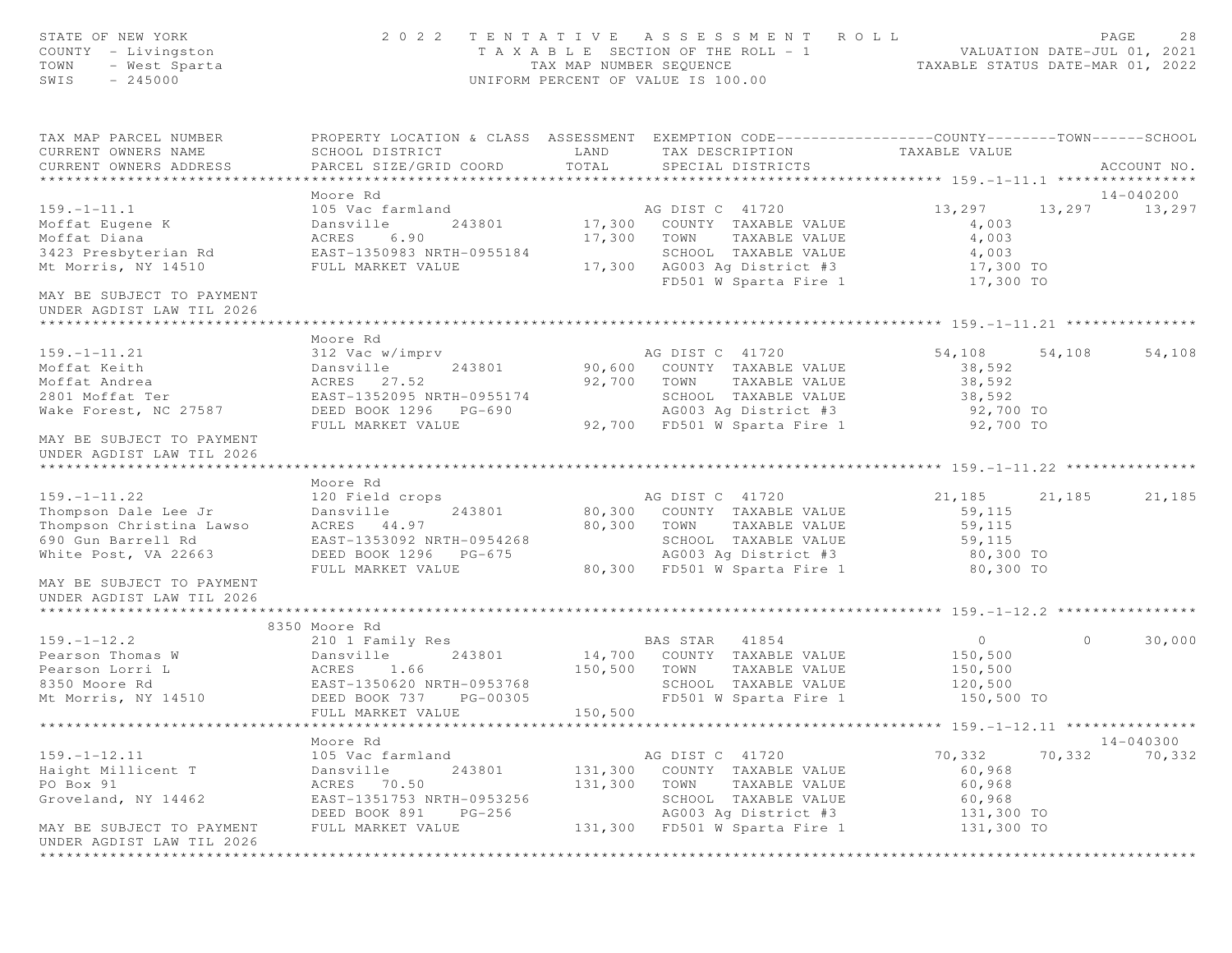| STATE OF NEW YORK<br>COUNTY - Livingston<br>TOWN - West Sparta                                               |                                | 2022 TENTATIVE ASSESSMENT ROLL<br>TAXABLE SECTION OF THE ROLL - 1<br>TAXABLE SECTION OF THE ROLL - 1<br>TAXABLE STATUS DATE-JUL 01, 2021<br>TAXABLE STATUS DATE-MAR 01, 2022<br>UNIFORM PERCENT OF VALUE IS 100.00                                                                                                                                   | PAGE                             | 29     |
|--------------------------------------------------------------------------------------------------------------|--------------------------------|------------------------------------------------------------------------------------------------------------------------------------------------------------------------------------------------------------------------------------------------------------------------------------------------------------------------------------------------------|----------------------------------|--------|
|                                                                                                              |                                | TAX MAP PARCEL NUMBER PROPERTY LOCATION & CLASS ASSESSMENT EXEMPTION CODE---------------COUNTY-------TOWN------SCHOOL<br>SCHOOL DISTRICT TAND TAX DESCRIPTION TAXABLE VALUE                                                                                                                                                                          |                                  |        |
| CURRENT OWNERS NAME<br>CURRENT OWNERS ADDRESS PARCEL SIZE/GRID COORD TOTAL                                   |                                | SPECIAL DISTRICTS                                                                                                                                                                                                                                                                                                                                    | ACCOUNT NO.                      |        |
|                                                                                                              |                                |                                                                                                                                                                                                                                                                                                                                                      |                                  |        |
|                                                                                                              |                                |                                                                                                                                                                                                                                                                                                                                                      | 14-042100                        |        |
|                                                                                                              |                                |                                                                                                                                                                                                                                                                                                                                                      | 113,053 113,053                  |        |
|                                                                                                              |                                |                                                                                                                                                                                                                                                                                                                                                      |                                  |        |
|                                                                                                              |                                |                                                                                                                                                                                                                                                                                                                                                      |                                  |        |
|                                                                                                              |                                |                                                                                                                                                                                                                                                                                                                                                      |                                  |        |
|                                                                                                              |                                |                                                                                                                                                                                                                                                                                                                                                      |                                  |        |
|                                                                                                              |                                |                                                                                                                                                                                                                                                                                                                                                      |                                  |        |
|                                                                                                              |                                | 3315 Veley Ra (159.-1-14.1)<br>120 Field crops<br>Halbert Living Trust Dansville 243801 237,800 COUNTY TAXABLE VALUE<br>191,347<br>13033 26th E Lot 1196 EAST-1348753 NRTH-0955152 SCHOOL TAXABLE VALUE 191,347<br>2333 26th E Lot 1196                                                                                                              |                                  |        |
|                                                                                                              |                                |                                                                                                                                                                                                                                                                                                                                                      | 14-042100                        |        |
| $159. - 1 - 14.2$                                                                                            | 8295 Veley Rd<br>240 Rural res | ENH STAR 41834 0                                                                                                                                                                                                                                                                                                                                     | $0 \t 74,900$                    |        |
|                                                                                                              |                                | 63,200 COUNTY TAXABLE VALUE                                                                                                                                                                                                                                                                                                                          |                                  |        |
|                                                                                                              |                                | 250,700 TOWN TAXABLE VALUE                                                                                                                                                                                                                                                                                                                           | 250,700<br>250,700<br>175,800    |        |
|                                                                                                              |                                | SCHOOL TAXABLE VALUE                                                                                                                                                                                                                                                                                                                                 |                                  |        |
|                                                                                                              |                                |                                                                                                                                                                                                                                                                                                                                                      | 250,700 TO                       |        |
|                                                                                                              |                                | Pankratz Kathleen J<br>Pankratz Kathleen J<br>8295 Veley Rd<br>Mt Morris, NY 14510<br>Mt Morris, NY 14510<br>EAST-1348747 NRTH-0955953<br>EED BOOK 1266<br>PG-581<br>EULL MARKET VALUE<br>PULL MARKET VALUE<br>250,700<br>250,700<br>250,700<br>250,700<br>                                                                                          | $250,700$ TO                     |        |
|                                                                                                              | **********************         |                                                                                                                                                                                                                                                                                                                                                      |                                  |        |
|                                                                                                              | 8322 Moore Rd                  |                                                                                                                                                                                                                                                                                                                                                      | $14 - 041900$                    |        |
|                                                                                                              |                                | 159.-1-15.1 $\begin{array}{cccccc}\n & & & & & & & \\  & & & & & & & \\ \hline\n & & & & & & & \\ \hline\n & & & & & & & \\ \end{array}$ Moffat Keith Dansville 243801 $\end{array}$<br>Moffat Andrea ACRES 20.00 $\begin{array}{cccccc}\n & & & & & \\ \hline\n & & & & & \\ \end{array}$<br>2801 Moffat Ter EAST-1350027 NRTH-0955161 SCHOOL TAXAB | 20,550 20,550 20,550             |        |
|                                                                                                              |                                |                                                                                                                                                                                                                                                                                                                                                      | 38,750                           |        |
|                                                                                                              |                                |                                                                                                                                                                                                                                                                                                                                                      | 38,750                           |        |
|                                                                                                              |                                |                                                                                                                                                                                                                                                                                                                                                      | 38,750<br>59,300 TO              |        |
|                                                                                                              |                                |                                                                                                                                                                                                                                                                                                                                                      |                                  |        |
|                                                                                                              | FULL MARKET VALUE              | 59,300                                                                                                                                                                                                                                                                                                                                               |                                  |        |
| MAY BE SUBJECT TO PAYMENT<br>UNDER AGDIST LAW TIL 2026                                                       |                                |                                                                                                                                                                                                                                                                                                                                                      |                                  |        |
|                                                                                                              | 8306 Moore Rd                  |                                                                                                                                                                                                                                                                                                                                                      |                                  |        |
| $159. - 1 - 15.2$                                                                                            | $240$ Rural res                |                                                                                                                                                                                                                                                                                                                                                      | 33,179<br>33, 179 33, 179        |        |
|                                                                                                              |                                |                                                                                                                                                                                                                                                                                                                                                      | $\overline{0}$<br>$\overline{0}$ | 30,000 |
| Cottone John<br>8306 Moore Rd                                                                                |                                |                                                                                                                                                                                                                                                                                                                                                      | 215,721                          |        |
| Mt Morris, NY 14510                                                                                          |                                | EAST-1350018 NRTH-0955835<br>DEED BOOK 1005 PG-185 SCHOOL TAXABLE VALUE 185,721<br>PULL MARKET VALUE 248,900 AG003 Ag District #3 248,900 TO                                                                                                                                                                                                         |                                  |        |
|                                                                                                              |                                |                                                                                                                                                                                                                                                                                                                                                      |                                  |        |
| MAY BE SUBJECT TO PAYMENT FULL MARKET VALUE                                                                  |                                |                                                                                                                                                                                                                                                                                                                                                      |                                  |        |
| UNDER AGDIST LAW TIL 2026                                                                                    |                                |                                                                                                                                                                                                                                                                                                                                                      |                                  |        |
|                                                                                                              |                                |                                                                                                                                                                                                                                                                                                                                                      |                                  |        |
|                                                                                                              | Presbyterian Rd                |                                                                                                                                                                                                                                                                                                                                                      | 14-042000                        |        |
|                                                                                                              |                                | COUNTY TAXABLE VALUE                                                                                                                                                                                                                                                                                                                                 | 19,000                           |        |
|                                                                                                              | 243801                         | 19,000 TOWN TAXABLE VALUE<br>19,000 SCHOOL TAXABLE VALUE                                                                                                                                                                                                                                                                                             | 19,000                           |        |
|                                                                                                              |                                |                                                                                                                                                                                                                                                                                                                                                      | 19,000                           |        |
| Exercise 1 1991<br>Haight Steven L<br>Haight Carol L<br>Bansville 243801<br>ACRES 5.80<br>Mt. Morris WY 1993 | EAST-1349406 NRTH-0957883      | FD501 W Sparta Fire 1                                                                                                                                                                                                                                                                                                                                | 19,000 TO                        |        |
| Mt. Morris, NY 14510                                                                                         | DEED BOOK 1278 PG-1722         |                                                                                                                                                                                                                                                                                                                                                      |                                  |        |
|                                                                                                              | FULL MARKET VALUE              | 19,000                                                                                                                                                                                                                                                                                                                                               |                                  |        |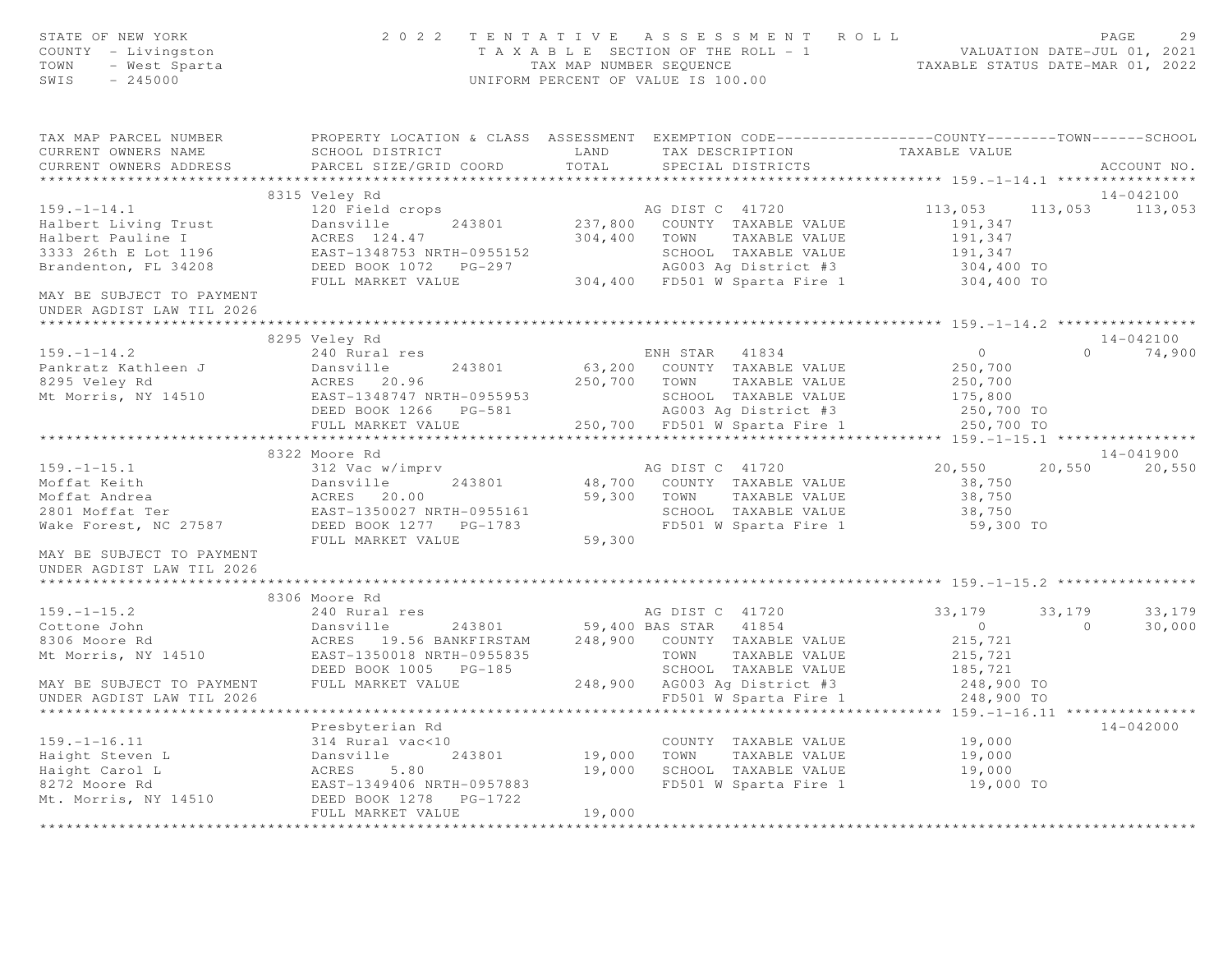| STATE OF NEW YORK<br>STATE OF NEW YORK 20<br>COUNTY - Livingston<br>TOWN - West Sparta<br>SWIS - 245000                                                                                                                                                                                                                                                                                              |                                     |       | 2022 TENTATIVE ASSESSMENT ROLL PAGE 30<br>TAXABLE SECTION OF THE ROLL - 1<br>TAX MAP NUMBER SEQUENCE TAXABLE STATUS DATE-MAR 01, 2022<br>UNIFORM PERCENT OF VALUE IS 100.00 |                                                                                                                                                                          |                |                |
|------------------------------------------------------------------------------------------------------------------------------------------------------------------------------------------------------------------------------------------------------------------------------------------------------------------------------------------------------------------------------------------------------|-------------------------------------|-------|-----------------------------------------------------------------------------------------------------------------------------------------------------------------------------|--------------------------------------------------------------------------------------------------------------------------------------------------------------------------|----------------|----------------|
| TAX MAP PARCEL NUMBER THE PROPERTY LOCATION & CLASS ASSESSMENT EXEMPTION CODE--------------COUNTY-------TOWN------SCHOOL<br>CURRENT OWNERS NAME                                                                                                                                                                                                                                                      |                                     |       | SCHOOL DISTRICT TAND TAX DESCRIPTION TAXABLE VALUE                                                                                                                          |                                                                                                                                                                          |                |                |
| CURRENT OWNERS ADDRESS                                                                                                                                                                                                                                                                                                                                                                               | PARCEL SIZE/GRID COORD              | TOTAL | SPECIAL DISTRICTS                                                                                                                                                           |                                                                                                                                                                          |                | ACCOUNT NO.    |
|                                                                                                                                                                                                                                                                                                                                                                                                      |                                     |       |                                                                                                                                                                             |                                                                                                                                                                          |                |                |
|                                                                                                                                                                                                                                                                                                                                                                                                      | 3344 Presbyterian Rd                |       |                                                                                                                                                                             |                                                                                                                                                                          |                |                |
|                                                                                                                                                                                                                                                                                                                                                                                                      |                                     |       |                                                                                                                                                                             | $\overline{0}$                                                                                                                                                           | $\Omega$       | 74,900         |
|                                                                                                                                                                                                                                                                                                                                                                                                      |                                     |       |                                                                                                                                                                             | 134,700<br>134,700                                                                                                                                                       |                |                |
|                                                                                                                                                                                                                                                                                                                                                                                                      |                                     |       |                                                                                                                                                                             |                                                                                                                                                                          |                |                |
|                                                                                                                                                                                                                                                                                                                                                                                                      |                                     |       |                                                                                                                                                                             | 59,800<br>134,700 TO                                                                                                                                                     |                |                |
| 159.-1-16.12<br>Emery Edward W Dansville 243801 BALLOND TAXABLE VALUE<br>Wilson Diane ACRES 9.50 134,400 COUNTY TAXABLE VALUE<br>3344 Presbyterian Rd EAST-1349893 NRTH-0957871 SCHOOL TAXABLE VALUE<br>Mt Morris, NY 14510 DEED BOOK                                                                                                                                                                |                                     |       |                                                                                                                                                                             |                                                                                                                                                                          |                |                |
|                                                                                                                                                                                                                                                                                                                                                                                                      |                                     |       |                                                                                                                                                                             |                                                                                                                                                                          |                |                |
|                                                                                                                                                                                                                                                                                                                                                                                                      | Moore Rd                            |       |                                                                                                                                                                             |                                                                                                                                                                          |                |                |
|                                                                                                                                                                                                                                                                                                                                                                                                      |                                     |       |                                                                                                                                                                             | 38,538 38,538 38,538                                                                                                                                                     |                |                |
|                                                                                                                                                                                                                                                                                                                                                                                                      |                                     |       |                                                                                                                                                                             | 11,362                                                                                                                                                                   |                |                |
|                                                                                                                                                                                                                                                                                                                                                                                                      |                                     |       |                                                                                                                                                                             | 11,362                                                                                                                                                                   |                |                |
|                                                                                                                                                                                                                                                                                                                                                                                                      |                                     |       |                                                                                                                                                                             | 11,362                                                                                                                                                                   |                |                |
|                                                                                                                                                                                                                                                                                                                                                                                                      |                                     |       |                                                                                                                                                                             |                                                                                                                                                                          |                |                |
| 159.-1-16.211<br>Haight Steven L Dansville 243801<br>Haight Carol L ACRES 19.97 BANK LERETA 49,900 COUNTY TAXABLE VALUE<br>Raight Carol L ACRES 19.97 BANK LERETA 49,900 TOWN TAXABLE VALUE<br>RAST-1350039 NRTH-0956540 SCHOOL TAXA                                                                                                                                                                 |                                     |       |                                                                                                                                                                             | 49,900 TO<br>49,900 TO                                                                                                                                                   |                |                |
| MAY BE SUBJECT TO PAYMENT<br>UNDER AGDIST LAW TIL 2026                                                                                                                                                                                                                                                                                                                                               |                                     |       |                                                                                                                                                                             |                                                                                                                                                                          |                |                |
|                                                                                                                                                                                                                                                                                                                                                                                                      | 8272 Moore Rd                       |       |                                                                                                                                                                             |                                                                                                                                                                          |                |                |
|                                                                                                                                                                                                                                                                                                                                                                                                      |                                     |       |                                                                                                                                                                             |                                                                                                                                                                          | 32,754         | 32,754         |
|                                                                                                                                                                                                                                                                                                                                                                                                      |                                     |       |                                                                                                                                                                             |                                                                                                                                                                          | $\overline{0}$ | 30,000         |
|                                                                                                                                                                                                                                                                                                                                                                                                      |                                     |       |                                                                                                                                                                             |                                                                                                                                                                          |                |                |
| $\begin{array}{cccccccc} \texttt{8272}\ & \texttt{8272}\ & \texttt{8272}\ & \texttt{8272}\ & \texttt{8272}\ & \texttt{8272}\ & \texttt{8272}\ & \texttt{8272}\ & \texttt{8272}\ & \texttt{8272}\ & \texttt{8272}\ & \texttt{8272}\ & \texttt{8272}\ & \texttt{8272}\ & \texttt{8272}\ & \texttt{8272}\ & \texttt{8272}\ & \texttt{8272}\ & \texttt{8272}\ & \texttt{8272}\ & \texttt{8272}\ & \text$ |                                     |       |                                                                                                                                                                             |                                                                                                                                                                          |                |                |
|                                                                                                                                                                                                                                                                                                                                                                                                      |                                     |       |                                                                                                                                                                             |                                                                                                                                                                          |                |                |
|                                                                                                                                                                                                                                                                                                                                                                                                      |                                     |       |                                                                                                                                                                             |                                                                                                                                                                          |                |                |
| UNDER AGDIST LAW TIL 2026                                                                                                                                                                                                                                                                                                                                                                            |                                     |       |                                                                                                                                                                             |                                                                                                                                                                          |                |                |
|                                                                                                                                                                                                                                                                                                                                                                                                      |                                     |       |                                                                                                                                                                             |                                                                                                                                                                          |                |                |
|                                                                                                                                                                                                                                                                                                                                                                                                      | 3328 Presbyterian Rd                |       |                                                                                                                                                                             |                                                                                                                                                                          |                | $14 - 000125$  |
| $159. - 1 - 17$                                                                                                                                                                                                                                                                                                                                                                                      | rrespycerian Ku<br>210 1 Family Res |       | COUNTY TAXABLE VALUE                                                                                                                                                        | 124,600                                                                                                                                                                  |                |                |
|                                                                                                                                                                                                                                                                                                                                                                                                      |                                     |       | Dansville 243801 20,300 TOWN TAXABLE VALUE                                                                                                                                  |                                                                                                                                                                          |                |                |
|                                                                                                                                                                                                                                                                                                                                                                                                      |                                     |       |                                                                                                                                                                             |                                                                                                                                                                          |                |                |
|                                                                                                                                                                                                                                                                                                                                                                                                      |                                     |       |                                                                                                                                                                             |                                                                                                                                                                          |                |                |
|                                                                                                                                                                                                                                                                                                                                                                                                      |                                     |       |                                                                                                                                                                             |                                                                                                                                                                          |                |                |
|                                                                                                                                                                                                                                                                                                                                                                                                      | FULL MARKET VALUE 124,600           |       |                                                                                                                                                                             |                                                                                                                                                                          |                |                |
|                                                                                                                                                                                                                                                                                                                                                                                                      |                                     |       |                                                                                                                                                                             |                                                                                                                                                                          |                |                |
|                                                                                                                                                                                                                                                                                                                                                                                                      |                                     |       |                                                                                                                                                                             |                                                                                                                                                                          |                | 14-016550      |
|                                                                                                                                                                                                                                                                                                                                                                                                      |                                     |       |                                                                                                                                                                             | $\begin{array}{cccc} 33\,,\,147 & \qquad & 33\,,\,147 & \qquad & 0 \\ 19\,,\,888 & \qquad & 19\,,\,888 & \qquad & 0 \\ 0 & \qquad & 0 & \qquad & 74\,,\,900 \end{array}$ |                |                |
|                                                                                                                                                                                                                                                                                                                                                                                                      |                                     |       |                                                                                                                                                                             |                                                                                                                                                                          |                | $\overline{0}$ |
|                                                                                                                                                                                                                                                                                                                                                                                                      |                                     |       |                                                                                                                                                                             |                                                                                                                                                                          |                |                |
|                                                                                                                                                                                                                                                                                                                                                                                                      |                                     |       |                                                                                                                                                                             |                                                                                                                                                                          |                |                |
|                                                                                                                                                                                                                                                                                                                                                                                                      |                                     |       |                                                                                                                                                                             |                                                                                                                                                                          |                |                |
|                                                                                                                                                                                                                                                                                                                                                                                                      |                                     |       | FD501 W Sparta Fire 1                                                                                                                                                       | 99,365<br>99,365<br>77,500<br>152,400 TO                                                                                                                                 |                |                |
|                                                                                                                                                                                                                                                                                                                                                                                                      |                                     |       |                                                                                                                                                                             |                                                                                                                                                                          |                |                |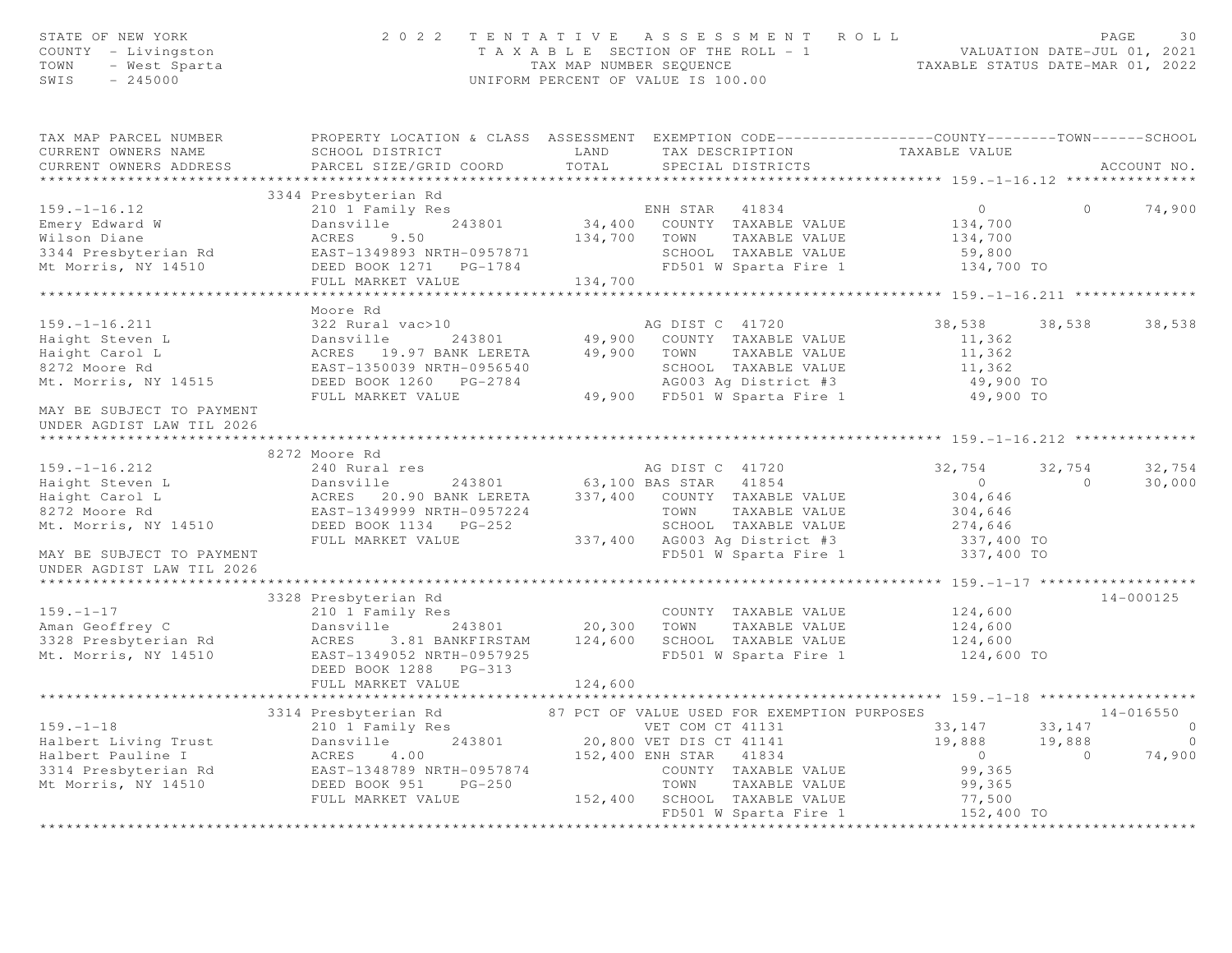| STATE OF NEW YORK<br>COUNTY - Livingston<br>TOWN<br>- West Sparta<br>$-245000$<br>SWIS | 2022 TENTATIVE ASSESSMENT ROLL                                                                                                                                                                                                                         | UNIFORM PERCENT OF VALUE IS 100.00 | T A X A B L E SECTION OF THE ROLL - 1<br>TAX MAP NUMBER SEQUENCE . TAXABLE STATUS DATE-JUL 01, 2021<br>TAXABLE STATUS DATE-MAR 01, 2022 | PAGE<br>31                                                                                                                                                                                                                                                                                                                         |                                 |
|----------------------------------------------------------------------------------------|--------------------------------------------------------------------------------------------------------------------------------------------------------------------------------------------------------------------------------------------------------|------------------------------------|-----------------------------------------------------------------------------------------------------------------------------------------|------------------------------------------------------------------------------------------------------------------------------------------------------------------------------------------------------------------------------------------------------------------------------------------------------------------------------------|---------------------------------|
| CURRENT OWNERS NAME                                                                    | TAX MAP PARCEL NUMBER FROPERTY LOCATION & CLASS ASSESSMENT EXEMPTION CODE---------------COUNTY-------TOWN------SCHOOL<br>SCHOOL DISTRICT                                                                                                               |                                    | LAND TAX DESCRIPTION TAXABLE VALUE                                                                                                      |                                                                                                                                                                                                                                                                                                                                    |                                 |
|                                                                                        | CURRENT OWNERS ADDRESS FARCEL SIZE/GRID COORD TOTAL SPECIAL DISTRICTS                                                                                                                                                                                  |                                    |                                                                                                                                         |                                                                                                                                                                                                                                                                                                                                    | ACCOUNT NO.                     |
|                                                                                        |                                                                                                                                                                                                                                                        |                                    |                                                                                                                                         |                                                                                                                                                                                                                                                                                                                                    |                                 |
| $159. - 1 - 20$                                                                        | 3308 Presbyterian Rd<br>210 1 Family Res                                                                                                                                                                                                               |                                    |                                                                                                                                         | $\overline{0}$                                                                                                                                                                                                                                                                                                                     | 14-004600<br>74,900<br>$\Omega$ |
| Veaunt John                                                                            | Dansville                                                                                                                                                                                                                                              |                                    | ENH STAR 41834 0<br>243801 22,100 COUNTY TAXABLE VALUE 91,900                                                                           |                                                                                                                                                                                                                                                                                                                                    |                                 |
|                                                                                        |                                                                                                                                                                                                                                                        |                                    |                                                                                                                                         |                                                                                                                                                                                                                                                                                                                                    |                                 |
|                                                                                        | ACRES 4.50 BANK NETS 91,900 TOWN TAXABLE VALUE 91,900<br>EAST-1348449 NRTH-0957999 SCHOOL TAXABLE VALUE 17,000<br>DEED BOOK 717 PG-00285 FD501 W Sparta Fire 1 91,900 TO<br>3308 Presbyterian Rd<br>Mt Morris, NY 14510-9570 EAST-1348449 NRTH-0957999 |                                    |                                                                                                                                         |                                                                                                                                                                                                                                                                                                                                    |                                 |
|                                                                                        |                                                                                                                                                                                                                                                        |                                    |                                                                                                                                         |                                                                                                                                                                                                                                                                                                                                    |                                 |
|                                                                                        |                                                                                                                                                                                                                                                        |                                    |                                                                                                                                         |                                                                                                                                                                                                                                                                                                                                    |                                 |
|                                                                                        |                                                                                                                                                                                                                                                        |                                    |                                                                                                                                         |                                                                                                                                                                                                                                                                                                                                    |                                 |
|                                                                                        | 8247 Veley Rd                                                                                                                                                                                                                                          |                                    |                                                                                                                                         |                                                                                                                                                                                                                                                                                                                                    | 14-039100                       |
| $159. - 1 - 21.1$                                                                      | 210 1 Family Res                                                                                                                                                                                                                                       |                                    | BAS STAR<br>41854                                                                                                                       | $\overline{0}$                                                                                                                                                                                                                                                                                                                     | $\Omega$<br>30,000              |
| Strobel William                                                                        | Dansville                                                                                                                                                                                                                                              |                                    | 243801 17,700 COUNTY TAXABLE VALUE 151,300                                                                                              |                                                                                                                                                                                                                                                                                                                                    |                                 |
|                                                                                        |                                                                                                                                                                                                                                                        |                                    |                                                                                                                                         |                                                                                                                                                                                                                                                                                                                                    |                                 |
|                                                                                        |                                                                                                                                                                                                                                                        |                                    |                                                                                                                                         |                                                                                                                                                                                                                                                                                                                                    |                                 |
|                                                                                        | EAST-1348278 NRTH-0957681                                                                                                                                                                                                                              |                                    | FD501 W Sparta Fire 1 151,300 TO                                                                                                        |                                                                                                                                                                                                                                                                                                                                    |                                 |
|                                                                                        |                                                                                                                                                                                                                                                        |                                    |                                                                                                                                         |                                                                                                                                                                                                                                                                                                                                    |                                 |
|                                                                                        | 8245 Veley Rd                                                                                                                                                                                                                                          |                                    |                                                                                                                                         |                                                                                                                                                                                                                                                                                                                                    |                                 |
| $159. - 1 - 21.2$                                                                      | 210 1 Family Res                                                                                                                                                                                                                                       |                                    | ENH STAR<br>41834                                                                                                                       | $\overline{a}$ and $\overline{a}$ and $\overline{a}$ and $\overline{a}$ and $\overline{a}$ and $\overline{a}$ and $\overline{a}$ and $\overline{a}$ and $\overline{a}$ and $\overline{a}$ and $\overline{a}$ and $\overline{a}$ and $\overline{a}$ and $\overline{a}$ and $\overline{a}$ and $\overline{a}$ and $\overline{a}$ and | 74,900<br>$\Omega$              |
|                                                                                        |                                                                                                                                                                                                                                                        |                                    |                                                                                                                                         |                                                                                                                                                                                                                                                                                                                                    |                                 |
|                                                                                        |                                                                                                                                                                                                                                                        |                                    |                                                                                                                                         |                                                                                                                                                                                                                                                                                                                                    |                                 |
|                                                                                        |                                                                                                                                                                                                                                                        |                                    |                                                                                                                                         |                                                                                                                                                                                                                                                                                                                                    |                                 |
|                                                                                        | Mt Morris, NY 14510 DEED BOOK 573 PG-00009                                                                                                                                                                                                             |                                    | FD501 W Sparta Fire 1 113,100 TO                                                                                                        |                                                                                                                                                                                                                                                                                                                                    |                                 |
|                                                                                        |                                                                                                                                                                                                                                                        |                                    |                                                                                                                                         |                                                                                                                                                                                                                                                                                                                                    |                                 |
|                                                                                        |                                                                                                                                                                                                                                                        |                                    |                                                                                                                                         |                                                                                                                                                                                                                                                                                                                                    |                                 |
|                                                                                        | 8023 Union Corners Rd                                                                                                                                                                                                                                  |                                    |                                                                                                                                         |                                                                                                                                                                                                                                                                                                                                    | $14 - 033400$                   |
| $159. - 1 - 22$                                                                        | 314 Rural vac<10                                                                                                                                                                                                                                       |                                    | COUNTY TAXABLE VALUE                                                                                                                    | 6,900                                                                                                                                                                                                                                                                                                                              |                                 |
|                                                                                        |                                                                                                                                                                                                                                                        |                                    |                                                                                                                                         | 6,900                                                                                                                                                                                                                                                                                                                              |                                 |
|                                                                                        |                                                                                                                                                                                                                                                        |                                    |                                                                                                                                         | 6,900<br>$6,900$ TO                                                                                                                                                                                                                                                                                                                |                                 |
|                                                                                        |                                                                                                                                                                                                                                                        |                                    |                                                                                                                                         |                                                                                                                                                                                                                                                                                                                                    |                                 |
| Rochester, NY 14612                                                                    | FULL MARKET VALUE                                                                                                                                                                                                                                      | 6,900                              |                                                                                                                                         |                                                                                                                                                                                                                                                                                                                                    |                                 |
|                                                                                        |                                                                                                                                                                                                                                                        |                                    |                                                                                                                                         |                                                                                                                                                                                                                                                                                                                                    |                                 |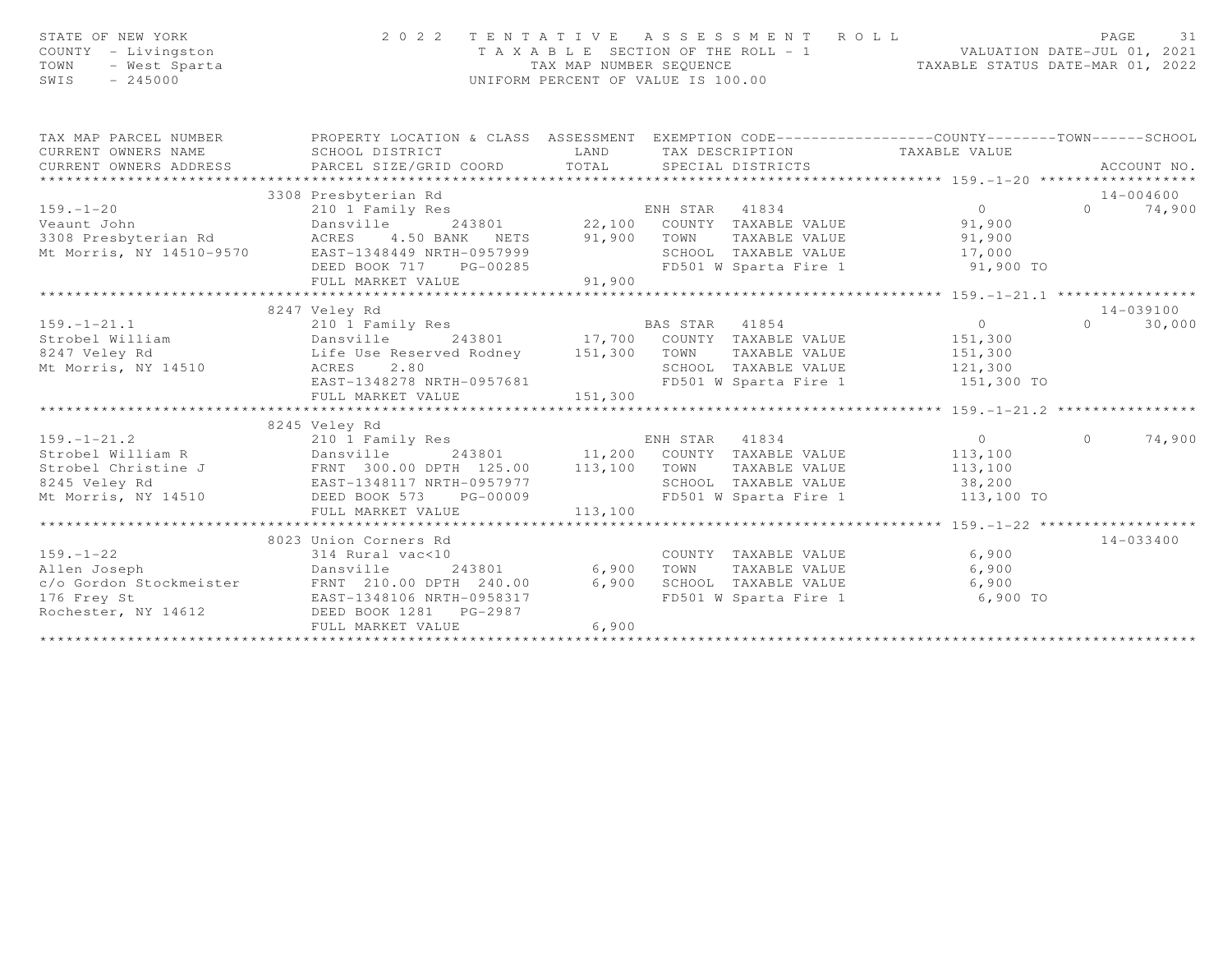|      | STATE OF NEW YORK   | 2022 TENTATIVE ASSESSMENT ROLL        |  |  |                                  |                        | PAGE | 32 |
|------|---------------------|---------------------------------------|--|--|----------------------------------|------------------------|------|----|
|      | COUNTY - Livingston | T A X A B L E SECTION OF THE ROLL - 1 |  |  | VALUATION DATE-JUL 01, 2021      |                        |      |    |
| TOWN | - West Sparta       | MAP SECTION = $159$                   |  |  | TAXABLE STATUS DATE-MAR 01, 2022 |                        |      |    |
| SWIS | $-245000$           | $SUB - SECTION - 000$                 |  |  |                                  | RPS150/V04/L015        |      |    |
|      |                     | UNIFORM PERCENT OF VALUE IS 100.00    |  |  |                                  | CURRENT DATE 4/19/2022 |      |    |

|                                 | TOTAL | EXTENSION | EXTENSION | AD VALOREM   | EXEMPT | TAXABLE  |
|---------------------------------|-------|-----------|-----------|--------------|--------|----------|
| CODE DISTRICT NAME PARCELS TYPE |       |           | VALUE.    | <b>VALUE</b> | AMOUNT | VALUE    |
|                                 |       |           |           |              |        |          |
| AG003 Ag District #3            |       | 17 TOTAL  |           | 3274,800     |        | 3274,800 |
| FD501 W Sparta Fire             |       | 39 TOTAL  |           | 5694,100     |        | 5694.100 |

#### \*\*\* S C H O O L D I S T R I C T S U M M A R Y \*\*\*

| CODE   | DISTRICT NAME         | TOTAL<br>PARCELS | ASSESSED<br>LAND | ASSESSED<br>TOTAL | EXEMPT<br>AMOUNT | TOTAL<br>TAXABLE | STAR<br>AMOUNT | STAR<br>TAXABLE |
|--------|-----------------------|------------------|------------------|-------------------|------------------|------------------|----------------|-----------------|
| 243801 | Dansville             | 39               | 2457,400         | 5694,100          | 1087,076         | 4607,024         | 974,100        | 3632,924        |
|        | $S \cup B - TO T A L$ | 39               | 2457.400         | 5694,100          | 1087,076         | 4607,024         | 974,100        | 3632,924        |
|        | TOTAL                 | 39               | 2457,400         | 5694,100          | 1087,076         | 4607,024         | 974,100        | 3632,924        |

#### \*\*\* S Y S T E M C O D E S S U M M A R Y \*\*\*

### NO SYSTEM EXEMPTIONS AT THIS LEVEL

| CODE  | DESCRIPTION | TOTAL<br>PARCELS | COUNTY   | TOWN     | SCHOOL   |
|-------|-------------|------------------|----------|----------|----------|
| 41111 | VETS-PR-CT  |                  | 106,140  | 106,140  |          |
| 41121 | VET WAR CT  |                  | 63,000   | 63,000   |          |
| 41131 | VET COM CT  |                  | 68,147   | 68,147   |          |
| 41141 | VET DIS CT  |                  | 19,888   | 19,888   |          |
| 41720 | AG DIST C   | 14               | 1039,826 | 1039,826 | 1039,826 |
| 41834 | ENH STAR    | 9                |          |          | 674,100  |
| 41854 | BAS STAR    | 10               |          |          | 300,000  |
| 41930 | DISABILITY  |                  | 40,950   | 40,950   | 47,250   |
|       | TO TAL      | 41               | 1337,951 | 1337,951 | 2061,176 |
|       |             |                  |          |          |          |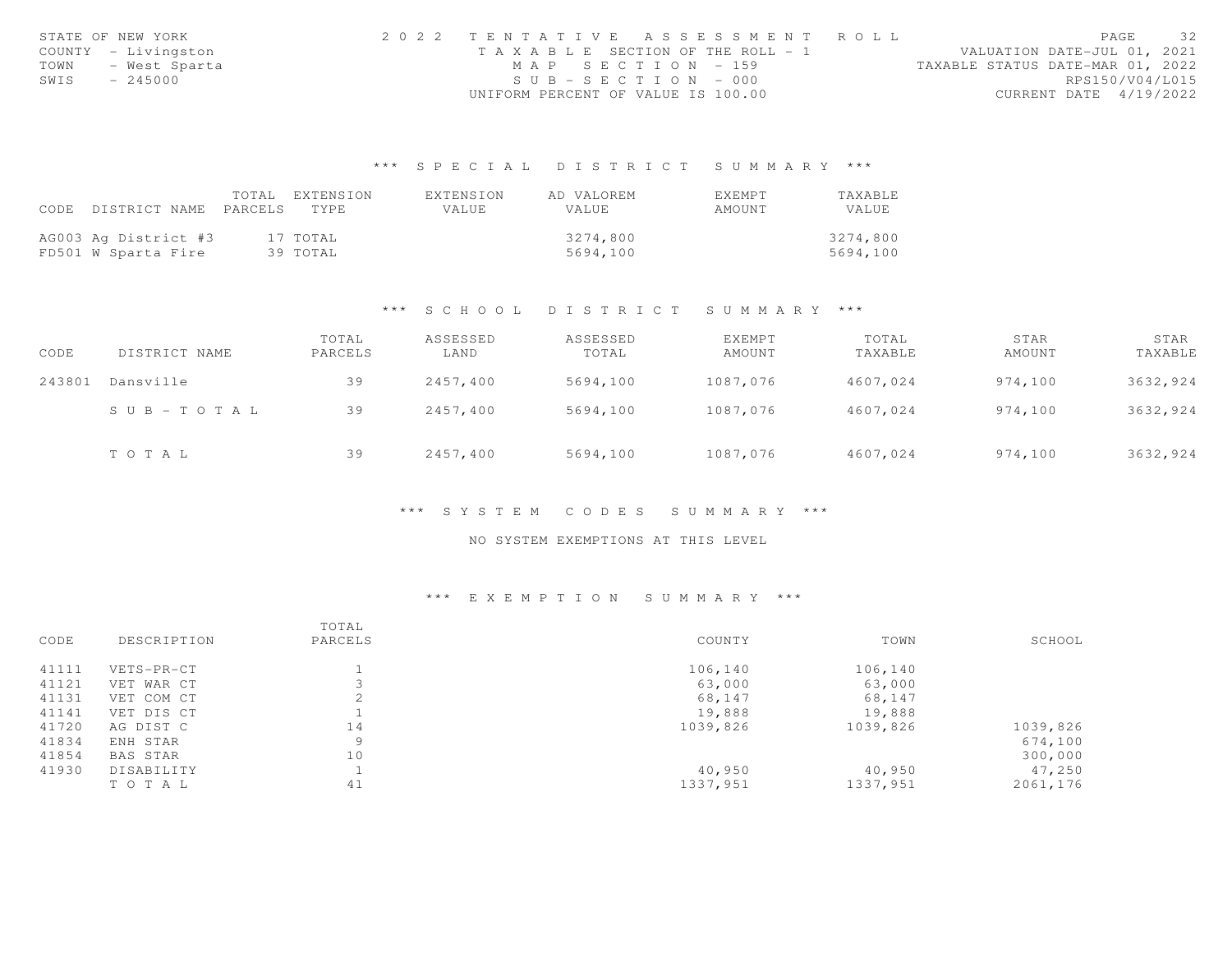|      | STATE OF NEW YORK   | 2022 TENTATIVE ASSESSMENT ROLL                                       | PAGE                   | 33 |
|------|---------------------|----------------------------------------------------------------------|------------------------|----|
|      | COUNTY - Livingston | VALUATION DATE-JUL 01, 2021<br>T A X A B L E SECTION OF THE ROLL - 1 |                        |    |
| TOWN | - West Sparta       | MAP SECTION - 159<br>TAXABLE STATUS DATE-MAR 01, 2022                |                        |    |
| SWIS | $-245000$           | $SUB - SECTION - 000$                                                | RPS150/V04/L015        |    |
|      |                     | UNIFORM PERCENT OF VALUE IS 100.00                                   | CURRENT DATE 4/19/2022 |    |

| ROLL |             | TOTAL   | ASSESSED | ASSESSED | TAXABLE  | TAXABLE  | TAXABLE  | STAR     |
|------|-------------|---------|----------|----------|----------|----------|----------|----------|
| SEC  | DESCRIPTION | PARCELS | LAND     | TOTAL    | COUNTY   | TOWN     | SCHOOL   | TAXABLE  |
|      | "AXABLE     | 30      | 2457,400 | 5694,100 | 4356,149 | 4356,149 | 4607,024 | 3632,924 |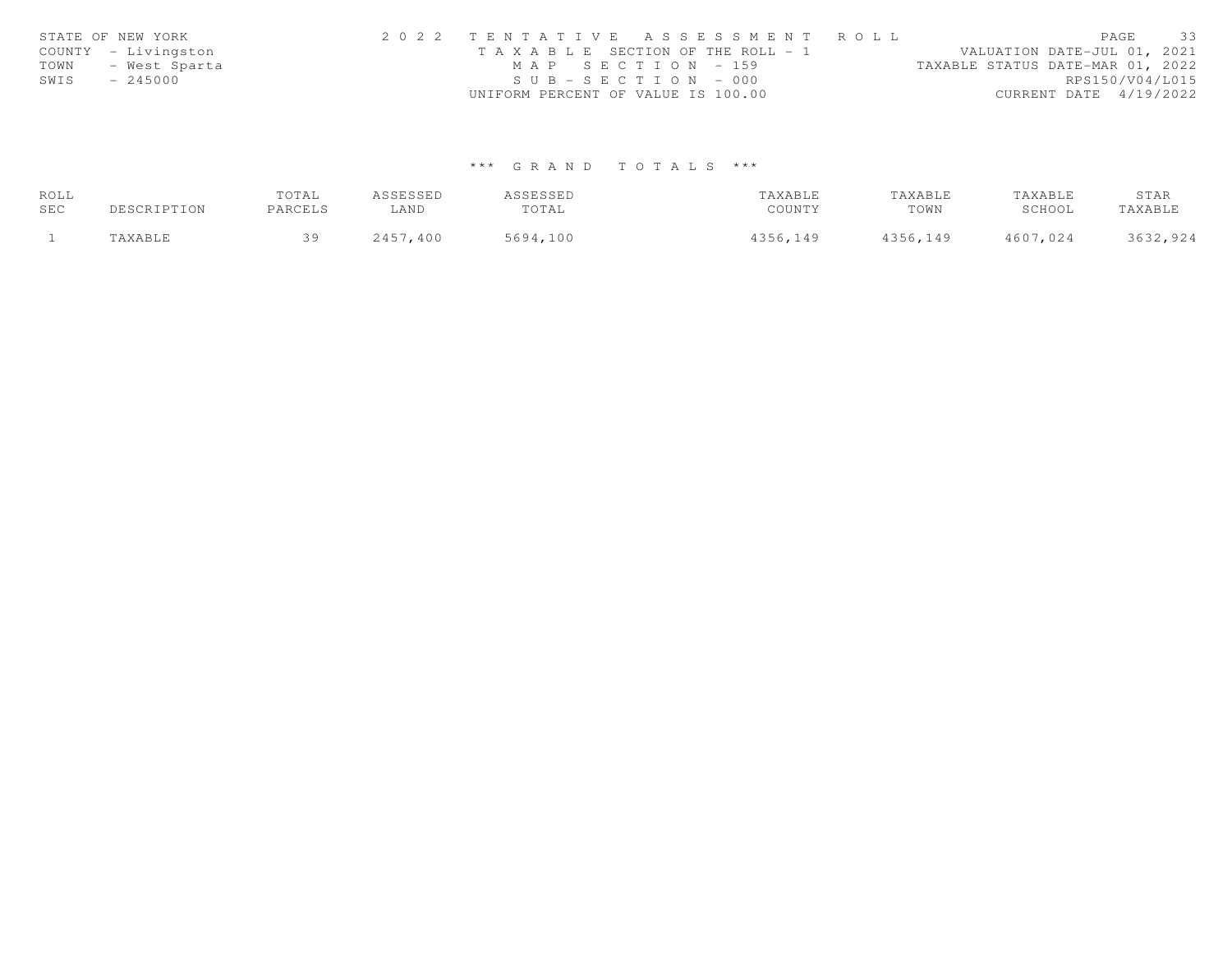| STATE OF NEW YORK<br>COUNTY - Livingston<br>TOWN - West Sparta<br>SWIS - 245000                                                                                                                                                            |                                                                                                                                 |                           | 2022 TENTATIVE ASSESSMENT ROLL<br>T A X A B L E SECTION OF THE ROLL - 1<br>TAX MAP NUMBER SEQUENCE THE ROLL - 1<br>TAX MAP NUMBER SEQUENCE TAXABLE STATUS DATE-MAR 01, 2022 |                                     | PAGE<br>34        |
|--------------------------------------------------------------------------------------------------------------------------------------------------------------------------------------------------------------------------------------------|---------------------------------------------------------------------------------------------------------------------------------|---------------------------|-----------------------------------------------------------------------------------------------------------------------------------------------------------------------------|-------------------------------------|-------------------|
| TAX MAP PARCEL NUMBER FROPERTY LOCATION & CLASS ASSESSMENT EXEMPTION CODE---------------COUNTY-------TOWN-----SCHOOL                                                                                                                       |                                                                                                                                 |                           |                                                                                                                                                                             |                                     | ACCOUNT NO.       |
|                                                                                                                                                                                                                                            |                                                                                                                                 |                           |                                                                                                                                                                             |                                     |                   |
|                                                                                                                                                                                                                                            | 3593 Rock Spring Hill Rd                                                                                                        |                           |                                                                                                                                                                             |                                     | 14-035200         |
| $160. -1 - 1$<br>Rowe Ronald C<br>The Joy M<br>7621 Presbyterian Rd                                                                                                                                                                        |                                                                                                                                 |                           |                                                                                                                                                                             |                                     |                   |
| Dansville, NY 14437<br>MAY BE SUBJECT TO PAYMENT                                                                                                                                                                                           | ACRES 135.90<br>EAST-1355754 NRTH-0959574<br>DEED BOOK 845 PG-333<br>FULL MARKET VALUE 435,600 FD501 W Sparta Fire 1 435,600 TO |                           |                                                                                                                                                                             |                                     |                   |
| UNDER AGDIST LAW TIL 2026                                                                                                                                                                                                                  |                                                                                                                                 |                           |                                                                                                                                                                             |                                     |                   |
|                                                                                                                                                                                                                                            |                                                                                                                                 |                           |                                                                                                                                                                             |                                     |                   |
|                                                                                                                                                                                                                                            | Rock Spring Hill Rd                                                                                                             |                           |                                                                                                                                                                             |                                     | 14-025200         |
|                                                                                                                                                                                                                                            |                                                                                                                                 |                           |                                                                                                                                                                             |                                     | 293, 254 293, 254 |
| Dansville, NY 14437<br>EAST-1357685 NRTH-0960061<br>DEED BOOK 1285 PG-282<br>MAY BE SUBJECT TO PAYMENT FULL MARKET VALUE 383,800<br>TD501 W Sparta Fire 1 383,800 TO<br>MAY BE SUBJECT TO PAYMENT<br>UNDER AGDIST LAW TIL 2029             |                                                                                                                                 |                           |                                                                                                                                                                             |                                     |                   |
|                                                                                                                                                                                                                                            |                                                                                                                                 |                           |                                                                                                                                                                             |                                     |                   |
|                                                                                                                                                                                                                                            | 3963 Rockspring Rd                                                                                                              |                           |                                                                                                                                                                             |                                     |                   |
|                                                                                                                                                                                                                                            |                                                                                                                                 |                           |                                                                                                                                                                             | 16,210 16,210 16,210                |                   |
| 3963 Rockspring Rd 210 1 Family Res 210 1 Family Res 210 1 Family Res 210 1 Family Res 203,090 203,090 203,090 203,090 203,090 203,090 203,090 203,090 203,090 203,090 203,090 203,090 203,090 203,090 203,090 203,090 203,090             |                                                                                                                                 |                           |                                                                                                                                                                             |                                     |                   |
| MAY BE SUBJECT TO PAYMENT FULL MARKET VALUE 219,300<br>UNDER AGDIST LAW TIL 2029                                                                                                                                                           |                                                                                                                                 |                           |                                                                                                                                                                             |                                     |                   |
|                                                                                                                                                                                                                                            | 7860 Kysorville-Byersville Rd                                                                                                   |                           |                                                                                                                                                                             |                                     | 14-022500         |
|                                                                                                                                                                                                                                            |                                                                                                                                 |                           |                                                                                                                                                                             | $32,900$ $32,900$ $32,900$ $32,900$ |                   |
| 160.-1-3<br>Powell Nathen L<br>Powell Dawn K<br>AGRES 18.18 BANK POWE 78,100 TOWN TAXABLE VALUE 45,200<br>Powell Dawn K<br>AGRES 18.18 BANK POWE 78,100 TOWN TAXABLE VALUE 45,200<br>AGRES 18.18 BANK POWE 78,100 TOWN TAXABLE VALUE 45,20 |                                                                                                                                 |                           |                                                                                                                                                                             |                                     |                   |
| MAY BE SUBJECT TO PAYMENT<br>UNDER AGDIST LAW TIL 2026                                                                                                                                                                                     |                                                                                                                                 |                           |                                                                                                                                                                             |                                     |                   |
| $160. - 1 - 4.1$                                                                                                                                                                                                                           | Kysorville-Byersville Rd<br>105 Vac farmland                                                                                    |                           | COUNTY TAXABLE VALUE                                                                                                                                                        | 76,500                              |                   |
| Steiner Dean                                                                                                                                                                                                                               | 243801<br>Dansville                                                                                                             | 76,500                    | TOWN<br>TAXABLE VALUE                                                                                                                                                       | 76,500                              |                   |
| Steiner Kimberlee<br>2028 Rainbow Ln<br>Lima, NY 14485-9453                                                                                                                                                                                | ACRES<br>36.60<br>EAST-1360023 NRTH-0961397<br>DEED BOOK 869<br>$PG-86$<br>FULL MARKET VALUE                                    | 76,500<br>76,500          | SCHOOL TAXABLE VALUE<br>FD501 W Sparta Fire 1                                                                                                                               | 76,500<br>76,500 TO                 |                   |
|                                                                                                                                                                                                                                            |                                                                                                                                 | * * * * * * * * * * * * * |                                                                                                                                                                             |                                     |                   |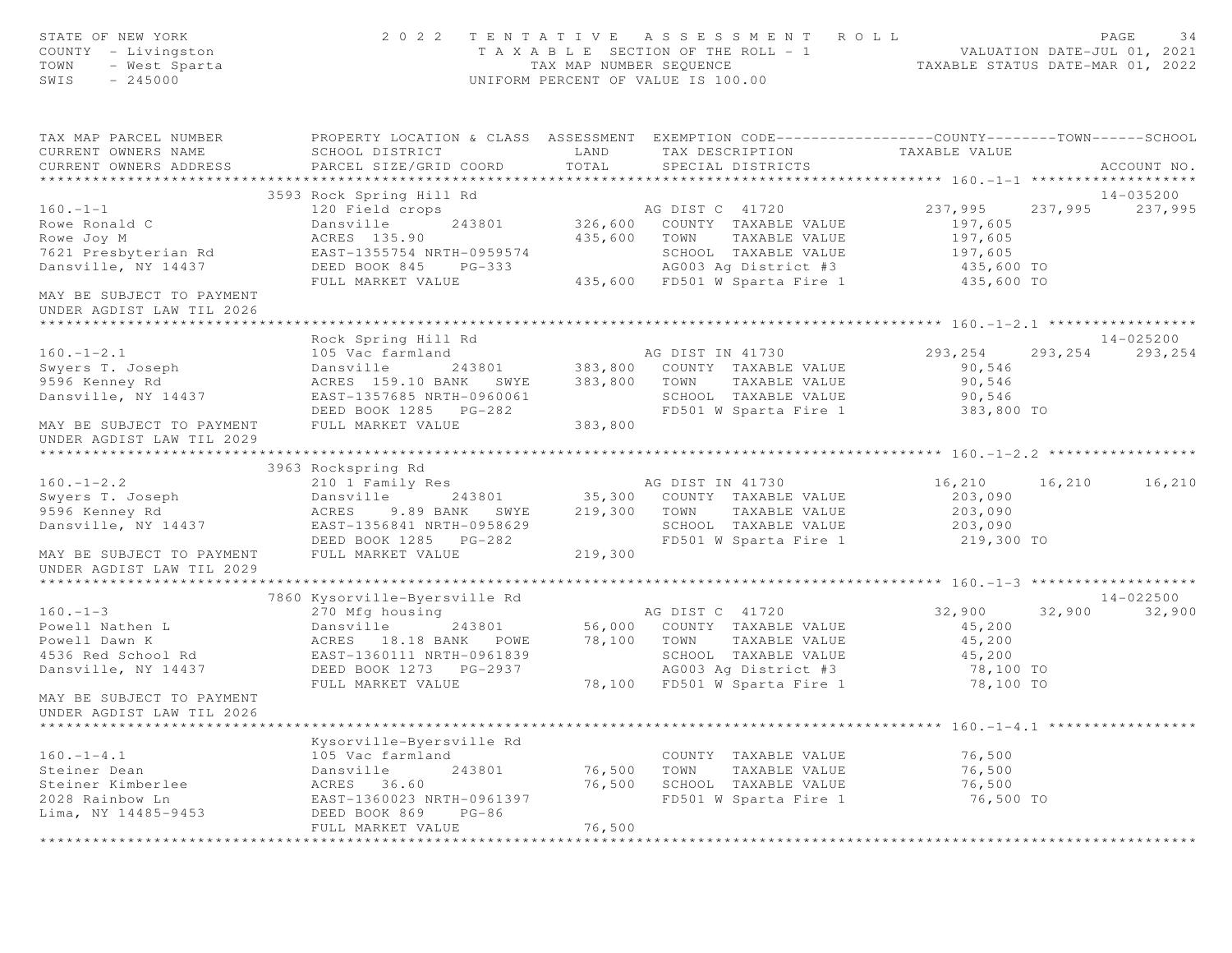|      | STATE OF NEW YORK   | 2022 TENTATIVE ASSESSMENT ROLL        | -35<br>PAGE                      |
|------|---------------------|---------------------------------------|----------------------------------|
|      | COUNTY - Livingston | T A X A B L E SECTION OF THE ROLL - 1 | VALUATION DATE-JUL 01, 2021      |
| TOWN | - West Sparta       | TAX MAP NUMBER SEOUENCE               | TAXABLE STATUS DATE-MAR 01, 2022 |
| SWIS | - 245000            | UNIFORM PERCENT OF VALUE IS 100.00    |                                  |

| TAX MAP PARCEL NUMBER<br>CURRENT OWNERS NAME<br>CURRENT OWNERS ADDRESS                           | PROPERTY LOCATION & CLASS ASSESSMENT EXEMPTION CODE----------------COUNTY-------TOWN------SCHOOL<br>SCHOOL DISTRICT<br>PARCEL SIZE/GRID COORD | <b>EXAMPLE EXAMPLE EXAMPLE EXAMPLE EXAMPLE EXAMPLE EXAMPLE EXAMPLE EXAMPLE EXAMPLE EXAMPLE EXAMPLE EXAMPLE EXAMPLE EXAMPLE EXAMPLE EXAMPLE EXAMPLE EXAMPLE EXAMPLE EXAMPLE EXAMPLE EXAMPLE E</b> | TAX DESCRIPTION<br>TOTAL SPECIAL DISTRICTS                                 | TAXABLE VALUE                                  |            | ACCOUNT NO.    |
|--------------------------------------------------------------------------------------------------|-----------------------------------------------------------------------------------------------------------------------------------------------|--------------------------------------------------------------------------------------------------------------------------------------------------------------------------------------------------|----------------------------------------------------------------------------|------------------------------------------------|------------|----------------|
|                                                                                                  |                                                                                                                                               |                                                                                                                                                                                                  |                                                                            |                                                |            |                |
|                                                                                                  | 7870 Kysorville-Byersville Rd                                                                                                                 |                                                                                                                                                                                                  |                                                                            |                                                |            | 14-000225      |
| $160. - 1 - 4.2$                                                                                 | 210 1 Family Res                                                                                                                              |                                                                                                                                                                                                  | VET WAR CT 41121                                                           | 16,260                                         | 16,260     | $\overline{0}$ |
| Babcock William J<br>Babcock Barbara L                                                           | Dansville                                                                                                                                     |                                                                                                                                                                                                  | 243801 8,500 ENH STAR 41834<br>00 DPTH 238.00 108,400 COUNTY TAXABLE VALUE | $\begin{array}{c} 0 \\ 92,140 \end{array}$     | $\bigcirc$ | 74,900         |
|                                                                                                  | FRNT 120.00 DPTH 238.00                                                                                                                       |                                                                                                                                                                                                  |                                                                            |                                                |            |                |
| 7870 Kysorville-Byersville Rd EAST-1361235 NRTH-0961167                                          |                                                                                                                                               |                                                                                                                                                                                                  | TOWN<br>TAXABLE VALUE                                                      | 92,140                                         |            |                |
| Dansville, NY 14437                                                                              | DEED BOOK 1297 PG-1740                                                                                                                        |                                                                                                                                                                                                  | SCHOOL TAXABLE VALUE                                                       | 33,500<br>108,400 TO                           |            |                |
|                                                                                                  | FULL MARKET VALUE                                                                                                                             |                                                                                                                                                                                                  | 108,400 FD501 W Sparta Fire 1                                              |                                                |            |                |
|                                                                                                  |                                                                                                                                               |                                                                                                                                                                                                  |                                                                            |                                                |            |                |
|                                                                                                  | Kysorville-Byersville Rd                                                                                                                      |                                                                                                                                                                                                  |                                                                            |                                                |            |                |
| $160. - 1 - 5.2$                                                                                 | 312 Vac w/imprv                                                                                                                               |                                                                                                                                                                                                  | COUNTY TAXABLE VALUE 121,000                                               |                                                |            |                |
| Sherburne David                                                                                  | 243801<br>Dansville                                                                                                                           | 96,400                                                                                                                                                                                           | TOWN<br>TAXABLE VALUE                                                      | 121,000                                        |            |                |
| 404 Berg Rd                                                                                      | 121,000<br>ACRES 45.00                                                                                                                        |                                                                                                                                                                                                  | SCHOOL TAXABLE VALUE                                                       | 121,000                                        |            |                |
| Ontario, NY 14519                                                                                | EAST-1360187 NRTH-0960784                                                                                                                     |                                                                                                                                                                                                  | FD501 W Sparta Fire 1                                                      | 121,000 TO                                     |            |                |
|                                                                                                  | DEED BOOK 1079 PG-350                                                                                                                         |                                                                                                                                                                                                  |                                                                            |                                                |            |                |
|                                                                                                  |                                                                                                                                               |                                                                                                                                                                                                  |                                                                            |                                                |            |                |
|                                                                                                  |                                                                                                                                               |                                                                                                                                                                                                  |                                                                            |                                                |            |                |
|                                                                                                  | 7906 Kysorville-Byersville Rd                                                                                                                 |                                                                                                                                                                                                  |                                                                            |                                                |            | $14 - 035000$  |
| Roth Gary Patrick<br>Roth Janice K<br>7906 Kunggriff (1996 Kunggriff)<br>20 Field crops<br>ACRES |                                                                                                                                               |                                                                                                                                                                                                  | VET WAR CT 41121<br>VET WAR CT 41121<br>140,200 ENH STAR 41834             | 21,000                                         | 21,000     | $\Omega$       |
|                                                                                                  | 243801                                                                                                                                        |                                                                                                                                                                                                  |                                                                            | $\overline{0}$                                 | $\bigcirc$ | 74,900         |
|                                                                                                  |                                                                                                                                               |                                                                                                                                                                                                  | 236,700 COUNTY TAXABLE VALUE                                               | 215,700                                        |            |                |
| 7906 Kysorville-Byersville Rd EAST-1359998 NRTH-0959762                                          |                                                                                                                                               |                                                                                                                                                                                                  | TAXABLE VALUE<br>TOWN                                                      | 215,700                                        |            |                |
| Dansville, NY 14437 FULL MARKET VALUE                                                            |                                                                                                                                               |                                                                                                                                                                                                  | 236,700 SCHOOL TAXABLE VALUE                                               | 161,800                                        |            |                |
|                                                                                                  |                                                                                                                                               |                                                                                                                                                                                                  | AG003 Ag District #3                                                       | 236,700 TO                                     |            |                |
|                                                                                                  |                                                                                                                                               |                                                                                                                                                                                                  | FD501 W Sparta Fire 1                                                      | 236,700 TO                                     |            |                |
|                                                                                                  |                                                                                                                                               |                                                                                                                                                                                                  |                                                                            |                                                |            |                |
|                                                                                                  | 7898 Kysorville-Byersville Rd                                                                                                                 |                                                                                                                                                                                                  |                                                                            |                                                |            |                |
| $160. - 1 - 5.12$                                                                                | 240 Rural res                                                                                                                                 |                                                                                                                                                                                                  | COUNTY TAXABLE VALUE                                                       | 269,600                                        |            |                |
| Lathrop George E                                                                                 | Dansville<br>243801                                                                                                                           | 45,300 TOWN                                                                                                                                                                                      | TAXABLE VALUE                                                              | 269,600                                        |            |                |
| Lathrop Dianna L                                                                                 | ACRES 14.30                                                                                                                                   | 269,600                                                                                                                                                                                          | SCHOOL TAXABLE VALUE 269,600                                               |                                                |            |                |
|                                                                                                  |                                                                                                                                               |                                                                                                                                                                                                  | FD501 W Sparta Fire 1 269,600 TO                                           |                                                |            |                |
|                                                                                                  |                                                                                                                                               |                                                                                                                                                                                                  |                                                                            |                                                |            |                |
|                                                                                                  |                                                                                                                                               | 269,600                                                                                                                                                                                          |                                                                            |                                                |            |                |
|                                                                                                  |                                                                                                                                               |                                                                                                                                                                                                  |                                                                            |                                                |            |                |
|                                                                                                  | 4089 Rockspring Rd                                                                                                                            |                                                                                                                                                                                                  |                                                                            |                                                |            | $14 - 029000$  |
| $160. - 1 - 6.1$                                                                                 | 210 1 Family Res                                                                                                                              |                                                                                                                                                                                                  | COUNTY TAXABLE VALUE 111,000                                               |                                                |            |                |
| Martha Martin Trust                                                                              | 243801<br>Dansville                                                                                                                           | 17,200                                                                                                                                                                                           | TOWN                                                                       |                                                |            |                |
| 4089 Rock Spring Rd                                                                              | 2.60<br>ACRES                                                                                                                                 | 111,000                                                                                                                                                                                          | SCHOOL TAXABLE VALUE                                                       | TAXABLE VALUE 111,000<br>TAXABLE VALUE 111,000 |            |                |
| Dansville, NY 14437                                                                              | EAST-1361243 NRTH-0958684                                                                                                                     |                                                                                                                                                                                                  | FD501 W Sparta Fire 1 111,000 TO                                           |                                                |            |                |
|                                                                                                  | DEED BOOK 1288 PG-100                                                                                                                         |                                                                                                                                                                                                  |                                                                            |                                                |            |                |
|                                                                                                  | FULL MARKET VALUE                                                                                                                             | 111,000                                                                                                                                                                                          |                                                                            |                                                |            |                |
|                                                                                                  |                                                                                                                                               |                                                                                                                                                                                                  |                                                                            |                                                |            |                |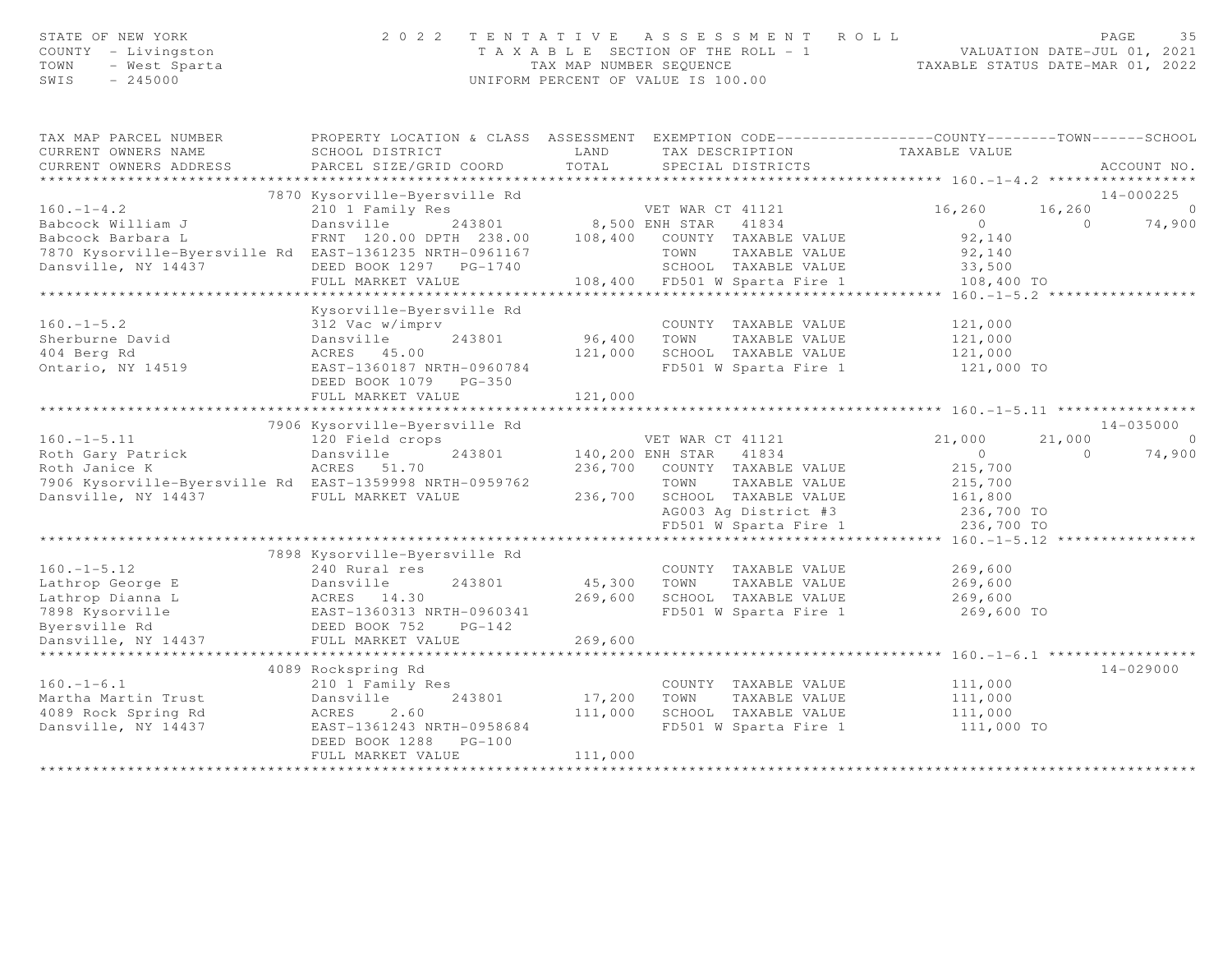| STATE OF NEW YORK<br>COUNTY - Livingston<br>- West Sparta<br>TOWN<br>$-245000$<br>SWIS |                                                                                                                                                                                         |                     | 2022 TENTATIVE ASSESSMENT ROLL                                  | PAGE<br>36<br>T A X A B L E SECTION OF THE ROLL - 1 VALUATION DATE-JUL 01, 2021<br>TAX MAP NUMBER SEQUENCE TAXABLE STATUS DATE-MAR 01, 2022<br>UNIFORM PERCENT OF VALUE IS 100.00 |
|----------------------------------------------------------------------------------------|-----------------------------------------------------------------------------------------------------------------------------------------------------------------------------------------|---------------------|-----------------------------------------------------------------|-----------------------------------------------------------------------------------------------------------------------------------------------------------------------------------|
| CURRENT OWNERS NAME                                                                    | SCHOOL DISTRICT                                                                                                                                                                         |                     | LAND TAX DESCRIPTION TAXABLE VALUE                              | TAX MAP PARCEL NUMBER PROPERTY LOCATION & CLASS ASSESSMENT EXEMPTION CODE----------------COUNTY--------TOWN------SCHOOL                                                           |
| CURRENT OWNERS ADDRESS                                                                 | PARCEL SIZE/GRID COORD TOTAL                                                                                                                                                            |                     | SPECIAL DISTRICTS                                               | ACCOUNT NO.                                                                                                                                                                       |
|                                                                                        |                                                                                                                                                                                         |                     |                                                                 |                                                                                                                                                                                   |
|                                                                                        | 7883 Kysorville-Byersville Rd                                                                                                                                                           |                     |                                                                 | 14-019455                                                                                                                                                                         |
|                                                                                        |                                                                                                                                                                                         |                     |                                                                 | $\overline{0}$<br>$0 \qquad \qquad$<br>30,000                                                                                                                                     |
|                                                                                        |                                                                                                                                                                                         |                     |                                                                 | 105,700                                                                                                                                                                           |
|                                                                                        |                                                                                                                                                                                         |                     |                                                                 | 105,700                                                                                                                                                                           |
| 7883 Kysorville-Byersville Rd ACRES 2.90 BANK LERETA                                   |                                                                                                                                                                                         |                     | SCHOOL TAXABLE VALUE                                            | 75,700                                                                                                                                                                            |
| Dansville, NY 14437 EAST-1361570 NRTH-0959945                                          |                                                                                                                                                                                         |                     | FD501 W Sparta Fire 1 105,700 TO                                |                                                                                                                                                                                   |
|                                                                                        | DEED BOOK 1265 PG-1065                                                                                                                                                                  |                     |                                                                 |                                                                                                                                                                                   |
|                                                                                        | FULL MARKET VALUE                                                                                                                                                                       | 105,700             |                                                                 |                                                                                                                                                                                   |
|                                                                                        |                                                                                                                                                                                         |                     |                                                                 | 14-031600                                                                                                                                                                         |
| $160. - 1 - 9.1$                                                                       | 4587 Rock Spring Hill Rd                                                                                                                                                                |                     | AG DIST C 41720                                                 | 137, 194<br>137, 194 137, 194                                                                                                                                                     |
| Bickle Lewis                                                                           |                                                                                                                                                                                         |                     |                                                                 | 113,006                                                                                                                                                                           |
| Bickle Casey                                                                           |                                                                                                                                                                                         |                     |                                                                 |                                                                                                                                                                                   |
| Bickle Farms                                                                           | 120 Field crops and DIST C 41720<br>Dansville 243801 191,200 COUNTY TAXABLE VALUE<br>ACRES 77.70 BANK BICK 250,200 TOWN TAXABLE VALUE<br>EAST-1362782 NRTH-0959336 SCHOOL TAXABLE VALUE |                     |                                                                 | 113,006<br>113,006                                                                                                                                                                |
| 7877 Dansville-Mt Morris Rd DEED BOOK 726 PG-00096                                     |                                                                                                                                                                                         |                     |                                                                 |                                                                                                                                                                                   |
| Dansville, NY 14437                                                                    |                                                                                                                                                                                         |                     |                                                                 |                                                                                                                                                                                   |
|                                                                                        |                                                                                                                                                                                         |                     |                                                                 |                                                                                                                                                                                   |
| MAY BE SUBJECT TO PAYMENT                                                              |                                                                                                                                                                                         |                     |                                                                 |                                                                                                                                                                                   |
| UNDER AGDIST LAW TIL 2026                                                              |                                                                                                                                                                                         |                     |                                                                 |                                                                                                                                                                                   |
|                                                                                        |                                                                                                                                                                                         |                     |                                                                 |                                                                                                                                                                                   |
|                                                                                        | Dansville-Mt Morris Rd                                                                                                                                                                  |                     |                                                                 | 14-021700                                                                                                                                                                         |
| $160. - 1 - 11$<br>160.-1-11<br>Brady Trust<br>3220 Mt Morris-Geneseo Rd               | 105 Vac farmland                                                                                                                                                                        |                     | COUNTY TAXABLE VALUE                                            | 407,100                                                                                                                                                                           |
|                                                                                        | Dansville                                                                                                                                                                               | 243801 407,100 TOWN | TAXABLE VALUE                                                   | 407,100                                                                                                                                                                           |
|                                                                                        | ACRES 114.20                                                                                                                                                                            | 407,100             | SCHOOL TAXABLE VALUE 407,100<br>AG003 Ag District #3 407,100 TO |                                                                                                                                                                                   |
| Mt Morris, NY 14510                                                                    | EAST-1367586 NRTH-0961269                                                                                                                                                               |                     |                                                                 |                                                                                                                                                                                   |
|                                                                                        | DEED BOOK 1272    PG-2061<br>FULL MARKET VALUE                                                                                                                                          | 407,100             | FD501 W Sparta Fire 1 407,100 TO                                |                                                                                                                                                                                   |
| MAY BE SUBJECT TO PAYMENT<br>UNDER AGDIST LAW TIL 2024                                 |                                                                                                                                                                                         |                     |                                                                 |                                                                                                                                                                                   |
|                                                                                        |                                                                                                                                                                                         |                     |                                                                 |                                                                                                                                                                                   |
|                                                                                        | Dansville-Mt.morris Rd                                                                                                                                                                  |                     |                                                                 | 14-021300                                                                                                                                                                         |
| $160. - 1 - 12.1$                                                                      | 105 Vac farmland                                                                                                                                                                        |                     | AG DIST C 41720                                                 | 226,039<br>226,039 226,039                                                                                                                                                        |
| Bickle Lewis L                                                                         | Dansville                                                                                                                                                                               |                     | 243801 260,500 COUNTY TAXABLE VALUE                             | 34,461                                                                                                                                                                            |
| Bickle Farms                                                                           | ACRES 97.40 BANK BICK 260,500 TOWN TAXABLE VALUE                                                                                                                                        |                     |                                                                 | 34,461                                                                                                                                                                            |
| 7877 Dansville-Mt.morris Rd                                                            | EAST-1366487 NRTH-0959815                                                                                                                                                               |                     | SCHOOL TAXABLE VALUE 34, 461                                    |                                                                                                                                                                                   |
| Dansville, NY 14437                                                                    | DEED BOOK 1252 PG-1657                                                                                                                                                                  |                     |                                                                 | 260,500 TO                                                                                                                                                                        |
|                                                                                        | FULL MARKET VALUE                                                                                                                                                                       |                     | AG003 Ag District #3<br>260,500 FD501 W Sparta Fire 1           | 260,500 TO                                                                                                                                                                        |
| MAY BE SUBJECT TO PAYMENT<br>UNDER AGDIST LAW TIL 2026                                 |                                                                                                                                                                                         |                     |                                                                 |                                                                                                                                                                                   |
|                                                                                        |                                                                                                                                                                                         |                     |                                                                 |                                                                                                                                                                                   |
|                                                                                        | Dansville-Mt Morris Rd                                                                                                                                                                  |                     |                                                                 |                                                                                                                                                                                   |
| $160. - 1 - 12.2$                                                                      | 105 Vac farmland                                                                                                                                                                        |                     | COUNTY TAXABLE VALUE                                            | 92,000                                                                                                                                                                            |
| Brady Trust                                                                            | Dansville<br>243801                                                                                                                                                                     | 92,000              | TOWN<br>TAXABLE VALUE                                           | 92,000                                                                                                                                                                            |
| 3220 Mt Morris-Geneseo Rd                                                              | ACRES 36.80                                                                                                                                                                             | 92,000              | SCHOOL TAXABLE VALUE                                            | 92,000                                                                                                                                                                            |
| Mt Morris, NY 14510                                                                    | EAST-1367810 NRTH-0960163                                                                                                                                                               |                     | AG003 Ag District #3                                            | 92,000 TO                                                                                                                                                                         |
|                                                                                        | DEED BOOK 1272<br>PG-2061                                                                                                                                                               |                     | FD501 W Sparta Fire 1                                           | 92,000 TO                                                                                                                                                                         |
| MAY BE SUBJECT TO PAYMENT<br>UNDER AGDIST LAW TIL 2024                                 | FULL MARKET VALUE                                                                                                                                                                       | 92,000              |                                                                 |                                                                                                                                                                                   |
|                                                                                        |                                                                                                                                                                                         |                     |                                                                 |                                                                                                                                                                                   |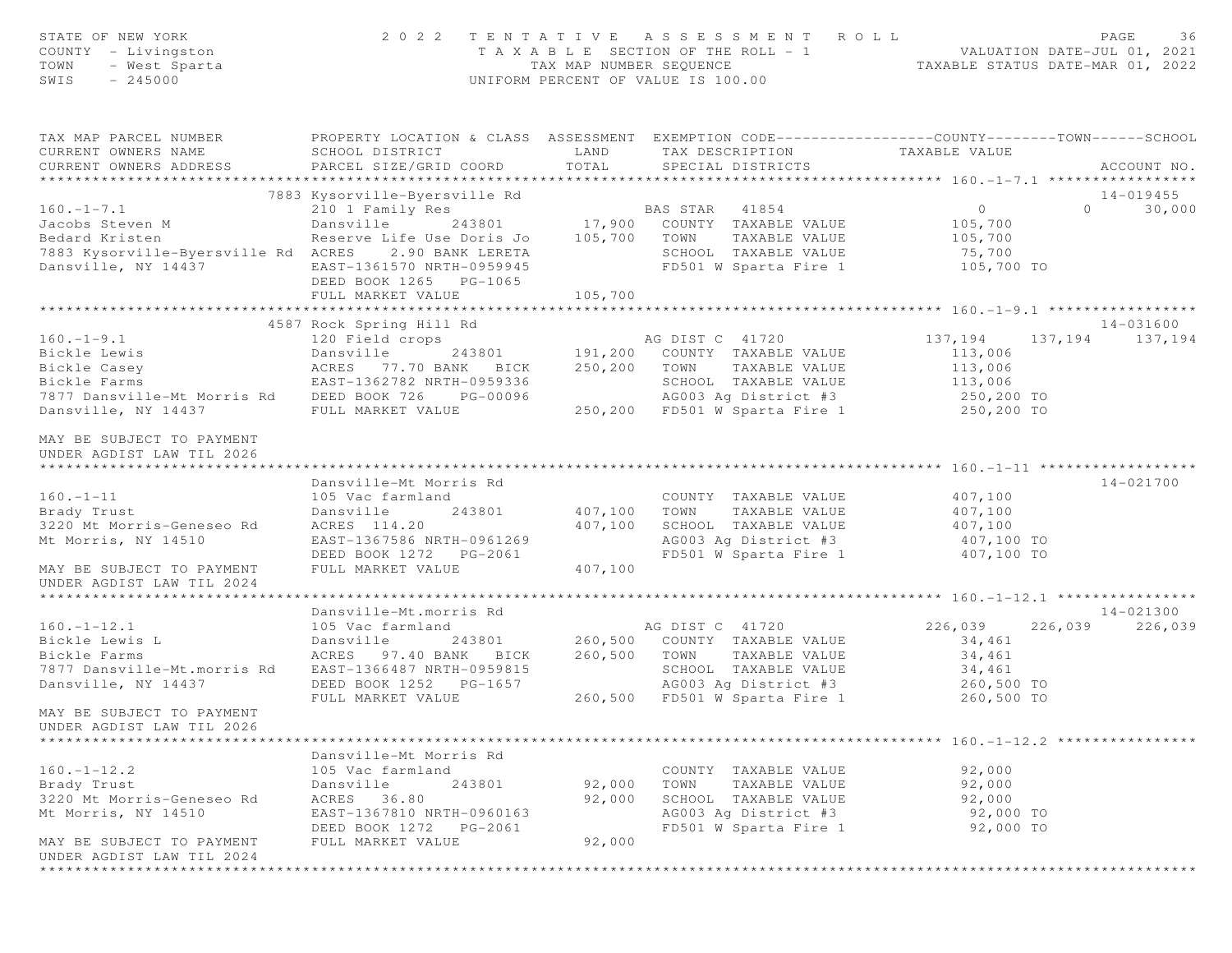| STATE OF NEW YORK<br>COUNTY - Livingston<br>TOWN<br>- West Sparta<br>$-245000$<br>SWIS | 2 0 2 2                                                                                                                                       | TAX MAP NUMBER SEQUENCE<br>UNIFORM PERCENT OF VALUE IS 100.00 |                | TENTATIVE ASSESSMENT ROLL<br>T A X A B L E SECTION OF THE ROLL - 1 |                                                 | PAGE<br>37<br>VALUATION DATE-JUL 01, 2021<br>TAXABLE STATUS DATE-MAR 01, 2022 |
|----------------------------------------------------------------------------------------|-----------------------------------------------------------------------------------------------------------------------------------------------|---------------------------------------------------------------|----------------|--------------------------------------------------------------------|-------------------------------------------------|-------------------------------------------------------------------------------|
| TAX MAP PARCEL NUMBER<br>CURRENT OWNERS NAME<br>CURRENT OWNERS ADDRESS                 | PROPERTY LOCATION & CLASS ASSESSMENT EXEMPTION CODE----------------COUNTY-------TOWN------SCHOOL<br>SCHOOL DISTRICT<br>PARCEL SIZE/GRID COORD | LAND<br>TOTAL                                                 |                | SPECIAL DISTRICTS                                                  | TAX DESCRIPTION TAXABLE VALUE                   | ACCOUNT NO.                                                                   |
| *************************                                                              |                                                                                                                                               |                                                               |                |                                                                    |                                                 |                                                                               |
|                                                                                        | 8308 Rock Spring Hill Rd                                                                                                                      |                                                               |                |                                                                    |                                                 |                                                                               |
| $160. - 1 - 13.2$                                                                      | 240 Rural res                                                                                                                                 |                                                               |                | COUNTY TAXABLE VALUE                                               | 325,600                                         |                                                                               |
| Perry Howard                                                                           | Dansville<br>243801                                                                                                                           | 38,900                                                        | TOWN           | TAXABLE VALUE                                                      | 325,600                                         |                                                                               |
| Perry Pamela                                                                           | ACRES 11.40                                                                                                                                   | 325,600                                                       |                | SCHOOL TAXABLE VALUE                                               | 325,600                                         |                                                                               |
| 8308 Rock Spring Hill Rd                                                               | EAST-1364419 NRTH-0957864<br>DEED BOOK 698                                                                                                    |                                                               |                | FD501 W Sparta Fire 1                                              | 325,600 TO                                      |                                                                               |
| Dansville, NY 14437                                                                    | PG-00233<br>FULL MARKET VALUE                                                                                                                 | 325,600                                                       |                |                                                                    |                                                 |                                                                               |
|                                                                                        |                                                                                                                                               |                                                               |                |                                                                    |                                                 |                                                                               |
|                                                                                        | Dansville-Mt Morris Rd                                                                                                                        |                                                               |                |                                                                    |                                                 | 14-021800                                                                     |
| $160. - 1 - 13.11$                                                                     | 322 Rural vac>10                                                                                                                              |                                                               |                | COUNTY TAXABLE VALUE                                               | 50,200                                          |                                                                               |
| McGraw Robert F III                                                                    | Dansville<br>243801                                                                                                                           | 50,200                                                        | TOWN           | TAXABLE VALUE                                                      | 50,200                                          |                                                                               |
| Ferruzza Katherine M McGraw                                                            | ACRES 20.30                                                                                                                                   | 50,200                                                        |                | SCHOOL TAXABLE VALUE                                               | 50,200                                          |                                                                               |
| 3 Evandale Rd                                                                          | EAST-1366242 NRTH-0957895                                                                                                                     |                                                               |                | AG003 Ag District #3                                               | 50,200 TO                                       |                                                                               |
| Rochester, NY 14618                                                                    | DEED BOOK 1032 PG-331                                                                                                                         |                                                               |                | FD501 W Sparta Fire 1                                              | 50,200 TO                                       |                                                                               |
|                                                                                        | FULL MARKET VALUE                                                                                                                             | 50,200                                                        |                |                                                                    |                                                 |                                                                               |
|                                                                                        | ************************                                                                                                                      | ***********                                                   |                |                                                                    | ************** 160. -1-13. 12 **********        |                                                                               |
|                                                                                        | 4695 East View Rd                                                                                                                             |                                                               |                |                                                                    |                                                 |                                                                               |
| $160. - 1 - 13.12$                                                                     | 240 Rural res                                                                                                                                 |                                                               | BAS STAR       | 41854                                                              | $\overline{0}$                                  | $\circ$<br>30,000                                                             |
| Moore John W Jr.                                                                       | 243801<br>Dansville                                                                                                                           |                                                               |                | 42,500 COUNTY TAXABLE VALUE                                        | 433,000                                         |                                                                               |
| Moore Holly J                                                                          | 13.04 BANKFIRSTAM<br>ACRES                                                                                                                    | 433,000                                                       | TOWN           | TAXABLE VALUE                                                      | 433,000                                         |                                                                               |
| 4695 East View Ln                                                                      | EAST-1365604 NRTH-0958902                                                                                                                     |                                                               |                | SCHOOL TAXABLE VALUE                                               | 403,000                                         |                                                                               |
| Dansville, NY 14437                                                                    | DEED BOOK 1264    PG-1147                                                                                                                     |                                                               |                | FD501 W Sparta Fire 1                                              | 433,000 TO                                      |                                                                               |
|                                                                                        | FULL MARKET VALUE<br>********************************                                                                                         | 433,000                                                       |                |                                                                    |                                                 |                                                                               |
|                                                                                        |                                                                                                                                               |                                                               |                |                                                                    |                                                 |                                                                               |
| $160. -1 - 14.11$                                                                      | 4529 Red School Rd                                                                                                                            |                                                               |                |                                                                    | $\overline{0}$                                  | $14 - 016530$<br>$\Omega$                                                     |
| Corriea Joseph                                                                         | 270 Mfg housing<br>243801                                                                                                                     |                                                               | ENH STAR 41834 | 83,300 COUNTY TAXABLE VALUE                                        | 97,700                                          | 74,900                                                                        |
| 4529 Red School Rd                                                                     | Dansville<br>ACRES 36.80                                                                                                                      | 97,700                                                        | TOWN           | TAXABLE VALUE                                                      | 97,700                                          |                                                                               |
| Dansville, NY 14437                                                                    | EAST-1365130 NRTH-0956274                                                                                                                     |                                                               |                | SCHOOL TAXABLE VALUE                                               | 22,800                                          |                                                                               |
|                                                                                        | DEED BOOK 665<br>PG-00037                                                                                                                     |                                                               |                | FD501 W Sparta Fire 1                                              | 97,700 TO                                       |                                                                               |
|                                                                                        | FULL MARKET VALUE                                                                                                                             | 97,700                                                        |                |                                                                    |                                                 |                                                                               |
|                                                                                        | *************************                                                                                                                     |                                                               |                |                                                                    | ***************** 160.-1-16.11 **************** |                                                                               |
|                                                                                        | 4513 Red School Rd                                                                                                                            |                                                               |                |                                                                    |                                                 | $14 - 006400$                                                                 |
| $160. - 1 - 16.11$                                                                     | 270 Mfg housing                                                                                                                               |                                                               |                | COUNTY TAXABLE VALUE                                               | 33,000                                          |                                                                               |
| Kruchten Peter J                                                                       | Dansville<br>243801                                                                                                                           | 16,900                                                        | TOWN           | TAXABLE VALUE                                                      | 33,000                                          |                                                                               |
| Kruchten Renee L                                                                       | ACRES<br>2.50                                                                                                                                 | 33,000                                                        |                | SCHOOL TAXABLE VALUE                                               | 33,000                                          |                                                                               |
| 4519 Red School Rd                                                                     | EAST-1364366 NRTH-0955201                                                                                                                     |                                                               |                | FD501 W Sparta Fire 1                                              | 33,000 TO                                       |                                                                               |
| Dansville, NY 14437                                                                    | DEED BOOK 1284 PG-1176                                                                                                                        |                                                               |                |                                                                    |                                                 |                                                                               |
|                                                                                        | FULL MARKET VALUE                                                                                                                             | 33,000                                                        |                |                                                                    |                                                 |                                                                               |
|                                                                                        |                                                                                                                                               |                                                               |                |                                                                    | ***************** 160.-1-16.21 *********        |                                                                               |
|                                                                                        | 4519 Red School Rd                                                                                                                            |                                                               |                |                                                                    |                                                 |                                                                               |
| $160. - 1 - 16.21$                                                                     | 210 1 Family Res                                                                                                                              |                                                               | BAS STAR       | 41854                                                              | $\circ$                                         | $\circ$<br>30,000                                                             |
| Kruchten Peter J                                                                       | Dansville<br>243801                                                                                                                           | 16,900                                                        | COUNTY         | TAXABLE VALUE                                                      | 171,300                                         |                                                                               |
| Kruchten Renee L                                                                       | ACRES<br>2.50 BANKFIRSTAM                                                                                                                     | 171,300                                                       | TOWN           | TAXABLE VALUE                                                      | 171,300                                         |                                                                               |
| 4519 Red School Rd                                                                     | EAST-1364685 NRTH-0955204                                                                                                                     |                                                               |                | SCHOOL TAXABLE VALUE                                               | 141,300                                         |                                                                               |
| Dansville, NY 14437                                                                    | DEED BOOK 1100 PG-330                                                                                                                         | 171,300                                                       |                | FD501 W Sparta Fire 1                                              | 171,300 TO                                      |                                                                               |
|                                                                                        | FULL MARKET VALUE                                                                                                                             |                                                               |                |                                                                    |                                                 |                                                                               |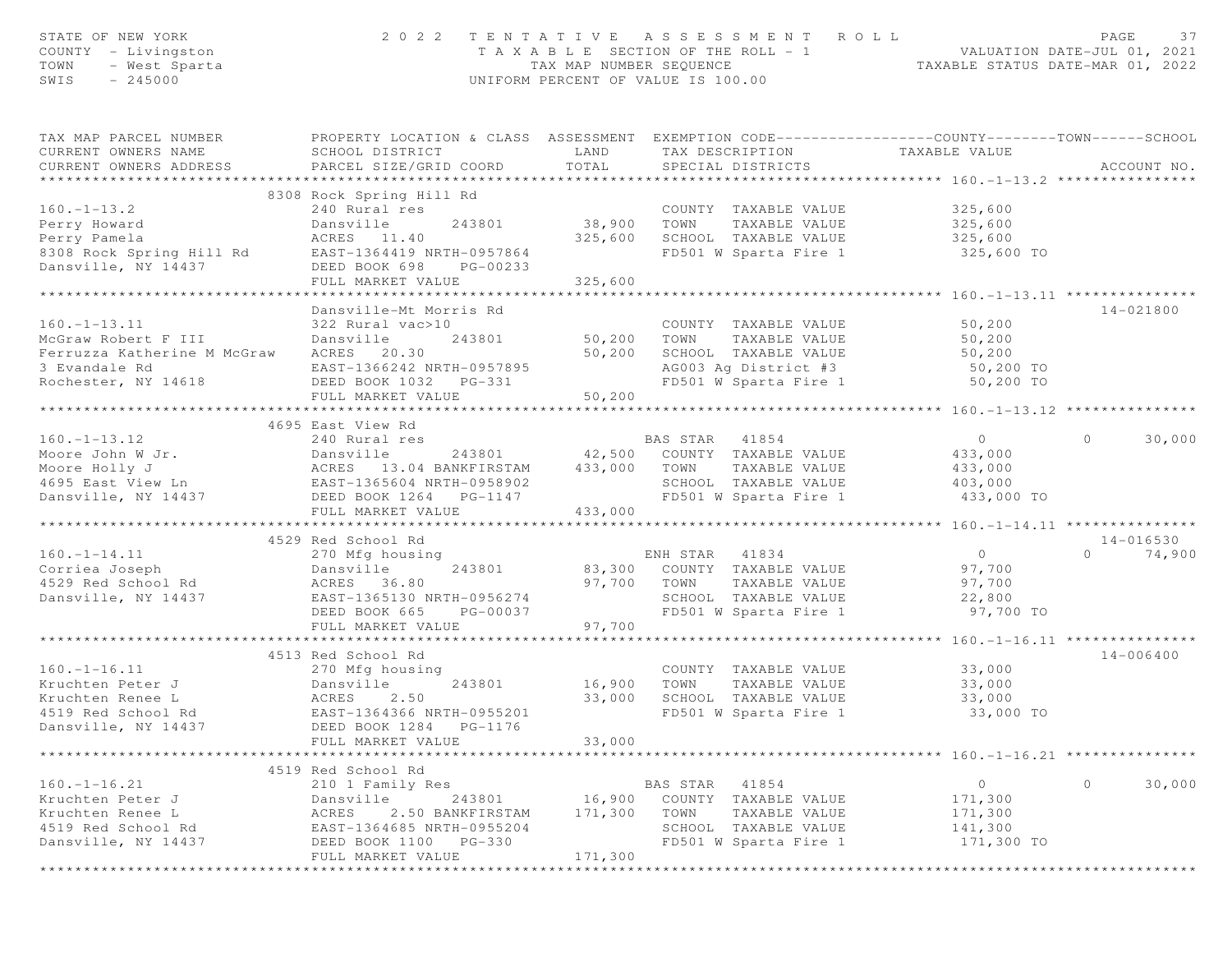| STATE OF NEW YORK<br>COUNTY - Livingston<br>$-$ West Sparta<br>$-$ 245000<br>TOWN<br>SWIS |                                                                                                                                                                                                                                                        |                         | 2022 TENTATIVE ASSESSMENT ROLL<br>TAXABLE SECTION OF THE ROLL - 1<br>TAXABLE SECTION OF THE ROLL - 1<br>TAXABLE STATUS DATE-MAR 01, 2022<br>UNIFORM PERCENT OF VALUE IS 100.00 |                          | PAGE<br>38      |
|-------------------------------------------------------------------------------------------|--------------------------------------------------------------------------------------------------------------------------------------------------------------------------------------------------------------------------------------------------------|-------------------------|--------------------------------------------------------------------------------------------------------------------------------------------------------------------------------|--------------------------|-----------------|
| CURRENT OWNERS NAME<br>CURRENT OWNERS ADDRESS                                             | TAX MAP PARCEL NUMBER THE PROPERTY LOCATION & CLASS ASSESSMENT EXEMPTION CODE---------------COUNTY-------TOWN------SCHOOL<br>SCHOOL DISTRICT<br>PARCEL SIZE/GRID COORD                                                                                 | LAND<br>TOTAL           | TAX DESCRIPTION<br>SPECIAL DISTRICTS                                                                                                                                           | TAXABLE VALUE            | ACCOUNT NO.     |
| ***********************                                                                   |                                                                                                                                                                                                                                                        |                         |                                                                                                                                                                                |                          |                 |
|                                                                                           | 4535 Red School Rd                                                                                                                                                                                                                                     |                         |                                                                                                                                                                                |                          |                 |
| $160. - 1 - 17.2$                                                                         | 314 Rural vac<10                                                                                                                                                                                                                                       |                         | COUNTY TAXABLE VALUE                                                                                                                                                           | 1,000                    |                 |
| Powell Nathan L                                                                           | Dansville 243801 1,000 TOWN TAXABLE VALUE                                                                                                                                                                                                              |                         |                                                                                                                                                                                | 1,000                    |                 |
| 4536 Red School Rd<br>Dansville, NY 14437                                                 | FRNT 110.00 DPTH 150.25 1,000 SCHOOL TAXABLE VALUE<br>BANK POWE FD501 W Sparta Fire 1                                                                                                                                                                  |                         |                                                                                                                                                                                | 1,000                    |                 |
|                                                                                           | BANK POWE<br>EAST-1365231 NRTH-0955111<br>DEED BOOK 1257 PG-2294                                                                                                                                                                                       |                         | FD501 W Sparta Fire 1                                                                                                                                                          | 1,000 TO                 |                 |
|                                                                                           | FULL MARKET VALUE                                                                                                                                                                                                                                      | 1,000                   |                                                                                                                                                                                |                          |                 |
|                                                                                           |                                                                                                                                                                                                                                                        |                         |                                                                                                                                                                                |                          |                 |
|                                                                                           | 4531 Red School Rd                                                                                                                                                                                                                                     |                         |                                                                                                                                                                                |                          | 14-036915       |
| $160. - 1 - 17.11$                                                                        | 210 1 Family Res                                                                                                                                                                                                                                       |                         | COUNTY TAXABLE VALUE                                                                                                                                                           | 114,700<br>114,700       |                 |
|                                                                                           |                                                                                                                                                                                                                                                        |                         |                                                                                                                                                                                |                          |                 |
|                                                                                           |                                                                                                                                                                                                                                                        |                         |                                                                                                                                                                                | 114,700                  |                 |
|                                                                                           |                                                                                                                                                                                                                                                        |                         | FD501 W Sparta Fire 1 114,700 TO                                                                                                                                               |                          |                 |
|                                                                                           | Example 243801 6,500 TOWN TAXABLE VALUE<br>Halbert Robert J Jr. Dansville 243801 6,500 TOWN TAXABLE VALUE<br>Halbert Miki FRNT 125.00 DPTH 150.25 114,700 SCHOOL TAXABLE VALUE<br>4531 Red School Rd ACRES 0.50 BANK LERETA FD501 W                    |                         |                                                                                                                                                                                |                          |                 |
|                                                                                           | DEED BOOK 1267 PG-1065                                                                                                                                                                                                                                 |                         |                                                                                                                                                                                |                          |                 |
|                                                                                           | FULL MARKET VALUE                                                                                                                                                                                                                                      | 114,700                 |                                                                                                                                                                                |                          |                 |
|                                                                                           |                                                                                                                                                                                                                                                        |                         |                                                                                                                                                                                |                          |                 |
|                                                                                           | 4537 Red School Rd                                                                                                                                                                                                                                     |                         |                                                                                                                                                                                |                          | 14-025620       |
| $160. - 1 - 18$                                                                           | 314 Rural vac<10                                                                                                                                                                                                                                       |                         | COUNTY TAXABLE VALUE                                                                                                                                                           | 6,800                    |                 |
| Powell Nathan L                                                                           | Dansville 243801                                                                                                                                                                                                                                       |                         | 6,800 TOWN TAXABLE VALUE                                                                                                                                                       | 6,800                    |                 |
| Powell Dawn                                                                               | FRNT 130.00 DPTH 175.00                                                                                                                                                                                                                                |                         | 6,800 SCHOOL TAXABLE VALUE                                                                                                                                                     | 6,800                    |                 |
| 4536 Red School Rd<br>Dansville, NY 14437                                                 | BANK POWE                                                                                                                                                                                                                                              |                         | FD501 W Sparta Fire 1                                                                                                                                                          | 6,800 TO                 |                 |
|                                                                                           | EAST-1365352 NRTH-0955112                                                                                                                                                                                                                              |                         |                                                                                                                                                                                |                          |                 |
|                                                                                           | DEED BOOK 1288 PG-1793                                                                                                                                                                                                                                 |                         |                                                                                                                                                                                |                          |                 |
|                                                                                           | FULL MARKET VALUE                                                                                                                                                                                                                                      | 6,800                   |                                                                                                                                                                                |                          |                 |
|                                                                                           |                                                                                                                                                                                                                                                        |                         |                                                                                                                                                                                |                          |                 |
|                                                                                           | 4541 Red School Rd                                                                                                                                                                                                                                     |                         |                                                                                                                                                                                |                          | 14-026700       |
|                                                                                           |                                                                                                                                                                                                                                                        |                         |                                                                                                                                                                                | $\overline{0}$           | $0 \t 74,900$   |
|                                                                                           |                                                                                                                                                                                                                                                        |                         |                                                                                                                                                                                | 88,400                   |                 |
|                                                                                           |                                                                                                                                                                                                                                                        |                         |                                                                                                                                                                                | 88,400                   |                 |
|                                                                                           | 160.-1-19<br>Mann Robert R<br>Dansville M<br>Dansville PRNT 112.00 DPTH 160.00<br>EAST-1365473 NRTH-0955118<br>Dansville, NY 14437<br>DEED BOOK 1274 PG-31<br>POSTAN PG-31<br>POSTAN PG-31<br>POSTAN PG-31<br>POSTAN PG-31<br>POSTAN PG-31<br>POSTAN P |                         |                                                                                                                                                                                | 13,500                   |                 |
|                                                                                           |                                                                                                                                                                                                                                                        |                         |                                                                                                                                                                                | 88,400 TO                |                 |
|                                                                                           |                                                                                                                                                                                                                                                        | * * * * * * * * * * * * |                                                                                                                                                                                |                          |                 |
|                                                                                           |                                                                                                                                                                                                                                                        |                         |                                                                                                                                                                                |                          |                 |
|                                                                                           | 4536 Red School Rd                                                                                                                                                                                                                                     |                         |                                                                                                                                                                                |                          | 14-043100       |
| $160. - 1 - 20.1$                                                                         | 120 Field crops                                                                                                                                                                                                                                        |                         | AGR BLD 41700                                                                                                                                                                  | 41,393                   | 41,393 41,393   |
| Powell Nathan L                                                                           | Dansville 243801 178,900 AG DIST C 41720<br>ACRES 95.10 BANK POWE 370,800 BAS STAR 41854<br>EAST-1365105 NRTH-0954068 COUNTY TAXABLE                                                                                                                   |                         | 243801 178,900 AG DIST C 41720                                                                                                                                                 | 116,997                  | 116,997 116,997 |
| 4536 Red School Rd<br>Dansville, NY 14437                                                 |                                                                                                                                                                                                                                                        |                         |                                                                                                                                                                                | $\overline{0}$           | $0 \t 30,000$   |
|                                                                                           |                                                                                                                                                                                                                                                        |                         | COUNTY TAXABLE VALUE                                                                                                                                                           | 212,410                  |                 |
|                                                                                           | DEED BOOK 1106 PG-242                                                                                                                                                                                                                                  |                         | TOWN<br>TAXABLE VALUE                                                                                                                                                          | 212,410                  |                 |
| MAY BE SUBJECT TO PAYMENT FULL MARKET VALUE                                               |                                                                                                                                                                                                                                                        |                         | 370,800 SCHOOL TAXABLE VALUE                                                                                                                                                   | 182,410                  |                 |
| UNDER AGDIST LAW TIL 2026                                                                 |                                                                                                                                                                                                                                                        |                         | AG003 Ag District #3                                                                                                                                                           | 370,800 TO<br>370,800 TO |                 |
|                                                                                           |                                                                                                                                                                                                                                                        |                         | FD501 W Sparta Fire 1                                                                                                                                                          |                          |                 |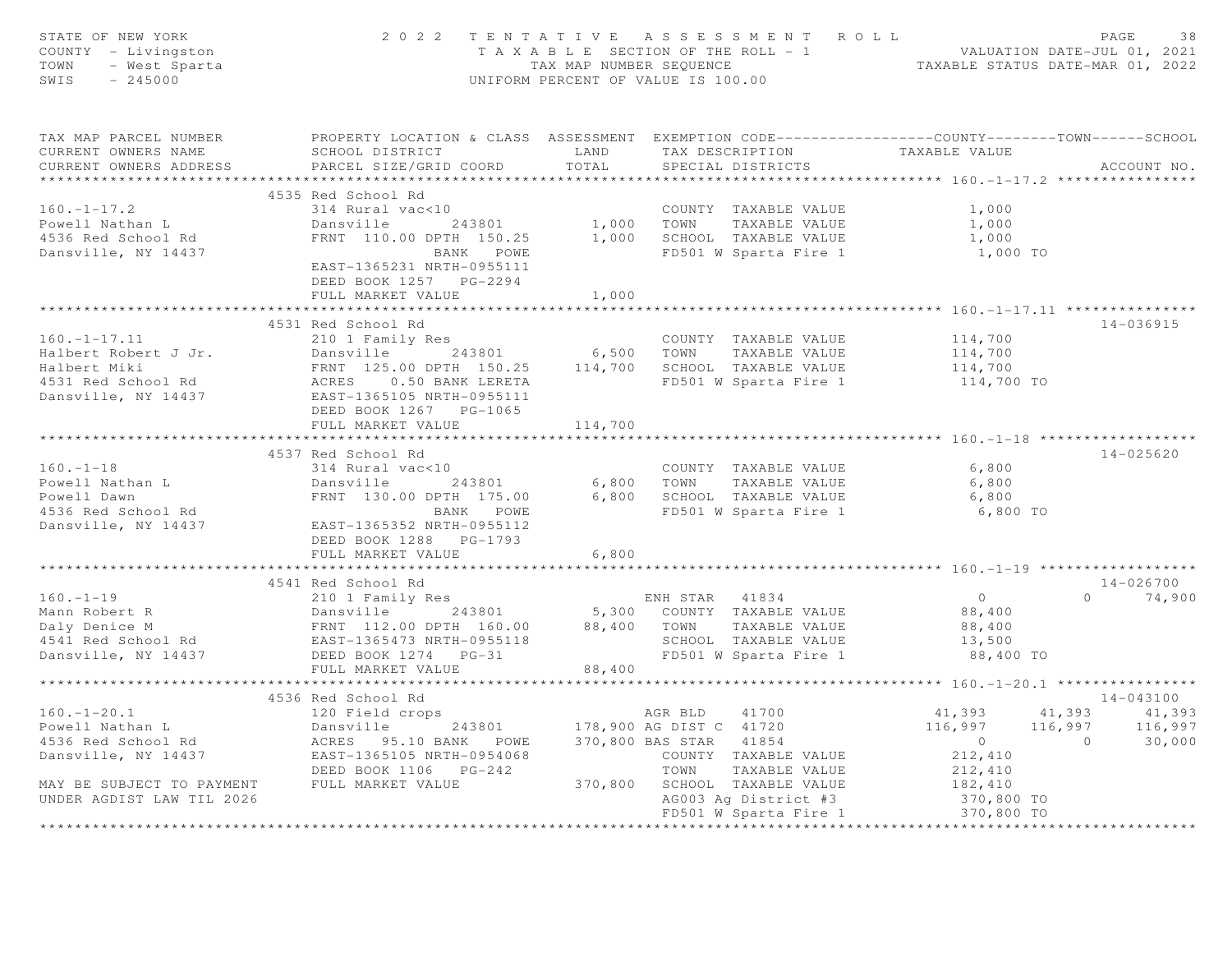| STATE OF NEW YORK<br>COUNTY - Livingston<br>TOWN<br>- West Sparta<br>SWIS<br>$-245000$ |                                                                                                                       |                                          | 2022 TENTATIVE ASSESSMENT ROLL<br>T A X A B L E SECTION OF THE ROLL - 1 VALUATION DATE-JUL 01, 2021<br>TAX MAP NUMBER SEQUENCE TAXABLE STATUS DATE-MAR 01, 2022<br>UNIFORM PERCENT OF VALUE IS 100.00 |                                               |                | PAGE<br>39              |
|----------------------------------------------------------------------------------------|-----------------------------------------------------------------------------------------------------------------------|------------------------------------------|-------------------------------------------------------------------------------------------------------------------------------------------------------------------------------------------------------|-----------------------------------------------|----------------|-------------------------|
| TAX MAP PARCEL NUMBER<br>CURRENT OWNERS NAME                                           | PROPERTY LOCATION & CLASS ASSESSMENT EXEMPTION CODE-----------------COUNTY--------TOWN------SCHOOL<br>SCHOOL DISTRICT | LAND                                     | TAX DESCRIPTION                                                                                                                                                                                       | TAXABLE VALUE                                 |                |                         |
| CURRENT OWNERS ADDRESS                                                                 | PARCEL SIZE/GRID COORD                                                                                                | TOTAL                                    | SPECIAL DISTRICTS                                                                                                                                                                                     |                                               |                | ACCOUNT NO.             |
|                                                                                        |                                                                                                                       |                                          |                                                                                                                                                                                                       |                                               |                |                         |
| $160. - 1 - 22$                                                                        | 4504 Red School Rd<br>240 Rural res                                                                                   |                                          | AG DIST C 41720                                                                                                                                                                                       | 15,464                                        | 15,464         | $14 - 026000$<br>15,464 |
| Cobb Sharon K                                                                          | Dansville                                                                                                             |                                          |                                                                                                                                                                                                       | $\overline{0}$                                | $\overline{0}$ | 30,000                  |
| Jones Jill M                                                                           | ACRES 11.76 BANK LERETA                                                                                               |                                          | 243801 34,500 BAS STAR 41854<br>ANK LERETA 116,200 COUNTY TAXABLE VALUE                                                                                                                               | 100,736                                       |                |                         |
| 4504 Red School Rd                                                                     | EAST-1363870 NRTH-0954560                                                                                             |                                          | TOWN<br>TAXABLE VALUE                                                                                                                                                                                 | 100,736                                       |                |                         |
| Dansville, NY 14437                                                                    | DEED BOOK 1279 PG-448                                                                                                 |                                          | SCHOOL TAXABLE VALUE                                                                                                                                                                                  |                                               |                |                         |
|                                                                                        | FULL MARKET VALUE                                                                                                     |                                          | 116,200 AG003 Ag District #3                                                                                                                                                                          | 70,736<br>116,200 TO                          |                |                         |
| MAY BE SUBJECT TO PAYMENT<br>UNDER AGDIST LAW TIL 2026                                 |                                                                                                                       |                                          | FD501 W Sparta Fire 1<br>***********************************                                                                                                                                          | 116,200 TO                                    |                |                         |
|                                                                                        |                                                                                                                       |                                          |                                                                                                                                                                                                       | *************** 160.-1-23 ******************* |                |                         |
| $160. - 1 - 23$                                                                        | 4480 Red School Rd<br>312 Vac w/imprv                                                                                 |                                          | COUNTY TAXABLE VALUE                                                                                                                                                                                  | 83,700                                        |                | 14-011830               |
| Rowley Tad M                                                                           | Dansville<br>243801                                                                                                   | 76,600 TOWN                              | TAXABLE VALUE                                                                                                                                                                                         | 83,700                                        |                |                         |
|                                                                                        | ACRES 32.60                                                                                                           |                                          | 83,700 SCHOOL TAXABLE VALUE                                                                                                                                                                           | 83,700                                        |                |                         |
| Rowley Patricia A<br>25 Murray St                                                      | EAST-1363204 NRTH-0953976                                                                                             |                                          | FD501 W Sparta Fire 1                                                                                                                                                                                 | 83,700 TO                                     |                |                         |
| Mt. Morris, NY 14510                                                                   | DEED BOOK 1291 PG-1626                                                                                                |                                          |                                                                                                                                                                                                       |                                               |                |                         |
|                                                                                        | FULL MARKET VALUE                                                                                                     | 83,700                                   |                                                                                                                                                                                                       |                                               |                |                         |
|                                                                                        |                                                                                                                       |                                          |                                                                                                                                                                                                       |                                               |                |                         |
|                                                                                        | 8487 Kysorville-Byersville Rd                                                                                         |                                          |                                                                                                                                                                                                       |                                               |                | $14 - 041500$           |
| $160. - 1 - 24$<br>Link Susan                                                          | 270 Mfg housing<br>243801                                                                                             |                                          | COUNTY TAXABLE VALUE                                                                                                                                                                                  | 50,500                                        |                |                         |
| 8487 Kysorville-Byersville Rd ACRES 10.70                                              | Dansville                                                                                                             | 37,300 TOWN                              | TAXABLE VALUE<br>50,500 SCHOOL TAXABLE VALUE                                                                                                                                                          | 50,500<br>50,500                              |                |                         |
| Dansville, NY 14437                                                                    | EAST-1362352 NRTH-0953183                                                                                             |                                          | FD501 W Sparta Fire 1                                                                                                                                                                                 | 50,500 TO                                     |                |                         |
|                                                                                        | DEED BOOK 858<br>$PG-94$                                                                                              |                                          |                                                                                                                                                                                                       |                                               |                |                         |
|                                                                                        | FULL MARKET VALUE                                                                                                     | 50,500                                   |                                                                                                                                                                                                       |                                               |                |                         |
|                                                                                        | 8485 Kysorville-Byersville Rd                                                                                         |                                          |                                                                                                                                                                                                       |                                               |                | $14 - 029455$           |
| $160. - 1 - 25.1$                                                                      | 210 1 Family Res                                                                                                      |                                          | VET WAR CT 41121                                                                                                                                                                                      | 17,145                                        | 17,145         | $\circ$                 |
| Rodgers Douglas T                                                                      | 243801<br>Dansville                                                                                                   |                                          | 14,800 SR CITIZEN 41800                                                                                                                                                                               | 34,004                                        | 34,004         | 40,005                  |
| Rodgers Deborah J                                                                      | ACRES<br>1.70                                                                                                         |                                          | 114,300 ENH STAR 41834                                                                                                                                                                                | $\sim$ 0                                      | $\overline{0}$ | 74,295                  |
| Attn: Verna J Rodgers and Tone EAST-1361681 NRTH-0953261                               |                                                                                                                       |                                          | COUNTY TAXABLE VALUE                                                                                                                                                                                  | 63,151                                        |                |                         |
| 8485 Kysorville-Byersville Rd DEED BOOK 1062 PG-246                                    |                                                                                                                       |                                          | TOWN<br>TAXABLE VALUE                                                                                                                                                                                 | 63,151                                        |                |                         |
| Dansville, NY 14437                                                                    | FULL MARKET VALUE                                                                                                     |                                          | 114,300 SCHOOL TAXABLE VALUE                                                                                                                                                                          | $\overline{0}$                                |                |                         |
|                                                                                        |                                                                                                                       |                                          | FD501 W Sparta Fire 1                                                                                                                                                                                 | 114,300 TO<br>****** 160.-1-27.1              |                |                         |
|                                                                                        | 8475 Kysorville-Byersville Rd                                                                                         |                                          |                                                                                                                                                                                                       |                                               |                |                         |
| $160. - 1 - 27.1$                                                                      | 210 1 Family Res                                                                                                      |                                          | COUNTY TAXABLE VALUE                                                                                                                                                                                  | 210,900                                       |                |                         |
| Link Holly                                                                             | Dansville<br>243801                                                                                                   |                                          | 35,400 TOWN<br>TAXABLE VALUE                                                                                                                                                                          | 210,900                                       |                |                         |
| 8488 Kysorville-Byersville Rd ACRES                                                    | 9.90                                                                                                                  |                                          | 210,900 SCHOOL TAXABLE VALUE                                                                                                                                                                          | 210,900                                       |                |                         |
| Dansville, NY 14437                                                                    | EAST-1362191 NRTH-0953565                                                                                             |                                          | FD501 W Sparta Fire 1                                                                                                                                                                                 | 210,900 TO                                    |                |                         |
|                                                                                        | DEED BOOK 1266 PG-2219                                                                                                |                                          |                                                                                                                                                                                                       |                                               |                |                         |
|                                                                                        | FULL MARKET VALUE                                                                                                     | 210,900<br>* * * * * * * * * * * * * * * |                                                                                                                                                                                                       |                                               |                |                         |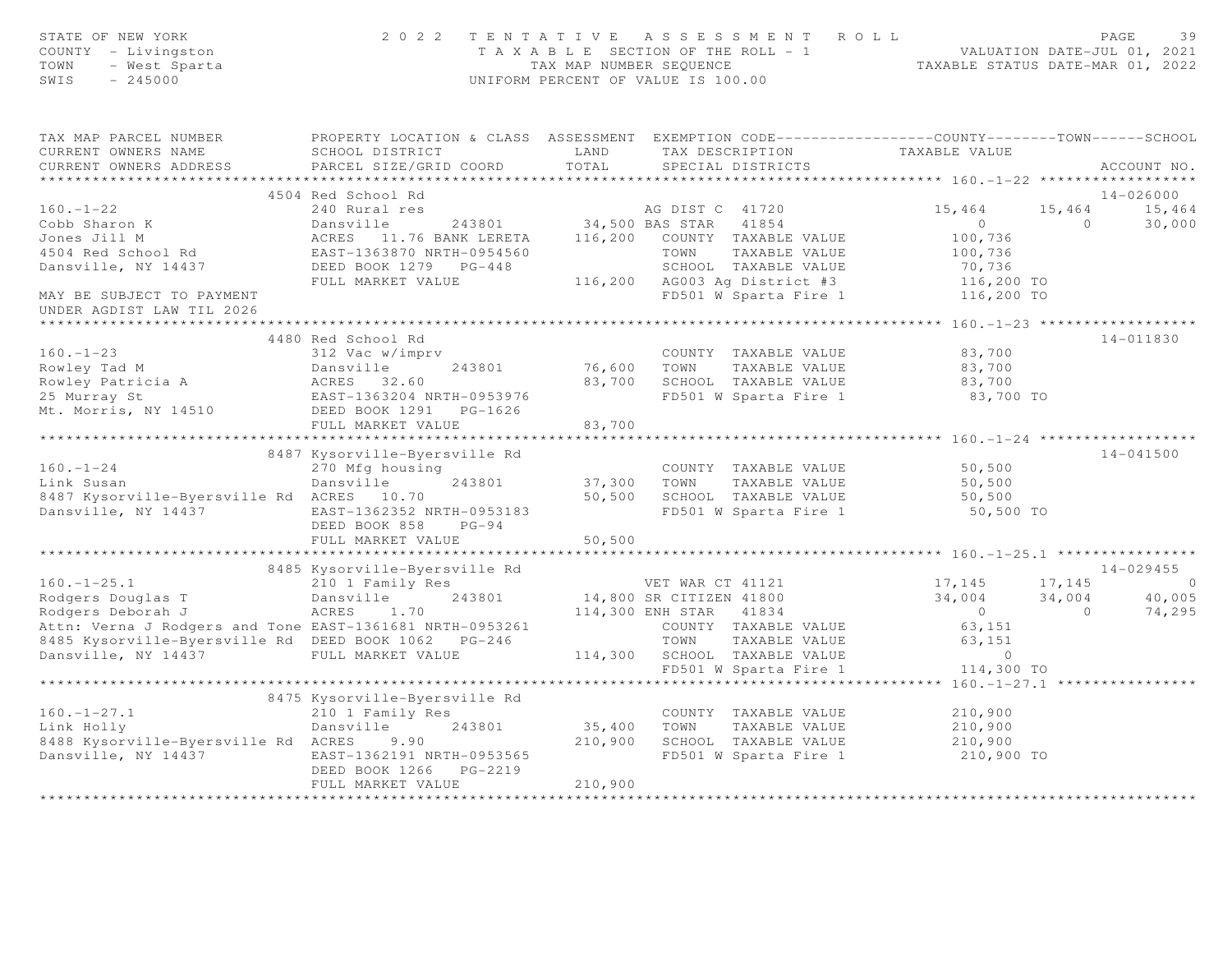| STATE OF NEW YORK<br>COUNTY - Livingston<br>TOWN<br>- West Sparta<br>$-245000$<br>SWIS                                                 | 2 0 2 2                                                                                                                                                                 | TAX MAP NUMBER SEQUENCE      | TENTATIVE ASSESSMENT<br>R O L L<br>T A X A B L E SECTION OF THE ROLL - 1<br>UNIFORM PERCENT OF VALUE IS 100.00                                              | VALUATION DATE-JUL 01, 2021<br>TAXABLE STATUS DATE-MAR 01, 2022                                               | PAGE<br>40                             |
|----------------------------------------------------------------------------------------------------------------------------------------|-------------------------------------------------------------------------------------------------------------------------------------------------------------------------|------------------------------|-------------------------------------------------------------------------------------------------------------------------------------------------------------|---------------------------------------------------------------------------------------------------------------|----------------------------------------|
| TAX MAP PARCEL NUMBER<br>CURRENT OWNERS NAME<br>CURRENT OWNERS ADDRESS                                                                 | PROPERTY LOCATION & CLASS ASSESSMENT EXEMPTION CODE---------------COUNTY-------TOWN------SCHOOL<br>SCHOOL DISTRICT<br>PARCEL SIZE/GRID COORD                            | LAND<br>TOTAL                | TAX DESCRIPTION<br>SPECIAL DISTRICTS                                                                                                                        | TAXABLE VALUE                                                                                                 | ACCOUNT NO.                            |
|                                                                                                                                        |                                                                                                                                                                         |                              |                                                                                                                                                             |                                                                                                               |                                        |
| $160. - 1 - 27.2$                                                                                                                      | 4464 Red School Rd<br>240 Rural res                                                                                                                                     |                              | BAS STAR 41854                                                                                                                                              | $\circ$                                                                                                       | 14-031450<br>$\Omega$<br>30,000        |
| Halbert Robert J<br>Halbert Ellen Y<br>4464 Red School Rd<br>Dansville, NY 14437                                                       | Dansville<br>243801<br>ACRES 19.30<br>EAST-1362518 NRTH-0954377<br>DEED BOOK 813<br>$PG-149$<br>FULL MARKET VALUE                                                       | 54,900<br>209,900<br>209,900 | COUNTY TAXABLE VALUE<br>TOWN<br>TAXABLE VALUE<br>SCHOOL TAXABLE VALUE<br>FD501 W Sparta Fire 1                                                              | 209,900<br>209,900<br>179,900<br>209,900 TO                                                                   |                                        |
|                                                                                                                                        | *************************                                                                                                                                               | *************                |                                                                                                                                                             | ********* $160. -1 - 28.2$ ************                                                                       |                                        |
| $160. - 1 - 28.2$<br>Miller Daniel L<br>8469 Kysorville-Byersville Rd ACRES<br>Dansville, NY 14437                                     | 8469 Kysorville-Byersville Rd<br>210 1 Family Res<br>Dansville<br>243801<br>5.40 BANK LERETA<br>EAST-1361857 NRTH-0953915<br>DEED BOOK 1266 PG-862<br>FULL MARKET VALUE | 24,400<br>208,600<br>208,600 | COUNTY TAXABLE VALUE<br>TOWN<br>TAXABLE VALUE<br>SCHOOL TAXABLE VALUE<br>FD501 W Sparta Fire 1                                                              | 208,600<br>208,600<br>208,600<br>208,600 TO                                                                   |                                        |
|                                                                                                                                        |                                                                                                                                                                         |                              |                                                                                                                                                             | ****************** 160.-1-28.11 ****************                                                              |                                        |
| $160. - 1 - 28.11$<br>Hinkley Joseph F Jr<br>79 Bakerdale Rd<br>Rochester, NY 14616                                                    | Kysorville-Byersville Rd<br>314 Rural vac<10<br>243801<br>Dansville<br>6.20<br>ACRES<br>EAST-1361732 NRTH-0954626<br>DEED BOOK 552<br>PG-00001<br>FULL MARKET VALUE     | 20,000<br>20,000<br>20,000   | COUNTY TAXABLE VALUE<br>TOWN<br>TAXABLE VALUE<br>SCHOOL TAXABLE VALUE<br>FD501 W Sparta Fire 1                                                              | 20,000<br>20,000<br>20,000<br>20,000 TO                                                                       | $14 - 018100$                          |
|                                                                                                                                        |                                                                                                                                                                         |                              |                                                                                                                                                             | ************** 160.-1-28.121 **                                                                               |                                        |
| $160. - 1 - 28.121$<br>Rowe Alan C<br>8455 Kysorville-Byersville Rd ACRES<br>Dansville, NY 14437                                       | 8455 Kysorville-Byersville Rd<br>270 Mfg housing<br>243801<br>Dansville<br>2.32<br>EAST-1361847 NRTH-0954369<br>DEED BOOK 849<br>$PG-213$<br>FULL MARKET VALUE          |                              | SR CITIZEN 41800<br>16,400 E STAR ADD 41844<br>40,800 COUNTY TAXABLE VALUE<br>TOWN<br>TAXABLE VALUE<br>SCHOOL TAXABLE VALUE<br>40,800 FD501 W Sparta Fire 1 | 20,400<br>$\Omega$<br>20,400<br>20,400<br>$\overline{0}$<br>40,800 TO<br>****** 160.-1-28.122 *************** | 20,400<br>20,400<br>$\Omega$<br>20,400 |
|                                                                                                                                        | 8459 Kysorville-Byersville Rd                                                                                                                                           |                              |                                                                                                                                                             |                                                                                                               |                                        |
| $160. - 1 - 28.122$<br>Losey Gary L<br>Losey Sarah E<br>8459 Kysorville-Byersville Rd EAST-1361850 NRTH-0954194<br>Dansville, NY 14437 | 210 1 Family Res<br>Dansville<br>243801<br>ACRES<br>3.10<br>DEED BOOK 1266<br>PG-1300<br>FULL MARKET VALUE                                                              | 94,500<br>94,500             | ENH STAR<br>41834<br>18,500 COUNTY TAXABLE VALUE<br>TOWN<br>TAXABLE VALUE<br>SCHOOL TAXABLE VALUE<br>FD501 W Sparta Fire 1                                  | $\overline{0}$<br>94,500<br>94,500<br>19,600<br>94,500 TO                                                     | 74,900<br>$\circ$                      |
|                                                                                                                                        |                                                                                                                                                                         |                              |                                                                                                                                                             | ********************* 160.-1-29 *******                                                                       |                                        |
| $160. - 1 - 29$<br>LaMonte Tammy<br>4450 Red School Rd<br>Dansville, NY 14437                                                          | 4450 Red School Rd<br>210 1 Family Res<br>243801<br>Dansville<br>1.80<br>ACRES<br>EAST-1362002 NRTH-0954838<br>DEED BOOK 1285<br>PG-1231<br>FULL MARKET VALUE           | 15,100<br>136,400<br>136,400 | COUNTY TAXABLE VALUE<br>TOWN<br>TAXABLE VALUE<br>SCHOOL TAXABLE VALUE<br>FD501 W Sparta Fire 1                                                              | 136,400<br>136,400<br>136,400<br>136,400 TO                                                                   | $14 - 039075$                          |
|                                                                                                                                        |                                                                                                                                                                         |                              |                                                                                                                                                             |                                                                                                               |                                        |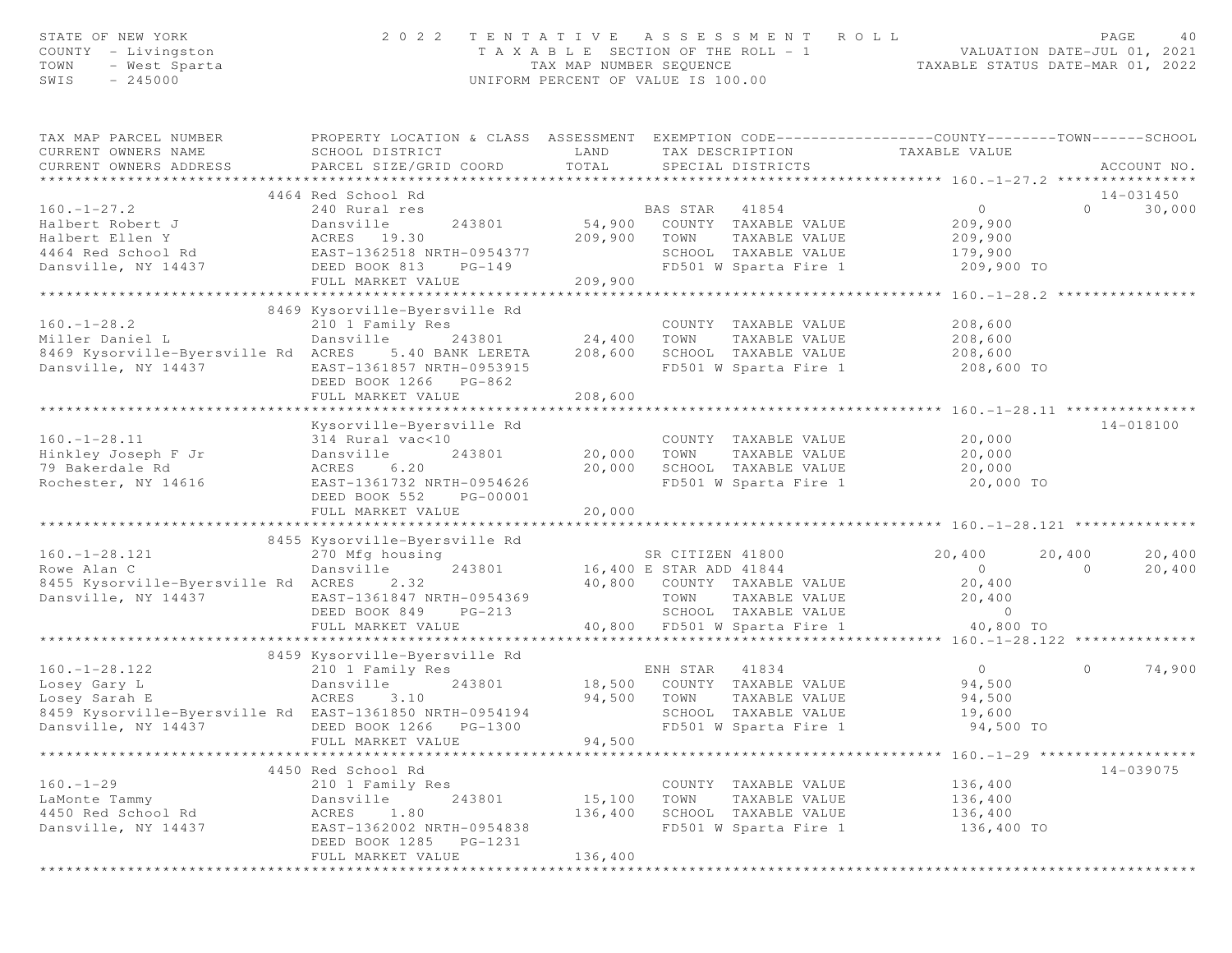| STATE OF NEW YORK<br>COUNTY - Livingston<br>TOWN<br>- West Sparta<br>SWIS<br>$-245000$ | 2 0 2 2                                                                                                                                       |                       | TENTATIVE ASSESSMENT ROLL<br>UNIFORM PERCENT OF VALUE IS 100.00 |               | T A X A B L E SECTION OF THE ROLL - 1 VALUATION DATE-JUL 01, 2021<br>TAX MAP NUMBER SEQUENCE TAXABLE STATUS DATE-MAR 01, 2022 | PAGE           | 41            |
|----------------------------------------------------------------------------------------|-----------------------------------------------------------------------------------------------------------------------------------------------|-----------------------|-----------------------------------------------------------------|---------------|-------------------------------------------------------------------------------------------------------------------------------|----------------|---------------|
| TAX MAP PARCEL NUMBER<br>CURRENT OWNERS NAME<br>CURRENT OWNERS ADDRESS                 | PROPERTY LOCATION & CLASS ASSESSMENT EXEMPTION CODE----------------COUNTY-------TOWN------SCHOOL<br>SCHOOL DISTRICT<br>PARCEL SIZE/GRID COORD | LAND<br>TOTAL         | TAX DESCRIPTION<br>SPECIAL DISTRICTS                            |               | TAXABLE VALUE                                                                                                                 |                | ACCOUNT NO.   |
|                                                                                        | 4461 Red School Rd                                                                                                                            |                       |                                                                 |               |                                                                                                                               |                |               |
| $160. - 1 - 32.21$<br>Miller Richard<br>4461 Red School Rd                             | 270 Mfg housing<br>Dansville<br>243801<br>ACRES<br>1.80                                                                                       | 15,100<br>20,100      | COUNTY TAXABLE VALUE<br>TOWN<br>SCHOOL TAXABLE VALUE            | TAXABLE VALUE | 20,100<br>20,100<br>20,100                                                                                                    |                |               |
| Dansville, NY 14437                                                                    | EAST-1362207 NRTH-0955139<br>DEED BOOK 1146 PG-293<br>FULL MARKET VALUE                                                                       | 20,100                | FD501 W Sparta Fire 1                                           |               | 20,100 TO                                                                                                                     |                |               |
|                                                                                        |                                                                                                                                               | * * * * * * * * * * * |                                                                 |               | ****************** 160.-1-32.111 ***********                                                                                  |                |               |
|                                                                                        | 4465 Red School Rd                                                                                                                            |                       |                                                                 |               |                                                                                                                               |                | 14-036350     |
| $160. - 1 - 32.111$                                                                    | 210 1 Family Res                                                                                                                              |                       | COUNTY TAXABLE VALUE                                            |               | 428,100                                                                                                                       |                |               |
| Rowley Marc<br>4465 Red School Rd                                                      | 243801 31,800<br>Dansville                                                                                                                    | 428,100               | TOWN<br>SCHOOL TAXABLE VALUE                                    | TAXABLE VALUE | 428,100                                                                                                                       |                |               |
| Dansville, NY 14437                                                                    | ACRES<br>8.40 BANKFIRSTAM<br>EAST-1362334 NRTH-0955475<br>DEED BOOK 1279 PG-1083<br>FULL MARKET VALUE                                         | 428,100               | FD501 W Sparta Fire 1                                           |               | 428,100<br>428,100 TO                                                                                                         |                |               |
|                                                                                        |                                                                                                                                               |                       |                                                                 |               |                                                                                                                               |                |               |
|                                                                                        | Red School Rd                                                                                                                                 |                       |                                                                 |               |                                                                                                                               |                | 14-036350     |
| $160. - 1 - 32.112$                                                                    | 314 Rural vac<10                                                                                                                              |                       |                                                                 |               | COUNTY TAXABLE VALUE 25,500                                                                                                   |                |               |
| Levey Michael W                                                                        | 243801<br>Dansville                                                                                                                           | 25,500                | TOWN                                                            | TAXABLE VALUE | 25,500                                                                                                                        |                |               |
| 7361 Groveland Station Rd<br>Groveland, NY 14462                                       | ACRES 8.50<br>EAST-1362688 NRTH-0955561<br>DEED BOOK 1231 PG-69                                                                               | 25,500                | SCHOOL TAXABLE VALUE<br>FD501 W Sparta Fire 1                   |               | 25,500<br>25,500 TO                                                                                                           |                |               |
|                                                                                        | FULL MARKET VALUE                                                                                                                             | 25,500                |                                                                 |               |                                                                                                                               |                |               |
|                                                                                        |                                                                                                                                               |                       |                                                                 |               |                                                                                                                               |                |               |
|                                                                                        | 4478 Red School Rd                                                                                                                            |                       |                                                                 |               |                                                                                                                               |                | 14-029850     |
| $160. - 1 - 33$                                                                        | 210 1 Family Res                                                                                                                              |                       | BAS STAR 41854                                                  |               | $\overline{0}$                                                                                                                | $\Omega$       | 30,000        |
| Adams Adlai                                                                            | Dansville<br>243801                                                                                                                           |                       | 20,200 COUNTY TAXABLE VALUE                                     |               | 337,700                                                                                                                       |                |               |
| Adams Mary Anne<br>4478 Red School Rd                                                  | ACRES<br>3.76                                                                                                                                 | 337,700 TOWN          |                                                                 | TAXABLE VALUE | 337,700                                                                                                                       |                |               |
|                                                                                        | EAST-1362940 NRTH-0955315<br>DEED BOOK 1055 PG-91                                                                                             |                       | SCHOOL TAXABLE VALUE<br>FD501 W Sparta Fire 1                   |               | 307,700<br>337,700 TO                                                                                                         |                |               |
| Dansville, NY 14437                                                                    | FULL MARKET VALUE                                                                                                                             | 337,700               |                                                                 |               |                                                                                                                               |                |               |
|                                                                                        | ***************************                                                                                                                   |                       |                                                                 |               |                                                                                                                               |                |               |
|                                                                                        | 4483 Red School Rd                                                                                                                            |                       |                                                                 |               |                                                                                                                               |                | 14-000700     |
| $160. - 1 - 34$                                                                        | 210 1 Family Res                                                                                                                              |                       |                                                                 |               | $\overline{0}$                                                                                                                | $\overline{0}$ | 30,000        |
| Cosimano Stacie J                                                                      | Dansville<br>243801                                                                                                                           |                       | BAS STAR 41854<br>10,400 COUNTY TAXABLE VALUE                   |               | 129,100                                                                                                                       |                |               |
| 4483 Red School Rd                                                                     | FRNT 175.00 DPTH 200.00                                                                                                                       | 129,100               | TOWN                                                            | TAXABLE VALUE | 129,100                                                                                                                       |                |               |
| Dansville, NY 14437                                                                    | <b>BANKFIRSTAM</b>                                                                                                                            |                       | SCHOOL TAXABLE VALUE                                            |               | 99,100                                                                                                                        |                |               |
|                                                                                        | EAST-1363219 NRTH-0955117                                                                                                                     |                       | FD501 W Sparta Fire 1                                           |               | 129,100 TO                                                                                                                    |                |               |
|                                                                                        | DEED BOOK 1265 PG-2708                                                                                                                        |                       |                                                                 |               |                                                                                                                               |                |               |
|                                                                                        | FULL MARKET VALUE                                                                                                                             | 129,100               |                                                                 |               |                                                                                                                               |                |               |
|                                                                                        |                                                                                                                                               |                       |                                                                 |               |                                                                                                                               |                |               |
|                                                                                        | 4487 Red School Rd                                                                                                                            |                       |                                                                 |               |                                                                                                                               |                | $14 - 026100$ |
| $160. - 1 - 35$<br>Nickerson James O                                                   | 270 Mfg housing<br>243801<br>Dansville                                                                                                        |                       | COUNTY TAXABLE VALUE<br>TOWN                                    |               | 33,500                                                                                                                        |                |               |
| 4487 Red School Rd                                                                     | Life Use Gerald L Levey                                                                                                                       | 10,400<br>33,500      | SCHOOL TAXABLE VALUE                                            | TAXABLE VALUE | 33,500<br>33,500                                                                                                              |                |               |
| Dansville, NY 14437                                                                    | FRNT 175.00 DPTH 200.00                                                                                                                       |                       | FD501 W Sparta Fire 1                                           |               | 33,500 TO                                                                                                                     |                |               |
|                                                                                        | EAST-1363395 NRTH-0955117                                                                                                                     |                       |                                                                 |               |                                                                                                                               |                |               |
|                                                                                        | DEED BOOK 1282 PG-1523                                                                                                                        |                       |                                                                 |               |                                                                                                                               |                |               |
|                                                                                        | FULL MARKET VALUE                                                                                                                             | 33,500                |                                                                 |               |                                                                                                                               |                |               |
|                                                                                        |                                                                                                                                               |                       |                                                                 |               |                                                                                                                               |                |               |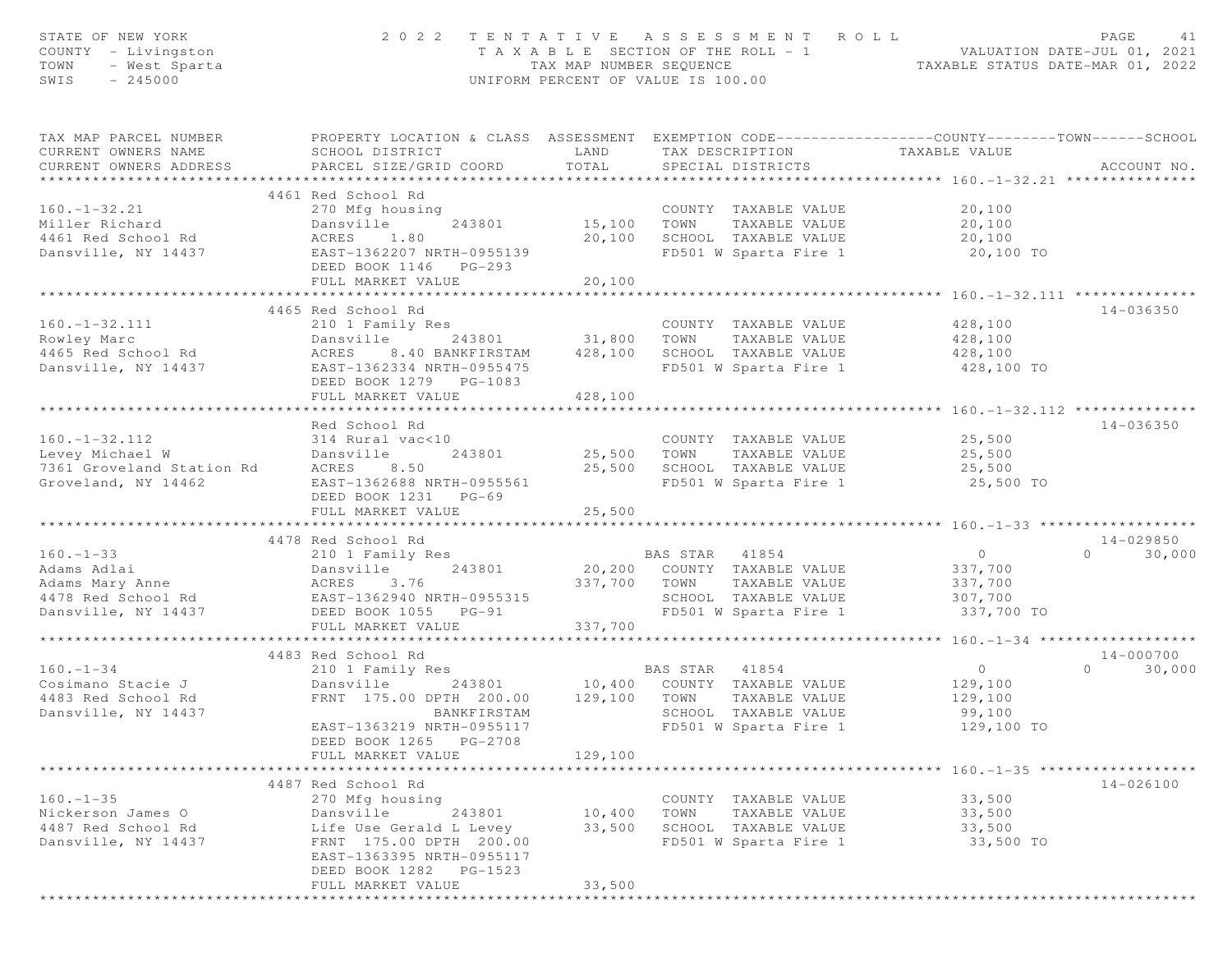| STATE OF NEW YORK<br>STATE OF NEW YORK<br>COUNTY - Livingston<br>TOWN - West Sparta<br>SWIS - 245000                                                                                                                                                             |                                                                      |  | $\begin{array}{cccccccccccc} 2&0&2&2&\text{T} &\text{E} &\text{N} &\text{T} &\text{A} &\text{T} &\text{I} &\text{V} &\text{E} &\text{A} &\text{S} &\text{S} &\text{E} &\text{S} &\text{S} &\text{M} &\text{E} &\text{N} &\text{T} &\text{R} &\text{O} &\text{L} &\text{D} &\text{A} &\text{A} &\text{E} &\text{B} &\text{A} &\text{E} &\text{A} &\text{E} &\text{A} &\text{E} &\text{A} &\text$ |                 |
|------------------------------------------------------------------------------------------------------------------------------------------------------------------------------------------------------------------------------------------------------------------|----------------------------------------------------------------------|--|-------------------------------------------------------------------------------------------------------------------------------------------------------------------------------------------------------------------------------------------------------------------------------------------------------------------------------------------------------------------------------------------------|-----------------|
| TAX MAP PARCEL NUMBER PROPERTY LOCATION & CLASS ASSESSMENT EXEMPTION CODE---------------COUNTY-------TOWN------SCHOOL                                                                                                                                            |                                                                      |  |                                                                                                                                                                                                                                                                                                                                                                                                 |                 |
| CURRENT OWNERS NAME<br>CURRENT OWNERS ADDRESS                                                                                                                                                                                                                    |                                                                      |  |                                                                                                                                                                                                                                                                                                                                                                                                 | ACCOUNT NO.     |
|                                                                                                                                                                                                                                                                  |                                                                      |  |                                                                                                                                                                                                                                                                                                                                                                                                 |                 |
|                                                                                                                                                                                                                                                                  | 4493 Red School Rd                                                   |  |                                                                                                                                                                                                                                                                                                                                                                                                 | 14-028300       |
| 4493 Red School Rd<br>270 Mfg housing<br>2493 Red School Rd<br>2493 Red School Rd<br>2493 Red School Rd<br>2493 Red School Rd<br>2493 Red School Rd<br>2493 Red School Rd<br>2493 Red School Rd<br>2493 Red School Rd<br>2493 Rd School Rd<br>2493 R             |                                                                      |  |                                                                                                                                                                                                                                                                                                                                                                                                 |                 |
|                                                                                                                                                                                                                                                                  |                                                                      |  |                                                                                                                                                                                                                                                                                                                                                                                                 |                 |
|                                                                                                                                                                                                                                                                  |                                                                      |  |                                                                                                                                                                                                                                                                                                                                                                                                 |                 |
|                                                                                                                                                                                                                                                                  |                                                                      |  |                                                                                                                                                                                                                                                                                                                                                                                                 |                 |
|                                                                                                                                                                                                                                                                  |                                                                      |  |                                                                                                                                                                                                                                                                                                                                                                                                 |                 |
|                                                                                                                                                                                                                                                                  |                                                                      |  |                                                                                                                                                                                                                                                                                                                                                                                                 |                 |
|                                                                                                                                                                                                                                                                  |                                                                      |  |                                                                                                                                                                                                                                                                                                                                                                                                 |                 |
|                                                                                                                                                                                                                                                                  | 4497 Red School Rd                                                   |  |                                                                                                                                                                                                                                                                                                                                                                                                 | 14-028300       |
|                                                                                                                                                                                                                                                                  |                                                                      |  |                                                                                                                                                                                                                                                                                                                                                                                                 |                 |
|                                                                                                                                                                                                                                                                  |                                                                      |  |                                                                                                                                                                                                                                                                                                                                                                                                 |                 |
|                                                                                                                                                                                                                                                                  |                                                                      |  |                                                                                                                                                                                                                                                                                                                                                                                                 |                 |
|                                                                                                                                                                                                                                                                  |                                                                      |  |                                                                                                                                                                                                                                                                                                                                                                                                 |                 |
|                                                                                                                                                                                                                                                                  |                                                                      |  |                                                                                                                                                                                                                                                                                                                                                                                                 |                 |
|                                                                                                                                                                                                                                                                  |                                                                      |  |                                                                                                                                                                                                                                                                                                                                                                                                 |                 |
| 160.-1-36.2<br>270 Mfg housing<br>Powell Nathan answille 243801<br>27,200 TOWN TAXABLE VALUE 32,600<br>27,200 TOWN TAXABLE VALUE 32,600<br>27,200 TOWN TAXABLE VALUE 32,600<br>27,200 TOWN TAXABLE VALUE 32,600<br>27,200 TOWN TAXABLE VALUE                     |                                                                      |  |                                                                                                                                                                                                                                                                                                                                                                                                 |                 |
| 160.-1-37<br>240 Rural res<br>Wicker David M<br>240 Rural res<br>243801<br>260 TRES 1170<br>260 Rural res<br>243801<br>260 PG-322<br>252,100 COUNTY TAXABLE VALUE<br>208,930<br>260 TAXABLE VALUE<br>208,930<br>208,930<br>208,930<br>208,930<br>208,930<br>208, |                                                                      |  |                                                                                                                                                                                                                                                                                                                                                                                                 | $14 - 029400$   |
|                                                                                                                                                                                                                                                                  |                                                                      |  |                                                                                                                                                                                                                                                                                                                                                                                                 | 43, 170 43, 170 |
|                                                                                                                                                                                                                                                                  |                                                                      |  |                                                                                                                                                                                                                                                                                                                                                                                                 | 30,000          |
|                                                                                                                                                                                                                                                                  |                                                                      |  |                                                                                                                                                                                                                                                                                                                                                                                                 |                 |
|                                                                                                                                                                                                                                                                  |                                                                      |  |                                                                                                                                                                                                                                                                                                                                                                                                 |                 |
|                                                                                                                                                                                                                                                                  |                                                                      |  |                                                                                                                                                                                                                                                                                                                                                                                                 |                 |
|                                                                                                                                                                                                                                                                  |                                                                      |  |                                                                                                                                                                                                                                                                                                                                                                                                 |                 |
|                                                                                                                                                                                                                                                                  |                                                                      |  |                                                                                                                                                                                                                                                                                                                                                                                                 |                 |
|                                                                                                                                                                                                                                                                  |                                                                      |  |                                                                                                                                                                                                                                                                                                                                                                                                 |                 |
| 8275 Kysorville-Byersville Rd<br>Pitre Paul M 210 I Family Res<br>Pitre Paul M 24,930 24,930 0<br>Pitre Alicia I ACRES 2.88 BANKFIRSTAM 166,200 BAS STAR 41854 0<br>8275 Kysorville-Byersville Rd<br>Dansville, NY 14437 DEED BOOK 1264                          | 8275 Kysorville-Byersville Rd                                        |  |                                                                                                                                                                                                                                                                                                                                                                                                 |                 |
|                                                                                                                                                                                                                                                                  |                                                                      |  |                                                                                                                                                                                                                                                                                                                                                                                                 |                 |
|                                                                                                                                                                                                                                                                  |                                                                      |  |                                                                                                                                                                                                                                                                                                                                                                                                 |                 |
|                                                                                                                                                                                                                                                                  |                                                                      |  |                                                                                                                                                                                                                                                                                                                                                                                                 |                 |
|                                                                                                                                                                                                                                                                  |                                                                      |  |                                                                                                                                                                                                                                                                                                                                                                                                 |                 |
|                                                                                                                                                                                                                                                                  |                                                                      |  |                                                                                                                                                                                                                                                                                                                                                                                                 |                 |
|                                                                                                                                                                                                                                                                  |                                                                      |  |                                                                                                                                                                                                                                                                                                                                                                                                 |                 |
|                                                                                                                                                                                                                                                                  |                                                                      |  |                                                                                                                                                                                                                                                                                                                                                                                                 |                 |
|                                                                                                                                                                                                                                                                  |                                                                      |  |                                                                                                                                                                                                                                                                                                                                                                                                 |                 |
|                                                                                                                                                                                                                                                                  | 4592 Rock Spring Hill Rd 96 PCT OF VALUE USED FOR EXEMPTION PURPOSES |  |                                                                                                                                                                                                                                                                                                                                                                                                 |                 |
|                                                                                                                                                                                                                                                                  |                                                                      |  |                                                                                                                                                                                                                                                                                                                                                                                                 |                 |
|                                                                                                                                                                                                                                                                  |                                                                      |  |                                                                                                                                                                                                                                                                                                                                                                                                 |                 |
|                                                                                                                                                                                                                                                                  |                                                                      |  |                                                                                                                                                                                                                                                                                                                                                                                                 |                 |
|                                                                                                                                                                                                                                                                  |                                                                      |  |                                                                                                                                                                                                                                                                                                                                                                                                 |                 |
| 4592 Rock Spring Hill Rd<br>21,000 21,000 21,000 0<br>Davies David A Dansville 243801 18,400 ENR STAR 41834 0 21,000 0<br>Davies Joyce E ACRES 3.06 200,800 COUNTY TAXABLE VALUE 179,800<br>4592 Rock Spring Hill Rd EAST-1363550 NRTH                           |                                                                      |  |                                                                                                                                                                                                                                                                                                                                                                                                 |                 |
|                                                                                                                                                                                                                                                                  |                                                                      |  |                                                                                                                                                                                                                                                                                                                                                                                                 |                 |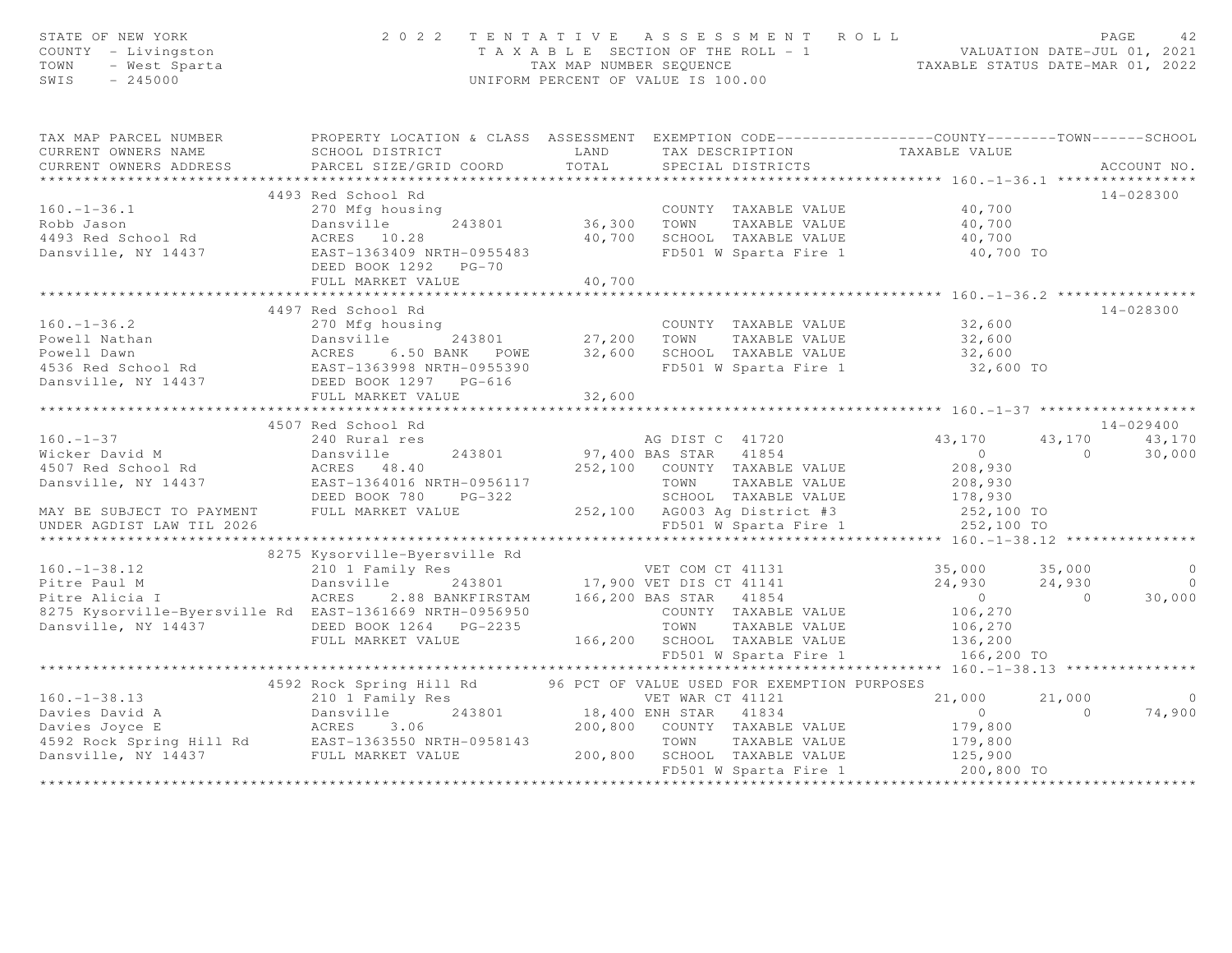| STATE OF NEW YORK<br>COUNTY - Livingston<br>TOWN - West Sparta                                                                                                                                                                                           |                                                                                                            |         | 2022 TENTATIVE ASSESSMENT ROLL<br>TAXABLE SECTION OF THE ROLL TAXABLE STATUS DATE-JUL 01, 2021<br>TAXABLE SECTION OF THE ROLL - 1<br>TAXABLE STATUS DATE-MAR 01, 2022<br>INIFORM PERCENT OF VALUE TO 00<br>UNIFORM PERCENT OF VALUE IS 100.00 |                      |                |                          |
|----------------------------------------------------------------------------------------------------------------------------------------------------------------------------------------------------------------------------------------------------------|------------------------------------------------------------------------------------------------------------|---------|-----------------------------------------------------------------------------------------------------------------------------------------------------------------------------------------------------------------------------------------------|----------------------|----------------|--------------------------|
| TAX MAP PARCEL NUMBER                                                                                                                                                                                                                                    | PROPERTY LOCATION & CLASS ASSESSMENT EXEMPTION CODE----------------COUNTY-------TOWN------SCHOOL           |         |                                                                                                                                                                                                                                               |                      |                |                          |
|                                                                                                                                                                                                                                                          |                                                                                                            |         |                                                                                                                                                                                                                                               |                      |                |                          |
|                                                                                                                                                                                                                                                          |                                                                                                            |         |                                                                                                                                                                                                                                               |                      |                |                          |
|                                                                                                                                                                                                                                                          |                                                                                                            |         |                                                                                                                                                                                                                                               |                      |                |                          |
|                                                                                                                                                                                                                                                          | 8253 Kysorville-Byersville Rd                                                                              |         |                                                                                                                                                                                                                                               |                      |                |                          |
| $160. - 1 - 38.22$                                                                                                                                                                                                                                       | 210 1 Family Res                                                                                           |         | COUNTY TAXABLE VALUE 187,500                                                                                                                                                                                                                  |                      |                |                          |
| Kysor Nathaniel I                                                                                                                                                                                                                                        | Dansville<br>243801                                                                                        |         | 22,900 TOWN TAXABLE VALUE                                                                                                                                                                                                                     | 187,500              |                |                          |
| Kysor Erin E                                                                                                                                                                                                                                             | ACRES<br>4.80                                                                                              |         |                                                                                                                                                                                                                                               |                      |                |                          |
| 8253 Kysorville-Byersville Rd EAST-1361768 NRTH-0957946                                                                                                                                                                                                  |                                                                                                            |         | 187,500 SCHOOL TAXABLE VALUE 187,500<br>FD501 W Sparta Fire 1 187,500 TO                                                                                                                                                                      |                      |                |                          |
| Dansville, NY 14437                                                                                                                                                                                                                                      | DEED BOOK 1282    PG-1344                                                                                  |         |                                                                                                                                                                                                                                               |                      |                |                          |
|                                                                                                                                                                                                                                                          | FULL MARKET VALUE                                                                                          | 187,500 |                                                                                                                                                                                                                                               |                      |                |                          |
|                                                                                                                                                                                                                                                          |                                                                                                            |         |                                                                                                                                                                                                                                               |                      |                |                          |
|                                                                                                                                                                                                                                                          | Kysorville-Byersville Rd                                                                                   |         |                                                                                                                                                                                                                                               |                      |                |                          |
|                                                                                                                                                                                                                                                          |                                                                                                            |         |                                                                                                                                                                                                                                               | 19,400               |                |                          |
|                                                                                                                                                                                                                                                          |                                                                                                            |         |                                                                                                                                                                                                                                               | 19,400               |                |                          |
|                                                                                                                                                                                                                                                          |                                                                                                            |         |                                                                                                                                                                                                                                               | 19,400               |                |                          |
|                                                                                                                                                                                                                                                          |                                                                                                            |         |                                                                                                                                                                                                                                               | 19,400 TO            |                |                          |
| 160.-1-38.112<br>Powell Nathan<br>Powell Dawn<br>Powell Dawn<br>243801<br>243801<br>243801<br>243801<br>29,400 TOWN TAXABLE VALUE<br>243801<br>29,400 TOWN TAXABLE VALUE<br>29,400 TOWN TAXABLE VALUE<br>29,400 SCHOOL TAXABLE VALUE<br>29,400 SCHOOL TA |                                                                                                            |         |                                                                                                                                                                                                                                               |                      |                |                          |
|                                                                                                                                                                                                                                                          | FULL MARKET VALUE                                                                                          | 19,400  |                                                                                                                                                                                                                                               |                      |                |                          |
|                                                                                                                                                                                                                                                          |                                                                                                            |         |                                                                                                                                                                                                                                               |                      |                |                          |
|                                                                                                                                                                                                                                                          | 8285 Kysorville-Byersville Rd 95 PCT OF VALUE USED FOR EXEMPTION PURPOSES                                  |         |                                                                                                                                                                                                                                               |                      |                | 14-021100                |
| $160. - 1 - 38.114$                                                                                                                                                                                                                                      | 210 1 Family Res<br>Dansville 243801 35,100 CW_15_VET / 41161                                              |         |                                                                                                                                                                                                                                               | 21,000 21,000        |                | $\overline{0}$           |
| Turner Donald D                                                                                                                                                                                                                                          |                                                                                                            |         |                                                                                                                                                                                                                                               | 12,000 12,000        |                | $\overline{0}$           |
| Turner Susanne L                                                                                                                                                                                                                                         | ACRES 9.80                                                                                                 |         | 221,200 CW_DISBLD_ 41171                                                                                                                                                                                                                      | 40,000 40,000        |                | $\overline{0}$<br>30,000 |
| BAS STAR 41854<br>18285 Kysorville Byersville Rd EAST-136209 NRTH-0956571 BAS STAR 41854                                                                                                                                                                 |                                                                                                            |         |                                                                                                                                                                                                                                               | $\overline{0}$       | $\overline{0}$ |                          |
| Dansville, NY 14437                                                                                                                                                                                                                                      | DEED BOOK 1059 PG-253                                                                                      |         | COUNTY TAXABLE VALUE                                                                                                                                                                                                                          | 148,200              |                |                          |
|                                                                                                                                                                                                                                                          | FULL MARKET VALUE                                                                                          |         | 221,200 TOWN TAXABLE VALUE<br>TOWN TAXABLE VALUE 190,200<br>SCHOOL TAXABLE VALUE 191,200                                                                                                                                                      | 148,200              |                |                          |
|                                                                                                                                                                                                                                                          |                                                                                                            |         |                                                                                                                                                                                                                                               |                      |                |                          |
|                                                                                                                                                                                                                                                          |                                                                                                            |         | FD501 W Sparta Fire 1                                                                                                                                                                                                                         | 221,200 TO           |                |                          |
|                                                                                                                                                                                                                                                          | 8295 Kysorville-Byersville Rd                                                                              |         |                                                                                                                                                                                                                                               |                      |                | 14-021100                |
| $160. - 1 - 38.115$                                                                                                                                                                                                                                      |                                                                                                            |         | BAS STAR 41854                                                                                                                                                                                                                                | $\overline{0}$       |                | $0 \t 30,000$            |
| Mann Shawn                                                                                                                                                                                                                                               | 210 1 Family Res                                                                                           |         |                                                                                                                                                                                                                                               | 119,300              |                |                          |
| Mann Sabrina                                                                                                                                                                                                                                             | ACRES 7.37 BANK LERETA 119,300 TOWN TAXABLE VALUE                                                          |         |                                                                                                                                                                                                                                               | 119,300              |                |                          |
|                                                                                                                                                                                                                                                          |                                                                                                            |         |                                                                                                                                                                                                                                               |                      |                |                          |
| 8295 Kysorville-Byersville Rd EAST-1361921 NRTH-0956231 SCHOOL TAXABLE VALUE<br>Dansville, NY 14437-9181 DEED BOOK 1076 PG-355 STEM FD501 W Sparta Fire 1                                                                                                |                                                                                                            |         | FD501 W Sparta Fire 1                                                                                                                                                                                                                         | 89,300<br>119,300 TO |                |                          |
|                                                                                                                                                                                                                                                          | FULL MARKET VALUE                                                                                          | 119,300 |                                                                                                                                                                                                                                               |                      |                |                          |
|                                                                                                                                                                                                                                                          |                                                                                                            |         |                                                                                                                                                                                                                                               |                      |                |                          |
|                                                                                                                                                                                                                                                          | 4592 Rock Spring Hill Rd                                                                                   |         |                                                                                                                                                                                                                                               |                      |                | $14 - 021100$            |
|                                                                                                                                                                                                                                                          |                                                                                                            |         | COUNTY TAXABLE VALUE 124,600                                                                                                                                                                                                                  |                      |                |                          |
|                                                                                                                                                                                                                                                          | External COUNTY TAXABLE VALUE<br>322 Rural vac>10<br>322 Rural vac>10<br>243801 124,600 TOWN TAXABLE VALUE |         |                                                                                                                                                                                                                                               | 124,600              |                |                          |
|                                                                                                                                                                                                                                                          |                                                                                                            |         |                                                                                                                                                                                                                                               |                      |                |                          |
|                                                                                                                                                                                                                                                          |                                                                                                            |         |                                                                                                                                                                                                                                               |                      |                |                          |
| 160.-1-38.116<br>Davies David A<br>Davies Joyce E<br>4592 Rock Spring Hill Rd<br>Dansville, NY 14437<br>Dansville, NY 14437<br>Dansville, NY 14437<br>Dense BOOK 700<br>DEED BOOK 700<br>PG-00016                                                        |                                                                                                            |         | SCHOOL TAXABLE VALUE $124,600$<br>AG003 Ag District #3 124,600 TO<br>FD501 W Sparta Fire 1 124,600 TO                                                                                                                                         |                      |                |                          |
|                                                                                                                                                                                                                                                          | FULL MARKET VALUE                                                                                          | 124,600 |                                                                                                                                                                                                                                               |                      |                |                          |
|                                                                                                                                                                                                                                                          |                                                                                                            |         |                                                                                                                                                                                                                                               |                      |                |                          |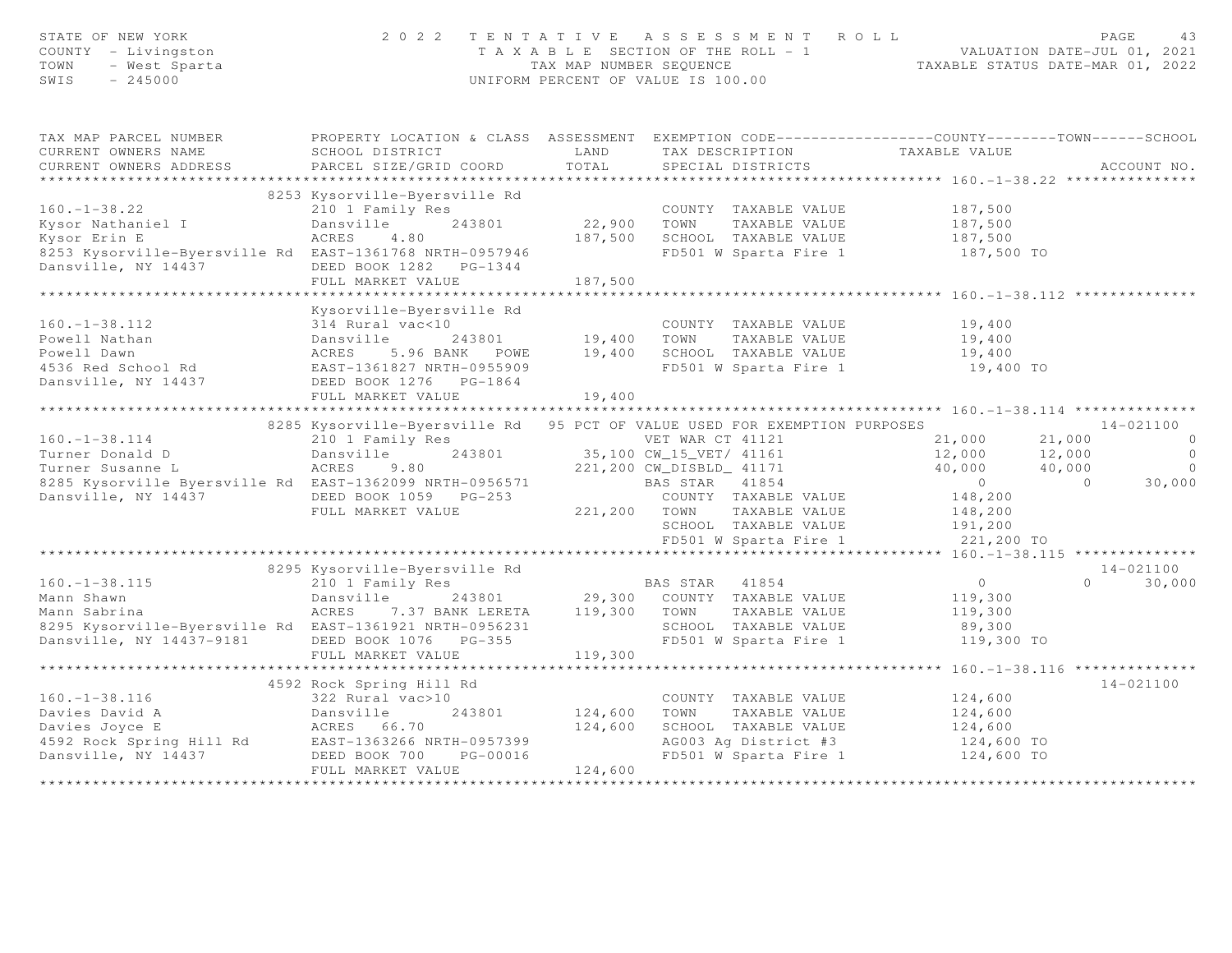| STATE OF NEW YORK<br>STATE OF NEW IONA<br>COUNTY - Livingston<br>TOWN - West Sparta<br>SWIS - 245000                                                                                                        | 2 0 2 2                                                                                                           |         | TENTATIVE ASSESSMENT ROLL<br>T A X A B L E SECTION OF THE ROLL - 1<br>TAX MAP NUMBER SEQUENCE<br>TAXABLE STATUS DATE-MAR 01, 2022<br>UNIFORM PERCENT OF VALUE IS 100.00 |                           | PAGE<br>44         |
|-------------------------------------------------------------------------------------------------------------------------------------------------------------------------------------------------------------|-------------------------------------------------------------------------------------------------------------------|---------|-------------------------------------------------------------------------------------------------------------------------------------------------------------------------|---------------------------|--------------------|
| TAX MAP PARCEL NUMBER                                                                                                                                                                                       | PROPERTY LOCATION & CLASS ASSESSMENT EXEMPTION CODE----------------COUNTY-------TOWN------SCHOOL                  |         |                                                                                                                                                                         |                           |                    |
| CURRENT OWNERS NAME                                                                                                                                                                                         | SCHOOL DISTRICT                                                                                                   | LAND    | TAX DESCRIPTION TAXABLE VALUE<br>SPECIAL DISTRICTS                                                                                                                      |                           |                    |
| CURRENT OWNERS ADDRESS                                                                                                                                                                                      | PARCEL SIZE/GRID COORD                                                                                            | TOTAL   |                                                                                                                                                                         |                           | ACCOUNT NO.        |
|                                                                                                                                                                                                             | Rock Spring Hill Rd                                                                                               |         |                                                                                                                                                                         |                           |                    |
| $160. - 1 - 38.211$                                                                                                                                                                                         | 314 Rural vac<10                                                                                                  |         | COUNTY TAXABLE VALUE 15,600                                                                                                                                             |                           |                    |
|                                                                                                                                                                                                             |                                                                                                                   |         | 243801 15,600 TOWN TAXABLE VALUE<br>15,600 SCHOOL TAXABLE VALUE                                                                                                         |                           |                    |
|                                                                                                                                                                                                             |                                                                                                                   |         |                                                                                                                                                                         | 15,600<br>15,600          |                    |
|                                                                                                                                                                                                             |                                                                                                                   |         | FD501 W Sparta Fire 1 15,600 TO                                                                                                                                         |                           |                    |
|                                                                                                                                                                                                             |                                                                                                                   |         |                                                                                                                                                                         |                           |                    |
|                                                                                                                                                                                                             | FULL MARKET VALUE                                                                                                 | 15,600  |                                                                                                                                                                         |                           |                    |
|                                                                                                                                                                                                             |                                                                                                                   |         |                                                                                                                                                                         |                           |                    |
| 100.-1-38.212<br>Travis Todd L 240 Rural res<br>Travis Todd L Dansville 243801 59,400 COUNTY TAXABLE VALUE<br>21.90 BANKFIRSTAM 159,900 TOWN TAXABLE VALUE<br>Dansville, NY 14437 EAST-1362261 NRTH-0958269 |                                                                                                                   |         |                                                                                                                                                                         |                           |                    |
|                                                                                                                                                                                                             |                                                                                                                   |         | BAS STAR 41854                                                                                                                                                          | $\overline{0}$<br>159,900 | 30,000<br>$\Omega$ |
|                                                                                                                                                                                                             |                                                                                                                   |         |                                                                                                                                                                         |                           |                    |
|                                                                                                                                                                                                             |                                                                                                                   |         | SCHOOL TAXABLE VALUE                                                                                                                                                    | 159,900<br>129,900        |                    |
|                                                                                                                                                                                                             | DEED BOOK 1215 PG-57                                                                                              |         | FD501 W Sparta Fire 1                                                                                                                                                   | 159,900 TO                |                    |
|                                                                                                                                                                                                             | FULL MARKET VALUE                                                                                                 | 159,900 |                                                                                                                                                                         |                           |                    |
|                                                                                                                                                                                                             |                                                                                                                   |         |                                                                                                                                                                         |                           |                    |
|                                                                                                                                                                                                             | 4092 Rock Spring Hill Rd                                                                                          |         |                                                                                                                                                                         |                           | 14-029300          |
| $160. - 1 - 39$                                                                                                                                                                                             | 312 Vac w/imprv                                                                                                   |         | COUNTY TAXABLE VALUE                                                                                                                                                    | 4,600                     |                    |
|                                                                                                                                                                                                             |                                                                                                                   |         | TOWN      TAXABLE VALUE<br>SCHOOL   TAXABLE VALUE                                                                                                                       | 4,600                     |                    |
|                                                                                                                                                                                                             |                                                                                                                   |         |                                                                                                                                                                         | 4,600                     |                    |
| 8256 Kysorville-Byersville Rd EAST-1361327 NRTH-0958362                                                                                                                                                     |                                                                                                                   |         | FD501 W Sparta Fire 1                                                                                                                                                   | 4,600 TO                  |                    |
| Dansville, NY 14437                                                                                                                                                                                         | DEED BOOK 1014 PG-47                                                                                              |         |                                                                                                                                                                         |                           |                    |
|                                                                                                                                                                                                             | FULL MARKET VALUE                                                                                                 | 4,600   |                                                                                                                                                                         |                           |                    |
|                                                                                                                                                                                                             |                                                                                                                   |         |                                                                                                                                                                         |                           |                    |
| $160. - 1 - 40.2$                                                                                                                                                                                           | 8284 Kysorville-Byersville Rd<br>210 1 Family Res                                                                 |         | COUNTY TAXABLE VALUE                                                                                                                                                    |                           | 14-034050          |
| Burley Brian L                                                                                                                                                                                              | Dansville 243801 12,200 TOWN                                                                                      |         | TAXABLE VALUE                                                                                                                                                           | 104,700<br>104,700        |                    |
| Burley Molly E                                                                                                                                                                                              |                                                                                                                   |         |                                                                                                                                                                         |                           |                    |
| 8284 Kysorville-Byersville Rd                                                                                                                                                                               | FRNT 215.00 DPTH 190.25 104,700 SCHOOL TAXABLE VALUE 104,700 104,700 DANKFIRSTAM FD501 W Sparta Fire 1 104,700 TO |         |                                                                                                                                                                         |                           |                    |
| Dansville, NY 14437                                                                                                                                                                                         | EAST-1361329 NRTH-0956648                                                                                         |         |                                                                                                                                                                         |                           |                    |
|                                                                                                                                                                                                             | DEED BOOK 1285 PG-2207                                                                                            |         |                                                                                                                                                                         |                           |                    |
|                                                                                                                                                                                                             | FULL MARKET VALUE                                                                                                 | 104,700 |                                                                                                                                                                         |                           |                    |
|                                                                                                                                                                                                             | ***************************                                                                                       |         |                                                                                                                                                                         |                           |                    |
|                                                                                                                                                                                                             | 8278 Kysorville-Byersville Rd                                                                                     |         |                                                                                                                                                                         |                           | 14-014600          |
| $160. - 1 - 40.3$                                                                                                                                                                                           | 210 1 Family Res                                                                                                  |         | SR CITIZEN 41800                                                                                                                                                        | 8,135                     | 8,135 8,135        |
| Bonehill Janice L                                                                                                                                                                                           | 243801<br>Dansville                                                                                               |         | 11,300 COUNTY TAXABLE VALUE                                                                                                                                             | 154,565                   |                    |
| 8278 Kysorville-Byersville Rd ACRES 0.87                                                                                                                                                                    |                                                                                                                   |         | 162,700 TOWN TAXABLE VALUE                                                                                                                                              | 154,565                   |                    |
| Dansville, NY 14437                                                                                                                                                                                         | EAST-1361326 NRTH-0956850                                                                                         |         | SCHOOL TAXABLE VALUE 154,565<br>FD501 W Sparta Fire 1                                                                                                                   | 162,700 TO                |                    |
|                                                                                                                                                                                                             | FULL MARKET VALUE                                                                                                 | 162,700 |                                                                                                                                                                         |                           |                    |
|                                                                                                                                                                                                             |                                                                                                                   |         |                                                                                                                                                                         |                           |                    |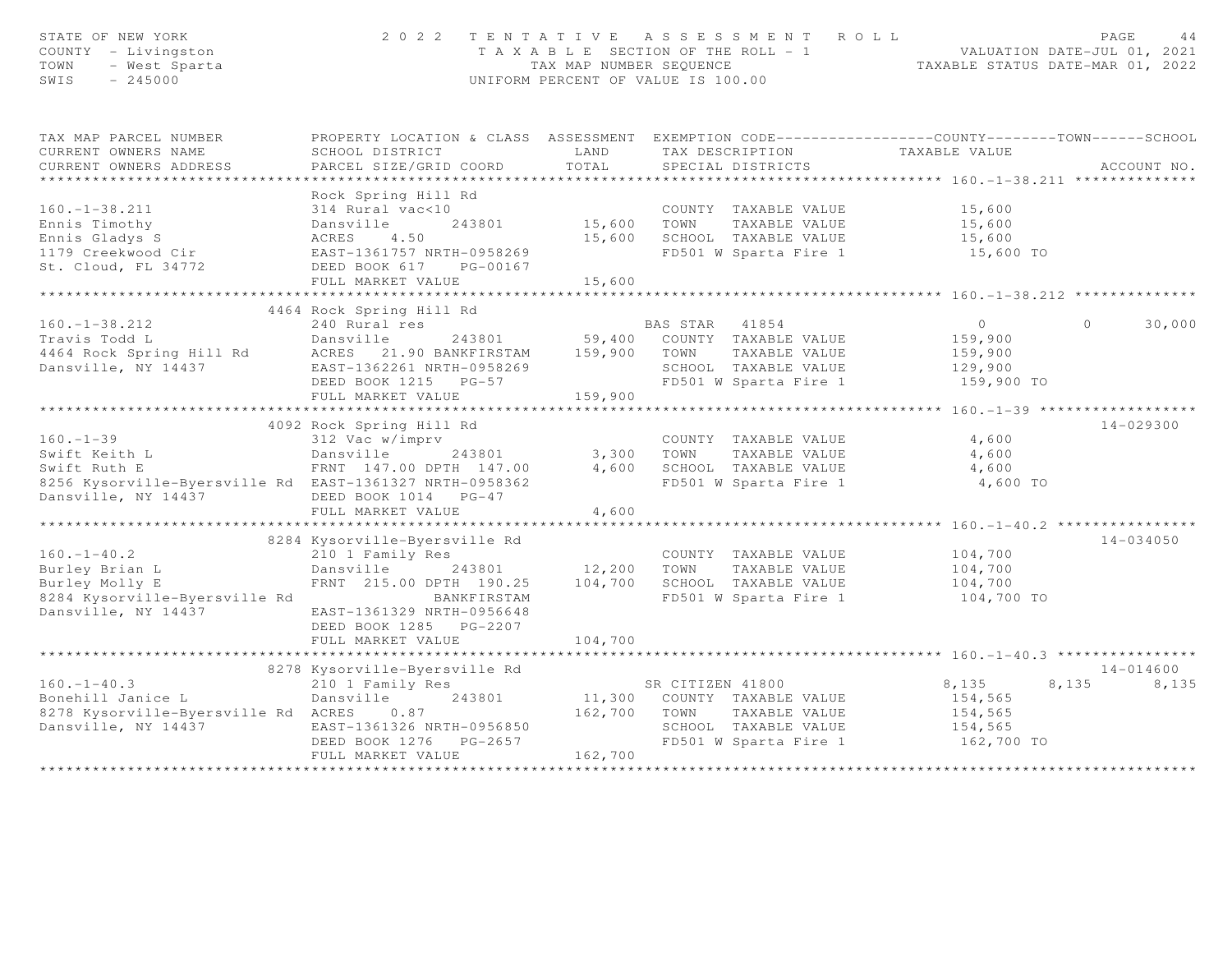| STATE OF NEW YORK<br>COUNTY - Livingston<br>TOWN<br>- West Sparta<br>$-245000$<br>SWIS | 2 0 2 2                                                                                                             | TAX MAP NUMBER SEQUENCE | TENTATIVE ASSESSMENT<br>T A X A B L E SECTION OF THE ROLL - 1<br>UNIFORM PERCENT OF VALUE IS 100.00 | R O L L<br>TAXABLE STATUS DATE-MAR 01, 2022       | PAGE<br>VALUATION DATE-JUL 01, 2021 | 4.5           |
|----------------------------------------------------------------------------------------|---------------------------------------------------------------------------------------------------------------------|-------------------------|-----------------------------------------------------------------------------------------------------|---------------------------------------------------|-------------------------------------|---------------|
| TAX MAP PARCEL NUMBER<br>CURRENT OWNERS NAME                                           | PROPERTY LOCATION & CLASS ASSESSMENT EXEMPTION CODE----------------COUNTY-------TOWN------SCHOOL<br>SCHOOL DISTRICT | LAND                    | TAX DESCRIPTION                                                                                     | TAXABLE VALUE                                     |                                     |               |
| CURRENT OWNERS ADDRESS                                                                 | PARCEL SIZE/GRID COORD                                                                                              | TOTAL                   | SPECIAL DISTRICTS                                                                                   |                                                   |                                     | ACCOUNT NO.   |
| ***********************                                                                |                                                                                                                     |                         |                                                                                                     |                                                   |                                     |               |
|                                                                                        | 8270 Kysorville-Byersville Rd                                                                                       |                         |                                                                                                     |                                                   |                                     | $14 - 014600$ |
| $160. - 1 - 40.4$                                                                      | 240 Rural res                                                                                                       |                         | BAS STAR<br>41854                                                                                   | $\overline{0}$                                    | $\Omega$                            | 30,000        |
| Jansch Michael A                                                                       | Dansville<br>243801                                                                                                 |                         | 68,100 COUNTY TAXABLE VALUE                                                                         | 97,800                                            |                                     |               |
| Jansch Susan E                                                                         | Life Use Reserved Neva Ga                                                                                           | 97,800                  | TOWN<br>TAXABLE VALUE                                                                               | 97,800                                            |                                     |               |
| 8270 Kysorville-Byersville Rd ACRES 27.30                                              |                                                                                                                     |                         | SCHOOL TAXABLE VALUE                                                                                | 67,800                                            |                                     |               |
| Dansville, NY 14437                                                                    | EAST-1360864 NRTH-0956790                                                                                           |                         | FD501 W Sparta Fire 1                                                                               | 97,800 TO                                         |                                     |               |
|                                                                                        | DEED BOOK 1253 PG-2360                                                                                              |                         |                                                                                                     |                                                   |                                     |               |
|                                                                                        | FULL MARKET VALUE                                                                                                   | 97,800                  |                                                                                                     |                                                   |                                     |               |
|                                                                                        | *****************************                                                                                       |                         |                                                                                                     |                                                   |                                     |               |
|                                                                                        | 8256 Kysorville-Byersville Rd                                                                                       |                         |                                                                                                     |                                                   |                                     |               |
| $160. - 1 - 40.123$                                                                    | 240 Rural res                                                                                                       |                         | BAS STAR 41854                                                                                      | $\Omega$                                          | $\Omega$                            | 30,000        |
| Swift Keith L                                                                          | 243801<br>Dansville                                                                                                 | 58,200                  | COUNTY TAXABLE VALUE                                                                                | 334,000                                           |                                     |               |
| Swift Ruth E                                                                           | ACRES 21.10                                                                                                         | 334,000                 | TOWN<br>TAXABLE VALUE                                                                               | 334,000                                           |                                     |               |
| 8256 Kysorville-Byersville Rd EAST-1361049 NRTH-0957827                                |                                                                                                                     |                         | SCHOOL TAXABLE VALUE                                                                                | 304,000                                           |                                     |               |
| Dansville, NY 14437                                                                    | DEED BOOK 1037 PG-9                                                                                                 |                         | FD501 W Sparta Fire 1                                                                               | 334,000 TO                                        |                                     |               |
|                                                                                        | FULL MARKET VALUE<br>****************************                                                                   | 334,000                 |                                                                                                     |                                                   |                                     |               |
|                                                                                        | 8294 Kysorville-Byersville Rd                                                                                       |                         |                                                                                                     |                                                   |                                     | $14 - 043950$ |
| $160. - 1 - 41$                                                                        | 210 1 Family Res                                                                                                    |                         | ENH STAR<br>41834                                                                                   | $\overline{0}$                                    | $\Omega$                            | 74,900        |
| Weidman Ronald C                                                                       | 243801<br>Dansville                                                                                                 |                         | 13,000 COUNTY TAXABLE VALUE                                                                         | 142,500                                           |                                     |               |
| Weidman Beatrice V                                                                     | ACRES<br>1.00                                                                                                       | 142,500                 | TAXABLE VALUE<br>TOWN                                                                               | 142,500                                           |                                     |               |
| 8294 Kysorville-Byersville Rd EAST-1361308 NRTH-0956296                                |                                                                                                                     |                         | SCHOOL TAXABLE VALUE                                                                                | 67,600                                            |                                     |               |
| Dansville, NY 14437                                                                    | DEED BOOK 411<br>PG-738                                                                                             |                         | FD501 W Sparta Fire 1                                                                               | 142,500 TO                                        |                                     |               |
|                                                                                        | FULL MARKET VALUE                                                                                                   | 142,500                 |                                                                                                     |                                                   |                                     |               |
|                                                                                        |                                                                                                                     |                         |                                                                                                     |                                                   |                                     |               |
|                                                                                        | 8442 Kysorville-Byersville Rd                                                                                       |                         |                                                                                                     |                                                   |                                     | 14-022300     |
| $160. - 1 - 43.1$                                                                      | 270 Mfg housing                                                                                                     |                         | AG DIST C 41720                                                                                     | 170,092                                           | 170,092                             | 170,092       |
| Kemp Dennis R                                                                          | Dansville<br>243801                                                                                                 | 319,600                 | COUNTY TAXABLE VALUE                                                                                | 253,608                                           |                                     |               |
| 8342 Rock Spring Hill Rd                                                               | ACRES 168.60                                                                                                        | 423,700                 | TOWN<br>TAXABLE VALUE                                                                               | 253,608                                           |                                     |               |
| Dansville, NY 14437                                                                    | EAST-1360134 NRTH-0954326                                                                                           |                         | SCHOOL TAXABLE VALUE                                                                                | 253,608                                           |                                     |               |
|                                                                                        | DEED BOOK 858<br>$PG-166$                                                                                           |                         | AG003 Ag District #3                                                                                | 423,700 TO                                        |                                     |               |
| MAY BE SUBJECT TO PAYMENT                                                              | FULL MARKET VALUE                                                                                                   |                         | 423,700 FD501 W Sparta Fire 1                                                                       | 423,700 TO                                        |                                     |               |
| UNDER AGDIST LAW TIL 2026                                                              |                                                                                                                     |                         |                                                                                                     |                                                   |                                     |               |
| ***************************                                                            |                                                                                                                     |                         |                                                                                                     | ***************** 160. -1 -43.2 ***************** |                                     |               |
|                                                                                        | Kysorville-Byersville Rd                                                                                            |                         |                                                                                                     |                                                   |                                     | $14 - 036650$ |
| $160. - 1 - 43.2$                                                                      | 270 Mfg housing                                                                                                     |                         | COUNTY TAXABLE VALUE                                                                                | 55,500                                            |                                     |               |
| Shaver Edwin                                                                           | 243801<br>Dansville                                                                                                 | 14,300                  | TOWN<br>TAXABLE VALUE                                                                               | 55,500                                            |                                     |               |
| Shaver Miriam                                                                          | ACRES<br>1.50                                                                                                       | 55,500                  | SCHOOL TAXABLE VALUE                                                                                | 55,500                                            |                                     |               |
| 8486 Kysorville-Byersville Rd EAST-1361401 NRTH-0953122                                |                                                                                                                     |                         | FD501 W Sparta Fire 1                                                                               | 55,500 TO                                         |                                     |               |
| Dansville, NY 14437                                                                    | DEED BOOK 498<br>$PG-244$                                                                                           |                         |                                                                                                     |                                                   |                                     |               |
|                                                                                        | FULL MARKET VALUE                                                                                                   | 55,500                  |                                                                                                     |                                                   |                                     |               |
|                                                                                        |                                                                                                                     |                         |                                                                                                     |                                                   |                                     |               |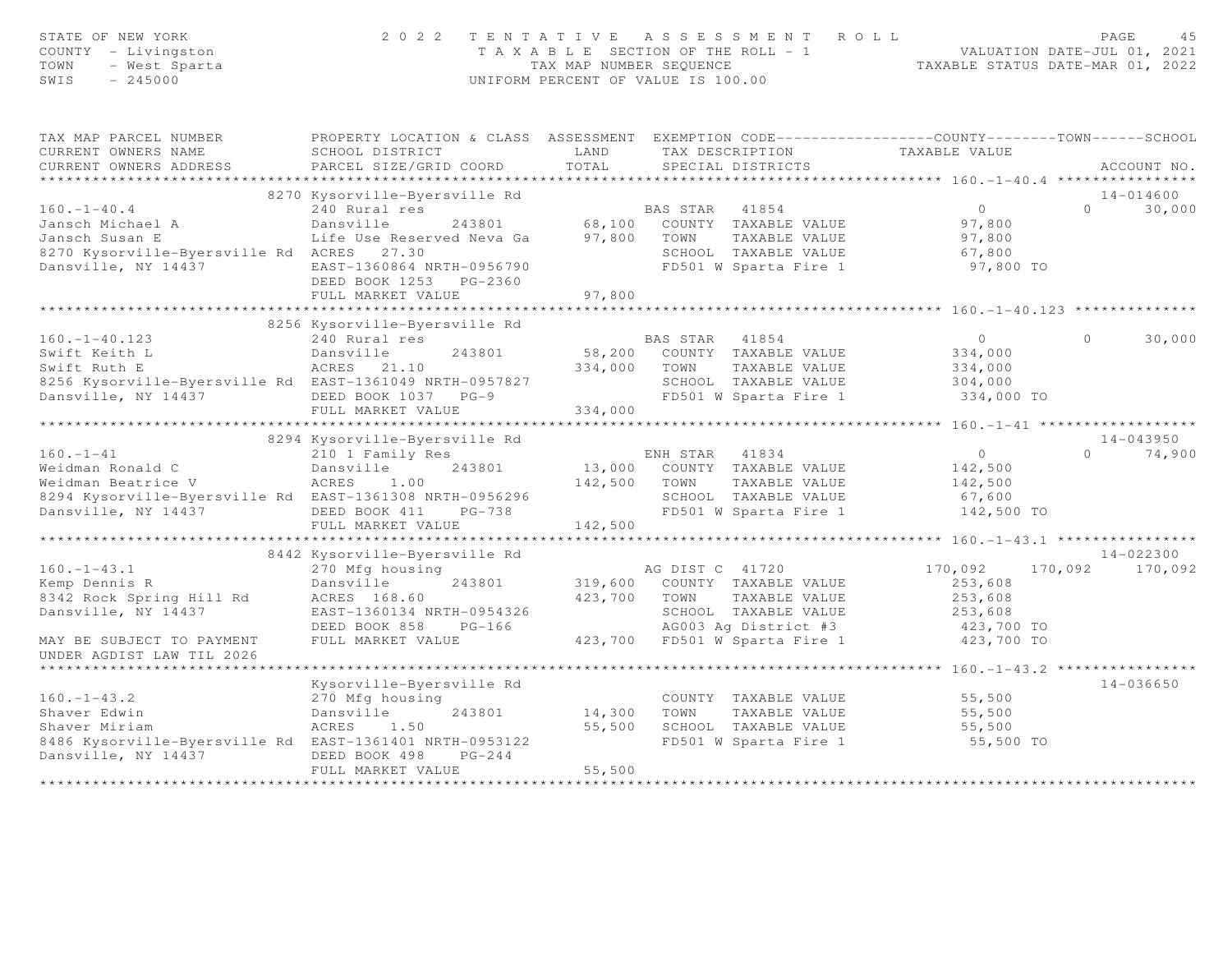| STATE OF NEW YORN<br>COUNTY - Livingston<br>TOWN - West Sparta                                                                                                                                                                                            |                                                                | UNIFORM PERCENT OF VALUE IS 100.00                                                                                                                                                                                                                                                                                                                                                      | 2022 TENTATIVE ASSESSMENT ROLL PAGE 46<br>TAXABLE SECTION OF THE ROLL - 1 VALUATION DATE-JUL 01, 2021<br>TAX MAP NUMBER SEQUENCE TAXABLE STATUS DATE-MAR 01, 2022 |
|-----------------------------------------------------------------------------------------------------------------------------------------------------------------------------------------------------------------------------------------------------------|----------------------------------------------------------------|-----------------------------------------------------------------------------------------------------------------------------------------------------------------------------------------------------------------------------------------------------------------------------------------------------------------------------------------------------------------------------------------|-------------------------------------------------------------------------------------------------------------------------------------------------------------------|
| TAX MAP PARCEL NUMBER<br>CURRENT OWNERS NAME<br>CURRENT OWNERS ADDRESS                                                                                                                                                                                    | SCHOOL DISTRICT<br>PARCEL SIZE/GRID COORD                      | LAND TAX DESCRIPTION TAXABLE VALUE<br>TOTAL<br>SPECIAL DISTRICTS                                                                                                                                                                                                                                                                                                                        | PROPERTY LOCATION & CLASS ASSESSMENT EXEMPTION CODE----------------COUNTY-------TOWN------SCHOOL<br>ACCOUNT NO.                                                   |
| $160. - 1 - 44.11$                                                                                                                                                                                                                                        | 4044 Rock Spring Hill Rd<br>FULL MARKET VALUE                  | Rock Spring Hill Rd<br>210 1 Family Res<br>Dansville 243801 13,000 TOWN TAXABLE VALUE<br>ACRES 1.00 199,200 SCHOOL TAXABLE VALUE<br>Moore Brook A<br>Moore Edward D<br>Moore Edward D<br>ACRES 1.00 199,200 SCHOOL TAXABLE VALUE 199,200<br>4001 Glen Eagles Ln SW EAST-1360204 NRTH-0958251 AG003 Ag District #3 199,200 199,200 TO<br>Concord, NC 28027 DEED BOOK 1294 PG-<br>199,200 | 14-029100<br>199,200                                                                                                                                              |
| $160. - 1 - 44.12$<br>Swyers T Joseph<br>9596 Kenney Rd<br>Dansville, NY 14437<br>MAY BE SUBJECT TO PAYMENT FULL MARKET VALUE<br>UNDER AGDIST LAW TIL 2026                                                                                                | Rock Spring Hill Rd<br>105 Vac farmland                        | AG DIST C 41720<br>Dansville 243801 114,100 COUNTY TAXABLE VALUE 23,712<br>ACRES 40.37 BANK SWYE 114,100 TOWN TAXABLE VALUE 23,712<br>EAST-1360204 NRTH-0958251 SCHOOL TAXABLE VALUE 23,712<br>DEED BOOK 1273 PG-819 AG003 Ag District #3 114,100 TO<br>F                                                                                                                               | 14-029100<br>90,388<br>90,388<br>90,388                                                                                                                           |
|                                                                                                                                                                                                                                                           | 4052 Rock Spring Hill Rd                                       | 160.-1-45.11 (1992 Nook of Press)<br>Mysor Gregory (1992 Nook of Paris 243801 (1993)<br>Mysor Patricia E (180,094 257,800 COUNTY TAXABLE VALUE 180,094<br>MO52 Rock Spring Hill Rd EAST-1360160 NRTH-0958933 (NOW TAXABLE VALUE 180,                                                                                                                                                    | 77,706<br>77,706<br>$\overline{0}$<br>74,900                                                                                                                      |
| UNDER AGDIST LAW TIL 2026<br>$160. - 1 - 45.12$<br>160.-1-45.12<br>Kysor Gregory<br>Kysor Patricia E (ACRES 2.04<br>4052 Rock Spring Hill Rd (BAST-1360390 NRTH-0958212<br>DEED BOOK 767 PG-134<br>MAY BE SUBJECT TO PAYMENT<br>UNDER AGDIST LAW TIL 2025 | 4048 Rock Spring Hill Rd<br>433 Auto body<br>FULL MARKET VALUE | COUNTY TAXABLE VALUE<br>243801 18,400 TOWN<br>63,300 SCHOOL TAXABLE VALUE 63,300<br>AG003 Ag District #3 63,300 TO<br>FD501 W Sparta Fire 1 63,300 TO<br>63,300                                                                                                                                                                                                                         | 63,300<br>TAXABLE VALUE 63,300<br>TAXABLE VALUE 63,300                                                                                                            |
| $160. - 1 - 46$                                                                                                                                                                                                                                           | FULL MARKET VALUE                                              | BAS STAR 41854<br>Galton Nancy<br>Henry Rory<br>Henry Rory<br>Henry Rory<br>ACRES 1.00<br>4034 Rock Spring Hill Rd<br>EAST-1359786 NRTH-0958251<br>Dansville, NY 14437<br>DEED BOOK 1260 PG-2535<br>FD501 W Sparta Fire 1<br>FIILL MARKET VALUE<br>FIILL MARKET VALUE<br><br>79,900<br>******************                                                                               | 14-028760<br>$\overline{0}$<br>$\Omega$<br>30,000<br>79,900<br>79,900<br>49,900<br>79,900 TO                                                                      |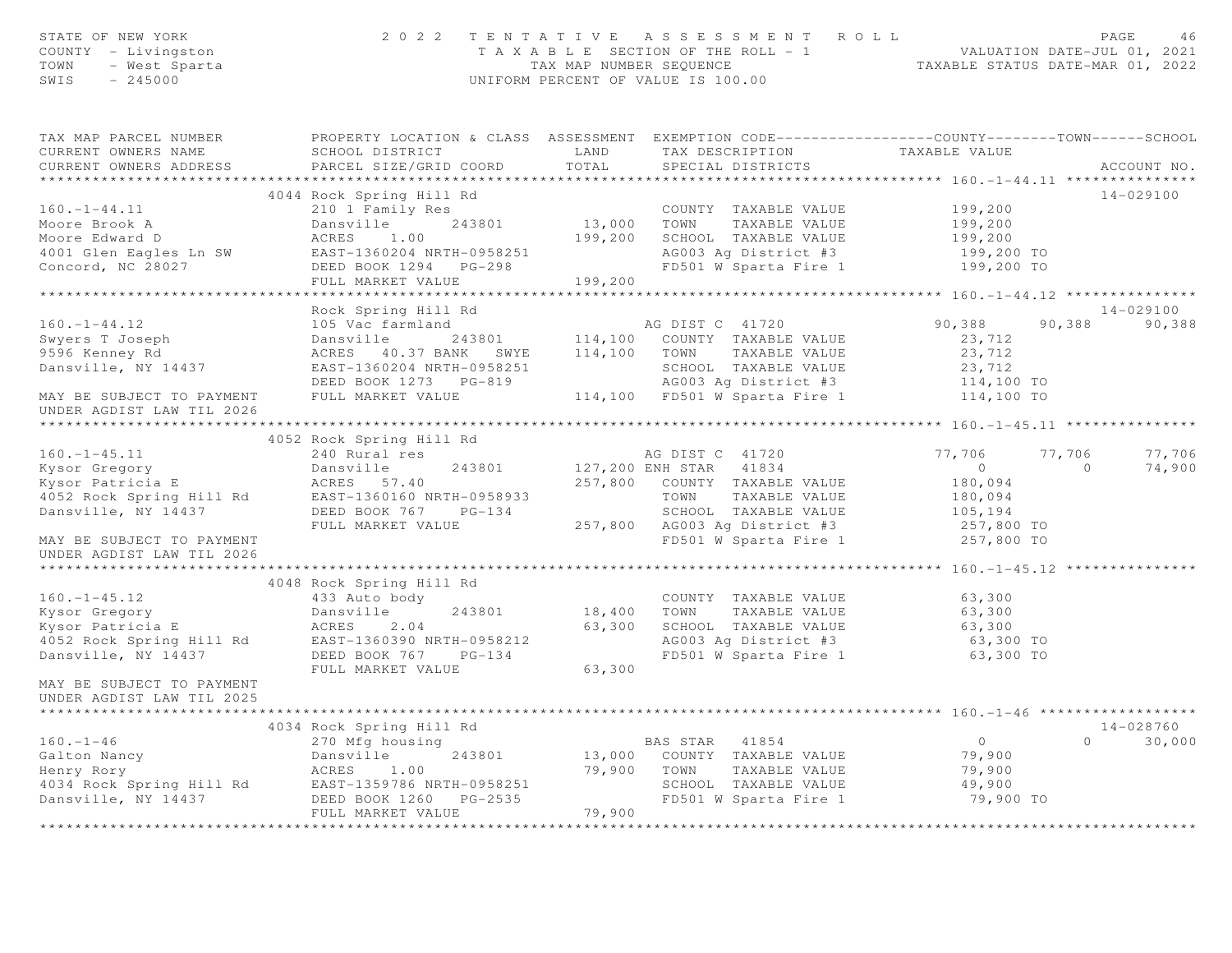| STATE OF NEW YORK<br>COUNTY - Livingston<br>OF NEW YORK<br>- Livingston<br>- West Sparta<br>245000<br>TOWN<br>SWIS                                                                                                                           | 2 0 2 2                                                                                                                                          |              | TENTATIVE ASSESSMENT ROLL<br>T A X A B L E SECTION OF THE ROLL - 1 VALUATION DATE-JUL 01, 2021<br>TAX MAP NUMBER SEQUENCE TAXABLE STATUS DATE-MAR 01, 2022<br>UNIFORM PERCENT OF VALUE IS 100.00 |                                                     | PAGE     | 47            |
|----------------------------------------------------------------------------------------------------------------------------------------------------------------------------------------------------------------------------------------------|--------------------------------------------------------------------------------------------------------------------------------------------------|--------------|--------------------------------------------------------------------------------------------------------------------------------------------------------------------------------------------------|-----------------------------------------------------|----------|---------------|
| TAX MAP PARCEL NUMBER THE PROPERTY LOCATION & CLASS ASSESSMENT EXEMPTION CODE---------------COUNTY--------TOWN------SCHOOL                                                                                                                   |                                                                                                                                                  |              |                                                                                                                                                                                                  |                                                     |          |               |
| CURRENT OWNERS NAME<br>CURRENT OWNERS ADDRESS                                                                                                                                                                                                | SCHOOL DISTRICT<br>PARCEL SIZE/GRID COORD                                                                                                        |              | LAND TAX DESCRIPTION TAXABLE VALUE COORD TOTAL SPECIAL DISTRICTS                                                                                                                                 |                                                     |          | ACCOUNT NO.   |
|                                                                                                                                                                                                                                              |                                                                                                                                                  |              |                                                                                                                                                                                                  |                                                     |          |               |
|                                                                                                                                                                                                                                              | Rock Spring Hill Rd                                                                                                                              |              |                                                                                                                                                                                                  |                                                     |          | $14 - 028750$ |
| $160. - 1 - 47$                                                                                                                                                                                                                              | AG DIST IN 41730<br>314 Rural vac<10<br>Dansville 243801 3,000 COUNTY TAXABLE VALUE<br>ACRES 1.00 BANK 3,000 TOWN TAXABLE VALUE<br>TAXABLE VALUE |              |                                                                                                                                                                                                  | 2,439 2,439 2,439                                   |          |               |
| Swyers T Joseph<br>9596 Kenney Rd                                                                                                                                                                                                            |                                                                                                                                                  |              |                                                                                                                                                                                                  | 561                                                 |          |               |
|                                                                                                                                                                                                                                              |                                                                                                                                                  |              |                                                                                                                                                                                                  | 561                                                 |          |               |
| Dansville, NY 14437                                                                                                                                                                                                                          | EAST-1359634 NRTH-0958248                                                                                                                        |              |                                                                                                                                                                                                  |                                                     |          |               |
| MAY BE SUBJECT TO PAYMENT                                                                                                                                                                                                                    | DEED BOOK 1273 PG-819<br>FULL MARKET VALUE                                                                                                       | 3,000        |                                                                                                                                                                                                  |                                                     |          |               |
| UNDER AGDIST LAW TIL 2029<br>* * * * * * * * * * * * * * * * * * * *                                                                                                                                                                         |                                                                                                                                                  |              |                                                                                                                                                                                                  |                                                     |          |               |
|                                                                                                                                                                                                                                              | 4026 Rock Spring Hill Rd                                                                                                                         |              |                                                                                                                                                                                                  |                                                     |          | 14-028700     |
| $160. - 1 - 48$                                                                                                                                                                                                                              | 270 Mfg housing                                                                                                                                  |              | BAS STAR 41854                                                                                                                                                                                   | $\overline{0}$                                      |          | $0 \t 21,900$ |
|                                                                                                                                                                                                                                              |                                                                                                                                                  |              |                                                                                                                                                                                                  |                                                     |          |               |
| 160.-1-48 270 Mfg housing BAS STAR 41854 0<br>Spuck Tammy M Dansville 243801 7,800 COUNTY TAXABLE VALUE 21,900<br>4026 Rock Spring Hill Rd FRNT 90.00 DPTH 290.00 21,900 TOWN TAXABLE VALUE 21,900                                           |                                                                                                                                                  |              |                                                                                                                                                                                                  |                                                     |          |               |
| Dansville, NY 14437                                                                                                                                                                                                                          | EAST-1359511 NRTH-0958257                                                                                                                        |              |                                                                                                                                                                                                  |                                                     |          |               |
|                                                                                                                                                                                                                                              | DEED BOOK 1127 PG-26                                                                                                                             |              |                                                                                                                                                                                                  |                                                     |          |               |
|                                                                                                                                                                                                                                              | FULL MARKET VALUE                                                                                                                                | 21,900       |                                                                                                                                                                                                  |                                                     |          |               |
| 4024 Rock Spring Hill Rd<br>4024 Rock Spring Hill Rd<br>210 1 Family Res<br>McMaster Terry L<br>Wilber Brandon Miner Brandon ENT 1054 (19958333)<br>4791 DEED BOOK 1258 PG-2693 (1906)<br>265,800 SCHOOL TAXABLE VALUE<br>265,800 SCHOOL TAX |                                                                                                                                                  |              |                                                                                                                                                                                                  |                                                     |          |               |
|                                                                                                                                                                                                                                              |                                                                                                                                                  |              |                                                                                                                                                                                                  |                                                     |          | 14-030400     |
|                                                                                                                                                                                                                                              |                                                                                                                                                  |              |                                                                                                                                                                                                  |                                                     |          | $0 \t 30,000$ |
|                                                                                                                                                                                                                                              |                                                                                                                                                  |              |                                                                                                                                                                                                  |                                                     |          |               |
|                                                                                                                                                                                                                                              |                                                                                                                                                  |              |                                                                                                                                                                                                  |                                                     |          |               |
|                                                                                                                                                                                                                                              |                                                                                                                                                  |              |                                                                                                                                                                                                  | 95,800 TO                                           |          |               |
|                                                                                                                                                                                                                                              |                                                                                                                                                  |              |                                                                                                                                                                                                  |                                                     |          |               |
|                                                                                                                                                                                                                                              |                                                                                                                                                  |              |                                                                                                                                                                                                  |                                                     |          |               |
|                                                                                                                                                                                                                                              | 4012 Rock Spring Hill Rd                                                                                                                         |              |                                                                                                                                                                                                  |                                                     |          | $14 - 030000$ |
| $160. - 1 - 50$                                                                                                                                                                                                                              |                                                                                                                                                  |              |                                                                                                                                                                                                  | $\overline{0}$                                      | $\Omega$ | 30,000        |
|                                                                                                                                                                                                                                              |                                                                                                                                                  |              |                                                                                                                                                                                                  |                                                     |          |               |
|                                                                                                                                                                                                                                              |                                                                                                                                                  |              |                                                                                                                                                                                                  | 92,300<br>92,300                                    |          |               |
|                                                                                                                                                                                                                                              |                                                                                                                                                  |              |                                                                                                                                                                                                  |                                                     |          |               |
|                                                                                                                                                                                                                                              | DEED BOOK 855 PG-14                                                                                                                              |              |                                                                                                                                                                                                  |                                                     |          |               |
|                                                                                                                                                                                                                                              | FULL MARKET VALUE                                                                                                                                | 92,300       |                                                                                                                                                                                                  |                                                     |          |               |
|                                                                                                                                                                                                                                              |                                                                                                                                                  |              |                                                                                                                                                                                                  | ********************* 160.-1-51.1 ***************** |          |               |
|                                                                                                                                                                                                                                              | 4020 Rock Spring Hill Rd                                                                                                                         |              |                                                                                                                                                                                                  |                                                     |          | $14 - 030500$ |
|                                                                                                                                                                                                                                              |                                                                                                                                                  |              | BAS STAR 41854                                                                                                                                                                                   | $\overline{0}$<br>153,500                           | $\Omega$ | 30,000        |
| Notice of the specific term of the specific specific term of the specific specifies of the specific specifies of the specifies of the specifies of the specifies of the specifies of the specifies of the specifies of the spe               |                                                                                                                                                  |              |                                                                                                                                                                                                  |                                                     |          |               |
|                                                                                                                                                                                                                                              |                                                                                                                                                  | 153,500 TOWN | TAXABLE VALUE<br>SCHOOL TAXABLE VALUE 123,500                                                                                                                                                    | 153,500                                             |          |               |
|                                                                                                                                                                                                                                              | EAST-1359208 NRTH-0956281<br>DEED BOOK 1203 PG-244                                                                                               |              | FD501 W Sparta Fire 1                                                                                                                                                                            | 153,500 TO                                          |          |               |
|                                                                                                                                                                                                                                              | FULL MARKET VALUE                                                                                                                                | 153,500      |                                                                                                                                                                                                  |                                                     |          |               |
|                                                                                                                                                                                                                                              |                                                                                                                                                  |              |                                                                                                                                                                                                  |                                                     |          |               |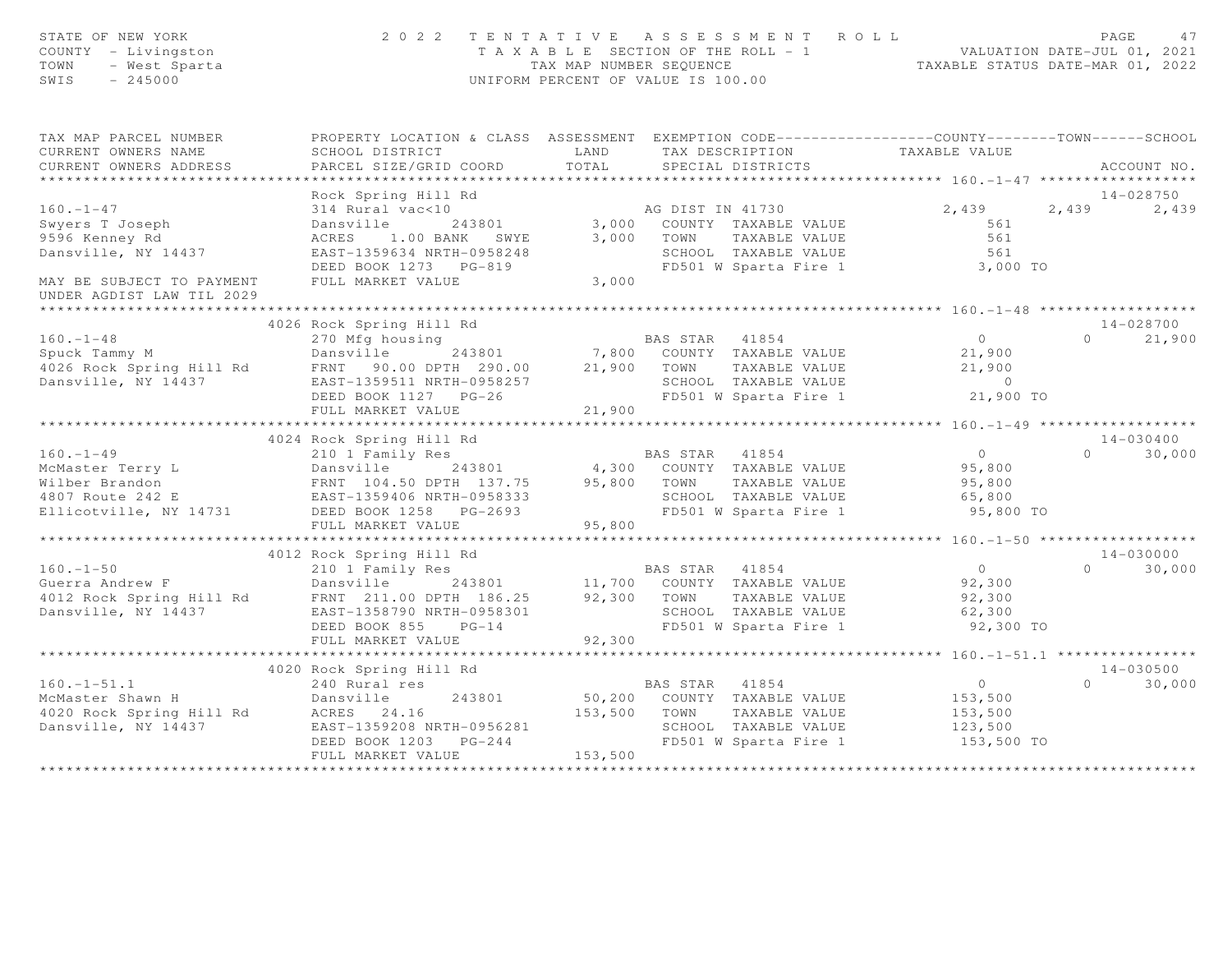| STATE OF NEW YORK<br>COUNTY - Livingston<br>TOWN - West Sparta<br>245000                                                                                                                                                                     |                                                                                                                                                                                                                                    |         | 2022 TENTATIVE ASSESSMENT ROLL<br>T A X A B L E SECTION OF THE ROLL - 1<br>TAX MAP NUMBER SEQUENCE<br>TAXABLE STATUS DATE-MAR 01, 2022<br>UNIFORM PERCENT OF VALUE IS 100.00 |                | PAGE<br>48       |
|----------------------------------------------------------------------------------------------------------------------------------------------------------------------------------------------------------------------------------------------|------------------------------------------------------------------------------------------------------------------------------------------------------------------------------------------------------------------------------------|---------|------------------------------------------------------------------------------------------------------------------------------------------------------------------------------|----------------|------------------|
| TAX MAP PARCEL NUMBER                                                                                                                                                                                                                        | PROPERTY LOCATION & CLASS ASSESSMENT EXEMPTION CODE----------------COUNTY-------TOWN------SCHOOL                                                                                                                                   |         |                                                                                                                                                                              |                |                  |
| CURRENT OWNERS NAME                                                                                                                                                                                                                          | <b>LAND</b><br>SCHOOL DISTRICT                                                                                                                                                                                                     |         | TAX DESCRIPTION TAXABLE VALUE<br>SPECIAL DISTRICTS                                                                                                                           |                |                  |
| CURRENT OWNERS ADDRESS                                                                                                                                                                                                                       | PARCEL SIZE/GRID COORD                                                                                                                                                                                                             | TOTAL   |                                                                                                                                                                              |                | ACCOUNT NO.      |
|                                                                                                                                                                                                                                              | Rock Spring Hill Rd                                                                                                                                                                                                                |         |                                                                                                                                                                              |                | 14-030500        |
| $160. - 1 - 51.2$                                                                                                                                                                                                                            |                                                                                                                                                                                                                                    |         |                                                                                                                                                                              | 68,414         | 68,414<br>68,414 |
|                                                                                                                                                                                                                                              | 120 Field crops<br>120 Field crops<br>243801 84,200 COUNTY TAXABLE VALUE                                                                                                                                                           |         |                                                                                                                                                                              | 15,786         |                  |
| 160.-1-Ji.<br>Swyers Thomas J<br>Thomas Rd                                                                                                                                                                                                   |                                                                                                                                                                                                                                    |         |                                                                                                                                                                              |                |                  |
| Dansville, NY 14437                                                                                                                                                                                                                          |                                                                                                                                                                                                                                    |         |                                                                                                                                                                              |                |                  |
|                                                                                                                                                                                                                                              |                                                                                                                                                                                                                                    |         |                                                                                                                                                                              |                |                  |
| MAY BE SUBJECT TO PAYMENT<br>UNDER AGDIST LAW TIL 2026                                                                                                                                                                                       | ACRES 28.08 BANK SWYE 84,200 COMM TAXABLE VALUE 15,786<br>EAST-1359119 NRTH-0957479 SCHOOL TAXABLE VALUE 15,786<br>DEED BOOK 1268 PG-16 AG003 Ag District #3 84,200 TO<br>FULL MARKET VALUE 84,200 FD501 W Sparta Fire 1 84,200 TO |         |                                                                                                                                                                              |                |                  |
|                                                                                                                                                                                                                                              |                                                                                                                                                                                                                                    |         |                                                                                                                                                                              |                |                  |
|                                                                                                                                                                                                                                              | 4004 Rock Spring Hill Rd                                                                                                                                                                                                           |         |                                                                                                                                                                              |                | 14-026150        |
| 160.-1-52.2<br>Levey Patricia A 210 1 Family Res<br>4004 Rock Spring Hill Rd ACRES 1.30<br>Dansville, NY 14437<br>EAS 243801 13,800 COUNTY TAXABLE VALUE<br>243801 13,800 COUNTY TAXABLE VALUE<br>191,200 TOWN TAXABLE VALUE<br>SCHOOL TAXAB |                                                                                                                                                                                                                                    |         |                                                                                                                                                                              | $\overline{0}$ | $0 \t 30,000$    |
|                                                                                                                                                                                                                                              |                                                                                                                                                                                                                                    |         |                                                                                                                                                                              | 191,200        |                  |
|                                                                                                                                                                                                                                              |                                                                                                                                                                                                                                    |         |                                                                                                                                                                              | 191,200        |                  |
|                                                                                                                                                                                                                                              | EAST-1358587 NRTH-0958238<br>FULL MARKET VALUE 161,200<br>FULL MARKET VALUE 191,200 FD501 W Sparta Fire 1 191,200 TO                                                                                                               |         |                                                                                                                                                                              |                |                  |
|                                                                                                                                                                                                                                              |                                                                                                                                                                                                                                    |         |                                                                                                                                                                              |                |                  |
|                                                                                                                                                                                                                                              |                                                                                                                                                                                                                                    |         |                                                                                                                                                                              |                |                  |
| 3980 Rockspring Rd 160.-1-52.11<br>20 Field crops<br>243801 171,300 COUNTY TAXABLE VALUE<br>243801 171,300 COUNTY TAXABLE VALUE<br>265,300 TOWN TAXABLE VALUE<br>3980 Rock Spring Hill Rd 265,300 TOWN TAXABLE VALUE<br>265,300 TOWN TAXAB   | 3980 Rockspring Rd                                                                                                                                                                                                                 |         |                                                                                                                                                                              |                | 14-025300        |
|                                                                                                                                                                                                                                              |                                                                                                                                                                                                                                    |         |                                                                                                                                                                              | 95,301         | 95,301 95,301    |
|                                                                                                                                                                                                                                              |                                                                                                                                                                                                                                    |         |                                                                                                                                                                              | 169,999        |                  |
|                                                                                                                                                                                                                                              |                                                                                                                                                                                                                                    |         | 265,300 TOWN TAXABLE VALUE                                                                                                                                                   | 169,999        |                  |
|                                                                                                                                                                                                                                              |                                                                                                                                                                                                                                    |         |                                                                                                                                                                              |                |                  |
|                                                                                                                                                                                                                                              | DEED BOOK 1246 PG-5                                                                                                                                                                                                                |         |                                                                                                                                                                              |                |                  |
| MAY BE SUBJECT TO PAYMENT                                                                                                                                                                                                                    | FULL MARKET VALUE                                                                                                                                                                                                                  | 265,300 |                                                                                                                                                                              |                |                  |
| UNDER AGDIST LAW TIL 2029                                                                                                                                                                                                                    |                                                                                                                                                                                                                                    |         |                                                                                                                                                                              |                |                  |
|                                                                                                                                                                                                                                              |                                                                                                                                                                                                                                    |         |                                                                                                                                                                              |                |                  |
|                                                                                                                                                                                                                                              | 3960 Rock Spring Hill Rd                                                                                                                                                                                                           |         |                                                                                                                                                                              |                | 14-025300        |
|                                                                                                                                                                                                                                              |                                                                                                                                                                                                                                    |         |                                                                                                                                                                              | $\overline{0}$ | $0 \t 30,000$    |
|                                                                                                                                                                                                                                              |                                                                                                                                                                                                                                    |         |                                                                                                                                                                              | 209,200        |                  |
| Expansive to the Magnetic Corporation of the Magnetic Corporation of the Magnetic Corporation of the Magnetic Corporation of the Magnetic Corporation of the Magnetic Corporation of the Magnetic Corporation of the Magnetic                |                                                                                                                                                                                                                                    |         |                                                                                                                                                                              | 209,200        |                  |
|                                                                                                                                                                                                                                              |                                                                                                                                                                                                                                    |         | SCHOOL TAXABLE VALUE 179,200                                                                                                                                                 |                |                  |
|                                                                                                                                                                                                                                              |                                                                                                                                                                                                                                    |         |                                                                                                                                                                              | 209,200 TO     |                  |
|                                                                                                                                                                                                                                              | FULL MARKET VALUE                                                                                                                                                                                                                  | 209,200 |                                                                                                                                                                              |                |                  |
|                                                                                                                                                                                                                                              |                                                                                                                                                                                                                                    |         |                                                                                                                                                                              |                |                  |
|                                                                                                                                                                                                                                              | Rock Spring Hill Rd                                                                                                                                                                                                                |         |                                                                                                                                                                              |                | $14 - 033900$    |
| $160. - 1 - 53.12$                                                                                                                                                                                                                           | 322 Rural vac>10<br>Dansville 243801 34,600 TOWN TAXABLE VALUE                                                                                                                                                                     |         | COUNTY TAXABLE VALUE 34,600<br>TOWN TAXABLE VALUE 34,600                                                                                                                     |                |                  |
| Kysor Benjamin I<br>Kysor Benjamin I<br>Kysor Nathaniel I<br>3960 Rock Spring Hill Rd                                                                                                                                                        |                                                                                                                                                                                                                                    |         |                                                                                                                                                                              |                |                  |
|                                                                                                                                                                                                                                              | ACRES 12.40                                                                                                                                                                                                                        |         |                                                                                                                                                                              |                |                  |
|                                                                                                                                                                                                                                              | EAST-1357087 NRTH-0957826                                                                                                                                                                                                          | 34,600  | SCHOOL TAXABLE VALUE 34,600<br>AG003 Ag District #3 34,600 TO<br>FD501 M Coorte Times                                                                                        |                |                  |
| Dansville, NY 14437                                                                                                                                                                                                                          | DEED BOOK 1293 PG-2266<br>FULL MARKET VALUE                                                                                                                                                                                        | 34,600  | FD501 W Sparta Fire 1                                                                                                                                                        | 34,600 TO      |                  |
|                                                                                                                                                                                                                                              |                                                                                                                                                                                                                                    |         |                                                                                                                                                                              |                |                  |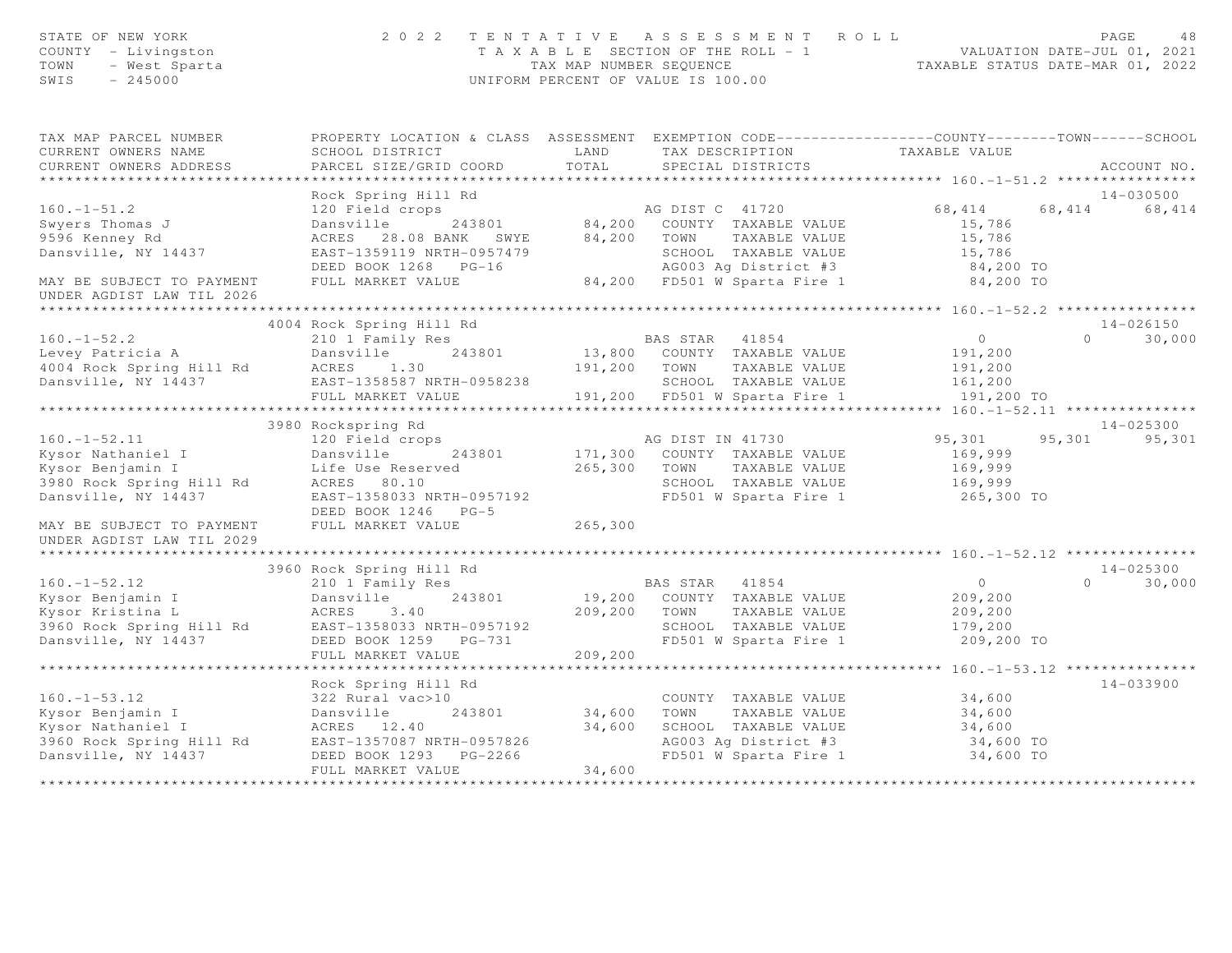| STATE OF NEW YORK<br>COUNTY - Livingston<br>TOWN<br>- West Sparta<br>SWIS<br>$-245000$                                                                |                                                                                                                                                     |         | 2022 TENTATIVE ASSESSMENT ROLL<br>UNIFORM PERCENT OF VALUE IS 100.00 | T A X A B L E SECTION OF THE ROLL - 1<br>T A X A B L E SECTION OF THE ROLL - 1<br>TAXABLE STATUS DATE-MAR 01, 2022 |                 | PAGE<br>49    |
|-------------------------------------------------------------------------------------------------------------------------------------------------------|-----------------------------------------------------------------------------------------------------------------------------------------------------|---------|----------------------------------------------------------------------|--------------------------------------------------------------------------------------------------------------------|-----------------|---------------|
| TAX MAP PARCEL NUMBER THE PROPERTY LOCATION & CLASS ASSESSMENT EXEMPTION CODE---------------COUNTY-------TOWN------SCHOOL<br>CURRENT OWNERS NAME      | SCHOOL DISTRICT                                                                                                                                     | LAND    |                                                                      | TAX DESCRIPTION TAXABLE VALUE                                                                                      |                 |               |
| CURRENT OWNERS ADDRESS<br>***********************                                                                                                     | PARCEL SIZE/GRID COORD                                                                                                                              | TOTAL   | SPECIAL DISTRICTS                                                    |                                                                                                                    |                 | ACCOUNT NO.   |
|                                                                                                                                                       | 8253 Green Rd                                                                                                                                       |         |                                                                      |                                                                                                                    |                 | 14-033900     |
| $160. - 1 - 53.111$                                                                                                                                   | 240 Rural res                                                                                                                                       |         | COUNTY TAXABLE VALUE                                                 | 357,600                                                                                                            |                 |               |
| Lape Kevin                                                                                                                                            | Dansville 243801 46,500 TOWN TAXABLE VALUE                                                                                                          |         |                                                                      | 357,600                                                                                                            |                 |               |
|                                                                                                                                                       |                                                                                                                                                     |         | SCHOOL TAXABLE VALUE                                                 | 357,600                                                                                                            |                 |               |
| Lape Elizabeth<br>8253 Green Rd                                                                                                                       |                                                                                                                                                     |         | AG003 Ag District #3                                                 | 357,600 TO                                                                                                         |                 |               |
| Dansville, NY 14437                                                                                                                                   | EAST-1356416 NRTH-0957849<br>DEED BOOK 1298 PG-2471                                                                                                 |         | FD501 W Sparta Fire 1                                                | 357,600 TO                                                                                                         |                 |               |
|                                                                                                                                                       | FULL MARKET VALUE                                                                                                                                   | 357,600 |                                                                      |                                                                                                                    |                 |               |
| MAY BE SUBJECT TO PAYMENT                                                                                                                             |                                                                                                                                                     |         |                                                                      |                                                                                                                    |                 |               |
| UNDER AGDIST LAW TIL 2026                                                                                                                             |                                                                                                                                                     |         |                                                                      |                                                                                                                    |                 |               |
|                                                                                                                                                       |                                                                                                                                                     |         |                                                                      |                                                                                                                    |                 |               |
|                                                                                                                                                       | Green Rd E                                                                                                                                          |         |                                                                      |                                                                                                                    |                 | $14 - 033900$ |
| $160. - 1 - 53.112$                                                                                                                                   | 322 Rural vac>10                                                                                                                                    |         | AG DIST C 41720                                                      | 72,122                                                                                                             | 72, 122 72, 122 |               |
| EJAE Farms, LLC                                                                                                                                       |                                                                                                                                                     |         |                                                                      | 22,178                                                                                                             |                 |               |
| 9596 Kenney Rd                                                                                                                                        | Dansville 243801 94,300 COUNTY TAXABLE VALUE<br>ACRES 30.90 BANKFIRSTAM 94,300 TOWN TAXABLE VALUE<br>EAST-1356671 NRTH-0956842 SCHOOL TAXABLE VALUE |         |                                                                      | 22,178                                                                                                             |                 |               |
| Dansville, NY 14437                                                                                                                                   |                                                                                                                                                     |         | SCHOOL TAXABLE VALUE                                                 | 22,178                                                                                                             |                 |               |
|                                                                                                                                                       | DEED BOOK 1291    PG-1352                                                                                                                           |         | SCHOOL TAXABLE VALUE<br>AGOO3 Ag District #3                         | 94,300 TO                                                                                                          |                 |               |
| MAY BE SUBJECT TO PAYMENT                                                                                                                             | FULL MARKET VALUE                                                                                                                                   |         | 94,300 FD501 W Sparta Fire 1                                         | 94,300 TO                                                                                                          |                 |               |
| UNDER AGDIST LAW TIL 2026                                                                                                                             |                                                                                                                                                     |         |                                                                      |                                                                                                                    |                 |               |
|                                                                                                                                                       |                                                                                                                                                     |         |                                                                      |                                                                                                                    |                 | $14 - 027400$ |
| $160. - 1 - 54.1$                                                                                                                                     | 8323 Green Rd<br>210 1 Family Res                                                                                                                   |         | BAS STAR 41854                                                       | $\overline{0}$                                                                                                     |                 | $0 \t 30,000$ |
|                                                                                                                                                       | Dansville 243801 18,200 COUNTY TAXABLE VALUE                                                                                                        |         |                                                                      | 150,600                                                                                                            |                 |               |
|                                                                                                                                                       | 3.00 BANK LERETA 150,600 TOWN                                                                                                                       |         | TAXABLE VALUE                                                        | 150,600                                                                                                            |                 |               |
|                                                                                                                                                       |                                                                                                                                                     |         |                                                                      | 120,600                                                                                                            |                 |               |
| Paird Aaron C<br>Fronk Brandi L<br>8323 Green Rd<br>Dansville, NY 14437<br>DEED BOOK 1252 PG-2837<br>DEED BOOK 1252 PG-2837<br>DEED BOOK 1252 PG-2837 |                                                                                                                                                     |         | SCHOOL TAXABLE VALUE<br>FD501 W Sparta Fire 1                        | 150,600 TO                                                                                                         |                 |               |
|                                                                                                                                                       | FULL MARKET VALUE                                                                                                                                   | 150,600 |                                                                      |                                                                                                                    |                 |               |
|                                                                                                                                                       |                                                                                                                                                     |         |                                                                      |                                                                                                                    |                 |               |
|                                                                                                                                                       | Green Rd                                                                                                                                            |         |                                                                      |                                                                                                                    |                 | 14-027400     |
| $160. - 1 - 54.2$                                                                                                                                     |                                                                                                                                                     |         |                                                                      | 55,969                                                                                                             |                 | 55,969 55,969 |
| Baird Aaron C                                                                                                                                         |                                                                                                                                                     |         |                                                                      | 108,531                                                                                                            |                 |               |
| Fronk Brandi L                                                                                                                                        |                                                                                                                                                     |         |                                                                      | 108,531                                                                                                            |                 |               |
| 8323 Green Rd                                                                                                                                         | EAST-1357478 NRTH-0955045                                                                                                                           |         | SCHOOL TAXABLE VALUE                                                 | 108,531                                                                                                            |                 |               |
| Dansville, NY 14437                                                                                                                                   | DEED BOOK 1252 PG-2837                                                                                                                              |         | FD501 W Sparta Fire 1                                                | 164,500 TO                                                                                                         |                 |               |
|                                                                                                                                                       | FULL MARKET VALUE                                                                                                                                   | 164,500 |                                                                      |                                                                                                                    |                 |               |
| MAY BE SUBJECT TO PAYMENT                                                                                                                             |                                                                                                                                                     |         |                                                                      |                                                                                                                    |                 |               |
| UNDER AGDIST LAW TIL 2026                                                                                                                             |                                                                                                                                                     |         |                                                                      |                                                                                                                    |                 |               |
|                                                                                                                                                       |                                                                                                                                                     |         |                                                                      |                                                                                                                    |                 |               |
|                                                                                                                                                       | Green Rd                                                                                                                                            |         |                                                                      |                                                                                                                    |                 | 14-027400     |
| $160. - 1 - 54.3$                                                                                                                                     | 314 Rural vac<10                                                                                                                                    |         | COUNTY TAXABLE VALUE                                                 | 9,100                                                                                                              |                 |               |
| Baird Aaron C                                                                                                                                         |                                                                                                                                                     | 9,100   | TOWN<br>TAXABLE VALUE                                                | 9,100                                                                                                              |                 |               |
| Fronk Brandi L<br>8323 Green Rd                                                                                                                       | Dansville 243801<br>ACRES 2.00 BANK LERETA<br>EAST-1356298 NRTH-0955987<br>2.00 BANK LERETA<br>2008 NPTH 0055007                                    |         | 9,100 SCHOOL TAXABLE VALUE                                           | 9,100                                                                                                              |                 |               |
| Dansville, NY 14437                                                                                                                                   | DEED BOOK 1252 PG-2837                                                                                                                              |         | FD501 W Sparta Fire 1                                                | 9,100 TO                                                                                                           |                 |               |
|                                                                                                                                                       | FULL MARKET VALUE                                                                                                                                   | 9,100   |                                                                      |                                                                                                                    |                 |               |
|                                                                                                                                                       |                                                                                                                                                     |         |                                                                      |                                                                                                                    |                 |               |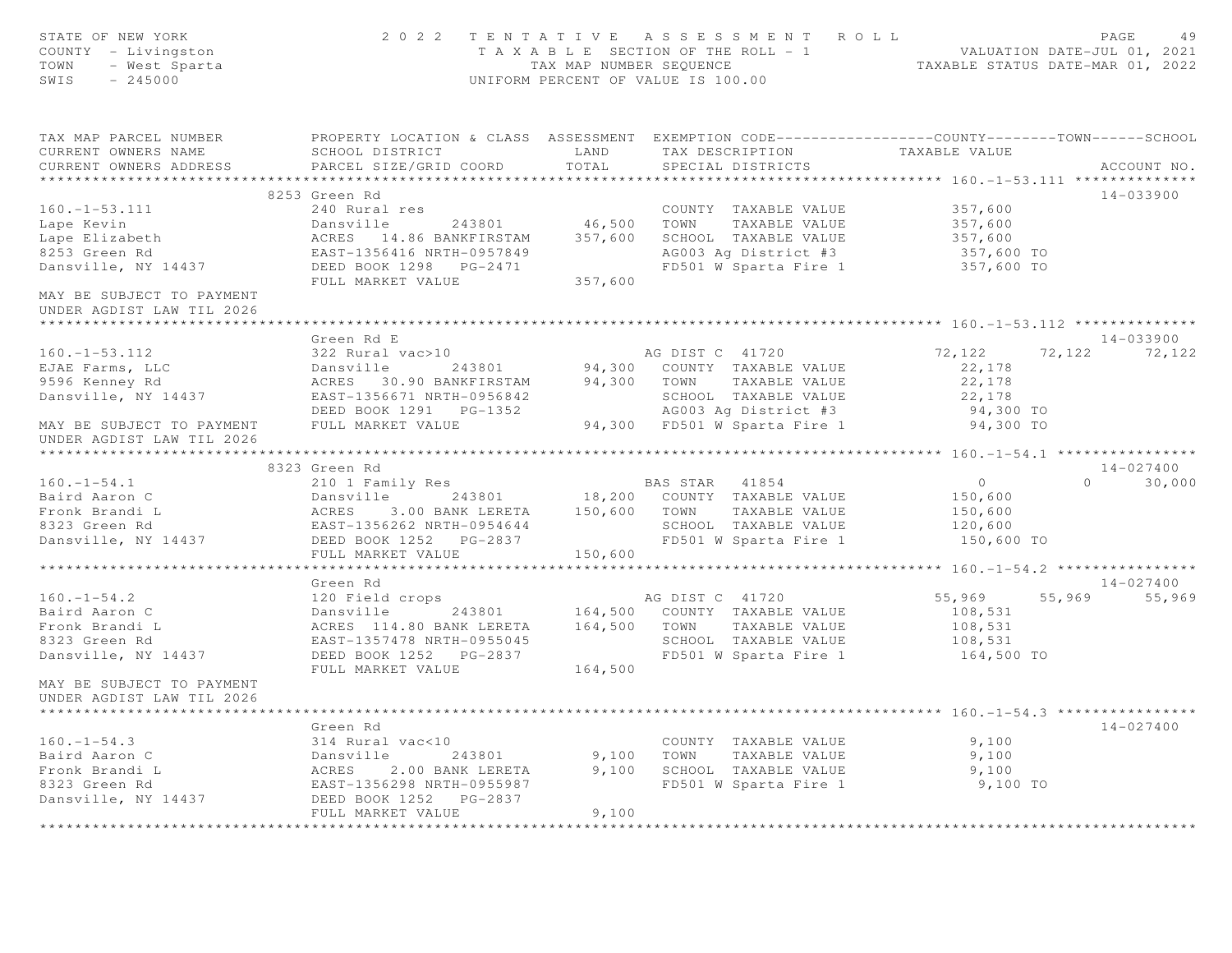| STATE OF NEW YORK                                                                                                                                                                                                                         | 2 0 2 2                                                                                                                                                                                            | TENTATIVE               | A S S E S S M E N T A O L L                                                                                                                                         |                      |                | PAGE<br>50      |
|-------------------------------------------------------------------------------------------------------------------------------------------------------------------------------------------------------------------------------------------|----------------------------------------------------------------------------------------------------------------------------------------------------------------------------------------------------|-------------------------|---------------------------------------------------------------------------------------------------------------------------------------------------------------------|----------------------|----------------|-----------------|
| COUNTY - Livingston                                                                                                                                                                                                                       |                                                                                                                                                                                                    |                         | T A X A B L E SECTION OF THE ROLL - 1 WALUATION DATE-JUL 01, 2021<br>TAX MAP NUMBER SEQUENCE TAXABLE STATUS DATE-MAR 01, 2022<br>UNIFORM PERCENT OF VALUE IS 100.00 |                      |                |                 |
| TOWN<br>- West Sparta                                                                                                                                                                                                                     |                                                                                                                                                                                                    |                         |                                                                                                                                                                     |                      |                |                 |
| SWIS<br>$-245000$                                                                                                                                                                                                                         |                                                                                                                                                                                                    |                         |                                                                                                                                                                     |                      |                |                 |
|                                                                                                                                                                                                                                           |                                                                                                                                                                                                    |                         |                                                                                                                                                                     |                      |                |                 |
| TAX MAP PARCEL NUMBER                                                                                                                                                                                                                     | PROPERTY LOCATION & CLASS ASSESSMENT EXEMPTION CODE----------------COUNTY-------TOWN------SCHOOL                                                                                                   |                         |                                                                                                                                                                     |                      |                |                 |
| CURRENT OWNERS NAME                                                                                                                                                                                                                       | SCHOOL DISTRICT                                                                                                                                                                                    | LAND                    | TAX DESCRIPTION TAXABLE VALUE                                                                                                                                       |                      |                |                 |
| CURRENT OWNERS ADDRESS                                                                                                                                                                                                                    | PARCEL SIZE/GRID COORD                                                                                                                                                                             | TOTAL                   | SPECIAL DISTRICTS                                                                                                                                                   |                      |                | ACCOUNT NO.     |
|                                                                                                                                                                                                                                           |                                                                                                                                                                                                    |                         |                                                                                                                                                                     |                      |                |                 |
|                                                                                                                                                                                                                                           | 8359 Green Rd                                                                                                                                                                                      |                         | 46 PCT OF VALUE USED FOR EXEMPTION PURPOSES                                                                                                                         |                      |                | 14-034000       |
| $160. - 1 - 55.1$                                                                                                                                                                                                                         | 240 Rural res                                                                                                                                                                                      |                         | SR CITIZEN 41800                                                                                                                                                    | 51,911               | 51,911         | 51,911          |
| Pragle Daniel<br>Pragle Ronda                                                                                                                                                                                                             | Dansville                                                                                                                                                                                          | 243801 129,700 ENH STAR | 41834                                                                                                                                                               | $\overline{0}$       | $\overline{a}$ | 74,900          |
|                                                                                                                                                                                                                                           |                                                                                                                                                                                                    |                         |                                                                                                                                                                     | 173,789              |                |                 |
|                                                                                                                                                                                                                                           |                                                                                                                                                                                                    |                         |                                                                                                                                                                     | 173,789              |                |                 |
|                                                                                                                                                                                                                                           |                                                                                                                                                                                                    |                         |                                                                                                                                                                     | 98,889<br>225,700 TO |                |                 |
|                                                                                                                                                                                                                                           |                                                                                                                                                                                                    |                         |                                                                                                                                                                     |                      |                |                 |
| Pragle Daniel (1991)<br>Pragle Ronda (1994)<br>Mt. Morris, NY 14510 (1995) DEED BOOK 1266 PG-2401 (225,700 AG003 Ag District #3<br>FULL MARKET VALUE (225,700 AG003 Ag District #3<br>FULL MARKET VALUE (225,700 AG003 Ag District #3<br> |                                                                                                                                                                                                    |                         |                                                                                                                                                                     | 225,700 TO           |                |                 |
|                                                                                                                                                                                                                                           |                                                                                                                                                                                                    |                         |                                                                                                                                                                     |                      |                |                 |
|                                                                                                                                                                                                                                           | Green Rd                                                                                                                                                                                           |                         |                                                                                                                                                                     |                      |                |                 |
| $160. - 1 - 55.2$                                                                                                                                                                                                                         | 322 Rural vac>10                                                                                                                                                                                   |                         | COUNTY TAXABLE VALUE                                                                                                                                                | 81,300               |                |                 |
|                                                                                                                                                                                                                                           | 243801                                                                                                                                                                                             | 81,300 TOWN             | TAXABLE VALUE                                                                                                                                                       | 81,300               |                |                 |
| 160.-1-55.2<br>White Kenneth E 243801<br>White Teresa M 2008 243801<br>PO Box 360<br>Grand River, OH 44045<br>SEED BOOK 733<br>PG-00026                                                                                                   |                                                                                                                                                                                                    |                         | 81,300 SCHOOL TAXABLE VALUE 81,300<br>FD501 W Sparta Fire 1 81,300 TO                                                                                               |                      |                |                 |
|                                                                                                                                                                                                                                           |                                                                                                                                                                                                    |                         |                                                                                                                                                                     |                      |                |                 |
|                                                                                                                                                                                                                                           |                                                                                                                                                                                                    |                         |                                                                                                                                                                     |                      |                |                 |
|                                                                                                                                                                                                                                           | FULL MARKET VALUE                                                                                                                                                                                  | 81,300                  |                                                                                                                                                                     |                      |                |                 |
|                                                                                                                                                                                                                                           | Green Rd                                                                                                                                                                                           |                         |                                                                                                                                                                     |                      |                | 14-041800       |
| $160. - 1 - 56$                                                                                                                                                                                                                           | 105 Vac farmland                                                                                                                                                                                   |                         | COUNTY TAXABLE VALUE                                                                                                                                                | 50,100               |                |                 |
| Mikolon Edwin J                                                                                                                                                                                                                           | 243801                                                                                                                                                                                             | $50,100$ TOWN           | TAXABLE VALUE                                                                                                                                                       | 50, 100              |                |                 |
|                                                                                                                                                                                                                                           | Dansville<br>ACRES 20.20                                                                                                                                                                           |                         | 50,100 SCHOOL TAXABLE VALUE                                                                                                                                         | 50,100               |                |                 |
| 7306 County Road 46<br>Caneadea, NY 14717                                                                                                                                                                                                 | EAST-1353913 NRTH-0953992                                                                                                                                                                          |                         | FD501 W Sparta Fire 1                                                                                                                                               | 50,100 TO            |                |                 |
|                                                                                                                                                                                                                                           | DEED BOOK 601<br>PG-00135                                                                                                                                                                          |                         |                                                                                                                                                                     |                      |                |                 |
|                                                                                                                                                                                                                                           | FULL MARKET VALUE                                                                                                                                                                                  | 50,100                  |                                                                                                                                                                     |                      |                |                 |
|                                                                                                                                                                                                                                           |                                                                                                                                                                                                    |                         |                                                                                                                                                                     |                      |                |                 |
|                                                                                                                                                                                                                                           | Rock Spring Hill Rd                                                                                                                                                                                |                         |                                                                                                                                                                     |                      |                | 14-038100       |
| $160. - 1 - 57.2$                                                                                                                                                                                                                         | 105 Vac farmland                                                                                                                                                                                   |                         | AG DIST C 41720                                                                                                                                                     | 102,821              |                | 102,821 102,821 |
| $S$ wyers $T$ Joseph<br>0506 Konov Dd                                                                                                                                                                                                     |                                                                                                                                                                                                    |                         |                                                                                                                                                                     | 8,579                |                |                 |
| 9596 Kenney Rd                                                                                                                                                                                                                            |                                                                                                                                                                                                    |                         |                                                                                                                                                                     | 8,579                |                |                 |
| Dansville, NY 14437                                                                                                                                                                                                                       | Dansville 243801 111,400 COUNTY TAXABLE VALUE<br>ACRES 62.00 BANK SWYE 111,400 TOWN TAXABLE VALUE<br>EAST-1354607 NRTH-0957061 SCHOOL TAXABLE VALUE<br>DEED BOOK 1264 PG-1393 AG003 Ag District #3 |                         |                                                                                                                                                                     | 8,579                |                |                 |
|                                                                                                                                                                                                                                           |                                                                                                                                                                                                    |                         |                                                                                                                                                                     | 111,400 TO           |                |                 |
| MAY BE SUBJECT TO PAYMENT                                                                                                                                                                                                                 | FULL MARKET VALUE                                                                                                                                                                                  |                         | 111,400 FD501 W Sparta Fire 1                                                                                                                                       | 111,400 TO           |                |                 |
| UNDER AGDIST LAW TIL 2026                                                                                                                                                                                                                 |                                                                                                                                                                                                    |                         |                                                                                                                                                                     |                      |                |                 |
|                                                                                                                                                                                                                                           |                                                                                                                                                                                                    |                         |                                                                                                                                                                     |                      |                |                 |
|                                                                                                                                                                                                                                           | Green Rd                                                                                                                                                                                           |                         |                                                                                                                                                                     |                      |                | 14-038100       |
| $160. - 1 - 57.12$                                                                                                                                                                                                                        | 322 Rural vac>10                                                                                                                                                                                   |                         | AG DIST C 41720                                                                                                                                                     | 64,391               | 64,391         | 64,391          |
| Haight Curtis A                                                                                                                                                                                                                           | 322 Rural Vac>10<br>Dansville 243801<br>ACRES 95.30<br>EAST 1355148 NPTU 0954561                                                                                                                   |                         | 163,100 COUNTY TAXABLE VALUE                                                                                                                                        | 98,709               |                |                 |
| Haight Marilyn F<br>118 Piedmont St                                                                                                                                                                                                       |                                                                                                                                                                                                    |                         | 163,100 TOWN TAXABLE VALUE                                                                                                                                          | 98,709               |                |                 |
|                                                                                                                                                                                                                                           | EAST-1355148 NRTH-0954561                                                                                                                                                                          |                         | SCHOOL TAXABLE VALUE<br>AG003 Ag District #3                                                                                                                        | 98,709<br>163,100 TO |                |                 |
| Warrenton, VA 20186                                                                                                                                                                                                                       |                                                                                                                                                                                                    |                         | AG003 Ag District #3                                                                                                                                                |                      |                |                 |
|                                                                                                                                                                                                                                           | FULL MARKET VALUE                                                                                                                                                                                  |                         | 163,100 FD501 W Sparta Fire 1                                                                                                                                       | 163,100 TO           |                |                 |
| MAY BE SUBJECT TO PAYMENT                                                                                                                                                                                                                 |                                                                                                                                                                                                    |                         |                                                                                                                                                                     |                      |                |                 |
| UNDER AGDIST LAW TIL 2026                                                                                                                                                                                                                 |                                                                                                                                                                                                    |                         |                                                                                                                                                                     |                      |                |                 |
|                                                                                                                                                                                                                                           |                                                                                                                                                                                                    |                         |                                                                                                                                                                     |                      |                |                 |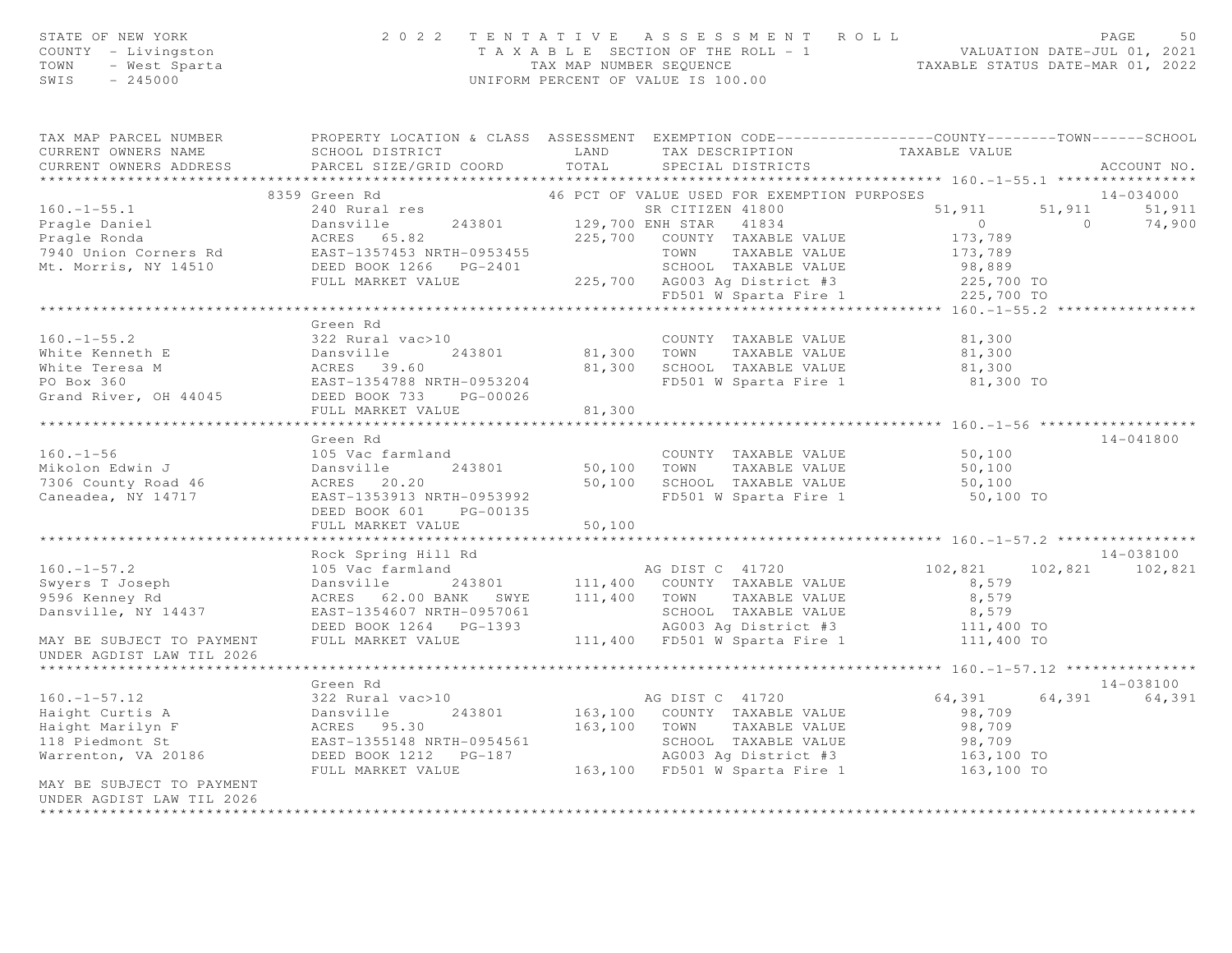| STATE OF NEW YORK<br>COUNTY - Livingston<br>TOWN - West Sparta<br>SWIS - 245000                                                                                                                                                                                   | 2022 TENTATIVE ASSESSMENT ROLL                                                                                                                                                                                                           |        |                   | T A X A B L E SECTION OF THE ROLL - 1<br>TAX MAP NUMBER SEQUENCE<br>UNIFORM PERCENT OF VALUE IS 100.00 | PAGE<br>51    |
|-------------------------------------------------------------------------------------------------------------------------------------------------------------------------------------------------------------------------------------------------------------------|------------------------------------------------------------------------------------------------------------------------------------------------------------------------------------------------------------------------------------------|--------|-------------------|--------------------------------------------------------------------------------------------------------|---------------|
| TAX MAP PARCEL NUMBER                                                                                                                                                                                                                                             | PROPERTY LOCATION & CLASS ASSESSMENT EXEMPTION CODE-----------------COUNTY--------TOWN------SCHOOL                                                                                                                                       |        |                   |                                                                                                        |               |
| CURRENT OWNERS NAME<br>CURRENT OWNERS ADDRESS                                                                                                                                                                                                                     | PARCEL SIZE/GRID COORD TOTAL                                                                                                                                                                                                             |        | SPECIAL DISTRICTS |                                                                                                        | ACCOUNT NO.   |
|                                                                                                                                                                                                                                                                   |                                                                                                                                                                                                                                          |        |                   |                                                                                                        |               |
|                                                                                                                                                                                                                                                                   | Green Rd                                                                                                                                                                                                                                 |        |                   |                                                                                                        | 14-038100     |
| $160. - 1 - 57.111$                                                                                                                                                                                                                                               |                                                                                                                                                                                                                                          |        |                   | 35, 494 35, 494 35, 494                                                                                |               |
| swyers T Joseph<br>9596 Kenney Rd                                                                                                                                                                                                                                 |                                                                                                                                                                                                                                          |        |                   |                                                                                                        |               |
| 9596 Kenney Rd                                                                                                                                                                                                                                                    |                                                                                                                                                                                                                                          |        |                   |                                                                                                        |               |
| Dansville, NY 14437                                                                                                                                                                                                                                               |                                                                                                                                                                                                                                          |        |                   |                                                                                                        |               |
|                                                                                                                                                                                                                                                                   |                                                                                                                                                                                                                                          |        |                   |                                                                                                        |               |
| MAY BE SUBJECT TO PAYMENT                                                                                                                                                                                                                                         | 105 Wac farmland<br>105 Wac farmland<br>243801 52,300 COUNTY TAXABLE VALUE<br>ACRES 28.50 BANK SWYE 52,300 TOWN TAXABLE VALUE 16,806<br>EAST-1355510 NRTH-0956353 SCHOOL TAXABLE VALUE 16,806<br>DEED BOOK 1264 PG-1393 AG003 Ag Distric |        |                   |                                                                                                        |               |
| UNDER AGDIST LAW TIL 2026                                                                                                                                                                                                                                         |                                                                                                                                                                                                                                          |        |                   |                                                                                                        |               |
|                                                                                                                                                                                                                                                                   | Green Rd                                                                                                                                                                                                                                 |        |                   |                                                                                                        | 14-038100     |
|                                                                                                                                                                                                                                                                   |                                                                                                                                                                                                                                          |        |                   |                                                                                                        | 35,050        |
|                                                                                                                                                                                                                                                                   |                                                                                                                                                                                                                                          |        |                   |                                                                                                        |               |
|                                                                                                                                                                                                                                                                   |                                                                                                                                                                                                                                          |        |                   |                                                                                                        |               |
|                                                                                                                                                                                                                                                                   |                                                                                                                                                                                                                                          |        |                   |                                                                                                        |               |
|                                                                                                                                                                                                                                                                   |                                                                                                                                                                                                                                          |        |                   |                                                                                                        |               |
| 160.-1-57.112<br>Sireen Kanar and AG DIST C 41720<br>Swyers T Joseph Dansville 243801 43,100 COUNTY TAXABLE VALUE 8,050 35,050<br>9596 Kenney Rd ACRES 14.35 BANK SWYE 43,100 TOWN TAXABLE VALUE 8,050<br>DANY BE SUBJECT TO PAYMENT<br>UNDER AGDIST LAW TIL 2026 |                                                                                                                                                                                                                                          |        |                   |                                                                                                        |               |
|                                                                                                                                                                                                                                                                   |                                                                                                                                                                                                                                          |        |                   |                                                                                                        |               |
| 3605 Rock Spring Hill Rd<br>3605 Rock Spring Hill Rd<br>210 1 Family Res<br>243801 16,900 COUNTY TAXABLE VALUE<br>3605 Rock Spring Hill Rd<br>2605 Rock Spring Hill Rd<br>2605 Rock Spring Hill Rd<br>2605 Rock Spring Hill Rd<br>2.50 2.50 11                    | 3605 Rock Spring Hill Rd                                                                                                                                                                                                                 |        |                   |                                                                                                        | 14-006800     |
|                                                                                                                                                                                                                                                                   |                                                                                                                                                                                                                                          |        |                   |                                                                                                        | $0 \t 30,000$ |
|                                                                                                                                                                                                                                                                   |                                                                                                                                                                                                                                          |        |                   |                                                                                                        |               |
|                                                                                                                                                                                                                                                                   |                                                                                                                                                                                                                                          |        |                   |                                                                                                        |               |
|                                                                                                                                                                                                                                                                   |                                                                                                                                                                                                                                          |        |                   |                                                                                                        |               |
|                                                                                                                                                                                                                                                                   | FULL MARKET VALUE 112,200                                                                                                                                                                                                                |        |                   |                                                                                                        |               |
|                                                                                                                                                                                                                                                                   |                                                                                                                                                                                                                                          |        |                   | ********************* 160.-1-59 *******************                                                    |               |
|                                                                                                                                                                                                                                                                   | 8258 Dansville-Mt Morris Rd                                                                                                                                                                                                              |        |                   |                                                                                                        | 14-025000     |
|                                                                                                                                                                                                                                                                   | 210 1 Family Res                                                                                                                                                                                                                         |        |                   |                                                                                                        |               |
| 100.-1-59<br>Capozzi Kelly<br>2052.-                                                                                                                                                                                                                              |                                                                                                                                                                                                                                          |        |                   |                                                                                                        |               |
| 8258 Dansville-Mt Morris Rd                                                                                                                                                                                                                                       |                                                                                                                                                                                                                                          |        |                   |                                                                                                        |               |
| Dansville, NY 14437                                                                                                                                                                                                                                               | <b>BANKFIRSTAM</b>                                                                                                                                                                                                                       |        |                   | FD501 W Sparta Fire 1 66,700 TO                                                                        |               |
|                                                                                                                                                                                                                                                                   | EAST-1366158 NRTH-0958466                                                                                                                                                                                                                |        |                   |                                                                                                        |               |
|                                                                                                                                                                                                                                                                   | DEED BOOK 1280 PG-2725                                                                                                                                                                                                                   |        |                   |                                                                                                        |               |
|                                                                                                                                                                                                                                                                   | FULL MARKET VALUE 66,700                                                                                                                                                                                                                 |        |                   |                                                                                                        |               |
|                                                                                                                                                                                                                                                                   |                                                                                                                                                                                                                                          |        |                   |                                                                                                        | 14-002810     |
|                                                                                                                                                                                                                                                                   |                                                                                                                                                                                                                                          |        |                   |                                                                                                        |               |
|                                                                                                                                                                                                                                                                   |                                                                                                                                                                                                                                          |        |                   |                                                                                                        |               |
|                                                                                                                                                                                                                                                                   |                                                                                                                                                                                                                                          |        |                   |                                                                                                        |               |
|                                                                                                                                                                                                                                                                   |                                                                                                                                                                                                                                          |        |                   |                                                                                                        |               |
| 4038 Rock Spring Hill Rd<br>270 Mfg housing<br>Re Dominic A<br>270 Mfg housing<br>243801 15,600 TOWN TAXABLE VALUE<br>243801 15,600 TOWN TAXABLE VALUE<br>243801 55,800 TOWN TAXABLE VALUE<br>243800 15,600 TOWN TAXABLE VALUE<br>243800 15,60                    |                                                                                                                                                                                                                                          |        |                   |                                                                                                        |               |
|                                                                                                                                                                                                                                                                   | FULL MARKET VALUE                                                                                                                                                                                                                        | 63,800 |                   |                                                                                                        |               |
|                                                                                                                                                                                                                                                                   |                                                                                                                                                                                                                                          |        |                   |                                                                                                        |               |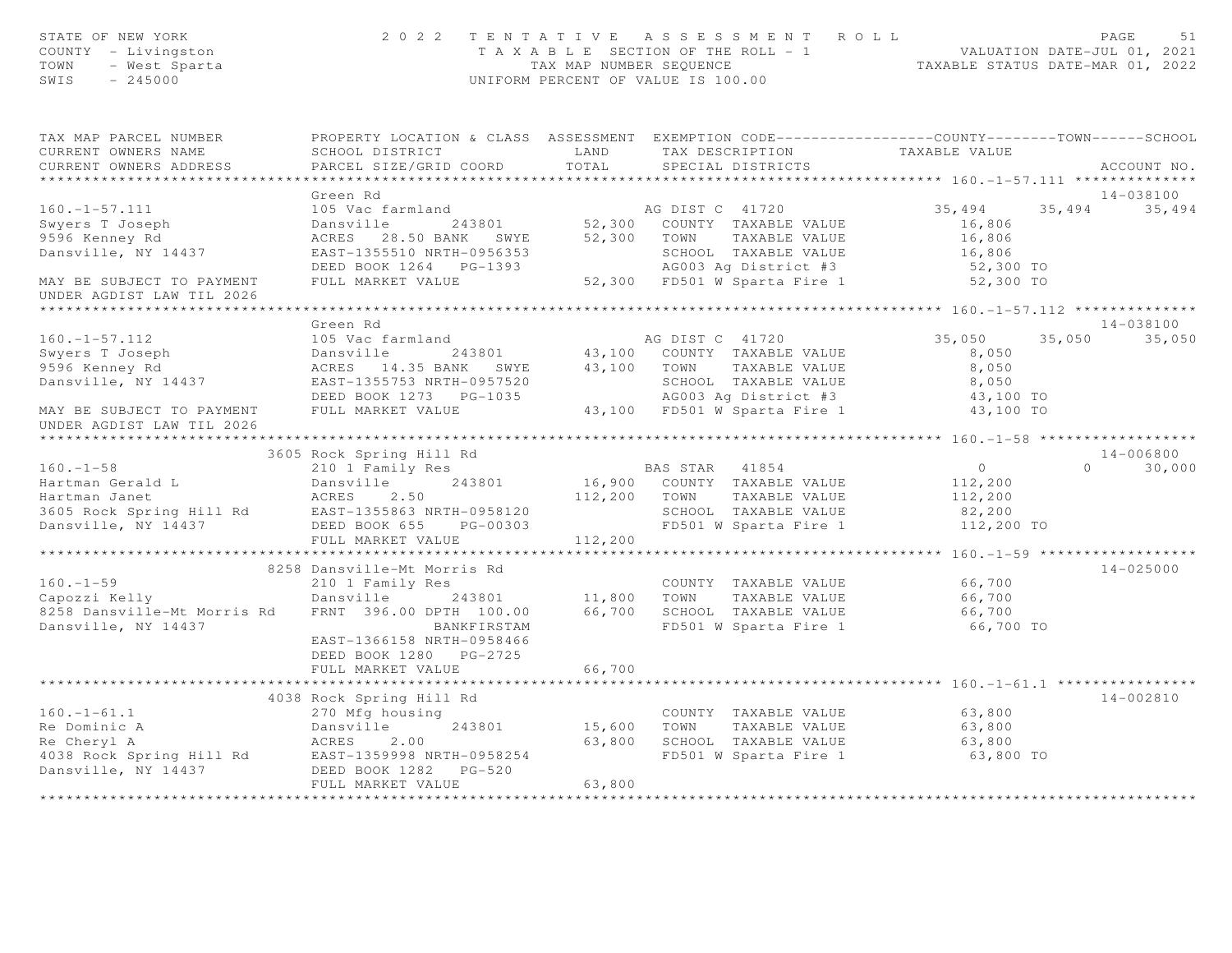| STATE OF NEW YORK<br>COUNTY - Livingston<br>- West Sparta<br>TOWN<br>$-245000$<br>SWIS |                                                                                                  |                                                                                                                                                                                                                               | 2022 TENTATIVE ASSESSMENT ROLL PAGE 52<br>TAXABLE SECTION OF THE ROLL - 1 VALUATION DATE-JUL 01, 2021<br>TAX MAP NUMBER SEQUENCE TAXABLE STATUS DATE-MAR 01, 2022<br>UNIFORM PERCENT OF VALUE IS 100.00 |                                 |                     |
|----------------------------------------------------------------------------------------|--------------------------------------------------------------------------------------------------|-------------------------------------------------------------------------------------------------------------------------------------------------------------------------------------------------------------------------------|---------------------------------------------------------------------------------------------------------------------------------------------------------------------------------------------------------|---------------------------------|---------------------|
| TAX MAP PARCEL NUMBER                                                                  | PROPERTY LOCATION & CLASS ASSESSMENT EXEMPTION CODE----------------COUNTY-------TOWN------SCHOOL |                                                                                                                                                                                                                               |                                                                                                                                                                                                         |                                 |                     |
| CURRENT OWNERS NAME                                                                    | SCHOOL DISTRICT                                                                                  | <b>EXAMPLE EXAMPLE AND SET OF A SET OF A SET OF A SET OF A SET OF A SET OF A SET OF A SET OF A SET OF A SET OF A</b>                                                                                                          | TAX DESCRIPTION TAXABLE VALUE                                                                                                                                                                           |                                 |                     |
|                                                                                        | CURRENT OWNERS ADDRESS PARCEL SIZE/GRID COORD TOTAL SPECIAL DISTRICTS                            |                                                                                                                                                                                                                               |                                                                                                                                                                                                         |                                 | ACCOUNT NO.         |
|                                                                                        |                                                                                                  |                                                                                                                                                                                                                               |                                                                                                                                                                                                         |                                 |                     |
|                                                                                        | 8342 Rock Spring Hill Rd                                                                         |                                                                                                                                                                                                                               |                                                                                                                                                                                                         |                                 |                     |
|                                                                                        |                                                                                                  |                                                                                                                                                                                                                               |                                                                                                                                                                                                         |                                 |                     |
| Kemp Pamela R                                                                          | ACRES 4.48                                                                                       | 198,800                                                                                                                                                                                                                       | SCHOOL TAXABLE VALUE 198,800                                                                                                                                                                            |                                 |                     |
|                                                                                        | 8342 Rock Spring Hill Rd EAST-1365441 NRTH-0956830                                               |                                                                                                                                                                                                                               | FD501 W Sparta Fire 1 198,800 TO                                                                                                                                                                        |                                 |                     |
|                                                                                        | Dansville, NY 14437 DEED BOOK 726 PG-00302                                                       |                                                                                                                                                                                                                               |                                                                                                                                                                                                         |                                 |                     |
|                                                                                        | FULL MARKET VALUE                                                                                | 198,800                                                                                                                                                                                                                       |                                                                                                                                                                                                         |                                 |                     |
|                                                                                        |                                                                                                  |                                                                                                                                                                                                                               |                                                                                                                                                                                                         |                                 |                     |
|                                                                                        | 7970 Dansville-Mt Morris Rd                                                                      |                                                                                                                                                                                                                               |                                                                                                                                                                                                         |                                 | $14 - 021600$       |
| $160 - 1 - 63.1$                                                                       | 120 Field crops                                                                                  | $R$ and $R$ and $R$ and $R$ and $R$ and $R$ and $R$ and $R$ and $R$ and $R$ and $R$ and $R$ and $R$ and $R$ and $R$ and $R$ and $R$ and $R$ and $R$ and $R$ and $R$ and $R$ and $R$ and $R$ and $R$ and $R$ and $R$ and $R$ a | COUNTY TAXABLE VALUE 225,900                                                                                                                                                                            |                                 |                     |
| Brady Trust                                                                            | 243801 73,000<br>Dansville                                                                       |                                                                                                                                                                                                                               | TOWN                                                                                                                                                                                                    | TAXABLE VALUE 225,900           |                     |
| 3220 Mt Morris-Geneseo Rd ACRES 39.80                                                  |                                                                                                  | 225,900                                                                                                                                                                                                                       | SCHOOL TAXABLE VALUE 225,900                                                                                                                                                                            |                                 |                     |
| Mt Morris, NY 14510                                                                    | EAST-1364622 NRTH-0960252                                                                        |                                                                                                                                                                                                                               | AG003 Ag District #3 225,900 TO                                                                                                                                                                         |                                 |                     |
|                                                                                        |                                                                                                  |                                                                                                                                                                                                                               | FD501 W Sparta Fire 1 225,900 TO                                                                                                                                                                        |                                 |                     |
| MAY BE SUBJECT TO PAYMENT FULL MARKET VALUE                                            |                                                                                                  | 225,900                                                                                                                                                                                                                       |                                                                                                                                                                                                         |                                 |                     |
| UNDER AGDIST LAW TIL 2024                                                              |                                                                                                  |                                                                                                                                                                                                                               |                                                                                                                                                                                                         |                                 |                     |
|                                                                                        |                                                                                                  |                                                                                                                                                                                                                               |                                                                                                                                                                                                         |                                 |                     |
| $160. - 1 - 64$                                                                        | 7871 Kemp Rd<br>240 Rural res                                                                    |                                                                                                                                                                                                                               | AG DIST C 41720                                                                                                                                                                                         |                                 | 14-022400<br>36,797 |
| Kemp Harriet                                                                           | Dansville                                                                                        |                                                                                                                                                                                                                               | 243801 64,400 ENH STAR 41834                                                                                                                                                                            | 36,797 36,797<br>$\overline{0}$ | 74,900<br>$\Omega$  |
|                                                                                        |                                                                                                  |                                                                                                                                                                                                                               | 248,000 COUNTY TAXABLE VALUE                                                                                                                                                                            | 211,203                         |                     |
| Luther Jacqueline<br>7871 Kemp Rd<br>285T-1362052 NRTH-0960619                         |                                                                                                  |                                                                                                                                                                                                                               | TAXABLE VALUE<br>TOWN                                                                                                                                                                                   | 211,203                         |                     |
| Dansville, NY 14437 DEED BOOK 1273 PG-2260                                             |                                                                                                  |                                                                                                                                                                                                                               |                                                                                                                                                                                                         |                                 |                     |
|                                                                                        | FULL MARKET VALUE                                                                                | 248,000                                                                                                                                                                                                                       |                                                                                                                                                                                                         |                                 |                     |
| MAY BE SUBJECT TO PAYMENT                                                              |                                                                                                  |                                                                                                                                                                                                                               |                                                                                                                                                                                                         |                                 |                     |
| UNDER AGDIST LAW TIL 2026                                                              |                                                                                                  |                                                                                                                                                                                                                               |                                                                                                                                                                                                         |                                 |                     |
|                                                                                        |                                                                                                  |                                                                                                                                                                                                                               |                                                                                                                                                                                                         |                                 |                     |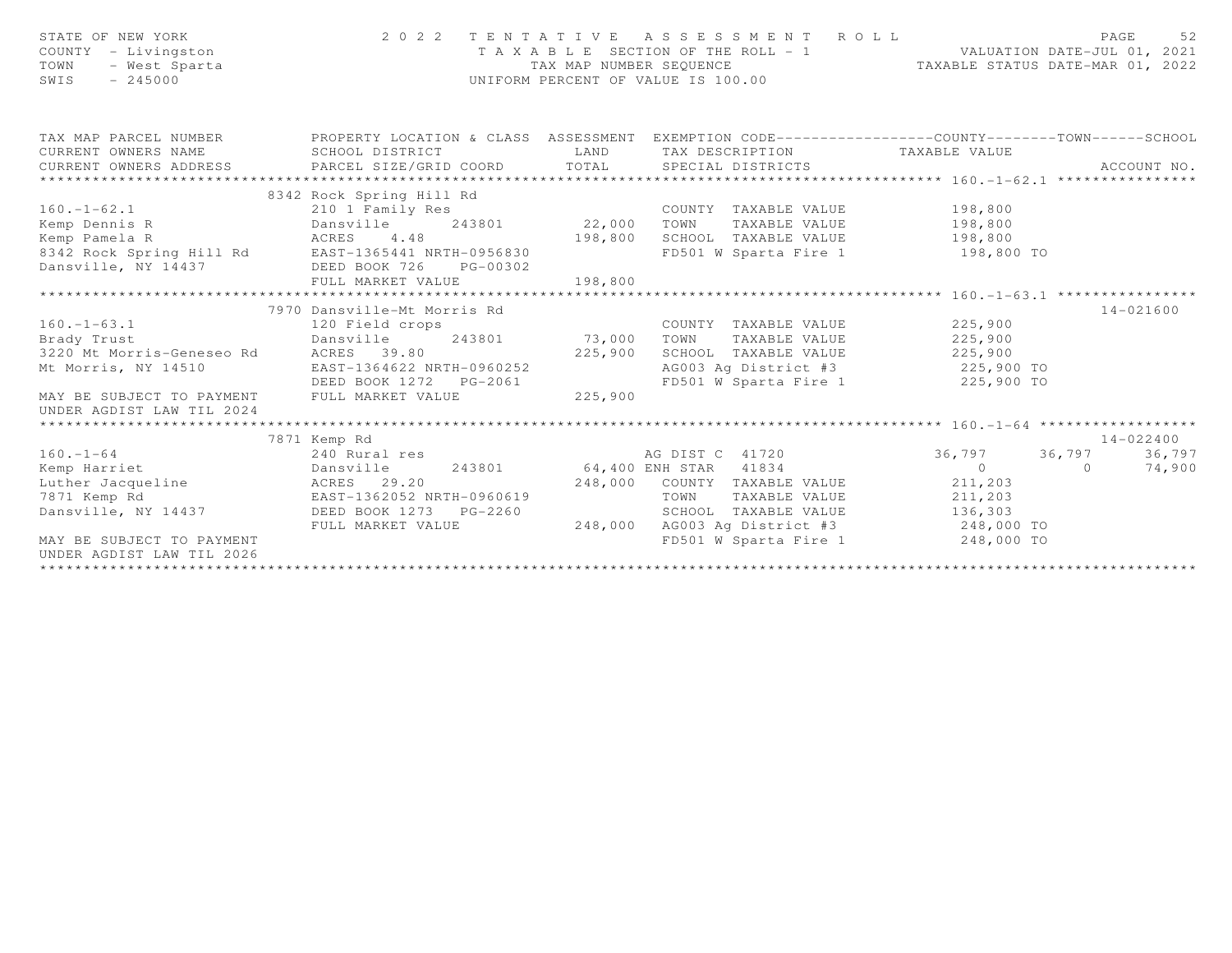|      | STATE OF NEW YORK   | 2022 TENTATIVE ASSESSMENT ROLL        |  |  |                                  |                        | PAGE | 53 |
|------|---------------------|---------------------------------------|--|--|----------------------------------|------------------------|------|----|
|      | COUNTY - Livingston | T A X A B L E SECTION OF THE ROLL - 1 |  |  | VALUATION DATE-JUL 01, 2021      |                        |      |    |
| TOWN | - West Sparta       | MAP SECTION - 160                     |  |  | TAXABLE STATUS DATE-MAR 01, 2022 |                        |      |    |
| SWIS | $-245000$           | $SUB - SECTION - 000$                 |  |  |                                  | RPS150/V04/L015        |      |    |
|      |                     | UNIFORM PERCENT OF VALUE IS 100.00    |  |  |                                  | CURRENT DATE 4/19/2022 |      |    |

## \*\*\* S P E C I A L D I S T R I C T S U M M A R Y \*\*\*

|                                 | TOTAL EXTENSION | EXTENSION    | AD VALOREM   | EXEMPT | <b>TAXABLE</b> |
|---------------------------------|-----------------|--------------|--------------|--------|----------------|
| CODE DISTRICT NAME PARCELS TYPE |                 | <b>VALUE</b> | <b>VALUE</b> | AMOUNT | VALUE          |
|                                 |                 |              |              |        |                |
| AG003 Ag District #3            | 28 TOTAL        |              | 5372,400     |        | 5372,400       |
| FD501 W Sparta Fire             | 96 TOTAL        |              | 14257,000    |        | 14257,000      |

#### \*\*\* S C H O O L D I S T R I C T S U M M A R Y \*\*\*

| CODE   | DISTRICT NAME         | TOTAL<br>PARCELS | ASSESSED<br>LAND | ASSESSED<br>TOTAL | EXEMPT<br>AMOUNT | TOTAL<br>TAXABLE | STAR<br>AMOUNT | STAR<br>TAXABLE |
|--------|-----------------------|------------------|------------------|-------------------|------------------|------------------|----------------|-----------------|
| 243801 | Dansville             | 96               | 5919,600         | 14257,000         | 2188,051         | 12068,949        | 1555,595       | 10513,354       |
|        | $S \cup B - TO T A L$ | 96               | 5919,600         | 14257,000         | 2188,051         | 12068,949        | 1555,595       | 10513,354       |
|        | TOTAL                 | 96               | 5919,600         | 14257,000         | 2188,051         | 12068,949        | 1555,595       | 10513,354       |

#### \*\*\* S Y S T E M C O D E S S U M M A R Y \*\*\*

### NO SYSTEM EXEMPTIONS AT THIS LEVEL

## \*\*\* E X E M P T I O N S U M M A R Y \*\*\*

|       |              | TOTAL   |          |          |          |
|-------|--------------|---------|----------|----------|----------|
| CODE  | DESCRIPTION  | PARCELS | COUNTY   | TOWN     | SCHOOL   |
| 41121 | VET WAR CT   | 5       | 96,405   | 96,405   |          |
| 41131 | VET COM CT   |         | 35,000   | 35,000   |          |
| 41141 | VET DIS CT   |         | 24,930   | 24,930   |          |
| 41161 | $CW_15_VET/$ |         | 12,000   | 12,000   |          |
| 41171 | CW DISBLD    |         | 40,000   | 40,000   |          |
| 41700 | AGR BLD      |         | 41,393   | 41,393   | 41,393   |
| 41720 | AG DIST C    | 18      | 1619,003 | 1619,003 | 1619,003 |
| 41730 | AG DIST IN   | 4       | 407,204  | 407,204  | 407,204  |
| 41800 | SR CITIZEN   | 4       | 114,450  | 114,450  | 120,451  |
| 41834 | ENH STAR     | 11      |          |          | 823,295  |
| 41844 | E STAR ADD   |         |          |          | 20,400   |
| 41854 | BAS STAR     | 24      |          |          | 711,900  |
|       | TOTAL        | 72      | 2390,385 | 2390,385 | 3743,646 |
|       |              |         |          |          |          |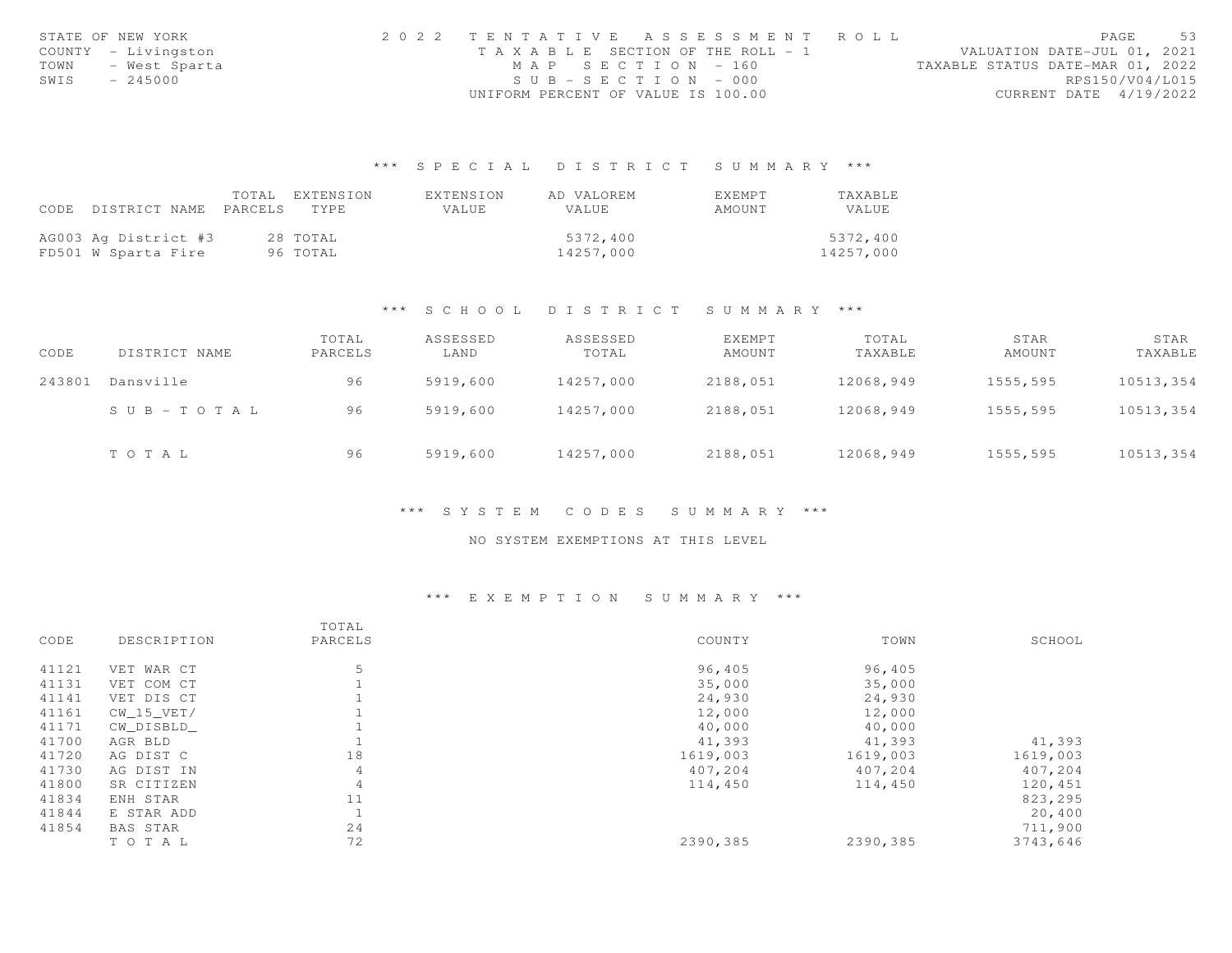|      | STATE OF NEW YORK   | 2022 TENTATIVE ASSESSMENT ROLL                                       | PAGE                   | 54 |
|------|---------------------|----------------------------------------------------------------------|------------------------|----|
|      | COUNTY - Livingston | VALUATION DATE-JUL 01, 2021<br>T A X A B L E SECTION OF THE ROLL - 1 |                        |    |
| TOWN | - West Sparta       | MAP SECTION - 160<br>TAXABLE STATUS DATE-MAR 01, 2022                |                        |    |
| SWIS | $-245000$           | $SUB - SECTION - 000$                                                | RPS150/V04/L015        |    |
|      |                     | UNIFORM PERCENT OF VALUE IS 100.00                                   | CURRENT DATE 4/19/2022 |    |

# \*\*\* G R A N D T O T A L S \*\*\*

| ROLL |             | TOTAL   | ASSESSED | ASSESSED  | TAXABLE   | TAXABLE   | TAXABLE   | STAR      |
|------|-------------|---------|----------|-----------|-----------|-----------|-----------|-----------|
| SEC  | DESCRIPTION | PARCELS | ∟AND     | TOTAL     | COUNTY    | TOWN      | SCHOOL    | TAXABLE   |
|      | TAXABLE     | 96      | 5919,600 | 14257,000 | 11866,615 | 11866,615 | 12068,949 | 10513,354 |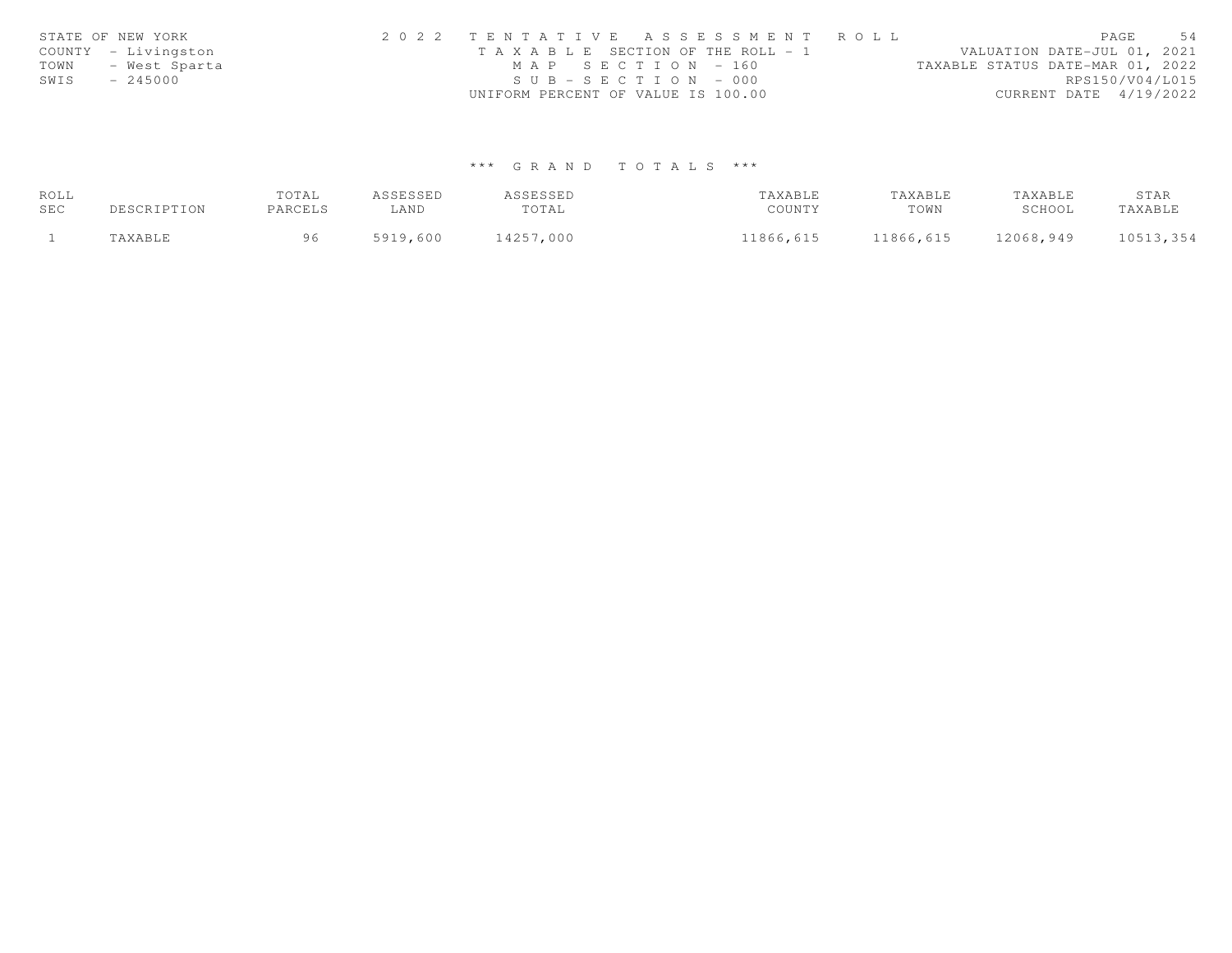| STATE OF NEW YORK<br>COUNTY - Livingston<br>- West Sparta<br>TOWN<br>SWIS<br>$-245000$ |                                                                                                                                               |               | 2022 TENTATIVE ASSESSMENT ROLL<br>T A X A B L E SECTION OF THE ROLL - 1 VALUATION DATE-JUL 01, 2021<br>TAX MAP NUMBER SEQUENCE TAXABLE STATUS DATE-MAR 01, 2022<br>UNIFORM PERCENT OF VALUE IS 100.00 |                            |                     | PAGE<br>55                   |
|----------------------------------------------------------------------------------------|-----------------------------------------------------------------------------------------------------------------------------------------------|---------------|-------------------------------------------------------------------------------------------------------------------------------------------------------------------------------------------------------|----------------------------|---------------------|------------------------------|
| TAX MAP PARCEL NUMBER<br>CURRENT OWNERS NAME<br>CURRENT OWNERS ADDRESS                 | PROPERTY LOCATION & CLASS ASSESSMENT EXEMPTION CODE----------------COUNTY-------TOWN------SCHOOL<br>SCHOOL DISTRICT<br>PARCEL SIZE/GRID COORD | LAND<br>TOTAL | TAX DESCRIPTION<br>SPECIAL DISTRICTS                                                                                                                                                                  | TAXABLE VALUE              |                     | ACCOUNT NO.                  |
|                                                                                        |                                                                                                                                               |               |                                                                                                                                                                                                       |                            |                     |                              |
| $161. - 2 - 1.1$<br>Bickle Lewis L                                                     | Bradner Crk<br>105 Vac farmland<br>Dansville                                                                                                  |               | AG DIST C 41720<br>243801 456,500 COUNTY TAXABLE VALUE                                                                                                                                                | 359,046<br>97,454          |                     | 14-009225<br>359,046 359,046 |
| Bickle Farms<br>7877 Dansville-Mt Morris Rd<br>Dansville, NY 14437                     | ACRES 133.00 BANK BICK<br>EAST-1370296 NRTH-0959893<br>DEED BOOK 896<br>$PG-343$                                                              | 456,500       | TOWN<br>TAXABLE VALUE<br>SCHOOL TAXABLE VALUE<br>AG003 Ag District #3 456,500 TO                                                                                                                      | 97,454<br>97,454           |                     |                              |
| MAY BE SUBJECT TO PAYMENT                                                              | FULL MARKET VALUE                                                                                                                             |               | 456,500 FD501 W Sparta Fire 1                                                                                                                                                                         | 456,500 TO                 |                     |                              |
| UNDER AGDIST LAW TIL 2026                                                              |                                                                                                                                               |               |                                                                                                                                                                                                       |                            |                     |                              |
|                                                                                        | Canaseraga Crk                                                                                                                                |               |                                                                                                                                                                                                       |                            |                     | 14-009250                    |
| $161. - 2 - 3.1$                                                                       | 105 Vac farmland                                                                                                                              |               | COUNTY TAXABLE VALUE                                                                                                                                                                                  | 553,000                    |                     |                              |
| Pastures Plus, LLC                                                                     | 243801<br>Dansville                                                                                                                           | 553,000       | TAXABLE VALUE<br>TOWN                                                                                                                                                                                 | 553,000                    |                     |                              |
| 4695 East View Crk                                                                     | ACRES 129.00                                                                                                                                  | 553,000       | SCHOOL TAXABLE VALUE                                                                                                                                                                                  | 553,000                    |                     |                              |
| Dansville, NY 14437                                                                    | EAST-1373056 NRTH-0959378                                                                                                                     |               | FD501 W Sparta Fire 1                                                                                                                                                                                 | 553,000 TO                 |                     |                              |
| MAY BE SUBJECT TO PAYMENT<br>UNDER AGDIST LAW TIL 2026                                 | DEED BOOK 1270 PG-852<br>FULL MARKET VALUE                                                                                                    | 553,000       |                                                                                                                                                                                                       |                            |                     |                              |
|                                                                                        |                                                                                                                                               |               |                                                                                                                                                                                                       |                            |                     |                              |
|                                                                                        | 8356 Applinville (E/W) Rd                                                                                                                     |               |                                                                                                                                                                                                       |                            |                     | 14-000100                    |
| $161. - 2 - 9.1$                                                                       | 112 Dairy farm                                                                                                                                |               | AGR BLD<br>41700                                                                                                                                                                                      | 517,300                    |                     | 517,300 517,300              |
| Burley Gary C                                                                          | Dansville<br>243801                                                                                                                           |               | 825,700 AG DIST C 41720                                                                                                                                                                               | 667,909                    | 667,909             | 667,909                      |
| Burley Betty L                                                                         | ACRES 211.48                                                                                                                                  |               | 1442,200 COUNTY TAXABLE VALUE                                                                                                                                                                         | 256,991                    |                     |                              |
| 5840 Route 20A                                                                         | EAST-1372878 NRTH-0957095                                                                                                                     |               | TOWN<br>TAXABLE VALUE                                                                                                                                                                                 | 256,991<br>256,991         |                     |                              |
| Warsaw, NY 14569                                                                       | DEED BOOK 1216 PG-8<br>FULL MARKET VALUE                                                                                                      |               | SCHOOL TAXABLE VALUE<br>1442,200 AG003 Ag District #3                                                                                                                                                 |                            |                     |                              |
| MAY BE SUBJECT TO PAYMENT                                                              |                                                                                                                                               |               | FD501 W Sparta Fire 1                                                                                                                                                                                 | 1442,200 TO<br>1442,200 TO |                     |                              |
| UNDER AGDIST LAW TIL 2026                                                              |                                                                                                                                               |               |                                                                                                                                                                                                       |                            |                     |                              |
|                                                                                        |                                                                                                                                               |               |                                                                                                                                                                                                       |                            |                     |                              |
|                                                                                        | Applinville (W) Rd                                                                                                                            |               |                                                                                                                                                                                                       |                            |                     | 14-012700                    |
| $161. - 2 - 13$<br>Everman Henry G Et Ano                                              | 120 Field crops                                                                                                                               |               | AG DIST C 41720<br>243801 240,400 BAS STAR 41854                                                                                                                                                      | 160,336<br>0               | 160,336<br>$\Omega$ | 160,336<br>30,000            |
| 5266 Everman Rd                                                                        | Dansville                                                                                                                                     |               | 464,100 COUNTY TAXABLE VALUE                                                                                                                                                                          |                            |                     |                              |
| Dansville, NY 14437                                                                    | ACRES 39.90 BANK EVER<br>EAST-1375358 NRTH-0954462                                                                                            |               | TOWN<br>TAXABLE VALUE                                                                                                                                                                                 | 303,764<br>303,764         |                     |                              |
|                                                                                        | FULL MARKET VALUE                                                                                                                             | 464,100       | SCHOOL TAXABLE VALUE                                                                                                                                                                                  | 273,764                    |                     |                              |
| MAY BE SUBJECT TO PAYMENT                                                              |                                                                                                                                               |               | AG003 Ag District #3                                                                                                                                                                                  | 464,100 TO                 |                     |                              |
| UNDER AGDIST LAW TIL 2026                                                              |                                                                                                                                               |               | FD501 W Sparta Fire 1                                                                                                                                                                                 | 464,100 TO                 |                     |                              |
|                                                                                        |                                                                                                                                               |               |                                                                                                                                                                                                       |                            |                     |                              |
|                                                                                        | Curry (E) Rd                                                                                                                                  |               |                                                                                                                                                                                                       |                            |                     | 14-012600                    |
| $161. - 2 - 14$                                                                        | 105 Vac farmland                                                                                                                              |               | AG DIST C 41720                                                                                                                                                                                       | 178,512                    |                     | 178,512 178,512              |
| Everman Henry G Et Ano                                                                 | 243801<br>Dansville                                                                                                                           | 211,800       | COUNTY TAXABLE VALUE                                                                                                                                                                                  | 33,288                     |                     |                              |
| 5266 Everman Rd                                                                        | ACRES 35.30 BANK<br>EVER                                                                                                                      | 211,800       | TOWN<br>TAXABLE VALUE                                                                                                                                                                                 | 33,288                     |                     |                              |
| Dansville, NY 14437                                                                    | EAST-1374106 NRTH-0954445                                                                                                                     |               | SCHOOL TAXABLE VALUE                                                                                                                                                                                  | 33,288                     |                     |                              |
|                                                                                        | FULL MARKET VALUE                                                                                                                             | 211,800       | AG003 Ag District #3                                                                                                                                                                                  | 211,800 TO                 |                     |                              |
| MAY BE SUBJECT TO PAYMENT<br>UNDER AGDIST LAW TIL 2026                                 |                                                                                                                                               |               | FD501 W Sparta Fire 1                                                                                                                                                                                 | 211,800 TO                 |                     |                              |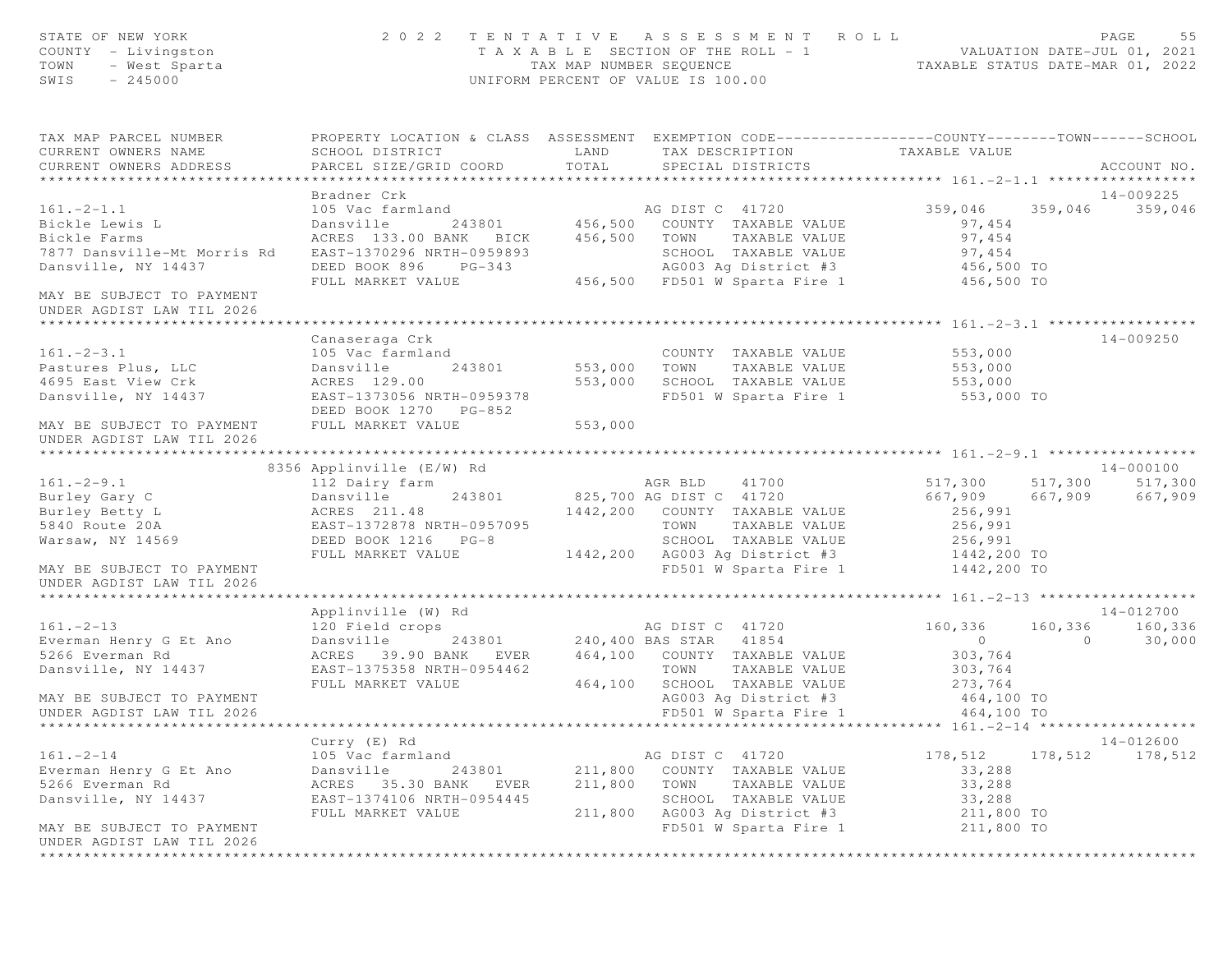| STATE OF NEW YORK<br>COUNTY - Livingston<br>TOWN<br>- West Sparta<br>SWIS<br>$-245000$ |                                                                                                 | TAX MAP NUMBER SEQUENCE | 2022 TENTATIVE ASSESSMENT ROLL<br>TAXABLE SECTION OF THE ROLL - 1<br>UNIFORM PERCENT OF VALUE IS 100.00 | TAXABLE STATUS DATE-MAR 01, 2022 |        | PAGE<br>56<br>VALUATION DATE-JUL 01, 2021 |
|----------------------------------------------------------------------------------------|-------------------------------------------------------------------------------------------------|-------------------------|---------------------------------------------------------------------------------------------------------|----------------------------------|--------|-------------------------------------------|
| TAX MAP PARCEL NUMBER                                                                  | PROPERTY LOCATION & CLASS ASSESSMENT EXEMPTION CODE---------------COUNTY-------TOWN------SCHOOL |                         |                                                                                                         |                                  |        |                                           |
| CURRENT OWNERS NAME<br>CURRENT OWNERS ADDRESS                                          | SCHOOL DISTRICT<br>PARCEL SIZE/GRID COORD                                                       | LAND<br>TOTAL           | TAX DESCRIPTION<br>SPECIAL DISTRICTS                                                                    | TAXABLE VALUE                    |        | ACCOUNT NO.                               |
|                                                                                        | Applinville Rd                                                                                  |                         |                                                                                                         |                                  |        |                                           |
| $161. - 2 - 15$                                                                        | 105 Vac farmland                                                                                |                         | AG DIST C 41720                                                                                         | 91,877 91,877                    |        | 91,877                                    |
| Everman Henry G                                                                        | Dansville                                                                                       |                         | 243801 112,400 COUNTY TAXABLE VALUE                                                                     | 20,523                           |        |                                           |
| 5266 Everman Rd                                                                        | ACRES 21.00 BANK EVER                                                                           | 112,400                 | TAXABLE VALUE<br>TOWN                                                                                   | 20,523                           |        |                                           |
| Dansville, NY 14437                                                                    | EAST-1375703 NRTH-0953497                                                                       |                         | SCHOOL TAXABLE VALUE                                                                                    | 20,523                           |        |                                           |
|                                                                                        | DEED BOOK 826<br>$PG-185$                                                                       |                         | AG003 Ag District #3                                                                                    | 112,400 TO                       |        |                                           |
| MAY BE SUBJECT TO PAYMENT<br>UNDER AGDIST LAW TIL 2026                                 | FULL MARKET VALUE                                                                               |                         | 112,400 FD501 W Sparta Fire 1                                                                           | 112,400 TO                       |        |                                           |
|                                                                                        |                                                                                                 |                         |                                                                                                         |                                  |        |                                           |
|                                                                                        | Applinville Rd                                                                                  |                         |                                                                                                         |                                  |        | 14-020600                                 |
| $161. - 2 - 16$                                                                        | 120 Field crops                                                                                 |                         | AG DIST C 41720                                                                                         | 145,356                          |        | 145,356 145,356                           |
| Everman Henry G                                                                        | 243801<br>Dansville                                                                             |                         | 188,400 COUNTY TAXABLE VALUE                                                                            | 143,044                          |        |                                           |
| Everman Henry D                                                                        | ACRES 38.00 BANK EVER                                                                           | 288,400                 | TOWN<br>TAXABLE VALUE                                                                                   | 143,044                          |        |                                           |
| 5266 Everman Rd                                                                        | EAST-1375464 NRTH-0952465                                                                       |                         | SCHOOL TAXABLE VALUE                                                                                    | 143,044                          |        |                                           |
| Dansville, NY 14437                                                                    | DEED BOOK 680 PG-00271                                                                          |                         | AG003 Ag District #3                                                                                    | 288,400 TO                       |        |                                           |
| MAY BE SUBJECT TO PAYMENT<br>UNDER AGDIST LAW TIL 2026                                 | FULL MARKET VALUE                                                                               |                         | 288,400 FD501 W Sparta Fire 1                                                                           | 288,400 TO                       |        |                                           |
|                                                                                        | Curry (E) Rd                                                                                    |                         |                                                                                                         |                                  |        | 14-020300                                 |
| $161. - 2 - 17$                                                                        | 105 Vac farmland                                                                                |                         | AG DIST C 41720                                                                                         | 131,775                          |        | 131, 775 131, 775                         |
| Everman Henry G                                                                        | Dansville                                                                                       |                         | 243801 152,400 COUNTY TAXABLE VALUE                                                                     | 20,625                           |        |                                           |
| Everman Henry D                                                                        | ACRES 25.40 BANK EVER                                                                           | 152,400                 | TAXABLE VALUE<br>TOWN                                                                                   | 20,625                           |        |                                           |
| 5266 Everman Rd                                                                        | EAST-1374448 NRTH-0952274                                                                       |                         | SCHOOL TAXABLE VALUE                                                                                    | 20,625                           |        |                                           |
| Dansville, NY 14437                                                                    | DEED BOOK 680 PG-00271                                                                          |                         | AG003 Ag District #3                                                                                    | 152,400 TO                       |        |                                           |
|                                                                                        | FULL MARKET VALUE                                                                               |                         | 152,400 FD501 W Sparta Fire 1                                                                           | 152,400 TO                       |        |                                           |
| MAY BE SUBJECT TO PAYMENT<br>UNDER AGDIST LAW TIL 2026                                 |                                                                                                 |                         |                                                                                                         |                                  |        |                                           |
| *****************************                                                          |                                                                                                 |                         |                                                                                                         |                                  |        |                                           |
|                                                                                        | Curry (E) Rd                                                                                    |                         |                                                                                                         |                                  |        | $14 - 012500$                             |
| $161. - 2 - 19$                                                                        | 105 Vac farmland                                                                                |                         | AG DIST C 41720                                                                                         | 92,543                           | 92,543 | 92,543                                    |
| Everman Henry Ano G                                                                    | Dansville<br>243801                                                                             | 109,800                 | COUNTY TAXABLE VALUE                                                                                    | 17,257                           |        |                                           |
| 5266 Everman Rd                                                                        | ACRES 18.30 BANK EVER                                                                           | 109,800                 | TOWN TAXABLE VALUE                                                                                      | 17,257                           |        |                                           |
| Dansville, NY 14437                                                                    | EAST-1373135 NRTH-0954434                                                                       | 109,800                 | SCHOOL TAXABLE VALUE<br>AG003 Ag District #3                                                            | 17,257                           |        |                                           |
| MAY BE SUBJECT TO PAYMENT                                                              | FULL MARKET VALUE                                                                               |                         | FD501 W Sparta Fire 1                                                                                   | 109,800 TO                       |        |                                           |
| UNDER AGDIST LAW TIL 2026                                                              |                                                                                                 |                         |                                                                                                         | 109,800 TO                       |        |                                           |
|                                                                                        | 8503 Curry Rd                                                                                   |                         |                                                                                                         |                                  |        | 14-025450                                 |
| $161. - 2 - 22$                                                                        | 210 1 Family Res                                                                                |                         | COUNTY TAXABLE VALUE                                                                                    | 149,200                          |        |                                           |
| Siracusa Ryan T                                                                        | Dansville<br>243801                                                                             | 5,700                   | TOWN<br>TAXABLE VALUE                                                                                   | 149,200                          |        |                                           |
| 8503 Curry Rd                                                                          | FRNT 110.37 DPTH 143.53                                                                         | 149,200                 | SCHOOL TAXABLE VALUE                                                                                    | 149,200                          |        |                                           |
| Dansville, NY 14437                                                                    | BANKFIRSTAM                                                                                     |                         | FD501 W Sparta Fire 1                                                                                   | 149,200 TO                       |        |                                           |
|                                                                                        | EAST-1372525 NRTH-0952267                                                                       |                         |                                                                                                         |                                  |        |                                           |
|                                                                                        | DEED BOOK 1288 PG-197                                                                           |                         |                                                                                                         |                                  |        |                                           |
|                                                                                        | FULL MARKET VALUE                                                                               | 149,200                 |                                                                                                         |                                  |        |                                           |
|                                                                                        | *************************************                                                           |                         |                                                                                                         |                                  |        |                                           |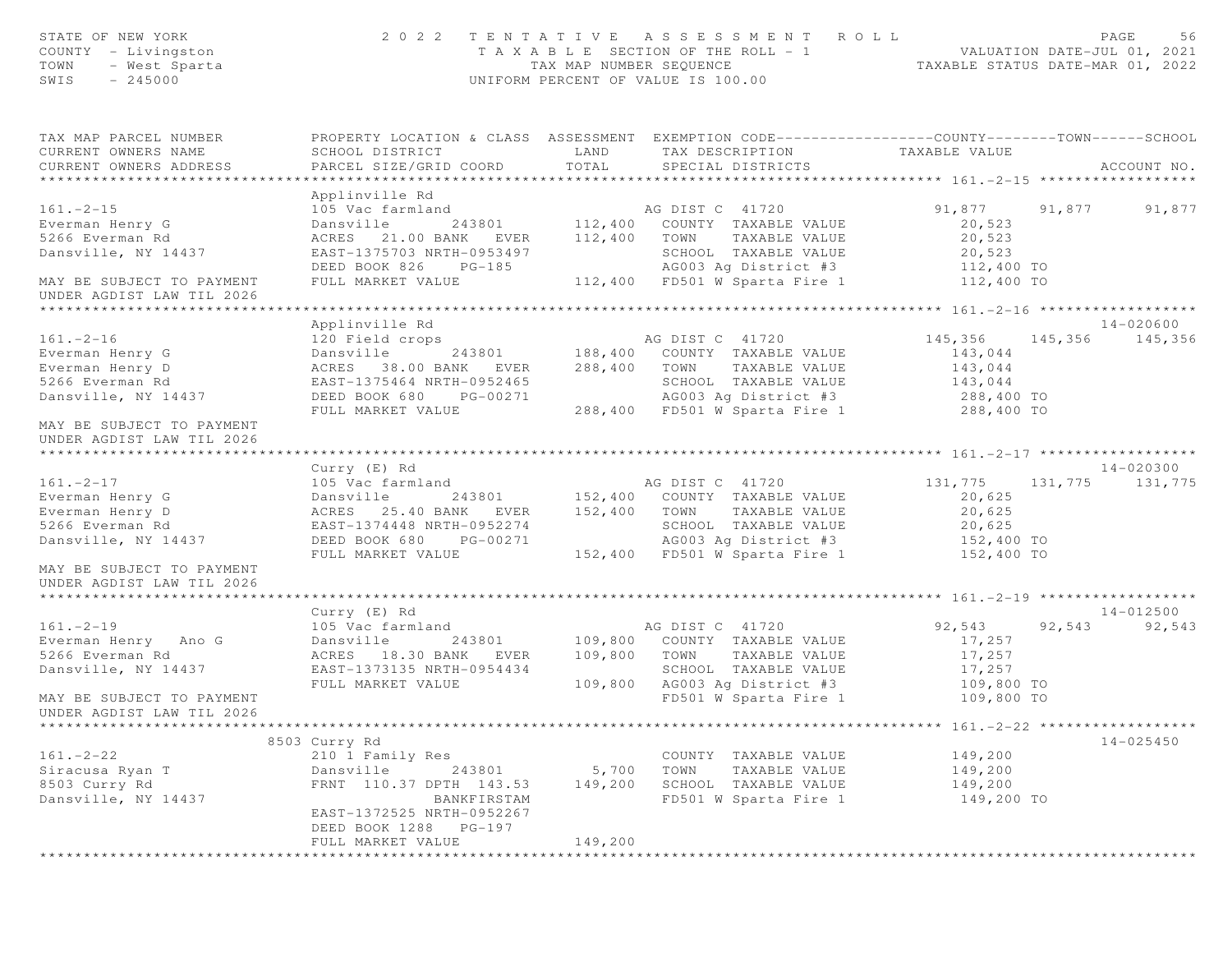| STATE OF NEW YORK<br>COUNTY - Livingston<br>TOWN<br>- West Sparta<br>SWIS<br>$-245000$ | 2 0 2 2                                                                                          | TAX MAP NUMBER SEQUENCE | TENTATIVE ASSESSMENT<br>T A X A B L E SECTION OF THE ROLL - 1<br>UNIFORM PERCENT OF VALUE IS 100.00 | ROLL<br>VALUATION DATE-JUL 01, 2021<br>TAXABLE STATUS DATE-MAR 01, 2022 | PAGE<br>57                      |
|----------------------------------------------------------------------------------------|--------------------------------------------------------------------------------------------------|-------------------------|-----------------------------------------------------------------------------------------------------|-------------------------------------------------------------------------|---------------------------------|
| TAX MAP PARCEL NUMBER                                                                  | PROPERTY LOCATION & CLASS ASSESSMENT EXEMPTION CODE----------------COUNTY-------TOWN------SCHOOL |                         |                                                                                                     |                                                                         |                                 |
| CURRENT OWNERS NAME                                                                    | SCHOOL DISTRICT                                                                                  | LAND                    |                                                                                                     | TAX DESCRIPTION TAXABLE VALUE                                           |                                 |
| CURRENT OWNERS ADDRESS                                                                 | PARCEL SIZE/GRID COORD                                                                           | TOTAL                   | SPECIAL DISTRICTS                                                                                   |                                                                         | ACCOUNT NO.                     |
|                                                                                        | 8605 Dansville-Mt Morris Rd                                                                      |                         |                                                                                                     |                                                                         | 14-037350                       |
| $161. - 2 - 23$                                                                        | 210 1 Family Res                                                                                 |                         |                                                                                                     | $\overline{0}$                                                          | 30,000<br>$\Omega$              |
| Longo Phillip E Jr.                                                                    | Dansville                                                                                        |                         | ly Res<br>243801 13,000 COUNTY TAXABLE VALUE                                                        | 95,700                                                                  |                                 |
| 8605 Dansville-Mt Morris Rd                                                            | ACRES<br>1.00 BANKFIRSTAM 95,700 TOWN                                                            |                         | TAXABLE VALUE                                                                                       | 95,700<br>65,700                                                        |                                 |
| Dansville, NY 14437                                                                    | EAST-1371700 NRTH-0952045                                                                        |                         | SCHOOL TAXABLE VALUE                                                                                |                                                                         |                                 |
|                                                                                        | DEED BOOK 1050 PG-119                                                                            |                         |                                                                                                     | FD501 W Sparta Fire 1 95,700 TO                                         |                                 |
|                                                                                        | FULL MARKET VALUE                                                                                | 95,700                  |                                                                                                     |                                                                         |                                 |
|                                                                                        | 8551 Dansville-Mt Morris Rd                                                                      |                         |                                                                                                     |                                                                         | 14-019700                       |
| $161. - 2 - 24$                                                                        | 210 1 Family Res                                                                                 |                         | COUNTY TAXABLE VALUE                                                                                | 77,900                                                                  |                                 |
| Levee Keith                                                                            | Dansville                                                                                        |                         | TAXABLE VALUE                                                                                       | 77,900                                                                  |                                 |
| 229 Main St                                                                            | FRNT 240.00 DPTH 156.00                                                                          | 77,900                  | SCHOOL TAXABLE VALUE                                                                                | 77,900                                                                  |                                 |
| Dansville, NY 14437                                                                    | EAST-1371051 NRTH-0952678                                                                        |                         | FD501 W Sparta Fire 1                                                                               | 77,900 TO                                                               |                                 |
|                                                                                        | DEED BOOK 1276    PG-2221                                                                        |                         |                                                                                                     |                                                                         |                                 |
|                                                                                        | FULL MARKET VALUE                                                                                | 77,900                  |                                                                                                     |                                                                         |                                 |
|                                                                                        |                                                                                                  |                         |                                                                                                     |                                                                         |                                 |
| $161. -2 - 26$                                                                         | 8486 Curry Rd<br>210 1 Family Res                                                                |                         | <b>BAS STAR 41854</b>                                                                               | $\circ$                                                                 | 14-046825<br>30,000<br>$\Omega$ |
| Young Kit L                                                                            | Dansville<br>243801                                                                              |                         | 14,600 COUNTY TAXABLE VALUE                                                                         | 104,300                                                                 |                                 |
| Young Karen L                                                                          | Dansvi<br>ACRES                                                                                  |                         | 104,300 TOWN<br>TAXABLE VALUE                                                                       | 104,300                                                                 |                                 |
| 8486 Curry Rd                                                                          |                                                                                                  |                         | SCHOOL TAXABLE VALUE                                                                                | 74,300                                                                  |                                 |
| Dansville, NY 14437                                                                    | ACRES 1.00<br>EAST-1372601 NRTH-0953245<br>14437 DEED BOOK 1093 PG-233                           |                         | FD501 W Sparta Fire 1                                                                               | 104,300 TO                                                              |                                 |
|                                                                                        | FULL MARKET VALUE                                                                                | 104,300                 |                                                                                                     |                                                                         |                                 |
|                                                                                        |                                                                                                  |                         |                                                                                                     |                                                                         |                                 |
| $161. -2 - 27.2$                                                                       | 8520 Mcmaster Ln                                                                                 |                         |                                                                                                     | $\overline{O}$                                                          | $\Omega$                        |
|                                                                                        | 240 Rural res                                                                                    |                         | BAS STAR 41854<br>243801 35,900 COUNTY TAXABLE VALUE                                                | 236,400                                                                 | 30,000                          |
|                                                                                        |                                                                                                  |                         | TAXABLE VALUE                                                                                       |                                                                         |                                 |
|                                                                                        |                                                                                                  |                         | SCHOOL TAXABLE VALUE                                                                                | 236,400<br>206,400                                                      |                                 |
| Dansville, NY 14437                                                                    | DEED BOOK 1269 PG-1279                                                                           |                         | FD501 W Sparta Fire 1                                                                               | 236,400 TO                                                              |                                 |
|                                                                                        | FULL MARKET VALUE                                                                                | 236,400                 |                                                                                                     |                                                                         |                                 |
|                                                                                        | ***************************                                                                      |                         |                                                                                                     |                                                                         |                                 |
|                                                                                        | 8507 Mcmaster Ln                                                                                 |                         | 60 PCT OF VALUE USED FOR EXEMPTION PURPOSES                                                         |                                                                         | 14-035500                       |
| $161 - 2 - 27.11$                                                                      |                                                                                                  |                         | SR CITIZEN 41800<br>75,800 ENH STAR 41834                                                           | 25,965<br>$\overline{0}$                                                | 25,965<br>25,965<br>$\circ$     |
|                                                                                        |                                                                                                  |                         | 173,100 COUNTY TAXABLE VALUE                                                                        | 147,135                                                                 | 74,900                          |
|                                                                                        |                                                                                                  |                         | TOWN<br>TAXABLE VALUE                                                                               | 147,135                                                                 |                                 |
| Dansville, NY 14437                                                                    | DEED BOOK 1272 PG-931                                                                            |                         | SCHOOL TAXABLE VALUE                                                                                | 72,235                                                                  |                                 |
|                                                                                        | FULL MARKET VALUE                                                                                | 173,100                 | FD501 W Sparta Fire 1                                                                               | 173,100 TO                                                              |                                 |
|                                                                                        |                                                                                                  |                         |                                                                                                     |                                                                         |                                 |
|                                                                                        | Route 36                                                                                         |                         |                                                                                                     |                                                                         | 14-035500                       |
| $161. -2 - 27.12$                                                                      | 120 Field crops                                                                                  |                         | COUNTY TAXABLE VALUE                                                                                | 152,400                                                                 |                                 |
| EJAE Farms, LLC                                                                        | Dansville<br>243801                                                                              | 152,400                 | TOWN<br>TAXABLE VALUE                                                                               | 152,400                                                                 |                                 |
| PO Box 77                                                                              | 50.20<br>ACRES                                                                                   | 152,400                 | SCHOOL TAXABLE VALUE                                                                                | 152,400                                                                 |                                 |
| Dansville, NY 14437                                                                    | EAST-1371575 NRTH-0953296<br>DEED BOOK 1296 PG-1768                                              |                         | AG003 Ag District #3<br>FD501 W Sparta Fire 1                                                       | 152,400 TO<br>152,400 TO                                                |                                 |
| MAY BE SUBJECT TO PAYMENT                                                              | FULL MARKET VALUE                                                                                | 152,400                 |                                                                                                     |                                                                         |                                 |
| UNDER AGDIST LAW TIL 2025                                                              |                                                                                                  |                         |                                                                                                     |                                                                         |                                 |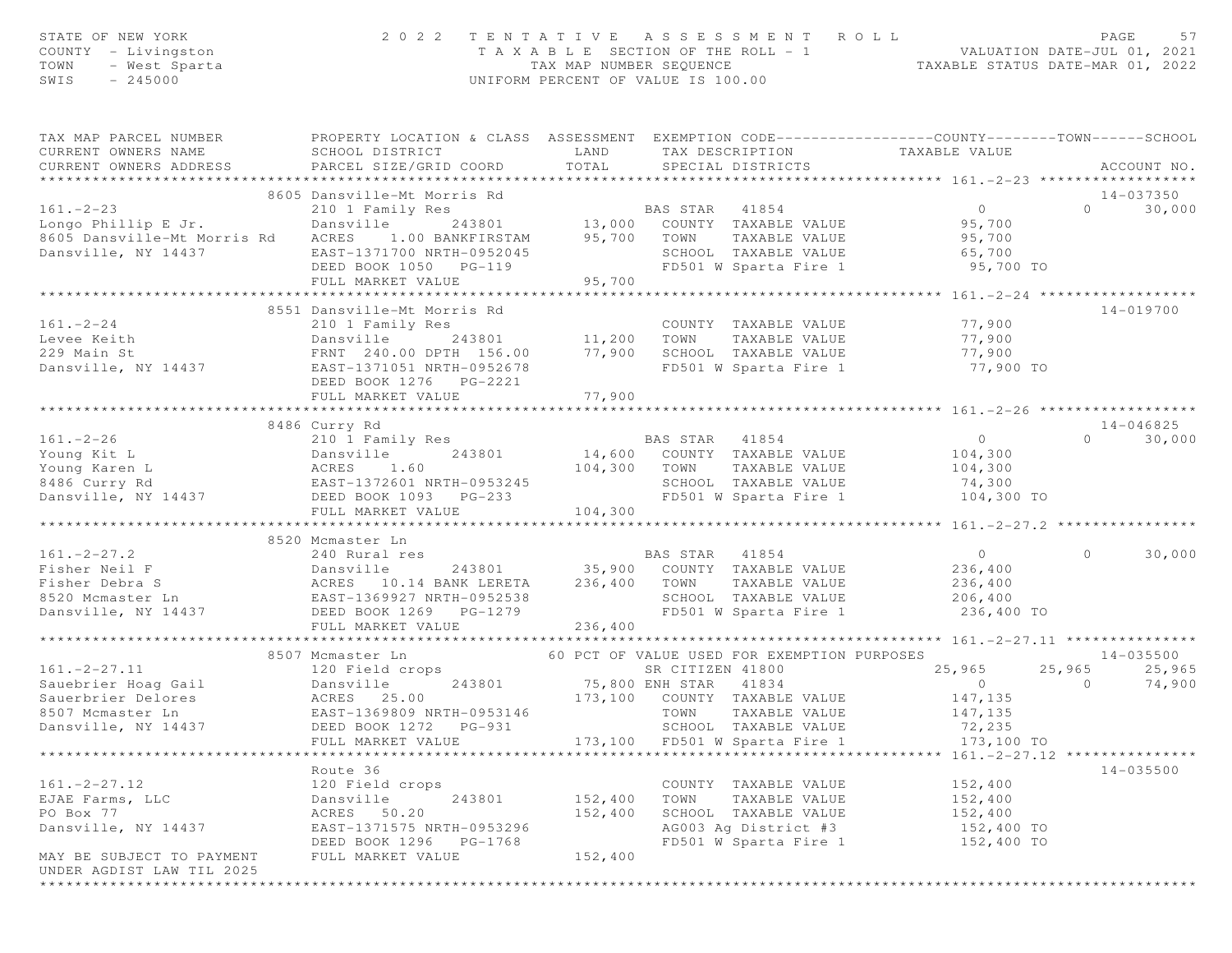|      | STATE OF NEW YORK   | 2022 TENTATIVE ASSESSMENT ROLL     | PAGE                             |
|------|---------------------|------------------------------------|----------------------------------|
|      | COUNTY - Livingston | TAXABLE SECTION OF THE ROLL - 1    | VALUATION DATE-JUL 01, 2021      |
| TOWN | – West Sparta       | TAX MAP NUMBER SEOUENCE            | TAXABLE STATUS DATE-MAR 01, 2022 |
| SWIS | - 245000            | UNIFORM PERCENT OF VALUE IS 100.00 |                                  |

| 8546 Dansville-Mt Morris Rd<br>14-008700<br>$161. - 2 - 32$<br>210 1 Family Res<br>CW_15_VET/ 41161<br>12,000<br>$\overline{0}$<br>12,000<br>243801 14,600 ENH STAR 41834<br>98,700 COUNTY TAXABLE VALUE<br>$0$<br>86,700<br>Davis Dewey Duane<br>Dansville<br>ACRES 1<br>$\Omega$<br>74,900<br>Davis Jeanette K<br>1.60<br>8546 Dansville-Mt Morris Rd EAST-1371001 NRTH-0952320<br>TOWN<br>TAXABLE VALUE 86,700<br>TAXABLE VALUE 23,800<br>SCHOOL TAXABLE VALUE 23,800<br>98,700 FD501 W Sparta Fire 1 98,700 TO<br>Dansville, NY 14437<br>DEED BOOK 1287 PG-2233<br>FULL MARKET VALUE<br>96 PCT OF VALUE USED FOR EXEMPTION PURPOSES<br>8538 Dansville-Mt.Morris Rd<br>14-008800<br>$22,464$ $22,464$<br>$161. - 2 - 33$<br>210 1 Family Res<br>ver COM CT 41131<br>243801 19,200 VET DIS CT 41141<br>$\overline{0}$<br>$35,942$ $35,942$<br>Davis Bernard F<br>Dansville<br>$\overline{0}$<br>93,600 BAS STAR 41854<br>30,000<br>8538 Dansville-Mt Morris Rd ACRES<br>3.40<br>$\overline{0}$<br>$\sim$ 0<br>Dansville, NY 14437<br>EAST-1370671 NRTH-0952369<br>COUNTY TAXABLE VALUE<br>35, 194<br>DEED BOOK 907<br>$PG-109$<br>TOWN<br>TAXABLE VALUE<br>35,194<br>93,600 SCHOOL TAXABLE VALUE 63,600<br>FULL MARKET VALUE<br>FD501 W Sparta Fire 1<br>93,600 TO<br>8534 Dansville-Mt Morris Rd<br>$14 - 008900$<br>COUNTY TAXABLE VALUE 43,400<br>$161. - 2 - 34$<br>270 Mfg housing<br>Davis Samantha<br>43,400<br>Dansville<br>TAXABLE VALUE<br>24,200 TOWN<br>243801<br>43,400<br>SCHOOL TAXABLE VALUE 43,400<br>FD501 W Sparta Fire 1<br>43,400 TO<br>DEED BOOK 1293 PG-2772<br>43,400<br>FULL MARKET VALUE<br>14-019500<br>8482 Mcmaster Ln<br>BAS STAR 41854<br>DTSABILITY 41930<br>$\circ$<br>$\circ$<br>30,000<br>80,166<br>80,166<br>80,166<br>Reserved Life Estate 172,400 COUNTY TAXABLE VALUE<br>ACRES 8.40 TOWN TAXABLE VALUE<br>EAST-1369160 NRTH-0953336 SCHOOL TAXABLE VALUE<br>92,234<br>92,234<br>SCHOOL TAXABLE VALUE 62,234<br>FD501 W Sparta Fire 1 172,400 TO<br>DEED BOOK 1203 PG-115<br>172,400<br>FULL MARKET VALUE<br>4855 Sullivan Rd<br>$161. - 2 - 36.2$<br>BAS STAR 41854<br>$\overline{0}$<br>$\Omega$<br>30,000<br>210 1 Family Res<br>Vanderwerken Joel A<br>243801<br>19,000 COUNTY TAXABLE VALUE 191,700<br>Dansville<br>191,700 TOWN<br>Schutz Barbara<br>ACRES 3.30<br>EAST-1368802 NRTH-0953049<br>TAXABLE VALUE<br>191,700<br>161,700<br>SCHOOL TAXABLE VALUE<br>4855 Sullivan Rd<br>Dansville, NY 14437 DEED BOOK 564<br>FD501 W Sparta Fire 1 191,700 TO<br>PG-00229<br>191,700<br>FULL MARKET VALUE | TAX MAP PARCEL NUMBER<br>CURRENT OWNERS NAME<br>CURRENT OWNERS ADDRESS | PROPERTY LOCATION & CLASS ASSESSMENT EXEMPTION CODE---------------COUNTY-------TOWN-----SCHOOL<br>SCHOOL DISTRICT<br>PARCEL SIZE/GRID COORD | LAND<br>TOTAL | SPECIAL DISTRICTS | TAX DESCRIPTION TAXABLE VALUE | ACCOUNT NO. |
|----------------------------------------------------------------------------------------------------------------------------------------------------------------------------------------------------------------------------------------------------------------------------------------------------------------------------------------------------------------------------------------------------------------------------------------------------------------------------------------------------------------------------------------------------------------------------------------------------------------------------------------------------------------------------------------------------------------------------------------------------------------------------------------------------------------------------------------------------------------------------------------------------------------------------------------------------------------------------------------------------------------------------------------------------------------------------------------------------------------------------------------------------------------------------------------------------------------------------------------------------------------------------------------------------------------------------------------------------------------------------------------------------------------------------------------------------------------------------------------------------------------------------------------------------------------------------------------------------------------------------------------------------------------------------------------------------------------------------------------------------------------------------------------------------------------------------------------------------------------------------------------------------------------------------------------------------------------------------------------------------------------------------------------------------------------------------------------------------------------------------------------------------------------------------------------------------------------------------------------------------------------------------------------------------------------------------------------------------------------------------------------------------------------------------------------------------------------------------------------------------------------------------------------------------|------------------------------------------------------------------------|---------------------------------------------------------------------------------------------------------------------------------------------|---------------|-------------------|-------------------------------|-------------|
|                                                                                                                                                                                                                                                                                                                                                                                                                                                                                                                                                                                                                                                                                                                                                                                                                                                                                                                                                                                                                                                                                                                                                                                                                                                                                                                                                                                                                                                                                                                                                                                                                                                                                                                                                                                                                                                                                                                                                                                                                                                                                                                                                                                                                                                                                                                                                                                                                                                                                                                                                    |                                                                        |                                                                                                                                             |               |                   |                               |             |
|                                                                                                                                                                                                                                                                                                                                                                                                                                                                                                                                                                                                                                                                                                                                                                                                                                                                                                                                                                                                                                                                                                                                                                                                                                                                                                                                                                                                                                                                                                                                                                                                                                                                                                                                                                                                                                                                                                                                                                                                                                                                                                                                                                                                                                                                                                                                                                                                                                                                                                                                                    |                                                                        |                                                                                                                                             |               |                   |                               |             |
|                                                                                                                                                                                                                                                                                                                                                                                                                                                                                                                                                                                                                                                                                                                                                                                                                                                                                                                                                                                                                                                                                                                                                                                                                                                                                                                                                                                                                                                                                                                                                                                                                                                                                                                                                                                                                                                                                                                                                                                                                                                                                                                                                                                                                                                                                                                                                                                                                                                                                                                                                    |                                                                        |                                                                                                                                             |               |                   |                               |             |
|                                                                                                                                                                                                                                                                                                                                                                                                                                                                                                                                                                                                                                                                                                                                                                                                                                                                                                                                                                                                                                                                                                                                                                                                                                                                                                                                                                                                                                                                                                                                                                                                                                                                                                                                                                                                                                                                                                                                                                                                                                                                                                                                                                                                                                                                                                                                                                                                                                                                                                                                                    |                                                                        |                                                                                                                                             |               |                   |                               |             |
|                                                                                                                                                                                                                                                                                                                                                                                                                                                                                                                                                                                                                                                                                                                                                                                                                                                                                                                                                                                                                                                                                                                                                                                                                                                                                                                                                                                                                                                                                                                                                                                                                                                                                                                                                                                                                                                                                                                                                                                                                                                                                                                                                                                                                                                                                                                                                                                                                                                                                                                                                    |                                                                        |                                                                                                                                             |               |                   |                               |             |
|                                                                                                                                                                                                                                                                                                                                                                                                                                                                                                                                                                                                                                                                                                                                                                                                                                                                                                                                                                                                                                                                                                                                                                                                                                                                                                                                                                                                                                                                                                                                                                                                                                                                                                                                                                                                                                                                                                                                                                                                                                                                                                                                                                                                                                                                                                                                                                                                                                                                                                                                                    |                                                                        |                                                                                                                                             |               |                   |                               |             |
|                                                                                                                                                                                                                                                                                                                                                                                                                                                                                                                                                                                                                                                                                                                                                                                                                                                                                                                                                                                                                                                                                                                                                                                                                                                                                                                                                                                                                                                                                                                                                                                                                                                                                                                                                                                                                                                                                                                                                                                                                                                                                                                                                                                                                                                                                                                                                                                                                                                                                                                                                    |                                                                        |                                                                                                                                             |               |                   |                               |             |
|                                                                                                                                                                                                                                                                                                                                                                                                                                                                                                                                                                                                                                                                                                                                                                                                                                                                                                                                                                                                                                                                                                                                                                                                                                                                                                                                                                                                                                                                                                                                                                                                                                                                                                                                                                                                                                                                                                                                                                                                                                                                                                                                                                                                                                                                                                                                                                                                                                                                                                                                                    |                                                                        |                                                                                                                                             |               |                   |                               |             |
|                                                                                                                                                                                                                                                                                                                                                                                                                                                                                                                                                                                                                                                                                                                                                                                                                                                                                                                                                                                                                                                                                                                                                                                                                                                                                                                                                                                                                                                                                                                                                                                                                                                                                                                                                                                                                                                                                                                                                                                                                                                                                                                                                                                                                                                                                                                                                                                                                                                                                                                                                    |                                                                        |                                                                                                                                             |               |                   |                               |             |
|                                                                                                                                                                                                                                                                                                                                                                                                                                                                                                                                                                                                                                                                                                                                                                                                                                                                                                                                                                                                                                                                                                                                                                                                                                                                                                                                                                                                                                                                                                                                                                                                                                                                                                                                                                                                                                                                                                                                                                                                                                                                                                                                                                                                                                                                                                                                                                                                                                                                                                                                                    |                                                                        |                                                                                                                                             |               |                   |                               |             |
|                                                                                                                                                                                                                                                                                                                                                                                                                                                                                                                                                                                                                                                                                                                                                                                                                                                                                                                                                                                                                                                                                                                                                                                                                                                                                                                                                                                                                                                                                                                                                                                                                                                                                                                                                                                                                                                                                                                                                                                                                                                                                                                                                                                                                                                                                                                                                                                                                                                                                                                                                    |                                                                        |                                                                                                                                             |               |                   |                               |             |
|                                                                                                                                                                                                                                                                                                                                                                                                                                                                                                                                                                                                                                                                                                                                                                                                                                                                                                                                                                                                                                                                                                                                                                                                                                                                                                                                                                                                                                                                                                                                                                                                                                                                                                                                                                                                                                                                                                                                                                                                                                                                                                                                                                                                                                                                                                                                                                                                                                                                                                                                                    |                                                                        |                                                                                                                                             |               |                   |                               |             |
|                                                                                                                                                                                                                                                                                                                                                                                                                                                                                                                                                                                                                                                                                                                                                                                                                                                                                                                                                                                                                                                                                                                                                                                                                                                                                                                                                                                                                                                                                                                                                                                                                                                                                                                                                                                                                                                                                                                                                                                                                                                                                                                                                                                                                                                                                                                                                                                                                                                                                                                                                    |                                                                        |                                                                                                                                             |               |                   |                               |             |
|                                                                                                                                                                                                                                                                                                                                                                                                                                                                                                                                                                                                                                                                                                                                                                                                                                                                                                                                                                                                                                                                                                                                                                                                                                                                                                                                                                                                                                                                                                                                                                                                                                                                                                                                                                                                                                                                                                                                                                                                                                                                                                                                                                                                                                                                                                                                                                                                                                                                                                                                                    |                                                                        |                                                                                                                                             |               |                   |                               |             |
|                                                                                                                                                                                                                                                                                                                                                                                                                                                                                                                                                                                                                                                                                                                                                                                                                                                                                                                                                                                                                                                                                                                                                                                                                                                                                                                                                                                                                                                                                                                                                                                                                                                                                                                                                                                                                                                                                                                                                                                                                                                                                                                                                                                                                                                                                                                                                                                                                                                                                                                                                    |                                                                        |                                                                                                                                             |               |                   |                               |             |
|                                                                                                                                                                                                                                                                                                                                                                                                                                                                                                                                                                                                                                                                                                                                                                                                                                                                                                                                                                                                                                                                                                                                                                                                                                                                                                                                                                                                                                                                                                                                                                                                                                                                                                                                                                                                                                                                                                                                                                                                                                                                                                                                                                                                                                                                                                                                                                                                                                                                                                                                                    |                                                                        |                                                                                                                                             |               |                   |                               |             |
|                                                                                                                                                                                                                                                                                                                                                                                                                                                                                                                                                                                                                                                                                                                                                                                                                                                                                                                                                                                                                                                                                                                                                                                                                                                                                                                                                                                                                                                                                                                                                                                                                                                                                                                                                                                                                                                                                                                                                                                                                                                                                                                                                                                                                                                                                                                                                                                                                                                                                                                                                    |                                                                        |                                                                                                                                             |               |                   |                               |             |
|                                                                                                                                                                                                                                                                                                                                                                                                                                                                                                                                                                                                                                                                                                                                                                                                                                                                                                                                                                                                                                                                                                                                                                                                                                                                                                                                                                                                                                                                                                                                                                                                                                                                                                                                                                                                                                                                                                                                                                                                                                                                                                                                                                                                                                                                                                                                                                                                                                                                                                                                                    |                                                                        |                                                                                                                                             |               |                   |                               |             |
|                                                                                                                                                                                                                                                                                                                                                                                                                                                                                                                                                                                                                                                                                                                                                                                                                                                                                                                                                                                                                                                                                                                                                                                                                                                                                                                                                                                                                                                                                                                                                                                                                                                                                                                                                                                                                                                                                                                                                                                                                                                                                                                                                                                                                                                                                                                                                                                                                                                                                                                                                    |                                                                        |                                                                                                                                             |               |                   |                               |             |
|                                                                                                                                                                                                                                                                                                                                                                                                                                                                                                                                                                                                                                                                                                                                                                                                                                                                                                                                                                                                                                                                                                                                                                                                                                                                                                                                                                                                                                                                                                                                                                                                                                                                                                                                                                                                                                                                                                                                                                                                                                                                                                                                                                                                                                                                                                                                                                                                                                                                                                                                                    |                                                                        |                                                                                                                                             |               |                   |                               |             |
|                                                                                                                                                                                                                                                                                                                                                                                                                                                                                                                                                                                                                                                                                                                                                                                                                                                                                                                                                                                                                                                                                                                                                                                                                                                                                                                                                                                                                                                                                                                                                                                                                                                                                                                                                                                                                                                                                                                                                                                                                                                                                                                                                                                                                                                                                                                                                                                                                                                                                                                                                    |                                                                        |                                                                                                                                             |               |                   |                               |             |
|                                                                                                                                                                                                                                                                                                                                                                                                                                                                                                                                                                                                                                                                                                                                                                                                                                                                                                                                                                                                                                                                                                                                                                                                                                                                                                                                                                                                                                                                                                                                                                                                                                                                                                                                                                                                                                                                                                                                                                                                                                                                                                                                                                                                                                                                                                                                                                                                                                                                                                                                                    |                                                                        |                                                                                                                                             |               |                   |                               |             |
|                                                                                                                                                                                                                                                                                                                                                                                                                                                                                                                                                                                                                                                                                                                                                                                                                                                                                                                                                                                                                                                                                                                                                                                                                                                                                                                                                                                                                                                                                                                                                                                                                                                                                                                                                                                                                                                                                                                                                                                                                                                                                                                                                                                                                                                                                                                                                                                                                                                                                                                                                    |                                                                        |                                                                                                                                             |               |                   |                               |             |
|                                                                                                                                                                                                                                                                                                                                                                                                                                                                                                                                                                                                                                                                                                                                                                                                                                                                                                                                                                                                                                                                                                                                                                                                                                                                                                                                                                                                                                                                                                                                                                                                                                                                                                                                                                                                                                                                                                                                                                                                                                                                                                                                                                                                                                                                                                                                                                                                                                                                                                                                                    |                                                                        |                                                                                                                                             |               |                   |                               |             |
|                                                                                                                                                                                                                                                                                                                                                                                                                                                                                                                                                                                                                                                                                                                                                                                                                                                                                                                                                                                                                                                                                                                                                                                                                                                                                                                                                                                                                                                                                                                                                                                                                                                                                                                                                                                                                                                                                                                                                                                                                                                                                                                                                                                                                                                                                                                                                                                                                                                                                                                                                    |                                                                        |                                                                                                                                             |               |                   |                               |             |
|                                                                                                                                                                                                                                                                                                                                                                                                                                                                                                                                                                                                                                                                                                                                                                                                                                                                                                                                                                                                                                                                                                                                                                                                                                                                                                                                                                                                                                                                                                                                                                                                                                                                                                                                                                                                                                                                                                                                                                                                                                                                                                                                                                                                                                                                                                                                                                                                                                                                                                                                                    |                                                                        |                                                                                                                                             |               |                   |                               |             |
|                                                                                                                                                                                                                                                                                                                                                                                                                                                                                                                                                                                                                                                                                                                                                                                                                                                                                                                                                                                                                                                                                                                                                                                                                                                                                                                                                                                                                                                                                                                                                                                                                                                                                                                                                                                                                                                                                                                                                                                                                                                                                                                                                                                                                                                                                                                                                                                                                                                                                                                                                    | $161. -2 - 36.1$                                                       |                                                                                                                                             |               |                   |                               |             |
|                                                                                                                                                                                                                                                                                                                                                                                                                                                                                                                                                                                                                                                                                                                                                                                                                                                                                                                                                                                                                                                                                                                                                                                                                                                                                                                                                                                                                                                                                                                                                                                                                                                                                                                                                                                                                                                                                                                                                                                                                                                                                                                                                                                                                                                                                                                                                                                                                                                                                                                                                    | Partridge Matthew                                                      |                                                                                                                                             |               |                   |                               |             |
|                                                                                                                                                                                                                                                                                                                                                                                                                                                                                                                                                                                                                                                                                                                                                                                                                                                                                                                                                                                                                                                                                                                                                                                                                                                                                                                                                                                                                                                                                                                                                                                                                                                                                                                                                                                                                                                                                                                                                                                                                                                                                                                                                                                                                                                                                                                                                                                                                                                                                                                                                    | Partridge Susanne M                                                    |                                                                                                                                             |               |                   |                               |             |
|                                                                                                                                                                                                                                                                                                                                                                                                                                                                                                                                                                                                                                                                                                                                                                                                                                                                                                                                                                                                                                                                                                                                                                                                                                                                                                                                                                                                                                                                                                                                                                                                                                                                                                                                                                                                                                                                                                                                                                                                                                                                                                                                                                                                                                                                                                                                                                                                                                                                                                                                                    | 8482 Mcmaster Ln                                                       |                                                                                                                                             |               |                   |                               |             |
|                                                                                                                                                                                                                                                                                                                                                                                                                                                                                                                                                                                                                                                                                                                                                                                                                                                                                                                                                                                                                                                                                                                                                                                                                                                                                                                                                                                                                                                                                                                                                                                                                                                                                                                                                                                                                                                                                                                                                                                                                                                                                                                                                                                                                                                                                                                                                                                                                                                                                                                                                    | Dansville, NY 14437                                                    |                                                                                                                                             |               |                   |                               |             |
|                                                                                                                                                                                                                                                                                                                                                                                                                                                                                                                                                                                                                                                                                                                                                                                                                                                                                                                                                                                                                                                                                                                                                                                                                                                                                                                                                                                                                                                                                                                                                                                                                                                                                                                                                                                                                                                                                                                                                                                                                                                                                                                                                                                                                                                                                                                                                                                                                                                                                                                                                    |                                                                        |                                                                                                                                             |               |                   |                               |             |
|                                                                                                                                                                                                                                                                                                                                                                                                                                                                                                                                                                                                                                                                                                                                                                                                                                                                                                                                                                                                                                                                                                                                                                                                                                                                                                                                                                                                                                                                                                                                                                                                                                                                                                                                                                                                                                                                                                                                                                                                                                                                                                                                                                                                                                                                                                                                                                                                                                                                                                                                                    |                                                                        |                                                                                                                                             |               |                   |                               |             |
|                                                                                                                                                                                                                                                                                                                                                                                                                                                                                                                                                                                                                                                                                                                                                                                                                                                                                                                                                                                                                                                                                                                                                                                                                                                                                                                                                                                                                                                                                                                                                                                                                                                                                                                                                                                                                                                                                                                                                                                                                                                                                                                                                                                                                                                                                                                                                                                                                                                                                                                                                    |                                                                        |                                                                                                                                             |               |                   |                               |             |
|                                                                                                                                                                                                                                                                                                                                                                                                                                                                                                                                                                                                                                                                                                                                                                                                                                                                                                                                                                                                                                                                                                                                                                                                                                                                                                                                                                                                                                                                                                                                                                                                                                                                                                                                                                                                                                                                                                                                                                                                                                                                                                                                                                                                                                                                                                                                                                                                                                                                                                                                                    |                                                                        |                                                                                                                                             |               |                   |                               |             |
|                                                                                                                                                                                                                                                                                                                                                                                                                                                                                                                                                                                                                                                                                                                                                                                                                                                                                                                                                                                                                                                                                                                                                                                                                                                                                                                                                                                                                                                                                                                                                                                                                                                                                                                                                                                                                                                                                                                                                                                                                                                                                                                                                                                                                                                                                                                                                                                                                                                                                                                                                    |                                                                        |                                                                                                                                             |               |                   |                               |             |
|                                                                                                                                                                                                                                                                                                                                                                                                                                                                                                                                                                                                                                                                                                                                                                                                                                                                                                                                                                                                                                                                                                                                                                                                                                                                                                                                                                                                                                                                                                                                                                                                                                                                                                                                                                                                                                                                                                                                                                                                                                                                                                                                                                                                                                                                                                                                                                                                                                                                                                                                                    |                                                                        |                                                                                                                                             |               |                   |                               |             |
|                                                                                                                                                                                                                                                                                                                                                                                                                                                                                                                                                                                                                                                                                                                                                                                                                                                                                                                                                                                                                                                                                                                                                                                                                                                                                                                                                                                                                                                                                                                                                                                                                                                                                                                                                                                                                                                                                                                                                                                                                                                                                                                                                                                                                                                                                                                                                                                                                                                                                                                                                    |                                                                        |                                                                                                                                             |               |                   |                               |             |
|                                                                                                                                                                                                                                                                                                                                                                                                                                                                                                                                                                                                                                                                                                                                                                                                                                                                                                                                                                                                                                                                                                                                                                                                                                                                                                                                                                                                                                                                                                                                                                                                                                                                                                                                                                                                                                                                                                                                                                                                                                                                                                                                                                                                                                                                                                                                                                                                                                                                                                                                                    |                                                                        |                                                                                                                                             |               |                   |                               |             |
|                                                                                                                                                                                                                                                                                                                                                                                                                                                                                                                                                                                                                                                                                                                                                                                                                                                                                                                                                                                                                                                                                                                                                                                                                                                                                                                                                                                                                                                                                                                                                                                                                                                                                                                                                                                                                                                                                                                                                                                                                                                                                                                                                                                                                                                                                                                                                                                                                                                                                                                                                    |                                                                        |                                                                                                                                             |               |                   |                               |             |
|                                                                                                                                                                                                                                                                                                                                                                                                                                                                                                                                                                                                                                                                                                                                                                                                                                                                                                                                                                                                                                                                                                                                                                                                                                                                                                                                                                                                                                                                                                                                                                                                                                                                                                                                                                                                                                                                                                                                                                                                                                                                                                                                                                                                                                                                                                                                                                                                                                                                                                                                                    |                                                                        |                                                                                                                                             |               |                   |                               |             |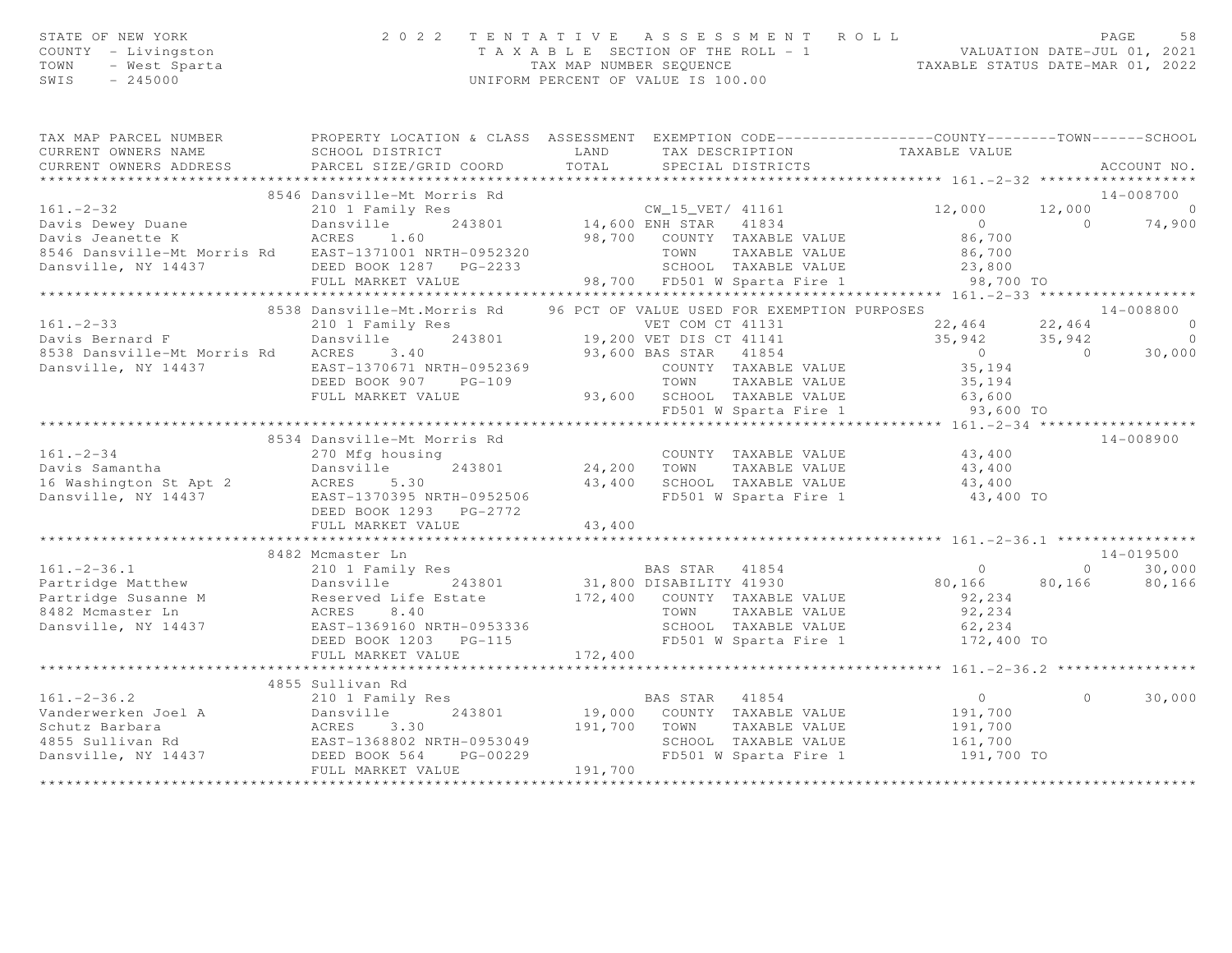| STATE OF NEW YORK<br>COUNTY - Livingston<br>JF NEW YORA<br>- Livingston<br>- West Sparta<br>- Arnon<br>TOWN<br>SWIS                                                                                                                                                    | 2 0 2 2<br>TENTATIVE ASSESSMENT ROLL<br>UNIFORM PERCENT OF VALUE IS 100.00 | PAGE<br>59<br>T A X A B L E SECTION OF THE ROLL - 1 VALUATION DATE-JUL 01, 2021<br>TAX MAP NUMBER SEQUENCE TAXABLE STATUS DATE-MAR 01, 2022 |                                                                  |                                                                                                                                    |
|------------------------------------------------------------------------------------------------------------------------------------------------------------------------------------------------------------------------------------------------------------------------|----------------------------------------------------------------------------|---------------------------------------------------------------------------------------------------------------------------------------------|------------------------------------------------------------------|------------------------------------------------------------------------------------------------------------------------------------|
| TAX MAP PARCEL NUMBER<br>CURRENT OWNERS NAME<br>CURRENT OWNERS ADDRESS                                                                                                                                                                                                 | SCHOOL DISTRICT LAND<br>PARCEL SIZE/GRID COORD                             | TOTAL                                                                                                                                       | TAX DESCRIPTION<br>SPECIAL DISTRICTS                             | PROPERTY LOCATION & CLASS ASSESSMENT EXEMPTION CODE-----------------COUNTY--------TOWN------SCHOOL<br>TAXABLE VALUE<br>ACCOUNT NO. |
|                                                                                                                                                                                                                                                                        |                                                                            |                                                                                                                                             |                                                                  |                                                                                                                                    |
|                                                                                                                                                                                                                                                                        | 8480 Mcmaster Ln                                                           |                                                                                                                                             |                                                                  | 14-025700                                                                                                                          |
| $161 - 2 - 38$                                                                                                                                                                                                                                                         |                                                                            |                                                                                                                                             |                                                                  | $\overline{0}$<br>30,000<br>$\Omega$                                                                                               |
| Rosario Edwin                                                                                                                                                                                                                                                          |                                                                            |                                                                                                                                             |                                                                  | 136,100                                                                                                                            |
| 8480 McMaster Ln                                                                                                                                                                                                                                                       |                                                                            |                                                                                                                                             | FRNT 81.00 DPTH 300.00 136,100 TOWN TAXABLE VALUE                | 136,100                                                                                                                            |
| Dansville, NY 14437                                                                                                                                                                                                                                                    |                                                                            | BANKFIRSTAM                                                                                                                                 | SCHOOL TAXABLE VALUE                                             | 106,100                                                                                                                            |
|                                                                                                                                                                                                                                                                        | EAST-1369447 NRTH-0953751                                                  |                                                                                                                                             | FD501 W Sparta Fire 1                                            | 136,100 TO                                                                                                                         |
|                                                                                                                                                                                                                                                                        | DEED BOOK 892 PG-355                                                       |                                                                                                                                             |                                                                  |                                                                                                                                    |
|                                                                                                                                                                                                                                                                        | FULL MARKET VALUE                                                          | 136,100                                                                                                                                     |                                                                  |                                                                                                                                    |
|                                                                                                                                                                                                                                                                        |                                                                            |                                                                                                                                             |                                                                  |                                                                                                                                    |
|                                                                                                                                                                                                                                                                        | 4574 Red School Rd                                                         |                                                                                                                                             |                                                                  |                                                                                                                                    |
| $161. - 2 - 39.21$                                                                                                                                                                                                                                                     | 240 Rural res                                                              |                                                                                                                                             | COUNTY TAXABLE VALUE                                             | 176,800                                                                                                                            |
| McMaster Raymond Dale Dansville                                                                                                                                                                                                                                        |                                                                            |                                                                                                                                             | 243801 138,100 TOWN TAXABLE VALUE                                | 176,800<br>176,800                                                                                                                 |
| 2000 Huntwood Dr                                                                                                                                                                                                                                                       | ACRES 72.28                                                                | 176,800                                                                                                                                     | SCHOOL TAXABLE VALUE                                             |                                                                                                                                    |
| Gambrills, MD 21054                                                                                                                                                                                                                                                    | EAST-1367094 NRTH-0953408                                                  |                                                                                                                                             | AG003 Ag District #3<br>FD501 W Sparta Fire 1 176,800 TO         | 176,800 TO                                                                                                                         |
|                                                                                                                                                                                                                                                                        | EAJI-130/094 NRTH-0953408<br>DEED BOOK 1297 PG-2948<br>THIS MORTH-         |                                                                                                                                             |                                                                  |                                                                                                                                    |
| MAY BE SUBJECT TO PAYMENT FULL MARKET VALUE                                                                                                                                                                                                                            |                                                                            | 176,800                                                                                                                                     |                                                                  |                                                                                                                                    |
| UNDER AGDIST LAW TIL 2026                                                                                                                                                                                                                                              |                                                                            |                                                                                                                                             |                                                                  |                                                                                                                                    |
|                                                                                                                                                                                                                                                                        | 4832 Mcmaster Hill Rd                                                      |                                                                                                                                             |                                                                  |                                                                                                                                    |
| $161. - 2 - 39.32$                                                                                                                                                                                                                                                     | 210 1 Family Res                                                           |                                                                                                                                             | COUNTY TAXABLE VALUE                                             | 319,000                                                                                                                            |
|                                                                                                                                                                                                                                                                        |                                                                            |                                                                                                                                             |                                                                  | 319,000                                                                                                                            |
| Cragg Jamie<br>Cragg Jamie<br>Cragg Jennifer<br>2018 - Market States ACRES<br>2018 - ACRES 9.80 BANKFIRSTAM<br>219,000 SCHOOL TAXABLE VALUE<br>219,000 SCHOOL TAXABLE VALUE<br>219,000 SCHOOL TAXABLE VALUE<br>219,000 SCHOOL TAXABLE VALUE<br>2                       |                                                                            |                                                                                                                                             |                                                                  | 319,000                                                                                                                            |
|                                                                                                                                                                                                                                                                        |                                                                            |                                                                                                                                             |                                                                  | 319,000 TO                                                                                                                         |
|                                                                                                                                                                                                                                                                        |                                                                            |                                                                                                                                             |                                                                  |                                                                                                                                    |
|                                                                                                                                                                                                                                                                        | FULL MARKET VALUE                                                          | 319,000                                                                                                                                     |                                                                  |                                                                                                                                    |
|                                                                                                                                                                                                                                                                        |                                                                            |                                                                                                                                             |                                                                  | ************************************* 161.-2-39.314 *********                                                                      |
|                                                                                                                                                                                                                                                                        | 8470 Mcmaster Ln                                                           |                                                                                                                                             |                                                                  |                                                                                                                                    |
| $161 - 2 - 39.314$                                                                                                                                                                                                                                                     | 220 2 Family Res                                                           |                                                                                                                                             | COUNTY TAXABLE VALUE                                             | 258,700                                                                                                                            |
|                                                                                                                                                                                                                                                                        | 243801<br>Dansville                                                        |                                                                                                                                             |                                                                  | 258,700                                                                                                                            |
| McMaster Raymond Dale<br>364 Loblolly Way                                                                                                                                                                                                                              | ACRES 9.11                                                                 |                                                                                                                                             | 243801 33,500 TOWN TAXABLE VALUE<br>258,700 SCHOOL TAXABLE VALUE | 258,700                                                                                                                            |
| Grasonville, MD 21638                                                                                                                                                                                                                                                  | EAST-1369124 NRTH-0953839                                                  |                                                                                                                                             | FD501 W Sparta Fire 1                                            | 258,700 TO                                                                                                                         |
|                                                                                                                                                                                                                                                                        | DEED BOOK 1297 PG-634                                                      |                                                                                                                                             |                                                                  |                                                                                                                                    |
|                                                                                                                                                                                                                                                                        | FULL MARKET VALUE                                                          | 258,700                                                                                                                                     |                                                                  |                                                                                                                                    |
|                                                                                                                                                                                                                                                                        |                                                                            |                                                                                                                                             |                                                                  |                                                                                                                                    |
|                                                                                                                                                                                                                                                                        | Mcmaster Ln                                                                |                                                                                                                                             |                                                                  |                                                                                                                                    |
|                                                                                                                                                                                                                                                                        |                                                                            |                                                                                                                                             | COUNTY TAXABLE VALUE                                             | 53,900                                                                                                                             |
| 161.-2-39.315<br>McMaster Brian M<br>McMaster Linda S<br>15 Charter Oaks Dr<br>Pittsford, NY 14534<br>22 Rural vac>10<br>243801<br>243801<br>243801<br>243801<br>243801<br>243801<br>243801<br>243801<br>243801<br>243801<br>243801<br>243801<br>25 22.48<br>22.48<br> |                                                                            | 53,900                                                                                                                                      | TOWN<br>TAXABLE VALUE                                            | 53,900                                                                                                                             |
|                                                                                                                                                                                                                                                                        |                                                                            | 53,900                                                                                                                                      | SCHOOL TAXABLE VALUE                                             | 53,900                                                                                                                             |
|                                                                                                                                                                                                                                                                        |                                                                            |                                                                                                                                             | FD501 W Sparta Fire 1                                            | 53,900 TO                                                                                                                          |
|                                                                                                                                                                                                                                                                        |                                                                            |                                                                                                                                             |                                                                  |                                                                                                                                    |
|                                                                                                                                                                                                                                                                        | FULL MARKET VALUE                                                          | 53,900                                                                                                                                      |                                                                  |                                                                                                                                    |
|                                                                                                                                                                                                                                                                        |                                                                            |                                                                                                                                             |                                                                  |                                                                                                                                    |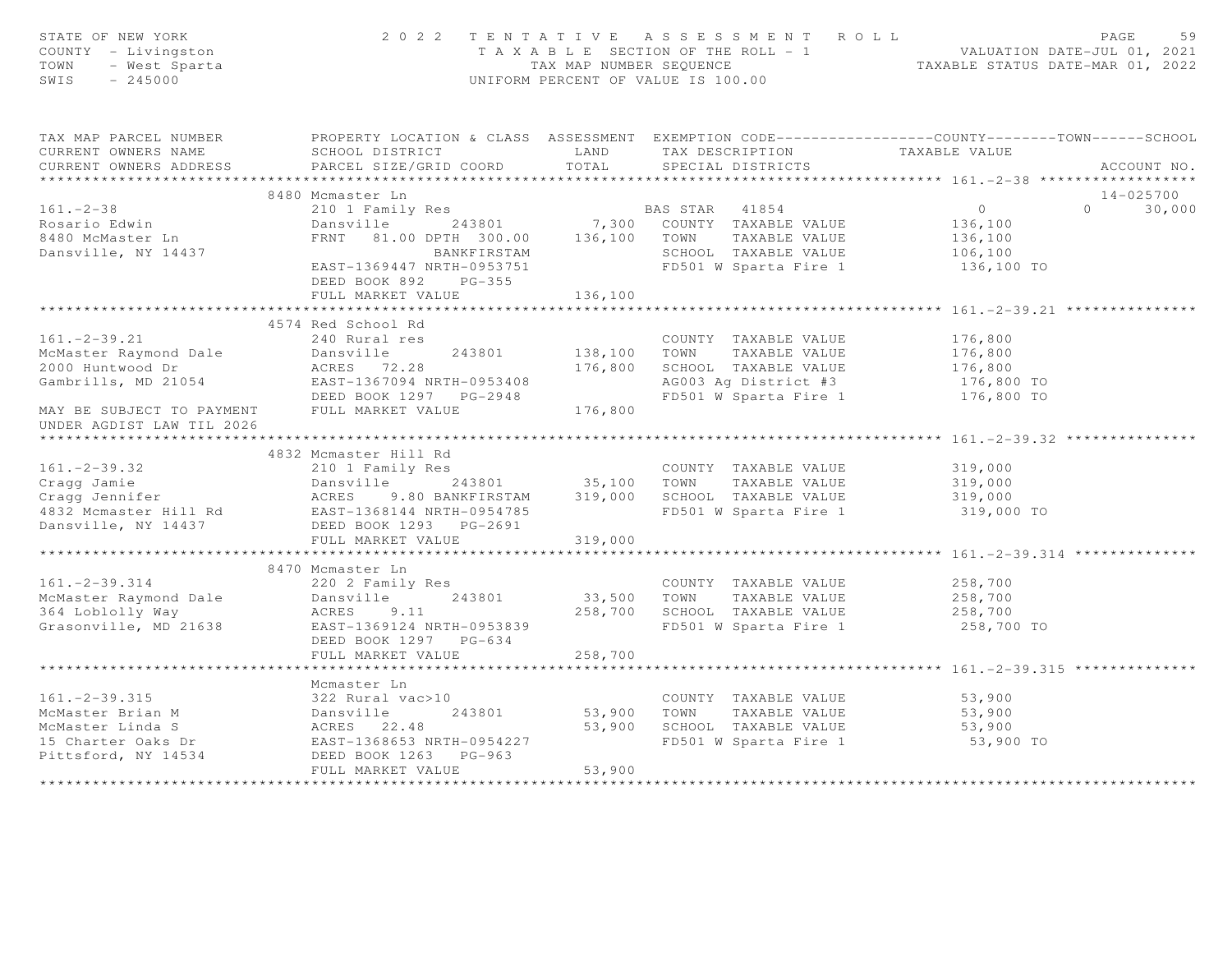| STATE OF NEW YORK<br>COUNTY - Livingston<br>TOWN<br>- West Sparta<br>$-245000$<br>SWIS                                                                                                                                                     | 2 0 2 2                                                                                             |              | TENTATIVE ASSESSMENT ROLL<br>T A X A B L E SECTION OF THE ROLL - 1 VALUATION DATE-JUL 01, 2021<br>TAX MAP NUMBER SEQUENCE TAXABLE STATUS DATE-MAR 01, 2022<br>UNIFORM PERCENT OF VALUE IS 100.00 |                      | PAGE<br>60         |
|--------------------------------------------------------------------------------------------------------------------------------------------------------------------------------------------------------------------------------------------|-----------------------------------------------------------------------------------------------------|--------------|--------------------------------------------------------------------------------------------------------------------------------------------------------------------------------------------------|----------------------|--------------------|
| TAX MAP PARCEL NUMBER THE PROPERTY LOCATION & CLASS ASSESSMENT EXEMPTION CODE--------------COUNTY-------TOWN------SCHOOL<br>CURRENT OWNERS NAME                                                                                            | SCHOOL DISTRICT                                                                                     | LAND         | TAX DESCRIPTION                                                                                                                                                                                  | TAXABLE VALUE        |                    |
| CURRENT OWNERS ADDRESS                                                                                                                                                                                                                     | PARCEL SIZE/GRID COORD                                                                              | TOTAL        | SPECIAL DISTRICTS                                                                                                                                                                                |                      | ACCOUNT NO.        |
| ***********************                                                                                                                                                                                                                    | ******************************                                                                      |              |                                                                                                                                                                                                  |                      |                    |
|                                                                                                                                                                                                                                            | 8442 Dansville-Mt Morris Rd                                                                         |              |                                                                                                                                                                                                  |                      | 14-030600          |
| $161. - 2 - 40$                                                                                                                                                                                                                            | 210 1 Family Res                                                                                    |              | COUNTY TAXABLE VALUE                                                                                                                                                                             | 101,500              |                    |
| Mcmaster Jan<br>3131 Nunda-Byersville Rd                                                                                                                                                                                                   | Dansville<br>FRNT 154.00 DPTH 145.00 101,500 SCHOOL TAXABLE VALUE                                   |              | TAXABLE VALUE                                                                                                                                                                                    | 101,500<br>101,500   |                    |
|                                                                                                                                                                                                                                            | EAST-1368609 NRTH-0954936                                                                           |              | FD501 W Sparta Fire 1                                                                                                                                                                            | 101,500 TO           |                    |
| Nunda, NY 14517                                                                                                                                                                                                                            | DEED BOOK 852 PG-41                                                                                 |              |                                                                                                                                                                                                  |                      |                    |
|                                                                                                                                                                                                                                            | FULL MARKET VALUE                                                                                   | 101,500      |                                                                                                                                                                                                  |                      |                    |
|                                                                                                                                                                                                                                            |                                                                                                     |              |                                                                                                                                                                                                  |                      |                    |
| 8344 Dansville-Mt Morris Rd<br>210 1 Family Res<br>243801 6,700 COUNTY TAXABLE VALUE<br>8344 Dansville-Mt Morris Rd<br>ERST-1368318 NRTH-0955317 5CHOOL TAXABLE VALUE<br>ERST-1368318 NRTH-0955317 5CHOOL TAXABLE VALUE<br>TEED BOOK 806 P |                                                                                                     |              |                                                                                                                                                                                                  |                      | 14-003750          |
|                                                                                                                                                                                                                                            |                                                                                                     |              |                                                                                                                                                                                                  | $\overline{O}$       | $0 \t 74,900$      |
|                                                                                                                                                                                                                                            |                                                                                                     |              |                                                                                                                                                                                                  | 118,600              |                    |
|                                                                                                                                                                                                                                            |                                                                                                     |              |                                                                                                                                                                                                  | 118,600              |                    |
|                                                                                                                                                                                                                                            |                                                                                                     |              |                                                                                                                                                                                                  | 43,700<br>118,600 TO |                    |
|                                                                                                                                                                                                                                            | FULL MARKET VALUE                                                                                   | 118,600      |                                                                                                                                                                                                  |                      |                    |
|                                                                                                                                                                                                                                            |                                                                                                     |              |                                                                                                                                                                                                  |                      |                    |
|                                                                                                                                                                                                                                            | Red School Rd                                                                                       |              |                                                                                                                                                                                                  |                      | 14-012400          |
| $161. -2 - 42.1$                                                                                                                                                                                                                           | 105 Vac farmland                                                                                    |              | AG DIST C 41720                                                                                                                                                                                  | 51,082               | 51,082 51,082      |
| Everman Henry G                                                                                                                                                                                                                            | Dansville                                                                                           |              | AG DIST C 41/20<br>243801 20,500 COUNTY TAXABLE VALUE                                                                                                                                            | 29,418               |                    |
| 5266 Everman Rd                                                                                                                                                                                                                            | ACRES 60.30 BANK EVER 80,500 TOWN TAXABLE VALUE                                                     |              |                                                                                                                                                                                                  | 29,418               |                    |
| Dansville, NY 14437                                                                                                                                                                                                                        | EAST-1366012 NRTH-0955875                                                                           |              | SCHOOL TAXABLE VALUE                                                                                                                                                                             | 29,418<br>80,500 TO  |                    |
|                                                                                                                                                                                                                                            | FULL MARKET VALUE                                                                                   |              | 80,500 AG003 Ag District #3                                                                                                                                                                      |                      |                    |
| MAY BE SUBJECT TO PAYMENT                                                                                                                                                                                                                  |                                                                                                     |              | FD501 W Sparta Fire 1                                                                                                                                                                            | 80,500 TO            |                    |
| UNDER AGDIST LAW TIL 2026                                                                                                                                                                                                                  |                                                                                                     |              |                                                                                                                                                                                                  |                      |                    |
|                                                                                                                                                                                                                                            | 4561 Red School Rd                                                                                  |              |                                                                                                                                                                                                  |                      |                    |
| $161 - 2 - 42.2$                                                                                                                                                                                                                           | 210 1 Family Res                                                                                    |              | BAS STAR 41854<br>243801 18,500 COUNTY TAXABLE VALUE                                                                                                                                             | $\overline{0}$       | $\Omega$<br>30,000 |
|                                                                                                                                                                                                                                            |                                                                                                     |              |                                                                                                                                                                                                  | 124,100              |                    |
|                                                                                                                                                                                                                                            |                                                                                                     | 124,100 TOWN | TAXABLE VALUE                                                                                                                                                                                    | 124,100              |                    |
|                                                                                                                                                                                                                                            |                                                                                                     |              |                                                                                                                                                                                                  | 94,100               |                    |
| Callipeau Chad W<br>Gallipeau Melinda<br>4561 Red School Rd<br>Dansville, NY 14437<br>Dansville, NY 14437<br>DEED BOOK 1265 PG-2879<br>THIT MADKET VALUE                                                                                   |                                                                                                     |              | SCHOOL TAXABLE VALUE<br>FD501 W Sparta Fire 1                                                                                                                                                    | 124,100 TO           |                    |
|                                                                                                                                                                                                                                            | FULL MARKET VALUE                                                                                   | 124,100      |                                                                                                                                                                                                  |                      |                    |
|                                                                                                                                                                                                                                            |                                                                                                     |              |                                                                                                                                                                                                  |                      |                    |
|                                                                                                                                                                                                                                            | 8479 Mcmaster Ln                                                                                    |              |                                                                                                                                                                                                  |                      | 14-010100          |
| $161. -2 - 44.2$                                                                                                                                                                                                                           | 210 1 Family Res                                                                                    |              | BAS STAR 41854                                                                                                                                                                                   | $\overline{0}$       | 30,000<br>$\Omega$ |
| Donovan Francis E Jr.                                                                                                                                                                                                                      | Dansville 243801 17,900 COUNTY TAXABLE VALUE<br>Life use for Mrs Francis 172,800 TOWN TAXABLE VALUE |              |                                                                                                                                                                                                  | 172,800              |                    |
| 8479 Mcmaster Ln                                                                                                                                                                                                                           |                                                                                                     |              |                                                                                                                                                                                                  | 172,800              |                    |
| Dansville, NY 14437                                                                                                                                                                                                                        | an SR.<br>ACRES<br>2.90                                                                             |              | SCHOOL TAXABLE VALUE<br>FD501 W Sparta Fire 1 172,800 TO                                                                                                                                         | 142,800              |                    |
|                                                                                                                                                                                                                                            | EAST-1369412 NRTH-0954190                                                                           |              |                                                                                                                                                                                                  |                      |                    |
|                                                                                                                                                                                                                                            | DEED BOOK 1053 PG-366                                                                               |              |                                                                                                                                                                                                  |                      |                    |
|                                                                                                                                                                                                                                            | FULL MARKET VALUE                                                                                   | 172,800      |                                                                                                                                                                                                  |                      |                    |
|                                                                                                                                                                                                                                            |                                                                                                     |              |                                                                                                                                                                                                  |                      |                    |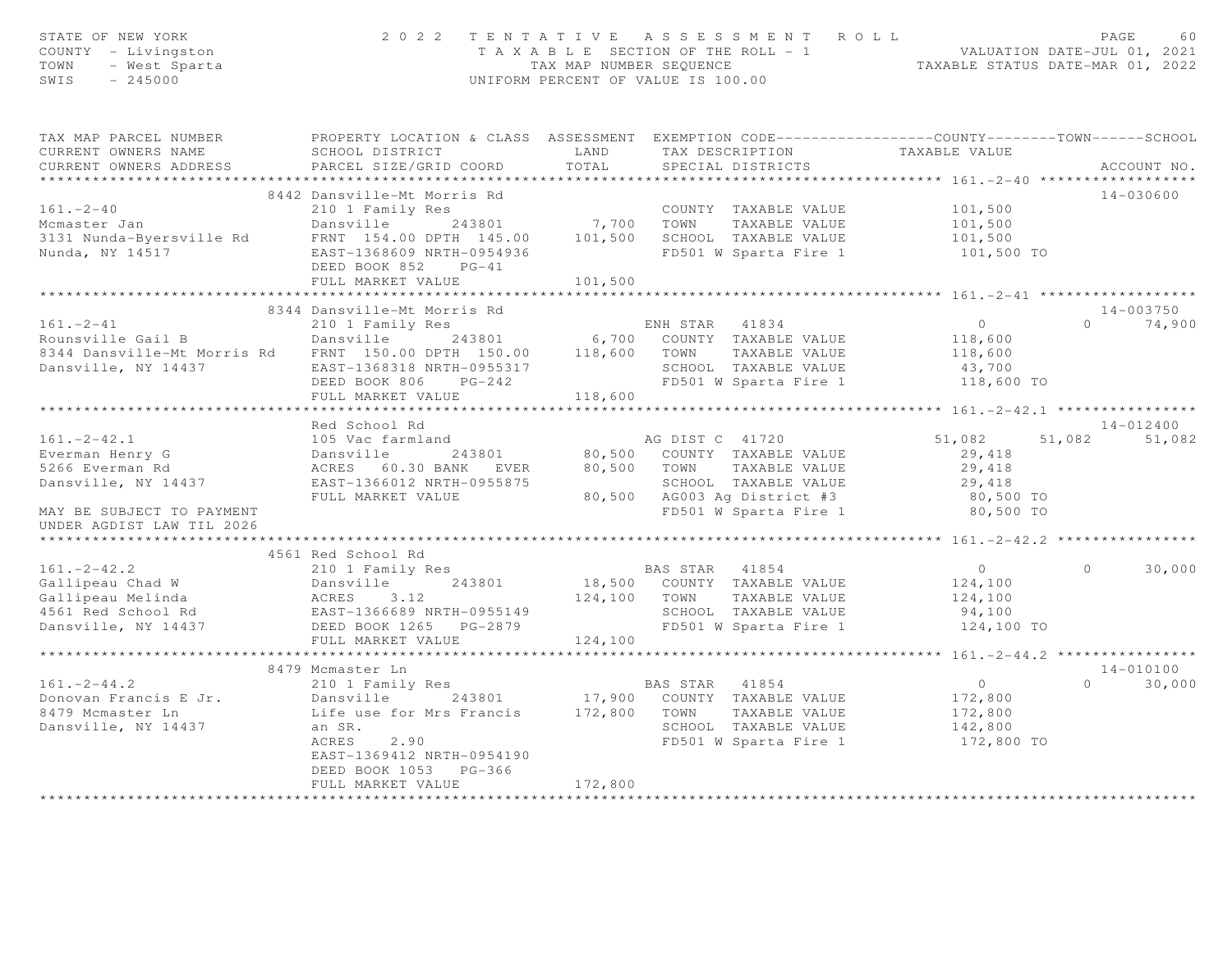| STATE OF NEW YORK<br>COUNTY - Livingston<br>- West Sparta<br>TOWN<br>$-245000$<br>SWIS |                                                         | TAX MAP NUMBER SEOUENCE | 2022 TENTATIVE ASSESSMENT ROLL<br>T A X A B L E SECTION OF THE ROLL - 1 VALUATION DATE-JUL 01, 2021<br>UNIFORM PERCENT OF VALUE IS 100.00 | TAXABLE STATUS DATE-MAR 01, 2022                              | PAGE<br>61    |
|----------------------------------------------------------------------------------------|---------------------------------------------------------|-------------------------|-------------------------------------------------------------------------------------------------------------------------------------------|---------------------------------------------------------------|---------------|
| TAX MAP PARCEL NUMBER<br>CURRENT OWNERS NAME                                           | PROPERTY LOCATION & CLASS ASSESSMENT<br>SCHOOL DISTRICT | LAND                    | TAX DESCRIPTION TAXABLE VALUE                                                                                                             | EXEMPTION CODE-----------------COUNTY--------TOWN------SCHOOL |               |
| CURRENT OWNERS ADDRESS                                                                 |                                                         | TOTAL                   |                                                                                                                                           |                                                               |               |
|                                                                                        |                                                         |                         |                                                                                                                                           |                                                               |               |
|                                                                                        | Route 36 (E) Rd                                         |                         |                                                                                                                                           |                                                               | $14 - 010100$ |
| $161 - 2 - 44.12$                                                                      | 314 Rural vac<10                                        |                         | COUNTY TAXABLE VALUE                                                                                                                      | 9,600                                                         |               |
| Donovan Donald John                                                                    | Dansville<br>243801                                     | 9,600                   | TAXABLE VALUE<br>TOWN                                                                                                                     | 9,600                                                         |               |
| 4873 Everman Rd                                                                        | ACRES 2.18                                              | 9,600                   | SCHOOL TAXABLE VALUE                                                                                                                      | 9,600                                                         |               |
| Dansville, NY 14437-9146                                                               | EAST-1369058 NRTH-0954926<br>DEED BOOK 1272 PG-166      |                         | FD501 W Sparta Fire 1                                                                                                                     | 9,600 TO                                                      |               |
|                                                                                        | FULL MARKET VALUE                                       | 9,600                   |                                                                                                                                           |                                                               |               |
|                                                                                        |                                                         |                         |                                                                                                                                           |                                                               |               |
|                                                                                        | 4873 Everman Rd                                         |                         |                                                                                                                                           |                                                               | $14 - 010100$ |
| $161. -2 - 44.13$                                                                      | 210 1 Family Res                                        |                         | COUNTY TAXABLE VALUE                                                                                                                      | 111,400                                                       |               |
| Donovan Donald John Dansville                                                          | 243801                                                  | 13,600                  | TAXABLE VALUE<br>TOWN                                                                                                                     | 111,400                                                       |               |
| 4873 Everman Rd                                                                        | ACRES 1.24                                              | 111,400                 | SCHOOL TAXABLE VALUE                                                                                                                      | 111,400                                                       |               |
| Dansville, NY 14437-9146 EAST-1369631 NRTH-0955181                                     |                                                         |                         | FD501 W Sparta Fire 1 111,400 TO                                                                                                          |                                                               |               |
|                                                                                        | DEED BOOK 1272 PG-166                                   |                         |                                                                                                                                           |                                                               |               |
|                                                                                        | FULL MARKET VALUE                                       | 111,400                 |                                                                                                                                           |                                                               |               |
|                                                                                        | Route 36 (E) Rd                                         |                         |                                                                                                                                           |                                                               | 14-010100     |
| 161.-2-44.111 140 Truck crops                                                          |                                                         |                         | AG DIST C 41720                                                                                                                           | 1751,874 1751,874 1751,874                                    |               |
| Donovan, Family Trust Donald F Dansville 243801                                        |                                                         |                         | 2233,600 COUNTY TAXABLE VALUE                                                                                                             | 861,026                                                       |               |
| Donovan, Revocable Trust JoAnn ACRES 636.60                                            |                                                         | 2612,900                | TAXABLE VALUE<br>TOWN                                                                                                                     | 861,026                                                       |               |
| 13289 77th Pl N                                                                        | EAST-1370212 NRTH-0956998                               |                         | SCHOOL TAXABLE VALUE                                                                                                                      | 861,026                                                       |               |
| West Palm Beach, FL 33412 DEED BOOK 1281 PG-2199                                       |                                                         |                         | AG003 Ag District #3 2612,900 TO                                                                                                          |                                                               |               |
|                                                                                        | FULL MARKET VALUE                                       | 2612,900                | FD501 W Sparta Fire 1 2612,900 TO                                                                                                         |                                                               |               |
| MAY BE SUBJECT TO PAYMENT<br>UNDER AGDIST LAW TIL 2026                                 |                                                         |                         |                                                                                                                                           |                                                               |               |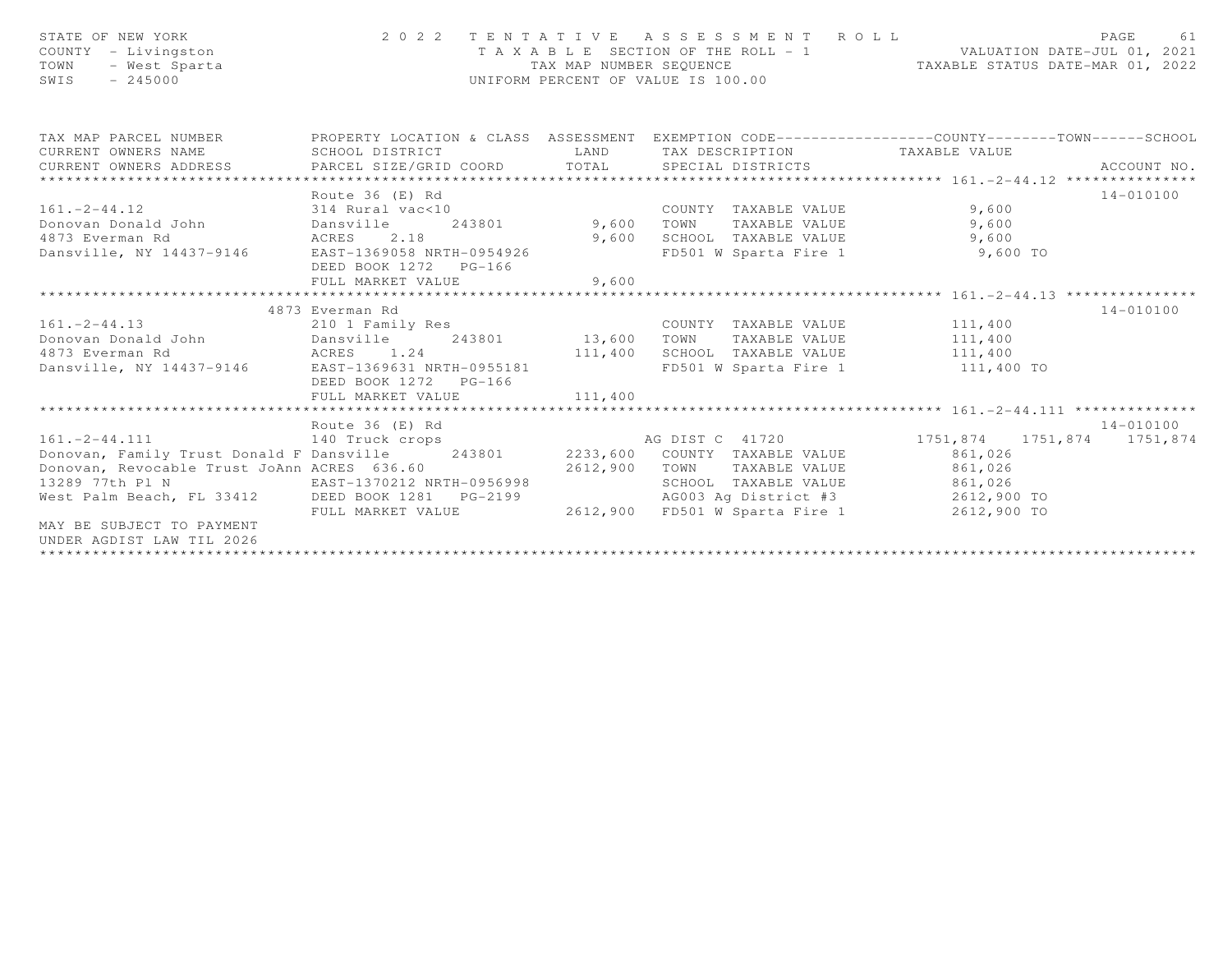|      | STATE OF NEW YORK   |                                    |                       | 2022 TENTATIVE ASSESSMENT ROLL        |                                  |                        | PAGE | 62 |
|------|---------------------|------------------------------------|-----------------------|---------------------------------------|----------------------------------|------------------------|------|----|
|      | COUNTY - Livingston |                                    |                       | T A X A B L E SECTION OF THE ROLL - 1 | VALUATION DATE-JUL 01, 2021      |                        |      |    |
| TOWN | - West Sparta       |                                    | MAP SECTION - 161     |                                       | TAXABLE STATUS DATE-MAR 01, 2022 |                        |      |    |
| SWIS | $-245000$           |                                    | $SUB - SECTION - 000$ |                                       |                                  | RPS150/V04/L015        |      |    |
|      |                     | UNIFORM PERCENT OF VALUE IS 100.00 |                       |                                       |                                  | CURRENT DATE 4/19/2022 |      |    |

## \*\*\* S P E C I A L D I S T R I C T S U M M A R Y \*\*\*

|                                 | TOTAL | EXTENSION | EXTENSION | AD VALOREM   | EXEMPT | TAXABLE  |
|---------------------------------|-------|-----------|-----------|--------------|--------|----------|
| CODE DISTRICT NAME PARCELS TYPE |       |           | VALUE.    | <b>VALUE</b> | AMOUNT | VALUE    |
|                                 |       |           |           |              |        |          |
| AG003 Ag District #3            |       | 12 TOTAL  |           | 6260,200     |        | 6260,200 |
| FD501 W Sparta Fire             |       | 34 TOTAL  |           | 9655,300     |        | 9655,300 |

#### \*\*\* S C H O O L D I S T R I C T S U M M A R Y \*\*\*

| CODE   | DISTRICT NAME         | TOTAL<br>PARCELS | ASSESSED<br>LAND | ASSESSED<br>TOTAL | EXEMPT<br>AMOUNT | TOTAL<br>TAXABLE | STAR<br>AMOUNT | STAR<br>TAXABLE |
|--------|-----------------------|------------------|------------------|-------------------|------------------|------------------|----------------|-----------------|
| 243801 | Dansville             | 34               | 5923,800         | 9655,300          | 4253,741         | 5401,559         | 524,700        | 4876,859        |
|        | $S \cup B - TO T A L$ | 34               | 5923,800         | 9655,300          | 4253,741         | 5401,559         | 524,700        | 4876,859        |
|        | TOTAL                 | 34               | 5923,800         | 9655,300          | 4253,741         | 5401,559         | 524,700        | 4876,859        |

#### \*\*\* S Y S T E M C O D E S S U M M A R Y \*\*\*

### NO SYSTEM EXEMPTIONS AT THIS LEVEL

## \*\*\* E X E M P T I O N S U M M A R Y \*\*\*

| CODE  | DESCRIPTION     | TOTAL<br>PARCELS | COUNTY   | TOWN     | SCHOOL   |
|-------|-----------------|------------------|----------|----------|----------|
| 41131 | VET COM CT      |                  | 22,464   | 22,464   |          |
| 41141 | VET DIS CT      |                  | 35,942   | 35,942   |          |
| 41161 | $CW_15_VET/$    |                  | 12,000   | 12,000   |          |
| 41700 | AGR BLD         |                  | 517,300  | 517,300  | 517,300  |
| 41720 | AG DIST C       | 10               | 3630,310 | 3630,310 | 3630,310 |
| 41800 | SR CITIZEN      |                  | 25,965   | 25,965   | 25,965   |
| 41834 | ENH STAR        |                  |          |          | 224,700  |
| 41854 | <b>BAS STAR</b> | 10               |          |          | 300,000  |
| 41930 | DISABILITY      |                  | 80,166   | 80,166   | 80,166   |
|       | TOTAL           | 29               | 4324,147 | 4324,147 | 4778,441 |
|       |                 |                  |          |          |          |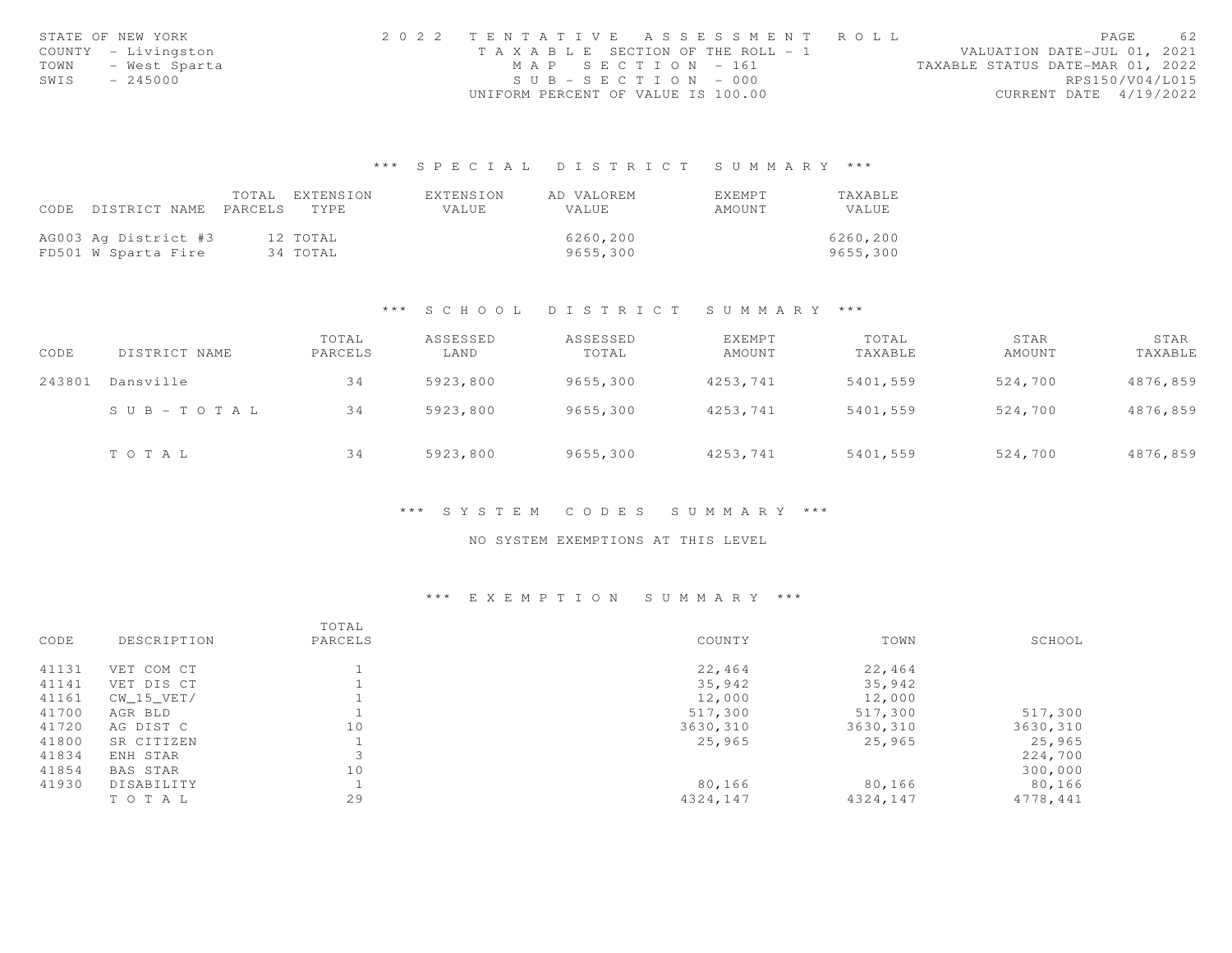|      | STATE OF NEW YORK   | 2022 TENTATIVE ASSESSMENT ROLL        | PAGE                             | 63              |
|------|---------------------|---------------------------------------|----------------------------------|-----------------|
|      | COUNTY - Livingston | T A X A B L E SECTION OF THE ROLL - 1 | VALUATION DATE-JUL 01, 2021      |                 |
| TOWN | - West Sparta       | MAP SECTION - 161                     | TAXABLE STATUS DATE-MAR 01, 2022 |                 |
| SWIS | $-245000$           | $SUB - SECTION - 000$                 |                                  | RPS150/V04/L015 |
|      |                     | UNIFORM PERCENT OF VALUE IS 100.00    | CURRENT DATE 4/19/2022           |                 |

# \*\*\* G R A N D T O T A L S \*\*\*

| ROLL |             | TOTAL   | ASSESSED | ASSESSED | TAXABLE  | TAXABLE  | TAXABLE  | STAR     |
|------|-------------|---------|----------|----------|----------|----------|----------|----------|
| SEC  | DESCRIPTION | PARCELS | LAND     | TOTAL    | COUNTY   | TOWN     | SCHOOL   | TAXABLE  |
|      | 'AXABLE     |         | 5923,800 | 9655,300 | 5331,153 | 5331,153 | 5401,559 | 4876,859 |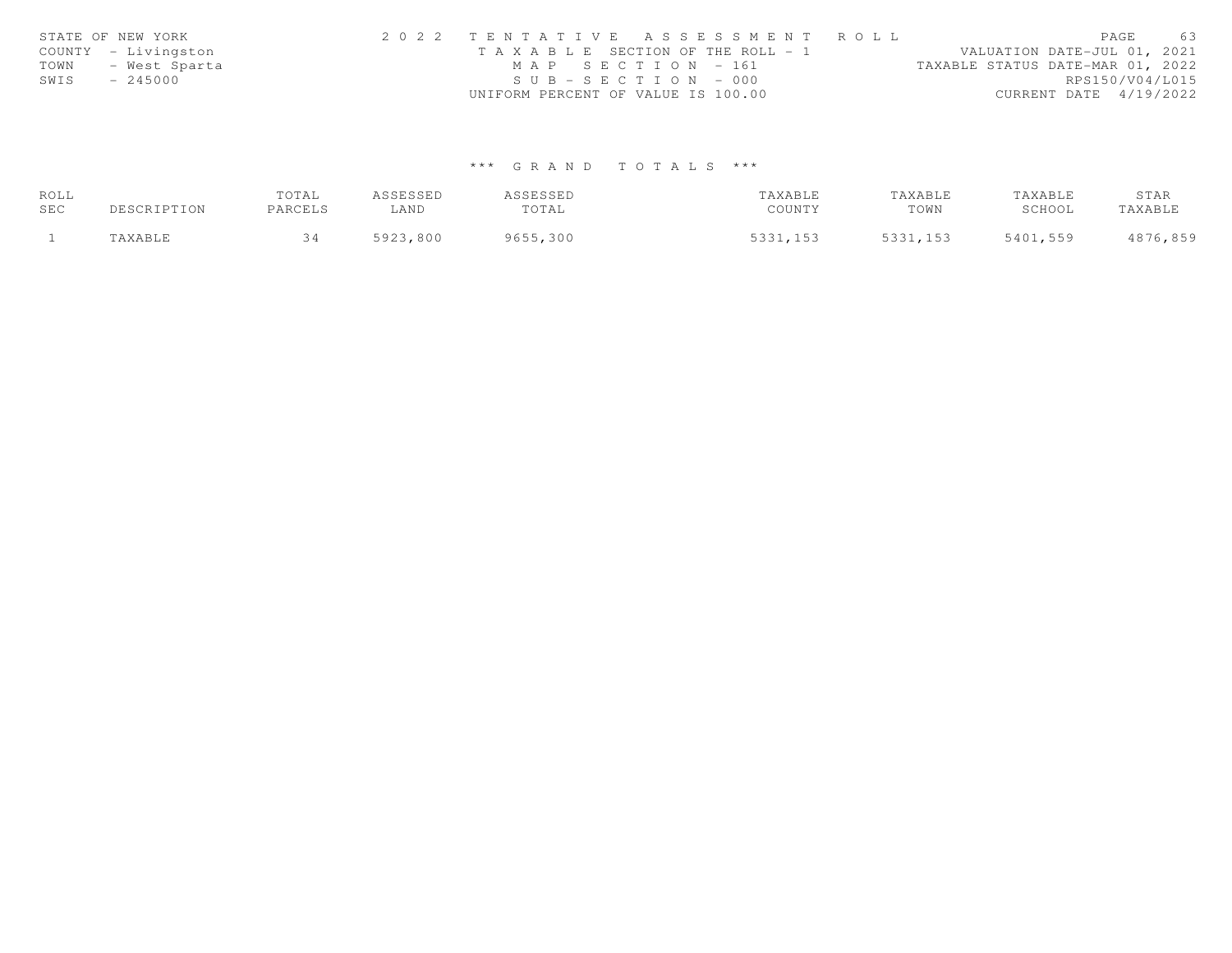| STATE OF NEW YORK<br>COUNTY - Livingston<br>TOWN<br>- West Sparta<br>$-245000$<br>SWIS                                                                    | 2 0 2 2                                                                                                                                                                     | TAX MAP NUMBER SEQUENCE    | TENTATIVE ASSESSMENT ROLL<br>UNIFORM PERCENT OF VALUE IS 100.00                                                                           | T A X A B L E SECTION OF THE ROLL - 1 VALUATION DATE-JUL 01, 2021                                          | PAGE<br>64<br>TAXABLE STATUS DATE-MAR 01, 2022  |
|-----------------------------------------------------------------------------------------------------------------------------------------------------------|-----------------------------------------------------------------------------------------------------------------------------------------------------------------------------|----------------------------|-------------------------------------------------------------------------------------------------------------------------------------------|------------------------------------------------------------------------------------------------------------|-------------------------------------------------|
| TAX MAP PARCEL NUMBER<br>CURRENT OWNERS NAME<br>CURRENT OWNERS ADDRESS<br>***********************                                                         | PROPERTY LOCATION & CLASS ASSESSMENT EXEMPTION CODE---------------COUNTY-------TOWN------SCHOOL<br>SCHOOL DISTRICT<br>PARCEL SIZE/GRID COORD<br>*************************** | LAND<br>TOTAL              | TAX DESCRIPTION<br>SPECIAL DISTRICTS                                                                                                      | TAXABLE VALUE                                                                                              | ACCOUNT NO.                                     |
| $172. - 1 - 1$<br>Piper Glen<br>Piper Linda<br>26 Court St<br>Geneseo, NY 14454                                                                           | Moore Rd<br>322 Rural vac>10<br>Keshequa<br>244001<br>ACRES 50.50<br>EAST-1349425 NRTH-0952332<br>DEED BOOK 652 PG-00288                                                    | 98,700 TOWN<br>98,700      | COUNTY TAXABLE VALUE<br>TAXABLE VALUE<br>SCHOOL TAXABLE VALUE<br>AG003 Ag District #3<br>FD501 W Sparta Fire 1                            | 98,700<br>98,700<br>98,700<br>98,700 TO<br>98,700 TO                                                       | 14-033075                                       |
|                                                                                                                                                           | FULL MARKET VALUE                                                                                                                                                           | 98,700                     |                                                                                                                                           |                                                                                                            |                                                 |
| $172. - 1 - 2.1$<br>Bernecker Karen M<br>Bernecker Arthur<br>3409 Retsof Rd<br>Retsof, NY 14539<br>MAY BE SUBJECT TO PAYMENT<br>UNDER RPTL480A UNTIL 2031 | 8676 Moore Rd<br>260 Seasonal res<br>244001<br>Keshequa<br>ACRES 111.00<br>EAST-1349529 NRTH-0950994<br>DEED BOOK 1276 PG-316<br>FULL MARKET VALUE                          | 354,200                    | CERT FORET 47460<br>184,400 COUNTY TAXABLE VALUE<br>354,200 TOWN<br>TAXABLE VALUE<br>SCHOOL TAXABLE VALUE<br>FD501 W Sparta Fire 1        | ****************** 172. -1-2.1 ******************<br>98,600<br>255,600<br>255,600<br>255,600<br>354,200 TO | 14-032300<br>98,600<br>98,600                   |
|                                                                                                                                                           |                                                                                                                                                                             |                            |                                                                                                                                           |                                                                                                            |                                                 |
|                                                                                                                                                           | 8655 Moore Rd                                                                                                                                                               |                            |                                                                                                                                           |                                                                                                            | $14 - 037700$                                   |
| $172. - 1 - 4$<br>Long Kenneth W<br>Long Geraldine P<br>8655 Moore Rd<br>Nunda, NY 14517                                                                  | 240 Rural res<br>Keshequa<br>244001<br>ACRES 168.00<br>EAST-1352113 NRTH-0951450<br>DEED BOOK 1158 PG-383<br>FULL MARKET VALUE<br>* * * * * * * * * * * * * * * * * *       | 241,100 SOLAR              | BAS STAR 41854<br>49500<br>482,200 COUNTY TAXABLE VALUE<br>TOWN<br>TAXABLE VALUE<br>SCHOOL TAXABLE VALUE<br>482,200 FD501 W Sparta Fire 1 | $\overline{0}$<br>45,400<br>436,800<br>436,800<br>406,800<br>482,200 TO                                    | 30,000<br>$0 \qquad \qquad$<br>45,400<br>45,400 |
|                                                                                                                                                           | Moore Rd                                                                                                                                                                    |                            |                                                                                                                                           | ************** 172.-1-5 ********************                                                               | $14 - 037900$                                   |
| $172. - 1 - 5$<br>Moffat Keith E<br>2801 Moffat Ter<br>Wake Forest, NC 27587                                                                              | 322 Rural vac>10<br>243801<br>Dansville<br>ACRES 54.12<br>EAST-1354296 NRTH-0952179<br>DEED BOOK 1300 PG-97                                                                 | 80,900<br>80,900           | COUNTY TAXABLE VALUE<br>TOWN<br>TAXABLE VALUE<br>SCHOOL TAXABLE VALUE<br>FD501 W Sparta Fire 1                                            | 80,900<br>80,900<br>80,900<br>80,900 TO                                                                    |                                                 |
| PRIOR OWNER ON 3/01/2022<br>Moffat Keith E                                                                                                                | FULL MARKET VALUE<br>********                                                                                                                                               | 80,900                     |                                                                                                                                           |                                                                                                            |                                                 |
|                                                                                                                                                           | 3491 Redmond Rd                                                                                                                                                             |                            |                                                                                                                                           | *************** 172.-1-6.111 ***                                                                           | $14 - 007900$                                   |
| $172. - 1 - 6.111$<br>Gerould Kurt<br>3491 Redmond Rd<br>Dansville, NY 14437                                                                              | 270 Mfg housing<br>243801<br>Dansville<br>ACRES<br>2.79<br>EAST-1354359 NRTH-0947678<br>DEED BOOK 1295 PG-2538<br>FULL MARKET VALUE                                         | 17,700<br>36,900<br>36,900 | COUNTY TAXABLE VALUE<br>TOWN<br>TAXABLE VALUE<br>SCHOOL TAXABLE VALUE<br>FD501 W Sparta Fire 1                                            | 36,900<br>36,900<br>36,900<br>36,900 TO                                                                    |                                                 |
| ********************                                                                                                                                      |                                                                                                                                                                             | * * * * * * * * * *        |                                                                                                                                           |                                                                                                            |                                                 |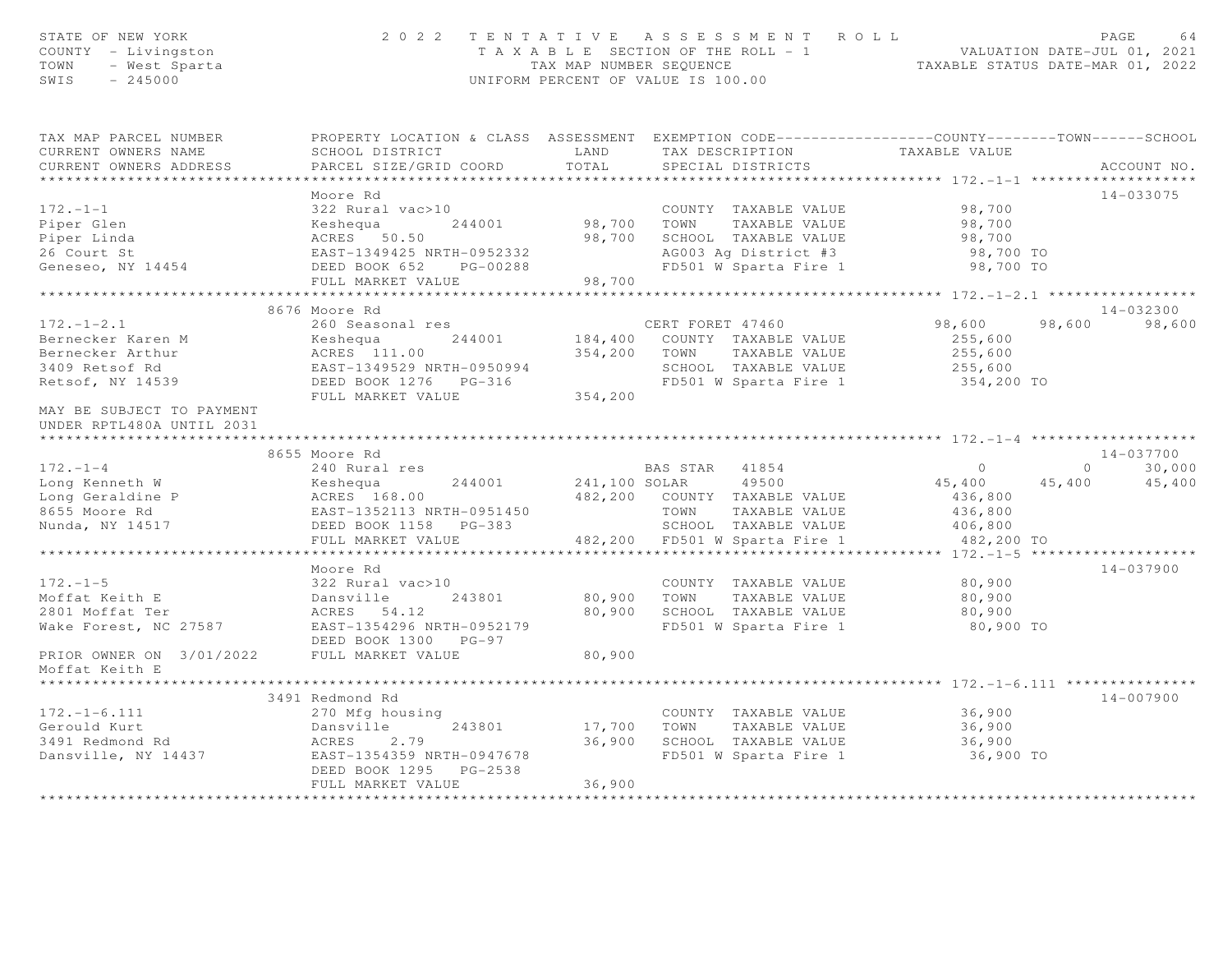| STATE OF NEW YORK<br>COUNTY - Livingston<br>TOWN - West Sparta                                                                                                                                                                       |                                                                                                                                                                               |                    | 2022 TENTATIVE ASSESSMENT ROLL<br>TAXABLE SECTION OF THE ROLL - 1<br>TAXABLE SECTION OF THE ROLL - 1<br>TAXABLE STATUS DATE-JUL 01, 2021<br>TAXABLE STATUS DATE-MAR 01, 2022<br>UNIFORM PERCENT OF VALUE IS 100.00 |                                                                 | PAGE<br>65         |
|--------------------------------------------------------------------------------------------------------------------------------------------------------------------------------------------------------------------------------------|-------------------------------------------------------------------------------------------------------------------------------------------------------------------------------|--------------------|--------------------------------------------------------------------------------------------------------------------------------------------------------------------------------------------------------------------|-----------------------------------------------------------------|--------------------|
| TAX MAP PARCEL NUMBER<br>CURRENT OWNERS NAME                                                                                                                                                                                         | PROPERTY LOCATION & CLASS ASSESSMENT EXEMPTION CODE-----------------COUNTY-------TOWN------SCHOOL<br>LAND                                                                     |                    |                                                                                                                                                                                                                    |                                                                 |                    |
| CURRENT OWNERS ADDRESS                                                                                                                                                                                                               | SCHOOL DISTRICT<br>PARCEL SIZE/GRID COORD                                                                                                                                     | TOTAL              | TAX DESCRIPTION TAXABLE VALUE<br>SPECIAL DISTRICTS                                                                                                                                                                 |                                                                 | ACCOUNT NO.        |
|                                                                                                                                                                                                                                      |                                                                                                                                                                               |                    |                                                                                                                                                                                                                    |                                                                 |                    |
|                                                                                                                                                                                                                                      | Redmond Rd N                                                                                                                                                                  |                    |                                                                                                                                                                                                                    |                                                                 |                    |
| $172. - 1 - 6.121$                                                                                                                                                                                                                   | 105 Vac farmland                                                                                                                                                              |                    | emland<br>243801 120,000 COUNTY TAXABLE VALUE                                                                                                                                                                      | 61,990 61,990 61,990                                            |                    |
| Gerould Kurt                                                                                                                                                                                                                         | Dansville                                                                                                                                                                     |                    |                                                                                                                                                                                                                    | 58,010                                                          |                    |
| 1160 Rush-Scottsville Rd                                                                                                                                                                                                             | ACRES 46.48                                                                                                                                                                   |                    | 120,000 TOWN TAXABLE VALUE                                                                                                                                                                                         | 58,010                                                          |                    |
| Rush, NY 14543                                                                                                                                                                                                                       |                                                                                                                                                                               |                    |                                                                                                                                                                                                                    |                                                                 |                    |
|                                                                                                                                                                                                                                      | EAST-1354376 NRTH-0949120 SCHOOL TAXABLE VALUE 58,010<br>DEED BOOK 1295 PG-2538 AG003 Ag District #3 120,000 TO<br>FULL MARKET VALUE 120,000 FD501 W Sparta Fire 1 120,000 TO |                    |                                                                                                                                                                                                                    |                                                                 |                    |
| MAY BE SUBJECT TO PAYMENT                                                                                                                                                                                                            |                                                                                                                                                                               |                    |                                                                                                                                                                                                                    |                                                                 |                    |
| UNDER AGDIST LAW TIL 2026                                                                                                                                                                                                            |                                                                                                                                                                               |                    |                                                                                                                                                                                                                    |                                                                 |                    |
|                                                                                                                                                                                                                                      |                                                                                                                                                                               |                    |                                                                                                                                                                                                                    |                                                                 | 14-008000          |
| $172. - 1 - 7.1$                                                                                                                                                                                                                     | Redmond Rd<br>312 Vac w/imprv                                                                                                                                                 |                    | AG DIST C 41720                                                                                                                                                                                                    | 37,983<br>37,983                                                | 37,983             |
| Fovel Brian Jr.                                                                                                                                                                                                                      | Dansville                                                                                                                                                                     |                    | 243801 191,300 COUNTY TAXABLE VALUE                                                                                                                                                                                | 162,017                                                         |                    |
| 23 Chelsea Rd                                                                                                                                                                                                                        | ACRES 112.90                                                                                                                                                                  | 200,000 TOWN       | TAXABLE VALUE                                                                                                                                                                                                      | 162,017                                                         |                    |
|                                                                                                                                                                                                                                      |                                                                                                                                                                               |                    |                                                                                                                                                                                                                    |                                                                 |                    |
|                                                                                                                                                                                                                                      |                                                                                                                                                                               |                    |                                                                                                                                                                                                                    |                                                                 |                    |
| 1 Frondequoit, NY 14617-2924 EAST-1353172 NRTH-0948908 SCHOOL TAXABLE VALUE 162,017<br>DEED BOOK 1275 PG-2724 AG003 Ag District #3 200,000 TO<br>MAY BE SUBJECT TO PAYMENT FULL MARKET VALUE 200,000 FD501 W Sparta Fire 1 200,000 T |                                                                                                                                                                               |                    |                                                                                                                                                                                                                    |                                                                 |                    |
| UNDER AGDIST LAW TIL 2026                                                                                                                                                                                                            |                                                                                                                                                                               |                    |                                                                                                                                                                                                                    |                                                                 |                    |
| **********************                                                                                                                                                                                                               |                                                                                                                                                                               |                    |                                                                                                                                                                                                                    |                                                                 |                    |
|                                                                                                                                                                                                                                      | 8735 Moore Rd                                                                                                                                                                 |                    |                                                                                                                                                                                                                    |                                                                 |                    |
| $172. - 1 - 8.2$                                                                                                                                                                                                                     | 210 1 Family Res                                                                                                                                                              |                    | COUNTY TAXABLE VALUE                                                                                                                                                                                               | TAXABLE VALUE<br>TAXABLE VALUE 190,800<br>TAXABLE VALUE 190,800 |                    |
|                                                                                                                                                                                                                                      |                                                                                                                                                                               | 244001 17,900 TOWN |                                                                                                                                                                                                                    |                                                                 |                    |
|                                                                                                                                                                                                                                      |                                                                                                                                                                               |                    | 190,800 SCHOOL TAXABLE VALUE                                                                                                                                                                                       |                                                                 |                    |
| Hughes Michael P<br>Hughes Patricia C<br>8735 Moore Rd<br>Rughes Patricia C<br>8735 Moore Rd<br>Runda, NY 14517<br>REED BOOK 1287 PG-1845                                                                                            |                                                                                                                                                                               |                    | FD501 W Sparta Fire 1 190,800 TO                                                                                                                                                                                   |                                                                 |                    |
|                                                                                                                                                                                                                                      |                                                                                                                                                                               |                    |                                                                                                                                                                                                                    |                                                                 |                    |
|                                                                                                                                                                                                                                      | FULL MARKET VALUE                                                                                                                                                             | 190,800            |                                                                                                                                                                                                                    |                                                                 |                    |
|                                                                                                                                                                                                                                      |                                                                                                                                                                               |                    |                                                                                                                                                                                                                    | **************** 172.-1-8.12 **********                         |                    |
| $172. - 1 - 8.12$                                                                                                                                                                                                                    | 3415 Redmond Rd                                                                                                                                                               |                    |                                                                                                                                                                                                                    | $\overline{0}$                                                  | $\Omega$<br>30,000 |
| Brunke David                                                                                                                                                                                                                         | 210 1 Family Res<br>244001                                                                                                                                                    |                    | BAS STAR 41854<br>17,700 COUNTY TAXABLE VALUE                                                                                                                                                                      | 123,000                                                         |                    |
|                                                                                                                                                                                                                                      | Keshequa <i>(</i><br>ACRES 2.80                                                                                                                                               | 123,000 TOWN       | TAXABLE VALUE                                                                                                                                                                                                      | 123,000                                                         |                    |
|                                                                                                                                                                                                                                      |                                                                                                                                                                               |                    |                                                                                                                                                                                                                    |                                                                 |                    |
|                                                                                                                                                                                                                                      |                                                                                                                                                                               |                    |                                                                                                                                                                                                                    |                                                                 |                    |
|                                                                                                                                                                                                                                      | FULL MARKET VALUE                                                                                                                                                             | 123,000            |                                                                                                                                                                                                                    |                                                                 |                    |
|                                                                                                                                                                                                                                      |                                                                                                                                                                               |                    |                                                                                                                                                                                                                    |                                                                 |                    |
|                                                                                                                                                                                                                                      | 3429 Redmond Rd                                                                                                                                                               |                    |                                                                                                                                                                                                                    |                                                                 | 14-032400          |
| $172. - 1 - 8.111$                                                                                                                                                                                                                   | 210 1 Family Res                                                                                                                                                              |                    | COUNTY TAXABLE VALUE                                                                                                                                                                                               | 103,900                                                         |                    |
| 210 I Family Res<br>Quick Jason Meshequa 244001 20,800 TOWN<br>Quick Kelly L shirley life use 103,900 SCHOOI<br>3429 Redmond Rd ACRES 4.00 FD501<br>Nunda, NY 14517 EAST-1351889 NRTH-0947614                                        |                                                                                                                                                                               |                    | TAXABLE VALUE                                                                                                                                                                                                      | 103,900                                                         |                    |
|                                                                                                                                                                                                                                      |                                                                                                                                                                               |                    | SCHOOL TAXABLE VALUE                                                                                                                                                                                               | 103,900                                                         |                    |
|                                                                                                                                                                                                                                      |                                                                                                                                                                               |                    | FD501 W Sparta Fire 1 103,900 TO                                                                                                                                                                                   |                                                                 |                    |
|                                                                                                                                                                                                                                      |                                                                                                                                                                               |                    |                                                                                                                                                                                                                    |                                                                 |                    |
|                                                                                                                                                                                                                                      | DEED BOOK 1280 PG-243                                                                                                                                                         |                    |                                                                                                                                                                                                                    |                                                                 |                    |
|                                                                                                                                                                                                                                      | FULL MARKET VALUE                                                                                                                                                             | 103,900            |                                                                                                                                                                                                                    |                                                                 |                    |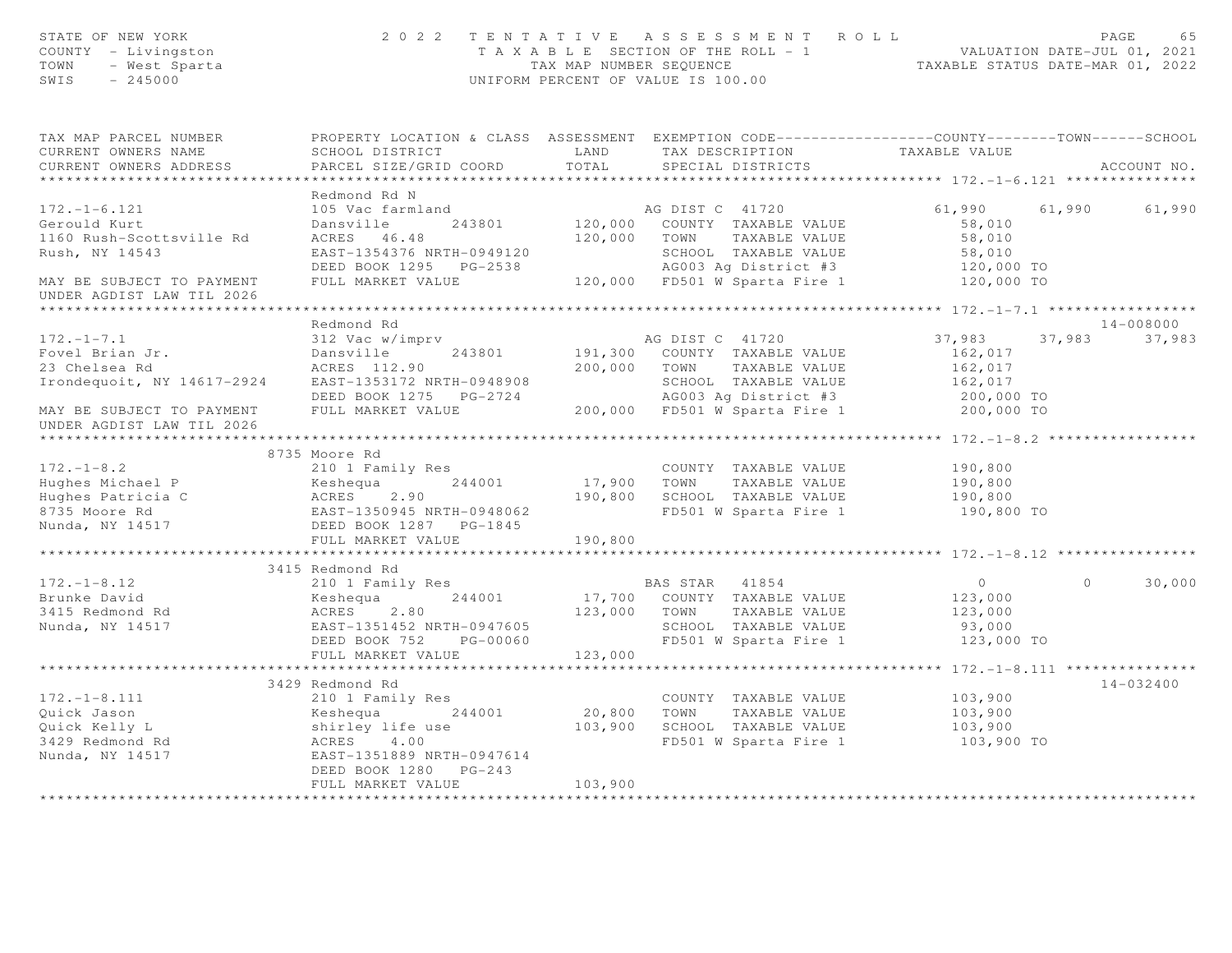| STATE OF NEW YORK<br>COUNTY - Livingston<br>TOWN<br>- West Sparta<br>SWIS<br>$-245000$   |                                                                                                  |                        | 2022 TENTATIVE ASSESSMENT ROLL<br>T A X A B L E SECTION OF THE ROLL - 1 VALUATION DATE-JUL 01, 2021<br>TAX MAP NUMBER SEQUENCE TAXABLE STATUS DATE-MAR 01, 2022<br>UNIFORM PERCENT OF VALUE IS 100.00 |                                             | PAGE<br>66      |
|------------------------------------------------------------------------------------------|--------------------------------------------------------------------------------------------------|------------------------|-------------------------------------------------------------------------------------------------------------------------------------------------------------------------------------------------------|---------------------------------------------|-----------------|
| TAX MAP PARCEL NUMBER                                                                    | PROPERTY LOCATION & CLASS ASSESSMENT EXEMPTION CODE----------------COUNTY-------TOWN------SCHOOL |                        |                                                                                                                                                                                                       |                                             |                 |
| CURRENT OWNERS NAME                                                                      | SCHOOL DISTRICT                                                                                  | LAND                   | TAX DESCRIPTION                                                                                                                                                                                       | TAXABLE VALUE                               |                 |
| CURRENT OWNERS ADDRESS<br>***********************                                        | PARCEL SIZE/GRID COORD                                                                           | TOTAL                  | SPECIAL DISTRICTS                                                                                                                                                                                     |                                             | ACCOUNT NO.     |
|                                                                                          | Moore Rd                                                                                         |                        |                                                                                                                                                                                                       |                                             |                 |
| $172. - 1 - 8.112$                                                                       | 322 Rural vac>10                                                                                 |                        | AG DIST C 41720                                                                                                                                                                                       | 132,781 132,781                             | 132,781         |
| Hughes Michael P                                                                         | Keshequa<br>244001                                                                               |                        | 213,400 COUNTY TAXABLE VALUE                                                                                                                                                                          | 80,619                                      |                 |
| Hughes Patricia C                                                                        | ACRES 84.10                                                                                      |                        | 213,400 TOWN TAXABLE VALUE                                                                                                                                                                            | 80,619                                      |                 |
| 8735 Moore Rd                                                                            | EAST-1351461 NRTH-0948919                                                                        |                        | SCHOOL TAXABLE VALUE                                                                                                                                                                                  | 80,619                                      |                 |
| Nunda, NY 14517                                                                          | DEED BOOK 1287 PG-1845                                                                           |                        | AG003 Aq District #3                                                                                                                                                                                  | 213,400 TO                                  |                 |
|                                                                                          | FULL MARKET VALUE                                                                                |                        | 213,400 FD501 W Sparta Fire 1 213,400 TO                                                                                                                                                              |                                             |                 |
| MAY BE SUBJECT TO PAYMENT<br>UNDER AGDIST LAW TIL 2026                                   |                                                                                                  |                        |                                                                                                                                                                                                       |                                             |                 |
| ********************                                                                     |                                                                                                  |                        |                                                                                                                                                                                                       |                                             |                 |
|                                                                                          | Moore Rd                                                                                         |                        |                                                                                                                                                                                                       |                                             | $14 - 032500$   |
| $172. - 1 - 9.11$                                                                        | 322 Rural vac>10                                                                                 |                        | AG DIST C 41720                                                                                                                                                                                       | 44,495                                      | 44, 495 44, 495 |
| Amy Jo Nickerson                                                                         | Keshequa<br>244001                                                                               |                        | 125,300 COUNTY TAXABLE VALUE                                                                                                                                                                          | 80,805                                      |                 |
| 3339 Redmond Rd                                                                          | ACRES 72.80                                                                                      |                        | 125,300 TOWN TAXABLE VALUE                                                                                                                                                                            | 80,805                                      |                 |
| Nunda, NY 14517                                                                          | EAST-1349845 NRTH-0949113<br>DEED BOOK 1299 PG-2454                                              |                        | SCHOOL TAXABLE VALUE<br>AG003 Ag District #3                                                                                                                                                          | 80,805                                      |                 |
|                                                                                          | FULL MARKET VALUE                                                                                |                        | 125,300 FD501 W Sparta Fire 1                                                                                                                                                                         | 125,300 TO<br>125,300 TO                    |                 |
| MAY BE SUBJECT TO PAYMENT<br>UNDER AGDIST LAW TIL 2026<br>****************************** |                                                                                                  |                        |                                                                                                                                                                                                       |                                             |                 |
|                                                                                          | Redmond Rd                                                                                       |                        |                                                                                                                                                                                                       |                                             | $14 - 032500$   |
| $172. - 1 - 9.12$                                                                        | 322 Rural vac>10                                                                                 |                        | COUNTY TAXABLE VALUE                                                                                                                                                                                  | 42,900                                      |                 |
| O'Brien Sean P                                                                           | 244001<br>Keshequa                                                                               |                        | 42,900 TOWN TAXABLE VALUE                                                                                                                                                                             | 42,900                                      |                 |
| O'Brien Kathleen J                                                                       | --- .<br>ACRES 16.20<br>EAST-1348973 NRTH-0947806                                                |                        | 42,900 SCHOOL TAXABLE VALUE                                                                                                                                                                           | 42,900                                      |                 |
| 8727 Shaw Rd                                                                             |                                                                                                  |                        | AG003 Ag District #3                                                                                                                                                                                  | 42,900 TO                                   |                 |
| Nunda, NY 14517                                                                          | DEED BOOK 1266    PG-1510                                                                        |                        | FD501 W Sparta Fire 1                                                                                                                                                                                 | 42,900 TO                                   |                 |
|                                                                                          | FULL MARKET VALUE                                                                                | 42,900                 |                                                                                                                                                                                                       |                                             |                 |
|                                                                                          | ************************                                                                         | ********************** |                                                                                                                                                                                                       | **************** 172.-1-10.2 ************** |                 |
|                                                                                          | 8751 Shaw Rd                                                                                     |                        |                                                                                                                                                                                                       |                                             | 14-026410       |
| $172. - 1 - 10.2$                                                                        | 210 1 Family Res                                                                                 |                        | ENH STAR 41834                                                                                                                                                                                        | $\overline{0}$                              | $0 \t 74,900$   |
| Purdy Albert B                                                                           | Keshequa 244001                                                                                  |                        | 17,700 COUNTY TAXABLE VALUE                                                                                                                                                                           | 126,400                                     |                 |
| Purdy Sandra M                                                                           | ACRES<br>2.80                                                                                    |                        | 126,400 TOWN<br>TAXABLE VALUE                                                                                                                                                                         | 126,400                                     |                 |
| 8751 Shaw Rd                                                                             | EAST-1348383 NRTH-0948023                                                                        |                        | SCHOOL TAXABLE VALUE                                                                                                                                                                                  | 51,500                                      |                 |
| Nunda, NY 14517                                                                          | DEED BOOK 1278 PG-855                                                                            |                        | FD501 W Sparta Fire 1                                                                                                                                                                                 | 126,400 TO                                  |                 |
|                                                                                          | FULL MARKET VALUE                                                                                | 126,400                |                                                                                                                                                                                                       |                                             |                 |
|                                                                                          | *******************                                                                              |                        |                                                                                                                                                                                                       | ***************** 172.-1-10.3 ************* |                 |
|                                                                                          | Redmond Rd                                                                                       |                        |                                                                                                                                                                                                       |                                             | $14 - 022175$   |
| $172. - 1 - 10.3$                                                                        | 314 Rural vac<10                                                                                 |                        | COUNTY TAXABLE VALUE                                                                                                                                                                                  | 10,900                                      |                 |
| Carney Chad R                                                                            | 244001<br>Keshequa                                                                               | 10,900                 | TOWN<br>TAXABLE VALUE                                                                                                                                                                                 | 10,900                                      |                 |
| 3990 Spring Road Rd E                                                                    | ACRES<br>2.70                                                                                    | 10,900                 | SCHOOL TAXABLE VALUE                                                                                                                                                                                  | 10,900                                      |                 |
| Dansville, NY 14437                                                                      | EAST-1348385 NRTH-0947611<br>DEED BOOK 1287 PG-1223                                              |                        | FD501 W Sparta Fire 1                                                                                                                                                                                 | 10,900 TO                                   |                 |
|                                                                                          | FULL MARKET VALUE                                                                                | 10,900                 |                                                                                                                                                                                                       |                                             |                 |
| ********************                                                                     |                                                                                                  | *************          |                                                                                                                                                                                                       |                                             |                 |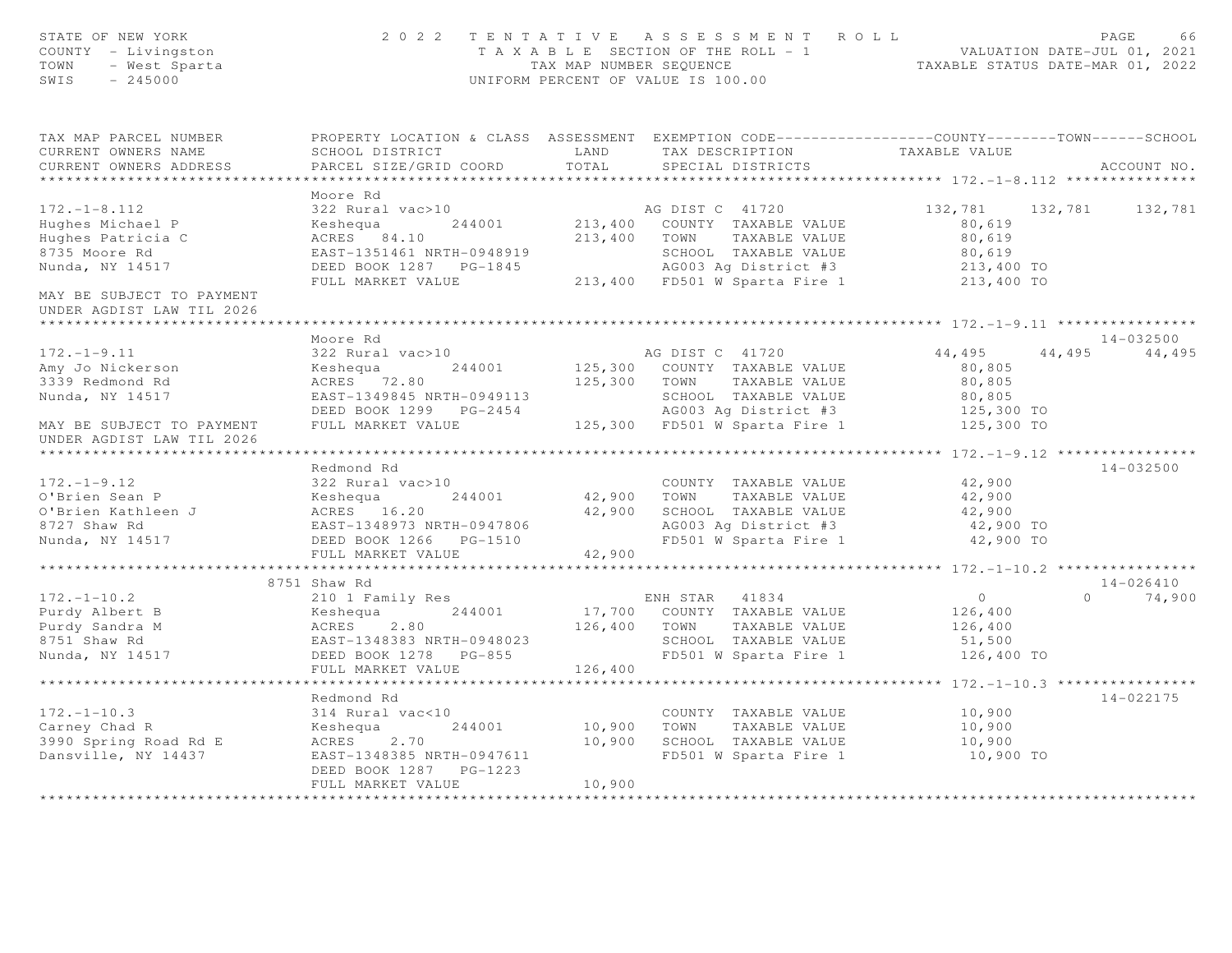| STATE OF NEW YORK<br>COUNTY - Livingston<br>TOWN<br>- West Sparta<br>SWIS<br>$-245000$ | 2 0 2 2                                                                                                                                       | UNIFORM PERCENT OF VALUE IS 100.00 |                | TENTATIVE ASSESSMENT ROLL                     | T A X A B L E SECTION OF THE ROLL - 1 VALUATION DATE-JUL 01, 2021<br>TAX MAP NUMBER SEQUENCE TAXABLE STATUS DATE-MAR 01, 2022 | PAGE     | 67          |
|----------------------------------------------------------------------------------------|-----------------------------------------------------------------------------------------------------------------------------------------------|------------------------------------|----------------|-----------------------------------------------|-------------------------------------------------------------------------------------------------------------------------------|----------|-------------|
| TAX MAP PARCEL NUMBER<br>CURRENT OWNERS NAME<br>CURRENT OWNERS ADDRESS                 | PROPERTY LOCATION & CLASS ASSESSMENT EXEMPTION CODE----------------COUNTY-------TOWN------SCHOOL<br>SCHOOL DISTRICT<br>PARCEL SIZE/GRID COORD | LAND<br>TOTAL                      |                | SPECIAL DISTRICTS                             | TAX DESCRIPTION TAXABLE VALUE                                                                                                 |          | ACCOUNT NO. |
|                                                                                        |                                                                                                                                               |                                    |                |                                               |                                                                                                                               |          |             |
|                                                                                        | 3339 Redmond Rd                                                                                                                               |                                    |                |                                               |                                                                                                                               |          |             |
| $172. - 1 - 10.12$                                                                     | 210 1 Family Res<br>Keshequa 244001 22,400 COUNTY TAXABLE VALUE                                                                               |                                    | BAS STAR 41854 |                                               | $\overline{0}$                                                                                                                | $\circ$  | 30,000      |
| Amy Jo Nickerson                                                                       |                                                                                                                                               |                                    |                |                                               | 143,200                                                                                                                       |          |             |
| 3339 Redmond Rd                                                                        | ACRES 4.60<br>EAST-1349927 NRTH-0947551                                                                                                       |                                    |                | 143,200 TOWN TAXABLE VALUE                    | 143,200<br>113,200                                                                                                            |          |             |
| Nunda, NY 14517                                                                        |                                                                                                                                               |                                    |                | SCHOOL TAXABLE VALUE<br>FD501 W Sparta Fire 1 |                                                                                                                               |          |             |
|                                                                                        | DEED BOOK 1299 PG-2454<br>FULL MARKET VALUE                                                                                                   | 143,200                            |                |                                               | 143,200 TO                                                                                                                    |          |             |
|                                                                                        |                                                                                                                                               |                                    |                |                                               |                                                                                                                               |          |             |
|                                                                                        | 8727 Shaw Rd                                                                                                                                  |                                    |                |                                               |                                                                                                                               |          | 14-024500   |
| $172. - 1 - 11.1$                                                                      | 240 Rural res                                                                                                                                 |                                    |                |                                               | $\overline{0}$                                                                                                                | $\Omega$ | 30,000      |
| O'Brien Sean P                                                                         |                                                                                                                                               |                                    |                | BAS STAR 41854<br>74,600 COUNTY TAXABLE VALUE | 176,900                                                                                                                       |          |             |
| 8727 Shaw Rd                                                                           |                                                                                                                                               |                                    | 176,900 TOWN   | TAXABLE VALUE                                 | 176,900                                                                                                                       |          |             |
| Nunda, NY 14517                                                                        |                                                                                                                                               |                                    |                | SCHOOL TAXABLE VALUE                          | 146,900                                                                                                                       |          |             |
|                                                                                        | DEED BOOK 1256 PG-1792                                                                                                                        |                                    |                | FD501 W Sparta Fire 1                         | 176,900 TO                                                                                                                    |          |             |
|                                                                                        | FULL MARKET VALUE                                                                                                                             | 176,900                            |                |                                               |                                                                                                                               |          |             |
|                                                                                        |                                                                                                                                               |                                    |                |                                               |                                                                                                                               |          |             |
|                                                                                        | 8735 Shaw Rd                                                                                                                                  |                                    |                |                                               |                                                                                                                               |          |             |
| $172. - 1 - 11.2$                                                                      | 270 Mfg housing                                                                                                                               |                                    |                | COUNTY TAXABLE VALUE                          | 40,200                                                                                                                        |          |             |
| O'Brien Sean P                                                                         | 244001<br>Keshequa                                                                                                                            |                                    | 18,300 TOWN    | TAXABLE VALUE                                 | 40,200                                                                                                                        |          |             |
| 8727 Shaw Rd                                                                           | ACRES 3.05                                                                                                                                    |                                    |                | 40,200 SCHOOL TAXABLE VALUE                   | 40, 200                                                                                                                       |          |             |
| Nunda, NY 14517                                                                        | EAST-1348401 NRTH-0948392                                                                                                                     |                                    |                | FD501 W Sparta Fire 1                         | 40,200 TO                                                                                                                     |          |             |
|                                                                                        | DEED BOOK 1299 PG-1906                                                                                                                        |                                    |                |                                               |                                                                                                                               |          |             |
|                                                                                        | FULL MARKET VALUE                                                                                                                             | 40,200                             |                |                                               |                                                                                                                               |          |             |
|                                                                                        |                                                                                                                                               |                                    |                |                                               | ***************** 172.-1-12 ******                                                                                            |          |             |
|                                                                                        | 3405 Redmond Rd                                                                                                                               |                                    |                |                                               |                                                                                                                               |          | 14-042250   |
| $172. - 1 - 12$                                                                        | 210 1 Family Res                                                                                                                              |                                    |                | COUNTY TAXABLE VALUE                          | 39,800                                                                                                                        |          |             |
| O'Brien Sean P                                                                         | 244001<br>Keshequa                                                                                                                            | 17,700                             | TOWN           | TAXABLE VALUE                                 | 39,800                                                                                                                        |          |             |
| O'Brien Patrick L<br>8727 Shaw Rd                                                      | ACRES 2.80                                                                                                                                    | 39,800                             |                | SCHOOL TAXABLE VALUE                          | 39,800                                                                                                                        |          |             |
|                                                                                        | EAST-1350952 NRTH-0947636                                                                                                                     |                                    |                | FD501 W Sparta Fire 1                         | 39,800 TO                                                                                                                     |          |             |
| Nunda, NY 14517                                                                        | DEED BOOK 1257 PG-705                                                                                                                         |                                    |                |                                               |                                                                                                                               |          |             |
|                                                                                        | FULL MARKET VALUE<br>***********************                                                                                                  | 39,800                             |                |                                               | **************** 172.-1-13.2 *****************                                                                                |          |             |
|                                                                                        | 8887 Shaw Rd                                                                                                                                  |                                    |                |                                               |                                                                                                                               |          |             |
| $172. - 1 - 13.2$                                                                      |                                                                                                                                               |                                    |                | COUNTY TAXABLE VALUE                          |                                                                                                                               |          |             |
| Ana Estates Corp                                                                       | 322 Rural vac>10<br>Keshequa<br>244001                                                                                                        | 41,000                             | TOWN           | TAXABLE VALUE                                 | 41,000<br>41,000                                                                                                              |          |             |
| PO Box 92505                                                                           |                                                                                                                                               | 41,000                             |                | SCHOOL TAXABLE VALUE                          | 41,000                                                                                                                        |          |             |
| Rochester, NY 14692                                                                    | ACRES 15.33<br>EAST-1348864 NRTH-0946048                                                                                                      |                                    |                | AG003 Ag District #3                          | 41,000 TO                                                                                                                     |          |             |
|                                                                                        | DEED BOOK 1264<br>PG-2205                                                                                                                     |                                    |                | FD501 W Sparta Fire 1                         | 41,000 TO                                                                                                                     |          |             |
|                                                                                        | FULL MARKET VALUE                                                                                                                             | 41,000                             |                |                                               |                                                                                                                               |          |             |
|                                                                                        |                                                                                                                                               |                                    |                |                                               | $*********172. -1-13.12$                                                                                                      |          |             |
|                                                                                        | 8879 Shaw Rd                                                                                                                                  |                                    |                |                                               |                                                                                                                               |          |             |
| $172. - 1 - 13.12$                                                                     | 210 1 Family Res                                                                                                                              |                                    | BAS STAR       | 41854                                         | 0                                                                                                                             | 0        | 30,000      |
| Wojack John A                                                                          | 244001<br>Keshequa                                                                                                                            | 23,400                             |                | COUNTY TAXABLE VALUE                          | 182,000                                                                                                                       |          |             |
| Wojack Susan M                                                                         | 5.00<br>ACRES                                                                                                                                 | 182,000                            | TOWN           | TAXABLE VALUE                                 | 182,000                                                                                                                       |          |             |
| 8879 Shaw Rd                                                                           | EAST-1348502 NRTH-0946503                                                                                                                     |                                    | SCHOOL         | TAXABLE VALUE                                 | 152,000                                                                                                                       |          |             |
| Nunda, NY 14517                                                                        | DEED BOOK 1065<br>$PG-375$                                                                                                                    |                                    |                | FD501 W Sparta Fire 1                         | 182,000 TO                                                                                                                    |          |             |
|                                                                                        | FULL MARKET VALUE                                                                                                                             | 182,000                            |                |                                               |                                                                                                                               |          |             |
|                                                                                        |                                                                                                                                               |                                    |                |                                               |                                                                                                                               |          |             |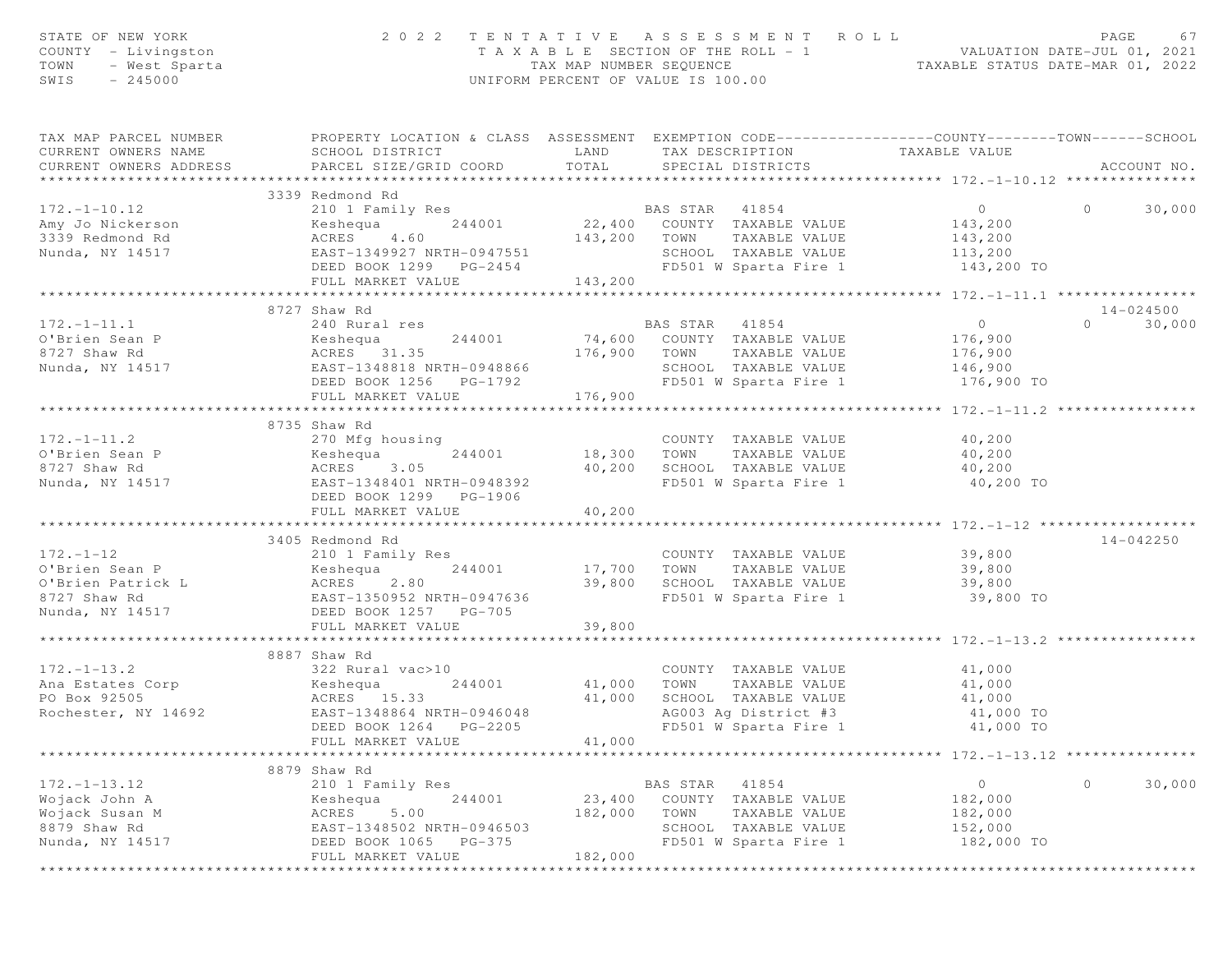| STATE OF NEW YORK<br>COUNTY - Livingston<br>TOWN<br>- West Sparta<br>SWIS<br>$-245000$ | 2 0 2 2                                                                                                                                       | T A X A B L E SECTION OF THE ROLL - 1<br>TAX MAP NUMBER SEQUENCE<br>UNIFORM PERCENT OF VALUE IS 100.00 |                 | TENTATIVE ASSESSMENT ROLL             | - 1 VALUATION DATE-JUL 01, 2021<br>TAXABLE STATUS DATE-MAR 01, 2022 | PAGE<br>68         |
|----------------------------------------------------------------------------------------|-----------------------------------------------------------------------------------------------------------------------------------------------|--------------------------------------------------------------------------------------------------------|-----------------|---------------------------------------|---------------------------------------------------------------------|--------------------|
| TAX MAP PARCEL NUMBER<br>CURRENT OWNERS NAME<br>CURRENT OWNERS ADDRESS                 | PROPERTY LOCATION & CLASS ASSESSMENT EXEMPTION CODE----------------COUNTY-------TOWN------SCHOOL<br>SCHOOL DISTRICT<br>PARCEL SIZE/GRID COORD | LAND<br>TOTAL                                                                                          | TAX DESCRIPTION | SPECIAL DISTRICTS                     | TAXABLE VALUE                                                       | ACCOUNT NO.        |
|                                                                                        |                                                                                                                                               |                                                                                                        |                 |                                       |                                                                     |                    |
| $172. - 1 - 13.31$                                                                     | Shaw Rd<br>322 Rural vac>10                                                                                                                   |                                                                                                        |                 | COUNTY TAXABLE VALUE                  | 43,100                                                              |                    |
| Lambiase Gordon T                                                                      | Keshequa<br>244001                                                                                                                            | 43,100                                                                                                 | TOWN            | TAXABLE VALUE                         | 43,100                                                              |                    |
| Lambiase Diane                                                                         | ACRES 16.35                                                                                                                                   | 43,100                                                                                                 |                 | SCHOOL TAXABLE VALUE                  | 43,100                                                              |                    |
| 1573 Shoecraft Rd                                                                      | EAST-1348872 NRTH-0945498                                                                                                                     |                                                                                                        |                 | FD501 W Sparta Fire 1                 | 43,100 TO                                                           |                    |
| Penfield, NY 14526                                                                     | DEED BOOK 716<br>PG-00058                                                                                                                     |                                                                                                        |                 |                                       |                                                                     |                    |
|                                                                                        | FULL MARKET VALUE                                                                                                                             | 43,100                                                                                                 |                 |                                       |                                                                     |                    |
|                                                                                        | * * * * * * * * * * * * * * * * * *                                                                                                           | ***********                                                                                            |                 |                                       | ******************************172.-1-13.112 ***********             |                    |
|                                                                                        | Redmond Rd                                                                                                                                    |                                                                                                        |                 |                                       |                                                                     |                    |
| $172. - 1 - 13.112$                                                                    | 314 Rural vac<10                                                                                                                              |                                                                                                        |                 | COUNTY TAXABLE VALUE                  | 11,700                                                              |                    |
| Wampole Donna                                                                          | Keshequa<br>244001                                                                                                                            | 11,700 TOWN                                                                                            |                 | TAXABLE VALUE                         | 11,700                                                              |                    |
| 3318 Nunda-Byersville Rd                                                               | ACRES<br>3.00                                                                                                                                 | 11,700                                                                                                 |                 | SCHOOL TAXABLE VALUE                  | 11,700                                                              |                    |
| Nunda, NY 14517                                                                        | EAST-1349344 NRTH-0947121                                                                                                                     |                                                                                                        |                 | FD501 W Sparta Fire 1                 | 11,700 TO                                                           |                    |
|                                                                                        | DEED BOOK 859<br>$PG-235$                                                                                                                     |                                                                                                        |                 |                                       |                                                                     |                    |
|                                                                                        | FULL MARKET VALUE                                                                                                                             | 11,700                                                                                                 |                 |                                       |                                                                     |                    |
|                                                                                        |                                                                                                                                               |                                                                                                        |                 |                                       |                                                                     |                    |
|                                                                                        | 3316 Redmond Rd                                                                                                                               |                                                                                                        |                 |                                       |                                                                     | 14-032100          |
| $172. - 1 - 13.113$                                                                    | 270 Mfg housing                                                                                                                               |                                                                                                        | BAS STAR 41854  |                                       | $\circ$                                                             | 30,000<br>$\Omega$ |
| Losey Jeffrey T                                                                        | 244001<br>Keshequa                                                                                                                            |                                                                                                        |                 | 54,800 COUNTY TAXABLE VALUE           | 96,200                                                              |                    |
| 3316 Redmond Rd                                                                        | ACRES 19.20 BANKFIRSTAM<br>EAST-1348920 NRTH-0946910                                                                                          | 96,200 TOWN                                                                                            |                 | TAXABLE VALUE<br>SCHOOL TAXABLE VALUE | 96,200<br>66,200                                                    |                    |
| Nunda, NY 14517                                                                        | DEED BOOK 1269 PG-142                                                                                                                         |                                                                                                        |                 | FD501 W Sparta Fire 1                 | 96,200 TO                                                           |                    |
|                                                                                        | FULL MARKET VALUE                                                                                                                             | 96,200                                                                                                 |                 |                                       |                                                                     |                    |
|                                                                                        |                                                                                                                                               |                                                                                                        |                 |                                       | ************** 172.-1-13.114 ***************                        |                    |
|                                                                                        | Redmond Rd                                                                                                                                    |                                                                                                        |                 |                                       |                                                                     | 14-032100          |
| $172. - 1 - 13.114$                                                                    | 314 Rural vac<10                                                                                                                              |                                                                                                        |                 | COUNTY TAXABLE VALUE                  | 13,000                                                              |                    |
| Losey Jeffrey Thomas                                                                   | 244001<br>Keshequa                                                                                                                            | 13,000                                                                                                 | TOWN            | TAXABLE VALUE                         | 13,000                                                              |                    |
| 3316 Redmond Rd                                                                        | ACRES<br>3.50                                                                                                                                 | 13,000                                                                                                 |                 | SCHOOL TAXABLE VALUE                  | 13,000                                                              |                    |
| Nunda, NY 14517                                                                        | EAST-1348364 NRTH-0947112                                                                                                                     |                                                                                                        |                 | FD501 W Sparta Fire 1                 | 13,000 TO                                                           |                    |
|                                                                                        | DEED BOOK 1279 PG-2225                                                                                                                        |                                                                                                        |                 |                                       |                                                                     |                    |
|                                                                                        | FULL MARKET VALUE                                                                                                                             | 13,000                                                                                                 |                 |                                       |                                                                     |                    |
|                                                                                        |                                                                                                                                               |                                                                                                        |                 |                                       |                                                                     |                    |
|                                                                                        | Shaw Rd                                                                                                                                       |                                                                                                        |                 |                                       |                                                                     |                    |
| $172. - 1 - 13.321$                                                                    | 322 Rural vac>10                                                                                                                              |                                                                                                        |                 | COUNTY TAXABLE VALUE                  | 33,100                                                              |                    |
| Gibson Alan J                                                                          | Keshequa<br>244001                                                                                                                            | 33,100                                                                                                 | TOWN            | TAXABLE VALUE                         | 33,100                                                              |                    |
| 8919 Shaw Rd                                                                           | ACRES 11.72 BANKFIRSTAM                                                                                                                       | 33,100                                                                                                 |                 | SCHOOL TAXABLE VALUE                  | 33,100                                                              |                    |
| Nunda, NY 14517                                                                        | EAST-1349160 NRTH-0945004                                                                                                                     |                                                                                                        |                 | AG003 Ag District #3                  | 33,100 TO                                                           |                    |
|                                                                                        | DEED BOOK 1215<br>$PG-245$                                                                                                                    |                                                                                                        |                 | FD501 W Sparta Fire 1                 | 33,100 TO                                                           |                    |
|                                                                                        | FULL MARKET VALUE                                                                                                                             | 33,100                                                                                                 |                 |                                       | ********************* 172.-1-13.322 **************                  |                    |
|                                                                                        |                                                                                                                                               |                                                                                                        |                 |                                       |                                                                     |                    |
| $172. - 1 - 13.322$                                                                    | 8919 Shaw Rd<br>210 1 Family Res                                                                                                              |                                                                                                        | BAS STAR        | 41854                                 | $\circ$                                                             | $\circ$<br>30,000  |
| Gibson Alan J                                                                          | Keshequa<br>244001                                                                                                                            | 23,400                                                                                                 |                 | COUNTY TAXABLE VALUE                  | 105,400                                                             |                    |
| 8919 Shaw Rd                                                                           | ACRES<br>5.00 BANKFIRSTAM                                                                                                                     | 105,400                                                                                                | TOWN            | TAXABLE VALUE                         | 105,400                                                             |                    |
| Nunda, NY 14517                                                                        | EAST-1348613 NRTH-0944786                                                                                                                     |                                                                                                        |                 | SCHOOL TAXABLE VALUE                  | 75,400                                                              |                    |
|                                                                                        | DEED BOOK 1215 PG-249                                                                                                                         |                                                                                                        |                 | FD501 W Sparta Fire 1                 | 105,400 TO                                                          |                    |
|                                                                                        | FULL MARKET VALUE                                                                                                                             | 105,400                                                                                                |                 |                                       |                                                                     |                    |
|                                                                                        | * * * * * * * * * * * * * * * * * * *                                                                                                         |                                                                                                        |                 |                                       |                                                                     |                    |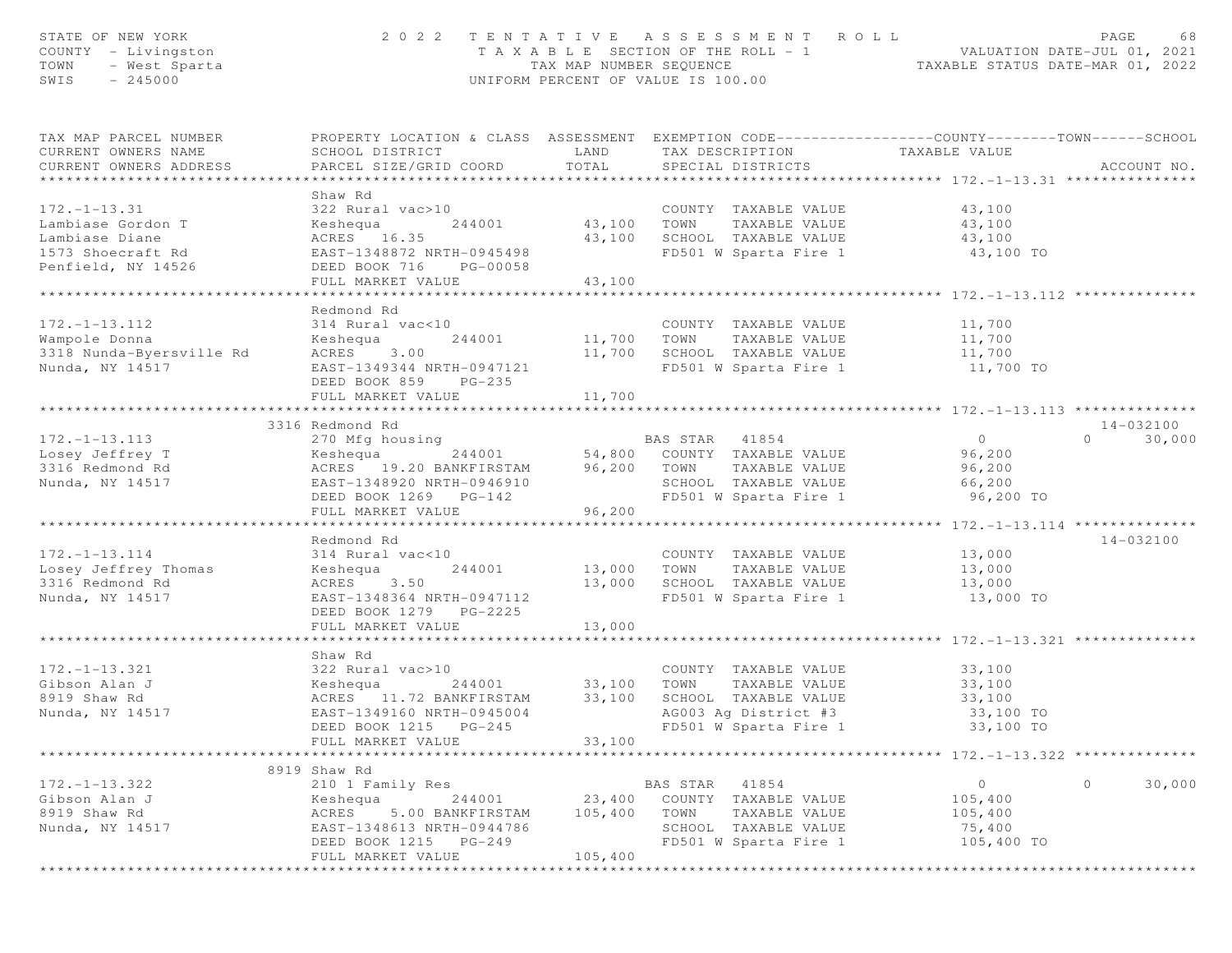| STATE OF NEW YORK<br>COUNTY - Livingston<br>TOWN<br>- West Sparta<br>SWIS<br>$-245000$ | 2 0 2 2                                                                                          | TAX MAP NUMBER SEQUENCE | TENTATIVE ASSESSMENT<br>T A X A B L E SECTION OF THE ROLL - 1<br>UNIFORM PERCENT OF VALUE IS 100.00 | ROLL<br>VALUATION DATE-JUL 01, 2021<br>TAXABLE STATUS DATE-MAR 01, 2022 |          | PAGE<br>69  |
|----------------------------------------------------------------------------------------|--------------------------------------------------------------------------------------------------|-------------------------|-----------------------------------------------------------------------------------------------------|-------------------------------------------------------------------------|----------|-------------|
| TAX MAP PARCEL NUMBER                                                                  | PROPERTY LOCATION & CLASS ASSESSMENT EXEMPTION CODE----------------COUNTY-------TOWN------SCHOOL |                         |                                                                                                     |                                                                         |          |             |
| CURRENT OWNERS NAME                                                                    | SCHOOL DISTRICT                                                                                  | LAND                    | TAX DESCRIPTION TAXABLE VALUE                                                                       |                                                                         |          |             |
| CURRENT OWNERS ADDRESS<br>***********************                                      | PARCEL SIZE/GRID COORD                                                                           | TOTAL                   | SPECIAL DISTRICTS                                                                                   |                                                                         |          | ACCOUNT NO. |
|                                                                                        | 8866 Moore Rd                                                                                    |                         |                                                                                                     |                                                                         |          | 14-027350   |
| $172. - 1 - 14.1$                                                                      | 240 Rural res                                                                                    |                         | BAS STAR 41854                                                                                      | 0                                                                       | $\Omega$ | 30,000      |
| Warner Kenneth D                                                                       | Keshequa                                                                                         |                         | 244001 97,900 COUNTY TAXABLE VALUE                                                                  | 457,300                                                                 |          |             |
| Warner Amanda Jo                                                                       | ACRES 59.90 BANK LERETA                                                                          | 457,300                 | TOWN<br>TAXABLE VALUE                                                                               | 457,300                                                                 |          |             |
| 8866 Moore Rd                                                                          | EAST-1350154 NRTH-0946443                                                                        |                         | SCHOOL TAXABLE VALUE                                                                                | 427,300                                                                 |          |             |
| Nunda, NY 14517                                                                        | DEED BOOK 1272 PG-2839                                                                           |                         | FD501 W Sparta Fire 1                                                                               | 457,300 TO                                                              |          |             |
|                                                                                        | FULL MARKET VALUE                                                                                | 457,300                 |                                                                                                     |                                                                         |          |             |
|                                                                                        |                                                                                                  |                         |                                                                                                     | ********* 172.-1-14.2 **                                                |          |             |
|                                                                                        | Moore Rd                                                                                         |                         |                                                                                                     |                                                                         |          | 14-027350   |
| $172. - 1 - 14.2$                                                                      | 322 Rural vac>10                                                                                 |                         | COUNTY TAXABLE VALUE                                                                                | 31,100                                                                  |          |             |
| Warner Kenneth D                                                                       | Keshequa<br>244001                                                                               | 31,100                  | TOWN<br>TAXABLE VALUE                                                                               | 31,100                                                                  |          |             |
| Warner Amanda Jo                                                                       | ACRES 18.60 BANK LERETA                                                                          | 31,100                  | SCHOOL TAXABLE VALUE                                                                                | 31,100                                                                  |          |             |
| 8866 Moore Rd                                                                          | EAST-1350153 NRTH-0944995                                                                        |                         | FD501 W Sparta Fire 1                                                                               | 31,100 TO                                                               |          |             |
| Nunda, NY 14517                                                                        | DEED BOOK 1272 PG-2839<br>FULL MARKET VALUE                                                      | 31,100                  |                                                                                                     |                                                                         |          |             |
|                                                                                        | *************************                                                                        | ***********             |                                                                                                     | ******************** 172.-1-15.2 ****                                   |          |             |
|                                                                                        | 3446 Redmond Rd                                                                                  |                         |                                                                                                     |                                                                         |          |             |
| $172. - 1 - 15.2$                                                                      | 210 1 Family Res                                                                                 |                         | BAS STAR<br>41854                                                                                   | $\overline{0}$                                                          | $\Omega$ | 30,000      |
| Partridge Matthew                                                                      | 244001<br>Keshequa                                                                               |                         | 23,400 COUNTY TAXABLE VALUE                                                                         | 94,800                                                                  |          |             |
| Babcock Leonard Jr.                                                                    | ACRES<br>5.00                                                                                    | 94,800                  | TOWN<br>TAXABLE VALUE                                                                               | 94,800                                                                  |          |             |
| 3446 Redmond Rd                                                                        | EAST-1352811 NRTH-0945647                                                                        |                         | SCHOOL TAXABLE VALUE                                                                                | 64,800                                                                  |          |             |
| Nunda, NY 14517                                                                        | DEED BOOK 1254 PG-2609                                                                           |                         | FD501 W Sparta Fire 1                                                                               | 94,800 TO                                                               |          |             |
|                                                                                        | FULL MARKET VALUE                                                                                | 94,800                  |                                                                                                     |                                                                         |          |             |
|                                                                                        | ***********************                                                                          |                         |                                                                                                     | ******** 172.-1-15.3 **                                                 |          |             |
|                                                                                        | 8891 Moore Rd                                                                                    |                         |                                                                                                     |                                                                         |          |             |
| $172. - 1 - 15.3$                                                                      | 240 Rural res                                                                                    |                         | ENH STAR<br>41834                                                                                   | $\overline{0}$                                                          | $\Omega$ | 74,900      |
| Gilbert James A                                                                        | Keshequa<br>244001                                                                               | 39,800                  | COUNTY TAXABLE VALUE                                                                                | 118,400                                                                 |          |             |
| Gilbert Cheryl L                                                                       | ACRES 17.29 BANKFIRSTAM                                                                          | 118,400                 | TOWN<br>TAXABLE VALUE                                                                               | 118,400                                                                 |          |             |
| 8891 Moore Rd<br>Nunda, NY 14517                                                       | EAST-1351458 NRTH-0945771<br>DEED BOOK 1071 PG-190                                               |                         | SCHOOL TAXABLE VALUE<br>FD501 W Sparta Fire 1                                                       | 43,500<br>118,400 TO                                                    |          |             |
|                                                                                        | FULL MARKET VALUE                                                                                | 118,400                 |                                                                                                     |                                                                         |          |             |
|                                                                                        |                                                                                                  |                         | **********************                                                                              | ************** 172.-1-15.4 ****************                             |          |             |
|                                                                                        | Moore Rd                                                                                         |                         |                                                                                                     |                                                                         |          |             |
| $172. - 1 - 15.4$                                                                      | 322 Rural vac>10                                                                                 |                         | COUNTY TAXABLE VALUE                                                                                | 53,300                                                                  |          |             |
| Wampole Teena M                                                                        | Keshequa<br>244001                                                                               | 53,300                  | TAXABLE VALUE<br>TOWN                                                                               | 53,300                                                                  |          |             |
| 3419 Nunda-Byersville Rd                                                               | ACRES 22.13                                                                                      | 53,300                  | SCHOOL TAXABLE VALUE                                                                                | 53,300                                                                  |          |             |
| Nunda, NY 14517                                                                        | EAST-1351471 NRTH-0945089                                                                        |                         | FD501 W Sparta Fire 1                                                                               | 53,300 TO                                                               |          |             |
|                                                                                        | DEED BOOK 1046 PG-60                                                                             |                         |                                                                                                     |                                                                         |          |             |
|                                                                                        | FULL MARKET VALUE                                                                                | 53,300                  |                                                                                                     |                                                                         |          |             |
|                                                                                        | *******************                                                                              | * * * * * * * * * * * * |                                                                                                     |                                                                         |          |             |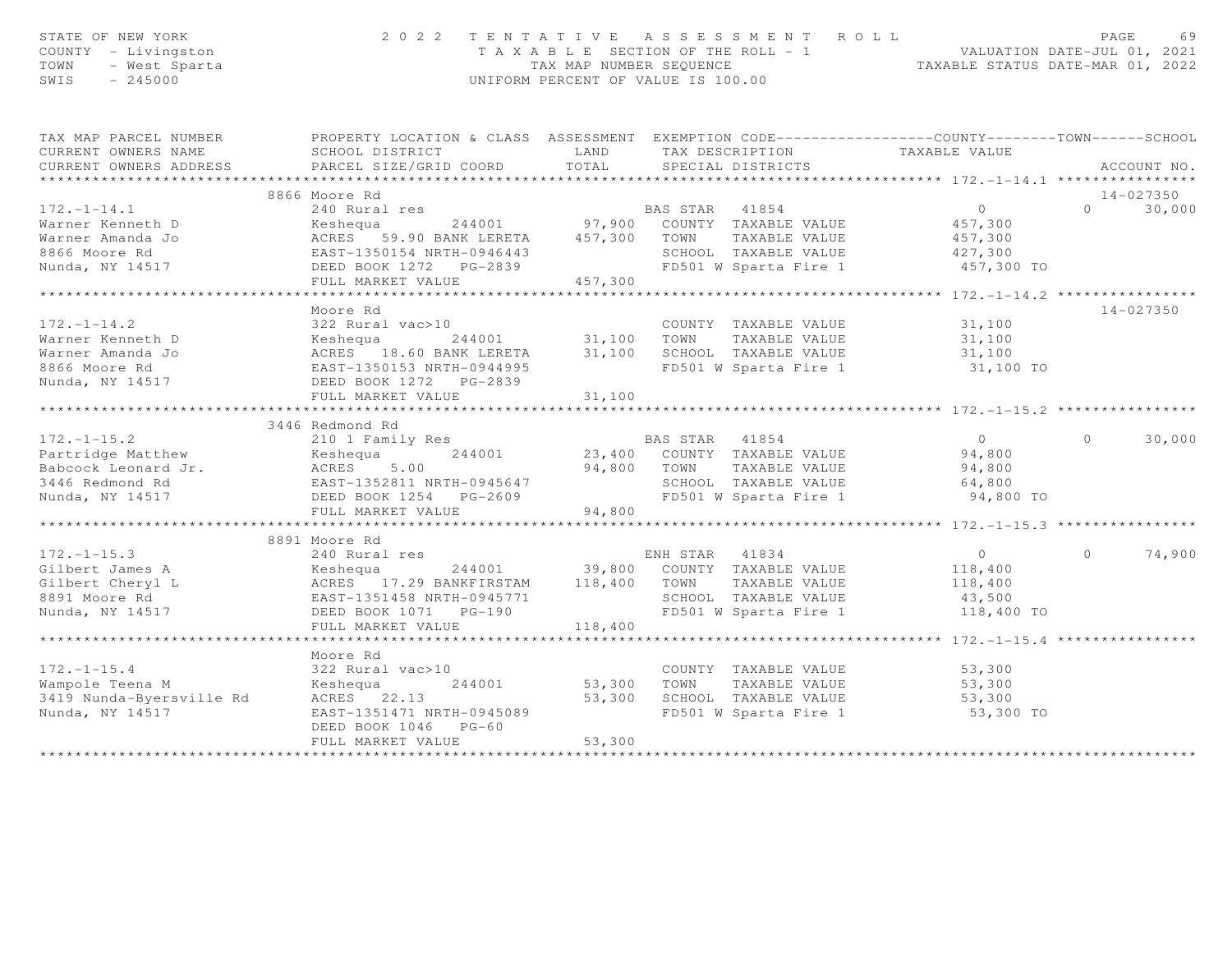| STATE OF NEW YORK<br>COUNTY - Livingston<br>$-$ West Sparta<br>$-$ 245000<br>TOWN<br>$SWIS = 245000$ | 2 0 2 2                                                                                                                                                                                                                                                                                                                                                                                                                                 |          | TENTATIVE ASSESSMENT ROLL PAGE 70<br>TAXABLE SECTION OF THE ROLL - 1 VALUATION DATE-JUL 01, 2021<br>TAX MAP NUMBER SEQUENCE TAXABLE STATUS DATE-MAR 01, 2022<br>UNIFORM PERCENT OF VALUE IS 100.00 |                                                         |                   |
|------------------------------------------------------------------------------------------------------|-----------------------------------------------------------------------------------------------------------------------------------------------------------------------------------------------------------------------------------------------------------------------------------------------------------------------------------------------------------------------------------------------------------------------------------------|----------|----------------------------------------------------------------------------------------------------------------------------------------------------------------------------------------------------|---------------------------------------------------------|-------------------|
|                                                                                                      | TAX MAP PARCEL NUMBER           PROPERTY LOCATION & CLASS ASSESSMENT EXEMPTION CODE----------------COUNTY-------TOWN------SCHOOL<br>CURRENT OWNERS NAME            SCHOOL DISTRICT              LAND      TAX DESCRIPTION                                                                                                                                                                                                               |          |                                                                                                                                                                                                    |                                                         |                   |
| CURRENT OWNERS ADDRESS                                                                               |                                                                                                                                                                                                                                                                                                                                                                                                                                         |          |                                                                                                                                                                                                    |                                                         | ACCOUNT NO.       |
|                                                                                                      |                                                                                                                                                                                                                                                                                                                                                                                                                                         |          |                                                                                                                                                                                                    |                                                         |                   |
|                                                                                                      |                                                                                                                                                                                                                                                                                                                                                                                                                                         |          |                                                                                                                                                                                                    |                                                         |                   |
|                                                                                                      |                                                                                                                                                                                                                                                                                                                                                                                                                                         |          |                                                                                                                                                                                                    |                                                         |                   |
|                                                                                                      |                                                                                                                                                                                                                                                                                                                                                                                                                                         |          |                                                                                                                                                                                                    |                                                         |                   |
|                                                                                                      |                                                                                                                                                                                                                                                                                                                                                                                                                                         |          |                                                                                                                                                                                                    |                                                         |                   |
|                                                                                                      |                                                                                                                                                                                                                                                                                                                                                                                                                                         |          |                                                                                                                                                                                                    |                                                         |                   |
|                                                                                                      |                                                                                                                                                                                                                                                                                                                                                                                                                                         |          |                                                                                                                                                                                                    |                                                         |                   |
|                                                                                                      | Redmond Rd                                                                                                                                                                                                                                                                                                                                                                                                                              |          |                                                                                                                                                                                                    |                                                         |                   |
| $172. - 1 - 15.6$                                                                                    | EXEMPLE VALUE<br>314 Rural vac<10<br>Keshequa 244001 16,400 TOWN TAXABLE VALUE 16,400<br>ACRES 4.82 16,400 SCHOOL TAXABLE VALUE 16,400<br>EAST-1351552 NRTH-0946361 FD501 W Sparta Fire 1 16,400 TO                                                                                                                                                                                                                                     |          |                                                                                                                                                                                                    |                                                         |                   |
| Heiman Richard                                                                                       |                                                                                                                                                                                                                                                                                                                                                                                                                                         |          |                                                                                                                                                                                                    |                                                         |                   |
| 3416 Redmond Rd                                                                                      |                                                                                                                                                                                                                                                                                                                                                                                                                                         |          |                                                                                                                                                                                                    |                                                         |                   |
| Nunda, NY 14517                                                                                      |                                                                                                                                                                                                                                                                                                                                                                                                                                         |          |                                                                                                                                                                                                    |                                                         |                   |
|                                                                                                      |                                                                                                                                                                                                                                                                                                                                                                                                                                         |          |                                                                                                                                                                                                    |                                                         |                   |
|                                                                                                      | FULL MARKET VALUE                                                                                                                                                                                                                                                                                                                                                                                                                       | 16,400   |                                                                                                                                                                                                    |                                                         |                   |
|                                                                                                      |                                                                                                                                                                                                                                                                                                                                                                                                                                         |          |                                                                                                                                                                                                    |                                                         |                   |
|                                                                                                      | Redmond Rd                                                                                                                                                                                                                                                                                                                                                                                                                              |          |                                                                                                                                                                                                    |                                                         |                   |
|                                                                                                      |                                                                                                                                                                                                                                                                                                                                                                                                                                         |          |                                                                                                                                                                                                    |                                                         |                   |
|                                                                                                      |                                                                                                                                                                                                                                                                                                                                                                                                                                         |          |                                                                                                                                                                                                    |                                                         |                   |
|                                                                                                      |                                                                                                                                                                                                                                                                                                                                                                                                                                         |          |                                                                                                                                                                                                    |                                                         |                   |
|                                                                                                      | DEED BOOK 1088 PG-348                                                                                                                                                                                                                                                                                                                                                                                                                   |          |                                                                                                                                                                                                    |                                                         |                   |
|                                                                                                      |                                                                                                                                                                                                                                                                                                                                                                                                                                         |          |                                                                                                                                                                                                    |                                                         |                   |
|                                                                                                      |                                                                                                                                                                                                                                                                                                                                                                                                                                         |          |                                                                                                                                                                                                    |                                                         |                   |
|                                                                                                      | 3416 Redmond Rd<br>$\begin{tabular}{lllllllllllllllllllll} \hline 172.-1-15.8 & 210&1\text{ Family Res} & \text{BAS STAR} & 41854 & 0 \\ \text{Heiman Richard A} & \text{Keshequ} & 244001 & 23,400 & \text{COUNTY TAXABLE VALUE} & 192,600 \\ \text{Heiman Diane M} & \text{ACRES} & 5.00 & 192,600 & \text{TOWN TAXABLE VALUE} & 192,600 \\ \text{3416 Redmond Rd} & \text{EAESE} & 5.00 & 192,600 & \text{SCHOOL TAXABLE VALUE} & 1$ |          |                                                                                                                                                                                                    |                                                         | $\circ$<br>30,000 |
|                                                                                                      |                                                                                                                                                                                                                                                                                                                                                                                                                                         |          |                                                                                                                                                                                                    |                                                         |                   |
|                                                                                                      |                                                                                                                                                                                                                                                                                                                                                                                                                                         |          |                                                                                                                                                                                                    |                                                         |                   |
|                                                                                                      |                                                                                                                                                                                                                                                                                                                                                                                                                                         |          |                                                                                                                                                                                                    |                                                         |                   |
|                                                                                                      |                                                                                                                                                                                                                                                                                                                                                                                                                                         |          |                                                                                                                                                                                                    | 192,600 TO                                              |                   |
|                                                                                                      | FULL MARKET VALUE                                                                                                                                                                                                                                                                                                                                                                                                                       | 192,600  |                                                                                                                                                                                                    |                                                         |                   |
|                                                                                                      |                                                                                                                                                                                                                                                                                                                                                                                                                                         |          |                                                                                                                                                                                                    |                                                         |                   |
|                                                                                                      | 3412 Redmond Rd                                                                                                                                                                                                                                                                                                                                                                                                                         |          |                                                                                                                                                                                                    |                                                         |                   |
|                                                                                                      |                                                                                                                                                                                                                                                                                                                                                                                                                                         |          |                                                                                                                                                                                                    |                                                         |                   |
|                                                                                                      |                                                                                                                                                                                                                                                                                                                                                                                                                                         |          |                                                                                                                                                                                                    |                                                         |                   |
|                                                                                                      |                                                                                                                                                                                                                                                                                                                                                                                                                                         |          | FD501 W Sparta Fire 1                                                                                                                                                                              |                                                         |                   |
|                                                                                                      | DEED BOOK 1296 PG-493                                                                                                                                                                                                                                                                                                                                                                                                                   |          |                                                                                                                                                                                                    |                                                         |                   |
|                                                                                                      | FULL MARKET VALUE                                                                                                                                                                                                                                                                                                                                                                                                                       | 283,600  |                                                                                                                                                                                                    |                                                         |                   |
|                                                                                                      |                                                                                                                                                                                                                                                                                                                                                                                                                                         | ******** |                                                                                                                                                                                                    | ************************* 172.-1-15.112 *************** |                   |
|                                                                                                      | 3430 Redmond Rd                                                                                                                                                                                                                                                                                                                                                                                                                         |          |                                                                                                                                                                                                    |                                                         | 14-032600         |
| $172. - 1 - 15.112$                                                                                  | 210 1 Family Res                                                                                                                                                                                                                                                                                                                                                                                                                        |          | COUNTY TAXABLE VALUE                                                                                                                                                                               | 112,100                                                 |                   |
| Maldonado Clayton                                                                                    | Keshequa<br>244001                                                                                                                                                                                                                                                                                                                                                                                                                      | 36,100   | TOWN<br>TAXABLE VALUE                                                                                                                                                                              | 112,100                                                 |                   |
| Molina Elizabeth                                                                                     | ACRES 10.20                                                                                                                                                                                                                                                                                                                                                                                                                             | 112,100  | SCHOOL TAXABLE VALUE                                                                                                                                                                               | 112,100                                                 |                   |
| 3430 Redmond Rd<br>Nunda, NY 14517                                                                   | EAST-1352356 NRTH-0947072<br>DEED BOOK 1286<br>PG-1896                                                                                                                                                                                                                                                                                                                                                                                  |          | FD501 W Sparta Fire 1                                                                                                                                                                              | 112,100 TO                                              |                   |
|                                                                                                      | FULL MARKET VALUE                                                                                                                                                                                                                                                                                                                                                                                                                       | 112,100  |                                                                                                                                                                                                    |                                                         |                   |
|                                                                                                      |                                                                                                                                                                                                                                                                                                                                                                                                                                         |          |                                                                                                                                                                                                    |                                                         |                   |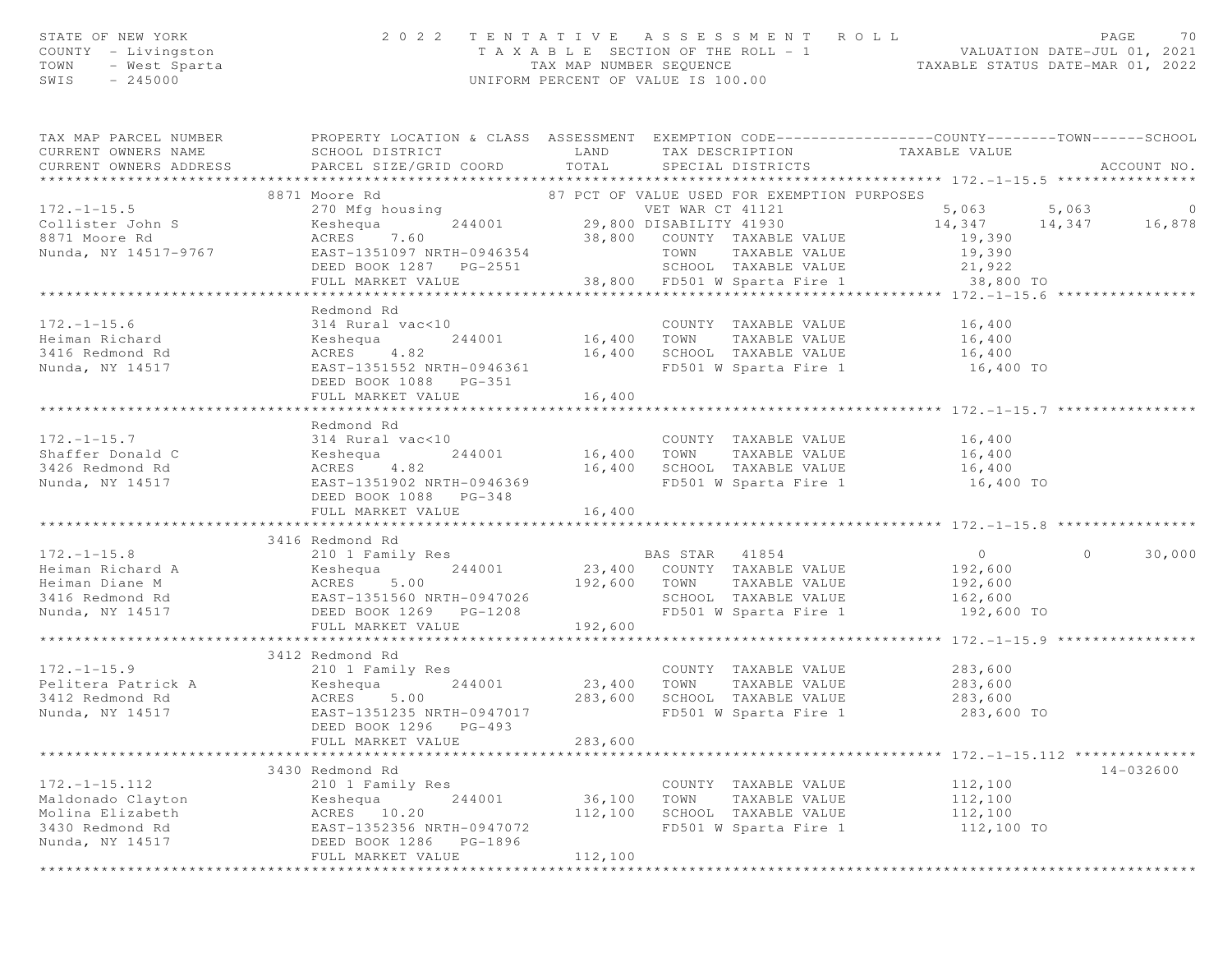| STATE OF NEW YORK<br>COUNTY - Livingston<br>TOWN - West Sparta<br>- 245000 |                                                                                                  |               | 2022 TENTATIVE ASSESSMENT ROLL<br>UNIFORM PERCENT OF VALUE IS 100.00 | T A X A B L E SECTION OF THE ROLL - 1 VALUATION DATE-JUL 01, 2021<br>TAX MAP NUMBER SEQUENCE |                | PAGE<br>71  |
|----------------------------------------------------------------------------|--------------------------------------------------------------------------------------------------|---------------|----------------------------------------------------------------------|----------------------------------------------------------------------------------------------|----------------|-------------|
| TAX MAP PARCEL NUMBER                                                      | PROPERTY LOCATION & CLASS ASSESSMENT EXEMPTION CODE----------------COUNTY-------TOWN------SCHOOL |               |                                                                      |                                                                                              |                |             |
| CURRENT OWNERS NAME<br>CURRENT OWNERS ADDRESS                              | SCHOOL DISTRICT<br>PARCEL SIZE/GRID COORD                                                        | LAND<br>TOTAL | TAX DESCRIPTION<br>SPECIAL DISTRICTS                                 | TAXABLE VALUE                                                                                |                | ACCOUNT NO. |
| ***********************                                                    | **************************                                                                       |               |                                                                      |                                                                                              |                |             |
|                                                                            | Redmond Rd                                                                                       |               |                                                                      |                                                                                              |                | 14-032600   |
| $172. - 1 - 15.113$                                                        | 322 Rural vac>10                                                                                 |               | COUNTY TAXABLE VALUE                                                 | 158,900                                                                                      |                |             |
| Partridge Matthew                                                          | Keshequa 244001<br>ACRES 72.50                                                                   |               | 244001 133,900 TOWN TAXABLE VALUE                                    | 158,900                                                                                      |                |             |
| Babcock Leonard Jr.                                                        |                                                                                                  |               | 158,900 SCHOOL TAXABLE VALUE                                         | 158,900                                                                                      |                |             |
| 3446 Redmond Rd                                                            | EAST-1353080 NRTH-0946125                                                                        |               | FD501 W Sparta Fire 1                                                | 158,900 TO                                                                                   |                |             |
| Nunda, NY 14517                                                            | DEED BOOK 1254 PG-2609                                                                           |               |                                                                      |                                                                                              |                |             |
|                                                                            | FULL MARKET VALUE                                                                                | 158,900       |                                                                      |                                                                                              |                |             |
|                                                                            | 3426 Redmond Rd                                                                                  |               |                                                                      |                                                                                              |                |             |
| $172. - 1 - 15.125$                                                        | 210 1 Family Res                                                                                 |               | BAS STAR 41854                                                       | $\overline{0}$                                                                               | $\Omega$       | 30,000      |
| Shaffer Donald C                                                           |                                                                                                  |               | 23,400 COUNTY TAXABLE VALUE                                          | 153,000                                                                                      |                |             |
| Shaffer Anne M                                                             | Keshequa 244001<br>ACRES 5.00<br>EAST-1351887 NRTH-0947031<br>EETE POOK 996 PC 150               |               | 153,000 TOWN TAXABLE VALUE                                           | 153,000                                                                                      |                |             |
| 3426 Redmond Rd                                                            |                                                                                                  |               | SCHOOL TAXABLE VALUE                                                 | 123,000                                                                                      |                |             |
| Nunda, NY 14517                                                            | DEED BOOK 996 PG-160                                                                             |               | SCHOOL TAXABLE VALUE<br>FD501 W Sparta Fire 1                        | 153,000 TO                                                                                   |                |             |
|                                                                            | FULL MARKET VALUE                                                                                | 153,000       |                                                                      |                                                                                              |                |             |
|                                                                            | *********************************                                                                |               |                                                                      | ******************************** 172.-1-15.127 *************                                 |                |             |
|                                                                            | 3408 Redmond Rd                                                                                  |               |                                                                      |                                                                                              |                |             |
| $172. - 1 - 15.127$                                                        | 210 1 Family Res                                                                                 |               | COUNTY TAXABLE VALUE                                                 | 87,000                                                                                       |                |             |
| O'Connell Elizabeth                                                        | 244001<br>Keshequa                                                                               |               | 23,400 TOWN TAXABLE VALUE                                            | 87,000                                                                                       |                |             |
| 175 VanDyke St Ste 322A                                                    | ACRES 5.01                                                                                       |               | 87,000 SCHOOL TAXABLE VALUE                                          | 87,000                                                                                       |                |             |
| Brooklyn, NY 11231                                                         | EAST-1350958 NRTH-0947013                                                                        |               | FD501 W Sparta Fire 1                                                | 87,000 TO                                                                                    |                |             |
|                                                                            | DEED BOOK 1272 PG-430                                                                            |               |                                                                      |                                                                                              |                |             |
|                                                                            | FULL MARKET VALUE                                                                                | 87,000        |                                                                      |                                                                                              |                |             |
|                                                                            |                                                                                                  |               |                                                                      |                                                                                              |                |             |
|                                                                            | 3500 Redmond Rd                                                                                  |               |                                                                      |                                                                                              |                | 14-034300   |
| $172. - 1 - 16$                                                            | 112 Dairy farm                                                                                   |               | arm $\text{CW\_15\_VET} / 41161$<br>243801 341,100 AG DIST C 41720   | 12,000          12,000<br>196,687        196,687                                             |                | $\sim$ 0    |
| Reniff Donald A                                                            | Dansville                                                                                        |               |                                                                      |                                                                                              |                | 196,687     |
| Reniff Jacqueline H                                                        | ACRES 115.90                                                                                     |               | 469,900 ENH STAR 41834                                               | $\overline{0}$                                                                               | $\overline{0}$ | 74,900      |
| 3500 Redmond Rd                                                            | EAST-1354636 NRTH-0946089                                                                        |               | COUNTY TAXABLE VALUE                                                 | 261,213                                                                                      |                |             |
| Nunda, NY 14517                                                            |                                                                                                  |               | TOWN TAXABLE VALUE                                                   | 261,213                                                                                      |                |             |
|                                                                            | FULL MARKET VALUE                                                                                |               | 469,900 SCHOOL TAXABLE VALUE                                         | 198,313                                                                                      |                |             |
| MAY BE SUBJECT TO PAYMENT                                                  |                                                                                                  |               | AG003 Ag District #3                                                 | 469,900 TO                                                                                   |                |             |
| UNDER AGDIST LAW TIL 2026                                                  |                                                                                                  |               | FD501 W Sparta Fire 1                                                | 469,900 TO                                                                                   |                |             |
|                                                                            | 3530 Redmond Rd                                                                                  |               |                                                                      | ***** 172.-1-17.1                                                                            |                |             |
| $172. - 1 - 17.1$                                                          | 270 Mfg housing                                                                                  |               | COUNTY TAXABLE VALUE                                                 | 49,400                                                                                       |                |             |
|                                                                            |                                                                                                  |               | 13,700 TOWN TAXABLE VALUE                                            | 49, 400                                                                                      |                |             |
|                                                                            |                                                                                                  |               | 49,400 SCHOOL TAXABLE VALUE                                          | 49,400                                                                                       |                |             |
|                                                                            |                                                                                                  |               |                                                                      | FD501 W Sparta Fire 1 49,400 TO                                                              |                |             |
|                                                                            |                                                                                                  |               |                                                                      |                                                                                              |                |             |
|                                                                            | DEED BOOK 1294    PG-1091                                                                        |               |                                                                      |                                                                                              |                |             |
|                                                                            | FULL MARKET VALUE                                                                                | 49,400        |                                                                      |                                                                                              |                |             |
|                                                                            |                                                                                                  |               |                                                                      |                                                                                              |                |             |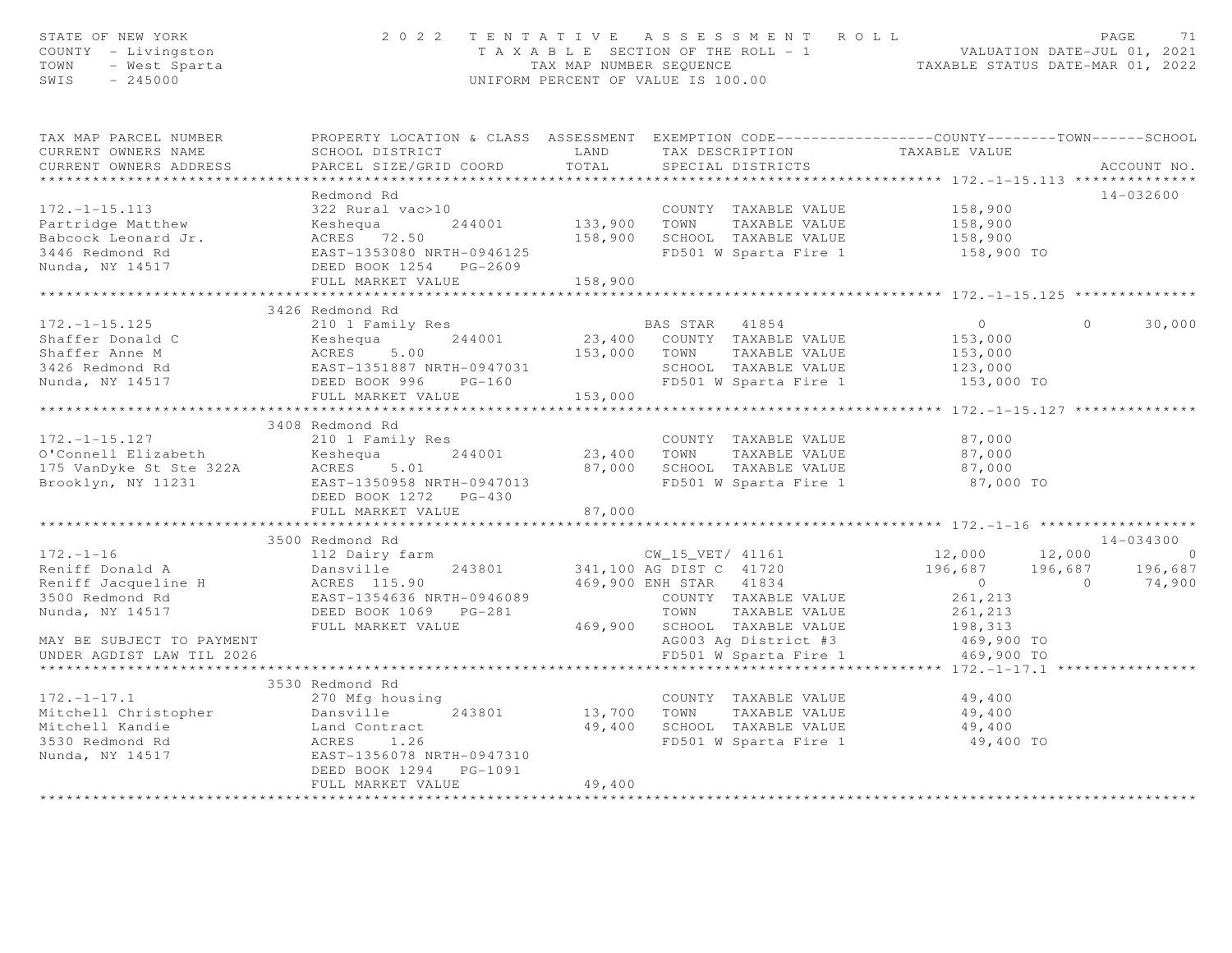| STATE OF NEW YORK<br>- Livingston<br>COUNTY<br>- West Sparta<br>TOWN<br>$-245000$<br>SWIS | 2 0 2 2                   | TENTATIVE  | ASSESSMENT ROLL<br>UNIFORM PERCENT OF VALUE IS 100.00 | T A X A B L E SECTION OF THE ROLL - 1 WALUATION DATE-JUL 01, 2021<br>TAX MAP NUMBER SEQUENCE TAXABLE STATUS DATE-MAR 01, 2022 | 72<br>PAGE  |
|-------------------------------------------------------------------------------------------|---------------------------|------------|-------------------------------------------------------|-------------------------------------------------------------------------------------------------------------------------------|-------------|
| TAX MAP PARCEL NUMBER                                                                     | PROPERTY LOCATION & CLASS | ASSESSMENT |                                                       | EXEMPTION CODE-----------------COUNTY-------TOWN------SCHOOL                                                                  |             |
| CURRENT OWNERS NAME                                                                       | SCHOOL DISTRICT           | LAND       | TAX DESCRIPTION                                       | TAXABLE VALUE                                                                                                                 |             |
| CURRENT OWNERS ADDRESS <b>FARCEL SIZE/GRID COORD</b> TOTAL SPECIAL DISTRICTS              |                           |            |                                                       |                                                                                                                               | ACCOUNT NO. |
|                                                                                           |                           |            |                                                       |                                                                                                                               |             |
|                                                                                           | 3526 Redmond Rd           |            | 64 PCT OF VALUE USED FOR EXEMPTION PURPOSES           |                                                                                                                               | 14-011600   |
| $172. - 1 - 17.2$                                                                         | 240 Rural res             |            | VET COM CT 41131                                      | 25,408 25,408                                                                                                                 | $\bigcirc$  |
| Stone Robert K                                                                            | 243801<br>Dansville       |            | 77,400 ENH STAR 41834                                 |                                                                                                                               | 74,900      |
| Stone Darlene E                                                                           | ACRES 33.10               | 158,800    | COUNTY<br>TAXABLE VALUE                               | 133,392                                                                                                                       |             |
| 3526 Redmond Rd                                                                           | EAST-1356075 NRTH-0946143 |            | TOWN<br>TAXABLE VALUE                                 | 133,392                                                                                                                       |             |
| Nunda, NY 14517                                                                           | DEED BOOK 1276<br>PG-975  |            | SCHOOL<br>TAXABLE VALUE                               | 83,900                                                                                                                        |             |
|                                                                                           | FULL MARKET VALUE         | 158,800    | FD501 W Sparta Fire 1                                 | 158,800 TO                                                                                                                    |             |
|                                                                                           |                           |            |                                                       |                                                                                                                               |             |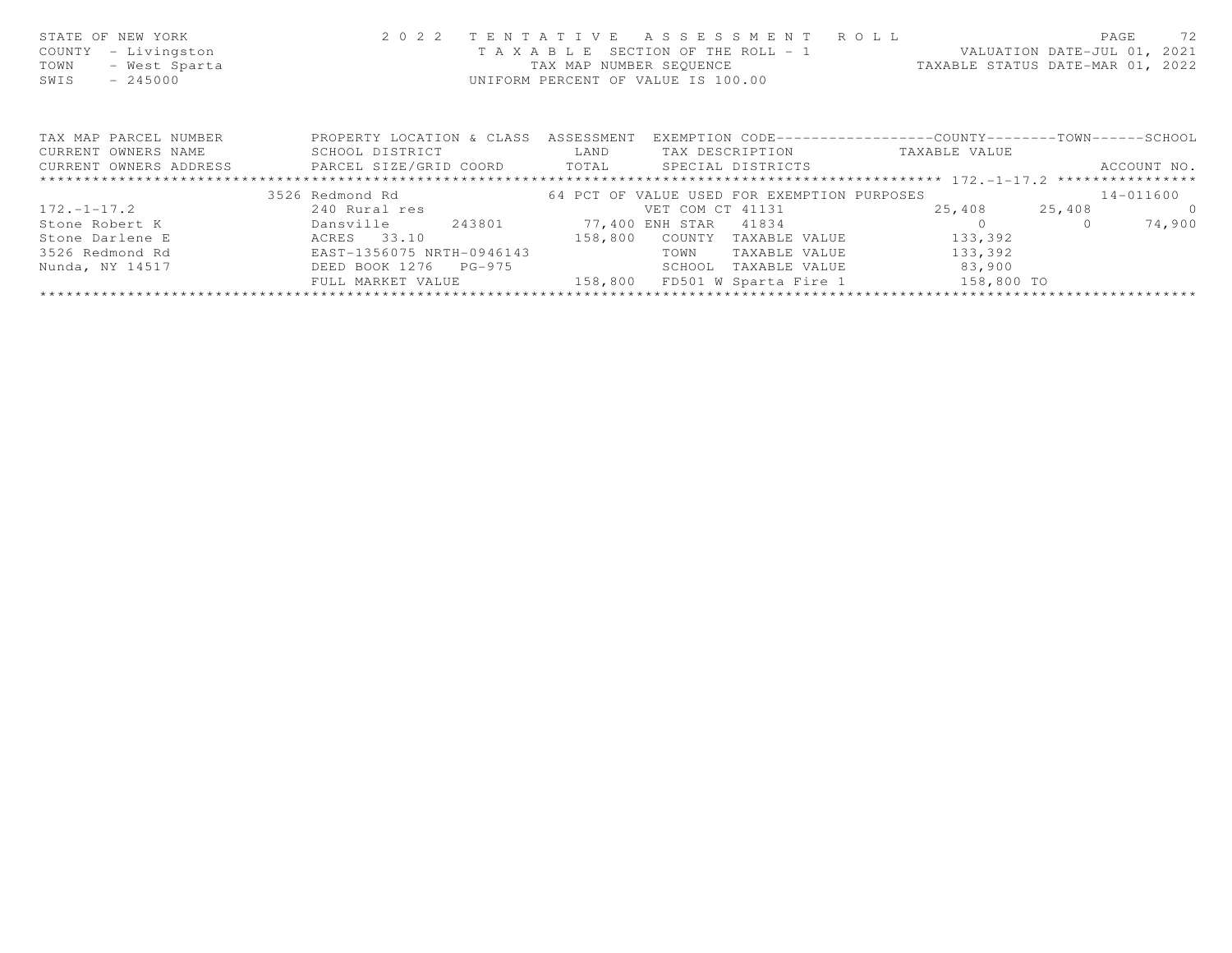|      | STATE OF NEW YORK   |                                    | 2022 TENTATIVE ASSESSMENT ROLL        |                                  | PAGE                        | 73 |
|------|---------------------|------------------------------------|---------------------------------------|----------------------------------|-----------------------------|----|
|      | COUNTY - Livingston |                                    | T A X A B L E SECTION OF THE ROLL - 1 |                                  | VALUATION DATE-JUL 01, 2021 |    |
| TOWN | – West Sparta       | MAP SECTION - 172                  |                                       | TAXABLE STATUS DATE-MAR 01, 2022 |                             |    |
| SWIS | $-245000$           | $SUB - SECTION - 000$              |                                       |                                  | RPS150/V04/L015             |    |
|      |                     | UNIFORM PERCENT OF VALUE IS 100.00 |                                       |                                  | CURRENT DATE 4/19/2022      |    |

## \*\*\* S P E C I A L D I S T R I C T S U M M A R Y \*\*\*

|                      | TOTAL.  | EXTENSION | EXTENSION | AD VALOREM | EXEMPT | TAXABLE  |
|----------------------|---------|-----------|-----------|------------|--------|----------|
| CODE DISTRICT NAME   | PARCELS | TYPE.     | VALUE     | VALUE      | AMOUNT | VALUE    |
|                      |         |           |           |            |        |          |
| AG003 Ag District #3 |         | 9 TOTAL   |           | 1344,300   |        | 1344,300 |
| FD501 W Sparta Fire  |         | 44 TOTAL  |           | 5726,900   |        | 5726,900 |

### \*\*\* S C H O O L D I S T R I C T S U M M A R Y \*\*\*

| CODE             | DISTRICT NAME         | TOTAL<br>PARCELS | ASSESSED<br>LAND    | ASSESSED<br>TOTAL    | <b>EXEMPT</b><br>AMOUNT | TOTAL<br>TAXABLE    | STAR<br>AMOUNT     | STAR<br>TAXABLE     |
|------------------|-----------------------|------------------|---------------------|----------------------|-------------------------|---------------------|--------------------|---------------------|
| 243801<br>244001 | Dansville<br>Keshequa | 37               | 842,100<br>1939,000 | 1115,900<br>4611,000 | 296,660<br>338,154      | 819,240<br>4272,846 | 149,800<br>479,800 | 669,440<br>3793,046 |
|                  | $S \cup B - TO T A L$ | 44               | 2781,100            | 5726,900             | 634,814                 | 5092,086            | 629,600            | 4462,486            |
|                  | TOTAL                 | 44               | 2781,100            | 5726,900             | 634,814                 | 5092,086            | 629,600            | 4462,486            |

### \*\*\* S Y S T E M C O D E S S U M M A R Y \*\*\*

### NO SYSTEM EXEMPTIONS AT THIS LEVEL

### \*\*\* E X E M P T I O N S U M M A R Y \*\*\*

|       |              | TOTAL   |         |         |          |
|-------|--------------|---------|---------|---------|----------|
| CODE  | DESCRIPTION  | PARCELS | COUNTY  | TOWN    | SCHOOL   |
| 41121 | VET WAR CT   |         | 5,063   | 5,063   |          |
| 41131 | VET COM CT   |         | 25,408  | 25,408  |          |
| 41161 | $CW_15_VET/$ |         | 12,000  | 12,000  |          |
| 41720 | AG DIST C    |         | 473,936 | 473,936 | 473,936  |
| 41834 | ENH STAR     | 4       |         |         | 299,600  |
| 41854 | BAS STAR     | 11      |         |         | 330,000  |
| 41930 | DISABILITY   |         | 14,347  | 14,347  | 16,878   |
| 47460 | CERT FORET   |         | 98,600  | 98,600  | 98,600   |
| 49500 | SOLAR        |         | 45,400  | 45,400  | 45,400   |
|       | TOTAL        | 26      | 674,754 | 674,754 | 1264,414 |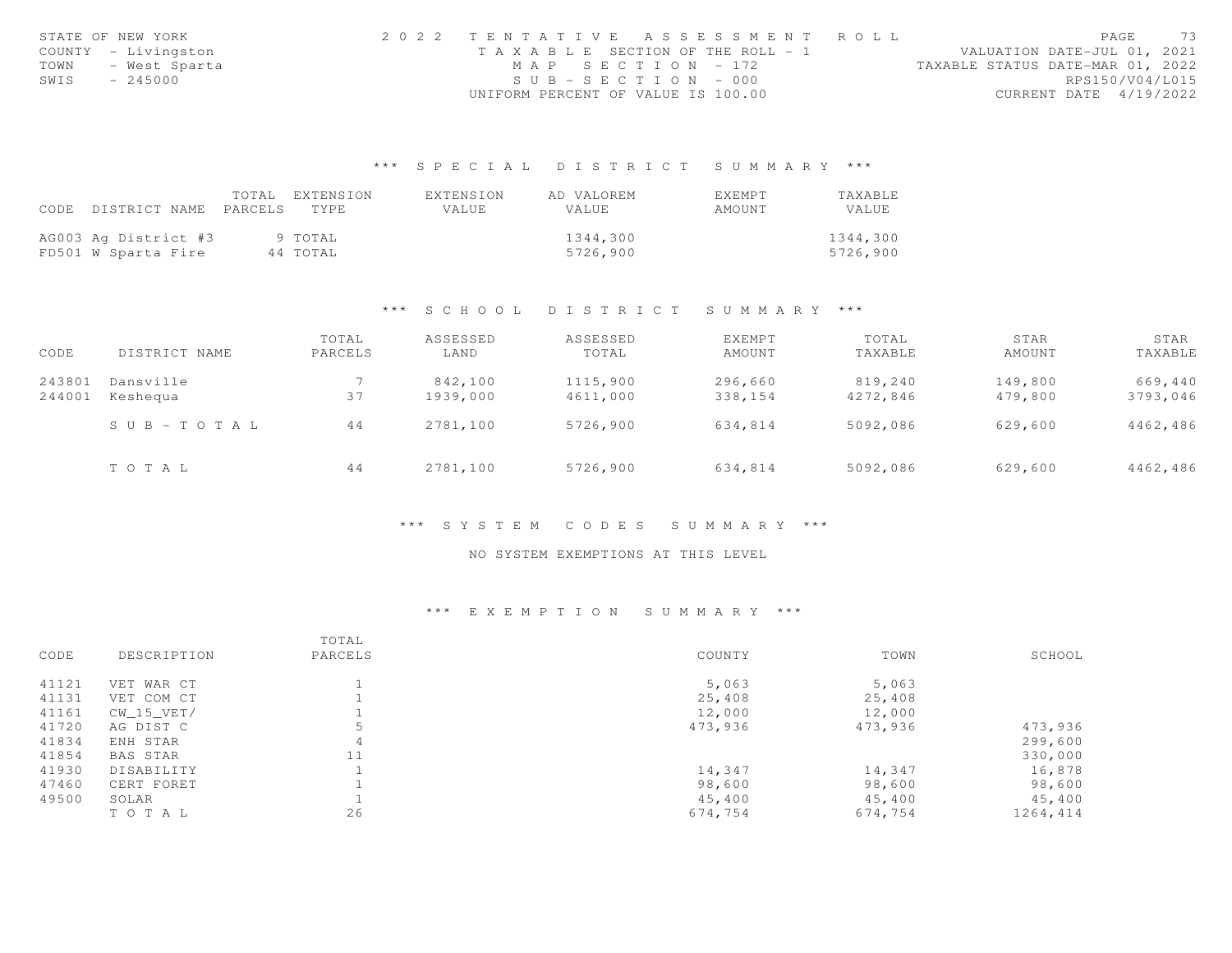|      | STATE OF NEW YORK   | 2022 TENTATIVE ASSESSMENT ROLL                                       | PAGE                   | 74 |
|------|---------------------|----------------------------------------------------------------------|------------------------|----|
|      | COUNTY - Livingston | VALUATION DATE-JUL 01, 2021<br>T A X A B L E SECTION OF THE ROLL - 1 |                        |    |
| TOWN | - West Sparta       | MAP SECTION - 172<br>TAXABLE STATUS DATE-MAR 01, 2022                |                        |    |
| SWIS | $-245000$           | $SUB - SECTION - 000$                                                | RPS150/V04/L015        |    |
|      |                     | UNIFORM PERCENT OF VALUE IS 100.00                                   | CURRENT DATE 4/19/2022 |    |

# \*\*\* G R A N D T O T A L S \*\*\*

| ROLL |             | TOTAL   | ASSESSED | ASSESSED | TAXABLE  | TAXABLE  | TAXABLE  | STAR     |
|------|-------------|---------|----------|----------|----------|----------|----------|----------|
| SEC  | DESCRIPTION | PARCELS | ∟AND     | TOTAL    | COUNTY   | TOWN     | SCHOOL   | TAXABLE  |
|      | "AXABLE     |         | 2781,100 | 5726,900 | 5052,146 | 5052,146 | 5092,086 | 4462,486 |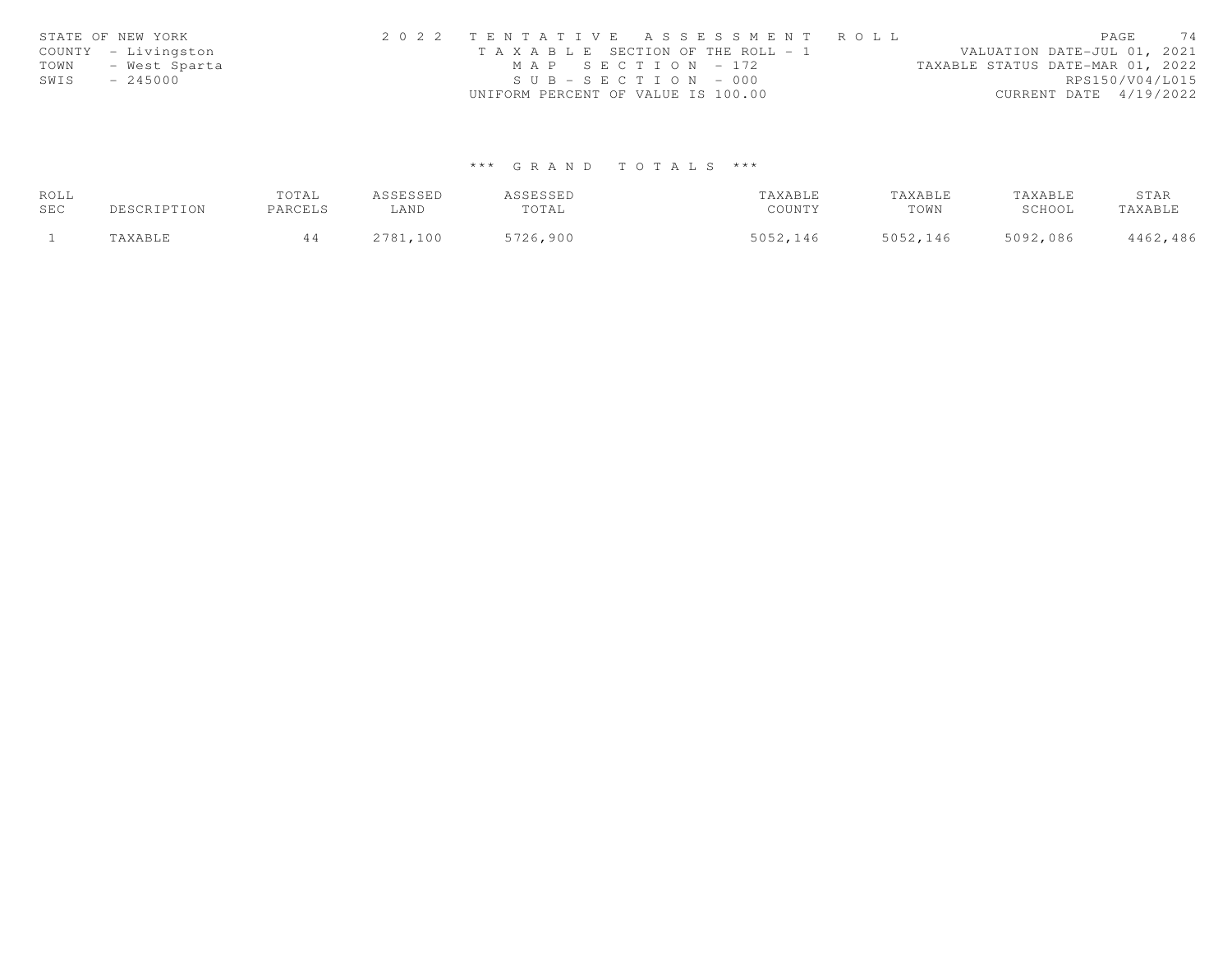| STATE OF NEW YORK<br>COUNTY - Livingston<br>TOWN - West Sparta<br>SWIS - 245000                                                                                                                                                                                                                                                                                                                |                        |         | 2022 TENTATIVE ASSESSMENT ROLL PAGE 75<br>TAXABLE SECTION OF THE ROLL - 1 VALUATION DATE-JUL 01, 2021<br>TAX MAP NUMBER SEQUENCE TAXABLE STATUS DATE-MAR 01, 2022<br>UNIFORM PERCENT OF VALUE IS 100.00 |                  |         |             |
|------------------------------------------------------------------------------------------------------------------------------------------------------------------------------------------------------------------------------------------------------------------------------------------------------------------------------------------------------------------------------------------------|------------------------|---------|---------------------------------------------------------------------------------------------------------------------------------------------------------------------------------------------------------|------------------|---------|-------------|
| TAX MAP PARCEL NUMBER <b>The PROPERTY LOCATION &amp; CLASS</b> ASSESSMENT EXEMPTION CODE---------------COUNTY-------TOWN-----SCHOOL                                                                                                                                                                                                                                                            |                        |         |                                                                                                                                                                                                         |                  |         |             |
| CURRENT OWNERS NAME                                                                                                                                                                                                                                                                                                                                                                            |                        |         |                                                                                                                                                                                                         |                  |         |             |
| CURRENT OWNERS ADDRESS                                                                                                                                                                                                                                                                                                                                                                         |                        |         |                                                                                                                                                                                                         |                  |         | ACCOUNT NO. |
|                                                                                                                                                                                                                                                                                                                                                                                                | Green Rd               |         |                                                                                                                                                                                                         |                  |         | 14-033500   |
|                                                                                                                                                                                                                                                                                                                                                                                                |                        |         |                                                                                                                                                                                                         |                  |         |             |
|                                                                                                                                                                                                                                                                                                                                                                                                |                        |         |                                                                                                                                                                                                         |                  |         |             |
|                                                                                                                                                                                                                                                                                                                                                                                                |                        |         |                                                                                                                                                                                                         |                  |         |             |
|                                                                                                                                                                                                                                                                                                                                                                                                | DEED BOOK 1260 PG-1107 |         |                                                                                                                                                                                                         |                  |         |             |
|                                                                                                                                                                                                                                                                                                                                                                                                | FULL MARKET VALUE      | 12,300  |                                                                                                                                                                                                         |                  |         |             |
|                                                                                                                                                                                                                                                                                                                                                                                                |                        |         |                                                                                                                                                                                                         |                  |         |             |
|                                                                                                                                                                                                                                                                                                                                                                                                | 8383 Green Rd          |         |                                                                                                                                                                                                         |                  |         | 14-034150   |
|                                                                                                                                                                                                                                                                                                                                                                                                |                        |         | COUNTY TAXABLE VALUE 32,700                                                                                                                                                                             |                  |         |             |
|                                                                                                                                                                                                                                                                                                                                                                                                |                        |         |                                                                                                                                                                                                         | 32,700<br>32,700 |         |             |
|                                                                                                                                                                                                                                                                                                                                                                                                |                        |         |                                                                                                                                                                                                         |                  |         |             |
|                                                                                                                                                                                                                                                                                                                                                                                                |                        |         | FD501 W Sparta Fire 1                                                                                                                                                                                   | 32,700 TO        |         |             |
| Example 10,400 TOWN TAXABLE VALUE<br>Sonilla Herbert Sandy<br>Chiarello Nicole FRNT 200.00 DPTH 175.00 32,700 SCHOOL TAXABLE VALUE<br>200.00 DPTH 175.00 32,700 SCHOOL TAXABLE VALUE<br>200.00 DPTH 175.00 32,700 SCHOOL TAXABLE VALUE                                                                                                                                                         | FULL MARKET VALUE      | 32,700  |                                                                                                                                                                                                         |                  |         |             |
|                                                                                                                                                                                                                                                                                                                                                                                                |                        |         |                                                                                                                                                                                                         |                  |         |             |
|                                                                                                                                                                                                                                                                                                                                                                                                | 8378 Green Rd          |         |                                                                                                                                                                                                         |                  |         | 14-008100   |
| $173. - 1 - 3.11$                                                                                                                                                                                                                                                                                                                                                                              | 240 Rural res          |         | COUNTY TAXABLE VALUE                                                                                                                                                                                    | 205,300          |         |             |
|                                                                                                                                                                                                                                                                                                                                                                                                |                        |         |                                                                                                                                                                                                         |                  |         |             |
|                                                                                                                                                                                                                                                                                                                                                                                                |                        |         | 243801 62,000 TOWN TAXABLE VALUE 205,300<br>3.50 205,300 SCHOOL TAXABLE VALUE 205,300                                                                                                                   |                  |         |             |
| Moffat Keith E 2013 Morrow 2013 2000 MM MARIE VALUE<br>2801 Moffat Ter 27587 23.50 205,300 SCHOOL TAXABLE VALUE<br>2013 Make Forest, NC 27587 EAST 135617 NRTH-0952460 FD501 W Sparta Fire 1                                                                                                                                                                                                   |                        |         | FD501 W Sparta Fire 1 205,300 TO                                                                                                                                                                        |                  |         |             |
| DEED BOOK 1300 PG-97<br>PRIOR OWNER ON 3/01/2022 PULL MARKET VALUE<br>Moffat Keith F<br>Moffat Keith E                                                                                                                                                                                                                                                                                         |                        | 205,300 |                                                                                                                                                                                                         |                  |         |             |
|                                                                                                                                                                                                                                                                                                                                                                                                |                        |         |                                                                                                                                                                                                         |                  |         |             |
|                                                                                                                                                                                                                                                                                                                                                                                                | Green Rd               |         |                                                                                                                                                                                                         |                  |         |             |
|                                                                                                                                                                                                                                                                                                                                                                                                |                        |         |                                                                                                                                                                                                         | 90,025 90,025    |         | 90,025      |
|                                                                                                                                                                                                                                                                                                                                                                                                |                        |         |                                                                                                                                                                                                         |                  |         |             |
|                                                                                                                                                                                                                                                                                                                                                                                                |                        |         |                                                                                                                                                                                                         |                  |         |             |
|                                                                                                                                                                                                                                                                                                                                                                                                |                        |         |                                                                                                                                                                                                         |                  |         |             |
| 173.–1–3.12<br>Swyers T. Joseph 105 Voc farmland<br>243801 117,600 COUNTY TAXABLE VALUE 27,575<br>90,025 90<br>90,025 90<br>90,025 90<br>27,575<br>90,025 90<br>27,575<br>90,025 90<br>27,575<br>27,575<br>DEED BOOK 1282 PG-2996 117,600 FD501 W Spar                                                                                                                                         |                        |         |                                                                                                                                                                                                         |                  |         |             |
| UNDER AGDIST LAW TIL 2026                                                                                                                                                                                                                                                                                                                                                                      |                        |         |                                                                                                                                                                                                         |                  |         |             |
|                                                                                                                                                                                                                                                                                                                                                                                                |                        |         |                                                                                                                                                                                                         |                  |         |             |
|                                                                                                                                                                                                                                                                                                                                                                                                | 8406 Green Rd          |         |                                                                                                                                                                                                         |                  |         |             |
|                                                                                                                                                                                                                                                                                                                                                                                                |                        |         |                                                                                                                                                                                                         |                  | $\circ$ | 74,900      |
|                                                                                                                                                                                                                                                                                                                                                                                                |                        |         |                                                                                                                                                                                                         |                  |         |             |
|                                                                                                                                                                                                                                                                                                                                                                                                |                        |         |                                                                                                                                                                                                         |                  |         |             |
|                                                                                                                                                                                                                                                                                                                                                                                                |                        |         |                                                                                                                                                                                                         |                  |         |             |
|                                                                                                                                                                                                                                                                                                                                                                                                |                        |         |                                                                                                                                                                                                         |                  |         |             |
| $\begin{array}{cccccc} 173.-1-3.21 & 8406\text{ Green Rd} & \text{EMH STAR} & 41834 & 0\\ 120\text{ Field crops} & 243801 & 80,700\text{ COUNTY TAXABLE VALUE} & 227,500\\ 120\text{Rankville} & 243801 & 80,700\text{ COUNTY TAXABLE VALUE} & 227,500\\ 120\text{Rankville} & 243801 & 80,700\text{ COUNTY TAXABLE VALUE} & 227,500\\ 227,500\text{ TownN TAXABLE VALUE} & 227,500\text{ TAX$ |                        |         |                                                                                                                                                                                                         |                  |         |             |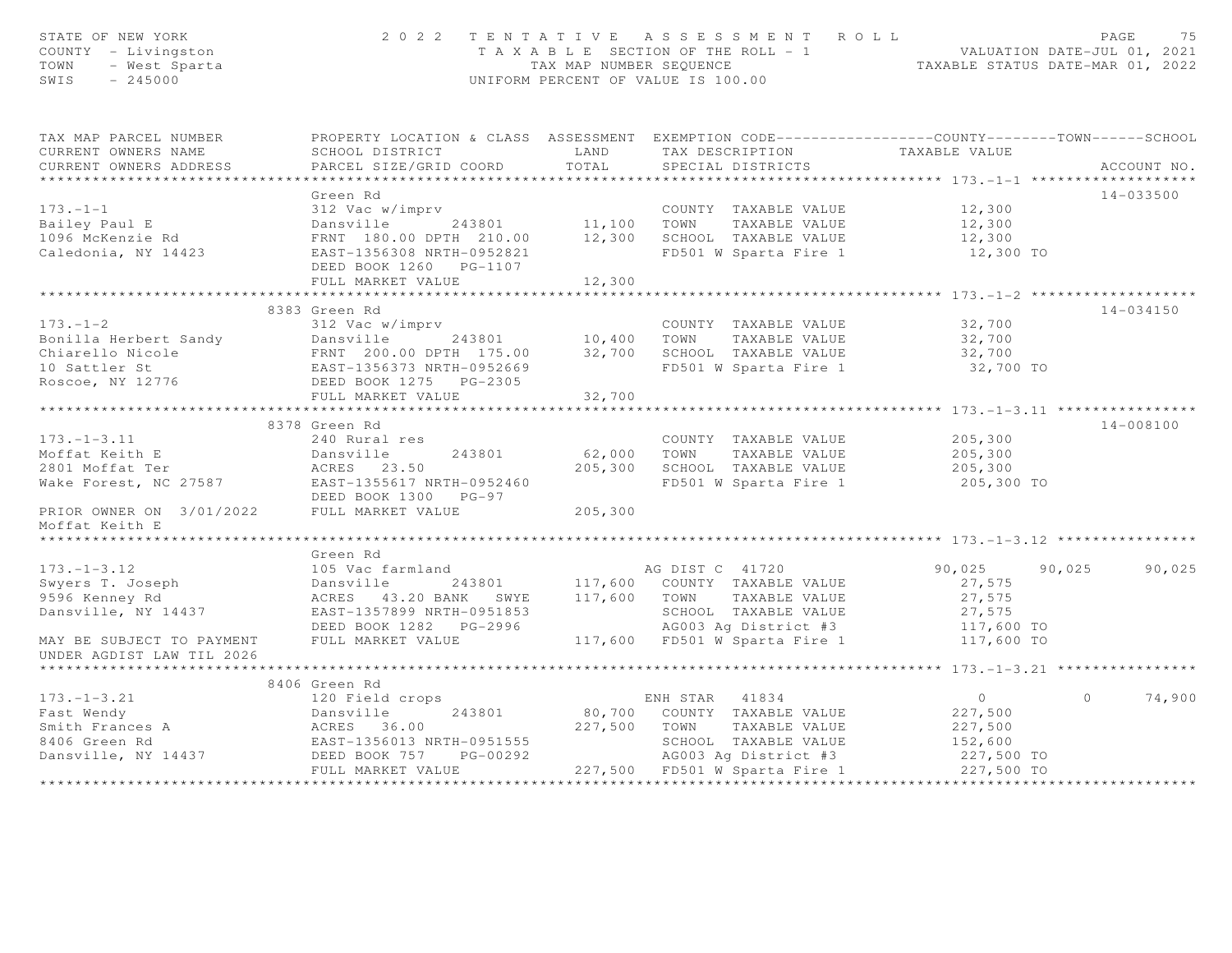| STATE OF NEW IVAN<br>COUNTY - Livingston<br>TOWN - West Sparta<br>CWIS - 245000                                                                                                                                                                        | 2 0 2 2                                                                                          |         | TENTATIVE ASSESSMENT ROLL<br>UNIFORM PERCENT OF VALUE IS 100.00 |                  |          | PAGE<br>76      |
|--------------------------------------------------------------------------------------------------------------------------------------------------------------------------------------------------------------------------------------------------------|--------------------------------------------------------------------------------------------------|---------|-----------------------------------------------------------------|------------------|----------|-----------------|
| TAX MAP PARCEL NUMBER                                                                                                                                                                                                                                  | PROPERTY LOCATION & CLASS ASSESSMENT EXEMPTION CODE----------------COUNTY-------TOWN------SCHOOL |         |                                                                 |                  |          |                 |
| CURRENT OWNERS NAME                                                                                                                                                                                                                                    | SCHOOL DISTRICT LAND                                                                             |         | TAX DESCRIPTION TAXABLE VALUE<br>SPECIAL DISTRICTS              |                  |          |                 |
| CURRENT OWNERS ADDRESS                                                                                                                                                                                                                                 | PARCEL SIZE/GRID COORD                                                                           | TOTAL   |                                                                 |                  |          | ACCOUNT NO.     |
|                                                                                                                                                                                                                                                        |                                                                                                  |         |                                                                 |                  |          |                 |
| $173. - 1 - 3.22$                                                                                                                                                                                                                                      | Green Rd<br>322 Rural vac>10                                                                     |         |                                                                 | 30,300           |          |                 |
|                                                                                                                                                                                                                                                        |                                                                                                  |         | COUNTY TAXABLE VALUE                                            |                  |          |                 |
|                                                                                                                                                                                                                                                        |                                                                                                  |         | 30,300 TOWN TAXABLE VALUE<br>30,300 SCHOOL TAXABLE VALUE        | 30,300<br>30,300 |          |                 |
|                                                                                                                                                                                                                                                        |                                                                                                  |         | FD501 W Sparta Fire 1                                           | 30,300 TO        |          |                 |
|                                                                                                                                                                                                                                                        |                                                                                                  |         |                                                                 |                  |          |                 |
|                                                                                                                                                                                                                                                        | FULL MARKET VALUE                                                                                | 30,300  |                                                                 |                  |          |                 |
|                                                                                                                                                                                                                                                        |                                                                                                  |         |                                                                 |                  |          |                 |
|                                                                                                                                                                                                                                                        | 8389 Green Rd                                                                                    |         |                                                                 |                  |          |                 |
| $173. - 1 - 3.131$                                                                                                                                                                                                                                     | 240 Rural res                                                                                    |         | BAS STAR 41854                                                  | $\overline{0}$   | $\Omega$ | 30,000          |
|                                                                                                                                                                                                                                                        |                                                                                                  |         | 69,600 COUNTY TAXABLE VALUE                                     | 175,100          |          |                 |
|                                                                                                                                                                                                                                                        |                                                                                                  |         | 175,100 TOWN TAXABLE VALUE                                      | 175,100          |          |                 |
|                                                                                                                                                                                                                                                        |                                                                                                  |         | SCHOOL TAXABLE VALUE                                            | 145, 100         |          |                 |
|                                                                                                                                                                                                                                                        |                                                                                                  |         | FD501 W Sparta Fire 1                                           | 175,100 TO       |          |                 |
| 1/3.-1-3.131<br>VanGorder Juanita<br>Rothfuss Gordon<br>Rothfuss Gordon<br>ACRES 28.25<br>Attn: Chaunlavet Rothfuss<br>BAST-1357810 NRTH-0952619<br>8389 Green Rd<br>DEED BOOK 767 PG-00138<br>DAST PULL MARKET VALUE                                  |                                                                                                  | 175,100 |                                                                 |                  |          |                 |
|                                                                                                                                                                                                                                                        |                                                                                                  |         |                                                                 |                  |          |                 |
| 1/3. -1-3.132<br>VanGorder Juanita<br>VanGorder Juanita<br>Rothfuss Gordon<br>Rothfuss Gordon<br>Attn: Gordon Rothfuss<br>8385 Green Rd<br>DEED BOOK 953 PG-273<br>DANSVille, NY 14437<br>TULL MARKET VALUE<br>210 130,200<br>200 130,200<br>200 130,2 |                                                                                                  |         |                                                                 |                  |          |                 |
|                                                                                                                                                                                                                                                        |                                                                                                  |         | BAS STAR 41854                                                  | $\overline{0}$   | $\Omega$ | 30,000          |
|                                                                                                                                                                                                                                                        |                                                                                                  |         | 18,200 COUNTY TAXABLE VALUE                                     | 130,200          |          |                 |
|                                                                                                                                                                                                                                                        |                                                                                                  |         | 130,200 TOWN TAXABLE VALUE                                      | 130,200          |          |                 |
|                                                                                                                                                                                                                                                        |                                                                                                  |         |                                                                 |                  |          |                 |
|                                                                                                                                                                                                                                                        |                                                                                                  |         |                                                                 |                  |          |                 |
|                                                                                                                                                                                                                                                        |                                                                                                  |         |                                                                 |                  |          |                 |
|                                                                                                                                                                                                                                                        |                                                                                                  |         |                                                                 |                  |          |                 |
|                                                                                                                                                                                                                                                        | Green Rd                                                                                         |         |                                                                 |                  |          | 14-037800       |
|                                                                                                                                                                                                                                                        |                                                                                                  |         | AG DIST C 41720                                                 | 114,320          |          | 114,320 114,320 |
| 173.-1-4.1<br>Swyers T Joseph<br>^FA4 Kenney Rd                                                                                                                                                                                                        |                                                                                                  |         | 243801 156,000 COUNTY TAXABLE VALUE                             | 41,680           |          |                 |
| Dansville, NY 14437                                                                                                                                                                                                                                    | ACRES 69.00 BANK SWYE 156,000 TOWN TAXABLE VALUE                                                 |         | SCHOOL TAXABLE VALUE                                            | 41,680<br>41,680 |          |                 |
|                                                                                                                                                                                                                                                        | DEED BOOK 1250 PG-145                                                                            |         |                                                                 |                  |          |                 |
| MAY BE SUBJECT TO PAYMENT                                                                                                                                                                                                                              | FULL MARKET VALUE                                                                                |         |                                                                 |                  |          |                 |
| UNDER AGDIST LAW TIL 2026                                                                                                                                                                                                                              |                                                                                                  |         |                                                                 |                  |          |                 |
|                                                                                                                                                                                                                                                        |                                                                                                  |         |                                                                 |                  |          |                 |
|                                                                                                                                                                                                                                                        | 8430 Green Rd                                                                                    |         |                                                                 |                  |          |                 |
| $173 - 1 - 4.2$                                                                                                                                                                                                                                        | 210 1 Family Res                                                                                 |         | COUNTY TAXABLE VALUE                                            | 229,700          |          |                 |
| Swain Sheldon M<br>8430 Green Rd<br>29,900 BASS 243801<br>29,900 BASS 229,700<br>229,700 Dansville, NY 14437<br>229,700 EAST-1356766 NRTH-0951152<br>$1/3 - 1$<br>Swain Sheldon M                                                                      |                                                                                                  |         | ly Res<br>243801 29,900 TOWN TAXABLE VALUE                      | 229,700          |          |                 |
|                                                                                                                                                                                                                                                        |                                                                                                  |         | SCHOOL TAXABLE VALUE                                            | 229,700          |          |                 |
|                                                                                                                                                                                                                                                        |                                                                                                  |         | FD501 W Sparta Fire 1                                           | 229,700 TO       |          |                 |
|                                                                                                                                                                                                                                                        | DEED BOOK 1280 PG-210                                                                            |         |                                                                 |                  |          |                 |
|                                                                                                                                                                                                                                                        | FULL MARKET VALUE                                                                                | 229,700 |                                                                 |                  |          |                 |
|                                                                                                                                                                                                                                                        |                                                                                                  |         |                                                                 |                  |          |                 |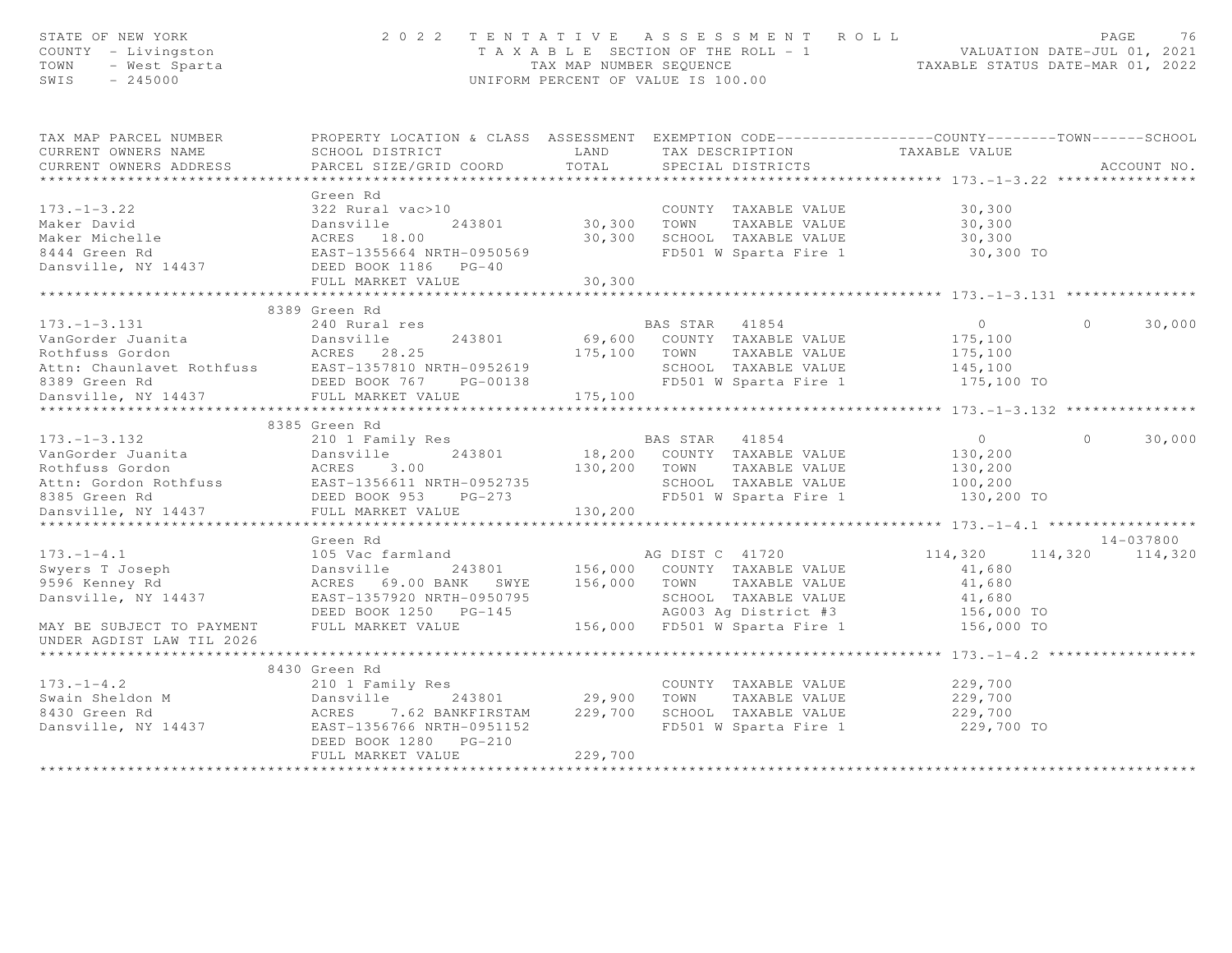| STATE OF NEW YORA<br>COUNTY - Livingston<br>TOWN - West Sparta<br>-- - - 245000                                                                                                                                   | 2 0 2 2                                                                                          |             | TENTATIVE ASSESSMENT ROLL<br>T A X A B L E SECTION OF THE ROLL - 1<br>TAX MAP NUMBER SEQUENCE<br>TAXABLE STATUS DATE-MAR 01, 2022<br>UNIFORM PERCENT OF VALUE IS 100.00 |                                                 | PAGE     | 77              |
|-------------------------------------------------------------------------------------------------------------------------------------------------------------------------------------------------------------------|--------------------------------------------------------------------------------------------------|-------------|-------------------------------------------------------------------------------------------------------------------------------------------------------------------------|-------------------------------------------------|----------|-----------------|
| TAX MAP PARCEL NUMBER                                                                                                                                                                                             | PROPERTY LOCATION & CLASS ASSESSMENT EXEMPTION CODE----------------COUNTY-------TOWN------SCHOOL |             |                                                                                                                                                                         |                                                 |          |                 |
| CURRENT OWNERS NAME                                                                                                                                                                                               | SCHOOL DISTRICT                                                                                  | LAND        | TAX DESCRIPTION TAXABLE VALUE<br>SPECIAL DISTRICTS                                                                                                                      |                                                 |          |                 |
| CURRENT OWNERS ADDRESS                                                                                                                                                                                            | PARCEL SIZE/GRID COORD                                                                           | TOTAL       |                                                                                                                                                                         |                                                 |          | ACCOUNT NO.     |
|                                                                                                                                                                                                                   | 8444 Green Rd                                                                                    |             |                                                                                                                                                                         |                                                 |          |                 |
| $173. - 1 - 4.3$                                                                                                                                                                                                  | 240 Rural res                                                                                    |             | BAS STAR 41854                                                                                                                                                          | $\overline{0}$                                  | $\Omega$ | 30,000          |
|                                                                                                                                                                                                                   | 243801                                                                                           |             |                                                                                                                                                                         |                                                 |          |                 |
|                                                                                                                                                                                                                   |                                                                                                  |             | 52,100 COUNTY TAXABLE VALUE<br>284,000 TOWN TAXABLE VALUE                                                                                                               | 284,000<br>284,000                              |          |                 |
| Maker David A<br>Maker Michelle Ann Maker Michelle Ann ACRES 19.57<br>8444 Green Rd EAST-1356651 NRTH-0950559<br>Dansville, NY 14437 DEED BOOK 889 PG-341                                                         |                                                                                                  |             | SCHOOL TAXABLE VALUE                                                                                                                                                    | 254,000                                         |          |                 |
|                                                                                                                                                                                                                   | $PG-341$                                                                                         |             | FD501 W Sparta Fire 1 284,000 TO                                                                                                                                        |                                                 |          |                 |
|                                                                                                                                                                                                                   | FULL MARKET VALUE                                                                                | 284,000     |                                                                                                                                                                         |                                                 |          |                 |
|                                                                                                                                                                                                                   | *****************************                                                                    |             |                                                                                                                                                                         | ***************** 173.-1-7.1 ****************** |          |                 |
|                                                                                                                                                                                                                   | 8586 Kysorville-Byersville Rd                                                                    |             |                                                                                                                                                                         |                                                 |          | 14-005100       |
| $173. - 1 - 7.1$                                                                                                                                                                                                  | 240 Rural res                                                                                    |             | BAS STAR 41854                                                                                                                                                          | $\overline{0}$                                  | $\Omega$ | 30,000          |
| 173.-1-7.1<br>Burns John<br>Burns Christine                                                                                                                                                                       | Dansville<br>243801                                                                              |             | 66,200 COUNTY TAXABLE VALUE                                                                                                                                             | 176,700                                         |          |                 |
|                                                                                                                                                                                                                   | ACRES 26.14                                                                                      |             | 176,700 TOWN<br>TAXABLE VALUE                                                                                                                                           | 176,700                                         |          |                 |
| 8586 Kysorville-Byersville Rd EAST-1360850 NRTH-0949141                                                                                                                                                           |                                                                                                  |             | SCHOOL TAXABLE VALUE 146,700                                                                                                                                            |                                                 |          |                 |
| Dansville, NY 14437-9197 DEED BOOK 908 PG-98                                                                                                                                                                      |                                                                                                  |             |                                                                                                                                                                         |                                                 |          |                 |
|                                                                                                                                                                                                                   | FULL MARKET VALUE                                                                                |             | $AG003$ Ag District #3 $1/0, 100$ ID $-2$ 176,700 TO $-2$ 176,700 TO<br>$176,700$ FD501 W Sparta Fire 1                                                                 | *************** 173.-1-7.2 ***************      |          |                 |
|                                                                                                                                                                                                                   | Kysorville-Byersville Rd                                                                         |             |                                                                                                                                                                         |                                                 |          |                 |
| Aysorville<br>Burns John<br>Burns Christine<br>8586 Kysorville-Rysers:                                                                                                                                            | 322 Rural vac>10                                                                                 |             | COUNTY TAXABLE VALUE                                                                                                                                                    | 54,300                                          |          |                 |
|                                                                                                                                                                                                                   | 243801                                                                                           | 54,300 TOWN | TAXABLE VALUE                                                                                                                                                           | 54,300                                          |          |                 |
|                                                                                                                                                                                                                   | ACRES 22.75                                                                                      | 54,300      | SCHOOL TAXABLE VALUE                                                                                                                                                    | 54,300                                          |          |                 |
| 8586 Kysorville-Byersville Rd EAST-1360837 NRTH-0949886                                                                                                                                                           |                                                                                                  |             |                                                                                                                                                                         |                                                 |          |                 |
| Dansville, NY 14437 DEED BOOK 1016 PG-236                                                                                                                                                                         |                                                                                                  |             | AG003 Ag District #3 54,300 TO<br>FD501 W Sparta Fire 1 54,300 TO                                                                                                       |                                                 |          |                 |
|                                                                                                                                                                                                                   | FULL MARKET VALUE                                                                                | 54,300      |                                                                                                                                                                         |                                                 |          |                 |
|                                                                                                                                                                                                                   |                                                                                                  |             |                                                                                                                                                                         |                                                 |          |                 |
|                                                                                                                                                                                                                   | 8577 Kysorville-Byersville Rd                                                                    |             |                                                                                                                                                                         |                                                 |          |                 |
| $173. - 1 - 7.3$                                                                                                                                                                                                  | 260 Seasonal res                                                                                 |             | COUNTY TAXABLE VALUE                                                                                                                                                    | 254,700                                         |          |                 |
|                                                                                                                                                                                                                   |                                                                                                  | 101,900     | TAXABLE VALUE<br>TOWN                                                                                                                                                   | 254,700                                         |          |                 |
| 1/3.-1-7.3<br>Brown Jerry<br>Brown Vickie T<br>1083 Paul Rd<br>Churchville, NY 14428<br>Churchville, NY 14428<br>Churchville, NY 14428<br>Churchville, NY 14428<br>Churchville, NY 14428<br>Churchville, NY 14428 |                                                                                                  | 254,700     | SCHOOL TAXABLE VALUE                                                                                                                                                    | 254,700                                         |          |                 |
|                                                                                                                                                                                                                   |                                                                                                  |             | FD501 W Sparta Fire 1 254,700 TO                                                                                                                                        |                                                 |          |                 |
|                                                                                                                                                                                                                   |                                                                                                  |             |                                                                                                                                                                         |                                                 |          |                 |
|                                                                                                                                                                                                                   | FULL MARKET VALUE                                                                                | 254,700     |                                                                                                                                                                         |                                                 |          |                 |
|                                                                                                                                                                                                                   | 8601 Kysorville-Byersville Rd                                                                    |             |                                                                                                                                                                         |                                                 |          |                 |
| $173. - 1 - 7.4$                                                                                                                                                                                                  | 240 Rural res                                                                                    |             | AG DIST C 41720                                                                                                                                                         | 17,197                                          |          | 17, 197 17, 197 |
| Grievson Kurt A                                                                                                                                                                                                   | 243801<br>Dansville                                                                              |             | 66,800 BAS STAR 41854                                                                                                                                                   | $\circ$                                         | $\Omega$ | 30,000          |
| 8601 Kysorville-Byersville Rd ACRES 31.76                                                                                                                                                                         |                                                                                                  |             | 188,000 COUNTY TAXABLE VALUE                                                                                                                                            | 170,803                                         |          |                 |
| Dansville, NY 14437                                                                                                                                                                                               |                                                                                                  |             | TOWN<br>TAXABLE VALUE                                                                                                                                                   | 170,803                                         |          |                 |
|                                                                                                                                                                                                                   | EAST-1362345 NRTH-0948858<br>DEED BOOK 1264 PG-1254                                              |             | SCHOOL TAXABLE VALUE                                                                                                                                                    |                                                 |          |                 |
| MAY BE SUBJECT TO PAYMENT                                                                                                                                                                                         | ----<br>FULL MARKET VALUE                                                                        |             | SCHOOL TAXABLE VALUE:<br>188,000 AG003 Ag District #3                                                                                                                   | 140,803<br>188,000 TO                           |          |                 |
| UNDER AGDIST LAW TIL 2026                                                                                                                                                                                         |                                                                                                  |             | FD501 W Sparta Fire 1                                                                                                                                                   | 188,000 TO                                      |          |                 |
|                                                                                                                                                                                                                   |                                                                                                  |             |                                                                                                                                                                         |                                                 |          |                 |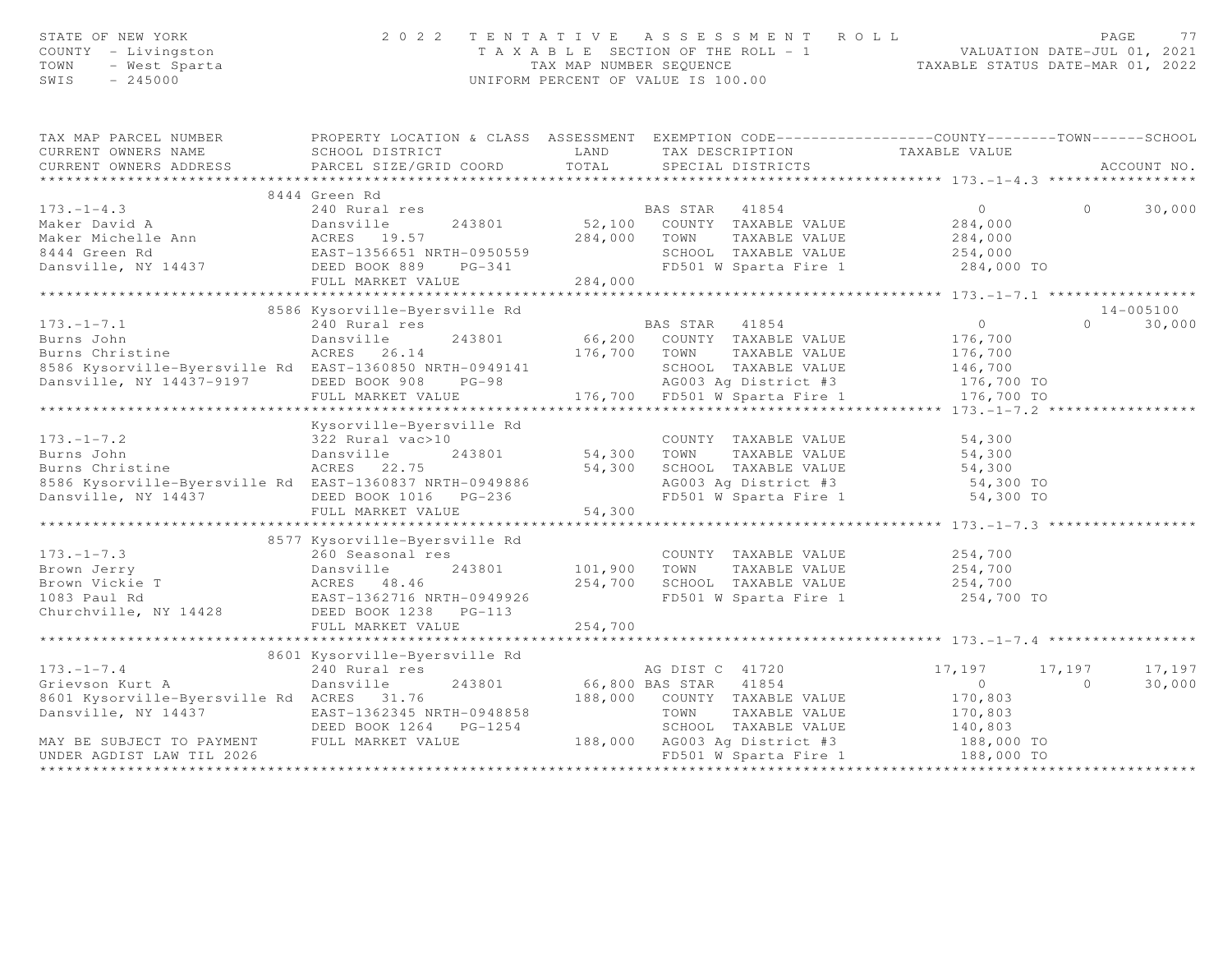| STATE OF NEW YORK<br>COUNTY - Livingston<br>TOWN<br>- West Sparta<br>SWIS<br>$-245000$ | 2 0 2 2                                                                                                                                       | T A X A B L E SECTION OF THE ROLL - 1<br>TAX MAP NUMBER SEOUENCE<br>UNIFORM PERCENT OF VALUE IS 100.00 |                | TENTATIVE ASSESSMENT ROLL                             |                                          |          | PAGE<br>78     |
|----------------------------------------------------------------------------------------|-----------------------------------------------------------------------------------------------------------------------------------------------|--------------------------------------------------------------------------------------------------------|----------------|-------------------------------------------------------|------------------------------------------|----------|----------------|
| TAX MAP PARCEL NUMBER<br>CURRENT OWNERS NAME<br>CURRENT OWNERS ADDRESS                 | PROPERTY LOCATION & CLASS ASSESSMENT EXEMPTION CODE----------------COUNTY-------TOWN------SCHOOL<br>SCHOOL DISTRICT<br>PARCEL SIZE/GRID COORD | LAND<br>TOTAL                                                                                          |                | SPECIAL DISTRICTS                                     | TAX DESCRIPTION TAXABLE VALUE            |          | ACCOUNT NO.    |
|                                                                                        |                                                                                                                                               |                                                                                                        |                |                                                       |                                          |          |                |
| $173. - 1 - 7.5$                                                                       | 4415 Mckay Rd                                                                                                                                 |                                                                                                        |                |                                                       | $\circ$                                  | $\circ$  |                |
| Santangelo William                                                                     | 240 Rural res<br>1iam Dansville 243801<br>chia ACRES 13.38<br>EAST-1362237 NRTH-0947786<br>PERD ROOK 907 PG-281                               |                                                                                                        | ENH STAR 41834 | 43,200 COUNTY TAXABLE VALUE                           | 233,700                                  |          | 74,900         |
| Santangelo Marchia                                                                     |                                                                                                                                               |                                                                                                        | 233,700 TOWN   | TAXABLE VALUE                                         | 233,700                                  |          |                |
| 4415 Mckay Rd                                                                          |                                                                                                                                               |                                                                                                        |                | SCHOOL TAXABLE VALUE                                  | 158,800                                  |          |                |
| Nunda, NY 14517                                                                        |                                                                                                                                               |                                                                                                        |                | AG003 Ag District #3                                  | 233,700 TO                               |          |                |
|                                                                                        | FULL MARKET VALUE                                                                                                                             |                                                                                                        |                |                                                       | 233,700 FD501 W Sparta Fire 1 233,700 TO |          |                |
|                                                                                        |                                                                                                                                               |                                                                                                        |                |                                                       |                                          |          |                |
|                                                                                        | 4405 McKay Rd                                                                                                                                 |                                                                                                        |                |                                                       |                                          |          |                |
| $173. - 1 - 7.6$                                                                       | 210 1 Family Res                                                                                                                              | VET WAR CT 41121<br>30,300 BAS STAR 41854                                                              |                |                                                       | 21,000                                   | 21,000   | $\overline{0}$ |
| Doyle David R                                                                          | Dansville 243801<br>ACRES 7.78<br>EAST-1361580 NRTH-0947961                                                                                   |                                                                                                        |                |                                                       | $\overline{0}$                           | $\Omega$ | 30,000         |
| Doyle Sandra L                                                                         |                                                                                                                                               |                                                                                                        |                | 307,800 COUNTY TAXABLE VALUE                          | 286,800                                  |          |                |
| 4405 McKay Rd                                                                          |                                                                                                                                               |                                                                                                        | TOWN           | TAXABLE VALUE                                         | 286,800                                  |          |                |
| Nunda, NY 14517                                                                        | DEED BOOK 1269 PG-305<br>FULL MARKET VALUE                                                                                                    |                                                                                                        |                | SCHOOL TAXABLE VALUE<br>307,800 FD501 W Sparta Fire 1 | 277,800<br>307,800 TO                    |          |                |
|                                                                                        |                                                                                                                                               |                                                                                                        |                |                                                       |                                          |          |                |
|                                                                                        | Green Rd                                                                                                                                      |                                                                                                        |                |                                                       |                                          |          |                |
| $173. - 1 - 7.13$                                                                      | 314 Rural vac<10                                                                                                                              |                                                                                                        |                | COUNTY TAXABLE VALUE                                  | 17,200                                   |          |                |
| Duprey Timothy R                                                                       | Dansville<br>243801                                                                                                                           |                                                                                                        | 17,200 TOWN    | TAXABLE VALUE                                         | 17,200                                   |          |                |
| Duprey Amy L                                                                           | 5.13<br>ACRES                                                                                                                                 |                                                                                                        |                | 17,200 SCHOOL TAXABLE VALUE                           | 17,200                                   |          |                |
| 98 Red Hickory Dr                                                                      | EAST-1359244 NRTH-0948607                                                                                                                     |                                                                                                        |                | FD501 W Sparta Fire 1                                 | 17,200 TO                                |          |                |
| Rochester, NY 14626                                                                    | DEED BOOK 1274 PG-1505                                                                                                                        |                                                                                                        |                |                                                       |                                          |          |                |
|                                                                                        | FULL MARKET VALUE                                                                                                                             | 17,200                                                                                                 |                |                                                       |                                          |          |                |
|                                                                                        |                                                                                                                                               |                                                                                                        |                |                                                       | ***************** 173.-1-7.14            |          |                |
|                                                                                        | Green Rd                                                                                                                                      |                                                                                                        |                |                                                       |                                          |          |                |
| $173. - 1 - 7.14$                                                                      | 314 Rural vac<10                                                                                                                              |                                                                                                        |                | COUNTY TAXABLE VALUE                                  | 17,200                                   |          |                |
| Dennison Douglas P Et Al                                                               | 243801<br>Dansville                                                                                                                           | 17,200                                                                                                 | TOWN           | TAXABLE VALUE                                         | 17,200                                   |          |                |
| 15 Bonadonna Ave<br>Mt. Morris, NY 14510                                               | ACRES<br>5.13<br>EAST-1359238 NRTH-0948908                                                                                                    | 17,200                                                                                                 |                | SCHOOL TAXABLE VALUE<br>FD501 W Sparta Fire 1         | 17,200<br>17,200 TO                      |          |                |
|                                                                                        | DEED BOOK 1243 PG-97                                                                                                                          |                                                                                                        |                |                                                       |                                          |          |                |
|                                                                                        | FULL MARKET VALUE                                                                                                                             | 17,200                                                                                                 |                |                                                       |                                          |          |                |
|                                                                                        |                                                                                                                                               |                                                                                                        |                |                                                       | ***************** 173.-1-7.15 ****       |          |                |
|                                                                                        | Green Rd                                                                                                                                      |                                                                                                        |                |                                                       |                                          |          |                |
| $173. - 1 - 7.15$                                                                      | 322 Rural vac>10                                                                                                                              |                                                                                                        |                | COUNTY TAXABLE VALUE                                  | 74,100                                   |          |                |
| Cotter Kreag R                                                                         | 243801<br>Dansville                                                                                                                           | 74,100                                                                                                 | TOWN           | TAXABLE VALUE                                         | 74,100                                   |          |                |
| Cotter Catherine S                                                                     | ACRES 35.15                                                                                                                                   | 74,100                                                                                                 |                | SCHOOL TAXABLE VALUE                                  | 74,100                                   |          |                |
| 8468 Green Rd                                                                          | EAST-1359506 NRTH-0949644                                                                                                                     |                                                                                                        |                | AG003 Ag District #3                                  | 74,100 TO                                |          |                |
| Dansville, NY 14437                                                                    | DEED BOOK 1258<br>PG-2058                                                                                                                     |                                                                                                        |                | FD501 W Sparta Fire 1                                 | 74,100 TO                                |          |                |
|                                                                                        | FULL MARKET VALUE                                                                                                                             | 74,100                                                                                                 |                |                                                       |                                          |          |                |
|                                                                                        |                                                                                                                                               |                                                                                                        |                |                                                       | ******** 173.-1-7.121 ********           |          |                |
| $173. - 1 - 7.121$                                                                     | Green Rd<br>322 Rural vac>10                                                                                                                  |                                                                                                        |                | COUNTY TAXABLE VALUE                                  | 29,700                                   |          |                |
| Countryboy, LLC                                                                        | Dansville<br>243801                                                                                                                           | 29,700                                                                                                 | TOWN           | TAXABLE VALUE                                         | 29,700                                   |          |                |
| 7927 Pauline Rd                                                                        | 10.24 BANK<br>ACRES<br>COME                                                                                                                   | 29,700                                                                                                 |                | SCHOOL TAXABLE VALUE                                  | 29,700                                   |          |                |
| Dansville, NY 14437                                                                    | EAST-1359303 NRTH-0948128                                                                                                                     |                                                                                                        |                | FD501 W Sparta Fire 1                                 | 29,700 TO                                |          |                |
|                                                                                        | DEED BOOK 1266<br>PG-1329                                                                                                                     |                                                                                                        |                |                                                       |                                          |          |                |
|                                                                                        | FULL MARKET VALUE                                                                                                                             | 29,700                                                                                                 |                |                                                       |                                          |          |                |
|                                                                                        |                                                                                                                                               |                                                                                                        |                |                                                       |                                          |          |                |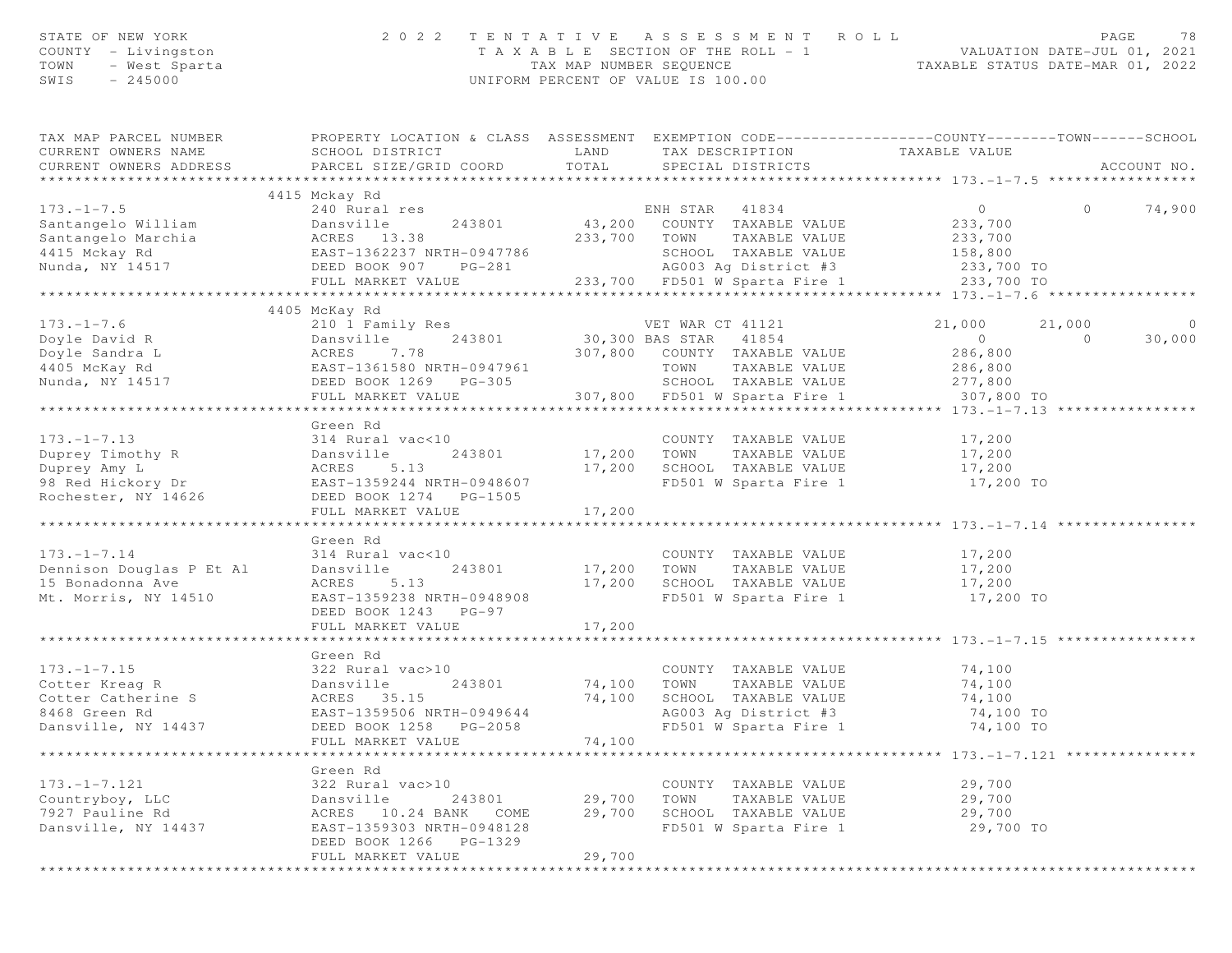| STATE OF NEW YORK<br>COUNTY - Livingston<br>TOWN<br>- West Sparta<br>SWIS<br>$-245000$ | 2 0 2 2                                                                                                             | TENTATIVE ASSESSMENT ROLL<br>PAGE<br>VALUATION DATE-JUL 01, 2021<br>TAXABLE STATUS DATE-MAR 01, 2022<br>T A X A B L E SECTION OF THE ROLL - 1<br>TAX MAP NUMBER SEOUENCE<br>UNIFORM PERCENT OF VALUE IS 100.00 |                              |                                                       |                            |               |
|----------------------------------------------------------------------------------------|---------------------------------------------------------------------------------------------------------------------|----------------------------------------------------------------------------------------------------------------------------------------------------------------------------------------------------------------|------------------------------|-------------------------------------------------------|----------------------------|---------------|
| TAX MAP PARCEL NUMBER<br>CURRENT OWNERS NAME                                           | PROPERTY LOCATION & CLASS ASSESSMENT EXEMPTION CODE----------------COUNTY-------TOWN------SCHOOL<br>SCHOOL DISTRICT | LAND                                                                                                                                                                                                           | TAX DESCRIPTION              | TAXABLE VALUE                                         |                            |               |
| CURRENT OWNERS ADDRESS                                                                 | PARCEL SIZE/GRID COORD                                                                                              | TOTAL                                                                                                                                                                                                          | SPECIAL DISTRICTS            |                                                       |                            | ACCOUNT NO.   |
| ***********************                                                                |                                                                                                                     |                                                                                                                                                                                                                |                              |                                                       |                            |               |
|                                                                                        | 4315 Redmond Rd                                                                                                     |                                                                                                                                                                                                                |                              |                                                       |                            |               |
| $173. - 1 - 7.813$                                                                     | 240 Rural res                                                                                                       | 77,000                                                                                                                                                                                                         | COUNTY TAXABLE VALUE         |                                                       | 456,300<br>456,300         |               |
| Redmond Chalet, LLC<br>350 East Ave                                                    | Dansville<br>243801<br>ACRES 32.90                                                                                  | 456,300                                                                                                                                                                                                        | TOWN<br>SCHOOL TAXABLE VALUE | TAXABLE VALUE                                         | 456,300                    |               |
| Rochester, NY 14604                                                                    | EAST-1360870 NRTH-0948225                                                                                           |                                                                                                                                                                                                                | FD501 W Sparta Fire 1        |                                                       | 456,300 TO                 |               |
|                                                                                        | DEED BOOK 1297 PG-214                                                                                               |                                                                                                                                                                                                                |                              |                                                       |                            |               |
|                                                                                        | FULL MARKET VALUE                                                                                                   | 456,300                                                                                                                                                                                                        |                              |                                                       |                            |               |
|                                                                                        | *************************                                                                                           | ********************                                                                                                                                                                                           |                              | ************************************ 173.-1-7.911 *** |                            |               |
|                                                                                        | 4309 Redmond Rd                                                                                                     |                                                                                                                                                                                                                |                              |                                                       |                            |               |
| $173. - 1 - 7.911$                                                                     | 240 Rural res                                                                                                       |                                                                                                                                                                                                                | COUNTY TAXABLE VALUE         |                                                       | 343,500                    |               |
| Alves Claueis                                                                          | Dansville<br>243801                                                                                                 | 52,800                                                                                                                                                                                                         | TOWN                         | TAXABLE VALUE                                         | 343,500                    |               |
| 4309 Redmond Rd                                                                        | ACRES 18.10 BANKFIRSTAM                                                                                             | 343,500                                                                                                                                                                                                        | SCHOOL TAXABLE VALUE         |                                                       | 343,500                    |               |
| Dansville, NY 14437                                                                    | EAST-1359869 NRTH-0948351<br>DEED BOOK 1295 PG-1152                                                                 |                                                                                                                                                                                                                | FD501 W Sparta Fire 1        |                                                       | 343,500 TO                 |               |
|                                                                                        | FULL MARKET VALUE                                                                                                   | 343,500                                                                                                                                                                                                        |                              |                                                       |                            |               |
|                                                                                        |                                                                                                                     |                                                                                                                                                                                                                |                              |                                                       |                            |               |
|                                                                                        | 8516 Kysorville-Byersville Rd                                                                                       |                                                                                                                                                                                                                |                              |                                                       |                            | $14 - 034025$ |
| $173. - 1 - 8.11$                                                                      | 105 Vac farmland                                                                                                    |                                                                                                                                                                                                                | AG DIST IN 41730             | 168,820                                               | 168,820                    | 168,820       |
| Pratt Jeremiah                                                                         | 243801<br>Dansville                                                                                                 |                                                                                                                                                                                                                | 265,600 COUNTY TAXABLE VALUE |                                                       | 114,280                    |               |
| Pratt Jason                                                                            | ACRES 110.70                                                                                                        | 283,100                                                                                                                                                                                                        | TOWN                         | TAXABLE VALUE                                         | 114,280                    |               |
| 8538 Kysorville-Byersville Rd EAST-1360155 NRTH-0951600                                |                                                                                                                     |                                                                                                                                                                                                                | SCHOOL TAXABLE VALUE         |                                                       | 114,280                    |               |
| Dansville, NY 14437                                                                    | DEED BOOK 1276    PG-2660                                                                                           |                                                                                                                                                                                                                | FD501 W Sparta Fire 1        |                                                       | 283,100 TO                 |               |
|                                                                                        | FULL MARKET VALUE                                                                                                   | 283,100                                                                                                                                                                                                        |                              |                                                       |                            |               |
| MAY BE SUBJECT TO PAYMENT<br>UNDER AGDIST LAW TIL 2029                                 |                                                                                                                     |                                                                                                                                                                                                                |                              |                                                       |                            |               |
|                                                                                        |                                                                                                                     |                                                                                                                                                                                                                |                              |                                                       |                            |               |
|                                                                                        | 8524 Kysorville-Byersville Rd                                                                                       |                                                                                                                                                                                                                |                              |                                                       |                            |               |
| $173. - 1 - 8.211$                                                                     | 210 1 Family Res                                                                                                    |                                                                                                                                                                                                                | ENH STAR 41834               |                                                       | $\overline{0}$<br>$\Omega$ | 74,900        |
| Nicastle Virginia R                                                                    | 243801<br>Dansville                                                                                                 |                                                                                                                                                                                                                | 21,700 COUNTY TAXABLE VALUE  |                                                       | 122,000                    |               |
| nicastle Virginia R<br>Nicastle Richard S                                              | ACRES<br>4.35                                                                                                       | 122,000                                                                                                                                                                                                        | TOWN                         | TAXABLE VALUE                                         | 122,000                    |               |
| 8524 Kysorville-Byersville Rd EAST-1361351 NRTH-0951499                                |                                                                                                                     |                                                                                                                                                                                                                | SCHOOL TAXABLE VALUE         |                                                       | 47,100                     |               |
| Dansville, NY 14437                                                                    | DEED BOOK 1297    PG-1573                                                                                           |                                                                                                                                                                                                                | FD501 W Sparta Fire 1        |                                                       | 122,000 TO                 |               |
|                                                                                        | FULL MARKET VALUE                                                                                                   | 122,000                                                                                                                                                                                                        |                              |                                                       |                            |               |
|                                                                                        |                                                                                                                     |                                                                                                                                                                                                                |                              |                                                       |                            |               |
| $173. - 1 - 8.212$                                                                     | 8538 Kysorville-Byersville Rd                                                                                       |                                                                                                                                                                                                                |                              |                                                       |                            |               |
| Pratt Jeremiah                                                                         | 210 1 Family Res<br>Dansville<br>243801                                                                             | 19,000                                                                                                                                                                                                         | COUNTY TAXABLE VALUE<br>TOWN | TAXABLE VALUE                                         | 147,200<br>147,200         |               |
| 8538 Kysorville-Byersville Rd ACRES                                                    | 3.32                                                                                                                | 147,200                                                                                                                                                                                                        | SCHOOL TAXABLE VALUE         |                                                       | 147,200                    |               |
| Dansville, NY 14437                                                                    | EAST-1361380 NRTH-0950490                                                                                           |                                                                                                                                                                                                                | FD501 W Sparta Fire 1        |                                                       | 147,200 TO                 |               |
|                                                                                        | DEED BOOK 1287 PG-59                                                                                                |                                                                                                                                                                                                                |                              |                                                       |                            |               |
|                                                                                        | FULL MARKET VALUE                                                                                                   | 147,200                                                                                                                                                                                                        |                              |                                                       |                            |               |
|                                                                                        |                                                                                                                     |                                                                                                                                                                                                                |                              |                                                       |                            |               |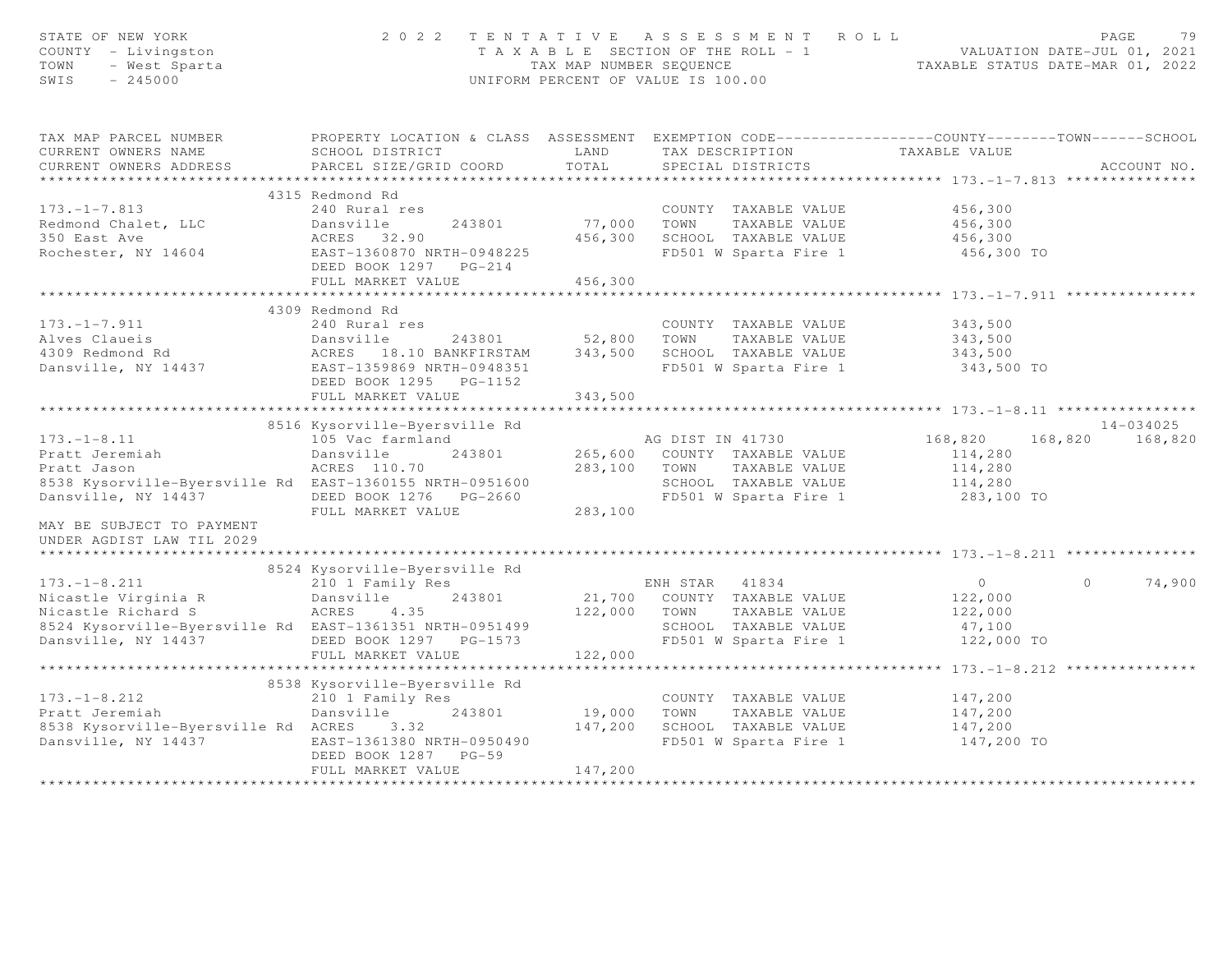| STATE OF NEW YORK<br>COUNTY - Livingston<br>TOWN<br>- West Sparta<br>$-245000$<br>SWIS |                                           | TAX MAP NUMBER SEQUENCE | 2022 TENTATIVE ASSESSMENT ROLL<br>T A X A B L E SECTION OF THE ROLL - 1<br>UNIFORM PERCENT OF VALUE IS 100.00                            | TAXABLE STATUS DATE-MAR 01, 2022 |          | PAGE<br>80<br>VALUATION DATE-JUL 01, 2021 |
|----------------------------------------------------------------------------------------|-------------------------------------------|-------------------------|------------------------------------------------------------------------------------------------------------------------------------------|----------------------------------|----------|-------------------------------------------|
| TAX MAP PARCEL NUMBER<br>CURRENT OWNERS NAME<br>CURRENT OWNERS ADDRESS                 | SCHOOL DISTRICT<br>PARCEL SIZE/GRID COORD | LAND<br>TOTAL           | PROPERTY LOCATION & CLASS ASSESSMENT EXEMPTION CODE----------------COUNTY-------TOWN------SCHOOL<br>TAX DESCRIPTION<br>SPECIAL DISTRICTS | TAXABLE VALUE                    |          | ACCOUNT NO.                               |
|                                                                                        |                                           |                         |                                                                                                                                          |                                  |          |                                           |
|                                                                                        | 8494 Kysorville-Byersville Rd             |                         |                                                                                                                                          |                                  |          | 14-008600                                 |
| $173. - 1 - 9$                                                                         | 240 Rural res                             |                         | VET WAR CT 41121                                                                                                                         | 21,000                           | 21,000   | $\overline{0}$                            |
| Lawler Thomas P<br>Lawler Helen P                                                      | Dansville<br>243801<br>ACRES 24.70        | 254,400                 | 63,900 ENH STAR 41834<br>COUNTY TAXABLE VALUE                                                                                            | $\overline{0}$<br>233,400        | $\circ$  | 74,900                                    |
| 8494 Kysorville-Byersville Rd EAST-1360590 NRTH-0952652                                |                                           |                         | TOWN<br>TAXABLE VALUE                                                                                                                    | 233,400                          |          |                                           |
| Dansville, NY 14437                                                                    | DEED BOOK 584<br>PG-00157                 |                         | SCHOOL TAXABLE VALUE                                                                                                                     | 179,500                          |          |                                           |
|                                                                                        | FULL MARKET VALUE                         |                         | 254,400 FD501 W Sparta Fire 1                                                                                                            | 254,400 TO                       |          |                                           |
| MAY BE SUBJECT TO PAYMENT<br>UNDER AGDIST LAW TIL 2023                                 |                                           |                         |                                                                                                                                          |                                  |          |                                           |
|                                                                                        | 8541 Kysorville-Byersville Rd             |                         |                                                                                                                                          |                                  |          | $14 - 016400$                             |
| $173. - 1 - 10$                                                                        | 210 1 Family Res                          |                         | VET COM CT 41131                                                                                                                         | 26,000                           | 26,000   | $\Omega$                                  |
| Griese Shawn                                                                           | 243801<br>Dansville                       |                         | 13,000 ENH STAR 41834                                                                                                                    | $\overline{0}$                   | $\Omega$ | 74,900                                    |
| Griese Shannon                                                                         | ACRES<br>1.00                             | 104,000                 | COUNTY TAXABLE VALUE                                                                                                                     | 78,000                           |          |                                           |
| 8541 Kysorville-Byersville Rd EAST-1361714 NRTH-0950941                                |                                           |                         | TOWN<br>TAXABLE VALUE                                                                                                                    | 78,000                           |          |                                           |
| Dansville, NY 14437                                                                    | DEED BOOK 1271 PG-403                     |                         | SCHOOL TAXABLE VALUE                                                                                                                     | 29,100                           |          |                                           |
|                                                                                        | FULL MARKET VALUE                         |                         | 104,000 FD501 W Sparta Fire 1                                                                                                            | 104,000 TO                       |          |                                           |
|                                                                                        |                                           |                         |                                                                                                                                          |                                  |          |                                           |
|                                                                                        | 8503 Kysorville-Byersville Rd             |                         |                                                                                                                                          |                                  |          | 14-045300                                 |
| $173. - 1 - 11$                                                                        | 120 Field crops                           |                         | AG DIST C 41720                                                                                                                          | 115,924                          | 115,924  | 115,924                                   |
| Wolfanger Farms, LLC                                                                   | Dansville<br>243801                       | 255,800                 | COUNTY TAXABLE VALUE                                                                                                                     | 218,776                          |          |                                           |
| 58 Liberty St                                                                          | Life Use Reserved                         | 334,700                 | TOWN<br>TAXABLE VALUE                                                                                                                    | 218,776                          |          |                                           |
| Dansville, NY 14437                                                                    | ACRES 127.30                              |                         | SCHOOL TAXABLE VALUE                                                                                                                     | 218,776<br>334,700 TO            |          |                                           |
|                                                                                        | EAST-1362890 NRTH-0951939                 |                         | AG003 Ag District #3                                                                                                                     |                                  |          |                                           |
| PRIOR OWNER ON 3/01/2022                                                               | DEED BOOK 1300<br>PG-458                  |                         | FD501 W Sparta Fire 1 334,700 TO                                                                                                         |                                  |          |                                           |
| Wolfanger Farms, LLC                                                                   | FULL MARKET VALUE                         | 334,700                 |                                                                                                                                          |                                  |          |                                           |
| MAY BE SUBJECT TO PAYMENT<br>UNDER AGDIST LAW TIL 2026                                 |                                           |                         |                                                                                                                                          |                                  |          |                                           |
|                                                                                        | Kysorville-Byersville Rd                  |                         |                                                                                                                                          |                                  |          | 14-006850                                 |
| $173. - 1 - 12$                                                                        | 105 Vac farmland                          |                         | AG DIST C 41720                                                                                                                          | 98,801                           | 98,801   | 98,801                                    |
| Shoots James D                                                                         | Dansville<br>243801                       | 256,600                 | COUNTY TAXABLE VALUE                                                                                                                     | 157,799                          |          |                                           |
| Shoots Phyllis L                                                                       | ACRES 125.20                              | 256,600                 | TOWN<br>TAXABLE VALUE                                                                                                                    | 157,799                          |          |                                           |
| 7514 Dryer Rd                                                                          | EAST-1364707 NRTH-0951227                 |                         | SCHOOL TAXABLE VALUE                                                                                                                     | 157,799                          |          |                                           |
| Victor, NY 14564                                                                       | DEED BOOK 765<br>PG-00189                 |                         | AG003 Ag District #3                                                                                                                     | 256,600 TO                       |          |                                           |
|                                                                                        | FULL MARKET VALUE                         |                         | 256,600 FD501 W Sparta Fire 1                                                                                                            | 256,600 TO                       |          |                                           |
| MAY BE SUBJECT TO PAYMENT<br>UNDER AGDIST LAW TIL 2026                                 |                                           |                         |                                                                                                                                          |                                  |          |                                           |
| ***************                                                                        |                                           |                         |                                                                                                                                          |                                  |          |                                           |
|                                                                                        | Red School Rd                             |                         |                                                                                                                                          |                                  |          | 14-022100                                 |
| $173. - 1 - 13$                                                                        | 105 Vac farmland                          |                         | COUNTY TAXABLE VALUE                                                                                                                     | 82,900                           |          |                                           |
| McMaster Raymond Dale                                                                  | Dansville<br>243801                       | 82,900                  | TAXABLE VALUE<br>TOWN                                                                                                                    | 82,900                           |          |                                           |
| 2000 Huntwood Dr                                                                       | ACRES<br>37.19                            | 82,900                  | SCHOOL TAXABLE VALUE                                                                                                                     | 82,900                           |          |                                           |
| Gambrills, MD 21054                                                                    | EAST-1366025 NRTH-0952567                 |                         | AG003 Ag District #3                                                                                                                     | 82,900 TO                        |          |                                           |
|                                                                                        | DEED BOOK 1297 PG-2948                    |                         | FD501 W Sparta Fire 1                                                                                                                    | 82,900 TO                        |          |                                           |
| MAY BE SUBJECT TO PAYMENT                                                              | FULL MARKET VALUE                         | 82,900                  |                                                                                                                                          |                                  |          |                                           |
| UNDER AGDIST LAW TIL 2026                                                              |                                           |                         |                                                                                                                                          |                                  |          |                                           |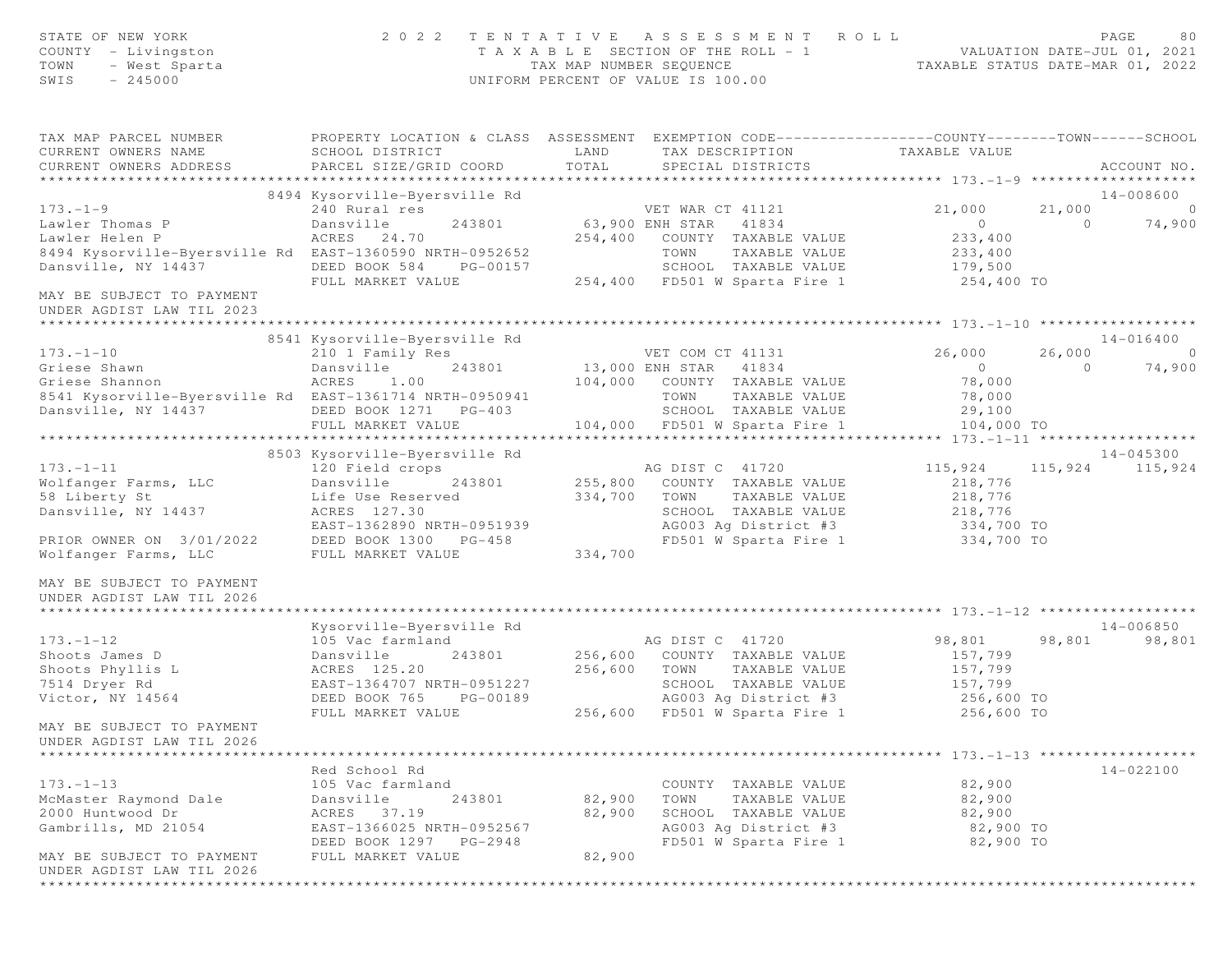| STATE OF NEW YORK<br>COUNTY - Livingston<br>TOWN<br>- West Sparta<br>$-245000$<br>SWIS | 2 0 2 2                                                                                                                                      | T A X A B L E SECTION OF THE ROLL - 1<br>TAX MAP NUMBER SEQUENCE<br>UNIFORM PERCENT OF VALUE IS 100.00 |                | TENTATIVE ASSESSMENT ROLL                                             | ROLL - 1<br>TAXABLE STATUS DATE-MAR 01, 2022<br>TAXABLE STATUS DATE-MAR 01, 2022 | PAGE    | 81          |
|----------------------------------------------------------------------------------------|----------------------------------------------------------------------------------------------------------------------------------------------|--------------------------------------------------------------------------------------------------------|----------------|-----------------------------------------------------------------------|----------------------------------------------------------------------------------|---------|-------------|
| TAX MAP PARCEL NUMBER<br>CURRENT OWNERS NAME<br>CURRENT OWNERS ADDRESS                 | PROPERTY LOCATION & CLASS ASSESSMENT EXEMPTION CODE---------------COUNTY-------TOWN------SCHOOL<br>SCHOOL DISTRICT<br>PARCEL SIZE/GRID COORD | LAND<br>TOTAL                                                                                          |                | TAX DESCRIPTION<br>SPECIAL DISTRICTS                                  | TAXABLE VALUE                                                                    |         | ACCOUNT NO. |
|                                                                                        |                                                                                                                                              |                                                                                                        |                |                                                                       |                                                                                  |         |             |
|                                                                                        | 4710 Preston Rd                                                                                                                              |                                                                                                        |                |                                                                       |                                                                                  |         | 14-042400   |
| $173. - 1 - 14.1$                                                                      | 260 Seasonal res                                                                                                                             |                                                                                                        |                | COUNTY TAXABLE VALUE                                                  | 68,100                                                                           |         |             |
| Williams Gerald L                                                                      | Dansville<br>ACRES 9.50<br>EAST-1366745 NRTH-0951006                                                                                         | 34,400                                                                                                 | TOWN           | TAXABLE VALUE                                                         | 68,100                                                                           |         |             |
| Williams Jane W                                                                        |                                                                                                                                              | 68,100                                                                                                 |                | SCHOOL TAXABLE VALUE<br>SCHOOL TAXABLE VALUE<br>FD501 W Sparta Fire 1 | 68,100                                                                           |         |             |
| 4710 Preston Rd                                                                        |                                                                                                                                              |                                                                                                        |                |                                                                       | 68,100 TO                                                                        |         |             |
| Dansville, NY 14437                                                                    | DEED BOOK 598<br>PG-00212                                                                                                                    |                                                                                                        |                |                                                                       |                                                                                  |         |             |
|                                                                                        | FULL MARKET VALUE<br>**************************                                                                                              | 68,100<br>************                                                                                 |                |                                                                       | ***********************************173.-1-15.11 ***********                      |         |             |
|                                                                                        |                                                                                                                                              |                                                                                                        |                |                                                                       |                                                                                  |         |             |
|                                                                                        | 4700 Preston Rd                                                                                                                              |                                                                                                        |                |                                                                       |                                                                                  |         |             |
| $173. - 1 - 15.11$                                                                     | 240 Rural res                                                                                                                                |                                                                                                        |                | COUNTY TAXABLE VALUE                                                  | 429,200                                                                          |         |             |
| Cole Harold G                                                                          | Dansville<br>243801                                                                                                                          | 65,200 TOWN                                                                                            |                | TAXABLE VALUE                                                         | 429,200                                                                          |         |             |
| 4700 Preston Rd                                                                        | ACRES 25.50                                                                                                                                  | 429,200                                                                                                |                | SCHOOL TAXABLE VALUE                                                  | 429,200                                                                          |         |             |
| Dansville, NY 14437                                                                    | EAST-1365891 NRTH-0950742<br>DEED BOOK 610<br>PG-00054<br>FULL MARKET VALUE                                                                  |                                                                                                        |                | FD501 W Sparta Fire 1                                                 | 429,200 TO                                                                       |         |             |
|                                                                                        |                                                                                                                                              | 429,200                                                                                                |                |                                                                       |                                                                                  |         |             |
|                                                                                        | 4708 Preston Rd                                                                                                                              |                                                                                                        |                |                                                                       |                                                                                  |         |             |
| $173. - 1 - 15.12$                                                                     | 210 1 Family Res                                                                                                                             |                                                                                                        | ENH STAR 41834 |                                                                       | $\overline{0}$                                                                   | $\circ$ | 74,900      |
| Metz Robert E                                                                          | 243801<br>Dansville                                                                                                                          |                                                                                                        |                | 15,200 COUNTY TAXABLE VALUE                                           | 265,400                                                                          |         |             |
| Metz Elaine C                                                                          | ACRES 1.83                                                                                                                                   | 265,400 TOWN                                                                                           |                | TAXABLE VALUE                                                         | 265,400                                                                          |         |             |
| 4708 Preston Rd                                                                        | EAST-1366485 NRTH-0950894                                                                                                                    |                                                                                                        |                | SCHOOL TAXABLE VALUE                                                  | 190,500                                                                          |         |             |
| Dansville, NY 14437                                                                    | DEED BOOK 1266 PG-375                                                                                                                        |                                                                                                        |                | FD501 W Sparta Fire 1                                                 | 265,400 TO                                                                       |         |             |
|                                                                                        | FULL MARKET VALUE                                                                                                                            | 265,400                                                                                                |                |                                                                       |                                                                                  |         |             |
|                                                                                        |                                                                                                                                              |                                                                                                        |                |                                                                       | ***************** 173.-1-16.1 ************                                       |         |             |
|                                                                                        | Mckay Rd                                                                                                                                     |                                                                                                        |                |                                                                       |                                                                                  |         | 14-037200   |
| $173. - 1 - 16.1$                                                                      | 240 Rural res                                                                                                                                |                                                                                                        |                | COUNTY TAXABLE VALUE                                                  | 141,800                                                                          |         |             |
| Burgess Michael D                                                                      | Dansville<br>243801                                                                                                                          | 126,400                                                                                                | TOWN           | TAXABLE VALUE                                                         | 141,800                                                                          |         |             |
| Burgess Matthew D                                                                      | ACRES 63.76                                                                                                                                  | 141,800                                                                                                |                | SCHOOL TAXABLE VALUE                                                  | 141,800                                                                          |         |             |
| 7070 Groveland Hill Rd                                                                 | EAST-1366246 NRTH-0949350                                                                                                                    |                                                                                                        |                | FD501 W Sparta Fire 1                                                 | 141,800 TO                                                                       |         |             |
| Groveland, NY 14462                                                                    | DEED BOOK 1267 PG-746                                                                                                                        |                                                                                                        |                |                                                                       |                                                                                  |         |             |
|                                                                                        | FULL MARKET VALUE                                                                                                                            | 141,800                                                                                                |                |                                                                       |                                                                                  |         |             |
|                                                                                        |                                                                                                                                              |                                                                                                        |                |                                                                       |                                                                                  |         |             |
|                                                                                        | 4675 Mckay Rd                                                                                                                                |                                                                                                        |                |                                                                       |                                                                                  |         |             |
| $173. - 1 - 16.2$                                                                      | 210 1 Family Res                                                                                                                             |                                                                                                        |                |                                                                       | $\overline{0}$                                                                   | $\circ$ | 30,000      |
| Card James D                                                                           | Dansville<br>243801                                                                                                                          |                                                                                                        |                | BAS STAR 41854<br>33,900 COUNTY TAXABLE VALUE                         | 152,500                                                                          |         |             |
| 4675 Mckay Rd                                                                          |                                                                                                                                              | 152,500 TOWN                                                                                           |                | TAXABLE VALUE                                                         | 152,500                                                                          |         |             |
| Dansville, NY 14437                                                                    | ACRES 9.30<br>EAST-1366079 NRTH-0948663                                                                                                      |                                                                                                        |                | SCHOOL TAXABLE VALUE                                                  | 122,500                                                                          |         |             |
|                                                                                        | DEED BOOK 967<br>$PG-324$                                                                                                                    |                                                                                                        |                | FD501 W Sparta Fire 1                                                 | 152,500 TO                                                                       |         |             |
|                                                                                        | FULL MARKET VALUE                                                                                                                            | 152,500                                                                                                |                |                                                                       |                                                                                  |         |             |
|                                                                                        |                                                                                                                                              |                                                                                                        |                |                                                                       | ******************** 173.-1-17.12 ***************                                |         |             |
|                                                                                        | 4643 Mckay Rd                                                                                                                                |                                                                                                        |                |                                                                       |                                                                                  |         |             |
| $173. - 1 - 17.12$                                                                     | 240 Rural res                                                                                                                                |                                                                                                        | BAS STAR       | 41854                                                                 | $\circ$                                                                          | $\circ$ | 30,000      |
| Little Stephanie                                                                       | Dansville<br>243801                                                                                                                          | 50,600                                                                                                 |                | COUNTY TAXABLE VALUE                                                  | 228,600                                                                          |         |             |
| Little Charles                                                                         | ACRES<br>16.87 BANKFIRSTAM                                                                                                                   | 228,600                                                                                                | TOWN           | TAXABLE VALUE                                                         | 228,600                                                                          |         |             |
| 4643 Mckay Rd                                                                          | EAST-1365482 NRTH-0949012                                                                                                                    |                                                                                                        |                | SCHOOL TAXABLE VALUE                                                  | 198,600                                                                          |         |             |
| Nunda, NY 14517                                                                        | DEED BOOK 1104 PG-70                                                                                                                         |                                                                                                        |                | FD501 W Sparta Fire 1                                                 | 228,600 TO                                                                       |         |             |
|                                                                                        | FULL MARKET VALUE                                                                                                                            | 228,600                                                                                                |                |                                                                       |                                                                                  |         |             |
|                                                                                        |                                                                                                                                              |                                                                                                        |                |                                                                       |                                                                                  |         |             |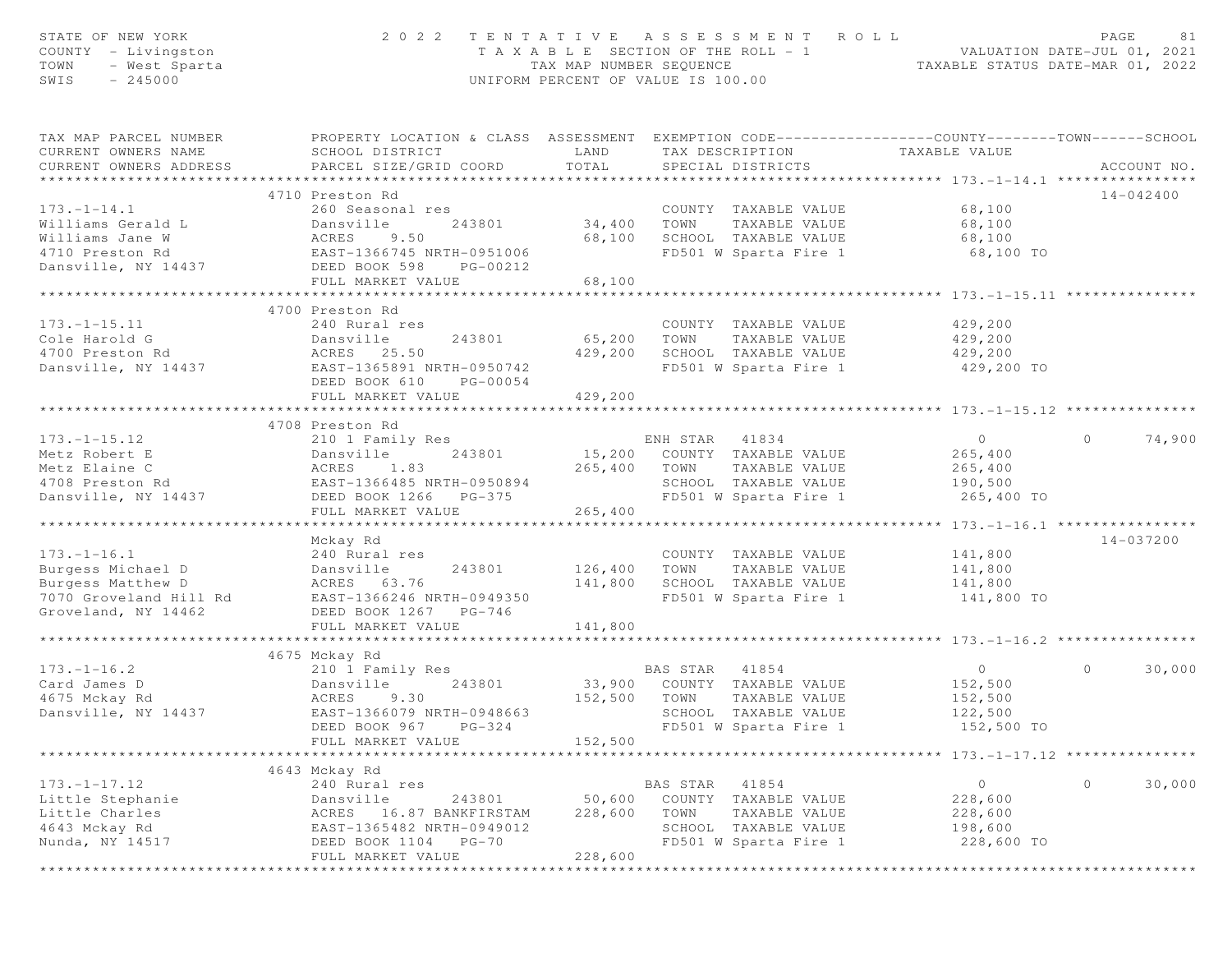| STATE OF NEW YORK<br>COUNTY - Livingston<br>TOWN<br>- West Sparta<br>SWIS<br>$-245000$     | 2 0 2 2                                                                                                                                      |                   | TENTATIVE ASSESSMENT ROLL<br>T A X A B L E SECTION OF THE ROLL - 1 VALUATION DATE-JUL 01, 2021<br>TAX MAP NUMBER SEQUENCE TAXABLE STATUS DATE-MAR 01, 2022<br>UNIFORM PERCENT OF VALUE IS 100.00 |                                             | PAGE<br>82    |
|--------------------------------------------------------------------------------------------|----------------------------------------------------------------------------------------------------------------------------------------------|-------------------|--------------------------------------------------------------------------------------------------------------------------------------------------------------------------------------------------|---------------------------------------------|---------------|
| TAX MAP PARCEL NUMBER<br>CURRENT OWNERS NAME<br>CURRENT OWNERS ADDRESS                     | PROPERTY LOCATION & CLASS ASSESSMENT EXEMPTION CODE---------------COUNTY-------TOWN------SCHOOL<br>SCHOOL DISTRICT<br>PARCEL SIZE/GRID COORD | LAND<br>TOTAL     | TAX DESCRIPTION<br>SPECIAL DISTRICTS                                                                                                                                                             | TAXABLE VALUE                               | ACCOUNT NO.   |
| * * * * * * * * * * * * * * * * * * *                                                      |                                                                                                                                              |                   |                                                                                                                                                                                                  |                                             |               |
|                                                                                            | 4499 Mckay Rd                                                                                                                                |                   |                                                                                                                                                                                                  |                                             | $14 - 005910$ |
| $173. - 1 - 17.21$<br>Flora Janet K<br>Sartori Sharyn<br>4499 Mckay Rd                     | 210 1 Family Res<br>Dansville<br>243801<br>ACRES 3.20<br>EAST-1364991 NRTH-0947805                                                           | 18,700<br>279,200 | COUNTY TAXABLE VALUE<br>TOWN<br>TAXABLE VALUE<br>SCHOOL TAXABLE VALUE<br>FD501 W Sparta Fire 1                                                                                                   | 279,200<br>279,200<br>279,200<br>279,200 TO |               |
| Nunda, NY 14517                                                                            | DEED BOOK 1284 PG-526<br>FULL MARKET VALUE                                                                                                   | 279,200           |                                                                                                                                                                                                  |                                             |               |
|                                                                                            | ***********************                                                                                                                      |                   |                                                                                                                                                                                                  |                                             |               |
| $173. - 1 - 17.114$<br>Flora Janet K<br>Sartori Sharyn<br>4499 Mckay Rd<br>Nunda, NY 14517 | Mckay Rd<br>322 Rural vac>10<br>Dansville<br>ACRES 29.00<br>EAST-1365092 N<br>243801<br>EAST-1365092 NRTH-0949003<br>DEED BOOK 1284 PG-526   | 64,300<br>64,300  | COUNTY TAXABLE VALUE<br>TOWN<br>TAXABLE VALUE<br>SCHOOL TAXABLE VALUE<br>FD501 W Sparta Fire 1                                                                                                   | 64,300<br>64,300<br>64,300<br>64,300 TO     |               |
|                                                                                            | FULL MARKET VALUE                                                                                                                            | 64,300            |                                                                                                                                                                                                  |                                             |               |
|                                                                                            |                                                                                                                                              |                   |                                                                                                                                                                                                  |                                             |               |
|                                                                                            | Mckay Rd                                                                                                                                     |                   |                                                                                                                                                                                                  |                                             | $14 - 034200$ |
| $173. - 1 - 17.117$                                                                        | 322 Rural vac>10                                                                                                                             |                   | COUNTY TAXABLE VALUE                                                                                                                                                                             | 63,600                                      |               |
| Wallace Walter T                                                                           | Dansville<br>243801                                                                                                                          | 63,600            | TAXABLE VALUE<br>TOWN                                                                                                                                                                            | 63,600                                      |               |
| 10012 McNinch Rd                                                                           | ACRES 20.10 BANK WALL                                                                                                                        | 63,600            | SCHOOL TAXABLE VALUE                                                                                                                                                                             | 63,600                                      |               |
| Dansville, NY 14437                                                                        | EAST-1363969 NRTH-0948437                                                                                                                    |                   | AG003 Ag District #3                                                                                                                                                                             | 63,600 TO                                   |               |
| MAY BE SUBJECT TO PAYMENT<br>UNDER AGDIST LAW TIL 2023                                     | DEED BOOK 1259 PG-2539<br>FULL MARKET VALUE                                                                                                  | 63,600            | FD501 W Sparta Fire 1                                                                                                                                                                            | 63,600 TO                                   |               |
|                                                                                            |                                                                                                                                              |                   |                                                                                                                                                                                                  |                                             |               |
|                                                                                            | Mckay Rd                                                                                                                                     |                   |                                                                                                                                                                                                  |                                             | $14 - 034200$ |
| $173. - 1 - 17.118$                                                                        | 322 Rural vac>10                                                                                                                             |                   | COUNTY TAXABLE VALUE                                                                                                                                                                             | 35,900                                      |               |
| Wallace Walter T                                                                           | 243801<br>Dansville                                                                                                                          | 35,900            | TOWN<br>TAXABLE VALUE                                                                                                                                                                            | 35,900                                      |               |
| 10012 McNinch Rd                                                                           | ACRES 10.00 BANK WALL                                                                                                                        | 35,900            | SCHOOL TAXABLE VALUE                                                                                                                                                                             | 35,900                                      |               |
| Dansville, NY 14437                                                                        | EAST-1363939 NRTH-0949371                                                                                                                    |                   | AG003 Ag District #3                                                                                                                                                                             | 35,900 TO                                   |               |
| MAY BE SUBJECT TO PAYMENT                                                                  | DEED BOOK 1154 PG-193<br>FULL MARKET VALUE                                                                                                   | 35,900            | FD501 W Sparta Fire 1                                                                                                                                                                            | 35,900 TO                                   |               |
| UNDER AGDIST LAW TIL 2023                                                                  |                                                                                                                                              |                   |                                                                                                                                                                                                  |                                             |               |
|                                                                                            |                                                                                                                                              |                   |                                                                                                                                                                                                  |                                             |               |
| $173. - 1 - 17.119$                                                                        | 4483 Mckay Rd                                                                                                                                |                   | 41700                                                                                                                                                                                            | 239,520<br>239,520                          | 239,520       |
| Bennett Pamela                                                                             | 210 1 Family Res<br>243801<br>Dansville                                                                                                      | 113,700 AGR BLD   | AGR BLD<br>41700                                                                                                                                                                                 | 161,410<br>161,410                          | 161,410       |
| Bennett Tessa                                                                              | ACRES 37.96                                                                                                                                  |                   | 639,600 AG DIST C 41720                                                                                                                                                                          | 77,589<br>77,589                            | 77,589        |
| 4483 McKay Rd                                                                              | EAST-1364557 NRTH-0949122                                                                                                                    |                   | BAS STAR 41854                                                                                                                                                                                   | $\overline{0}$<br>$\overline{0}$            | 30,000        |
| Nunda, NY 14517                                                                            | DEED BOOK 1281    PG-172                                                                                                                     |                   | COUNTY TAXABLE VALUE                                                                                                                                                                             | 161,081                                     |               |
|                                                                                            | FULL MARKET VALUE                                                                                                                            | 639,600 TOWN      | TAXABLE VALUE                                                                                                                                                                                    | 161,081                                     |               |
| MAY BE SUBJECT TO PAYMENT                                                                  |                                                                                                                                              |                   | SCHOOL TAXABLE VALUE                                                                                                                                                                             | 131,081                                     |               |
| UNDER AGDIST LAW TIL 2026                                                                  |                                                                                                                                              |                   | AG003 Ag District #3                                                                                                                                                                             | 639,600 TO                                  |               |
|                                                                                            |                                                                                                                                              |                   | FD501 W Sparta Fire 1                                                                                                                                                                            | 639,600 TO                                  |               |
|                                                                                            | ***********************************                                                                                                          |                   | ******************************                                                                                                                                                                   | ***********************************         |               |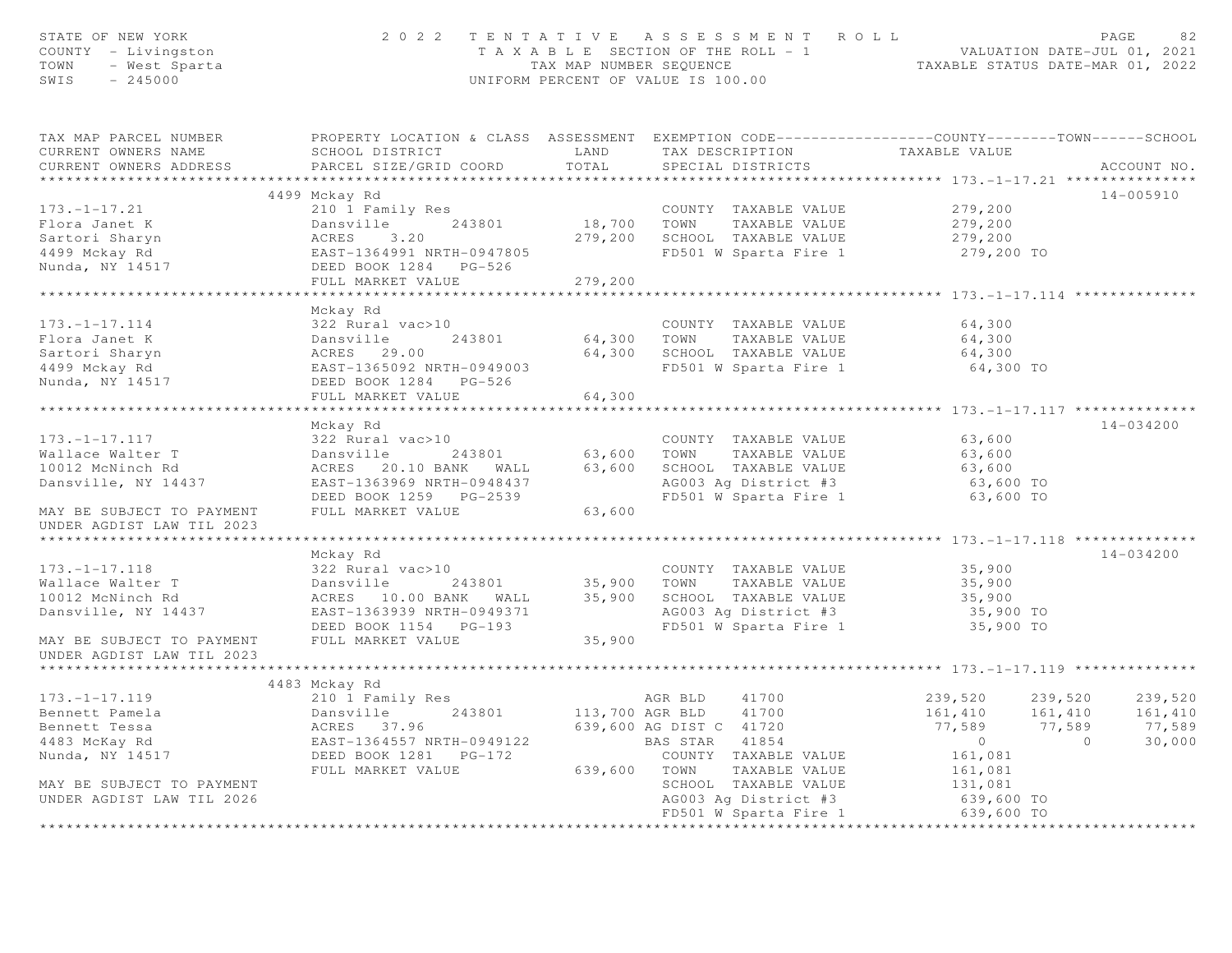| STATE OF NEW YORK<br>COUNTY - Livingston<br>TOWN<br>- West Sparta<br>SWIS<br>$-245000$                                                                                                   |                                                                                                  |             | 2022 TENTATIVE ASSESSMENT ROLL<br>T A X A B L E SECTION OF THE ROLL - 1<br>TAX MAP NUMBER SEQUENCE TAXABLE STATUS DATE-MAR 01, 2022<br>UNIFORM PERCENT OF VALUE IS 100.00 |                         | PAGE<br>83         |
|------------------------------------------------------------------------------------------------------------------------------------------------------------------------------------------|--------------------------------------------------------------------------------------------------|-------------|---------------------------------------------------------------------------------------------------------------------------------------------------------------------------|-------------------------|--------------------|
| TAX MAP PARCEL NUMBER                                                                                                                                                                    | PROPERTY LOCATION & CLASS ASSESSMENT EXEMPTION CODE----------------COUNTY-------TOWN------SCHOOL |             |                                                                                                                                                                           |                         |                    |
| CURRENT OWNERS NAME                                                                                                                                                                      | SCHOOL DISTRICT                                                                                  | LAND        | TAX DESCRIPTION TAXABLE VALUE<br>SPECIAL DISTRICTS                                                                                                                        |                         |                    |
| CURRENT OWNERS ADDRESS                                                                                                                                                                   | PARCEL SIZE/GRID COORD                                                                           | TOTAL       | SPECIAL DISTRICTS                                                                                                                                                         |                         | ACCOUNT NO.        |
|                                                                                                                                                                                          |                                                                                                  |             |                                                                                                                                                                           |                         |                    |
|                                                                                                                                                                                          | Mckay Rd                                                                                         |             |                                                                                                                                                                           |                         | 14-043300          |
| $173. - 1 - 18.1$                                                                                                                                                                        | 105 Vac farmland                                                                                 |             | COUNTY TAXABLE VALUE                                                                                                                                                      | 71,000                  |                    |
| Wallace Walter T<br>10012 Mcninch Rd                                                                                                                                                     | 243801 71,000<br>40 BANK WALL 71,000<br>Dansville<br>ACRES 27.40 BANK WALL                       |             | TOWN<br>TAXABLE VALUE<br>SCHOOL TAXABLE VALUE                                                                                                                             | 71,000                  |                    |
| Dansville, NY 14437                                                                                                                                                                      |                                                                                                  |             |                                                                                                                                                                           | $\frac{71,000}{71,000}$ |                    |
|                                                                                                                                                                                          |                                                                                                  |             | AG003 Ag District #3 71,000 TO<br>FD501 W Sparta Fire 1 71,000 TO                                                                                                         |                         |                    |
| MAY BE SUBJECT TO PAYMENT<br>UNDER AGDIST LAW TIL 2023                                                                                                                                   | LINUT 1000017 NKTH-0948894<br>DEED BOOK 525 PG-00199<br>FIIII MADEER WILLE<br>FULL MARKET VALUE  | 71,000      |                                                                                                                                                                           |                         |                    |
|                                                                                                                                                                                          |                                                                                                  |             |                                                                                                                                                                           |                         |                    |
|                                                                                                                                                                                          | 4433 Mckay Rd                                                                                    |             |                                                                                                                                                                           |                         | $14 - 043400$      |
|                                                                                                                                                                                          |                                                                                                  |             | BAS STAR 41854                                                                                                                                                            | $\overline{0}$          | $\Omega$<br>30,000 |
|                                                                                                                                                                                          |                                                                                                  |             | 24,400 COUNTY TAXABLE VALUE                                                                                                                                               | 46,500                  |                    |
|                                                                                                                                                                                          |                                                                                                  | 46,500 TOWN | TAXABLE VALUE                                                                                                                                                             | 46,500                  |                    |
|                                                                                                                                                                                          |                                                                                                  |             |                                                                                                                                                                           |                         |                    |
|                                                                                                                                                                                          |                                                                                                  |             | SCHOOL TAXABLE VALUE 16,500<br>FD501 W Sparta Fire 1 16,500 TO                                                                                                            |                         |                    |
|                                                                                                                                                                                          |                                                                                                  | 46,500      |                                                                                                                                                                           |                         |                    |
| 173.-1-18.2<br>Sage Mark Bonnie Jean ACRES 5.40<br>Mallace Bonnie Jean ACRES 5.40<br>ACRES 5.40<br>Mansville<br>EAST-1362815 NRTH-0947795<br>DEED BOOK 1251 PG-118<br>THILI MARKET VALUE |                                                                                                  |             |                                                                                                                                                                           |                         |                    |
|                                                                                                                                                                                          | Mckay Rd                                                                                         |             |                                                                                                                                                                           |                         | 14-043550          |
| $173. - 1 - 18.3$                                                                                                                                                                        | 105 Vac farmland                                                                                 |             | COUNTY TAXABLE VALUE                                                                                                                                                      | 23,300                  |                    |
| 173.-1-18.3<br>Wallace Walter T<br>10012 Mcninch Rd                                                                                                                                      | Dansville 243801 13,300 TOWN<br>ACRES 3.70 BANK WALL 23,300 SCHOO                                |             | TAXABLE VALUE                                                                                                                                                             | 23,300                  |                    |
| 10012 Mcninch Rd                                                                                                                                                                         |                                                                                                  |             | SCHOOL TAXABLE VALUE                                                                                                                                                      | 23,300                  |                    |
| Dansville, NY 14437 EAST-1363488 NRTH-0947845                                                                                                                                            | FULL MARKET VALUE 23,300 FD501 W Sparta Fire 1                                                   |             | AG003 Ag District #3                                                                                                                                                      | 23,300 TO               |                    |
|                                                                                                                                                                                          |                                                                                                  |             |                                                                                                                                                                           | 23,300 TO               |                    |
| MAY BE SUBJECT TO PAYMENT                                                                                                                                                                |                                                                                                  |             |                                                                                                                                                                           |                         |                    |
| UNDER AGDIST LAW TIL 2023                                                                                                                                                                |                                                                                                  |             |                                                                                                                                                                           |                         |                    |
|                                                                                                                                                                                          | Mckay Rd                                                                                         |             |                                                                                                                                                                           |                         |                    |
| $173. - 1 - 18.4$                                                                                                                                                                        |                                                                                                  |             | COUNTY TAXABLE VALUE                                                                                                                                                      | 8,100                   |                    |
| Wallace Robert K                                                                                                                                                                         |                                                                                                  | 8,100       | TAXABLE VALUE<br>TOWN                                                                                                                                                     | 8,100                   |                    |
| % Walter T Wallace                                                                                                                                                                       |                                                                                                  | 8,100       | SCHOOL TAXABLE VALUE                                                                                                                                                      | 8,100                   |                    |
| 10012 McNinch Rd                                                                                                                                                                         |                                                                                                  |             | FD501 W Sparta Fire 1                                                                                                                                                     | 8,100 TO                |                    |
| Dansville, NY 14437                                                                                                                                                                      | EAST-1363226 NRTH-0947727<br>DEED BOOK 272 PG-536                                                |             |                                                                                                                                                                           |                         |                    |
|                                                                                                                                                                                          | FULL MARKET VALUE                                                                                | 8,100       |                                                                                                                                                                           |                         |                    |
|                                                                                                                                                                                          |                                                                                                  |             |                                                                                                                                                                           |                         |                    |
|                                                                                                                                                                                          | 4453 Mckay Rd                                                                                    |             |                                                                                                                                                                           |                         | 14-043500          |
|                                                                                                                                                                                          |                                                                                                  |             | COUNTY TAXABLE VALUE                                                                                                                                                      | 6,500                   |                    |
|                                                                                                                                                                                          |                                                                                                  | 6,500 TOWN  | TAXABLE VALUE                                                                                                                                                             | 6,500                   |                    |
|                                                                                                                                                                                          |                                                                                                  | 6,500       |                                                                                                                                                                           | 6,500                   |                    |
| 173.-1-19<br>Wallace Walter Terry Dansville 243801<br>10012 Mcninch Rd ACRES 1.00 BANK WALL<br>Nanswille. NY 14437 EAST-1363767 NRTH-0947746                                             |                                                                                                  |             | SCHOOL TAXABLE VALUE<br>FD501 W Sparta Fire 1                                                                                                                             | 6,500 TO                |                    |
|                                                                                                                                                                                          | FULL MARKET VALUE                                                                                | 6,500       |                                                                                                                                                                           |                         |                    |
|                                                                                                                                                                                          |                                                                                                  |             |                                                                                                                                                                           |                         |                    |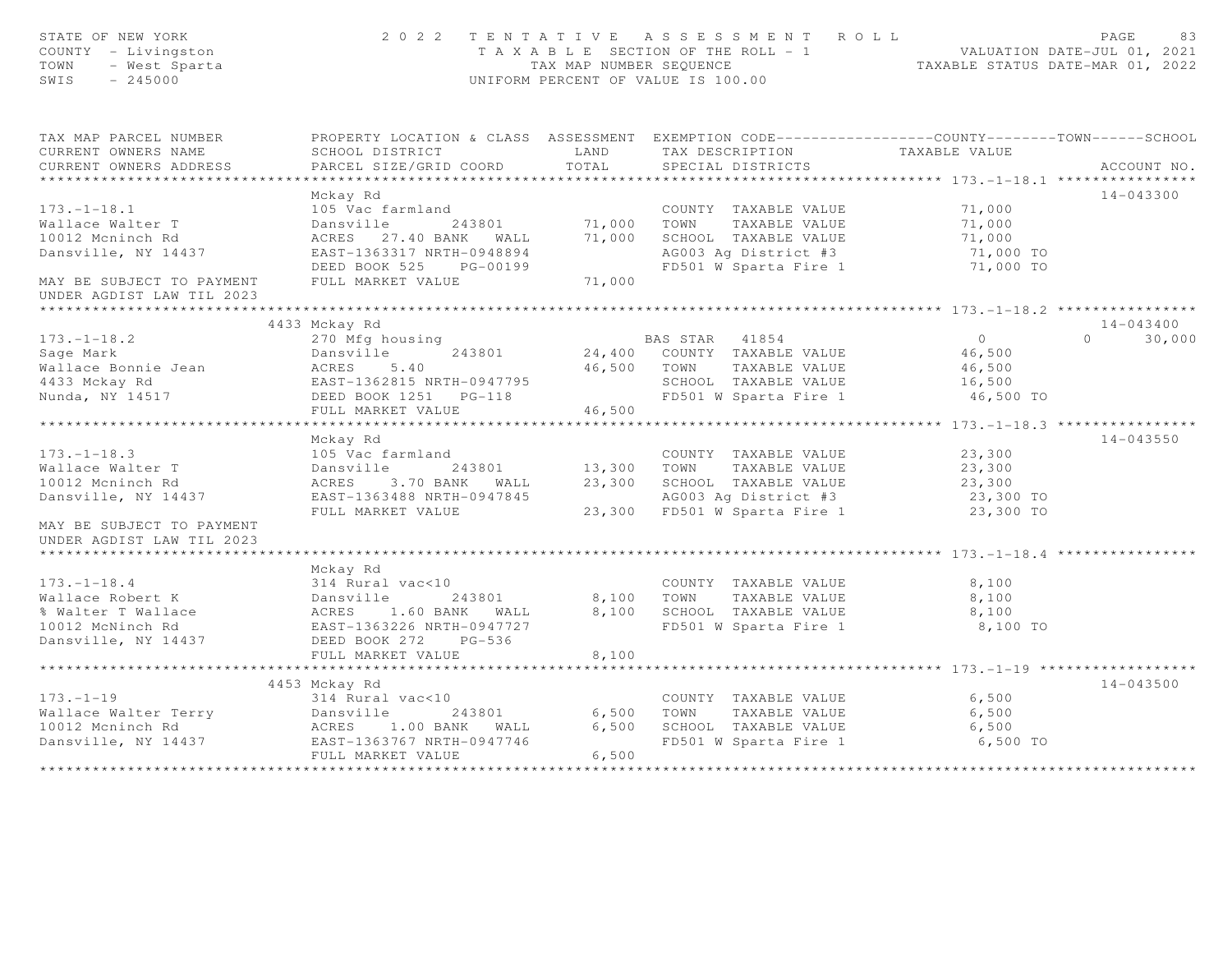| STATE OF NEW YORK<br>COUNTY - Livingston<br>TOWN<br>- West Sparta<br>SWIS<br>$-245000$ | 2 0 2 2<br>TENTATIVE                                                                                                                          | T A X A B L E SECTION OF THE ROLL - 1<br>TAX MAP NUMBER SEOUENCE<br>UNIFORM PERCENT OF VALUE IS 100.00 |                | A S S E S S M E N T                  | ROLL<br>VALUATION DATE-JUL 01, 2021<br>TAXABLE STATUS DATE-MAR 01, 2022 |          | PAGE<br>84    |
|----------------------------------------------------------------------------------------|-----------------------------------------------------------------------------------------------------------------------------------------------|--------------------------------------------------------------------------------------------------------|----------------|--------------------------------------|-------------------------------------------------------------------------|----------|---------------|
| TAX MAP PARCEL NUMBER<br>CURRENT OWNERS NAME<br>CURRENT OWNERS ADDRESS                 | PROPERTY LOCATION & CLASS ASSESSMENT EXEMPTION CODE----------------COUNTY-------TOWN------SCHOOL<br>SCHOOL DISTRICT<br>PARCEL SIZE/GRID COORD | LAND<br>TOTAL                                                                                          |                | TAX DESCRIPTION<br>SPECIAL DISTRICTS | TAXABLE VALUE                                                           |          | ACCOUNT NO.   |
|                                                                                        | ***************************                                                                                                                   | ***************************                                                                            |                |                                      | ********************* 173.-1-20.4 *******                               |          |               |
|                                                                                        | 8885 Hartman Rd                                                                                                                               |                                                                                                        |                |                                      |                                                                         |          |               |
| $173. - 1 - 20.4$<br>Edmond Chad M                                                     | 240 Rural res<br>Dansville<br>243801                                                                                                          | 38,400                                                                                                 | BAS STAR 41854 | COUNTY TAXABLE VALUE                 | $\circ$                                                                 | $\circ$  | 30,000        |
| Edmond Dianna J                                                                        | ACRES 11.20                                                                                                                                   | 219,700                                                                                                | TOWN           | TAXABLE VALUE                        | 219,700<br>219,700                                                      |          |               |
| 8885 Hartman Rd                                                                        | EAST-1365554 NRTH-0945920                                                                                                                     |                                                                                                        |                | SCHOOL TAXABLE VALUE                 | 189,700                                                                 |          |               |
| Nunda, NY 14517                                                                        | DEED BOOK 1063 PG-38                                                                                                                          |                                                                                                        |                | FD501 W Sparta Fire 1                | 219,700 TO                                                              |          |               |
|                                                                                        | FULL MARKET VALUE                                                                                                                             | 219,700                                                                                                |                |                                      |                                                                         |          |               |
|                                                                                        | ********************************                                                                                                              | **************************                                                                             |                |                                      | *********** 173.-1-20.21 ****************                               |          |               |
|                                                                                        | Mckay Rd                                                                                                                                      |                                                                                                        |                |                                      |                                                                         |          | $14 - 004350$ |
| $173. - 1 - 20.21$                                                                     | 322 Rural vac>10                                                                                                                              |                                                                                                        |                | COUNTY TAXABLE VALUE                 | 46,100                                                                  |          |               |
| Edmond Chad M                                                                          | 243801<br>Dansville                                                                                                                           | 46,100                                                                                                 | TOWN           | TAXABLE VALUE                        | 46,100                                                                  |          |               |
| 8885 Hartman Rd                                                                        | ACRES 18.00                                                                                                                                   | 46,100                                                                                                 |                | SCHOOL TAXABLE VALUE                 | 46,100                                                                  |          |               |
| Nunda, NY 14517                                                                        | EAST-1366621 NRTH-0947708                                                                                                                     |                                                                                                        |                | FD501 W Sparta Fire 1                | 46,100 TO                                                               |          |               |
|                                                                                        | DEED BOOK 1264 PG-1031                                                                                                                        |                                                                                                        |                |                                      |                                                                         |          |               |
|                                                                                        | FULL MARKET VALUE                                                                                                                             | 46,100                                                                                                 |                |                                      |                                                                         |          |               |
|                                                                                        | *****************************                                                                                                                 | *************                                                                                          |                |                                      | ************************************* 173.-1-20.22 *****************    |          |               |
|                                                                                        | 4656 Mckay Rd                                                                                                                                 |                                                                                                        |                |                                      |                                                                         |          | $14 - 004350$ |
| $173. - 1 - 20.22$                                                                     | 210 1 Family Res                                                                                                                              |                                                                                                        | BAS STAR       | 41854                                | $\overline{0}$                                                          | $\Omega$ | 30,000        |
| Gee Leon S                                                                             | Dansville<br>243801                                                                                                                           |                                                                                                        |                | 15,100 COUNTY TAXABLE VALUE          | 128,100                                                                 |          |               |
| Gee Cheryl L                                                                           | 1.80<br>ACRES                                                                                                                                 | 128,100                                                                                                | TOWN           | TAXABLE VALUE                        | 128,100                                                                 |          |               |
| 4656 Mckay Rd                                                                          | EAST-1365898 NRTH-0947458                                                                                                                     |                                                                                                        |                | SCHOOL TAXABLE VALUE                 | 98,100                                                                  |          |               |
| Nunda, NY 14517                                                                        | DEED BOOK 1066 PG-362                                                                                                                         |                                                                                                        |                | FD501 W Sparta Fire 1                | 128,100 TO                                                              |          |               |
|                                                                                        | FULL MARKET VALUE                                                                                                                             | 128,100                                                                                                |                |                                      | **** $173. - 1 - 20.32$ ***************                                 |          |               |
|                                                                                        | 8875 Hartman Rd                                                                                                                               |                                                                                                        |                |                                      |                                                                         |          |               |
| $173. - 1 - 20.32$                                                                     | 210 1 Family Res                                                                                                                              |                                                                                                        | ENH STAR 41834 |                                      | $\overline{0}$                                                          | $\Omega$ | 74,900        |
| Edmond Douglas S                                                                       | 243801 19,000<br>Dansville                                                                                                                    |                                                                                                        |                | COUNTY TAXABLE VALUE                 | 185,400                                                                 |          |               |
| Edmond Deborah L                                                                       | 3.37 BANK LERETA<br>ACRES                                                                                                                     | 185,400                                                                                                | TOWN           | TAXABLE VALUE                        | 185,400                                                                 |          |               |
| 8875 Hartman Rd                                                                        | EAST-1365566 NRTH-0947163                                                                                                                     |                                                                                                        |                | SCHOOL TAXABLE VALUE                 | 110,500                                                                 |          |               |
| Nunda, NY 14517                                                                        | DEED BOOK 572<br>PG-00059                                                                                                                     |                                                                                                        |                | FD501 W Sparta Fire 1                | 185,400 TO                                                              |          |               |
|                                                                                        | FULL MARKET VALUE                                                                                                                             | 185,400                                                                                                |                |                                      |                                                                         |          |               |
|                                                                                        |                                                                                                                                               |                                                                                                        |                |                                      | ********* 173. -1-20.33 *************                                   |          |               |
|                                                                                        | 4648 Mckay Hill Rd                                                                                                                            |                                                                                                        |                |                                      |                                                                         |          |               |
| $173. - 1 - 20.33$                                                                     | 210 1 Family Res                                                                                                                              |                                                                                                        | ENH STAR       | 41834                                | $\circ$                                                                 | $\circ$  | 74,900        |
| Failla John                                                                            | 243801<br>Dansville                                                                                                                           | 19,200                                                                                                 |                | COUNTY TAXABLE VALUE                 | 201,100                                                                 |          |               |
| 4648 McKay Hill Rd                                                                     | ACRES<br>3.37                                                                                                                                 | 201,100                                                                                                | TOWN           | TAXABLE VALUE                        | 201,100                                                                 |          |               |
| Nunda, NY 14517                                                                        | EAST-1365559 NRTH-0947465                                                                                                                     |                                                                                                        |                | SCHOOL TAXABLE VALUE                 | 126,200                                                                 |          |               |
|                                                                                        | DEED BOOK 828<br>$PG-156$                                                                                                                     |                                                                                                        |                | FD501 W Sparta Fire 1                | 201,100 TO                                                              |          |               |
|                                                                                        | FULL MARKET VALUE                                                                                                                             | 201,100                                                                                                |                |                                      |                                                                         |          |               |
|                                                                                        |                                                                                                                                               |                                                                                                        |                |                                      | $173, -1 - 20.314$ ********                                             |          |               |
|                                                                                        | 8881 Hartman Rd                                                                                                                               |                                                                                                        |                |                                      |                                                                         |          |               |
| $173. - 1 - 20.314$                                                                    | 210 1 Family Res                                                                                                                              |                                                                                                        |                | COUNTY TAXABLE VALUE                 | 194,800                                                                 |          |               |
| Elwell Jason S                                                                         | 243801<br>Dansville                                                                                                                           | 27,700                                                                                                 | TOWN           | TAXABLE VALUE                        | 194,800                                                                 |          |               |
| Elwell Darcey A                                                                        | ACRES<br>6.70                                                                                                                                 | 194,800                                                                                                |                | SCHOOL TAXABLE VALUE                 | 194,800                                                                 |          |               |
| 8881 Hartman Rd                                                                        | EAST-1365572 NRTH-0946707                                                                                                                     |                                                                                                        |                | FD501 W Sparta Fire 1                | 194,800 TO                                                              |          |               |
| Nunda, NY 14517                                                                        | DEED BOOK 1262<br>$PG-335$                                                                                                                    |                                                                                                        |                |                                      |                                                                         |          |               |
|                                                                                        | FULL MARKET VALUE                                                                                                                             | 194,800                                                                                                |                |                                      |                                                                         |          |               |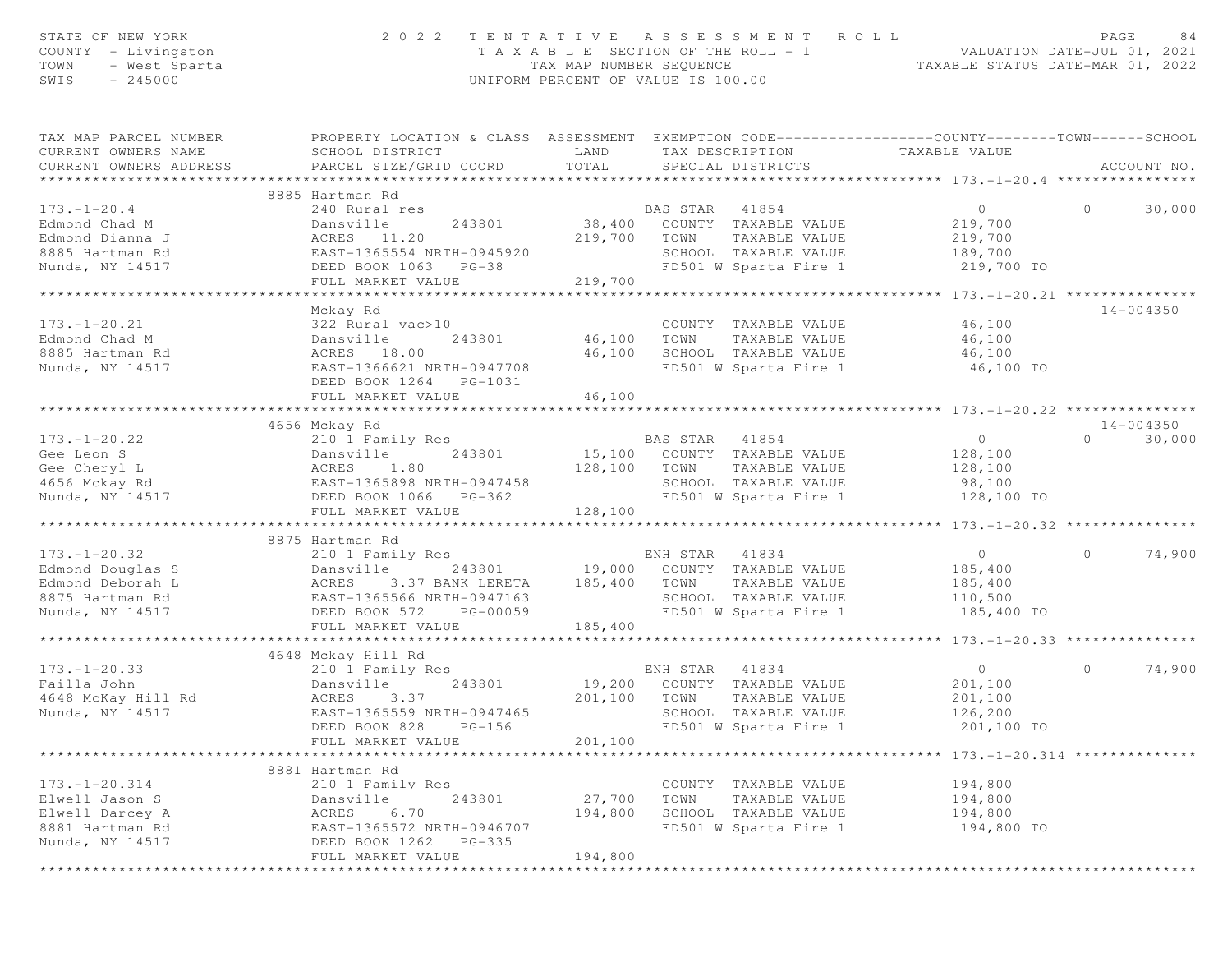| STATE OF NEW YORK<br>COUNTY - Livingston<br>OF NEW YORN<br>Y - Livingston<br>- West Sparta<br>245000<br>TOWN<br>SWIS                                                                                                                      |                                                                                            |         | 2022 TENTATIVE ASSESSMENT ROLL<br>TAXABLE SECTION OF THE ROLL -1<br>TAXABLE SECTION OF THE ROLL -1<br>TAXABLE STATUS DATE-JUL 01, 2021<br>TAXABLE STATUS DATE-MAR 01, 2022<br>UNIFORM PERCENT OF VALUE IS 100.00 |                                            | PAGE<br>85    |
|-------------------------------------------------------------------------------------------------------------------------------------------------------------------------------------------------------------------------------------------|--------------------------------------------------------------------------------------------|---------|------------------------------------------------------------------------------------------------------------------------------------------------------------------------------------------------------------------|--------------------------------------------|---------------|
| TAX MAP PARCEL NUMBER PROPERTY LOCATION & CLASS ASSESSMENT EXEMPTION CODE----------------COUNTY--------TOWN------SCHOOL<br>CURRENT OWNERS NAME                                                                                            | SCHOOL DISTRICT LAND                                                                       |         | TAX DESCRIPTION TAXABLE VALUE                                                                                                                                                                                    |                                            |               |
| CURRENT OWNERS ADDRESS                                                                                                                                                                                                                    | PARCEL SIZE/GRID COORD TOTAL                                                               |         | SPECIAL DISTRICTS                                                                                                                                                                                                |                                            | ACCOUNT NO.   |
|                                                                                                                                                                                                                                           |                                                                                            |         |                                                                                                                                                                                                                  |                                            |               |
|                                                                                                                                                                                                                                           | 4488 Mckay Rd                                                                              |         |                                                                                                                                                                                                                  |                                            | 14-034900     |
|                                                                                                                                                                                                                                           |                                                                                            |         |                                                                                                                                                                                                                  |                                            | 86,070 86,070 |
|                                                                                                                                                                                                                                           |                                                                                            |         |                                                                                                                                                                                                                  |                                            |               |
|                                                                                                                                                                                                                                           |                                                                                            |         |                                                                                                                                                                                                                  |                                            |               |
|                                                                                                                                                                                                                                           |                                                                                            |         |                                                                                                                                                                                                                  |                                            |               |
|                                                                                                                                                                                                                                           |                                                                                            |         |                                                                                                                                                                                                                  |                                            |               |
|                                                                                                                                                                                                                                           |                                                                                            |         |                                                                                                                                                                                                                  |                                            |               |
|                                                                                                                                                                                                                                           |                                                                                            |         |                                                                                                                                                                                                                  | *********** 173.-1-21.2 ****************** |               |
|                                                                                                                                                                                                                                           | 8890 Hartman Rd                                                                            |         |                                                                                                                                                                                                                  |                                            |               |
|                                                                                                                                                                                                                                           |                                                                                            |         |                                                                                                                                                                                                                  | 100,200<br>$100, 200$<br>$100, 200$        |               |
|                                                                                                                                                                                                                                           |                                                                                            |         |                                                                                                                                                                                                                  |                                            |               |
|                                                                                                                                                                                                                                           |                                                                                            |         |                                                                                                                                                                                                                  | 100,200                                    |               |
| 173.-1-21.2<br>Gerkin Gary A<br>Bansville 243801 67,900 TOWN TAXABLE VALUE<br>8890 Hartman Rd<br>Nunda, NY 14517-9759 EAST-1364565 NRTH-0946220 FD501 W Sparta Fire 1<br>Nunda, NY 14517-9759 EAST-1364565 NRTH-0946220<br>REED ROOK 1012 |                                                                                            |         | FD501 W Sparta Fire 1 100,200 TO                                                                                                                                                                                 |                                            |               |
|                                                                                                                                                                                                                                           | FULL MARKET VALUE                                                                          | 100,200 |                                                                                                                                                                                                                  |                                            |               |
|                                                                                                                                                                                                                                           | 270 Mfg housing<br>270 Mfg housing<br>Dansville 243801<br>ACRES 27.16<br>EAST-1364575 MPT: |         |                                                                                                                                                                                                                  |                                            |               |
| $173. - 1 - 21.3$                                                                                                                                                                                                                         |                                                                                            |         | COUNTY TAXABLE VALUE                                                                                                                                                                                             | 103,900                                    |               |
| Edmond Chad M                                                                                                                                                                                                                             | Dansville 243801                                                                           |         |                                                                                                                                                                                                                  |                                            |               |
| 8885 Hartman Rd                                                                                                                                                                                                                           |                                                                                            |         | 75,900 TOWN TAXABLE VALUE 103,900<br>103,900 SCHOOL TAXABLE VALUE 103,900                                                                                                                                        |                                            |               |
| Nunda, NY 14517                                                                                                                                                                                                                           | EAST-1364575 NRTH-0945388<br>Prince Boot 1978 Po 2187                                      |         | FD501 W Sparta Fire 1                                                                                                                                                                                            | 103,900 TO                                 |               |
|                                                                                                                                                                                                                                           | DEED BOOK 1279    PG-2197                                                                  |         |                                                                                                                                                                                                                  |                                            |               |
| MAY BE SUBJECT TO PAYMENT                                                                                                                                                                                                                 | FULL MARKET VALUE                                                                          | 103,900 |                                                                                                                                                                                                                  |                                            |               |
| UNDER AGDIST LAW TIL 2026                                                                                                                                                                                                                 |                                                                                            |         |                                                                                                                                                                                                                  |                                            |               |
| ********************                                                                                                                                                                                                                      |                                                                                            |         |                                                                                                                                                                                                                  |                                            |               |
|                                                                                                                                                                                                                                           | Mckay Rd                                                                                   |         |                                                                                                                                                                                                                  |                                            | 14-039300     |
| $173. - 1 - 22$                                                                                                                                                                                                                           | 105 Vac farmland                                                                           |         | COUNTY TAXABLE VALUE                                                                                                                                                                                             | 32,300                                     |               |
| Hilderbrant William L                                                                                                                                                                                                                     |                                                                                            |         | COUNT TAXABLE VALUE<br>32,300 TOWN TAXABLE VALUE                                                                                                                                                                 | 32,300                                     |               |
| Hilderbrant Marianne J                                                                                                                                                                                                                    | Dansville 243801<br>Dansville 243801<br>ACRE 23.10                                         |         | 32,300 SCHOOL TAXABLE VALUE<br>AG003 Ag District #3<br>FD501 W Sparta Fire 1                                                                                                                                     | 32,300                                     |               |
| 4746 Preston Rd                                                                                                                                                                                                                           | EAST-1362023 NRTH-0945560                                                                  |         | AG003 Ag District #3 32,300 TO<br>FD501 W Sparta Fire 1 32,300 TO                                                                                                                                                |                                            |               |
| Dansville, NY 14437                                                                                                                                                                                                                       | DEED BOOK 592 PG-00275                                                                     |         |                                                                                                                                                                                                                  |                                            |               |
|                                                                                                                                                                                                                                           | FULL MARKET VALUE 32,300                                                                   |         |                                                                                                                                                                                                                  |                                            |               |
| MAY BE SUBJECT TO PAYMENT<br>UNDER AGDIST LAW TIL 2022                                                                                                                                                                                    |                                                                                            |         |                                                                                                                                                                                                                  |                                            |               |
|                                                                                                                                                                                                                                           |                                                                                            |         |                                                                                                                                                                                                                  |                                            |               |
|                                                                                                                                                                                                                                           | Mckay Rd                                                                                   |         |                                                                                                                                                                                                                  |                                            | 14-007800     |
| 173.-1-23<br>Foresman Brian<br>750 Susquehanna Trail Rd<br>Muncy, PA 17756-8366<br>Muncy, PA 17756-8366<br>2010 EAST-1362698 NRTH-0946569                                                                                                 |                                                                                            |         | AG DIST C 41720<br>215,100 CERT FORET 47460                                                                                                                                                                      |                                            |               |
|                                                                                                                                                                                                                                           |                                                                                            |         |                                                                                                                                                                                                                  |                                            |               |
|                                                                                                                                                                                                                                           |                                                                                            |         | 215,100 COUNTY TAXABLE VALUE                                                                                                                                                                                     | 46,073                                     |               |
|                                                                                                                                                                                                                                           |                                                                                            |         | TOWN<br>TAXABLE VALUE                                                                                                                                                                                            | 46,073                                     |               |
|                                                                                                                                                                                                                                           | DEED BOOK 1125 PG-49                                                                       |         | SCHOOL TAXABLE VALUE                                                                                                                                                                                             | 46,073<br>215,100 TO                       |               |
| MAY BE SUBJECT TO PAYMENT FULL MARKET VALUE                                                                                                                                                                                               |                                                                                            |         | 215,100 AG003 Ag District #3                                                                                                                                                                                     |                                            |               |
| UNDER RPTL480A UNTIL 2031                                                                                                                                                                                                                 |                                                                                            |         | FD501 W Sparta Fire 1                                                                                                                                                                                            | $215,100$ TO                               |               |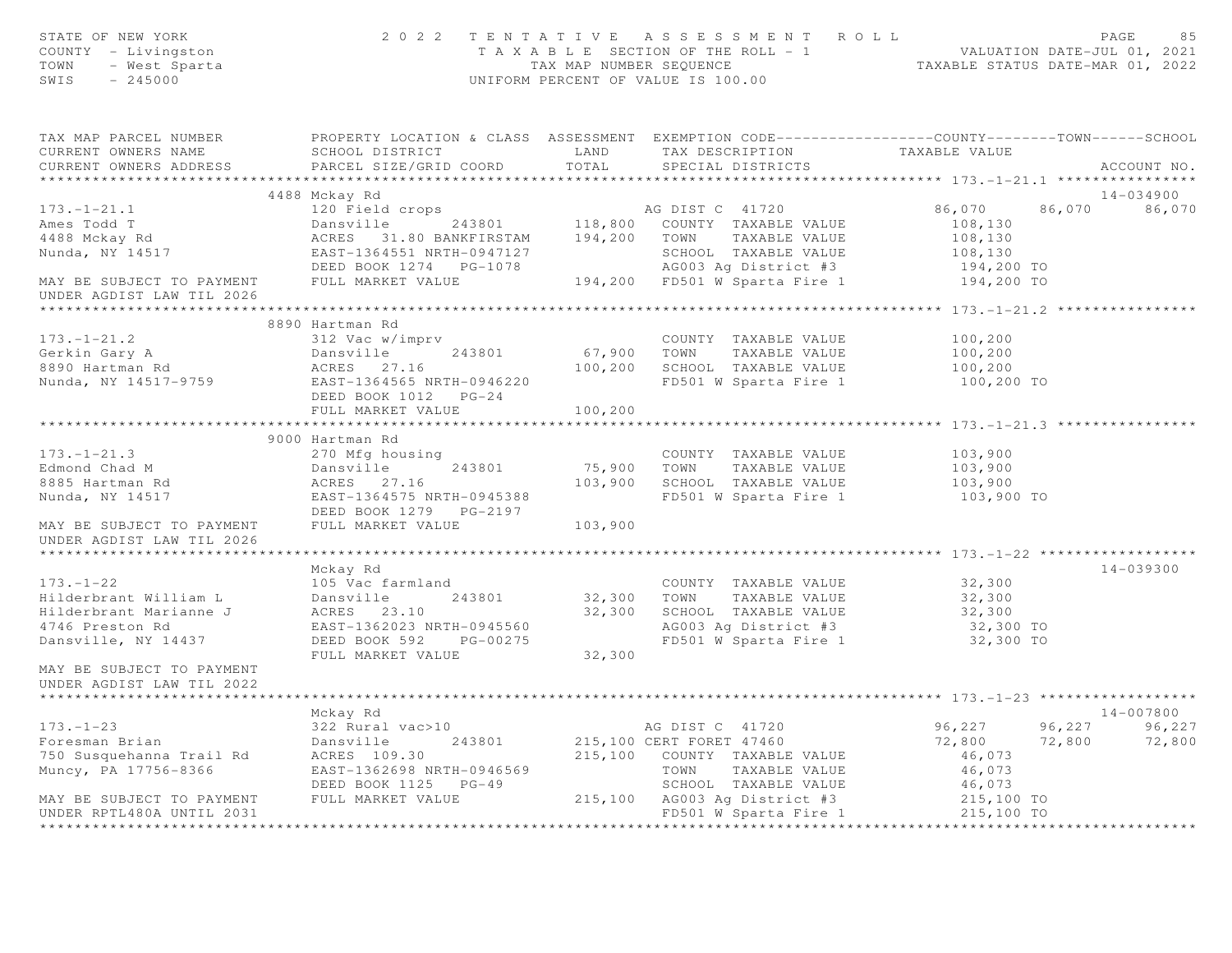| STATE OF NEW YORK<br>COUNTY - Livingston<br>- West Sparta<br>TOWN<br>$-245000$<br>SWIS                               | 2 0 2 2                                                                                                                                                                        | TAX MAP NUMBER SEQUENCE | TENTATIVE ASSESSMENT ROLL<br>T A X A B L E SECTION OF THE ROLL - 1 VALUATION DATE-JUL 01, 2021<br>UNIFORM PERCENT OF VALUE IS 100.00 | TAXABLE STATUS DATE-MAR 01, 2022                                                       | PAGE<br>86                      |
|----------------------------------------------------------------------------------------------------------------------|--------------------------------------------------------------------------------------------------------------------------------------------------------------------------------|-------------------------|--------------------------------------------------------------------------------------------------------------------------------------|----------------------------------------------------------------------------------------|---------------------------------|
| TAX MAP PARCEL NUMBER<br>CURRENT OWNERS NAME<br>CURRENT OWNERS ADDRESS                                               | PROPERTY LOCATION & CLASS ASSESSMENT EXEMPTION CODE----------------COUNTY-------TOWN------SCHOOL<br>SCHOOL DISTRICT<br>PARCEL SIZE/GRID COORD                                  | LAND<br>TOTAL           | TAX DESCRIPTION<br>SPECIAL DISTRICTS                                                                                                 | TAXABLE VALUE                                                                          | ACCOUNT NO.                     |
| $173. - 1 - 24.2$<br>Young Kevin<br>10167 Shay Rd<br>Dansville, NY 14437                                             | 8851 Kysorville-Byersville Rd<br>486 Mini-mart<br>Dansville<br>243801<br>FRNT 276.57 DPTH 149.35<br>EAST-1361214 NRTH-0947430<br>DEED BOOK 1269 PG-2240<br>FULL MARKET VALUE   | 75,000<br>75,000        | COUNTY TAXABLE VALUE<br>8,000 TOWN<br>TAXABLE VALUE<br>SCHOOL TAXABLE VALUE<br>FD501 W Sparta Fire 1                                 | 75,000<br>75,000<br>75,000<br>75,000 TO                                                |                                 |
|                                                                                                                      |                                                                                                                                                                                |                         |                                                                                                                                      |                                                                                        |                                 |
| $173. - 1 - 25$<br>Cochran Shane M<br>Cochran Casey R<br>8867 Kysorville-Byersville Rd ACRES 4.64<br>Nunda, NY 14517 | 8867 Kysorville-Byersville Rd<br>210 1 Family Res<br>Dansville 243801<br>Life use Marjorie Rounsv<br>EAST-1361219 NRTH-0946706<br>DEED BOOK 1277 PG-2788<br>FULL MARKET VALUE  | 152,400                 | BAS STAR 41854<br>22,500 COUNTY TAXABLE VALUE<br>152,400 TOWN<br>TAXABLE VALUE<br>SCHOOL TAXABLE VALUE<br>FD501 W Sparta Fire 1      | $\circ$<br>152,400<br>152,400<br>122,400<br>152,400 TO                                 | 14-035100<br>30,000<br>$\Omega$ |
|                                                                                                                      |                                                                                                                                                                                |                         |                                                                                                                                      |                                                                                        |                                 |
|                                                                                                                      | 8873 Kysorville-Byersville Rd                                                                                                                                                  |                         |                                                                                                                                      |                                                                                        | $14 - 011750$                   |
| $173. - 1 - 26.1$<br>Burdick Ralph A<br>8873 Kysorville-Byersville Rd ACRES 1.80<br>Nunda, NY 14517                  | 270 Mfg housing<br>Dansville<br>243801<br>EAST-1360690 NRTH-0946437<br>DEED BOOK 1258 PG-2173                                                                                  | 44,400                  | BAS STAR 41854<br>15,100 COUNTY TAXABLE VALUE<br>TOWN<br>TAXABLE VALUE<br>SCHOOL TAXABLE VALUE<br>FD501 W Sparta Fire 1              | $\overline{0}$<br>44,400<br>44,400<br>14,400<br>44,400 TO                              | $\Omega$<br>30,000              |
|                                                                                                                      | FULL MARKET VALUE<br>*********************************                                                                                                                         | 44,400                  |                                                                                                                                      |                                                                                        |                                 |
| $173. - 1 - 26.2$<br>Countryboy LLC<br>7927 Pauline Rd<br>Dansville, NY 14437                                        | 8879 Kysorville-Byersville Rd<br>270 Mfg housing<br>Dansville 243801<br>Land Contract to Lozano<br>ACRES 1.00 BANK COME<br>EAST-1360492 NRTH-0946153<br>DEED BOOK 1267 PG-2995 | 13,000 TOWN<br>25,700   | COUNTY TAXABLE VALUE<br>TAXABLE VALUE<br>SCHOOL TAXABLE VALUE<br>FD501 W Sparta Fire 1                                               | ************* 173.-1-26.2 *****************<br>25,700<br>25,700<br>25,700<br>25,700 TO | $14 - 013000$                   |
|                                                                                                                      | FULL MARKET VALUE                                                                                                                                                              | 25,700                  |                                                                                                                                      |                                                                                        |                                 |
| $173. - 1 - 27$<br>Donohue Shane W<br>8895 Kysorville-Byersville Rd ACRES 1.20                                       | 8895 Kysorville-Byersville Rd<br>270 Mfg housing<br>Dansville<br>243801                                                                                                        | 13,500<br>17,800        | COUNTY TAXABLE VALUE<br>TOWN<br>TAXABLE VALUE<br>SCHOOL TAXABLE VALUE                                                                | 17,800<br>17,800<br>17,800                                                             | $14 - 046100$                   |
| Nunda, NY 14517                                                                                                      | EAST-1360607 NRTH-0945545<br>DEED BOOK 1256 PG-612<br>FULL MARKET VALUE                                                                                                        | 17,800                  | FD501 W Sparta Fire 1                                                                                                                | 17,800 TO                                                                              |                                 |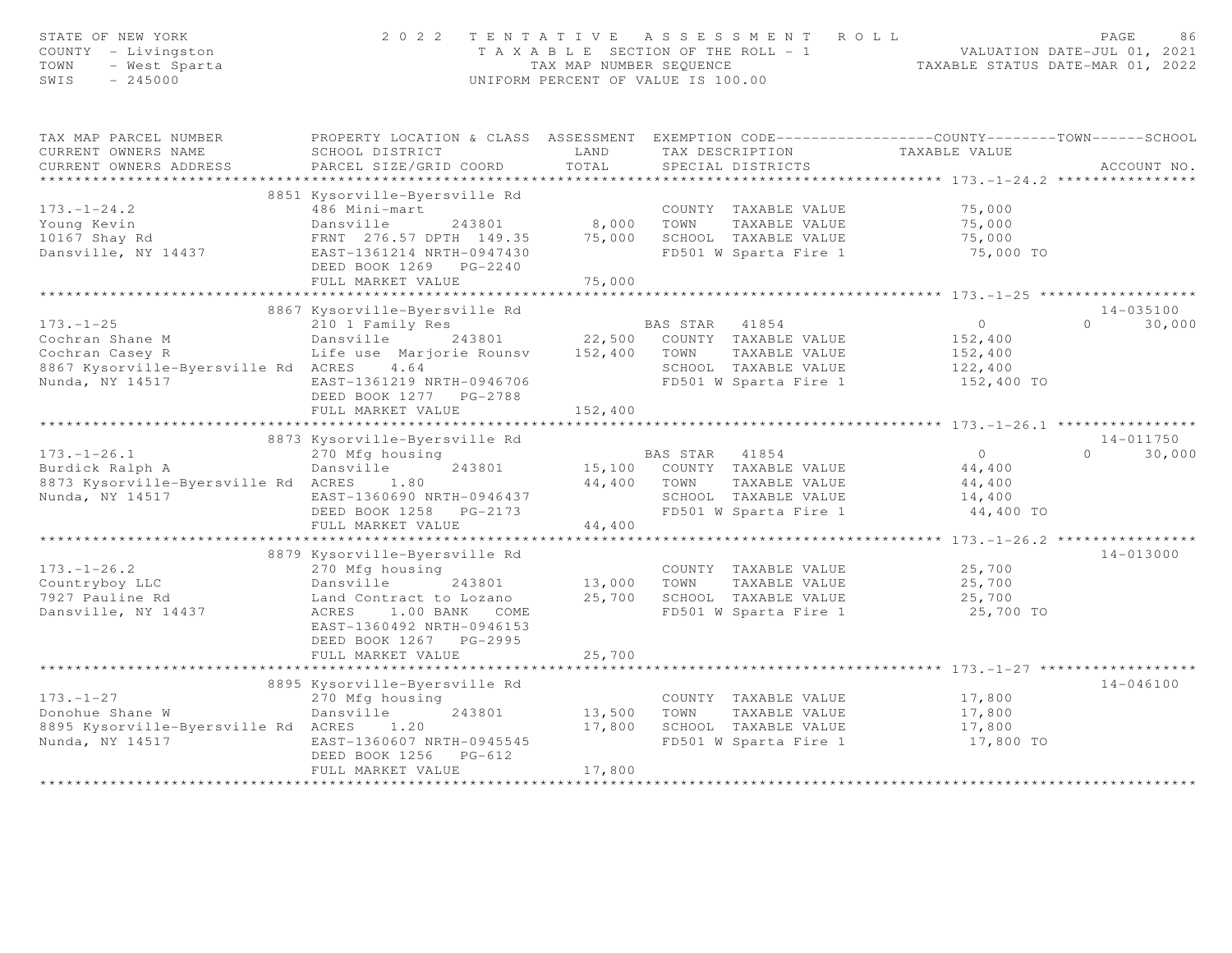| STATE OF NEW YORK<br>COUNTY - Livingston<br>TOWN<br>- West Sparta<br>SWIS<br>$-245000$ | 2 0 2 2                                               | TAX MAP NUMBER SEQUENCE | TENTATIVE ASSESSMENT ROLL<br>T A X A B L E SECTION OF THE ROLL - 1<br>UNIFORM PERCENT OF VALUE IS 100.00 | PAGE<br>VALUATION DATE-JUL 01, 2021<br>TAXABLE STATUS DATE-MAR 01, 2022                                                          | 87 |
|----------------------------------------------------------------------------------------|-------------------------------------------------------|-------------------------|----------------------------------------------------------------------------------------------------------|----------------------------------------------------------------------------------------------------------------------------------|----|
| TAX MAP PARCEL NUMBER<br>CURRENT OWNERS NAME<br>CURRENT OWNERS ADDRESS                 | SCHOOL DISTRICT<br>PARCEL SIZE/GRID COORD             | LAND<br>TOTAL           | TAX DESCRIPTION<br>SPECIAL DISTRICTS                                                                     | PROPERTY LOCATION & CLASS ASSESSMENT EXEMPTION CODE----------------COUNTY-------TOWN------SCHOOL<br>TAXABLE VALUE<br>ACCOUNT NO. |    |
|                                                                                        |                                                       |                         |                                                                                                          |                                                                                                                                  |    |
| $173. - 1 - 28.2$                                                                      | Green Rd<br>314 Rural vac<10                          |                         | COUNTY TAXABLE VALUE                                                                                     | 18,100                                                                                                                           |    |
| Woodhouse Bryan M                                                                      | 243801<br>Dansville                                   | 18,100                  | TOWN<br>TAXABLE VALUE                                                                                    | 18,100                                                                                                                           |    |
| Woodhouse Amy J                                                                        | 9.30<br>ACRES                                         | 18,100                  | SCHOOL TAXABLE VALUE                                                                                     | 18,100                                                                                                                           |    |
| 8873 Green Rd                                                                          | EAST-1359438 NRTH-0946405                             |                         | FD501 W Sparta Fire 1                                                                                    | 18,100 TO                                                                                                                        |    |
| Nunda, NY 14517                                                                        | DEED BOOK 1299 PG-1912                                |                         |                                                                                                          |                                                                                                                                  |    |
|                                                                                        | FULL MARKET VALUE                                     | 18,100                  |                                                                                                          |                                                                                                                                  |    |
|                                                                                        |                                                       |                         |                                                                                                          |                                                                                                                                  |    |
| $173. - 1 - 28.12$                                                                     | 8891 Kysorville-Byersville Rd<br>270 Mfg housing      |                         | BAS STAR<br>41854                                                                                        | $\overline{0}$<br>$\circ$<br>30,000                                                                                              |    |
| Farruggia Barbara M                                                                    | 243801<br>Dansville                                   |                         | 14,800 COUNTY TAXABLE VALUE                                                                              | 38,900                                                                                                                           |    |
| 8891 Kysorville-Byersville Rd ACRES                                                    | 1.70                                                  | 38,900                  | TOWN<br>TAXABLE VALUE                                                                                    | 38,900                                                                                                                           |    |
| Nunda, NY 14517                                                                        | EAST-1360458 NRTH-0945913                             |                         | SCHOOL TAXABLE VALUE                                                                                     | 8,900                                                                                                                            |    |
|                                                                                        | DEED BOOK 1132    PG-186                              |                         | FD501 W Sparta Fire 1                                                                                    | 38,900 TO                                                                                                                        |    |
|                                                                                        | FULL MARKET VALUE                                     | 38,900                  |                                                                                                          |                                                                                                                                  |    |
|                                                                                        | ************************                              |                         |                                                                                                          |                                                                                                                                  |    |
|                                                                                        | Green Rd                                              |                         |                                                                                                          |                                                                                                                                  |    |
| $173. - 1 - 28.112$                                                                    | 314 Rural vac<10                                      |                         | COUNTY TAXABLE VALUE                                                                                     | 21,900                                                                                                                           |    |
| Lawler Patrick                                                                         | Dansville<br>243801                                   | 21,900                  | TOWN<br>TAXABLE VALUE                                                                                    | 21,900                                                                                                                           |    |
| 3529 Nunda-Byersville Rd                                                               | 7.01<br>ACRES                                         | 21,900                  | SCHOOL TAXABLE VALUE                                                                                     | 21,900                                                                                                                           |    |
| Nunda, NY 14517                                                                        | EAST-1359442 NRTH-0946050                             |                         | FD501 W Sparta Fire 1                                                                                    | 21,900 TO                                                                                                                        |    |
|                                                                                        | DEED BOOK 1299 PG-1917                                | 21,900                  |                                                                                                          |                                                                                                                                  |    |
|                                                                                        | FULL MARKET VALUE                                     | *************           |                                                                                                          | ***************************** 173.-1-28.113 **************                                                                       |    |
|                                                                                        | Green Rd                                              |                         |                                                                                                          |                                                                                                                                  |    |
| $173. - 1 - 28.113$                                                                    | 322 Rural vac>10                                      |                         | COUNTY TAXABLE VALUE                                                                                     | 30,000                                                                                                                           |    |
| Lawler Patrick J                                                                       | 243801<br>Dansville                                   | 30,000                  | TOWN<br>TAXABLE VALUE                                                                                    | 30,000                                                                                                                           |    |
| 3529 Nunda Byersville Rd                                                               | ACRES 10.38                                           | 30,000                  | SCHOOL TAXABLE VALUE                                                                                     | 30,000                                                                                                                           |    |
| Nunda, NY 14517                                                                        | EAST-1359427 NRTH-0945682                             |                         | AG003 Ag District #3                                                                                     | 30,000 TO                                                                                                                        |    |
|                                                                                        | DEED BOOK 1278 PG-2764                                |                         | FD501 W Sparta Fire 1                                                                                    | 30,000 TO                                                                                                                        |    |
|                                                                                        | FULL MARKET VALUE                                     | 30,000                  |                                                                                                          |                                                                                                                                  |    |
|                                                                                        | **********************                                |                         |                                                                                                          | ******************** 173.-1-28.115 ***************<br>$14 - 046400$                                                              |    |
| $173. - 1 - 28.115$                                                                    | Kysorville-Byersville Rd<br>105 Vac farmland          |                         | AG DIST C 41720                                                                                          | 98,261<br>98,261<br>98,261                                                                                                       |    |
| Swyers T Joseph                                                                        | Dansville<br>243801                                   | 125,400                 | COUNTY TAXABLE VALUE                                                                                     | 27,139                                                                                                                           |    |
| 9596 Kenney Rd                                                                         | ACRES 57.90 BANK<br>SWYE                              | 125,400                 | TOWN<br>TAXABLE VALUE                                                                                    | 27,139                                                                                                                           |    |
| Dansville, NY 14437                                                                    | EAST-1361057 NRTH-0945800                             |                         | SCHOOL TAXABLE VALUE                                                                                     | 27,139                                                                                                                           |    |
|                                                                                        | DEED BOOK 1267 PG-1913                                |                         | AG003 Ag District #3                                                                                     | 125,400 TO                                                                                                                       |    |
| MAY BE SUBJECT TO PAYMENT                                                              | FULL MARKET VALUE                                     | 125,400                 | FD501 W Sparta Fire 1                                                                                    | 125,400 TO                                                                                                                       |    |
| UNDER AGDIST LAW TIL 2026                                                              |                                                       |                         |                                                                                                          |                                                                                                                                  |    |
| *********************                                                                  |                                                       |                         |                                                                                                          |                                                                                                                                  |    |
|                                                                                        | 8923 Green Rd                                         |                         |                                                                                                          |                                                                                                                                  |    |
| $173. - 1 - 28.116$                                                                    | 260 Seasonal res                                      |                         | COUNTY TAXABLE VALUE                                                                                     | 71,300                                                                                                                           |    |
| Lawler Patrick J                                                                       | Dansville<br>243801                                   | 41,500                  | TOWN<br>TAXABLE VALUE                                                                                    | 71,300                                                                                                                           |    |
| 3529 Nunda Byersville Rd                                                               | ACRES<br>12.60                                        | 71,300                  | SCHOOL TAXABLE VALUE<br>FD501 W Sparta Fire 1                                                            | 71,300                                                                                                                           |    |
| Nunda, NY 14437                                                                        | EAST-1359361 NRTH-0945147<br>DEED BOOK 1260<br>PG-958 |                         |                                                                                                          | 71,300 TO                                                                                                                        |    |
|                                                                                        | FULL MARKET VALUE                                     | 71,300                  |                                                                                                          |                                                                                                                                  |    |
|                                                                                        | ************************                              |                         |                                                                                                          |                                                                                                                                  |    |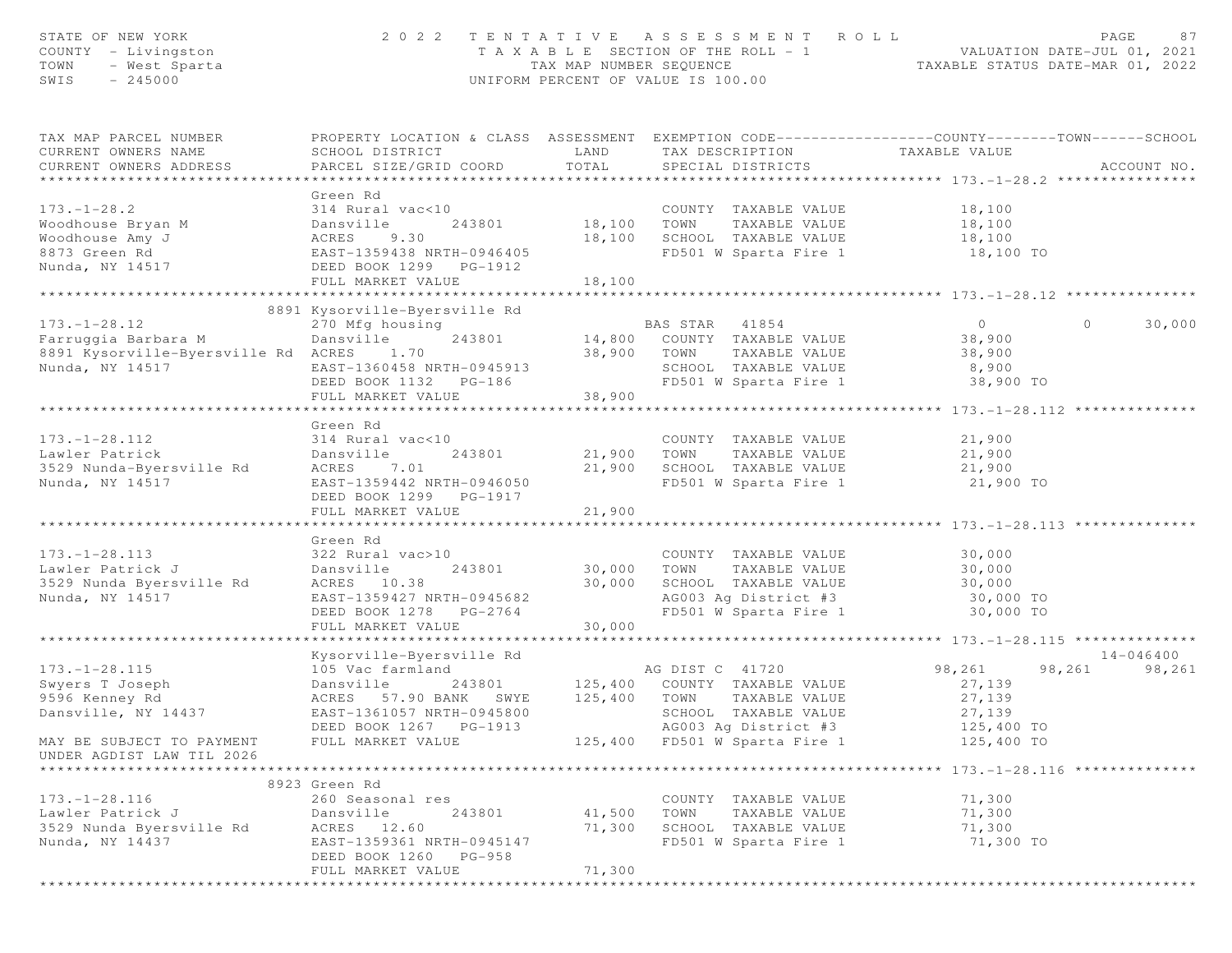| STATE OF NEW YORK<br>COUNTY - Livingston<br>- West Sparta<br>TOWN<br>$-245000$<br>SWIS                                                      | 2 0 2 2                                                                                                                                                                                | TAX MAP NUMBER SEQUENCE                 | TENTATIVE ASSESSMENT ROLL<br>T A X A B L E SECTION OF THE ROLL - 1<br>UNIFORM PERCENT OF VALUE IS 100.00         |                                                              | PAGE<br>88<br>VALUATION DATE-JUL 01, 2021<br>TAXABLE STATUS DATE-MAR 01, 2022 |
|---------------------------------------------------------------------------------------------------------------------------------------------|----------------------------------------------------------------------------------------------------------------------------------------------------------------------------------------|-----------------------------------------|------------------------------------------------------------------------------------------------------------------|--------------------------------------------------------------|-------------------------------------------------------------------------------|
| TAX MAP PARCEL NUMBER<br>CURRENT OWNERS NAME<br>CURRENT OWNERS ADDRESS<br>**********************                                            | PROPERTY LOCATION & CLASS ASSESSMENT EXEMPTION CODE----------------COUNTY--------TOWN-----SCHOOL<br>SCHOOL DISTRICT<br>PARCEL SIZE/GRID COORD                                          | LAND<br>TOTAL                           | TAX DESCRIPTION<br>SPECIAL DISTRICTS                                                                             | TAXABLE VALUE                                                | ACCOUNT NO.                                                                   |
| $173. - 1 - 29.2$<br>Barnhardt Walter<br>8864 Kysorville-Byersville Rd Land contract Xavier Vale<br>Nunda, NY 14517                         | 8864 Kysorville-Byersville Rd<br>270 Mfg housing<br>Dansville<br>243801<br>ACRES 1.88<br>EAST-1360695 NRTH-0947089<br>DEED BOOK 1298 PG-1292<br>FULL MARKET VALUE                      | 15,300<br>37,300<br>37,300              | COUNTY TAXABLE VALUE<br>TOWN<br>TAXABLE VALUE<br>SCHOOL TAXABLE VALUE<br>FD501 W Sparta Fire 1                   | 37,300<br>37,300<br>37,300<br>37,300 TO                      |                                                                               |
| $173. - 1 - 29.11$<br>Cornerstone Homes Inc.<br>11801 Harrington Dr<br>Corning, NY 14830                                                    | 8866 Kysorville-Byersville Rd<br>270 Mfg housing<br>Dansville<br>243801<br>ACRES 1.90 BANK CORN<br>EAST-1360569 NRTH-0946935<br>DEED BOOK 1235 PG-354<br>FULL MARKET VALUE             | 15,300<br>35,600<br>35,600              | COUNTY TAXABLE VALUE<br>TOWN<br>TAXABLE VALUE<br>SCHOOL TAXABLE VALUE<br>FD501 W Sparta Fire 1                   | 35,600<br>35,600<br>35,600<br>35,600 TO                      | $14 - 005950$                                                                 |
| $173. - 1 - 29.12$<br>Carey Gordon C<br>Hink Agnes<br>8870 Kysorville-Byersville Rd ACRES<br>Nunda, NY 14517                                | 8870 Kysorville-Byersville Rd<br>210 1 Family Res<br>Dansville<br>243801<br>Life Use Reserved<br>4.09<br>EAST-1360343 NRTH-0946736<br>DEED BOOK 1267 PG-563                            | 21,000<br>110,700                       | ENH STAR 41834<br>COUNTY TAXABLE VALUE<br>TOWN<br>TAXABLE VALUE<br>SCHOOL TAXABLE VALUE<br>FD501 W Sparta Fire 1 | $\overline{0}$<br>110,700<br>110,700<br>35,800<br>110,700 TO | $\Omega$<br>74,900                                                            |
| $173. - 1 - 30.11$<br>Cornwell Micheal A<br>4408 McKay Rd<br>Nunda, NY 14517                                                                | FULL MARKET VALUE<br>4408 McKay Rd<br>210 1 Family Res<br>Dansville<br>243801<br>ACRES<br>8.70 BANKFIRSTAM<br>EAST-1361319 NRTH-0947114<br>DEED BOOK 1295 PG-2921<br>FULL MARKET VALUE | 110,700<br>32,500<br>127,500<br>127,500 | COUNTY TAXABLE VALUE<br>TOWN<br>TAXABLE VALUE<br>SCHOOL TAXABLE VALUE<br>FD501 W Sparta Fire 1                   | 127,500<br>127,500<br>127,500<br>127,500 TO                  | $14 - 029460$                                                                 |
| $173. - 1 - 30.12$<br>Eldridge Gerald<br>Eldridge Gerald<br>Eldridge Darlene<br>8860 Kysorville-Byersville Rd ACRES 3.84<br>Nunda, NY 14517 | 8860 Kysorville-Byersville Rd<br>210 1 Family Res<br>Dansville<br>243801<br>Land Contract to Eldridge<br>EAST-1360832 NRTH-0947327<br>DEED BOOK 1272 PG-478<br>FULL MARKET VALUE       | 20,400<br>139,500<br>139,500            | COUNTY TAXABLE VALUE<br>TOWN<br>TAXABLE VALUE<br>SCHOOL TAXABLE VALUE<br>FD501 W Sparta Fire 1                   | 139,500<br>139,500<br>139,500<br>139,500 TO                  |                                                                               |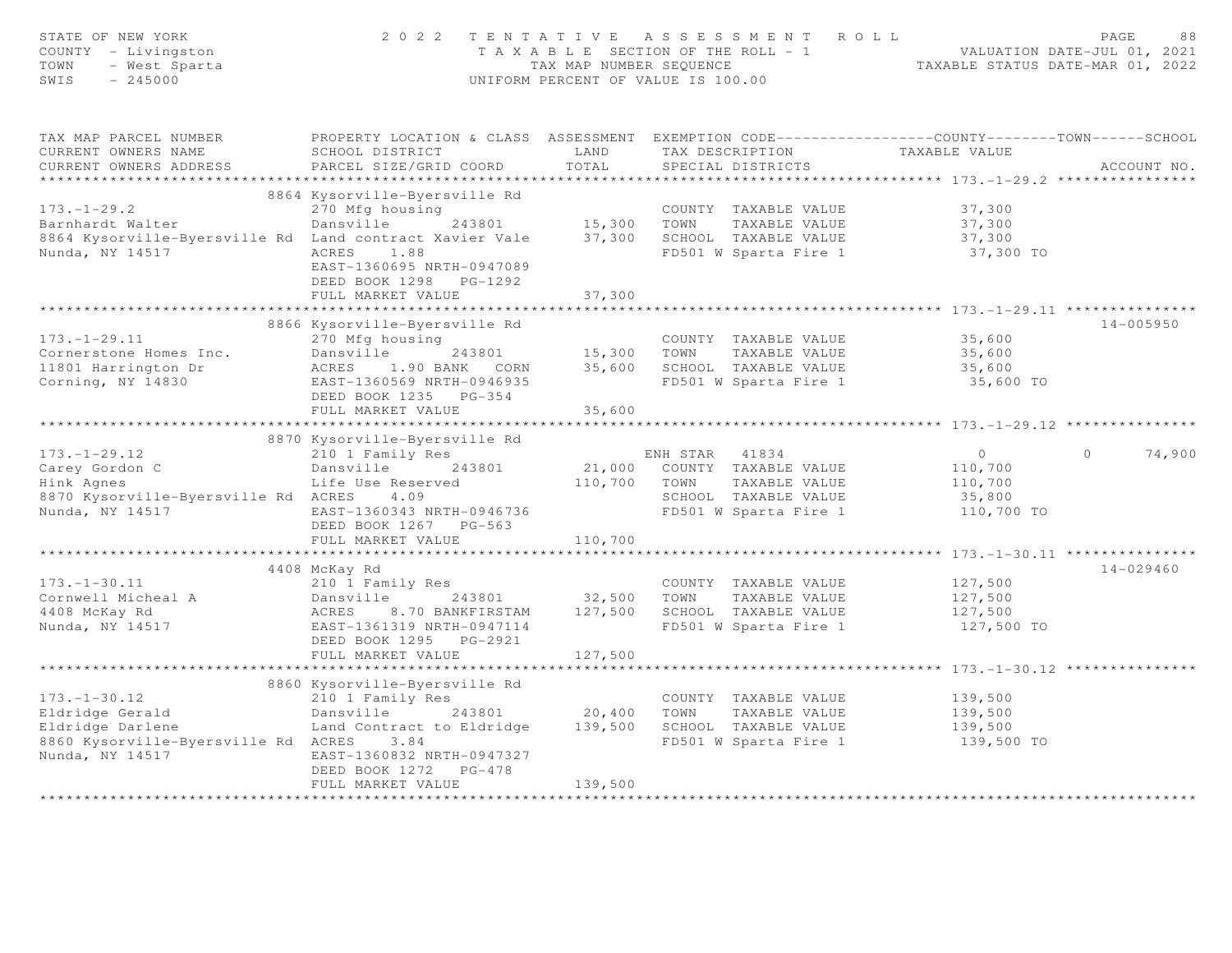| STATE OF NEW YORK<br>COUNTY - Livingston<br>TOWN<br>- West Sparta<br>$-245000$<br>SWIS                                                                                              | 2 0 2 2                                                                                                      |                         | UNIFORM PERCENT OF VALUE IS 100.00 | TENTATIVE ASSESSMENT ROLL                     | T A X A B L E SECTION OF THE ROLL - 1 VALUATION DATE-JUL 01, 2021<br>TAX MAP NUMBER SEQUENCE TAXABLE STATUS DATE-MAR 01, 2022 | PAGE           | 89            |
|-------------------------------------------------------------------------------------------------------------------------------------------------------------------------------------|--------------------------------------------------------------------------------------------------------------|-------------------------|------------------------------------|-----------------------------------------------|-------------------------------------------------------------------------------------------------------------------------------|----------------|---------------|
| TAX MAP PARCEL NUMBER                                                                                                                                                               | PROPERTY LOCATION & CLASS ASSESSMENT EXEMPTION CODE----------------COUNTY-------TOWN------SCHOOL             |                         |                                    |                                               |                                                                                                                               |                |               |
| CURRENT OWNERS NAME                                                                                                                                                                 | SCHOOL DISTRICT                                                                                              | LAND<br>TOTAL           |                                    |                                               | TAX DESCRIPTION TAXABLE VALUE<br>SPECIAL DISTRICTS                                                                            |                |               |
| CURRENT OWNERS ADDRESS<br>***********************                                                                                                                                   | PARCEL SIZE/GRID COORD                                                                                       |                         |                                    |                                               |                                                                                                                               |                | ACCOUNT NO.   |
|                                                                                                                                                                                     | 4296 Redmond Rd                                                                                              |                         |                                    |                                               |                                                                                                                               |                |               |
| $173. - 1 - 31.2$                                                                                                                                                                   | 210 1 Family Res                                                                                             |                         |                                    |                                               | COUNTY TAXABLE VALUE 259,400                                                                                                  |                |               |
|                                                                                                                                                                                     | 243801<br>Dansville                                                                                          | 29,200 TOWN             |                                    | TAXABLE VALUE                                 | 259,400                                                                                                                       |                |               |
|                                                                                                                                                                                     |                                                                                                              |                         |                                    | 259,400 SCHOOL TAXABLE VALUE                  | 259,400                                                                                                                       |                |               |
| Padgett Teresa<br>Padgett Terry<br>4296 Redmond Rd                                                                                                                                  |                                                                                                              |                         |                                    | FD501 W Sparta Fire 1                         | 259,400 TO                                                                                                                    |                |               |
|                                                                                                                                                                                     |                                                                                                              |                         |                                    |                                               |                                                                                                                               |                |               |
|                                                                                                                                                                                     | FULL MARKET VALUE                                                                                            | 259,400                 |                                    |                                               |                                                                                                                               |                |               |
|                                                                                                                                                                                     | *************************                                                                                    | * * * * * * * * * * * * |                                    |                                               | ********************* 173.-1-31.4 **********                                                                                  |                |               |
|                                                                                                                                                                                     | 4324 Redmond Rd                                                                                              |                         |                                    |                                               |                                                                                                                               |                |               |
|                                                                                                                                                                                     |                                                                                                              |                         |                                    | ENH STAR 41834<br>17,700 COUNTY TAXABLE VALUE | $\overline{0}$                                                                                                                | $\circ$        | 74,900        |
|                                                                                                                                                                                     |                                                                                                              |                         |                                    |                                               | 139,000                                                                                                                       |                |               |
|                                                                                                                                                                                     |                                                                                                              | 139,000                 | TOWN                               | TAXABLE VALUE                                 | 139,000                                                                                                                       |                |               |
|                                                                                                                                                                                     |                                                                                                              |                         |                                    |                                               | SCHOOL TAXABLE VALUE 64,100                                                                                                   |                |               |
| 173.-1-31.4<br>Cansdale Lawrence<br>Cansdale Marjorie A<br>4324 Redmond Rd Murials 1885-1360473 NRTH-0947371<br>NEED BOOK 1285 PG-851<br>Murials 1885 PG-851<br>Murials 1885 PG-851 |                                                                                                              | 139,000                 |                                    | FD501 W Sparta Fire 1                         | 139,000 TO                                                                                                                    |                |               |
|                                                                                                                                                                                     |                                                                                                              |                         |                                    |                                               |                                                                                                                               |                |               |
|                                                                                                                                                                                     | 8873 Green Rd                                                                                                |                         |                                    |                                               |                                                                                                                               |                | 14-003350     |
| $173. - 1 - 31.11$                                                                                                                                                                  | M<br>210 1 Family Res<br>Dansville 243801<br>Life Use<br>ACRES 5.20 BANKFIRSTAM<br>EAST-1359132 NRTH-0946813 |                         | BAS STAR 41854                     |                                               | $\overline{0}$                                                                                                                | $\overline{0}$ | 30,000        |
|                                                                                                                                                                                     |                                                                                                              |                         |                                    | 23,900 COUNTY TAXABLE VALUE                   | 160,300                                                                                                                       |                |               |
| Woodhouse Bryan M<br>Woodhouse Amy J                                                                                                                                                |                                                                                                              | 160,300 TOWN            |                                    | TAXABLE VALUE                                 | 160,300                                                                                                                       |                |               |
| 8873 Green Rd                                                                                                                                                                       |                                                                                                              |                         |                                    | SCHOOL TAXABLE VALUE                          | 130,300                                                                                                                       |                |               |
| Nunda, NY 14517                                                                                                                                                                     |                                                                                                              |                         |                                    |                                               | FD501 W Sparta Fire 1 160,300 TO                                                                                              |                |               |
|                                                                                                                                                                                     | DEED BOOK 1130 PG-90                                                                                         |                         |                                    |                                               |                                                                                                                               |                |               |
|                                                                                                                                                                                     | FULL MARKET VALUE                                                                                            | 160,300                 |                                    |                                               |                                                                                                                               |                |               |
|                                                                                                                                                                                     |                                                                                                              |                         |                                    |                                               |                                                                                                                               |                |               |
|                                                                                                                                                                                     | 8853 Green Rd                                                                                                |                         |                                    |                                               |                                                                                                                               |                |               |
| $173. - 1 - 31.12$                                                                                                                                                                  | 312 Vac w/imprv                                                                                              |                         |                                    |                                               | COUNTY TAXABLE VALUE 24,200                                                                                                   |                |               |
|                                                                                                                                                                                     |                                                                                                              |                         | 23,400 TOWN                        | TAXABLE VALUE                                 | 24,200                                                                                                                        |                |               |
|                                                                                                                                                                                     |                                                                                                              |                         |                                    | 24,200 SCHOOL TAXABLE VALUE                   | 24, 200                                                                                                                       |                |               |
| Moodhouse Bryan M<br>Moodhouse Amy J<br>8853 Green Rd<br>BAST-1359125 NRTH-0947293                                                                                                  |                                                                                                              |                         |                                    | FD501 W Sparta Fire 1                         | 24,200 TO                                                                                                                     |                |               |
| Nunda, NY 14517                                                                                                                                                                     | DEED BOOK 968 PG-242                                                                                         |                         |                                    |                                               |                                                                                                                               |                |               |
|                                                                                                                                                                                     | FULL MARKET VALUE                                                                                            | 24,200                  |                                    |                                               |                                                                                                                               |                |               |
|                                                                                                                                                                                     | 3582 Redmond Rd                                                                                              |                         |                                    |                                               |                                                                                                                               |                | $14 - 019000$ |
| $173. - 1 - 32.11$                                                                                                                                                                  | 210 1 Family Res                                                                                             |                         |                                    | COUNTY TAXABLE VALUE                          | 65,800                                                                                                                        |                |               |
| Countryboy, LLC                                                                                                                                                                     |                                                                                                              | 243801 13,400           | TOWN                               | TAXABLE VALUE                                 |                                                                                                                               |                |               |
| 7927 Pauline Rd                                                                                                                                                                     |                                                                                                              | 65,800                  |                                    | SCHOOL TAXABLE VALUE                          | 65,800<br>65,800                                                                                                              |                |               |
| Dansville, NY 14437                                                                                                                                                                 | EAST-1358328 NRTH-0947432                                                                                    |                         |                                    | FD501 W Sparta Fire 1                         | 65,800 TO                                                                                                                     |                |               |
|                                                                                                                                                                                     | DEED BOOK 1291 PG-46                                                                                         |                         |                                    |                                               |                                                                                                                               |                |               |
|                                                                                                                                                                                     | FULL MARKET VALUE                                                                                            | 65,800                  |                                    |                                               |                                                                                                                               |                |               |
|                                                                                                                                                                                     | **************************                                                                                   |                         |                                    |                                               |                                                                                                                               |                |               |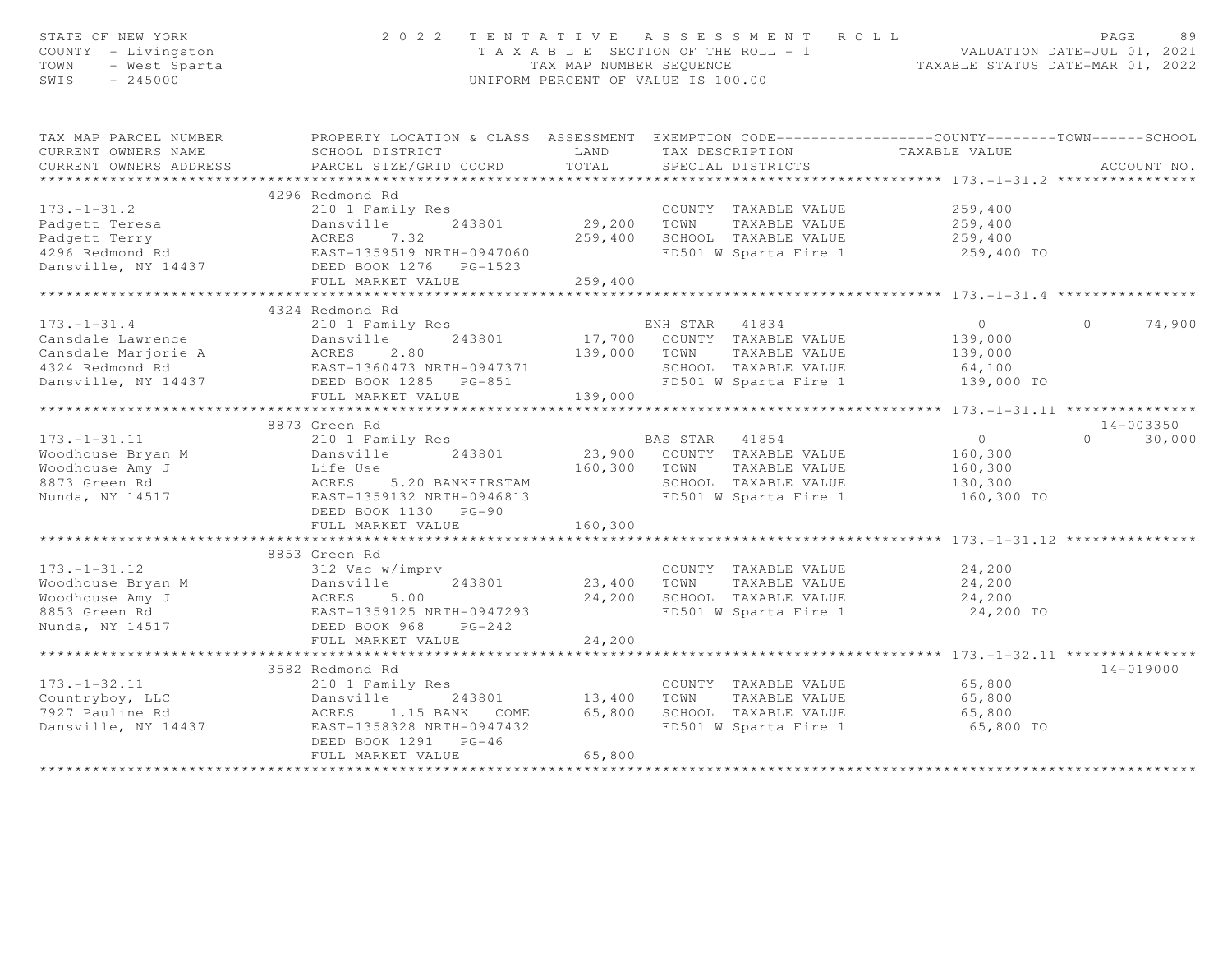| STATE OF NEW YORK<br>COUNTY - Livingston<br>TOWN<br>- West Sparta<br>SWIS<br>$-245000$              | 2 0 2 2                                                                                                                                       | TENTATIVE ASSESSMENT ROLL<br>UNIFORM PERCENT OF VALUE IS 100.00 |                                                                                                                             | T A X A B L E SECTION OF THE ROLL - 1 VALUATION DATE-JUL 01, 2021<br>TAX MAP NUMBER SEQUENCE TAXABLE STATUS DATE-MAR 01. 2022<br>TAXABLE STATUS DATE-MAR 01, 2022 | PAGE               | 90          |
|-----------------------------------------------------------------------------------------------------|-----------------------------------------------------------------------------------------------------------------------------------------------|-----------------------------------------------------------------|-----------------------------------------------------------------------------------------------------------------------------|-------------------------------------------------------------------------------------------------------------------------------------------------------------------|--------------------|-------------|
| TAX MAP PARCEL NUMBER<br>CURRENT OWNERS NAME<br>CURRENT OWNERS ADDRESS                              | PROPERTY LOCATION & CLASS ASSESSMENT EXEMPTION CODE----------------COUNTY-------TOWN------SCHOOL<br>SCHOOL DISTRICT<br>PARCEL SIZE/GRID COORD | LAND<br>TOTAL                                                   | TAX DESCRIPTION<br>SPECIAL DISTRICTS                                                                                        | TAXABLE VALUE                                                                                                                                                     |                    | ACCOUNT NO. |
|                                                                                                     | 3590 Redmond Rd                                                                                                                               |                                                                 |                                                                                                                             |                                                                                                                                                                   |                    |             |
| $173. - 1 - 32.21$<br>Johnson Ronald L<br>Johnson Linda W<br>3590 Redmond Rd<br>Dansville, NY 14437 | 210 1 Family Res<br>Dansville<br>243801<br>ACRES<br>1.37<br>EAST-1358659 NRTH-0947438<br>DEED BOOK 873<br>$PG-150$<br>FULL MARKET VALUE       | 14,000 ENH STAR<br>172,400<br>TOWN                              | VET WAR CT 41121<br>41834<br>COUNTY TAXABLE VALUE<br>TAXABLE VALUE<br>SCHOOL TAXABLE VALUE<br>172,400 FD501 W Sparta Fire 1 | 21,000<br>$\overline{0}$<br>151,400<br>151,400<br>97,500<br>172,400 TO                                                                                            | 21,000<br>$\Omega$ | 0<br>74,900 |
|                                                                                                     |                                                                                                                                               |                                                                 |                                                                                                                             | ************* 173.-1-33.3 ***                                                                                                                                     |                    |             |
| $173. - 1 - 33.3$<br>Englert Jody L<br>2 Morey Ave<br>Dansville, NY 14437                           | Redmond Rd<br>322 Rural vac>10<br>Dansville<br>243801<br>Two Res.<br>ACRES 11.08<br>EAST-1357971 NRTH-0947027<br>DEED BOOK 1182    PG-363     | 31,700<br>TOWN<br>31,700                                        | COUNTY TAXABLE VALUE<br>TAXABLE VALUE<br>SCHOOL TAXABLE VALUE<br>FD501 W Sparta Fire 1                                      | 31,700<br>31,700<br>31,700<br>31,700 TO                                                                                                                           |                    |             |
|                                                                                                     | FULL MARKET VALUE                                                                                                                             | 31,700                                                          |                                                                                                                             |                                                                                                                                                                   |                    |             |
|                                                                                                     | **********************                                                                                                                        | *******                                                         |                                                                                                                             | ********* 173. -1-33. 4                                                                                                                                           |                    |             |
| $173. - 1 - 33.4$<br>Gregory Nelson Jr<br>Gregory Jennifer<br>8872 Green Rd<br>Nunda, NY 14517      | 8872 Green Rd<br>240 Rural res<br>Dansville 243801<br>ACRES 12.06 BANKFIRSTAM<br>EAST-1358516 NRTH-0946951<br>DEED BOOK 1291    PG-1127       | 40,300<br>TOWN<br>236,500                                       | COUNTY TAXABLE VALUE<br>TAXABLE VALUE<br>SCHOOL TAXABLE VALUE<br>FD501 W Sparta Fire 1                                      | 236,500<br>236,500<br>236,500<br>236,500 TO                                                                                                                       |                    |             |
|                                                                                                     | FULL MARKET VALUE                                                                                                                             | 236,500                                                         |                                                                                                                             |                                                                                                                                                                   |                    |             |
|                                                                                                     | 3536 Redmond Rd                                                                                                                               |                                                                 |                                                                                                                             |                                                                                                                                                                   |                    |             |
| $173. - 1 - 33.21$<br>Congdon Timothy A<br>12123 Buckwheat Rd<br>Alden, NY 14004                    | 260 Seasonal res<br>Dansville<br>243801<br>ACRES 12.10<br>EAST-1356299 NRTH-0945999<br>DEED BOOK 1300 PG-489                                  | 40,400<br>TOWN<br>111,100                                       | COUNTY TAXABLE VALUE<br>TAXABLE VALUE<br>SCHOOL TAXABLE VALUE<br>FD501 W Sparta Fire 1                                      | 111,100<br>111,100<br>111,100<br>111,100 TO                                                                                                                       |                    |             |
| PRIOR OWNER ON 3/01/2022<br>Congdon Timothy A<br>******************                                 | FULL MARKET VALUE                                                                                                                             | 111,100                                                         |                                                                                                                             |                                                                                                                                                                   |                    |             |
|                                                                                                     | 3538 Redmond Rd                                                                                                                               |                                                                 |                                                                                                                             |                                                                                                                                                                   |                    |             |
| $173. - 1 - 33.22$<br>Powers Richard C                                                              | 210 1 Family Res<br>243801<br>Dansville                                                                                                       | BAS STAR<br>13,300 COUNTY TAXABLE VALUE                         | 41854                                                                                                                       | $\overline{0}$<br>132,900                                                                                                                                         | $\Omega$           | 30,000      |
| Butler Rachel<br>3538 Redmond Rd<br>Nunda, NY 14517                                                 | ACRES<br>1.10<br>EAST-1356330 NRTH-0947330<br>DEED BOOK 1289 PG-1786                                                                          | 132,900<br>TOWN                                                 | TAXABLE VALUE<br>SCHOOL TAXABLE VALUE<br>FD501 W Sparta Fire 1                                                              | 132,900<br>102,900<br>132,900 TO                                                                                                                                  |                    |             |
|                                                                                                     | FULL MARKET VALUE<br>************************                                                                                                 | 132,900<br>**********                                           |                                                                                                                             |                                                                                                                                                                   |                    |             |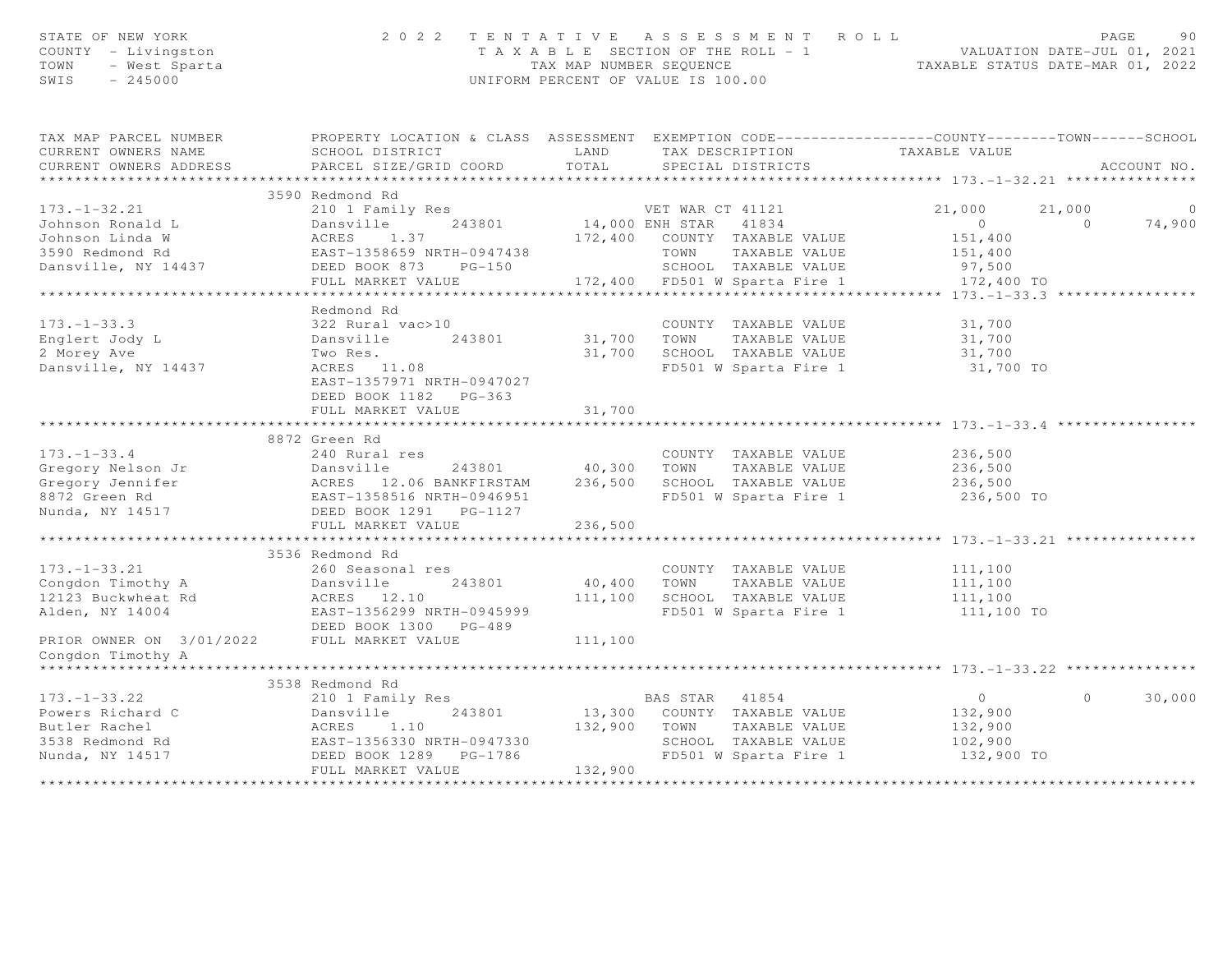| STATE OF NEW YORK<br>COUNTY - Livingston<br>- West Sparta<br>- 245000<br>TOWN<br>$-245000$<br>SWIS                             |                                                                                                                                                                                                        |                       | 2022 TENTATIVE ASSESSMENT ROLL<br>T A X A B L E SECTION OF THE ROLL - 1 VALUATION DATE-JUL 01, 2021<br>TAX MAP NUMBER SEQUENCE TAXABLE STATUS DATE-MAR 01, 2022<br>UNIFORM PERCENT OF VALUE IS 100.00 |                    | PAGE<br>91         |
|--------------------------------------------------------------------------------------------------------------------------------|--------------------------------------------------------------------------------------------------------------------------------------------------------------------------------------------------------|-----------------------|-------------------------------------------------------------------------------------------------------------------------------------------------------------------------------------------------------|--------------------|--------------------|
| TAX MAP PARCEL NUMBER<br>CURRENT OWNERS NAME<br>CURRENT OWNERS ADDRESS                                                         | PROPERTY LOCATION & CLASS ASSESSMENT EXEMPTION CODE----------------COUNTY-------TOWN------SCHOOL<br>SCHOOL DISTRICT<br>PARCEL SIZE/GRID COORD                                                          | LAND<br>TOTAL         | TAX DESCRIPTION TAXABLE VALUE<br>SPECIAL DISTRICTS                                                                                                                                                    |                    | ACCOUNT NO.        |
|                                                                                                                                | Redmond Rd                                                                                                                                                                                             |                       |                                                                                                                                                                                                       |                    | 14-011810          |
| $173. - 1 - 33.51$                                                                                                             | 322 Rural vac>10                                                                                                                                                                                       |                       | COUNTY TAXABLE VALUE 52,900                                                                                                                                                                           |                    |                    |
|                                                                                                                                | 243801 52,900 TOWN<br>Dansville                                                                                                                                                                        |                       | TAXABLE VALUE                                                                                                                                                                                         | 52,900             |                    |
| Lawler Corry J<br>20671 Morin Ln N                                                                                             | ACRES 21.87                                                                                                                                                                                            |                       | 52,900 SCHOOL TAXABLE VALUE                                                                                                                                                                           | 52,900             |                    |
| Sacketts Harbor, NY 13685 EAST-1357405 NRTH-0945921                                                                            |                                                                                                                                                                                                        |                       | AG003 Ag District #3 52,900 TO                                                                                                                                                                        |                    |                    |
|                                                                                                                                | DEED BOOK 993 PG-197                                                                                                                                                                                   |                       | FD501 W Sparta Fire 1                                                                                                                                                                                 | 52,900 TO          |                    |
|                                                                                                                                | FULL MARKET VALUE                                                                                                                                                                                      | 52,900                |                                                                                                                                                                                                       |                    |                    |
|                                                                                                                                |                                                                                                                                                                                                        |                       |                                                                                                                                                                                                       |                    |                    |
|                                                                                                                                | Redmond Rd                                                                                                                                                                                             |                       |                                                                                                                                                                                                       |                    | 14-011810          |
| $173. - 1 - 33.52$                                                                                                             |                                                                                                                                                                                                        |                       |                                                                                                                                                                                                       | 91,226             | 91,226 91,226      |
| Swyers T Joseph<br>9596 Kenney Rd                                                                                              |                                                                                                                                                                                                        |                       | 243801 104,800 COUNTY TAXABLE VALUE                                                                                                                                                                   | 13,574             |                    |
| 9596 Kenney Rd                                                                                                                 | ACRES 33.10 BANK SWYE 104,800 TOWN TAXABLE VALUE                                                                                                                                                       |                       |                                                                                                                                                                                                       | 13,574             |                    |
| Dansville, NY 14437                                                                                                            |                                                                                                                                                                                                        |                       | SCHOOL TAXABLE VALUE                                                                                                                                                                                  | 13,574             |                    |
|                                                                                                                                |                                                                                                                                                                                                        |                       | AG003 Ag District #3 104,800 TO<br>FD501 W Sparta Fire 1 104,800 TO                                                                                                                                   |                    |                    |
| MAY BE SUBJECT TO PAYMENT FULL MARKET VALUE                                                                                    |                                                                                                                                                                                                        |                       |                                                                                                                                                                                                       |                    |                    |
| UNDER AGDIST LAW TIL 2026                                                                                                      |                                                                                                                                                                                                        |                       |                                                                                                                                                                                                       |                    |                    |
|                                                                                                                                | 322 Rural value<br>Dansville 243801<br>ACRES 33.10 BANK SWYE 104,800<br>EAST-1357775 NRTH-0946104 SCHOOL TAARLEND BOOK 1273 PG-2817 AG003 Ag District #3<br>WARKET VALUE 104,800 FD501 W Sparta Fire 1 |                       |                                                                                                                                                                                                       |                    |                    |
|                                                                                                                                |                                                                                                                                                                                                        |                       |                                                                                                                                                                                                       |                    |                    |
| $173. - 1 - 33.114$                                                                                                            | 240 Rural res                                                                                                                                                                                          |                       | ENH STAR 41834                                                                                                                                                                                        | $\overline{0}$     | 74,900<br>$\Omega$ |
|                                                                                                                                |                                                                                                                                                                                                        |                       | 243801 96,800 COUNTY TAXABLE VALUE 240,300                                                                                                                                                            |                    |                    |
|                                                                                                                                |                                                                                                                                                                                                        |                       | 240,300 TOWN TAXABLE VALUE                                                                                                                                                                            | 240,300            |                    |
|                                                                                                                                |                                                                                                                                                                                                        |                       | SCHOOL TAXABLE VALUE 165,400                                                                                                                                                                          |                    |                    |
| Nunda, NY 14517                                                                                                                | DEED BOOK 1216 PG-111                                                                                                                                                                                  |                       | FD501 W Sparta Fire 1                                                                                                                                                                                 | 240,300 TO         |                    |
|                                                                                                                                | FULL MARKET VALUE                                                                                                                                                                                      | 240,300               |                                                                                                                                                                                                       |                    |                    |
|                                                                                                                                | 8888 Green Rd                                                                                                                                                                                          |                       |                                                                                                                                                                                                       |                    |                    |
|                                                                                                                                |                                                                                                                                                                                                        |                       | COUNTY TAXABLE VALUE                                                                                                                                                                                  | 36,500             |                    |
|                                                                                                                                |                                                                                                                                                                                                        | COUNTY<br>36,100 TOWN | TAXABLE VALUE                                                                                                                                                                                         | 36,500             |                    |
|                                                                                                                                |                                                                                                                                                                                                        |                       | 36,500 SCHOOL TAXABLE VALUE 36,500                                                                                                                                                                    |                    |                    |
| 173.-1-33.117<br>Wheeler David R<br>7192 River Rd<br>Mt. Morris, NY 14510<br>Mt. Morris, NY 14510<br>RAST-1358547 NRTH-0946029 |                                                                                                                                                                                                        |                       | FD501 W Sparta Fire 1                                                                                                                                                                                 | 36,500 TO          |                    |
|                                                                                                                                | DEED BOOK 1286 PG-2949                                                                                                                                                                                 |                       |                                                                                                                                                                                                       |                    |                    |
|                                                                                                                                | FULL MARKET VALUE                                                                                                                                                                                      | 36,500                |                                                                                                                                                                                                       |                    |                    |
|                                                                                                                                |                                                                                                                                                                                                        |                       |                                                                                                                                                                                                       |                    |                    |
|                                                                                                                                | 8880 Green Rd                                                                                                                                                                                          |                       |                                                                                                                                                                                                       |                    |                    |
| $173. - 1 - 33.118$                                                                                                            | 210 1 Family Res                                                                                                                                                                                       |                       | COUNTY TAXABLE VALUE 123,800                                                                                                                                                                          |                    |                    |
| Mosko Donald                                                                                                                   | 243801<br>Dansville                                                                                                                                                                                    | 22,100 TOWN           | TAXABLE VALUE                                                                                                                                                                                         |                    |                    |
| 9 W Liberty St                                                                                                                 | ACRES 4.50                                                                                                                                                                                             | 123,800               | SCHOOL TAXABLE VALUE                                                                                                                                                                                  | 123,800<br>123,800 |                    |
| Dansville, NY 14437                                                                                                            | EAST-1358522 NRTH-0946401                                                                                                                                                                              |                       | FD501 W Sparta Fire 1                                                                                                                                                                                 | 123,800 TO         |                    |
|                                                                                                                                | DEED BOOK 1258 PG-2528                                                                                                                                                                                 |                       |                                                                                                                                                                                                       |                    |                    |
|                                                                                                                                | FULL MARKET VALUE                                                                                                                                                                                      | 123,800               |                                                                                                                                                                                                       |                    |                    |
|                                                                                                                                |                                                                                                                                                                                                        |                       |                                                                                                                                                                                                       |                    |                    |
|                                                                                                                                | 3560 Redmond Rd                                                                                                                                                                                        |                       |                                                                                                                                                                                                       |                    | 14-011800          |
| $173. - 1 - 34.11$                                                                                                             | 270 Mfg housing                                                                                                                                                                                        |                       | COUNTY TAXABLE VALUE                                                                                                                                                                                  | 36,100             |                    |
| Petracchi Brent                                                                                                                | Dansville<br>243801                                                                                                                                                                                    | 18,200                | TOWN<br>TAXABLE VALUE                                                                                                                                                                                 | 36,100             |                    |
| 3568 Redmond Rd                                                                                                                | ACRES 3.00                                                                                                                                                                                             | 36,100                | SCHOOL TAXABLE VALUE                                                                                                                                                                                  | 36,100             |                    |
| Nunda, NY 14517                                                                                                                | EAST-1357219 NRTH-0947270                                                                                                                                                                              |                       | FD501 W Sparta Fire 1                                                                                                                                                                                 | 36,100 TO          |                    |
|                                                                                                                                | DEED BOOK 1287 PG-843                                                                                                                                                                                  |                       |                                                                                                                                                                                                       |                    |                    |
|                                                                                                                                | FULL MARKET VALUE                                                                                                                                                                                      | 36,100                |                                                                                                                                                                                                       |                    |                    |
|                                                                                                                                | *********************                                                                                                                                                                                  |                       |                                                                                                                                                                                                       |                    |                    |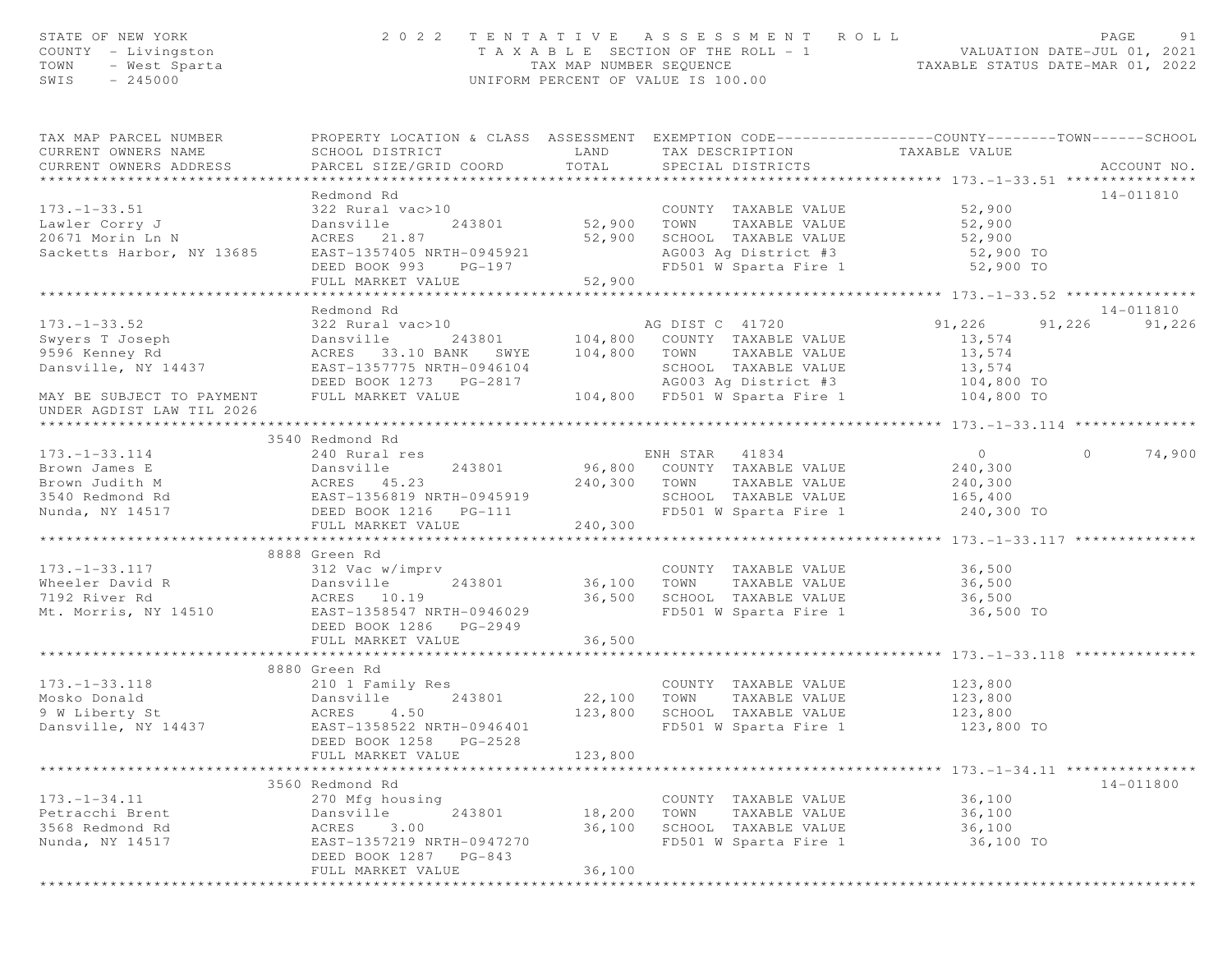| STATE OF NEW YORK<br>COUNTY - Livingston<br>- West Sparta<br>- 245000<br>TOWN<br>SWIS                | 2 0 2 2                                                                                                                                                                                                         | UNIFORM PERCENT OF VALUE IS 100.00 |                | TENTATIVE ASSESSMENT ROLL                                                                                       | T A X A B L E SECTION OF THE ROLL - 1 VALUATION DATE-JUL 01, 2021<br>TAX MAP NUMBER SEQUENCE TAXABLE STATUS DATE-MAR 01, 2022 | PAGE     | 92                      |
|------------------------------------------------------------------------------------------------------|-----------------------------------------------------------------------------------------------------------------------------------------------------------------------------------------------------------------|------------------------------------|----------------|-----------------------------------------------------------------------------------------------------------------|-------------------------------------------------------------------------------------------------------------------------------|----------|-------------------------|
| TAX MAP PARCEL NUMBER<br>CURRENT OWNERS NAME<br>CURRENT OWNERS ADDRESS<br>***********************    | PROPERTY LOCATION & CLASS ASSESSMENT EXEMPTION CODE-----------------COUNTY--------TOWN------SCHOOL<br>SCHOOL DISTRICT<br>PARCEL SIZE/GRID COORD                                                                 | LAND<br>TOTAL                      |                | TAX DESCRIPTION<br>SPECIAL DISTRICTS                                                                            | TAXABLE VALUE                                                                                                                 |          | ACCOUNT NO.             |
|                                                                                                      | 3568 Redmond Rd                                                                                                                                                                                                 |                                    |                |                                                                                                                 |                                                                                                                               |          |                         |
| $173. - 1 - 34.121$<br>Petracchi Brent<br>Petracchi Veronica L<br>3568 Redmond Rd<br>Nunda, NY 14517 | 210 1 Family Res<br>Dansville 243801<br>Dansville 243801<br>ACRES 4.47<br>EAST-1357593 NRTH-0947064<br>DEED BOOK 1294 PG-2836<br>FULL MARKET VALUE 123,400                                                      |                                    | 123,400 TOWN   | BAS STAR 41854<br>22,000 COUNTY TAXABLE VALUE<br>TAXABLE VALUE<br>SCHOOL TAXABLE VALUE<br>FD501 W Sparta Fire 1 | $\overline{0}$<br>123,400<br>123,400<br>93,400<br>123,400 TO                                                                  | $\Omega$ | 30,000                  |
|                                                                                                      |                                                                                                                                                                                                                 |                                    |                |                                                                                                                 |                                                                                                                               |          |                         |
| $173. - 1 - 34.122$<br>Galloway Irene<br>3566 Redmond Rd<br>Nunda, NY 14517                          | 3566 Redmond Rd<br>270 Mfg housing<br>Dansville 243801<br>ACRES 1.45<br>EAST-1357404 NRTH-0947330<br>DEED BOOK 1263 PG-987                                                                                      |                                    | BAS STAR 41854 | 14,200 COUNTY TAXABLE VALUE<br>24,800 TOWN TAXABLE VALUE<br>SCHOOL TAXABLE VALUE<br>FD501 W Sparta Fire 1       | $\overline{0}$<br>24,800<br>24,800<br>$\overline{0}$<br>24,800 TO                                                             | $\Omega$ | 24,800                  |
|                                                                                                      | FULL MARKET VALUE                                                                                                                                                                                               | 24,800                             |                |                                                                                                                 |                                                                                                                               |          |                         |
|                                                                                                      |                                                                                                                                                                                                                 |                                    |                |                                                                                                                 |                                                                                                                               |          |                         |
| $173. - 1 - 35$<br>Bradley Shelia K<br>Elma A. Brooks<br>8524 Green Rd<br>Dansville, NY 14437        | 8524 Green Rd<br>210 1 Family Res<br>Dansville 243801<br>Reserved Life Estate! 119,600 TOWN<br>FRNT 179.00 DPTH 135.00<br>ACRES 0.60<br>EAST-1358772 NRTH-0947683<br>DEED BOOK 1160 PG-215<br>FULL MARKET VALUE | 119,600                            | ENH STAR 41834 | 7,700 COUNTY TAXABLE VALUE<br>TAXABLE VALUE<br>SCHOOL TAXABLE VALUE                                             | $\overline{0}$<br>119,600<br>119,600<br>44,700<br>FD501 W Sparta Fire 1 119,600 TO                                            | $\Omega$ | $14 - 009350$<br>74,900 |
|                                                                                                      |                                                                                                                                                                                                                 |                                    |                |                                                                                                                 |                                                                                                                               |          |                         |
| $173. - 1 - 36.11$<br>Dennison Douglas P Et Al<br>15 Bonadonna Ave<br>Mt. Morris, NY 14510           | Green Rd<br>314 Rural vac<10<br>243801<br>Dansville<br>ACRES 3.51<br>EAST-1358551 NRTH-0948973<br>DEED BOOK 1243 PG-100                                                                                         | 13,000 TOWN                        |                | COUNTY TAXABLE VALUE<br>TAXABLE VALUE<br>13,000 SCHOOL TAXABLE VALUE<br>FD501 W Sparta Fire 1                   | 13,000<br>13,000<br>13,000<br>13,000 TO                                                                                       |          | $14 - 009300$           |
|                                                                                                      | FULL MARKET VALUE                                                                                                                                                                                               | 13,000                             |                |                                                                                                                 |                                                                                                                               |          |                         |
|                                                                                                      |                                                                                                                                                                                                                 |                                    |                |                                                                                                                 |                                                                                                                               |          |                         |
| $173. - 1 - 36.12$<br>Brooks Daryl L<br>8524 Green Rd<br>Dansville, NY 14437                         | Green Rd<br>314 Rural vac<10<br>314 Ave -<br>Dansville<br>ACRES - 3.52<br>- 258541 N<br>243801<br>EAST-1358541 NRTH-0948685<br>DEED BOOK 906<br>PG-379<br>FULL MARKET VALUE                                     | 13,100<br>13,100<br>13,100         | TOWN           | COUNTY TAXABLE VALUE<br>TAXABLE VALUE<br>SCHOOL TAXABLE VALUE<br>FD501 W Sparta Fire 1                          | 13,100<br>13,100<br>13,100<br>13,100 TO                                                                                       |          |                         |
|                                                                                                      |                                                                                                                                                                                                                 |                                    |                |                                                                                                                 |                                                                                                                               |          |                         |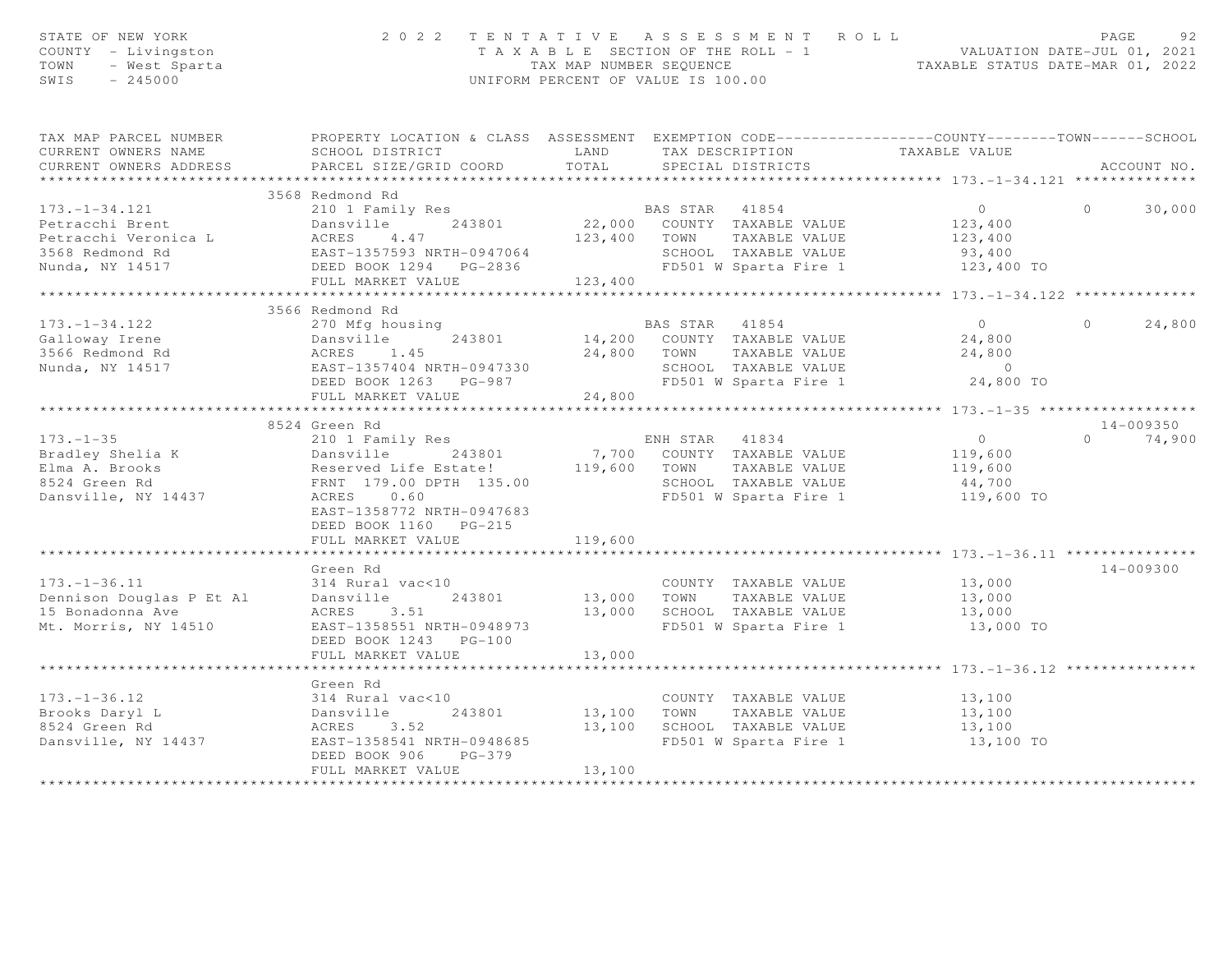| STATE OF NEW YORK<br>COUNTY - Livingston<br>- Livingston<br>- West Sparta<br>- 245000<br>TOWN<br>SWIS<br>$-245000$                                                                                                                         | 2022 TENTATIVE ASSESSMENT ROLL                                                                                             | UNIFORM PERCENT OF VALUE IS 100.00 |                  |                                                       | T A X A B L E SECTION OF THE ROLL - 1 VALUATION DATE-JUL 01, 2021<br>TAX MAP NUMBER SEQUENCE TAXABLE STATUS DATE-MAR 01, 2022 |                | PAGE<br>93  |
|--------------------------------------------------------------------------------------------------------------------------------------------------------------------------------------------------------------------------------------------|----------------------------------------------------------------------------------------------------------------------------|------------------------------------|------------------|-------------------------------------------------------|-------------------------------------------------------------------------------------------------------------------------------|----------------|-------------|
| TAX MAP PARCEL NUMBER<br>CURRENT OWNERS NAME                                                                                                                                                                                               | PROPERTY LOCATION & CLASS ASSESSMENT EXEMPTION CODE---------------COUNTY-------TOWN------SCHOOL<br>LAND<br>SCHOOL DISTRICT |                                    |                  | TAX DESCRIPTION                                       | TAXABLE VALUE                                                                                                                 |                |             |
| CURRENT OWNERS ADDRESS                                                                                                                                                                                                                     | PARCEL SIZE/GRID COORD                                                                                                     | TOTAL                              |                  | SPECIAL DISTRICTS                                     |                                                                                                                               |                | ACCOUNT NO. |
| *************************                                                                                                                                                                                                                  | Green Rd                                                                                                                   |                                    |                  |                                                       |                                                                                                                               |                |             |
| $173. - 1 - 36.13$                                                                                                                                                                                                                         |                                                                                                                            |                                    |                  | COUNTY TAXABLE VALUE                                  | 12,900                                                                                                                        |                |             |
| Dennison Cynthia                                                                                                                                                                                                                           | 314 Rural vac<10 COUNT<br>Dansville 243801 12,900 TOWN                                                                     |                                    |                  | TAXABLE VALUE                                         | 12,900                                                                                                                        |                |             |
| 4678 Lattimer Rd                                                                                                                                                                                                                           | ACRES 3.46                                                                                                                 | 12,900                             |                  | SCHOOL TAXABLE VALUE                                  | 12,900                                                                                                                        |                |             |
| Groveland, NY 14462 EAST-1358652 NRTH-0948354                                                                                                                                                                                              |                                                                                                                            |                                    |                  |                                                       | FD501 W Sparta Fire 1 12,900 TO                                                                                               |                |             |
|                                                                                                                                                                                                                                            | DEED BOOK 906 PG-388                                                                                                       |                                    |                  |                                                       |                                                                                                                               |                |             |
|                                                                                                                                                                                                                                            | FULL MARKET VALUE                                                                                                          | 12,900                             |                  |                                                       |                                                                                                                               |                |             |
|                                                                                                                                                                                                                                            | 3565 Redmond Rd                                                                                                            |                                    |                  |                                                       |                                                                                                                               |                |             |
| $173. - 1 - 36.21$                                                                                                                                                                                                                         | 210 1 Family Res<br>Dansville 243801 20,500 CW_15_VET/ 41161<br>20,500 CW_DISBLD_ 41171                                    |                                    |                  |                                                       | 12,000 12,000                                                                                                                 |                | $\circ$     |
| Brooks Richard D<br>Brooks Richard D<br>Brooks Michelle L (ACRES 3.89 BANK LERETA 158,000 BAS STAR 41854<br>3565 Redmond Rd (EAST-1357396 NRTH-0947734 (COUNTY TAXABLE VALUE)<br>Nunda, NY 14517 DEED BOOK 906 PG-382 158,000 BAS TAN TAXA |                                                                                                                            |                                    |                  |                                                       | $40,000$ $40,000$                                                                                                             |                | $\bigcirc$  |
|                                                                                                                                                                                                                                            |                                                                                                                            |                                    |                  |                                                       | $\overline{0}$                                                                                                                | $\overline{0}$ | 30,000      |
|                                                                                                                                                                                                                                            |                                                                                                                            |                                    |                  |                                                       | 106,000                                                                                                                       |                |             |
|                                                                                                                                                                                                                                            |                                                                                                                            |                                    |                  | TOWN TAXABLE VALUE                                    | 106,000                                                                                                                       |                |             |
|                                                                                                                                                                                                                                            | FULL MARKET VALUE                                                                                                          |                                    |                  | 158,000 SCHOOL TAXABLE VALUE<br>FD501 W Sparta Fire 1 | 128,000<br>158,000 TO                                                                                                         |                |             |
|                                                                                                                                                                                                                                            |                                                                                                                            |                                    |                  |                                                       |                                                                                                                               |                |             |
|                                                                                                                                                                                                                                            | 8520 Green Rd                                                                                                              |                                    |                  |                                                       |                                                                                                                               |                |             |
| $173. - 1 - 36.153$                                                                                                                                                                                                                        | 240 Rural res                                                                                                              |                                    | AG DIST IN 41730 |                                                       | 32,928                                                                                                                        | 32,928         | 32,928      |
|                                                                                                                                                                                                                                            |                                                                                                                            |                                    |                  |                                                       | $\overline{0}$                                                                                                                | $\overline{a}$ | 30,000      |
|                                                                                                                                                                                                                                            |                                                                                                                            |                                    |                  |                                                       | 260,172                                                                                                                       |                |             |
|                                                                                                                                                                                                                                            |                                                                                                                            |                                    |                  |                                                       | 260,172                                                                                                                       |                |             |
|                                                                                                                                                                                                                                            |                                                                                                                            |                                    |                  |                                                       | 230,172                                                                                                                       |                |             |
|                                                                                                                                                                                                                                            | FULL MARKET VALUE                                                                                                          |                                    |                  | 293,100 FD501 W Sparta Fire 1                         | $293,100$ TO                                                                                                                  |                |             |
| MAY BE SUBJECT TO PAYMENT<br>UNDER AGDIST LAW TIL 2029                                                                                                                                                                                     |                                                                                                                            |                                    |                  |                                                       |                                                                                                                               |                |             |
|                                                                                                                                                                                                                                            | 8486 Green Rd                                                                                                              |                                    |                  |                                                       |                                                                                                                               |                | 14-013500   |
| 173.-1-37.1<br>Nagle David R<br>Nagle Barbara A<br>8486 Green Rd<br>Dansville, NY 14437                                                                                                                                                    |                                                                                                                            |                                    |                  |                                                       | 13,665                                                                                                                        |                | 13,665 0    |
|                                                                                                                                                                                                                                            | 210 1 Family Res<br>Dansville 243801 17,400 ENH STAR 41834                                                                 |                                    |                  |                                                       | $\sim$ 0                                                                                                                      | $\overline{0}$ | 74,900      |
|                                                                                                                                                                                                                                            | Eansvil<br>90.92 DPTH 225.15 91,100 COUNTY TAXABLE VALUE                                                                   |                                    |                  |                                                       | 77,435                                                                                                                        |                |             |
|                                                                                                                                                                                                                                            | ACRES 2.70                                                                                                                 |                                    | TOWN             | TAXABLE VALUE                                         | 77,435                                                                                                                        |                |             |
|                                                                                                                                                                                                                                            | ---<br>EAST-1358380 NRTH-0949296                                                                                           |                                    |                  | SCHOOL TAXABLE VALUE                                  | 16, 200                                                                                                                       |                |             |
|                                                                                                                                                                                                                                            | FULL MARKET VALUE                                                                                                          |                                    |                  | 91,100 FD501 W Sparta Fire 1                          | 91,100 TO                                                                                                                     |                |             |
|                                                                                                                                                                                                                                            |                                                                                                                            |                                    |                  |                                                       |                                                                                                                               |                |             |
|                                                                                                                                                                                                                                            | 3525 Redmond Rd                                                                                                            |                                    |                  |                                                       |                                                                                                                               |                | 14-038650   |
| $173. - 1 - 40$<br>Fovel Korey Robert                                                                                                                                                                                                      | 322 Rural vac>10                                                                                                           |                                    |                  | COUNTY TAXABLE VALUE<br>95,000 TOWN TAXABLE VALUE     | COUNTY TAXABLE VALUE 95,000<br>95,000                                                                                         |                |             |
| 61 High St                                                                                                                                                                                                                                 | Dansville<br>243801<br>ACRES 49.55                                                                                         | 95,000                             |                  | SCHOOL TAXABLE VALUE                                  | 95,000                                                                                                                        |                |             |
| Brockport, NY 14420                                                                                                                                                                                                                        | EAST-1355497 NRTH-0948312                                                                                                  |                                    |                  | FD501 W Sparta Fire 1                                 | 95,000 TO                                                                                                                     |                |             |
|                                                                                                                                                                                                                                            | DEED BOOK 1299 PG-2317                                                                                                     |                                    |                  |                                                       |                                                                                                                               |                |             |
|                                                                                                                                                                                                                                            | FULL MARKET VALUE                                                                                                          | 95,000                             |                  |                                                       |                                                                                                                               |                |             |
|                                                                                                                                                                                                                                            |                                                                                                                            |                                    |                  |                                                       |                                                                                                                               |                |             |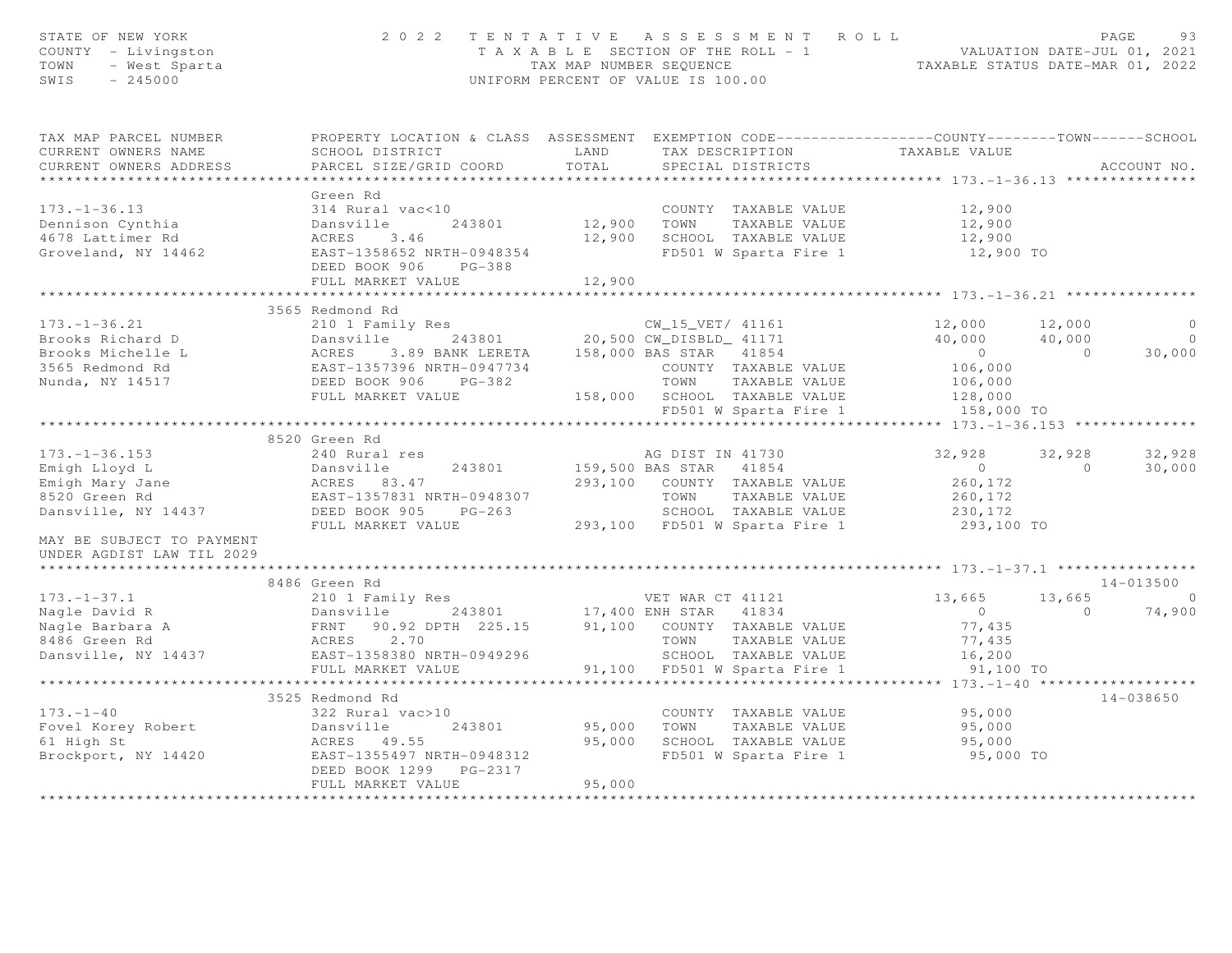| STATE OF NEW YORK<br>COUNTY - Livingston<br>TOWN<br>- West Sparta<br>SWIS<br>$-245000$                                                                                                    | 2 0 2 2                                                       |              | TENTATIVE ASSESSMENT ROLL<br>T A X A B L E SECTION OF THE ROLL - 1 VALUATION DATE-JUL 01, 2021<br>TAX MAP NUMBER SEQUENCE TAXABLE STATUS DATE-MAR 01, 2022<br>UNIFORM PERCENT OF VALUE IS 100.00 |                   |          | PAGE<br>94    |
|-------------------------------------------------------------------------------------------------------------------------------------------------------------------------------------------|---------------------------------------------------------------|--------------|--------------------------------------------------------------------------------------------------------------------------------------------------------------------------------------------------|-------------------|----------|---------------|
| TAX MAP PARCEL NUMBER THE PROPERTY LOCATION & CLASS ASSESSMENT EXEMPTION CODE--------------COUNTY-------TOWN------SCHOOL                                                                  |                                                               |              |                                                                                                                                                                                                  |                   |          |               |
| CURRENT OWNERS NAME                                                                                                                                                                       | SCHOOL DISTRICT                                               | LAND         | TAX DESCRIPTION                                                                                                                                                                                  | TAXABLE VALUE     |          |               |
| CURRENT OWNERS ADDRESS                                                                                                                                                                    | PARCEL SIZE/GRID COORD                                        | TOTAL        | SPECIAL DISTRICTS                                                                                                                                                                                |                   |          | ACCOUNT NO.   |
|                                                                                                                                                                                           |                                                               |              |                                                                                                                                                                                                  |                   |          |               |
|                                                                                                                                                                                           | 8406 Green Rd<br>105 Vac farmland                             |              |                                                                                                                                                                                                  |                   |          |               |
| $173. - 1 - 41.2$                                                                                                                                                                         | Dansville<br>243801                                           |              | COUNTY TAXABLE VALUE<br>TAXABLE VALUE                                                                                                                                                            | 35,000<br>35,000  |          |               |
| Ferrara Anthony                                                                                                                                                                           |                                                               | 35,000 TOWN  | 35,000 SCHOOL TAXABLE VALUE                                                                                                                                                                      | 35,000            |          |               |
|                                                                                                                                                                                           |                                                               |              | AG003 Ag District #3                                                                                                                                                                             | 35,000 TO         |          |               |
|                                                                                                                                                                                           |                                                               |              | FD501 W Sparta Fire 1                                                                                                                                                                            | 35,000 TO         |          |               |
| Ferrara Anthony<br>Ferrera Bernadette (ERS 25.00<br>487 Pinegrove Ave (EAST-1354029 NRTH-0951151<br>Rochester, NY 14617 (DEED BOOK 1275 PG-807<br>FULL MARKET VALUE                       | FULL MARKET VALUE                                             | 35,000       |                                                                                                                                                                                                  |                   |          |               |
|                                                                                                                                                                                           | ****************************                                  |              |                                                                                                                                                                                                  |                   |          |               |
|                                                                                                                                                                                           | 8468 Green Rd                                                 |              |                                                                                                                                                                                                  |                   |          | $14 - 035350$ |
| $173. - 1 - 41.12$                                                                                                                                                                        | 210 1 Family Res                                              |              | BAS STAR 41854                                                                                                                                                                                   | $\overline{0}$    | $\Omega$ | 30,000        |
|                                                                                                                                                                                           |                                                               |              | 27,000 COUNTY TAXABLE VALUE                                                                                                                                                                      | 196,300           |          |               |
|                                                                                                                                                                                           |                                                               | 196,300 TOWN | TAXABLE VALUE                                                                                                                                                                                    | 196,300           |          |               |
| Cotter Kreag R<br>Cotter Catherine S<br>8468 Green Rd<br>DANSY 14437<br>DEED BOOK 1267 -1357531 NRTH-0949391<br>DEED BOOK 1267 -1357531 NRTH-0949391<br>DEED BOOK 1267 -1271 NRTH-0949391 |                                                               |              | SCHOOL TAXABLE VALUE                                                                                                                                                                             | 166,300           |          |               |
|                                                                                                                                                                                           |                                                               |              | FD501 W Sparta Fire 1                                                                                                                                                                            | 196,300 TO        |          |               |
|                                                                                                                                                                                           | FULL MARKET VALUE                                             | 196,300      |                                                                                                                                                                                                  |                   |          |               |
|                                                                                                                                                                                           |                                                               |              |                                                                                                                                                                                                  |                   |          |               |
|                                                                                                                                                                                           | Green Rd                                                      |              |                                                                                                                                                                                                  |                   |          | 14-035350     |
| $173. - 1 - 41.15$                                                                                                                                                                        | 322 Rural vac>10                                              |              | AG DIST C 41720                                                                                                                                                                                  | 54,395            | 54,395   | 54,395        |
| Cotter Kreag R<br>Cotter Catherine S                                                                                                                                                      | 322 Rural<br>Dansville<br>ACRES 22<br>FAST 13593<br>243801    |              | 73,300 COUNTY TAXABLE VALUE                                                                                                                                                                      | 18,905            |          |               |
| 8468 Green Rd                                                                                                                                                                             | ACRES 22.20<br>EAST-1358228 NRTH-0949803                      |              | 73,300 TOWN TAXABLE VALUE<br>SCHOOL TAXABLE VALUE                                                                                                                                                | 18,905<br>18,905  |          |               |
| Dansville, NY 14437                                                                                                                                                                       | DEED BOOK 1255 PG-1238                                        |              | AG003 Ag District #3                                                                                                                                                                             | 73,300 TO         |          |               |
|                                                                                                                                                                                           | FULL MARKET VALUE                                             |              | 73,300 FD501 W Sparta Fire 1                                                                                                                                                                     | 73,300 TO         |          |               |
| MAY BE SUBJECT TO PAYMENT<br>UNDER AGDIST LAW TIL 2026                                                                                                                                    |                                                               |              |                                                                                                                                                                                                  |                   |          |               |
|                                                                                                                                                                                           |                                                               |              |                                                                                                                                                                                                  |                   |          |               |
|                                                                                                                                                                                           | 8462 Green Rd                                                 |              |                                                                                                                                                                                                  |                   |          | 14-035350     |
| $173. - 1 - 41.141$                                                                                                                                                                       | 312 Vac w/imprv                                               |              | AG DIST C 41720                                                                                                                                                                                  | 28,051            | 28,051   | 28,051        |
| Brady Robert V                                                                                                                                                                            | 243801<br>Dansville                                           |              | 165,100 CERT FORET 47460                                                                                                                                                                         | 73,920            | 73,920   | 73,920        |
| Brady John M                                                                                                                                                                              | ACRES 87.44<br>EAST-1355884 NRTH-0949680                      |              | 199,800 COUNTY TAXABLE VALUE                                                                                                                                                                     | 97,829            |          |               |
| 128 E Parkway                                                                                                                                                                             |                                                               |              | TOWN<br>TAXABLE VALUE                                                                                                                                                                            | 97,829            |          |               |
| Rochester, NY 14617                                                                                                                                                                       | DEED BOOK 1210 PG-214                                         |              | SCHOOL TAXABLE VALUE                                                                                                                                                                             | 97,829            |          |               |
|                                                                                                                                                                                           | FULL MARKET VALUE                                             |              | 199,800 AG003 Ag District #3                                                                                                                                                                     | 199,800 TO        |          |               |
| MAY BE SUBJECT TO PAYMENT<br>UNDER RPTL480A UNTIL 2031                                                                                                                                    |                                                               |              | FD501 W Sparta Fire 1                                                                                                                                                                            | 199,800 TO        |          |               |
|                                                                                                                                                                                           |                                                               |              |                                                                                                                                                                                                  |                   |          |               |
|                                                                                                                                                                                           | 8913 Hartman Rd<br>210 1 Family Res                           |              |                                                                                                                                                                                                  |                   |          | 14-004300     |
| $173. - 1 - 42$                                                                                                                                                                           |                                                               |              | BAS STAR 41854                                                                                                                                                                                   | $\circ$           | $\Omega$ | 30,000        |
| Cuddeback Carin                                                                                                                                                                           | 243801<br>Dansville<br>4.00 BANKFIRSTAM 109,700 TOWN<br>ACRES |              | 20,800 COUNTY TAXABLE VALUE<br>TAXABLE VALUE                                                                                                                                                     | 109,700           |          |               |
| 8913 Hartman Rd<br>Nunda, NY 14517                                                                                                                                                        | EAST-1365536 NRTH-0945217                                     |              | SCHOOL TAXABLE VALUE                                                                                                                                                                             | 109,700<br>79,700 |          |               |
|                                                                                                                                                                                           | DEED BOOK 572<br>PG-00264                                     |              | FD501 W Sparta Fire 1                                                                                                                                                                            | 109,700 TO        |          |               |
|                                                                                                                                                                                           | FULL MARKET VALUE                                             | 109,700      |                                                                                                                                                                                                  |                   |          |               |
|                                                                                                                                                                                           |                                                               |              |                                                                                                                                                                                                  |                   |          |               |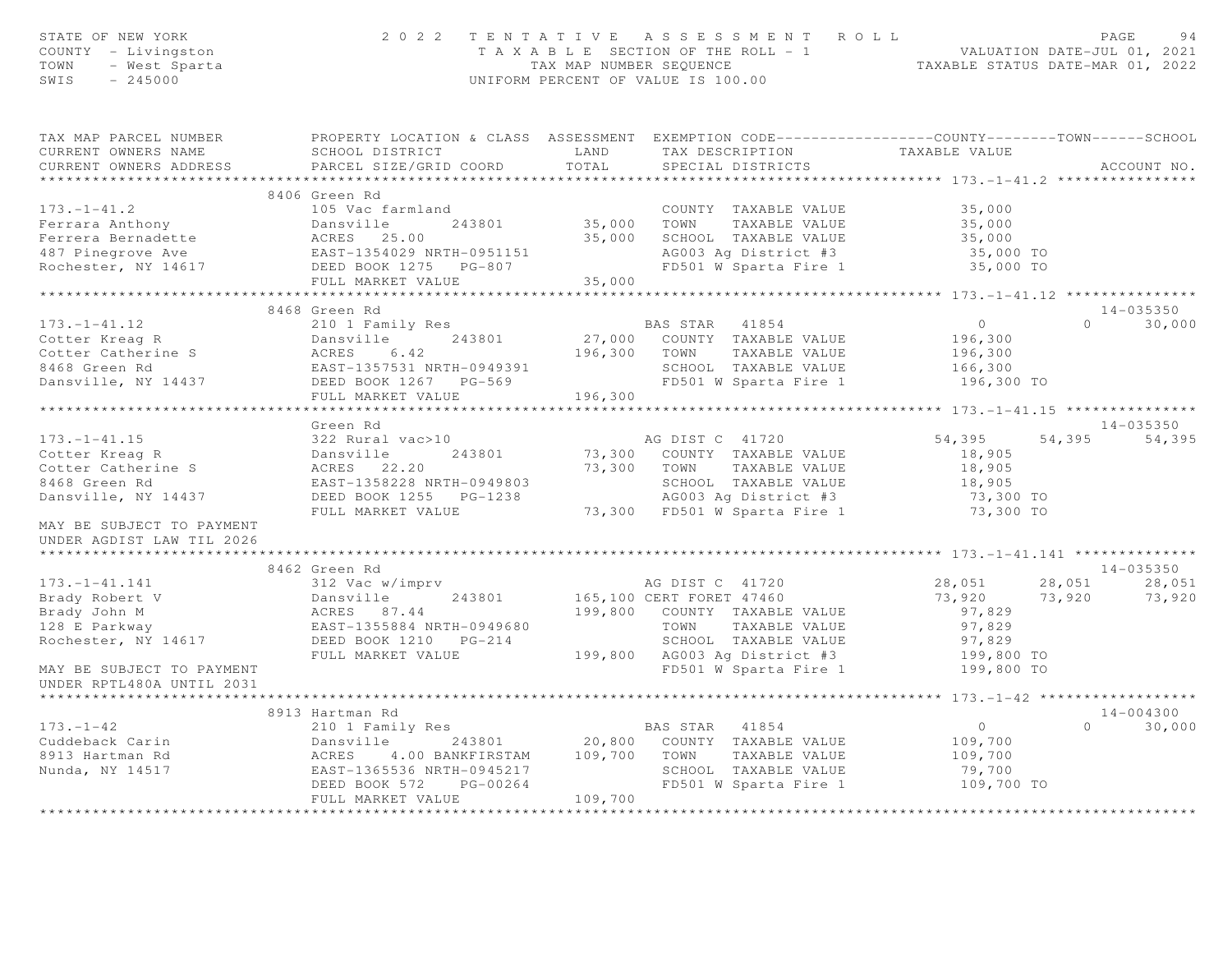| STATE OF NEW YORK<br>- Livingston<br>COUNTY<br>- West Sparta<br>TOWN<br>$-245000$<br>SWIS | 2 0 2 2                      | TENTATIVE<br>TAXABLE<br>TAX MAP NUMBER SEQUENCE | ASSESSMENT ROLL<br>SECTION OF THE ROLL - 1<br>UNIFORM PERCENT OF VALUE IS 100.00 | VALUATION DATE-JUL 01, 2021<br>TAXABLE STATUS DATE-MAR 01, 2022 | 95<br>PAGE    |
|-------------------------------------------------------------------------------------------|------------------------------|-------------------------------------------------|----------------------------------------------------------------------------------|-----------------------------------------------------------------|---------------|
| TAX MAP PARCEL NUMBER                                                                     | PROPERTY LOCATION & CLASS    | ASSESSMENT                                      | EXEMPTION CODE----------------COUNTY-------TOWN-----SCHOOL                       |                                                                 |               |
| CURRENT OWNERS NAME                                                                       | SCHOOL DISTRICT              | LAND                                            | TAX DESCRIPTION                                                                  | TAXABLE VALUE                                                   |               |
| CURRENT OWNERS ADDRESS                                                                    | PARCEL SIZE/GRID COORD TOTAL |                                                 | SPECIAL DISTRICTS                                                                |                                                                 | ACCOUNT NO.   |
|                                                                                           |                              |                                                 |                                                                                  |                                                                 |               |
|                                                                                           | 4795 Goho Rd                 |                                                 |                                                                                  |                                                                 | $14 - 017400$ |
| $173. - 1 - 43$                                                                           | 210 1 Family Res             |                                                 | TAXABLE VALUE<br>COUNTY                                                          | 95,900                                                          |               |
| Yamonaco Marvin A Sr.                                                                     | Dansville<br>243801          | 15,600                                          | TOWN<br>TAXABLE VALUE                                                            | 95,900                                                          |               |
| Erdle Susan Jane                                                                          | 2.00<br>ACRES                | 95,900                                          | SCHOOL<br>TAXABLE VALUE                                                          | 95,900                                                          |               |
| 4815 Stoner Hill Rd                                                                       | EAST-1366887 NRTH-0945140    |                                                 | FD501 W Sparta Fire 1                                                            | 95,900 TO                                                       |               |
| Dansville, NY 14437                                                                       | DEED BOOK 1221<br>$PG-151$   |                                                 |                                                                                  |                                                                 |               |
|                                                                                           | FULL MARKET VALUE            | 95,900                                          |                                                                                  |                                                                 |               |
|                                                                                           |                              |                                                 |                                                                                  |                                                                 |               |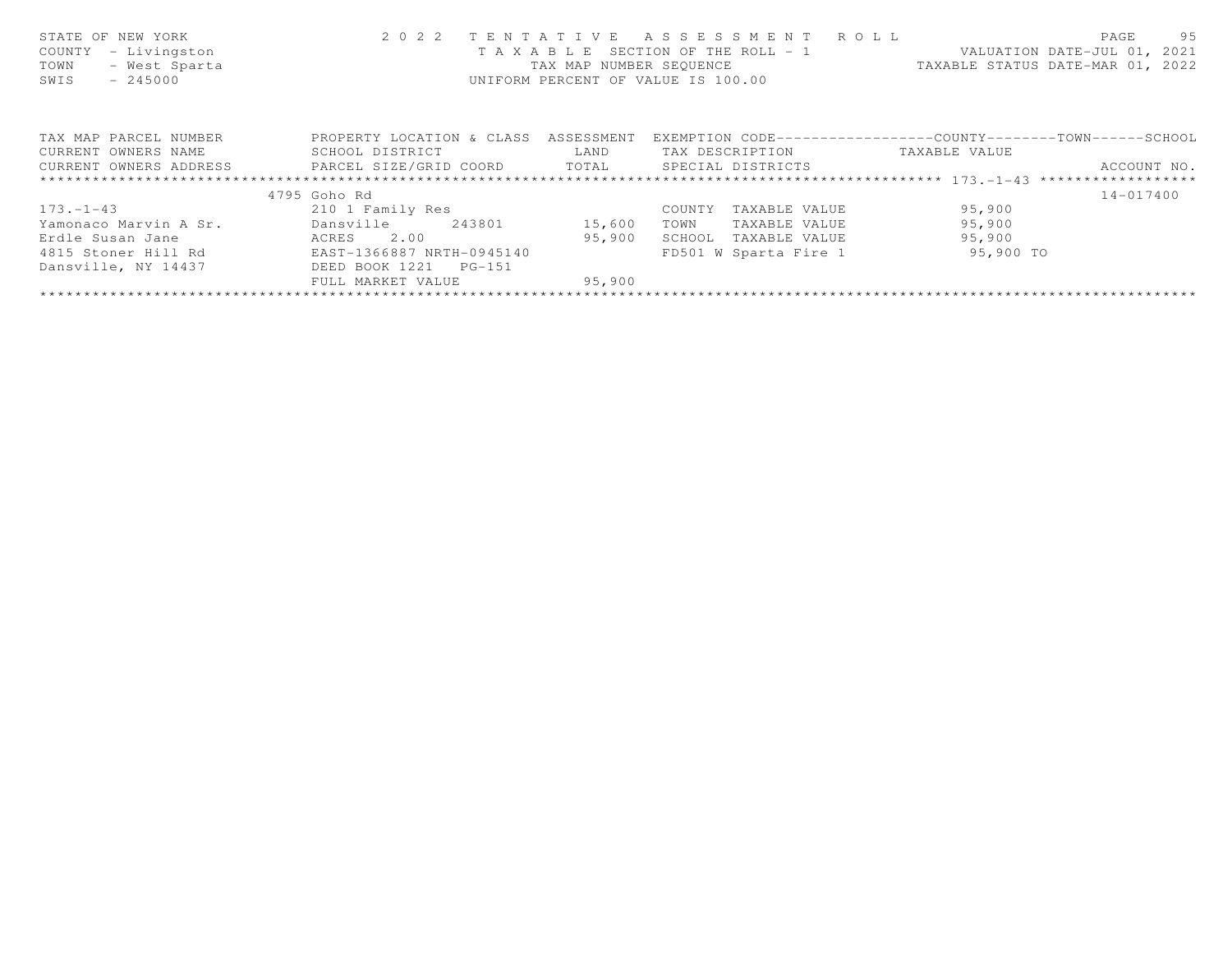|      | STATE OF NEW YORK   | 2022 TENTATIVE ASSESSMENT ROLL        |  |  |                                  |                        | PAGE | 96 |
|------|---------------------|---------------------------------------|--|--|----------------------------------|------------------------|------|----|
|      | COUNTY - Livingston | T A X A B L E SECTION OF THE ROLL - 1 |  |  | VALUATION DATE-JUL 01, 2021      |                        |      |    |
| TOWN | - West Sparta       | MAP SECTION - 173                     |  |  | TAXABLE STATUS DATE-MAR 01, 2022 |                        |      |    |
| SWIS | $-245000$           | $SUB - SECTION - 000$                 |  |  |                                  | RPS150/V04/L015        |      |    |
|      |                     | UNIFORM PERCENT OF VALUE IS 100.00    |  |  |                                  | CURRENT DATE 4/19/2022 |      |    |

## \*\*\* S P E C I A L D I S T R I C T S U M M A R Y \*\*\*

|      |                       | TOTAL EXTENSION | EXTENSION    | AD VALOREM   | EXEMPT | <b>TAXABLE</b> |
|------|-----------------------|-----------------|--------------|--------------|--------|----------------|
| CODE | DISTRICT NAME PARCELS | <b>TYPE</b>     | <b>VALUE</b> | <b>VALUE</b> | AMOUNT | VALUE          |
|      |                       |                 |              |              |        |                |
|      | AG003 Ag District #3  | 26 TOTAL        |              | 3798,300     |        | 3798,300       |
|      | FD501 W Sparta Fire   | 106 TOTAL       |              | 14136,500    |        | 14136,500      |

### \*\*\* S C H O O L D I S T R I C T S U M M A R Y \*\*\*

| CODE   | DISTRICT NAME          | TOTAL<br>PARCELS | ASSESSED<br>LAND | ASSESSED<br>TOTAL | EXEMPT<br>AMOUNT | TOTAL<br>TAXABLE | STAR<br>AMOUNT | STAR<br>TAXABLE |
|--------|------------------------|------------------|------------------|-------------------|------------------|------------------|----------------|-----------------|
| 243801 | Dansville              | 106              | 5386,400         | 14136,500         | 1717.484         | 12419,016        | 1733,400       | 10685,616       |
|        | $S \cup B - T O T A L$ | 106              | 5386,400         | 14136,500         | 1717.484         | 12419,016        | 1733,400       | 10685,616       |
|        | TOTAL                  | 106              | 5386,400         | 14136,500         | 1717,484         | 12419,016        | 1733,400       | 10685,616       |

### \*\*\* S Y S T E M C O D E S S U M M A R Y \*\*\*

### NO SYSTEM EXEMPTIONS AT THIS LEVEL

## \*\*\* E X E M P T I O N S U M M A R Y \*\*\*

|       |                 | TOTAL   |          |          |          |
|-------|-----------------|---------|----------|----------|----------|
| CODE  | DESCRIPTION     | PARCELS | COUNTY   | TOWN     | SCHOOL   |
| 41121 | VET WAR CT      | 4       | 76,665   | 76,665   |          |
| 41131 | VET COM CT      |         | 26,000   | 26,000   |          |
| 41161 | CW 15 VET/      |         | 12,000   | 12,000   |          |
| 41171 | CW DISBLD       |         | 40,000   | 40,000   |          |
| 41700 | AGR BLD         |         | 400,930  | 400,930  | 400,930  |
| 41720 | AG DIST C       | 12      | 968,086  | 968,086  | 968,086  |
| 41730 | AG DIST IN      | 2       | 201,748  | 201,748  | 201,748  |
| 41834 | ENH STAR        | 14      |          |          | 1048,600 |
| 41854 | <b>BAS STAR</b> | 23      |          |          | 684,800  |
| 47460 | CERT FORET      | 2       | 146,720  | 146,720  | 146,720  |
|       | TO TAL          | 61      | 1872,149 | 1872,149 | 3450,884 |
|       |                 |         |          |          |          |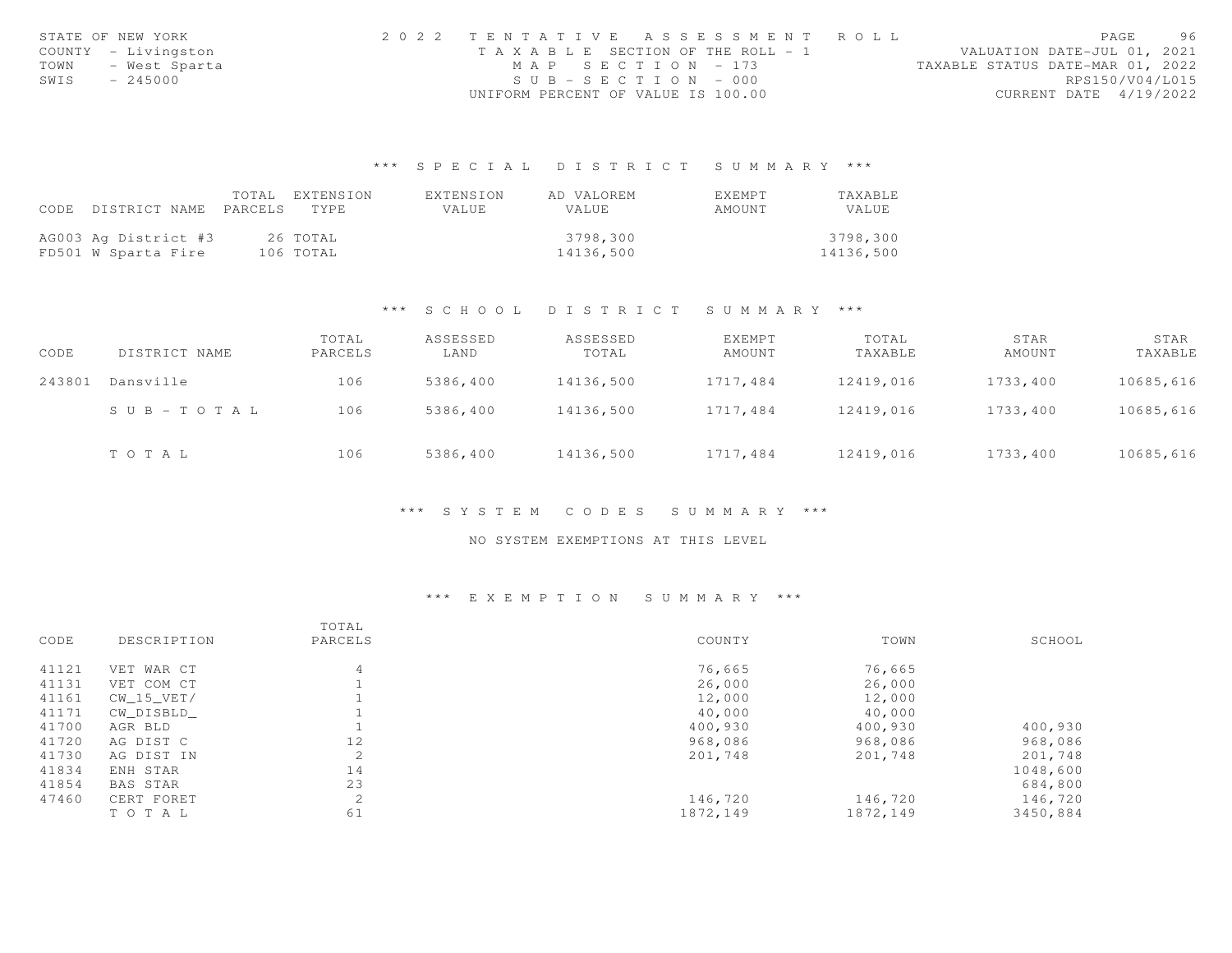|      | STATE OF NEW YORK   | 2022 TENTATIVE ASSESSMENT ROLL        | 97<br>PAGE                       |
|------|---------------------|---------------------------------------|----------------------------------|
|      | COUNTY - Livingston | T A X A B L E SECTION OF THE ROLL - 1 | VALUATION DATE-JUL 01, 2021      |
| TOWN | - West Sparta       | MAP SECTION - 173                     | TAXABLE STATUS DATE-MAR 01, 2022 |
| SWIS | $-245000$           | $SUB - SECTION - 000$                 | RPS150/V04/L015                  |
|      |                     | UNIFORM PERCENT OF VALUE IS 100.00    | CURRENT DATE 4/19/2022           |

# \*\*\* G R A N D T O T A L S \*\*\*

| ROLL |             | TOTAL   | ASSESSED | ASSESSED  | TAXABLE   | TAXABLE   | TAXABLE   | STAR      |
|------|-------------|---------|----------|-----------|-----------|-----------|-----------|-----------|
| SEC  | DESCRIPTION | PARCELS | ∟AND     | TOTAL     | COUNTY    | TOWN      | SCHOOL    | TAXABLE   |
|      | TAXABLE     | 106     | 5386,400 | 14136,500 | 12264,351 | 12264,351 | 12419,016 | 10685,616 |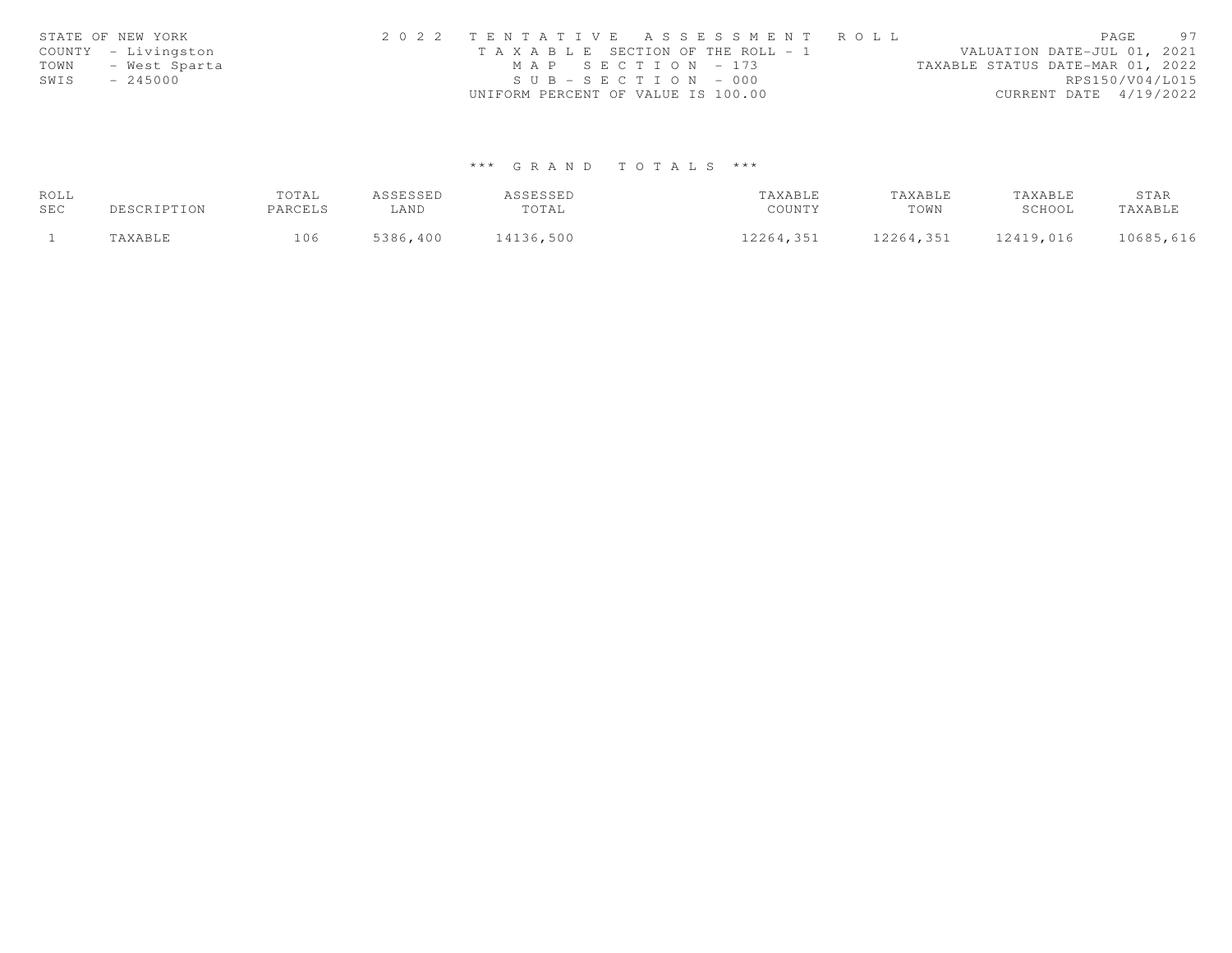| STATE OF NEW YORK<br>COUNTY - Livingston<br>TOWN - West Sparta<br>245000                                                                                                                                                                           |                 | 2022 TENTATIVE ASSESSMENT ROLL PAGE 98<br>TAXABLE SECTION OF THE ROLL - 1 VALUATION DATE-JUL 01, 2021<br>TAX MAP NUMBER SEQUENCE TAXABLE STATUS DATE-MAR 01, 2022<br>UNIFORM PERCENT OF VALUE IS 100.00 |                           |          |               |
|----------------------------------------------------------------------------------------------------------------------------------------------------------------------------------------------------------------------------------------------------|-----------------|---------------------------------------------------------------------------------------------------------------------------------------------------------------------------------------------------------|---------------------------|----------|---------------|
| TAX MAP PARCEL NUMBER               PROPERTY LOCATION & CLASS ASSESSMENT EXEMPTION CODE-----------------COUNTY-------TOWN------SCHOOL CURRENT OWNERS NAME                            SCHOOL DISTRICT                                               |                 |                                                                                                                                                                                                         |                           |          |               |
|                                                                                                                                                                                                                                                    |                 |                                                                                                                                                                                                         |                           |          |               |
|                                                                                                                                                                                                                                                    | 4746 Preston Rd |                                                                                                                                                                                                         |                           |          | 14-039200     |
|                                                                                                                                                                                                                                                    |                 |                                                                                                                                                                                                         |                           |          | 34,817 34,817 |
|                                                                                                                                                                                                                                                    |                 |                                                                                                                                                                                                         | $0$<br>196,283<br>196,283 |          | 30,000        |
|                                                                                                                                                                                                                                                    |                 |                                                                                                                                                                                                         |                           |          |               |
| UNDER AGDIST LAW TIL 2026                                                                                                                                                                                                                          |                 |                                                                                                                                                                                                         |                           |          |               |
| *********************                                                                                                                                                                                                                              |                 |                                                                                                                                                                                                         |                           |          |               |
| 4725 Presion Rd<br>4725 Presion Rd<br>4725 Presion Rd<br>2010 I Family Res<br>2010 I Family Res<br>2010 I Family Res<br>2010 I Family Res<br>2010 29,800 COUNTY TAXABLE VALUE<br>29,800 COUNTY TAXABLE VALUE<br>29,800 COUNTY TAXABLE VALUE<br>29, |                 |                                                                                                                                                                                                         |                           |          | $14 - 039350$ |
|                                                                                                                                                                                                                                                    |                 |                                                                                                                                                                                                         |                           |          | $\cap$        |
|                                                                                                                                                                                                                                                    |                 |                                                                                                                                                                                                         |                           |          |               |
|                                                                                                                                                                                                                                                    |                 |                                                                                                                                                                                                         |                           |          |               |
|                                                                                                                                                                                                                                                    |                 |                                                                                                                                                                                                         |                           |          |               |
|                                                                                                                                                                                                                                                    |                 |                                                                                                                                                                                                         |                           |          |               |
|                                                                                                                                                                                                                                                    |                 |                                                                                                                                                                                                         |                           |          |               |
|                                                                                                                                                                                                                                                    |                 |                                                                                                                                                                                                         |                           |          |               |
|                                                                                                                                                                                                                                                    | 4710 Preston Rd |                                                                                                                                                                                                         |                           | $\Omega$ |               |
|                                                                                                                                                                                                                                                    |                 |                                                                                                                                                                                                         |                           |          | 30,000        |
|                                                                                                                                                                                                                                                    |                 |                                                                                                                                                                                                         |                           |          |               |
|                                                                                                                                                                                                                                                    |                 |                                                                                                                                                                                                         |                           |          |               |
|                                                                                                                                                                                                                                                    |                 |                                                                                                                                                                                                         |                           |          |               |
| 174.-1-2.3<br>Williams Gerald L 243801<br>24710 Preston Rd EAST-1367221 NRTH-0951551<br>Dansville BAS 14.10<br>271,100 TOWN TAXABLE VALUE 271,100<br>271,100 TOWN TAXABLE VALUE 271,100<br>271,100 TOWN TAXABLE VALUE 271,100<br>271,100 TO        |                 |                                                                                                                                                                                                         |                           |          |               |
|                                                                                                                                                                                                                                                    |                 |                                                                                                                                                                                                         |                           |          |               |
|                                                                                                                                                                                                                                                    |                 |                                                                                                                                                                                                         |                           |          |               |
|                                                                                                                                                                                                                                                    |                 |                                                                                                                                                                                                         |                           |          | $0 \t 30,000$ |
|                                                                                                                                                                                                                                                    |                 |                                                                                                                                                                                                         |                           |          |               |
|                                                                                                                                                                                                                                                    |                 |                                                                                                                                                                                                         |                           |          |               |
|                                                                                                                                                                                                                                                    |                 |                                                                                                                                                                                                         |                           |          |               |
|                                                                                                                                                                                                                                                    |                 |                                                                                                                                                                                                         |                           |          |               |
| 8636 Rock Spring Hill Rd<br>8636 Rock Spring Hill Rd<br>210 1 Family Res<br>21801 30,600 COUNTY TAXABLE VALUE 176,800<br>8636 Rock Spring Hill Rd<br>8636 Rock Spring Hill Rd<br>243801 30,600 COUNTY TAXABLE VALUE 176,800<br>243801 176,80       |                 |                                                                                                                                                                                                         |                           |          |               |
|                                                                                                                                                                                                                                                    | Mckay Rd        |                                                                                                                                                                                                         |                           |          | 14-039400     |
|                                                                                                                                                                                                                                                    |                 |                                                                                                                                                                                                         | 83,826 83,826 83,826      |          |               |
|                                                                                                                                                                                                                                                    |                 |                                                                                                                                                                                                         |                           |          |               |
|                                                                                                                                                                                                                                                    |                 |                                                                                                                                                                                                         |                           |          |               |
|                                                                                                                                                                                                                                                    |                 |                                                                                                                                                                                                         |                           |          |               |
|                                                                                                                                                                                                                                                    |                 |                                                                                                                                                                                                         |                           |          |               |
| 174.-1-3.1  Hilderbrant William L 105 Vac farmland<br>Hilderbrant William L 105 Vac farmland<br>Hilderbrant Marianne J 200 213801 124,400 COUNTY TAXABLE VALUE 40,574<br>Hilderbrant Marianne J 200 213801 124,400 TOWN TAXABLE VALU               |                 |                                                                                                                                                                                                         |                           |          |               |
| MAY BE SUBJECT TO PAYMENT<br>UNDER AGDIST LAW TIL 2026                                                                                                                                                                                             |                 |                                                                                                                                                                                                         |                           |          |               |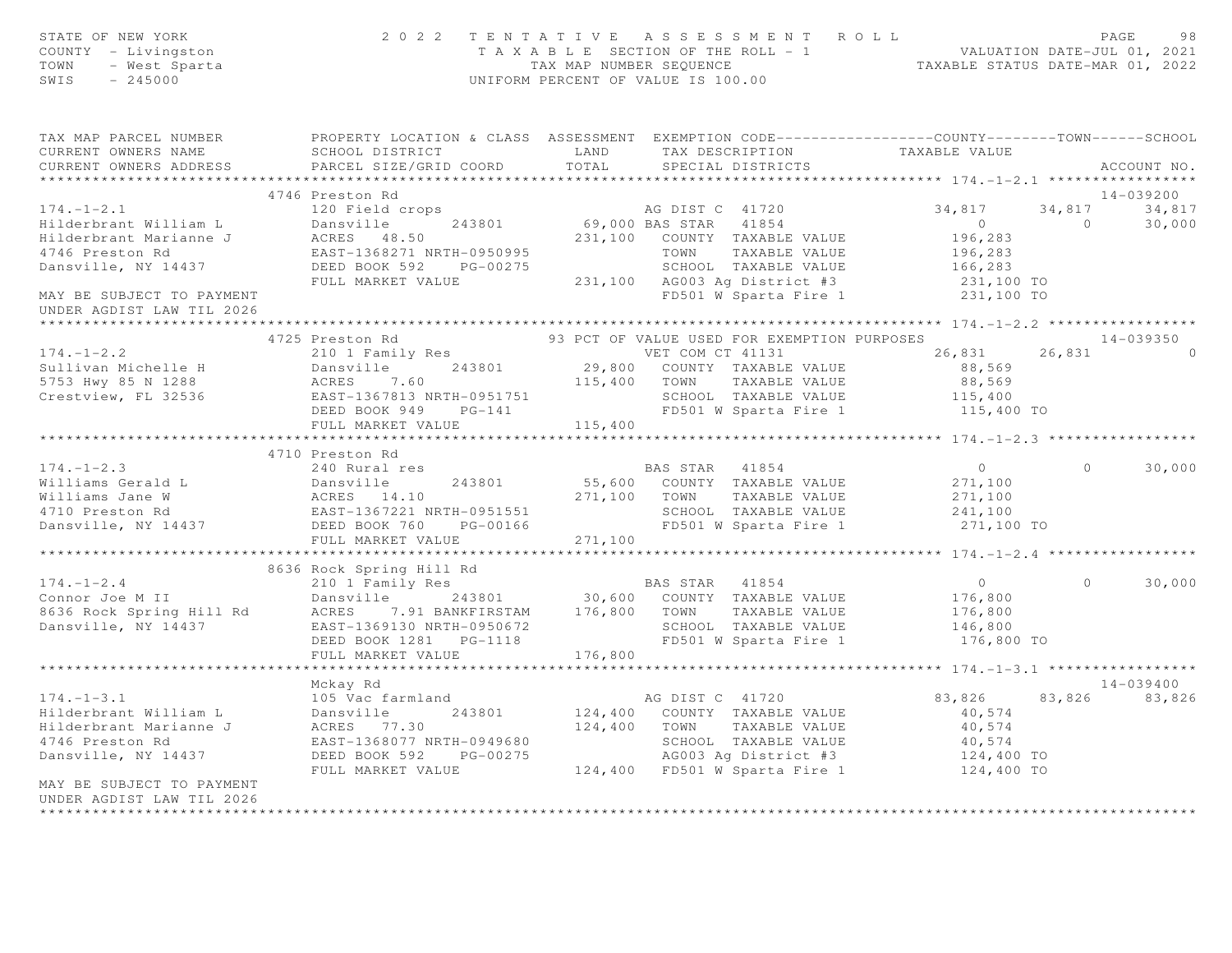| STATE OF NEW YORK<br>COUNTY - Livingston<br>TOWN<br>- West Sparta<br>SWIS<br>$-245000$ | 2 0 2 2                                                                                                                                      | TAX MAP NUMBER SEQUENCE | TENTATIVE ASSESSMENT<br>T A X A B L E SECTION OF THE ROLL - 1<br>UNIFORM PERCENT OF VALUE IS 100.00 | ROLL<br>TAXABLE STATUS DATE-MAR 01, 2022                     | PAGE<br>99<br>VALUATION DATE-JUL 01, 2021 |
|----------------------------------------------------------------------------------------|----------------------------------------------------------------------------------------------------------------------------------------------|-------------------------|-----------------------------------------------------------------------------------------------------|--------------------------------------------------------------|-------------------------------------------|
| TAX MAP PARCEL NUMBER<br>CURRENT OWNERS NAME<br>CURRENT OWNERS ADDRESS                 | PROPERTY LOCATION & CLASS ASSESSMENT EXEMPTION CODE---------------COUNTY-------TOWN------SCHOOL<br>SCHOOL DISTRICT<br>PARCEL SIZE/GRID COORD | LAND<br>TOTAL           | TAX DESCRIPTION<br>SPECIAL DISTRICTS<br>********************************                            | TAXABLE VALUE                                                | ACCOUNT NO.                               |
|                                                                                        | 4747 Mckay Rd                                                                                                                                |                         |                                                                                                     | ********************* 174.-1-3.2 *********                   | 14-018050                                 |
| $174. - 1 - 3.2$                                                                       | 210 1 Family Res                                                                                                                             |                         | BAS STAR 41854                                                                                      | $\circ$                                                      | $\Omega$<br>30,000                        |
| Contente Robert A                                                                      | Dansville<br>243801                                                                                                                          | 22,100                  | COUNTY TAXABLE VALUE                                                                                | 169,600                                                      |                                           |
| Contente Barbara                                                                       | 4.50<br>ACRES                                                                                                                                | 169,600                 | TOWN<br>TAXABLE VALUE                                                                               | 169,600                                                      |                                           |
| 4747 Mckay Rd                                                                          | EAST-1369335 NRTH-0949285                                                                                                                    |                         | SCHOOL TAXABLE VALUE                                                                                | 139,600                                                      |                                           |
| Dansville, NY 14437                                                                    | DEED BOOK 863<br>$PG-262$                                                                                                                    |                         | FD501 W Sparta Fire 1                                                                               | 169,600 TO                                                   |                                           |
|                                                                                        | FULL MARKET VALUE                                                                                                                            | 169,600                 |                                                                                                     |                                                              |                                           |
|                                                                                        | *******************************                                                                                                              |                         | *******************************                                                                     | ************** 174. -1-4 ********************                |                                           |
| $174. - 1 - 4$                                                                         | Mckay Rd<br>312 Vac w/imprv                                                                                                                  |                         | COUNTY TAXABLE VALUE                                                                                | 22,400                                                       | 14-028900                                 |
| Wolfanger Deborah J                                                                    | Dansville<br>243801                                                                                                                          | 14,000                  | TOWN<br>TAXABLE VALUE                                                                               | 22,400                                                       |                                           |
| 4771 Mckay Rd                                                                          | ACRES<br>1.40                                                                                                                                | 22,400                  | SCHOOL TAXABLE VALUE                                                                                | 22,400                                                       |                                           |
| Dansville, NY 14437                                                                    | EAST-1369686 NRTH-0949392                                                                                                                    |                         | FD501 W Sparta Fire 1                                                                               | 22,400 TO                                                    |                                           |
|                                                                                        | DEED BOOK 1264 PG-1914                                                                                                                       |                         |                                                                                                     |                                                              |                                           |
|                                                                                        | FULL MARKET VALUE                                                                                                                            | 22,400                  |                                                                                                     |                                                              |                                           |
|                                                                                        | *****************************                                                                                                                | *************           |                                                                                                     |                                                              |                                           |
|                                                                                        | 4771 Mckay Rd                                                                                                                                |                         |                                                                                                     |                                                              | 14-016500                                 |
| $174. - 1 - 5$                                                                         | 210 1 Family Res                                                                                                                             |                         | ENH STAR<br>41834                                                                                   | $\circ$                                                      | $\Omega$<br>74,900                        |
| Wolfanger Donald O                                                                     | 243801<br>Dansville                                                                                                                          |                         | 33,700 COUNTY TAXABLE VALUE                                                                         | 139,300                                                      |                                           |
| Wolfanger Deborah J                                                                    | ACRES<br>9.20                                                                                                                                | 139,300                 | TOWN<br>TAXABLE VALUE                                                                               | 139,300                                                      |                                           |
| 4771 Mckay Rd                                                                          | EAST-1369774 NRTH-0950006                                                                                                                    |                         | SCHOOL TAXABLE VALUE                                                                                | 64,400                                                       |                                           |
| Dansville, NY 14437                                                                    | DEED BOOK 685<br>PG-00253<br>FULL MARKET VALUE                                                                                               | 139,300                 | FD501 W Sparta Fire 1                                                                               | 139,300 TO                                                   |                                           |
|                                                                                        |                                                                                                                                              |                         |                                                                                                     | $174. - 1 - 7$                                               |                                           |
|                                                                                        | 4905 Hackman Rd                                                                                                                              |                         |                                                                                                     |                                                              | 14-028910                                 |
| $174. - 1 - 7$                                                                         | 322 Rural vac>10                                                                                                                             |                         | COUNTY TAXABLE VALUE                                                                                | 18,500                                                       |                                           |
| Morsch Roger C                                                                         | 243801<br>Dansville                                                                                                                          | 18,500                  | TOWN<br>TAXABLE VALUE                                                                               | 18,500                                                       |                                           |
| 11 West Liberty St                                                                     | ACRES<br>5.60                                                                                                                                | 18,500                  | SCHOOL TAXABLE VALUE                                                                                | 18,500                                                       |                                           |
| Dansville, NY 14437                                                                    | EAST-1370835 NRTH-0951040                                                                                                                    |                         | FD501 W Sparta Fire 1                                                                               | 18,500 TO                                                    |                                           |
|                                                                                        | DEED BOOK 1260 PG-696                                                                                                                        |                         |                                                                                                     |                                                              |                                           |
|                                                                                        | FULL MARKET VALUE<br>************************                                                                                                | 18,500                  |                                                                                                     |                                                              |                                           |
|                                                                                        |                                                                                                                                              |                         |                                                                                                     |                                                              |                                           |
| $174. - 1 - 8$                                                                         | 4949 Hackman Rd<br>240 Rural res                                                                                                             |                         | BAS STAR 41854                                                                                      | $\circ$                                                      | 14-017900<br>30,000<br>$\Omega$           |
| Sweeting Bradley                                                                       | Dansville<br>243801                                                                                                                          | 81,200                  | COUNTY TAXABLE VALUE                                                                                | 322,800                                                      |                                           |
| Bugman-Sweeting Carolanne                                                              | ACRES 35.50                                                                                                                                  | 322,800                 | TOWN<br>TAXABLE VALUE                                                                               | 322,800                                                      |                                           |
| 4949 Hackman Rd                                                                        | EAST-1370527 NRTH-0951695                                                                                                                    |                         | SCHOOL TAXABLE VALUE                                                                                | 292,800                                                      |                                           |
| Dansville, NY 14437                                                                    | DEED BOOK 1041<br>$PG-115$                                                                                                                   |                         | FD501 W Sparta Fire 1                                                                               | 322,800 TO                                                   |                                           |
|                                                                                        | FULL MARKET VALUE                                                                                                                            | 322,800                 |                                                                                                     |                                                              |                                           |
| ****************                                                                       |                                                                                                                                              |                         |                                                                                                     | ******************************** 174.110 ******************* |                                           |
|                                                                                        | 4944 Hackman Rd                                                                                                                              |                         |                                                                                                     |                                                              | $14 - 046900$                             |
| $174. - 1 - 10$                                                                        | 270 Mfg housing                                                                                                                              |                         | BAS STAR<br>41854                                                                                   | $\circ$                                                      | $\circ$<br>30,000                         |
| Campbell Elizabeth A Stone                                                             | 243801<br>Dansville                                                                                                                          | 27,400                  | COUNTY TAXABLE VALUE                                                                                | 50,800                                                       |                                           |
| 4944 Hackman Rd                                                                        | 6.60<br>ACRES                                                                                                                                | 50,800                  | TOWN<br>TAXABLE VALUE                                                                               | 50,800                                                       |                                           |
| Dansville, NY 14437                                                                    | EAST-1371685 NRTH-0951369                                                                                                                    |                         | SCHOOL TAXABLE VALUE                                                                                | 20,800                                                       |                                           |
|                                                                                        | DEED BOOK 774<br>$PG-185$                                                                                                                    |                         | FD501 W Sparta Fire 1                                                                               | 50,800 TO                                                    |                                           |
|                                                                                        | FULL MARKET VALUE                                                                                                                            | 50,800                  |                                                                                                     |                                                              |                                           |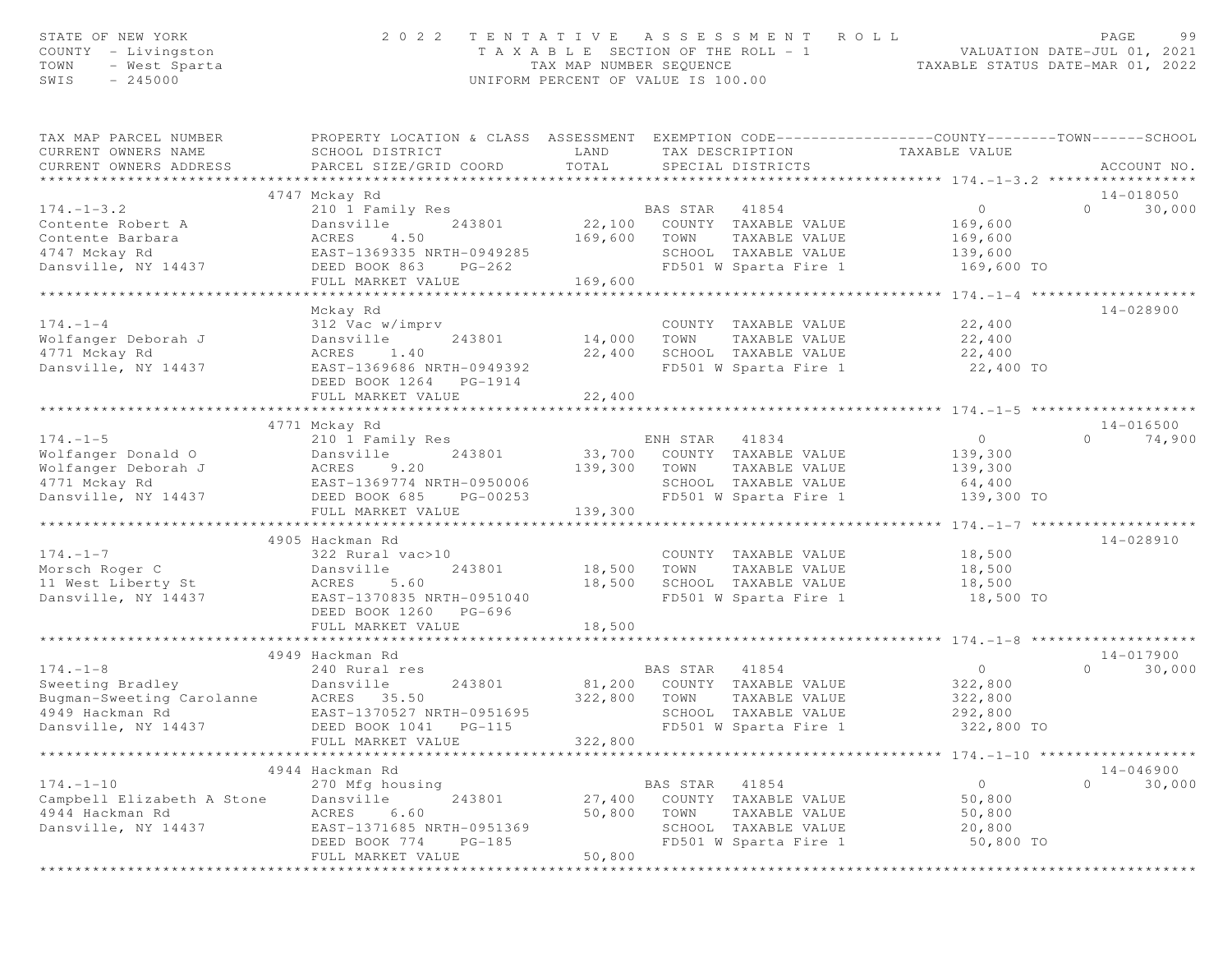| STATE OF NEW YORK<br>COUNTY - Livingston<br>TOWN - West Sparta<br>245000                                                                                                                                                           |                                                                                                                                                                                                                                            |         | 2022 TENTATIVE ASSESSMENT ROLL<br>T A X A B L E SECTION OF THE ROLL - 1<br>TAX MAP NUMBER SEQUENCE<br>TAXABLE STATUS DATE-MAR 01, 2022<br>UNIFORM PERCENT OF VALUE IS 100.00 |                                                                 | PAGE<br>100        |
|------------------------------------------------------------------------------------------------------------------------------------------------------------------------------------------------------------------------------------|--------------------------------------------------------------------------------------------------------------------------------------------------------------------------------------------------------------------------------------------|---------|------------------------------------------------------------------------------------------------------------------------------------------------------------------------------|-----------------------------------------------------------------|--------------------|
| TAX MAP PARCEL NUMBER FROPERTY LOCATION & CLASS ASSESSMENT EXEMPTION CODE---------------COUNTY--------TOWN------SCHOOL                                                                                                             |                                                                                                                                                                                                                                            |         |                                                                                                                                                                              |                                                                 |                    |
| CURRENT OWNERS NAME<br>CURRENT OWNERS ADDRESS                                                                                                                                                                                      | SCHOOL DISTRICT                     LAND         TAX DESCRIPTION                   TAXABLE VALUE<br>PARCEL SIZE/GRID COORD TOTAL                                                                                                           |         | SPECIAL DISTRICTS                                                                                                                                                            |                                                                 | ACCOUNT NO.        |
|                                                                                                                                                                                                                                    |                                                                                                                                                                                                                                            |         |                                                                                                                                                                              |                                                                 |                    |
|                                                                                                                                                                                                                                    | 4896 Hackman Rd                                                                                                                                                                                                                            |         |                                                                                                                                                                              |                                                                 | 14-028500          |
| $174. - 1 - 11.1$                                                                                                                                                                                                                  |                                                                                                                                                                                                                                            |         |                                                                                                                                                                              |                                                                 |                    |
|                                                                                                                                                                                                                                    |                                                                                                                                                                                                                                            |         | COUNTY TAXABLE VALUE 140,100                                                                                                                                                 | 140,100                                                         |                    |
| Morsch Roger C<br>105,500<br>11 W Liberty St<br>243801<br>243801<br>243801<br>243801<br>243801<br>243801<br>243801<br>243801<br>243801<br>243801<br>240,100<br>240,100                                                             |                                                                                                                                                                                                                                            |         |                                                                                                                                                                              |                                                                 |                    |
|                                                                                                                                                                                                                                    |                                                                                                                                                                                                                                            |         | 140,100 IOWN IAABLE VALUE 140,100<br>140,100 SCHOOL TAXABLE VALUE 140,100<br>FD501 W Sparta Fire 1 140,100 TO                                                                |                                                                 |                    |
|                                                                                                                                                                                                                                    |                                                                                                                                                                                                                                            |         |                                                                                                                                                                              |                                                                 |                    |
|                                                                                                                                                                                                                                    | FULL MARKET VALUE                                                                                                                                                                                                                          | 140,100 |                                                                                                                                                                              |                                                                 |                    |
|                                                                                                                                                                                                                                    |                                                                                                                                                                                                                                            |         |                                                                                                                                                                              |                                                                 |                    |
|                                                                                                                                                                                                                                    | 4776 Mckay Rd                                                                                                                                                                                                                              |         |                                                                                                                                                                              |                                                                 |                    |
|                                                                                                                                                                                                                                    |                                                                                                                                                                                                                                            |         |                                                                                                                                                                              | $\overline{0}$                                                  | 30,000<br>$\Omega$ |
|                                                                                                                                                                                                                                    |                                                                                                                                                                                                                                            |         |                                                                                                                                                                              | 41,300                                                          |                    |
|                                                                                                                                                                                                                                    |                                                                                                                                                                                                                                            |         |                                                                                                                                                                              | 41,300<br>11,300                                                |                    |
|                                                                                                                                                                                                                                    |                                                                                                                                                                                                                                            |         |                                                                                                                                                                              |                                                                 |                    |
|                                                                                                                                                                                                                                    |                                                                                                                                                                                                                                            |         |                                                                                                                                                                              |                                                                 |                    |
|                                                                                                                                                                                                                                    | EAST-1370204 NRTH-0949622<br>DEED BOOK 625 PG-00323 FD501 W Sparta Fire 1 1,300 TO<br>FULL MARKET VALUE 41,300 41,300                                                                                                                      |         |                                                                                                                                                                              |                                                                 |                    |
|                                                                                                                                                                                                                                    |                                                                                                                                                                                                                                            |         |                                                                                                                                                                              |                                                                 |                    |
|                                                                                                                                                                                                                                    | 8714 Dansville-Mt Morris Rd                                                                                                                                                                                                                |         |                                                                                                                                                                              |                                                                 |                    |
| $174. - 1 - 12.2$                                                                                                                                                                                                                  | 210 1 Family Res                                                                                                                                                                                                                           |         | COUNTY TAXABLE VALUE                                                                                                                                                         | 261,900                                                         |                    |
|                                                                                                                                                                                                                                    |                                                                                                                                                                                                                                            |         |                                                                                                                                                                              |                                                                 |                    |
|                                                                                                                                                                                                                                    |                                                                                                                                                                                                                                            |         |                                                                                                                                                                              |                                                                 |                    |
| Swyers T. Joseph 2410 Family No. 243801 27,200 TOWN TAXABLE VALUE 261,900<br>9596 Kenney Rd ACRES 6.52 BANK SWYE 261,900 SCHOOL TAXABLE VALUE 261,900<br>Dansville, NY 14437 EAST-1372978 NRTH-0948382 FD501 W Sparta Fire 1 261,9 |                                                                                                                                                                                                                                            |         | FD501 W Sparta Fire 1 261,900 TO                                                                                                                                             |                                                                 |                    |
|                                                                                                                                                                                                                                    | DEED BOOK 1278 PG-821                                                                                                                                                                                                                      |         |                                                                                                                                                                              |                                                                 |                    |
|                                                                                                                                                                                                                                    | FULL MARKET VALUE                                                                                                                                                                                                                          | 261,900 |                                                                                                                                                                              |                                                                 |                    |
|                                                                                                                                                                                                                                    |                                                                                                                                                                                                                                            |         |                                                                                                                                                                              | ************************* 174.-1-12.12 **********               |                    |
|                                                                                                                                                                                                                                    | Mckay Rd                                                                                                                                                                                                                                   |         |                                                                                                                                                                              |                                                                 |                    |
| $174. - 1 - 12.12$                                                                                                                                                                                                                 |                                                                                                                                                                                                                                            |         |                                                                                                                                                                              |                                                                 |                    |
| Hilderbrant William L                                                                                                                                                                                                              |                                                                                                                                                                                                                                            |         |                                                                                                                                                                              |                                                                 |                    |
|                                                                                                                                                                                                                                    |                                                                                                                                                                                                                                            |         |                                                                                                                                                                              |                                                                 |                    |
|                                                                                                                                                                                                                                    |                                                                                                                                                                                                                                            |         |                                                                                                                                                                              |                                                                 |                    |
|                                                                                                                                                                                                                                    |                                                                                                                                                                                                                                            |         |                                                                                                                                                                              |                                                                 |                    |
|                                                                                                                                                                                                                                    | FULL MARKET VALUE                                                                                                                                                                                                                          | 29,400  |                                                                                                                                                                              |                                                                 |                    |
|                                                                                                                                                                                                                                    |                                                                                                                                                                                                                                            |         |                                                                                                                                                                              |                                                                 |                    |
|                                                                                                                                                                                                                                    | 4712 Mckay Rd                                                                                                                                                                                                                              |         |                                                                                                                                                                              |                                                                 | 14-030850          |
| $174. - 1 - 12.111$                                                                                                                                                                                                                |                                                                                                                                                                                                                                            |         |                                                                                                                                                                              |                                                                 |                    |
| Nemcek David F                                                                                                                                                                                                                     |                                                                                                                                                                                                                                            |         |                                                                                                                                                                              | 21,000 21,000 0<br>18,538 18,538 18,538<br>82,560 82,560 82,560 |                    |
| Nemcek Mary Ann<br>PO Box 396                                                                                                                                                                                                      | 240 Rural res<br>243801 155,700 AG DIST C 41720<br>243801 155,700 AG DIST C 41720<br>243801 155,700 AG DIST C 41720<br>270,300 CERT FORET 47460<br>EAST-1369322 NRTH-0948374 COUNTY TAXABLE VALUE<br>DEED BOOK 1277 PG-2875 TOWN TAXABLE V |         |                                                                                                                                                                              |                                                                 |                    |
| PO Box 396                                                                                                                                                                                                                         |                                                                                                                                                                                                                                            |         | COUNTY TAXABLE VALUE                                                                                                                                                         | 248,202                                                         |                    |
| Dansville, NY 14437                                                                                                                                                                                                                |                                                                                                                                                                                                                                            |         | TOWN TAXABLE VALUE                                                                                                                                                           | 248,202                                                         |                    |
|                                                                                                                                                                                                                                    | FULL MARKET VALUE 370,300 SCHOOL TAXABLE VALUE 269,202<br>AG003 Ag District #3 370,300 TO                                                                                                                                                  |         |                                                                                                                                                                              |                                                                 |                    |
| MAY BE SUBJECT TO PAYMENT                                                                                                                                                                                                          |                                                                                                                                                                                                                                            |         |                                                                                                                                                                              |                                                                 |                    |
| UNDER RPTL480A UNTIL 2031                                                                                                                                                                                                          |                                                                                                                                                                                                                                            |         | FD501 W Sparta Fire $1$ 370,300 TO                                                                                                                                           |                                                                 |                    |
|                                                                                                                                                                                                                                    |                                                                                                                                                                                                                                            |         |                                                                                                                                                                              |                                                                 |                    |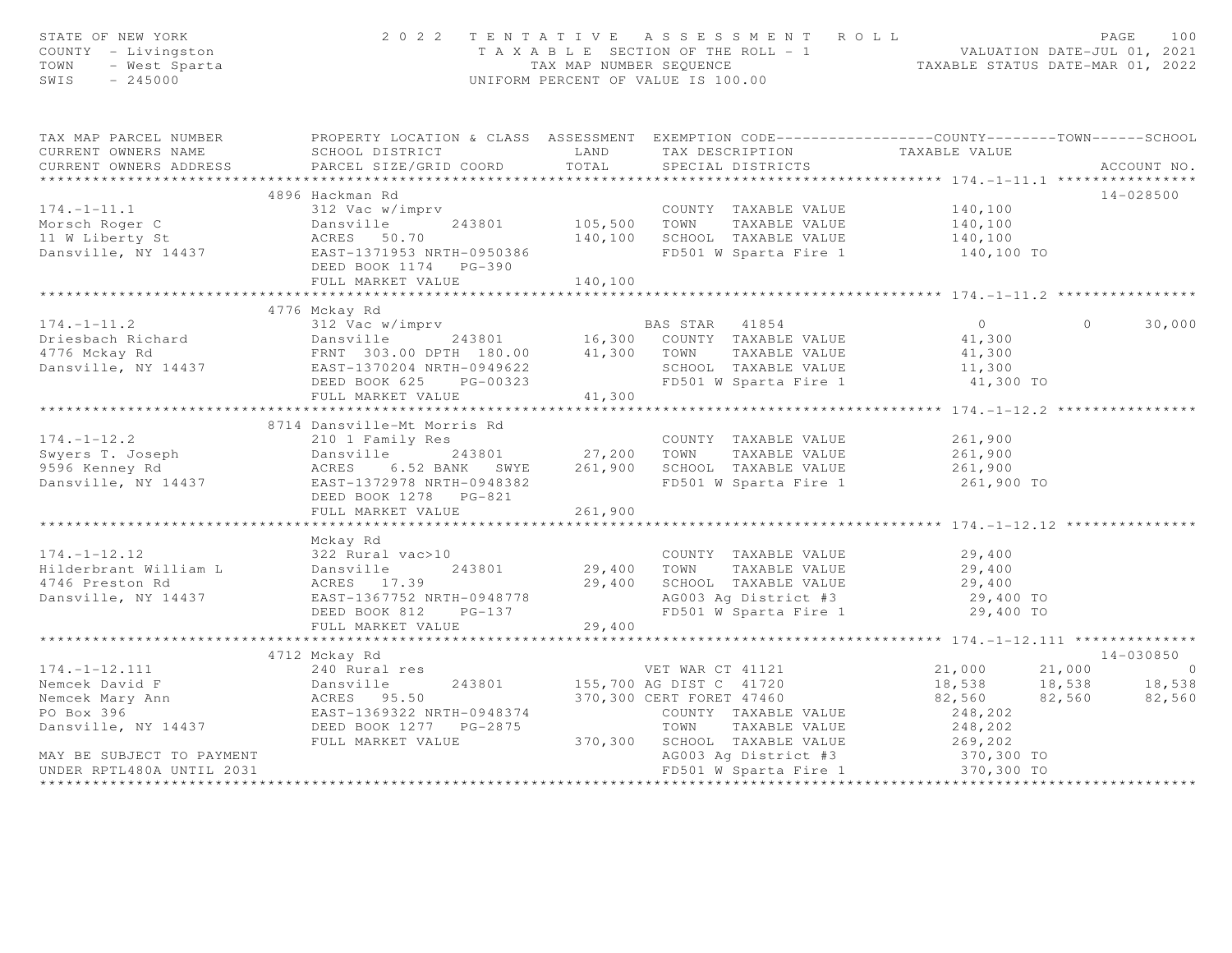| STATE OF NEW YORK<br>COUNTY - Livingston<br>- West Sparta<br>- 245000<br>TOWN<br>SWIS - 245000 |                                                                                                                                               |               | 2022 TENTATIVE ASSESSMENT ROLL<br>T A X A B L E SECTION OF THE ROLL - 1 VALUATION DATE-JUL 01, 2021<br>TAX MAP NUMBER SEQUENCE TAXABLE STATUS DATE-MAR 01, 2022<br>UNIFORM PERCENT OF VALUE IS 100.00 |                       | PAGE<br>101                  |
|------------------------------------------------------------------------------------------------|-----------------------------------------------------------------------------------------------------------------------------------------------|---------------|-------------------------------------------------------------------------------------------------------------------------------------------------------------------------------------------------------|-----------------------|------------------------------|
| TAX MAP PARCEL NUMBER<br>CURRENT OWNERS NAME<br>CURRENT OWNERS ADDRESS                         | PROPERTY LOCATION & CLASS ASSESSMENT EXEMPTION CODE----------------COUNTY-------TOWN------SCHOOL<br>SCHOOL DISTRICT<br>PARCEL SIZE/GRID COORD | LAND<br>TOTAL | TAX DESCRIPTION<br>SPECIAL DISTRICTS                                                                                                                                                                  | TAXABLE VALUE         | ACCOUNT NO.                  |
|                                                                                                | 8704 Dansville-Mt Morris Rd                                                                                                                   |               |                                                                                                                                                                                                       |                       |                              |
| $174. - 1 - 12.112$                                                                            | 240 Rural res                                                                                                                                 |               | COUNTY TAXABLE VALUE                                                                                                                                                                                  | 140,600               |                              |
|                                                                                                | Dansville<br>243801                                                                                                                           |               | 64,700 TOWN TAXABLE VALUE                                                                                                                                                                             | 140,600               |                              |
| Sager Nicholas<br>Sager Bailey                                                                 | ACRES 25.17                                                                                                                                   |               | 140,600 SCHOOL TAXABLE VALUE                                                                                                                                                                          | 140,600               |                              |
| 8704 Dansville-Mt Morris Rd EAST-1372643 NRTH-0949034                                          |                                                                                                                                               |               | FD501 W Sparta Fire 1                                                                                                                                                                                 | 140,600 TO            |                              |
| Dansville, NY 14437 DEED BOOK 1286 PG-2974                                                     |                                                                                                                                               |               |                                                                                                                                                                                                       |                       |                              |
|                                                                                                | FULL MARKET VALUE                                                                                                                             | 140,600       |                                                                                                                                                                                                       |                       |                              |
|                                                                                                |                                                                                                                                               |               |                                                                                                                                                                                                       |                       |                              |
|                                                                                                | 8646 Dansville-Mt Morris Rd                                                                                                                   |               |                                                                                                                                                                                                       |                       | $14 - 014700$                |
| $174. - 1 - 13$                                                                                | 210 1 Family Res                                                                                                                              |               | COUNTY TAXABLE VALUE                                                                                                                                                                                  | 36,600                |                              |
| Ellsworth James E                                                                              | 243801<br>Dansville                                                                                                                           | 16,600 TOWN   | TAXABLE VALUE                                                                                                                                                                                         | 36,600                |                              |
| Ellsworth Brenda C                                                                             | ACRES<br>2.40                                                                                                                                 |               | 36,600 SCHOOL TAXABLE VALUE                                                                                                                                                                           | 36,600                |                              |
| PO Box 238042                                                                                  | EAST-1372640 NRTH-0950274                                                                                                                     |               | FD501 W Sparta Fire 1                                                                                                                                                                                 | 36,600 TO             |                              |
| Cocoa, FL 32923                                                                                | DEED BOOK 1254 PG-488                                                                                                                         |               |                                                                                                                                                                                                       |                       |                              |
|                                                                                                | FULL MARKET VALUE                                                                                                                             | 36,600        |                                                                                                                                                                                                       |                       |                              |
|                                                                                                |                                                                                                                                               |               |                                                                                                                                                                                                       |                       |                              |
| $174. - 1 - 14$                                                                                | Dansville-Mt Morris Rd<br>105 Vac farmland                                                                                                    |               | AG DIST C 41720                                                                                                                                                                                       | 535,792               | 14-021000<br>535,792 535,792 |
| Everman Henry G                                                                                | Dansville 243801 625,200 COUNTY TAXABLE VALUE                                                                                                 |               |                                                                                                                                                                                                       | 89,408                |                              |
| Everman Henry D                                                                                | ACRES 104.20 BANK EVER 625,200 TOWN TAXABLE VALUE                                                                                             |               |                                                                                                                                                                                                       | 89,408                |                              |
| 5266 Everman Rd                                                                                | EAST-1373948 NRTH-0950588                                                                                                                     |               | SCHOOL TAXABLE VALUE                                                                                                                                                                                  | 89,408                |                              |
| Dansville, NY 14437                                                                            | DEED BOOK 680 PG-00271                                                                                                                        |               | AG003 Ag District #3                                                                                                                                                                                  | 625,200 TO            |                              |
|                                                                                                | FULL MARKET VALUE                                                                                                                             |               | 625,200 FD501 W Sparta Fire 1 625,200 TO                                                                                                                                                              |                       |                              |
| MAY BE SUBJECT TO PAYMENT<br>UNDER AGDIST LAW TIL 2026                                         |                                                                                                                                               |               |                                                                                                                                                                                                       |                       |                              |
|                                                                                                |                                                                                                                                               |               |                                                                                                                                                                                                       |                       |                              |
|                                                                                                | 8701 Dansville-Mt Morris Rd                                                                                                                   |               |                                                                                                                                                                                                       |                       | 14-035410                    |
| $174. - 1 - 15.1$<br>Swyers T. Joseph                                                          | 170 Nursery<br>Dansville 243801 315,500 COUNTY TAXABLE VALUE                                                                                  |               | AG DIST C 41720                                                                                                                                                                                       | 250,673               | 250,673 250,673              |
| 9596 Kenney Rd                                                                                 | ACRES 83.00 BANK SWYE 432,800 TOWN TAXABLE VALUE                                                                                              |               |                                                                                                                                                                                                       | 182,127<br>182,127    |                              |
| Dansville, NY 14437                                                                            |                                                                                                                                               |               | SCHOOL TAXABLE VALUE                                                                                                                                                                                  |                       |                              |
|                                                                                                |                                                                                                                                               |               | AG003 Ag District #3                                                                                                                                                                                  | 182,127<br>432,800 TO |                              |
| MAY BE SUBJECT TO PAYMENT                                                                      | FULL MARKET VALUE                                                                                                                             |               | 432,800 FD501 W Sparta Fire 1                                                                                                                                                                         | 432,800 TO            |                              |
| UNDER AGDIST LAW TIL 2026                                                                      |                                                                                                                                               |               |                                                                                                                                                                                                       |                       |                              |
|                                                                                                | Applinville Rd                                                                                                                                |               |                                                                                                                                                                                                       |                       | 14-035410                    |
| $174. - 1 - 15.2$                                                                              | 140 Truck crops                                                                                                                               |               | AG DIST C 41720                                                                                                                                                                                       | 334,992               | 334,992 334,992              |
| Everman David H                                                                                | Dansville<br>243801                                                                                                                           |               | 403,200 COUNTY TAXABLE VALUE                                                                                                                                                                          | 68,208                |                              |
| 8584 Route 63                                                                                  | ACRES 84.00                                                                                                                                   |               | 403,200 TOWN TAXABLE VALUE                                                                                                                                                                            | 68,208                |                              |
| Dansville, NY 14437                                                                            | EAST-1376334 NRTH-0949468                                                                                                                     |               | SCHOOL TAXABLE VALUE                                                                                                                                                                                  | 68,208                |                              |
|                                                                                                | DEED BOOK 1259 PG-2052                                                                                                                        |               | AG003 Ag District #3                                                                                                                                                                                  | 403,200 TO            |                              |
| MAY BE SUBJECT TO PAYMENT                                                                      | FULL MARKET VALUE                                                                                                                             |               | 403,200 FD501 W Sparta Fire 1                                                                                                                                                                         | 403,200 TO            |                              |
| UNDER AGDIST LAW TIL 2026                                                                      |                                                                                                                                               |               |                                                                                                                                                                                                       |                       |                              |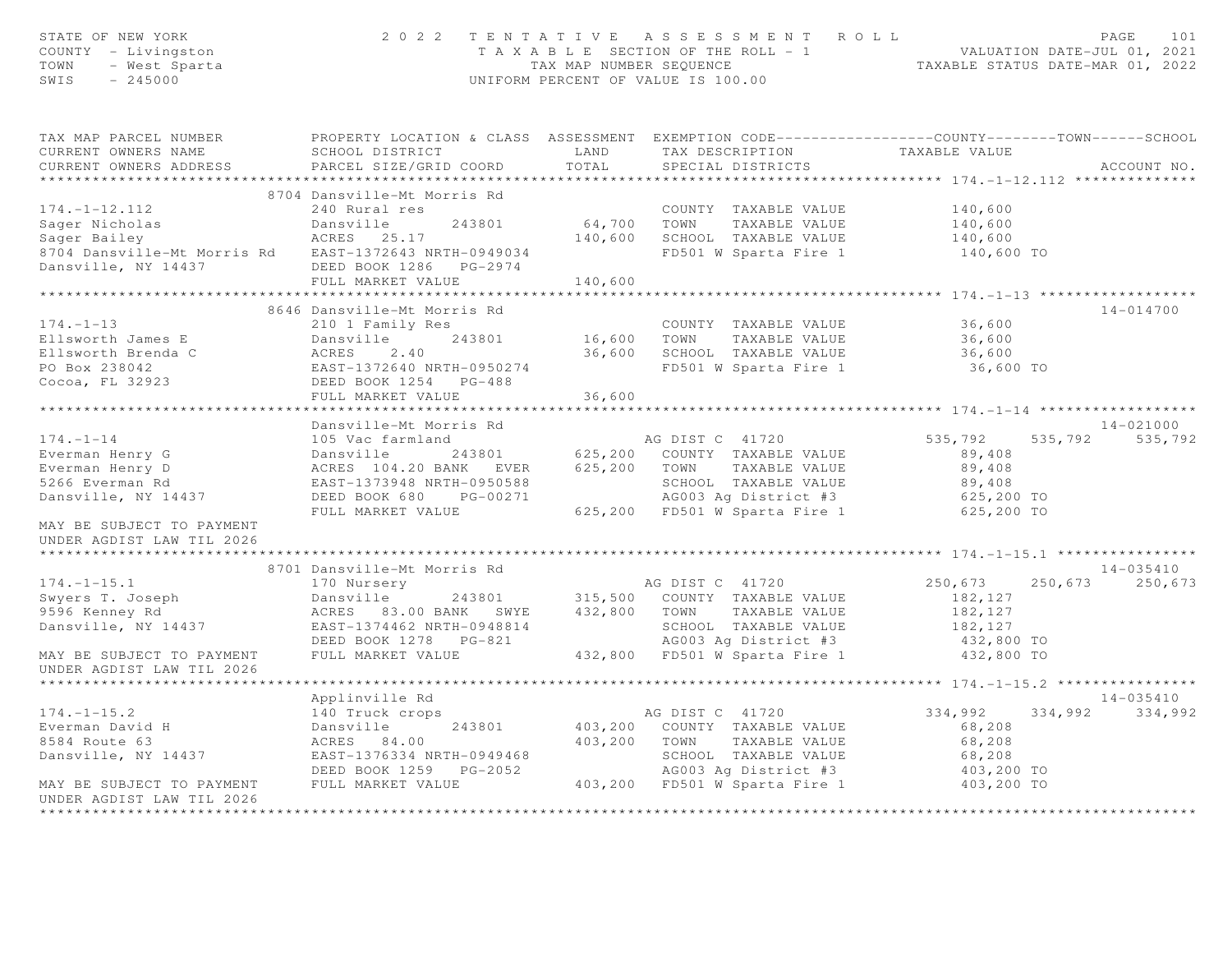| STATE OF NEW YORK<br>COUNTY - Livingston<br>Y - Livingscon<br>- West Sparta<br>- 245000<br>TOWN<br>SWIS | 2 0 2 2                                                                                                                         |       | TENTATIVE ASSESSMENT ROLL<br>T A X A B L E SECTION OF THE ROLL - 1 VALUATION DATE-JUL 01, 2021<br>TAX MAP NUMBER SEQUENCE TAXABLE STATUS DATE-MAR 01, 2022<br>UNIFORM PERCENT OF VALUE IS 100.00 |                   | 102<br>PAGE     |
|---------------------------------------------------------------------------------------------------------|---------------------------------------------------------------------------------------------------------------------------------|-------|--------------------------------------------------------------------------------------------------------------------------------------------------------------------------------------------------|-------------------|-----------------|
| TAX MAP PARCEL NUMBER<br>CURRENT OWNERS NAME                                                            | PROPERTY LOCATION & CLASS ASSESSMENT EXEMPTION CODE----------------COUNTY-------TOWN------SCHOOL<br>SCHOOL DISTRICT LAND        |       | TAX DESCRIPTION                                                                                                                                                                                  | TAXABLE VALUE     |                 |
| CURRENT OWNERS ADDRESS                                                                                  | PARCEL SIZE/GRID COORD                                                                                                          | TOTAL | SPECIAL DISTRICTS                                                                                                                                                                                |                   | ACCOUNT NO.     |
|                                                                                                         |                                                                                                                                 |       |                                                                                                                                                                                                  |                   |                 |
| $174. - 1 - 16$                                                                                         | Applinville Rd                                                                                                                  |       |                                                                                                                                                                                                  |                   | 14-012100       |
|                                                                                                         | 105 Vac farmland<br>Dansville 243801 219,000 COUNTY TAXABLE VALUE<br>ACRES 36.50 BANK EVER 219,000 TOWN TAXABLE VALUE           |       |                                                                                                                                                                                                  | 189,864<br>29,136 | 189,864 189,864 |
| Everman Henry G<br>5266 Everman Rd                                                                      |                                                                                                                                 |       |                                                                                                                                                                                                  | 29,136            |                 |
|                                                                                                         |                                                                                                                                 |       | SCHOOL TAXABLE VALUE                                                                                                                                                                             |                   |                 |
|                                                                                                         |                                                                                                                                 |       | SCHOOL TAXABLE VALUE 29,136<br>AG003 Ag District #3 219,000 TO<br>219,000 FD501 W Sparta Fire 1 219,000 TO                                                                                       |                   |                 |
| MAY BE SUBJECT TO PAYMENT                                                                               | FULL MARKET VALUE                                                                                                               |       |                                                                                                                                                                                                  |                   |                 |
| UNDER AGDIST LAW TIL 2026                                                                               |                                                                                                                                 |       |                                                                                                                                                                                                  |                   |                 |
|                                                                                                         |                                                                                                                                 |       |                                                                                                                                                                                                  |                   |                 |
|                                                                                                         | Applinville Rd                                                                                                                  |       |                                                                                                                                                                                                  |                   | 14-012200       |
| $174. - 1 - 17$                                                                                         | 105 Vac farmland                                                                                                                |       | AG DIST C 41720                                                                                                                                                                                  | 270,626           | 270,626 270,626 |
| Everman Henry G<br>5266 Everman Rd                                                                      | Dansville 243801 327,000 COUNTY TAXABLE VALUE                                                                                   |       |                                                                                                                                                                                                  | 56,374            |                 |
| 5266 Everman Rd                                                                                         | ACRES 54.50 BANK EVER 327,000 TOWN TAXABLE VALUE                                                                                |       |                                                                                                                                                                                                  | 56,374            |                 |
| Dansville, NY 14437                                                                                     |                                                                                                                                 |       |                                                                                                                                                                                                  |                   |                 |
| MAY BE SUBJECT TO PAYMENT                                                                               |                                                                                                                                 |       |                                                                                                                                                                                                  |                   |                 |
| UNDER AGDIST LAW TIL 2026                                                                               |                                                                                                                                 |       |                                                                                                                                                                                                  |                   |                 |
|                                                                                                         |                                                                                                                                 |       |                                                                                                                                                                                                  |                   |                 |
|                                                                                                         | Applinville Rd                                                                                                                  |       |                                                                                                                                                                                                  |                   | 14-012000       |
| $174. - 1 - 19$                                                                                         | 105 Vac farmland                                                                                                                |       | AG DIST C 41720                                                                                                                                                                                  | 172,625           | 172,625 172,625 |
| Everman Henry G                                                                                         | Dansville 243801 218,900 COUNTY TAXABLE VALUE                                                                                   |       |                                                                                                                                                                                                  | 46,275            |                 |
| 5266 Everman Rd                                                                                         | ACRES 45.60 BANK EVER 218,900 TOWN TAXABLE VALUE                                                                                |       |                                                                                                                                                                                                  | 46,275            |                 |
| Dansville, NY 14437                                                                                     | EAST-1378241 NRTH-0949149<br>DEED BOOK 826 PG-185                        AG003 Ag District #3                        218,900 TO |       |                                                                                                                                                                                                  |                   |                 |
|                                                                                                         |                                                                                                                                 |       |                                                                                                                                                                                                  |                   |                 |
| MAY BE SUBJECT TO PAYMENT<br>UNDER AGDIST LAW TIL 2026                                                  | FULL MARKET VALUE                                                                                                               |       | 218,900 FD501 W Sparta Fire 1                                                                                                                                                                    | 218,900 TO        |                 |
|                                                                                                         |                                                                                                                                 |       |                                                                                                                                                                                                  |                   |                 |
|                                                                                                         | Applinville Rd                                                                                                                  |       |                                                                                                                                                                                                  |                   | 14-020500       |
| $174. - 1 - 20$                                                                                         | 105 Vac farmland                                                                                                                |       | AG DIST C 41720                                                                                                                                                                                  | 88,196            | 88,196 88,196   |
| Everman David H<br>8584 Route 63                                                                        | 243801<br>Dansville<br>ACRES 17.00                                                                                              |       | 102,000 COUNTY TAXABLE VALUE<br>102,000 TOWN TAXABLE VALUE                                                                                                                                       | 13,804<br>13,804  |                 |
| Dansville, NY 14437                                                                                     | EAST-1377440 NRTH-0948894                                                                                                       |       |                                                                                                                                                                                                  |                   |                 |
|                                                                                                         | DEED BOOK 1259 PG-2052                                                                                                          |       |                                                                                                                                                                                                  |                   |                 |
| MAY BE SUBJECT TO PAYMENT                                                                               | FULL MARKET VALUE                                                                                                               |       | 102,000 FD501 W Sparta Fire 1                                                                                                                                                                    |                   |                 |
| UNDER AGDIST LAW TIL 2026                                                                               |                                                                                                                                 |       |                                                                                                                                                                                                  |                   |                 |
|                                                                                                         | Applinville Rd                                                                                                                  |       |                                                                                                                                                                                                  |                   |                 |
| $174. - 1 - 21$                                                                                         | 105 Vac farmland                                                                                                                |       | AG DIST C 41720                                                                                                                                                                                  | 15,305 15,305     | 15,305          |
| 173. 1741<br>Everman Henry<br>5266 Everman Rd                                                           | Dansville 243801 18,600 COUNTY TAXABLE VALUE<br>ACRES 3.10 BANK EVER 18,600 TOWN TAXABLE VALUE                                  |       |                                                                                                                                                                                                  | 3,295             |                 |
|                                                                                                         |                                                                                                                                 |       |                                                                                                                                                                                                  | 3,295             |                 |
| Dansville, NY 14437                                                                                     | EAST-1379228 NRTH-0947908                                                                                                       |       | SCHOOL TAXABLE VALUE                                                                                                                                                                             | 3,295             |                 |
|                                                                                                         | FULL MARKET VALUE                                                                                                               |       | $18,600$ AG003 Ag District #3                                                                                                                                                                    | 18,600 TO         |                 |
| MAY BE SUBJECT TO PAYMENT                                                                               |                                                                                                                                 |       | FD501 W Sparta Fire 1                                                                                                                                                                            | 18,600 TO         |                 |
| UNDER AGDIST LAW TIL 2026                                                                               |                                                                                                                                 |       |                                                                                                                                                                                                  |                   |                 |
|                                                                                                         |                                                                                                                                 |       |                                                                                                                                                                                                  |                   |                 |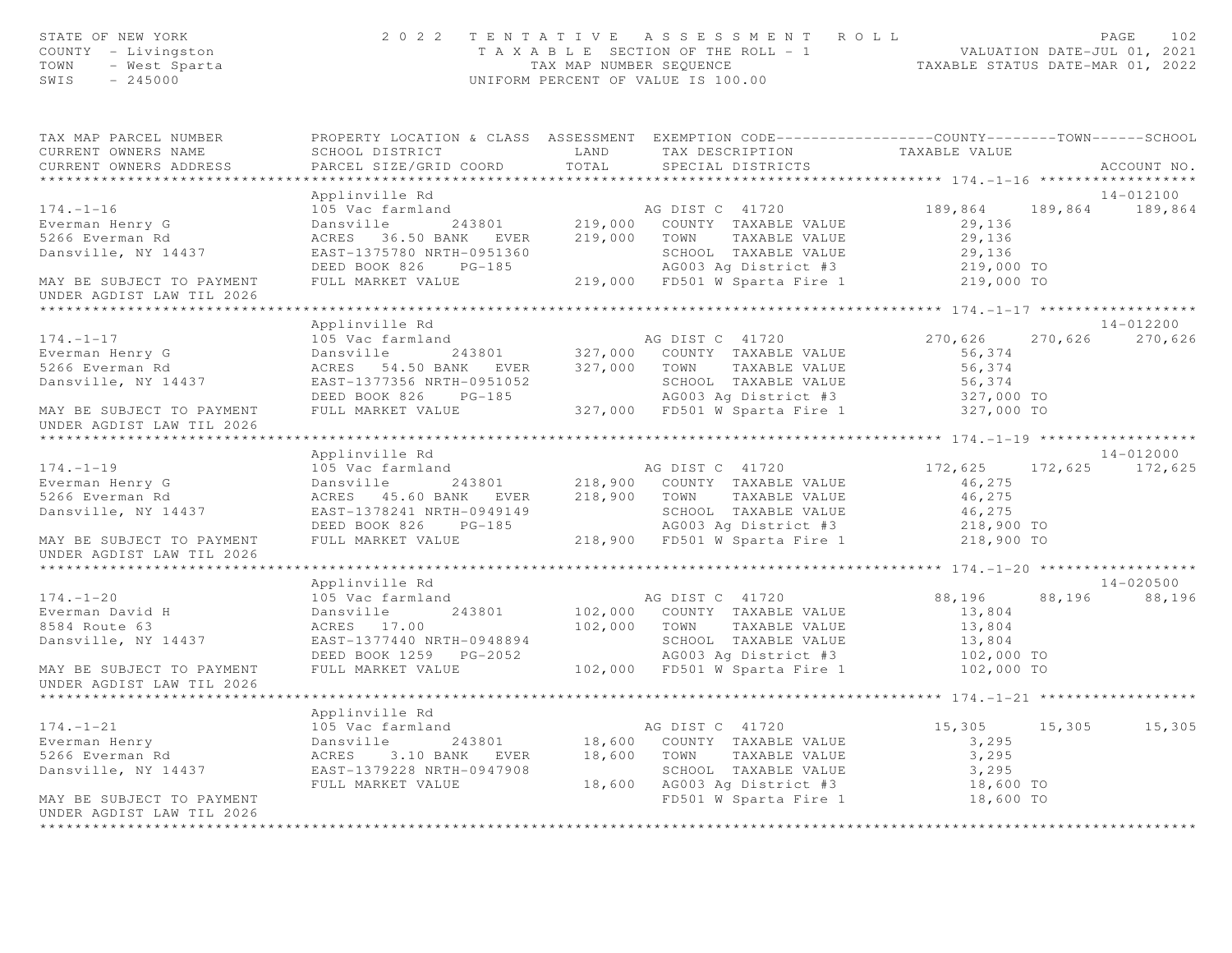| STATE OF NEW YORK<br>COUNTY - Livingston<br>TOWN<br>- West Sparta<br>SWIS<br>$-245000$                                                                                   | 2 0 2 2                                                                                                                                                                         | TAX MAP NUMBER SEQUENCE             | TENTATIVE ASSESSMENT ROLL<br>T A X A B L E SECTION OF THE ROLL - 1<br>UNIFORM PERCENT OF VALUE IS 100.00                                                  | VALUATION DATE-JUL 01, 2021<br>TAXABLE STATUS DATE-MAR 01, 2022      |         | PAGE<br>103               |
|--------------------------------------------------------------------------------------------------------------------------------------------------------------------------|---------------------------------------------------------------------------------------------------------------------------------------------------------------------------------|-------------------------------------|-----------------------------------------------------------------------------------------------------------------------------------------------------------|----------------------------------------------------------------------|---------|---------------------------|
| TAX MAP PARCEL NUMBER<br>CURRENT OWNERS NAME<br>CURRENT OWNERS ADDRESS                                                                                                   | PROPERTY LOCATION & CLASS ASSESSMENT EXEMPTION CODE-----------------COUNTY-------TOWN------SCHOOL<br>SCHOOL DISTRICT<br>PARCEL SIZE/GRID COORD                                  | LAND<br>TOTAL                       | TAX DESCRIPTION<br>SPECIAL DISTRICTS                                                                                                                      | TAXABLE VALUE                                                        |         | ACCOUNT NO.               |
| $174. - 1 - 22$<br>Everman Henry<br>5266 Everman Rd<br>Dansville, NY 14437                                                                                               | 8667 Applinville Rd<br>210 1 Family Res<br>243801<br>Dansville<br>ACRES<br>1.00 BANK EVER<br>EAST-1378769 NRTH-0946554<br>DEED BOOK 918<br>$PG-211$<br>FULL MARKET VALUE        | $13,000$ TOWN<br>103,400<br>103,400 | COUNTY TAXABLE VALUE<br>TAXABLE VALUE<br>SCHOOL TAXABLE VALUE<br>FD501 W Sparta Fire 1                                                                    | 103,400<br>103,400<br>103,400<br>103,400 TO                          |         | $14 - 035510$             |
|                                                                                                                                                                          |                                                                                                                                                                                 |                                     |                                                                                                                                                           |                                                                      |         |                           |
| $174. - 1 - 23$<br>Roberts Nursery Sparta LLC<br>2241 State Route 63<br>Wayland, NY 14572<br>MAY BE SUBJECT TO PAYMENT                                                   | White Bridge Rd<br>105 Vac farmland<br>Dansville<br>243801<br>ACRES<br>8.10<br>EAST-1378671 NRTH-0945580<br>DEED BOOK 1267 PG-484<br>FULL MARKET VALUE                          | 48,600 TOWN<br>48,600               | AG DIST IN 41730<br>48,600 COUNTY TAXABLE VALUE<br>TAXABLE VALUE<br>SCHOOL TAXABLE VALUE<br>FD501 W Sparta Fire 1                                         | 39,990<br>8,610<br>8,610<br>8,610<br>48,600 TO                       | 39,990  | $14 - 034800$<br>39,990   |
| UNDER AGDIST LAW TIL 2029<br>******************************<br>$174. - 1 - 24$<br>Everman Henry G<br>5266 Everman Rd<br>Dansville, NY 14437<br>MAY BE SUBJECT TO PAYMENT | Applinville Rd<br>105 Vac farmland<br>Dansville<br>243801<br>ACRES 158.30 BANK EVER<br>EAST-1377594 NRTH-0946802<br>DEED BOOK 392 PG-462<br>FULL MARKET VALUE                   | 840,600                             | AG DIST C 41720<br>840,600 COUNTY TAXABLE VALUE<br>TOWN<br>TAXABLE VALUE<br>SCHOOL TAXABLE VALUE<br>AG003 Ag District #3<br>840,600 FD501 W Sparta Fire 1 | 687,636<br>152,964<br>152,964<br>152,964<br>840,600 TO<br>840,600 TO | 687,636 | 14-012750<br>687,636      |
| UNDER AGDIST LAW TIL 2026                                                                                                                                                |                                                                                                                                                                                 |                                     |                                                                                                                                                           |                                                                      |         |                           |
| $174. - 1 - 28$<br>Everman Henry G<br>Everman Henry D                                                                                                                    | 8749 Dansville-Mt.morris Rd<br>240 Rural res<br>243801<br>Dansville<br>ACRES 96.80 BANK EVER                                                                                    | 412,400                             | AG DIST C 41720<br>347,600 COUNTY TAXABLE VALUE<br>TAXABLE VALUE<br>TOWN                                                                                  | 253,869<br>158,531<br>158,531                                        | 253,869 | $14 - 020900$<br>253,869  |
| 5266 Everman Rd<br>Dansville, NY 14437<br>MAY BE SUBJECT TO PAYMENT<br>UNDER AGDIST LAW TIL 2026                                                                         | EAST-1375020 NRTH-0947428<br>DEED BOOK 680<br>PG-00271<br>FULL MARKET VALUE                                                                                                     |                                     | SCHOOL TAXABLE VALUE<br>AG003 Ag District #3<br>412,400 FD501 W Sparta Fire 1                                                                             | 158,531<br>412,400 TO<br>412,400 TO                                  |         |                           |
|                                                                                                                                                                          |                                                                                                                                                                                 |                                     |                                                                                                                                                           |                                                                      |         |                           |
| $174. - 1 - 29$<br>Everman Henry G<br>Everman Henry D<br>5266 Everman Rd<br>Dansville, NY 14437<br>MAY BE SUBJECT TO PAYMENT                                             | Dansville-Mt Morris Rd<br>105 Vac farmland<br>Dansville<br>243801<br>ACRES<br>58.00 BANK<br>EVER<br>EAST-1375673 NRTH-0946201<br>DEED BOOK 680<br>PG-00271<br>FULL MARKET VALUE | 344,600<br>344,600<br>344,600       | AG DIST C 41720<br>COUNTY TAXABLE VALUE<br>TOWN<br>TAXABLE VALUE<br>SCHOOL TAXABLE VALUE<br>AG003 Ag District #3<br>FD501 W Sparta Fire 1                 | 293,443<br>51,157<br>51,157<br>51,157<br>344,600 TO<br>344,600 TO    | 293,443 | $14 - 035450$<br>293, 443 |
| UNDER AGDIST LAW TIL 2026<br>******************************                                                                                                              |                                                                                                                                                                                 |                                     |                                                                                                                                                           |                                                                      |         |                           |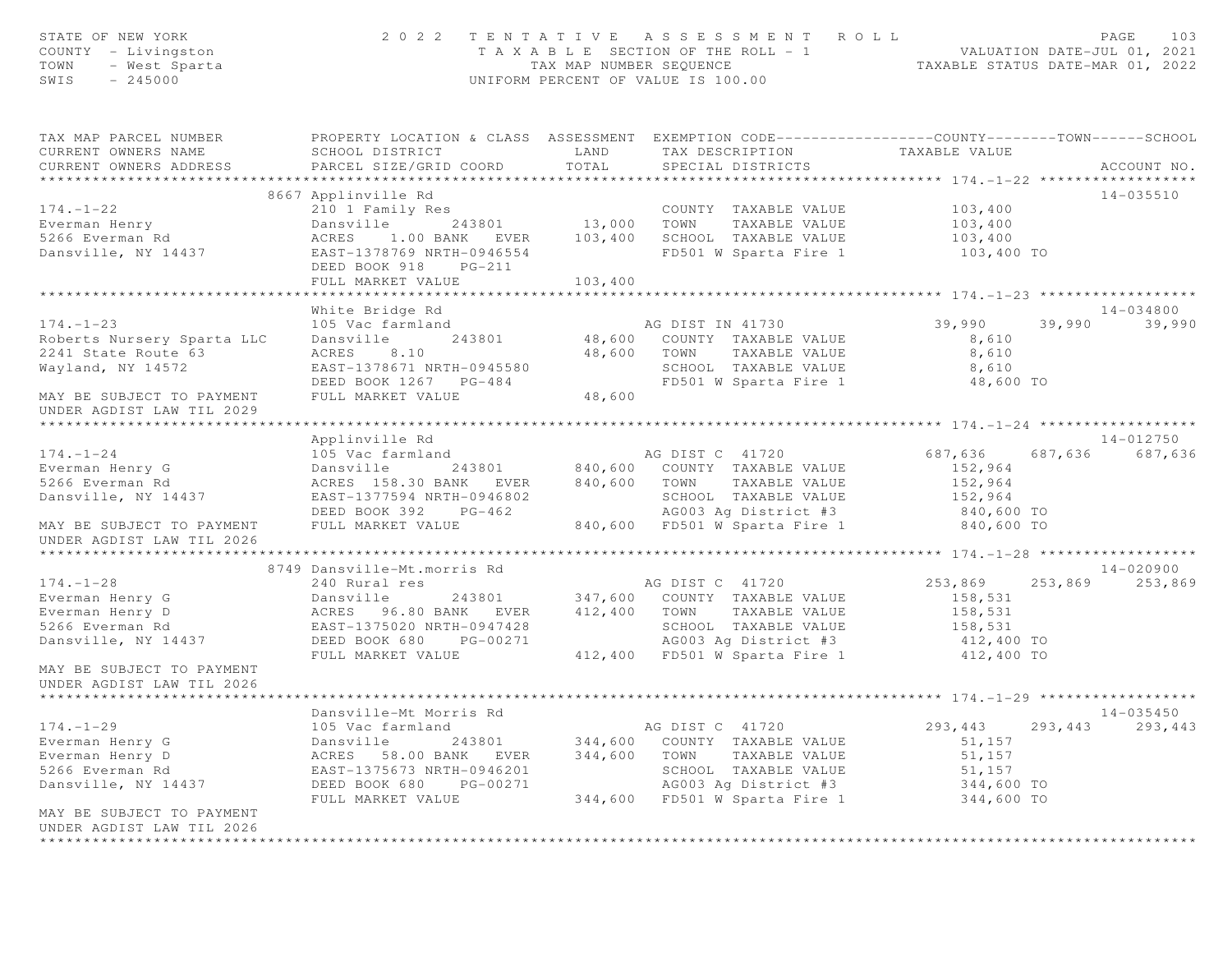| STATE OF NEW YORK<br>COUNTY - Livingston<br>- West Sparta<br>- 245000<br>TOWN<br>SWIS<br>$-245000$                                                                                                                                                                                                                                |                                                                                                                                                                                                  |                               | 2022 TENTATIVE ASSESSMENT ROLL<br>T A X A B L E SECTION OF THE ROLL - 1 VALUATION DATE-JUL 01, 2021<br>TAX MAP NUMBER SEQUENCE TAXABLE STATUS DATE-MAR 01, 2022<br>UNIFORM PERCENT OF VALUE IS 100.00 |                                                                   | PAGE<br>104                |
|-----------------------------------------------------------------------------------------------------------------------------------------------------------------------------------------------------------------------------------------------------------------------------------------------------------------------------------|--------------------------------------------------------------------------------------------------------------------------------------------------------------------------------------------------|-------------------------------|-------------------------------------------------------------------------------------------------------------------------------------------------------------------------------------------------------|-------------------------------------------------------------------|----------------------------|
| TAX MAP PARCEL NUMBER<br>CURRENT OWNERS NAME<br>CURRENT OWNERS ADDRESS                                                                                                                                                                                                                                                            | PROPERTY LOCATION & CLASS ASSESSMENT EXEMPTION CODE----------------COUNTY-------TOWN------SCHOOL<br>SCHOOL DISTRICT LAND<br>PARCEL SIZE/GRID COORD                                               | TOTAL                         | TAX DESCRIPTION<br>SPECIAL DISTRICTS                                                                                                                                                                  | TAXABLE VALUE                                                     | ACCOUNT NO.                |
|                                                                                                                                                                                                                                                                                                                                   | 8956 Mcnair Rd                                                                                                                                                                                   |                               |                                                                                                                                                                                                       |                                                                   | $14 - 000200$              |
| $174. - 1 - 30$                                                                                                                                                                                                                                                                                                                   |                                                                                                                                                                                                  |                               |                                                                                                                                                                                                       | $\overline{0}$                                                    | $\overline{0}$<br>30,000   |
| Stanley James R<br>Stanley Tanya J<br>Stanley Tanya J<br>8956 Monair Rd<br>Dansville, NY 14437                                                                                                                                                                                                                                    | Dansville 243801 14,000 COUNTI IAANLE VALUE<br>ACRES 1.40 BANK LERETA 118,200 TOWN TAXABLE VALUE<br>EAST-1373896 NRTH-0945002 SCHOOL TAXABLE VALUE<br>DEED BOOK 982 PG-259 FD501 W Sparta Fire 1 |                               |                                                                                                                                                                                                       | 118,200<br>118,200<br>88,200<br>118,200 TO                        |                            |
|                                                                                                                                                                                                                                                                                                                                   |                                                                                                                                                                                                  |                               |                                                                                                                                                                                                       | ****************** 174.-1-31.2 *****************                  |                            |
|                                                                                                                                                                                                                                                                                                                                   |                                                                                                                                                                                                  |                               |                                                                                                                                                                                                       |                                                                   |                            |
| $174. - 1 - 31.2$<br>Xurtz Barbara A Carolic Community Nobel 22,100 COUNTY TAXABLE VALUE<br>4852 Stoner Hill Rd ACRES 4.50 BANKFIRSTAM 151,500 TOWN TAXABLE VALUE<br>Dansville, NY 14437 EAST-1369462 NRTH-0944911 SCHOOL TAXABLE VALUE<br>DEED BOOK 1107                                                                         | 4852 Stoner Hill Rd<br>210 1 Family Res                                                                                                                                                          |                               | ENH STAR 41834<br>FD501 W Sparta Fire 1 151,500 TO                                                                                                                                                    | $\overline{0}$<br>151,500<br>151,500<br>76,600                    | 14-034950<br>$0 \t 74,900$ |
|                                                                                                                                                                                                                                                                                                                                   | FULL MARKET VALUE                                                                                                                                                                                | 151,500                       |                                                                                                                                                                                                       |                                                                   |                            |
|                                                                                                                                                                                                                                                                                                                                   |                                                                                                                                                                                                  |                               |                                                                                                                                                                                                       |                                                                   |                            |
|                                                                                                                                                                                                                                                                                                                                   | 8952 Mcnair Rd                                                                                                                                                                                   |                               |                                                                                                                                                                                                       |                                                                   | $14 - 012300$              |
| $174. - 1 - 31.11$<br>Everman Henry G<br>Everman Sharon K<br>Everman Sharon K<br>S266 Everman Rd<br>Dansville, NY 14437<br>Dansville, NY 14437<br>Dansville, NY 14437<br>Dansville, NY 14437<br>Dansville, NY 14437<br>Dansville, NY 14437<br>Dansville, NY 14437<br>Dansv                                                        | 120 Field crops and a set of AG DIST C 41720                                                                                                                                                     |                               | SCHOOL TAXABLE VALUE<br>AG003 Ag District #3                                                                                                                                                          | 83,476<br>174,324<br>174,324<br>174,324<br>257,800 TO             | 83,476<br>83,476           |
| MAY BE SUBJECT TO PAYMENT<br>UNDER AGDIST LAW TIL 2026                                                                                                                                                                                                                                                                            | FULL MARKET VALUE                                                                                                                                                                                |                               | 257,800 FD501 W Sparta Fire 1                                                                                                                                                                         | 257,800 TO                                                        |                            |
|                                                                                                                                                                                                                                                                                                                                   |                                                                                                                                                                                                  |                               |                                                                                                                                                                                                       |                                                                   |                            |
| $174. - 1 - 31.123$<br>Stoner Family Joint Trust<br>and Dansville<br>and Contract of Contract of Contract of Contract of Contract of Contract of Contract of Contract of Contract of Contract of Contract of Contract of Contract of Contract of Contract<br>45 Capistrano Dr<br>Ormond Beach, FL 32176 EAST-1368786 NRTH-0944765 | 4890 Stoner Hill Rd<br>314 Rural vac<10<br>243801<br>ACRES 1.50<br>DEED BOOK 1295 PG-1176                                                                                                        |                               | COUNTY TAXABLE VALUE<br>7,800 TOWN TAXABLE VALUE<br>7,800 SCHOOL TAXABLE VALUE<br>FD501 W Sparta Fire 1                                                                                               | 7,800<br>7,800<br>7,800<br>7,800 TO                               | 14-012300                  |
|                                                                                                                                                                                                                                                                                                                                   | FULL MARKET VALUE                                                                                                                                                                                | 7,800                         |                                                                                                                                                                                                       |                                                                   |                            |
|                                                                                                                                                                                                                                                                                                                                   | *************************                                                                                                                                                                        |                               |                                                                                                                                                                                                       | ************** 174.-1-31.124 ***************                      |                            |
|                                                                                                                                                                                                                                                                                                                                   | 4890 Stoner Hill Rd                                                                                                                                                                              |                               |                                                                                                                                                                                                       |                                                                   | 14-012300                  |
| $174. - 1 - 31.124$<br>1/4.-1-31.124<br>Stoner Family Joint Trust<br>45 Capistrano Dr ACRES 40.10<br>Ormand Beach, FL 32176 EAST-1369976 NRTH-0944535                                                                                                                                                                             | 260 Seasonal res<br>DEED BOOK 1295 PG-1171                                                                                                                                                       | 243801 88,600 TOWN<br>282,300 | COUNTY TAXABLE VALUE<br>TAXABLE VALUE<br>282,300 SCHOOL TAXABLE VALUE                                                                                                                                 | 282,300<br>282,300<br>282,300<br>FD501 W Sparta Fire 1 282,300 TO |                            |
|                                                                                                                                                                                                                                                                                                                                   | FULL MARKET VALUE                                                                                                                                                                                |                               |                                                                                                                                                                                                       |                                                                   |                            |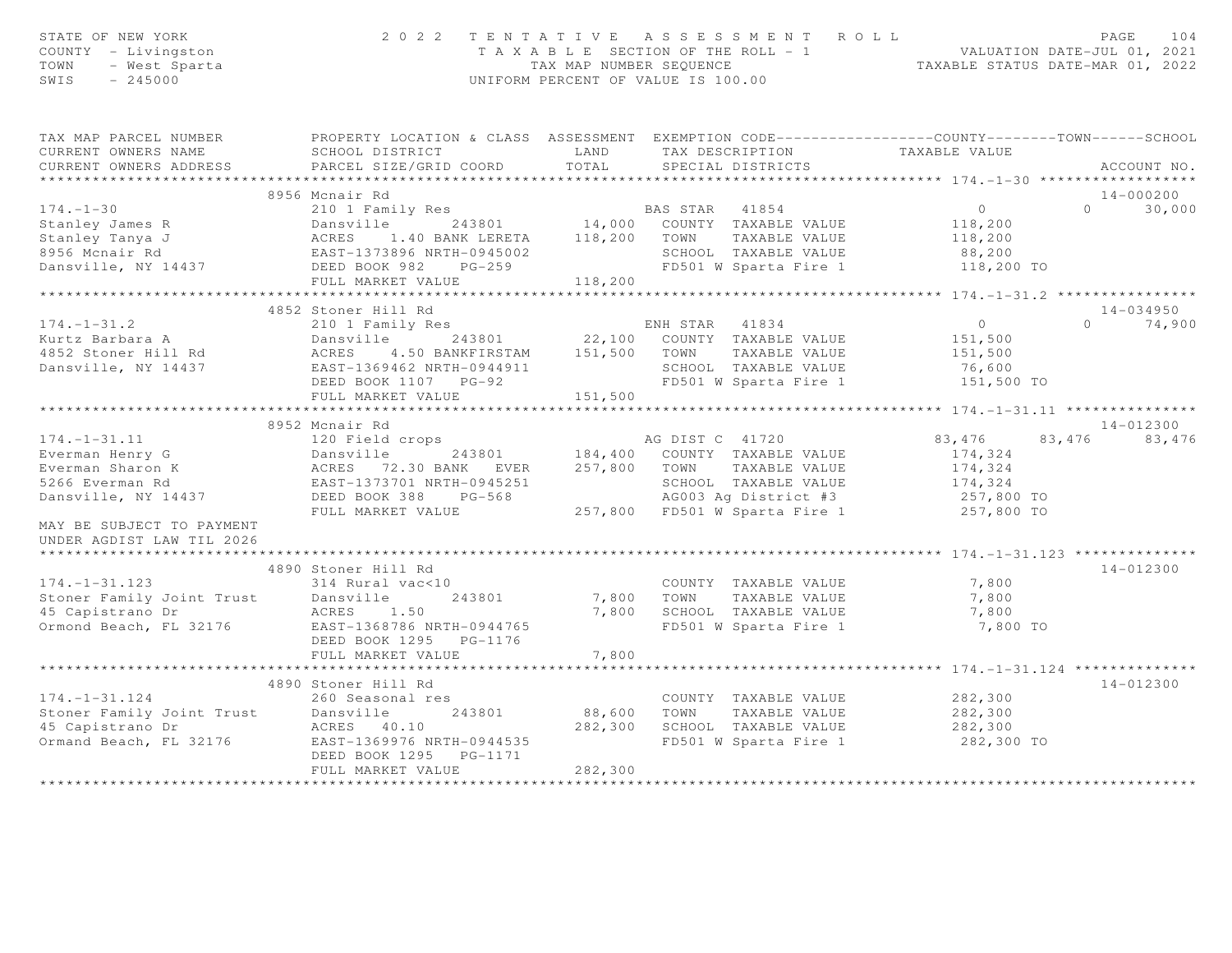| STATE OF NEW YORK<br>COUNTY - Livingston<br>- Mest Sparta<br>- West Sparta<br>- 245000<br>TOWN<br>$SWIS = 245000$        | 2022 TENTATIVE ASSESSMENT ROLL<br>UNIFORM PERCENT OF VALUE IS 100.00                               |                      | 105<br>PAGE<br>T A X A B L E SECTION OF THE ROLL - 1 VALUATION DATE-JUL 01, 2021<br>TAX MAP NUMBER SEQUENCE TAXABLE STATUS DATE-MAR 01, 2022 |                                       |               |  |
|--------------------------------------------------------------------------------------------------------------------------|----------------------------------------------------------------------------------------------------|----------------------|----------------------------------------------------------------------------------------------------------------------------------------------|---------------------------------------|---------------|--|
| TAX MAP PARCEL NUMBER THE PROPERTY LOCATION & CLASS ASSESSMENT EXEMPTION CODE--------------COUNTY-------TOWN------SCHOOL |                                                                                                    |                      |                                                                                                                                              |                                       |               |  |
| CURRENT OWNERS NAME                                                                                                      | SCHOOL DISTRICT                                                                                    | LAND                 | TAX DESCRIPTION TAXABLE VALUE<br>SPECIAL DISTRICTS                                                                                           |                                       |               |  |
| CURRENT OWNERS ADDRESS                                                                                                   | PARCEL SIZE/GRID COORD TOTAL                                                                       |                      |                                                                                                                                              |                                       | ACCOUNT NO.   |  |
|                                                                                                                          | 8944 Mcnair Rd                                                                                     |                      |                                                                                                                                              |                                       | 14-025600     |  |
| $174. - 1 - 32.1$                                                                                                        | 210 1 Family Res                                                                                   |                      | COUNTY TAXABLE VALUE 43,200                                                                                                                  |                                       |               |  |
| Gilman Jonathan L                                                                                                        | Dansville 243801                                                                                   |                      |                                                                                                                                              |                                       |               |  |
| 8944 Mcnair Rd                                                                                                           | ACRES 0.33                                                                                         |                      | 4,300 TOWN TAXABLE VALUE<br>43,200 SCHOOL TAXABLE VALUE                                                                                      | 43,200<br>43,200                      |               |  |
| Dansville, NY 14437                                                                                                      | EAST-1373838 NRTH-0945495<br>DEED BOOK 1269 PG-2114                                                |                      | FD501 W Sparta Fire 1 43,200 TO                                                                                                              |                                       |               |  |
|                                                                                                                          | FULL MARKET VALUE                                                                                  | 43,200               |                                                                                                                                              |                                       |               |  |
|                                                                                                                          | *************************                                                                          | ***********          |                                                                                                                                              | *********** 174. -1-32.2 ************ |               |  |
|                                                                                                                          | Mcnair Rd                                                                                          |                      |                                                                                                                                              |                                       | 14-025600     |  |
| $174. - 1 - 32.2$                                                                                                        | 314 Rural vac<10                                                                                   |                      | COUNTY TAXABLE VALUE                                                                                                                         | 6,200                                 |               |  |
|                                                                                                                          |                                                                                                    | 6,200                | 6,200 TOWN TAXABLE VALUE<br>SCHOOL TAXABLE VALUE                                                                                             | 6,200<br>6,200                        |               |  |
|                                                                                                                          |                                                                                                    |                      | FD501 W Sparta Fire 1 6,200 TO                                                                                                               |                                       |               |  |
|                                                                                                                          | DEED BOOK 1232 PG-192                                                                              |                      |                                                                                                                                              |                                       |               |  |
|                                                                                                                          | FULL MARKET VALUE                                                                                  | 6,200                |                                                                                                                                              |                                       |               |  |
|                                                                                                                          | 8940 Mcnair Rd                                                                                     |                      |                                                                                                                                              |                                       | 14-018600     |  |
| $174. - 1 - 34.1$                                                                                                        | 210 1 Family Res                                                                                   |                      | <b>BAS STAR 41854</b>                                                                                                                        | $\overline{0}$                        | $0 \t 30,000$ |  |
| Weppler Timothy D                                                                                                        |                                                                                                    |                      |                                                                                                                                              | 116,800                               |               |  |
| 8940 McNair Rd                                                                                                           | Dansville 243801 12,400 COUNTY TAXABLE VALUE<br>FRNT 170.00 DPTH 245.00 116,800 TOWN TAXABLE VALUE |                      |                                                                                                                                              | 116,800                               |               |  |
| Dansville, NY 14437                                                                                                      | BANKFIRSTAM                                                                                        |                      | SCHOOL TAXABLE VALUE                                                                                                                         | 86,800                                |               |  |
|                                                                                                                          | EAST-1373750 NRTH-0945650                                                                          |                      | FD501 W Sparta Fire 1 116,800 TO                                                                                                             |                                       |               |  |
|                                                                                                                          | DEED BOOK 1229 PG-339                                                                              |                      |                                                                                                                                              |                                       |               |  |
|                                                                                                                          | FULL MARKET VALUE                                                                                  | 116,800              |                                                                                                                                              |                                       |               |  |
|                                                                                                                          |                                                                                                    |                      |                                                                                                                                              |                                       |               |  |
|                                                                                                                          | Mcnair Rd                                                                                          |                      |                                                                                                                                              |                                       | $14 - 044900$ |  |
| $174. - 1 - 35.1$                                                                                                        | 314 Rural vac<10                                                                                   |                      | COUNTY TAXABLE VALUE                                                                                                                         | 9,100                                 |               |  |
| Davies Joyce Dansville<br>4592 Rock Spring Hill Rd ACRES 3.50<br>December 11: 11:27                                      | Dansville 243801                                                                                   |                      | 9,100 TOWN TAXABLE VALUE<br>9,100 SCHOOL TAXABLE VALUE                                                                                       | 9,100<br>9,100                        |               |  |
| Dansville, NY 14437                                                                                                      | EAST-1373498 NRTH-0945680                                                                          |                      | FD501 W Sparta Fire 1                                                                                                                        | 9,100 TO                              |               |  |
|                                                                                                                          | DEED BOOK 1264 PG-385                                                                              |                      |                                                                                                                                              |                                       |               |  |
|                                                                                                                          | FULL MARKET VALUE                                                                                  | 9,100                |                                                                                                                                              |                                       |               |  |
|                                                                                                                          |                                                                                                    |                      |                                                                                                                                              |                                       |               |  |
|                                                                                                                          | Dansville-Mt Morris Rd                                                                             |                      |                                                                                                                                              |                                       | $14 - 044800$ |  |
| $174. - 1 - 36.2$                                                                                                        | 312 Vac w/imprv                                                                                    |                      | COUNTY TAXABLE VALUE                                                                                                                         | 28,800                                |               |  |
| Cramer William P                                                                                                         | Dansville 243801                                                                                   | COUNT<br>13,000 TOWN |                                                                                                                                              | TAXABLE VALUE 28,800                  |               |  |
| 10212 Stones Falls Rd                                                                                                    | ACRES 1.00                                                                                         |                      | 28,800 SCHOOL TAXABLE VALUE                                                                                                                  | 28,800                                |               |  |
| Dansville, NY 14437                                                                                                      | EAST-1374021 NRTH-0945673                                                                          |                      | FD501 W Sparta Fire 1 28,800 TO                                                                                                              |                                       |               |  |
|                                                                                                                          | DEED BOOK 1236 PG-314                                                                              |                      |                                                                                                                                              |                                       |               |  |
|                                                                                                                          | FULL MARKET VALUE                                                                                  | 28,800               |                                                                                                                                              |                                       |               |  |
|                                                                                                                          |                                                                                                    |                      |                                                                                                                                              |                                       |               |  |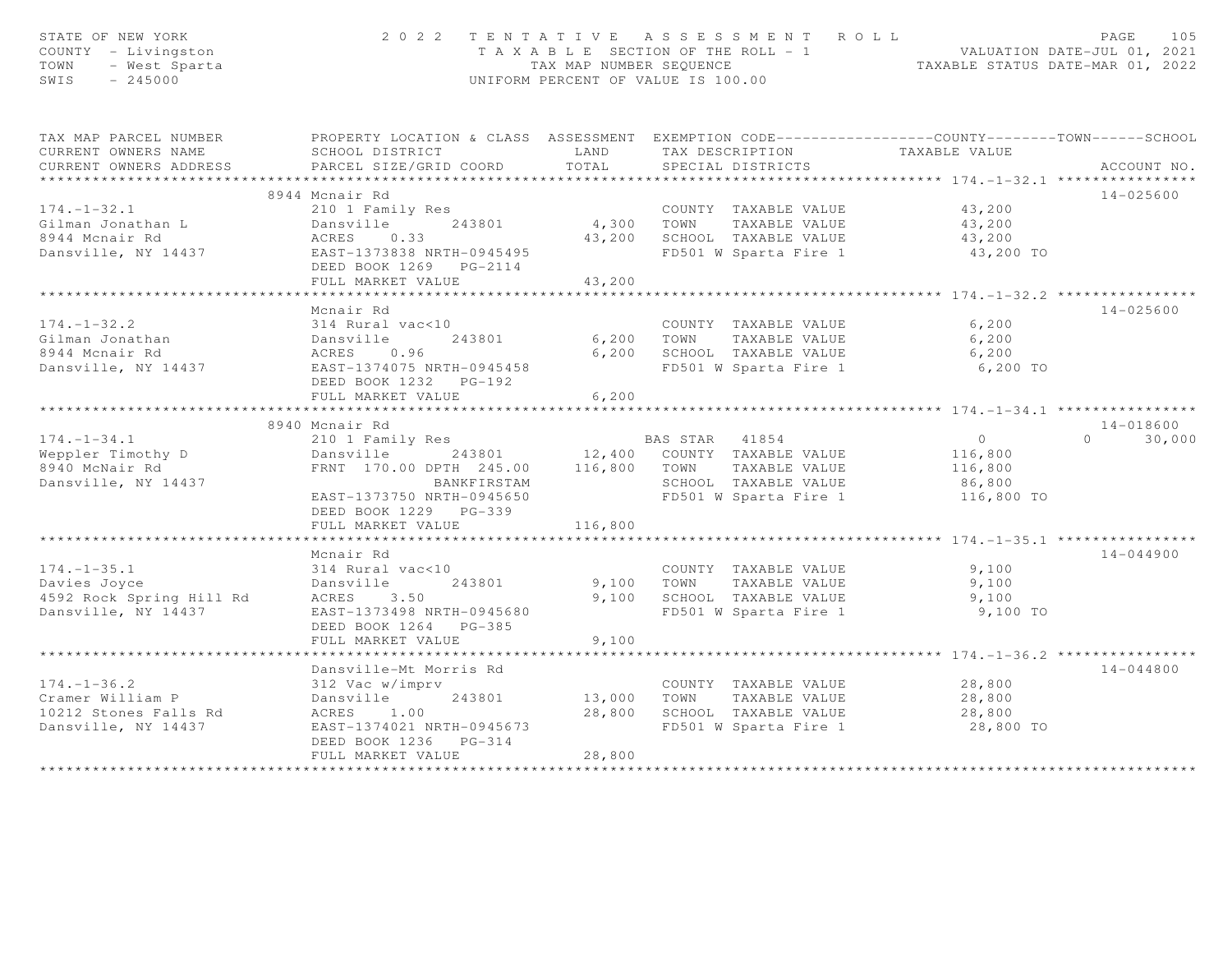| STATE OF NEW YORK<br>COUNTY - Livingston<br>TOWN<br>- West Sparta<br>$-245000$<br>SWIS |                                                                                                   |                                                | 2022 TENTATIVE ASSESSMENT ROLL<br>UNIFORM PERCENT OF VALUE IS 100.00  | T A X A B L E SECTION OF THE ROLL - 1<br>TA X A B L E SECTION OF THE ROLL - 1<br>TAXABLE STATUS DATE-MAR 01, 2022 | PAGE<br>106        |
|----------------------------------------------------------------------------------------|---------------------------------------------------------------------------------------------------|------------------------------------------------|-----------------------------------------------------------------------|-------------------------------------------------------------------------------------------------------------------|--------------------|
| TAX MAP PARCEL NUMBER                                                                  | PROPERTY LOCATION & CLASS ASSESSMENT EXEMPTION CODE----------------COUNTY--------TOWN------SCHOOL |                                                |                                                                       |                                                                                                                   |                    |
| CURRENT OWNERS NAME<br>CURRENT OWNERS ADDRESS                                          | SCHOOL DISTRICT<br>PARCEL SIZE/GRID COORD                                                         | LAND<br>TOTAL                                  | SPECIAL DISTRICTS                                                     | TAX DESCRIPTION TAXABLE VALUE                                                                                     | ACCOUNT NO.        |
|                                                                                        |                                                                                                   |                                                |                                                                       |                                                                                                                   |                    |
|                                                                                        | 8930 Dansville-Mt Morris Rd                                                                       |                                                |                                                                       |                                                                                                                   | $14 - 044800$      |
| $174. - 1 - 36.11$                                                                     | 210 1 Family Res                                                                                  |                                                | BAS STAR 41854                                                        | $\overline{0}$                                                                                                    | 30,000<br>$\Omega$ |
| O'Dell Theodore D                                                                      | 243801<br>Dansville                                                                               |                                                | 14,300 COUNTY TAXABLE VALUE                                           | 190,500                                                                                                           |                    |
| Nutty Patricia A                                                                       | ACRES 1.50                                                                                        | 190,500 TOWN                                   | TAXABLE VALUE                                                         | 190,500                                                                                                           |                    |
| 8930 Dansville-Mt Morris Rd EAST-1373936 NRTH-0945953                                  |                                                                                                   |                                                | SCHOOL TAXABLE VALUE<br>SCHOOL TAXABLE VALUE<br>FD501 W Sparta Fire 1 | 160,500                                                                                                           |                    |
| Dansville, NY 14437                                                                    |                                                                                                   |                                                |                                                                       | 190,500 TO                                                                                                        |                    |
|                                                                                        | FULL MARKET VALUE                                                                                 | 190,500                                        |                                                                       |                                                                                                                   |                    |
|                                                                                        | 8934 Mcnair Rd                                                                                    |                                                |                                                                       |                                                                                                                   | $14 - 042600$      |
| $174. - 1 - 37$                                                                        | 210 1 Family Res                                                                                  |                                                | ENH STAR 41834                                                        | $\overline{0}$                                                                                                    | $\Omega$<br>74,900 |
| Masten Lavina J                                                                        | Dansville<br>243801                                                                               |                                                | 8,500 COUNTY TAXABLE VALUE                                            | 101,400                                                                                                           |                    |
| 8934 Mcnair Rd                                                                         | FRNT 190.00 DPTH 150.00                                                                           | 101,400 TOWN                                   | TAXABLE VALUE                                                         | 101,400                                                                                                           |                    |
| Dansville, NY 14437                                                                    | EAST-1373730 NRTH-0945907                                                                         |                                                | SCHOOL TAXABLE VALUE                                                  | 26,500                                                                                                            |                    |
|                                                                                        | DEED BOOK 750 PG-00249                                                                            |                                                | FD501 W Sparta Fire 1                                                 | 101,400 TO                                                                                                        |                    |
|                                                                                        | FULL MARKET VALUE                                                                                 | 101,400                                        |                                                                       |                                                                                                                   |                    |
|                                                                                        |                                                                                                   |                                                |                                                                       | ************************************* 174.-1-38.1 *****************                                               |                    |
| $174. - 1 - 38.1$                                                                      | Millard Fillmore Rd W                                                                             |                                                |                                                                       |                                                                                                                   | $14 - 044700$      |
| Stoner Family Joint Trust                                                              | 314 Rural vac<10<br>Dansville<br>243801                                                           |                                                | COUNTY TAXABLE VALUE<br>19,500 TOWN<br>TAXABLE VALUE                  | 19,500<br>19,500                                                                                                  |                    |
| 45 Capistrano Dr                                                                       | ACRES<br>6.00                                                                                     |                                                | 19,500 SCHOOL TAXABLE VALUE                                           | 19,500                                                                                                            |                    |
| Ormand Beach, FL 32176                                                                 | EAST-1371854 NRTH-0945883                                                                         |                                                | FD501 W Sparta Fire 1                                                 | 19,500 TO                                                                                                         |                    |
|                                                                                        | DEED BOOK 1295 PG-1171                                                                            |                                                |                                                                       |                                                                                                                   |                    |
|                                                                                        | FULL MARKET VALUE                                                                                 | 19,500                                         |                                                                       |                                                                                                                   |                    |
|                                                                                        | * * * * * * * * * * * * * * * * * * *                                                             |                                                |                                                                       | ************ 174. -1-38.2 *****************                                                                       |                    |
|                                                                                        | McNair Rd W                                                                                       |                                                |                                                                       |                                                                                                                   | 14-044700          |
| $174. - 1 - 38.2$                                                                      | 314 Rural vac<10                                                                                  |                                                | COUNTY TAXABLE VALUE                                                  | 14,500                                                                                                            |                    |
| Wilcox Beatrice                                                                        | Dansville<br>243801                                                                               | 14,500                                         | TOWN<br>TAXABLE VALUE                                                 | 14,500                                                                                                            |                    |
| ACRES<br>Wilcox Timothy C<br>PO Box 100                                                | 5.63<br>EAST-1373476 NRTH-0946034                                                                 | 14,500                                         | SCHOOL TAXABLE VALUE<br>FD501 W Sparta Fire 1                         | 14,500<br>14,500 TO                                                                                               |                    |
| Dansville, NY 14437                                                                    | DEED BOOK 1282    PG-2092                                                                         |                                                |                                                                       |                                                                                                                   |                    |
|                                                                                        | FULL MARKET VALUE                                                                                 | 14,500                                         |                                                                       |                                                                                                                   |                    |
|                                                                                        | ***************************                                                                       |                                                |                                                                       |                                                                                                                   |                    |
|                                                                                        | 4906 Stoner Hill Rd                                                                               |                                                |                                                                       |                                                                                                                   | $14 - 012300$      |
| $174. - 1 - 39.1$                                                                      | 210 1 Family Res                                                                                  |                                                | BAS STAR 41854                                                        | $\overline{0}$                                                                                                    | $\cap$<br>30,000   |
| Schirmer Larry E                                                                       | Dansville<br>243801                                                                               |                                                | 13,800 COUNTY TAXABLE VALUE                                           | 111,900                                                                                                           |                    |
| Schirmer Constance Y<br>4906 Stoner Hill Rd                                            | ACRES<br>1.30                                                                                     | 111,900                                        | TOWN<br>TAXABLE VALUE                                                 | 111,900                                                                                                           |                    |
|                                                                                        | EAST-1371250 NRTH-0945719                                                                         |                                                | SCHOOL TAXABLE VALUE                                                  | 81,900                                                                                                            |                    |
| Dansville, NY 14437                                                                    | DEED BOOK 1204 PG-297                                                                             |                                                | FD501 W Sparta Fire 1                                                 | 111,900 TO                                                                                                        |                    |
|                                                                                        | FULL MARKET VALUE<br>*************************                                                    | 111,900<br>* * * * * * * * * * * * * * * * * * |                                                                       |                                                                                                                   |                    |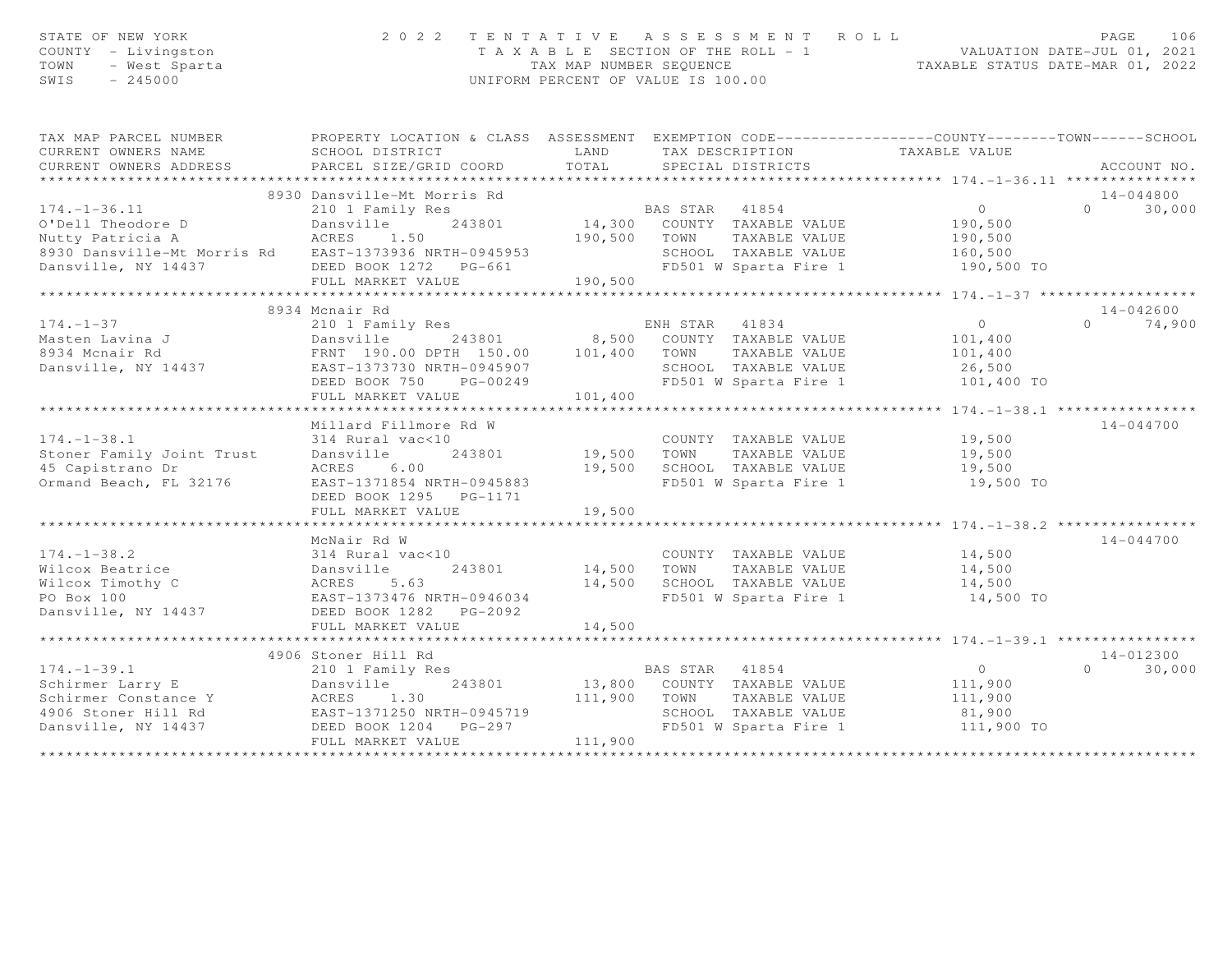| STATE OF NEW YORK<br>COUNTY - Livingston<br>TOWN<br>- West Sparta<br>SWIS<br>$-245000$ |                                                                                                                       | 2022 TENTATIVE ASSESSMENT ROLL<br>TAXABLE SECTION OF THE ROLL - 1<br>TAXABLE STATUS DATE-JUL 01, 2021<br>TAXABLE STATUS DATE-MAR 01, 2022<br>UNIFORM PERCENT OF VALUE IS 100.00                                                                         | PAGE<br>107                                                         |
|----------------------------------------------------------------------------------------|-----------------------------------------------------------------------------------------------------------------------|---------------------------------------------------------------------------------------------------------------------------------------------------------------------------------------------------------------------------------------------------------|---------------------------------------------------------------------|
| CURRENT OWNERS NAME                                                                    | SCHOOL DISTRICT                                                                                                       | TAX MAP PARCEL NUMBER THE PROPERTY LOCATION & CLASS ASSESSMENT EXEMPTION CODE---------------COUNTY-------TOWN------SCHOOL<br>TAX DESCRIPTION TAXABLE VALUE<br>LAND                                                                                      |                                                                     |
| CURRENT OWNERS ADDRESS                                                                 | PARCEL SIZE/GRID COORD                                                                                                | TOTAL<br>SPECIAL DISTRICTS                                                                                                                                                                                                                              | ACCOUNT NO.                                                         |
|                                                                                        |                                                                                                                       |                                                                                                                                                                                                                                                         | ******************** 174. -1-40.1 *****************                 |
|                                                                                        | 4882 Stoner Hill Rd                                                                                                   |                                                                                                                                                                                                                                                         | 14-000250                                                           |
| $174. - 1 - 40.1$                                                                      | 210 1 Family Res                                                                                                      | VET COM CT 41131 33,550                                                                                                                                                                                                                                 | 33,550<br>$\overline{a}$                                            |
|                                                                                        |                                                                                                                       | 13,000 ENH STAR 41834<br>13,000 ENH STAR 41834<br>13,000 ENH STAR 41834<br>13,000 ENH STAR 41834<br>13,000 ENH STAR 41834<br>134,200 COUNTY TAXABLE VALUE<br>1382 Stoner Hill Rd<br>1382 Stoner Hill Rd<br>208.71 DPTH 183.96<br>134,200 COUNTY         | $\overline{0}$<br>$\sim$ 0<br>74,900                                |
|                                                                                        |                                                                                                                       |                                                                                                                                                                                                                                                         | 100,650                                                             |
|                                                                                        |                                                                                                                       | TOWN TAXABLE VALUE                                                                                                                                                                                                                                      | 100,650                                                             |
|                                                                                        |                                                                                                                       |                                                                                                                                                                                                                                                         |                                                                     |
|                                                                                        | DEED BOOK 892 PG-18                                                                                                   |                                                                                                                                                                                                                                                         |                                                                     |
|                                                                                        | FULL MARKET VALUE                                                                                                     | 134,200                                                                                                                                                                                                                                                 |                                                                     |
|                                                                                        |                                                                                                                       |                                                                                                                                                                                                                                                         |                                                                     |
|                                                                                        | 4868 Stoner Hill Rd                                                                                                   |                                                                                                                                                                                                                                                         | 14-046850                                                           |
| $174. - 1 - 41.1$                                                                      | 270 Mfg housing                                                                                                       | COUNTY TAXABLE VALUE 58,300                                                                                                                                                                                                                             |                                                                     |
|                                                                                        |                                                                                                                       |                                                                                                                                                                                                                                                         | 58,300                                                              |
|                                                                                        |                                                                                                                       |                                                                                                                                                                                                                                                         | 58,300                                                              |
|                                                                                        |                                                                                                                       |                                                                                                                                                                                                                                                         | 58,300 TO                                                           |
|                                                                                        |                                                                                                                       | From Same Countries and the countries of the countries of the product of the Damsville of the MCRES and the same that the set of the same of the same of the same of the same of the same of the same of the same of the same                           |                                                                     |
|                                                                                        | *******************************                                                                                       | 58,300                                                                                                                                                                                                                                                  |                                                                     |
|                                                                                        |                                                                                                                       | ***********************                                                                                                                                                                                                                                 | ****************** 174. -1-43 *******************<br>14-001600      |
|                                                                                        | 4834 Stoner Hill Rd                                                                                                   | 174.-1-43<br>210 1 Family Res<br>Pernicone Susan M Dansville 243801<br>4834 Stoner Hill Rd ACRES 1.30<br>2885 1.30 134,400 TOWN TAXABLE VALUE<br>2887-1368619 NRTH-0944854 SCHOOL TAXABLE VALUE                                                         | $0 \qquad \qquad$                                                   |
|                                                                                        |                                                                                                                       |                                                                                                                                                                                                                                                         | $\begin{smallmatrix}&&0\\&&34\\134&,400\end{smallmatrix}$<br>30,000 |
|                                                                                        |                                                                                                                       |                                                                                                                                                                                                                                                         |                                                                     |
|                                                                                        |                                                                                                                       |                                                                                                                                                                                                                                                         | 134,400<br>104,400                                                  |
|                                                                                        | DEED BOOK 1254 PG-2605                                                                                                | SCHOOL TAXABLE VALUE<br>FD501 W Sparta Fire 1                                                                                                                                                                                                           | 134,400 TO                                                          |
|                                                                                        | FULL MARKET VALUE 134,400                                                                                             |                                                                                                                                                                                                                                                         |                                                                     |
|                                                                                        |                                                                                                                       |                                                                                                                                                                                                                                                         |                                                                     |
|                                                                                        | 4830 Stoner Hill Rd                                                                                                   |                                                                                                                                                                                                                                                         | $14 - 004370$                                                       |
|                                                                                        |                                                                                                                       |                                                                                                                                                                                                                                                         |                                                                     |
|                                                                                        |                                                                                                                       | 174.-1-44<br>Burger Ryland J<br>Burger Mary A<br>ERNT 196.00 DPTH 190.00<br>BANK LERETA<br>BANK LERETA<br>BANK LERETA<br>BANK LERETA<br>TOWN TAXABLE VALUE<br>TOWN TAXABLE VALUE<br>TOWN TAXABLE VALUE<br>SASSENGLUE<br>BANK LERETA<br>DESCHOOL TAXABLE | $14, 715$ 0<br>0 74,900<br>$\overline{0}$<br>$\overline{0}$         |
|                                                                                        |                                                                                                                       |                                                                                                                                                                                                                                                         | 83,385                                                              |
|                                                                                        |                                                                                                                       |                                                                                                                                                                                                                                                         |                                                                     |
|                                                                                        |                                                                                                                       |                                                                                                                                                                                                                                                         | 83,385<br>23,200                                                    |
|                                                                                        |                                                                                                                       |                                                                                                                                                                                                                                                         | 98,100 TO                                                           |
|                                                                                        | FULL MARKET VALUE                                                                                                     | 98,100                                                                                                                                                                                                                                                  |                                                                     |
|                                                                                        |                                                                                                                       |                                                                                                                                                                                                                                                         |                                                                     |
|                                                                                        | 4828 Stoner Hill Rd                                                                                                   |                                                                                                                                                                                                                                                         | 14-043975                                                           |
|                                                                                        |                                                                                                                       | COUNTY TAXABLE VALUE 51,700<br>TOWN TAXABLE VALUE 51,700                                                                                                                                                                                                |                                                                     |
|                                                                                        | 1/4.-1-45.111 312 Vac w/imprv<br>Ames Kurt Douglas Dansville 243801<br>Ames Christine Marie ACRES 6.20<br>32 River St | 26,500 TOWN TAXABLE VALUE                                                                                                                                                                                                                               |                                                                     |
|                                                                                        |                                                                                                                       | 51,700 SCHOOL TAXABLE VALUE                                                                                                                                                                                                                             | 51,700                                                              |
|                                                                                        | 0.20<br>EAST-1368328 NRTH-0944566<br>DEED BOOK 1290 PG-1984<br>FUIJ MAPKET ''''---                                    | FD501 W Sparta Fire 1                                                                                                                                                                                                                                   | 51,700 TO                                                           |
| Canaseraga, NY 14822                                                                   |                                                                                                                       |                                                                                                                                                                                                                                                         |                                                                     |
|                                                                                        | FULL MARKET VALUE                                                                                                     | 51,700                                                                                                                                                                                                                                                  |                                                                     |
| MAY BE SUBJECT TO PAYMENT                                                              |                                                                                                                       |                                                                                                                                                                                                                                                         |                                                                     |
| UNDER AGDIST LAW TIL 2027                                                              |                                                                                                                       |                                                                                                                                                                                                                                                         |                                                                     |
|                                                                                        |                                                                                                                       |                                                                                                                                                                                                                                                         |                                                                     |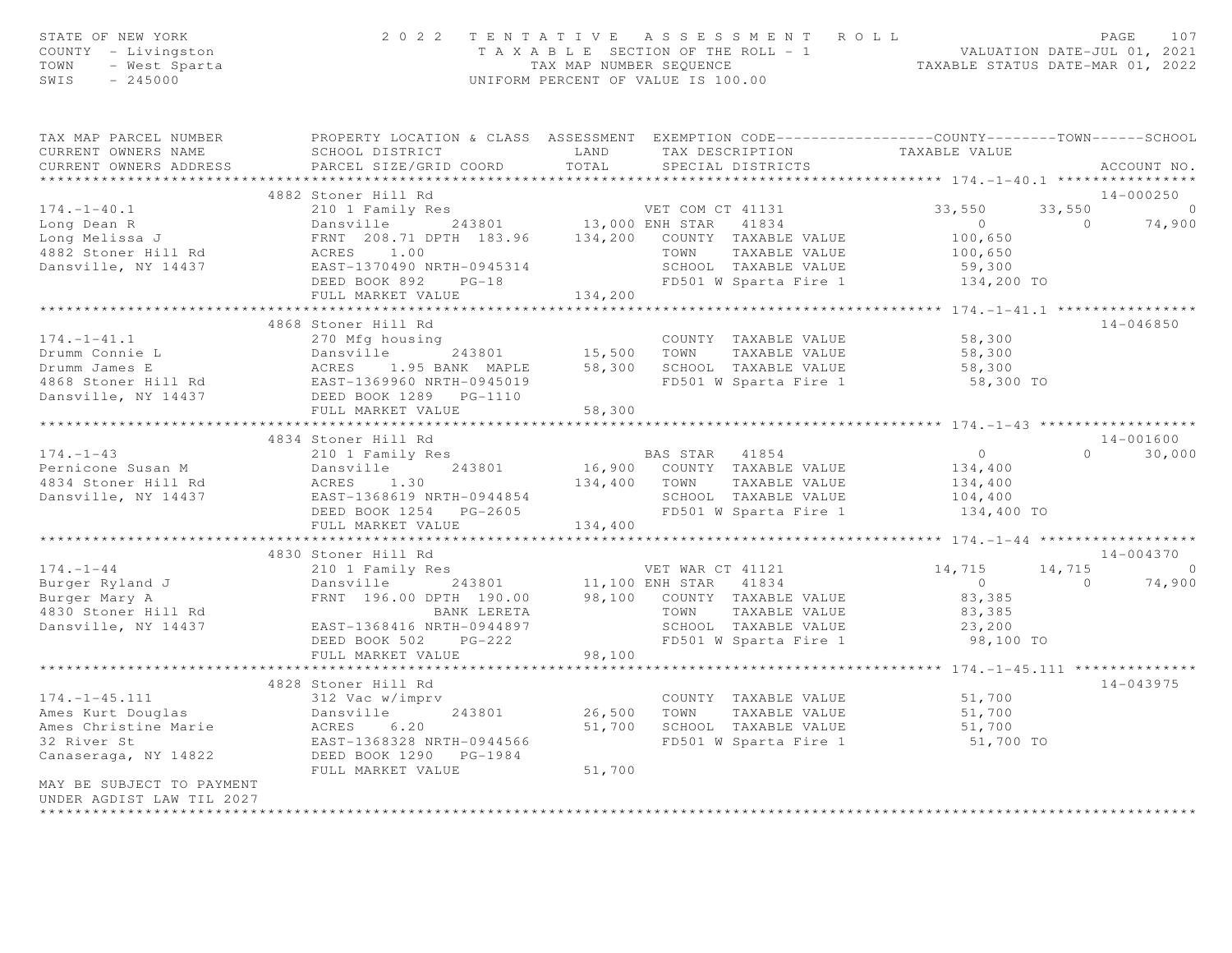| STATE OF NEW YORK<br>COUNTY - Livingston<br>$Y - Livington$<br>- West Sparta<br>- 245000<br>TOWN<br>SWIS                               | 2022 TENTATIVE ASSESSMENT ROLL                                                                                                   | UNIFORM PERCENT OF VALUE IS 100.00 |                |                                                   | T A X A B L E SECTION OF THE ROLL - 1 VALUATION DATE-JUL 01, 2021<br>TAX MAP NUMBER SEQUENCE TAXABLE STATUS DATE-MAR 01, 2022 | PAGE     | 108           |
|----------------------------------------------------------------------------------------------------------------------------------------|----------------------------------------------------------------------------------------------------------------------------------|------------------------------------|----------------|---------------------------------------------------|-------------------------------------------------------------------------------------------------------------------------------|----------|---------------|
| TAX MAP PARCEL NUMBER<br>CURRENT OWNERS NAME                                                                                           | PROPERTY LOCATION & CLASS ASSESSMENT EXEMPTION CODE----------------COUNTY-------TOWN------SCHOOL<br>SCHOOL DISTRICT<br>LAND LAND |                                    |                | TAX DESCRIPTION TAXABLE VALUE                     |                                                                                                                               |          |               |
| CURRENT OWNERS ADDRESS                                                                                                                 | PARCEL SIZE/GRID COORD                                                                                                           | TOTAL                              |                | SPECIAL DISTRICTS                                 |                                                                                                                               |          | ACCOUNT NO.   |
| ***********************                                                                                                                |                                                                                                                                  |                                    |                |                                                   |                                                                                                                               |          |               |
|                                                                                                                                        | 4822 Stoner Hill Rd                                                                                                              |                                    |                |                                                   |                                                                                                                               |          |               |
| $174. - 1 - 45.211$                                                                                                                    | 270 Mfg housing                                                                                                                  |                                    | BAS STAR 41854 |                                                   | $\overline{0}$                                                                                                                | $\Omega$ | 30,000        |
| Pacheco Gabriella S                                                                                                                    | Dansville 243801                                                                                                                 |                                    |                | 20,800 COUNTY TAXABLE VALUE                       | 55,600                                                                                                                        |          |               |
| 4822 Stoner Hill Rd                                                                                                                    | ACRES<br>EAST-1<br>4.00                                                                                                          |                                    |                | 55,600 TOWN TAXABLE VALUE                         | 55,600                                                                                                                        |          |               |
| Dansville, NY 14437                                                                                                                    | EAST-1368048 NRTH-0944561                                                                                                        |                                    |                | SCHOOL TAXABLE VALUE                              | 25,600                                                                                                                        |          |               |
|                                                                                                                                        | DEED BOOK 1260 PG-1055                                                                                                           |                                    |                | FD501 W Sparta Fire 1                             | 55,600 TO                                                                                                                     |          |               |
|                                                                                                                                        | FULL MARKET VALUE<br>*************************                                                                                   | 55,600                             |                |                                                   |                                                                                                                               |          |               |
|                                                                                                                                        | 4808 Stoner Hill Rd                                                                                                              |                                    |                |                                                   |                                                                                                                               |          | $14 - 039550$ |
| $174. - 1 - 46.1$                                                                                                                      | 312 Vac w/imprv                                                                                                                  |                                    |                | COUNTY TAXABLE VALUE                              | 62,700                                                                                                                        |          |               |
|                                                                                                                                        |                                                                                                                                  |                                    |                | 17,900 TOWN TAXABLE VALUE                         | 62,700                                                                                                                        |          |               |
|                                                                                                                                        |                                                                                                                                  |                                    |                | 62,700 SCHOOL TAXABLE VALUE                       | 62,700                                                                                                                        |          |               |
|                                                                                                                                        |                                                                                                                                  |                                    |                | FD501 W Sparta Fire 1                             | 62,700 TO                                                                                                                     |          |               |
|                                                                                                                                        |                                                                                                                                  |                                    |                |                                                   |                                                                                                                               |          |               |
| SWINK Charles W<br>Swink Kimberly A<br>4802 Stoner Hill Rd<br>Dansville, NY 14437<br>DEED BOOK 1299 PG-2927<br>PRIOR CULL MARKET VALUE |                                                                                                                                  | 62,700                             |                |                                                   |                                                                                                                               |          |               |
| PRIOR OWNER ON 3/01/2022                                                                                                               |                                                                                                                                  |                                    |                |                                                   |                                                                                                                               |          |               |
| Swink Charles W                                                                                                                        |                                                                                                                                  |                                    |                |                                                   |                                                                                                                               |          |               |
| ****************                                                                                                                       |                                                                                                                                  |                                    |                |                                                   |                                                                                                                               |          |               |
|                                                                                                                                        | 4816 Stoner Hill Rd                                                                                                              |                                    |                |                                                   |                                                                                                                               |          |               |
| $174. - 1 - 46.2$                                                                                                                      | 210 1 Family Res<br>Dansville 243801 24,200 COUNTY TAXABLE VALUE                                                                 |                                    |                | BAS STAR 41854                                    | $\overline{0}$                                                                                                                | $\Omega$ | 30,000        |
|                                                                                                                                        |                                                                                                                                  |                                    |                |                                                   | 115,100<br>115,100                                                                                                            |          |               |
|                                                                                                                                        |                                                                                                                                  |                                    |                |                                                   | 85,100                                                                                                                        |          |               |
|                                                                                                                                        |                                                                                                                                  |                                    |                |                                                   | FD501 W Sparta Fire 1 $115,100$ TO                                                                                            |          |               |
|                                                                                                                                        | FULL MARKET VALUE                                                                                                                | 115,100                            |                |                                                   |                                                                                                                               |          |               |
|                                                                                                                                        |                                                                                                                                  |                                    |                |                                                   |                                                                                                                               |          |               |
|                                                                                                                                        | 4802 Stoner Hill Rd                                                                                                              |                                    |                |                                                   |                                                                                                                               |          | 14-033600     |
| $174. - 1 - 47.1$                                                                                                                      | 210 1 Family Res                                                                                                                 |                                    | BAS STAR 41854 |                                                   | $\overline{0}$                                                                                                                | $\Omega$ | 30,000        |
| Swink Charles W<br>Swink Kimberly A                                                                                                    | 243801<br>Dansville                                                                                                              |                                    |                | 24,700 COUNTY TAXABLE VALUE                       | 149,200                                                                                                                       |          |               |
|                                                                                                                                        | ACRES 5.50                                                                                                                       |                                    |                | 149,200 TOWN TAXABLE VALUE                        | 149,200                                                                                                                       |          |               |
| 4802 Stoner Hill Rd                                                                                                                    | EAST-1367382 NRTH-0944537                                                                                                        |                                    |                | SCHOOL TAXABLE VALUE<br>FD501 W Sparta Fire 1     | 119,200                                                                                                                       |          |               |
| Dansville, NY 14437                                                                                                                    | DEED BOOK 1300 PG-66                                                                                                             |                                    |                |                                                   | 149,200 TO                                                                                                                    |          |               |
|                                                                                                                                        | FULL MARKET VALUE                                                                                                                | 149,200                            |                |                                                   |                                                                                                                               |          |               |
| PRIOR OWNER ON 3/01/2022<br>Swink Charles W                                                                                            |                                                                                                                                  |                                    |                |                                                   |                                                                                                                               |          |               |
|                                                                                                                                        |                                                                                                                                  |                                    |                |                                                   | ************************************* 174.-1-47.2 **                                                                          |          |               |
|                                                                                                                                        | 4800 Stoner Hill Rd                                                                                                              |                                    |                |                                                   |                                                                                                                               |          |               |
| $174. - 1 - 47.2$                                                                                                                      | 270 Mfg housing                                                                                                                  |                                    |                | COUNTY TAXABLE VALUE                              | 61,000                                                                                                                        |          |               |
| Theriault Shain                                                                                                                        | Dansville<br>243801                                                                                                              |                                    |                | COUNTY TAXABLE VALUE<br>20,400 TOWN TAXABLE VALUE | 61,000                                                                                                                        |          |               |
| 4800 Stoner Hill Rd                                                                                                                    | ACRES 3.86                                                                                                                       |                                    |                | 61,000 SCHOOL TAXABLE VALUE                       | 61,000                                                                                                                        |          |               |
| Dansville, NY 14437                                                                                                                    | EAST-1367158 NRTH-0944453                                                                                                        |                                    |                | FD501 W Sparta Fire 1                             | 61,000 TO                                                                                                                     |          |               |
|                                                                                                                                        | DEED BOOK 1278 PG-686                                                                                                            |                                    |                |                                                   |                                                                                                                               |          |               |
|                                                                                                                                        | FULL MARKET VALUE                                                                                                                | 61,000                             |                |                                                   |                                                                                                                               |          |               |
|                                                                                                                                        |                                                                                                                                  |                                    |                |                                                   |                                                                                                                               |          |               |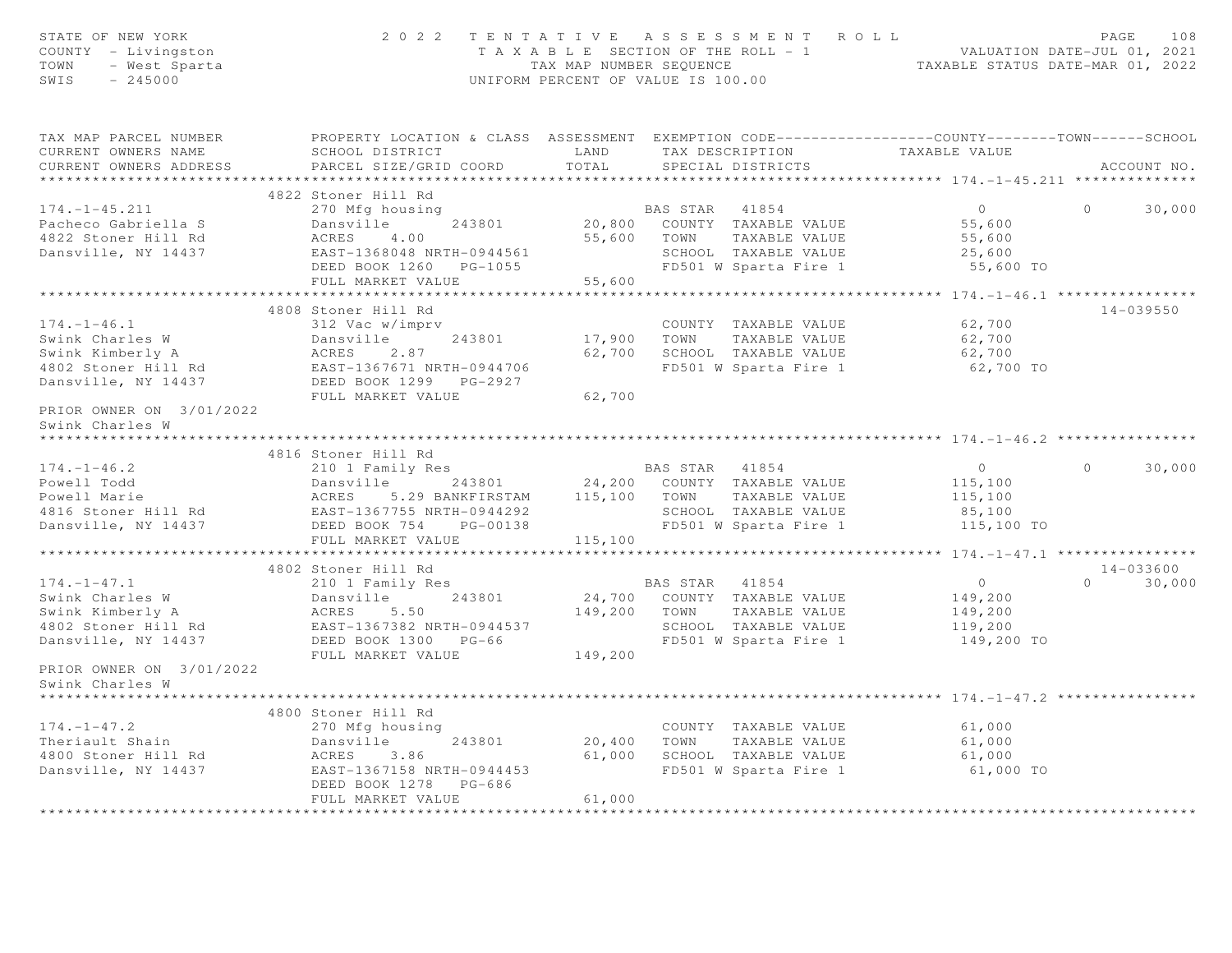| STATE OF NEW YORK<br>COUNTY - Livingston<br>- West Sparta<br>TOWN<br>SWIS<br>$-245000$                                            | 2 0 2 2                                                                                                                        | UNIFORM PERCENT OF VALUE IS 100.00 |                      | TENTATIVE ASSESSMENT ROLL                                 | T A X A B L E SECTION OF THE ROLL - 1<br>TAX MAP NUMBER SEQUENCE TAXABLE STATUS DATE-MAR 01, 2022 |                | PAGE<br>109   |
|-----------------------------------------------------------------------------------------------------------------------------------|--------------------------------------------------------------------------------------------------------------------------------|------------------------------------|----------------------|-----------------------------------------------------------|---------------------------------------------------------------------------------------------------|----------------|---------------|
| TAX MAP PARCEL NUMBER<br>CURRENT OWNERS NAME                                                                                      | PROPERTY LOCATION & CLASS ASSESSMENT EXEMPTION CODE-----------------COUNTY-------TOWN------SCHOOL<br>SCHOOL DISTRICT           |                                    | LAND TAX DESCRIPTION |                                                           | TAXABLE VALUE                                                                                     |                |               |
| CURRENT OWNERS ADDRESS                                                                                                            | PARCEL SIZE/GRID COORD                                                                                                         | TOTAL                              |                      | SPECIAL DISTRICTS                                         |                                                                                                   |                | ACCOUNT NO.   |
| ***********************                                                                                                           |                                                                                                                                |                                    |                      |                                                           |                                                                                                   |                |               |
|                                                                                                                                   | 4847 Stoner Hill Rd                                                                                                            |                                    |                      |                                                           |                                                                                                   |                | $14 - 004900$ |
| $174. - 1 - 48.1$                                                                                                                 |                                                                                                                                |                                    |                      |                                                           | $\overline{0}$                                                                                    | $\Omega$       | 74,900        |
| Burr Thomas L<br>Burr Sharon acres 3.66<br>4847 Stoner Hill Rd<br>Dansville, NY 14437<br>Dansville, NY 14437<br>FULL MARKET VALUE |                                                                                                                                |                                    |                      |                                                           | 149,500                                                                                           |                |               |
|                                                                                                                                   |                                                                                                                                |                                    |                      | 149,500 TOWN TAXABLE VALUE                                | 149,500                                                                                           |                |               |
|                                                                                                                                   |                                                                                                                                |                                    |                      | SCHOOL TAXABLE VALUE                                      | 74,600                                                                                            |                |               |
|                                                                                                                                   |                                                                                                                                |                                    |                      | 149,500 FD501 W Sparta Fire 1                             | 149,500 TO                                                                                        |                |               |
| *******************                                                                                                               | **************************                                                                                                     |                                    |                      | ************************************                      | ********* 174.-1-48.21 ****************                                                           |                |               |
|                                                                                                                                   | 4859 Stoner Hill Rd N                                                                                                          |                                    |                      |                                                           |                                                                                                   |                | $14 - 004900$ |
| $174. - 1 - 48.21$                                                                                                                | 210 1 Family Res                                                                                                               |                                    | BUS IMP 98 47610     |                                                           | 6,675                                                                                             |                | 6,675 6,675   |
| Burr Ryan                                                                                                                         | Dansville<br>ACRES 6.64<br>243801                                                                                              |                                    |                      | 27,500 COUNTY TAXABLE VALUE<br>283,800 TOWN TAXABLE VALUE | 277,125<br>277,125                                                                                |                |               |
| Burr Tracy                                                                                                                        |                                                                                                                                |                                    |                      | SCHOOL TAXABLE VALUE                                      | 277,125                                                                                           |                |               |
| 4859 Stoner Hill Rd N EAST-1369702 NRTH-0945441<br>Dansville, NY 14437                                                            | DEED BOOK 1287 PG-1890                                                                                                         |                                    |                      | FD501 W Sparta Fire 1                                     | 283,800 TO                                                                                        |                |               |
|                                                                                                                                   | FULL MARKET VALUE                                                                                                              | 283,800                            |                      |                                                           |                                                                                                   |                |               |
|                                                                                                                                   |                                                                                                                                |                                    |                      |                                                           | ******************** 174. -1-49. 211 ***************                                              |                |               |
|                                                                                                                                   | 4815 Stoner Hill Rd                                                                                                            |                                    |                      | 67 PCT OF VALUE USED FOR EXEMPTION PURPOSES               |                                                                                                   |                |               |
| $174. - 1 - 49.211$                                                                                                               | VET COM CT 41131<br>Barn is 4661 Goho Rd<br>ACRES 111.70<br>EASTAR 4199,800 BAS STAR 41854<br>COUNTY THEN 1167276 NRTH-0946440 |                                    |                      |                                                           | 35,000                                                                                            | 35,000         | $\Omega$      |
| Erdle Susan J                                                                                                                     | Dansville 243801 247,900 AG DIST C 41720                                                                                       |                                    |                      |                                                           | 168,044 168,044                                                                                   |                | 168,044       |
| Yamonaco Marvin A                                                                                                                 |                                                                                                                                |                                    |                      |                                                           | $\overline{a}$                                                                                    | $\overline{a}$ | 30,000        |
| 4815 Stoner Hill Rd                                                                                                               |                                                                                                                                |                                    |                      | COUNTY TAXABLE VALUE                                      | 236,756                                                                                           |                |               |
| Dansville, NY 14437                                                                                                               |                                                                                                                                |                                    |                      | TOWN TAXABLE VALUE                                        | 236,756                                                                                           |                |               |
|                                                                                                                                   |                                                                                                                                |                                    |                      | SCHOOL TAXABLE VALUE                                      | 241,756                                                                                           |                |               |
|                                                                                                                                   |                                                                                                                                |                                    |                      | 439,800 AG003 Ag District #3                              | 439,800 TO                                                                                        |                |               |
| DEED BOOK 1245 P<br>MAY BE SUBJECT TO PAYMENT FULL MARKET VALUE<br>UNDER AGDIST LAW TIL 2026                                      |                                                                                                                                |                                    |                      |                                                           | FD501 W Sparta Fire 1 439,800 TO                                                                  |                |               |
|                                                                                                                                   |                                                                                                                                |                                    |                      |                                                           |                                                                                                   |                |               |
|                                                                                                                                   | 4825 Stoner Hill Rd                                                                                                            |                                    |                      |                                                           |                                                                                                   |                | $14 - 042650$ |
| $174. - 1 - 50.21$                                                                                                                | 210 1 Family Res<br>Dansville 243801 14,300 TOWN TAXABLE VALUE                                                                 |                                    |                      | COUNTY TAXABLE VALUE                                      | 152,400                                                                                           |                |               |
| Porter Kelly                                                                                                                      |                                                                                                                                |                                    |                      |                                                           | 152,400                                                                                           |                |               |
| 4825 Stoner Hill Rd                                                                                                               | ACRES 1.50 BANK NETS 152,400 SCHOOL TAXABLE VALUE                                                                              |                                    |                      |                                                           | 152,400                                                                                           |                |               |
| Dansville, NY 14437                                                                                                               | EAST-1368341 NRTH-0945193<br>DEED BOOK 1294 PG-2757                                                                            |                                    |                      | FD501 W Sparta Fire 1                                     | 152,400 TO                                                                                        |                |               |
|                                                                                                                                   | FULL MARKET VALUE                                                                                                              | 152,400                            |                      |                                                           |                                                                                                   |                |               |
|                                                                                                                                   |                                                                                                                                |                                    |                      |                                                           |                                                                                                   |                |               |
|                                                                                                                                   | 4823 Stoner Hill Rd                                                                                                            |                                    |                      |                                                           |                                                                                                   |                | $14 - 023675$ |
| $174. - 1 - 50.112$                                                                                                               | oconer nill ka<br>210 1 Family Res                                                                                             |                                    | AG DIST C 41720      |                                                           | 8,797                                                                                             | 8,797          | 8,797         |
| Michaloski Katherine Michel                                                                                                       |                                                                                                                                |                                    |                      |                                                           | 310,203                                                                                           |                |               |
|                                                                                                                                   | Dansville 243801 24,400 COUNTY TAXABLE VALUE<br>ACRES 4.66 BANKFIRSTAM 319,000 TOWN TAXABLE VALUE                              |                                    |                      |                                                           | 310,203                                                                                           |                |               |
|                                                                                                                                   |                                                                                                                                |                                    |                      | SCHOOL TAXABLE VALUE                                      | 310,203                                                                                           |                |               |
|                                                                                                                                   |                                                                                                                                |                                    |                      |                                                           |                                                                                                   |                |               |
| 4823 Stoner Hill Rd<br>Dansville, NY 14437 EAST-1368112 NRTH-0945316<br>MAY BE SUBJECT TO PAYMENT FULL MARKET VALUE               |                                                                                                                                |                                    |                      | 319,000 FD501 W Sparta Fire 1                             | SCHOOL TAXABLE value<br>AG003 Ag District #3 319,000 TO<br>FRE01 M Sparta Fire 1 319,000 TO       |                |               |
| UNDER AGDIST LAW TIL 2026                                                                                                         |                                                                                                                                |                                    |                      |                                                           |                                                                                                   |                |               |
|                                                                                                                                   |                                                                                                                                |                                    |                      |                                                           |                                                                                                   |                |               |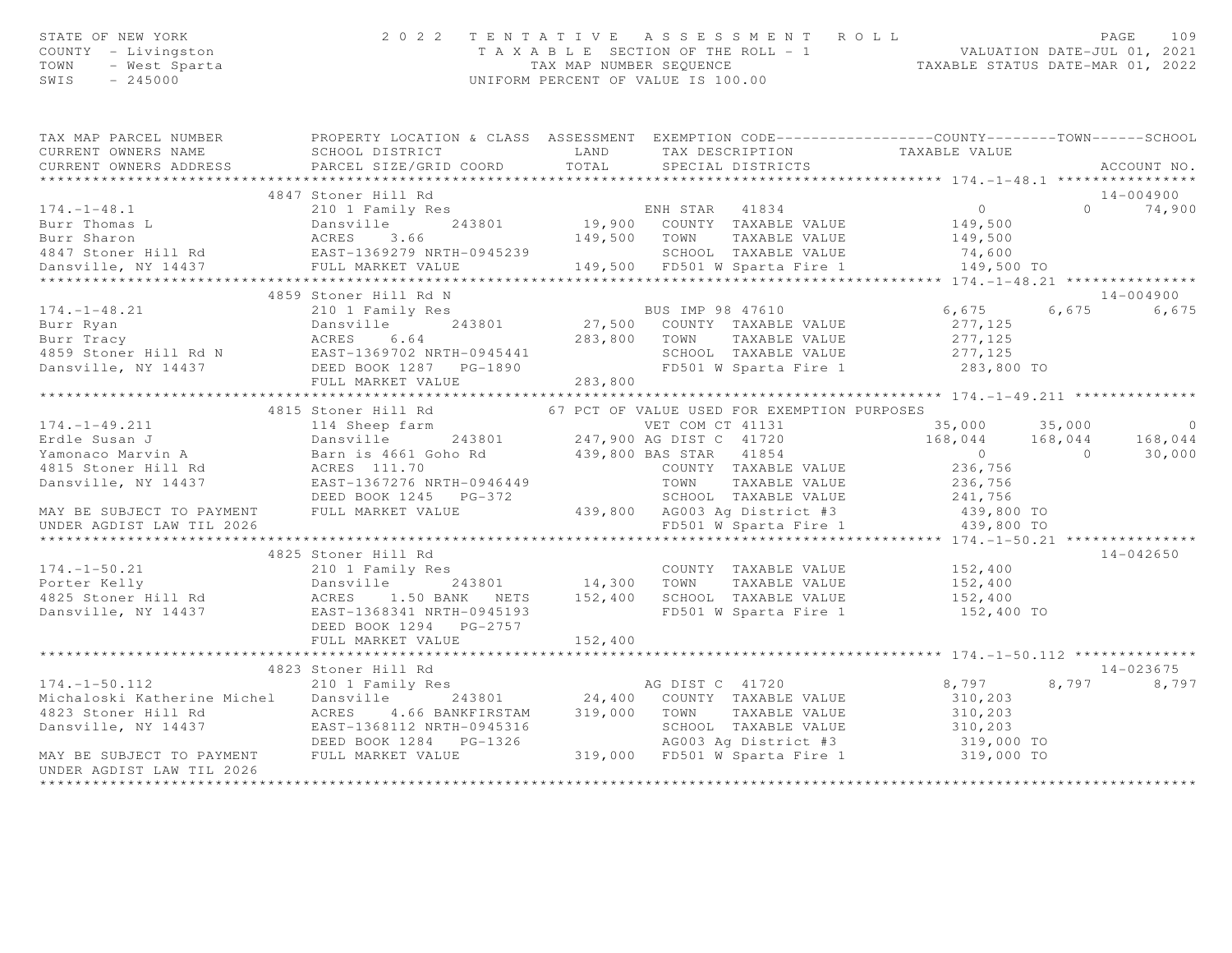| STATE OF NEW YORK<br>COUNTY - Livingston<br>OF NEW YORK<br>' - Livingston<br>- West Sparta<br>^ ^ ~ ^ ^ 0<br>TOWN<br>SWIS                                                                                                  | 2 0 2 2                                            |              | TENTATIVE ASSESSMENT ROLL<br>T A X A B L E SECTION OF THE ROLL - 1 VALUATION DATE-JUL 01, 2021<br>TAX MAP NUMBER SEQUENCE TAXABLE STATUS DATE-MAR 01, 2022<br>UNIFORM PERCENT OF VALUE IS 100.00 |                      | PAGE<br>110                                   |
|----------------------------------------------------------------------------------------------------------------------------------------------------------------------------------------------------------------------------|----------------------------------------------------|--------------|--------------------------------------------------------------------------------------------------------------------------------------------------------------------------------------------------|----------------------|-----------------------------------------------|
| TAX MAP PARCEL NUMBER<br>CURRENT OWNERS NAME                                                                                                                                                                               | SCHOOL DISTRICT                                    | LAND         | PROPERTY LOCATION & CLASS ASSESSMENT EXEMPTION CODE----------------COUNTY-------TOWN-----SCHOOL<br>TAX DESCRIPTION                                                                               | TAXABLE VALUE        |                                               |
| CURRENT OWNERS ADDRESS                                                                                                                                                                                                     | PARCEL SIZE/GRID COORD                             | TOTAL        | SPECIAL DISTRICTS                                                                                                                                                                                |                      | ACCOUNT NO.                                   |
|                                                                                                                                                                                                                            |                                                    |              |                                                                                                                                                                                                  |                      |                                               |
|                                                                                                                                                                                                                            | Stoner Hill Rd N                                   |              |                                                                                                                                                                                                  |                      | 14-023675                                     |
| $174. - 1 - 50.113$                                                                                                                                                                                                        | 105 Vac farmland                                   |              | COUNTY TAXABLE VALUE                                                                                                                                                                             | 57,600               |                                               |
| Rhow Seth T                                                                                                                                                                                                                | Dansville 243801                                   |              | 57,600 TOWN<br>TAXABLE VALUE                                                                                                                                                                     | 57,600               |                                               |
| Rhow Amber M                                                                                                                                                                                                               | ACRES 24.83                                        |              | 57,600 SCHOOL TAXABLE VALUE                                                                                                                                                                      | 57,600               |                                               |
| 4819 Stoner Hill Rd                                                                                                                                                                                                        | EAST-1368306 NRTH-0946485                          |              | AG003 Ag District #3<br>FD501 W Sparta Fire 1 57,600 TO                                                                                                                                          | 57,600 TO            |                                               |
| Dansville, NY 14437                                                                                                                                                                                                        | DEED BOOK 1292 PG-974<br>FULL MARKET VALUE         | 57,600       |                                                                                                                                                                                                  |                      |                                               |
| MAY BE SUBJECT TO PAYMENT<br>UNDER AGDIST LAW TIL 2024                                                                                                                                                                     |                                                    |              |                                                                                                                                                                                                  |                      |                                               |
|                                                                                                                                                                                                                            |                                                    |              |                                                                                                                                                                                                  |                      |                                               |
|                                                                                                                                                                                                                            | Stoner Hill Rd N                                   |              |                                                                                                                                                                                                  |                      | 14-023675                                     |
| $174. - 1 - 50.114$                                                                                                                                                                                                        | 105 Vac farmland                                   |              | AG DIST C 41720                                                                                                                                                                                  | 46,017               | 46,017 46,017                                 |
| Werth Marlene J                                                                                                                                                                                                            | Dansville<br>243801                                |              | 119,300 COUNTY TAXABLE VALUE                                                                                                                                                                     | 73,283               |                                               |
| 19 Main St                                                                                                                                                                                                                 | ACRES 54.60                                        |              | 119,300 TOWN TAXABLE VALUE                                                                                                                                                                       | 73,283               |                                               |
| Dansville, NY 14437                                                                                                                                                                                                        | EAST-1369126 NRTH-0947033                          |              | SCHOOL TAXABLE VALUE                                                                                                                                                                             | 73,283<br>119,300 TO |                                               |
| MAY BE SUBJECT TO PAYMENT                                                                                                                                                                                                  | DEED BOOK 1199 PG-346<br>FULL MARKET VALUE         |              | AG003 Ag District #3<br>119,300 FD501 W Sparta Fire 1                                                                                                                                            | 119,300 TO           |                                               |
| UNDER AGDIST LAW TIL 2026                                                                                                                                                                                                  | ***************                                    |              |                                                                                                                                                                                                  |                      | $x***********174. -1-50.121*****************$ |
|                                                                                                                                                                                                                            | 4819 Stoner Hill Rd                                |              |                                                                                                                                                                                                  |                      | $14 - 023675$                                 |
| $174. - 1 - 50.121$                                                                                                                                                                                                        | 210 1 Family Res                                   |              | VET COM CT 41131                                                                                                                                                                                 | 35,000               | 35,000 0                                      |
|                                                                                                                                                                                                                            |                                                    |              |                                                                                                                                                                                                  | 285,400              |                                               |
| Rhow Seth T<br>Rhow Amber M<br>ACRES 5.17 BANKFIRSTAM 320,400 TOWN TAXABLE VALUE<br>4819 Stoner Hill Rd<br>EAST-1368098 NRTH-0945815 SCHOOL TAXABLE VALUE<br>DANSYLLE, NY 14437 DEED BOOK 1292 PG-974 AG003 Ag District #3 |                                                    |              |                                                                                                                                                                                                  | 285,400              |                                               |
|                                                                                                                                                                                                                            |                                                    |              | SCHOOL TAXABLE VALUE                                                                                                                                                                             | 320, 400             |                                               |
|                                                                                                                                                                                                                            |                                                    |              | AG003 Ag District #3                                                                                                                                                                             | 320,400 TO           |                                               |
|                                                                                                                                                                                                                            | FULL MARKET VALUE                                  |              | 320,400 FD501 W Sparta Fire 1                                                                                                                                                                    | 320,400 TO           |                                               |
|                                                                                                                                                                                                                            |                                                    |              |                                                                                                                                                                                                  |                      |                                               |
|                                                                                                                                                                                                                            | Stoner Hill Rd N                                   |              |                                                                                                                                                                                                  |                      | 14-023675                                     |
| $174. - 1 - 50.222$                                                                                                                                                                                                        | 322 Rural vac>10                                   |              | AG DIST C 41720<br>39,300 COUNTY TAXABLE VALUE                                                                                                                                                   | 25,173               | 25, 173 25, 173                               |
| Werth Marlene J                                                                                                                                                                                                            | Dansville<br>243801                                |              |                                                                                                                                                                                                  | 14,127               |                                               |
| 19 Main St                                                                                                                                                                                                                 | ACRES 10.80                                        |              | 39,300 TOWN TAXABLE VALUE                                                                                                                                                                        | 14,127               |                                               |
| Dansville, NY 14437                                                                                                                                                                                                        | EAST-1369011 NRTH-0945502<br>DEED BOOK 1199 PG-346 |              | SCHOOL TAXABLE VALUE                                                                                                                                                                             | 14,127<br>39,300 TO  |                                               |
| MAY BE SUBJECT TO PAYMENT                                                                                                                                                                                                  | FULL MARKET VALUE                                  |              | AG003 Ag District #3<br>39,300 FD501 W Sparta Fire 1                                                                                                                                             | 39,300 TO            |                                               |
| UNDER AGDIST LAW TIL 2026                                                                                                                                                                                                  |                                                    |              |                                                                                                                                                                                                  |                      |                                               |
|                                                                                                                                                                                                                            |                                                    |              |                                                                                                                                                                                                  |                      |                                               |
|                                                                                                                                                                                                                            | 4921 Stoner Hill Rd                                |              |                                                                                                                                                                                                  |                      | $14 - 015200$                                 |
| $174. - 1 - 51$                                                                                                                                                                                                            | 210 1 Family Res                                   |              | ENH STAR 41834                                                                                                                                                                                   | $\overline{0}$       | $\Omega$<br>74,900                            |
| Gibson Ardis                                                                                                                                                                                                               | 243801<br>Dansville                                |              | 21,100 COUNTY TAXABLE VALUE                                                                                                                                                                      | 169,700              |                                               |
|                                                                                                                                                                                                                            |                                                    | 169,700 TOWN | TAXABLE VALUE<br>SCHOOL TAXABLE VALUE                                                                                                                                                            | 169,700<br>94,800    |                                               |
| Gibson Ardis<br>Gibson Michael R<br>4921 Stoner Hill Rd<br>Dansville, NY 14437<br>DEED BOOK 1281 PG-2408                                                                                                                   |                                                    |              | FD501 W Sparta Fire 1                                                                                                                                                                            | 169,700 TO           |                                               |
|                                                                                                                                                                                                                            | FULL MARKET VALUE                                  | 169,700      |                                                                                                                                                                                                  |                      |                                               |
|                                                                                                                                                                                                                            |                                                    |              |                                                                                                                                                                                                  |                      |                                               |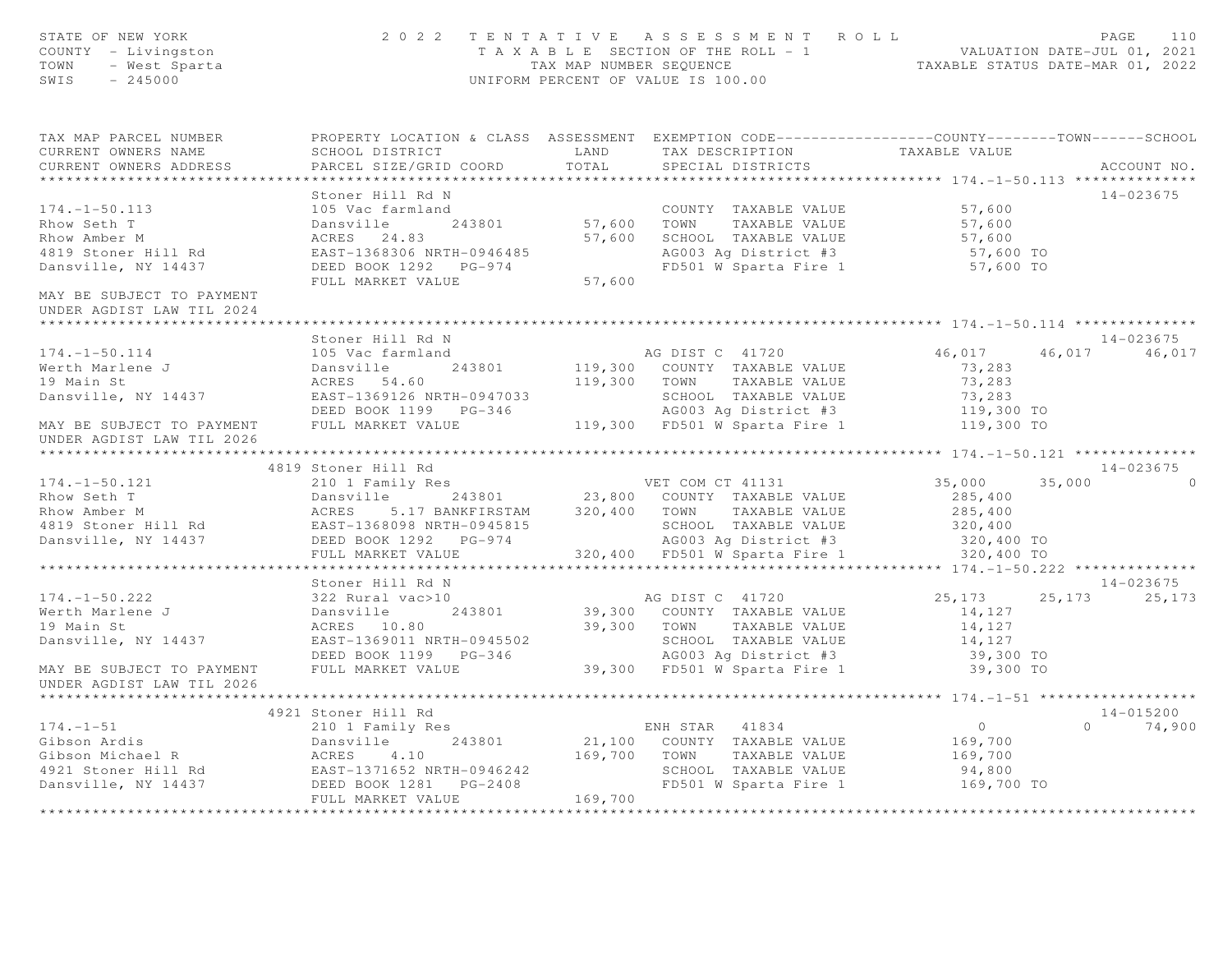| STATE OF NEW YORK<br>COUNTY - Livingston<br>TOWN<br>- West Sparta<br>$-245000$<br>SWIS                                                                                                                                   | 2022 TENTATIVE ASSESSMENT ROLL                                                                   | UNIFORM PERCENT OF VALUE IS 100.00 |                |                                    | T A X A B L E SECTION OF THE ROLL - 1<br>TAX MAP NUMBER SEQUENCE TAXABLE STATUS DATE-MAR 01, 2022 | PAGE<br>111        |
|--------------------------------------------------------------------------------------------------------------------------------------------------------------------------------------------------------------------------|--------------------------------------------------------------------------------------------------|------------------------------------|----------------|------------------------------------|---------------------------------------------------------------------------------------------------|--------------------|
| TAX MAP PARCEL NUMBER                                                                                                                                                                                                    | PROPERTY LOCATION & CLASS ASSESSMENT EXEMPTION CODE----------------COUNTY-------TOWN------SCHOOL |                                    |                |                                    |                                                                                                   |                    |
| CURRENT OWNERS NAME                                                                                                                                                                                                      | SCHOOL DISTRICT                                                                                  | LAND                               |                | TAX DESCRIPTION                    | TAXABLE VALUE                                                                                     |                    |
| CURRENT OWNERS ADDRESS                                                                                                                                                                                                   | PARCEL SIZE/GRID COORD                                                                           | TOTAL                              |                | SPECIAL DISTRICTS                  |                                                                                                   | ACCOUNT NO.        |
|                                                                                                                                                                                                                          |                                                                                                  |                                    |                |                                    |                                                                                                   |                    |
|                                                                                                                                                                                                                          | Stoner Hill Rd N                                                                                 |                                    |                | AG DIST IN 41730                   |                                                                                                   | 14-015401          |
| $174. - 1 - 52.11$                                                                                                                                                                                                       | 260 Seasonal res                                                                                 |                                    |                |                                    | 95,374                                                                                            | 95,374<br>95,374   |
| Burr Thomas L                                                                                                                                                                                                            | Dansville<br>243801                                                                              |                                    |                | 146,400 COUNTY TAXABLE VALUE       | 72,926                                                                                            |                    |
| Burr Sharon L                                                                                                                                                                                                            | ACRES 54.30                                                                                      | 168,300 TOWN                       |                | TAXABLE VALUE                      | 72,926                                                                                            |                    |
| 4847 Stoner Hill Rd                                                                                                                                                                                                      | EAST-1370676 NRTH-0946354                                                                        |                                    |                | SCHOOL TAXABLE VALUE               | 72,926                                                                                            |                    |
| Dansville, NY 14437                                                                                                                                                                                                      | FULL MARKET VALUE                                                                                |                                    |                | FD501 W Sparta Fire 1              | 168,300 TO                                                                                        |                    |
| MAY BE SUBJECT TO PAYMENT                                                                                                                                                                                                |                                                                                                  | 168,300                            |                |                                    |                                                                                                   |                    |
| UNDER AGDIST LAW TIL 2029                                                                                                                                                                                                |                                                                                                  |                                    |                |                                    |                                                                                                   |                    |
|                                                                                                                                                                                                                          |                                                                                                  |                                    |                |                                    |                                                                                                   |                    |
|                                                                                                                                                                                                                          | 8916 Mcnair Rd                                                                                   |                                    |                |                                    |                                                                                                   | $14 - 015400$      |
| $174. - 1 - 52.21$                                                                                                                                                                                                       | 210 1 Family Res                                                                                 |                                    |                | ENH STAR 41834                     | $\overline{0}$                                                                                    | $\Omega$<br>74,900 |
| Benedict David W                                                                                                                                                                                                         | Dansville<br>243801                                                                              |                                    |                | 26,200 COUNTY TAXABLE VALUE        | 179,500                                                                                           |                    |
|                                                                                                                                                                                                                          |                                                                                                  | 179,500 TOWN                       |                | TAXABLE VALUE                      | 179,500                                                                                           |                    |
|                                                                                                                                                                                                                          |                                                                                                  |                                    |                | SCHOOL TAXABLE VALUE               | 104,600                                                                                           |                    |
| Dansville, NY 14437                                                                                                                                                                                                      | DEED BOOK 995<br>$PG-124$                                                                        |                                    |                | FD501 W Sparta Fire 1              | 179,500 TO                                                                                        |                    |
|                                                                                                                                                                                                                          | FULL MARKET VALUE                                                                                | 179,500                            |                |                                    |                                                                                                   |                    |
|                                                                                                                                                                                                                          |                                                                                                  |                                    |                |                                    |                                                                                                   |                    |
|                                                                                                                                                                                                                          | Dansville-Mt Morris Rd                                                                           |                                    |                |                                    |                                                                                                   |                    |
| $174. - 1 - 52.221$                                                                                                                                                                                                      |                                                                                                  |                                    |                | COUNTY TAXABLE VALUE               | 28,600                                                                                            |                    |
| Goodman Grover W                                                                                                                                                                                                         |                                                                                                  | 28,600 TOWN                        |                | TAXABLE VALUE                      | 28,600                                                                                            |                    |
| Goodman Cinde C                                                                                                                                                                                                          |                                                                                                  | 28,600                             |                | SCHOOL TAXABLE VALUE               | 28,600                                                                                            |                    |
| 1752 Kenyon Rd<br>Ontario, NY 14519                                                                                                                                                                                      | 314 Kural vaces<br>Dansville 243801<br>ACRES 9.80<br>EAST-1374216 NRTH-0946304                   |                                    |                | FD501 W Sparta Fire 1              | 28,600 TO                                                                                         |                    |
|                                                                                                                                                                                                                          | DEED BOOK 1006 PG-189                                                                            |                                    |                |                                    |                                                                                                   |                    |
|                                                                                                                                                                                                                          | FULL MARKET VALUE                                                                                | 28,600                             |                |                                    |                                                                                                   |                    |
|                                                                                                                                                                                                                          |                                                                                                  |                                    |                |                                    |                                                                                                   |                    |
|                                                                                                                                                                                                                          | 8748 Dansville-Mt Morris Rd                                                                      |                                    |                |                                    |                                                                                                   | 14-018300          |
| $174. - 1 - 53.1$                                                                                                                                                                                                        | 240 Rural res                                                                                    |                                    |                | COUNTY TAXABLE VALUE               | 235,700                                                                                           |                    |
| Draper Christine                                                                                                                                                                                                         | Dansville                                                                                        | 243801 57,600                      | TOWN           | TAXABLE VALUE                      | 235,700                                                                                           |                    |
| 8748 Dansville-Mt Morris Rd ACRES 20.80 BANKFIRSTAM                                                                                                                                                                      |                                                                                                  | 235,700                            |                | SCHOOL TAXABLE VALUE               | 235,700                                                                                           |                    |
| Dansville, NY 14437                                                                                                                                                                                                      | EAST-1373069 NRTH-0947621                                                                        |                                    |                | FD501 W Sparta Fire 1              | 235,700 TO                                                                                        |                    |
|                                                                                                                                                                                                                          | DEED BOOK 1272 PG-192                                                                            |                                    |                |                                    |                                                                                                   |                    |
|                                                                                                                                                                                                                          | FULL MARKET VALUE                                                                                | 235,700                            |                |                                    | ********************* 174.-1-53.212 ***********                                                   |                    |
|                                                                                                                                                                                                                          | 8850 Rock Spring Hill Rd                                                                         |                                    |                |                                    |                                                                                                   |                    |
|                                                                                                                                                                                                                          |                                                                                                  |                                    | BAS STAR 41854 |                                    | $\overline{0}$                                                                                    | $\Omega$<br>30,000 |
| 174.-1-53.212 240 Rural res<br>Lana Allison M Dansville 243801 35,800<br>Lana Travis M ACRES 10.08 BANK NETS 221,100<br>8850 Rock Spring Hill Rd EAST-1370702 NRTH-0948148<br>Dansville, NY 14437 DEED BOOK 1270 PG-1584 |                                                                                                  |                                    |                | 243801 35,800 COUNTY TAXABLE VALUE | 221,100                                                                                           |                    |
|                                                                                                                                                                                                                          |                                                                                                  |                                    | TOWN           | TAXABLE VALUE                      | 221,100                                                                                           |                    |
|                                                                                                                                                                                                                          |                                                                                                  |                                    |                | SCHOOL TAXABLE VALUE               | 191,100                                                                                           |                    |
| Dansville, NY 14437                                                                                                                                                                                                      | DEED BOOK 1270 PG-1584                                                                           |                                    |                | FD501 W Sparta Fire 1              | 221,100 TO                                                                                        |                    |
|                                                                                                                                                                                                                          | FULL MARKET VALUE                                                                                | 221,100                            |                |                                    |                                                                                                   |                    |
|                                                                                                                                                                                                                          |                                                                                                  |                                    |                |                                    |                                                                                                   |                    |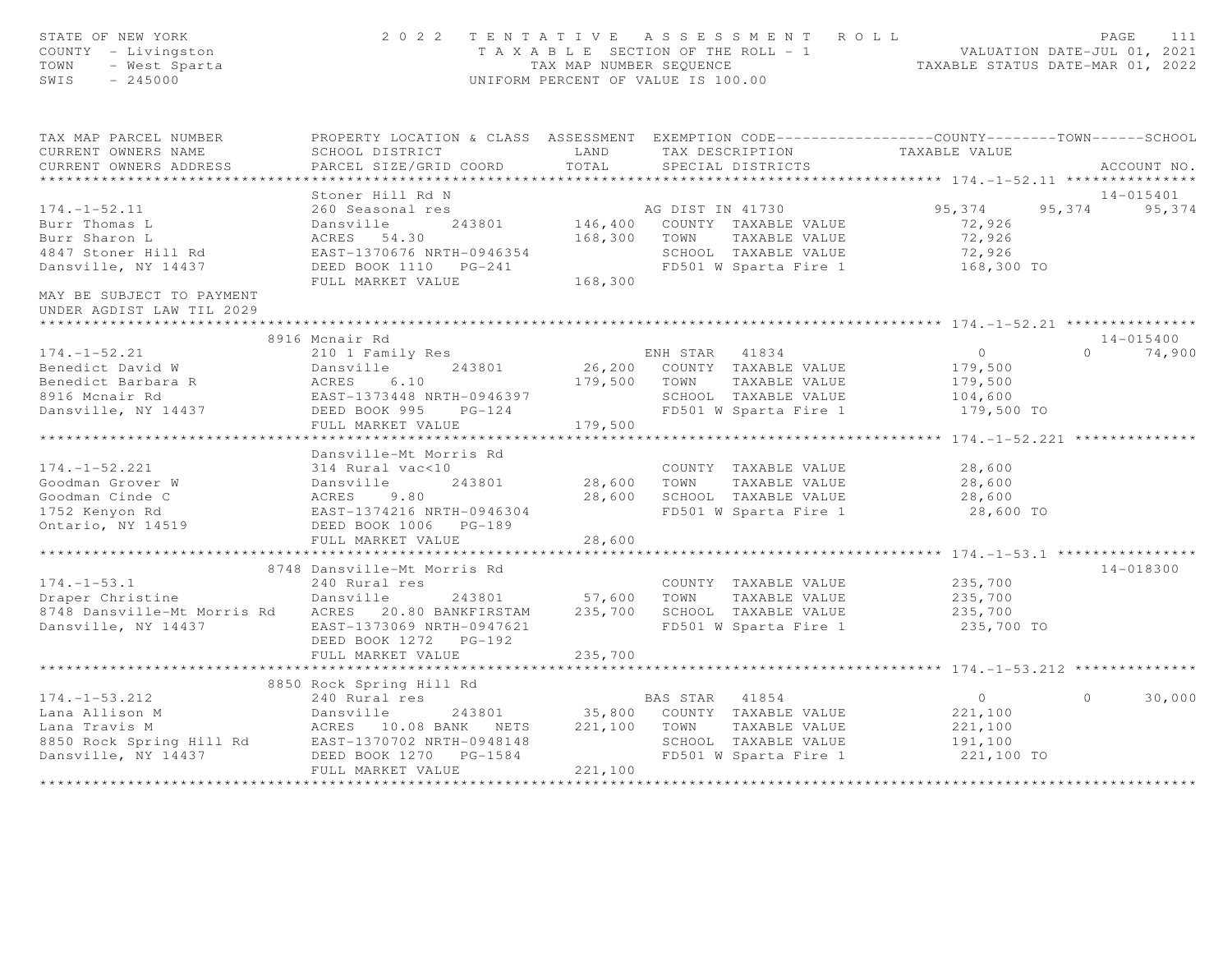| STATE OF NEW YORK<br>COUNTY - Livingston<br>- West Sparta<br>TOWN<br>$-245000$<br>SWIS |                                                                      | TAX MAP NUMBER SEQUENCE | UNIFORM PERCENT OF VALUE IS 100.00 | 2022 TENTATIVE ASSESSMENT ROLL<br>T A X A B L E SECTION OF THE ROLL - 1 VALUATION DATE-JUL 01, 2021<br>TAXABLE STATUS DATE-MAR 01, 2022 | PAGE<br>112     |
|----------------------------------------------------------------------------------------|----------------------------------------------------------------------|-------------------------|------------------------------------|-----------------------------------------------------------------------------------------------------------------------------------------|-----------------|
|                                                                                        | TAX MAP PARCEL NUMBER TROPERTY LOCATION & CLASS ASSESSMENT           |                         |                                    | EXEMPTION CODE-----------------COUNTY-------TOWN------SCHOOL                                                                            |                 |
| CURRENT OWNERS NAME                                                                    | SCHOOL DISTRICT                                                      | LAND                    |                                    | TAX DESCRIPTION TAXABLE VALUE                                                                                                           |                 |
| CURRENT OWNERS ADDRESS PARCEL SIZE/GRID COORD TOTAL SPECIAL DISTRICTS                  |                                                                      |                         |                                    |                                                                                                                                         | ACCOUNT NO.     |
|                                                                                        |                                                                      |                         |                                    |                                                                                                                                         |                 |
|                                                                                        | 8870 Rock Spring Hill Rd 62 PCT OF VALUE USED FOR EXEMPTION PURPOSES |                         |                                    |                                                                                                                                         |                 |
| $174. -1 - 53.221$                                                                     | 240 Rural res                                                        |                         | VET WAR CT 41121                   |                                                                                                                                         | 19,493 19,493 0 |
|                                                                                        | Chamberlin Robert J Dansville 243801 112,200 ENH STAR 41834          |                         |                                    | $\overline{0}$ 0                                                                                                                        | 74,900          |
| Chamberlin Janna M                                                                     | ACRES 54.90 209,600                                                  |                         | COUNTY TAXABLE VALUE               | 190,107                                                                                                                                 |                 |
|                                                                                        | 8870 Rock Spring Hill Rd EAST-1370720 NRTH-0947586                   |                         | TOWN                               | TAXABLE VALUE 190,107                                                                                                                   |                 |
| Dansville, NY 14437                                                                    | DEED BOOK 1252 PG-611                                                |                         |                                    | SCHOOL TAXABLE VALUE 134,700                                                                                                            |                 |
|                                                                                        | FULL MARKET VALUE                                                    | 209,600                 |                                    | AG003 Ag District #3 209,600 TO                                                                                                         |                 |
|                                                                                        |                                                                      |                         |                                    | FD501 W Sparta Fire $1$ 209,600 TO                                                                                                      |                 |
|                                                                                        |                                                                      |                         |                                    |                                                                                                                                         |                 |
|                                                                                        | Applinville Rd                                                       |                         |                                    |                                                                                                                                         |                 |
| $174. - 1 - 55.1$                                                                      | 105 Vac farmland                                                     |                         | AG DIST C 41720                    | 51,906 51,906                                                                                                                           | 51,906          |
| Everman David H                                                                        | Dansville 243801 61,000 COUNTY TAXABLE VALUE 9,094                   |                         |                                    |                                                                                                                                         |                 |
| 8584 Groveland Rd ACRES 11.20                                                          | 61,000                                                               |                         | TOWN                               | 9,094<br>TAXABLE VALUE                                                                                                                  |                 |
| Dansville, NY 14437                                                                    | EAST-1376040 NRTH-0950663                                            |                         | SCHOOL TAXABLE VALUE               | 9,094                                                                                                                                   |                 |
|                                                                                        | DEED BOOK 1003 PG-252                                                |                         | AG003 Ag District #3               | 61,000 TO                                                                                                                               |                 |
| MAY BE SUBJECT TO PAYMENT                                                              | FULL MARKET VALUE                                                    | 61,000                  | FD501 W Sparta Fire 1              | 61,000 TO                                                                                                                               |                 |
| UNDER AGDIST LAW TIL 2026                                                              |                                                                      |                         |                                    |                                                                                                                                         |                 |
|                                                                                        |                                                                      |                         |                                    |                                                                                                                                         |                 |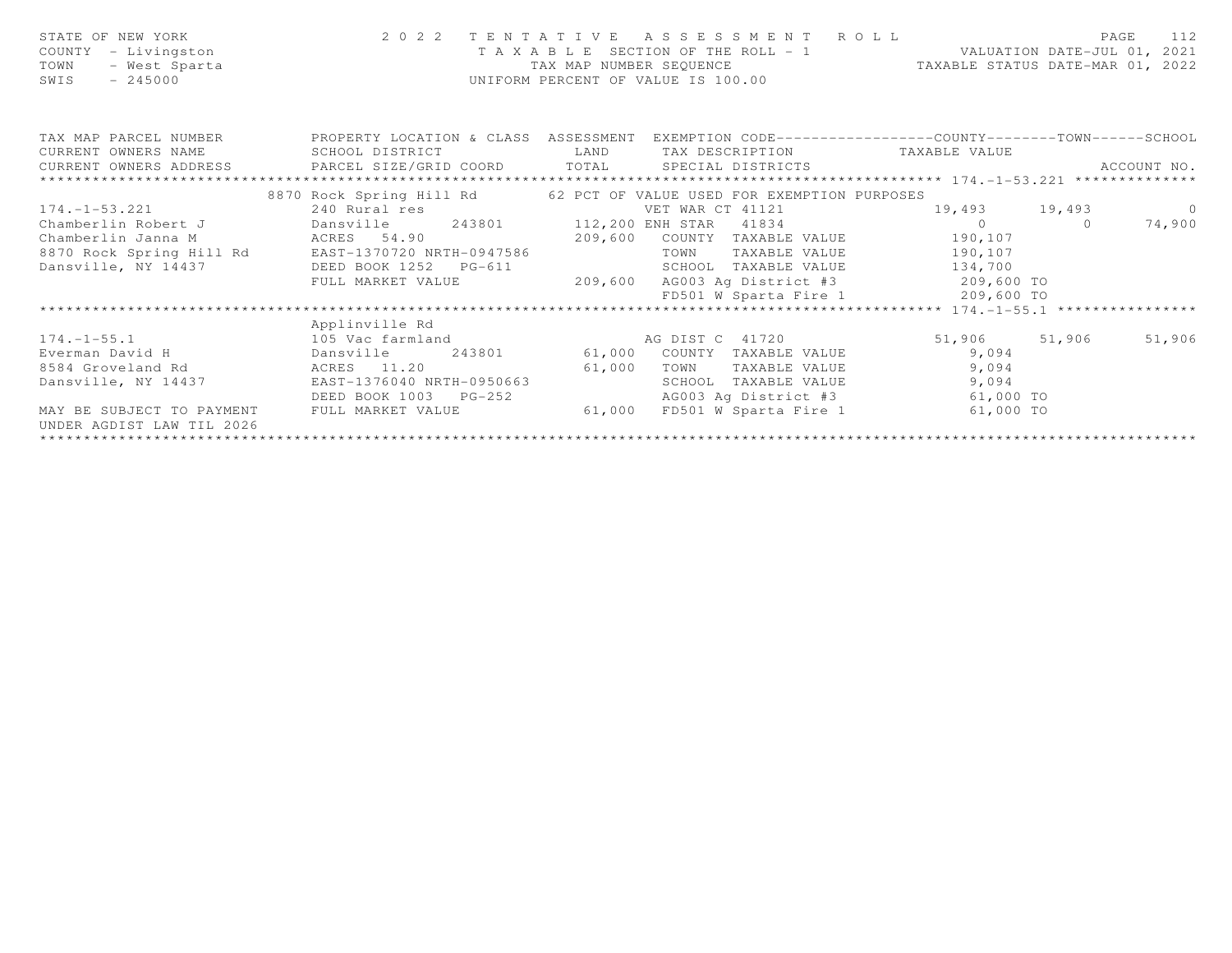|      | STATE OF NEW YORK   |                                       |                    | 2022 TENTATIVE ASSESSMENT ROLL |                                  |                        | PAGE 113 |  |
|------|---------------------|---------------------------------------|--------------------|--------------------------------|----------------------------------|------------------------|----------|--|
|      | COUNTY - Livingston | T A X A B L E SECTION OF THE ROLL - 1 |                    |                                | VALUATION DATE-JUL 01, 2021      |                        |          |  |
| TOWN | - West Sparta       |                                       | MAP SECTION $-174$ |                                | TAXABLE STATUS DATE-MAR 01, 2022 |                        |          |  |
| SWIS | $-245000$           | $SUB - SECTION - 000$                 |                    |                                |                                  | RPS150/V04/L015        |          |  |
|      |                     | UNIFORM PERCENT OF VALUE IS 100.00    |                    |                                |                                  | CURRENT DATE 4/19/2022 |          |  |

## \*\*\* S P E C I A L D I S T R I C T S U M M A R Y \*\*\*

|                                 | TOTAL | EXTENSION | EXTENSION | AD VALOREM   | EXEMPT | TAXABLE   |
|---------------------------------|-------|-----------|-----------|--------------|--------|-----------|
| CODE DISTRICT NAME PARCELS TYPE |       |           | VALUE     | <b>VALUE</b> | AMOUNT | VALUE     |
|                                 |       |           |           |              |        |           |
| AG003 Ag District #3            |       | 24 TOTAL  |           | 6523,300     |        | 6523,300  |
| FD501 W Sparta Fire             |       | 73 TOTAL  |           | 12293,100    |        | 12293,100 |

### \*\*\* S C H O O L D I S T R I C T S U M M A R Y \*\*\*

| CODE   | DISTRICT NAME         | TOTAL<br>PARCELS | ASSESSED<br>LAND | ASSESSED<br>TOTAL | EXEMPT<br>AMOUNT | TOTAL<br>TAXABLE | STAR<br>AMOUNT | STAR<br>TAXABLE |
|--------|-----------------------|------------------|------------------|-------------------|------------------|------------------|----------------|-----------------|
| 243801 | Dansville             | 73               | 6431,900         | 12293,100         | 3838,214         | 8454,886         | 1184,100       | 7270,786        |
|        | $S \cup B - TO T A L$ | 73               | 6431,900         | 12293,100         | 3838,214         | 8454,886         | 1184,100       | 7270,786        |
|        | TOTAL                 | 73               | 6431,900         | 12293,100         | 3838,214         | 8454,886         | 1184,100       | 7270,786        |

### \*\*\* S Y S T E M C O D E S S U M M A R Y \*\*\*

### NO SYSTEM EXEMPTIONS AT THIS LEVEL

## \*\*\* E X E M P T I O N S U M M A R Y \*\*\*

| CODE  | DESCRIPTION | TOTAL<br>PARCELS | COUNTY   | TOWN     | SCHOOL   |
|-------|-------------|------------------|----------|----------|----------|
| 41121 | VET WAR CT  |                  | 55,208   | 55,208   |          |
| 41131 | VET COM CT  |                  | 130,381  | 130,381  |          |
| 41720 | AG DIST C   | 20               | 3613,615 | 3613,615 | 3613,615 |
| 41730 | AG DIST IN  |                  | 135,364  | 135,364  | 135,364  |
| 41834 | ENH STAR    |                  |          |          | 674,100  |
| 41854 | BAS STAR    | 17               |          |          | 510,000  |
| 47460 | CERT FORET  |                  | 82,560   | 82,560   | 82,560   |
| 47610 | BUS IMP 98  |                  | 6,675    | 6,675    | 6,675    |
|       | TO TAL      | 57               | 4023,803 | 4023,803 | 5022,314 |
|       |             |                  |          |          |          |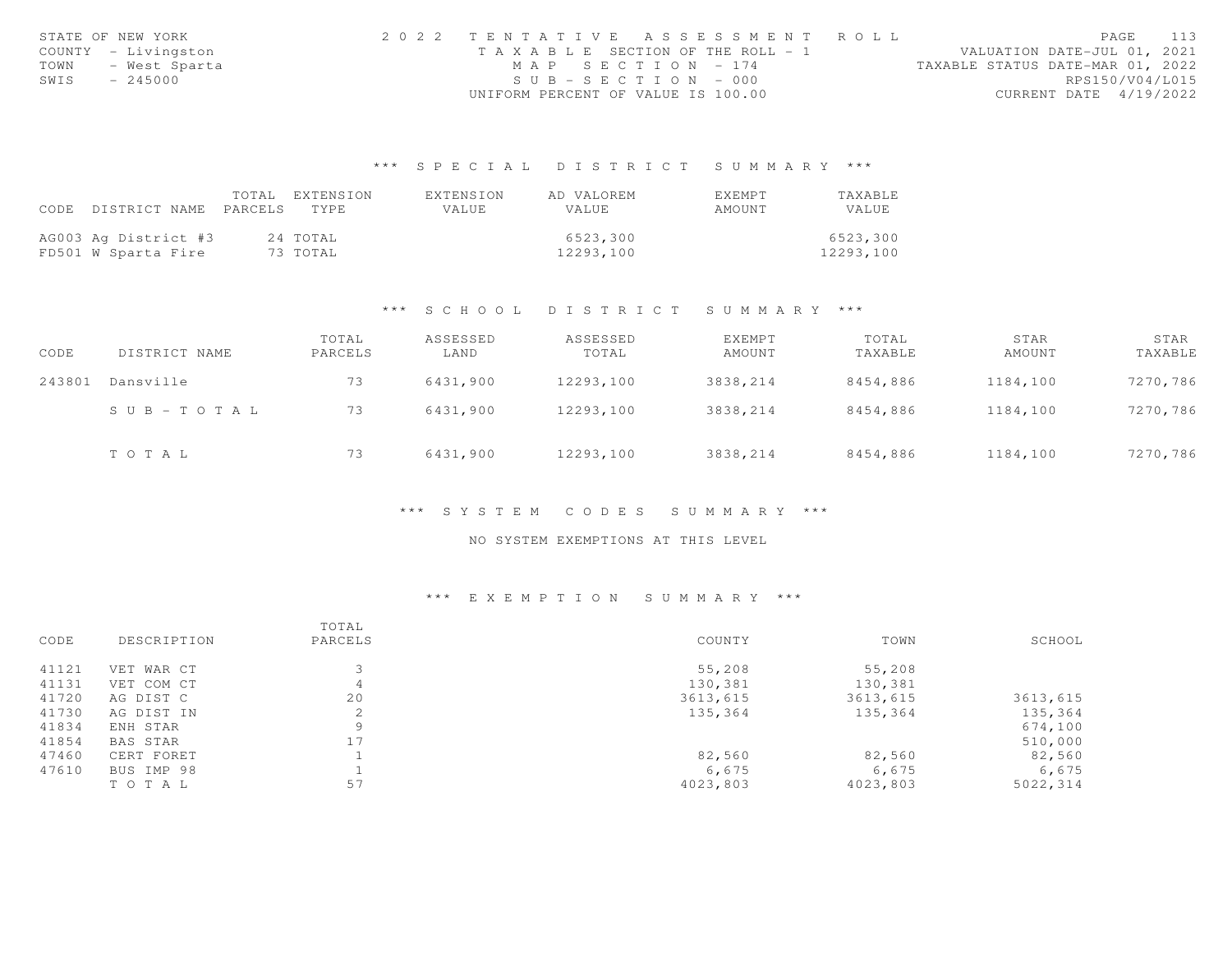| STATE OF NEW YORK     | 2022 TENTATIVE ASSESSMENT ROLL        | PAGE                             | 114             |
|-----------------------|---------------------------------------|----------------------------------|-----------------|
| COUNTY - Livingston   | T A X A B L E SECTION OF THE ROLL - 1 | VALUATION DATE-JUL 01, 2021      |                 |
| TOWN<br>- West Sparta | $MAP$ SECTION - 174                   | TAXABLE STATUS DATE-MAR 01, 2022 |                 |
| SWIS<br>$-245000$     | $SUB - SECTION - 000$                 |                                  | RPS150/V04/L015 |
|                       | UNIFORM PERCENT OF VALUE IS 100.00    | CURRENT DATE 4/19/2022           |                 |

# \*\*\* G R A N D T O T A L S \*\*\*

| ROLL |             | TOTAL   | ASSESSED | ASSESSED  | TAXABLE  | TAXABLE  | TAXABLE  | STAR     |
|------|-------------|---------|----------|-----------|----------|----------|----------|----------|
| SEC  | DESCRIPTION | PARCELS | ∟AND     | TOTAL     | COUNTY   | TOWN     | SCHOOL   | TAXABLE  |
|      | "AXABLE     | $\sim$  | 6431,900 | 12293,100 | 8269,297 | 8269,297 | 8454,886 | 7270,786 |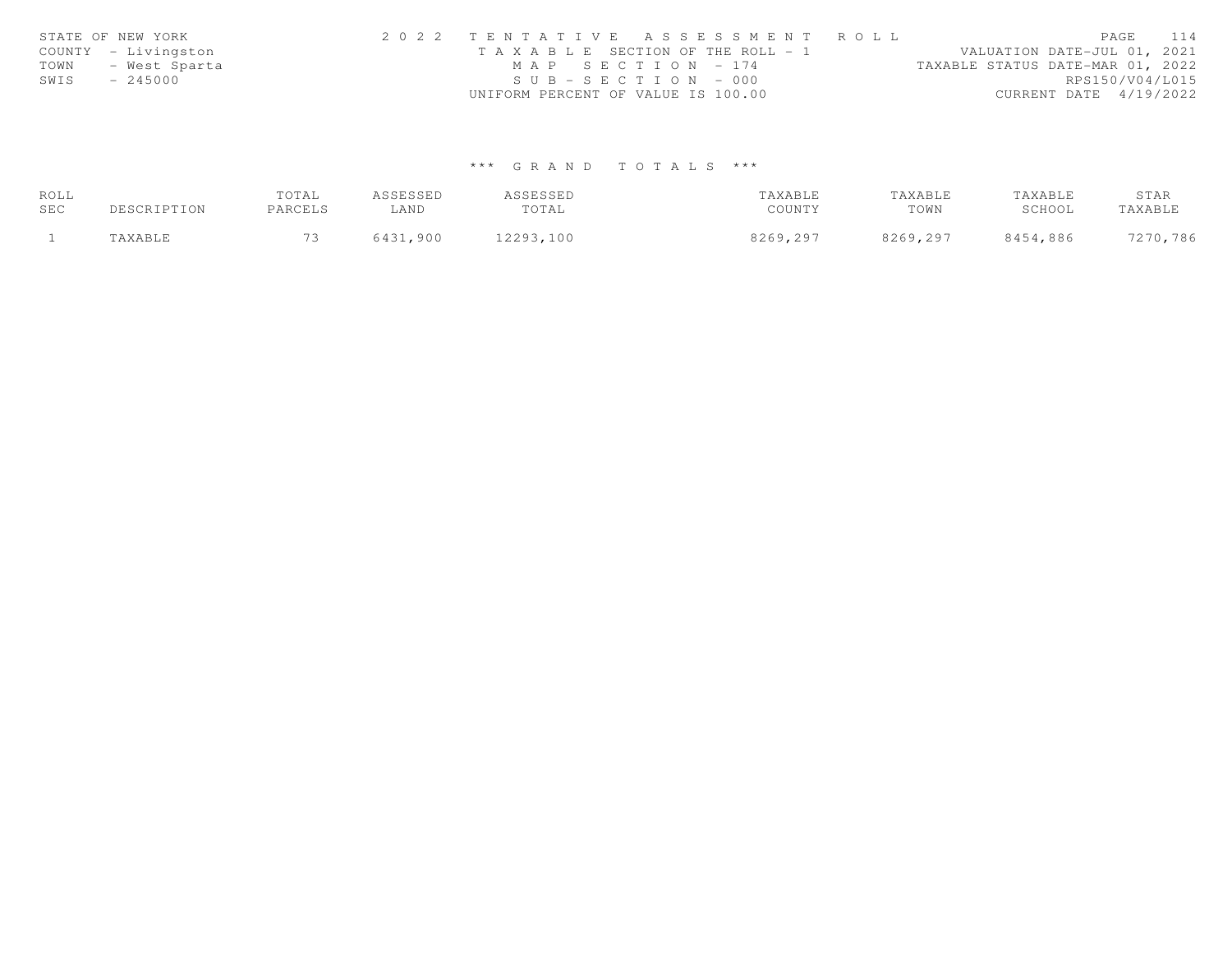| STATE OF NEW YORK<br>COUNTY - Livingston<br>TOWN<br>- West Sparta<br>SWIS<br>$-245000$ |                                                                                                                   | TAX MAP NUMBER SEQUENCE | 2022 TENTATIVE ASSESSMENT ROLL<br>T A X A B L E SECTION OF THE ROLL - 1<br>UNIFORM PERCENT OF VALUE IS 100.00 | VALUATION DATE-JUL 01, 2021                          | 115<br>PAGE<br>TAXABLE STATUS DATE-MAR 01, 2022 |
|----------------------------------------------------------------------------------------|-------------------------------------------------------------------------------------------------------------------|-------------------------|---------------------------------------------------------------------------------------------------------------|------------------------------------------------------|-------------------------------------------------|
| TAX MAP PARCEL NUMBER<br>CURRENT OWNERS NAME                                           | PROPERTY LOCATION & CLASS ASSESSMENT EXEMPTION CODE---------------COUNTY-------TOWN-----SCHOOL<br>SCHOOL DISTRICT | LAND                    | TAX DESCRIPTION                                                                                               | TAXABLE VALUE                                        |                                                 |
| CURRENT OWNERS ADDRESS<br>*************************                                    | PARCEL SIZE/GRID COORD                                                                                            | TOTAL                   | SPECIAL DISTRICTS                                                                                             |                                                      | ACCOUNT NO.                                     |
| $186. - 1 - 1.1$                                                                       | Nunda-Byersville Rd<br>322 Rural vac>10                                                                           |                         | COUNTY TAXABLE VALUE                                                                                          | 46,500                                               | $14 - 036200$                                   |
| Farrell John S                                                                         | Keshequa<br>244001                                                                                                | 46,500 TOWN             | TAXABLE VALUE                                                                                                 | 46,500                                               |                                                 |
| Farrell Connie J                                                                       | ACRES 18.20                                                                                                       |                         | 46,500 SCHOOL TAXABLE VALUE                                                                                   | 46,500                                               |                                                 |
| 3307 Nunda-Byersville Rd                                                               | EAST-1349164 NRTH-0942497                                                                                         |                         | AG003 Ag District #3                                                                                          | 46,500 TO                                            |                                                 |
| Nunda, NY 14517                                                                        | DEED BOOK 858<br>$PG-236$                                                                                         |                         | FD501 W Sparta Fire 1                                                                                         | 46,500 TO                                            |                                                 |
|                                                                                        | FULL MARKET VALUE                                                                                                 | 46,500                  |                                                                                                               |                                                      |                                                 |
|                                                                                        |                                                                                                                   |                         |                                                                                                               |                                                      |                                                 |
|                                                                                        | 3307 Nunda-Byersville Rd                                                                                          |                         |                                                                                                               |                                                      |                                                 |
| $186. - 1 - 1.2$                                                                       | 210 1 Family Res                                                                                                  |                         | BAS STAR 41854                                                                                                | $\circ$                                              | $\circ$<br>30,000                               |
| Farrell John S<br>Farrell Connie J                                                     | Keshequa<br>ACRES                                                                                                 |                         | 244001 33,200 COUNTY TAXABLE VALUE<br>9.00 BANKFIRSTAM 274,100 TOWN TAXABLE VALUE<br>TAXABLE VALUE            | 274,100                                              |                                                 |
| 3307 Nunda-Byersville Rd                                                               | EAST-1348504 NRTH-0942484                                                                                         |                         | SCHOOL TAXABLE VALUE                                                                                          | 274,100<br>244,100                                   |                                                 |
| Nunda, NY 14517                                                                        | DEED BOOK 837 PG-135                                                                                              |                         | FD501 W Sparta Fire 1                                                                                         | 274,100 TO                                           |                                                 |
|                                                                                        | FULL MARKET VALUE                                                                                                 | 274,100                 |                                                                                                               |                                                      |                                                 |
|                                                                                        |                                                                                                                   |                         |                                                                                                               |                                                      |                                                 |
|                                                                                        | 8943 Shaw Rd                                                                                                      |                         |                                                                                                               |                                                      | 14-014300                                       |
| $186. - 1 - 2.1$                                                                       | 270 Mfg housing                                                                                                   |                         | ENH STAR 41834                                                                                                | $\overline{0}$                                       | 74,900<br>$\Omega$                              |
| Gibson Thomas L                                                                        | Keshequa<br>244001                                                                                                |                         | 81,600 COUNTY TAXABLE VALUE                                                                                   | 106,100                                              |                                                 |
| Gibson Joyce L                                                                         | Life Use Thomas and Joyce 106,100 TOWN                                                                            |                         | TAXABLE VALUE                                                                                                 | 106,100                                              |                                                 |
| 8943 Shaw Rd                                                                           | ACRES 50.00                                                                                                       |                         | SCHOOL TAXABLE VALUE                                                                                          | 31,200                                               |                                                 |
| Nunda, NY 14517                                                                        | EAST-1348907 NRTH-0943786                                                                                         |                         | FD501 W Sparta Fire 1                                                                                         | 106,100 TO                                           |                                                 |
|                                                                                        | DEED BOOK 1295 PG-1084<br>FULL MARKET VALUE                                                                       | 106,100                 |                                                                                                               |                                                      |                                                 |
|                                                                                        | **********************************                                                                                | *************           |                                                                                                               | *********************************** 186.-1-2.2 ***** |                                                 |
|                                                                                        | 8962 Moore Rd                                                                                                     |                         |                                                                                                               |                                                      |                                                 |
| $186. - 1 - 2.2$                                                                       | 270 Mfg housing                                                                                                   |                         | COUNTY TAXABLE VALUE                                                                                          | 114,400                                              |                                                 |
| Biddle Daniel B                                                                        | 244001<br>Keshequa                                                                                                | 104,400 TOWN            | TAXABLE VALUE                                                                                                 | 114,400                                              |                                                 |
| 8962 Moore Rd                                                                          | ACRES 50.00                                                                                                       |                         | 114,400 SCHOOL TAXABLE VALUE                                                                                  | 114,400                                              |                                                 |
| Nunda, NY 14517                                                                        | EAST-1350198 NRTH-0943819                                                                                         |                         | FD501 W Sparta Fire 1                                                                                         | 114,400 TO                                           |                                                 |
|                                                                                        | DEED BOOK 748<br>PG-00308                                                                                         |                         |                                                                                                               |                                                      |                                                 |
|                                                                                        | FULL MARKET VALUE                                                                                                 | 114,400                 |                                                                                                               |                                                      |                                                 |
|                                                                                        |                                                                                                                   |                         |                                                                                                               |                                                      |                                                 |
|                                                                                        | 3361 Nunda-Byersville Rd                                                                                          |                         |                                                                                                               |                                                      | $14 - 046300$                                   |
| $186. - 1 - 3$<br>Rizzo Nathan                                                         | 240 Rural res                                                                                                     | 48,800                  | COUNTY TAXABLE VALUE<br>TOWN<br>TAXABLE VALUE                                                                 | 136,900<br>136,900                                   |                                                 |
| Rizzo Jacqueline                                                                       | Dansville<br>243801<br>ACRES 15.92                                                                                |                         | 136,900 SCHOOL TAXABLE VALUE                                                                                  | 136,900                                              |                                                 |
| 11 Prince of Whales Ct                                                                 | EAST-1350405 NRTH-0942522                                                                                         |                         | FD501 W Sparta Fire 1                                                                                         | 136,900 TO                                           |                                                 |
| Williamsville, NY 14221                                                                | DEED BOOK 1280 PG-1648                                                                                            |                         |                                                                                                               |                                                      |                                                 |
|                                                                                        | FULL MARKET VALUE                                                                                                 | 136,900                 |                                                                                                               |                                                      |                                                 |
|                                                                                        |                                                                                                                   |                         |                                                                                                               |                                                      |                                                 |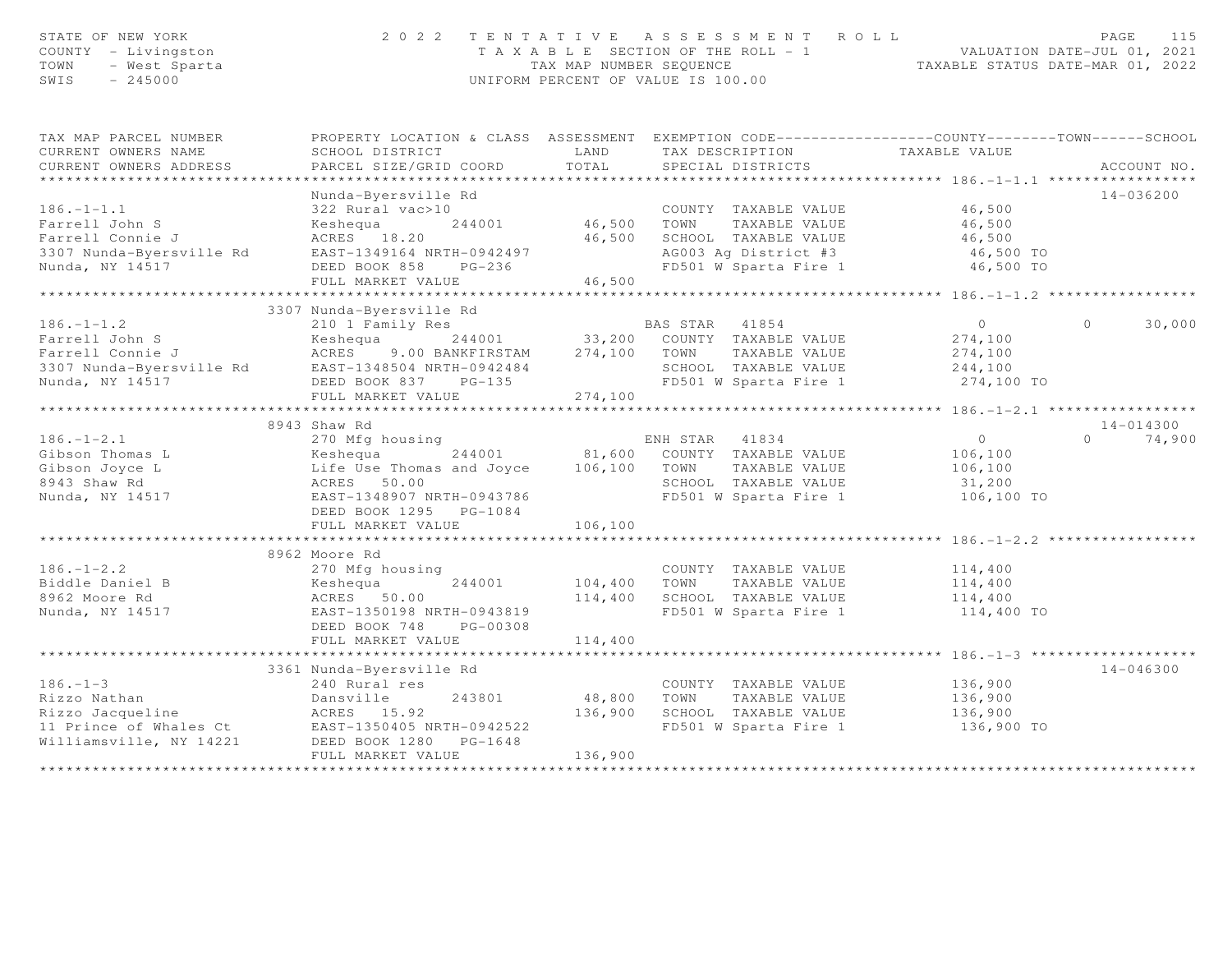| STATE OF NEW YORK<br>COUNTY - Livingston<br>- West Sparta<br>TOWN<br>$-245000$<br>SWIS |                                                                                                                                               | TAX MAP NUMBER SEQUENCE | 2022 TENTATIVE ASSESSMENT ROLL<br>$T A X A B L E$ SECTION OF THE ROLL - 1 VALUATION DATE-JUL 01, 2021<br>UNIFORM PERCENT OF VALUE IS 100.00 | TAXABLE STATUS DATE-MAR 01, 2022 |                | PAGE<br>116   |
|----------------------------------------------------------------------------------------|-----------------------------------------------------------------------------------------------------------------------------------------------|-------------------------|---------------------------------------------------------------------------------------------------------------------------------------------|----------------------------------|----------------|---------------|
| TAX MAP PARCEL NUMBER<br>CURRENT OWNERS NAME<br>CURRENT OWNERS ADDRESS                 | PROPERTY LOCATION & CLASS ASSESSMENT EXEMPTION CODE----------------COUNTY-------TOWN------SCHOOL<br>SCHOOL DISTRICT<br>PARCEL SIZE/GRID COORD | LAND<br>TOTAL           | TAX DESCRIPTION<br>SPECIAL DISTRICTS                                                                                                        | TAXABLE VALUE                    |                | ACCOUNT NO.   |
|                                                                                        |                                                                                                                                               |                         |                                                                                                                                             |                                  |                |               |
|                                                                                        | Moore Rd                                                                                                                                      |                         |                                                                                                                                             |                                  |                | 14-017200     |
| $186. - 1 - 4$                                                                         | 260 Seasonal res                                                                                                                              |                         | COUNTY TAXABLE VALUE                                                                                                                        | 58,500                           |                |               |
| Wampole Teena M                                                                        | Dansville<br>243801                                                                                                                           | 56,600 TOWN             | TAXABLE VALUE                                                                                                                               | 58,500                           |                |               |
| 3419 Nunda-Byersville Rd                                                               | ACRES 20.20                                                                                                                                   |                         | 58,500 SCHOOL TAXABLE VALUE                                                                                                                 | 58,500                           |                |               |
| Nunda, NY 14517                                                                        | EAST-1351486 NRTH-0944349                                                                                                                     |                         | AG003 Ag District #3                                                                                                                        | 58,500 TO                        |                |               |
|                                                                                        | DEED BOOK 1046 PG-57                                                                                                                          |                         | FD501 W Sparta Fire 1                                                                                                                       | 58,500 TO                        |                |               |
|                                                                                        | FULL MARKET VALUE                                                                                                                             | 58,500                  |                                                                                                                                             |                                  |                |               |
|                                                                                        | 3419 Nunda-Byersville Rd                                                                                                                      |                         |                                                                                                                                             |                                  |                | $14 - 046000$ |
| $186. - 1 - 5$                                                                         | 120 Field crops                                                                                                                               |                         | AG DIST C 41720                                                                                                                             | 102,011                          | 102,011        | 102,011       |
| Wampole Teena M                                                                        | 243801<br>Dansville                                                                                                                           |                         | 160,800 ENH STAR 41834                                                                                                                      | $\overline{0}$                   | $\overline{0}$ | 74,900        |
| 3419 Nunda-Byersville Rd                                                               | ACRES 58.90                                                                                                                                   |                         | 343,800 COUNTY TAXABLE VALUE                                                                                                                | 241,789                          |                |               |
| Nunda, NY 14517                                                                        | EAST-1351523 NRTH-0943076                                                                                                                     |                         | TOWN<br>TAXABLE VALUE                                                                                                                       | 241,789                          |                |               |
|                                                                                        | DEED BOOK 1046 PG-64                                                                                                                          |                         | SCHOOL TAXABLE VALUE                                                                                                                        | 166,889                          |                |               |
| MAY BE SUBJECT TO PAYMENT                                                              | FULL MARKET VALUE                                                                                                                             |                         | 343,800 AG003 Ag District #3                                                                                                                | 343,800 TO                       |                |               |
| UNDER AGDIST LAW TIL 2026                                                              |                                                                                                                                               |                         | FD501 W Sparta Fire 1                                                                                                                       | 343,800 TO                       |                |               |
|                                                                                        |                                                                                                                                               |                         |                                                                                                                                             |                                  |                |               |
|                                                                                        | Nunda-Byersville Rd                                                                                                                           |                         |                                                                                                                                             |                                  |                |               |
| $186. - 1 - 6.21$                                                                      | 314 Rural vac<10                                                                                                                              |                         | COUNTY TAXABLE VALUE                                                                                                                        | 8,500                            |                |               |
| Konopski David P<br>3451 Nunda-Byersville Rd                                           | Dansville<br>243801<br>1.76<br>ACRES                                                                                                          |                         | 8,500 TOWN<br>TAXABLE VALUE<br>8,500 SCHOOL TAXABLE VALUE                                                                                   | 8,500                            |                |               |
| Nunda, NY 14517                                                                        | EAST-1353053 NRTH-0942371                                                                                                                     |                         | FD501 W Sparta Fire 1                                                                                                                       | 8,500<br>8,500 TO                |                |               |
|                                                                                        | DEED BOOK 1134 PG-241                                                                                                                         |                         |                                                                                                                                             |                                  |                |               |
|                                                                                        | FULL MARKET VALUE                                                                                                                             | 8,500                   |                                                                                                                                             |                                  |                |               |
|                                                                                        |                                                                                                                                               |                         |                                                                                                                                             |                                  |                |               |
|                                                                                        | 3451 Nunda-Byersville Rd                                                                                                                      |                         |                                                                                                                                             |                                  |                |               |
| $186. - 1 - 6.22$                                                                      | 210 1 Family Res                                                                                                                              |                         | BAS STAR<br>41854                                                                                                                           | $\overline{0}$                   | $\circ$        | 30,000        |
| Konopski David P                                                                       | 243801<br>Dansville                                                                                                                           |                         | 16,000 COUNTY TAXABLE VALUE                                                                                                                 | 130,000                          |                |               |
| 3451 Nunda-Byersville Rd                                                               | ACRES<br>2.17                                                                                                                                 | 130,000 TOWN            | TAXABLE VALUE                                                                                                                               | 130,000                          |                |               |
| Nunda, NY 14517                                                                        | EAST-1352882 NRTH-0942368                                                                                                                     |                         | SCHOOL TAXABLE VALUE                                                                                                                        | 100,000                          |                |               |
|                                                                                        | DEED BOOK 1134 PG-241                                                                                                                         |                         | FD501 W Sparta Fire 1                                                                                                                       | 130,000 TO                       |                |               |
|                                                                                        | FULL MARKET VALUE                                                                                                                             | 130,000                 |                                                                                                                                             |                                  |                |               |
|                                                                                        | Nunda-Byersville Rd                                                                                                                           |                         |                                                                                                                                             |                                  |                | 14-016050     |
| $186. - 1 - 6.113$                                                                     | 312 Vac w/imprv                                                                                                                               |                         | AG DIST IN 41730                                                                                                                            | 27,944                           | 27,944         | 27,944        |
| Horn Michael J                                                                         | Dansville<br>243801                                                                                                                           |                         | 109,500 COUNTY TAXABLE VALUE                                                                                                                | 107,656                          |                |               |
| Horn John W                                                                            | ACRES 50.60                                                                                                                                   | 135,600 TOWN            | TAXABLE VALUE                                                                                                                               | 107,656                          |                |               |
| 49 Kindlewood Ln                                                                       | EAST-1352669 NRTH-0943526                                                                                                                     |                         | SCHOOL TAXABLE VALUE                                                                                                                        | 107,656                          |                |               |
| Rochester, NY 14617                                                                    | DEED BOOK 1194    PG-199                                                                                                                      |                         | FD501 W Sparta Fire 1                                                                                                                       | 135,600 TO                       |                |               |
|                                                                                        | FULL MARKET VALUE                                                                                                                             | 135,600                 |                                                                                                                                             |                                  |                |               |
| MAY BE SUBJECT TO PAYMENT                                                              |                                                                                                                                               |                         |                                                                                                                                             |                                  |                |               |
| UNDER AGDIST LAW TIL 2029                                                              |                                                                                                                                               |                         |                                                                                                                                             |                                  |                |               |
| *********************                                                                  |                                                                                                                                               |                         |                                                                                                                                             |                                  |                |               |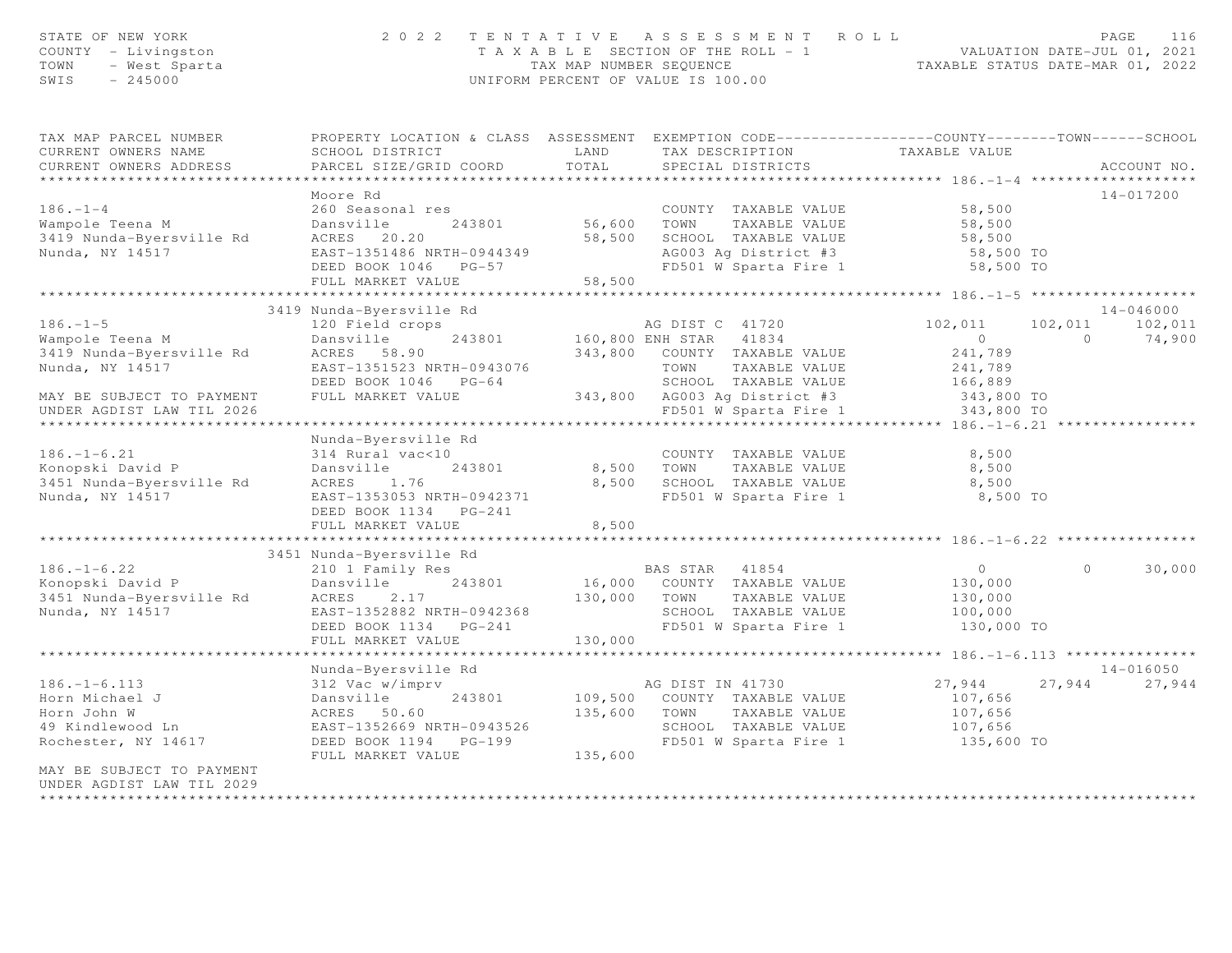| STATE OF NEW YORK<br>COUNTY - Livingston<br>JF NEW YORK<br>- Livingston<br>- West Sparta<br>245000<br>TOWN<br>SWIS                                                                                                                               |                                                                                                  |         | 2022 TENTATIVE ASSESSMENT ROLL<br>TAXABLE SECTION OF THE ROLL - 1<br>TAX MAP NUMBER SEQUENCE TAXABLE STATUS DATE-JUL 01, 2021<br>UNIFORM PERCENT OF VALUE IS 100.00 |                          | PAGE<br>117                       |
|--------------------------------------------------------------------------------------------------------------------------------------------------------------------------------------------------------------------------------------------------|--------------------------------------------------------------------------------------------------|---------|---------------------------------------------------------------------------------------------------------------------------------------------------------------------|--------------------------|-----------------------------------|
| TAX MAP PARCEL NUMBER                                                                                                                                                                                                                            | PROPERTY LOCATION & CLASS ASSESSMENT EXEMPTION CODE----------------COUNTY-------TOWN------SCHOOL |         |                                                                                                                                                                     |                          |                                   |
| CURRENT OWNERS NAME                                                                                                                                                                                                                              | SCHOOL DISTRICT LAND                                                                             |         | TAX DESCRIPTION TAXABLE VALUE<br>SPECIAL DISTRICTS                                                                                                                  |                          |                                   |
| CURRENT OWNERS ADDRESS                                                                                                                                                                                                                           | PARCEL SIZE/GRID COORD                                                                           | TOTAL   |                                                                                                                                                                     |                          | ACCOUNT NO.                       |
|                                                                                                                                                                                                                                                  |                                                                                                  |         |                                                                                                                                                                     |                          |                                   |
|                                                                                                                                                                                                                                                  | 3461 Nunda-Byersville Rd                                                                         |         |                                                                                                                                                                     |                          |                                   |
| $186. - 1 - 6.121$                                                                                                                                                                                                                               |                                                                                                  |         | COUNTY TAXABLE VALUE 59,200                                                                                                                                         |                          |                                   |
| Spade Anthony C                                                                                                                                                                                                                                  |                                                                                                  |         |                                                                                                                                                                     | 59,200                   |                                   |
| PO Box 369                                                                                                                                                                                                                                       | ACRES 25.80<br>ACRES 23.00<br>EAST-1353327 NRTH-0943412                                          |         | 59,200 SCHOOL TAXABLE VALUE                                                                                                                                         | 59,200<br>59,200 TO      |                                   |
| Geneseo, NY 14454-0369                                                                                                                                                                                                                           | DEED BOOK 1159    PG-181                                                                         |         | FD501 W Sparta Fire 1                                                                                                                                               |                          |                                   |
|                                                                                                                                                                                                                                                  | FULL MARKET VALUE                                                                                | 59,200  |                                                                                                                                                                     |                          |                                   |
|                                                                                                                                                                                                                                                  |                                                                                                  |         |                                                                                                                                                                     |                          |                                   |
|                                                                                                                                                                                                                                                  | 3469 Nunda-Byersville Rd                                                                         |         |                                                                                                                                                                     |                          | 14-009200                         |
| $186. - 1 - 7$                                                                                                                                                                                                                                   | 240 Rural res                                                                                    |         | AG DIST C 41720                                                                                                                                                     | 36,535                   | 36,535 36,535                     |
|                                                                                                                                                                                                                                                  |                                                                                                  |         | 243801 164,700 COUNTY TAXABLE VALUE<br>251,900 TOWN TAXABLE VALUE                                                                                                   | 215,365                  |                                   |
|                                                                                                                                                                                                                                                  |                                                                                                  |         |                                                                                                                                                                     | 215,365                  |                                   |
|                                                                                                                                                                                                                                                  |                                                                                                  |         |                                                                                                                                                                     | 215,365                  |                                   |
| Burnett Todd<br>5450 Lockwood Rd<br>5450 Lockwood Rd<br>251,900 TOWN TAXABLE VALUE<br>251,900 TOWN TAXABLE VALUE<br>251,900 TOWN TAXABLE VALUE<br>251,900 TOWN TAXABLE VALUE<br>251,900 TOWN TAXABLE VALUE<br>251,900 TOWN TAXABLE VALUE<br>251, |                                                                                                  |         |                                                                                                                                                                     | 251,900 TO<br>251,900 TO |                                   |
| UNDER AGDIST LAW TIL 2026                                                                                                                                                                                                                        |                                                                                                  |         |                                                                                                                                                                     |                          |                                   |
|                                                                                                                                                                                                                                                  |                                                                                                  |         |                                                                                                                                                                     |                          |                                   |
|                                                                                                                                                                                                                                                  | 3529 Nunda-Byersville Rd                                                                         |         |                                                                                                                                                                     |                          | $14 - 002550$                     |
| $186. - 1 - 8.21$                                                                                                                                                                                                                                | 240 Rural res                                                                                    |         | COUNTY TAXABLE VALUE                                                                                                                                                | 289,400                  |                                   |
|                                                                                                                                                                                                                                                  |                                                                                                  |         | 149,500 TOWN TAXABLE VALUE                                                                                                                                          | 289,400                  |                                   |
|                                                                                                                                                                                                                                                  |                                                                                                  |         | 289,400 SCHOOL TAXABLE VALUE<br>FD501 W Sparta Fire 1                                                                                                               | 289,400<br>289,400 TO    |                                   |
|                                                                                                                                                                                                                                                  |                                                                                                  |         |                                                                                                                                                                     |                          |                                   |
|                                                                                                                                                                                                                                                  | DEED BOOK 1208    PG-112                                                                         |         |                                                                                                                                                                     |                          |                                   |
|                                                                                                                                                                                                                                                  | FULL MARKET VALUE                                                                                | 289,400 |                                                                                                                                                                     |                          |                                   |
|                                                                                                                                                                                                                                                  |                                                                                                  |         |                                                                                                                                                                     |                          |                                   |
|                                                                                                                                                                                                                                                  | 3555 Nunda-Byersville Rd                                                                         |         |                                                                                                                                                                     |                          |                                   |
| $186. - 1 - 9.2$                                                                                                                                                                                                                                 | 314 Rural vac<10                                                                                 |         | COUNTY TAXABLE VALUE                                                                                                                                                | 1,500                    |                                   |
| 186.-1-9.2<br>Witherell Thomas<br>16 Elizabeth St<br>16 Elizabeth St<br>243801<br>243801<br>243801<br>243801<br>26 EAST-1357092 NRTH-0942280<br>25 EAST-1357092 NRTH-0942280                                                                     |                                                                                                  |         | 1,500 TOWN TAXABLE VALUE                                                                                                                                            | 1,500                    |                                   |
|                                                                                                                                                                                                                                                  |                                                                                                  |         | 1,500 SCHOOL TAXABLE VALUE                                                                                                                                          | 1,500                    |                                   |
|                                                                                                                                                                                                                                                  |                                                                                                  |         | FD501 W Sparta Fire 1                                                                                                                                               | 1,500 TO                 |                                   |
|                                                                                                                                                                                                                                                  | DEED BOOK 1253 PG-1790                                                                           |         |                                                                                                                                                                     |                          |                                   |
|                                                                                                                                                                                                                                                  | FULL MARKET VALUE                                                                                | 1,500   |                                                                                                                                                                     |                          |                                   |
|                                                                                                                                                                                                                                                  |                                                                                                  |         |                                                                                                                                                                     |                          |                                   |
|                                                                                                                                                                                                                                                  | Nunda-Byersville Rd                                                                              |         |                                                                                                                                                                     | 20,790                   | $14 - 045000$<br>20,790<br>20,790 |
|                                                                                                                                                                                                                                                  |                                                                                                  |         |                                                                                                                                                                     | 3,010                    |                                   |
| 186.-1-9.112<br>Swyers T. Joseph 1958 Vac farmland<br>243801 23,800 COUNTY TAXABLE VALUE<br>9596 Kenney Rd 26.81 BANK SWYE 23,800 TOWN TAXABLE VALUE<br>23,800 DANS Dansville, NY 14437 EAST-1357821 NRTH-0942625 SCHOOL TAXABLE VALUE           |                                                                                                  |         |                                                                                                                                                                     | 3,010                    |                                   |
|                                                                                                                                                                                                                                                  |                                                                                                  |         |                                                                                                                                                                     |                          |                                   |
|                                                                                                                                                                                                                                                  | DEED BOOK 1285 PG-2898                                                                           |         | SCHOOL TAXABLE VALUE 3,010<br>AG003 Ag District #3 23,800 TO<br>23,800 FD501 W Sparta Fire 1 23,800 TO                                                              |                          |                                   |
| MAY BE SUBJECT TO PAYMENT                                                                                                                                                                                                                        | FULL MARKET VALUE                                                                                |         |                                                                                                                                                                     |                          |                                   |
| UNDER AGDIST LAW TIL 2026                                                                                                                                                                                                                        |                                                                                                  |         |                                                                                                                                                                     |                          |                                   |
|                                                                                                                                                                                                                                                  |                                                                                                  |         |                                                                                                                                                                     |                          |                                   |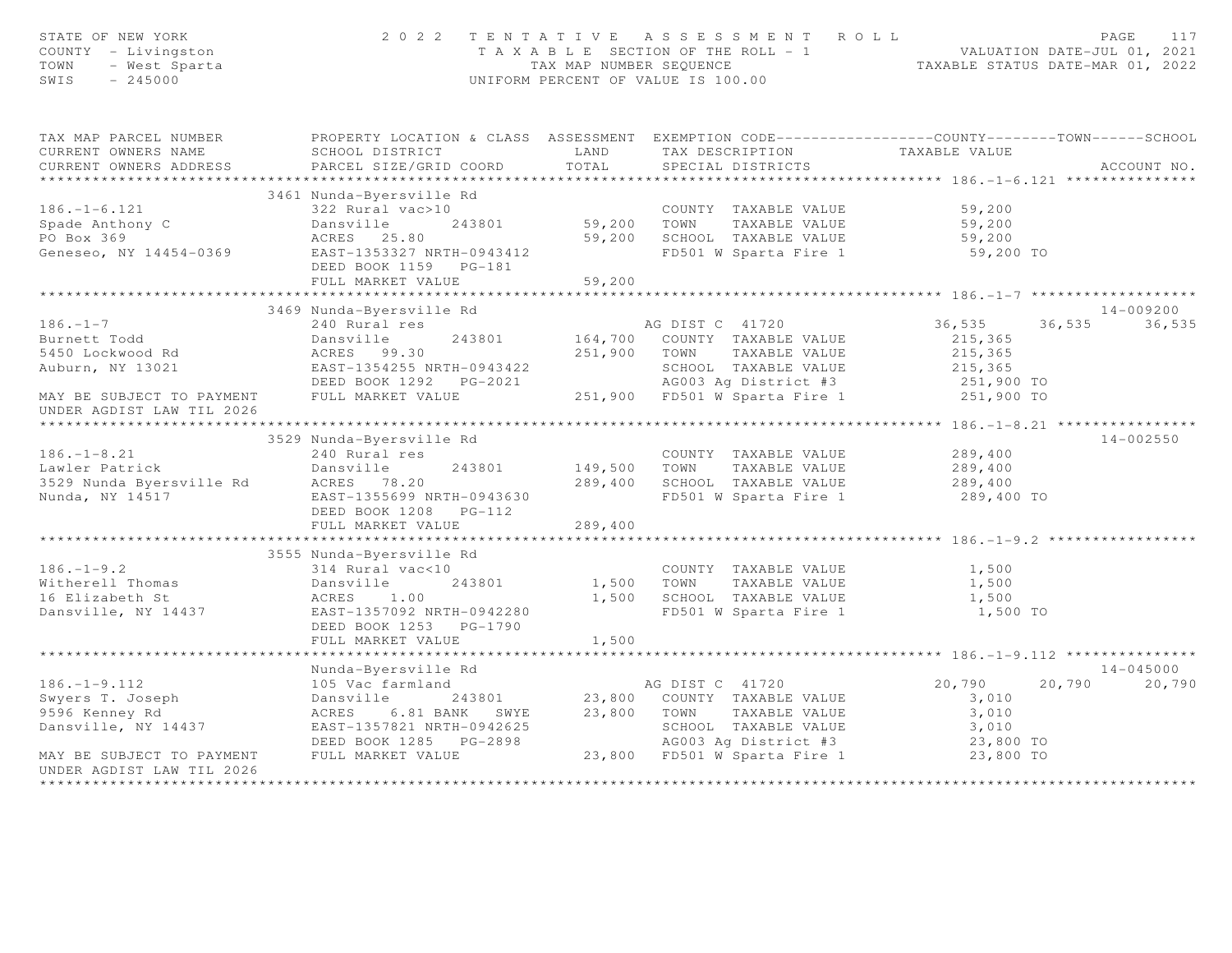| STATE OF NEW YORK<br>COUNTY - Livingston<br>- West Sparta<br>TOWN<br>SWIS<br>$-245000$ |                                                    |         | 2022 TENTATIVE ASSESSMENT ROLL<br>T A X A B L E SECTION OF THE ROLL - 1 VALUATION DATE-JUL 01, 2021<br>TAX MAP NUMBER SEQUENCE TAXABLE STATUS DATE-MAR 01, 2022<br>UNIFORM PERCENT OF VALUE IS 100.00 |                                |         | PAGE<br>118   |
|----------------------------------------------------------------------------------------|----------------------------------------------------|---------|-------------------------------------------------------------------------------------------------------------------------------------------------------------------------------------------------------|--------------------------------|---------|---------------|
| TAX MAP PARCEL NUMBER<br>CURRENT OWNERS NAME                                           | SCHOOL DISTRICT                                    | LAND    | PROPERTY LOCATION & CLASS ASSESSMENT EXEMPTION CODE----------------COUNTY-------TOWN------SCHOOL<br>TAX DESCRIPTION                                                                                   | TAXABLE VALUE                  |         |               |
| CURRENT OWNERS ADDRESS                                                                 | PARCEL SIZE/GRID COORD                             | TOTAL   | SPECIAL DISTRICTS                                                                                                                                                                                     |                                |         | ACCOUNT NO.   |
|                                                                                        |                                                    |         |                                                                                                                                                                                                       |                                |         |               |
|                                                                                        | Nunda-Byersville Rd                                |         |                                                                                                                                                                                                       |                                |         | $14 - 045000$ |
| $186. - 1 - 9.113$                                                                     | 105 Vac farmland                                   |         |                                                                                                                                                                                                       | $62,364$ $62,364$              |         | 62,364        |
| Swyers T Joseph                                                                        | Dansville                                          |         |                                                                                                                                                                                                       | 9,036                          |         |               |
| 9596 Kenney Rd                                                                         | ACRES 20.33 BANK SWYE 71,400 TOWN                  |         | TAXABLE VALUE                                                                                                                                                                                         | 9,036                          |         |               |
| Dansville, NY 14437                                                                    | EAST-1358368 NRTH-0942962                          |         | SCHOOL TAXABLE VALUE                                                                                                                                                                                  | 9,036                          |         |               |
|                                                                                        |                                                    |         | AG003 Ag District #3<br>71,400 FD501 W Sparta Fire 1<br>AG003 Ag District #3 71,400 TO                                                                                                                |                                |         |               |
| MAY BE SUBJECT TO PAYMENT<br>UNDER AGDIST LAW TIL 2026                                 | FULL MARKET VALUE                                  |         |                                                                                                                                                                                                       | 71,400 TO                      |         |               |
|                                                                                        |                                                    |         |                                                                                                                                                                                                       |                                |         |               |
|                                                                                        | 3571 Nunda-Byersville Rd                           |         |                                                                                                                                                                                                       |                                |         | $14 - 045000$ |
| $186. - 1 - 9.115$                                                                     | 210 1 Family Res                                   | 21,300  | COUNTY TAXABLE VALUE                                                                                                                                                                                  | 250,300<br>250,300             |         |               |
| Cosimano Dustin J                                                                      | Dansville<br>243801                                | 250,300 | TOWN<br>TAXABLE VALUE                                                                                                                                                                                 |                                |         |               |
| Cosimano Jessica Land Marks 6.96<br>3571 Nunda-Byersville Rd EAST-1357626 NRTH-0943708 |                                                    |         | SCHOOL TAXABLE VALUE 250,300<br>AG003 Ag District #3 250,300 TO                                                                                                                                       |                                |         |               |
| Nunda, NY 14517                                                                        | DEED BOOK 1286 PG-1027                             |         | FD501 W Sparta Fire 1 250,300 TO                                                                                                                                                                      |                                |         |               |
|                                                                                        | FULL MARKET VALUE                                  | 250,300 |                                                                                                                                                                                                       |                                |         |               |
| MAY BE SUBJECT TO PAYMENT<br>UNDER AGDIST LAW TIL 2023                                 |                                                    |         |                                                                                                                                                                                                       |                                |         |               |
|                                                                                        | 8952 Green Rd                                      |         |                                                                                                                                                                                                       |                                |         | 14-045000     |
| $186. - 1 - 9.116$                                                                     | 240 Rural res                                      |         | AG DIST C 41720                                                                                                                                                                                       | 22,333                         | 22,333  | 22,333        |
| Cosimano Dominic I                                                                     | Dansville                                          |         | 243801 110,800 COUNTY TAXABLE VALUE                                                                                                                                                                   | 349,267                        |         |               |
| 8952 Green Rd                                                                          | ACRES 64.34                                        |         | 371,600 TOWN<br>TAXABLE VALUE                                                                                                                                                                         | 349,267                        |         |               |
| Nunda, NY 14517                                                                        | EAST-1356910 NRTH-0943731                          |         |                                                                                                                                                                                                       |                                |         |               |
|                                                                                        | DEED BOOK 1286    PG-1027                          |         | SCHOOL TAXABLE VALUE<br>AG003 Ag District #3                                                                                                                                                          | 349,267<br>371,600 TO          |         |               |
| MAY BE SUBJECT TO PAYMENT<br>UNDER AGDIST LAW TIL 2026                                 | FULL MARKET VALUE                                  |         | 371,600 FD501 W Sparta Fire 1 371,600 TO                                                                                                                                                              |                                |         |               |
|                                                                                        |                                                    |         |                                                                                                                                                                                                       |                                |         |               |
|                                                                                        | 3557 Nunda-Byersville Rd                           |         |                                                                                                                                                                                                       |                                |         | 14-045000     |
| $186. - 1 - 9.117$                                                                     | 312 Vac w/imprv                                    |         | COUNTY TAXABLE VALUE                                                                                                                                                                                  | 79,500                         |         |               |
| Sanny Todd                                                                             | Dansville<br>243801                                | 48,900  | TAXABLE VALUE<br>TOWN                                                                                                                                                                                 | 79,500                         |         |               |
| 230 Church St                                                                          | ACRES 15.96                                        | 79,500  | SCHOOL TAXABLE VALUE                                                                                                                                                                                  | 79,500                         |         |               |
| Lockport, NY 14094                                                                     | EAST-1357274 NRTH-0942717<br>DEED BOOK 1289 PG-364 |         |                                                                                                                                                                                                       | 79,500 TO<br>79,500 TO         |         |               |
| MAY BE SUBJECT TO PAYMENT<br>UNDER AGDIST LAW TIL 2027                                 | FULL MARKET VALUE                                  | 79,500  |                                                                                                                                                                                                       |                                |         |               |
|                                                                                        |                                                    |         |                                                                                                                                                                                                       |                                |         |               |
|                                                                                        | 3545 Nunda-Byersville Rd                           |         |                                                                                                                                                                                                       |                                |         | 14-018850     |
| $186. - 1 - 10.1$                                                                      | 270 Mfg housing                                    |         | VET WAR CT 41121                                                                                                                                                                                      | 7,890                          | 7,890   | $\circ$       |
| Norton Rodney L                                                                        | Dansville<br>243801                                |         | 34,600 SR CITIZEN 41800                                                                                                                                                                               | 17,884                         | 17,884  | 21,040        |
| Norton Gloria                                                                          | 9.60<br>ACRES                                      |         | 52,600 ENH STAR<br>41834                                                                                                                                                                              | $\circ$                        | $\circ$ | 31,560        |
| 3545 Nunda-Byersville Rd                                                               | EAST-1356635 NRTH-0942436                          |         | COUNTY<br>TAXABLE VALUE                                                                                                                                                                               | 26,826                         |         |               |
| Nunda, NY 14517                                                                        | DEED BOOK 677<br>PG-00161                          |         | TOWN<br>TAXABLE VALUE                                                                                                                                                                                 | 26,826                         |         |               |
|                                                                                        | FULL MARKET VALUE                                  | 52,600  | SCHOOL TAXABLE VALUE                                                                                                                                                                                  | $\circ$                        |         |               |
|                                                                                        |                                                    |         | FD501 W Sparta Fire 1<br>* * * * * * * * * * * * * * * * * * *                                                                                                                                        | 52,600 TO<br>* * * * * * * * * |         |               |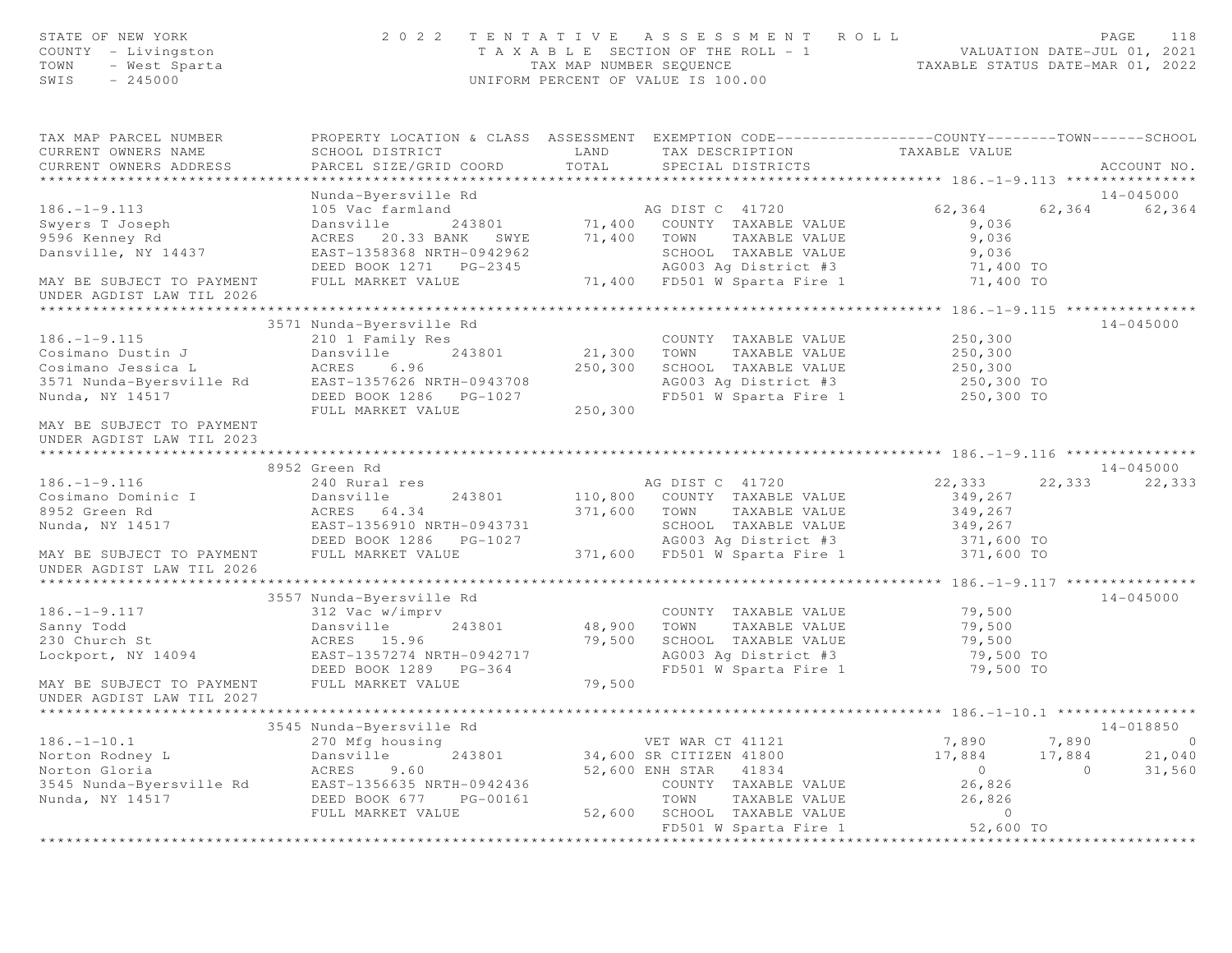| STATE OF NEW YORK<br>COUNTY - Livingston<br>TOWN<br>- West Sparta<br>SWIS<br>$-245000$ | 2 0 2 2                                                                                          | TAX MAP NUMBER SEQUENCE                      | TENTATIVE ASSESSMENT ROLL<br>T A X A B L E SECTION OF THE ROLL - 1<br>UNIFORM PERCENT OF VALUE IS 100.00 | - 1 VALUATION DATE-JUL 01, 2021<br>TAXABLE STATUS DATE-MAR 01, 2022 | PAGE<br>119        |
|----------------------------------------------------------------------------------------|--------------------------------------------------------------------------------------------------|----------------------------------------------|----------------------------------------------------------------------------------------------------------|---------------------------------------------------------------------|--------------------|
| TAX MAP PARCEL NUMBER                                                                  | PROPERTY LOCATION & CLASS ASSESSMENT EXEMPTION CODE----------------COUNTY-------TOWN------SCHOOL |                                              |                                                                                                          |                                                                     |                    |
| CURRENT OWNERS NAME<br>CURRENT OWNERS ADDRESS                                          | SCHOOL DISTRICT<br>PARCEL SIZE/GRID COORD                                                        | LAND<br>TOTAL                                | TAX DESCRIPTION TAXABLE VALUE<br>SPECIAL DISTRICTS                                                       |                                                                     | ACCOUNT NO.        |
|                                                                                        |                                                                                                  |                                              |                                                                                                          |                                                                     |                    |
| $186. - 1 - 11$                                                                        | 3561 Nunda-Byersville Rd<br>314 Rural vac<10                                                     |                                              |                                                                                                          |                                                                     | $14 - 044050$      |
| 186.-1-11<br>Muhleisen Gary<br>3565 Nunda-Byersville Rd                                | Dansville                                                                                        | 243801 11,500 TOWN                           | COUNTY TAXABLE VALUE<br>TAXABLE VALUE                                                                    | 11,500<br>11,500                                                    |                    |
|                                                                                        | FRNT 209.00 DPTH 184.20 11,500 SCHOOL TAXABLE VALUE                                              |                                              |                                                                                                          | 11,500                                                              |                    |
| Nunda, NY 14517                                                                        | EAST-1357370 NRTH-0942260                                                                        |                                              | FD501 W Sparta Fire 1                                                                                    | 11,500 TO                                                           |                    |
|                                                                                        | DEED BOOK 1297 PG-529                                                                            |                                              |                                                                                                          |                                                                     |                    |
|                                                                                        | FULL MARKET VALUE                                                                                | 11,500                                       |                                                                                                          |                                                                     |                    |
|                                                                                        |                                                                                                  |                                              |                                                                                                          |                                                                     |                    |
|                                                                                        | 3565 Nunda-Byersville Rd                                                                         |                                              |                                                                                                          |                                                                     | 14-002800          |
| $186. - 1 - 12$                                                                        | 270 Mfg housing                                                                                  |                                              | COUNTY TAXABLE VALUE                                                                                     | 46,900                                                              |                    |
|                                                                                        |                                                                                                  | 243801 11,500 TOWN<br>TH 184.00 46,900 SCHOO | TAXABLE VALUE                                                                                            | 46,900<br>46.900                                                    |                    |
|                                                                                        |                                                                                                  |                                              | 46,900 SCHOOL TAXABLE VALUE                                                                              | 46,900                                                              |                    |
|                                                                                        | DEED BOOK 1297 PG-529                                                                            |                                              | FD501 W Sparta Fire 1 46,900 TO                                                                          |                                                                     |                    |
|                                                                                        | FULL MARKET VALUE                                                                                | 46,900                                       |                                                                                                          |                                                                     |                    |
|                                                                                        | 3599 Nunda-Byersville Rd                                                                         |                                              |                                                                                                          |                                                                     | $14 - 044950$      |
|                                                                                        |                                                                                                  |                                              | ENH STAR<br>41834                                                                                        | $\overline{0}$                                                      | $\Omega$<br>74,900 |
|                                                                                        |                                                                                                  |                                              | 19,200 COUNTY TAXABLE VALUE                                                                              | 161,400                                                             |                    |
|                                                                                        |                                                                                                  | 161,400 TOWN                                 | TAXABLE VALUE                                                                                            | 161,400                                                             |                    |
|                                                                                        |                                                                                                  |                                              | SCHOOL TAXABLE VALUE                                                                                     | 86,500                                                              |                    |
|                                                                                        |                                                                                                  |                                              | FD501 W Sparta Fire 1                                                                                    | 161,400 TO                                                          |                    |
|                                                                                        | FULL MARKET VALUE                                                                                | 161,400                                      |                                                                                                          |                                                                     |                    |
|                                                                                        | ************************                                                                         |                                              |                                                                                                          | ************** 186.-1-13.12 **                                      |                    |
|                                                                                        | 8982 Green Rd                                                                                    |                                              |                                                                                                          |                                                                     |                    |
| $186. - 1 - 13.12$                                                                     | 270 Mfg housing                                                                                  |                                              | COUNTY TAXABLE VALUE                                                                                     | 30,300                                                              |                    |
| Hooker Thomas P                                                                        | 243801<br>Dansville                                                                              | 11,700                                       | TOWN<br>TAXABLE VALUE                                                                                    | 30,300                                                              |                    |
| 8982 Green Rd                                                                          | FRNT 181.00 DPTH 216.25                                                                          | 30,300                                       | SCHOOL TAXABLE VALUE                                                                                     | 30,300                                                              |                    |
| Nunda, NY 14572                                                                        | EAST-1358775 NRTH-0942671                                                                        |                                              | FD501 W Sparta Fire 1                                                                                    | 30,300 TO                                                           |                    |
|                                                                                        | DEED BOOK 1284 PG-1846                                                                           |                                              |                                                                                                          |                                                                     |                    |
|                                                                                        | FULL MARKET VALUE                                                                                | 30,300                                       |                                                                                                          |                                                                     |                    |
|                                                                                        | 3564 Nunda-Byersville Rd                                                                         |                                              |                                                                                                          |                                                                     | 14-034100          |
| $186. - 1 - 14$                                                                        | 312 Vac w/imprv                                                                                  |                                              | COUNTY TAXABLE VALUE                                                                                     | 14,500                                                              |                    |
| O'Dell Edward                                                                          | Dansville<br>243801                                                                              | 2,700                                        | TOWN<br>TAXABLE VALUE                                                                                    | 14,500                                                              |                    |
| 3564 Nunda-Byersville Rd                                                               | FRNT 110.00 DPTH 82.00                                                                           | 14,500                                       | SCHOOL TAXABLE VALUE                                                                                     | 14,500                                                              |                    |
| Nunda, NY 14517-9675                                                                   | EAST-1357540 NRTH-0942080                                                                        |                                              | FD501 W Sparta Fire 1                                                                                    | 14,500 TO                                                           |                    |
|                                                                                        | DEED BOOK 1286 PG-348                                                                            |                                              |                                                                                                          |                                                                     |                    |
|                                                                                        | FULL MARKET VALUE                                                                                | 14,500                                       |                                                                                                          |                                                                     |                    |
|                                                                                        |                                                                                                  |                                              |                                                                                                          |                                                                     |                    |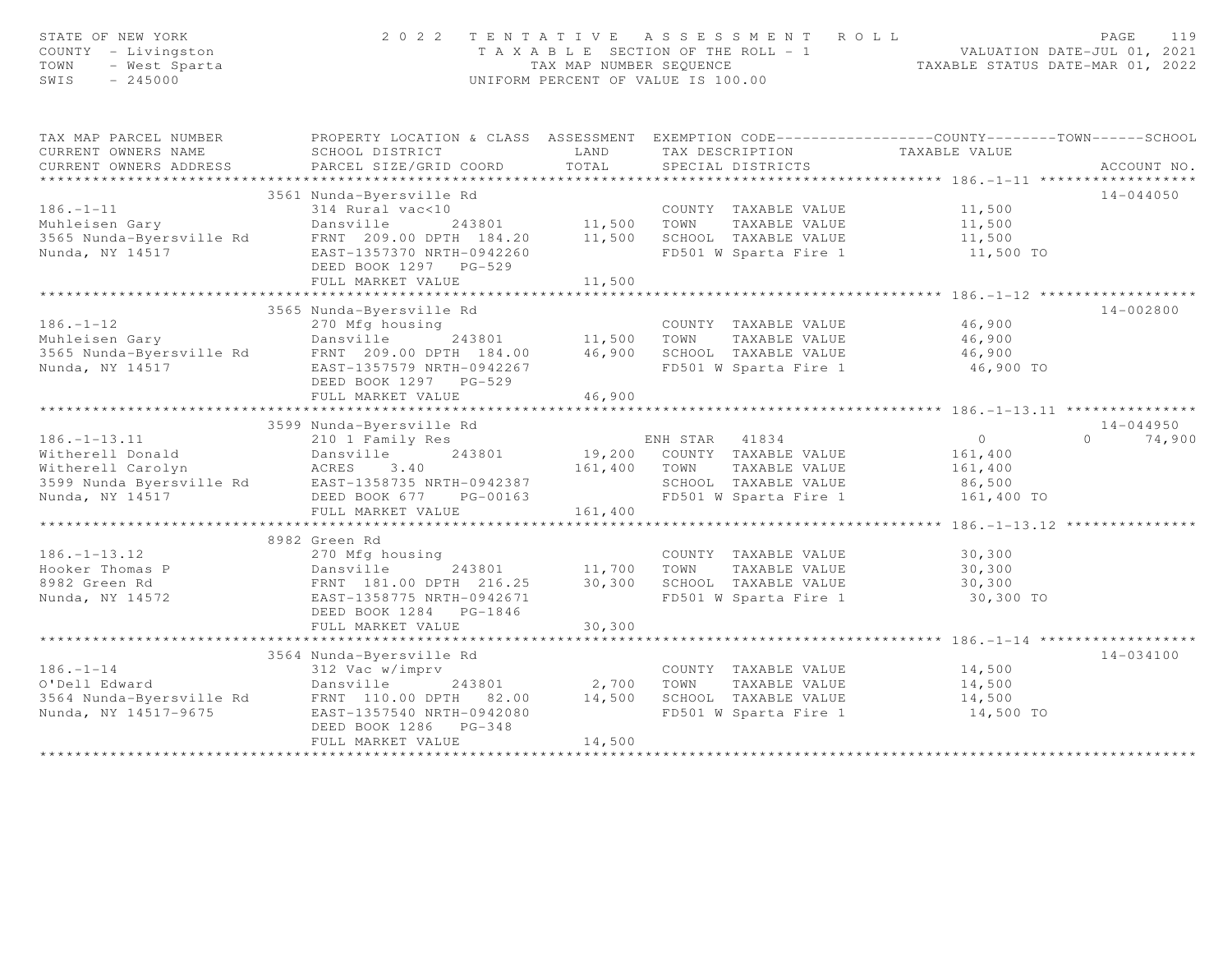| STATE OF NEW YORK   | 2022 TENTATIVE ASSESSMENT ROLL        |                                  | PAGE | 120 |
|---------------------|---------------------------------------|----------------------------------|------|-----|
| COUNTY - Livingston | T A X A B L E SECTION OF THE ROLL - 1 | VALUATION DATE-JUL 01, 2021      |      |     |
|                     | TAX MAP NUMBER SEQUENCE               | TAXABLE STATUS DATE-MAR 01, 2022 |      |     |
| SWIS - 245000       | UNIFORM PERCENT OF VALUE IS 100.00    |                                  |      |     |
|                     |                                       |                                  |      |     |

| TAX MAP PARCEL NUMBER                                                                                                                                                                                                          |                          | PROPERTY LOCATION & CLASS ASSESSMENT EXEMPTION CODE----------------COUNTY-------TOWN------SCHOOL                                                                                                                                               |                      |               |
|--------------------------------------------------------------------------------------------------------------------------------------------------------------------------------------------------------------------------------|--------------------------|------------------------------------------------------------------------------------------------------------------------------------------------------------------------------------------------------------------------------------------------|----------------------|---------------|
|                                                                                                                                                                                                                                |                          |                                                                                                                                                                                                                                                |                      |               |
|                                                                                                                                                                                                                                |                          |                                                                                                                                                                                                                                                |                      |               |
|                                                                                                                                                                                                                                |                          |                                                                                                                                                                                                                                                |                      |               |
|                                                                                                                                                                                                                                |                          |                                                                                                                                                                                                                                                |                      |               |
|                                                                                                                                                                                                                                |                          |                                                                                                                                                                                                                                                |                      |               |
|                                                                                                                                                                                                                                |                          |                                                                                                                                                                                                                                                |                      |               |
|                                                                                                                                                                                                                                |                          |                                                                                                                                                                                                                                                |                      |               |
|                                                                                                                                                                                                                                |                          |                                                                                                                                                                                                                                                |                      |               |
|                                                                                                                                                                                                                                |                          |                                                                                                                                                                                                                                                |                      |               |
|                                                                                                                                                                                                                                |                          |                                                                                                                                                                                                                                                |                      |               |
|                                                                                                                                                                                                                                |                          | 3540 Nunda-Byersville Rd<br>210 1 Family Res<br>Ebert Adam C Dansville Rd<br>Ebert Kristy L ACRES 4.80 BANKFIRSTAM 177,900 COUNTY TAXABLE VALUE<br>234301 22,900 VET DIS CT 41141 70,000 70,000 0<br>22,900 Nunda-Byersville Rd EAST-135       |                      |               |
|                                                                                                                                                                                                                                | Nunda-Byersville Rd      |                                                                                                                                                                                                                                                |                      |               |
|                                                                                                                                                                                                                                |                          |                                                                                                                                                                                                                                                | 123,379 123,379      | 123,379       |
|                                                                                                                                                                                                                                |                          |                                                                                                                                                                                                                                                |                      |               |
|                                                                                                                                                                                                                                |                          |                                                                                                                                                                                                                                                |                      |               |
|                                                                                                                                                                                                                                |                          |                                                                                                                                                                                                                                                |                      |               |
|                                                                                                                                                                                                                                |                          |                                                                                                                                                                                                                                                |                      |               |
|                                                                                                                                                                                                                                |                          | 186.-1-15.13<br>Swyers T Joseph 105 Vac Farnland<br>123,379 123<br>9596 Kenney Rd ACRES 62.90 BANK SWYE 157,300 COUNTY TAXABLE VALUE 33,921<br>9596 Kenney Rd ACRES 62.90 BANK SWYE 157,300 TOWN TAXABLE VALUE 33,921<br>9596 Kenney Rd        |                      |               |
| UNDER AGDIST LAW TIL 2026                                                                                                                                                                                                      |                          |                                                                                                                                                                                                                                                |                      |               |
|                                                                                                                                                                                                                                |                          |                                                                                                                                                                                                                                                |                      |               |
|                                                                                                                                                                                                                                | 3554 Nunda-Byersville Rd |                                                                                                                                                                                                                                                |                      | $14 - 044200$ |
| $186. - 1 - 15.111$                                                                                                                                                                                                            |                          |                                                                                                                                                                                                                                                | $\Omega$             | 30,000        |
|                                                                                                                                                                                                                                |                          |                                                                                                                                                                                                                                                |                      |               |
|                                                                                                                                                                                                                                |                          |                                                                                                                                                                                                                                                |                      |               |
|                                                                                                                                                                                                                                |                          |                                                                                                                                                                                                                                                |                      |               |
|                                                                                                                                                                                                                                |                          |                                                                                                                                                                                                                                                |                      |               |
|                                                                                                                                                                                                                                |                          |                                                                                                                                                                                                                                                |                      |               |
|                                                                                                                                                                                                                                |                          | 100.--1 15.121<br>Guldenschuh Carl – 243801 – 243801 – 21,200 COUNTY TAXABLE VALUE<br>Guldenschuh Mary – ACRES 4.15 – 243801 – 242,800 TOWN TAXABLE VALUE 142,800<br>3554 Nunda-Byersville Rd – EAST-1357049 NRTH-0941882 – SCHOOL T           |                      |               |
|                                                                                                                                                                                                                                | Nunda-Byersville Rd      |                                                                                                                                                                                                                                                |                      |               |
|                                                                                                                                                                                                                                |                          | vac<10 COUNI<br>243801 19,700 TOWN<br>COUNTY TAXABLE VALUE 19,700                                                                                                                                                                              |                      |               |
|                                                                                                                                                                                                                                |                          |                                                                                                                                                                                                                                                | TAXABLE VALUE 19,700 |               |
| 186.-1-15.121<br>Guldenschuh Carl<br>3554 Nunda-Byersville Rd<br>3554 Nunda-Byersville Rd<br>3554 Nunda-Byersville Rd<br>3554 Nunda-Byersville Rd<br>36.10<br>243801<br>243801<br>26.10<br>26.10<br>26.57-1357398 NRTH-0941781 |                          | 19,700 SCHOOL TAXABLE VALUE 19,700<br>FD501 W Sparta Fire 1 19,700 TO                                                                                                                                                                          |                      |               |
|                                                                                                                                                                                                                                |                          |                                                                                                                                                                                                                                                |                      |               |
|                                                                                                                                                                                                                                | DEED BOOK 920 PG-182     |                                                                                                                                                                                                                                                |                      |               |
|                                                                                                                                                                                                                                | FULL MARKET VALUE        | 19,700                                                                                                                                                                                                                                         |                      |               |
|                                                                                                                                                                                                                                |                          |                                                                                                                                                                                                                                                |                      |               |
|                                                                                                                                                                                                                                | 3580 Nunda-Byersville Rd | sville Rd<br>crops<br>243801 154,700 BAS STAR 41854 0 74,147 74,147<br>243801 154,700 BAS STAR 41854 0 0<br>245.453                                                                                                                            |                      | 14-044300     |
|                                                                                                                                                                                                                                |                          |                                                                                                                                                                                                                                                |                      | 74,147        |
|                                                                                                                                                                                                                                |                          |                                                                                                                                                                                                                                                |                      | 30,000        |
|                                                                                                                                                                                                                                |                          | 186.-1-16.1<br>Palmer Dennis R<br>243801 154,700 BAS STAR 41854<br>3580 Nunda-Byersville Rd<br>Nunda. NY 14517 145,453<br>Nunda. NY 14517 145,453<br>219,600 COUNTY TAXABLE VALUE<br>219,600 COUNTY TAXABLE VALUE<br>219,600 COUNTY TAXABLE VA |                      |               |
|                                                                                                                                                                                                                                |                          |                                                                                                                                                                                                                                                |                      |               |
|                                                                                                                                                                                                                                |                          |                                                                                                                                                                                                                                                |                      |               |
|                                                                                                                                                                                                                                |                          | FULL MARKET VALUE 219,600 AG003 Ag District #3 219,600 TO<br>FD501 W Sparta Fire 1 219,600 TO                                                                                                                                                  |                      |               |
| UNDER AGDIST LAW TIL 2026                                                                                                                                                                                                      |                          |                                                                                                                                                                                                                                                |                      |               |
|                                                                                                                                                                                                                                |                          |                                                                                                                                                                                                                                                |                      |               |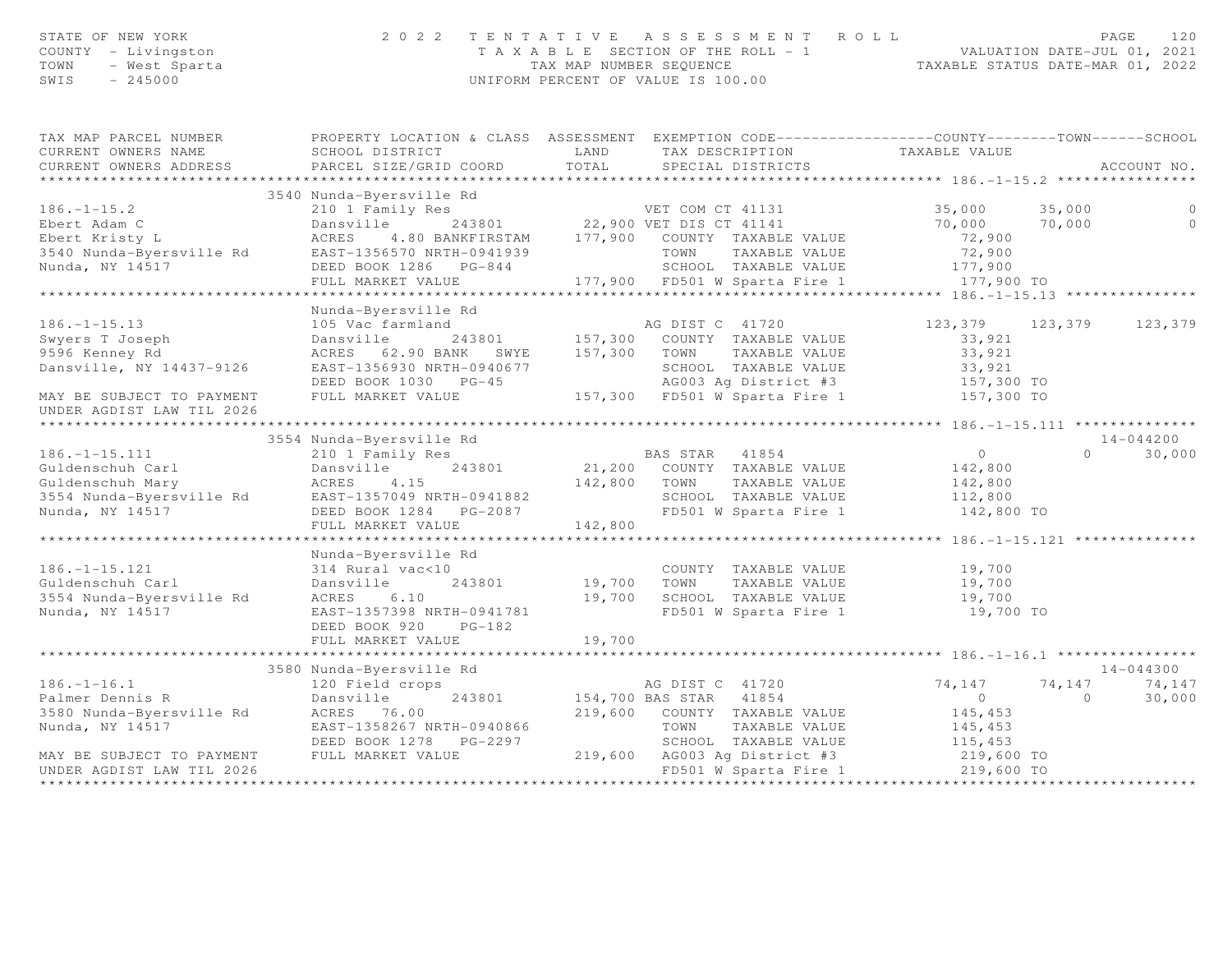| STATE OF NEW YORK<br>COUNTY - Livingston<br>TOWN<br>- West Sparta<br>$-245000$<br>SWIS | 2 0 2 2                                                                                                                                       | TAX MAP NUMBER SEQUENCE | TENTATIVE ASSESSMENT ROLL<br>T A X A B L E SECTION OF THE ROLL - 1<br>UNIFORM PERCENT OF VALUE IS 100.00 | VALUATION DATE-JUL 01, 2021<br>TAXABLE STATUS DATE-MAR 01, 2022 | PAGE<br>121        |
|----------------------------------------------------------------------------------------|-----------------------------------------------------------------------------------------------------------------------------------------------|-------------------------|----------------------------------------------------------------------------------------------------------|-----------------------------------------------------------------|--------------------|
| TAX MAP PARCEL NUMBER<br>CURRENT OWNERS NAME<br>CURRENT OWNERS ADDRESS                 | PROPERTY LOCATION & CLASS ASSESSMENT EXEMPTION CODE----------------COUNTY-------TOWN------SCHOOL<br>SCHOOL DISTRICT<br>PARCEL SIZE/GRID COORD | LAND<br>TOTAL           | TAX DESCRIPTION<br>SPECIAL DISTRICTS                                                                     | TAXABLE VALUE                                                   | ACCOUNT NO.        |
|                                                                                        | 3568 Nunda-Byersville Rd                                                                                                                      |                         |                                                                                                          |                                                                 |                    |
| $186. - 1 - 16.2$                                                                      | 314 Rural vac<10                                                                                                                              |                         | COUNTY TAXABLE VALUE                                                                                     | 11,700                                                          |                    |
| White Richard L                                                                        | 243801<br>Dansville                                                                                                                           | 11,700                  | TOWN<br>TAXABLE VALUE                                                                                    | 11,700                                                          |                    |
| White Frances A                                                                        | ACRES<br>3.00                                                                                                                                 | 11,700                  | SCHOOL TAXABLE VALUE                                                                                     | 11,700                                                          |                    |
| 13 Main St                                                                             | EAST-1357822 NRTH-0941981                                                                                                                     |                         | FD501 W Sparta Fire 1                                                                                    | 11,700 TO                                                       |                    |
| Dansville, NY 14437                                                                    | DEED BOOK 1059 PG-332                                                                                                                         |                         |                                                                                                          |                                                                 |                    |
|                                                                                        | FULL MARKET VALUE                                                                                                                             | 11,700                  |                                                                                                          |                                                                 |                    |
|                                                                                        |                                                                                                                                               |                         |                                                                                                          |                                                                 |                    |
|                                                                                        | 3957 Trails End Dr                                                                                                                            |                         |                                                                                                          |                                                                 | $14 - 001025$      |
| $186. - 1 - 17$                                                                        | 210 1 Family Res                                                                                                                              |                         | BAS STAR<br>41854                                                                                        | $\overline{0}$                                                  | $\Omega$<br>30,000 |
| Deuel Timothy D                                                                        | Dansville<br>243801                                                                                                                           |                         | 18,200 COUNTY TAXABLE VALUE                                                                              | 144,500                                                         |                    |
| Deuel Tina L                                                                           | ACRES<br>3.00 BANK LERETA                                                                                                                     | 144,500                 | TOWN<br>TAXABLE VALUE                                                                                    | 144,500                                                         |                    |
| 3957 Trails End Dr                                                                     | EAST-1356985 NRTH-0939255                                                                                                                     |                         | SCHOOL TAXABLE VALUE                                                                                     | 114,500                                                         |                    |
| Dansville, NY 14437                                                                    | DEED BOOK 956<br>$PG-51$                                                                                                                      |                         | FD501 W Sparta Fire 1                                                                                    | 144,500 TO                                                      |                    |
|                                                                                        | FULL MARKET VALUE                                                                                                                             | 144,500                 |                                                                                                          |                                                                 |                    |
|                                                                                        | ******************************                                                                                                                |                         |                                                                                                          |                                                                 |                    |
|                                                                                        | 3963 Trails End Dr                                                                                                                            |                         |                                                                                                          |                                                                 | 14-026800          |
| $186. - 1 - 18$                                                                        | 210 1 Family Res                                                                                                                              |                         | ENH STAR 41834                                                                                           | $\overline{0}$                                                  | 74,900<br>$\Omega$ |
| Deuel Daniel A                                                                         | 243801<br>Dansville                                                                                                                           |                         | 18,200 COUNTY TAXABLE VALUE                                                                              | 122,700                                                         |                    |
| Deuel Betty Ann<br>3963 Trails End Dr                                                  | ACRES<br>3.00<br>EAST-1357188 NRTH-0939258                                                                                                    | 122,700                 | TOWN<br>TAXABLE VALUE<br>SCHOOL TAXABLE VALUE                                                            | 122,700<br>47,800                                               |                    |
| Dansville, NY 14437                                                                    | DEED BOOK 791<br>PG-327                                                                                                                       |                         | FD501 W Sparta Fire 1                                                                                    | 122,700 TO                                                      |                    |
|                                                                                        | FULL MARKET VALUE                                                                                                                             | 122,700                 |                                                                                                          |                                                                 |                    |
|                                                                                        | ***************************                                                                                                                   |                         |                                                                                                          |                                                                 |                    |
|                                                                                        | 3969 Trails End Dr                                                                                                                            |                         |                                                                                                          |                                                                 | 14-003600          |
| $186. - 1 - 19$                                                                        | 210 1 Family Res                                                                                                                              |                         | COUNTY TAXABLE VALUE                                                                                     | 175,800                                                         |                    |
| Glenn Adam                                                                             | Dansville<br>243801                                                                                                                           | 26,000                  | TAXABLE VALUE<br>TOWN                                                                                    | 175,800                                                         |                    |
| Katz-Mount Danielle Rose                                                               | 6.00<br>ACRES                                                                                                                                 | 175,800                 | SCHOOL TAXABLE VALUE                                                                                     | 175,800                                                         |                    |
| 3969 Trails End Dr                                                                     | EAST-1357541 NRTH-0939267                                                                                                                     |                         | FD501 W Sparta Fire 1                                                                                    | 175,800 TO                                                      |                    |
| Dansville, NY 14437                                                                    | DEED BOOK 1299 PG-2030                                                                                                                        |                         |                                                                                                          |                                                                 |                    |
|                                                                                        | FULL MARKET VALUE                                                                                                                             | 175,800                 |                                                                                                          |                                                                 |                    |
|                                                                                        | ***********************                                                                                                                       |                         |                                                                                                          |                                                                 |                    |
|                                                                                        | 3979 Trails End Dr                                                                                                                            |                         |                                                                                                          |                                                                 | 14-016800          |
| $186. - 1 - 20.1$                                                                      | 210 1 Family Res                                                                                                                              |                         | BAS STAR<br>41854                                                                                        | $\circ$                                                         | $\Omega$<br>30,000 |
| Martusciello Fioravante                                                                | Dansville<br>243801                                                                                                                           |                         | 26,000 COUNTY TAXABLE VALUE                                                                              | 129,800                                                         |                    |
| Martusciello Sandra L                                                                  | ACRES<br>6.00                                                                                                                                 | 129,800                 | TOWN<br>TAXABLE VALUE                                                                                    | 129,800                                                         |                    |
| 3979 Trails End Dr                                                                     | EAST-1357827 NRTH-0939266                                                                                                                     |                         | SCHOOL TAXABLE VALUE                                                                                     | 99,800                                                          |                    |
| Dansville, NY 14437                                                                    | $PG-131$<br>DEED BOOK 857                                                                                                                     |                         | FD501 W Sparta Fire 1                                                                                    | 129,800 TO                                                      |                    |
| **********************                                                                 | FULL MARKET VALUE<br>*******************                                                                                                      | 129,800                 |                                                                                                          | **************************** 186.-1-22 *******************      |                    |
|                                                                                        |                                                                                                                                               |                         |                                                                                                          |                                                                 |                    |
| $186. - 1 - 22$                                                                        | Trails End Dr                                                                                                                                 |                         |                                                                                                          |                                                                 | $14 - 029600$      |
| Doyle Patric                                                                           | 314 Rural vac<10<br>243801<br>Dansville                                                                                                       | 11,700                  | COUNTY TAXABLE VALUE<br>TOWN<br>TAXABLE VALUE                                                            | 11,700<br>11,700                                                |                    |
| 25 Birch Ln                                                                            | ACRES<br>3.00                                                                                                                                 | 11,700                  | SCHOOL TAXABLE VALUE                                                                                     | 11,700                                                          |                    |
| Caledonia, NY 14423-9528                                                               | EAST-1358231 NRTH-0939268                                                                                                                     |                         | FD501 W Sparta Fire 1                                                                                    | 11,700 TO                                                       |                    |
|                                                                                        | DEED BOOK 796<br>$PG-207$                                                                                                                     |                         |                                                                                                          |                                                                 |                    |
|                                                                                        | FULL MARKET VALUE                                                                                                                             | 11,700                  |                                                                                                          |                                                                 |                    |
|                                                                                        |                                                                                                                                               |                         |                                                                                                          |                                                                 |                    |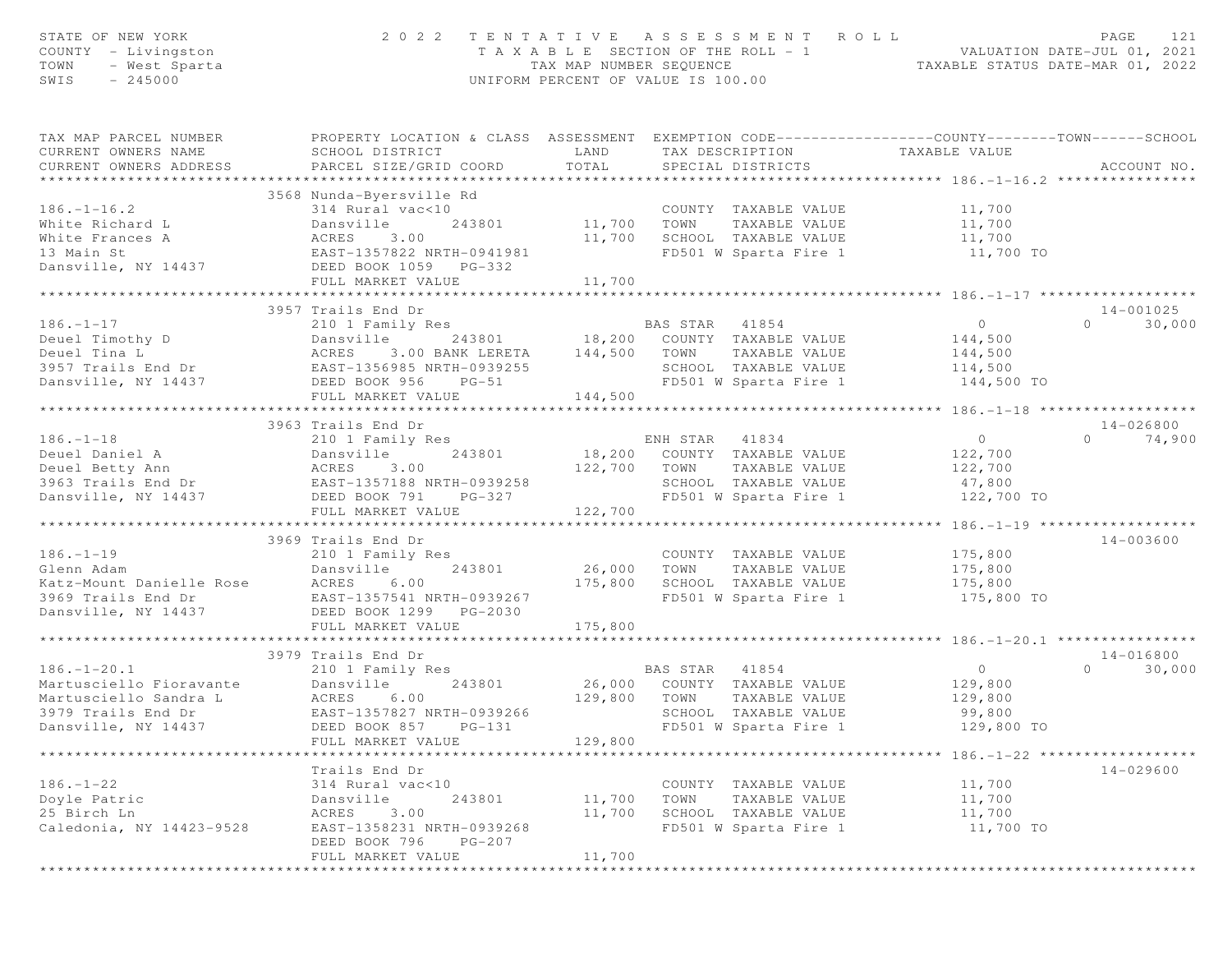| STATE OF NEW YORK<br>COUNTY - Livingston<br>TOWN<br>- West Sparta<br>SWIS<br>$-245000$ | 2 0 2 2                                                                                                                                       | TAX MAP NUMBER SEQUENCE | TENTATIVE ASSESSMENT ROLL<br>TAXABLE SECTION OF THE ROLL - 1<br>UNIFORM PERCENT OF VALUE IS 100.00 | ROLL - 1 VALUATION DATE-JUL 01, 2021<br>TAXABLE STATUS DATE-MAR 01, 2022 | PAGE<br>122        |
|----------------------------------------------------------------------------------------|-----------------------------------------------------------------------------------------------------------------------------------------------|-------------------------|----------------------------------------------------------------------------------------------------|--------------------------------------------------------------------------|--------------------|
| TAX MAP PARCEL NUMBER<br>CURRENT OWNERS NAME<br>CURRENT OWNERS ADDRESS                 | PROPERTY LOCATION & CLASS ASSESSMENT EXEMPTION CODE----------------COUNTY-------TOWN------SCHOOL<br>SCHOOL DISTRICT<br>PARCEL SIZE/GRID COORD | LAND<br>TOTAL           | TAX DESCRIPTION<br>SPECIAL DISTRICTS                                                               | TAXABLE VALUE                                                            | ACCOUNT NO.        |
|                                                                                        | 3993 Trails End Dr                                                                                                                            |                         |                                                                                                    |                                                                          | 14-035400          |
| $186. - 1 - 23$                                                                        | 260 Seasonal res                                                                                                                              |                         | COUNTY TAXABLE VALUE                                                                               | 27,000                                                                   |                    |
| Doyle Patric                                                                           | 243801<br>Dansville                                                                                                                           | 18,200                  | TAXABLE VALUE<br>TOWN                                                                              | 27,000                                                                   |                    |
| 25 Birch Ln                                                                            | 3.00<br>ACRES                                                                                                                                 | 27,000                  | SCHOOL TAXABLE VALUE                                                                               | 27,000                                                                   |                    |
| Caledonia, NY 14423528                                                                 | EAST-1358430 NRTH-0939272<br>DEED BOOK 646<br>PG-00023                                                                                        |                         | FD501 W Sparta Fire 1                                                                              | 27,000 TO                                                                |                    |
|                                                                                        | FULL MARKET VALUE                                                                                                                             | 27,000                  |                                                                                                    |                                                                          |                    |
|                                                                                        |                                                                                                                                               | * * * * * * * * * * *   |                                                                                                    | ************* 186. -1-26 ***************                                 |                    |
| $186. - 1 - 26$                                                                        | 4005 Reed Rd<br>210 1 Family Res                                                                                                              |                         | COUNTY TAXABLE VALUE                                                                               | 139,500                                                                  | 14-024300          |
| Countryboy, LLC                                                                        | Dansville<br>243801                                                                                                                           | 18,200                  | TOWN<br>TAXABLE VALUE                                                                              | 139,500                                                                  |                    |
| Swain Todd                                                                             | ACRES<br>3.00 BANK COME                                                                                                                       | 139,500                 | SCHOOL TAXABLE VALUE                                                                               | 139,500                                                                  |                    |
| 7927 Pauline Rd                                                                        | EAST-1358845 NRTH-0938619                                                                                                                     |                         | FD501 W Sparta Fire 1                                                                              | 139,500 TO                                                               |                    |
| Dansville, NY 14437                                                                    | DEED BOOK 1280 PG-1594                                                                                                                        |                         |                                                                                                    |                                                                          |                    |
|                                                                                        | FULL MARKET VALUE                                                                                                                             | 139,500                 |                                                                                                    |                                                                          |                    |
|                                                                                        |                                                                                                                                               |                         |                                                                                                    |                                                                          |                    |
|                                                                                        | Reed Rd                                                                                                                                       |                         |                                                                                                    |                                                                          | 14-007400          |
| $186. - 1 - 27$                                                                        | 314 Rural vac<10                                                                                                                              |                         | COUNTY TAXABLE VALUE                                                                               | 11,700                                                                   |                    |
| Carr Robert E<br>5765-4 Pelican Point Dr                                               | Dansville<br>243801<br>3.00<br>ACRES                                                                                                          | 11,700<br>11,700        | TOWN<br>TAXABLE VALUE<br>SCHOOL TAXABLE VALUE                                                      | 11,700<br>11,700                                                         |                    |
| Sebastian, FL 32958                                                                    | EAST-1358642 NRTH-0938619                                                                                                                     |                         | FD501 W Sparta Fire 1                                                                              | 11,700 TO                                                                |                    |
|                                                                                        | DEED BOOK 1288 PG-642                                                                                                                         |                         |                                                                                                    |                                                                          |                    |
|                                                                                        | FULL MARKET VALUE                                                                                                                             | 11,700                  |                                                                                                    |                                                                          |                    |
|                                                                                        | 3995 Reed Rd                                                                                                                                  |                         |                                                                                                    |                                                                          | 14-007300          |
| $186. - 1 - 28$                                                                        | 210 1 Family Res                                                                                                                              |                         | ENH STAR 41834                                                                                     | 0                                                                        | $\Omega$<br>74,900 |
| Bundy Jean                                                                             | Dansville<br>243801                                                                                                                           |                         | 18,200 COUNTY TAXABLE VALUE                                                                        | 99,500                                                                   |                    |
| Carr Danny                                                                             | 3.00<br>ACRES                                                                                                                                 | 99,500                  | TOWN<br>TAXABLE VALUE                                                                              | 99,500                                                                   |                    |
| 3995 Reed Rd                                                                           | EAST-1358442 NRTH-0938616                                                                                                                     |                         | SCHOOL TAXABLE VALUE                                                                               | 24,600                                                                   |                    |
| Dansville, NY 14437                                                                    | DEED BOOK 1255 PG-2706                                                                                                                        |                         | FD501 W Sparta Fire 1                                                                              | 99,500 TO                                                                |                    |
|                                                                                        | FULL MARKET VALUE                                                                                                                             | 99,500                  |                                                                                                    | ********* 186. -1-29 ***************                                     |                    |
|                                                                                        | Reed Rd                                                                                                                                       |                         |                                                                                                    |                                                                          | 14-038250          |
| $186. - 1 - 29$                                                                        | 312 Vac w/imprv                                                                                                                               |                         | COUNTY TAXABLE VALUE                                                                               | 12,400                                                                   |                    |
| Bundy Jean                                                                             | Dansville<br>243801                                                                                                                           | 11,700                  | TOWN<br>TAXABLE VALUE                                                                              | 12,400                                                                   |                    |
| Carr Danny                                                                             | 3.00<br>ACRES                                                                                                                                 | 12,400                  | SCHOOL TAXABLE VALUE                                                                               | 12,400                                                                   |                    |
| 3995 Reed Rd                                                                           | EAST-1358243 NRTH-0938612                                                                                                                     |                         | FD501 W Sparta Fire 1                                                                              | 12,400 TO                                                                |                    |
| Dansville, NY 14437                                                                    | DEED BOOK 1255<br>PG-2706                                                                                                                     |                         |                                                                                                    |                                                                          |                    |
|                                                                                        | FULL MARKET VALUE                                                                                                                             | 12,400                  |                                                                                                    |                                                                          |                    |
|                                                                                        | 3981 Reed Rd                                                                                                                                  |                         |                                                                                                    | ************************ 186. -1-30 *******************                  | $14 - 009400$      |
| $186. - 1 - 30$                                                                        | 270 Mfg housing                                                                                                                               |                         | COUNTY TAXABLE VALUE                                                                               | 20,700                                                                   |                    |
| Kobylanski Edward R                                                                    | 243801<br>Dansville                                                                                                                           | 18,200                  | TOWN<br>TAXABLE VALUE                                                                              | 20,700                                                                   |                    |
| Kobylanski Steven J                                                                    | ACRES<br>3.00                                                                                                                                 | 20,700                  | SCHOOL TAXABLE VALUE                                                                               | 20,700                                                                   |                    |
| 3981 Reed Rd                                                                           | EAST-1358044 NRTH-0938609                                                                                                                     |                         | FD501 W Sparta Fire 1                                                                              | 20,700 TO                                                                |                    |
| Dansville, NY 14437                                                                    | DEED BOOK 1293<br>PG-680                                                                                                                      |                         |                                                                                                    |                                                                          |                    |
|                                                                                        | FULL MARKET VALUE                                                                                                                             | 20,700                  |                                                                                                    |                                                                          |                    |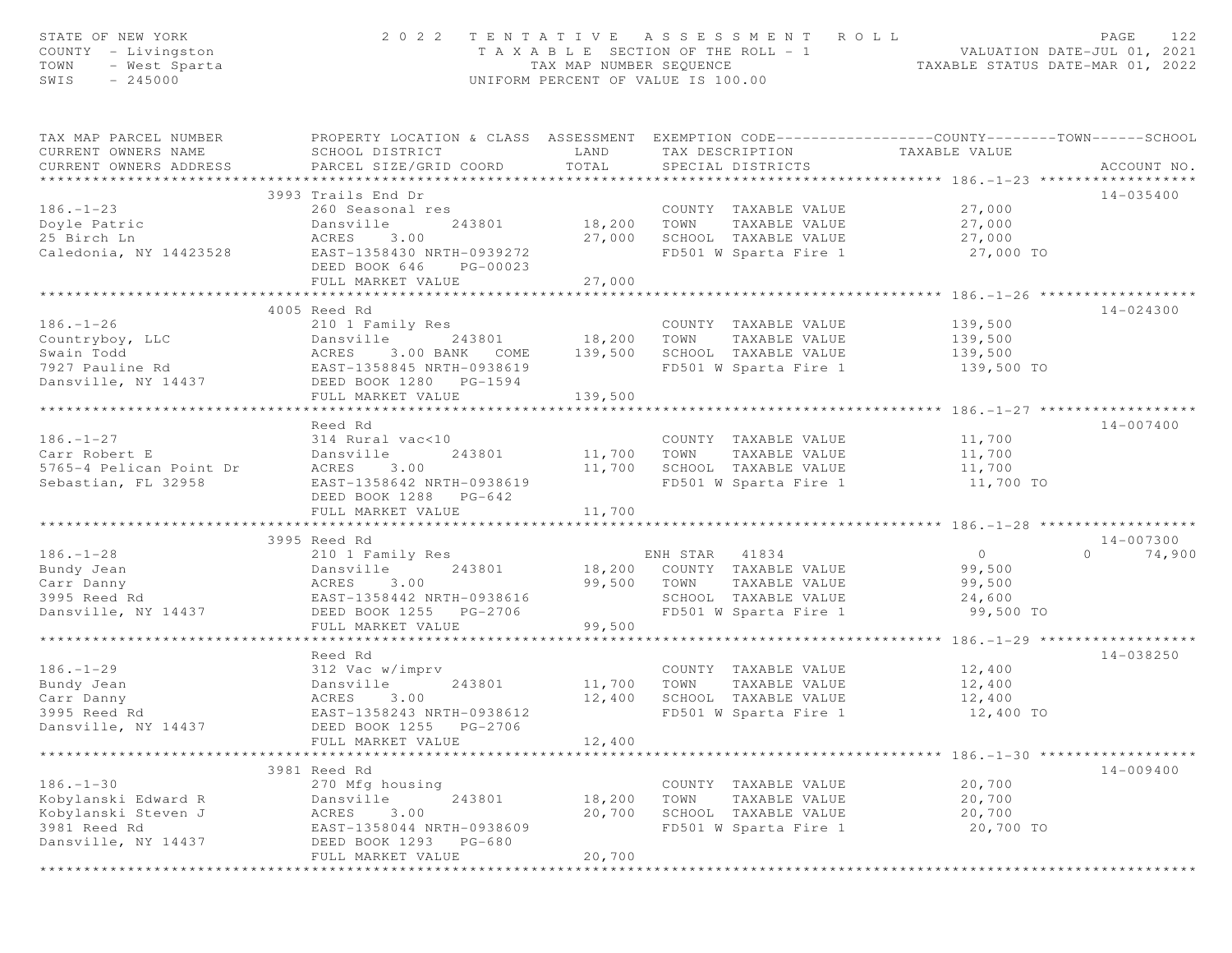| STATE OF NEW YORK<br>COUNTY - Livingston<br>TOWN<br>- West Sparta<br>SWIS<br>$-245000$ | 2022 TENTATIVE ASSESSMENT ROLL                                                                                                                | TAX MAP NUMBER SEQUENCE | T A X A B L E SECTION OF THE ROLL - 1<br>UNIFORM PERCENT OF VALUE IS 100.00 |               | ROLL - 1<br>TAXABLE STATUS DATE-MAR 01, 2022<br>TAXABLE STATUS DATE-MAR 01, 2022 | PAGE<br>123        |
|----------------------------------------------------------------------------------------|-----------------------------------------------------------------------------------------------------------------------------------------------|-------------------------|-----------------------------------------------------------------------------|---------------|----------------------------------------------------------------------------------|--------------------|
| TAX MAP PARCEL NUMBER<br>CURRENT OWNERS NAME<br>CURRENT OWNERS ADDRESS                 | PROPERTY LOCATION & CLASS ASSESSMENT EXEMPTION CODE----------------COUNTY-------TOWN------SCHOOL<br>SCHOOL DISTRICT<br>PARCEL SIZE/GRID COORD | LAND<br>TOTAL           | TAX DESCRIPTION<br>SPECIAL DISTRICTS                                        |               | TAXABLE VALUE                                                                    | ACCOUNT NO.        |
|                                                                                        | 3985 Reed Rd                                                                                                                                  |                         |                                                                             |               |                                                                                  | $14 - 028800$      |
| $186. - 1 - 31$                                                                        | 260 Seasonal res                                                                                                                              |                         | COUNTY TAXABLE VALUE                                                        |               | 29,900                                                                           |                    |
| Mannara Gregory J                                                                      | Dansville<br>243801                                                                                                                           | 18,200 TOWN             |                                                                             | TAXABLE VALUE | 29,900                                                                           |                    |
| Cranch Nancy                                                                           | ACRES<br>3.00                                                                                                                                 | 29,900                  | SCHOOL TAXABLE VALUE                                                        |               | 29,900                                                                           |                    |
| 16 Francine Dr                                                                         | ACRES 3.00<br>EAST-1357842 NRTH-0938608                                                                                                       |                         | FD501 W Sparta Fire 1                                                       |               | 29,900 TO                                                                        |                    |
| Rochester, NY 14606                                                                    | DEED BOOK 1273 PG-909                                                                                                                         |                         |                                                                             |               |                                                                                  |                    |
|                                                                                        | FULL MARKET VALUE                                                                                                                             | 29,900                  |                                                                             |               |                                                                                  |                    |
|                                                                                        | ************************                                                                                                                      | **********              |                                                                             |               | ************** 186.-1-32 *******                                                 |                    |
|                                                                                        | 3975 Reed Rd                                                                                                                                  |                         |                                                                             |               |                                                                                  | 14-024800          |
| $186. - 1 - 32$<br>Martusciello Guy R                                                  | 314 Rural vac<10<br>243801                                                                                                                    | 11,700 TOWN             | COUNTY TAXABLE VALUE                                                        | TAXABLE VALUE | 11,700                                                                           |                    |
| Fien Marlene R                                                                         | Dansville<br>ACRES<br>3.00                                                                                                                    | 11,700                  | SCHOOL TAXABLE VALUE                                                        |               | 11,700<br>11,700                                                                 |                    |
| 3 Leonard St                                                                           | EAST-1357641 NRTH-0938605                                                                                                                     |                         | FD501 W Sparta Fire 1                                                       |               | 11,700 TO                                                                        |                    |
| Dansville, NY 14437                                                                    | DEED BOOK 1278 PG-165                                                                                                                         |                         |                                                                             |               |                                                                                  |                    |
|                                                                                        | FULL MARKET VALUE                                                                                                                             | 11,700                  |                                                                             |               |                                                                                  |                    |
|                                                                                        |                                                                                                                                               |                         |                                                                             |               |                                                                                  |                    |
|                                                                                        | 9451-9461 Overlook Dr                                                                                                                         |                         |                                                                             |               |                                                                                  | $14 - 009550$      |
| $186. - 1 - 33$                                                                        | 271 Mfg housings                                                                                                                              |                         | ENH STAR 41834                                                              |               | $\overline{0}$                                                                   | 74,900<br>$\Omega$ |
| Lorow Darlene E                                                                        | 243801 18,200 COUNTY TAXABLE VALUE<br>eserved John D 77,300 TOWN TAXABLE VALUE<br>Dansville                                                   |                         |                                                                             |               | 77,300                                                                           |                    |
| Lorow William L                                                                        | Life Use Reserved John D<br>3.00                                                                                                              |                         |                                                                             |               | 77,300                                                                           |                    |
| 9451 Overlook Dr<br>Dansville, NY 14437                                                | ACRES<br>EAST-1357441 NRTH-0938606                                                                                                            |                         | SCHOOL TAXABLE VALUE<br>FD501 W Sparta Fire 1                               |               | 2,400<br>77,300 TO                                                               |                    |
|                                                                                        | DEED BOOK 1260 PG-2518                                                                                                                        |                         |                                                                             |               |                                                                                  |                    |
|                                                                                        | FULL MARKET VALUE                                                                                                                             | 77,300                  |                                                                             |               |                                                                                  |                    |
|                                                                                        |                                                                                                                                               | **************          |                                                                             |               |                                                                                  |                    |
|                                                                                        | Reed Rd                                                                                                                                       |                         |                                                                             |               |                                                                                  | $14 - 038600$      |
| $186. - 1 - 34$                                                                        | 314 Rural vac<10                                                                                                                              |                         | COUNTY TAXABLE VALUE                                                        |               | 11,700                                                                           |                    |
| Shortino Edward J Sr                                                                   | 243801<br>Dansville                                                                                                                           | 11,700 TOWN             |                                                                             | TAXABLE VALUE | 11,700                                                                           |                    |
| 18 Janice Dr                                                                           | 3.00<br>ACRES                                                                                                                                 | 11,700                  | SCHOOL TAXABLE VALUE                                                        |               | 11,700                                                                           |                    |
| Rochester, NY 14624                                                                    | EAST-1357202 NRTH-0938604                                                                                                                     |                         | FD501 W Sparta Fire 1                                                       |               | 11,700 TO                                                                        |                    |
|                                                                                        | DEED BOOK 972 PG-212<br>FULL MARKET VALUE                                                                                                     | 11,700                  |                                                                             |               |                                                                                  |                    |
|                                                                                        |                                                                                                                                               |                         |                                                                             |               | ********* 186.-1-35 *****                                                        |                    |
|                                                                                        | Reed Rd                                                                                                                                       |                         |                                                                             |               |                                                                                  | 14-037100          |
| $186. - 1 - 35$                                                                        | 270 Mfg housing                                                                                                                               |                         | COUNTY TAXABLE VALUE                                                        |               | 26,000                                                                           |                    |
| Shortino Edward Sr                                                                     | 243801<br>Dansville                                                                                                                           | 18,200                  | TOWN                                                                        | TAXABLE VALUE | 26,000                                                                           |                    |
| 18 Janice Dr                                                                           | ACRES<br>3.00                                                                                                                                 | 26,000                  | SCHOOL TAXABLE VALUE                                                        |               | 26,000                                                                           |                    |
| Rochester, NY 14624                                                                    | EAST-1356999 NRTH-0938601                                                                                                                     |                         | FD501 W Sparta Fire 1                                                       |               | 26,000 TO                                                                        |                    |
|                                                                                        | FULL MARKET VALUE                                                                                                                             | 26,000                  |                                                                             |               |                                                                                  |                    |
|                                                                                        | 3543 Reed Rd                                                                                                                                  |                         |                                                                             |               | ********************* 186.-1-36.21 ****************                              | 14-038900          |
| $186. - 1 - 36.21$                                                                     | 240 Rural res                                                                                                                                 |                         | COUNTY TAXABLE VALUE                                                        |               | 187,900                                                                          |                    |
| Glanton James R                                                                        | 243801<br>Dansville                                                                                                                           | 67,300                  | TOWN                                                                        | TAXABLE VALUE | 187,900                                                                          |                    |
| Glanton Rose Ann                                                                       | ACRES<br>19.94                                                                                                                                | 187,900                 | SCHOOL TAXABLE VALUE                                                        |               | 187,900                                                                          |                    |
| 3543 Reed Rd                                                                           | EAST-1356597 NRTH-0938899                                                                                                                     |                         | FD501 W Sparta Fire 1                                                       |               | 187,900 TO                                                                       |                    |
| Dansville, NY 14437                                                                    | DEED BOOK 1222<br>$PG-103$                                                                                                                    |                         |                                                                             |               |                                                                                  |                    |
|                                                                                        | FULL MARKET VALUE                                                                                                                             | 187,900                 |                                                                             |               |                                                                                  |                    |
|                                                                                        |                                                                                                                                               |                         |                                                                             |               |                                                                                  |                    |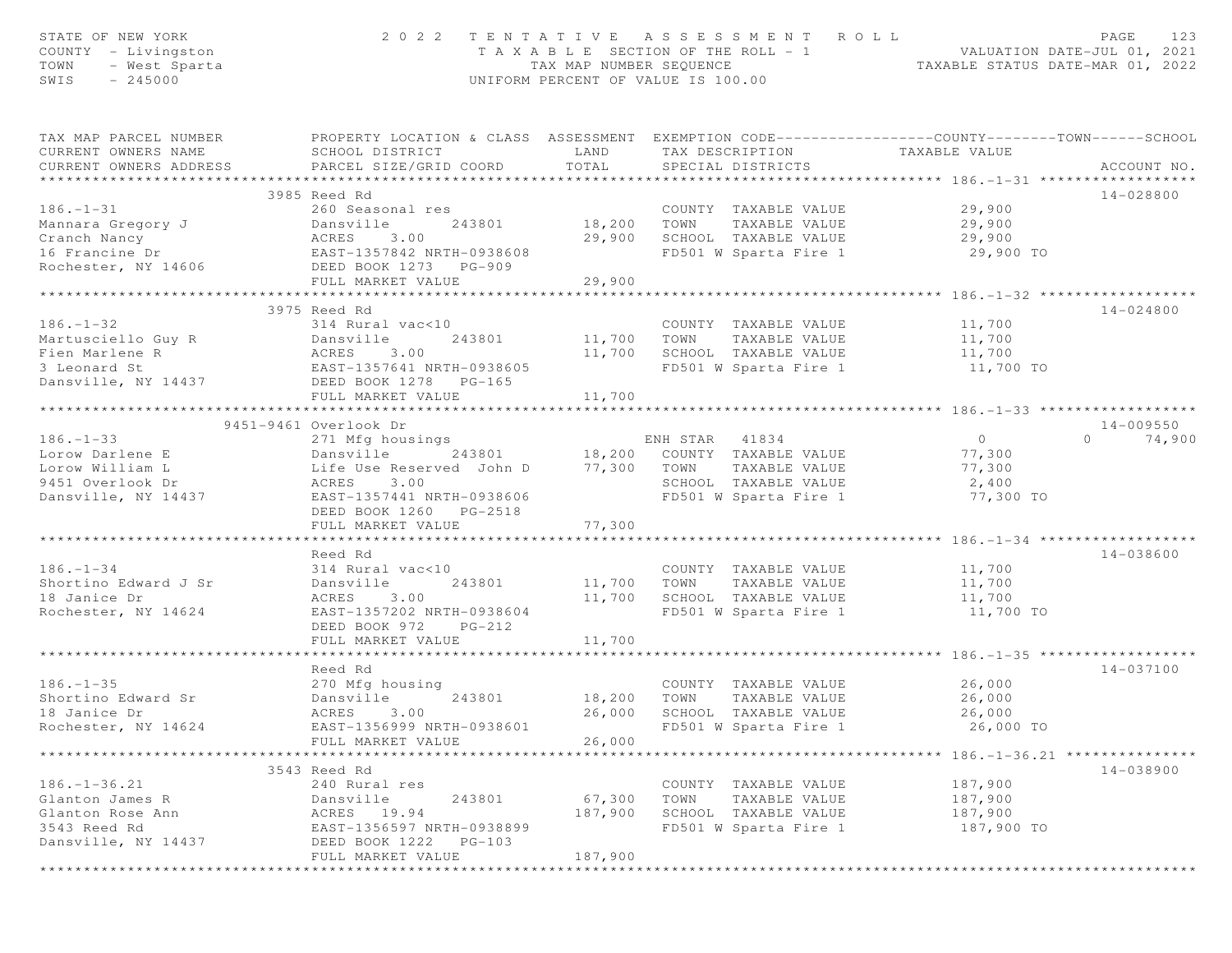| STATE OF NEW YORK<br>COUNTY - Livingston<br>TOWN<br>- West Sparta<br>$-245000$<br>SWIS |                                           | TAX MAP NUMBER SEOUENCE | 2022 TENTATIVE ASSESSMENT ROLL<br>T A X A B L E SECTION OF THE ROLL - 1 VALUATION DATE-JUL 01, 2021<br>UNIFORM PERCENT OF VALUE IS 100.00 |               | PAGE<br>124<br>TAXABLE STATUS DATE-MAR 01, 2022 |
|----------------------------------------------------------------------------------------|-------------------------------------------|-------------------------|-------------------------------------------------------------------------------------------------------------------------------------------|---------------|-------------------------------------------------|
| TAX MAP PARCEL NUMBER<br>CURRENT OWNERS NAME<br>CURRENT OWNERS ADDRESS                 | SCHOOL DISTRICT<br>PARCEL SIZE/GRID COORD | LAND<br>TOTAL           | PROPERTY LOCATION & CLASS ASSESSMENT EXEMPTION CODE-----------------COUNTY-------TOWN------SCHOOL<br>TAX DESCRIPTION<br>SPECIAL DISTRICTS | TAXABLE VALUE | ACCOUNT NO.                                     |
|                                                                                        | 3530 Nunda-Byersville Rd                  |                         |                                                                                                                                           |               | 14-001700                                       |
| $186. - 1 - 38$                                                                        |                                           |                         |                                                                                                                                           | 72,900        |                                                 |
|                                                                                        | 312 Vac w/imprv                           |                         | AGR BLD<br>41700                                                                                                                          |               | 72,900<br>72,900                                |
| Cheung Fai, LLC                                                                        | Dansville<br>243801<br>ACRES 156.93       | 460,700                 | 387,800 AG DIST IN 41730                                                                                                                  | 293,809       | 293,809<br>293,809                              |
| 139 Byng Ave                                                                           |                                           |                         | COUNTY TAXABLE VALUE                                                                                                                      | 93,991        |                                                 |
| North York, Ontario, Canada                                                            | EAST-1354908 NRTH-0940824                 |                         | TOWN<br>TAXABLE VALUE                                                                                                                     | 93,991        |                                                 |
| MSN4K6                                                                                 | DEED BOOK 1271 PG-140                     |                         | SCHOOL TAXABLE VALUE<br>460,700 FD501 W Sparta Fire 1                                                                                     | 93,991        |                                                 |
|                                                                                        | FULL MARKET VALUE                         |                         |                                                                                                                                           | 460,700 TO    |                                                 |
| MAY BE SUBJECT TO PAYMENT                                                              |                                           |                         |                                                                                                                                           |               |                                                 |
| UNDER AGDIST LAW TIL 2029                                                              |                                           |                         |                                                                                                                                           |               |                                                 |
|                                                                                        |                                           |                         |                                                                                                                                           |               |                                                 |
|                                                                                        | Moore Rd                                  |                         |                                                                                                                                           |               |                                                 |
| $186. - 1 - 39.2$                                                                      | 314 Rural vac<10                          |                         | COUNTY TAXABLE VALUE                                                                                                                      | 11,200        |                                                 |
| Maggio Dona P                                                                          | Dansville<br>243801                       |                         | 11,200 TOWN TAXABLE VALUE                                                                                                                 | 11,200        |                                                 |
| 3450 Nunda Byersville Rd                                                               | ACRES<br>2.80                             |                         | 11,200 SCHOOL TAXABLE VALUE                                                                                                               | 11,200        |                                                 |
| Nunda, NY 14517                                                                        | EAST-1351024 NRTH-0939732                 |                         | FD501 W Sparta Fire 1                                                                                                                     | 11,200 TO     |                                                 |
|                                                                                        | DEED BOOK 523 PG-00279                    |                         |                                                                                                                                           |               |                                                 |
|                                                                                        | FULL MARKET VALUE                         | 11,200                  |                                                                                                                                           |               |                                                 |
|                                                                                        |                                           |                         |                                                                                                                                           |               |                                                 |
|                                                                                        | Nunda-Byersville Rd                       |                         |                                                                                                                                           |               | $14 - 003400$                                   |
| $186. - 1 - 39.12$                                                                     | 314 Rural vac<10                          |                         | COUNTY TAXABLE VALUE                                                                                                                      | 18,700        |                                                 |
| Foster Jamie C                                                                         | 243801<br>Dansville                       | 18,700                  | TOWN<br>TAXABLE VALUE                                                                                                                     | 18,700        |                                                 |
| Foster Melissa E                                                                       | 5.70<br>ACRES                             | 18,700                  | SCHOOL TAXABLE VALUE                                                                                                                      | 18,700        |                                                 |
| 876 Rumson Rd                                                                          | EAST-1351284 NRTH-0941825                 |                         | FD501 W Sparta Fire 1                                                                                                                     | 18,700 TO     |                                                 |
| Rochester, NY 14616                                                                    | DEED BOOK 1050 PG-143                     |                         |                                                                                                                                           |               |                                                 |
|                                                                                        | FULL MARKET VALUE                         | 18,700                  |                                                                                                                                           |               |                                                 |
|                                                                                        |                                           |                         |                                                                                                                                           |               |                                                 |
|                                                                                        | Nunda-Byersville Rd                       |                         |                                                                                                                                           |               | $14 - 003400$                                   |
| $186. - 1 - 39.13$                                                                     | 314 Rural vac<10                          |                         | COUNTY TAXABLE VALUE                                                                                                                      | 2,000         |                                                 |
| Brooks George P                                                                        | Dansville<br>243801                       | 2,000                   | TOWN<br>TAXABLE VALUE                                                                                                                     | 2,000         |                                                 |
| Brooks Dawn M                                                                          | FRNT 135.25 DPTH 100.25                   | 2,000                   | SCHOOL TAXABLE VALUE                                                                                                                      | 2,000         |                                                 |
| 9207 Moore Rd                                                                          | EAST-1350942 NRTH-0941975                 |                         | FD501 W Sparta Fire 1                                                                                                                     | 2,000 TO      |                                                 |
| Nunda, NY 14517                                                                        | DEED BOOK 990 PG-126                      |                         |                                                                                                                                           |               |                                                 |
|                                                                                        | FULL MARKET VALUE                         | 2,000                   |                                                                                                                                           |               |                                                 |
|                                                                                        |                                           |                         |                                                                                                                                           |               |                                                 |
|                                                                                        | 3450 Nunda-Byersville Rd                  |                         |                                                                                                                                           |               | $14 - 003400$                                   |
| $186. - 1 - 39.111$                                                                    | 120 Field crops                           |                         | COUNTY TAXABLE VALUE                                                                                                                      | 284,400       |                                                 |
| Brooks George P                                                                        | Dansville<br>243801                       | 249,500                 | TOWN<br>TAXABLE VALUE                                                                                                                     | 284,400       |                                                 |
| Brooks Dawn M                                                                          | ACRES 140.70                              | 284,400                 | SCHOOL TAXABLE VALUE                                                                                                                      | 284,400       |                                                 |
| 9207 Moore Rd                                                                          | EAST-1352277 NRTH-0940731                 |                         | AG003 Ag District #3                                                                                                                      | 284,400 TO    |                                                 |
| Nunda, NY 14517                                                                        | DEED BOOK 990<br>$PG-126$                 |                         | FD501 W Sparta Fire 1                                                                                                                     | 284,400 TO    |                                                 |
|                                                                                        | FULL MARKET VALUE                         | 284,400                 |                                                                                                                                           |               |                                                 |
|                                                                                        |                                           |                         |                                                                                                                                           |               |                                                 |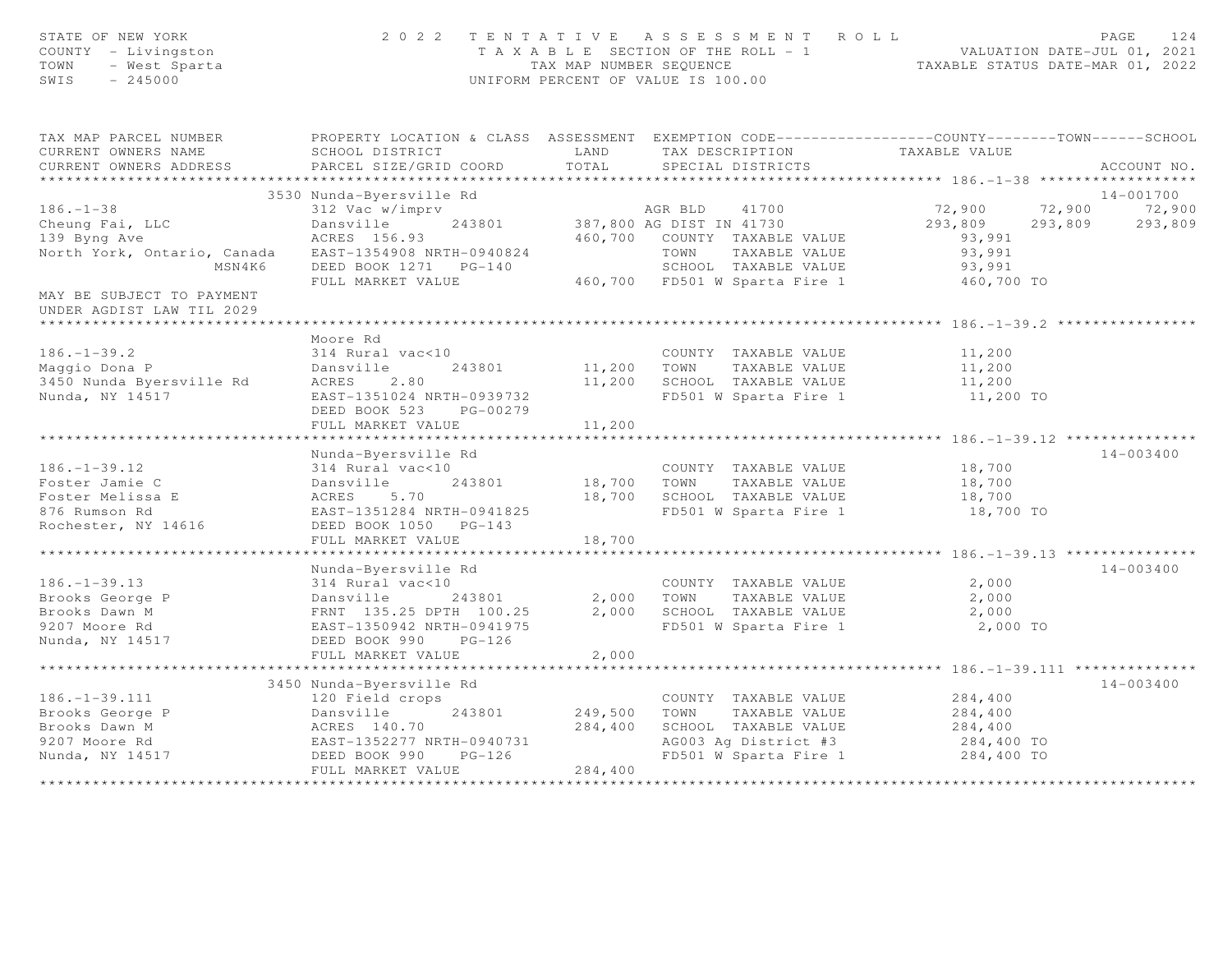| STATE OF NEW YORK<br>COUNTY - Livingston<br>TOWN<br>- West Sparta<br>SWIS<br>$-245000$ | 2 0 2 2                                                                                          | TAX MAP NUMBER SEQUENCE | TENTATIVE ASSESSMENT ROLL<br>T A X A B L E SECTION OF THE ROLL - 1<br>UNIFORM PERCENT OF VALUE IS 100.00 | TAXABLE STATUS DATE-MAR 01, 2022         | 125<br>PAGE<br>VALUATION DATE-JUL 01, 2021 |
|----------------------------------------------------------------------------------------|--------------------------------------------------------------------------------------------------|-------------------------|----------------------------------------------------------------------------------------------------------|------------------------------------------|--------------------------------------------|
| TAX MAP PARCEL NUMBER                                                                  | PROPERTY LOCATION & CLASS ASSESSMENT EXEMPTION CODE----------------COUNTY-------TOWN------SCHOOL |                         |                                                                                                          |                                          |                                            |
| CURRENT OWNERS NAME                                                                    | SCHOOL DISTRICT                                                                                  | LAND                    | TAX DESCRIPTION TAXABLE VALUE                                                                            |                                          |                                            |
| CURRENT OWNERS ADDRESS                                                                 | PARCEL SIZE/GRID COORD                                                                           | TOTAL                   | SPECIAL DISTRICTS                                                                                        |                                          | ACCOUNT NO.                                |
| **********************                                                                 |                                                                                                  |                         |                                                                                                          |                                          |                                            |
|                                                                                        | 3440 Nunda-Byersville Rd                                                                         |                         |                                                                                                          |                                          | $14 - 003400$                              |
| $186. - 1 - 39.112$                                                                    | 314 Rural vac<10                                                                                 |                         | COUNTY TAXABLE VALUE                                                                                     | 18,900                                   |                                            |
| Rittenhouse Daniel C                                                                   | 243801<br>Dansville                                                                              | 18,900                  | TOWN<br>TAXABLE VALUE                                                                                    | 18,900                                   |                                            |
| Brooks Melinda M                                                                       | ACRES<br>5.78                                                                                    | 18,900                  | SCHOOL TAXABLE VALUE                                                                                     | 18,900                                   |                                            |
| 254 Main St                                                                            | EAST-1352439 NRTH-0941755                                                                        |                         | FD501 W Sparta Fire 1                                                                                    | 18,900 TO                                |                                            |
| Dansville, NY 14437                                                                    | DEED BOOK 1050 PG-280                                                                            |                         |                                                                                                          |                                          |                                            |
|                                                                                        | FULL MARKET VALUE<br>******************************                                              | 18,900<br>**********    |                                                                                                          |                                          |                                            |
|                                                                                        |                                                                                                  |                         |                                                                                                          |                                          | $14 - 003450$                              |
| $186. - 1 - 40$                                                                        | 9207 Moore Rd<br>210 1 Family Res                                                                |                         | BAS STAR<br>41854                                                                                        | $\overline{0}$                           | $\cap$<br>30,000                           |
| Brooks George P                                                                        | 243801<br>Dansville                                                                              | 11,000                  | COUNTY TAXABLE VALUE                                                                                     | 139,600                                  |                                            |
| Brooks Dawn M                                                                          | FRNT 272.30 DPTH 135.20                                                                          | 139,600                 | TAXABLE VALUE<br>TOWN                                                                                    | 139,600                                  |                                            |
| 9207 Moore Rd                                                                          | BANKFIRSTAM                                                                                      |                         | SCHOOL TAXABLE VALUE                                                                                     | 109,600                                  |                                            |
| Nunda, NY 14517                                                                        | EAST-1350951 NRTH-0941770                                                                        |                         | FD501 W Sparta Fire 1                                                                                    | 139,600 TO                               |                                            |
|                                                                                        | DEED BOOK 458<br>$PG-206$                                                                        |                         |                                                                                                          |                                          |                                            |
|                                                                                        | FULL MARKET VALUE                                                                                | 139,600                 |                                                                                                          |                                          |                                            |
|                                                                                        | ***********************                                                                          |                         |                                                                                                          | ************* 186.-1-41 **********       |                                            |
|                                                                                        | 9251 Moore Rd                                                                                    |                         |                                                                                                          |                                          | 14-033010                                  |
| $186. - 1 - 41$                                                                        | 210 1 Family Res                                                                                 |                         | COUNTY TAXABLE VALUE                                                                                     | 52,500                                   |                                            |
| Foster Chris                                                                           | Dansville<br>243801                                                                              | 11,800                  | TOWN<br>TAXABLE VALUE                                                                                    | 52,500                                   |                                            |
| Foster Darlene                                                                         | FRNT 160.00 DPTH 247.00                                                                          | 52,500                  | SCHOOL TAXABLE VALUE                                                                                     | 52,500                                   |                                            |
| 9251 Moore Rd                                                                          | EAST-1351023 NRTH-0940059                                                                        |                         | FD501 W Sparta Fire 1                                                                                    | 52,500 TO                                |                                            |
| Nunda, NY 14517                                                                        | DEED BOOK 1251 PG-327                                                                            |                         |                                                                                                          |                                          |                                            |
|                                                                                        | FULL MARKET VALUE                                                                                | 52,500                  |                                                                                                          |                                          |                                            |
|                                                                                        |                                                                                                  |                         |                                                                                                          | ***** 186.-1-42 ****                     |                                            |
|                                                                                        | Reed Rd                                                                                          |                         |                                                                                                          |                                          | $14 - 033060$                              |
| $186. - 1 - 42$                                                                        | 240 Rural res                                                                                    |                         | COUNTY TAXABLE VALUE                                                                                     | 189,900                                  |                                            |
| Pappas Dean M                                                                          | 243801<br>Dansville                                                                              | 98,500                  | TOWN<br>TAXABLE VALUE                                                                                    | 189,900                                  |                                            |
| Lawe Kathryn A P                                                                       | ACRES 46.30                                                                                      | 189,900                 | SCHOOL TAXABLE VALUE                                                                                     | 189,900                                  |                                            |
| 39 Washington St                                                                       | EAST-1352950 NRTH-0938803                                                                        |                         | FD501 W Sparta Fire 1                                                                                    | 189,900 TO                               |                                            |
| Dansville, NY 14437                                                                    | DEED BOOK 1055 PG-17                                                                             |                         |                                                                                                          |                                          |                                            |
|                                                                                        | FULL MARKET VALUE                                                                                | 189,900                 |                                                                                                          | ********** 186.-1-43.2 ***************** |                                            |
|                                                                                        | 9295 Moore Rd                                                                                    |                         |                                                                                                          |                                          | $14 - 035690$                              |
| $186. - 1 - 43.2$                                                                      | 210 1 Family Res                                                                                 |                         | COUNTY TAXABLE VALUE                                                                                     | 339,600                                  |                                            |
| Cutting Richard                                                                        | Dansville<br>243801                                                                              | 27,900                  | TOWN<br>TAXABLE VALUE                                                                                    | 339,600                                  |                                            |
| Cutting Deborah                                                                        | ACRES<br>6.80                                                                                    | 339,600                 | SCHOOL TAXABLE VALUE                                                                                     | 339,600                                  |                                            |
| 9295 Moore Rd                                                                          | EAST-1351388 NRTH-0939303                                                                        |                         | FD501 W Sparta Fire 1                                                                                    | 339,600 TO                               |                                            |
| Nunda, NY 14517-9778                                                                   | DEED BOOK 1297 PG-1894                                                                           |                         |                                                                                                          |                                          |                                            |
|                                                                                        | FULL MARKET VALUE                                                                                | 339,600                 |                                                                                                          |                                          |                                            |
|                                                                                        |                                                                                                  | **************          |                                                                                                          |                                          |                                            |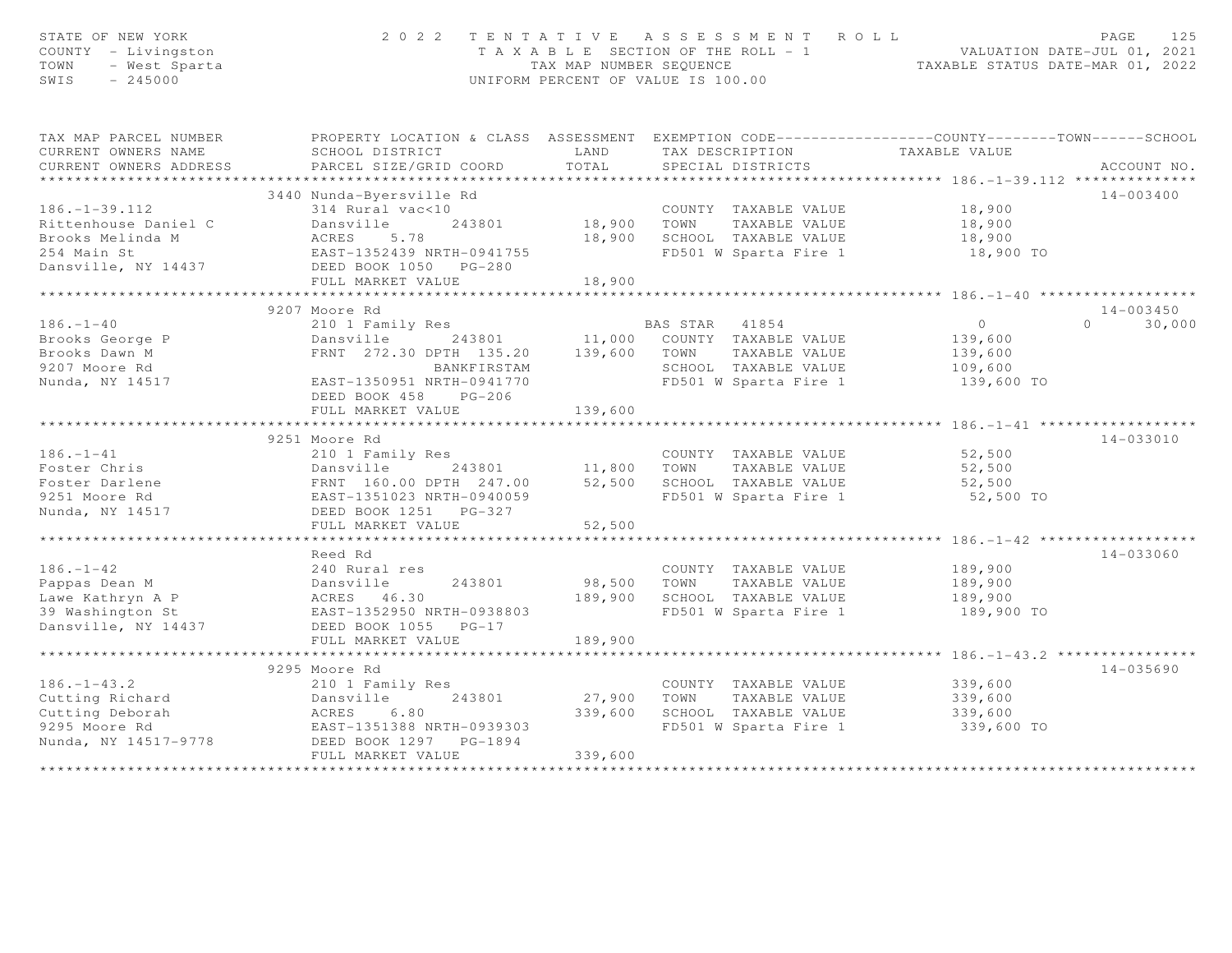| STATE OF NEW YORK<br>OF NEW YORK<br>Y - Livingston<br>- West Sparta<br>245000<br>COUNTY - Livingston<br>TOWN<br>SWIS                                                                                                                             |                                                                                                                                                                                                                                            |         | $\begin{array}{cccccccccccc} 2&0&2&2&2&\text{T} &\text{E} &\text{N} &\text{T} &\text{A} &\text{E} &\text{B} &\text{A} &\text{E} &\text{E} &\text{E} &\text{E} &\text{E} &\text{E} &\text{E} &\text{E} &\text{E} &\text{E} &\text{E} &\text{E} &\text{E} &\text{E} &\text{E} &\text{E} &\text{E} &\text{E} &\text{E} &\text{E} &\text{E} &\text{E} &\text{E} &\text{E} &\text{E} &\text{E$ |                          |         |                 |
|--------------------------------------------------------------------------------------------------------------------------------------------------------------------------------------------------------------------------------------------------|--------------------------------------------------------------------------------------------------------------------------------------------------------------------------------------------------------------------------------------------|---------|-------------------------------------------------------------------------------------------------------------------------------------------------------------------------------------------------------------------------------------------------------------------------------------------------------------------------------------------------------------------------------------------|--------------------------|---------|-----------------|
| TAX MAP PARCEL NUMBER THE PROPERTY LOCATION & CLASS ASSESSMENT EXEMPTION CODE---------------COUNTY-------TOWN------SCHOOL<br>CURRENT OWNERS NAME<br>CURRENT OWNERS ADDRESS                                                                       | SCHOOL DISTRICT LAND<br>PARCEL SIZE/GRID COORD                                                                                                                                                                                             | TOTAL   | TAX DESCRIPTION TAXABLE VALUE<br>SPECIAL DISTRICTS                                                                                                                                                                                                                                                                                                                                        |                          |         | ACCOUNT NO.     |
|                                                                                                                                                                                                                                                  |                                                                                                                                                                                                                                            |         |                                                                                                                                                                                                                                                                                                                                                                                           |                          |         |                 |
| $186. - 1 - 43.11$<br>Schramm Robert E<br>Schramm Pamela A<br>c/o Erik Schramm<br>1924 Harvey Straughn Rd<br>Townsend, DE 19734                                                                                                                  | Moore Rd<br>120 Field crops<br>Dansville 243801 77,500<br>ACRES 33.00 198,600<br>EAST-1351612 NRTH-0938626<br>DEED BOOK 1290 PG-534<br>FIIT MARKET VALUE 198,600                                                                           |         | COUNTY TAXABLE VALUE 198,600<br>TOWN TAXABLE VALUE 198,600<br>SCHOOL TAXABLE VALUE 198,600<br>77,500 TOWN TAXABLE VALUE<br>198,600 SCHOOL TAXABLE VALUE<br>AG003 Ag District #3<br>FD501 W Sparta Fire 1                                                                                                                                                                                  | 198,600 TO<br>198,600 TO |         | 14-035690       |
| MAY BE SUBJECT TO PAYMENT<br>UNDER AGDIST LAW TIL 2025<br>**************************                                                                                                                                                             |                                                                                                                                                                                                                                            |         |                                                                                                                                                                                                                                                                                                                                                                                           |                          |         |                 |
|                                                                                                                                                                                                                                                  | Reed Rd                                                                                                                                                                                                                                    |         |                                                                                                                                                                                                                                                                                                                                                                                           |                          |         | 14-035690       |
| $186. - 1 - 43.12$                                                                                                                                                                                                                               |                                                                                                                                                                                                                                            |         |                                                                                                                                                                                                                                                                                                                                                                                           |                          |         | 186,870 186,870 |
| Swyers T Joseph<br>9596 Kenney Rd                                                                                                                                                                                                                |                                                                                                                                                                                                                                            |         |                                                                                                                                                                                                                                                                                                                                                                                           |                          |         |                 |
|                                                                                                                                                                                                                                                  |                                                                                                                                                                                                                                            |         |                                                                                                                                                                                                                                                                                                                                                                                           |                          |         |                 |
| Dansville, NY 14437                                                                                                                                                                                                                              |                                                                                                                                                                                                                                            |         |                                                                                                                                                                                                                                                                                                                                                                                           |                          |         |                 |
| MAY BE SUBJECT TO PAYMENT<br>UNDER AGDIST LAW TIL 2026                                                                                                                                                                                           | 240,900 COUNTY TAXABLE VALUE 186,870 186<br>240,900 COUNTY TAXABLE VALUE 54,030<br>240,900 TOWN TAXABLE VALUE 54,030<br>240,900 TOWN TAXABLE VALUE 54,030<br>240,900 TOWN TAXABLE VALUE 54,030<br>240,900 TOWN TAXABLE VALUE 54,030<br>240 |         |                                                                                                                                                                                                                                                                                                                                                                                           |                          |         |                 |
|                                                                                                                                                                                                                                                  |                                                                                                                                                                                                                                            |         |                                                                                                                                                                                                                                                                                                                                                                                           |                          |         |                 |
|                                                                                                                                                                                                                                                  | 9301 Shaw Rd                                                                                                                                                                                                                               |         |                                                                                                                                                                                                                                                                                                                                                                                           |                          |         |                 |
| 186.-1-44.12<br>Ruckdeschel James H<br>Ruckdeschel Margaret G<br>9301 Shaw Rd<br>2010 I Family Res<br>243801 15,300 COUNTY TAXABLE VALUE<br>94,700 TOWN TAXABLE VALUE<br>94,700 TOWN TAXABLE VALUE<br>2010 SCHOOL TAXABLE VALUE<br>2010 SCHOOL T |                                                                                                                                                                                                                                            |         |                                                                                                                                                                                                                                                                                                                                                                                           | $\overline{0}$           | $\circ$ | 30,000          |
|                                                                                                                                                                                                                                                  |                                                                                                                                                                                                                                            |         |                                                                                                                                                                                                                                                                                                                                                                                           | 94,700<br>94,700         |         |                 |
|                                                                                                                                                                                                                                                  |                                                                                                                                                                                                                                            |         |                                                                                                                                                                                                                                                                                                                                                                                           | 64,700                   |         |                 |
|                                                                                                                                                                                                                                                  |                                                                                                                                                                                                                                            |         |                                                                                                                                                                                                                                                                                                                                                                                           | 94,700 TO                |         |                 |
|                                                                                                                                                                                                                                                  |                                                                                                                                                                                                                                            |         |                                                                                                                                                                                                                                                                                                                                                                                           |                          |         |                 |
|                                                                                                                                                                                                                                                  |                                                                                                                                                                                                                                            |         |                                                                                                                                                                                                                                                                                                                                                                                           |                          |         |                 |
|                                                                                                                                                                                                                                                  | 9321 Shaw Rd                                                                                                                                                                                                                               |         |                                                                                                                                                                                                                                                                                                                                                                                           |                          |         |                 |
|                                                                                                                                                                                                                                                  |                                                                                                                                                                                                                                            |         | COUNTY TAXABLE VALUE 164,600                                                                                                                                                                                                                                                                                                                                                              |                          |         |                 |
|                                                                                                                                                                                                                                                  |                                                                                                                                                                                                                                            |         |                                                                                                                                                                                                                                                                                                                                                                                           | 164,600                  |         |                 |
| 186.-1-44.113 210 1 Family Res<br>Sliker Randolph N Keshequa 244001 15,600 TOWN TAXABLE VALUE<br>40 Rock Stream Rd ACRES 2.00 164,600 SCHOOL TAXABLE VALUE<br>Rock Stream, NY 14878 EAST-1348433 NRTH-0936927 FD501 W Sparta Fire 1              |                                                                                                                                                                                                                                            |         | FD501 W Sparta Fire 1 164,600 TO                                                                                                                                                                                                                                                                                                                                                          | 164,600                  |         |                 |
|                                                                                                                                                                                                                                                  | DEED BOOK 1299 PG-29<br>FULL MARKET VALUE                                                                                                                                                                                                  | 164,600 |                                                                                                                                                                                                                                                                                                                                                                                           |                          |         |                 |
|                                                                                                                                                                                                                                                  |                                                                                                                                                                                                                                            |         |                                                                                                                                                                                                                                                                                                                                                                                           |                          |         |                 |
|                                                                                                                                                                                                                                                  | Shaw Rd                                                                                                                                                                                                                                    |         |                                                                                                                                                                                                                                                                                                                                                                                           |                          |         |                 |
| $186. - 1 - 44.114$                                                                                                                                                                                                                              |                                                                                                                                                                                                                                            |         |                                                                                                                                                                                                                                                                                                                                                                                           | 18,258 18,258            |         | 18,258          |
|                                                                                                                                                                                                                                                  |                                                                                                                                                                                                                                            |         |                                                                                                                                                                                                                                                                                                                                                                                           | 14,942                   |         |                 |
|                                                                                                                                                                                                                                                  |                                                                                                                                                                                                                                            |         |                                                                                                                                                                                                                                                                                                                                                                                           | 14,942                   |         |                 |
|                                                                                                                                                                                                                                                  |                                                                                                                                                                                                                                            |         |                                                                                                                                                                                                                                                                                                                                                                                           | 14,942                   |         |                 |
| MAY BE SUBJECT TO PAYMENT                                                                                                                                                                                                                        |                                                                                                                                                                                                                                            |         |                                                                                                                                                                                                                                                                                                                                                                                           | 33,200 TO<br>33,200 TO   |         |                 |
| UNDER AGDIST LAW TIL 2026                                                                                                                                                                                                                        |                                                                                                                                                                                                                                            |         |                                                                                                                                                                                                                                                                                                                                                                                           |                          |         |                 |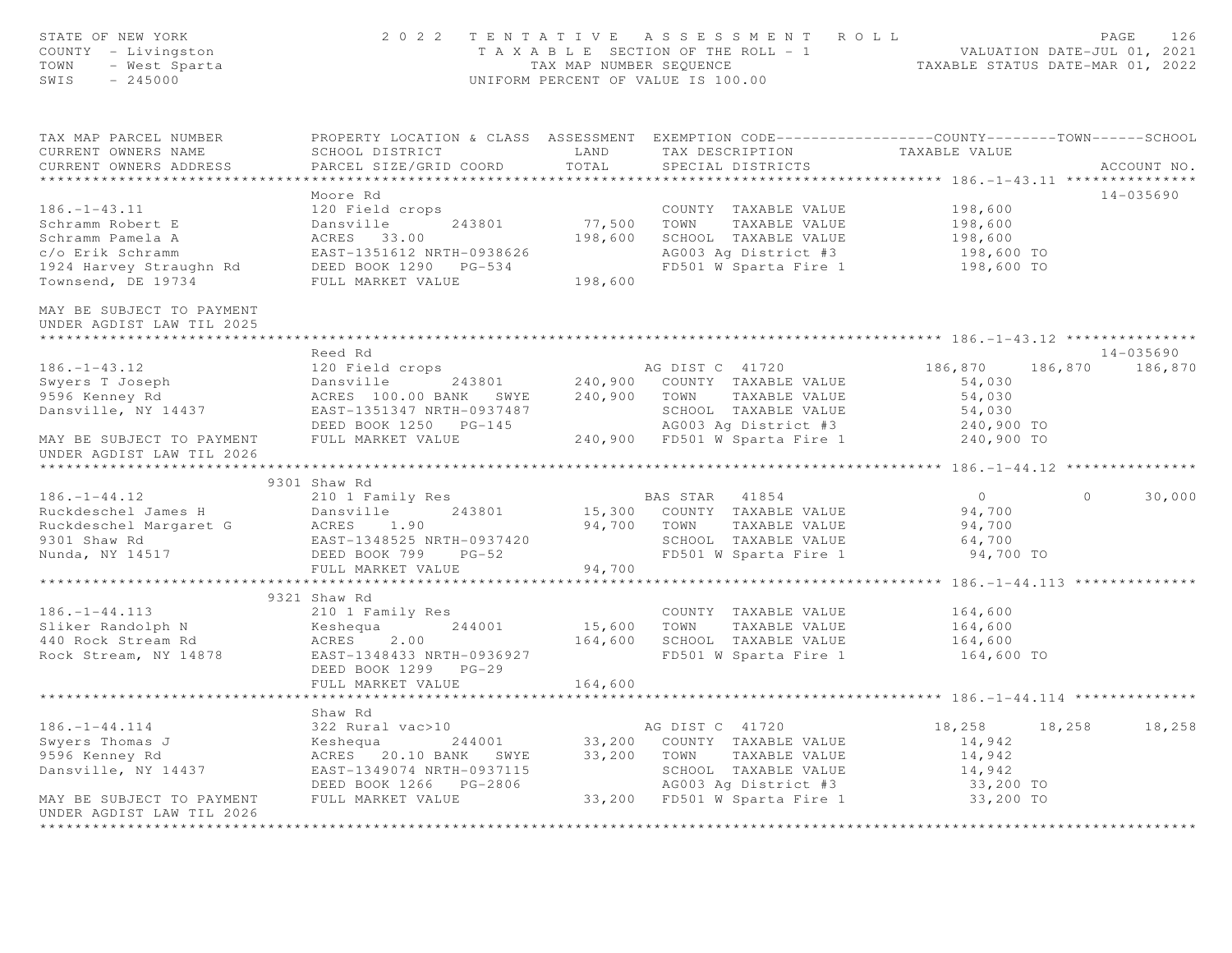| STATE OF NEW YORK<br>COUNTY - Livingston<br>TOWN - West Sparta                                                              | 2 0 2 2                                                                                          |         | TENTATIVE ASSESSMENT ROLL<br>T A X A B L E SECTION OF THE ROLL - 1<br>TAX MAP NUMBER SEQUENCE<br>TAXABLE STATUS DATE-MAR 01, 2022<br>UNIFORM PERCENT OF VALUE IS 100.00 |                                                     | PAGE<br>127                         |
|-----------------------------------------------------------------------------------------------------------------------------|--------------------------------------------------------------------------------------------------|---------|-------------------------------------------------------------------------------------------------------------------------------------------------------------------------|-----------------------------------------------------|-------------------------------------|
| TAX MAP PARCEL NUMBER                                                                                                       | PROPERTY LOCATION & CLASS ASSESSMENT EXEMPTION CODE----------------COUNTY-------TOWN------SCHOOL |         |                                                                                                                                                                         |                                                     |                                     |
| CURRENT OWNERS NAME                                                                                                         | SCHOOL DISTRICT                                                                                  | LAND    | TAX DESCRIPTION TAXABLE VALUE<br>SPECIAL DISTRICTS                                                                                                                      |                                                     |                                     |
| CURRENT OWNERS ADDRESS                                                                                                      | PARCEL SIZE/GRID COORD                                                                           | TOTAL   |                                                                                                                                                                         |                                                     | ACCOUNT NO.                         |
|                                                                                                                             |                                                                                                  |         |                                                                                                                                                                         |                                                     |                                     |
| $186. - 1 - 44.115$                                                                                                         | 9297 Shaw Rd<br>240 Rural res                                                                    |         | BAS STAR 41854                                                                                                                                                          | $\overline{0}$                                      | $14 - 000900$<br>$\Omega$<br>30,000 |
| Erwin Jay                                                                                                                   |                                                                                                  |         |                                                                                                                                                                         |                                                     |                                     |
| 9297 Shaw Rd                                                                                                                |                                                                                                  |         |                                                                                                                                                                         | 219,700<br>219,700                                  |                                     |
| Nunda, NY 14517-9609                                                                                                        | EAST-1348965 NRTH-0937780                                                                        |         |                                                                                                                                                                         |                                                     |                                     |
|                                                                                                                             |                                                                                                  |         |                                                                                                                                                                         |                                                     |                                     |
|                                                                                                                             | FULL MARKET VALUE                                                                                | 219,700 |                                                                                                                                                                         |                                                     |                                     |
|                                                                                                                             | ******************************                                                                   |         | ************************                                                                                                                                                | ********************* 186.-1-45 ******************* |                                     |
|                                                                                                                             | 9287 Shaw Rd                                                                                     |         |                                                                                                                                                                         |                                                     | 14-001000                           |
| $186. - 1 - 45$                                                                                                             | 240 Rural res                                                                                    |         | COUNTY TAXABLE VALUE                                                                                                                                                    | 238,600                                             |                                     |
|                                                                                                                             |                                                                                                  |         | 88,600 TOWN TAXABLE VALUE                                                                                                                                               | 238,600                                             |                                     |
|                                                                                                                             |                                                                                                  | 238,600 | SCHOOL TAXABLE VALUE 238,600<br>AG003 Ag District #3 238,600 TO                                                                                                         |                                                     |                                     |
| Colvin Enterprises, LLC Reshequa 244001<br>1160 Bay Shore Blvd ACRES 40.11<br>Rochester, NY 14609 EAST-1348957 NRTH-0938760 |                                                                                                  |         |                                                                                                                                                                         |                                                     |                                     |
|                                                                                                                             | DEED BOOK 1298 PG-1742                                                                           |         | FD501 W Sparta Fire 1                                                                                                                                                   | 238,600 TO                                          |                                     |
|                                                                                                                             | FULL MARKET VALUE                                                                                | 238,600 |                                                                                                                                                                         |                                                     |                                     |
|                                                                                                                             | Moore Rd                                                                                         |         |                                                                                                                                                                         |                                                     | 14-011950                           |
| $186. - 1 - 46.1$                                                                                                           | 322 Rural vac>10                                                                                 |         | AG DIST C 41720                                                                                                                                                         | 67,652                                              | 67,652 67,652                       |
|                                                                                                                             | 322 Rurai<br>Dansville<br>2022 - 20<br>243801                                                    |         |                                                                                                                                                                         | 22,648                                              |                                     |
| Swyers T Joseph<br>9596 Kenney Rd                                                                                           | ACRES 39.20 BANK SWYE                                                                            |         | 90,300    COUNTY   TAXABLE VALUE<br>90,300    TOWN      TAXABLE VALUE                                                                                                   | 22,648                                              |                                     |
| Dansville, NY 14437                                                                                                         | EAST-1350259 NRTH-0938807                                                                        |         |                                                                                                                                                                         | 22,648                                              |                                     |
|                                                                                                                             | DEED BOOK 1266 PG-666                                                                            |         | SCHOOL TAXABLE VALUE<br>AG003 Ag District #3                                                                                                                            | 90,300 TO                                           |                                     |
| MAY BE SUBJECT TO PAYMENT                                                                                                   | FULL MARKET VALUE                                                                                |         | 90,300 FD501 W Sparta Fire 1                                                                                                                                            | 90,300 TO                                           |                                     |
| UNDER AGDIST LAW TIL 2026                                                                                                   |                                                                                                  |         |                                                                                                                                                                         |                                                     |                                     |
|                                                                                                                             |                                                                                                  |         |                                                                                                                                                                         |                                                     |                                     |
|                                                                                                                             | Moore Rd                                                                                         |         |                                                                                                                                                                         |                                                     | 14-011950                           |
| $186. - 1 - 46.2$                                                                                                           | 314 Rural vac<10                                                                                 |         | COUNTY TAXABLE VALUE 2,000                                                                                                                                              |                                                     |                                     |
|                                                                                                                             | 243801<br>Dansville                                                                              | 2,000   | TOWN                                                                                                                                                                    |                                                     |                                     |
| Cutting Richard<br>Cutting Deborah<br>9295 Moore Rd<br>8295 Moore Rd<br>RAST-1                                              | 0.78                                                                                             | 2,000   |                                                                                                                                                                         |                                                     |                                     |
| 9295 Moore Rd                                                                                                               | EAST-1350259 NRTH-0938807                                                                        |         | AG003 Ag District #3<br>FD501 W Sparta Fire 1                                                                                                                           | 2,000 TO                                            |                                     |
| Nunda, NY 14517-9778 DEED BOOK 1297 PG-1894                                                                                 |                                                                                                  |         |                                                                                                                                                                         | 2,000 TO                                            |                                     |
|                                                                                                                             | FULL MARKET VALUE<br>***************************                                                 | 2,000   |                                                                                                                                                                         | ******************** 186. -1-47 ******************* |                                     |
|                                                                                                                             |                                                                                                  |         |                                                                                                                                                                         |                                                     | 14-036100                           |
| $186. - 1 - 47$                                                                                                             | 9252 Moore Rd<br>240 Rural res                                                                   |         | BAS STAR 41854                                                                                                                                                          | $\overline{0}$                                      | $0 \t 30,000$                       |
|                                                                                                                             | 243801                                                                                           |         | 75,400 COUNTY TAXABLE VALUE                                                                                                                                             | 286,200                                             |                                     |
|                                                                                                                             |                                                                                                  | 286,200 | TOWN<br>TAXABLE VALUE                                                                                                                                                   | 286,200                                             |                                     |
|                                                                                                                             | EAST-1350434 NRTH-0940295                                                                        |         | SCHOOL TAXABLE VALUE                                                                                                                                                    | 256,200                                             |                                     |
|                                                                                                                             | DEED BOOK 887 PG-305                                                                             |         | FD501 W Sparta Fire 1                                                                                                                                                   | 286,200 TO                                          |                                     |
|                                                                                                                             | FULL MARKET VALUE                                                                                | 286,200 |                                                                                                                                                                         |                                                     |                                     |
|                                                                                                                             |                                                                                                  |         |                                                                                                                                                                         |                                                     |                                     |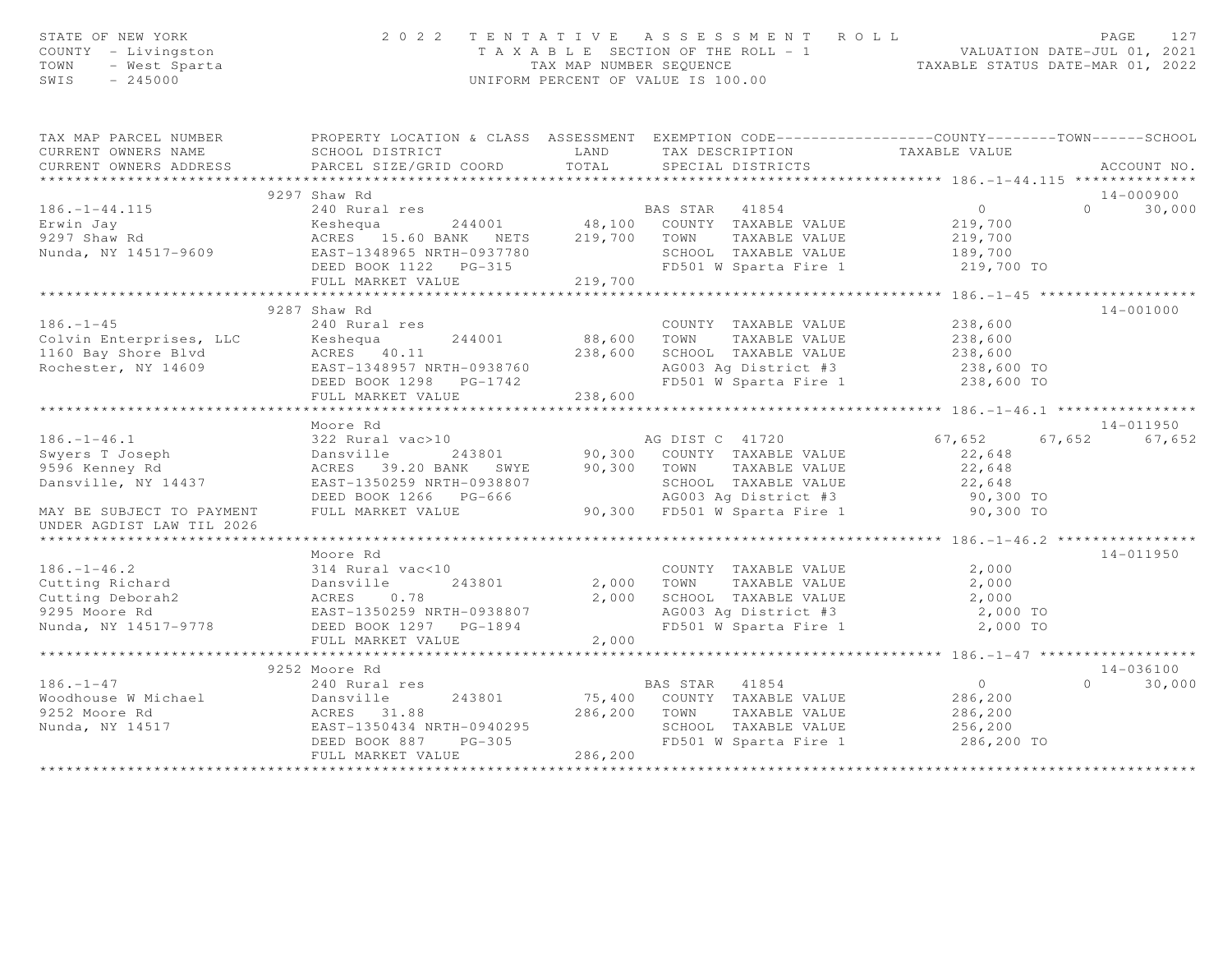| STATE OF NEW YORK<br>COUNTY - Livingston | 2 0 2 2                                                                                                                                                                                     |                                    | TENTATIVE ASSESSMENT ROLL                                                                                                     |                      | 128<br>PAGE        |
|------------------------------------------|---------------------------------------------------------------------------------------------------------------------------------------------------------------------------------------------|------------------------------------|-------------------------------------------------------------------------------------------------------------------------------|----------------------|--------------------|
| - West Sparta<br>TOWN                    |                                                                                                                                                                                             |                                    | T A X A B L E SECTION OF THE ROLL - 1 WALUATION DATE-JUL 01, 2021<br>TAX MAP NUMBER SEQUENCE TAXABLE STATUS DATE-MAR 01, 2022 |                      |                    |
| $-245000$<br>SWIS                        |                                                                                                                                                                                             | UNIFORM PERCENT OF VALUE IS 100.00 |                                                                                                                               |                      |                    |
|                                          |                                                                                                                                                                                             |                                    |                                                                                                                               |                      |                    |
| TAX MAP PARCEL NUMBER                    | PROPERTY LOCATION & CLASS ASSESSMENT EXEMPTION CODE-----------------COUNTY-------TOWN------SCHOOL                                                                                           |                                    |                                                                                                                               |                      |                    |
| CURRENT OWNERS NAME                      | SCHOOL DISTRICT                                                                                                                                                                             | LAND                               | TAX DESCRIPTION                                                                                                               | TAXABLE VALUE        |                    |
| CURRENT OWNERS ADDRESS                   | PARCEL SIZE/GRID COORD                                                                                                                                                                      | TOTAL                              | SPECIAL DISTRICTS                                                                                                             |                      | ACCOUNT NO.        |
|                                          |                                                                                                                                                                                             |                                    |                                                                                                                               |                      |                    |
|                                          | Nunda-Byersville Rd                                                                                                                                                                         |                                    |                                                                                                                               |                      | 14-030700          |
| $186. - 1 - 48.1$                        | 322 Rural vac>10                                                                                                                                                                            |                                    | COUNTY TAXABLE VALUE                                                                                                          | 45,500               |                    |
| Kapelke Michael R                        | Dansville                                                                                                                                                                                   | 243801 45,500 TOWN                 | TAXABLE VALUE                                                                                                                 | 45,500               |                    |
|                                          |                                                                                                                                                                                             |                                    |                                                                                                                               |                      |                    |
|                                          |                                                                                                                                                                                             |                                    | 45,500 SCHOOL TAXABLE VALUE 45,500<br>AG003 Ag District #3 45,500 TO<br>FD501 W Sparta Fire 1 45,500 TO                       | 45,500<br>45,500 TO  |                    |
| Nunda, NY 14517                          | DEED BOOK 1284 PG-1895                                                                                                                                                                      |                                    |                                                                                                                               |                      |                    |
|                                          | FULL MARKET VALUE                                                                                                                                                                           | 45,500                             |                                                                                                                               |                      |                    |
|                                          |                                                                                                                                                                                             |                                    |                                                                                                                               |                      |                    |
|                                          | 3340 Nunda-Byersville Rd                                                                                                                                                                    |                                    |                                                                                                                               |                      | 14-014400          |
| $186. - 1 - 50.1$                        | 240 Rural res                                                                                                                                                                               |                                    | COUNTY TAXABLE VALUE                                                                                                          | 198,400              |                    |
| Truth Elijah S                           | 244001 68,900 TOWN<br>Keshequa                                                                                                                                                              |                                    | TAXABLE VALUE                                                                                                                 | 198,400              |                    |
|                                          | Truth Sierra N<br>3340 Nunda-Byersville Rd<br>8340 Nunda-Byersville Rd<br>EAST-1349559 NRTH-0941332<br>DEED BOOK 1291 PG-2765<br>ACRES 27.80 BANK NETS 198,400 SCHOOL TAXABLE VALUE 198,400 |                                    |                                                                                                                               |                      |                    |
|                                          |                                                                                                                                                                                             |                                    | FD501 W Sparta Fire 1                                                                                                         | 198,400 TO           |                    |
|                                          |                                                                                                                                                                                             |                                    |                                                                                                                               |                      |                    |
|                                          | FULL MARKET VALUE                                                                                                                                                                           | 198,400                            |                                                                                                                               |                      |                    |
|                                          |                                                                                                                                                                                             |                                    |                                                                                                                               |                      |                    |
|                                          | Nunda-Byersville Rd                                                                                                                                                                         |                                    |                                                                                                                               |                      |                    |
| $186. - 1 - 50.2$                        | 314 Rural vac<10                                                                                                                                                                            |                                    | COUNTY TAXABLE VALUE                                                                                                          | 25,300               |                    |
| Stout John H                             | Keshequa<br>ACRES 8.40                                                                                                                                                                      | 244001 25,300 TOWN                 | TAXABLE VALUE                                                                                                                 | $25,300$<br>$25,300$ |                    |
| Stout Alice R                            |                                                                                                                                                                                             |                                    | 25,300 SCHOOL TAXABLE VALUE                                                                                                   |                      |                    |
|                                          | 614 Heritage Dr                         EAST-1349825 NRTH-0942516<br>Rochester, NY 14615                     DEED BOOK 512     PG-69                                                        |                                    | FD501 W Sparta Fire 1 25,300 TO                                                                                               |                      |                    |
|                                          |                                                                                                                                                                                             |                                    |                                                                                                                               |                      |                    |
|                                          | FULL MARKET VALUE                                                                                                                                                                           | 25,300                             |                                                                                                                               |                      |                    |
|                                          |                                                                                                                                                                                             |                                    |                                                                                                                               |                      |                    |
|                                          | 3318 Nunda-Byersville Rd                                                                                                                                                                    |                                    |                                                                                                                               |                      | $14 - 046200$      |
| $186. - 1 - 51.1$                        | 240 Rural res                                                                                                                                                                               |                                    | BAS STAR 41854                                                                                                                | $\overline{0}$       | $\Omega$<br>30,000 |
| Wampole Donna J                          | Keshequa 244001 55,300 COUNTY TAXABLE VALUE                                                                                                                                                 |                                    |                                                                                                                               | 129,000              |                    |
| 3318 Nunda-Byersville Rd                 | Life use reserved to Dian 129,000 TOWN                                                                                                                                                      |                                    | TAXABLE VALUE                                                                                                                 | 129,000              |                    |
| Nunda, NY 14517                          | ACRES 24.70                                                                                                                                                                                 |                                    | SCHOOL TAXABLE VALUE                                                                                                          | 99,000               |                    |
|                                          | EAST-1348698 NRTH-0941334                                                                                                                                                                   |                                    | FD501 W Sparta Fire 1                                                                                                         | 129,000 TO           |                    |
|                                          | DEED BOOK 1181 PG-277                                                                                                                                                                       |                                    |                                                                                                                               |                      |                    |
|                                          | FULL MARKET VALUE                                                                                                                                                                           | 129,000                            |                                                                                                                               |                      |                    |
|                                          |                                                                                                                                                                                             |                                    |                                                                                                                               |                      |                    |
|                                          | Shaw Rd                                                                                                                                                                                     |                                    |                                                                                                                               |                      | $14 - 015150$      |
| $186. - 1 - 51.3$                        | 314 Rural vac<10                                                                                                                                                                            |                                    | COUNTY TAXABLE VALUE                                                                                                          | 11,200               |                    |
| Schier Kevin L                           | Keshequa                                                                                                                                                                                    | 244001 11,200                      | TOWN<br>TAXABLE VALUE                                                                                                         | 11,200               |                    |
| 9245 Shaw Rd                             | ACRES<br>2.80                                                                                                                                                                               | 11,200                             | SCHOOL TAXABLE VALUE                                                                                                          | 11,200               |                    |
| Nunda, NY 14517                          | EAST-1349707 NRTH-0940584                                                                                                                                                                   |                                    | FD501 W Sparta Fire 1                                                                                                         | 11,200 TO            |                    |
|                                          | DEED BOOK 1264 PG-2145                                                                                                                                                                      |                                    |                                                                                                                               |                      |                    |
|                                          | FULL MARKET VALUE                                                                                                                                                                           | 11,200                             |                                                                                                                               |                      |                    |
|                                          |                                                                                                                                                                                             |                                    |                                                                                                                               |                      |                    |
|                                          | Shaw Rd                                                                                                                                                                                     |                                    |                                                                                                                               |                      | 14-015150          |
| $186. - 1 - 51.4$                        | 322 Rural vac>10                                                                                                                                                                            |                                    | COUNTY TAXABLE VALUE                                                                                                          | 58,500               |                    |
| Schrier Kevin L                          | 244001<br>Keshequa                                                                                                                                                                          | 58,500                             | TOWN<br>TAXABLE VALUE                                                                                                         | 58,500               |                    |
| 9245 Shaw Rd                             | ACRES 25.39                                                                                                                                                                                 | 58,500                             | SCHOOL TAXABLE VALUE                                                                                                          | 58,500               |                    |
| Nunda, NY 14517                          | EAST-1349490 NRTH-0940073                                                                                                                                                                   |                                    | FD501 W Sparta Fire 1                                                                                                         | 58,500 TO            |                    |
|                                          | DEED BOOK 1183 PG-79                                                                                                                                                                        |                                    |                                                                                                                               |                      |                    |
|                                          | FULL MARKET VALUE                                                                                                                                                                           | 58,500                             |                                                                                                                               |                      |                    |

\*\*\*\*\*\*\*\*\*\*\*\*\*\*\*\*\*\*\*\*\*\*\*\*\*\*\*\*\*\*\*\*\*\*\*\*\*\*\*\*\*\*\*\*\*\*\*\*\*\*\*\*\*\*\*\*\*\*\*\*\*\*\*\*\*\*\*\*\*\*\*\*\*\*\*\*\*\*\*\*\*\*\*\*\*\*\*\*\*\*\*\*\*\*\*\*\*\*\*\*\*\*\*\*\*\*\*\*\*\*\*\*\*\*\*\*\*\*\*\*\*\*\*\*\*\*\*\*\*\*\*\*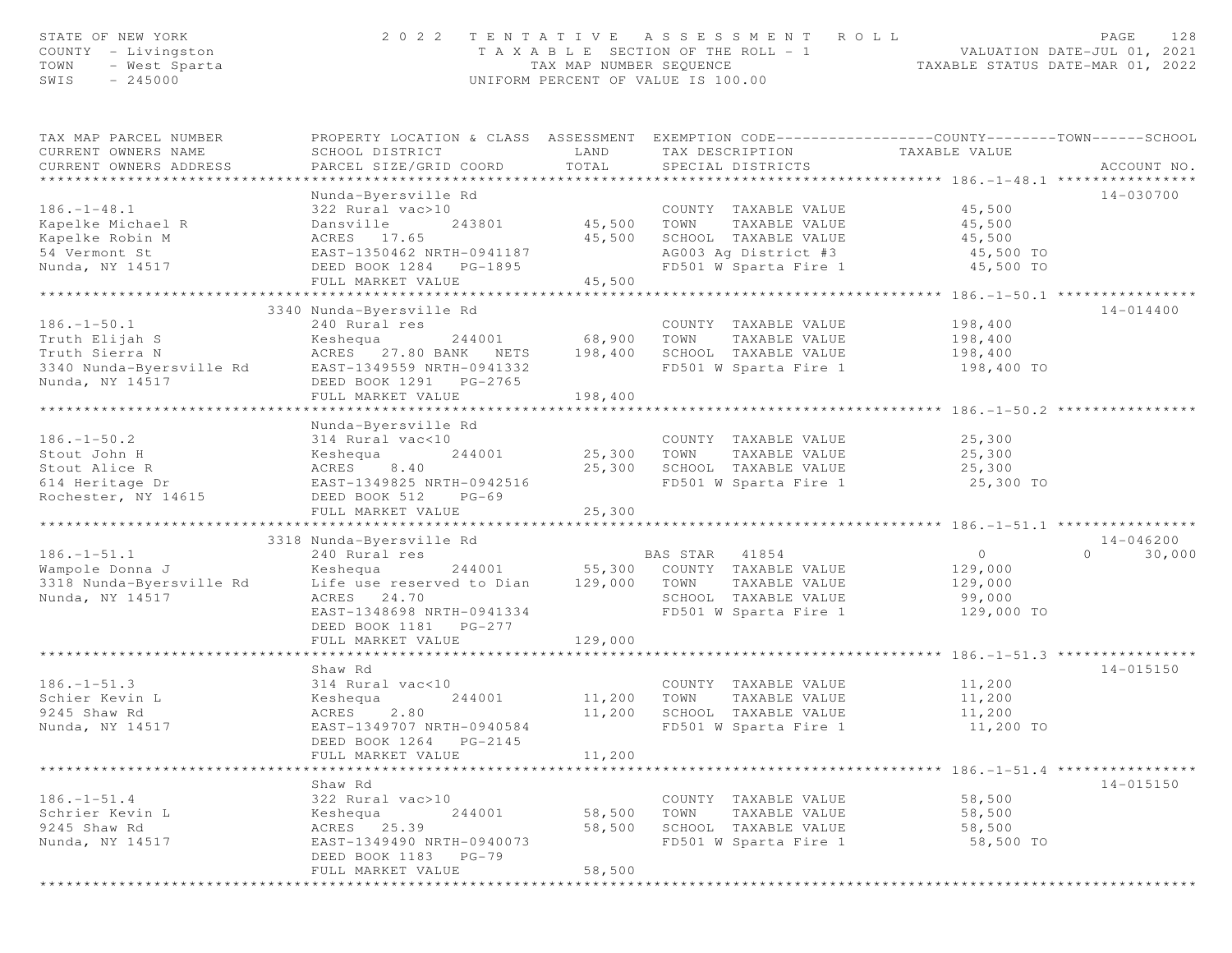| STATE OF NEW YORK<br>COUNTY - Livingston<br>TOWN<br>- West Sparta<br>$-245000$<br>SWIS | 2 0 2 2                                                                                                                                       | TENTATIVE ASSESSMENT<br>T A X A B L E SECTION OF THE ROLL - 1<br>TAX MAP NUMBER SEQUENCE<br>UNIFORM PERCENT OF VALUE IS 100.00 |                | R O L L                                       | - 1 VALUATION DATE-JUL 01, 2021<br>TAXABLE STATUS DATE-MAR 01, 2022 |          | PAGE<br>129   |
|----------------------------------------------------------------------------------------|-----------------------------------------------------------------------------------------------------------------------------------------------|--------------------------------------------------------------------------------------------------------------------------------|----------------|-----------------------------------------------|---------------------------------------------------------------------|----------|---------------|
| TAX MAP PARCEL NUMBER<br>CURRENT OWNERS NAME<br>CURRENT OWNERS ADDRESS                 | PROPERTY LOCATION & CLASS ASSESSMENT EXEMPTION CODE----------------COUNTY-------TOWN------SCHOOL<br>SCHOOL DISTRICT<br>PARCEL SIZE/GRID COORD | LAND<br>TOTAL                                                                                                                  |                | TAX DESCRIPTION<br>SPECIAL DISTRICTS          | TAXABLE VALUE                                                       |          | ACCOUNT NO.   |
|                                                                                        |                                                                                                                                               |                                                                                                                                |                |                                               |                                                                     |          |               |
|                                                                                        | 9257 Shaw Rd                                                                                                                                  |                                                                                                                                |                |                                               |                                                                     |          | $14 - 015150$ |
| $186. - 1 - 51.5$                                                                      | 240 Rural res                                                                                                                                 |                                                                                                                                |                | COUNTY TAXABLE VALUE                          | 50,300                                                              |          |               |
| Kalgren Patrick J                                                                      | Keshequa                                                                                                                                      | 244001 31,500                                                                                                                  | TOWN           | TAXABLE VALUE                                 | 50,300                                                              |          |               |
| 9257 Shaw Rd                                                                           | ACRES 8.29 BANK LERETA                                                                                                                        | 50,300                                                                                                                         |                | SCHOOL TAXABLE VALUE                          | 50,300                                                              |          |               |
| Nunda, NY 14517                                                                        | EAST-1348645 NRTH-0939813<br>DEED BOOK 1279 PG-2451                                                                                           |                                                                                                                                |                | FD501 W Sparta Fire 1                         | 50,300 TO                                                           |          |               |
|                                                                                        | FULL MARKET VALUE                                                                                                                             | 50,300<br>*************                                                                                                        |                |                                               |                                                                     |          |               |
|                                                                                        |                                                                                                                                               |                                                                                                                                |                |                                               |                                                                     |          |               |
|                                                                                        | 9261 Shaw Rd                                                                                                                                  |                                                                                                                                |                |                                               |                                                                     |          |               |
| $186. - 1 - 51.22$                                                                     | 210 1 Family Res                                                                                                                              |                                                                                                                                |                | DISABILITY 41930                              | 36,750 36,750                                                       |          | 36,750        |
| Willett Ward                                                                           | Keshequa<br>244001                                                                                                                            |                                                                                                                                |                | 13,600 COUNTY TAXABLE VALUE                   | 36,750                                                              |          |               |
| 9261 Shaw Rd                                                                           | ACRES 1.22                                                                                                                                    | 73,500                                                                                                                         | TOWN           | TAXABLE VALUE                                 | 36,750                                                              |          |               |
| Nunda, NY 14517-9688                                                                   | EAST-1348496 NRTH-0939551                                                                                                                     |                                                                                                                                |                | SCHOOL TAXABLE VALUE                          | 36,750                                                              |          |               |
|                                                                                        | DEED BOOK 1258 PG-136                                                                                                                         |                                                                                                                                |                | FD501 W Sparta Fire 1                         | 73,500 TO                                                           |          |               |
|                                                                                        | FULL MARKET VALUE<br>*******************************                                                                                          | 73,500<br>*************                                                                                                        |                |                                               |                                                                     |          |               |
|                                                                                        |                                                                                                                                               |                                                                                                                                |                |                                               | **************** 186.-1-51.212 ***************                      |          |               |
|                                                                                        | 9245 Shaw Rd                                                                                                                                  |                                                                                                                                |                |                                               |                                                                     |          |               |
| $186. - 1 - 51.212$                                                                    | 210 1 Family Res                                                                                                                              |                                                                                                                                | BAS STAR 41854 |                                               | $\overline{0}$                                                      | $\circ$  | 30,000        |
| Schrier Kevin                                                                          | 244001<br>Keshequa                                                                                                                            |                                                                                                                                |                | 25,700 COUNTY TAXABLE VALUE                   | 175,100                                                             |          |               |
| 9245 Shaw Rd                                                                           | ACRES<br>5.87                                                                                                                                 | 175,100                                                                                                                        | TOWN           | TAXABLE VALUE                                 | 175,100                                                             |          |               |
| Nunda, NY 14517                                                                        | EAST-1348531 NRTH-0940416                                                                                                                     |                                                                                                                                |                | SCHOOL TAXABLE VALUE                          | 145,100                                                             |          |               |
|                                                                                        | DEED BOOK 1004 PG-80                                                                                                                          |                                                                                                                                |                | FD501 W Sparta Fire 1                         | 175,100 TO                                                          |          |               |
|                                                                                        | FULL MARKET VALUE                                                                                                                             | 175,100<br>************************                                                                                            |                |                                               | ************* 186.-1-52 ********                                    |          |               |
|                                                                                        |                                                                                                                                               |                                                                                                                                |                |                                               |                                                                     |          |               |
|                                                                                        | 9215 Shaw Rd                                                                                                                                  |                                                                                                                                |                |                                               |                                                                     | $\Omega$ | $14 - 039575$ |
| $186. - 1 - 52$                                                                        | 210 1 Family Res                                                                                                                              |                                                                                                                                | BAS STAR 41854 |                                               | $\overline{0}$                                                      |          | 30,000        |
| Coombs Edward                                                                          | 244001<br>Keshequa                                                                                                                            |                                                                                                                                |                | 13,000 COUNTY TAXABLE VALUE                   | 41,600                                                              |          |               |
| 9215 Shaw Rd                                                                           | ACRES 1.00                                                                                                                                    | 41,600 TOWN                                                                                                                    |                | TAXABLE VALUE                                 | 41,600                                                              |          |               |
| Nunda, NY 14517                                                                        | EAST-1348337 NRTH-0941424                                                                                                                     |                                                                                                                                |                | SCHOOL TAXABLE VALUE                          | 11,600                                                              |          |               |
|                                                                                        | DEED BOOK 1292 PG-1366                                                                                                                        |                                                                                                                                |                | FD501 W Sparta Fire 1                         | 41,600 TO                                                           |          |               |
|                                                                                        | FULL MARKET VALUE<br>************************                                                                                                 | 41,600                                                                                                                         |                |                                               |                                                                     |          |               |
|                                                                                        | 9207 Shaw Rd                                                                                                                                  |                                                                                                                                |                |                                               |                                                                     |          | 14-007200     |
| $186. - 1 - 53$                                                                        | 210 1 Family Res                                                                                                                              |                                                                                                                                | BAS STAR 41854 |                                               | $\overline{0}$                                                      | $\Omega$ | 30,000        |
| Johnson Michael T                                                                      | Keshequa<br>244001                                                                                                                            |                                                                                                                                |                | BAS STAR 41854<br>10,400 COUNTY TAXABLE VALUE | 93,200                                                              |          |               |
| 9207 Shaw Rd                                                                           | FRNT 351.00 DPTH 99.00                                                                                                                        | 93,200 TOWN                                                                                                                    |                | TAXABLE VALUE                                 | 93,200                                                              |          |               |
| Nunda, NY 14517                                                                        | BANKFIRSTAM                                                                                                                                   |                                                                                                                                |                | SCHOOL TAXABLE VALUE                          | 63,200                                                              |          |               |
|                                                                                        | EAST-1348334 NRTH-0941822                                                                                                                     |                                                                                                                                |                | FD501 W Sparta Fire 1                         | 93,200 TO                                                           |          |               |
|                                                                                        | DEED BOOK 1030 PG-132                                                                                                                         |                                                                                                                                |                |                                               |                                                                     |          |               |
|                                                                                        | FULL MARKET VALUE                                                                                                                             | 93,200                                                                                                                         |                |                                               |                                                                     |          |               |
|                                                                                        |                                                                                                                                               | * * * * * * * * * *                                                                                                            |                |                                               | **************** 186. - 2 - 1.1 ******************                  |          |               |
|                                                                                        | Reed Rd                                                                                                                                       |                                                                                                                                |                |                                               |                                                                     |          | 14-006900     |
| $186. - 2 - 1.1$                                                                       | 314 Rural vac<10                                                                                                                              |                                                                                                                                |                | COUNTY TAXABLE VALUE                          | 11,700                                                              |          |               |
| Cole Jason S                                                                           | 243801<br>Dansville                                                                                                                           | 11,700                                                                                                                         | TOWN           | TAXABLE VALUE                                 | 11,700                                                              |          |               |
| Cole Kerry L                                                                           | 3.00                                                                                                                                          |                                                                                                                                |                | SCHOOL TAXABLE VALUE                          | 11,700                                                              |          |               |
| 3456 Reed Rd                                                                           | ACRES<br>EAST-1352943 NRTH-0937665                                                                                                            | 11,700                                                                                                                         |                | FD501 W Sparta Fire 1                         | 11,700 TO                                                           |          |               |
| Dansville, NY 14437                                                                    |                                                                                                                                               |                                                                                                                                |                |                                               |                                                                     |          |               |
|                                                                                        | DEED BOOK 1282<br>PG-1642                                                                                                                     | 11,700                                                                                                                         |                |                                               |                                                                     |          |               |
|                                                                                        | FULL MARKET VALUE                                                                                                                             | *******                                                                                                                        |                |                                               |                                                                     |          |               |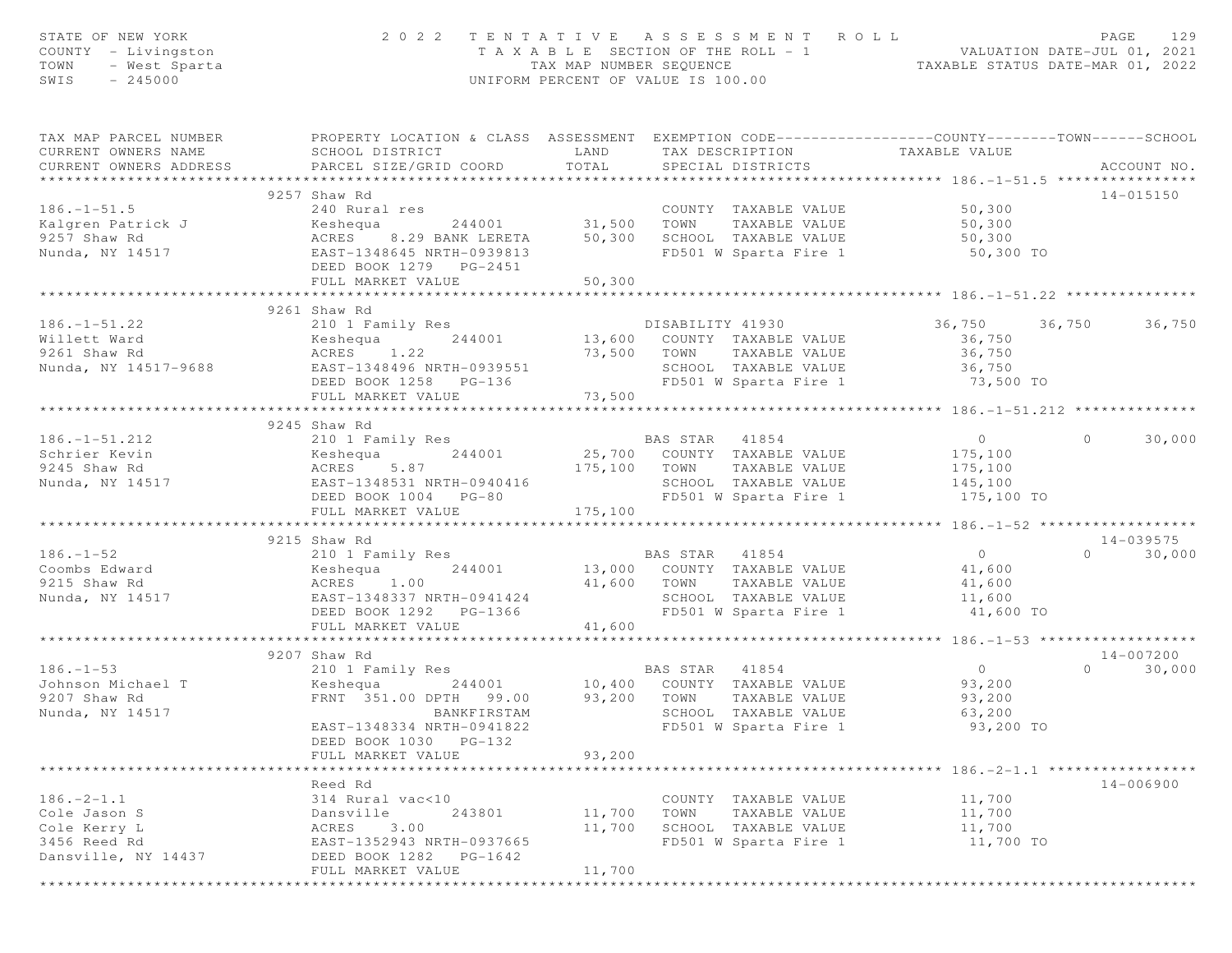| STATE OF NEW YORK<br>COUNTY - Livingston<br>TOWN - West Sparta<br>TITE - 245000                                                                                                                                        |                              |         | 2022 TENTATIVE ASSESSMENT ROLL<br>TAXABLE SECTION OF THE ROLL - 1<br>TAX MAP NUMBER SEQUENCE TAXABLE STATUS DATE-JUL 01, 2021<br>TAXABLE STATUS DATE-MAR 01, 2022<br>UNIFORM PERCENT OF VALUE IS 100.00 |                                                   | PAGE<br>130   |
|------------------------------------------------------------------------------------------------------------------------------------------------------------------------------------------------------------------------|------------------------------|---------|---------------------------------------------------------------------------------------------------------------------------------------------------------------------------------------------------------|---------------------------------------------------|---------------|
| TAX MAP PARCEL NUMBER <a> PROPERTY LOCATION &amp; CLASS ASSESSMENT EXEMPTION CODE---------------COUNTY-------TOWN-----SCHOOL</a>                                                                                       |                              |         |                                                                                                                                                                                                         |                                                   |               |
| CURRENT OWNERS NAME                                                                                                                                                                                                    | SCHOOL DISTRICT LAND         |         | TAX DESCRIPTION TAXABLE VALUE<br>SPECIAL DISTRICTS                                                                                                                                                      |                                                   |               |
| CURRENT OWNERS ADDRESS                                                                                                                                                                                                 | PARCEL SIZE/GRID COORD TOTAL |         |                                                                                                                                                                                                         |                                                   | ACCOUNT NO.   |
|                                                                                                                                                                                                                        | 3456 Reed Rd                 |         |                                                                                                                                                                                                         |                                                   | 14-006900     |
| $186. -2 - 1.2$                                                                                                                                                                                                        | 240 Rural res                |         | COUNTY TAXABLE VALUE 248,700                                                                                                                                                                            |                                                   |               |
|                                                                                                                                                                                                                        |                              |         | COUNTY TAXABLE VALUE<br>36,300 TOWN TAXABLE VALUE                                                                                                                                                       | 248,700                                           |               |
|                                                                                                                                                                                                                        |                              |         |                                                                                                                                                                                                         |                                                   |               |
|                                                                                                                                                                                                                        |                              |         | 248,700 SCHOOL TAXABLE VALUE 248,700<br>248,700 SCHOOL TAXABLE VALUE 248,700 TO<br>FD501 W Sparta Fire 1                                                                                                |                                                   |               |
|                                                                                                                                                                                                                        |                              |         |                                                                                                                                                                                                         |                                                   |               |
| Cole Jason S<br>Cole Jason S<br>Cole Kerry L<br>248,700<br>3456 Reed Rd<br>Dansville, NY 14437<br>DEED BOOK 1282 PG-1639<br>FIII.I. MARKET VALUE<br>248,700<br>248,700<br>248,700<br>PEED BOOK 1282 PG-1639<br>248,700 | FULL MARKET VALUE            | 248,700 |                                                                                                                                                                                                         |                                                   |               |
|                                                                                                                                                                                                                        |                              |         |                                                                                                                                                                                                         |                                                   |               |
|                                                                                                                                                                                                                        | Reed Rd                      |         |                                                                                                                                                                                                         |                                                   | 14-033250     |
| $186. - 2 - 2$                                                                                                                                                                                                         | 105 Vac farmland             |         | COUNTY TAXABLE VALUE                                                                                                                                                                                    | 6,400                                             |               |
|                                                                                                                                                                                                                        |                              |         | 6,400 TOWN TAXABLE VALUE                                                                                                                                                                                | 6,400                                             |               |
|                                                                                                                                                                                                                        |                              |         | 6,400 SCHOOL TAXABLE VALUE                                                                                                                                                                              | 6,400                                             |               |
|                                                                                                                                                                                                                        |                              |         | FD501 W Sparta Fire 1                                                                                                                                                                                   | 6,400 TO                                          |               |
| Partridge Russell Et Al<br>Partridge Russell Et Al<br>Rita Partridge (ACRES 4.60<br>47 Morey Ave (BAST-1353783 NRTH-0936931<br>Dansville, NY 14437 (DEED BOOK 1089 PG-219                                              |                              |         |                                                                                                                                                                                                         |                                                   |               |
|                                                                                                                                                                                                                        | FULL MARKET VALUE            | 6,400   |                                                                                                                                                                                                         |                                                   |               |
|                                                                                                                                                                                                                        |                              |         |                                                                                                                                                                                                         |                                                   |               |
|                                                                                                                                                                                                                        | 3472 Reed Rd                 |         |                                                                                                                                                                                                         |                                                   |               |
| $186. - 2 - 3.2$                                                                                                                                                                                                       | 210 1 Family Res             |         | COUNTY TAXABLE VALUE                                                                                                                                                                                    | TAXABLE VALUE<br>TAXABLE VALUE 170,400<br>170,400 |               |
|                                                                                                                                                                                                                        |                              |         |                                                                                                                                                                                                         |                                                   |               |
|                                                                                                                                                                                                                        |                              |         |                                                                                                                                                                                                         |                                                   |               |
|                                                                                                                                                                                                                        |                              |         | FD501 W Sparta Fire 1 $170,400$ TO                                                                                                                                                                      |                                                   |               |
|                                                                                                                                                                                                                        |                              |         |                                                                                                                                                                                                         |                                                   |               |
|                                                                                                                                                                                                                        | FULL MARKET VALUE            | 170,400 |                                                                                                                                                                                                         |                                                   |               |
|                                                                                                                                                                                                                        | 3468 Reed Rd                 |         |                                                                                                                                                                                                         |                                                   | $14 - 033200$ |
|                                                                                                                                                                                                                        |                              |         |                                                                                                                                                                                                         | 23, 268 23, 268                                   | 23,268        |
|                                                                                                                                                                                                                        |                              |         | AG DIST IN 41730<br>86,100 COUNTY TAXABLE VALUE                                                                                                                                                         | 63,732                                            |               |
|                                                                                                                                                                                                                        |                              |         |                                                                                                                                                                                                         |                                                   |               |
|                                                                                                                                                                                                                        |                              |         | 87,000 TOWN TAXABLE VALUE 63,732<br>SCHOOL TAXABLE VALUE 63,732                                                                                                                                         |                                                   |               |
| 186.-2-3.11<br>Partridge Russell Et Al<br>Rita Partridge<br>ACRES 43.80<br>47 Morey Ave EAST-1354471 NRTH-0937216<br>Dansville, NY 14437<br>DEED BOOK 1089 PG-219<br>THE MOREY MATH-0937216<br>DEED BOOK 1089 PG-219   |                              |         | FD501 W Sparta Fire 1                                                                                                                                                                                   |                                                   |               |
|                                                                                                                                                                                                                        |                              |         |                                                                                                                                                                                                         |                                                   |               |
| MAY BE SUBJECT TO PAYMENT                                                                                                                                                                                              |                              |         |                                                                                                                                                                                                         | 87,000 TO                                         |               |
| UNDER AGDIST LAW TIL 2029                                                                                                                                                                                              | FULL MARKET VALUE            | 87,000  |                                                                                                                                                                                                         |                                                   |               |
|                                                                                                                                                                                                                        |                              |         |                                                                                                                                                                                                         |                                                   |               |
|                                                                                                                                                                                                                        | 3508 Reed Rd                 |         |                                                                                                                                                                                                         |                                                   | 14-019300     |
| $186. - 2 - 5$                                                                                                                                                                                                         |                              |         |                                                                                                                                                                                                         | $\overline{0}$                                    | $0 \t 74,900$ |
|                                                                                                                                                                                                                        | 240 Rural res                |         | ENH STAR 41834                                                                                                                                                                                          |                                                   |               |
|                                                                                                                                                                                                                        |                              |         | ENH STAR 41834<br>84,600 COUNTY TAXABLE VALUE                                                                                                                                                           | 91,200                                            |               |
|                                                                                                                                                                                                                        |                              |         |                                                                                                                                                                                                         |                                                   |               |
| Ash Gregory<br>Ash Christianne<br>Ash Christianne<br>3508 Reed Rd<br>Dansville, NY 14437<br>DEED BOOK 960 PG-324<br>DEED BOOK 960 PG-324<br>EAST-1355645 NRTH-0937208<br>DEED BOOK 960 PG-324                          | FULL MARKET VALUE            |         | 91,200 TOWN TAXABLE VALUE 91,200<br>SCHOOL TAXABLE VALUE 91,200<br>AG003 Ag District #3<br>91,200 TD501 W Sparta Fire 1 91,200 TO<br>91,200 TD501 W Sparta Fire 1 91,200 TO                             |                                                   |               |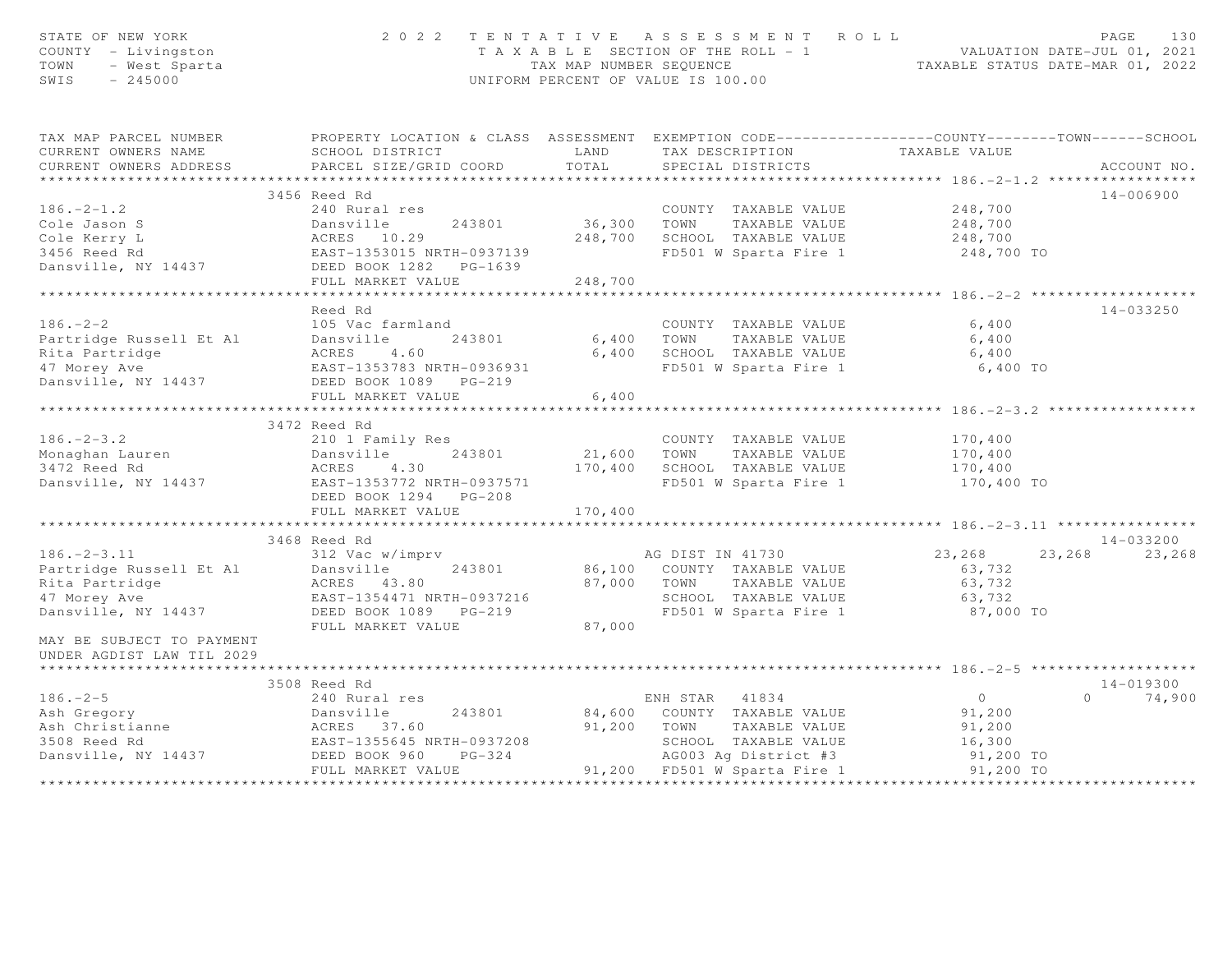| STATE OF NEW YORK<br>COUNTY - Livingston<br>TOWN<br>- West Sparta<br>$-245000$<br>SWIS | 2 0 2 2                                                                                                              | TAX MAP NUMBER SEQUENCE | TENTATIVE ASSESSMENT ROLL<br>T A X A B L E SECTION OF THE ROLL - 1<br>UNIFORM PERCENT OF VALUE IS 100.00 | VALUATION DATE-JUL 01, 2021<br>TAXABLE STATUS DATE-MAR 01, 2022 | PAGE<br>131        |
|----------------------------------------------------------------------------------------|----------------------------------------------------------------------------------------------------------------------|-------------------------|----------------------------------------------------------------------------------------------------------|-----------------------------------------------------------------|--------------------|
| TAX MAP PARCEL NUMBER<br>CURRENT OWNERS NAME                                           | PROPERTY LOCATION & CLASS ASSESSMENT EXEMPTION CODE-----------------COUNTY-------TOWN------SCHOOL<br>SCHOOL DISTRICT | LAND                    | TAX DESCRIPTION                                                                                          | TAXABLE VALUE                                                   |                    |
| CURRENT OWNERS ADDRESS                                                                 | PARCEL SIZE/GRID COORD                                                                                               | TOTAL                   | SPECIAL DISTRICTS                                                                                        |                                                                 | ACCOUNT NO.        |
|                                                                                        |                                                                                                                      |                         |                                                                                                          |                                                                 |                    |
|                                                                                        | 3530 Reed Rd                                                                                                         |                         |                                                                                                          |                                                                 | 14-033050          |
| $186. - 2 - 6$                                                                         | 210 1 Family Res                                                                                                     |                         | BAS STAR 41854<br>13,500 COUNTY TAXABLE VALUE                                                            | $\overline{0}$                                                  | $\Omega$<br>30,000 |
| O'Neil Timothy H                                                                       | Dansville 243801                                                                                                     |                         |                                                                                                          | 86,700                                                          |                    |
| Attn: Quinn, Michael & Derrenb Land Contract to Quinn/De                               |                                                                                                                      |                         | 86,700 TOWN<br>TAXABLE VALUE                                                                             | 86,700                                                          |                    |
|                                                                                        |                                                                                                                      |                         | SCHOOL TAXABLE VALUE                                                                                     | 56,700                                                          |                    |
|                                                                                        | DEED BOOK 1126 PG-175                                                                                                |                         | FD501 W Sparta Fire 1                                                                                    | 86,700 TO                                                       |                    |
|                                                                                        | FULL MARKET VALUE                                                                                                    | 86,700                  |                                                                                                          |                                                                 |                    |
|                                                                                        |                                                                                                                      |                         |                                                                                                          |                                                                 |                    |
|                                                                                        | 9514 Spring Road South                                                                                               |                         |                                                                                                          |                                                                 | $14 - 001210$      |
| $186. - 2 - 8.1$                                                                       | 210 1 Family Res                                                                                                     |                         | COUNTY TAXABLE VALUE                                                                                     | 59,800                                                          |                    |
| Keys & Deeds, LLC                                                                      | Dansville                                                                                                            | 243801 18,100           | TOWN<br>TAXABLE VALUE                                                                                    | 59,800                                                          |                    |
| 8388 S Tamiami Trl                                                                     | Land Contract STAR Holbro                                                                                            |                         | 59,800 SCHOOL TAXABLE VALUE                                                                              | 59,800                                                          |                    |
| Sarasota, FL 34238                                                                     | 2.95<br>ACRES<br>EAST-1356502 NRTH-0937565<br>DEED BOOK 1281    PG-2701                                              |                         | FD501 W Sparta Fire 1                                                                                    | 59,800 TO                                                       |                    |
|                                                                                        | FULL MARKET VALUE                                                                                                    | 59,800                  |                                                                                                          |                                                                 |                    |
|                                                                                        |                                                                                                                      |                         |                                                                                                          |                                                                 |                    |
|                                                                                        | 9510 Spring Road South                                                                                               |                         |                                                                                                          |                                                                 |                    |
| $186. - 2 - 8.2$                                                                       | 210 1 Family Res                                                                                                     |                         | ENH STAR 41834                                                                                           | $\overline{0}$                                                  | $\Omega$<br>74,900 |
| Eaton Richard C                                                                        | 243801<br>Dansville                                                                                                  |                         | 17,600 COUNTY TAXABLE VALUE                                                                              | 118,000                                                         |                    |
| Offen Nadine                                                                           | ACRES<br>2.77                                                                                                        |                         | 118,000 TOWN<br>TAXABLE VALUE                                                                            | 118,000                                                         |                    |
| 9510 Spring Road South                                                                 | EAST-1356509 NRTH-0937822                                                                                            |                         | SCHOOL TAXABLE VALUE                                                                                     | 43,100                                                          |                    |
| Dansville, NY 14437                                                                    | DEED BOOK 699<br>PG-00002                                                                                            |                         | FD501 W Sparta Fire 1                                                                                    | 118,000 TO                                                      |                    |
|                                                                                        | FULL MARKET VALUE                                                                                                    | 118,000                 |                                                                                                          |                                                                 |                    |
|                                                                                        | 9522 Spring Road South                                                                                               |                         |                                                                                                          |                                                                 | $14 - 042300$      |
| $186. - 2 - 9$                                                                         | 210 1 Family Res                                                                                                     |                         | COUNTY TAXABLE VALUE                                                                                     | 120,900                                                         |                    |
| Carswell Edward                                                                        | 243801<br>Dansville                                                                                                  | 17,800                  | TOWN<br>TAXABLE VALUE                                                                                    | 120,900                                                         |                    |
| 9522 Spring Road S                                                                     | ACRES<br>2.85                                                                                                        | 120,900                 | SCHOOL TAXABLE VALUE                                                                                     | 120,900                                                         |                    |
| Dansville, NY 14437                                                                    | EAST-1356504 NRTH-0937308                                                                                            |                         | FD501 W Sparta Fire 1                                                                                    | 120,900 TO                                                      |                    |
|                                                                                        | DEED BOOK 1270 PG-1076                                                                                               |                         |                                                                                                          |                                                                 |                    |
|                                                                                        | FULL MARKET VALUE                                                                                                    | 120,900                 |                                                                                                          |                                                                 |                    |
|                                                                                        |                                                                                                                      | *************           |                                                                                                          |                                                                 |                    |
|                                                                                        | 9526 Spring Road South                                                                                               |                         |                                                                                                          |                                                                 | $14 - 046500$      |
| $186. - 2 - 10$                                                                        | 314 Rural vac<10                                                                                                     |                         | COUNTY TAXABLE VALUE                                                                                     | 11,400                                                          |                    |
| Langford Elisabeth B                                                                   | 243801<br>Dansville                                                                                                  | 11,400                  | TOWN<br>TAXABLE VALUE                                                                                    | 11,400                                                          |                    |
| 873 South Park Ave                                                                     | ACRES<br>2.90                                                                                                        | 11,400                  | SCHOOL TAXABLE VALUE                                                                                     | 11,400                                                          |                    |
| Springfield, IL 62704                                                                  | EAST-1356512 NRTH-0937045<br>DEED BOOK 682<br>PG-00049                                                               |                         | FD501 W Sparta Fire 1                                                                                    | 11,400 TO                                                       |                    |
|                                                                                        | FULL MARKET VALUE                                                                                                    | 11,400                  |                                                                                                          |                                                                 |                    |
|                                                                                        |                                                                                                                      |                         |                                                                                                          |                                                                 |                    |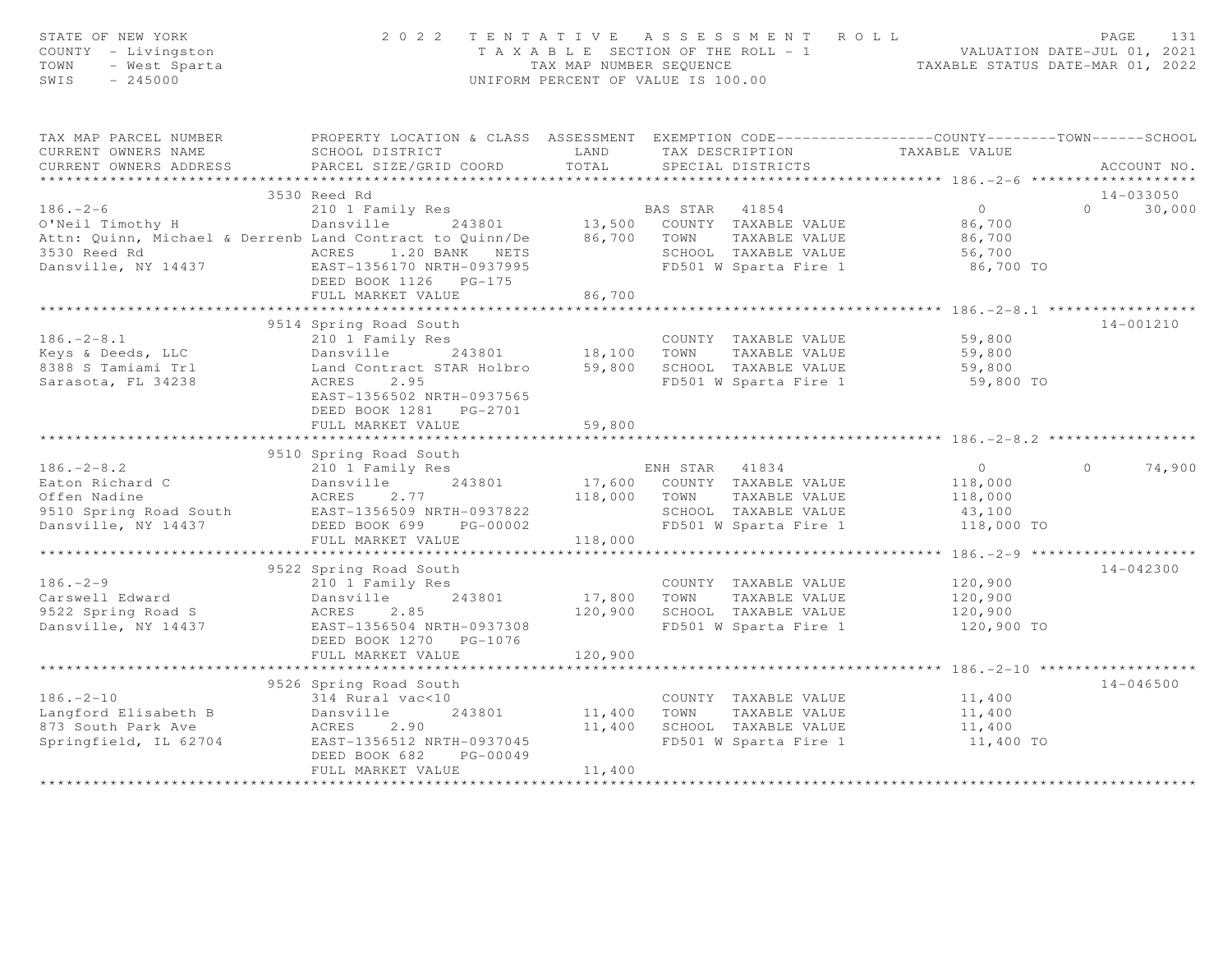| STATE OF NEW YORK<br>COUNTY - Livingston<br>TOWN<br>- West Sparta<br>SWIS<br>$-245000$              | 2022 TENTATIVE ASSESSMENT<br>T A X A B L E SECTION OF THE ROLL - 1<br>TAX MAP NUMBER SEOUENCE<br>UNIFORM PERCENT OF VALUE IS 100.00                                     | 132<br>ROLL<br>PAGE<br>VALUATION DATE-JUL 01, 2021<br>TAXABLE STATUS DATE-MAR 01, 2022 |                                                                                                                    |                                                              |                                   |
|-----------------------------------------------------------------------------------------------------|-------------------------------------------------------------------------------------------------------------------------------------------------------------------------|----------------------------------------------------------------------------------------|--------------------------------------------------------------------------------------------------------------------|--------------------------------------------------------------|-----------------------------------|
| TAX MAP PARCEL NUMBER<br>CURRENT OWNERS NAME<br>CURRENT OWNERS ADDRESS                              | PROPERTY LOCATION & CLASS ASSESSMENT EXEMPTION CODE----------------COUNTY-------TOWN------SCHOOL<br>SCHOOL DISTRICT<br>PARCEL SIZE/GRID COORD                           | LAND<br>TOTAL                                                                          | TAX DESCRIPTION<br>SPECIAL DISTRICTS                                                                               | TAXABLE VALUE                                                | ACCOUNT NO.                       |
| $186. - 2 - 11$<br>Bovenzi Jeremy M<br>Bovenzi Sherry A<br>15480 Powerline Rd<br>Holley, NY 14470   | Spring Road South<br>314 Rural vac<10<br>Dansville<br>243801<br>ACRES 2.94<br>EAST-1356519 NRTH-0936785<br>DEED BOOK 1277 PG-2419<br>FULL MARKET VALUE                  | 11,500<br>11,500<br>11,500                                                             | COUNTY TAXABLE VALUE<br>TOWN<br>TAXABLE VALUE<br>SCHOOL TAXABLE VALUE<br>FD501 W Sparta Fire 1                     | 11,500<br>11,500<br>11,500<br>11,500 TO                      | 14-046600                         |
| $186. - 2 - 12$<br>Bovenzi Jeremy M<br>Bovenzi Sherry A<br>15480 Powerline Rd<br>Holley, NY 14470   | Spring Road South<br>314 Rural vac<10<br>243801<br>Dansville<br>FRNT 135.00 DPTH 496.66<br>EAST-1356525 NRTH-0936593<br>DEED BOOK 1277 PG-2419<br>FULL MARKET VALUE     | 8,500<br>8,500                                                                         | COUNTY TAXABLE VALUE<br>8,500 TOWN<br>TAXABLE VALUE<br>SCHOOL TAXABLE VALUE<br>FD501 W Sparta Fire 1               | 8,500<br>8,500<br>8,500<br>8,500 TO                          | 14-046700                         |
|                                                                                                     |                                                                                                                                                                         | * * * * * * * * * * * * * *                                                            |                                                                                                                    |                                                              |                                   |
| $186. - 2 - 14.1$<br>Smith George H<br>3958 Reed Rd<br>Dansville, NY 14437                          | 3958 Reed Rd<br>210 1 Family Res<br>Dansville<br>243801<br>8.00<br>ACRES<br>EAST-1356924 NRTH-0937948<br>DEED BOOK 1280 PG-2046                                         | 114,100 TOWN<br>114,100                                                                | BAS STAR<br>41854<br>30,800 COUNTY TAXABLE VALUE<br>TAXABLE VALUE<br>SCHOOL TAXABLE VALUE<br>FD501 W Sparta Fire 1 | $\overline{0}$<br>114,100<br>114,100<br>84,100<br>114,100 TO | $14 - 038950$<br>$\cap$<br>30,000 |
|                                                                                                     | FULL MARKET VALUE<br>***************************                                                                                                                        |                                                                                        |                                                                                                                    | ******************* 186. -2-15 *******************           |                                   |
| $186. - 2 - 15$<br>Dehmler Dar N<br>1750 Guille Rd<br>Mt. Morris, NY 14510                          | 3962 Reed Rd<br>270 Mfg housing<br>Dansville<br>243801<br>PO box Nunda STAR<br>2.50<br>ACRES<br>EAST-1357251 NRTH-0937945<br>DEED BOOK 1294 PG-212<br>FULL MARKET VALUE | 16,900 TOWN<br>26,600                                                                  | COUNTY TAXABLE VALUE<br>TAXABLE VALUE<br>26,600 SCHOOL TAXABLE VALUE<br>FD501 W Sparta Fire 1                      | 26,600<br>26,600<br>26,600<br>26,600 TO                      | 14-009500                         |
|                                                                                                     |                                                                                                                                                                         |                                                                                        |                                                                                                                    |                                                              |                                   |
| $186. - 2 - 16$<br>Smith George H<br>3958 Reed Rd<br>Dansville, NY 14437                            | Reed Rd<br>314 Rural vac<10<br>243801<br>Dansville<br>ACRES<br>2.50<br>EAST-1357451 NRTH-0937946<br>DEED BOOK 1280 PG-2034<br>FULL MARKET VALUE                         | 10,400<br>10,400<br>10,400                                                             | COUNTY TAXABLE VALUE<br>TOWN<br>TAXABLE VALUE<br>SCHOOL TAXABLE VALUE<br>FD501 W Sparta Fire 1                     | 10,400<br>10,400<br>10,400<br>10,400 TO                      | 14-009000                         |
|                                                                                                     |                                                                                                                                                                         |                                                                                        |                                                                                                                    | *********************** 186. -2-17 *******************       |                                   |
| $186. - 2 - 17$<br>DeZarn Eugene<br>DeZarn Kimberly Keil<br>3965 Spring Rd E<br>Dansville, NY 14437 | 3978 Reed Rd<br>322 Rural vac>10<br>Dansville<br>243801<br>5.00<br>ACRES<br>EAST-1357727 NRTH-0937918<br>DEED BOOK 1271 PG-2986<br>FULL MARKET VALUE                    | 16,900<br>16,900<br>16,900                                                             | COUNTY TAXABLE VALUE<br>TOWN<br>TAXABLE VALUE<br>SCHOOL TAXABLE VALUE<br>FD501 W Sparta Fire 1                     | 16,900<br>16,900<br>16,900<br>16,900 TO                      | 14-016000                         |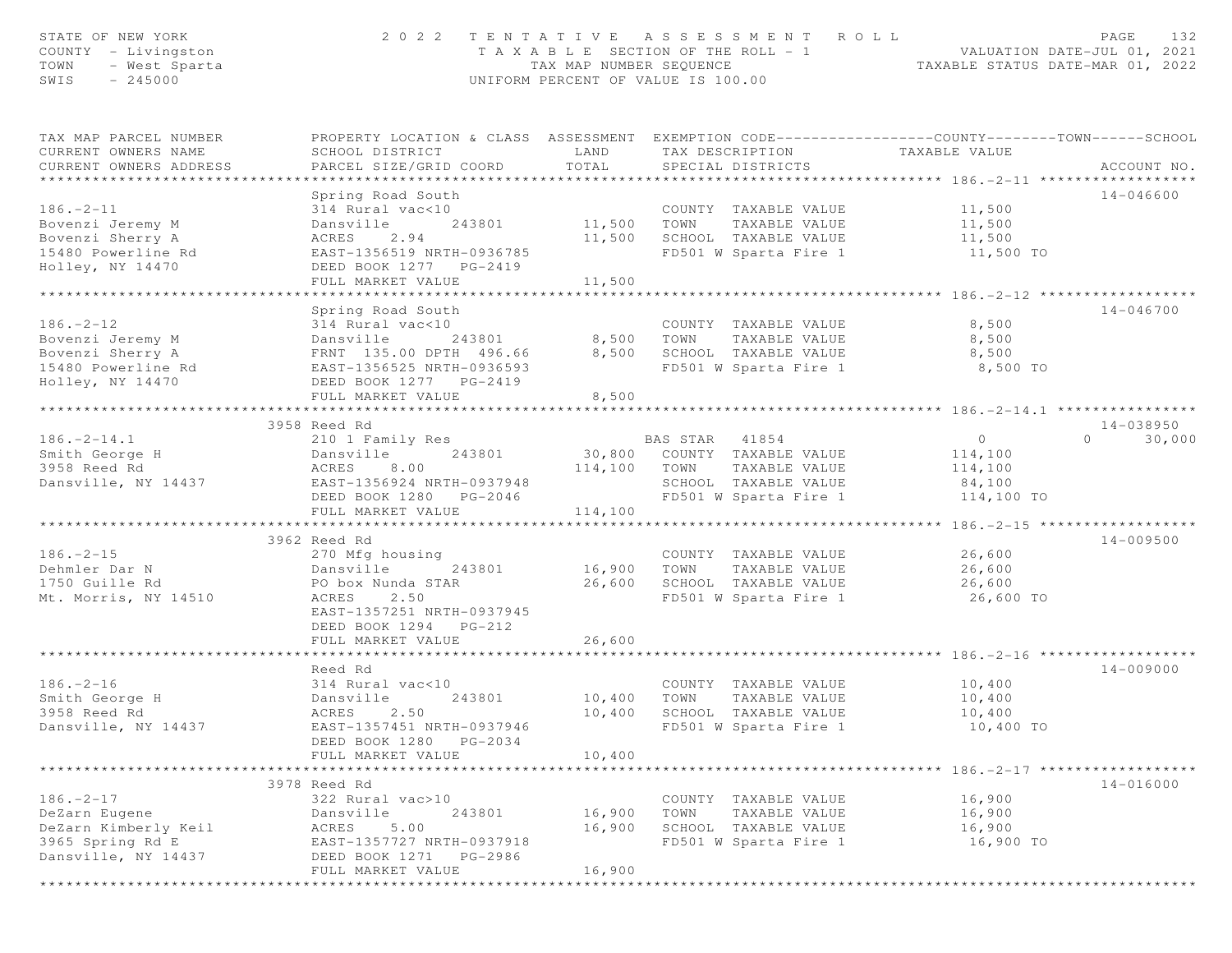| TAX MAP PARCEL NUMBER<br>PROPERTY LOCATION & CLASS ASSESSMENT EXEMPTION CODE---------------COUNTY-------TOWN-----SCHOOL<br>CURRENT OWNERS NAME<br>SCHOOL DISTRICT<br>LAND<br>TAX DESCRIPTION<br>TAXABLE VALUE<br>TOTAL<br>CURRENT OWNERS ADDRESS<br>PARCEL SIZE/GRID COORD<br>SPECIAL DISTRICTS<br>ACCOUNT NO.<br>Reed Rd<br>14-025760<br>$186. - 2 - 18$<br>10,400<br>314 Rural vac<10<br>COUNTY TAXABLE VALUE |        |
|-----------------------------------------------------------------------------------------------------------------------------------------------------------------------------------------------------------------------------------------------------------------------------------------------------------------------------------------------------------------------------------------------------------------|--------|
|                                                                                                                                                                                                                                                                                                                                                                                                                 |        |
|                                                                                                                                                                                                                                                                                                                                                                                                                 |        |
|                                                                                                                                                                                                                                                                                                                                                                                                                 |        |
| 10,400 TOWN<br>Buehler Paul W II<br>Dansville<br>243801<br>TAXABLE VALUE<br>10,400                                                                                                                                                                                                                                                                                                                              |        |
| 3983 E Spring Rd<br>ACRES<br>2.50 BANKFIRSTAM<br>10,400<br>SCHOOL TAXABLE VALUE<br>10,400                                                                                                                                                                                                                                                                                                                       |        |
| FD501 W Sparta Fire 1<br>Dansville, NY 14437<br>EAST-1358051 NRTH-0937952<br>10,400 TO<br>DEED BOOK 1051 PG-96                                                                                                                                                                                                                                                                                                  |        |
| FULL MARKET VALUE<br>10,400<br>**********************************                                                                                                                                                                                                                                                                                                                                               |        |
| 3988 Reed Rd<br>$14 - 006600$                                                                                                                                                                                                                                                                                                                                                                                   |        |
| $186. - 2 - 19$<br>210 1 Family Res<br>COUNTY TAXABLE VALUE<br>55,600                                                                                                                                                                                                                                                                                                                                           |        |
| Gates Randolph W<br>243801<br>16,900<br>TAXABLE VALUE<br>Dansville<br>TOWN<br>55,600                                                                                                                                                                                                                                                                                                                            |        |
| SCHOOL TAXABLE VALUE<br>279 Cascade Pl<br>ACRES<br>2.50<br>55,600<br>55,600                                                                                                                                                                                                                                                                                                                                     |        |
| EAST-1358252 NRTH-0937955<br>FD501 W Sparta Fire 1<br>Rochester, NY 14609<br>55,600 TO<br>DEED BOOK 1195 PG-203                                                                                                                                                                                                                                                                                                 |        |
| 55,600<br>FULL MARKET VALUE<br>***************** 186. -2-20 ******<br>***************************                                                                                                                                                                                                                                                                                                               |        |
| 14-019600<br>Reed Rd                                                                                                                                                                                                                                                                                                                                                                                            |        |
| $186. - 2 - 20$<br>314 Rural vac<10<br>COUNTY TAXABLE VALUE<br>10,400                                                                                                                                                                                                                                                                                                                                           |        |
| Galloway Irene<br>243801<br>10,400<br>TOWN<br>TAXABLE VALUE<br>Dansville<br>10,400                                                                                                                                                                                                                                                                                                                              |        |
| 3566 Redmond Rd<br>2.50<br>10,400<br>SCHOOL TAXABLE VALUE<br>ACRES<br>10,400                                                                                                                                                                                                                                                                                                                                    |        |
| FD501 W Sparta Fire 1<br>Nunda, NY 14517<br>EAST-1358451 NRTH-0937958<br>10,400 TO<br>DEED BOOK 1271 PG-433                                                                                                                                                                                                                                                                                                     |        |
| FULL MARKET VALUE<br>10,400                                                                                                                                                                                                                                                                                                                                                                                     |        |
| 14-031800<br>3996 Reed Rd                                                                                                                                                                                                                                                                                                                                                                                       |        |
| $186. - 2 - 21$<br>150,100<br>210 1 Family Res<br>COUNTY TAXABLE VALUE                                                                                                                                                                                                                                                                                                                                          |        |
| Freeman Cody A<br>16,900<br>Dansville<br>243801<br>TOWN<br>TAXABLE VALUE<br>150,100                                                                                                                                                                                                                                                                                                                             |        |
| 3996 Reed Rd<br>SCHOOL TAXABLE VALUE<br>ACRES<br>2.50<br>150,100<br>150,100                                                                                                                                                                                                                                                                                                                                     |        |
| FD501 W Sparta Fire 1<br>Dansville, NY 14437<br>EAST-1358652 NRTH-0937960<br>150,100 TO<br>DEED BOOK 1289 PG-2541<br>150,100<br>FULL MARKET VALUE                                                                                                                                                                                                                                                               |        |
|                                                                                                                                                                                                                                                                                                                                                                                                                 |        |
| Reed Rd<br>14-038700                                                                                                                                                                                                                                                                                                                                                                                            |        |
| $186. - 2 - 22$<br>314 Rural vac<10<br>COUNTY TAXABLE VALUE<br>10,400                                                                                                                                                                                                                                                                                                                                           |        |
| 10,400<br>Kelly Patrick A<br>Dansville<br>243801<br>TOWN<br>TAXABLE VALUE<br>10,400                                                                                                                                                                                                                                                                                                                             |        |
| <b>ACRES</b><br>2.50<br>10,400<br>4008 Reed Rd<br>SCHOOL TAXABLE VALUE<br>10,400                                                                                                                                                                                                                                                                                                                                |        |
| EAST-1358854 NRTH-0937961<br>Dansville, NY 14437<br>FD501 W Sparta Fire 1<br>10,400 TO<br>$PG-98$<br>DEED BOOK 972                                                                                                                                                                                                                                                                                              |        |
| FULL MARKET VALUE<br>10,400                                                                                                                                                                                                                                                                                                                                                                                     |        |
| ********************* 186. - 2 - 23 *******                                                                                                                                                                                                                                                                                                                                                                     |        |
| 14-028200<br>3997 Spring Road East                                                                                                                                                                                                                                                                                                                                                                              |        |
| $186. - 2 - 23$<br>BAS STAR<br>41854<br>$\circ$<br>$\Omega$<br>270 Mfg housing                                                                                                                                                                                                                                                                                                                                  | 30,000 |
| 243801<br>24,300<br>COUNTY<br>43,900<br>Flynn Cynthia J<br>Dansville<br>TAXABLE VALUE                                                                                                                                                                                                                                                                                                                           |        |
| 3997 Spring Road East<br>5.33<br>43,900<br>TAXABLE VALUE<br>ACRES<br>TOWN<br>43,900<br>Dansville, NY 14437<br>EAST-1358763 NRTH-0937390<br>SCHOOL TAXABLE VALUE<br>13,900                                                                                                                                                                                                                                       |        |
| FD501 W Sparta Fire 1<br>43,900 TO<br>DEED BOOK 1281<br>PG-2121                                                                                                                                                                                                                                                                                                                                                 |        |
| 43,900<br>FULL MARKET VALUE                                                                                                                                                                                                                                                                                                                                                                                     |        |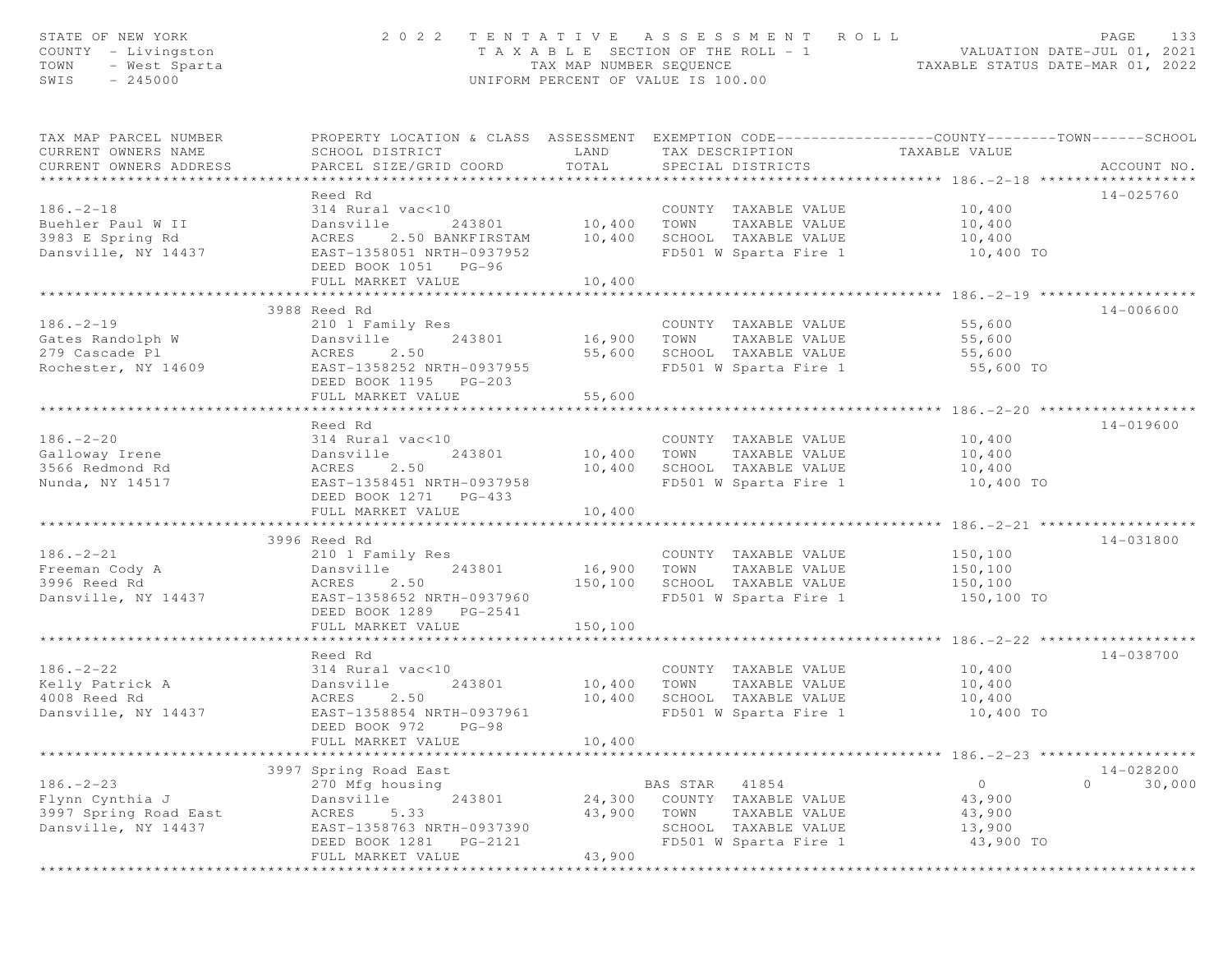| STATE OF NEW YORK<br>COUNTY - Livingston<br>TOWN<br>- West Sparta<br>$-245000$<br>SWIS |                                                                                                                                               | TAX MAP NUMBER SEQUENCE | 2022 TENTATIVE ASSESSMENT ROLL<br>TAXABLE SECTION OF THE ROLL - 1<br>UNIFORM PERCENT OF VALUE IS 100.00 |                                      | PAGE<br>134               |
|----------------------------------------------------------------------------------------|-----------------------------------------------------------------------------------------------------------------------------------------------|-------------------------|---------------------------------------------------------------------------------------------------------|--------------------------------------|---------------------------|
| TAX MAP PARCEL NUMBER<br>CURRENT OWNERS NAME<br>CURRENT OWNERS ADDRESS                 | PROPERTY LOCATION & CLASS ASSESSMENT EXEMPTION CODE----------------COUNTY-------TOWN------SCHOOL<br>SCHOOL DISTRICT<br>PARCEL SIZE/GRID COORD | LAND<br>TOTAL           | TAX DESCRIPTION<br>SPECIAL DISTRICTS                                                                    | TAXABLE VALUE                        | ACCOUNT NO.               |
|                                                                                        | Spring Road East                                                                                                                              |                         |                                                                                                         |                                      | 14-003700                 |
| $186. - 2 - 24$                                                                        | 314 Rural vac<10                                                                                                                              |                         | COUNTY TAXABLE VALUE                                                                                    | 11,200                               |                           |
| Flynn Cynthia J                                                                        | Dansville<br>243801                                                                                                                           | 11,200 TOWN             | TAXABLE VALUE                                                                                           | 11,200                               |                           |
| 3997 Spring Road East                                                                  | ACRES<br>2.80                                                                                                                                 | 11,200                  | SCHOOL TAXABLE VALUE                                                                                    | 11,200                               |                           |
| Dansville, NY 14437                                                                    | EAST-1358461 NRTH-0937367                                                                                                                     |                         | FD501 W Sparta Fire 1                                                                                   | 11,200 TO                            |                           |
|                                                                                        | DEED BOOK 1281 PG-2121<br>FULL MARKET VALUE                                                                                                   | 11,200                  |                                                                                                         |                                      |                           |
|                                                                                        | ************************                                                                                                                      | ***********             |                                                                                                         | ************* 186. - 2 - 25 ******** |                           |
|                                                                                        | 3987 Spring Road East                                                                                                                         |                         |                                                                                                         |                                      | 14-003100                 |
| $186. - 2 - 25$                                                                        | 210 1 Family Res                                                                                                                              |                         | COUNTY TAXABLE VALUE                                                                                    | 79,200                               |                           |
| Cotter Charles Richard                                                                 | Dansville 243801                                                                                                                              | 17,900 TOWN             | TAXABLE VALUE                                                                                           | 79,200                               |                           |
| Cotter Natasha Lynn                                                                    | Land Contract to Stephen                                                                                                                      |                         | 79,200 SCHOOL TAXABLE VALUE                                                                             | 79,200                               |                           |
| 3987 Spring Rd E<br>Dansville, NY 14437                                                | ACRES 2.90<br>EAST-1358262 NRTH-0937364                                                                                                       |                         | FD501 W Sparta Fire 1                                                                                   | 79,200 TO                            |                           |
|                                                                                        | DEED BOOK 1283 PG-154                                                                                                                         |                         |                                                                                                         |                                      |                           |
|                                                                                        | FULL MARKET VALUE                                                                                                                             | 79,200                  |                                                                                                         |                                      |                           |
|                                                                                        |                                                                                                                                               |                         |                                                                                                         |                                      |                           |
|                                                                                        | 3983 Spring Road East                                                                                                                         |                         |                                                                                                         |                                      | $14 - 025750$<br>$\Omega$ |
| $186. - 2 - 26$<br>Buehler Paul W II                                                   | 210 1 Family Res<br>Dansville<br>243801                                                                                                       |                         | BAS STAR 41854<br>18,200 COUNTY TAXABLE VALUE                                                           | $\overline{0}$<br>42,500             | 30,000                    |
| 3983 Spring Road East                                                                  | ACRES<br>3.00 BANKFIRSTAM                                                                                                                     | 42,500 TOWN             | TAXABLE VALUE                                                                                           | 42,500                               |                           |
| Dansville, NY 14437                                                                    | EAST-1358062 NRTH-0937349                                                                                                                     |                         | SCHOOL TAXABLE VALUE                                                                                    | 12,500                               |                           |
|                                                                                        | DEED BOOK 1051 PG-99                                                                                                                          |                         | FD501 W Sparta Fire 1                                                                                   | 42,500 TO                            |                           |
|                                                                                        | FULL MARKET VALUE                                                                                                                             | 42,500                  |                                                                                                         |                                      |                           |
|                                                                                        | 3977 Spring Road East                                                                                                                         |                         |                                                                                                         |                                      | 14-033100                 |
| $186. - 2 - 27$                                                                        | 314 Rural vac<10                                                                                                                              |                         | COUNTY TAXABLE VALUE                                                                                    | 11,700                               |                           |
| Knapp Thomas                                                                           | 243801<br>Dansville                                                                                                                           | 11,700 TOWN             | TAXABLE VALUE                                                                                           | 11,700                               |                           |
| 3978 Spring Road East                                                                  | ACRES<br>3.00                                                                                                                                 | 11,700                  | SCHOOL TAXABLE VALUE                                                                                    | 11,700                               |                           |
| Dansville, NY 14437                                                                    | EAST-1357866 NRTH-0937345                                                                                                                     |                         | FD501 W Sparta Fire 1                                                                                   | 11,700 TO                            |                           |
|                                                                                        | DEED BOOK 908<br>$PG-115$                                                                                                                     |                         |                                                                                                         |                                      |                           |
|                                                                                        | FULL MARKET VALUE                                                                                                                             | 11,700                  |                                                                                                         | ********* 186.-2-28 *****            |                           |
|                                                                                        | 3971 Spring Road East                                                                                                                         |                         |                                                                                                         |                                      | $14 - 003000$             |
| $186. - 2 - 28$                                                                        | 260 Seasonal res                                                                                                                              |                         | COUNTY TAXABLE VALUE                                                                                    | 48,900                               |                           |
| DeZarn Eugene                                                                          | 243801<br>Dansville                                                                                                                           | 17,900                  | TOWN<br>TAXABLE VALUE                                                                                   | 48,900                               |                           |
| DeZarn Kimberly                                                                        | ACRES<br>2.90                                                                                                                                 | 48,900                  | SCHOOL TAXABLE VALUE                                                                                    | 48,900                               |                           |
| 3965 Spring Road East                                                                  | EAST-1357665 NRTH-0937342                                                                                                                     |                         | FD501 W Sparta Fire 1                                                                                   | 48,900 TO                            |                           |
| Dansville, NY 14437                                                                    | DEED BOOK 1283 PG-1549<br>FULL MARKET VALUE                                                                                                   | 48,900                  |                                                                                                         |                                      |                           |
|                                                                                        |                                                                                                                                               |                         |                                                                                                         |                                      |                           |
|                                                                                        | 3965 Spring Road East                                                                                                                         |                         |                                                                                                         |                                      | 14-017100                 |
| $186. - 2 - 29$                                                                        | 210 1 Family Res                                                                                                                              |                         | COUNTY TAXABLE VALUE                                                                                    | 74,100                               |                           |
| Dezarn Eugene                                                                          | Dansville<br>243801                                                                                                                           | 17,400                  | TOWN<br>TAXABLE VALUE                                                                                   | 74,100                               |                           |
| Keil Kimberly<br>3965 Spring Rd E                                                      | ACRES<br>2.70                                                                                                                                 | 74,100                  | SCHOOL TAXABLE VALUE<br>FD501 W Sparta Fire 1                                                           | 74,100<br>74,100 TO                  |                           |
| Dansville, NY 14437                                                                    | EAST-1357461 NRTH-0937381<br>DEED BOOK 1243<br>PG-230                                                                                         |                         |                                                                                                         |                                      |                           |
|                                                                                        | FULL MARKET VALUE                                                                                                                             | 74,100                  |                                                                                                         |                                      |                           |
|                                                                                        |                                                                                                                                               |                         |                                                                                                         |                                      |                           |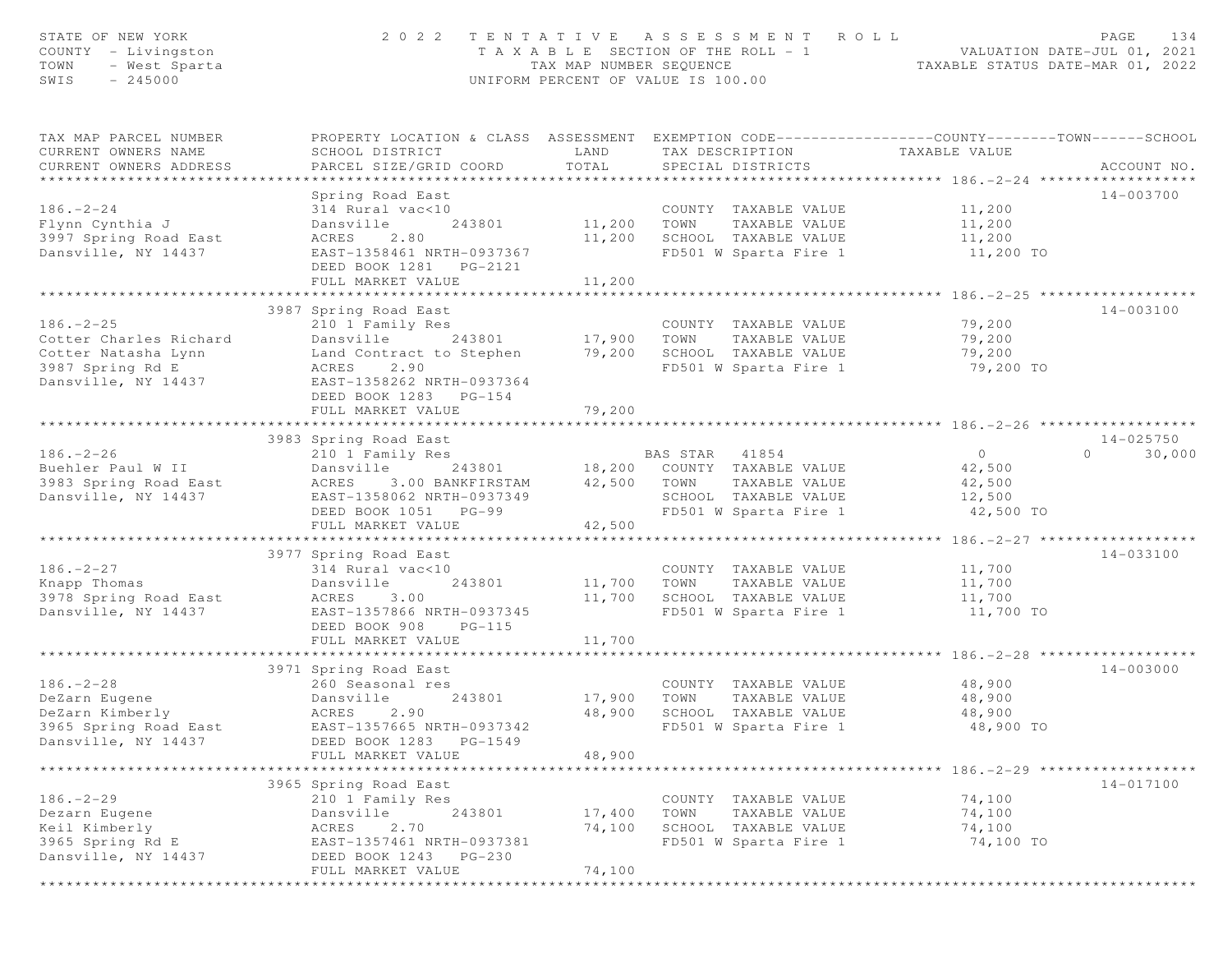| STATE OF NEW YORK<br>COUNTY - Livingston<br>- West Sparta<br>TOWN<br>SWIS<br>$-245000$                       | 2 0 2 2                                                                                                                                                          | TAX MAP NUMBER SEQUENCE<br>UNIFORM PERCENT OF VALUE IS 100.00 | TENTATIVE ASSESSMENT ROLL<br>T A X A B L E SECTION OF THE ROLL - 1                                                                             | VALUATION DATE-JUL 01, 2021                                  | PAGE<br>135<br>TAXABLE STATUS DATE-MAR 01, 2022 |
|--------------------------------------------------------------------------------------------------------------|------------------------------------------------------------------------------------------------------------------------------------------------------------------|---------------------------------------------------------------|------------------------------------------------------------------------------------------------------------------------------------------------|--------------------------------------------------------------|-------------------------------------------------|
| TAX MAP PARCEL NUMBER<br>CURRENT OWNERS NAME<br>CURRENT OWNERS ADDRESS                                       | SCHOOL DISTRICT<br>PARCEL SIZE/GRID COORD                                                                                                                        | LAND<br>TOTAL                                                 | PROPERTY LOCATION & CLASS ASSESSMENT EXEMPTION CODE----------------COUNTY-------TOWN------SCHOOL<br>TAX DESCRIPTION<br>SPECIAL DISTRICTS       | TAXABLE VALUE                                                | ACCOUNT NO.                                     |
|                                                                                                              |                                                                                                                                                                  |                                                               |                                                                                                                                                |                                                              |                                                 |
| $186. - 2 - 30$<br>Behrens Norman W<br>Behrens Margaret<br>3865 Brick School House Rd                        | 3961 Spring Road East<br>314 Rural vac<10<br>Dansville<br>243801<br>ACRES<br>2.60<br>EAST-1357263 NRTH-0937388                                                   | 10,700<br>10,700                                              | COUNTY TAXABLE VALUE<br>TOWN<br>TAXABLE VALUE<br>SCHOOL TAXABLE VALUE<br>FD501 W Sparta Fire 1                                                 | 10,700<br>10,700<br>10,700<br>10,700 TO                      | 14-001300                                       |
| Hamlin, NY 14464                                                                                             | FULL MARKET VALUE<br>****************************                                                                                                                | 10,700                                                        |                                                                                                                                                |                                                              |                                                 |
| $186. - 2 - 31$<br>Bradley Debbie<br>44 Big Tree St<br>Livonia, NY 14487-9609                                | 3955 Spring Road East<br>314 Rural vac<10<br>Dansville<br>243801<br>ACRES<br>2.60<br>EAST-1357062 NRTH-0937383<br>DEED BOOK 633<br>PG-00290                      | 10,700<br>10,700                                              | COUNTY TAXABLE VALUE<br>TOWN<br>TAXABLE VALUE<br>SCHOOL TAXABLE VALUE<br>FD501 W Sparta Fire 1                                                 | 10,700<br>10,700<br>10,700<br>10,700 TO                      | 14-013300                                       |
|                                                                                                              | FULL MARKET VALUE                                                                                                                                                | 10,700                                                        |                                                                                                                                                |                                                              |                                                 |
|                                                                                                              |                                                                                                                                                                  |                                                               |                                                                                                                                                |                                                              |                                                 |
| $186. - 2 - 32$<br>Bradley Deborah<br>44 Big Tree St<br>Livonia, NY 14487-9609                               | 3955 Spring Road East<br>314 Rural vac<10<br>243801<br>Dansville<br>ACRES<br>2.72<br>EAST-1356857 NRTH-0937385<br>DEED BOOK 662<br>PG-00110                      | 11,000<br>11,000                                              | COUNTY TAXABLE VALUE<br>TAXABLE VALUE<br>TOWN<br>SCHOOL TAXABLE VALUE<br>FD501 W Sparta Fire 1                                                 | 11,000<br>11,000<br>11,000<br>11,000 TO                      | $14 - 037670$                                   |
|                                                                                                              | FULL MARKET VALUE                                                                                                                                                | 11,000                                                        |                                                                                                                                                |                                                              |                                                 |
|                                                                                                              |                                                                                                                                                                  |                                                               |                                                                                                                                                |                                                              |                                                 |
| $186. - 2 - 33.1$<br>Augello Charles<br>Flagg Eileen<br>c/o Matt Flagg<br>73 E Wautoma Beach Rd              | 3958 Spring Road East<br>260 Seasonal res<br>243801<br>Dansville<br>ACRES<br>5.50<br>EAST-1356974 NRTH-0936819<br>DEED BOOK 755<br>PG-00224                      | 24,700<br>77,500                                              | COUNTY TAXABLE VALUE<br>TAXABLE VALUE<br>TOWN<br>SCHOOL TAXABLE VALUE<br>FD501 W Sparta Fire 1                                                 | 77,500<br>77,500<br>77,500<br>77,500 TO                      | 14-037655                                       |
| Hilton, NY 14468                                                                                             | FULL MARKET VALUE                                                                                                                                                | 77,500                                                        |                                                                                                                                                |                                                              |                                                 |
| $186. - 2 - 35$<br>Kuehne Mark D<br>469 Pocatello Rd<br>Middletown, NY 10940-3016                            | 3962 Spring Road East<br>314 Rural vac<10<br>243801<br>Dansville<br>ACRES<br>2.70<br>EAST-1357276 NRTH-0936811<br>DEED BOOK 873<br>$PG-122$<br>FULL MARKET VALUE | 10,900<br>10,900<br>10,900                                    | COUNTY TAXABLE VALUE<br>TOWN<br>TAXABLE VALUE<br>SCHOOL TAXABLE VALUE<br>FD501 W Sparta Fire 1                                                 | 10,900<br>10,900<br>10,900<br>10,900 TO                      | $14 - 025100$                                   |
|                                                                                                              | * * * * * * * * * * * * * * *                                                                                                                                    |                                                               | ******************                                                                                                                             | ****************** 186. - 2 - 36 ******************          |                                                 |
|                                                                                                              | 3966 Spring Road East                                                                                                                                            |                                                               |                                                                                                                                                |                                                              | 14-004950                                       |
| $186. - 2 - 36$<br>Harcleroad Robert G<br>Harcleroad Susan E<br>3966 Spring Road East<br>Dansville, NY 14437 | 210 1 Family Res<br>Dansville<br>243801<br>ACRES<br>2.60<br>EAST-1357473 NRTH-0936784<br>DEED BOOK 825<br>PG-196<br>FULL MARKET VALUE                            | 86,700<br>86,700                                              | VET WAR CT 41121<br>17,200 ENH STAR<br>41834<br>COUNTY TAXABLE VALUE<br>TOWN<br>TAXABLE VALUE<br>SCHOOL TAXABLE VALUE<br>FD501 W Sparta Fire 1 | 13,005<br>$\circ$<br>73,695<br>73,695<br>11,800<br>86,700 TO | $\circ$<br>13,005<br>74,900<br>$\circ$          |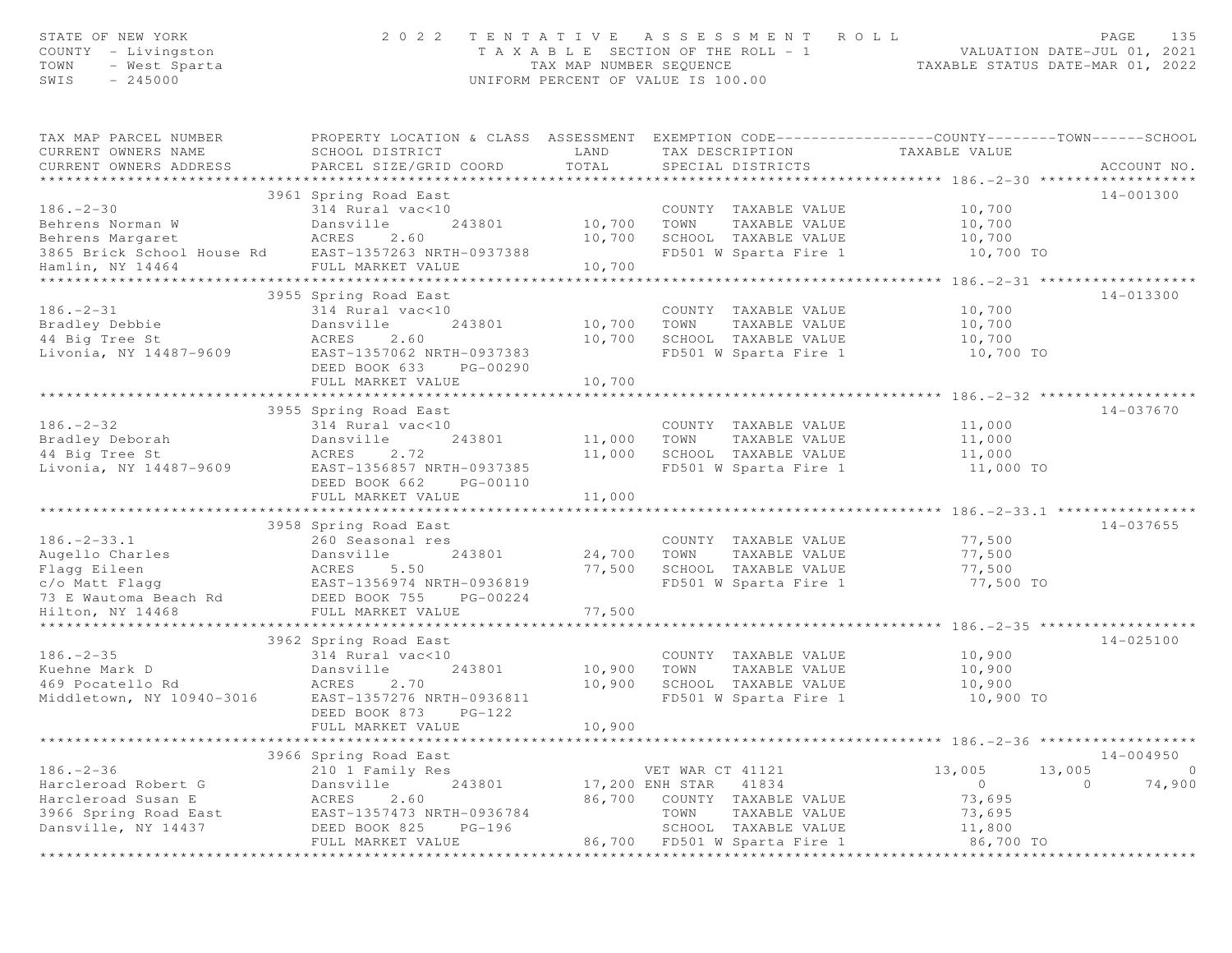| STATE OF NEW YORK<br>COUNTY - Livingston<br>TOWN<br>- West Sparta<br>SWIS<br>$-245000$           | 2 0 2 2                                                                                                                                                                   | TAX MAP NUMBER SEQUENCE                      | TENTATIVE ASSESSMENT ROLL<br>T A X A B L E SECTION OF THE ROLL - 1<br>UNIFORM PERCENT OF VALUE IS 100.00                   |               | 136<br>PAGE<br>VALUATION DATE-JUL 01, 2021<br>TAXABLE STATUS DATE-MAR 01, 2022               |
|--------------------------------------------------------------------------------------------------|---------------------------------------------------------------------------------------------------------------------------------------------------------------------------|----------------------------------------------|----------------------------------------------------------------------------------------------------------------------------|---------------|----------------------------------------------------------------------------------------------|
| TAX MAP PARCEL NUMBER<br>CURRENT OWNERS NAME<br>CURRENT OWNERS ADDRESS                           | PROPERTY LOCATION & CLASS ASSESSMENT EXEMPTION CODE----------------COUNTY-------TOWN------SCHOOL<br>SCHOOL DISTRICT<br>PARCEL SIZE/GRID COORD                             | LAND<br>TOTAL                                | TAX DESCRIPTION<br>SPECIAL DISTRICTS                                                                                       | TAXABLE VALUE | ACCOUNT NO.                                                                                  |
|                                                                                                  |                                                                                                                                                                           |                                              |                                                                                                                            |               |                                                                                              |
| $186. - 2 - 37$<br>Conroy Pamela<br>3972 Spring Rd E<br>Dansville, NY 14437                      | 3972 Spring Road East<br>270 Mfg housing<br>243801<br>Dansville<br>ACRES<br>2.40<br>EAST-1357672 NRTH-0936777<br>DEED BOOK 666<br>PG-00115<br>FULL MARKET VALUE           | 16,600<br>25,400<br>25,400                   | COUNTY TAXABLE VALUE<br>TOWN<br>TAXABLE VALUE<br>SCHOOL TAXABLE VALUE<br>FD501 W Sparta Fire 1                             |               | 14-029900<br>25,400<br>25,400<br>25,400<br>25,400 TO                                         |
|                                                                                                  |                                                                                                                                                                           |                                              |                                                                                                                            |               |                                                                                              |
| $186. - 2 - 38$<br>Knapp Thomas<br>Knapp Tammy<br>3978 Spring Road East<br>Dansville, NY 14437   | 3978 Spring Road East<br>270 Mfg housing<br>243801<br>Dansville<br>ACRES<br>2.39<br>EAST-1357876 NRTH-0936759<br>DEED BOOK 1105 PG-351                                    | 47,200                                       | BAS STAR<br>41854<br>16,600 COUNTY TAXABLE VALUE<br>TOWN<br>TAXABLE VALUE<br>SCHOOL TAXABLE VALUE<br>FD501 W Sparta Fire 1 |               | 14-037300<br>$\overline{0}$<br>$\Omega$<br>30,000<br>47,200<br>47,200<br>17,200<br>47,200 TO |
|                                                                                                  | FULL MARKET VALUE                                                                                                                                                         | 47,200                                       |                                                                                                                            |               |                                                                                              |
| $186. - 2 - 39$<br>Shraeder Steven R<br>72 East St<br>Honeoye Falls, NY 14472                    | ***********************************<br>3980 Spring Road East<br>270 Mfg housing<br>243801<br>Dansville<br>ACRES<br>2.50<br>EAST-1358074 NRTH-0936755<br>FULL MARKET VALUE | **************<br>16,900<br>26,900<br>26,900 | COUNTY TAXABLE VALUE<br>TOWN<br>TAXABLE VALUE<br>SCHOOL TAXABLE VALUE<br>FD501 W Sparta Fire 1                             |               | $14 - 037325$<br>26,900<br>26,900<br>26,900<br>26,900 TO                                     |
|                                                                                                  |                                                                                                                                                                           |                                              |                                                                                                                            |               |                                                                                              |
| $186. - 2 - 40$<br>Carney Chad<br>Gibson Deborah<br>3988 Spring Road East<br>Dansville, NY 14437 | 3988 Spring Road East<br>270 Mfg housing<br>243801<br>Dansville<br>ACRES<br>2.50<br>EAST-1358271 NRTH-0936772<br>DEED BOOK 1271 PG-234<br>FULL MARKET VALUE               | 16,900<br>42,600<br>42,600                   | BAS STAR 41854<br>COUNTY TAXABLE VALUE<br>TAXABLE VALUE<br>TOWN<br>SCHOOL TAXABLE VALUE<br>FD501 W Sparta Fire 1           |               | 14-009700<br>$\overline{0}$<br>30,000<br>$\Omega$<br>42,600<br>42,600<br>12,600<br>42,600 TO |
|                                                                                                  | 3990 Spring Road East                                                                                                                                                     |                                              |                                                                                                                            |               | *********** 186. - 2 - 41 ********************<br>$14 - 025740$                              |
| $186. - 2 - 41$<br>Carney Chad<br>3990 Spring Road East<br>Dansville, NY 14437                   | 270 Mfg housing<br>243801<br>Dansville<br>ACRES<br>2.70<br>EAST-1358471 NRTH-0936766<br>DEED BOOK 1292<br>$PG-56$<br>FULL MARKET VALUE                                    | 17,400<br>33,000<br>33,000                   | COUNTY TAXABLE VALUE<br>TOWN<br>TAXABLE VALUE<br>SCHOOL TAXABLE VALUE<br>FD501 W Sparta Fire 1                             |               | 33,000<br>33,000<br>33,000<br>33,000 TO                                                      |
|                                                                                                  |                                                                                                                                                                           |                                              |                                                                                                                            |               |                                                                                              |
| $186. - 2 - 42.1$<br>Green Dylan M<br>3996 Spring Road East<br>Dansville, NY 14437               | 3996 Spring Road East<br>270 Mfg housing<br>Dansville<br>243801<br>ACRES<br>5.48<br>EAST-1358773 NRTH-0936790<br>DEED BOOK 1296<br>PG-2679<br>FULL MARKET VALUE           | 24,600<br>38,400<br>38,400                   | COUNTY TAXABLE VALUE<br>TOWN<br>TAXABLE VALUE<br>SCHOOL TAXABLE VALUE<br>FD501 W Sparta Fire 1                             |               | $14 - 042550$<br>38,400<br>38,400<br>38,400<br>38,400 TO                                     |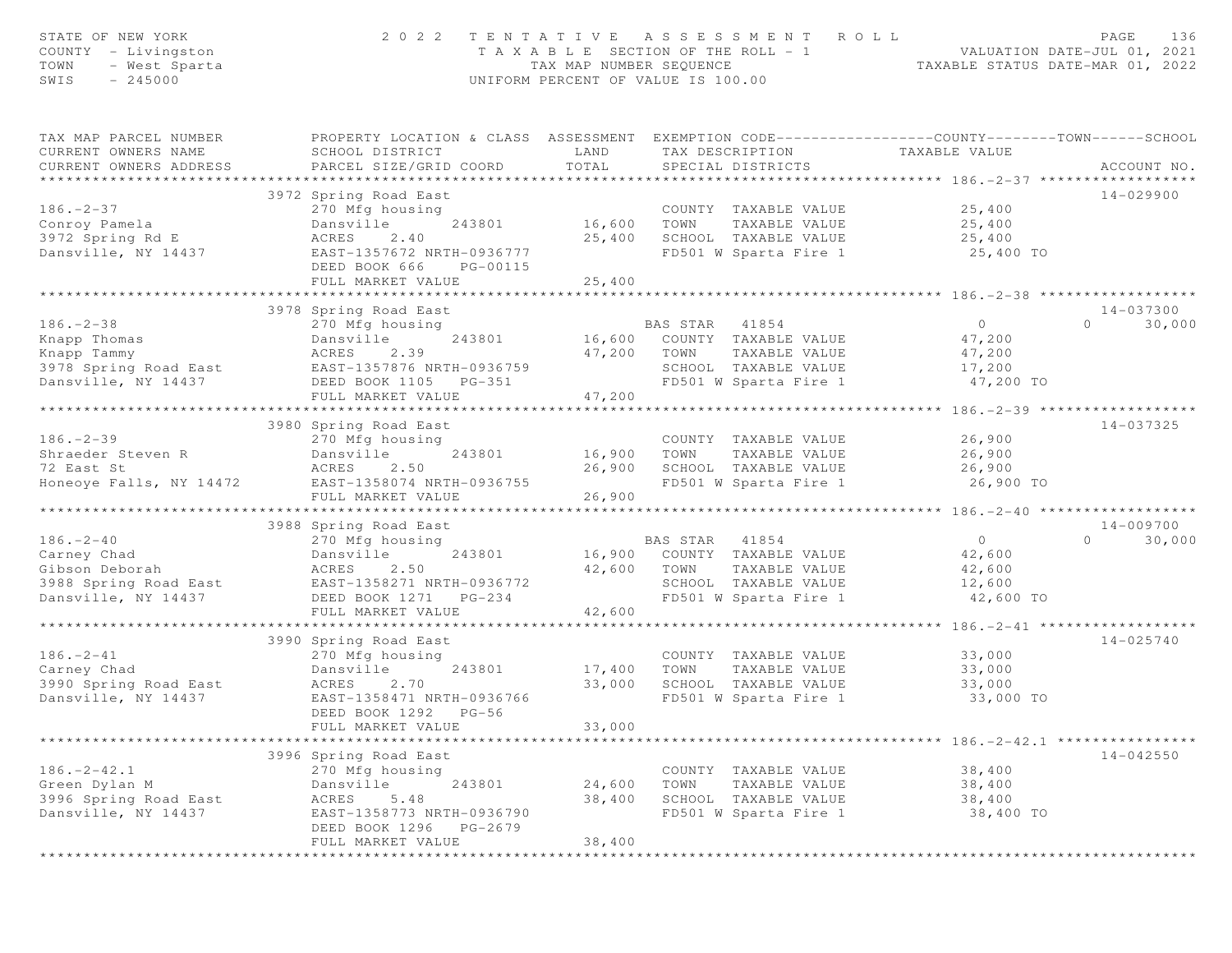|      | STATE OF NEW YORK   | 2022 TENTATIVE ASSESSMENT ROLL     |  |                                  | PAGE                        | 137 |
|------|---------------------|------------------------------------|--|----------------------------------|-----------------------------|-----|
|      | COUNTY - Livingston | TAXABLE SECTION OF THE ROLL - 1    |  |                                  | VALUATION DATE-JUL 01, 2021 |     |
| TOWN | – West Sparta       | MAP SECTION - 186                  |  | TAXABLE STATUS DATE-MAR 01, 2022 |                             |     |
| SWIS | $-245000$           | $SUB - SECTION - 000$              |  |                                  | RPS150/V04/L015             |     |
|      |                     | UNIFORM PERCENT OF VALUE IS 100.00 |  |                                  | CURRENT DATE 4/19/2022      |     |

## \*\*\* S P E C I A L D I S T R I C T S U M M A R Y \*\*\*

|                                 | TOTAL EXTENSION | EXTENSION | AD VALOREM | <b>FXFMPT</b> | <b>TAXABLE</b> |
|---------------------------------|-----------------|-----------|------------|---------------|----------------|
| CODE DISTRICT NAME PARCELS TYPE |                 | VALUE     | VALUE      | AMOUNT        | VALUE          |
|                                 |                 |           |            |               |                |
| AG003 Ag District #3            | 20 TOTAL        |           | 3098.900   |               | 3098,900       |
| FD501 W Sparta Fire             | 120 TOTAL       |           | 11196,500  |               | 11196,500      |

### \*\*\* S C H O O L D I S T R I C T S U M M A R Y \*\*\*

| CODE             | DISTRICT NAME             | TOTAL<br>PARCELS | ASSESSED<br>LAND    | ASSESSED<br>TOTAL    | <b>EXEMPT</b><br>AMOUNT | TOTAL<br>TAXABLE     | STAR<br>AMOUNT      | STAR<br>TAXABLE      |
|------------------|---------------------------|------------------|---------------------|----------------------|-------------------------|----------------------|---------------------|----------------------|
| 243801<br>244001 | Dansville<br>Keshequa     | 102<br>18        | 4053,700<br>764,600 | 9143,200<br>2053,300 | 1135,042<br>55,008      | 8008,158<br>1998,292 | 1050,760<br>254,900 | 6957,398<br>1743,392 |
|                  | $S \cup B = T \cup T A L$ | 120              | 4818,300            | 11196,500            | 1190,050                | 10006,450            | 1305,660            | 8700,790             |
|                  | TOTAL                     | 120              | 4818,300            | 11196,500            | 1190,050                | 10006,450            | 1305,660            | 8700,790             |

### \*\*\* S Y S T E M C O D E S S U M M A R Y \*\*\*

### NO SYSTEM EXEMPTIONS AT THIS LEVEL

### \*\*\* E X E M P T I O N S U M M A R Y \*\*\*

|       |             | TOTAL          |          |          |          |
|-------|-------------|----------------|----------|----------|----------|
| CODE  | DESCRIPTION | PARCELS        | COUNTY   | TOWN     | SCHOOL   |
| 41121 | VET WAR CT  | $\overline{2}$ | 20,895   | 20,895   |          |
| 41131 | VET COM CT  |                | 35,000   | 35,000   |          |
| 41141 | VET DIS CT  |                | 70,000   | 70,000   |          |
| 41700 | AGR BLD     |                | 72,900   | 72,900   | 72,900   |
| 41720 | AG DIST C   | 10             | 714,339  | 714,339  | 714,339  |
| 41730 | AG DIST IN  | 3              | 345,021  | 345,021  | 345,021  |
| 41800 | SR CITIZEN  |                | 17,884   | 17,884   | 21,040   |
| 41834 | ENH STAR    | 10             |          |          | 705,660  |
| 41854 | BAS STAR    | 20             |          |          | 600,000  |
| 41930 | DISABILITY  |                | 36,750   | 36,750   | 36,750   |
|       | TO TAL      | 50             | 1312,789 | 1312,789 | 2495,710 |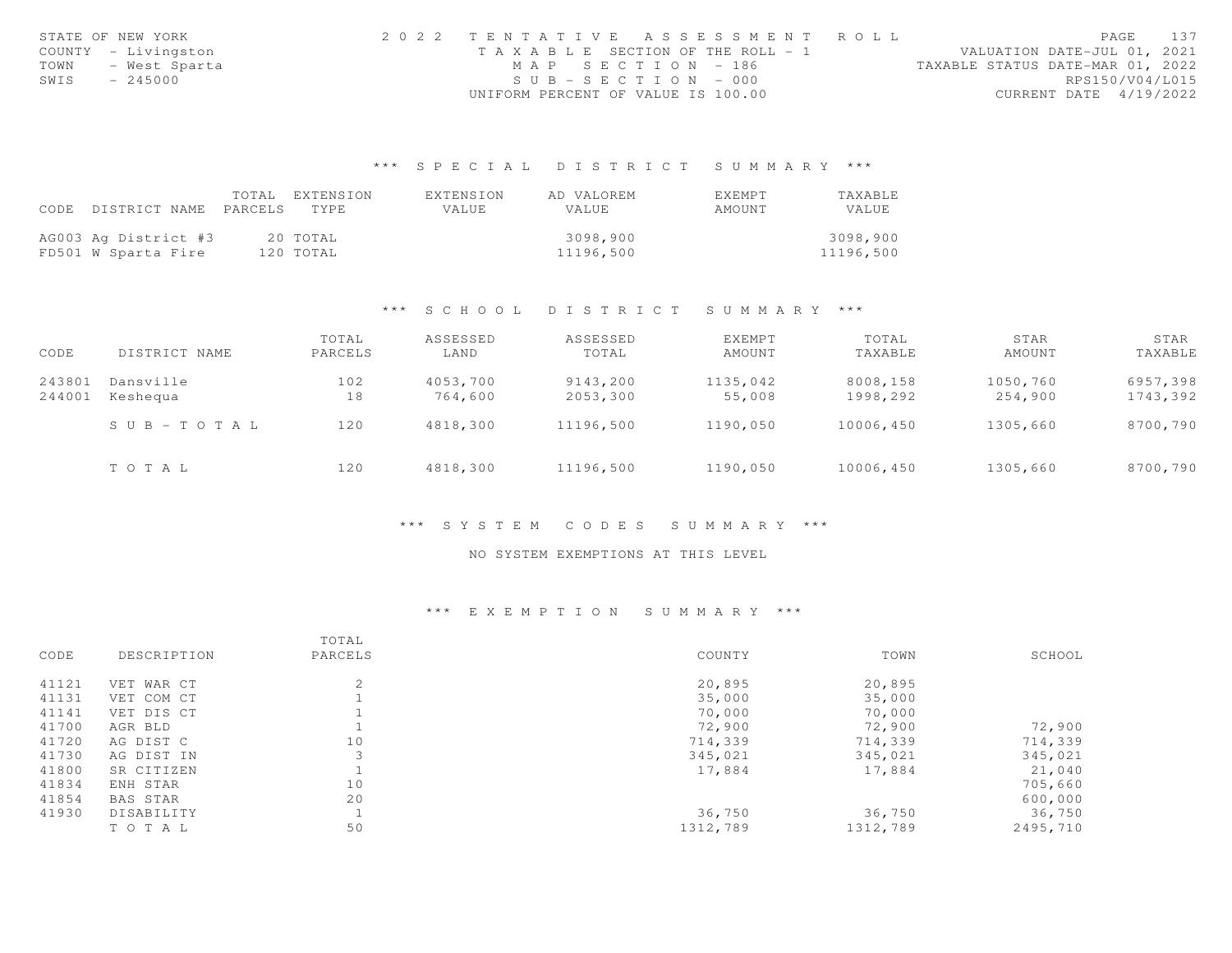| STATE OF NEW YORK     | 2022 TENTATIVE ASSESSMENT ROLL        | PAGE                             | 138 |
|-----------------------|---------------------------------------|----------------------------------|-----|
| COUNTY - Livingston   | T A X A B L E SECTION OF THE ROLL - 1 | VALUATION DATE-JUL 01, 2021      |     |
| TOWN<br>- West Sparta | MAP SECTION - 186                     | TAXABLE STATUS DATE-MAR 01, 2022 |     |
| SWIS<br>$-245000$     | $SUB - SECTION - 000$                 | RPS150/V04/L015                  |     |
|                       | UNIFORM PERCENT OF VALUE IS 100.00    | CURRENT DATE 4/19/2022           |     |

# \*\*\* G R A N D T O T A L S \*\*\*

| ROLL |                       | TOTAL   | ASSESSED | ASSESSED  | TAXABLE  | TAXABLE  | TAXABLE   | STAR     |
|------|-----------------------|---------|----------|-----------|----------|----------|-----------|----------|
| SEC  | DESCRIPTION           | PARCELS | LAND     | TOTAL     | COUNTY   | TOWN     | SCHOOL    | TAXABLE  |
|      | <b><i>TAXABLE</i></b> | 120     | 4818,300 | 11196,500 | 9883,711 | 9883,711 | 10006,450 | 8700,790 |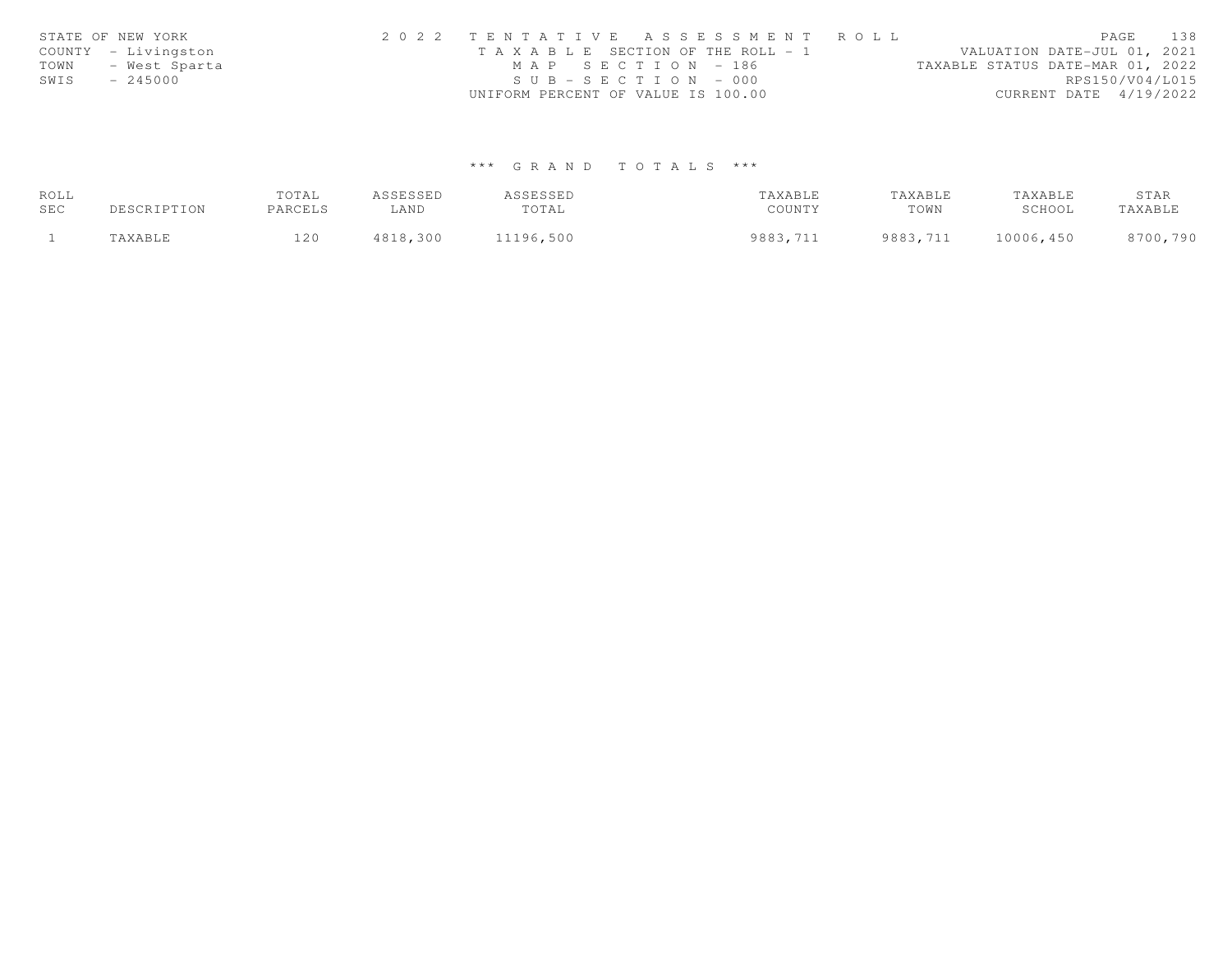| STATE OF NEW YORK<br>COUNTY - Livingston<br>TOWN<br>- West Sparta<br>$-245000$<br>SWIS        |                                                                                                                                                                                                                        |                           | 2022 TENTATIVE ASSESSMENT ROLL<br>T A X A B L E SECTION OF THE ROLL - 1 VALUATION DATE-JUL 01, 2021<br>TAX MAP NUMBER SEQUENCE TAXABLE STATUS DATE-MAR 01, 2022<br>UNIFORM PERCENT OF VALUE IS 100.00 |                                             | PAGE | 139         |
|-----------------------------------------------------------------------------------------------|------------------------------------------------------------------------------------------------------------------------------------------------------------------------------------------------------------------------|---------------------------|-------------------------------------------------------------------------------------------------------------------------------------------------------------------------------------------------------|---------------------------------------------|------|-------------|
| TAX MAP PARCEL NUMBER                                                                         | PROPERTY LOCATION & CLASS ASSESSMENT EXEMPTION CODE-----------------COUNTY-------TOWN------SCHOOL                                                                                                                      |                           |                                                                                                                                                                                                       |                                             |      |             |
| CURRENT OWNERS NAME<br>CURRENT OWNERS ADDRESS                                                 | SCHOOL DISTRICT<br>PARCEL SIZE/GRID COORD                                                                                                                                                                              |                           | LAND TAX DESCRIPTION TAXABLE VALUE COORD TOTAL SPECIAL DISTRICTS                                                                                                                                      |                                             |      | ACCOUNT NO. |
|                                                                                               |                                                                                                                                                                                                                        |                           |                                                                                                                                                                                                       |                                             |      |             |
|                                                                                               | 8940 Green Rd                                                                                                                                                                                                          |                           |                                                                                                                                                                                                       |                                             |      |             |
| $187. - 1 - 1.2$                                                                              | 322 Rural vac>10                                                                                                                                                                                                       |                           |                                                                                                                                                                                                       |                                             |      |             |
| Hillier Michael A                                                                             | Dansville                                                                                                                                                                                                              |                           | 0<br>243801 69,400 TOWN TAXABLE VALUE 69,400<br>69,400 TOWN TAXABLE VALUE 69,400                                                                                                                      |                                             |      |             |
| 19 N Church St                                                                                | ACRES 32.20                                                                                                                                                                                                            |                           |                                                                                                                                                                                                       |                                             |      |             |
| Nunda, NY 14517                                                                               | EAST-1357696 NRTH-0944596                                                                                                                                                                                              |                           | 69,400 SCHOOL TAXABLE VALUE 69,400<br>FD501 W Sparta Fire 1 69,400 TO                                                                                                                                 |                                             |      |             |
|                                                                                               | DEED BOOK 1286 PG-518                                                                                                                                                                                                  |                           |                                                                                                                                                                                                       |                                             |      |             |
|                                                                                               | FULL MARKET VALUE                                                                                                                                                                                                      | 69,400                    |                                                                                                                                                                                                       |                                             |      |             |
|                                                                                               |                                                                                                                                                                                                                        |                           |                                                                                                                                                                                                       | ****************** 187.-1-1.3               |      |             |
| $187. - 1 - 1.3$                                                                              | 8955 Green Rd                                                                                                                                                                                                          |                           |                                                                                                                                                                                                       |                                             |      |             |
|                                                                                               | 260 Seasonal res<br>243801                                                                                                                                                                                             |                           | COUNTY TAXABLE VALUE 212,100                                                                                                                                                                          |                                             |      |             |
|                                                                                               |                                                                                                                                                                                                                        |                           | 116,100 TOWN TAXABLE VALUE 212,100<br>212,100 SCHOOL TAXABLE VALUE 212,100                                                                                                                            |                                             |      |             |
|                                                                                               | EAST-1359910 NRTH-0944202                                                                                                                                                                                              |                           | FD501 W Sparta Fire 1 212,100 TO                                                                                                                                                                      |                                             |      |             |
|                                                                                               | DEED BOOK 915 PG-388                                                                                                                                                                                                   |                           |                                                                                                                                                                                                       |                                             |      |             |
|                                                                                               | FULL MARKET VALUE                                                                                                                                                                                                      | 212,100                   |                                                                                                                                                                                                       |                                             |      |             |
|                                                                                               | ********************************                                                                                                                                                                                       | * * * * * * * * * * * * * |                                                                                                                                                                                                       |                                             |      |             |
|                                                                                               | Kysorville-Byersville Rd                                                                                                                                                                                               |                           |                                                                                                                                                                                                       |                                             |      |             |
| $187. - 1 - 1.12$                                                                             |                                                                                                                                                                                                                        |                           |                                                                                                                                                                                                       |                                             |      |             |
| Coombs Michael D                                                                              |                                                                                                                                                                                                                        |                           |                                                                                                                                                                                                       |                                             |      |             |
| 1554 Powderly Rd                                                                              |                                                                                                                                                                                                                        |                           |                                                                                                                                                                                                       |                                             |      |             |
| Waterloo, NY 13165                                                                            | 260 Seasonal res<br>Dansville 243801 9,600 TOWN TAXABLE VALUE 30,500<br>FRNT 161.00 DPTH 200.00 30,500 SCHOOL TAXABLE VALUE 30,500<br>EAST-1361212 NRTH-0944834 FD501 W Sparta Fire 1 30,500<br>DEED BOOK 756 DC 00100 |                           |                                                                                                                                                                                                       | 30,500 TO                                   |      |             |
|                                                                                               | DEED BOOK 756 PG-00108                                                                                                                                                                                                 |                           |                                                                                                                                                                                                       |                                             |      |             |
|                                                                                               | FULL MARKET VALUE                                                                                                                                                                                                      | 30,500                    |                                                                                                                                                                                                       |                                             |      |             |
|                                                                                               | 8916 Kysorville-Byersville Rd                                                                                                                                                                                          |                           |                                                                                                                                                                                                       |                                             |      |             |
|                                                                                               | 210 1 Family Res                                                                                                                                                                                                       |                           | VET WAR CT 41121                                                                                                                                                                                      | 19,650 19,650                               |      | $\circ$     |
| 187.-1-1.113<br>Nelson Ronald J Jr                                                            | Dansville 243801 24,000 COUNTY TAXABLE VALUE                                                                                                                                                                           |                           |                                                                                                                                                                                                       | 111,350                                     |      |             |
| 8916 Kysorville-Byersville Rd ACRES 5.23 BANKFIRSTAM 131,000 TOWN TAXABLE VALUE               |                                                                                                                                                                                                                        |                           |                                                                                                                                                                                                       | 111,350                                     |      |             |
| Nunda, NY 14517                                                                               | EAST-1360872 NRTH-0944690                                                                                                                                                                                              |                           | SCHOOL TAXABLE VALUE                                                                                                                                                                                  | 131,000                                     |      |             |
|                                                                                               | DEED BOOK 1280 PG-132                                                                                                                                                                                                  |                           | FD501 W Sparta Fire 1                                                                                                                                                                                 | 131,000 TO                                  |      |             |
|                                                                                               | FULL MARKET VALUE                                                                                                                                                                                                      | 131,000                   |                                                                                                                                                                                                       |                                             |      |             |
|                                                                                               |                                                                                                                                                                                                                        |                           |                                                                                                                                                                                                       | ************* 187.-1-1.114 **************** |      |             |
|                                                                                               | Kysorville-Byersville Rd                                                                                                                                                                                               |                           |                                                                                                                                                                                                       |                                             |      | 14-007100   |
|                                                                                               |                                                                                                                                                                                                                        |                           | COUNTY TAXABLE VALUE                                                                                                                                                                                  | 34,000                                      |      |             |
| Example 1.1.14<br>Si2 Vac w/imprv<br>Si2 Vac w/imprv<br>Dansville 243801<br>Particular 243801 | 243801                                                                                                                                                                                                                 | 34,000                    | TOWN TAXABLE VALUE                                                                                                                                                                                    | 34,000<br>34,000                            |      |             |
|                                                                                               |                                                                                                                                                                                                                        | 34,000                    | SCHOOL TAXABLE VALUE                                                                                                                                                                                  |                                             |      |             |
| Dansville, NY 14437                                                                           | EAST-1361082 NRTH-0944004                                                                                                                                                                                              |                           | FD501 W Sparta Fire 1                                                                                                                                                                                 | 34,000 TO                                   |      |             |
|                                                                                               | DEED BOOK 1280 PG-2741<br>FULL MARKET VALUE                                                                                                                                                                            | 34,000                    |                                                                                                                                                                                                       |                                             |      |             |
|                                                                                               |                                                                                                                                                                                                                        |                           |                                                                                                                                                                                                       |                                             |      |             |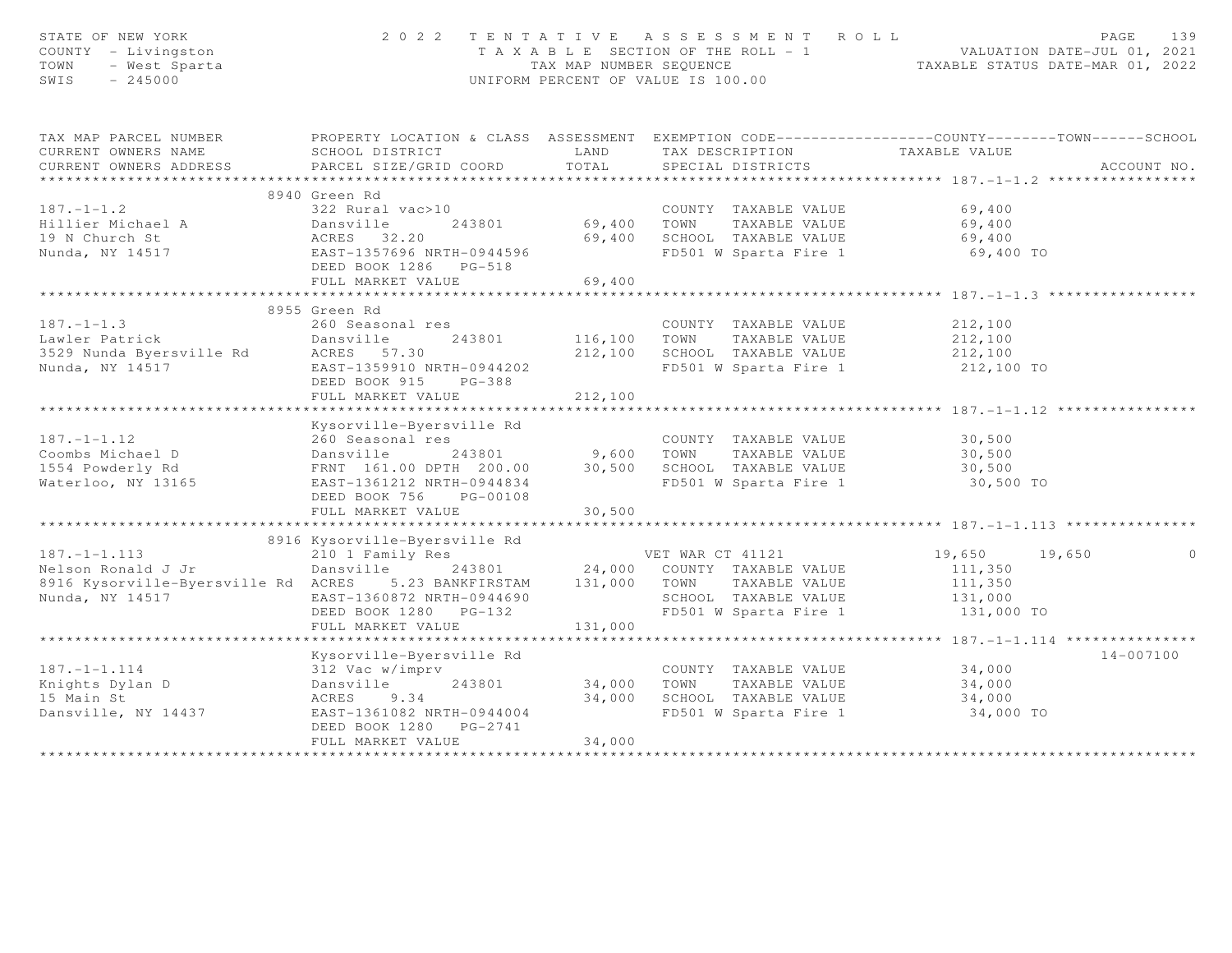| STATE OF NEW YORK                   | 2022 TENTATIVE ASSESSMENT ROLL                                |                                  | PAGE 140 |  |
|-------------------------------------|---------------------------------------------------------------|----------------------------------|----------|--|
| COUNTY - Livingston                 | T A X A B L E SECTION OF THE ROLL - 1                         | VALUATION DATE-JUL 01, 2021      |          |  |
| TOWN - West Sparta<br>SWIS - 245000 | TAX MAP NUMBER SEOUENCE<br>UNIFORM PERCENT OF VALUE IS 100.00 | TAXABLE STATUS DATE-MAR 01, 2022 |          |  |
|                                     |                                                               |                                  |          |  |
|                                     |                                                               |                                  |          |  |

| TAX MAP PARCEL NUMBER<br>CURRENT OWNERS NAME       | PROPERTY LOCATION & CLASS ASSESSMENT EXEMPTION CODE----------------COUNTY-------TOWN------SCHOOL<br>SCHOOL DISTRICT                          | LAND               |                                                                        |                  |                |               |
|----------------------------------------------------|----------------------------------------------------------------------------------------------------------------------------------------------|--------------------|------------------------------------------------------------------------|------------------|----------------|---------------|
|                                                    |                                                                                                                                              |                    |                                                                        |                  |                |               |
|                                                    | 4295 Nunda-Byersville Rd                                                                                                                     |                    |                                                                        |                  |                |               |
|                                                    |                                                                                                                                              |                    |                                                                        | $\overline{0}$   | $\overline{0}$ | 30,000        |
| 187.-1-2.2<br>Palmer David N                       |                                                                                                                                              |                    |                                                                        | 47,900           | 47,900         | 47,900        |
| 4295 Nunda-Byersville Rd                           | 2.90<br>ACRES                                                                                                                                |                    | 95,800 COUNTY TAXABLE VALUE                                            | 47,900           |                |               |
| Nunda, NY 14517                                    | EAST-1359684 NRTH-0942346 TOWN TAXABLE VALUE<br>DEED BOOK 1034 PG-366 SCHOOL TAXABLE VALUE<br>FULL MARKET VALUE 95,800 FD501 W Sparta Fire 1 |                    |                                                                        |                  |                |               |
|                                                    |                                                                                                                                              |                    |                                                                        | 47,900<br>17,900 |                |               |
|                                                    |                                                                                                                                              |                    |                                                                        | 95,800 TO        |                |               |
|                                                    |                                                                                                                                              |                    |                                                                        |                  |                |               |
|                                                    | Nunda-Byersville Rd                                                                                                                          |                    |                                                                        |                  |                | 14-033000     |
| $187. - 1 - 2.11$                                  | 312 Vac w/imprv                                                                                                                              |                    |                                                                        | 58,291 58,291    |                | 58,291        |
| Palmer David N                                     | Dansville                                                                                                                                    |                    | AG DIST C 41720<br>243801 131,500 COUNTY TAXABLE VALUE                 | 81,509           |                |               |
| 4295 Nunda-Byersville Rd                           | ACRES 62.10                                                                                                                                  | 139,800 TOWN       | TAXABLE VALUE                                                          | 81,509           |                |               |
| Nunda, NY 14517                                    | EAST-1360114 NRTH-0942890                                                                                                                    |                    | 9 1,509 SCHOOL TAXABLE VALUE 81,509<br>AGOO3 Ag District #3 139,800 TO |                  |                |               |
|                                                    | DEED BOOK 400 PG-838                                                                                                                         |                    |                                                                        |                  |                |               |
| MAY BE SUBJECT TO PAYMENT                          | FULL MARKET VALUE                                                                                                                            |                    | 139,800 FD501 W Sparta Fire 1 139,800 TO                               |                  |                |               |
| UNDER AGDIST LAW TIL 2026                          |                                                                                                                                              |                    |                                                                        |                  |                |               |
|                                                    |                                                                                                                                              |                    |                                                                        |                  |                |               |
|                                                    | Nunda-Byersville Rd                                                                                                                          |                    |                                                                        |                  |                | $14 - 033000$ |
| $187. - 1 - 2.12$                                  | 314 Rural vac<10                                                                                                                             |                    | AG DIST IN 41730                                                       | 2,133            | 2,133          | 2,133         |
| Swyers T. Joseph                                   | Dansville                                                                                                                                    |                    | 243801 6,200 COUNTY TAXABLE VALUE                                      | 4,067            |                |               |
| 9596 Kenney Rd                                     | ACRES 2.40 BANK SWYE 6,200 TOWN TAXABLE VALUE<br>EAST-1360510 NRTH-0942307 SCHOOL TAXABLE VALUE                                              |                    |                                                                        | 4,067            |                |               |
| Dansville, NY 14437                                |                                                                                                                                              |                    |                                                                        | 4,067            |                |               |
|                                                    | DEED BOOK 1282 PG-933                                                                                                                        |                    | FD501 W Sparta Fire 1 6,200 TO                                         |                  |                |               |
| MAY BE SUBJECT TO PAYMENT                          | FULL MARKET VALUE                                                                                                                            | 6,200              |                                                                        |                  |                |               |
| UNDER AGDIST LAW TIL 2029                          |                                                                                                                                              |                    |                                                                        |                  |                |               |
|                                                    |                                                                                                                                              |                    |                                                                        |                  |                |               |
|                                                    | 4309 Nunda-Byersville Rd                                                                                                                     |                    |                                                                        |                  |                | 14-011840     |
| $187. - 1 - 3$                                     | 210 1 Family Res                                                                                                                             |                    | COUNTY TAXABLE VALUE 160,800                                           |                  |                |               |
|                                                    | 243801 13,500 TOWN                                                                                                                           |                    | TAXABLE VALUE                                                          | 160,800          |                |               |
|                                                    |                                                                                                                                              |                    | 160,800 SCHOOL TAXABLE VALUE                                           | 160,800          |                |               |
| 4309 Nunda-Byersville Rd EAST-1360064 NRTH-0942300 |                                                                                                                                              |                    | FD501 W Sparta Fire 1 160,800 TO                                       |                  |                |               |
| Nunda, NY 14517                                    | DEED BOOK 1036 PG-16                                                                                                                         |                    |                                                                        |                  |                |               |
|                                                    | FULL MARKET VALUE                                                                                                                            | 160,800            |                                                                        |                  |                |               |
|                                                    |                                                                                                                                              |                    |                                                                        |                  |                |               |
|                                                    | 4401 Nunda-Byersville Rd<br>260 Seasonal res                                                                                                 |                    |                                                                        |                  |                | $14 - 036000$ |
| $187. - 1 - 5.1$                                   |                                                                                                                                              |                    | COUNTY TAXABLE VALUE 23,800                                            |                  |                |               |
| Austin Andrew<br>262 Crimson Bramble Rd            | Dansville<br>ACRES 1.00                                                                                                                      | 243801 13,000 TOWN | 13,000 TOWN TAXABLE VALUE 23,800<br>23,800 SCHOOL TAXABLE VALUE 23,800 |                  |                |               |
| Henrietta, NY 14623                                | EAST-1361008 NRTH-0942387                                                                                                                    |                    | $FD501$ W Sparta Fire 1 23,800 TO                                      |                  |                |               |
|                                                    | DEED BOOK 1295 PG-1310                                                                                                                       |                    |                                                                        |                  |                |               |
|                                                    | FULL MARKET VALUE                                                                                                                            | 23,800             |                                                                        |                  |                |               |
|                                                    |                                                                                                                                              |                    |                                                                        |                  |                |               |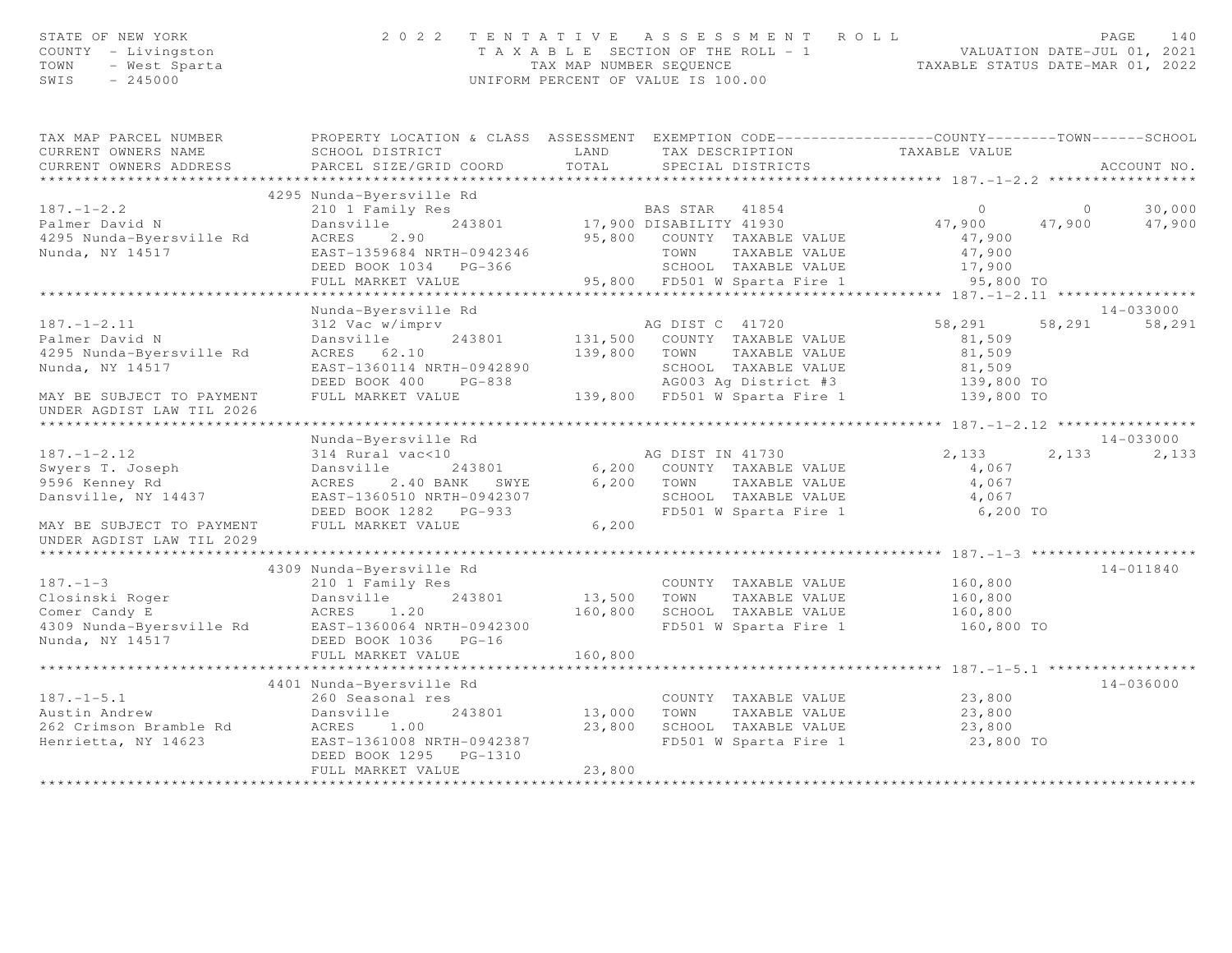| STATE OF NEW YORK<br>COUNTY - Livingston<br>TOWN<br>- West Sparta<br>SWIS<br>$-245000$      | 2 0 2 2<br>TENTATIVE<br>TAX MAP NUMBER SEQUENCE<br>UNIFORM PERCENT OF VALUE IS 100.00                                                         |                   |          | A S S E S S M E N T<br>ROLL<br>T A X A B L E SECTION OF THE ROLL - 1 | PAGE<br>141<br>141 - 1912 - VALUATION DATE-JUL 01, 2021<br>2021 - 1111 - 1111 - 1111 - 1111 - 1111 - 1111 - 1111 - 1111 - 1111 - 1111 - 1111 - 1111 - 1111 - 1111 - 1111<br>TAXABLE STATUS DATE-MAR 01, 2022 |          |               |
|---------------------------------------------------------------------------------------------|-----------------------------------------------------------------------------------------------------------------------------------------------|-------------------|----------|----------------------------------------------------------------------|--------------------------------------------------------------------------------------------------------------------------------------------------------------------------------------------------------------|----------|---------------|
| TAX MAP PARCEL NUMBER<br>CURRENT OWNERS NAME<br>CURRENT OWNERS ADDRESS                      | PROPERTY LOCATION & CLASS ASSESSMENT EXEMPTION CODE----------------COUNTY-------TOWN------SCHOOL<br>SCHOOL DISTRICT<br>PARCEL SIZE/GRID COORD | LAND<br>TOTAL     |          | TAX DESCRIPTION<br>SPECIAL DISTRICTS                                 | TAXABLE VALUE                                                                                                                                                                                                |          | ACCOUNT NO.   |
|                                                                                             | 4407 Nunda-Byersville Rd                                                                                                                      |                   |          |                                                                      |                                                                                                                                                                                                              |          | 14-005700     |
| $187. - 1 - 6$                                                                              | 210 1 Family Res                                                                                                                              |                   | BAS STAR | 41854                                                                | $\circ$                                                                                                                                                                                                      | $\Omega$ | 30,000        |
| Morris John A<br>Morris Amy L<br>Моrris Amy ь<br>4407 Nunda-Byersville Rd                   | Dansville<br>243801<br>ACRES<br>3.60<br>EAST-1361277 NRTH-0942459                                                                             | 147,500 TOWN      |          | 19,800 COUNTY TAXABLE VALUE<br>TAXABLE VALUE<br>SCHOOL TAXABLE VALUE | 147,500<br>147,500<br>117,500                                                                                                                                                                                |          |               |
| Nunda, NY 14517                                                                             | DEED BOOK 1272 PG-718<br>FULL MARKET VALUE                                                                                                    | 147,500           |          | FD501 W Sparta Fire 1                                                | 147,500 TO                                                                                                                                                                                                   |          |               |
|                                                                                             |                                                                                                                                               |                   |          |                                                                      |                                                                                                                                                                                                              |          |               |
| $187. - 1 - 7.1$<br>Countryboy, LLC                                                         | 4413 Nunda-Byersville Rd<br>210 1 Family Res<br>Dansville<br>243801                                                                           | 14,300            | TOWN     | COUNTY TAXABLE VALUE<br>TAXABLE VALUE                                | 50,100<br>50,100                                                                                                                                                                                             |          | 14-002700     |
| 7927 Pauline Rd<br>Dansville, NY 14437                                                      | 1.10 BANK<br>ACRES<br>COME<br>EAST-1361563 NRTH-0942355<br>DEED BOOK 1266 PG-1238<br>FULL MARKET VALUE                                        | 50,100<br>50,100  |          | SCHOOL TAXABLE VALUE<br>FD501 W Sparta Fire 1                        | 50,100<br>50,100 TO                                                                                                                                                                                          |          |               |
|                                                                                             |                                                                                                                                               |                   |          |                                                                      |                                                                                                                                                                                                              |          |               |
|                                                                                             | 8954 Kysorville-Byersville Rd                                                                                                                 |                   |          |                                                                      |                                                                                                                                                                                                              |          | 14-007700     |
| $187. - 1 - 9$                                                                              | 210 1 Family Res                                                                                                                              |                   | ENH STAR | 41834                                                                | $\overline{0}$                                                                                                                                                                                               | $\Omega$ | 60,800        |
| Clare K'Mara K                                                                              | Dansville<br>243801                                                                                                                           |                   |          | 19,500 COUNTY TAXABLE VALUE                                          | 60,800                                                                                                                                                                                                       |          |               |
| 8954 Kysorville Byersville Rd ACRES<br>Nunda, NY 14517                                      | 3.50<br>EAST-1361483 NRTH-0942928<br>DEED BOOK 1260 PG-2561                                                                                   | 60,800            | TOWN     | TAXABLE VALUE<br>SCHOOL TAXABLE VALUE<br>FD501 W Sparta Fire 1       | 60,800<br>$\sim$ 0<br>60,800 TO                                                                                                                                                                              |          |               |
|                                                                                             | FULL MARKET VALUE                                                                                                                             | 60,800            |          |                                                                      |                                                                                                                                                                                                              |          |               |
|                                                                                             | 8948 Kysorville-Byersville Rd                                                                                                                 |                   |          |                                                                      |                                                                                                                                                                                                              |          | $14 - 033550$ |
| $187. - 1 - 10$                                                                             | 210 1 Family Res                                                                                                                              |                   | ENH STAR | 41834                                                                | $\circ$                                                                                                                                                                                                      | $\Omega$ | 74,900        |
| Pike David N                                                                                | Dansville<br>243801                                                                                                                           |                   |          | 13,300 COUNTY TAXABLE VALUE                                          | 127,100                                                                                                                                                                                                      |          |               |
| Pike Ruth Ann<br>8948 Kysorville-Byersville Rd EAST-1361575 NRTH-0943258<br>Nunda, NY 14517 | ACRES<br>1,10<br>DEED BOOK 1275 PG-2942                                                                                                       | 127,100 TOWN      |          | TAXABLE VALUE<br>SCHOOL TAXABLE VALUE<br>FD501 W Sparta Fire 1       | 127,100<br>52,200<br>127,100 TO                                                                                                                                                                              |          |               |
|                                                                                             | FULL MARKET VALUE                                                                                                                             | 127,100           |          |                                                                      |                                                                                                                                                                                                              |          |               |
|                                                                                             |                                                                                                                                               |                   |          |                                                                      |                                                                                                                                                                                                              |          |               |
|                                                                                             | 8924 Kysorville-Byersville Rd                                                                                                                 |                   |          |                                                                      |                                                                                                                                                                                                              |          |               |
| $187. - 1 - 11.2$                                                                           | 210 1 Family Res                                                                                                                              |                   | ENH STAR | 41834                                                                | $\circ$                                                                                                                                                                                                      | $\circ$  | 74,900        |
| Pike Randy C                                                                                | 243801<br>Dansville<br>ACRES                                                                                                                  | 193,200 TOWN      |          | 13,500 COUNTY TAXABLE VALUE                                          | 193,200                                                                                                                                                                                                      |          |               |
| Pike Gloria J<br>8924 Kysorville-Byersville Rd EAST-1361322 NRTH-0944324                    | 1.20                                                                                                                                          |                   |          | TAXABLE VALUE<br>SCHOOL TAXABLE VALUE                                | 193,200<br>118,300                                                                                                                                                                                           |          |               |
|                                                                                             |                                                                                                                                               |                   |          | FD501 W Sparta Fire 1                                                | 193,200 TO                                                                                                                                                                                                   |          |               |
|                                                                                             | FULL MARKET VALUE                                                                                                                             | 193,200           |          |                                                                      |                                                                                                                                                                                                              |          |               |
|                                                                                             |                                                                                                                                               |                   |          |                                                                      |                                                                                                                                                                                                              |          |               |
|                                                                                             | 8930 Kysorville-Byersville Rd                                                                                                                 |                   |          |                                                                      |                                                                                                                                                                                                              |          | 14-033700     |
| $187. - 1 - 11.3$                                                                           | 210 1 Family Res                                                                                                                              |                   | BAS STAR | 41854                                                                | $\circ$                                                                                                                                                                                                      | $\Omega$ | 30,000        |
| Werth Christopher J<br>Werth Jenna M                                                        | Dansville<br>243801<br>ACRES<br>1.62 BANKFIRSTAM                                                                                              | 14,600<br>113,700 | TOWN     | COUNTY TAXABLE VALUE<br>TAXABLE VALUE                                | 113,700<br>113,700                                                                                                                                                                                           |          |               |
| 8930 Kysorville-Byersville Rd                                                               | EAST-1361504 NRTH-0943963                                                                                                                     |                   |          | SCHOOL TAXABLE VALUE                                                 | 83,700                                                                                                                                                                                                       |          |               |
| Nunda, NY 14517                                                                             | DEED BOOK 1270 PG-493<br>FULL MARKET VALUE                                                                                                    | 113,700           |          | FD501 W Sparta Fire 1                                                | 113,700 TO                                                                                                                                                                                                   |          |               |
|                                                                                             |                                                                                                                                               |                   |          |                                                                      |                                                                                                                                                                                                              |          |               |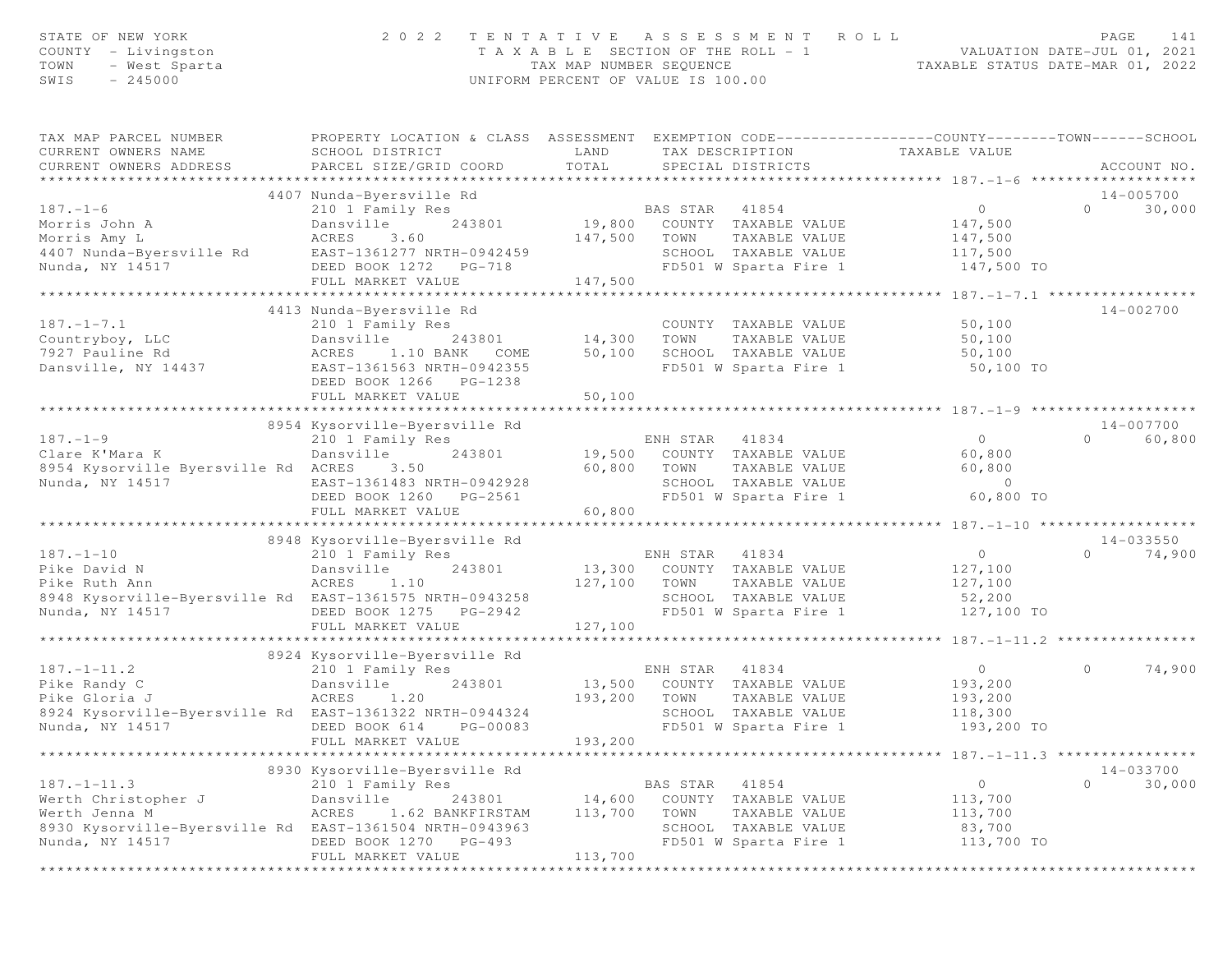| STATE OF NEW YORK<br>COUNTY - Livingston<br>TOWN<br>- West Sparta<br>SWIS<br>$-245000$ | 2 0 2 2                                                                                                             |                       | TENTATIVE ASSESSMENT ROLL<br>T A X A B L E SECTION OF THE ROLL - 1 WALUATION DATE-JUL 01, 2021<br>TAX MAP NUMBER SEQUENCE TAXABLE STATUS DATE-MAR 01, 2022<br>UNIFORM PERCENT OF VALUE IS 100.00 |                  | 142<br>PAGE        |
|----------------------------------------------------------------------------------------|---------------------------------------------------------------------------------------------------------------------|-----------------------|--------------------------------------------------------------------------------------------------------------------------------------------------------------------------------------------------|------------------|--------------------|
| TAX MAP PARCEL NUMBER<br>CURRENT OWNERS NAME                                           | PROPERTY LOCATION & CLASS ASSESSMENT EXEMPTION CODE----------------COUNTY-------TOWN------SCHOOL<br>SCHOOL DISTRICT | LAND                  | TAX DESCRIPTION                                                                                                                                                                                  |                  |                    |
| CURRENT OWNERS ADDRESS                                                                 | PARCEL SIZE/GRID COORD                                                                                              | TOTAL                 | SPECIAL DISTRICTS                                                                                                                                                                                | TAXABLE VALUE    | ACCOUNT NO.        |
|                                                                                        |                                                                                                                     |                       |                                                                                                                                                                                                  |                  |                    |
|                                                                                        | 8930 Kysorville-Byersville Rd                                                                                       |                       |                                                                                                                                                                                                  |                  | $14 - 033700$      |
| $187. - 1 - 11.4$                                                                      | 312 Vac w/imprv                                                                                                     |                       | COUNTY TAXABLE VALUE                                                                                                                                                                             | 19,100           |                    |
| Heckman Jared R                                                                        | Dansville<br>243801                                                                                                 | 14,000 TOWN           | TAXABLE VALUE                                                                                                                                                                                    | 19,100           |                    |
| 8925 Kysorville-Byersville Rd ACRES                                                    | 1.40                                                                                                                |                       | 19,100 SCHOOL TAXABLE VALUE                                                                                                                                                                      | 19,100           |                    |
| Nunda, NY 14517                                                                        | EAST-1361666 NRTH-0944194<br>DEED BOOK 1293 PG-1975                                                                 |                       | FD501 W Sparta Fire 1                                                                                                                                                                            | 19,100 TO        |                    |
|                                                                                        | FULL MARKET VALUE                                                                                                   | 19,100                |                                                                                                                                                                                                  |                  |                    |
|                                                                                        |                                                                                                                     |                       |                                                                                                                                                                                                  |                  |                    |
|                                                                                        | 8927 Kysorville-Byersville Rd                                                                                       |                       |                                                                                                                                                                                                  |                  |                    |
| $187. - 1 - 11.112$                                                                    | 210 1 Family Res                                                                                                    |                       | COUNTY TAXABLE VALUE                                                                                                                                                                             | 78,100           |                    |
| Cotter Kreag R<br>8468 Green Rd                                                        | Dansville 243801<br>ACRES 1.73                                                                                      | 14,900 TOWN<br>78,100 | TAXABLE VALUE<br>SCHOOL TAXABLE VALUE                                                                                                                                                            | 78,100<br>78,100 |                    |
| Dansville, NY 14437                                                                    | EAST-1361517 NRTH-0944377                                                                                           |                       | FD501 W Sparta Fire 1                                                                                                                                                                            | 78,100 TO        |                    |
|                                                                                        | DEED BOOK 1283 PG-2258                                                                                              |                       |                                                                                                                                                                                                  |                  |                    |
|                                                                                        | FULL MARKET VALUE                                                                                                   | 78,100                |                                                                                                                                                                                                  |                  |                    |
|                                                                                        |                                                                                                                     |                       |                                                                                                                                                                                                  |                  |                    |
|                                                                                        | Kysorville-Byersville Rd                                                                                            |                       |                                                                                                                                                                                                  |                  |                    |
| $187. - 1 - 11.114$                                                                    | 314 Rural vac<10                                                                                                    |                       | COUNTY TAXABLE VALUE                                                                                                                                                                             | 18,700           |                    |
| Pike Randy C                                                                           | Dansville<br>243801                                                                                                 |                       | TAXABLE VALUE<br>18,700 TOWN                                                                                                                                                                     | 18,700           |                    |
| 8924 Kysorville-Byersville Rd ACRES                                                    | 5.70                                                                                                                |                       | 18,700 SCHOOL TAXABLE VALUE                                                                                                                                                                      | 18,700           |                    |
| Nunda, NY 14517                                                                        | EAST-1361468 NRTH-0943622                                                                                           |                       | FD501 W Sparta Fire 1                                                                                                                                                                            | 18,700 TO        |                    |
|                                                                                        | DEED BOOK 1026 PG-95                                                                                                |                       |                                                                                                                                                                                                  |                  |                    |
|                                                                                        | FULL MARKET VALUE                                                                                                   | 18,700                |                                                                                                                                                                                                  |                  |                    |
|                                                                                        | 8925 Kysorville-Byersville Rd                                                                                       |                       |                                                                                                                                                                                                  |                  |                    |
| $187. - 1 - 11.121$                                                                    | 210 1 Family Res                                                                                                    |                       | BAS STAR 41854                                                                                                                                                                                   | $\overline{0}$   | $\Omega$<br>30,000 |
| Heckman Jared R                                                                        | Dansville                                                                                                           |                       | 243801 17,200 COUNTY TAXABLE VALUE                                                                                                                                                               | 165,000          |                    |
| 8925 Kysorville-Byersville Rd ACRES 2.60 BANKFIRSTAM                                   |                                                                                                                     | 165,000 TOWN          | TAXABLE VALUE                                                                                                                                                                                    | 165,000          |                    |
| Nunda, NY 14517                                                                        | EAST-1361422 NRTH-0944799                                                                                           |                       | SCHOOL TAXABLE VALUE                                                                                                                                                                             | 135,000          |                    |
|                                                                                        | DEED BOOK 1265 PG-1757                                                                                              |                       | FD501 W Sparta Fire 1                                                                                                                                                                            | 165,000 TO       |                    |
|                                                                                        | FULL MARKET VALUE                                                                                                   | 165,000               |                                                                                                                                                                                                  |                  |                    |
|                                                                                        |                                                                                                                     |                       |                                                                                                                                                                                                  |                  |                    |
|                                                                                        | 8933 Kysorville-Byersville Rd                                                                                       |                       |                                                                                                                                                                                                  |                  | $14 - 044000$      |
| $187. - 1 - 12$                                                                        | 210 1 Family Res                                                                                                    |                       | COUNTY TAXABLE VALUE                                                                                                                                                                             | 37,900           |                    |
| JLK Properties, LLC                                                                    | Dansville 243801                                                                                                    | 7,300 TOWN            | TAXABLE VALUE                                                                                                                                                                                    | 37,900           |                    |
| 530-B Harkle Rd Ste 100                                                                | FRNT 176.00 DPTH 141.00                                                                                             |                       | 37,900 SCHOOL TAXABLE VALUE                                                                                                                                                                      | 37,900           |                    |
| Santa Fe, NM 87505                                                                     | ACRES 0.56<br>EAST-1361836 NRTH-0943870                                                                             |                       | FD501 W Sparta Fire 1                                                                                                                                                                            | 37,900 TO        |                    |
|                                                                                        | DEED BOOK 1299 PG-2484                                                                                              |                       |                                                                                                                                                                                                  |                  |                    |
|                                                                                        | FULL MARKET VALUE                                                                                                   | 37,900                |                                                                                                                                                                                                  |                  |                    |
|                                                                                        |                                                                                                                     |                       |                                                                                                                                                                                                  |                  |                    |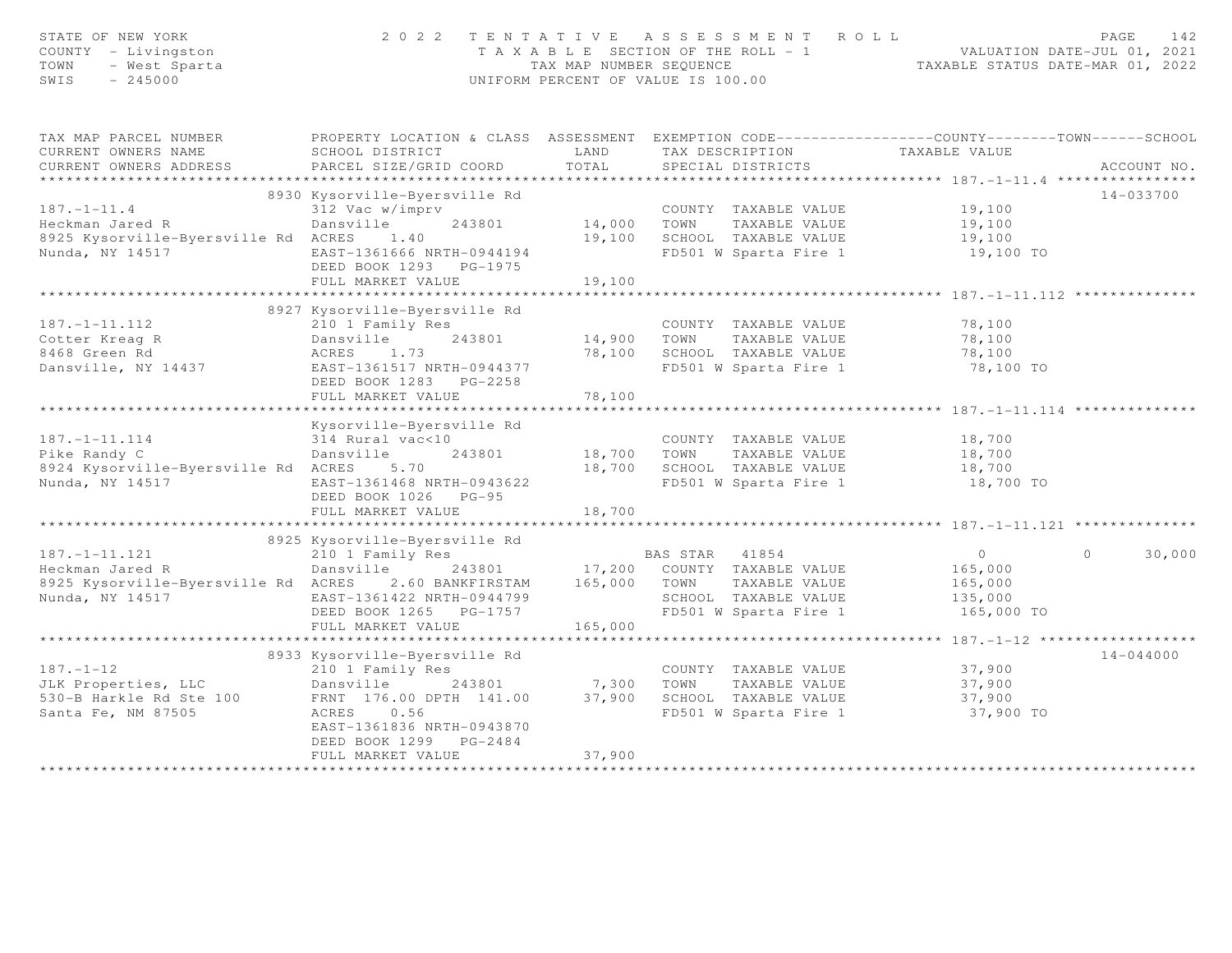| STATE OF NEW YORK<br>OF NEW YORK<br>$Y$ - Livingston<br>- West Sparta<br>245000<br>COUNTY - Livingston<br>TOWN<br>SWIS                                                                                                                               | 2 0 2 2                                                                                     |         | TENTATIVE ASSESSMENT ROLL<br>TAXABLE SECTION OF THE ROLL - 1<br>TAXABLE SECTION OF THE ROLL - 1<br>TAXABLE STATUS DATE-JUL 01, 2021<br>TAXABLE STATUS DATE-MAR 01, 2022<br>UNIFORM PERCENT OF VALUE IS 100.00 |                      | PAGE<br>143            |
|------------------------------------------------------------------------------------------------------------------------------------------------------------------------------------------------------------------------------------------------------|---------------------------------------------------------------------------------------------|---------|---------------------------------------------------------------------------------------------------------------------------------------------------------------------------------------------------------------|----------------------|------------------------|
| TAX MAP PARCEL NUMBER <b>The PROPERTY LOCATION &amp; CLASS</b> ASSESSMENT EXEMPTION CODE---------------COUNTY-------TOWN-----SCHOOL<br>CURRENT OWNERS NAME                                                                                           | SCHOOL DISTRICT                   LAND        TAX DESCRIPTION                 TAXABLE VALUE |         |                                                                                                                                                                                                               |                      |                        |
| CURRENT OWNERS ADDRESS                                                                                                                                                                                                                               | PARCEL SIZE/GRID COORD TOTAL                                                                |         | SPECIAL DISTRICTS                                                                                                                                                                                             |                      | ACCOUNT NO.            |
|                                                                                                                                                                                                                                                      |                                                                                             |         |                                                                                                                                                                                                               |                      |                        |
|                                                                                                                                                                                                                                                      | 4443 Stoner Hill Rd 73 PCT OF VALUE USED FOR EXEMPTION PURPOSES                             |         |                                                                                                                                                                                                               |                      | 14-018150              |
| 4443 Stoner Hill Ku (2013)<br>210 1 Family Res<br>243801 243801 13,400 BAS STAR 41854<br>26 Seatson Paul Dansville 243801 13,400 BAS STAR 41854<br>26 STAR verified PO@ Sonya 161,300 COUNTY TAXABLE VALUE<br>201.24 DPTH 142.24 TOWN TA             |                                                                                             |         |                                                                                                                                                                                                               | 12,000               | $12,000$ 0<br>0 30,000 |
|                                                                                                                                                                                                                                                      |                                                                                             |         |                                                                                                                                                                                                               | $0$<br>149,300       |                        |
|                                                                                                                                                                                                                                                      |                                                                                             |         |                                                                                                                                                                                                               |                      |                        |
|                                                                                                                                                                                                                                                      |                                                                                             |         | TOWN TAXABLE VALUE                                                                                                                                                                                            | 149,300<br>131,300   |                        |
|                                                                                                                                                                                                                                                      |                                                                                             |         |                                                                                                                                                                                                               |                      |                        |
|                                                                                                                                                                                                                                                      | EAST-1361791 NRTH-0943360                                                                   |         |                                                                                                                                                                                                               |                      |                        |
|                                                                                                                                                                                                                                                      | DEED BOOK 1226 PG-304<br>FULL MARKET VALUE                                                  | 161,300 |                                                                                                                                                                                                               |                      |                        |
|                                                                                                                                                                                                                                                      |                                                                                             |         |                                                                                                                                                                                                               |                      |                        |
|                                                                                                                                                                                                                                                      | 4449 Stoner Hill Rd                                                                         |         |                                                                                                                                                                                                               |                      | 14-017000              |
| $187. - 1 - 14.1$                                                                                                                                                                                                                                    |                                                                                             |         |                                                                                                                                                                                                               | 19,815               | 19,815 0               |
|                                                                                                                                                                                                                                                      |                                                                                             |         |                                                                                                                                                                                                               |                      |                        |
|                                                                                                                                                                                                                                                      |                                                                                             |         |                                                                                                                                                                                                               |                      |                        |
|                                                                                                                                                                                                                                                      |                                                                                             |         |                                                                                                                                                                                                               |                      |                        |
|                                                                                                                                                                                                                                                      | EAST-1362036 NRTH-0942358                                                                   |         |                                                                                                                                                                                                               |                      |                        |
|                                                                                                                                                                                                                                                      | DEED BOOK 1279 PG-2774                                                                      |         |                                                                                                                                                                                                               |                      |                        |
|                                                                                                                                                                                                                                                      | FULL MARKET VALUE 132,100                                                                   |         |                                                                                                                                                                                                               |                      |                        |
|                                                                                                                                                                                                                                                      |                                                                                             |         |                                                                                                                                                                                                               |                      |                        |
|                                                                                                                                                                                                                                                      | 4455 Stoner Hill Rd                                                                         |         |                                                                                                                                                                                                               |                      | $14 - 016900$          |
| 4455 Stoner Hill Rd<br>210 1 Family Res<br>Sherman Warren E Dansville 243801 9,700 BAS STAR 41854 0<br>Sherman Pamela J FRNT 155.00 DPTH 214.18 101,100 COUNTY TAXABLE VALUE 89,100<br>4455 Stoner Hill Rd EAST-1362245 NRTH-0942359 T               |                                                                                             |         |                                                                                                                                                                                                               |                      | $12,000$ 0<br>0 30,000 |
|                                                                                                                                                                                                                                                      |                                                                                             |         |                                                                                                                                                                                                               |                      |                        |
|                                                                                                                                                                                                                                                      |                                                                                             |         |                                                                                                                                                                                                               |                      |                        |
|                                                                                                                                                                                                                                                      |                                                                                             |         |                                                                                                                                                                                                               |                      |                        |
|                                                                                                                                                                                                                                                      | FULL MARKET VALUE                                                                           |         | $101,100$ FD501 W Sparta Fire 1 $101,100$ TO                                                                                                                                                                  |                      |                        |
|                                                                                                                                                                                                                                                      |                                                                                             |         |                                                                                                                                                                                                               |                      |                        |
|                                                                                                                                                                                                                                                      | Kysorville-Byersville Rd                                                                    |         |                                                                                                                                                                                                               |                      | $14 - 035800$          |
| $187. - 1 - 16.1$                                                                                                                                                                                                                                    | 105 Vac farmland                                                                            |         | AG DIST C 41720                                                                                                                                                                                               | 160,408              | 160,408 160,408        |
|                                                                                                                                                                                                                                                      | Dansville 243801                                                                            |         | 223,700 COUNTY TAXABLE VALUE                                                                                                                                                                                  | 63,292               |                        |
| swyers T Joseph<br>9596 Kenney Rd                                                                                                                                                                                                                    | ACRES 109.80 BANK SWYE 223,700 TOWN TAXABLE VALUE                                           |         |                                                                                                                                                                                                               | 63,292               |                        |
| Dansville, NY 14437                                                                                                                                                                                                                                  |                                                                                             |         |                                                                                                                                                                                                               |                      |                        |
|                                                                                                                                                                                                                                                      | EAST-1362870 NRTH-0944024<br>EAST-1362870 NRTH-0944024<br>DEED BOOK 1030 PG-41              |         |                                                                                                                                                                                                               |                      |                        |
| MAY BE SUBJECT TO PAYMENT                                                                                                                                                                                                                            | FULL MARKET VALUE 223,700 FD501 W Sparta Fire 1 223,700 TO                                  |         |                                                                                                                                                                                                               |                      |                        |
| UNDER AGDIST LAW TIL 2026                                                                                                                                                                                                                            |                                                                                             |         |                                                                                                                                                                                                               |                      |                        |
|                                                                                                                                                                                                                                                      |                                                                                             |         |                                                                                                                                                                                                               |                      |                        |
|                                                                                                                                                                                                                                                      | Stoner Hill Rd                                                                              |         |                                                                                                                                                                                                               |                      | 14-035700              |
|                                                                                                                                                                                                                                                      |                                                                                             |         |                                                                                                                                                                                                               | 74,098 74,098 74,098 |                        |
|                                                                                                                                                                                                                                                      |                                                                                             |         |                                                                                                                                                                                                               | 23,002               |                        |
|                                                                                                                                                                                                                                                      |                                                                                             |         |                                                                                                                                                                                                               | 23,002               |                        |
|                                                                                                                                                                                                                                                      |                                                                                             |         |                                                                                                                                                                                                               |                      |                        |
|                                                                                                                                                                                                                                                      |                                                                                             |         | TOWN TAXABLE VALUE<br>SCHOOL TAXABLE VALUE 23,002<br>10003 Ag District #3 97,100 TO                                                                                                                           |                      |                        |
| 317.-1-17<br>3187.-1-17<br>3105 Vac farmland<br>3105 Vac farmland<br>3105 Vac farmland<br>3105 Vac farmland<br>3105 Vac farmland<br>316 243801<br>37,100 COUNTY TAXABLE VALUE<br>37,100 TOWN TAXABLE VALUE<br>37,100 TOWN TAXABLE VALUE<br>320 SCHOO |                                                                                             |         |                                                                                                                                                                                                               | 97,100 TO            |                        |
| UNDER AGDIST LAW TIL 2026<br>*************************                                                                                                                                                                                               |                                                                                             |         |                                                                                                                                                                                                               |                      |                        |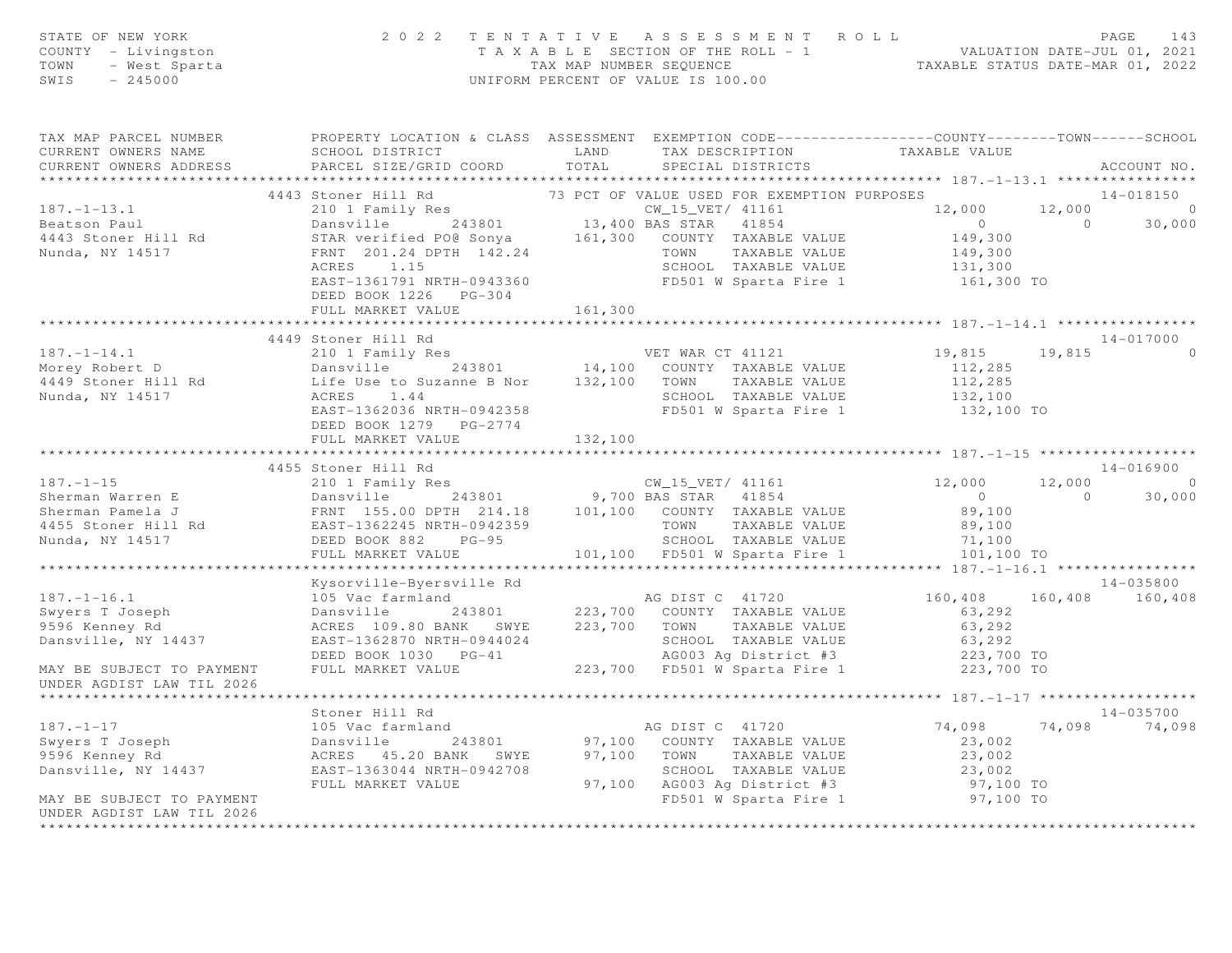| STATE OF NEW YORK<br>COUNTY - Livingston<br>TOWN<br>- West Sparta<br>$-245000$<br>SWIS | 2 0 2 2                                                                                                                                       | TAX MAP NUMBER SEOUENCE   | TENTATIVE ASSESSMENT ROLL<br>T A X A B L E SECTION OF THE ROLL - 1<br>UNIFORM PERCENT OF VALUE IS 100.00 | ROLL - 1 VALUATION DATE-JUL 01, 2021<br>TAXABLE STATUS DATE-MAR 01, 2022 | PAGE<br>144        |
|----------------------------------------------------------------------------------------|-----------------------------------------------------------------------------------------------------------------------------------------------|---------------------------|----------------------------------------------------------------------------------------------------------|--------------------------------------------------------------------------|--------------------|
| TAX MAP PARCEL NUMBER<br>CURRENT OWNERS NAME<br>CURRENT OWNERS ADDRESS                 | PROPERTY LOCATION & CLASS ASSESSMENT EXEMPTION CODE----------------COUNTY-------TOWN------SCHOOL<br>SCHOOL DISTRICT<br>PARCEL SIZE/GRID COORD | LAND<br>TOTAL             | TAX DESCRIPTION<br>SPECIAL DISTRICTS                                                                     | TAXABLE VALUE                                                            | ACCOUNT NO.        |
|                                                                                        |                                                                                                                                               |                           |                                                                                                          |                                                                          |                    |
|                                                                                        | 4511 Stoner Hill Rd                                                                                                                           |                           |                                                                                                          |                                                                          |                    |
| $187. - 1 - 18.2$                                                                      | 270 Mfg housing                                                                                                                               | 22,700                    | COUNTY TAXABLE VALUE                                                                                     | 41,400                                                                   |                    |
| Herring Jonathan M<br>4511 Stoner Hill Rd                                              | Dansville<br>243801<br>ACRES<br>4.74                                                                                                          | 41,400                    | TAXABLE VALUE<br>TOWN<br>SCHOOL TAXABLE VALUE                                                            | 41,400<br>41,400                                                         |                    |
| Nunda, NY 14517                                                                        | EAST-1364579 NRTH-0942515                                                                                                                     |                           | FD501 W Sparta Fire 1                                                                                    | 41,400 TO                                                                |                    |
|                                                                                        | DEED BOOK 1294 PG-1312<br>FULL MARKET VALUE                                                                                                   | 41,400                    |                                                                                                          |                                                                          |                    |
|                                                                                        |                                                                                                                                               |                           |                                                                                                          |                                                                          |                    |
|                                                                                        | 9038 Hartman Rd                                                                                                                               |                           |                                                                                                          |                                                                          | 14-017600          |
| $187. - 1 - 18.11$                                                                     | 240 Rural res                                                                                                                                 |                           | AG DIST C 41720                                                                                          | 69,714                                                                   | 69,714<br>69,714   |
| Swyers T. Joseph                                                                       | Dansville<br>243801                                                                                                                           |                           | 111,000 COUNTY TAXABLE VALUE                                                                             | 171,686                                                                  |                    |
| 9596 Kenney Rd                                                                         | ACRES<br>52.90 BANK SWYE                                                                                                                      | 241,400                   | TOWN<br>TAXABLE VALUE                                                                                    | 171,686                                                                  |                    |
| Dansville, NY 14437                                                                    | EAST-1364817 NRTH-0943637                                                                                                                     |                           | SCHOOL TAXABLE VALUE                                                                                     | 171,686                                                                  |                    |
|                                                                                        | DEED BOOK 1286 PG-2023                                                                                                                        |                           | AG003 Ag District #3                                                                                     | 241,400 TO                                                               |                    |
| MAY BE SUBJECT TO PAYMENT<br>UNDER AGDIST LAW TIL 2026                                 | FULL MARKET VALUE                                                                                                                             |                           | 241,400 FD501 W Sparta Fire 1                                                                            | 241,400 TO                                                               |                    |
|                                                                                        |                                                                                                                                               |                           |                                                                                                          |                                                                          |                    |
|                                                                                        | 9028 Hartman Rd                                                                                                                               |                           |                                                                                                          |                                                                          |                    |
| $187. - 1 - 18.12$                                                                     | 210 1 Family Res                                                                                                                              | 17,900                    | COUNTY TAXABLE VALUE                                                                                     | 147,100                                                                  |                    |
| Johnson Rodney L                                                                       | 243801<br>Dansville                                                                                                                           |                           | TOWN<br>TAXABLE VALUE                                                                                    | 147,100                                                                  |                    |
| Johnson Sandra M                                                                       |                                                                                                                                               | 147,100                   | SCHOOL TAXABLE VALUE                                                                                     | 147,100                                                                  |                    |
| 9028 Hartman Rd                                                                        |                                                                                                                                               |                           | FD501 W Sparta Fire 1                                                                                    | 147,100 TO                                                               |                    |
| Nunda, NY 14517                                                                        | ACRES 2.8/ DAMA -<br>EAST-1365077 NRTH-0943911<br>--- 2020 PG-191<br>FULL MARKET VALUE                                                        | 147,100                   |                                                                                                          |                                                                          |                    |
|                                                                                        |                                                                                                                                               |                           |                                                                                                          |                                                                          |                    |
|                                                                                        | 4644 Goho Rd                                                                                                                                  |                           |                                                                                                          |                                                                          |                    |
| $187. - 1 - 19.12$                                                                     | 210 1 Family Res                                                                                                                              |                           | BAS STAR<br>41854                                                                                        | $\overline{0}$                                                           | 30,000<br>$\Omega$ |
| Dilgard Jeffrey W                                                                      | Dansville<br>243801                                                                                                                           |                           | 19,900 COUNTY TAXABLE VALUE                                                                              | 139,600                                                                  |                    |
| 4644 Goho Rd                                                                           | ACRES<br>3.65                                                                                                                                 | 139,600                   | TOWN<br>TAXABLE VALUE                                                                                    | 139,600                                                                  |                    |
| Dansville, NY 14437                                                                    | EAST-1365547 NRTH-0944769                                                                                                                     |                           | SCHOOL TAXABLE VALUE                                                                                     | 109,600                                                                  |                    |
|                                                                                        | DEED BOOK 856<br>$PG-229$                                                                                                                     |                           | FD501 W Sparta Fire 1                                                                                    | 139,600 TO                                                               |                    |
|                                                                                        | FULL MARKET VALUE                                                                                                                             | 139,600                   |                                                                                                          |                                                                          |                    |
|                                                                                        |                                                                                                                                               |                           |                                                                                                          |                                                                          |                    |
|                                                                                        | 4686 Stoner Hill Rd                                                                                                                           |                           |                                                                                                          |                                                                          |                    |
| $187. - 1 - 19.21$                                                                     | 312 Vac w/imprv                                                                                                                               |                           | COUNTY TAXABLE VALUE                                                                                     | 31,200                                                                   |                    |
| Johnson Lindsey                                                                        | Dansville<br>243801                                                                                                                           | 29,800                    | TOWN<br>TAXABLE VALUE                                                                                    | 31,200                                                                   |                    |
| 4686 Stoner Hill Rd                                                                    | ACRES 7.70 BANK MAPLE                                                                                                                         | 31,200                    | SCHOOL TAXABLE VALUE                                                                                     | 31,200                                                                   |                    |
| Dansville, NY 14437                                                                    | EAST-1366808 NRTH-0944180<br>DEED BOOK 1291<br>PG-2629                                                                                        |                           | FD501 W Sparta Fire 1                                                                                    | 31,200 TO                                                                |                    |
|                                                                                        | FULL MARKET VALUE                                                                                                                             | 31,200<br>* * * * * * * * |                                                                                                          | *********************** 187. -1-19. 22 ***************                   |                    |
|                                                                                        | 4674 Stoner Hill Rd                                                                                                                           |                           |                                                                                                          |                                                                          |                    |
| $187. - 1 - 19.22$                                                                     | 210 1 Family Res                                                                                                                              |                           | COUNTY TAXABLE VALUE                                                                                     | 76,100                                                                   |                    |
| Barnhardt William A                                                                    | 243801<br>Dansville                                                                                                                           | 25,700                    | TOWN<br>TAXABLE VALUE                                                                                    | 76,100                                                                   |                    |
| Carney Kimberly A                                                                      | 5.89                                                                                                                                          | 76,100                    | SCHOOL TAXABLE VALUE                                                                                     | 76,100                                                                   |                    |
| 4674 Stoner Hill Rd                                                                    | ACRES                                                                                                                                         |                           |                                                                                                          | 76,100 TO                                                                |                    |
| Dansville, NY 14437                                                                    | EAST-1366663 NRTH-0943805<br>DEED BOOK 1252<br>PG-2620                                                                                        |                           | FD501 W Sparta Fire 1                                                                                    |                                                                          |                    |
|                                                                                        | FULL MARKET VALUE                                                                                                                             | 76,100                    |                                                                                                          |                                                                          |                    |
|                                                                                        | *****************************                                                                                                                 | ********************      |                                                                                                          |                                                                          |                    |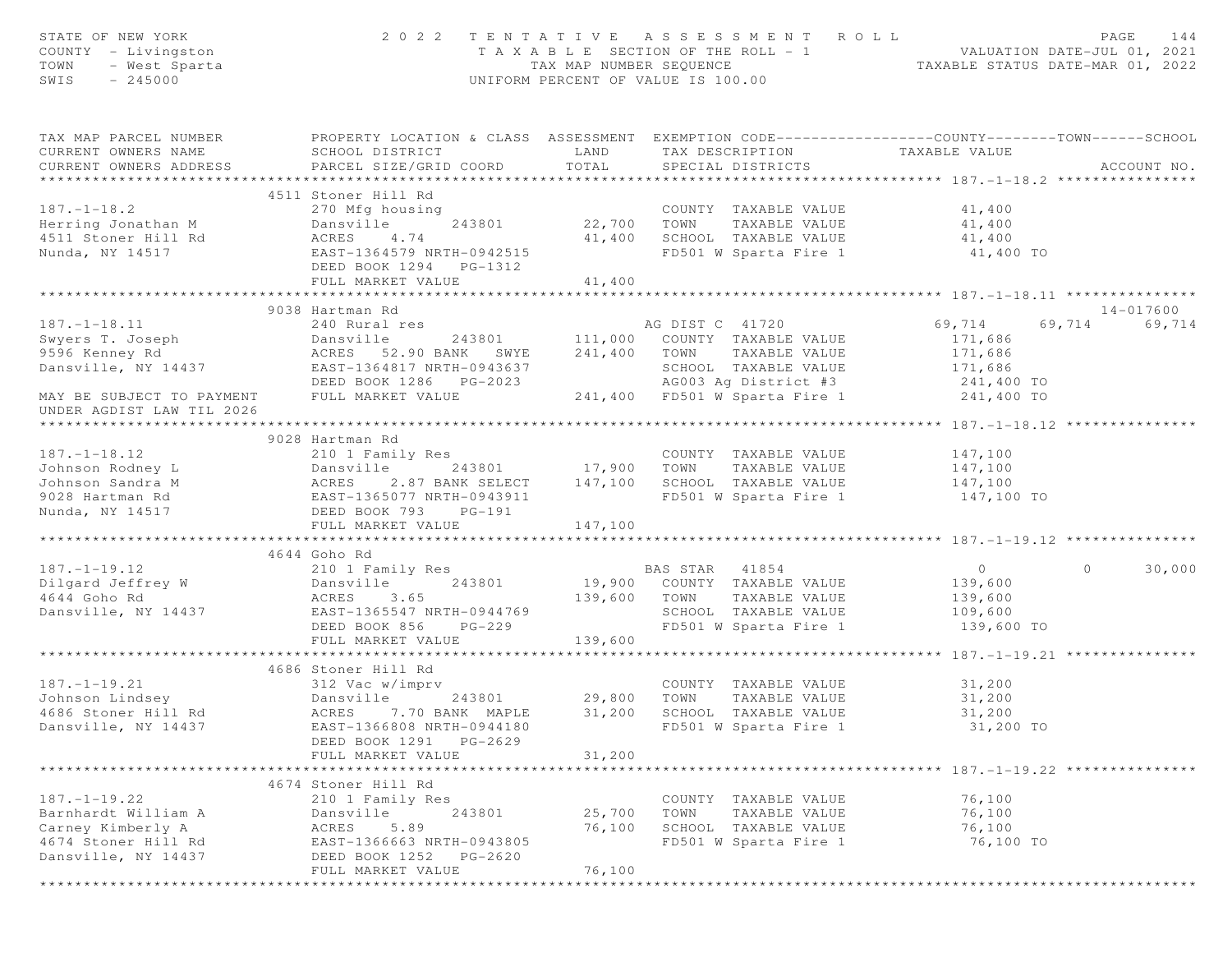| STATE OF NEW YORK<br>COUNTY - Livingston<br>- West Sparta<br>TOWN<br>$-245000$<br>SWIS                                                                                                                                               | 2022 TENTATIVE ASSESSMENT ROLL                                                                                                                      |                              |                                      |                                                                                        | T A X A B L E SECTION OF THE ROLL - 1 WALUATION DATE-JUL 01, 2021<br>TAX MAP NUMBER SEQUENCE TAXABLE STATUS DATE-MAR 01, 2022<br>UNIFORM PERCENT OF VALUE IS 100.00 | PAGE<br>145       |
|--------------------------------------------------------------------------------------------------------------------------------------------------------------------------------------------------------------------------------------|-----------------------------------------------------------------------------------------------------------------------------------------------------|------------------------------|--------------------------------------|----------------------------------------------------------------------------------------|---------------------------------------------------------------------------------------------------------------------------------------------------------------------|-------------------|
| TAX MAP PARCEL NUMBER PROPERTY LOCATION & CLASS ASSESSMENT EXEMPTION CODE----------------COUNTY--------TOWN------SCHOOL<br>CURRENT OWNERS NAME<br>CURRENT OWNERS ADDRESS PARCEL SIZE/GRID COORD                                      | SCHOOL DISTRICT                                                                                                                                     | TOTAL                        | SPECIAL DISTRICTS                    |                                                                                        | LAND TAX DESCRIPTION TAXABLE VALUE                                                                                                                                  | ACCOUNT NO.       |
|                                                                                                                                                                                                                                      | 4652 Stoner Hill Rd                                                                                                                                 |                              |                                      |                                                                                        |                                                                                                                                                                     |                   |
| $187. - 1 - 19.24$                                                                                                                                                                                                                   | DEED BOOK 1288 PG-292<br>FULL MARKET VALUE                                                                                                          | 92,400                       |                                      |                                                                                        | 92,400<br>92,400<br>4.87 BANK COME 92,400 SCHOOL TAXABLE VALUE 92,400 92,400<br>366044 NRTH-0943315 FD501 W Sparta Fire 1 92,400 TO                                 |                   |
|                                                                                                                                                                                                                                      |                                                                                                                                                     |                              |                                      |                                                                                        | ************************* 187.-1-19.111 **************                                                                                                              |                   |
|                                                                                                                                                                                                                                      | 4790 Goho Rd                                                                                                                                        |                              |                                      |                                                                                        | 88 PCT OF VALUE USED FOR EXEMPTION PURPOSES                                                                                                                         | 14-013700         |
| 187.-1-19.111 10.494 10<br>Shipp Clarence H Dansville 243801 34,000 COUNTY TAXABLE VALUE 69,006<br>Shipp Charlotte M ACRES 9.32 BANK LERETA 79,500 TOWN TAXABLE VALUE 69,006<br>4790 Goho Rd EAST-1366550 NRTH-0944728 SCHOOL TAXABL | FULL MARKET VALUE                                                                                                                                   | 79,500                       |                                      |                                                                                        | VET WAR CT 41121 10,494 10,494                                                                                                                                      | $\Omega$          |
|                                                                                                                                                                                                                                      | Stoner Hill Rd                                                                                                                                      |                              |                                      |                                                                                        |                                                                                                                                                                     |                   |
| $187. - 1 - 19.112$<br>Dilgard Jeffrey W Dansville 243801<br>1644 Goho Rd ACRES 23.41<br>Dansville, NY 14437 EAST-1365857 NRTH-0944225                                                                                               | 322 Rural vac>10<br>DEED BOOK 885 PG-114                                                                                                            |                              |                                      | 55,400 SCHOOL TAXABLE VALUE<br>FD501 W Sparta Fire 1                                   | COUNTY TAXABLE VALUE 55,400<br>243801 55,400 TOWN TAXABLE VALUE 55,400<br>55,400 SCHOOL TAXABLE VALUE 55,400<br>FD501 W Sparta Fire 1 55,400 TO                     |                   |
|                                                                                                                                                                                                                                      | FULL MARKET VALUE                                                                                                                                   | 55,400                       |                                      |                                                                                        |                                                                                                                                                                     |                   |
|                                                                                                                                                                                                                                      |                                                                                                                                                     |                              |                                      |                                                                                        |                                                                                                                                                                     |                   |
| $187. - 1 - 19.231$                                                                                                                                                                                                                  | 4662 Stoner Hill Rd<br>240 Rural res<br>DEED BOOK 1279 PG-1407<br>FULL MARKET VALUE                                                                 | 243801 39,300<br>146,600     | TOWN                                 | COUNTY TAXABLE VALUE<br>TAXABLE VALUE                                                  | 146,600<br>146,600<br>SCHOOL TAXABLE VALUE 146,600<br>AG003 Ag District #3 146,600 TO<br>FD501 W Sparta Fire 1 $146,600$ TO                                         |                   |
|                                                                                                                                                                                                                                      | 4663 Coffee Hill Rd                                                                                                                                 |                              |                                      |                                                                                        |                                                                                                                                                                     |                   |
| $187. - 1 - 19.232$<br>1116 Whalen Rd<br>Penfield, NY 14526                                                                                                                                                                          | 260 Seasonal res<br>243801<br>EAST-1366558 NRTH-0942709<br>$PG-118$<br>DEED BOOK 789<br>FULL MARKET VALUE                                           | 56,000<br>120,800<br>120,800 | TOWN                                 | COUNTY TAXABLE VALUE<br>TAXABLE VALUE<br>SCHOOL TAXABLE VALUE<br>FD501 W Sparta Fire 1 | 120,800<br>120,800<br>120,800<br>120,800 TO                                                                                                                         |                   |
| *********************                                                                                                                                                                                                                | *******************                                                                                                                                 |                              |                                      |                                                                                        | ************************************* 187. -1-19.234 **************                                                                                                 |                   |
| $187. - 1 - 19.234$<br>Miller Steven C<br>Miller Mary T<br>4646 Stoner Hill Rd<br>Dansville, NY 14437                                                                                                                                | 4646 Stoner Hill Rd<br>210 1 Family Res<br>Dansville<br>243801<br>ACRES<br>6.90 BANKFIRSTAM<br>EAST-1365740 NRTH-0943015<br>DEED BOOK 910<br>PG-327 | 28,200<br>165,300            | BAS STAR<br>COUNTY<br>TOWN<br>SCHOOL | 41854<br>TAXABLE VALUE<br>TAXABLE VALUE<br>TAXABLE VALUE<br>FD501 W Sparta Fire 1      | $\circ$<br>165,300<br>165,300<br>135,300<br>165,300 TO                                                                                                              | $\circ$<br>30,000 |
|                                                                                                                                                                                                                                      | FULL MARKET VALUE                                                                                                                                   | 165,300                      |                                      |                                                                                        |                                                                                                                                                                     |                   |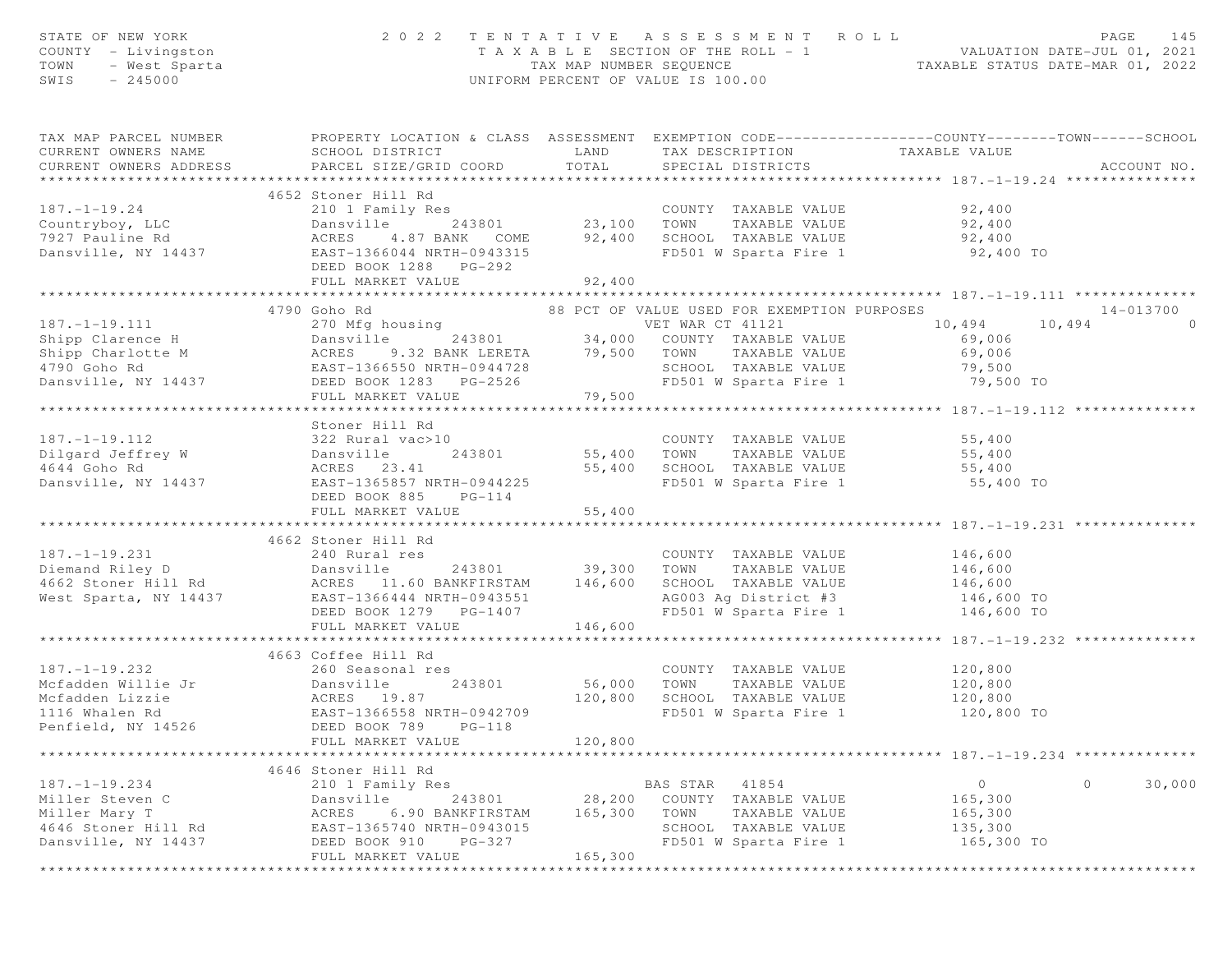| STATE OF NEW YORK<br>COUNTY - Livingston<br>F NEW YORK<br>- Livingston<br>- West Sparta<br>- 245000<br>TOWN<br>SWIS<br>$-245000$ | 2 0 2 2                                                                                                                                                                                                                                                                    | UNIFORM PERCENT OF VALUE IS 100.00 |             | TENTATIVE ASSESSMENT ROLL                             | T A X A B L E SECTION OF THE ROLL - 1<br>TAX MAP NUMBER SEQUENCE<br>TAXABLE STATUS DATE-MAR 01, 2022 |          | 146<br>PAGE   |
|----------------------------------------------------------------------------------------------------------------------------------|----------------------------------------------------------------------------------------------------------------------------------------------------------------------------------------------------------------------------------------------------------------------------|------------------------------------|-------------|-------------------------------------------------------|------------------------------------------------------------------------------------------------------|----------|---------------|
| TAX MAP PARCEL NUMBER                                                                                                            | PROPERTY LOCATION & CLASS ASSESSMENT EXEMPTION CODE----------------COUNTY-------TOWN------SCHOOL                                                                                                                                                                           |                                    |             |                                                       |                                                                                                      |          |               |
| CURRENT OWNERS NAME                                                                                                              | SCHOOL DISTRICT                                                                                                                                                                                                                                                            | LAND                               |             |                                                       | TAX DESCRIPTION TAXABLE VALUE<br>SPECIAL DISTRICTS                                                   |          |               |
| CURRENT OWNERS ADDRESS                                                                                                           | PARCEL SIZE/GRID COORD                                                                                                                                                                                                                                                     | TOTAL                              |             |                                                       |                                                                                                      |          | ACCOUNT NO.   |
|                                                                                                                                  | 4644 Stoner Hill Rd                                                                                                                                                                                                                                                        |                                    |             |                                                       |                                                                                                      |          |               |
|                                                                                                                                  |                                                                                                                                                                                                                                                                            |                                    |             |                                                       | $\overline{0}$                                                                                       | $\Omega$ | 30,000        |
|                                                                                                                                  |                                                                                                                                                                                                                                                                            |                                    |             |                                                       | 189,000                                                                                              |          |               |
|                                                                                                                                  |                                                                                                                                                                                                                                                                            |                                    |             | 189,000 TOWN TAXABLE VALUE                            | 189,000                                                                                              |          |               |
|                                                                                                                                  |                                                                                                                                                                                                                                                                            |                                    |             |                                                       |                                                                                                      |          |               |
|                                                                                                                                  |                                                                                                                                                                                                                                                                            |                                    |             |                                                       | 4 SCHOOL TAXABLE VALUE 159,000<br>FD501 W Sparta Fire 1 189,000<br>189,000 TO                        |          |               |
|                                                                                                                                  | 187.-1-19.235<br>Corrigan Daniel L<br>Corrigan Maureen M<br>4644 Stoner Hill Rd<br>Notes 6.52<br>4644 Stoner Hill Rd<br>Notes BOOK 1048 PG-118<br>Notes DEED BOOK 1048 PG-118<br>Notes Notes Notes PG-118<br>Notes Notes Notes Notes Notes Notes                           | 189,000                            |             |                                                       |                                                                                                      |          |               |
|                                                                                                                                  |                                                                                                                                                                                                                                                                            |                                    |             |                                                       |                                                                                                      |          |               |
|                                                                                                                                  | 4657 Coffee Hill Rd<br>210 1 Family Res New YET WAR CT 41121                                                                                                                                                                                                               |                                    |             |                                                       |                                                                                                      |          | 14-018400     |
| $187. - 1 - 20$                                                                                                                  |                                                                                                                                                                                                                                                                            |                                    |             |                                                       | 16,620                                                                                               |          | $16,620$ 0    |
| Galizia Dominick A                                                                                                               | Dansville 243801 5,500 ENH STAR 41834<br>FRNT 132.00 DPTH 140.00 110,800 COUNTY TAXABLE VALUE                                                                                                                                                                              |                                    |             |                                                       | $0$<br>94,180                                                                                        |          | $0 \t 74,900$ |
| 4657 Coffee Hill Rd<br>Nunda, NY 14517                                                                                           | BANKFIRSTAM                                                                                                                                                                                                                                                                |                                    |             |                                                       | 94,180                                                                                               |          |               |
|                                                                                                                                  | EAST-1366014 NRTH-0942380                                                                                                                                                                                                                                                  |                                    |             | COUNTY IAAADDD .<br>TOWN TAXABLE VALUE -- WADJE VALUE |                                                                                                      |          |               |
|                                                                                                                                  | DEED BOOK 1228 PG-1                                                                                                                                                                                                                                                        |                                    |             |                                                       | SCHOOL TAXABLE VALUE 194,180<br>SCHOOL TAXABLE VALUE 35,900<br>FD501 W Sparta Fire 1 110,800 TO      |          |               |
|                                                                                                                                  | FULL MARKET VALUE                                                                                                                                                                                                                                                          | 110,800                            |             |                                                       |                                                                                                      |          |               |
|                                                                                                                                  |                                                                                                                                                                                                                                                                            |                                    |             |                                                       |                                                                                                      |          |               |
|                                                                                                                                  | 9218 Coffee Hill Rd                                                                                                                                                                                                                                                        |                                    |             |                                                       |                                                                                                      |          | 14-033450     |
| $187. - 1 - 21$                                                                                                                  | 270 Mfg housing<br>187.-1-21 270 Mfg housing<br>Pfaff Ricky Dansville 243801<br>9218 Coffee Hill Rd ACRES 1.80<br>Dansville, NY 14437 EAST-1367703 NRTH-0941451                                                                                                            |                                    |             |                                                       | 15,100 ENH STAR 41834 0<br>243801 15,100 COUNTY TAXABLE VALUE 37,100                                 |          | $0 \t 37,100$ |
|                                                                                                                                  |                                                                                                                                                                                                                                                                            |                                    |             |                                                       |                                                                                                      |          |               |
|                                                                                                                                  |                                                                                                                                                                                                                                                                            |                                    | 37,100 TOWN | TAXABLE VALUE                                         | 37,100                                                                                               |          |               |
|                                                                                                                                  |                                                                                                                                                                                                                                                                            |                                    |             |                                                       | SCHOOL TAXABLE VALUE 60                                                                              |          |               |
|                                                                                                                                  | FULL MARKET VALUE                                                                                                                                                                                                                                                          |                                    |             | 37,100 FD501 W Sparta Fire 1                          | 37,100 TO                                                                                            |          |               |
|                                                                                                                                  | 4493 Miller Rd                                                                                                                                                                                                                                                             |                                    |             |                                                       |                                                                                                      |          | 14-015300     |
|                                                                                                                                  |                                                                                                                                                                                                                                                                            |                                    |             |                                                       | COUNTY TAXABLE VALUE 164,500                                                                         |          |               |
|                                                                                                                                  |                                                                                                                                                                                                                                                                            |                                    |             | COUNTY TAXABLE VALUE<br>37,600 TOWN TAXABLE VALUE     | 164,500                                                                                              |          |               |
|                                                                                                                                  |                                                                                                                                                                                                                                                                            |                                    |             |                                                       |                                                                                                      |          |               |
|                                                                                                                                  | 187.-1-24.1<br>Gleason Linda K<br>240 Rural res<br>243801<br>2493 Miller Rd<br>243801<br>2493 Miller Rd<br>243801<br>2493 Miller Rd<br>263801<br>263801<br>263801<br>263801<br>263801<br>263801<br>263801<br>263801<br>263801<br>263801<br>263801<br>263801<br>263801<br>2 |                                    |             |                                                       | 164,500 SCHOOL TAXABLE VALUE 164,500<br>FD501 W Sparta Fire 1 164,500 TO                             |          |               |
|                                                                                                                                  |                                                                                                                                                                                                                                                                            |                                    |             |                                                       |                                                                                                      |          |               |
|                                                                                                                                  | FULL MARKET VALUE                                                                                                                                                                                                                                                          | 164,500                            |             |                                                       |                                                                                                      |          |               |
|                                                                                                                                  |                                                                                                                                                                                                                                                                            |                                    |             |                                                       |                                                                                                      |          |               |
|                                                                                                                                  | 4489 Miller Rd                                                                                                                                                                                                                                                             |                                    |             |                                                       |                                                                                                      |          | 14-015300     |
| $187. - 1 - 24.2$                                                                                                                |                                                                                                                                                                                                                                                                            |                                    |             |                                                       | $\overline{0}$                                                                                       | $\Omega$ | 30,000        |
|                                                                                                                                  | 187.-1-24.2 210 1 Family Res BAS STAR 41854<br>Pardee April D Dansville 243801 20,500 COUNTY TAXABLE VALUE<br>4489 Miller Rd ACRES 3.88 BANKFIRSTAM 178,500 TOWN TAXABLE VALUE<br>Dansville, NY 14437 EAST-1364804 NRTH-0939821 SCHO                                       |                                    |             |                                                       | 178,500                                                                                              |          |               |
|                                                                                                                                  |                                                                                                                                                                                                                                                                            |                                    |             |                                                       | 178,500<br>SCHOOL TAXABLE VALUE 148,500                                                              |          |               |
|                                                                                                                                  | DEED BOOK 1263 PG-1889                                                                                                                                                                                                                                                     |                                    |             | FD501 W Sparta Fire 1                                 | 178,500 TO                                                                                           |          |               |
|                                                                                                                                  | FULL MARKET VALUE                                                                                                                                                                                                                                                          | 178,500                            |             |                                                       |                                                                                                      |          |               |
|                                                                                                                                  |                                                                                                                                                                                                                                                                            |                                    |             |                                                       |                                                                                                      |          |               |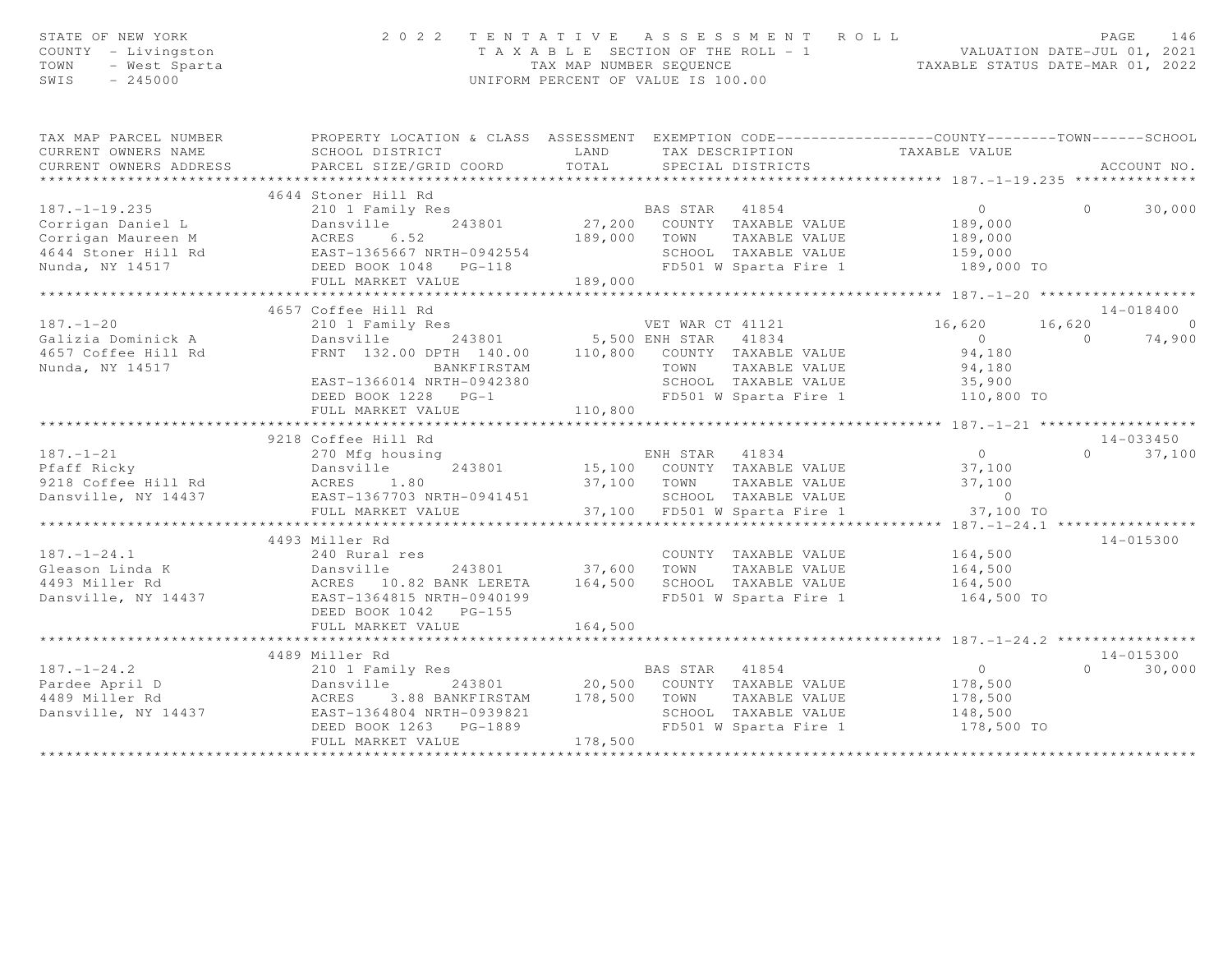| STATE OF NEW YORK<br>OF NEW YORK<br>The Livingston<br>- West Sparta<br>245000<br>COUNTY - Livingston<br>TOWN<br>SWIS                                                                                                                                                                                                                                                                         |                                                                                               |        | 2022 TENTATIVE ASSESSMENT ROLL<br>PAGE 147<br>TAXABLE SECTION OF THE ROLL - 1<br>TAXABLE SECTION OF THE ROLL - 1<br>TAXABLE STATUS DATE-MAR 01, 2022<br>UNIFORM PERCENT OF VALUE IS 100.00 |                         |                | PAGE<br>147                                                         |
|----------------------------------------------------------------------------------------------------------------------------------------------------------------------------------------------------------------------------------------------------------------------------------------------------------------------------------------------------------------------------------------------|-----------------------------------------------------------------------------------------------|--------|--------------------------------------------------------------------------------------------------------------------------------------------------------------------------------------------|-------------------------|----------------|---------------------------------------------------------------------|
| TAX MAP PARCEL NUMBER <b>The PROPERTY LOCATION &amp; CLASS</b> ASSESSMENT EXEMPTION CODE---------------COUNTY-------TOWN------SCHOOL<br>CURRENT OWNERS NAME                                                                                                                                                                                                                                  | SCHOOL DISTRICT                      LAND        TAX DESCRIPTION                TAXABLE VALUE |        |                                                                                                                                                                                            |                         |                |                                                                     |
| CURRENT OWNERS ADDRESS PARCEL SIZE/GRID COORD TOTAL                                                                                                                                                                                                                                                                                                                                          |                                                                                               |        | SPECIAL DISTRICTS                                                                                                                                                                          |                         |                | ACCOUNT NO.                                                         |
|                                                                                                                                                                                                                                                                                                                                                                                              | 4514 Miller Rd                                                                                |        |                                                                                                                                                                                            |                         |                | 14-024600                                                           |
|                                                                                                                                                                                                                                                                                                                                                                                              |                                                                                               |        |                                                                                                                                                                                            | $\overline{0}$          |                |                                                                     |
|                                                                                                                                                                                                                                                                                                                                                                                              |                                                                                               |        |                                                                                                                                                                                            |                         |                | $\begin{array}{ccc}\n & 0 & 30,000 \\ 97,440 & 97,440\n\end{array}$ |
|                                                                                                                                                                                                                                                                                                                                                                                              |                                                                                               |        |                                                                                                                                                                                            | 97,440<br>209,660       |                |                                                                     |
|                                                                                                                                                                                                                                                                                                                                                                                              |                                                                                               |        |                                                                                                                                                                                            | 209,660                 |                |                                                                     |
|                                                                                                                                                                                                                                                                                                                                                                                              |                                                                                               |        |                                                                                                                                                                                            | 179,660                 |                |                                                                     |
|                                                                                                                                                                                                                                                                                                                                                                                              |                                                                                               |        |                                                                                                                                                                                            | 307,100 TO              |                |                                                                     |
| 187.-1-26.1<br>Young Jeffrey D Dansville 243801 160,200 CERI LONET TAXABLE VALUE<br>4514 Miller Rd ACRES 98.20 307,100 COUNTY TAXABLE VALUE<br>Dansville, NY 14437 EAST-1366461 NRTH-0938256 TOWN TAXABLE VALUE<br>DEED BOOK 1122 PG                                                                                                                                                         |                                                                                               |        |                                                                                                                                                                                            |                         |                |                                                                     |
|                                                                                                                                                                                                                                                                                                                                                                                              |                                                                                               |        |                                                                                                                                                                                            |                         |                |                                                                     |
|                                                                                                                                                                                                                                                                                                                                                                                              | 4496 Miller Rd                                                                                |        |                                                                                                                                                                                            |                         |                | 14-045400                                                           |
|                                                                                                                                                                                                                                                                                                                                                                                              |                                                                                               |        |                                                                                                                                                                                            |                         |                | 147,591 147,591                                                     |
|                                                                                                                                                                                                                                                                                                                                                                                              |                                                                                               |        |                                                                                                                                                                                            |                         | $\overline{0}$ | 30,000                                                              |
|                                                                                                                                                                                                                                                                                                                                                                                              |                                                                                               |        |                                                                                                                                                                                            |                         |                |                                                                     |
|                                                                                                                                                                                                                                                                                                                                                                                              |                                                                                               |        |                                                                                                                                                                                            |                         |                |                                                                     |
|                                                                                                                                                                                                                                                                                                                                                                                              |                                                                                               |        |                                                                                                                                                                                            |                         |                |                                                                     |
|                                                                                                                                                                                                                                                                                                                                                                                              |                                                                                               |        |                                                                                                                                                                                            |                         |                |                                                                     |
| $\begin{array}{cccccc} 187.-1-27.11 & 496 \text{ Miller Rd} & \text{AG DIST C} & 41720 & 147,591 & 147 \\\text{Scoville Janet K} & \text{Dansville} & 243801 & 241,800 BAS STAR & 41854 & 0 \\\text{Case Dawn M} & \text{ACRES} & 109.40 & 373,600 & \text{COUNTY} & \text{TAXABLE VALUE} & 226,009 \\\text{Stuart, FL 34997} & \text{DEED BOOK 1270} & \text{PG-1456} & 373,600 & \text{AG$ |                                                                                               |        |                                                                                                                                                                                            |                         |                |                                                                     |
| UNDER AGDIST LAW TIL 2026                                                                                                                                                                                                                                                                                                                                                                    |                                                                                               |        |                                                                                                                                                                                            |                         |                |                                                                     |
|                                                                                                                                                                                                                                                                                                                                                                                              |                                                                                               |        |                                                                                                                                                                                            |                         |                |                                                                     |
|                                                                                                                                                                                                                                                                                                                                                                                              | Miller Rd                                                                                     |        |                                                                                                                                                                                            |                         |                |                                                                     |
|                                                                                                                                                                                                                                                                                                                                                                                              |                                                                                               |        |                                                                                                                                                                                            | 75, 112 75, 112 75, 112 |                |                                                                     |
|                                                                                                                                                                                                                                                                                                                                                                                              |                                                                                               |        |                                                                                                                                                                                            |                         |                |                                                                     |
|                                                                                                                                                                                                                                                                                                                                                                                              |                                                                                               |        |                                                                                                                                                                                            |                         |                |                                                                     |
|                                                                                                                                                                                                                                                                                                                                                                                              |                                                                                               |        |                                                                                                                                                                                            |                         |                |                                                                     |
| Miller Rd  Miller Rd  120 Fibson Richard C<br>618500 Richard C<br>2013801 209,200 COUNTY TAXABLE VALUE<br>439 Miller Rd  2029,200 COUNTY TAXABLE VALUE<br>2029,200 COUNTY TAXABLE VALUE<br>2029,200 COUNTY TAXABLE VALUE<br>2029,200 COUNT                                                                                                                                                   |                                                                                               |        |                                                                                                                                                                                            |                         |                |                                                                     |
| UNDER AGDIST LAW TIL 2026                                                                                                                                                                                                                                                                                                                                                                    |                                                                                               |        |                                                                                                                                                                                            |                         |                |                                                                     |
|                                                                                                                                                                                                                                                                                                                                                                                              |                                                                                               |        |                                                                                                                                                                                            |                         |                |                                                                     |
| 187.-1-27.132 270 Mfg housing<br>Gibson Richard Dansville 243801 20,100 TOWN TAXABLE VALUE 25,700<br>Gibson Denae ACRES 3.73 BANK GIBS 25,700 SCHOOL TAXABLE VALUE 25,700<br>4439 Miller Rd EAST-1360695 NRTH-0938666 FD501 W Sparta                                                                                                                                                         |                                                                                               |        |                                                                                                                                                                                            |                         |                |                                                                     |
|                                                                                                                                                                                                                                                                                                                                                                                              |                                                                                               |        |                                                                                                                                                                                            |                         |                |                                                                     |
|                                                                                                                                                                                                                                                                                                                                                                                              |                                                                                               |        |                                                                                                                                                                                            |                         |                |                                                                     |
|                                                                                                                                                                                                                                                                                                                                                                                              |                                                                                               |        |                                                                                                                                                                                            |                         |                |                                                                     |
|                                                                                                                                                                                                                                                                                                                                                                                              |                                                                                               |        |                                                                                                                                                                                            |                         |                |                                                                     |
|                                                                                                                                                                                                                                                                                                                                                                                              |                                                                                               |        |                                                                                                                                                                                            |                         |                |                                                                     |
|                                                                                                                                                                                                                                                                                                                                                                                              |                                                                                               | 25,700 |                                                                                                                                                                                            |                         |                |                                                                     |
|                                                                                                                                                                                                                                                                                                                                                                                              |                                                                                               |        |                                                                                                                                                                                            |                         |                |                                                                     |
|                                                                                                                                                                                                                                                                                                                                                                                              |                                                                                               |        |                                                                                                                                                                                            |                         |                |                                                                     |
|                                                                                                                                                                                                                                                                                                                                                                                              |                                                                                               |        |                                                                                                                                                                                            | 82,222                  | 82,222         | 82,222                                                              |
|                                                                                                                                                                                                                                                                                                                                                                                              |                                                                                               |        |                                                                                                                                                                                            | 106,578                 |                |                                                                     |
|                                                                                                                                                                                                                                                                                                                                                                                              |                                                                                               |        |                                                                                                                                                                                            | 106,578                 |                |                                                                     |
|                                                                                                                                                                                                                                                                                                                                                                                              |                                                                                               |        |                                                                                                                                                                                            | 106,578<br>188,800 TO   |                |                                                                     |
|                                                                                                                                                                                                                                                                                                                                                                                              |                                                                                               |        |                                                                                                                                                                                            |                         |                |                                                                     |
|                                                                                                                                                                                                                                                                                                                                                                                              |                                                                                               |        |                                                                                                                                                                                            | 188,800 TO              |                |                                                                     |
|                                                                                                                                                                                                                                                                                                                                                                                              |                                                                                               |        |                                                                                                                                                                                            |                         |                |                                                                     |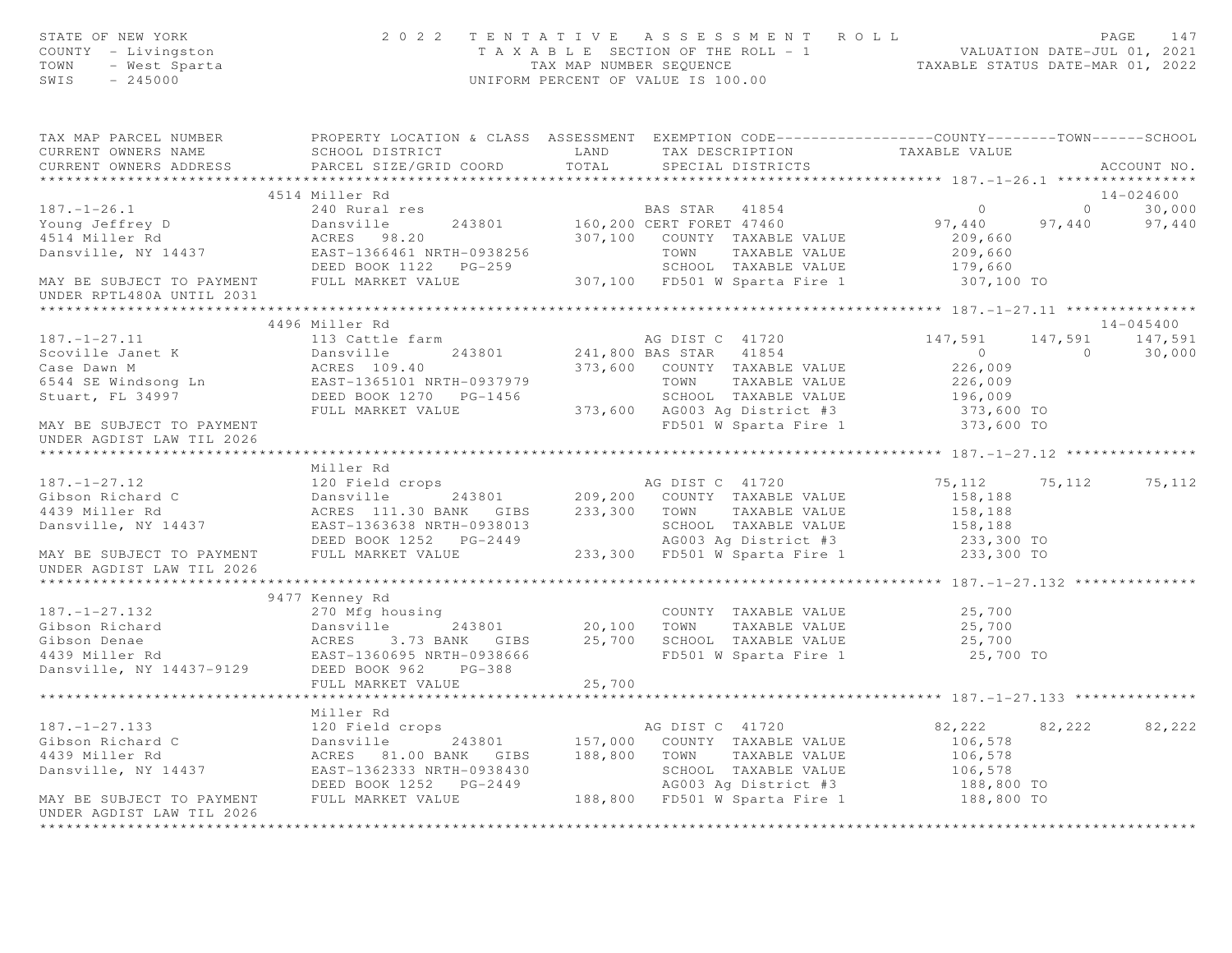| STATE OF NEW YORK<br>STATE OF NEW IURA<br>COUNTY - Livingston<br>TOWN - West Sparta<br>SWIS - 245000                                                                                                                                                            |                                                |        | 2022 TENTATIVE ASSESSMENT ROLL<br>T A X A B L E SECTION OF THE ROLL - 1 VALUATION DATE-JUL 01, 2021<br>TAX MAP NUMBER SEQUENCE TAXABLE STATUS DATE-MAR 01, 2022<br>UNIFORM PERCENT OF VALUE IS 100.00 |                      |        | 148<br>PAGE |
|-----------------------------------------------------------------------------------------------------------------------------------------------------------------------------------------------------------------------------------------------------------------|------------------------------------------------|--------|-------------------------------------------------------------------------------------------------------------------------------------------------------------------------------------------------------|----------------------|--------|-------------|
| TAX MAP PARCEL NUMBER PROPERTY LOCATION & CLASS ASSESSMENT EXEMPTION CODE---------------COUNTY-------TOWN------SCHOOL<br>CURRENT OWNERS NAME<br>CURRENT OWNERS ADDRESS                                                                                          | SCHOOL DISTRICT LAND<br>PARCEL SIZE/GRID COORD | TOTAL  | TAX DESCRIPTION TAXABLE VALUE<br>SPECIAL DISTRICTS                                                                                                                                                    |                      |        | ACCOUNT NO. |
|                                                                                                                                                                                                                                                                 | 4464 Miller Rd                                 |        |                                                                                                                                                                                                       |                      |        |             |
| 187.-1-27.134<br>Gibson Richard C 314 Rural vac<10<br>243801 16,600 TOWN TAXABLE VALUE 16,600<br>4439 Miller Rd ACRES 4.90 BANK GIBS 16,600 SCHOOL TAXABLE VALUE 16,600<br>Dansville, NY 14437 EAST-1361906 NRTH-0939384<br>DEED BOOK 12                        | FULL MARKET VALUE                              | 16,600 | FD501 W Sparta Fire 1 16,600 TO                                                                                                                                                                       |                      |        |             |
|                                                                                                                                                                                                                                                                 |                                                |        |                                                                                                                                                                                                       |                      |        |             |
| 187. -1-27.141 189. -1. 189. -1. 189. -1. 189. -1. 189. -1. 189. -1. 189. -1. 189. 120 120 120 120 120 120 120<br>Swyers T Joseph 120 Full MARKET VALUE 243801 18,000 COUNTY TAXABLE VALUE 16,954<br>9596 Kenney Rd ACRES 27.00 BA<br>UNDER AGDIST LAW TIL 2026 | Kenney Rd                                      |        |                                                                                                                                                                                                       |                      | 61,046 | 61,046      |
|                                                                                                                                                                                                                                                                 |                                                |        |                                                                                                                                                                                                       |                      |        |             |
| 187.-1-27.142 240 Rural res<br>Mahany Cory L Dansville 243801 43,900 TOWN TAXABLE VALUE 199,100<br>Mahany Heather M ACRES 13.66 BANKFIRSTAM 199,100 SCHOOL TAXABLE VALUE 199,100<br>9503 Kenney Rd EAST-1361418 NRTH-0937413 AG003 A                            | 9503 Kenney Rd                                 |        |                                                                                                                                                                                                       |                      |        |             |
|                                                                                                                                                                                                                                                                 | FULL MARKET VALUE 199,100                      |        |                                                                                                                                                                                                       |                      |        |             |
|                                                                                                                                                                                                                                                                 | Kenney Rd                                      |        |                                                                                                                                                                                                       |                      |        |             |
| 187.-1-27.144<br>Swyers T Joseph 322 Rural vac>10<br>9596 Kenney Rd BARK SWYE 70,400 COUNTY TAXABLE VALUE 16,106<br>9596 Kenney Rd ACRES 33.60 BANK SWYE 70,400 TOWN TAXABLE VALUE 16,106<br>9596 Kenney Rd ACRES 33.60 BANK SWYE 70,4                          |                                                |        |                                                                                                                                                                                                       | 54,294 54,294        |        | 54,294      |
| UNDER AGDIST LAW TIL 2026                                                                                                                                                                                                                                       |                                                |        |                                                                                                                                                                                                       |                      |        |             |
|                                                                                                                                                                                                                                                                 |                                                |        |                                                                                                                                                                                                       |                      |        |             |
| 187.-1-27.145<br>Gibson Richard C 105 Vac farmland<br>29,635 29<br>4439 Miller Rd ACRES 14.40 BANK GIBS 36,000 COUNTY TAXABLE VALUE<br>243801 36,000 COUNTY TAXABLE VALUE 6,365<br>29,635 29<br>29,635 29<br>29,635 29<br>29,635 29<br>29,635 29                | Kenney Rd                                      |        |                                                                                                                                                                                                       | 29,635 29,635 29,635 |        |             |
| UNDER AGDIST LAW TIL 2026                                                                                                                                                                                                                                       |                                                |        |                                                                                                                                                                                                       |                      |        |             |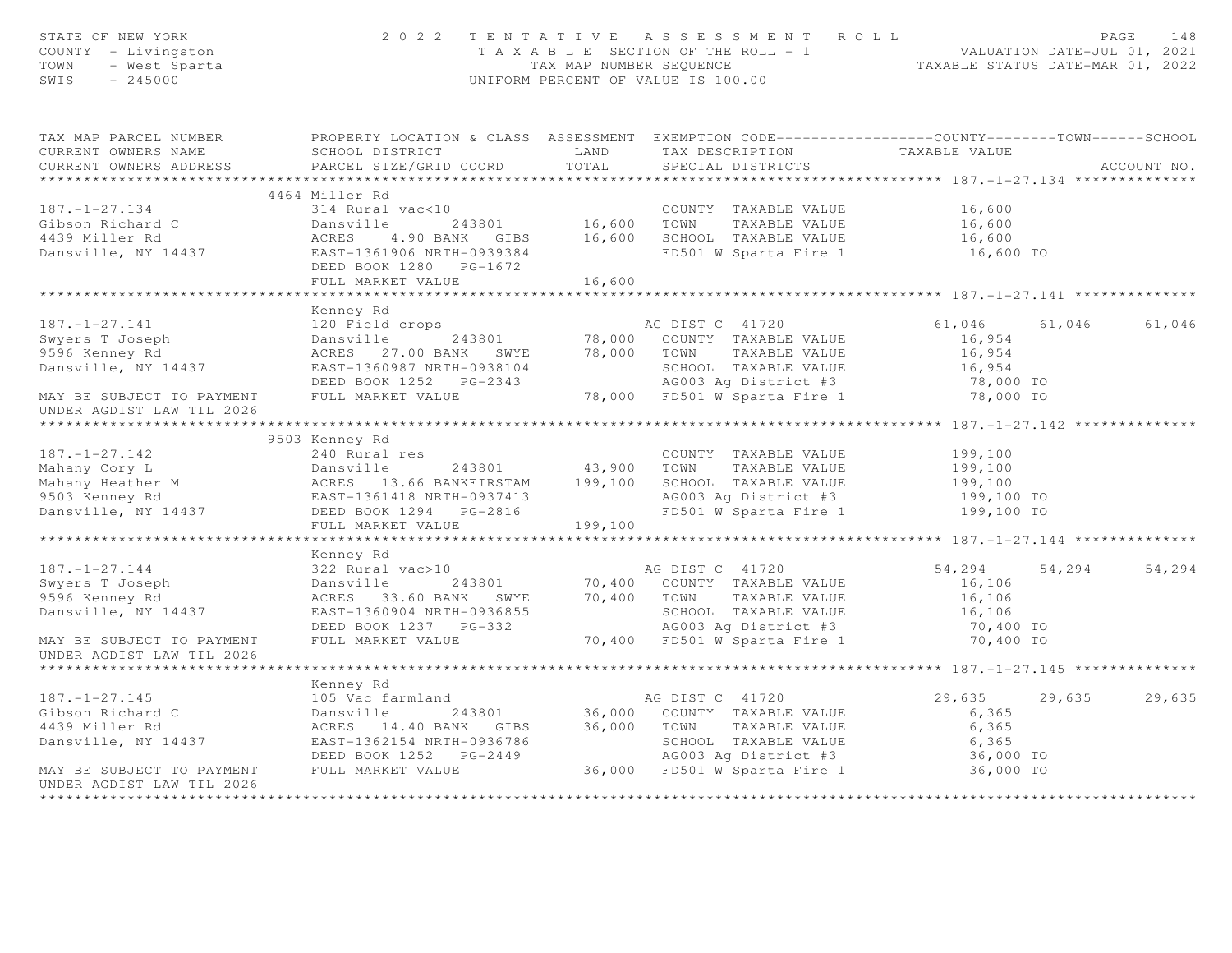| STATE OF NEW YORK<br>COUNTY - Livingston<br>TOWN<br>- West Sparta<br>$-245000$<br>SWIS                                                                                                                  |                                                                                                                                                                          |                                 | 2022 TENTATIVE ASSESSMENT ROLL<br>UNIFORM PERCENT OF VALUE IS 100.00                                                                                                                               | T A X A B L E SECTION OF THE ROLL - 1 VALUATION DATE-JUL 01, 2021<br>TAX MAP NUMBER SEQUENCE TAXABLE STATUS DATE-MAR 01, 2022 | PAGE<br>149        |
|---------------------------------------------------------------------------------------------------------------------------------------------------------------------------------------------------------|--------------------------------------------------------------------------------------------------------------------------------------------------------------------------|---------------------------------|----------------------------------------------------------------------------------------------------------------------------------------------------------------------------------------------------|-------------------------------------------------------------------------------------------------------------------------------|--------------------|
| TAX MAP PARCEL NUMBER<br>CURRENT OWNERS NAME<br>CURRENT OWNERS ADDRESS                                                                                                                                  | PROPERTY LOCATION & CLASS ASSESSMENT EXEMPTION CODE----------------COUNTY-------TOWN------SCHOOL<br>SCHOOL DISTRICT<br>PARCEL SIZE/GRID COORD                            | <b>LAND</b><br>TOTAL            | TAX DESCRIPTION<br>SPECIAL DISTRICTS                                                                                                                                                               | TAXABLE VALUE                                                                                                                 | ACCOUNT NO.        |
|                                                                                                                                                                                                         | Miller Rd                                                                                                                                                                |                                 |                                                                                                                                                                                                    |                                                                                                                               |                    |
| $187. - 1 - 27.151$<br>Gleason Janet K<br>6544 SE Windsong Ln<br>Stuart, FL 34997<br>MAY BE SUBJECT TO PAYMENT<br>UNDER AGDIST LAW TIL 2026                                                             | 105 Vac farmland<br>Dansville<br>243801<br>ACRES 216.20<br>EAST-1366140 NRTH-0941010<br>DEED BOOK 1254 PG-1693<br>FULL MARKET VALUE                                      | 486,000                         | AG DIST C 41720<br>486,000 COUNTY TAXABLE VALUE<br>TAXABLE VALUE<br>TOWN<br>SCHOOL TAXABLE VALUE<br>9941010 SCHOOL TAXABLE VALUE<br>3-1693 - AG003 Ag District #3<br>486,000 FD501 W Sparta Fire 1 | 318,996 318,996<br>167,004<br>167,004<br>167,004<br>AG003 Ag District #3 (486,000 TO<br>FD501 W Sparta Fire 1 (486,000 TO     | 318,996            |
|                                                                                                                                                                                                         |                                                                                                                                                                          |                                 |                                                                                                                                                                                                    |                                                                                                                               |                    |
| 187.-1-27.152<br>Barratt Fay L Jr Dansville<br>Barratt Dionne ACRES 4.77<br>The Miller Rd EAST-1366994 NRTH-0940080<br>TO Miller Rd EAST-1366994 NRTH-0940080<br>PULL MARKET VALUE<br>TULL MARKET VALUE |                                                                                                                                                                          | 195,500 TOWN                    | BAS STAR 41854<br>22,800 COUNTY TAXABLE VALUE<br>TAXABLE VALUE<br>SCHOOL TAXABLE VALUE<br>FD501 W Sparta Fire 1                                                                                    | $\overline{0}$<br>195,500<br>195,500<br>165,500<br>195,500 TO                                                                 | $\Omega$<br>30,000 |
|                                                                                                                                                                                                         |                                                                                                                                                                          | 195,500                         |                                                                                                                                                                                                    |                                                                                                                               |                    |
|                                                                                                                                                                                                         | 4459 Miller Rd                                                                                                                                                           |                                 |                                                                                                                                                                                                    |                                                                                                                               | $14 - 019450$      |
| $187. - 1 - 29$<br>187.-1-29 210 1 Family Res<br>Johnson Michael A Dansville 243801<br>4459 Miller Rd ACRES 5.40<br>Dansville, NY 14437 EAST-1363820 NRTH-0939920                                       | DEED BOOK 1296 PG-1265                                                                                                                                                   | COUNT<br>24,400 TOWN<br>112,900 | COUNTY TAXABLE VALUE<br>TAXABLE VALUE<br>SCHOOL TAXABLE VALUE<br>FD501 W Sparta Fire 1                                                                                                             | 112,900<br>112,900<br>112,900<br>112,900 TO                                                                                   |                    |
|                                                                                                                                                                                                         | FULL MARKET VALUE                                                                                                                                                        | 112,900                         |                                                                                                                                                                                                    |                                                                                                                               |                    |
|                                                                                                                                                                                                         | 4439 Miller Rd                                                                                                                                                           |                                 |                                                                                                                                                                                                    |                                                                                                                               | 14-012900          |
| $187. - 1 - 30$<br>Gibson Richard C<br>4439 Miller Rd<br>Dansville, NY 14437                                                                                                                            | 240 Rural res<br>Dansville<br>ACRES 43.60 BANK LERETA<br>EAST-1363532 NRTH-0940341<br>DEED BOOK 1181    PG-245<br>FULL MARKET VALUE                                      | 288,300 TOWN<br>288,300         | BAS STAR 41854<br>243801 94,200 COUNTY TAXABLE VALUE<br>TAXABLE VALUE<br>SCHOOL TAXABLE VALUE<br>FD501 W Sparta Fire 1                                                                             | $\overline{0}$<br>288,300<br>288,300<br>258,300<br>288,300 TO                                                                 | $\Omega$<br>30,000 |
|                                                                                                                                                                                                         | ****************************                                                                                                                                             |                                 |                                                                                                                                                                                                    | **************** 187.-1-31.1 *****************                                                                                |                    |
| $187. - 1 - 31.1$<br>Pittman Johnnie R<br>4472 Stoner Hill Rd<br>Nunda, NY 14517                                                                                                                        | 4472 Stoner Hill Rd<br>240 Rural res<br>Dansville<br>243801 18,900<br>ACRES 3.27 BANKFIRSTAM<br>EAST-1362987 NRTH-0941971<br>DEED BOOK 1285 PG-2143<br>FULL MARKET VALUE | 155,500<br>155,500              | COUNTY TAXABLE VALUE<br>TOWN<br>TAXABLE VALUE<br>SCHOOL TAXABLE VALUE<br>FD501 W Sparta Fire 1                                                                                                     | 155,500<br>155,500<br>155,500<br>155,500 TO                                                                                   | $14 - 027600$      |
|                                                                                                                                                                                                         |                                                                                                                                                                          |                                 |                                                                                                                                                                                                    |                                                                                                                               |                    |
| $187. - 1 - 31.2$<br>Hinrich Michael<br>4474 Stoner Hill Rd<br>Nunda, NY 14517                                                                                                                          | 4474 Stoner Hill Rd<br>270 Mfg housing<br>243801<br>Dansville<br>2.50 BANK MAPLE<br>ACRES<br>EAST-1363260 NRTH-0941975<br>DEED BOOK 1284 PG-2942<br>FULL MARKET VALUE    | 16,900<br>46,500<br>46,500      | COUNTY TAXABLE VALUE<br>TOWN<br>TAXABLE VALUE<br>SCHOOL TAXABLE VALUE<br>FD501 W Sparta Fire 1                                                                                                     | 46,500<br>46,500<br>46,500<br>46,500 TO                                                                                       |                    |
|                                                                                                                                                                                                         |                                                                                                                                                                          |                                 |                                                                                                                                                                                                    |                                                                                                                               |                    |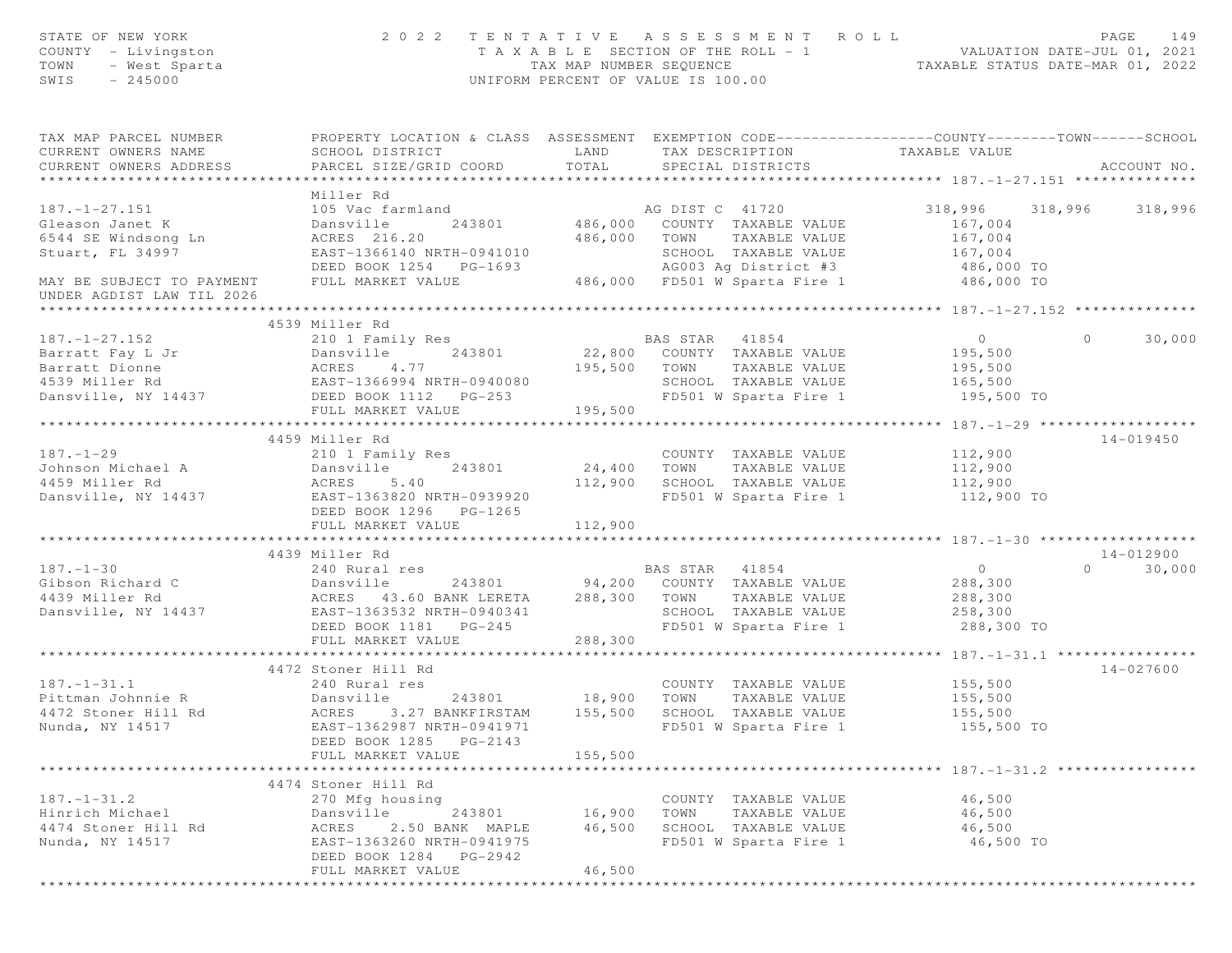| STATE OF NEW YORK<br>COUNTY - Livingston<br>TOWN<br>- West Sparta<br>SWIS<br>$-245000$ | 2 0 2 2                                                                                          | TAX MAP NUMBER SEQUENCE     | TENTATIVE ASSESSMENT ROLL<br>TAXABLE SECTION OF THE ROLL - 1<br>UNIFORM PERCENT OF VALUE IS 100.00 | VALUATION DATE-JUL 01, 2021<br>TAXABLE STATUS DATE-MAR 01, 2022 | PAGE<br>150        |
|----------------------------------------------------------------------------------------|--------------------------------------------------------------------------------------------------|-----------------------------|----------------------------------------------------------------------------------------------------|-----------------------------------------------------------------|--------------------|
| TAX MAP PARCEL NUMBER                                                                  | PROPERTY LOCATION & CLASS ASSESSMENT EXEMPTION CODE----------------COUNTY-------TOWN------SCHOOL |                             |                                                                                                    |                                                                 |                    |
| CURRENT OWNERS NAME                                                                    | SCHOOL DISTRICT                                                                                  | LAND                        | TAX DESCRIPTION                                                                                    | TAXABLE VALUE                                                   |                    |
| CURRENT OWNERS ADDRESS                                                                 | PARCEL SIZE/GRID COORD                                                                           | TOTAL                       | SPECIAL DISTRICTS                                                                                  |                                                                 | ACCOUNT NO.        |
| *********************                                                                  | ************************                                                                         | * * * * * * * * * * * * * * |                                                                                                    |                                                                 |                    |
|                                                                                        | Stoner Hill Rd                                                                                   |                             |                                                                                                    |                                                                 |                    |
| $187. - 1 - 31.3$                                                                      | 322 Rural vac>10                                                                                 |                             | COUNTY TAXABLE VALUE                                                                               | 104,300                                                         |                    |
| Mastin Kevin P<br>6970 Eagle Wing Dr                                                   | Dansville<br>243801<br>ACRES 54.00                                                               | 104,300<br>104,300          | TOWN<br>TAXABLE VALUE<br>SCHOOL TAXABLE VALUE                                                      | 104,300<br>104,300                                              |                    |
| Colorado Springs, CO 80908                                                             | EAST-1363380 NRTH-0941489                                                                        |                             | FD501 W Sparta Fire 1                                                                              | 104,300 TO                                                      |                    |
|                                                                                        | DEED BOOK 891<br>$PG-331$                                                                        |                             |                                                                                                    |                                                                 |                    |
|                                                                                        | FULL MARKET VALUE                                                                                | 104,300                     |                                                                                                    |                                                                 |                    |
|                                                                                        |                                                                                                  |                             |                                                                                                    |                                                                 |                    |
|                                                                                        | 4425 Miller Rd                                                                                   |                             |                                                                                                    |                                                                 | $14 - 029700$      |
| $187. - 1 - 33.1$                                                                      | 240 Rural res                                                                                    |                             | BAS STAR 41854                                                                                     | $\Omega$                                                        | $\Omega$<br>30,000 |
| Keagy Gregory V                                                                        | 243801<br>Dansville                                                                              | 39,500                      | COUNTY TAXABLE VALUE                                                                               | 152,300                                                         |                    |
| Keagy Amy                                                                              | ACRES 11.70                                                                                      | 152,300                     | TOWN<br>TAXABLE VALUE                                                                              | 152,300                                                         |                    |
| 4425 Miller Rd                                                                         | EAST-1362422 NRTH-0940418                                                                        |                             | SCHOOL TAXABLE VALUE                                                                               | 122,300                                                         |                    |
| Dansville, NY 14437                                                                    | DEED BOOK 623 PG-00186                                                                           |                             | FD501 W Sparta Fire 1                                                                              | 152,300 TO                                                      |                    |
|                                                                                        | FULL MARKET VALUE<br>***************************                                                 | 152,300                     |                                                                                                    |                                                                 |                    |
|                                                                                        |                                                                                                  |                             |                                                                                                    | **************** 187. -1-33.2 *****************                 | $14 - 005125$      |
| $187. - 1 - 33.2$                                                                      | 4427 Miller Rd<br>210 1 Family Res                                                               |                             | COUNTY TAXABLE VALUE                                                                               | 60,700                                                          |                    |
| JLK Properties, LLC                                                                    | 243801<br>Dansville                                                                              | 15,300                      | TOWN<br>TAXABLE VALUE                                                                              | 60,700                                                          |                    |
| 530-B Haberle Rd Ste 100                                                               | ACRES<br>1.90                                                                                    | 60,700                      | SCHOOL TAXABLE VALUE                                                                               | 60,700                                                          |                    |
| Santa Fe, NM 87505                                                                     | EAST-1362556 NRTH-0939809                                                                        |                             | FD501 W Sparta Fire 1                                                                              | 60,700 TO                                                       |                    |
|                                                                                        | DEED BOOK 1299 PG-2400                                                                           |                             |                                                                                                    |                                                                 |                    |
|                                                                                        | FULL MARKET VALUE                                                                                | 60,700                      |                                                                                                    |                                                                 |                    |
|                                                                                        | ***************************                                                                      |                             |                                                                                                    | ********************* 187. -1-34 *******************            |                    |
|                                                                                        | 4417 Miller Rd                                                                                   |                             |                                                                                                    |                                                                 | $14 - 026705$      |
| $187. - 1 - 34$                                                                        | 210 1 Family Res                                                                                 |                             | BAS STAR<br>41854                                                                                  | $\overline{0}$                                                  | 30,000<br>$\Omega$ |
| York Branden C                                                                         | Dansville<br>243801                                                                              | 30,500                      | COUNTY TAXABLE VALUE                                                                               | 186,500                                                         |                    |
| York Brittany E                                                                        | ACRES<br>7.88 BANKFIRSTAM                                                                        | 186,500                     | TOWN<br>TAXABLE VALUE                                                                              | 186,500                                                         |                    |
| 4417 Miller Rd                                                                         | EAST-1362030 NRTH-0940284                                                                        |                             | SCHOOL TAXABLE VALUE                                                                               | 156,500                                                         |                    |
| Dansville, NY 14437                                                                    | DEED BOOK 1265 PG-2477                                                                           |                             | FD501 W Sparta Fire 1                                                                              | 186,500 TO                                                      |                    |
|                                                                                        | FULL MARKET VALUE                                                                                | 186,500                     |                                                                                                    |                                                                 |                    |
|                                                                                        | 4411 Miller Rd                                                                                   |                             |                                                                                                    |                                                                 |                    |
| $187. - 1 - 35.21$                                                                     | 210 1 Family Res                                                                                 |                             | BAS STAR 41854                                                                                     | $\overline{0}$                                                  | $\circ$<br>30,000  |
| Brick Donald L                                                                         | Dansville<br>243801                                                                              | 27,000                      | COUNTY TAXABLE VALUE                                                                               | 129,400                                                         |                    |
| Garwood Elaine                                                                         | ACRES<br>6.40 BANKFIRSTAM                                                                        | 129,400                     | TAXABLE VALUE<br>TOWN                                                                              | 129,400                                                         |                    |
| 4411 Miller Rd                                                                         | EAST-1361799 NRTH-0940282                                                                        |                             | SCHOOL TAXABLE VALUE                                                                               | 99,400                                                          |                    |
| Dansville, NY 14437                                                                    | DEED BOOK 1129    PG-150                                                                         |                             | FD501 W Sparta Fire 1                                                                              | 129,400 TO                                                      |                    |
|                                                                                        | FULL MARKET VALUE                                                                                | 129,400                     |                                                                                                    |                                                                 |                    |
|                                                                                        |                                                                                                  |                             |                                                                                                    |                                                                 |                    |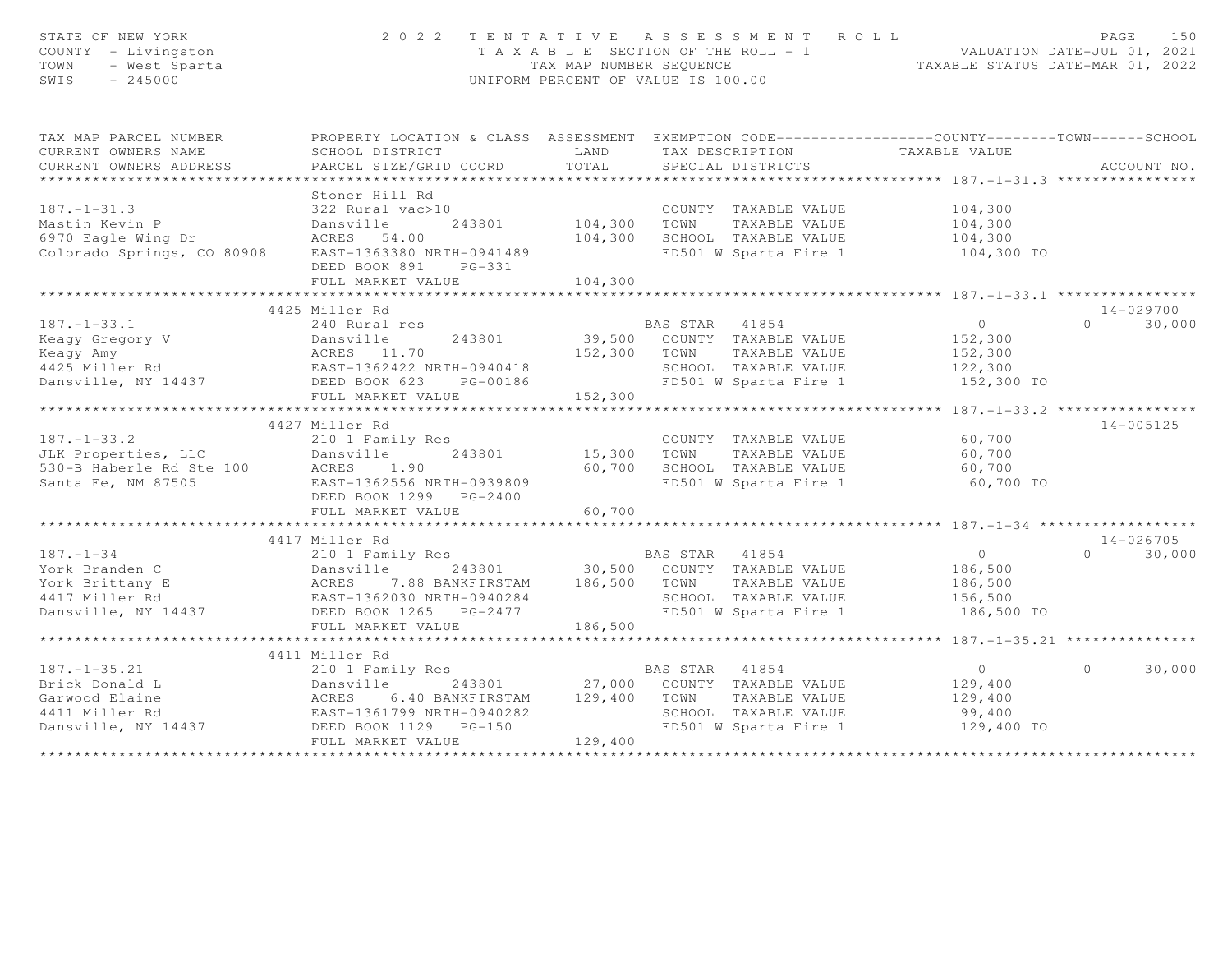| STATE OF NEW YORK<br>COUNTY - Livingston<br>- West Sparta<br>TOWN<br>$-245000$<br>SWIS |                                                         | 2022 TENTATIVE ASSESSMENT ROLL<br>T A X A B L E SECTION OF THE ROLL - 1<br>TAX MAP NUMBER SEOUENCE<br>UNIFORM PERCENT OF VALUE IS 100.00 |                                                                                | 151<br>PAGE<br>VALUATION DATE-JUL 01, 2021<br>TAXABLE STATUS DATE-MAR 01, 2022 |
|----------------------------------------------------------------------------------------|---------------------------------------------------------|------------------------------------------------------------------------------------------------------------------------------------------|--------------------------------------------------------------------------------|--------------------------------------------------------------------------------|
| TAX MAP PARCEL NUMBER<br>CURRENT OWNERS NAME                                           | PROPERTY LOCATION & CLASS ASSESSMENT<br>SCHOOL DISTRICT | TAX DESCRIPTION<br>LAND                                                                                                                  | EXEMPTION CODE------------------COUNTY-------TOWN------SCHOOL<br>TAXABLE VALUE |                                                                                |
| CURRENT OWNERS ADDRESS                                                                 | PARCEL SIZE/GRID COORD                                  | TOTAL.<br>SPECIAL DISTRICTS                                                                                                              |                                                                                | ACCOUNT NO                                                                     |

| URRENI UWNERS ADDRESS,      |                                   | TOIAT                            |                                            |
|-----------------------------|-----------------------------------|----------------------------------|--------------------------------------------|
|                             |                                   |                                  |                                            |
|                             | 4416 Nunda-Byersville Rd          |                                  | $14 - 022700$                              |
| $187. - 1 - 36$             | 210 1 Family Res                  | BAS STAR<br>41854                | 30,000<br>$\overline{0}$<br>$\circ$        |
| Mullikin Mark A             | Dansville                         | 243801 27,200 SOLAR<br>49500     | 21,600<br>21,600<br>21,600                 |
| Mullikin Alynn M            | ACRES<br>6.50 BANKFIRSTAM         | 152,800 COUNTY TAXABLE VALUE     | 131,200                                    |
| 4416 Nunda-Byersville Rd    | EAST-1361547 NRTH-0941535         | TAXABLE VALUE<br>TOWN            | 131,200                                    |
| Nunda, NY 14517-9511        | DEED BOOK 1084 PG-293             | SCHOOL TAXABLE VALUE             | 101,200                                    |
|                             | FULL MARKET VALUE                 | 152,800 FD501 W Sparta Fire 1    | 152,800 TO                                 |
|                             |                                   |                                  |                                            |
|                             |                                   |                                  |                                            |
|                             | 4412 Nunda-Byersville Rd          |                                  | $14 - 027300$                              |
| $187. - 1 - 38$             | 210 1 Family Res                  | COUNTY TAXABLE VALUE             | 49,400                                     |
| Martin Clarence J           | Dansville<br>243801               | 5,900<br>TOWN<br>TAXABLE VALUE   | 49,400                                     |
| Martin Edyth                | FRNT 82.50 DPTH 239.00            | 49,400<br>SCHOOL TAXABLE VALUE   | 49,400                                     |
| 4412 Nunda-Byersville Rd    | EAST-1361543 NRTH-0942065         | FD501 W Sparta Fire 1            | 49,400 TO                                  |
| Nunda, NY 14517             | DEED BOOK 405<br>$PG-503$         |                                  |                                            |
|                             | FULL MARKET VALUE                 | 49,400                           |                                            |
| **********************      |                                   |                                  |                                            |
|                             | 4410 Nunda-Byersville Rd          |                                  | $14 - 002600$                              |
| $187. - 1 - 39$             | 210 1 Family Res                  | COUNTY TAXABLE VALUE             | 60,700                                     |
|                             | Dansville<br>243801               | TOWN<br>TAXABLE VALUE            |                                            |
| Young Karen                 |                                   | 6,000                            | 60,700                                     |
| 9207 Nunda-Byersville Rd    | 84.00 DPTH 239.00<br>FRNT         | 60,700<br>SCHOOL TAXABLE VALUE   | 60,700                                     |
| Nunda, NY 14517             | EAST-1361461 NRTH-0942063         | FD501 W Sparta Fire 1            | 60,700 TO                                  |
|                             | DEED BOOK 1258 PG-1968            |                                  |                                            |
|                             | FULL MARKET VALUE                 | 60,700                           |                                            |
|                             |                                   | * * * * * * * * * * * * *        |                                            |
|                             | 4391 Miller Rd                    |                                  | $14 - 011850$                              |
| $187. - 1 - 40$             | 210 1 Family Res                  | ENH STAR 41834                   | $\circ$<br>$\Omega$<br>74,900              |
| Childs Gregory A            | Dansville<br>243801               | 31,000<br>COUNTY TAXABLE VALUE   | 181,500                                    |
| 4391 Miller Rd              | ACRES<br>8.10 BANKFIRSTAM         | 181,500<br>TOWN<br>TAXABLE VALUE | 181,500                                    |
| Dansville, NY 14437         | EAST-1361185 NRTH-0939844         | SCHOOL TAXABLE VALUE             | 106,600                                    |
|                             | DEED BOOK 1272 PG-1829            | FD501 W Sparta Fire 1            | 181,500 TO                                 |
|                             | FULL MARKET VALUE                 | 181,500                          |                                            |
|                             | ***********************           | ************                     | *********** 187. -1-41.1 ***************** |
|                             |                                   |                                  |                                            |
|                             | 4386 Miller Rd                    |                                  | $14 - 043600$                              |
| $187. - 1 - 41.1$           | 210 1 Family Res                  | ENH STAR<br>41834                | $\overline{0}$<br>$\Omega$<br>74,900       |
| Throumoulos Anne Marie      | Dansville<br>243801               | 27,900 COUNTY TAXABLE VALUE      | 137,400                                    |
| Throumoulos Basil           | ACRES<br>6.80                     | 137,400<br>TOWN<br>TAXABLE VALUE | 137,400                                    |
| 4386 Miller Rd              | EAST-1360853 NRTH-0939385         | SCHOOL TAXABLE VALUE             | 62,500                                     |
| Dansville, NY 14437         | DEED BOOK 79712 PG-39             | FD501 W Sparta Fire 1            | 137,400 TO                                 |
|                             | FULL MARKET VALUE                 | 137,400                          |                                            |
|                             | ****************************      |                                  |                                            |
|                             | 4406 Miller Rd                    |                                  | $14 - 043650$                              |
| $187. - 1 - 42.1$           | 210 1 Family Res                  | BAS STAR 41854                   | $\overline{0}$<br>$\Omega$<br>30,000       |
| Waterman David C            | 243801                            | 22,100                           | 59,500                                     |
|                             | Dansville                         | COUNTY TAXABLE VALUE             |                                            |
| Waterman Cynthia A          | ACRES<br>4.50                     | 59,500<br>TOWN<br>TAXABLE VALUE  | 59,500                                     |
| 4406 Miller Rd              | EAST-1361347 NRTH-0939383         | SCHOOL TAXABLE VALUE             | 29,500                                     |
| Dansville, NY 14437         | FULL MARKET VALUE                 | 59,500 FD501 W Sparta Fire 1     | 59,500 TO                                  |
| * * * * * * * * * * * * * * | ********************************* |                                  |                                            |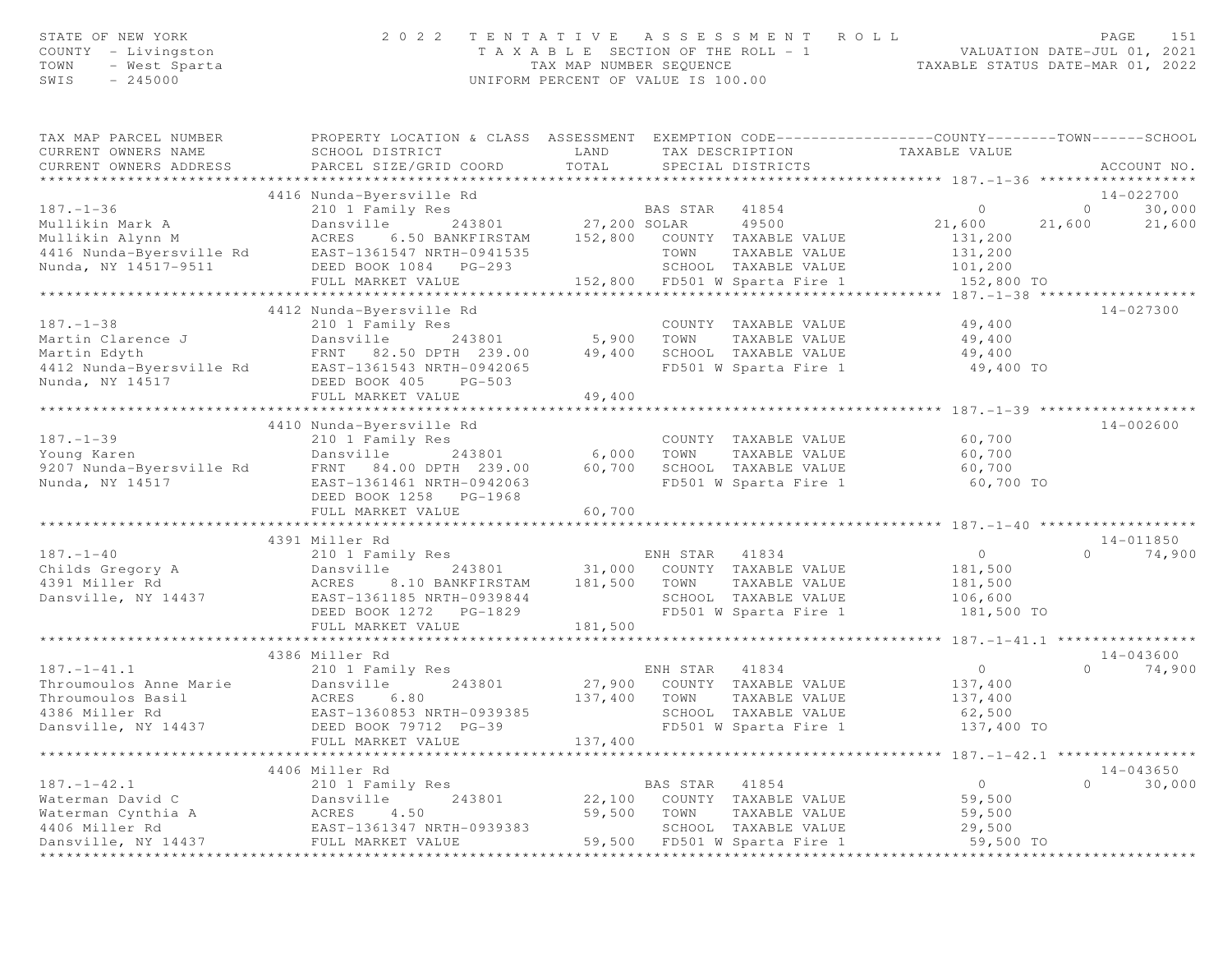| TAX MAP PARCEL NUMBER THE PROPERTY LOCATION & CLASS ASSESSMENT EXEMPTION CODE--------------COUNTY-------TOWN------SCHOOL<br>CURRENT OWNERS NAME SCHOOL DISTRICT<br>CURRENT OWNERS ADDRESS PARCEL SIZE/GRID COORD<br>ACCOUNT NO.<br>4476 Miller Rd<br>14-015100<br>ENH STAR 41834<br>$\overline{0}$<br>$187. - 1 - 45$<br>210 1 Family Res<br>$0 \t 74,900$<br>Case Dawn M<br>Charles & Roberta Gibson Life Use Reserved 153,700 COUNTY TAXABLE VALUE 153,700<br>4476 Miller Rd FRNT 200.00 DPTH 150.00 SCHOOL TAXABLE VALUE 153,700<br>Dansville, NY 14437 EAST-1364500 NRTH-0939566 FD501 W Spart<br>FD501 W Sparta Fire 1 153,700 TO<br>FULL MARKET VALUE<br>153,700<br>14-035850<br>37,100 37,100<br>9596 Kenney Rd 112 Dairy farm<br>112 Dairy farm<br>243801 70,900 AG DIST C 41720 43,246 43<br>9596 Kenney Rd 26 24.50 BANK SWYE 626,100 COUNTY TAXABLE VALUE<br>2457-1359510 NRTH-0936929 70WN TAXABLE VALUE<br>265,754 TOWN TAXABLE VAL<br>43, 246 43, 246 43, 246<br>14-013150<br>Kenney Rd<br>105 Vac farmland<br>Dansville 243801 18,800 COUNTY TAXABLE VALUE 5,198<br>ACRES 7.50 BANK SWYE 18,800 TOWN TAXABLE VALUE 5,198<br>EAST-1359447 NRTH-0937615 5CHOOL TAXABLE VALUE 5,198<br>DEED BOOK 1065 PG-94 AG003 Ag District #3 18<br>13,602 13,602 13,602<br>$187. - 1 - 47.1$<br>Swyers T Joseph<br>9596 Kenney Rd<br>Dansville, NY 14437<br>MAY BE SUBJECT TO PAYMENT<br>UNDER AGDIST LAW TIL 2026<br>9506 Kenney Rd<br>187.-1-47.2<br>Murray David M<br>Murray Regina A<br>Murray Regina A<br>2010 I Family Res<br>243801<br>243801<br>243801<br>243801<br>243801<br>243801<br>243801<br>243801<br>243801<br>243801<br>243801<br>243801<br>243801<br>243801<br>243801<br>243801<br>243801<br>2438<br>$\overline{0}$<br>$\circ$<br>189,200<br>189,200<br>TOWN TAXABLE VALUE<br>SCHOOL TAXABLE VALUE 114,300<br>TAXABLE VALUE 189,200 TO<br>189,200<br>FULL MARKET VALUE<br>Kenney Rd<br>14-033275<br>7,555<br>7,555 7,555<br>3,445<br>3,445<br>SCHOOL TAXABLE VALUE 3,445<br>FD501 W Sparta Fire 1 11,000 TO<br>DEED BOOK 1247 PG-58<br>MAY BE SUBJECT TO PAYMENT FULL MARKET VALUE | STATE OF NEW YORK<br>COUNTY - Livingston<br>$Y - Livingston$<br>- West Sparta<br>- 245000<br>TOWN<br>SWIS | 2022 TENTATIVE ASSESSMENT ROLL |        | UNIFORM PERCENT OF VALUE IS 100.00 |  |        |
|-----------------------------------------------------------------------------------------------------------------------------------------------------------------------------------------------------------------------------------------------------------------------------------------------------------------------------------------------------------------------------------------------------------------------------------------------------------------------------------------------------------------------------------------------------------------------------------------------------------------------------------------------------------------------------------------------------------------------------------------------------------------------------------------------------------------------------------------------------------------------------------------------------------------------------------------------------------------------------------------------------------------------------------------------------------------------------------------------------------------------------------------------------------------------------------------------------------------------------------------------------------------------------------------------------------------------------------------------------------------------------------------------------------------------------------------------------------------------------------------------------------------------------------------------------------------------------------------------------------------------------------------------------------------------------------------------------------------------------------------------------------------------------------------------------------------------------------------------------------------------------------------------------------------------------------------------------------------------------------------------------------------------------------------------------------------------------------------------------|-----------------------------------------------------------------------------------------------------------|--------------------------------|--------|------------------------------------|--|--------|
|                                                                                                                                                                                                                                                                                                                                                                                                                                                                                                                                                                                                                                                                                                                                                                                                                                                                                                                                                                                                                                                                                                                                                                                                                                                                                                                                                                                                                                                                                                                                                                                                                                                                                                                                                                                                                                                                                                                                                                                                                                                                                                     |                                                                                                           |                                |        |                                    |  |        |
|                                                                                                                                                                                                                                                                                                                                                                                                                                                                                                                                                                                                                                                                                                                                                                                                                                                                                                                                                                                                                                                                                                                                                                                                                                                                                                                                                                                                                                                                                                                                                                                                                                                                                                                                                                                                                                                                                                                                                                                                                                                                                                     |                                                                                                           |                                |        |                                    |  |        |
|                                                                                                                                                                                                                                                                                                                                                                                                                                                                                                                                                                                                                                                                                                                                                                                                                                                                                                                                                                                                                                                                                                                                                                                                                                                                                                                                                                                                                                                                                                                                                                                                                                                                                                                                                                                                                                                                                                                                                                                                                                                                                                     |                                                                                                           |                                |        |                                    |  |        |
|                                                                                                                                                                                                                                                                                                                                                                                                                                                                                                                                                                                                                                                                                                                                                                                                                                                                                                                                                                                                                                                                                                                                                                                                                                                                                                                                                                                                                                                                                                                                                                                                                                                                                                                                                                                                                                                                                                                                                                                                                                                                                                     |                                                                                                           |                                |        |                                    |  |        |
|                                                                                                                                                                                                                                                                                                                                                                                                                                                                                                                                                                                                                                                                                                                                                                                                                                                                                                                                                                                                                                                                                                                                                                                                                                                                                                                                                                                                                                                                                                                                                                                                                                                                                                                                                                                                                                                                                                                                                                                                                                                                                                     |                                                                                                           |                                |        |                                    |  |        |
|                                                                                                                                                                                                                                                                                                                                                                                                                                                                                                                                                                                                                                                                                                                                                                                                                                                                                                                                                                                                                                                                                                                                                                                                                                                                                                                                                                                                                                                                                                                                                                                                                                                                                                                                                                                                                                                                                                                                                                                                                                                                                                     |                                                                                                           |                                |        |                                    |  |        |
|                                                                                                                                                                                                                                                                                                                                                                                                                                                                                                                                                                                                                                                                                                                                                                                                                                                                                                                                                                                                                                                                                                                                                                                                                                                                                                                                                                                                                                                                                                                                                                                                                                                                                                                                                                                                                                                                                                                                                                                                                                                                                                     |                                                                                                           |                                |        |                                    |  |        |
|                                                                                                                                                                                                                                                                                                                                                                                                                                                                                                                                                                                                                                                                                                                                                                                                                                                                                                                                                                                                                                                                                                                                                                                                                                                                                                                                                                                                                                                                                                                                                                                                                                                                                                                                                                                                                                                                                                                                                                                                                                                                                                     |                                                                                                           |                                |        |                                    |  |        |
|                                                                                                                                                                                                                                                                                                                                                                                                                                                                                                                                                                                                                                                                                                                                                                                                                                                                                                                                                                                                                                                                                                                                                                                                                                                                                                                                                                                                                                                                                                                                                                                                                                                                                                                                                                                                                                                                                                                                                                                                                                                                                                     |                                                                                                           |                                |        |                                    |  |        |
|                                                                                                                                                                                                                                                                                                                                                                                                                                                                                                                                                                                                                                                                                                                                                                                                                                                                                                                                                                                                                                                                                                                                                                                                                                                                                                                                                                                                                                                                                                                                                                                                                                                                                                                                                                                                                                                                                                                                                                                                                                                                                                     |                                                                                                           |                                |        |                                    |  |        |
|                                                                                                                                                                                                                                                                                                                                                                                                                                                                                                                                                                                                                                                                                                                                                                                                                                                                                                                                                                                                                                                                                                                                                                                                                                                                                                                                                                                                                                                                                                                                                                                                                                                                                                                                                                                                                                                                                                                                                                                                                                                                                                     |                                                                                                           |                                |        |                                    |  |        |
|                                                                                                                                                                                                                                                                                                                                                                                                                                                                                                                                                                                                                                                                                                                                                                                                                                                                                                                                                                                                                                                                                                                                                                                                                                                                                                                                                                                                                                                                                                                                                                                                                                                                                                                                                                                                                                                                                                                                                                                                                                                                                                     |                                                                                                           |                                |        |                                    |  |        |
|                                                                                                                                                                                                                                                                                                                                                                                                                                                                                                                                                                                                                                                                                                                                                                                                                                                                                                                                                                                                                                                                                                                                                                                                                                                                                                                                                                                                                                                                                                                                                                                                                                                                                                                                                                                                                                                                                                                                                                                                                                                                                                     |                                                                                                           |                                |        |                                    |  |        |
|                                                                                                                                                                                                                                                                                                                                                                                                                                                                                                                                                                                                                                                                                                                                                                                                                                                                                                                                                                                                                                                                                                                                                                                                                                                                                                                                                                                                                                                                                                                                                                                                                                                                                                                                                                                                                                                                                                                                                                                                                                                                                                     |                                                                                                           |                                |        |                                    |  |        |
|                                                                                                                                                                                                                                                                                                                                                                                                                                                                                                                                                                                                                                                                                                                                                                                                                                                                                                                                                                                                                                                                                                                                                                                                                                                                                                                                                                                                                                                                                                                                                                                                                                                                                                                                                                                                                                                                                                                                                                                                                                                                                                     |                                                                                                           |                                |        |                                    |  |        |
|                                                                                                                                                                                                                                                                                                                                                                                                                                                                                                                                                                                                                                                                                                                                                                                                                                                                                                                                                                                                                                                                                                                                                                                                                                                                                                                                                                                                                                                                                                                                                                                                                                                                                                                                                                                                                                                                                                                                                                                                                                                                                                     |                                                                                                           |                                |        |                                    |  |        |
|                                                                                                                                                                                                                                                                                                                                                                                                                                                                                                                                                                                                                                                                                                                                                                                                                                                                                                                                                                                                                                                                                                                                                                                                                                                                                                                                                                                                                                                                                                                                                                                                                                                                                                                                                                                                                                                                                                                                                                                                                                                                                                     |                                                                                                           |                                |        |                                    |  |        |
|                                                                                                                                                                                                                                                                                                                                                                                                                                                                                                                                                                                                                                                                                                                                                                                                                                                                                                                                                                                                                                                                                                                                                                                                                                                                                                                                                                                                                                                                                                                                                                                                                                                                                                                                                                                                                                                                                                                                                                                                                                                                                                     |                                                                                                           |                                |        |                                    |  |        |
|                                                                                                                                                                                                                                                                                                                                                                                                                                                                                                                                                                                                                                                                                                                                                                                                                                                                                                                                                                                                                                                                                                                                                                                                                                                                                                                                                                                                                                                                                                                                                                                                                                                                                                                                                                                                                                                                                                                                                                                                                                                                                                     |                                                                                                           |                                |        |                                    |  |        |
|                                                                                                                                                                                                                                                                                                                                                                                                                                                                                                                                                                                                                                                                                                                                                                                                                                                                                                                                                                                                                                                                                                                                                                                                                                                                                                                                                                                                                                                                                                                                                                                                                                                                                                                                                                                                                                                                                                                                                                                                                                                                                                     |                                                                                                           |                                |        |                                    |  |        |
|                                                                                                                                                                                                                                                                                                                                                                                                                                                                                                                                                                                                                                                                                                                                                                                                                                                                                                                                                                                                                                                                                                                                                                                                                                                                                                                                                                                                                                                                                                                                                                                                                                                                                                                                                                                                                                                                                                                                                                                                                                                                                                     |                                                                                                           |                                |        |                                    |  |        |
|                                                                                                                                                                                                                                                                                                                                                                                                                                                                                                                                                                                                                                                                                                                                                                                                                                                                                                                                                                                                                                                                                                                                                                                                                                                                                                                                                                                                                                                                                                                                                                                                                                                                                                                                                                                                                                                                                                                                                                                                                                                                                                     |                                                                                                           |                                |        |                                    |  |        |
|                                                                                                                                                                                                                                                                                                                                                                                                                                                                                                                                                                                                                                                                                                                                                                                                                                                                                                                                                                                                                                                                                                                                                                                                                                                                                                                                                                                                                                                                                                                                                                                                                                                                                                                                                                                                                                                                                                                                                                                                                                                                                                     |                                                                                                           |                                |        |                                    |  |        |
|                                                                                                                                                                                                                                                                                                                                                                                                                                                                                                                                                                                                                                                                                                                                                                                                                                                                                                                                                                                                                                                                                                                                                                                                                                                                                                                                                                                                                                                                                                                                                                                                                                                                                                                                                                                                                                                                                                                                                                                                                                                                                                     |                                                                                                           |                                |        |                                    |  |        |
|                                                                                                                                                                                                                                                                                                                                                                                                                                                                                                                                                                                                                                                                                                                                                                                                                                                                                                                                                                                                                                                                                                                                                                                                                                                                                                                                                                                                                                                                                                                                                                                                                                                                                                                                                                                                                                                                                                                                                                                                                                                                                                     |                                                                                                           |                                |        |                                    |  |        |
|                                                                                                                                                                                                                                                                                                                                                                                                                                                                                                                                                                                                                                                                                                                                                                                                                                                                                                                                                                                                                                                                                                                                                                                                                                                                                                                                                                                                                                                                                                                                                                                                                                                                                                                                                                                                                                                                                                                                                                                                                                                                                                     |                                                                                                           |                                |        |                                    |  |        |
|                                                                                                                                                                                                                                                                                                                                                                                                                                                                                                                                                                                                                                                                                                                                                                                                                                                                                                                                                                                                                                                                                                                                                                                                                                                                                                                                                                                                                                                                                                                                                                                                                                                                                                                                                                                                                                                                                                                                                                                                                                                                                                     |                                                                                                           |                                |        |                                    |  |        |
|                                                                                                                                                                                                                                                                                                                                                                                                                                                                                                                                                                                                                                                                                                                                                                                                                                                                                                                                                                                                                                                                                                                                                                                                                                                                                                                                                                                                                                                                                                                                                                                                                                                                                                                                                                                                                                                                                                                                                                                                                                                                                                     |                                                                                                           |                                |        |                                    |  |        |
|                                                                                                                                                                                                                                                                                                                                                                                                                                                                                                                                                                                                                                                                                                                                                                                                                                                                                                                                                                                                                                                                                                                                                                                                                                                                                                                                                                                                                                                                                                                                                                                                                                                                                                                                                                                                                                                                                                                                                                                                                                                                                                     |                                                                                                           |                                |        |                                    |  | 74,900 |
|                                                                                                                                                                                                                                                                                                                                                                                                                                                                                                                                                                                                                                                                                                                                                                                                                                                                                                                                                                                                                                                                                                                                                                                                                                                                                                                                                                                                                                                                                                                                                                                                                                                                                                                                                                                                                                                                                                                                                                                                                                                                                                     |                                                                                                           |                                |        |                                    |  |        |
|                                                                                                                                                                                                                                                                                                                                                                                                                                                                                                                                                                                                                                                                                                                                                                                                                                                                                                                                                                                                                                                                                                                                                                                                                                                                                                                                                                                                                                                                                                                                                                                                                                                                                                                                                                                                                                                                                                                                                                                                                                                                                                     |                                                                                                           |                                |        |                                    |  |        |
|                                                                                                                                                                                                                                                                                                                                                                                                                                                                                                                                                                                                                                                                                                                                                                                                                                                                                                                                                                                                                                                                                                                                                                                                                                                                                                                                                                                                                                                                                                                                                                                                                                                                                                                                                                                                                                                                                                                                                                                                                                                                                                     |                                                                                                           |                                |        |                                    |  |        |
|                                                                                                                                                                                                                                                                                                                                                                                                                                                                                                                                                                                                                                                                                                                                                                                                                                                                                                                                                                                                                                                                                                                                                                                                                                                                                                                                                                                                                                                                                                                                                                                                                                                                                                                                                                                                                                                                                                                                                                                                                                                                                                     |                                                                                                           |                                |        |                                    |  |        |
|                                                                                                                                                                                                                                                                                                                                                                                                                                                                                                                                                                                                                                                                                                                                                                                                                                                                                                                                                                                                                                                                                                                                                                                                                                                                                                                                                                                                                                                                                                                                                                                                                                                                                                                                                                                                                                                                                                                                                                                                                                                                                                     |                                                                                                           |                                |        |                                    |  |        |
|                                                                                                                                                                                                                                                                                                                                                                                                                                                                                                                                                                                                                                                                                                                                                                                                                                                                                                                                                                                                                                                                                                                                                                                                                                                                                                                                                                                                                                                                                                                                                                                                                                                                                                                                                                                                                                                                                                                                                                                                                                                                                                     |                                                                                                           |                                |        |                                    |  |        |
|                                                                                                                                                                                                                                                                                                                                                                                                                                                                                                                                                                                                                                                                                                                                                                                                                                                                                                                                                                                                                                                                                                                                                                                                                                                                                                                                                                                                                                                                                                                                                                                                                                                                                                                                                                                                                                                                                                                                                                                                                                                                                                     |                                                                                                           |                                |        |                                    |  |        |
|                                                                                                                                                                                                                                                                                                                                                                                                                                                                                                                                                                                                                                                                                                                                                                                                                                                                                                                                                                                                                                                                                                                                                                                                                                                                                                                                                                                                                                                                                                                                                                                                                                                                                                                                                                                                                                                                                                                                                                                                                                                                                                     |                                                                                                           |                                |        |                                    |  |        |
|                                                                                                                                                                                                                                                                                                                                                                                                                                                                                                                                                                                                                                                                                                                                                                                                                                                                                                                                                                                                                                                                                                                                                                                                                                                                                                                                                                                                                                                                                                                                                                                                                                                                                                                                                                                                                                                                                                                                                                                                                                                                                                     |                                                                                                           |                                |        |                                    |  |        |
|                                                                                                                                                                                                                                                                                                                                                                                                                                                                                                                                                                                                                                                                                                                                                                                                                                                                                                                                                                                                                                                                                                                                                                                                                                                                                                                                                                                                                                                                                                                                                                                                                                                                                                                                                                                                                                                                                                                                                                                                                                                                                                     |                                                                                                           |                                |        |                                    |  |        |
|                                                                                                                                                                                                                                                                                                                                                                                                                                                                                                                                                                                                                                                                                                                                                                                                                                                                                                                                                                                                                                                                                                                                                                                                                                                                                                                                                                                                                                                                                                                                                                                                                                                                                                                                                                                                                                                                                                                                                                                                                                                                                                     |                                                                                                           |                                |        |                                    |  |        |
| UNDER AGDIST LAW TIL 2029<br>********************                                                                                                                                                                                                                                                                                                                                                                                                                                                                                                                                                                                                                                                                                                                                                                                                                                                                                                                                                                                                                                                                                                                                                                                                                                                                                                                                                                                                                                                                                                                                                                                                                                                                                                                                                                                                                                                                                                                                                                                                                                                   |                                                                                                           |                                | 11,000 |                                    |  |        |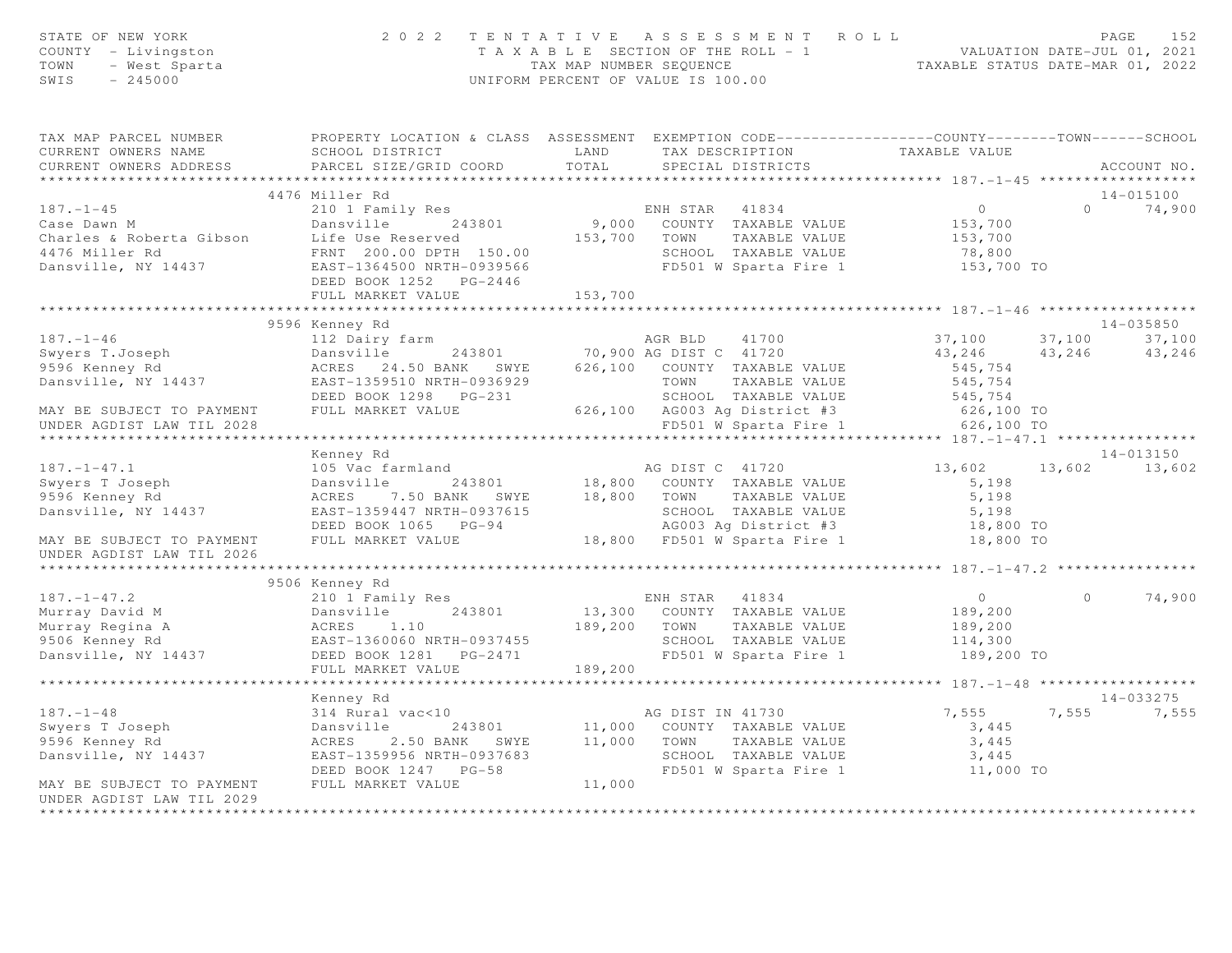| PROPERTY LOCATION & CLASS ASSESSMENT EXEMPTION CODE---------------COUNTY-------TOWN------SCHOOL<br>TAX MAP PARCEL NUMBER<br>LAND<br>TAXABLE VALUE<br>CURRENT OWNERS NAME<br>SCHOOL DISTRICT<br>TAX DESCRIPTION<br>TOTAL<br>CURRENT OWNERS ADDRESS<br>PARCEL SIZE/GRID COORD<br>SPECIAL DISTRICTS<br>ACCOUNT NO.<br>***********************<br>$14 - 034980$<br>Kenney Rd<br>$187. - 1 - 49$<br>AG DIST C 41720<br>12,800 COUNTY TAXABLE VALUE<br>9,768<br>314 Rural vac<10<br>9,768<br>9,768<br>Swyers T Joseph<br>Dansville<br>243801<br>3,032<br>12,800 TOWN TAXABLE VALUE<br>3,032<br>9596 Kenney Rd<br>ACRES 5.10 BANK SWYE<br>SCHOOL TAXABLE VALUE<br>Dansville, NY 14437<br>EAST-1359622 NRTH-0937888<br>3,032<br>DEED BOOK 1065 PG-81<br>AG003 Ag District #3<br>12,800 TO<br>FULL MARKET VALUE<br>12,800 TO<br>MAY BE SUBJECT TO PAYMENT<br>UNDER AGDIST LAW TIL 2026<br>14-005925<br>Reed Rd<br>$187. - 1 - 50$<br>314 Rural vac<10<br>COUNTY TAXABLE VALUE<br>15,600<br>Gaddy Randy<br>15,600 TOWN<br>TAXABLE VALUE<br>15,600<br>Dansville 243801<br>ACRES 4.50<br>EAST-1359666 NRTH-0938089<br>DEED BOOK 1227 PG-273<br>15,600 SCHOOL TAXABLE VALUE<br>Gaddy Valerie<br>15,600<br>FD501 W Sparta Fire 1<br>4022 Reed Rd<br>15,600 TO<br>Dansville, NY 14437<br>DEED BOOK 1227 PG-273<br>FULL MARKET VALUE<br>15,600<br>******************************<br>************<br>$14 - 000800$<br>9486 Kenney Rd<br>$187. - 1 - 51$<br>270 Mfg housing<br>$\overline{0}$<br>29,700<br>$\Omega$<br>243801<br>Granata Keith A<br>Dansville<br>29,700<br>9486 Kenney Rd<br>ACRES 2.04 BANKFIRSTAM<br>29,700 TOWN<br>TAXABLE VALUE<br>29,700<br>Dansville, NY 14437<br>SCHOOL TAXABLE VALUE<br>EAST-1360035 NRTH-0938265<br>$\overline{0}$<br>FD501 W Sparta Fire 1<br>29,700 TO<br>FULL MARKET VALUE<br>29,700<br>****************** 187.-1-52 *******************<br>4008 Reed Rd<br>14-038800<br>$187. - 1 - 52$<br>$\bigcirc$<br>30,000<br>210 1 Family Res<br>BAS STAR 41854<br>$\Omega$<br>Dansville 243801 19,200 COUNTY TAXABLE VALUE<br>Kelly Patrick A<br>97,800<br>3.40 BANK LERETA 97,800 TOWN<br>TAXABLE VALUE<br>4008 Reed Rd<br>ACRES<br>97,800<br>Dansville, NY 14437<br>SCHOOL TAXABLE VALUE<br>EAST-1359096 NRTH-0938110<br>67,800<br>FD501 W Sparta Fire 1<br>DEED BOOK 972 PG-98<br>97,800 TO<br>FULL MARKET VALUE<br>97,800<br>************************<br>4040 Reed Rd<br>14-036800<br>$187. - 1 - 53$<br>270 Mfg housing<br>COUNTY TAXABLE VALUE<br>27,500<br>White Harold J<br>243801<br>16,100<br>TOWN<br>TAXABLE VALUE<br>27,500<br>Dansville<br>27,500<br>4040 Reed Rd<br>ACRES<br>2.20<br>SCHOOL TAXABLE VALUE<br>27,500<br>Dansville, NY 14437 EAST-1360060 NRTH-0938418<br>FD501 W Sparta Fire 1<br>27,500 TO<br>DEED BOOK 1300 PG-21<br>PRIOR OWNER ON 3/01/2022 FULL MARKET VALUE<br>27,500<br>White Harold J<br>************** | STATE OF NEW YORK<br>COUNTY - Livingston<br>TOWN<br>- West Sparta<br>$-245000$<br>SWIS |  | 2022 TENTATIVE ASSESSMENT ROLL<br>T A X A B L E SECTION OF THE ROLL - 1 VALUATION DATE-JUL 01, 2021<br>TAX MAP NUMBER SEQUENCE TAXABLE STATUS DATE-MAR 01, 2022<br>UNIFORM PERCENT OF VALUE IS 100.00 | PAGE<br>153 |
|----------------------------------------------------------------------------------------------------------------------------------------------------------------------------------------------------------------------------------------------------------------------------------------------------------------------------------------------------------------------------------------------------------------------------------------------------------------------------------------------------------------------------------------------------------------------------------------------------------------------------------------------------------------------------------------------------------------------------------------------------------------------------------------------------------------------------------------------------------------------------------------------------------------------------------------------------------------------------------------------------------------------------------------------------------------------------------------------------------------------------------------------------------------------------------------------------------------------------------------------------------------------------------------------------------------------------------------------------------------------------------------------------------------------------------------------------------------------------------------------------------------------------------------------------------------------------------------------------------------------------------------------------------------------------------------------------------------------------------------------------------------------------------------------------------------------------------------------------------------------------------------------------------------------------------------------------------------------------------------------------------------------------------------------------------------------------------------------------------------------------------------------------------------------------------------------------------------------------------------------------------------------------------------------------------------------------------------------------------------------------------------------------------------------------------------------------------------------------------------------------------------------------------------------------------------------------------------------------------------------------------------------------------------------------------------------------------------------------------------------------------------------------------------------------------------------------------------------------------------|----------------------------------------------------------------------------------------|--|-------------------------------------------------------------------------------------------------------------------------------------------------------------------------------------------------------|-------------|
|                                                                                                                                                                                                                                                                                                                                                                                                                                                                                                                                                                                                                                                                                                                                                                                                                                                                                                                                                                                                                                                                                                                                                                                                                                                                                                                                                                                                                                                                                                                                                                                                                                                                                                                                                                                                                                                                                                                                                                                                                                                                                                                                                                                                                                                                                                                                                                                                                                                                                                                                                                                                                                                                                                                                                                                                                                                                |                                                                                        |  |                                                                                                                                                                                                       |             |
|                                                                                                                                                                                                                                                                                                                                                                                                                                                                                                                                                                                                                                                                                                                                                                                                                                                                                                                                                                                                                                                                                                                                                                                                                                                                                                                                                                                                                                                                                                                                                                                                                                                                                                                                                                                                                                                                                                                                                                                                                                                                                                                                                                                                                                                                                                                                                                                                                                                                                                                                                                                                                                                                                                                                                                                                                                                                |                                                                                        |  |                                                                                                                                                                                                       |             |
|                                                                                                                                                                                                                                                                                                                                                                                                                                                                                                                                                                                                                                                                                                                                                                                                                                                                                                                                                                                                                                                                                                                                                                                                                                                                                                                                                                                                                                                                                                                                                                                                                                                                                                                                                                                                                                                                                                                                                                                                                                                                                                                                                                                                                                                                                                                                                                                                                                                                                                                                                                                                                                                                                                                                                                                                                                                                |                                                                                        |  |                                                                                                                                                                                                       |             |
|                                                                                                                                                                                                                                                                                                                                                                                                                                                                                                                                                                                                                                                                                                                                                                                                                                                                                                                                                                                                                                                                                                                                                                                                                                                                                                                                                                                                                                                                                                                                                                                                                                                                                                                                                                                                                                                                                                                                                                                                                                                                                                                                                                                                                                                                                                                                                                                                                                                                                                                                                                                                                                                                                                                                                                                                                                                                |                                                                                        |  |                                                                                                                                                                                                       |             |
|                                                                                                                                                                                                                                                                                                                                                                                                                                                                                                                                                                                                                                                                                                                                                                                                                                                                                                                                                                                                                                                                                                                                                                                                                                                                                                                                                                                                                                                                                                                                                                                                                                                                                                                                                                                                                                                                                                                                                                                                                                                                                                                                                                                                                                                                                                                                                                                                                                                                                                                                                                                                                                                                                                                                                                                                                                                                |                                                                                        |  |                                                                                                                                                                                                       |             |
|                                                                                                                                                                                                                                                                                                                                                                                                                                                                                                                                                                                                                                                                                                                                                                                                                                                                                                                                                                                                                                                                                                                                                                                                                                                                                                                                                                                                                                                                                                                                                                                                                                                                                                                                                                                                                                                                                                                                                                                                                                                                                                                                                                                                                                                                                                                                                                                                                                                                                                                                                                                                                                                                                                                                                                                                                                                                |                                                                                        |  |                                                                                                                                                                                                       |             |
|                                                                                                                                                                                                                                                                                                                                                                                                                                                                                                                                                                                                                                                                                                                                                                                                                                                                                                                                                                                                                                                                                                                                                                                                                                                                                                                                                                                                                                                                                                                                                                                                                                                                                                                                                                                                                                                                                                                                                                                                                                                                                                                                                                                                                                                                                                                                                                                                                                                                                                                                                                                                                                                                                                                                                                                                                                                                |                                                                                        |  |                                                                                                                                                                                                       |             |
|                                                                                                                                                                                                                                                                                                                                                                                                                                                                                                                                                                                                                                                                                                                                                                                                                                                                                                                                                                                                                                                                                                                                                                                                                                                                                                                                                                                                                                                                                                                                                                                                                                                                                                                                                                                                                                                                                                                                                                                                                                                                                                                                                                                                                                                                                                                                                                                                                                                                                                                                                                                                                                                                                                                                                                                                                                                                |                                                                                        |  |                                                                                                                                                                                                       |             |
|                                                                                                                                                                                                                                                                                                                                                                                                                                                                                                                                                                                                                                                                                                                                                                                                                                                                                                                                                                                                                                                                                                                                                                                                                                                                                                                                                                                                                                                                                                                                                                                                                                                                                                                                                                                                                                                                                                                                                                                                                                                                                                                                                                                                                                                                                                                                                                                                                                                                                                                                                                                                                                                                                                                                                                                                                                                                |                                                                                        |  |                                                                                                                                                                                                       |             |
|                                                                                                                                                                                                                                                                                                                                                                                                                                                                                                                                                                                                                                                                                                                                                                                                                                                                                                                                                                                                                                                                                                                                                                                                                                                                                                                                                                                                                                                                                                                                                                                                                                                                                                                                                                                                                                                                                                                                                                                                                                                                                                                                                                                                                                                                                                                                                                                                                                                                                                                                                                                                                                                                                                                                                                                                                                                                |                                                                                        |  |                                                                                                                                                                                                       |             |
|                                                                                                                                                                                                                                                                                                                                                                                                                                                                                                                                                                                                                                                                                                                                                                                                                                                                                                                                                                                                                                                                                                                                                                                                                                                                                                                                                                                                                                                                                                                                                                                                                                                                                                                                                                                                                                                                                                                                                                                                                                                                                                                                                                                                                                                                                                                                                                                                                                                                                                                                                                                                                                                                                                                                                                                                                                                                |                                                                                        |  |                                                                                                                                                                                                       |             |
|                                                                                                                                                                                                                                                                                                                                                                                                                                                                                                                                                                                                                                                                                                                                                                                                                                                                                                                                                                                                                                                                                                                                                                                                                                                                                                                                                                                                                                                                                                                                                                                                                                                                                                                                                                                                                                                                                                                                                                                                                                                                                                                                                                                                                                                                                                                                                                                                                                                                                                                                                                                                                                                                                                                                                                                                                                                                |                                                                                        |  |                                                                                                                                                                                                       |             |
|                                                                                                                                                                                                                                                                                                                                                                                                                                                                                                                                                                                                                                                                                                                                                                                                                                                                                                                                                                                                                                                                                                                                                                                                                                                                                                                                                                                                                                                                                                                                                                                                                                                                                                                                                                                                                                                                                                                                                                                                                                                                                                                                                                                                                                                                                                                                                                                                                                                                                                                                                                                                                                                                                                                                                                                                                                                                |                                                                                        |  |                                                                                                                                                                                                       |             |
|                                                                                                                                                                                                                                                                                                                                                                                                                                                                                                                                                                                                                                                                                                                                                                                                                                                                                                                                                                                                                                                                                                                                                                                                                                                                                                                                                                                                                                                                                                                                                                                                                                                                                                                                                                                                                                                                                                                                                                                                                                                                                                                                                                                                                                                                                                                                                                                                                                                                                                                                                                                                                                                                                                                                                                                                                                                                |                                                                                        |  |                                                                                                                                                                                                       |             |
|                                                                                                                                                                                                                                                                                                                                                                                                                                                                                                                                                                                                                                                                                                                                                                                                                                                                                                                                                                                                                                                                                                                                                                                                                                                                                                                                                                                                                                                                                                                                                                                                                                                                                                                                                                                                                                                                                                                                                                                                                                                                                                                                                                                                                                                                                                                                                                                                                                                                                                                                                                                                                                                                                                                                                                                                                                                                |                                                                                        |  |                                                                                                                                                                                                       |             |
|                                                                                                                                                                                                                                                                                                                                                                                                                                                                                                                                                                                                                                                                                                                                                                                                                                                                                                                                                                                                                                                                                                                                                                                                                                                                                                                                                                                                                                                                                                                                                                                                                                                                                                                                                                                                                                                                                                                                                                                                                                                                                                                                                                                                                                                                                                                                                                                                                                                                                                                                                                                                                                                                                                                                                                                                                                                                |                                                                                        |  |                                                                                                                                                                                                       |             |
|                                                                                                                                                                                                                                                                                                                                                                                                                                                                                                                                                                                                                                                                                                                                                                                                                                                                                                                                                                                                                                                                                                                                                                                                                                                                                                                                                                                                                                                                                                                                                                                                                                                                                                                                                                                                                                                                                                                                                                                                                                                                                                                                                                                                                                                                                                                                                                                                                                                                                                                                                                                                                                                                                                                                                                                                                                                                |                                                                                        |  |                                                                                                                                                                                                       |             |
|                                                                                                                                                                                                                                                                                                                                                                                                                                                                                                                                                                                                                                                                                                                                                                                                                                                                                                                                                                                                                                                                                                                                                                                                                                                                                                                                                                                                                                                                                                                                                                                                                                                                                                                                                                                                                                                                                                                                                                                                                                                                                                                                                                                                                                                                                                                                                                                                                                                                                                                                                                                                                                                                                                                                                                                                                                                                |                                                                                        |  |                                                                                                                                                                                                       |             |
|                                                                                                                                                                                                                                                                                                                                                                                                                                                                                                                                                                                                                                                                                                                                                                                                                                                                                                                                                                                                                                                                                                                                                                                                                                                                                                                                                                                                                                                                                                                                                                                                                                                                                                                                                                                                                                                                                                                                                                                                                                                                                                                                                                                                                                                                                                                                                                                                                                                                                                                                                                                                                                                                                                                                                                                                                                                                |                                                                                        |  |                                                                                                                                                                                                       |             |
|                                                                                                                                                                                                                                                                                                                                                                                                                                                                                                                                                                                                                                                                                                                                                                                                                                                                                                                                                                                                                                                                                                                                                                                                                                                                                                                                                                                                                                                                                                                                                                                                                                                                                                                                                                                                                                                                                                                                                                                                                                                                                                                                                                                                                                                                                                                                                                                                                                                                                                                                                                                                                                                                                                                                                                                                                                                                |                                                                                        |  |                                                                                                                                                                                                       |             |
|                                                                                                                                                                                                                                                                                                                                                                                                                                                                                                                                                                                                                                                                                                                                                                                                                                                                                                                                                                                                                                                                                                                                                                                                                                                                                                                                                                                                                                                                                                                                                                                                                                                                                                                                                                                                                                                                                                                                                                                                                                                                                                                                                                                                                                                                                                                                                                                                                                                                                                                                                                                                                                                                                                                                                                                                                                                                |                                                                                        |  |                                                                                                                                                                                                       |             |
|                                                                                                                                                                                                                                                                                                                                                                                                                                                                                                                                                                                                                                                                                                                                                                                                                                                                                                                                                                                                                                                                                                                                                                                                                                                                                                                                                                                                                                                                                                                                                                                                                                                                                                                                                                                                                                                                                                                                                                                                                                                                                                                                                                                                                                                                                                                                                                                                                                                                                                                                                                                                                                                                                                                                                                                                                                                                |                                                                                        |  |                                                                                                                                                                                                       |             |
|                                                                                                                                                                                                                                                                                                                                                                                                                                                                                                                                                                                                                                                                                                                                                                                                                                                                                                                                                                                                                                                                                                                                                                                                                                                                                                                                                                                                                                                                                                                                                                                                                                                                                                                                                                                                                                                                                                                                                                                                                                                                                                                                                                                                                                                                                                                                                                                                                                                                                                                                                                                                                                                                                                                                                                                                                                                                |                                                                                        |  |                                                                                                                                                                                                       |             |
|                                                                                                                                                                                                                                                                                                                                                                                                                                                                                                                                                                                                                                                                                                                                                                                                                                                                                                                                                                                                                                                                                                                                                                                                                                                                                                                                                                                                                                                                                                                                                                                                                                                                                                                                                                                                                                                                                                                                                                                                                                                                                                                                                                                                                                                                                                                                                                                                                                                                                                                                                                                                                                                                                                                                                                                                                                                                |                                                                                        |  |                                                                                                                                                                                                       |             |
|                                                                                                                                                                                                                                                                                                                                                                                                                                                                                                                                                                                                                                                                                                                                                                                                                                                                                                                                                                                                                                                                                                                                                                                                                                                                                                                                                                                                                                                                                                                                                                                                                                                                                                                                                                                                                                                                                                                                                                                                                                                                                                                                                                                                                                                                                                                                                                                                                                                                                                                                                                                                                                                                                                                                                                                                                                                                |                                                                                        |  |                                                                                                                                                                                                       |             |
|                                                                                                                                                                                                                                                                                                                                                                                                                                                                                                                                                                                                                                                                                                                                                                                                                                                                                                                                                                                                                                                                                                                                                                                                                                                                                                                                                                                                                                                                                                                                                                                                                                                                                                                                                                                                                                                                                                                                                                                                                                                                                                                                                                                                                                                                                                                                                                                                                                                                                                                                                                                                                                                                                                                                                                                                                                                                |                                                                                        |  |                                                                                                                                                                                                       |             |
|                                                                                                                                                                                                                                                                                                                                                                                                                                                                                                                                                                                                                                                                                                                                                                                                                                                                                                                                                                                                                                                                                                                                                                                                                                                                                                                                                                                                                                                                                                                                                                                                                                                                                                                                                                                                                                                                                                                                                                                                                                                                                                                                                                                                                                                                                                                                                                                                                                                                                                                                                                                                                                                                                                                                                                                                                                                                |                                                                                        |  |                                                                                                                                                                                                       |             |
|                                                                                                                                                                                                                                                                                                                                                                                                                                                                                                                                                                                                                                                                                                                                                                                                                                                                                                                                                                                                                                                                                                                                                                                                                                                                                                                                                                                                                                                                                                                                                                                                                                                                                                                                                                                                                                                                                                                                                                                                                                                                                                                                                                                                                                                                                                                                                                                                                                                                                                                                                                                                                                                                                                                                                                                                                                                                |                                                                                        |  |                                                                                                                                                                                                       |             |
|                                                                                                                                                                                                                                                                                                                                                                                                                                                                                                                                                                                                                                                                                                                                                                                                                                                                                                                                                                                                                                                                                                                                                                                                                                                                                                                                                                                                                                                                                                                                                                                                                                                                                                                                                                                                                                                                                                                                                                                                                                                                                                                                                                                                                                                                                                                                                                                                                                                                                                                                                                                                                                                                                                                                                                                                                                                                |                                                                                        |  |                                                                                                                                                                                                       |             |
|                                                                                                                                                                                                                                                                                                                                                                                                                                                                                                                                                                                                                                                                                                                                                                                                                                                                                                                                                                                                                                                                                                                                                                                                                                                                                                                                                                                                                                                                                                                                                                                                                                                                                                                                                                                                                                                                                                                                                                                                                                                                                                                                                                                                                                                                                                                                                                                                                                                                                                                                                                                                                                                                                                                                                                                                                                                                |                                                                                        |  |                                                                                                                                                                                                       |             |
|                                                                                                                                                                                                                                                                                                                                                                                                                                                                                                                                                                                                                                                                                                                                                                                                                                                                                                                                                                                                                                                                                                                                                                                                                                                                                                                                                                                                                                                                                                                                                                                                                                                                                                                                                                                                                                                                                                                                                                                                                                                                                                                                                                                                                                                                                                                                                                                                                                                                                                                                                                                                                                                                                                                                                                                                                                                                |                                                                                        |  |                                                                                                                                                                                                       |             |
|                                                                                                                                                                                                                                                                                                                                                                                                                                                                                                                                                                                                                                                                                                                                                                                                                                                                                                                                                                                                                                                                                                                                                                                                                                                                                                                                                                                                                                                                                                                                                                                                                                                                                                                                                                                                                                                                                                                                                                                                                                                                                                                                                                                                                                                                                                                                                                                                                                                                                                                                                                                                                                                                                                                                                                                                                                                                |                                                                                        |  |                                                                                                                                                                                                       |             |
|                                                                                                                                                                                                                                                                                                                                                                                                                                                                                                                                                                                                                                                                                                                                                                                                                                                                                                                                                                                                                                                                                                                                                                                                                                                                                                                                                                                                                                                                                                                                                                                                                                                                                                                                                                                                                                                                                                                                                                                                                                                                                                                                                                                                                                                                                                                                                                                                                                                                                                                                                                                                                                                                                                                                                                                                                                                                |                                                                                        |  |                                                                                                                                                                                                       |             |
|                                                                                                                                                                                                                                                                                                                                                                                                                                                                                                                                                                                                                                                                                                                                                                                                                                                                                                                                                                                                                                                                                                                                                                                                                                                                                                                                                                                                                                                                                                                                                                                                                                                                                                                                                                                                                                                                                                                                                                                                                                                                                                                                                                                                                                                                                                                                                                                                                                                                                                                                                                                                                                                                                                                                                                                                                                                                |                                                                                        |  |                                                                                                                                                                                                       |             |
|                                                                                                                                                                                                                                                                                                                                                                                                                                                                                                                                                                                                                                                                                                                                                                                                                                                                                                                                                                                                                                                                                                                                                                                                                                                                                                                                                                                                                                                                                                                                                                                                                                                                                                                                                                                                                                                                                                                                                                                                                                                                                                                                                                                                                                                                                                                                                                                                                                                                                                                                                                                                                                                                                                                                                                                                                                                                |                                                                                        |  |                                                                                                                                                                                                       |             |
|                                                                                                                                                                                                                                                                                                                                                                                                                                                                                                                                                                                                                                                                                                                                                                                                                                                                                                                                                                                                                                                                                                                                                                                                                                                                                                                                                                                                                                                                                                                                                                                                                                                                                                                                                                                                                                                                                                                                                                                                                                                                                                                                                                                                                                                                                                                                                                                                                                                                                                                                                                                                                                                                                                                                                                                                                                                                |                                                                                        |  |                                                                                                                                                                                                       |             |
|                                                                                                                                                                                                                                                                                                                                                                                                                                                                                                                                                                                                                                                                                                                                                                                                                                                                                                                                                                                                                                                                                                                                                                                                                                                                                                                                                                                                                                                                                                                                                                                                                                                                                                                                                                                                                                                                                                                                                                                                                                                                                                                                                                                                                                                                                                                                                                                                                                                                                                                                                                                                                                                                                                                                                                                                                                                                |                                                                                        |  |                                                                                                                                                                                                       |             |
|                                                                                                                                                                                                                                                                                                                                                                                                                                                                                                                                                                                                                                                                                                                                                                                                                                                                                                                                                                                                                                                                                                                                                                                                                                                                                                                                                                                                                                                                                                                                                                                                                                                                                                                                                                                                                                                                                                                                                                                                                                                                                                                                                                                                                                                                                                                                                                                                                                                                                                                                                                                                                                                                                                                                                                                                                                                                |                                                                                        |  |                                                                                                                                                                                                       |             |
|                                                                                                                                                                                                                                                                                                                                                                                                                                                                                                                                                                                                                                                                                                                                                                                                                                                                                                                                                                                                                                                                                                                                                                                                                                                                                                                                                                                                                                                                                                                                                                                                                                                                                                                                                                                                                                                                                                                                                                                                                                                                                                                                                                                                                                                                                                                                                                                                                                                                                                                                                                                                                                                                                                                                                                                                                                                                |                                                                                        |  |                                                                                                                                                                                                       |             |
|                                                                                                                                                                                                                                                                                                                                                                                                                                                                                                                                                                                                                                                                                                                                                                                                                                                                                                                                                                                                                                                                                                                                                                                                                                                                                                                                                                                                                                                                                                                                                                                                                                                                                                                                                                                                                                                                                                                                                                                                                                                                                                                                                                                                                                                                                                                                                                                                                                                                                                                                                                                                                                                                                                                                                                                                                                                                |                                                                                        |  |                                                                                                                                                                                                       |             |
|                                                                                                                                                                                                                                                                                                                                                                                                                                                                                                                                                                                                                                                                                                                                                                                                                                                                                                                                                                                                                                                                                                                                                                                                                                                                                                                                                                                                                                                                                                                                                                                                                                                                                                                                                                                                                                                                                                                                                                                                                                                                                                                                                                                                                                                                                                                                                                                                                                                                                                                                                                                                                                                                                                                                                                                                                                                                |                                                                                        |  |                                                                                                                                                                                                       |             |
|                                                                                                                                                                                                                                                                                                                                                                                                                                                                                                                                                                                                                                                                                                                                                                                                                                                                                                                                                                                                                                                                                                                                                                                                                                                                                                                                                                                                                                                                                                                                                                                                                                                                                                                                                                                                                                                                                                                                                                                                                                                                                                                                                                                                                                                                                                                                                                                                                                                                                                                                                                                                                                                                                                                                                                                                                                                                |                                                                                        |  |                                                                                                                                                                                                       |             |
|                                                                                                                                                                                                                                                                                                                                                                                                                                                                                                                                                                                                                                                                                                                                                                                                                                                                                                                                                                                                                                                                                                                                                                                                                                                                                                                                                                                                                                                                                                                                                                                                                                                                                                                                                                                                                                                                                                                                                                                                                                                                                                                                                                                                                                                                                                                                                                                                                                                                                                                                                                                                                                                                                                                                                                                                                                                                |                                                                                        |  |                                                                                                                                                                                                       |             |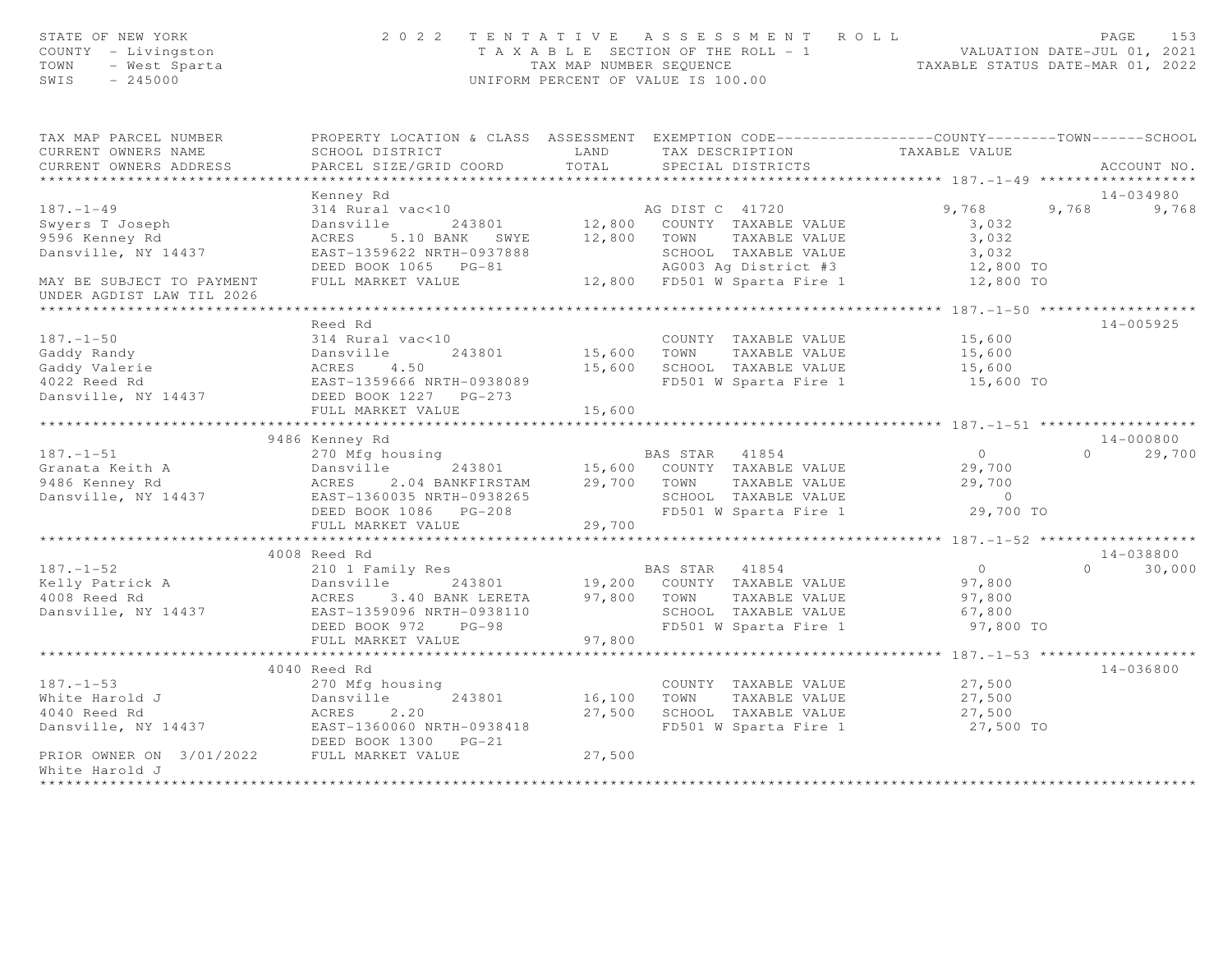| STATE OF NEW YORK<br>COUNTY - Livingston<br>TOWN<br>- West Sparta<br>SWIS<br>$-245000$ | 2 0 2 2                                                                                                                                       | TENTATIVE ASSESSMENT<br>T A X A B L E SECTION OF THE ROLL - 1<br>TAX MAP NUMBER SEQUENCE<br>UNIFORM PERCENT OF VALUE IS 100.00 |                  | ROLL                                                 | VALUATION DATE-JUL 01, 2021<br>TAXABLE STATUS DATE-MAR 01, 2022 |          | PAGE<br>154 |
|----------------------------------------------------------------------------------------|-----------------------------------------------------------------------------------------------------------------------------------------------|--------------------------------------------------------------------------------------------------------------------------------|------------------|------------------------------------------------------|-----------------------------------------------------------------|----------|-------------|
| TAX MAP PARCEL NUMBER<br>CURRENT OWNERS NAME<br>CURRENT OWNERS ADDRESS                 | PROPERTY LOCATION & CLASS ASSESSMENT EXEMPTION CODE----------------COUNTY-------TOWN------SCHOOL<br>SCHOOL DISTRICT<br>PARCEL SIZE/GRID COORD | LAND<br>TOTAL                                                                                                                  |                  | TAX DESCRIPTION TAXABLE VALUE<br>SPECIAL DISTRICTS   |                                                                 |          | ACCOUNT NO. |
|                                                                                        | ******************<br>4022 Reed Rd                                                                                                            |                                                                                                                                |                  |                                                      | ***************** 187.-1-54 *******************                 |          | 14-013310   |
| $187. - 1 - 54$                                                                        | 270 Mfg housing                                                                                                                               |                                                                                                                                | BAS STAR 41854   |                                                      | $\circ$                                                         | $\Omega$ | 30,000      |
|                                                                                        | 243801                                                                                                                                        |                                                                                                                                |                  | 17,700 COUNTY TAXABLE VALUE                          | 33,700                                                          |          |             |
|                                                                                        |                                                                                                                                               |                                                                                                                                | 33,700 TOWN      | TAXABLE VALUE                                        | 33,700                                                          |          |             |
|                                                                                        |                                                                                                                                               |                                                                                                                                |                  | SCHOOL TAXABLE VALUE                                 | 3,700                                                           |          |             |
| Dansville, NY 14437                                                                    | DEED BOOK 1227 PG-273                                                                                                                         |                                                                                                                                |                  | FD501 W Sparta Fire 1                                | 33,700 TO                                                       |          |             |
|                                                                                        | FULL MARKET VALUE                                                                                                                             | 33,700                                                                                                                         |                  |                                                      |                                                                 |          |             |
|                                                                                        | ***************************                                                                                                                   |                                                                                                                                |                  |                                                      |                                                                 |          |             |
|                                                                                        | 4019 Reed Rd                                                                                                                                  |                                                                                                                                |                  |                                                      |                                                                 |          | 14-013425   |
| $187. - 1 - 55.1$<br>Van Durme Jesse                                                   | 210 1 Family Res<br>243801<br>Dansville                                                                                                       |                                                                                                                                | BAS STAR 41854   | <br>14,600 COUNTY TAXABLE VALUE<br>הובע היסגעים היים | $\overline{0}$<br>96,400                                        | $\Omega$ | 30,000      |
| 4019 Reed Rd                                                                           | ACRES<br>1.60                                                                                                                                 | 96,400 TOWN                                                                                                                    |                  | TAXABLE VALUE                                        | 96,400                                                          |          |             |
| Dansville, NY 14437                                                                    | EAST-1359310 NRTH-0938579                                                                                                                     |                                                                                                                                |                  | SCHOOL TAXABLE VALUE                                 | 66,400                                                          |          |             |
|                                                                                        | DEED BOOK 852<br>PG-78                                                                                                                        |                                                                                                                                |                  | FD501 W Sparta Fire 1                                | 96,400 TO                                                       |          |             |
|                                                                                        | FULL MARKET VALUE                                                                                                                             | 96,400                                                                                                                         |                  |                                                      |                                                                 |          |             |
|                                                                                        | ****************************                                                                                                                  |                                                                                                                                |                  |                                                      |                                                                 |          |             |
|                                                                                        | 4009 Reed Rd                                                                                                                                  |                                                                                                                                |                  |                                                      |                                                                 |          |             |
| $187. - 1 - 55.2$                                                                      | 270 Mfg housing                                                                                                                               |                                                                                                                                | SR CITIZEN 41800 |                                                      | 26,650                                                          | 26,650   | 26,650      |
| Harrington Mark W                                                                      | 243801<br>Dansville                                                                                                                           | 18,500 ENH STAR                                                                                                                |                  | 41834                                                | $\overline{O}$                                                  | $\Omega$ | 26,650      |
| 4009 Reed Rd                                                                           | 3.10<br>ACRES                                                                                                                                 |                                                                                                                                |                  | 53,300 COUNTY TAXABLE VALUE                          | 26,650                                                          |          |             |
| Dansville, NY 14437                                                                    | EAST-1359130 NRTH-0938574                                                                                                                     |                                                                                                                                | TOWN             | TAXABLE VALUE                                        | 26,650                                                          |          |             |
|                                                                                        | DEED BOOK 1091 PG-88                                                                                                                          |                                                                                                                                |                  | SCHOOL TAXABLE VALUE                                 | $\sim$ 0                                                        |          |             |
|                                                                                        | FULL MARKET VALUE<br>********************                                                                                                     |                                                                                                                                |                  | 53,300 FD501 W Sparta Fire 1                         | 53,300 TO                                                       |          |             |
|                                                                                        | Reed Rd                                                                                                                                       |                                                                                                                                |                  |                                                      |                                                                 |          | 14-013320   |
| $187. - 1 - 57$                                                                        | 314 Rural vac<10                                                                                                                              |                                                                                                                                |                  | COUNTY TAXABLE VALUE                                 | 10,400                                                          |          |             |
| Olsen Thomas A                                                                         | 243801<br>Dansville                                                                                                                           | 10,400                                                                                                                         | TOWN             | TAXABLE VALUE                                        | 10,400                                                          |          |             |
| c/o Susan Park                                                                         | ACRES<br>2.50                                                                                                                                 | 10,400                                                                                                                         |                  | SCHOOL TAXABLE VALUE                                 | 10,400                                                          |          |             |
| 2406 Freshou Rd                                                                        | EAST-1359484 NRTH-0938760                                                                                                                     |                                                                                                                                |                  | FD501 W Sparta Fire 1                                | 10,400 TO                                                       |          |             |
| Canandaigua, NY 14427                                                                  | DEED BOOK 979<br>$PG-159$                                                                                                                     |                                                                                                                                |                  |                                                      |                                                                 |          |             |
|                                                                                        | FULL MARKET VALUE                                                                                                                             | 10,400                                                                                                                         |                  |                                                      |                                                                 |          |             |
|                                                                                        |                                                                                                                                               |                                                                                                                                |                  |                                                      |                                                                 |          |             |
|                                                                                        | 9450 Buckwheat Dr                                                                                                                             |                                                                                                                                |                  |                                                      |                                                                 |          | 14-013330   |
| $187. - 1 - 58$<br>Olsen Thomas A                                                      | 314 Rural vac<10                                                                                                                              |                                                                                                                                |                  | COUNTY TAXABLE VALUE                                 | 16,400                                                          |          |             |
| c/o Susan Park                                                                         | 243801<br>Dansville<br>ACRES<br>2.30                                                                                                          | 16,400<br>16,400                                                                                                               | TOWN             | TAXABLE VALUE<br>SCHOOL TAXABLE VALUE                | 16,400<br>16,400                                                |          |             |
| 2406 Freshour Rd                                                                       | EAST-1359494 NRTH-0938909                                                                                                                     |                                                                                                                                |                  | FD501 W Sparta Fire 1                                | 16,400 TO                                                       |          |             |
| Canandaigua, NY 14427                                                                  | DEED BOOK 979<br>$PG-159$                                                                                                                     |                                                                                                                                |                  |                                                      |                                                                 |          |             |
|                                                                                        | FULL MARKET VALUE                                                                                                                             | 16,400                                                                                                                         |                  |                                                      |                                                                 |          |             |
|                                                                                        |                                                                                                                                               |                                                                                                                                |                  |                                                      | *********** 187.-1-59 ******                                    |          |             |
|                                                                                        | 4039 Reed Rd                                                                                                                                  |                                                                                                                                |                  |                                                      |                                                                 |          | 14-013340   |
| $187. - 1 - 59$                                                                        | 210 1 Family Res                                                                                                                              |                                                                                                                                | BAS STAR         | 41854                                                | $\circ$                                                         | $\Omega$ | 30,000      |
| Henry Debbie                                                                           | Dansville<br>243801                                                                                                                           | 17,400                                                                                                                         |                  | COUNTY TAXABLE VALUE                                 | 70,300                                                          |          |             |
| 4039 Reed Rd                                                                           | 2.70 BANKFIRSTAM<br>ACRES                                                                                                                     | 70,300                                                                                                                         | TOWN             | TAXABLE VALUE                                        | 70,300                                                          |          |             |
| Dansville, NY 14437                                                                    | EAST-1360059 NRTH-0938648                                                                                                                     |                                                                                                                                |                  | SCHOOL TAXABLE VALUE                                 | 40,300                                                          |          |             |
|                                                                                        | DEED BOOK 1147 PG-92                                                                                                                          |                                                                                                                                |                  | FD501 W Sparta Fire 1                                | 70,300 TO                                                       |          |             |
|                                                                                        | FULL MARKET VALUE                                                                                                                             | 70,300                                                                                                                         |                  |                                                      |                                                                 |          |             |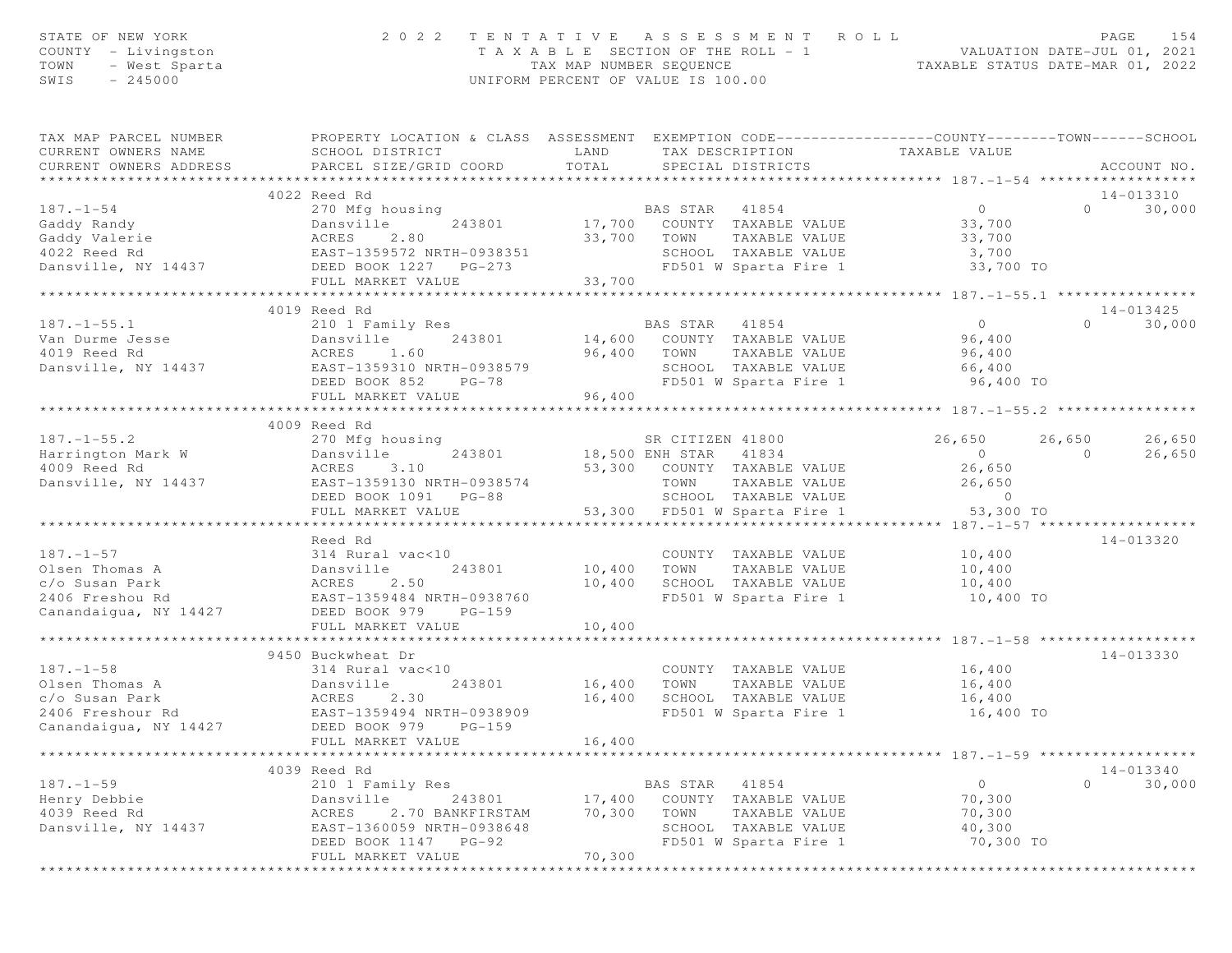| STATE OF NEW YORK<br>COUNTY - Livingston<br>TOWN<br>- West Sparta<br>SWIS<br>$-245000$ | 2022 TENTATIVE ASSESSMENT ROLL                                                                                                                | TAX MAP NUMBER SEQUENCE | T A X A B L E SECTION OF THE ROLL - 1<br>UNIFORM PERCENT OF VALUE IS 100.00 |                                       | ROLL - 1 VALUATION DATE-JUL 01, 2021<br>TAXABLE STATUS DATE-MAR 01, 2022 | PAGE<br>155        |
|----------------------------------------------------------------------------------------|-----------------------------------------------------------------------------------------------------------------------------------------------|-------------------------|-----------------------------------------------------------------------------|---------------------------------------|--------------------------------------------------------------------------|--------------------|
| TAX MAP PARCEL NUMBER<br>CURRENT OWNERS NAME<br>CURRENT OWNERS ADDRESS                 | PROPERTY LOCATION & CLASS ASSESSMENT EXEMPTION CODE----------------COUNTY-------TOWN------SCHOOL<br>SCHOOL DISTRICT<br>PARCEL SIZE/GRID COORD | LAND<br>TOTAL           | TAX DESCRIPTION<br>SPECIAL DISTRICTS                                        |                                       | TAXABLE VALUE                                                            | ACCOUNT NO.        |
|                                                                                        |                                                                                                                                               |                         |                                                                             |                                       |                                                                          |                    |
| $187. - 1 - 60$                                                                        | 9440 Kenney Rd<br>270 Mfg housing                                                                                                             |                         |                                                                             | COUNTY TAXABLE VALUE                  | 24,400                                                                   | 14-036900          |
| Barlak Justina S                                                                       | 243801<br>Dansville                                                                                                                           | 16,900                  | TOWN                                                                        | TAXABLE VALUE                         | 24,400                                                                   |                    |
| 9440 Kenney Rd                                                                         | ACRES<br>2.50                                                                                                                                 | 24,400                  |                                                                             | SCHOOL TAXABLE VALUE                  | 24,400                                                                   |                    |
| Dansville, NY 14437                                                                    | EAST-1360109 NRTH-0938828                                                                                                                     |                         |                                                                             | FD501 W Sparta Fire 1                 | 24,400 TO                                                                |                    |
|                                                                                        | DEED BOOK 1270 PG-2912                                                                                                                        |                         |                                                                             |                                       |                                                                          |                    |
|                                                                                        | FULL MARKET VALUE                                                                                                                             | 24,400                  |                                                                             |                                       |                                                                          |                    |
|                                                                                        | **************************                                                                                                                    | ***********             |                                                                             |                                       |                                                                          |                    |
|                                                                                        | 9438 Kenney Rd                                                                                                                                |                         |                                                                             |                                       |                                                                          | 14-006650          |
| $187. - 1 - 61$                                                                        | 210 1 Family Res                                                                                                                              |                         |                                                                             |                                       | $\overline{O}$                                                           | $\Omega$<br>30,000 |
| Beekman Vivienne N                                                                     | Dansville                                                                                                                                     |                         |                                                                             |                                       | 125,600                                                                  |                    |
| 9438 Kenney Rd                                                                         | ACRES<br>2.45 BANKFIRSTAM                                                                                                                     | 125,600 TOWN            |                                                                             | TAXABLE VALUE                         | 125,600                                                                  |                    |
| Dansville, NY 14437                                                                    | EAST-1360133 NRTH-0939030                                                                                                                     |                         |                                                                             | SCHOOL TAXABLE VALUE                  | 95,600                                                                   |                    |
|                                                                                        | DEED BOOK 1262    PG-1967                                                                                                                     |                         |                                                                             | FD501 W Sparta Fire 1                 | 125,600 TO                                                               |                    |
|                                                                                        | FULL MARKET VALUE                                                                                                                             | 125,600                 |                                                                             |                                       |                                                                          |                    |
|                                                                                        | Reed Rd                                                                                                                                       |                         |                                                                             |                                       |                                                                          | 14-013350          |
| $187. - 1 - 62$                                                                        | 314 Rural vac<10                                                                                                                              |                         |                                                                             | COUNTY TAXABLE VALUE                  | 9,600                                                                    |                    |
| Olsen Thomas                                                                           | 243801<br>Dansville                                                                                                                           | 9,600                   | TOWN                                                                        | TAXABLE VALUE                         | 9,600                                                                    |                    |
| c/0 Susan Park                                                                         | 2.20<br>ACRES                                                                                                                                 | 9,600                   |                                                                             | SCHOOL TAXABLE VALUE                  | 9,600                                                                    |                    |
| 2406 Freshour Rd                                                                       | EAST-1359590 NRTH-0939033                                                                                                                     |                         |                                                                             | FD501 W Sparta Fire 1                 | 9,600 TO                                                                 |                    |
| Canandaigua, NY 14427                                                                  | DEED BOOK 1031    PG-119                                                                                                                      |                         |                                                                             |                                       |                                                                          |                    |
|                                                                                        | FULL MARKET VALUE                                                                                                                             | 9,600                   |                                                                             |                                       |                                                                          |                    |
|                                                                                        |                                                                                                                                               |                         |                                                                             |                                       |                                                                          |                    |
|                                                                                        | Reed Rd                                                                                                                                       |                         |                                                                             |                                       |                                                                          | 14-043700          |
| $187. - 1 - 64.1$                                                                      | 260 Seasonal res                                                                                                                              |                         |                                                                             | COUNTY TAXABLE VALUE                  | 72,200                                                                   |                    |
| Clark Richard R                                                                        | 243801<br>Dansville                                                                                                                           | 47,200                  | TOWN                                                                        | TAXABLE VALUE                         | 72,200                                                                   |                    |
| Clark Linda L                                                                          | ACRES 15.20                                                                                                                                   | 72,200                  | SCHOOL TAXABLE VALUE                                                        |                                       | 72,200                                                                   |                    |
| 653 Colby St                                                                           | EAST-1359073 NRTH-0939150                                                                                                                     |                         |                                                                             | FD501 W Sparta Fire 1                 | 72,200 TO                                                                |                    |
| Spencerport, NY 14559                                                                  | DEED BOOK 1274 PG-435<br>FULL MARKET VALUE                                                                                                    | 72,200                  |                                                                             |                                       |                                                                          |                    |
|                                                                                        |                                                                                                                                               |                         |                                                                             |                                       |                                                                          |                    |
|                                                                                        | Buckwheat Dr                                                                                                                                  |                         |                                                                             |                                       |                                                                          | 14-046800          |
| $187. - 1 - 65$                                                                        | 314 Rural vac<10                                                                                                                              |                         |                                                                             | COUNTY TAXABLE VALUE                  | 8,100                                                                    |                    |
| Henry Richard W                                                                        | 243801<br>Dansville                                                                                                                           | 8,100                   | TOWN                                                                        | TAXABLE VALUE                         | 8,100                                                                    |                    |
| 9432 Buckwheat Dr                                                                      | ACRES<br>1.60                                                                                                                                 | 8,100                   |                                                                             | SCHOOL TAXABLE VALUE                  | 8,100                                                                    |                    |
| Dansville, NY 14437                                                                    | EAST-1359682 NRTH-0939154                                                                                                                     |                         |                                                                             | FD501 W Sparta Fire 1                 | 8,100 TO                                                                 |                    |
|                                                                                        | DEED BOOK 975<br>$PG-225$                                                                                                                     |                         |                                                                             |                                       |                                                                          |                    |
|                                                                                        | FULL MARKET VALUE                                                                                                                             | 8,100                   |                                                                             |                                       |                                                                          |                    |
|                                                                                        |                                                                                                                                               |                         |                                                                             |                                       | ********************** 187. -1-66.1 ****************                     |                    |
|                                                                                        | 9432 Buckwheat Dr                                                                                                                             |                         |                                                                             |                                       |                                                                          | $14 - 025900$      |
| $187. - 1 - 66.1$                                                                      | 210 1 Family Res                                                                                                                              |                         |                                                                             | COUNTY TAXABLE VALUE                  | 65,800                                                                   |                    |
| Mushtare Bruce M<br>2014 Factory Hollow Rd                                             | 243801<br>Dansville<br>3.28<br>ACRES                                                                                                          | 18,900<br>65,800        | TOWN                                                                        | TAXABLE VALUE<br>SCHOOL TAXABLE VALUE | 65,800<br>65,800                                                         |                    |
| Lima, NY 14485                                                                         | EAST-1360235 NRTH-0939405                                                                                                                     |                         |                                                                             | FD501 W Sparta Fire 1                 | 65,800 TO                                                                |                    |
|                                                                                        | DEED BOOK 1299 PG-19                                                                                                                          |                         |                                                                             |                                       |                                                                          |                    |
|                                                                                        | FULL MARKET VALUE                                                                                                                             | 65,800                  |                                                                             |                                       |                                                                          |                    |
|                                                                                        |                                                                                                                                               |                         |                                                                             |                                       |                                                                          |                    |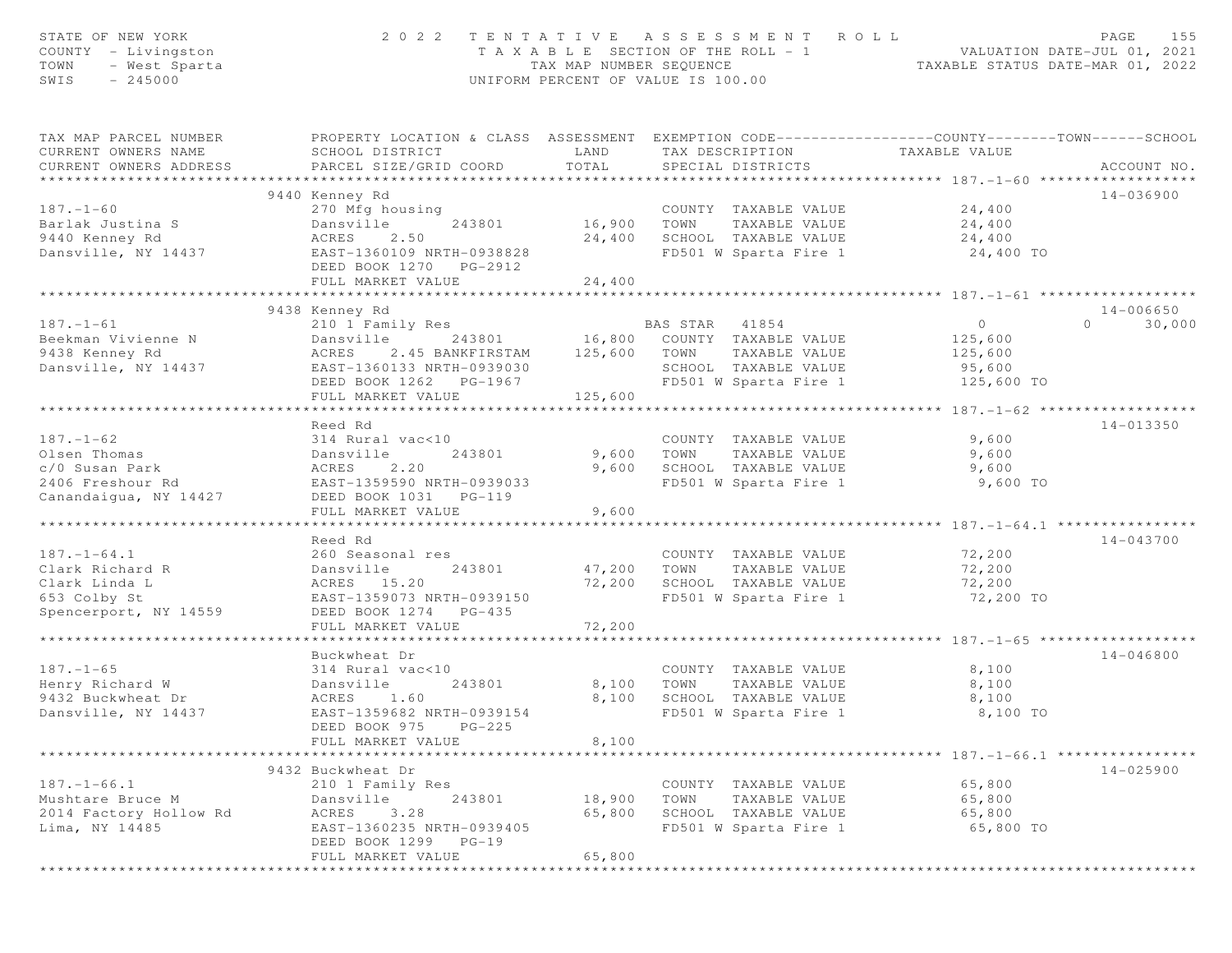| STATE OF NEW YORK<br>COUNTY - Livingston<br>TOWN<br>- West Sparta<br>$-245000$<br>SWIS | 2 0 2 2                                                                                                                                       | TENTATIVE ASSESSMENT<br>T A X A B L E SECTION OF THE ROLL - 1<br>TAX MAP NUMBER SEQUENCE<br>UNIFORM PERCENT OF VALUE IS 100.00 |                | ROLL                                  | VALUATION DATE-JUL 01, 2021<br>TAXABLE STATUS DATE-MAR 01, 2022 | 156<br>PAGE        |
|----------------------------------------------------------------------------------------|-----------------------------------------------------------------------------------------------------------------------------------------------|--------------------------------------------------------------------------------------------------------------------------------|----------------|---------------------------------------|-----------------------------------------------------------------|--------------------|
| TAX MAP PARCEL NUMBER<br>CURRENT OWNERS NAME<br>CURRENT OWNERS ADDRESS                 | PROPERTY LOCATION & CLASS ASSESSMENT EXEMPTION CODE----------------COUNTY-------TOWN------SCHOOL<br>SCHOOL DISTRICT<br>PARCEL SIZE/GRID COORD | LAND<br>TOTAL                                                                                                                  |                | TAX DESCRIPTION<br>SPECIAL DISTRICTS  | TAXABLE VALUE                                                   | ACCOUNT NO.        |
|                                                                                        |                                                                                                                                               |                                                                                                                                |                |                                       |                                                                 |                    |
|                                                                                        | 9432 Kenney Rd                                                                                                                                |                                                                                                                                |                |                                       |                                                                 |                    |
| $187. - 1 - 66.2$                                                                      | 270 Mfg housing                                                                                                                               |                                                                                                                                |                | COUNTY TAXABLE VALUE                  | 19,500                                                          |                    |
| Schery Scott<br>9432 Kenney Rd                                                         | 243801<br>Dansville<br>ACRES<br>2.00                                                                                                          | 15,600<br>19,500                                                                                                               | TOWN           | TAXABLE VALUE<br>SCHOOL TAXABLE VALUE | 19,500<br>19,500                                                |                    |
| Dansville, NY 14437                                                                    | EAST-1360209 NRTH-0939227                                                                                                                     |                                                                                                                                |                | FD501 W Sparta Fire 1                 | 19,500 TO                                                       |                    |
|                                                                                        | DEED BOOK 1275 PG-1412                                                                                                                        |                                                                                                                                |                |                                       |                                                                 |                    |
|                                                                                        | FULL MARKET VALUE                                                                                                                             | 19,500                                                                                                                         |                |                                       |                                                                 |                    |
|                                                                                        | ************************                                                                                                                      | *************                                                                                                                  |                |                                       |                                                                 |                    |
|                                                                                        | Kenney Rd                                                                                                                                     |                                                                                                                                |                |                                       |                                                                 | 14-004800          |
| $187. - 1 - 67.11$                                                                     | 314 Rural vac<10                                                                                                                              |                                                                                                                                |                | COUNTY TAXABLE VALUE                  | 10,200                                                          |                    |
| Lusk Eric                                                                              | Dansville<br>243801                                                                                                                           | 10,200                                                                                                                         | TOWN           | TAXABLE VALUE                         | 10,200                                                          |                    |
| 3196 N Main St                                                                         | ACRES<br>2.43                                                                                                                                 | 10,200                                                                                                                         |                | SCHOOL TAXABLE VALUE                  | 10,200                                                          |                    |
| Holley, NY 14470                                                                       | EAST-1360354 NRTH-0939869                                                                                                                     |                                                                                                                                |                | FD501 W Sparta Fire 1                 | 10,200 TO                                                       |                    |
|                                                                                        | DEED BOOK 1298 PG-796                                                                                                                         |                                                                                                                                |                |                                       |                                                                 |                    |
|                                                                                        | FULL MARKET VALUE                                                                                                                             | 10,200<br>*************                                                                                                        |                |                                       | ************************ 187. -1-67.12 ***************          |                    |
|                                                                                        | 9422 Kenney Rd                                                                                                                                |                                                                                                                                |                |                                       |                                                                 | 14-004800          |
| $187. - 1 - 67.12$                                                                     | 314 Rural vac<10                                                                                                                              |                                                                                                                                |                | COUNTY TAXABLE VALUE                  | 24,200                                                          |                    |
| Lusk Eric                                                                              | 243801<br>Dansville                                                                                                                           | 24,200                                                                                                                         | TOWN           | TAXABLE VALUE                         | 24,200                                                          |                    |
| 3196 N Main St                                                                         | 5.32<br>ACRES                                                                                                                                 | 24,200                                                                                                                         |                | SCHOOL TAXABLE VALUE                  | 24,200                                                          |                    |
| Holley, NY 14470                                                                       | EAST-1360284 NRTH-0939636                                                                                                                     |                                                                                                                                |                | FD501 W Sparta Fire 1                 | 24,200 TO                                                       |                    |
|                                                                                        | DEED BOOK 1298 PG-796                                                                                                                         |                                                                                                                                |                |                                       |                                                                 |                    |
|                                                                                        | FULL MARKET VALUE                                                                                                                             | 24,200                                                                                                                         |                |                                       |                                                                 |                    |
|                                                                                        |                                                                                                                                               |                                                                                                                                |                |                                       |                                                                 |                    |
|                                                                                        | 9248 Kenney Rd                                                                                                                                |                                                                                                                                |                |                                       |                                                                 | $14 - 026675$      |
| $187. - 1 - 69$                                                                        | 210 1 Family Res                                                                                                                              |                                                                                                                                | ENH STAR 41834 |                                       | $\overline{O}$                                                  | $\Omega$<br>74,900 |
| Mahany Frederick J                                                                     | 243801<br>Dansville                                                                                                                           |                                                                                                                                |                | 13,500 COUNTY TAXABLE VALUE           | 161,400                                                         |                    |
| Mahany Marjorie A                                                                      | ACRES<br>1.20                                                                                                                                 | 161,400                                                                                                                        | TOWN           | TAXABLE VALUE                         | 161,400                                                         |                    |
| 9248 Kenney Rd                                                                         | EAST-1360774 NRTH-0940711                                                                                                                     |                                                                                                                                |                | SCHOOL TAXABLE VALUE                  | 86,500                                                          |                    |
| Dansville, NY 14437                                                                    | DEED BOOK 419<br>$PG-157$<br>FULL MARKET VALUE                                                                                                | 161,400                                                                                                                        |                | FD501 W Sparta Fire 1                 | 161,400 TO                                                      |                    |
|                                                                                        |                                                                                                                                               |                                                                                                                                |                |                                       |                                                                 |                    |
|                                                                                        | 4406 Nunda-Byersville Rd                                                                                                                      |                                                                                                                                |                |                                       |                                                                 | 14-002525          |
| $187. - 1 - 70.1$                                                                      | 210 1 Family Res                                                                                                                              |                                                                                                                                |                | COUNTY TAXABLE VALUE                  | 111,600                                                         |                    |
| Kalmar Jill                                                                            | Dansville<br>243801                                                                                                                           | 39,900                                                                                                                         | TOWN           | TAXABLE VALUE                         | 111,600                                                         |                    |
| Kalmar Jeffrey J                                                                       | ACRES 11.87                                                                                                                                   | 111,600                                                                                                                        |                | SCHOOL TAXABLE VALUE                  | 111,600                                                         |                    |
| 4406 Nunda-Byersville Rd                                                               | EAST-1361239 NRTH-0941531                                                                                                                     |                                                                                                                                |                | FD501 W Sparta Fire 1                 | 111,600 TO                                                      |                    |
| Nunda, NY 14517                                                                        | DEED BOOK 1271<br>$PG-1164$                                                                                                                   |                                                                                                                                |                |                                       |                                                                 |                    |
|                                                                                        | FULL MARKET VALUE                                                                                                                             | 111,600                                                                                                                        |                |                                       |                                                                 |                    |
|                                                                                        |                                                                                                                                               |                                                                                                                                |                |                                       | ********************* 187. -1-70. 2 ****************            |                    |
|                                                                                        | Nunda-Byersville Rd                                                                                                                           |                                                                                                                                |                |                                       |                                                                 | 14-039700          |
| $187. - 1 - 70.2$                                                                      | 240 Rural res                                                                                                                                 |                                                                                                                                |                | COUNTY TAXABLE VALUE                  | 250,900                                                         |                    |
| Thorp Rachael Trustee                                                                  | 243801<br>Dansville                                                                                                                           | 123,300                                                                                                                        | TOWN           | TAXABLE VALUE                         | 250,900                                                         |                    |
| 22 Highland Pkwy                                                                       | ACRES<br>61.80                                                                                                                                | 250,900                                                                                                                        |                | SCHOOL TAXABLE VALUE                  | 250,900                                                         |                    |
| Rochester, NY 14620-2504                                                               | EAST-1359930 NRTH-0941507                                                                                                                     |                                                                                                                                |                | FD501 W Sparta Fire 1                 | 250,900 TO                                                      |                    |
|                                                                                        | DEED BOOK 1267 PG-1462<br>FULL MARKET VALUE                                                                                                   | 250,900                                                                                                                        |                |                                       |                                                                 |                    |
|                                                                                        |                                                                                                                                               |                                                                                                                                |                |                                       |                                                                 |                    |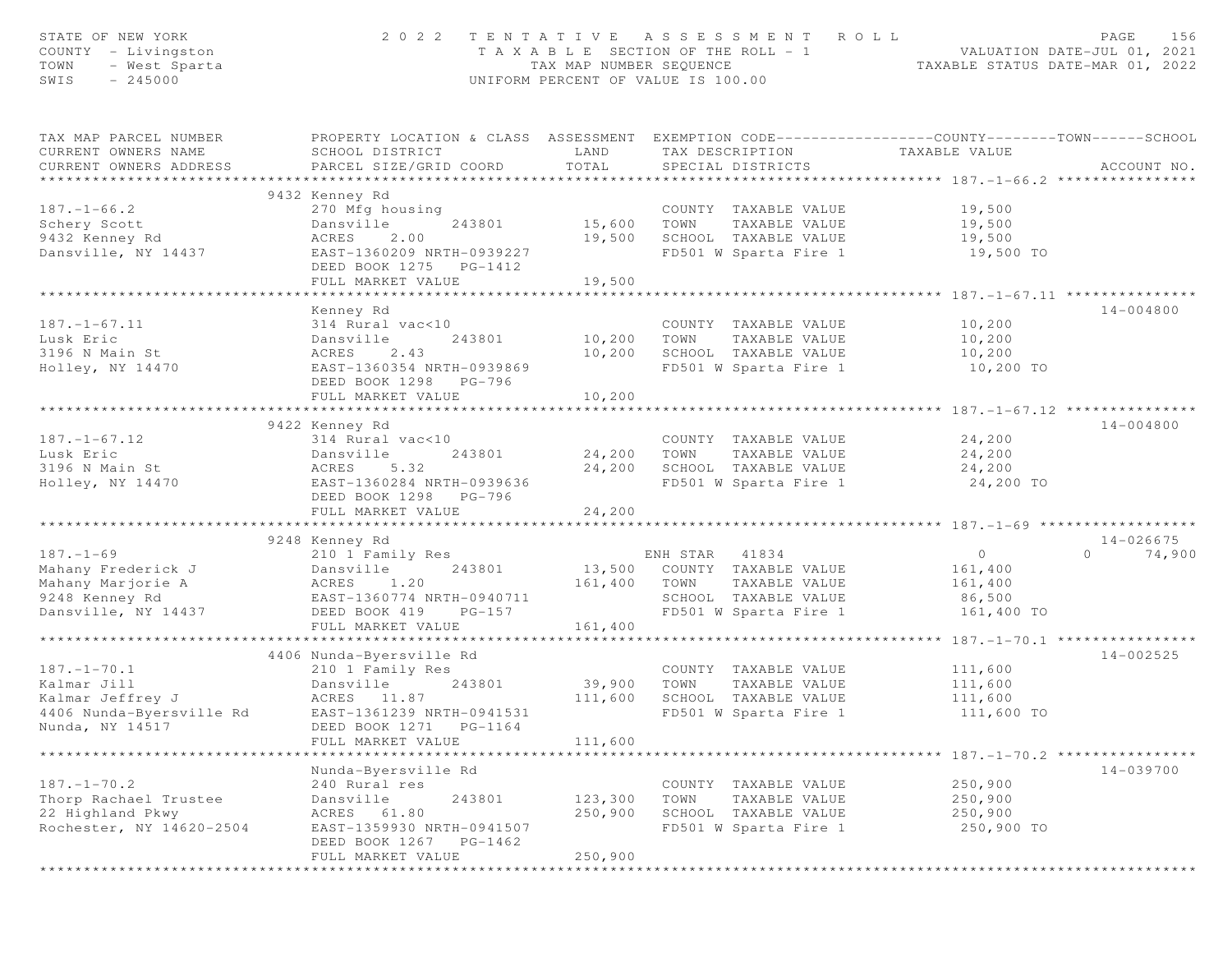| STATE OF NEW YORK<br>STATE OF NEW YORK<br>COUNTY - Livingston<br>TOWN - West Sparta<br>SWIS - 245000                                                                                                                                                                  |                          |       | 2022 TENTATIVE ASSESSMENT ROLL<br>TAXABLE SECTION OF THE ROLL - 1<br>TAXABLE SECTION OF THE ROLL - 1<br>TAX MAP NUMBER SEQUENCE<br>UNIFORM PERCENT OF VALUE IS 100.00<br>UNIFORM PERCENT OF VALUE IS 100.00 |                      |               |               |  |
|-----------------------------------------------------------------------------------------------------------------------------------------------------------------------------------------------------------------------------------------------------------------------|--------------------------|-------|-------------------------------------------------------------------------------------------------------------------------------------------------------------------------------------------------------------|----------------------|---------------|---------------|--|
| TAX MAP PARCEL NUMBER FROPERTY LOCATION & CLASS ASSESSMENT EXEMPTION CODE---------------COUNTY-------TOWN------SCHOOL                                                                                                                                                 |                          |       |                                                                                                                                                                                                             |                      |               |               |  |
| CURRENT OWNERS NAME                                                                                                                                                                                                                                                   |                          |       |                                                                                                                                                                                                             |                      |               |               |  |
| CURRENT OWNERS ADDRESS                                                                                                                                                                                                                                                |                          |       |                                                                                                                                                                                                             |                      |               | ACCOUNT NO.   |  |
|                                                                                                                                                                                                                                                                       |                          |       |                                                                                                                                                                                                             |                      |               |               |  |
| 187.-1-72.1<br>Pragle Samuel J<br>Pragle Samuel J<br>240 Rural res 243801<br>243801<br>243801<br>24444 Stoner Hill Rd ACRES 10.63 BANKFIRSTAM<br>243801<br>243801<br>243801<br>243801<br>37,100 TOWN TAXABLE VALUE DALUE<br>24444 Stoner Hill Rd ACRES                | 4444 Stoner Hill Rd      |       |                                                                                                                                                                                                             |                      |               | $14 - 044400$ |  |
|                                                                                                                                                                                                                                                                       |                          |       |                                                                                                                                                                                                             |                      |               |               |  |
|                                                                                                                                                                                                                                                                       |                          |       |                                                                                                                                                                                                             |                      |               |               |  |
|                                                                                                                                                                                                                                                                       |                          |       |                                                                                                                                                                                                             |                      |               |               |  |
|                                                                                                                                                                                                                                                                       |                          |       |                                                                                                                                                                                                             |                      |               |               |  |
|                                                                                                                                                                                                                                                                       |                          |       |                                                                                                                                                                                                             |                      |               |               |  |
|                                                                                                                                                                                                                                                                       |                          |       |                                                                                                                                                                                                             |                      |               |               |  |
|                                                                                                                                                                                                                                                                       | Stoner Hill Rd           |       |                                                                                                                                                                                                             |                      |               |               |  |
|                                                                                                                                                                                                                                                                       |                          |       |                                                                                                                                                                                                             |                      | 43,305 43,305 |               |  |
|                                                                                                                                                                                                                                                                       |                          |       |                                                                                                                                                                                                             |                      |               |               |  |
|                                                                                                                                                                                                                                                                       |                          |       |                                                                                                                                                                                                             |                      |               |               |  |
|                                                                                                                                                                                                                                                                       |                          |       |                                                                                                                                                                                                             |                      |               |               |  |
|                                                                                                                                                                                                                                                                       |                          |       |                                                                                                                                                                                                             |                      |               |               |  |
| 187.-1-72.2<br>Supers T Joseph 22 Rural vac>10<br>Dansville 243801<br>9596 Kenney Rd ACRES 10.60 BANK SWYE 50,600 COUNTY TAXABLE VALUE 7,295<br>Dansville, NY 14437 EAST-1362217 NRTH-0941556<br>MAY BE SUBJECT TO PAYMENT FULL MARKET V<br>UNDER AGDIST LAW TIL 2029 |                          |       |                                                                                                                                                                                                             |                      |               |               |  |
|                                                                                                                                                                                                                                                                       |                          |       |                                                                                                                                                                                                             |                      |               |               |  |
|                                                                                                                                                                                                                                                                       | Kenney Rd                |       |                                                                                                                                                                                                             |                      |               |               |  |
|                                                                                                                                                                                                                                                                       |                          |       |                                                                                                                                                                                                             |                      |               |               |  |
|                                                                                                                                                                                                                                                                       |                          |       |                                                                                                                                                                                                             |                      |               |               |  |
|                                                                                                                                                                                                                                                                       |                          |       |                                                                                                                                                                                                             |                      |               |               |  |
|                                                                                                                                                                                                                                                                       |                          |       |                                                                                                                                                                                                             |                      |               |               |  |
| 187.-1-72.3<br>Mahany Frederick 120 Field crops<br>Mahany Frederick Dansville 243801<br>Frazier Terri ACRES 16.60<br>9248 Kenney Rd EAST-1361225 NRTH-0940449<br>Dansville, NY 14437 DEED BOOK 95 76-355<br>Dansville, NY 14437 DEED BOOK                             |                          |       |                                                                                                                                                                                                             |                      |               |               |  |
|                                                                                                                                                                                                                                                                       | FULL MARKET VALUE 50,100 |       |                                                                                                                                                                                                             |                      |               |               |  |
|                                                                                                                                                                                                                                                                       |                          |       |                                                                                                                                                                                                             |                      |               |               |  |
|                                                                                                                                                                                                                                                                       | 9254 Kenney Rd           |       |                                                                                                                                                                                                             |                      |               |               |  |
|                                                                                                                                                                                                                                                                       |                          |       |                                                                                                                                                                                                             | 43,877 43,877 43,877 |               |               |  |
|                                                                                                                                                                                                                                                                       |                          |       |                                                                                                                                                                                                             |                      |               |               |  |
|                                                                                                                                                                                                                                                                       |                          |       |                                                                                                                                                                                                             |                      |               |               |  |
| 187. -1-72.4<br>Supers T. Joseph 2432 Vac W/imprv<br>243801 75,000 COUNTY TAXABLE VALUE 40,823<br>243801 75,000 COUNTY TAXABLE VALUE 40,823<br>243801 75,000 COUNTY TAXABLE VALUE 40,823<br>246 ACRES 42.30 BANK SWYE 84,700 TOWN TAXABL                              |                          |       |                                                                                                                                                                                                             |                      |               |               |  |
|                                                                                                                                                                                                                                                                       |                          |       |                                                                                                                                                                                                             |                      |               |               |  |
| UNDER AGDIST LAW TIL 2026                                                                                                                                                                                                                                             |                          |       |                                                                                                                                                                                                             |                      |               |               |  |
|                                                                                                                                                                                                                                                                       |                          |       |                                                                                                                                                                                                             |                      |               |               |  |
|                                                                                                                                                                                                                                                                       |                          |       |                                                                                                                                                                                                             |                      |               |               |  |
|                                                                                                                                                                                                                                                                       |                          |       |                                                                                                                                                                                                             |                      |               |               |  |
|                                                                                                                                                                                                                                                                       |                          |       |                                                                                                                                                                                                             |                      |               |               |  |
|                                                                                                                                                                                                                                                                       |                          |       |                                                                                                                                                                                                             |                      |               |               |  |
|                                                                                                                                                                                                                                                                       |                          |       |                                                                                                                                                                                                             |                      |               |               |  |
|                                                                                                                                                                                                                                                                       | FULL MARKET VALUE        | 4,200 |                                                                                                                                                                                                             |                      |               |               |  |
|                                                                                                                                                                                                                                                                       |                          |       |                                                                                                                                                                                                             |                      |               |               |  |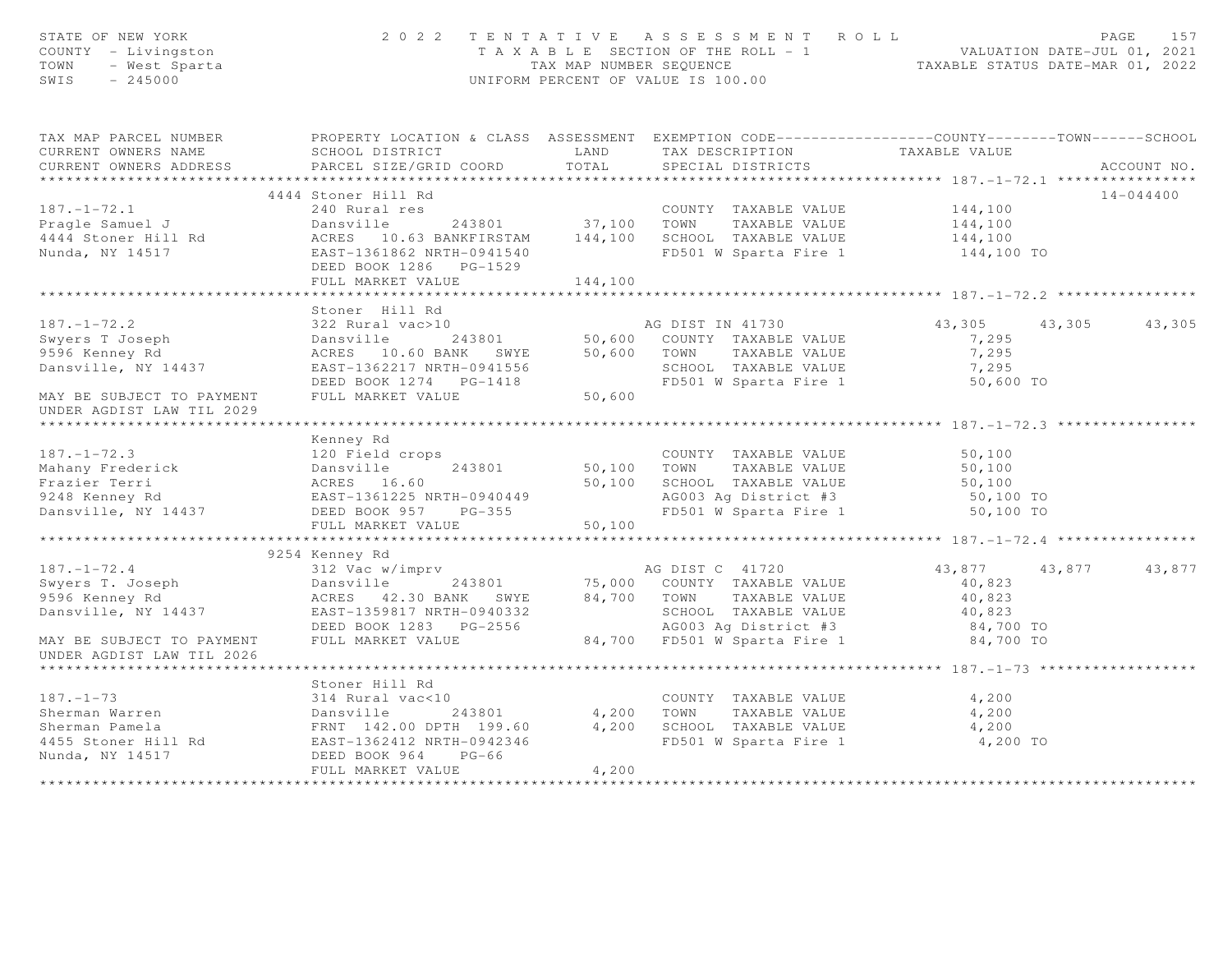|      | STATE OF NEW YORK   | 2022 TENTATIVE ASSESSMENT ROLL        |  |  |                                  |                        | PAGE | 158 |
|------|---------------------|---------------------------------------|--|--|----------------------------------|------------------------|------|-----|
|      | COUNTY - Livingston | T A X A B L E SECTION OF THE ROLL - 1 |  |  | VALUATION DATE-JUL 01, 2021      |                        |      |     |
| TOWN | - West Sparta       | MAP SECTION - 187                     |  |  | TAXABLE STATUS DATE-MAR 01, 2022 |                        |      |     |
| SWIS | $-245000$           | $SUB - SECTION - 000$                 |  |  |                                  | RPS150/V04/L015        |      |     |
|      |                     | UNIFORM PERCENT OF VALUE IS 100.00    |  |  |                                  | CURRENT DATE 4/19/2022 |      |     |

# \*\*\* S P E C I A L D I S T R I C T S U M M A R Y \*\*\*

|      |                      | TOTAL   | EXTENSION | EXTENSION | AD VALOREM | EXEMPT | TAXABLE   |
|------|----------------------|---------|-----------|-----------|------------|--------|-----------|
| CODE | DISTRICT NAME        | PARCELS | TYPE.     | VALUE     | VALUE      | AMOUNT | VALUE     |
|      |                      |         |           |           |            |        |           |
|      | AG003 Ag District #3 |         | 18 TOTAL  |           | 3306,300   |        | 3306,300  |
|      | FD501 W Sparta Fire  |         | 103 TOTAL |           | 11414,300  |        | 11414,300 |

### \*\*\* S C H O O L D I S T R I C T S U M M A R Y \*\*\*

| CODE   | DISTRICT NAME             | TOTAL<br>PARCELS | ASSESSED<br>LAND | ASSESSED<br>TOTAL | EXEMPT<br>AMOUNT | TOTAL<br>TAXABLE | STAR<br>AMOUNT | STAR<br>TAXABLE |
|--------|---------------------------|------------------|------------------|-------------------|------------------|------------------|----------------|-----------------|
| 243801 | Dansville                 | 103              | 4420,800         | 11414,300         | 1525,583         | 9888,717         | 1473,450       | 8415,267        |
|        | $S \cup B = T \cup T A L$ | 103              | 4420,800         | 11414,300         | 1525,583         | 9888,717         | 1473,450       | 8415,267        |
|        | TOTAL                     | 103              | 4420,800         | 11414,300         | 1525,583         | 9888,717         | 1473,450       | 8415,267        |

### \*\*\* S Y S T E M C O D E S S U M M A R Y \*\*\*

## NO SYSTEM EXEMPTIONS AT THIS LEVEL

# \*\*\* E X E M P T I O N S U M M A R Y \*\*\*

|       |                 | TOTAL   |          |          |          |
|-------|-----------------|---------|----------|----------|----------|
| CODE  | DESCRIPTION     | PARCELS | COUNTY   | TOWN     | SCHOOL   |
| 41121 | VET WAR CT      | 4       | 66,579   | 66,579   |          |
| 41161 | CW 15 VET/      |         | 24,000   | 24,000   |          |
| 41700 | AGR BLD         |         | 37,100   | 37,100   | 37,100   |
| 41720 | AG DIST C       | 15      | 1241,900 | 1241,900 | 1241,900 |
| 41730 | AG DIST IN      | 3       | 52,993   | 52,993   | 52,993   |
| 41800 | SR CITIZEN      |         | 26,650   | 26,650   | 26,650   |
| 41834 | ENH STAR        | 11      |          |          | 723,750  |
| 41854 | <b>BAS STAR</b> | 25      |          |          | 749,700  |
| 41930 | DISABILITY      |         | 47,900   | 47,900   | 47,900   |
| 47460 | CERT FORET      |         | 97,440   | 97,440   | 97,440   |
| 49500 | SOLAR           |         | 21,600   | 21,600   | 21,600   |
|       | TO TAL          | 65      | 1616,162 | 1616,162 | 2999,033 |
|       |                 |         |          |          |          |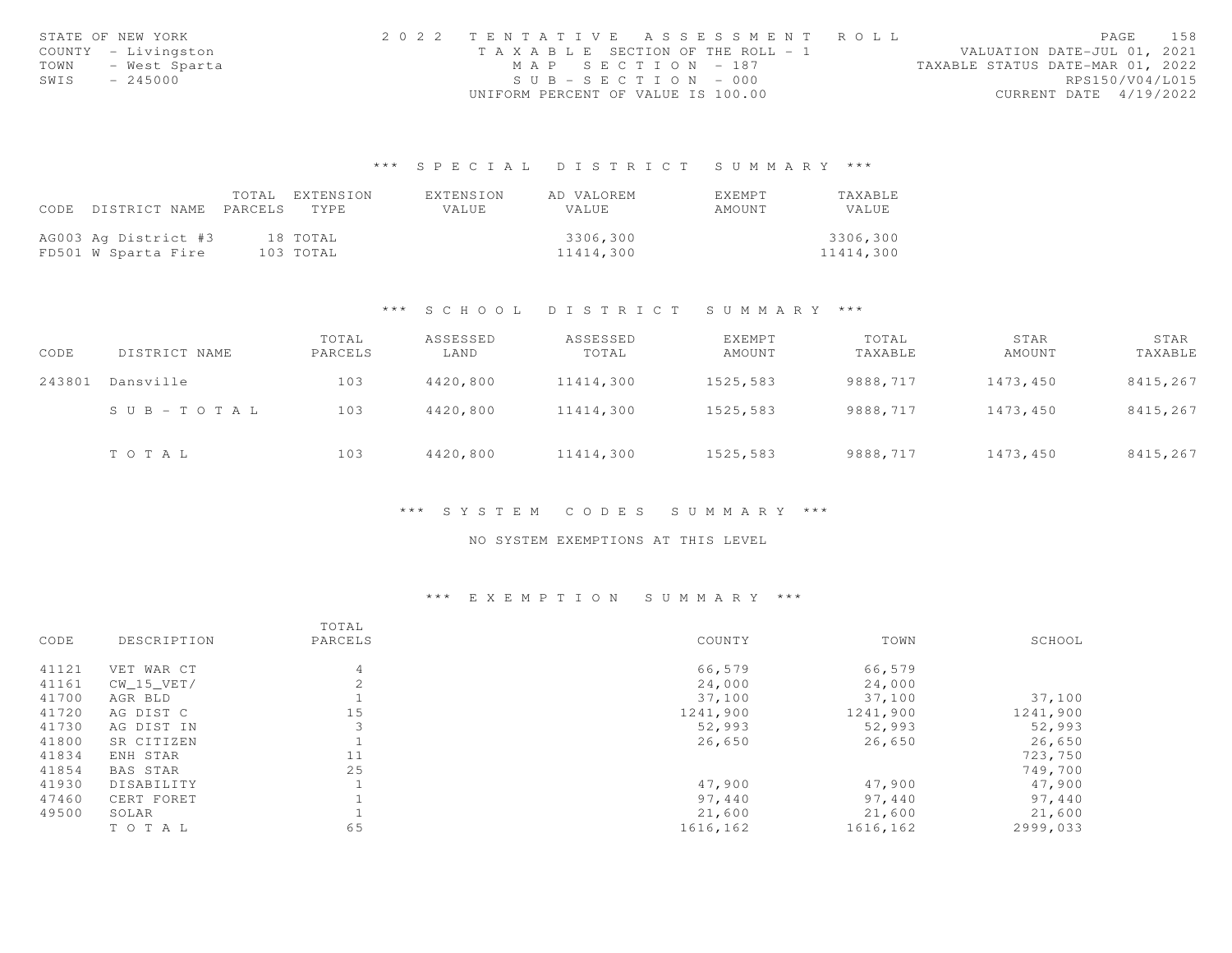|      | STATE OF NEW YORK   | 2022 TENTATIVE ASSESSMENT ROLL        | PAGE                             | 159             |
|------|---------------------|---------------------------------------|----------------------------------|-----------------|
|      | COUNTY - Livingston | T A X A B L E SECTION OF THE ROLL - 1 | VALUATION DATE-JUL 01, 2021      |                 |
| TOWN | - West Sparta       | MAP SECTION - 187                     | TAXABLE STATUS DATE-MAR 01, 2022 |                 |
| SWIS | $-245000$           | $SUB - SECTION - 000$                 |                                  | RPS150/V04/L015 |
|      |                     | UNIFORM PERCENT OF VALUE IS 100.00    | CURRENT DATE 4/19/2022           |                 |

# \*\*\* G R A N D T O T A L S \*\*\*

| ROLL |             | TOTAL   | ASSESSED | ASSESSED  | TAXABLE  | TAXABLE  | TAXABLE  | STAR     |
|------|-------------|---------|----------|-----------|----------|----------|----------|----------|
| SEC  | DESCRIPTION | PARCELS | ∟AND     | TOTAL     | COUNTY   | TOWN     | SCHOOL   | TAXABLE  |
|      | TAXABLE     | 103     | 4420,800 | 11414,300 | 9798,138 | 9798,138 | 9888,717 | 8415,267 |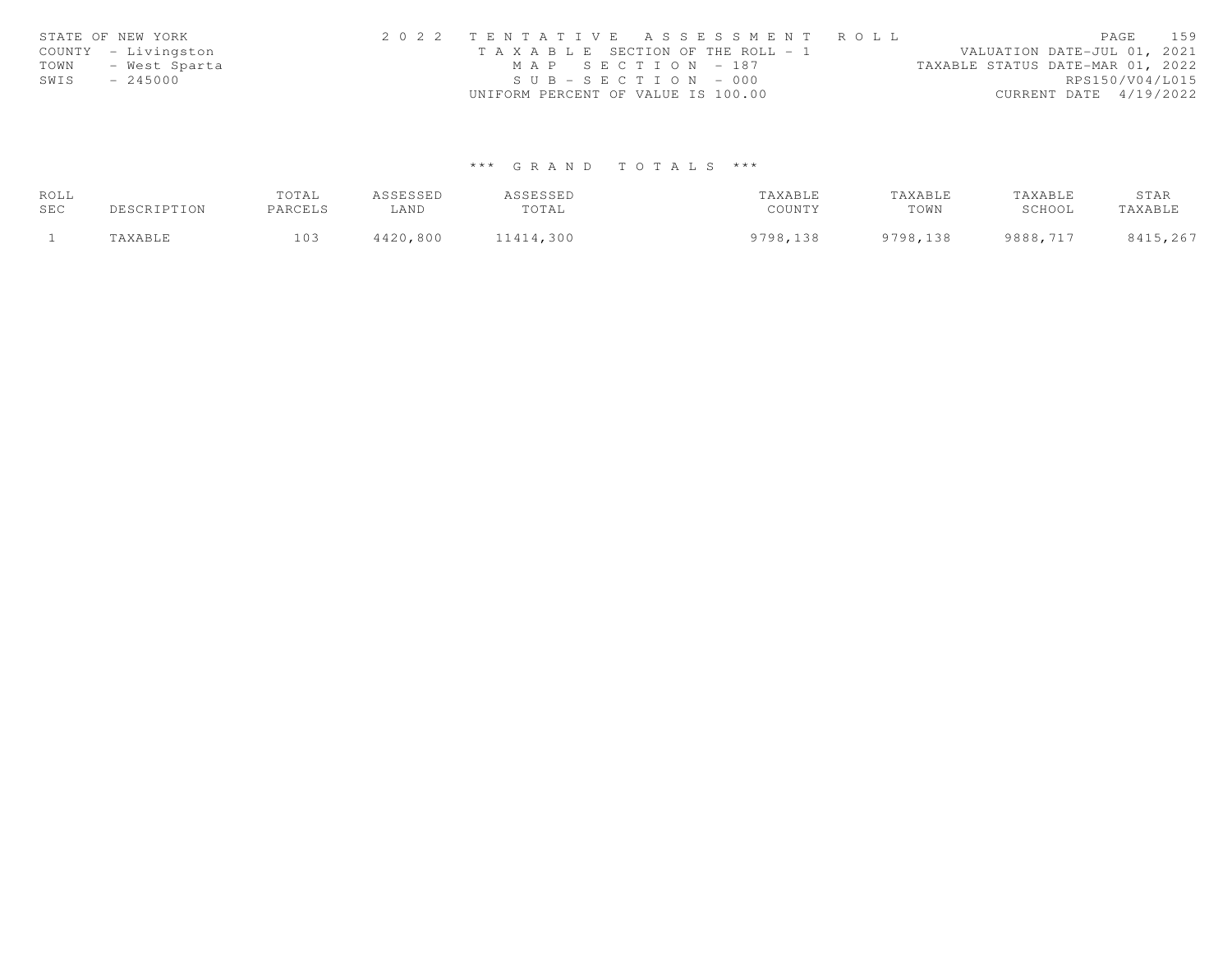| STATE OF NEW YORK<br>COUNTY - Livingston<br>TOWN<br>- West Sparta<br>$-245000$<br>SWIS                                  | 2 0 2 2                                           |                         | TENTATIVE ASSESSMENT ROLL<br>T A X A B L E SECTION OF THE ROLL - 1 VALUATION DATE-JUL 01, 2021<br>TAX MAP NUMBER SEQUENCE TAXABLE STATUS DATE-MAR 01, 2022<br>UNIFORM PERCENT OF VALUE IS 100.00 |                                    | PAGE<br>160        |
|-------------------------------------------------------------------------------------------------------------------------|---------------------------------------------------|-------------------------|--------------------------------------------------------------------------------------------------------------------------------------------------------------------------------------------------|------------------------------------|--------------------|
| TAX MAP PARCEL NUMBER THE PROPERTY LOCATION & CLASS ASSESSMENT EXEMPTION CODE--------------COUNTY-------TOWN-----SCHOOL |                                                   |                         |                                                                                                                                                                                                  |                                    |                    |
| CURRENT OWNERS NAME                                                                                                     | SCHOOL DISTRICT                                   | LAND                    | TAX DESCRIPTION TAXABLE VALUE                                                                                                                                                                    |                                    |                    |
| CURRENT OWNERS ADDRESS                                                                                                  | PARCEL SIZE/GRID COORD                            | TOTAL                   | SPECIAL DISTRICTS                                                                                                                                                                                |                                    | ACCOUNT NO.        |
|                                                                                                                         |                                                   |                         |                                                                                                                                                                                                  |                                    |                    |
|                                                                                                                         | 4691 Coffee Hill Rd                               |                         |                                                                                                                                                                                                  |                                    | $14 - 013600$      |
| $188. - 1 - 1$                                                                                                          | 312 Vac w/imprv                                   |                         | COUNTY TAXABLE VALUE 135,800                                                                                                                                                                     |                                    |                    |
|                                                                                                                         |                                                   | 130,600 TOWN<br>135,800 | TAXABLE VALUE                                                                                                                                                                                    | 135,800<br>135,800                 |                    |
|                                                                                                                         |                                                   |                         | SCHOOL TAXABLE VALUE                                                                                                                                                                             |                                    |                    |
|                                                                                                                         |                                                   |                         | FD501 W Sparta Fire 1 135,800 TO                                                                                                                                                                 |                                    |                    |
|                                                                                                                         | FULL MARKET VALUE                                 | 135,800                 |                                                                                                                                                                                                  |                                    |                    |
|                                                                                                                         |                                                   |                         |                                                                                                                                                                                                  |                                    |                    |
|                                                                                                                         | Mcnair Rd                                         |                         |                                                                                                                                                                                                  |                                    |                    |
|                                                                                                                         |                                                   |                         | COUNTY TAXABLE VALUE                                                                                                                                                                             | 17,900                             |                    |
|                                                                                                                         | 243801                                            | COUNT<br>17,900 TOWN    | TAXABLE VALUE                                                                                                                                                                                    | 17,900                             |                    |
| 188.-1-4.1 314 Rural vac<10<br>Gregory Steven R Dansville 2<br>Gregory David J ACRES 5.40                               |                                                   | 17,900                  | SCHOOL TAXABLE VALUE                                                                                                                                                                             | 17,900                             |                    |
| Attn: Hugh McNair Gregory, Jr. EAST-1374230 NRTH-0943450                                                                |                                                   |                         | FD501 W Sparta Fire 1                                                                                                                                                                            | 17,900 TO                          |                    |
| 8976 Millard Fillmore Rd BEED BOOK 1108 PG-76<br>Dansville, NY 14437 FULL MARKET VALUE                                  |                                                   |                         |                                                                                                                                                                                                  |                                    |                    |
|                                                                                                                         |                                                   | 17,900                  |                                                                                                                                                                                                  |                                    |                    |
|                                                                                                                         |                                                   |                         |                                                                                                                                                                                                  |                                    |                    |
|                                                                                                                         | 8976 Millard Fillmore Dr                          |                         |                                                                                                                                                                                                  |                                    | 14-016200          |
| $188. - 1 - 4.2$                                                                                                        | 240 Rural res                                     |                         | BAS STAR 41854                                                                                                                                                                                   | $\overline{0}$                     | $\Omega$<br>30,000 |
|                                                                                                                         | 243801<br>Dansville                               |                         | 106,800 COUNTY TAXABLE VALUE                                                                                                                                                                     | 382,600                            |                    |
| 188.-1-4.2<br>Gregory Steven R<br>8976 Millard Fillmore Rd<br>Dansville, NY 14437                                       | ACRES 51.50                                       | 382,600                 | TOWN<br>TAXABLE VALUE<br>SCHOOL TAXABLE VALUE                                                                                                                                                    | 382,600<br>352,600                 |                    |
|                                                                                                                         | EAST-1370989 NRTH-0944005<br>DEED BOOK 835 PG-221 |                         | FD501 W Sparta Fire 1 382,600 TO                                                                                                                                                                 |                                    |                    |
|                                                                                                                         | FULL MARKET VALUE                                 | 382,600                 |                                                                                                                                                                                                  |                                    |                    |
|                                                                                                                         |                                                   |                         |                                                                                                                                                                                                  |                                    |                    |
|                                                                                                                         | 4831 Coffee Hill Rd                               |                         |                                                                                                                                                                                                  |                                    |                    |
| $188. - 1 - 6.2$                                                                                                        | 322 Rural vac>10                                  |                         | CERT FORET 47460                                                                                                                                                                                 | 120,008                            | 120,008<br>120,008 |
| King Robert N                                                                                                           | 243801<br>Dansville                               |                         | 156,500 COUNTY TAXABLE VALUE                                                                                                                                                                     | 36,492                             |                    |
| PO Box 748                                                                                                              | ACRES 108.15                                      |                         | 156,500 TOWN TAXABLE VALUE                                                                                                                                                                       | 36,492                             |                    |
| Henrietta, NY 14467                                                                                                     | EAST-1371447 NRTH-0940377                         |                         | SCHOOL TAXABLE VALUE                                                                                                                                                                             | 36,492                             |                    |
|                                                                                                                         | DEED BOOK 1280 PG-1698                            |                         | FD501 W Sparta Fire 1                                                                                                                                                                            | 156,500 TO                         |                    |
| MAY BE SUBJECT TO PAYMENT                                                                                               | FULL MARKET VALUE                                 | 156,500                 |                                                                                                                                                                                                  |                                    |                    |
| UNDER RPTL480A UNTIL 2031                                                                                               |                                                   |                         |                                                                                                                                                                                                  |                                    |                    |
|                                                                                                                         |                                                   |                         |                                                                                                                                                                                                  | ******************** 188.-1-6.3 ** |                    |
|                                                                                                                         | Coffee Hill Rd                                    |                         |                                                                                                                                                                                                  |                                    |                    |
| $188. - 1 - 6.3$                                                                                                        | 322 Rural vac>10                                  | 56,800                  | COUNTY TAXABLE VALUE                                                                                                                                                                             | 56,800                             |                    |
|                                                                                                                         |                                                   |                         | TOWN<br>TAXABLE VALUE                                                                                                                                                                            | 56,800                             |                    |
| Fisher Frank J<br>Fisher Louise K<br>141 Chestnut Ridge Rd<br>141 Chestnut Ridge Rd<br>142 EAST-1368993 NRTH-0940312    |                                                   | 56,800                  | SCHOOL TAXABLE VALUE<br>AG003 Ag District #3                                                                                                                                                     | 56,800<br>56,800 TO                |                    |
| Rochester, NY 14624                                                                                                     | PG-00239<br>DEED BOOK 547                         |                         | FD501 W Sparta Fire 1                                                                                                                                                                            | 56,800 TO                          |                    |
|                                                                                                                         | FULL MARKET VALUE                                 | 56,800                  |                                                                                                                                                                                                  |                                    |                    |
|                                                                                                                         |                                                   |                         |                                                                                                                                                                                                  |                                    |                    |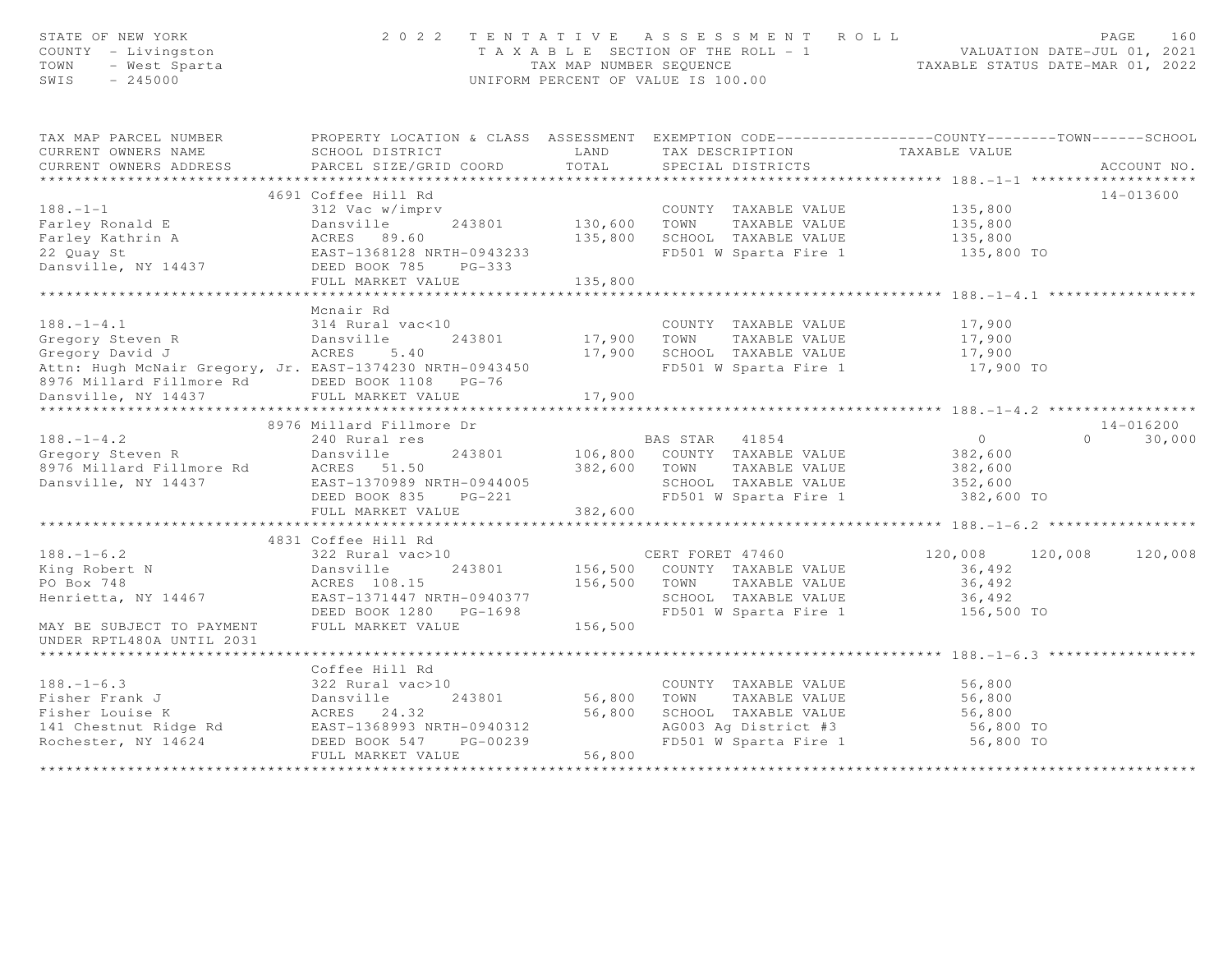| STATE OF NEW YORK<br>COUNTY - Livingston<br>TOWN<br>- West Sparta<br>SWIS<br>$-245000$                                                                                                                                                                                                                                                                                                                                                                                         |                                                     |                              | 2022 TENTATIVE ASSESSMENT ROLL<br>UNIFORM PERCENT OF VALUE IS 100.00  | PAGE<br>161<br>T A X A B L E SECTION OF THE ROLL - 1<br>TAX MAP NUMBER SEQUENCE TAXABLE STATUS DATE-JUL 01, 2021<br>INIEORM PERCENT OF VALUE IS 100 00 |
|--------------------------------------------------------------------------------------------------------------------------------------------------------------------------------------------------------------------------------------------------------------------------------------------------------------------------------------------------------------------------------------------------------------------------------------------------------------------------------|-----------------------------------------------------|------------------------------|-----------------------------------------------------------------------|--------------------------------------------------------------------------------------------------------------------------------------------------------|
| TAX MAP PARCEL NUMBER<br>CURRENT OWNERS NAME<br>CURRENT OWNERS ADDRESS                                                                                                                                                                                                                                                                                                                                                                                                         | SCHOOL DISTRICT<br>PARCEL SIZE/GRID COORD           | <b>LAND</b><br>TOTAL         | TAX DESCRIPTION TAXABLE VALUE<br>SPECIAL DISTRICTS                    | PROPERTY LOCATION & CLASS ASSESSMENT EXEMPTION CODE----------------COUNTY-------TOWN------SCHOOL<br>ACCOUNT NO.                                        |
|                                                                                                                                                                                                                                                                                                                                                                                                                                                                                | Coffee Hill Rd                                      |                              |                                                                       |                                                                                                                                                        |
| $188. - 1 - 6.5$                                                                                                                                                                                                                                                                                                                                                                                                                                                               | 322 Rural vac>10                                    |                              | COUNTY TAXABLE VALUE                                                  | 30,200                                                                                                                                                 |
| Finn Sean M                                                                                                                                                                                                                                                                                                                                                                                                                                                                    | Dansville                                           | 243801 30,200 TOWN           | TAXABLE VALUE                                                         | 30,200                                                                                                                                                 |
| 324 Boughton Hill Rd                                                                                                                                                                                                                                                                                                                                                                                                                                                           | ACRES 13.09                                         |                              | 30,200 SCHOOL TAXABLE VALUE                                           | 30,200                                                                                                                                                 |
| Honeoye Falls, NY 14472-9706 EAST-1368839 NRTH-0941364                                                                                                                                                                                                                                                                                                                                                                                                                         | EAST-1368839 NRTH-0941364<br>DEED BOOK 1284 PG-2054 |                              | AG003 Ag District #3 30,200 TO<br>FD501 W Sparta Fire 1 30,200 TO     |                                                                                                                                                        |
|                                                                                                                                                                                                                                                                                                                                                                                                                                                                                |                                                     |                              |                                                                       |                                                                                                                                                        |
|                                                                                                                                                                                                                                                                                                                                                                                                                                                                                | FULL MARKET VALUE                                   | 30, 200                      |                                                                       |                                                                                                                                                        |
|                                                                                                                                                                                                                                                                                                                                                                                                                                                                                |                                                     |                              |                                                                       | ***************** 188.-1-6.7 **                                                                                                                        |
| $188. - 1 - 6.7$                                                                                                                                                                                                                                                                                                                                                                                                                                                               | Coffee Hill Rd                                      |                              |                                                                       |                                                                                                                                                        |
|                                                                                                                                                                                                                                                                                                                                                                                                                                                                                | 322 Rural vac>10                                    | 243801 34,500 TOWN           | COUNTY TAXABLE VALUE                                                  | 34,500<br>TAXABLE VALUE 34,500                                                                                                                         |
|                                                                                                                                                                                                                                                                                                                                                                                                                                                                                |                                                     |                              | 34,500 SCHOOL TAXABLE VALUE                                           | 34,500                                                                                                                                                 |
| Particle 243801<br>Particle 243801<br>Jackson Michelle 22137<br>9218 Coffee Hill Rd<br>BAST-1368848 NRTH-0941050                                                                                                                                                                                                                                                                                                                                                               |                                                     |                              | FD501 W Sparta Fire 1 34,500 TO                                       |                                                                                                                                                        |
| Dansville, NY 14437                                                                                                                                                                                                                                                                                                                                                                                                                                                            |                                                     |                              |                                                                       |                                                                                                                                                        |
|                                                                                                                                                                                                                                                                                                                                                                                                                                                                                | FULL MARKET VALUE                                   | 34,500                       |                                                                       |                                                                                                                                                        |
|                                                                                                                                                                                                                                                                                                                                                                                                                                                                                |                                                     |                              |                                                                       |                                                                                                                                                        |
|                                                                                                                                                                                                                                                                                                                                                                                                                                                                                | 9241 Coffee Hill Rd                                 |                              |                                                                       |                                                                                                                                                        |
|                                                                                                                                                                                                                                                                                                                                                                                                                                                                                |                                                     | COUNTY<br>243801 14,300 TOWN | COUNTY TAXABLE VALUE                                                  | $20,000$<br>$20.000$                                                                                                                                   |
|                                                                                                                                                                                                                                                                                                                                                                                                                                                                                |                                                     |                              | TAXABLE VALUE                                                         | 20,000                                                                                                                                                 |
|                                                                                                                                                                                                                                                                                                                                                                                                                                                                                |                                                     |                              | 20,000 SCHOOL TAXABLE VALUE 20,000<br>FD501 W Sparta Fire 1 20,000 TO |                                                                                                                                                        |
|                                                                                                                                                                                                                                                                                                                                                                                                                                                                                |                                                     |                              | FD501 W Sparta Fire 1                                                 |                                                                                                                                                        |
| Dansville, NY 14437 DEED BOOK 1297 PG-31                                                                                                                                                                                                                                                                                                                                                                                                                                       | FULL MARKET VALUE                                   | 20,000                       |                                                                       |                                                                                                                                                        |
|                                                                                                                                                                                                                                                                                                                                                                                                                                                                                |                                                     |                              |                                                                       |                                                                                                                                                        |
|                                                                                                                                                                                                                                                                                                                                                                                                                                                                                | 9243&9247 Coffee Hill Rd                            |                              |                                                                       |                                                                                                                                                        |
| $188. - 1 - 6.62$                                                                                                                                                                                                                                                                                                                                                                                                                                                              | 280 Res Multiple                                    |                              | COUNTY TAXABLE VALUE 260,300                                          |                                                                                                                                                        |
|                                                                                                                                                                                                                                                                                                                                                                                                                                                                                | 243801                                              |                              | 30,400 TOWN TAXABLE VALUE                                             | 260,300                                                                                                                                                |
|                                                                                                                                                                                                                                                                                                                                                                                                                                                                                | ACRES 3.71                                          |                              | 260,300 SCHOOL TAXABLE VALUE 260,300                                  |                                                                                                                                                        |
| Grand Island, NY 14072 EAST-1368300 NRTH-0940645                                                                                                                                                                                                                                                                                                                                                                                                                               |                                                     |                              | FD501 W Sparta Fire 1 260,300 TO                                      |                                                                                                                                                        |
|                                                                                                                                                                                                                                                                                                                                                                                                                                                                                | DEED BOOK 1289 PG-59                                |                              |                                                                       |                                                                                                                                                        |
|                                                                                                                                                                                                                                                                                                                                                                                                                                                                                | FULL MARKET VALUE                                   | 260,300                      |                                                                       |                                                                                                                                                        |
|                                                                                                                                                                                                                                                                                                                                                                                                                                                                                | 9261 Coffee Hill Rd                                 |                              |                                                                       |                                                                                                                                                        |
| $188. - 1 - 6.81$                                                                                                                                                                                                                                                                                                                                                                                                                                                              | 210 1 Family Res                                    |                              | COUNTY TAXABLE VALUE                                                  | 114,900                                                                                                                                                |
| $\begin{matrix} \texttt{Dansv1111} \\ \texttt{ACRES} \\ \texttt{C} \\ \texttt{C} \\ \texttt{C} \\ \texttt{C} \\ \texttt{C} \\ \texttt{C} \\ \texttt{C} \\ \texttt{C} \\ \texttt{C} \\ \texttt{C} \\ \texttt{C} \\ \texttt{C} \\ \texttt{C} \\ \texttt{C} \\ \texttt{C} \\ \texttt{C} \\ \texttt{C} \\ \texttt{C} \\ \texttt{C} \\ \texttt{C} \\ \texttt{C} \\ \texttt{C} \\ \texttt{C} \\ \texttt{C} \\ \texttt{C} \\ \texttt{C} \\ \texttt{C} \\ \texttt{C$<br>Strobel Tara L | Dansville                                           |                              |                                                                       | TAXABLE VALUE 114,900                                                                                                                                  |
| Strobel Wilson K                                                                                                                                                                                                                                                                                                                                                                                                                                                               |                                                     |                              |                                                                       | 114,900                                                                                                                                                |
| 9261 Coffee Hill Rd                                                                                                                                                                                                                                                                                                                                                                                                                                                            | EAST-1368256 NRTH-0939918                           |                              | FD501 W Sparta Fire 1 114,900 TO                                      |                                                                                                                                                        |
| Dansville, NY 14437                                                                                                                                                                                                                                                                                                                                                                                                                                                            | DEED BOOK 1274    PG-1255                           |                              |                                                                       |                                                                                                                                                        |
|                                                                                                                                                                                                                                                                                                                                                                                                                                                                                | FULL MARKET VALUE                                   | 114,900                      |                                                                       |                                                                                                                                                        |
|                                                                                                                                                                                                                                                                                                                                                                                                                                                                                |                                                     |                              |                                                                       | ******************* 188. -1-6.82 *****************                                                                                                     |
|                                                                                                                                                                                                                                                                                                                                                                                                                                                                                | 9251 Coffee Hill Rd                                 |                              |                                                                       |                                                                                                                                                        |
| $188. - 1 - 6.82$                                                                                                                                                                                                                                                                                                                                                                                                                                                              | 210 1 Family Res                                    |                              | COUNTY TAXABLE VALUE                                                  | 57,000                                                                                                                                                 |
| Redding Gary D                                                                                                                                                                                                                                                                                                                                                                                                                                                                 | Dansville<br>243801                                 | 24,000                       | TAXABLE VALUE<br>TOWN                                                 | 57,000                                                                                                                                                 |
| Redding Darla A                                                                                                                                                                                                                                                                                                                                                                                                                                                                | 5.22<br>ACRES                                       | 57,000                       | SCHOOL TAXABLE VALUE                                                  | 57,000                                                                                                                                                 |
| 9251 Coffee Hill Rd                                                                                                                                                                                                                                                                                                                                                                                                                                                            | EAST-1368255 NRTH-0940309                           |                              | FD501 W Sparta Fire 1                                                 | 57,000 TO                                                                                                                                              |
| Dansville, NY 14437                                                                                                                                                                                                                                                                                                                                                                                                                                                            | DEED BOOK 1070<br>PG-118                            |                              |                                                                       |                                                                                                                                                        |
|                                                                                                                                                                                                                                                                                                                                                                                                                                                                                | FULL MARKET VALUE                                   | 57,000                       |                                                                       |                                                                                                                                                        |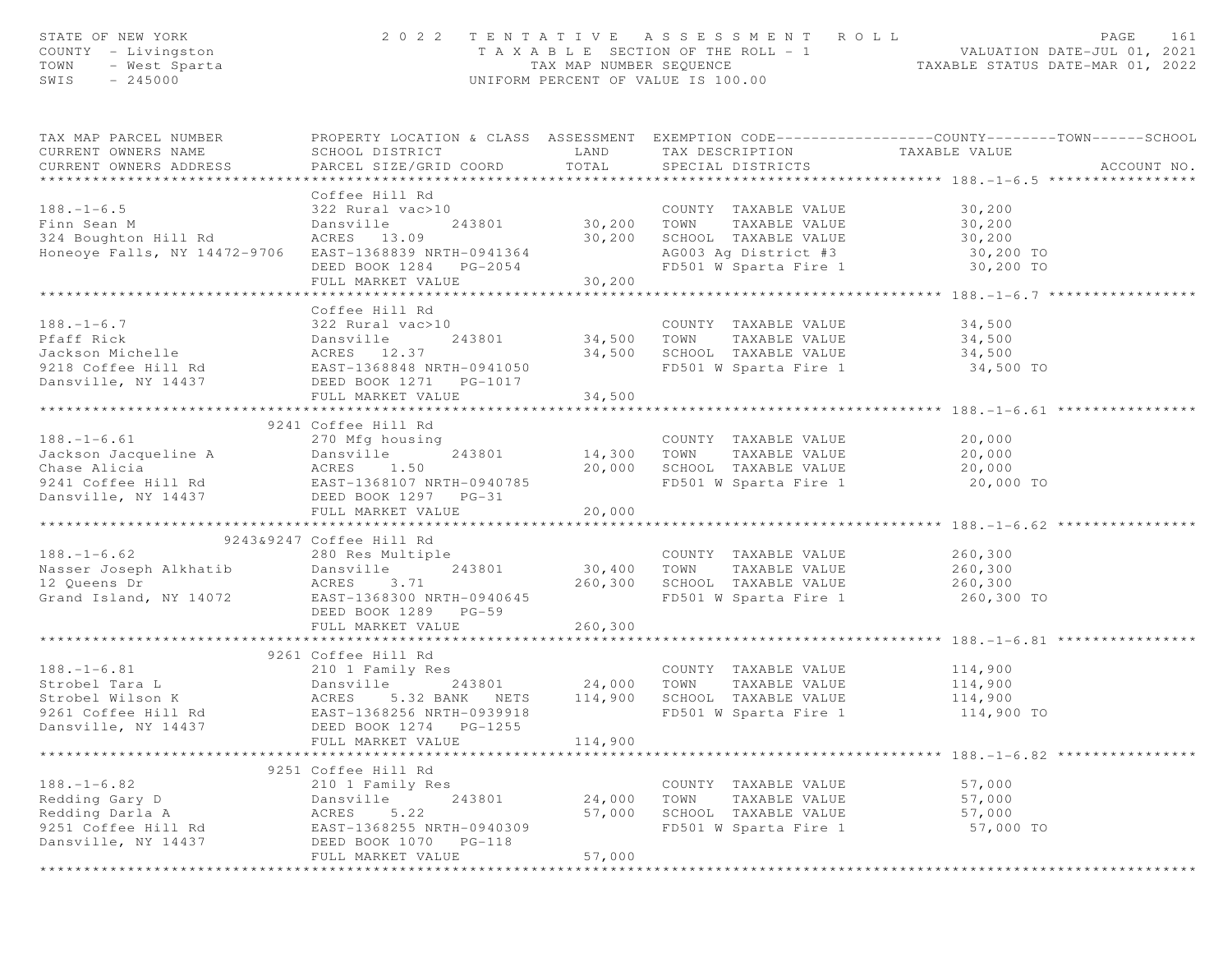| STATE OF NEW YORK<br>COUNTY - Livingston<br>TOWN - West Sparta<br>SWIS - 245000                                                                                                                                                       |                                                                                                                            |                | 2022 TENTATIVE ASSESSMENT ROLL<br>TAXABLE SECTION OF THE ROLL - 1<br>TAXABLE STATUS DATE-JUL 01, 2021<br>TAXABLE STATUS DATE-MAR 01, 2022<br>UNIFORM PERCENT OF VALUE IS 100.00 |                                                                                                                                                                                                                                                                                                                                    |          | PAGE<br>162 |
|---------------------------------------------------------------------------------------------------------------------------------------------------------------------------------------------------------------------------------------|----------------------------------------------------------------------------------------------------------------------------|----------------|---------------------------------------------------------------------------------------------------------------------------------------------------------------------------------|------------------------------------------------------------------------------------------------------------------------------------------------------------------------------------------------------------------------------------------------------------------------------------------------------------------------------------|----------|-------------|
| TAX MAP PARCEL NUMBER<br>CURRENT OWNERS NAME                                                                                                                                                                                          | PROPERTY LOCATION & CLASS ASSESSMENT EXEMPTION CODE------------------COUNTY-------TOWN------SCHOOL<br>SCHOOL DISTRICT LAND |                | TAX DESCRIPTION TAXABLE VALUE                                                                                                                                                   |                                                                                                                                                                                                                                                                                                                                    |          |             |
| CURRENT OWNERS ADDRESS                                                                                                                                                                                                                | PARCEL SIZE/GRID COORD                                                                                                     | TOTAL          | SPECIAL DISTRICTS                                                                                                                                                               |                                                                                                                                                                                                                                                                                                                                    |          | ACCOUNT NO. |
|                                                                                                                                                                                                                                       |                                                                                                                            |                |                                                                                                                                                                                 |                                                                                                                                                                                                                                                                                                                                    |          |             |
| $188. - 1 - 6.91$                                                                                                                                                                                                                     | Route 36<br>314 Rural vac<10                                                                                               |                | COUNTY TAXABLE VALUE                                                                                                                                                            | 16,900                                                                                                                                                                                                                                                                                                                             |          |             |
| Sick David J                                                                                                                                                                                                                          | Dansville 243801                                                                                                           |                | 16,900 TOWN TAXABLE VALUE                                                                                                                                                       | 16,900                                                                                                                                                                                                                                                                                                                             |          |             |
| Sick Matthew L                                                                                                                                                                                                                        | ACRES 5.00                                                                                                                 |                | 16,900 SCHOOL TAXABLE VALUE                                                                                                                                                     |                                                                                                                                                                                                                                                                                                                                    |          |             |
| 9094 Dansville-Mt. Morris Rd EAST-1374865 NRTH-0942289                                                                                                                                                                                |                                                                                                                            |                | FD501 W Sparta Fire 1                                                                                                                                                           | 16,900<br>16,900 TO                                                                                                                                                                                                                                                                                                                |          |             |
| Dansville, NY 14437                                                                                                                                                                                                                   | DEED BOOK 1281   PG-2631                                                                                                   |                |                                                                                                                                                                                 |                                                                                                                                                                                                                                                                                                                                    |          |             |
|                                                                                                                                                                                                                                       | FULL MARKET VALUE                                                                                                          | 16,900         |                                                                                                                                                                                 |                                                                                                                                                                                                                                                                                                                                    |          |             |
|                                                                                                                                                                                                                                       |                                                                                                                            | ************** | ************************************ 188.-1-6.92 ***                                                                                                                            |                                                                                                                                                                                                                                                                                                                                    |          |             |
|                                                                                                                                                                                                                                       | Dansville-Mt Morris Rd                                                                                                     |                |                                                                                                                                                                                 |                                                                                                                                                                                                                                                                                                                                    |          |             |
| $188. - 1 - 6.92$                                                                                                                                                                                                                     | 314 Rural vac<10                                                                                                           |                | COUNTY TAXABLE VALUE<br>COUNTY TAXABLE VALUE<br>16,900    TOWN      TAXABLE VALUE                                                                                               | 16,900                                                                                                                                                                                                                                                                                                                             |          |             |
|                                                                                                                                                                                                                                       |                                                                                                                            |                |                                                                                                                                                                                 | 16,900                                                                                                                                                                                                                                                                                                                             |          |             |
|                                                                                                                                                                                                                                       |                                                                                                                            |                | 16,900 SCHOOL TAXABLE VALUE<br>FD501 W Sparta Fire 1                                                                                                                            | 16,900                                                                                                                                                                                                                                                                                                                             |          |             |
|                                                                                                                                                                                                                                       |                                                                                                                            |                |                                                                                                                                                                                 | $16,900$ TO                                                                                                                                                                                                                                                                                                                        |          |             |
|                                                                                                                                                                                                                                       | DEED BOOK 850 PG-244                                                                                                       | 16,900         |                                                                                                                                                                                 |                                                                                                                                                                                                                                                                                                                                    |          |             |
|                                                                                                                                                                                                                                       | FULL MARKET VALUE                                                                                                          |                |                                                                                                                                                                                 |                                                                                                                                                                                                                                                                                                                                    |          |             |
|                                                                                                                                                                                                                                       | 9129 Dansville-Mt Morris Rd                                                                                                |                |                                                                                                                                                                                 |                                                                                                                                                                                                                                                                                                                                    |          |             |
|                                                                                                                                                                                                                                       | 210 1 Family Res                                                                                                           |                | BAS STAR 41854<br>18,400 COUNTY TAXABLE VALUE<br>183,600 TOWN TAXABLE VALUE                                                                                                     | $\overline{0}$                                                                                                                                                                                                                                                                                                                     | $\circ$  | 30,000      |
| 188.-1-6.116<br>Lang Jason B                                                                                                                                                                                                          | Dansville 243801                                                                                                           |                |                                                                                                                                                                                 | 183,600                                                                                                                                                                                                                                                                                                                            |          |             |
| 9129 Dansville Mt Morris Rd Partial Const.                                                                                                                                                                                            |                                                                                                                            |                |                                                                                                                                                                                 | 183,600                                                                                                                                                                                                                                                                                                                            |          |             |
| Dansville, NY 14437                                                                                                                                                                                                                   | ACRES 3.06                                                                                                                 |                |                                                                                                                                                                                 |                                                                                                                                                                                                                                                                                                                                    |          |             |
|                                                                                                                                                                                                                                       | EAST-1375939 NRTH-0941861                                                                                                  |                | SCHOOL TAXABLE VALUE 153,600<br>FD501 W Sparta Fire 1 183,600                                                                                                                   | 183,600 TO                                                                                                                                                                                                                                                                                                                         |          |             |
|                                                                                                                                                                                                                                       | DEED BOOK 739 PG-00280                                                                                                     |                |                                                                                                                                                                                 |                                                                                                                                                                                                                                                                                                                                    |          |             |
|                                                                                                                                                                                                                                       | FULL MARKET VALUE                                                                                                          | 183,600        |                                                                                                                                                                                 |                                                                                                                                                                                                                                                                                                                                    |          |             |
|                                                                                                                                                                                                                                       |                                                                                                                            |                |                                                                                                                                                                                 |                                                                                                                                                                                                                                                                                                                                    |          |             |
|                                                                                                                                                                                                                                       | Route 36                                                                                                                   |                |                                                                                                                                                                                 |                                                                                                                                                                                                                                                                                                                                    |          |             |
|                                                                                                                                                                                                                                       |                                                                                                                            |                |                                                                                                                                                                                 | 164,360 164,360 164,360                                                                                                                                                                                                                                                                                                            |          |             |
|                                                                                                                                                                                                                                       |                                                                                                                            |                |                                                                                                                                                                                 | 47,240                                                                                                                                                                                                                                                                                                                             |          |             |
|                                                                                                                                                                                                                                       |                                                                                                                            |                |                                                                                                                                                                                 | 47,240                                                                                                                                                                                                                                                                                                                             |          |             |
| 188.-1-6.117<br>Lang Bernardt M Dansville 243801 211,600 COUNTY TAXABLE VALUE<br>Lang Dorothy ACRES 51.46 211,600 TOWN TAXABLE VALUE<br>275 Main St EAST-1376891 NRTH-0942092 SCHOOL TAXABLE VALUE<br>Dansville, NY 14437 FULL MARKET |                                                                                                                            |                | SCHOOL TAXABLE VALUE 47,240<br>AG003 Ag District #3 211,600 TO<br>FD501 W Sparta Fire 1 211,600 TO                                                                              |                                                                                                                                                                                                                                                                                                                                    |          |             |
|                                                                                                                                                                                                                                       |                                                                                                                            |                |                                                                                                                                                                                 |                                                                                                                                                                                                                                                                                                                                    |          |             |
| MAY BE SUBJECT TO PAYMENT                                                                                                                                                                                                             |                                                                                                                            |                |                                                                                                                                                                                 |                                                                                                                                                                                                                                                                                                                                    |          |             |
| UNDER AGDIST LAW TIL 2026                                                                                                                                                                                                             |                                                                                                                            |                |                                                                                                                                                                                 |                                                                                                                                                                                                                                                                                                                                    |          |             |
| *********************                                                                                                                                                                                                                 |                                                                                                                            |                |                                                                                                                                                                                 |                                                                                                                                                                                                                                                                                                                                    |          |             |
|                                                                                                                                                                                                                                       | 9052 Millard Fillmore Dr                                                                                                   |                |                                                                                                                                                                                 |                                                                                                                                                                                                                                                                                                                                    |          |             |
|                                                                                                                                                                                                                                       |                                                                                                                            |                | <b>BAS STAR 41854</b>                                                                                                                                                           | $\overline{0}$ and $\overline{0}$ and $\overline{0}$ and $\overline{0}$ and $\overline{0}$ and $\overline{0}$ and $\overline{0}$ and $\overline{0}$ and $\overline{0}$ and $\overline{0}$ and $\overline{0}$ and $\overline{0}$ and $\overline{0}$ and $\overline{0}$ and $\overline{0}$ and $\overline{0}$ and $\overline{0}$ and | $\Omega$ | 30,000      |
|                                                                                                                                                                                                                                       |                                                                                                                            |                | 23,400 COUNTY TAXABLE VALUE                                                                                                                                                     | 235,100                                                                                                                                                                                                                                                                                                                            |          |             |
| 188.-1-6.118<br>Levee Timothy J<br>9052 Millard Fillmore Rd<br>Dansville, NY 14437<br>2005 Roman Roman Reserved<br>243801<br>243801<br>243801<br>2605 S.00<br>2605 S.00<br>2606 S.00                                                  |                                                                                                                            |                | 235,100 TOWN TAXABLE VALUE                                                                                                                                                      | 235,100                                                                                                                                                                                                                                                                                                                            |          |             |
|                                                                                                                                                                                                                                       |                                                                                                                            |                | SCHOOL TAXABLE VALUE                                                                                                                                                            | 205,100                                                                                                                                                                                                                                                                                                                            |          |             |
|                                                                                                                                                                                                                                       | EAST-1374212 NRTH-0941011                                                                                                  |                | PD501 W Sparta Fire 1                                                                                                                                                           | 235,100 TO                                                                                                                                                                                                                                                                                                                         |          |             |
|                                                                                                                                                                                                                                       | DEED BOOK 1268 PG-1012<br>FULL MARKET VALUE                                                                                | 235,100        |                                                                                                                                                                                 |                                                                                                                                                                                                                                                                                                                                    |          |             |
|                                                                                                                                                                                                                                       |                                                                                                                            |                |                                                                                                                                                                                 |                                                                                                                                                                                                                                                                                                                                    |          |             |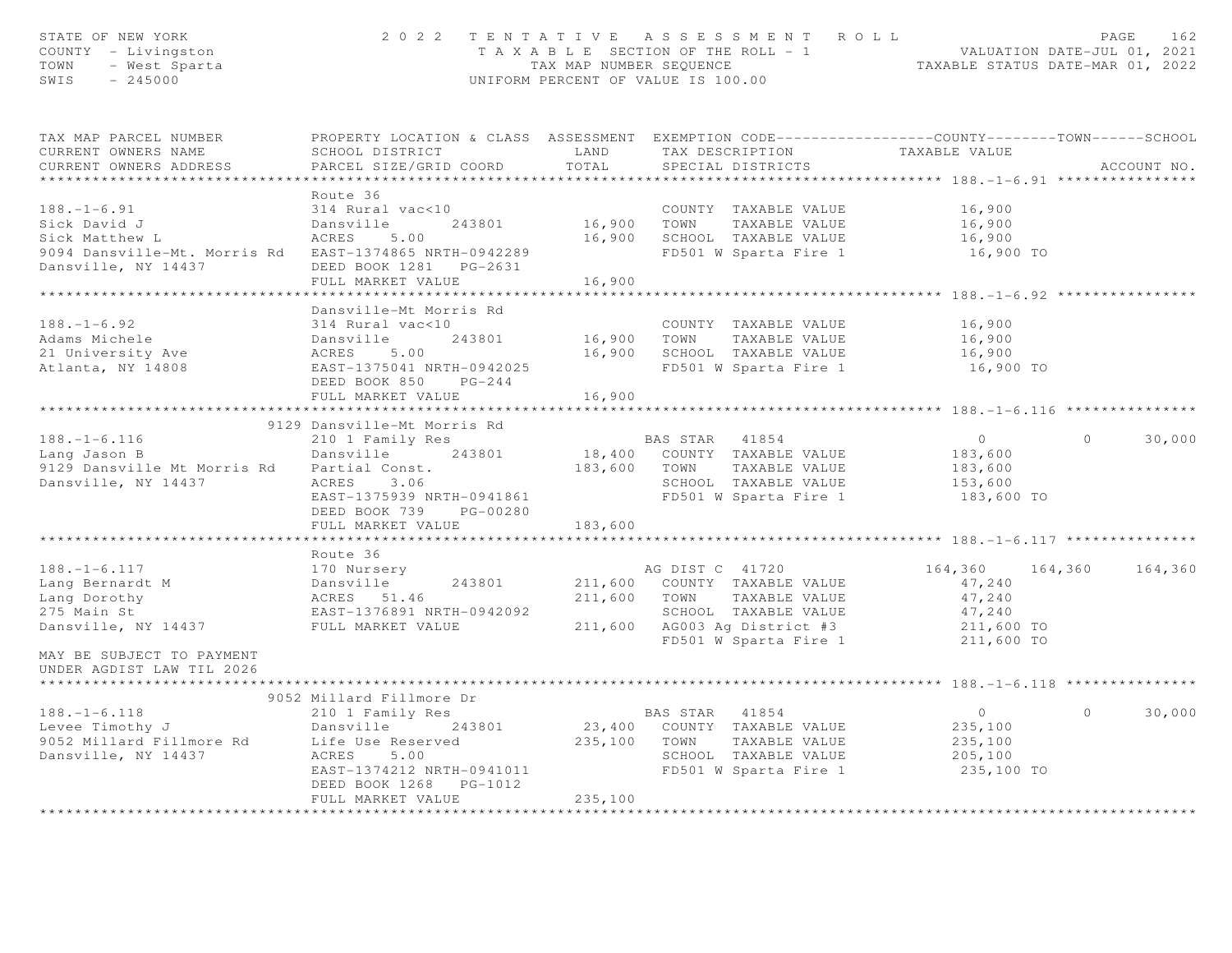| STATE OF NEW YORK<br>COUNTY - Livingston<br>TOWN<br>- West Sparta<br>SWIS<br>$-245000$                                                                                                                                               |                                           |                    | 2022 TENTATIVE ASSESSMENT ROLL<br>UNIFORM PERCENT OF VALUE IS 100.00 | PAGE<br>T A X A B L E SECTION OF THE ROLL - 1 VALUATION DATE-JUL 01, 2021<br>TAX MAP NUMBER SEQUENCE TAXABLE STATUS DATE-MAR 01, 2022 | 163 |
|--------------------------------------------------------------------------------------------------------------------------------------------------------------------------------------------------------------------------------------|-------------------------------------------|--------------------|----------------------------------------------------------------------|---------------------------------------------------------------------------------------------------------------------------------------|-----|
| TAX MAP PARCEL NUMBER<br>CURRENT OWNERS NAME<br>CURRENT OWNERS ADDRESS                                                                                                                                                               | SCHOOL DISTRICT<br>PARCEL SIZE/GRID COORD | LAND<br>TOTAL      | TAX DESCRIPTION TAXABLE VALUE<br>SPECIAL DISTRICTS                   | PROPERTY LOCATION & CLASS ASSESSMENT EXEMPTION CODE---------------COUNTY-------TOWN------SCHOOL<br>ACCOUNT NO.                        |     |
|                                                                                                                                                                                                                                      | 9064 Millard Fillmore Dr                  |                    |                                                                      |                                                                                                                                       |     |
| $188. - 1 - 6.119$                                                                                                                                                                                                                   | 240 Rural res                             |                    | COUNTY TAXABLE VALUE                                                 | 190,200                                                                                                                               |     |
| EN MARINE 243801 67,100<br>Leve Kimberly Dansville 243801 67,100<br>Soch Tyler ACRES 26.68 BANKFIRSTAM 190,200<br>9064 Millard Fillmore Dr EAST-1374066 NRTH-0940612                                                                 | 243801 67,100 TOWN                        |                    | TAXABLE VALUE                                                        | 190,200                                                                                                                               |     |
|                                                                                                                                                                                                                                      |                                           |                    | SCHOOL TAXABLE VALUE                                                 | 190,200                                                                                                                               |     |
|                                                                                                                                                                                                                                      |                                           |                    | AG003 Ag District #3 190,200 TO                                      |                                                                                                                                       |     |
| Dansville, NY 14437                                                                                                                                                                                                                  | DEED BOOK 1292 PG-102                     |                    | FD501 W Sparta Fire 1                                                | 190,200 TO                                                                                                                            |     |
|                                                                                                                                                                                                                                      | FULL MARKET VALUE                         | 190,200            |                                                                      |                                                                                                                                       |     |
| 188.-1-6.126<br>Vanderwerken Darcy Dansville 243801<br>Vanderwerken Jesica ACRES 133.41 BANKFIRSTAM 262,200 SCHOOL TAXABLE VALUE 262,200<br>9020 Millard Fillmore Dr EAST-1373364 NRTH-0942112 FD501 W Sparta Fire 1<br>Dansville, N |                                           |                    |                                                                      |                                                                                                                                       |     |
|                                                                                                                                                                                                                                      |                                           |                    |                                                                      |                                                                                                                                       |     |
|                                                                                                                                                                                                                                      |                                           |                    |                                                                      |                                                                                                                                       |     |
|                                                                                                                                                                                                                                      |                                           |                    |                                                                      |                                                                                                                                       |     |
|                                                                                                                                                                                                                                      |                                           |                    |                                                                      | 262,200 TO                                                                                                                            |     |
|                                                                                                                                                                                                                                      |                                           |                    |                                                                      |                                                                                                                                       |     |
|                                                                                                                                                                                                                                      | FULL MARKET VALUE                         | 262,200            |                                                                      |                                                                                                                                       |     |
|                                                                                                                                                                                                                                      |                                           |                    |                                                                      |                                                                                                                                       |     |
|                                                                                                                                                                                                                                      | 9038 Millard Fillmore Dr                  |                    |                                                                      |                                                                                                                                       |     |
| $188. - 1 - 6.128$                                                                                                                                                                                                                   |                                           |                    | COUNTY TAXABLE VALUE 252,600                                         |                                                                                                                                       |     |
|                                                                                                                                                                                                                                      |                                           |                    |                                                                      | 252,600                                                                                                                               |     |
|                                                                                                                                                                                                                                      | ACRES                                     |                    | 2.41 BANK LERETA 252,600 SCHOOL TAXABLE VALUE 252,600                |                                                                                                                                       |     |
|                                                                                                                                                                                                                                      | EAST-1373894 NRTH-0941535                 |                    | FD501 W Sparta Fire 1 252,600 TO                                     |                                                                                                                                       |     |
| Youngers Daniel R<br>Youngers Mary<br>9038 Millard Fillmore Rd<br>Dansville, NY 14437                                                                                                                                                | DEED BOOK 1283 PG-1056                    |                    |                                                                      |                                                                                                                                       |     |
|                                                                                                                                                                                                                                      | FULL MARKET VALUE                         | 252,600            |                                                                      |                                                                                                                                       |     |
|                                                                                                                                                                                                                                      | *******************************           |                    |                                                                      | ************************************ 188.-1-6.411                                                                                     |     |
|                                                                                                                                                                                                                                      | Millard Filmore Rd                        |                    |                                                                      |                                                                                                                                       |     |
| $188. - 1 - 6.411$                                                                                                                                                                                                                   | 314 Rural vac<10                          |                    | COUNTY TAXABLE VALUE                                                 | 19,100                                                                                                                                |     |
| Hayes Holly                                                                                                                                                                                                                          |                                           | 243801 19,100 TOWN | TAXABLE VALUE                                                        | 19,100                                                                                                                                |     |
| Lenhard David Sr<br>158 Longview Ter EAST-1371429 NRTH-0941700                                                                                                                                                                       |                                           |                    | 19,100 SCHOOL TAXABLE VALUE<br>FD501 W Sparta Fire 1 19,100 TO       | 19,100                                                                                                                                |     |
| Rochester, NY 14609                                                                                                                                                                                                                  | DEED BOOK 1289 PG-2858                    |                    |                                                                      |                                                                                                                                       |     |
|                                                                                                                                                                                                                                      | FULL MARKET VALUE                         | 19,100             |                                                                      |                                                                                                                                       |     |
|                                                                                                                                                                                                                                      |                                           |                    |                                                                      |                                                                                                                                       |     |
|                                                                                                                                                                                                                                      | Millard Filmore Rd                        |                    |                                                                      |                                                                                                                                       |     |
| $188. - 1 - 6.412$                                                                                                                                                                                                                   | 314 Rural vac<10                          |                    | COUNTY TAXABLE VALUE                                                 | $\frac{26,100}{26}$                                                                                                                   |     |
| West Vicky Jo                                                                                                                                                                                                                        | Dansville                                 | 243801 26,100 TOWN | TAXABLE VALUE                                                        |                                                                                                                                       |     |
| 9052 Millard Filmore Rd                                                                                                                                                                                                              | 8.77<br>ACRES                             | 26,100             | SCHOOL TAXABLE VALUE                                                 | 26,100                                                                                                                                |     |
| Dansville, NY 14437                                                                                                                                                                                                                  | EAST-1371429 NRTH-0941700                 |                    | FD501 W Sparta Fire 1                                                | 26,100 TO                                                                                                                             |     |
|                                                                                                                                                                                                                                      | DEED BOOK 1269<br>PG-2393                 |                    |                                                                      |                                                                                                                                       |     |
|                                                                                                                                                                                                                                      | FULL MARKET VALUE                         | 26,100             |                                                                      |                                                                                                                                       |     |
|                                                                                                                                                                                                                                      |                                           |                    |                                                                      | $188. - 1 - 6.413$ ******                                                                                                             |     |
| $188. - 1 - 6.413$                                                                                                                                                                                                                   | Millard Filmore Rd<br>322 Rural vac>10    |                    | COUNTY                                                               | 105,600                                                                                                                               |     |
| Hayes Holly                                                                                                                                                                                                                          | Dansville<br>243801                       | 105,600            | TAXABLE VALUE<br>TOWN<br>TAXABLE VALUE                               | 105,600                                                                                                                               |     |
| Lenhard David Sr                                                                                                                                                                                                                     | ACRES<br>54.81                            | 105,600            | SCHOOL TAXABLE VALUE                                                 | 105,600                                                                                                                               |     |
| 158 Longview Ter                                                                                                                                                                                                                     | EAST-1371429 NRTH-0941700                 |                    | FD501 W Sparta Fire 1                                                | 105,600 TO                                                                                                                            |     |
| Rochester, NY 14609                                                                                                                                                                                                                  | DEED BOOK 1289<br>PG-2858                 |                    |                                                                      |                                                                                                                                       |     |
|                                                                                                                                                                                                                                      | FULL MARKET VALUE                         | 105,600            |                                                                      |                                                                                                                                       |     |
|                                                                                                                                                                                                                                      |                                           |                    |                                                                      |                                                                                                                                       |     |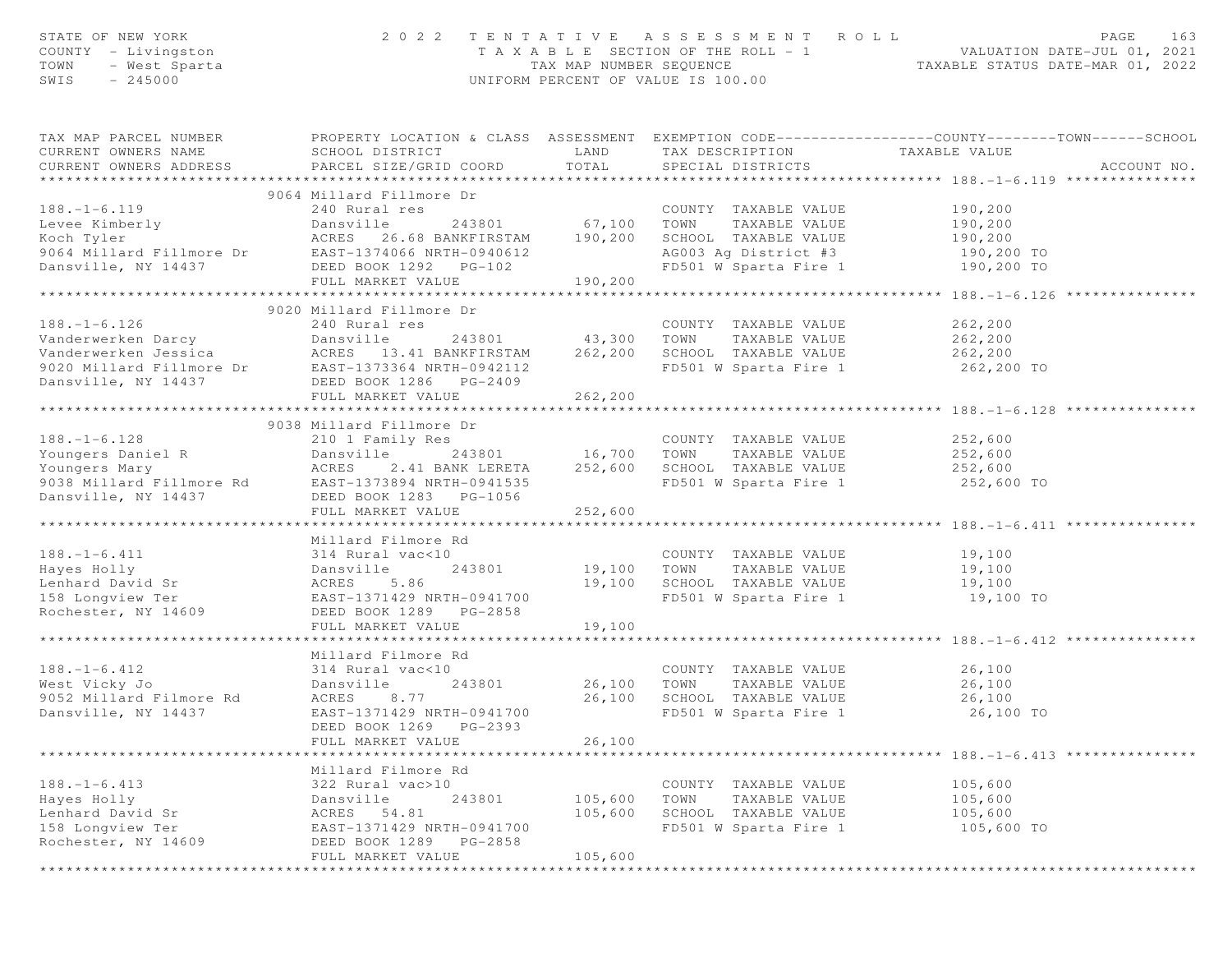| STATE OF NEW YORK<br>COUNTY - Livingston<br>TOWN<br>- West Sparta<br>$-245000$<br>SWIS |                                                                                                                                               |                         | 2022 TENTATIVE ASSESSMENT ROLL<br>T A X A B L E SECTION OF THE ROLL - 1 VALUATION DATE-JUL 01, 2021<br>TAX MAP NUMBER SEQUENCE TAXABLE STATUS DATE-MAR 01, 2022<br>UNIFORM PERCENT OF VALUE IS 100.00 |                                                | PAGE<br>164       |
|----------------------------------------------------------------------------------------|-----------------------------------------------------------------------------------------------------------------------------------------------|-------------------------|-------------------------------------------------------------------------------------------------------------------------------------------------------------------------------------------------------|------------------------------------------------|-------------------|
| TAX MAP PARCEL NUMBER<br>CURRENT OWNERS NAME<br>CURRENT OWNERS ADDRESS                 | PROPERTY LOCATION & CLASS ASSESSMENT EXEMPTION CODE----------------COUNTY-------TOWN------SCHOOL<br>SCHOOL DISTRICT<br>PARCEL SIZE/GRID COORD | LAND<br>TOTAL           | TAX DESCRIPTION<br>SPECIAL DISTRICTS                                                                                                                                                                  | TAXABLE VALUE                                  | ACCOUNT NO.       |
|                                                                                        | Millard Filmore Rd                                                                                                                            |                         |                                                                                                                                                                                                       |                                                |                   |
| $188. - 1 - 6.414$                                                                     | 322 Rural vac>10                                                                                                                              |                         | COUNTY TAXABLE VALUE                                                                                                                                                                                  | 101,900                                        |                   |
| White Holdings LLC                                                                     | Dansville<br>243801                                                                                                                           | 101,900                 | TOWN<br>TAXABLE VALUE                                                                                                                                                                                 | 101,900                                        |                   |
| 241 Raspberry Patch Dr                                                                 | ACRES 52.49                                                                                                                                   | 101,900                 | SCHOOL TAXABLE VALUE                                                                                                                                                                                  | 101,900                                        |                   |
| Rochester, NY 14612                                                                    | EAST-1371429 NRTH-0941700<br>DEED BOOK 1264 PG-999<br>FULL MARKET VALUE                                                                       |                         | FD501 W Sparta Fire 1                                                                                                                                                                                 | 101,900 TO                                     |                   |
|                                                                                        |                                                                                                                                               | 101,900<br>************ |                                                                                                                                                                                                       |                                                |                   |
|                                                                                        | 9126 Route 36                                                                                                                                 |                         |                                                                                                                                                                                                       |                                                |                   |
| $188. - 1 - 6.931$                                                                     | 210 1 Family Res                                                                                                                              |                         | ENH STAR<br>41834                                                                                                                                                                                     | $\overline{0}$                                 | 74,900<br>$\circ$ |
| Palmer Marcia M                                                                        | 243801<br>Dansville                                                                                                                           |                         | 14,300 COUNTY TAXABLE VALUE                                                                                                                                                                           | 149,100                                        |                   |
| Bourgoine Becky L                                                                      | ACRES<br>1.50                                                                                                                                 | 149,100 TOWN            | TAXABLE VALUE                                                                                                                                                                                         | 149,100                                        |                   |
| 9126 Route 36<br>Dansville, NY 14437                                                   | EAST-1375468 NRTH-0941760<br>DEED BOOK 1292    PG-1182                                                                                        |                         | SCHOOL TAXABLE VALUE<br>FD501 W Sparta Fire 1 149,100 TO                                                                                                                                              | 74,200                                         |                   |
|                                                                                        | FULL MARKET VALUE                                                                                                                             |                         | 149,100 WD502 Woodsville Wtr V-Imp 1.00 UN                                                                                                                                                            |                                                |                   |
|                                                                                        |                                                                                                                                               |                         |                                                                                                                                                                                                       |                                                |                   |
|                                                                                        | 5253 Coffee Hill Rd                                                                                                                           |                         |                                                                                                                                                                                                       |                                                |                   |
| $188. - 1 - 6.932$                                                                     | 270 Mfg housing                                                                                                                               |                         | ENH STAR 41834                                                                                                                                                                                        | $\overline{0}$                                 | $\circ$<br>50,800 |
| Alise Patricia A                                                                       | 243801<br>Dansville                                                                                                                           |                         | 16,800 COUNTY TAXABLE VALUE                                                                                                                                                                           | 50,800                                         |                   |
| 5253 Coffee Hill Rd                                                                    | 2.46<br>ACRES<br>EAST-1375559 NRTH-0941449                                                                                                    |                         | 50,800 TOWN<br>TAXABLE VALUE                                                                                                                                                                          | 50,800                                         |                   |
| Dansville, NY 14437                                                                    | DEED BOOK 1287 PG-1150                                                                                                                        |                         | SCHOOL TAXABLE VALUE<br>FD501 W Sparta Fire 1                                                                                                                                                         | $\sim$ 0<br>50,800 TO                          |                   |
|                                                                                        | FULL MARKET VALUE                                                                                                                             |                         | 50,800 WD501 Woodsville Wtr Imp                                                                                                                                                                       | 1.00 UN                                        |                   |
|                                                                                        |                                                                                                                                               |                         |                                                                                                                                                                                                       |                                                |                   |
|                                                                                        | Route 63                                                                                                                                      |                         |                                                                                                                                                                                                       |                                                |                   |
| $188. - 1 - 6.933$                                                                     | 314 Rural vac<10                                                                                                                              |                         | COUNTY TAXABLE VALUE                                                                                                                                                                                  | 12,600                                         |                   |
| Palmer Marcia M<br>Bourgoine Becky L                                                   | Dansville<br>243801<br>3.34<br>ACRES                                                                                                          | 12,600<br>12,600        | TAXABLE VALUE<br>TOWN<br>SCHOOL TAXABLE VALUE                                                                                                                                                         | 12,600                                         |                   |
| 9126 Route 36                                                                          | EAST-1375290 NRTH-0941585                                                                                                                     |                         | FD501 W Sparta Fire 1                                                                                                                                                                                 | 12,600<br>12,600 TO                            |                   |
| Dansville, NY 14437                                                                    | DEED BOOK 1292 PG-1182                                                                                                                        |                         |                                                                                                                                                                                                       | WD502 Woodsville Wtr V-Imp 1.00 UN             |                   |
|                                                                                        | FULL MARKET VALUE                                                                                                                             | 12,600                  |                                                                                                                                                                                                       |                                                |                   |
|                                                                                        | ********************                                                                                                                          |                         |                                                                                                                                                                                                       |                                                |                   |
|                                                                                        | Dansville-Mt Morris Rd                                                                                                                        |                         |                                                                                                                                                                                                       |                                                |                   |
| $188. - 1 - 7.3$<br>Severson Daniel M                                                  | 312 Vac w/imprv<br>Dansville<br>243801                                                                                                        | 17,900                  | 49500<br>SOLAR<br>COUNTY TAXABLE VALUE                                                                                                                                                                | 28,000<br>27,900                               | 28,000<br>28,000  |
| Severson Juliann J                                                                     | Between Old & New 36                                                                                                                          | 55,900                  | TOWN<br>TAXABLE VALUE                                                                                                                                                                                 | 27,900                                         |                   |
| 109 Main St                                                                            | 2.90<br>ACRES                                                                                                                                 |                         | SCHOOL TAXABLE VALUE                                                                                                                                                                                  | 27,900                                         |                   |
| Dansville, NY 14437                                                                    | EAST-1374370 NRTH-0944571                                                                                                                     |                         | FD501 W Sparta Fire 1                                                                                                                                                                                 | 55,900 TO                                      |                   |
|                                                                                        | DEED BOOK 859<br>$PG-163$                                                                                                                     |                         |                                                                                                                                                                                                       |                                                |                   |
|                                                                                        | FULL MARKET VALUE                                                                                                                             | 55,900                  |                                                                                                                                                                                                       |                                                |                   |
|                                                                                        | ***********************<br>Millard Fillmore Dr                                                                                                | *************           |                                                                                                                                                                                                       | ******************** 188. -1-7. 12 *********** |                   |
| $188. - 1 - 7.12$                                                                      | 322 Rural vac>10                                                                                                                              |                         | COUNTY TAXABLE VALUE                                                                                                                                                                                  | 89,800                                         |                   |
| Stoelting Roy A                                                                        | Dansville<br>243801                                                                                                                           | 89,800                  | TOWN<br>TAXABLE VALUE                                                                                                                                                                                 | 89,800                                         |                   |
| 6891 Sy Rd                                                                             | ACRES<br>44.91                                                                                                                                | 89,800                  | SCHOOL TAXABLE VALUE                                                                                                                                                                                  | 89,800                                         |                   |
| Niagara Falls, NY 14304                                                                | EAST-1371652 NRTH-0944602                                                                                                                     |                         | FD501 W Sparta Fire 1                                                                                                                                                                                 | 89,800 TO                                      |                   |
|                                                                                        | DEED BOOK 751<br>PG-00136                                                                                                                     |                         |                                                                                                                                                                                                       |                                                |                   |
|                                                                                        | FULL MARKET VALUE                                                                                                                             | 89,800                  |                                                                                                                                                                                                       |                                                |                   |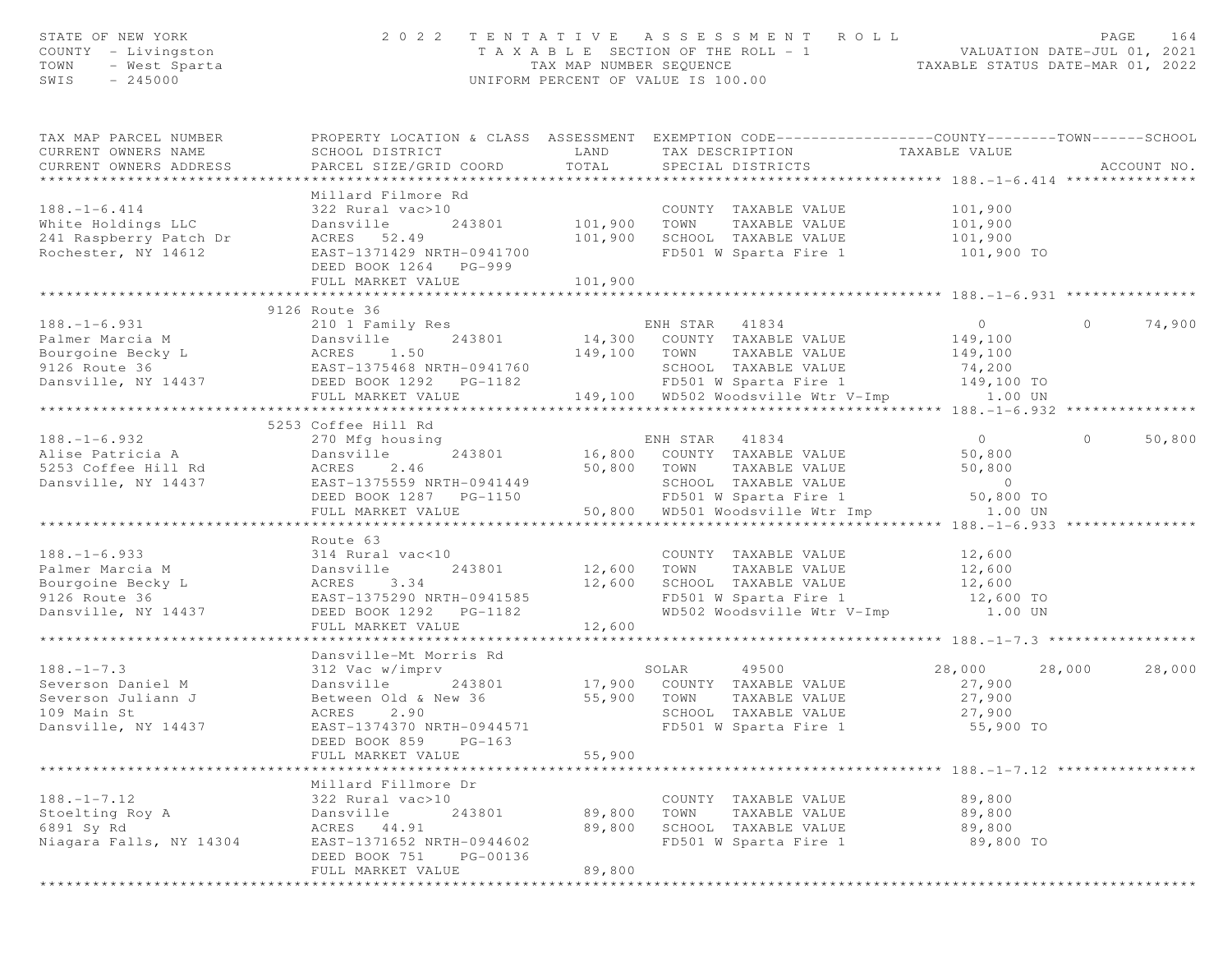| STATE OF NEW YORK<br>COUNTY - Livingston<br>TOWN - West Sparta<br>--- 245000                                                                                                                                                                        |                           |        | 2 0 2 2 TENTATIVE ASSESSMENT ROLL PALUATION DATE-JUL 01, 2021<br>TAXABLE SECTION OF THE ROLL - 1 VALUATION DATE-JUL 01, 2021<br>TAX MAP NUMBER SEQUENCE TAXABLE STATUS DATE-MAR 01, 2022<br>UNIFORM PERCENT OF VALUE IS 100.00 |           |             |  |
|-----------------------------------------------------------------------------------------------------------------------------------------------------------------------------------------------------------------------------------------------------|---------------------------|--------|--------------------------------------------------------------------------------------------------------------------------------------------------------------------------------------------------------------------------------|-----------|-------------|--|
| TAX MAP PARCEL NUMBER THE PROPERTY LOCATION & CLASS ASSESSMENT EXEMPTION CODE---------------COUNTY-------TOWN------SCHOOL                                                                                                                           |                           |        |                                                                                                                                                                                                                                |           |             |  |
| CURRENT OWNERS NAME<br>CURRENT OWNERS ADDRESS                                                                                                                                                                                                       |                           |        |                                                                                                                                                                                                                                |           | ACCOUNT NO. |  |
|                                                                                                                                                                                                                                                     |                           |        |                                                                                                                                                                                                                                |           |             |  |
|                                                                                                                                                                                                                                                     |                           |        |                                                                                                                                                                                                                                |           |             |  |
| 188.-1-7.21<br>Hall Ronald<br>Mansville-Mt. Morris Rd ACRES 1.70<br>Dansville, NY 14437<br>DEED BOOK 927 PG-272<br>PHIT MANSER 190,600<br>PG-272<br>PHIT MANSE TRIP 201800 PG-272<br>PG-272<br>PHIT MANSE TRIP 2018<br>PG-272<br>PHIT MANSER COUNTY |                           |        |                                                                                                                                                                                                                                |           |             |  |
|                                                                                                                                                                                                                                                     |                           |        |                                                                                                                                                                                                                                |           |             |  |
|                                                                                                                                                                                                                                                     |                           |        |                                                                                                                                                                                                                                |           |             |  |
|                                                                                                                                                                                                                                                     |                           |        |                                                                                                                                                                                                                                |           |             |  |
|                                                                                                                                                                                                                                                     | FULL MARKET VALUE 190,600 |        |                                                                                                                                                                                                                                |           |             |  |
|                                                                                                                                                                                                                                                     |                           |        |                                                                                                                                                                                                                                |           |             |  |
|                                                                                                                                                                                                                                                     | Dansville-Mt.morris Rd    |        |                                                                                                                                                                                                                                |           |             |  |
|                                                                                                                                                                                                                                                     |                           |        |                                                                                                                                                                                                                                |           |             |  |
|                                                                                                                                                                                                                                                     |                           |        |                                                                                                                                                                                                                                |           |             |  |
|                                                                                                                                                                                                                                                     |                           |        |                                                                                                                                                                                                                                |           |             |  |
|                                                                                                                                                                                                                                                     |                           |        |                                                                                                                                                                                                                                |           |             |  |
|                                                                                                                                                                                                                                                     |                           |        |                                                                                                                                                                                                                                |           |             |  |
|                                                                                                                                                                                                                                                     |                           |        |                                                                                                                                                                                                                                |           |             |  |
| MAY BE SUBJECT TO PAYMENT<br>UNDER AGDIST LAW TIL 2026                                                                                                                                                                                              |                           |        |                                                                                                                                                                                                                                |           |             |  |
| 188.-1-7.111 8968 Monair Rd (14437 PULL MARKET VALUE BED BOOK 1300 PG-577 PETOR OWNER ON 37.0127022 PULL MARKET VALUE PRIOR OWNER ON 37.0127022 PULL MARKET VALUE CHOOR CHOOL TAXABLE VALUE CHORE THE SUPER OWNER ON 301010 FO                      |                           |        |                                                                                                                                                                                                                                |           |             |  |
|                                                                                                                                                                                                                                                     |                           |        |                                                                                                                                                                                                                                |           |             |  |
|                                                                                                                                                                                                                                                     |                           |        |                                                                                                                                                                                                                                |           |             |  |
|                                                                                                                                                                                                                                                     |                           |        |                                                                                                                                                                                                                                |           |             |  |
|                                                                                                                                                                                                                                                     |                           |        |                                                                                                                                                                                                                                |           |             |  |
|                                                                                                                                                                                                                                                     |                           |        |                                                                                                                                                                                                                                |           |             |  |
|                                                                                                                                                                                                                                                     |                           |        |                                                                                                                                                                                                                                |           |             |  |
| PRIOR OWNER ON 3/01/2022                                                                                                                                                                                                                            |                           |        |                                                                                                                                                                                                                                |           |             |  |
| Kelly Donald J                                                                                                                                                                                                                                      |                           |        |                                                                                                                                                                                                                                |           |             |  |
| ********************                                                                                                                                                                                                                                |                           |        |                                                                                                                                                                                                                                |           |             |  |
|                                                                                                                                                                                                                                                     | 8966 Mcnair Rd            |        |                                                                                                                                                                                                                                |           |             |  |
|                                                                                                                                                                                                                                                     |                           |        |                                                                                                                                                                                                                                |           |             |  |
|                                                                                                                                                                                                                                                     |                           |        |                                                                                                                                                                                                                                |           |             |  |
|                                                                                                                                                                                                                                                     |                           |        |                                                                                                                                                                                                                                |           |             |  |
| 188.-1-7.112 2000 2000 2000 2000 2000 22,100<br>Dixon Patricia L Dansville 243801 22,100 TOWN TAXABLE VALUE 80,100<br>107 Essex Dr ACRES 4.49 BANKFIRSTAM 80,100 SCHOOL TAXABLE VALUE 80,100<br>Staunton, VA 24401-2608 EAST-1373796                |                           |        | FD501 W Sparta Fire 1                                                                                                                                                                                                          | 80,100 TO |             |  |
|                                                                                                                                                                                                                                                     | DEED BOOK 867 PG-300      |        |                                                                                                                                                                                                                                |           |             |  |
|                                                                                                                                                                                                                                                     | FULL MARKET VALUE         | 80,100 |                                                                                                                                                                                                                                |           |             |  |
|                                                                                                                                                                                                                                                     |                           |        |                                                                                                                                                                                                                                |           |             |  |
|                                                                                                                                                                                                                                                     |                           |        |                                                                                                                                                                                                                                |           |             |  |
|                                                                                                                                                                                                                                                     |                           |        |                                                                                                                                                                                                                                |           |             |  |
|                                                                                                                                                                                                                                                     |                           |        |                                                                                                                                                                                                                                |           |             |  |
|                                                                                                                                                                                                                                                     |                           |        |                                                                                                                                                                                                                                |           |             |  |
|                                                                                                                                                                                                                                                     |                           |        |                                                                                                                                                                                                                                |           |             |  |
|                                                                                                                                                                                                                                                     |                           |        |                                                                                                                                                                                                                                |           |             |  |
|                                                                                                                                                                                                                                                     |                           |        |                                                                                                                                                                                                                                |           |             |  |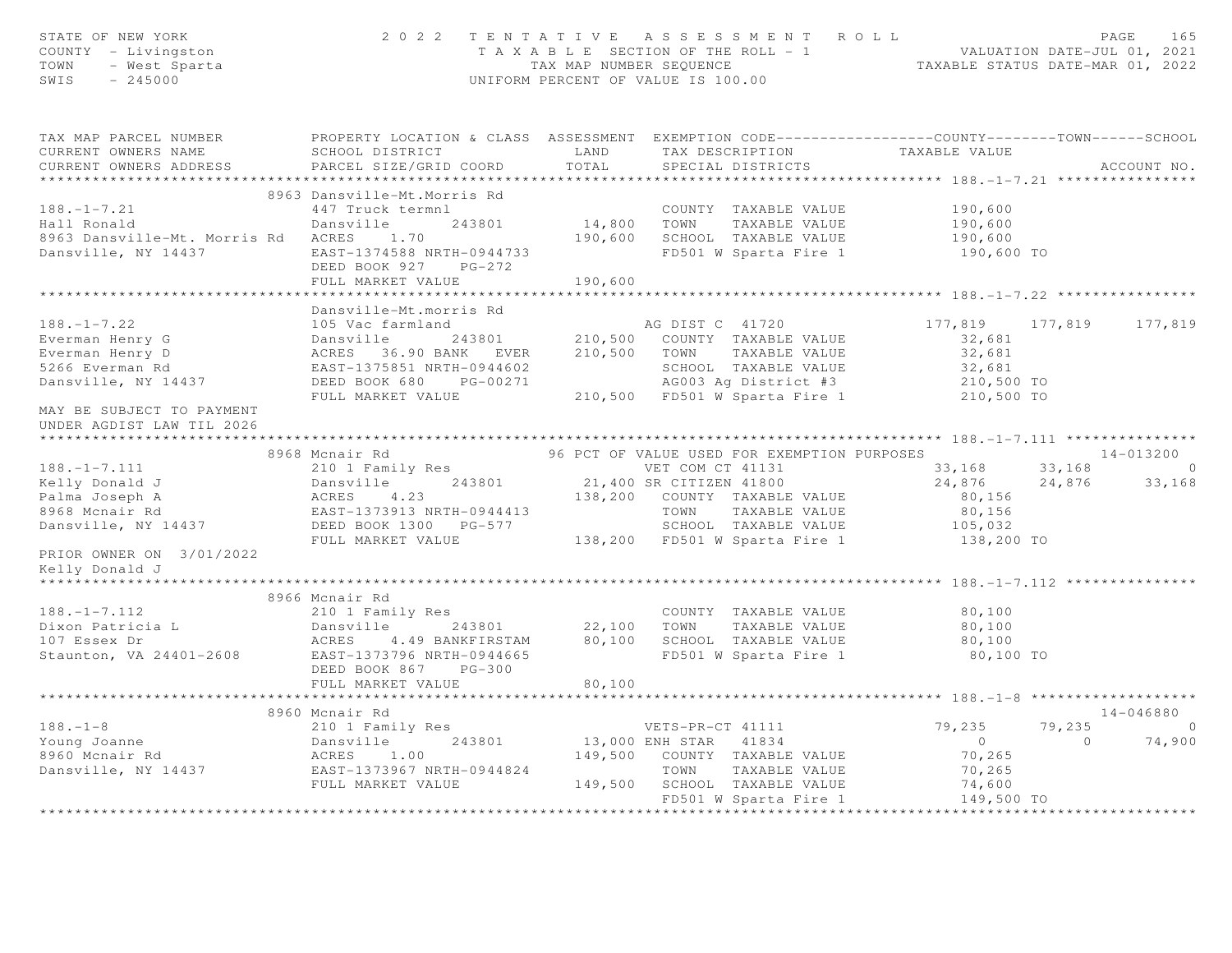| STATE OF NEW YORK<br>COUNTY - Livingston<br>TOWN<br>- West Sparta<br>$-245000$<br>SWIS   | 2 0 2 2                                                                                                                                       | TENTATIVE ASSESSMENT<br>T A X A B L E SECTION OF THE ROLL - 1<br>TAX MAP NUMBER SEQUENCE<br>UNIFORM PERCENT OF VALUE IS 100.00 |                  |                                      | ROLL<br>TAXABLE STATUS DATE-MAR 01, 2022                     |          | PAGE<br>166<br>VALUATION DATE-JUL 01, 2021 |
|------------------------------------------------------------------------------------------|-----------------------------------------------------------------------------------------------------------------------------------------------|--------------------------------------------------------------------------------------------------------------------------------|------------------|--------------------------------------|--------------------------------------------------------------|----------|--------------------------------------------|
| TAX MAP PARCEL NUMBER<br>CURRENT OWNERS NAME<br>CURRENT OWNERS ADDRESS<br>************** | PROPERTY LOCATION & CLASS ASSESSMENT EXEMPTION CODE----------------COUNTY-------TOWN------SCHOOL<br>SCHOOL DISTRICT<br>PARCEL SIZE/GRID COORD | LAND<br>TOTAL                                                                                                                  |                  | TAX DESCRIPTION<br>SPECIAL DISTRICTS | TAXABLE VALUE<br>******************** 188.-1-9 ************* |          | ACCOUNT NO.                                |
|                                                                                          | 8976 Mcnair Rd                                                                                                                                |                                                                                                                                |                  |                                      |                                                              |          | 14-000140                                  |
| $188. - 1 - 9$                                                                           | 210 1 Family Res                                                                                                                              |                                                                                                                                | BAS STAR 41854   |                                      | $\circ$                                                      | $\Omega$ | 30,000                                     |
| Bugman Karen M                                                                           | Dansville<br>243801                                                                                                                           | 13,000                                                                                                                         |                  | COUNTY TAXABLE VALUE                 | 160,800                                                      |          |                                            |
| Cartwright Dale R                                                                        | ACRES<br>1.00                                                                                                                                 | 160,800                                                                                                                        | TOWN             | TAXABLE VALUE                        | 160,800                                                      |          |                                            |
| 8976 Mcnair Rd                                                                           | EAST-1374240 NRTH-0944240                                                                                                                     |                                                                                                                                |                  | SCHOOL TAXABLE VALUE                 | 130,800                                                      |          |                                            |
| Dansville, NY 14437                                                                      | DEED BOOK 863<br>$PG-135$                                                                                                                     |                                                                                                                                |                  | FD501 W Sparta Fire 1                | 160,800 TO                                                   |          |                                            |
|                                                                                          | FULL MARKET VALUE                                                                                                                             | 160,800                                                                                                                        |                  |                                      |                                                              |          |                                            |
|                                                                                          |                                                                                                                                               |                                                                                                                                |                  |                                      | *********** 188. -1-10 *******************                   |          |                                            |
|                                                                                          | 8985 Mcnair Rd                                                                                                                                |                                                                                                                                |                  |                                      |                                                              |          | $14 - 014650$                              |
| $188. - 1 - 10$                                                                          | 314 Rural vac<10                                                                                                                              |                                                                                                                                |                  | COUNTY TAXABLE VALUE                 | 24,300                                                       |          |                                            |
| Sandler Avery O                                                                          | Dansville<br>243801                                                                                                                           | 24,300                                                                                                                         | TOWN             | TAXABLE VALUE                        | 24,300                                                       |          |                                            |
| 117 Southview Ter                                                                        | ACRES<br>8.00                                                                                                                                 | 24,300                                                                                                                         |                  | SCHOOL TAXABLE VALUE                 | 24,300                                                       |          |                                            |
| Rochester, NY 14620                                                                      | EAST-1374151 NRTH-0943896                                                                                                                     |                                                                                                                                |                  | FD501 W Sparta Fire 1                | 24,300 TO                                                    |          |                                            |
|                                                                                          | DEED BOOK 1299 PG-2221                                                                                                                        |                                                                                                                                |                  |                                      |                                                              |          |                                            |
|                                                                                          | FULL MARKET VALUE                                                                                                                             | 24,300                                                                                                                         |                  |                                      |                                                              |          |                                            |
|                                                                                          |                                                                                                                                               | *************                                                                                                                  |                  |                                      |                                                              |          |                                            |
|                                                                                          | 8985 McNair Rd                                                                                                                                |                                                                                                                                |                  |                                      |                                                              |          | $14 - 039600$                              |
| $188. - 1 - 11$                                                                          | 210 1 Family Res                                                                                                                              |                                                                                                                                | ENH STAR         | 41834                                | $\overline{0}$                                               | $\Omega$ | 74,900                                     |
| Taft Barbara L                                                                           | Dansville<br>243801                                                                                                                           |                                                                                                                                |                  | 14,600 COUNTY TAXABLE VALUE          | 199,500                                                      |          |                                            |
| Taft Charles                                                                             | 1.60<br>ACRES                                                                                                                                 | 199,500                                                                                                                        | TOWN             | TAXABLE VALUE                        | 199,500                                                      |          |                                            |
| 8985 McNair Rd                                                                           | EAST-1374535 NRTH-0944006                                                                                                                     |                                                                                                                                |                  | SCHOOL TAXABLE VALUE                 | 124,600                                                      |          |                                            |
| Dansville, NY 14437                                                                      | DEED BOOK 1294 PG-281                                                                                                                         |                                                                                                                                |                  | FD501 W Sparta Fire 1                | 199,500 TO                                                   |          |                                            |
|                                                                                          | FULL MARKET VALUE                                                                                                                             | 199,500                                                                                                                        |                  |                                      |                                                              |          |                                            |
|                                                                                          | ***************************                                                                                                                   |                                                                                                                                |                  |                                      | *************** 188.112 *******************                  |          |                                            |
|                                                                                          | 8999 Mcnair Rd                                                                                                                                |                                                                                                                                |                  |                                      |                                                              |          | 14-016100                                  |
| $188. - 1 - 12$                                                                          | 210 1 Family Res                                                                                                                              |                                                                                                                                |                  | COUNTY TAXABLE VALUE                 | 107,200                                                      |          |                                            |
| Parker Judy                                                                              | Dansville<br>243801                                                                                                                           | 14,600                                                                                                                         | TOWN             | TAXABLE VALUE                        | 107,200                                                      |          |                                            |
| Parker Erinne                                                                            | ACRES<br>1.60                                                                                                                                 | 107,200                                                                                                                        |                  | SCHOOL TAXABLE VALUE                 | 107,200                                                      |          |                                            |
| 8999 Mcnair Rd                                                                           | EAST-1374660 NRTH-0943564                                                                                                                     |                                                                                                                                |                  | FD501 W Sparta Fire 1                | 107,200 TO                                                   |          |                                            |
| Dansville, NY 14437                                                                      | DEED BOOK 1290 PG-2403                                                                                                                        |                                                                                                                                |                  |                                      |                                                              |          |                                            |
|                                                                                          | FULL MARKET VALUE                                                                                                                             | 107,200                                                                                                                        |                  |                                      |                                                              |          |                                            |
|                                                                                          | Dansville-Mt.morris Rd                                                                                                                        |                                                                                                                                |                  |                                      |                                                              |          | $14 - 016300$                              |
| $188. - 1 - 13$                                                                          | 322 Rural vac>10                                                                                                                              |                                                                                                                                |                  | COUNTY TAXABLE VALUE                 | 33,700                                                       |          |                                            |
| Gregory Steven R                                                                         | 243801<br>Dansville                                                                                                                           | 33,700                                                                                                                         | TOWN             | TAXABLE VALUE                        | 33,700                                                       |          |                                            |
| Gregory David J                                                                          | ACRES 12.00                                                                                                                                   | 33,700                                                                                                                         |                  | SCHOOL TAXABLE VALUE                 | 33,700                                                       |          |                                            |
| Attn: Hugh McNair Gregory, Jr. EAST-1375155 NRTH-0943661                                 |                                                                                                                                               |                                                                                                                                |                  | FD501 W Sparta Fire 1                | 33,700 TO                                                    |          |                                            |
| 8976 Millard Fillmore Rd                                                                 | DEED BOOK 1108 PG-76                                                                                                                          |                                                                                                                                |                  |                                      |                                                              |          |                                            |
| Dansville, NY 14437                                                                      | FULL MARKET VALUE                                                                                                                             | 33,700                                                                                                                         |                  |                                      |                                                              |          |                                            |
|                                                                                          |                                                                                                                                               |                                                                                                                                |                  |                                      |                                                              |          |                                            |
|                                                                                          | White Bridge Rd                                                                                                                               |                                                                                                                                |                  |                                      |                                                              |          | $14 - 034500$                              |
| $188. - 1 - 14$                                                                          | 120 Field crops                                                                                                                               |                                                                                                                                | AG DIST IN 41730 |                                      | 71,114                                                       | 71,114   | 71,114                                     |
| Roberts Nursery Sparta, LLC                                                              | 243801<br>Dansville                                                                                                                           | 88,800                                                                                                                         |                  | COUNTY TAXABLE VALUE                 | 17,686                                                       |          |                                            |
| 2241 State Route 63                                                                      | ACRES 18.50                                                                                                                                   | 88,800                                                                                                                         | TOWN             | TAXABLE VALUE                        | 17,686                                                       |          |                                            |
| Wayland, NY 14572                                                                        | EAST-1375859 NRTH-0943802                                                                                                                     |                                                                                                                                |                  | SCHOOL TAXABLE VALUE                 | 17,686                                                       |          |                                            |
|                                                                                          | DEED BOOK 1267 PG-488                                                                                                                         |                                                                                                                                |                  | FD501 W Sparta Fire 1                | 88,800 TO                                                    |          |                                            |
| MAY BE SUBJECT TO PAYMENT                                                                | FULL MARKET VALUE                                                                                                                             | 88,800                                                                                                                         |                  |                                      |                                                              |          |                                            |
| UNDER AGDIST LAW TIL 2029                                                                |                                                                                                                                               |                                                                                                                                |                  |                                      |                                                              |          |                                            |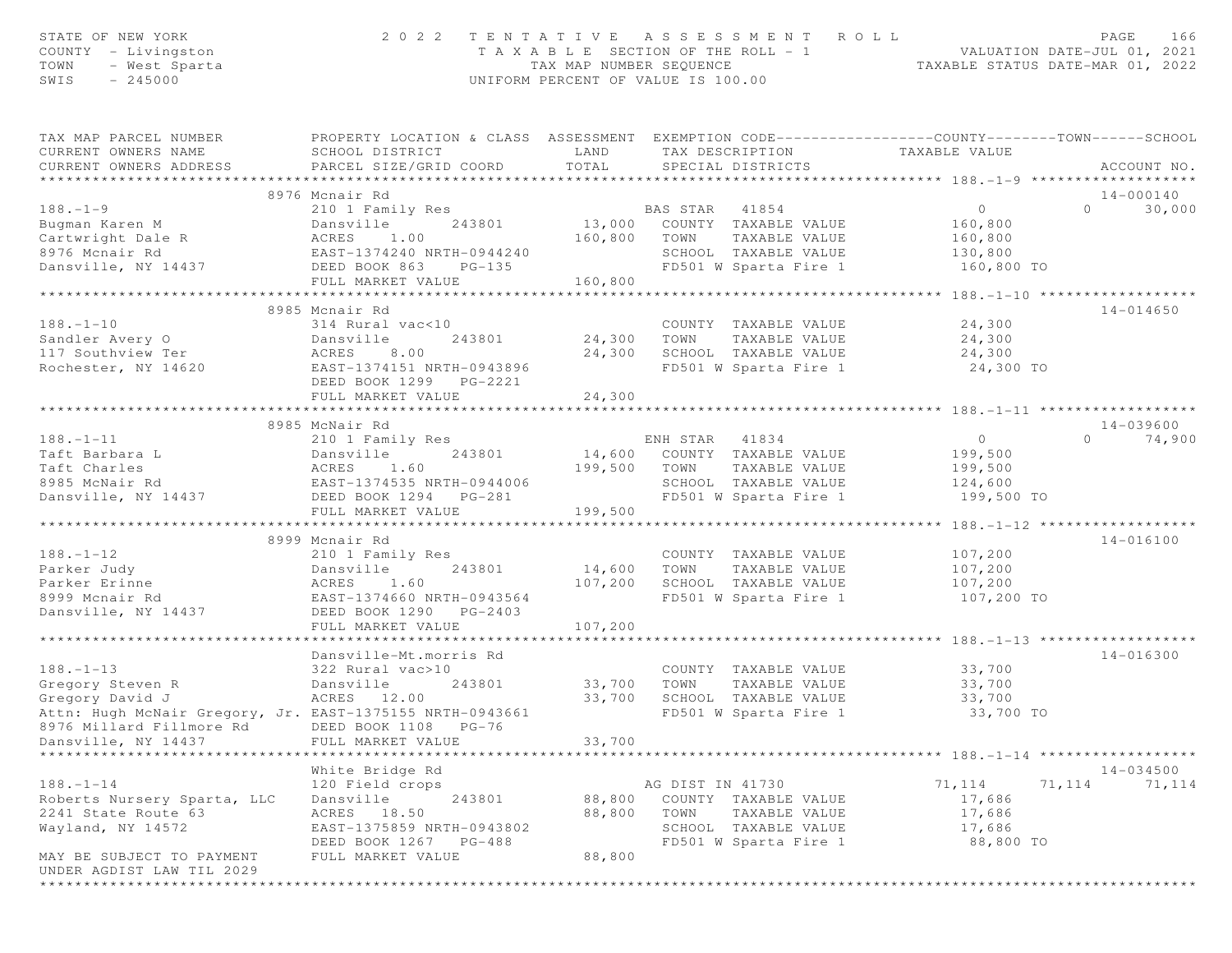| STATE OF NEW IONAL<br>COUNTY - Livingston<br>TOWN - West Sparta<br>245000                                                                                                                                                            |                                                      |       | 2022 TENTATIVE ASSESSMENT ROLL<br>FAGE 167<br>TAXABLE SECTION OF THE ROLL - 1<br>TAX MAP NUMBER SEQUENCE THE ROLL - 1<br>UNIFORM PERCENT OF VALUE IS 100.00                                                                              |                                  | 167<br>PAGE       |
|--------------------------------------------------------------------------------------------------------------------------------------------------------------------------------------------------------------------------------------|------------------------------------------------------|-------|------------------------------------------------------------------------------------------------------------------------------------------------------------------------------------------------------------------------------------------|----------------------------------|-------------------|
| TAX MAP PARCEL NUMBER THE PROPERTY LOCATION & CLASS ASSESSMENT EXEMPTION CODE--------------COUNTY-------TOWN------SCHOOL<br>CURRENT OWNERS NAME                                                                                      |                                                      |       |                                                                                                                                                                                                                                          |                                  |                   |
| CURRENT OWNERS ADDRESS                                                                                                                                                                                                               |                                                      |       | SCHOOL DISTRICT                          LAND         TAX DESCRIPTION                   TAXABLE VALUE PARCEL SIZE/GRID COORD          TOTAL        SPECIAL DISTRICTS                                                                     |                                  | ACCOUNT NO.       |
|                                                                                                                                                                                                                                      | White Bridge Rd                                      |       |                                                                                                                                                                                                                                          |                                  | 14-034700         |
| $188. - 1 - 15$                                                                                                                                                                                                                      |                                                      |       |                                                                                                                                                                                                                                          | 55,507 55,507 55,507             |                   |
| Roberts Nursery Sparta, LLC                                                                                                                                                                                                          |                                                      |       |                                                                                                                                                                                                                                          |                                  |                   |
| 2241 State Route 63                                                                                                                                                                                                                  |                                                      |       |                                                                                                                                                                                                                                          |                                  |                   |
| Wayland, NY 14572                                                                                                                                                                                                                    |                                                      |       |                                                                                                                                                                                                                                          |                                  |                   |
|                                                                                                                                                                                                                                      |                                                      |       |                                                                                                                                                                                                                                          |                                  |                   |
| MAY BE SUBJECT TO PAYMENT<br>UNDER AGDIST LAW TIL 2029                                                                                                                                                                               |                                                      |       | AG DIST IN 41730<br>120 Field crops<br>243801 66,000 COUNTY TAXABLE VALUE 10,493<br>ACRES 11.00 66,000 TOWN TAXABLE VALUE 10,493<br>EAST-1376597 NRTH-0943933 SCHOOL TAXABLE VALUE 10,493<br>DEED BOOK 1267 PG-481 FD501 W Sparta Fire 1 |                                  |                   |
| ******************************                                                                                                                                                                                                       |                                                      |       |                                                                                                                                                                                                                                          |                                  |                   |
|                                                                                                                                                                                                                                      | White Bridge Rd                                      |       |                                                                                                                                                                                                                                          |                                  | 14-035430         |
| $188. - 1 - 16$                                                                                                                                                                                                                      | 170 Nursery                                          |       | AG DIST C 41720                                                                                                                                                                                                                          | 255,250                          | 255, 250 255, 250 |
| Franke Farms LLC                                                                                                                                                                                                                     | Dansville 243801 295,200 COUNTY TAXABLE VALUE 39,950 |       |                                                                                                                                                                                                                                          |                                  |                   |
| PO Box 185                                                                                                                                                                                                                           | ACRES 49.20                                          |       | 295,200 TOWN TAXABLE VALUE                                                                                                                                                                                                               | 39,950                           |                   |
| Walworth, NY 14568                                                                                                                                                                                                                   |                                                      |       |                                                                                                                                                                                                                                          |                                  |                   |
|                                                                                                                                                                                                                                      |                                                      |       | EAST-1377546 NRTH-0944189<br>DEED BOOK 1278 PG-1410 AG003 Ag District #3<br>FULL MARKET VALUE 295,200 FD501 W Sparta Fire 1<br>SCHOOL TAXABLE VALUE<br>AG003 Ag District #3 295,200 TO<br>FD501 W Sparta Fire 1 295,200 TO               |                                  |                   |
| MAY BE SUBJECT TO PAYMENT<br>UNDER AGDIST LAW TIL 2026                                                                                                                                                                               |                                                      |       |                                                                                                                                                                                                                                          |                                  |                   |
|                                                                                                                                                                                                                                      |                                                      |       |                                                                                                                                                                                                                                          |                                  |                   |
|                                                                                                                                                                                                                                      | White Bridge Rd                                      |       |                                                                                                                                                                                                                                          |                                  | 14-034600         |
| $188. - 1 - 17$                                                                                                                                                                                                                      |                                                      |       | 120 Field crops<br>120 Field crops<br>243801 124,200 COUNTY TAXABLE VALUE                                                                                                                                                                | $104, 494$ $104, 494$ $104, 494$ |                   |
| Roberts Nursery Sparta, LLC<br>2241 State Route 63                                                                                                                                                                                   |                                                      |       | ACKES 20.70<br>EAST-1378728 NRTH-0944242<br>DEED BOOK 1267 PG-491<br>FULL MARKET VALUE<br>FULL MARKET VALUE                                                                                                                              | 19,706                           |                   |
| Wayland, NY 14572                                                                                                                                                                                                                    |                                                      |       |                                                                                                                                                                                                                                          |                                  |                   |
|                                                                                                                                                                                                                                      |                                                      |       |                                                                                                                                                                                                                                          | 19,706<br>124,200 TO             |                   |
|                                                                                                                                                                                                                                      | FULL MARKET VALUE 124,200                            |       |                                                                                                                                                                                                                                          |                                  |                   |
| MAY BE SUBJECT TO PAYMENT<br>UNDER AGDIST LAW TIL 2029                                                                                                                                                                               |                                                      |       |                                                                                                                                                                                                                                          |                                  |                   |
|                                                                                                                                                                                                                                      |                                                      |       |                                                                                                                                                                                                                                          |                                  |                   |
|                                                                                                                                                                                                                                      | Applinville Rd                                       |       |                                                                                                                                                                                                                                          |                                  | 14-035420         |
| $188. - 1 - 18.1$                                                                                                                                                                                                                    | 170 Nursery                                          |       | 170 Nursery<br>172,517 172,517 172,517 172,517<br>Dansville 243801 196,500 COUNTY TAXABLE VALUE 23,983                                                                                                                                   |                                  |                   |
| EJAE Farms, Inc.                                                                                                                                                                                                                     |                                                      |       |                                                                                                                                                                                                                                          |                                  |                   |
| PO Box 77                                                                                                                                                                                                                            |                                                      |       | ACRES 38.50 BANK SWYE 196,500 TOWN TAXABLE VALUE 23,983<br>EAST-1377677 NRTH-0942972 SCHOOL TAXABLE VALUE 23,983<br>DEED BOOK 1292 PG-265 AG003 Ag District #3 196,500 TO<br>FULL MARKET VALUE 196,500 FD501 W Sparta Fire 1 196,500     |                                  |                   |
| Dansville, NY 14437                                                                                                                                                                                                                  |                                                      |       |                                                                                                                                                                                                                                          |                                  |                   |
|                                                                                                                                                                                                                                      |                                                      |       |                                                                                                                                                                                                                                          |                                  |                   |
| MAY BE SUBJECT TO PAYMENT<br>UNDER AGDIST LAW TIL 2026                                                                                                                                                                               |                                                      |       |                                                                                                                                                                                                                                          |                                  |                   |
|                                                                                                                                                                                                                                      |                                                      |       |                                                                                                                                                                                                                                          |                                  |                   |
|                                                                                                                                                                                                                                      |                                                      |       |                                                                                                                                                                                                                                          |                                  | $14 - 035420$     |
|                                                                                                                                                                                                                                      |                                                      |       |                                                                                                                                                                                                                                          |                                  |                   |
|                                                                                                                                                                                                                                      |                                                      |       |                                                                                                                                                                                                                                          |                                  |                   |
|                                                                                                                                                                                                                                      |                                                      |       |                                                                                                                                                                                                                                          |                                  |                   |
|                                                                                                                                                                                                                                      |                                                      |       |                                                                                                                                                                                                                                          | 7,800 TO                         |                   |
| 1999–1993<br>Everman Henry G (1999–1994)<br>Everman Sharon K (1999–1994)<br>Everman Sharon K (1994–243801 (1994–243801 (1994–243801 (1994–243801 (1994–243801 (1994–2988 (1994–2988 (1994–2988 (1994–2988 (1994–2988 (1994–2988 (199 | FULL MARKET VALUE                                    | 7,800 |                                                                                                                                                                                                                                          | 7,800 TO                         |                   |
|                                                                                                                                                                                                                                      |                                                      |       |                                                                                                                                                                                                                                          |                                  |                   |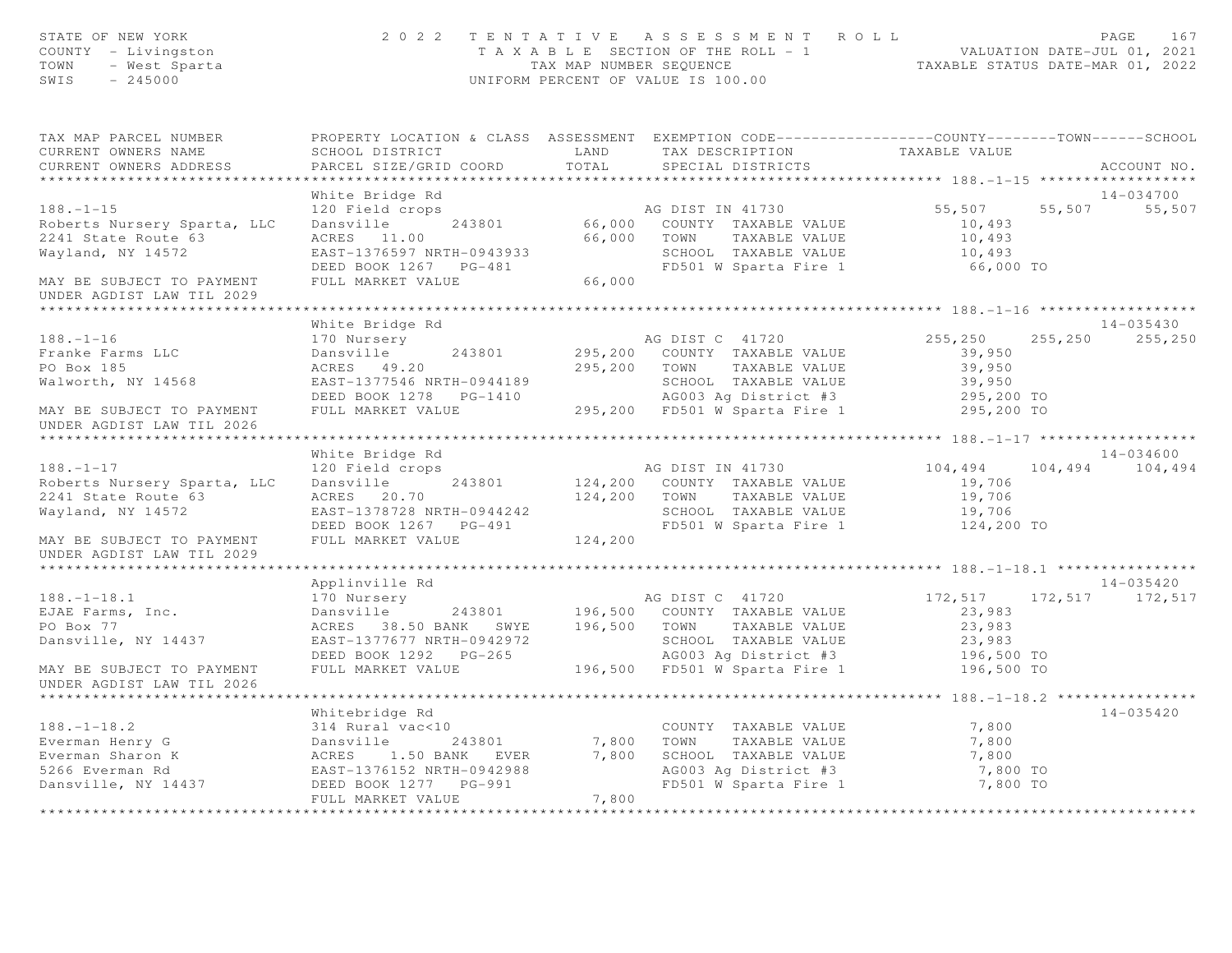| STATE OF NEW YORN<br>COUNTY - Livingston<br>TOWN - West Sparta                                                                                                                                                                             |                                                                                                                                |         | 2022 TENTATIVE ASSESSMENT ROLL PAGE 168<br>TAXABLE SECTION OF THE ROLL - 1 VALUATION DATE-JUL 01, 2021<br>TAX MAP NUMBER SEQUENCE TAXABLE STATUS DATE-MAR 01, 2022<br>UNIFORM PERCENT OF VALUE IS 100.00 |                |                          |
|--------------------------------------------------------------------------------------------------------------------------------------------------------------------------------------------------------------------------------------------|--------------------------------------------------------------------------------------------------------------------------------|---------|----------------------------------------------------------------------------------------------------------------------------------------------------------------------------------------------------------|----------------|--------------------------|
| TAX MAP PARCEL NUMBER THE PROPERTY LOCATION & CLASS ASSESSMENT EXEMPTION CODE--------------COUNTY-------TOWN------SCHOOL                                                                                                                   |                                                                                                                                |         |                                                                                                                                                                                                          |                |                          |
| CURRENT OWNERS NAME<br>CURRENT OWNERS ADDRESS                                                                                                                                                                                              | SCHOOL DISTRICT LAND<br>PARCEL SIZE/GRID COORD TOTAL                                                                           |         | TAX DESCRIPTION<br>SPECIAL DISTRICTS                                                                                                                                                                     | TAXABLE VALUE  | ACCOUNT NO.              |
|                                                                                                                                                                                                                                            |                                                                                                                                |         |                                                                                                                                                                                                          |                |                          |
|                                                                                                                                                                                                                                            | 9204 Woodsville Rd                                                                                                             |         |                                                                                                                                                                                                          |                | 14-041400                |
|                                                                                                                                                                                                                                            |                                                                                                                                |         |                                                                                                                                                                                                          |                | $\overline{0}$<br>30,000 |
|                                                                                                                                                                                                                                            |                                                                                                                                |         |                                                                                                                                                                                                          |                |                          |
|                                                                                                                                                                                                                                            |                                                                                                                                |         |                                                                                                                                                                                                          |                |                          |
|                                                                                                                                                                                                                                            |                                                                                                                                |         |                                                                                                                                                                                                          |                |                          |
| 9204 WOOdSVIIIe Rd<br>2018.-1-19.1 203,200<br>2018. Paler Heather 203101 203,200<br>20204 Woodsville Rd<br>2018. Paler Heather ACRES 7.10 BANKFIRSTAM 203,200 TOWN TAXABLE VALUE 203,200<br>20204 Woodsville Rd<br>203,200 EAST-1376231 NR |                                                                                                                                |         |                                                                                                                                                                                                          |                |                          |
|                                                                                                                                                                                                                                            |                                                                                                                                |         |                                                                                                                                                                                                          |                |                          |
|                                                                                                                                                                                                                                            | 9209 Dansville-Mt Morris Rd                                                                                                    |         |                                                                                                                                                                                                          |                |                          |
| $188. - 1 - 19.2$                                                                                                                                                                                                                          | 170 Nursery                                                                                                                    |         |                                                                                                                                                                                                          | 291,700        |                          |
| Lang Jason B                                                                                                                                                                                                                               | Dansville                                                                                                                      |         |                                                                                                                                                                                                          |                |                          |
| 9129 Dansville-Mt Morris Rd ACRES 41.90                                                                                                                                                                                                    |                                                                                                                                |         |                                                                                                                                                                                                          |                |                          |
|                                                                                                                                                                                                                                            |                                                                                                                                |         | 243801 212,100 TOWN TAXABLE VALUE 291,700<br>291,700 SCHOOL TAXABLE VALUE 291,700 291,700<br>291,700 291,700 PCOOL TAXABLE VALUE 291,700 TO                                                              |                |                          |
| 9129 Dansville-FIL FOILLS AU ACADEMY 11.1.2<br>Dansville, NY 14437 EAST-1377348 NRTH-0941290<br>DEED BOOK 1006 PG-101 291,700 PAYMENT FULL MARKET VALUE 291,700                                                                            |                                                                                                                                |         | FD501 W Sparta Fire 1 291,700 TO                                                                                                                                                                         |                |                          |
|                                                                                                                                                                                                                                            |                                                                                                                                |         |                                                                                                                                                                                                          |                |                          |
| UNDER AGDIST LAW TIL 2026                                                                                                                                                                                                                  |                                                                                                                                |         |                                                                                                                                                                                                          |                |                          |
|                                                                                                                                                                                                                                            | 5453 Buck Rd                                                                                                                   |         |                                                                                                                                                                                                          |                |                          |
|                                                                                                                                                                                                                                            |                                                                                                                                |         |                                                                                                                                                                                                          | $\overline{0}$ | 30,000<br>$\circ$        |
|                                                                                                                                                                                                                                            |                                                                                                                                |         |                                                                                                                                                                                                          | 214,200        |                          |
|                                                                                                                                                                                                                                            |                                                                                                                                |         |                                                                                                                                                                                                          | 214,200        |                          |
|                                                                                                                                                                                                                                            |                                                                                                                                |         |                                                                                                                                                                                                          |                |                          |
| 188.-1-21.22<br>Farrell Aaron C Dansville 243801 5,000 COUNTY TAXABLE VALUE<br>Farrell Tammy L FRNT 40.80 DPTH 413.02 214,200 TOWN TAXABLE VALUE<br>5453 Buck Rd EAST-1378465 NRTH-0940734 SCHOOL TAXABLE VALUE<br>Dansville, NY 14437     |                                                                                                                                |         | SCHOOL TAXABLE VALUE 184,200<br>FD501 W Sparta Fire 1 214,200                                                                                                                                            | 214,200 TO     |                          |
|                                                                                                                                                                                                                                            | FULL MARKET VALUE                                                                                                              | 214,200 |                                                                                                                                                                                                          |                |                          |
|                                                                                                                                                                                                                                            | ********************************                                                                                               |         |                                                                                                                                                                                                          |                |                          |
|                                                                                                                                                                                                                                            | Dansville-Mt Morris Rd                                                                                                         |         |                                                                                                                                                                                                          |                | 14-027200                |
| $188. - 1 - 21.121$                                                                                                                                                                                                                        |                                                                                                                                |         | COUNTY TAXABLE VALUE<br>15,000 TOWN TAXABLE VALUE<br>COUNTY TAXABLE VALUE 15,000<br>TOWN TAXABLE VALUE 15,000                                                                                            |                |                          |
| Farrell Aaron<br>Farrell Tammy                                                                                                                                                                                                             |                                                                                                                                |         |                                                                                                                                                                                                          |                |                          |
| 5453 Buck Rd                                                                                                                                                                                                                               |                                                                                                                                |         | 15,000 SCHOOL TAXABLE VALUE 15,000<br>TD501 W Sparta Fire 1 15,000 TO                                                                                                                                    |                |                          |
| Dansville, NY 14437                                                                                                                                                                                                                        | 322 Rural vac>10<br>Dansville 243801<br>ACRES 4.27<br>EAST-1378266 NRTH-0939915<br>14437 DEED BOOK 1268 PG-2932                |         | WD502 Woodsville Wtr V-Imp                                                                                                                                                                               | 1.00 UN        |                          |
|                                                                                                                                                                                                                                            | FULL MARKET VALUE                                                                                                              | 15,000  |                                                                                                                                                                                                          |                |                          |
|                                                                                                                                                                                                                                            |                                                                                                                                |         |                                                                                                                                                                                                          |                |                          |
|                                                                                                                                                                                                                                            | Buck Rd N                                                                                                                      |         |                                                                                                                                                                                                          |                |                          |
| $188. - 1 - 21.211$                                                                                                                                                                                                                        |                                                                                                                                |         | COUNTY TAXABLE VALUE 52,000<br>TOWN     TAXABLE VALUE 52,000                                                                                                                                             |                |                          |
| Farrell Aaron C                                                                                                                                                                                                                            |                                                                                                                                |         | 40,400 TOWN TAXABLE VALUE                                                                                                                                                                                |                |                          |
| Farrell Tammy L                                                                                                                                                                                                                            |                                                                                                                                |         | 92,000 SCHOOL TAXABLE VALUE<br>FD501 W Sparta Fire 1                                                                                                                                                     | 92,000         |                          |
| 5453 Buck Rd                                                                                                                                                                                                                               |                                                                                                                                |         |                                                                                                                                                                                                          | 92,000 TO      |                          |
| Dansville, NY 14437                                                                                                                                                                                                                        | 270 Mfg housing<br>Dansville 243801<br>ACRES 12.10<br>EAST-1378079 NRTH-0940551<br>DEED BOOK 1299 PG-2722<br>FULL MARKET VALUE | 92,000  |                                                                                                                                                                                                          |                |                          |
| PRIOR OWNER ON 3/01/2022                                                                                                                                                                                                                   |                                                                                                                                |         |                                                                                                                                                                                                          |                |                          |
| Farrell Aaron C                                                                                                                                                                                                                            |                                                                                                                                |         |                                                                                                                                                                                                          |                |                          |
| ************                                                                                                                                                                                                                               |                                                                                                                                |         |                                                                                                                                                                                                          |                |                          |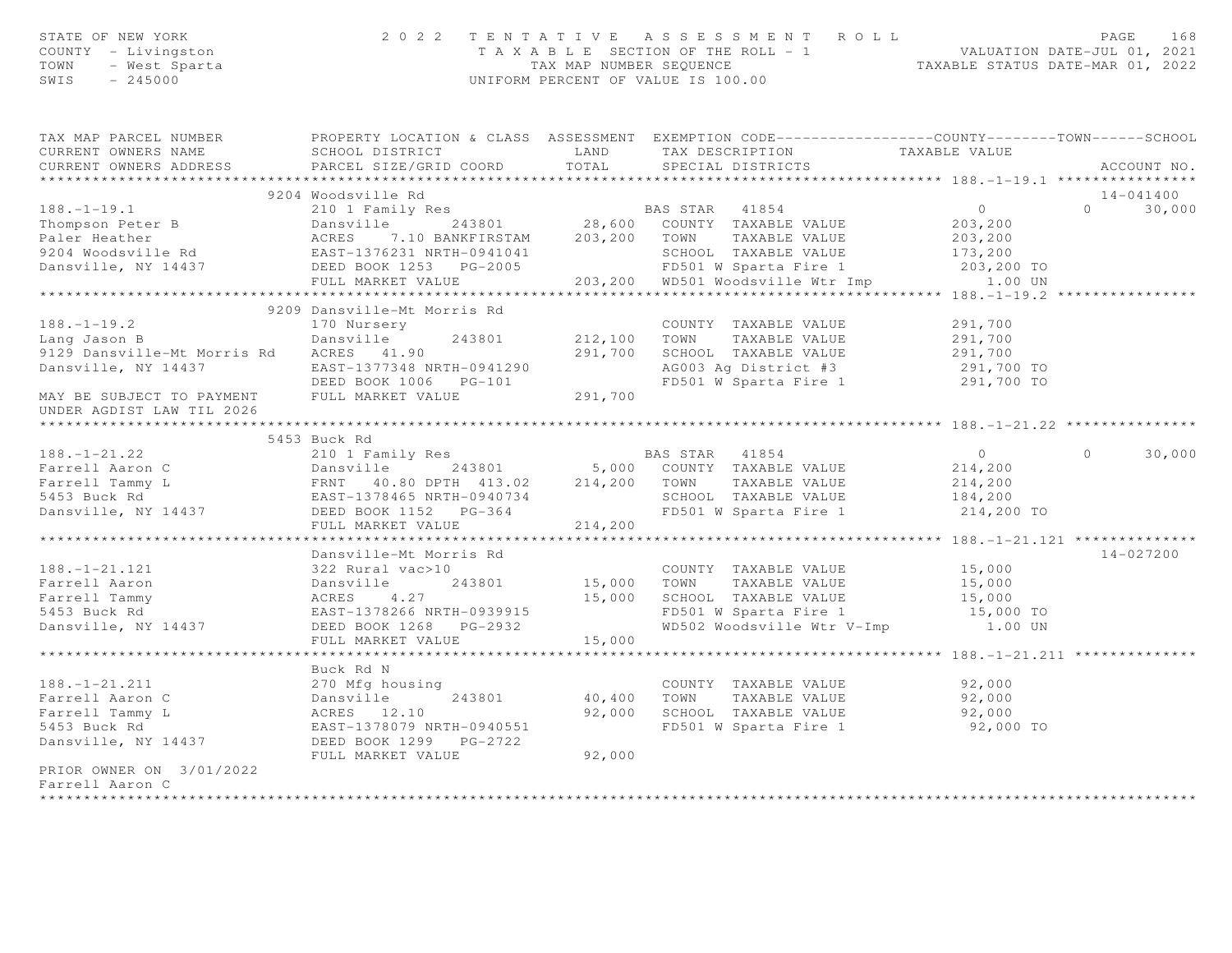| STATE OF NEW YORK<br>COUNTY - Livingston<br>TOWN - West Sparta<br>SWIS - 245000                                                                                                                                                                  |                                    |       | 2022 TENTATIVE ASSESSMENT ROLL PAGE 169<br>TAXABLE SECTION OF THE ROLL - 1 VALUATION DATE-JUL 01, 2021<br>TAX MAP NUMBER SEQUENCE TAXABLE STATUS DATE-MAR 01, 2022<br>UNIFORM PERCENT OF VALUE IS 100.00 |                     |                                                 |
|--------------------------------------------------------------------------------------------------------------------------------------------------------------------------------------------------------------------------------------------------|------------------------------------|-------|----------------------------------------------------------------------------------------------------------------------------------------------------------------------------------------------------------|---------------------|-------------------------------------------------|
| TAX MAP PARCEL NUMBER PROPERTY LOCATION & CLASS ASSESSMENT EXEMPTION CODE----------------COUNTY--------TOWN------SCHOOL<br>CURRENT OWNERS NAME<br>CURRENT OWNERS ADDRESS FARCEL SIZE/GRID COORD TOTAL SPECIAL DISTRICTS                          | SCHOOL DISTRICT                    |       | LAND TAX DESCRIPTION TAXABLE VALUE                                                                                                                                                                       |                     | ACCOUNT NO.                                     |
|                                                                                                                                                                                                                                                  | 5411 Buck Rd                       |       |                                                                                                                                                                                                          |                     | 14-036500                                       |
|                                                                                                                                                                                                                                                  |                                    |       |                                                                                                                                                                                                          |                     | $0 \t 30,000$                                   |
| 3411 Buck RAS STAR 41854<br>3.700 COUNTY TAXABLE VALUE<br>3.700 COUNTY TAXABLE VALUE<br>3.700 COUNTY TAXABLE VALUE<br>3.700 COUNTY TAXABLE VALUE<br>3.700 COUNTY TAXABLE VALUE<br>3.000 123,000<br>3.000 123,000<br>5411 Buck Rd<br>5411 Buck Rd |                                    |       |                                                                                                                                                                                                          |                     |                                                 |
|                                                                                                                                                                                                                                                  |                                    |       |                                                                                                                                                                                                          |                     |                                                 |
|                                                                                                                                                                                                                                                  | FULL MARKET VALUE 123,000          |       |                                                                                                                                                                                                          |                     |                                                 |
|                                                                                                                                                                                                                                                  |                                    |       |                                                                                                                                                                                                          |                     |                                                 |
|                                                                                                                                                                                                                                                  | 5413 Buck Rd                       |       |                                                                                                                                                                                                          |                     | 14-037460                                       |
|                                                                                                                                                                                                                                                  |                                    |       |                                                                                                                                                                                                          |                     |                                                 |
|                                                                                                                                                                                                                                                  |                                    |       |                                                                                                                                                                                                          |                     |                                                 |
|                                                                                                                                                                                                                                                  |                                    |       |                                                                                                                                                                                                          |                     |                                                 |
|                                                                                                                                                                                                                                                  |                                    |       |                                                                                                                                                                                                          |                     |                                                 |
|                                                                                                                                                                                                                                                  | FULL MARKET VALUE                  | 9,300 |                                                                                                                                                                                                          |                     |                                                 |
|                                                                                                                                                                                                                                                  |                                    |       |                                                                                                                                                                                                          |                     |                                                 |
|                                                                                                                                                                                                                                                  | 5410 Buck Rd                       |       |                                                                                                                                                                                                          |                     | 14-036925                                       |
|                                                                                                                                                                                                                                                  |                                    |       |                                                                                                                                                                                                          |                     |                                                 |
|                                                                                                                                                                                                                                                  |                                    |       |                                                                                                                                                                                                          |                     |                                                 |
|                                                                                                                                                                                                                                                  |                                    |       |                                                                                                                                                                                                          |                     |                                                 |
|                                                                                                                                                                                                                                                  |                                    |       |                                                                                                                                                                                                          |                     |                                                 |
|                                                                                                                                                                                                                                                  |                                    |       |                                                                                                                                                                                                          |                     |                                                 |
|                                                                                                                                                                                                                                                  |                                    |       |                                                                                                                                                                                                          |                     |                                                 |
|                                                                                                                                                                                                                                                  |                                    |       |                                                                                                                                                                                                          |                     |                                                 |
|                                                                                                                                                                                                                                                  | 5404 Buck Rd                       |       |                                                                                                                                                                                                          |                     | 14-006700<br>$\Omega$<br>30,000                 |
|                                                                                                                                                                                                                                                  |                                    |       |                                                                                                                                                                                                          |                     |                                                 |
|                                                                                                                                                                                                                                                  |                                    |       |                                                                                                                                                                                                          |                     |                                                 |
|                                                                                                                                                                                                                                                  |                                    |       |                                                                                                                                                                                                          |                     |                                                 |
|                                                                                                                                                                                                                                                  |                                    |       |                                                                                                                                                                                                          |                     |                                                 |
|                                                                                                                                                                                                                                                  |                                    |       |                                                                                                                                                                                                          |                     |                                                 |
|                                                                                                                                                                                                                                                  |                                    |       |                                                                                                                                                                                                          |                     |                                                 |
|                                                                                                                                                                                                                                                  | 9335 Dansville-Mt.morris Rd        |       |                                                                                                                                                                                                          |                     | 14-009600                                       |
|                                                                                                                                                                                                                                                  |                                    |       |                                                                                                                                                                                                          | $18,250$ $18,250$ 0 |                                                 |
|                                                                                                                                                                                                                                                  |                                    |       |                                                                                                                                                                                                          |                     | $5,475$ $5,475$ $7,300$<br>0<br>49,275 0 65,700 |
|                                                                                                                                                                                                                                                  |                                    |       |                                                                                                                                                                                                          |                     |                                                 |
|                                                                                                                                                                                                                                                  |                                    |       |                                                                                                                                                                                                          |                     |                                                 |
|                                                                                                                                                                                                                                                  |                                    |       |                                                                                                                                                                                                          |                     |                                                 |
|                                                                                                                                                                                                                                                  |                                    |       |                                                                                                                                                                                                          |                     |                                                 |
|                                                                                                                                                                                                                                                  | ********************************** |       |                                                                                                                                                                                                          |                     |                                                 |
|                                                                                                                                                                                                                                                  |                                    |       |                                                                                                                                                                                                          |                     |                                                 |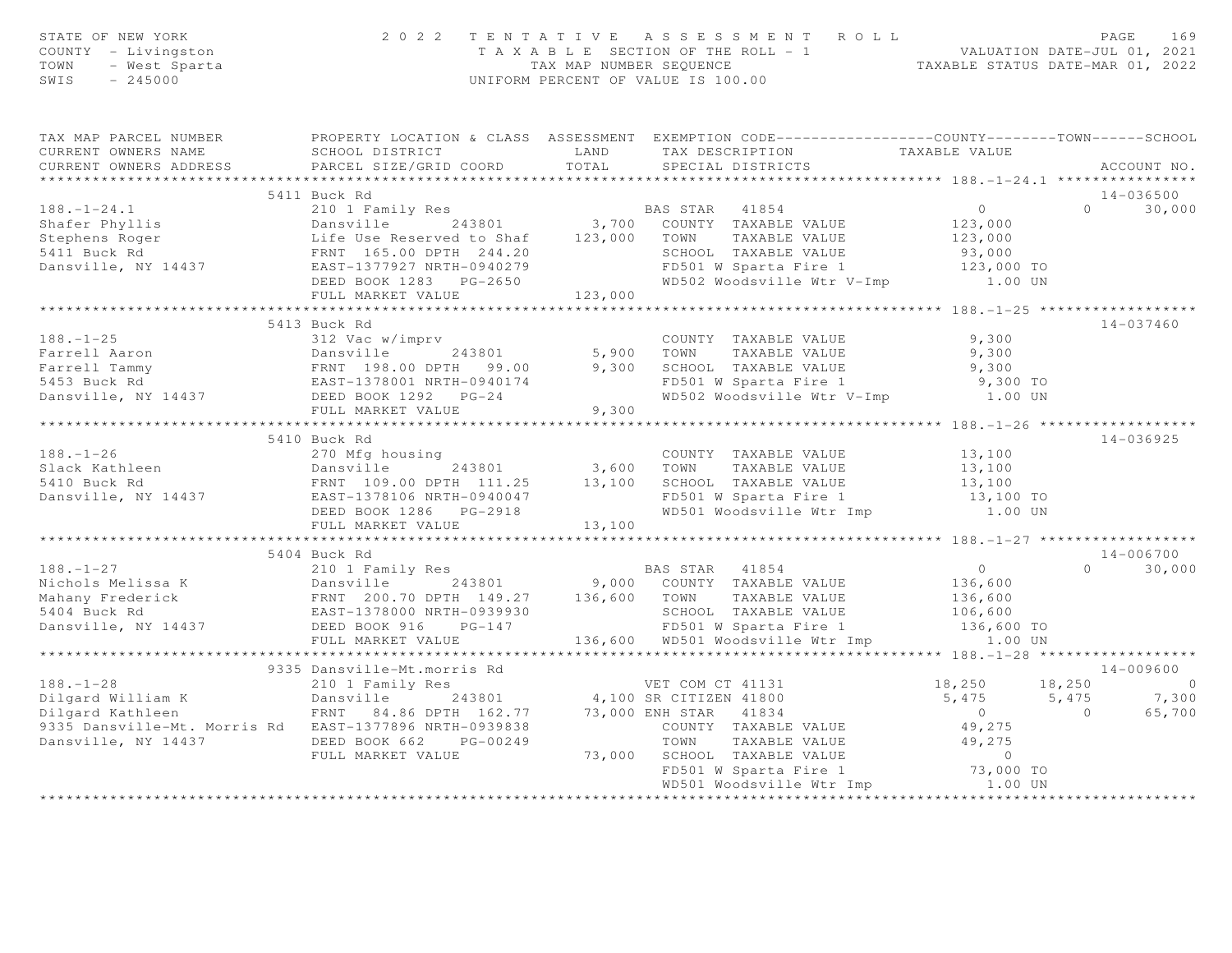|      | STATE OF NEW YORK   | 2022 TENTATIVE ASSESSMENT ROLL     | PAGE                             |  |
|------|---------------------|------------------------------------|----------------------------------|--|
|      | COUNTY - Livingston | TAXABLE SECTION OF THE ROLL - 1    | VALUATION DATE-JUL 01, 2021      |  |
| TOWN | – West Sparta       | TAX MAP NUMBER SEOUENCE            | TAXABLE STATUS DATE-MAR 01, 2022 |  |
| SWIS | - 245000            | UNIFORM PERCENT OF VALUE IS 100.00 |                                  |  |

| TAX MAP PARCEL NUMBER                                                                                                                                                                                                                                  | PROPERTY LOCATION & CLASS ASSESSMENT EXEMPTION CODE----------------COUNTY-------TOWN------SCHOOL                              |                          |                                                                          |                            |                    |
|--------------------------------------------------------------------------------------------------------------------------------------------------------------------------------------------------------------------------------------------------------|-------------------------------------------------------------------------------------------------------------------------------|--------------------------|--------------------------------------------------------------------------|----------------------------|--------------------|
| CURRENT OWNERS NAME                                                                                                                                                                                                                                    | SCHOOL DISTRICT                                                                                                               | LAND                     | TAX DESCRIPTION                     TAXABLE VALUE<br>SPECIAL DISTRICTS   |                            |                    |
| CURRENT OWNERS ADDRESS                                                                                                                                                                                                                                 | PARCEL SIZE/GRID COORD                                                                                                        | TOTAL                    | SPECIAL DISTRICTS                                                        |                            | ACCOUNT NO.        |
|                                                                                                                                                                                                                                                        |                                                                                                                               |                          |                                                                          |                            |                    |
|                                                                                                                                                                                                                                                        | 9351 Dansville-Mt.morris Rd                                                                                                   |                          |                                                                          |                            | 14-037250          |
| $188. - 1 - 31.1$                                                                                                                                                                                                                                      | 270 Mfg housing                                                                                                               |                          | ENH STAR 41834                                                           | $\overline{0}$             | $\Omega$<br>30,000 |
|                                                                                                                                                                                                                                                        |                                                                                                                               |                          |                                                                          | 30,000<br>30,000           |                    |
|                                                                                                                                                                                                                                                        |                                                                                                                               |                          |                                                                          |                            |                    |
|                                                                                                                                                                                                                                                        |                                                                                                                               |                          |                                                                          | $\overline{0}$             |                    |
|                                                                                                                                                                                                                                                        |                                                                                                                               |                          | SCHOOL TAXABLE VALUE<br>FD501 W Sparta Fire 1                            | 30,000 TO                  |                    |
| Union Roger<br>Union Roger<br>Union Terry<br>270 Mig Housing<br>243801<br>243801<br>244500 COUNTY TAXABLE VALUE<br>30,000 TOWN TAXABLE VALUE<br>243801<br>244,600 COUNTY TAXABLE VALUE<br>30,000 TOWN TAXABLE VALUE<br>2450 SCHOOL TAXABLE VALUE<br>26 |                                                                                                                               |                          |                                                                          | 1.00 UN                    |                    |
| *********************                                                                                                                                                                                                                                  |                                                                                                                               |                          |                                                                          |                            |                    |
|                                                                                                                                                                                                                                                        | 9347 Dansville-Mt Morris Rd                                                                                                   |                          |                                                                          |                            | 14-019200          |
| $188. - 1 - 32.1$                                                                                                                                                                                                                                      | 270 Mfg housing                                                                                                               |                          | BAS STAR 41854                                                           | $0$<br>23,400              | $0 \t 23,400$      |
| Snyder Theresa M Dansville                                                                                                                                                                                                                             |                                                                                                                               |                          | 243801 13,600 COUNTY TAXABLE VALUE                                       |                            |                    |
| 9347 Dansville Mt Morris Rd ACRES 1.24                                                                                                                                                                                                                 |                                                                                                                               |                          | 23,400 TOWN TAXABLE VALUE                                                | $23,400$<br>0<br>23,400 TO |                    |
| Dansville, NY 14437                                                                                                                                                                                                                                    | EAST-1378367 NRTH-0939481                                                                                                     |                          |                                                                          |                            |                    |
|                                                                                                                                                                                                                                                        | DEED BOOK 1015 PG-31                                                                                                          |                          | SCHOOL TAXABLE VALUE<br>FD501 W Sparta Fire 1                            |                            |                    |
|                                                                                                                                                                                                                                                        | FULL MARKET VALUE                                                                                                             |                          | $23,400$ WD501 Woodsville Wtr Imp $23,400$ TO UN $1.00$ UN               |                            |                    |
|                                                                                                                                                                                                                                                        |                                                                                                                               |                          |                                                                          |                            |                    |
|                                                                                                                                                                                                                                                        | 9355 Dansville-Mt.morris Rd                                                                                                   |                          |                                                                          |                            |                    |
| $188. - 1 - 32.2$                                                                                                                                                                                                                                      | 475 Junkyard                                                                                                                  |                          | COUNTY TAXABLE VALUE 302,200                                             |                            |                    |
| Southern Tier Removal & Haulin Dansville                                                                                                                                                                                                               | 243801                                                                                                                        |                          | 35,000 TOWN TAXABLE VALUE                                                | 302,200                    |                    |
| 9355 Dansville-Mt.morris Rd ACRES 3.50                                                                                                                                                                                                                 |                                                                                                                               |                          | 302,200 SCHOOL TAXABLE VALUE 302,200<br>FD501 W Sparta Fire 1 302,200 TO |                            |                    |
| Dansville, NY 14437 EAST-1378525 NRTH-0939266<br>DEED BOOK 1290 PG-525                                                                                                                                                                                 |                                                                                                                               |                          |                                                                          |                            |                    |
|                                                                                                                                                                                                                                                        |                                                                                                                               |                          | FD501 W Sparta Fire 1 302,200 TO<br>WD501 Woodsville Wtr Imp 1.00 UN     |                            |                    |
|                                                                                                                                                                                                                                                        | FULL MARKET VALUE                                                                                                             | 302,200                  |                                                                          |                            |                    |
|                                                                                                                                                                                                                                                        |                                                                                                                               |                          |                                                                          |                            |                    |
|                                                                                                                                                                                                                                                        | 9431 Dansville-Mt. Morris Rd                                                                                                  |                          |                                                                          |                            | 14-013440          |
| $188. - 1 - 33$                                                                                                                                                                                                                                        | 438 Parking lot                                                                                                               |                          | COUNTY TAXABLE VALUE                                                     | 18,300                     |                    |
| Dansville Properties LLC Dansville 243801 18,300 TOWN TAXABLE VALUE 18,300 ISONIC 18,300 TOWN TAXABLE VALUE 18,300 ISONIC 2013801 18,300 SCHOOL TAXABLE VALUE 18,300 ISONIC 18,300 CHOOL TAXABLE VALUE 18,300 ISONIC 201380122                         |                                                                                                                               |                          |                                                                          |                            |                    |
|                                                                                                                                                                                                                                                        |                                                                                                                               |                          |                                                                          |                            |                    |
|                                                                                                                                                                                                                                                        |                                                                                                                               |                          |                                                                          |                            |                    |
|                                                                                                                                                                                                                                                        |                                                                                                                               |                          |                                                                          |                            |                    |
|                                                                                                                                                                                                                                                        | FULL MARKET VALUE                                                                                                             | 18,300                   |                                                                          |                            |                    |
|                                                                                                                                                                                                                                                        |                                                                                                                               |                          |                                                                          |                            |                    |
|                                                                                                                                                                                                                                                        | 9363 Dansville-Mt.morris Rd                                                                                                   |                          |                                                                          |                            | 14-027100          |
| $188. - 1 - 34$                                                                                                                                                                                                                                        | 270 Mfg housing                                                                                                               |                          | AG DIST C 41720                                                          | 150,462                    | 150,462 150,462    |
| Mark N. A. & Sons Inc                                                                                                                                                                                                                                  | 270 Mrg housing<br>Dansville 243801 217,500 COUNTY TAXABLE VALUE<br>Split To 188-1-84 231,000 TOWN TAXABLE VALUE<br>Dansville |                          |                                                                          | 80,538                     |                    |
|                                                                                                                                                                                                                                                        |                                                                                                                               |                          |                                                                          |                            |                    |
|                                                                                                                                                                                                                                                        |                                                                                                                               |                          |                                                                          |                            |                    |
|                                                                                                                                                                                                                                                        |                                                                                                                               |                          |                                                                          |                            |                    |
|                                                                                                                                                                                                                                                        |                                                                                                                               |                          |                                                                          |                            |                    |
| 91. Acts N. A. W Solid Inc. Mark School (188-1-84 231,000 TOWN TAXABLE VALUE 80,538 80<br>Dansville, NY 14437 ACRES 108.70 BANK MARK SCHOOL TAXABLE VALUE 80,538<br>EAST-1377966 NRTH-0937151 AG003 Ag District #3 231,000 TO<br>MAY                   |                                                                                                                               |                          |                                                                          |                            |                    |
|                                                                                                                                                                                                                                                        |                                                                                                                               |                          |                                                                          |                            |                    |
|                                                                                                                                                                                                                                                        | 9509 Schmidt Rd                                                                                                               |                          |                                                                          |                            | 14-043660          |
| 188.-1-35.2 210 1 Family Res<br>Marvin Judson M Dansville 243801<br>9509 Schmidt Rd ACRES 4.55 BANKFIRSTAM<br>Dansville, NY 14437 EAST-1375640 NRTH-0936154<br>EAST-1375640 NRTH-0936154                                                               |                                                                                                                               |                          | COUNTY TAXABLE VALUE                                                     | 84,200                     |                    |
|                                                                                                                                                                                                                                                        |                                                                                                                               |                          | TAXABLE VALUE 84,200                                                     |                            |                    |
|                                                                                                                                                                                                                                                        |                                                                                                                               | 84,200                   | SCHOOL TAXABLE VALUE<br>FD501 W Sparta Fire 1 84,200 TO                  | 84,200                     |                    |
|                                                                                                                                                                                                                                                        |                                                                                                                               |                          |                                                                          |                            |                    |
|                                                                                                                                                                                                                                                        | DEED BOOK 1273 PG-1727                                                                                                        |                          |                                                                          |                            |                    |
|                                                                                                                                                                                                                                                        | FULL MARKET VALUE                                                                                                             | 84,200<br>************** |                                                                          |                            |                    |
|                                                                                                                                                                                                                                                        |                                                                                                                               |                          |                                                                          |                            |                    |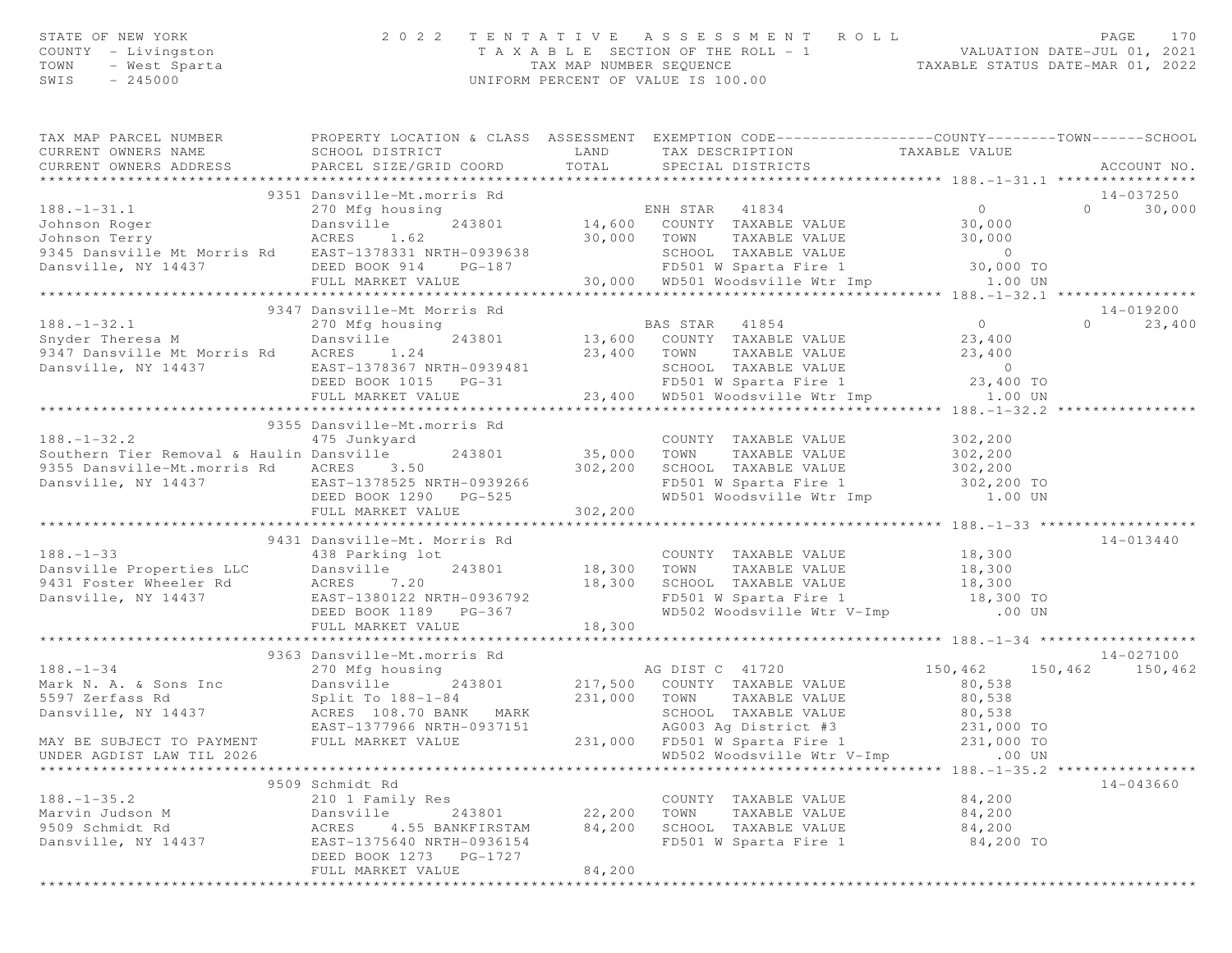| STATE OF NEW YORK<br>COUNTY - Livingston<br>TOWN - West Sparta<br>SWIS - 245000                                                                                                                                                                                                                                                                                                     |                    | $\begin{array}{cccccccccccc} 2&0&2&2&2&\text{T} &\text{E} &\text{N} &\text{T} &\text{A} &\text{E} &\text{B} &\text{E} &\text{E} &\text{E} &\text{T} &\text{A} &\text{E} &\text{A} &\text{E} &\text{B} &\text{E} &\text{E} &\text{E} &\text{E} &\text{E} &\text{E} &\text{E} &\text{E} &\text{E} &\text{E} &\text{E} &\text{E} &\text{E} &\text{E} &\text{E} &\text{E} &\text{E} &\text{E}$ |                      |               |
|-------------------------------------------------------------------------------------------------------------------------------------------------------------------------------------------------------------------------------------------------------------------------------------------------------------------------------------------------------------------------------------|--------------------|--------------------------------------------------------------------------------------------------------------------------------------------------------------------------------------------------------------------------------------------------------------------------------------------------------------------------------------------------------------------------------------------|----------------------|---------------|
| TAX MAP PARCEL NUMBER <a> PROPERTY LOCATION &amp; CLASS ASSESSMENT EXEMPTION CODE---------------COUNTY-------TOWN------SCHOOL</a>                                                                                                                                                                                                                                                   |                    |                                                                                                                                                                                                                                                                                                                                                                                            |                      |               |
| CURRENT OWNERS NAME                                                                                                                                                                                                                                                                                                                                                                 |                    |                                                                                                                                                                                                                                                                                                                                                                                            |                      |               |
| CURRENT OWNERS ADDRESS                                                                                                                                                                                                                                                                                                                                                              |                    |                                                                                                                                                                                                                                                                                                                                                                                            |                      | ACCOUNT NO.   |
|                                                                                                                                                                                                                                                                                                                                                                                     |                    |                                                                                                                                                                                                                                                                                                                                                                                            |                      |               |
|                                                                                                                                                                                                                                                                                                                                                                                     | Schmidt Rd         |                                                                                                                                                                                                                                                                                                                                                                                            |                      | 14-027000     |
|                                                                                                                                                                                                                                                                                                                                                                                     |                    |                                                                                                                                                                                                                                                                                                                                                                                            |                      |               |
|                                                                                                                                                                                                                                                                                                                                                                                     |                    |                                                                                                                                                                                                                                                                                                                                                                                            |                      |               |
|                                                                                                                                                                                                                                                                                                                                                                                     |                    |                                                                                                                                                                                                                                                                                                                                                                                            |                      |               |
|                                                                                                                                                                                                                                                                                                                                                                                     |                    |                                                                                                                                                                                                                                                                                                                                                                                            |                      |               |
|                                                                                                                                                                                                                                                                                                                                                                                     |                    |                                                                                                                                                                                                                                                                                                                                                                                            |                      |               |
| UNDER AGDIST LAW TIL 2026                                                                                                                                                                                                                                                                                                                                                           |                    |                                                                                                                                                                                                                                                                                                                                                                                            |                      |               |
|                                                                                                                                                                                                                                                                                                                                                                                     |                    |                                                                                                                                                                                                                                                                                                                                                                                            |                      |               |
|                                                                                                                                                                                                                                                                                                                                                                                     | 9495 Schmidt Rd    | 95 PCT OF VALUE USED FOR EXEMPTION PURPOSES                                                                                                                                                                                                                                                                                                                                                |                      |               |
|                                                                                                                                                                                                                                                                                                                                                                                     |                    |                                                                                                                                                                                                                                                                                                                                                                                            |                      |               |
|                                                                                                                                                                                                                                                                                                                                                                                     |                    |                                                                                                                                                                                                                                                                                                                                                                                            |                      |               |
|                                                                                                                                                                                                                                                                                                                                                                                     |                    |                                                                                                                                                                                                                                                                                                                                                                                            |                      |               |
|                                                                                                                                                                                                                                                                                                                                                                                     |                    |                                                                                                                                                                                                                                                                                                                                                                                            |                      |               |
|                                                                                                                                                                                                                                                                                                                                                                                     |                    |                                                                                                                                                                                                                                                                                                                                                                                            |                      |               |
|                                                                                                                                                                                                                                                                                                                                                                                     |                    |                                                                                                                                                                                                                                                                                                                                                                                            |                      |               |
|                                                                                                                                                                                                                                                                                                                                                                                     |                    |                                                                                                                                                                                                                                                                                                                                                                                            |                      |               |
|                                                                                                                                                                                                                                                                                                                                                                                     |                    |                                                                                                                                                                                                                                                                                                                                                                                            |                      |               |
|                                                                                                                                                                                                                                                                                                                                                                                     | Buck Rd            |                                                                                                                                                                                                                                                                                                                                                                                            |                      | $14 - 004000$ |
| $188. - 1 - 36$                                                                                                                                                                                                                                                                                                                                                                     |                    |                                                                                                                                                                                                                                                                                                                                                                                            | 28,420 28,420 28,420 |               |
|                                                                                                                                                                                                                                                                                                                                                                                     |                    |                                                                                                                                                                                                                                                                                                                                                                                            |                      |               |
|                                                                                                                                                                                                                                                                                                                                                                                     |                    |                                                                                                                                                                                                                                                                                                                                                                                            |                      |               |
|                                                                                                                                                                                                                                                                                                                                                                                     |                    |                                                                                                                                                                                                                                                                                                                                                                                            |                      |               |
|                                                                                                                                                                                                                                                                                                                                                                                     |                    |                                                                                                                                                                                                                                                                                                                                                                                            |                      |               |
| UNDER AGDIST LAW TIL 2026                                                                                                                                                                                                                                                                                                                                                           |                    |                                                                                                                                                                                                                                                                                                                                                                                            |                      |               |
|                                                                                                                                                                                                                                                                                                                                                                                     |                    |                                                                                                                                                                                                                                                                                                                                                                                            |                      |               |
| $\begin{array}{lllllllllll} 188.-1-38 & 9360\text{ Woodsville Rd} & 14-033800\\ \text{Powers Inn Club} & 534\text{ Social org.} & 243801 & 8,000\text{ TOWN} & TAXABLE VALUE & 87,800\\ \text{Attn: Diane Schneble} & \text{Ensville, NY 14437} & \text{ENNT 210.00 DFH 145.00} & 87,800 & 87,800\\ \text{POD Box 254} & \text{EAST}-1378429\text{ NRH}-0938767 & \text{FDS01 W Sp$ | 9360 Woodsville Rd |                                                                                                                                                                                                                                                                                                                                                                                            |                      | 14-033800     |
|                                                                                                                                                                                                                                                                                                                                                                                     |                    |                                                                                                                                                                                                                                                                                                                                                                                            |                      |               |
|                                                                                                                                                                                                                                                                                                                                                                                     |                    |                                                                                                                                                                                                                                                                                                                                                                                            |                      |               |
|                                                                                                                                                                                                                                                                                                                                                                                     |                    |                                                                                                                                                                                                                                                                                                                                                                                            |                      |               |
|                                                                                                                                                                                                                                                                                                                                                                                     |                    |                                                                                                                                                                                                                                                                                                                                                                                            |                      |               |
|                                                                                                                                                                                                                                                                                                                                                                                     |                    |                                                                                                                                                                                                                                                                                                                                                                                            |                      |               |
|                                                                                                                                                                                                                                                                                                                                                                                     |                    |                                                                                                                                                                                                                                                                                                                                                                                            |                      |               |
|                                                                                                                                                                                                                                                                                                                                                                                     |                    |                                                                                                                                                                                                                                                                                                                                                                                            |                      | 14-018800     |
|                                                                                                                                                                                                                                                                                                                                                                                     |                    |                                                                                                                                                                                                                                                                                                                                                                                            |                      | 0 65,300      |
|                                                                                                                                                                                                                                                                                                                                                                                     |                    |                                                                                                                                                                                                                                                                                                                                                                                            |                      |               |
|                                                                                                                                                                                                                                                                                                                                                                                     |                    |                                                                                                                                                                                                                                                                                                                                                                                            |                      |               |
|                                                                                                                                                                                                                                                                                                                                                                                     |                    |                                                                                                                                                                                                                                                                                                                                                                                            |                      |               |
|                                                                                                                                                                                                                                                                                                                                                                                     |                    |                                                                                                                                                                                                                                                                                                                                                                                            |                      |               |
|                                                                                                                                                                                                                                                                                                                                                                                     |                    |                                                                                                                                                                                                                                                                                                                                                                                            |                      |               |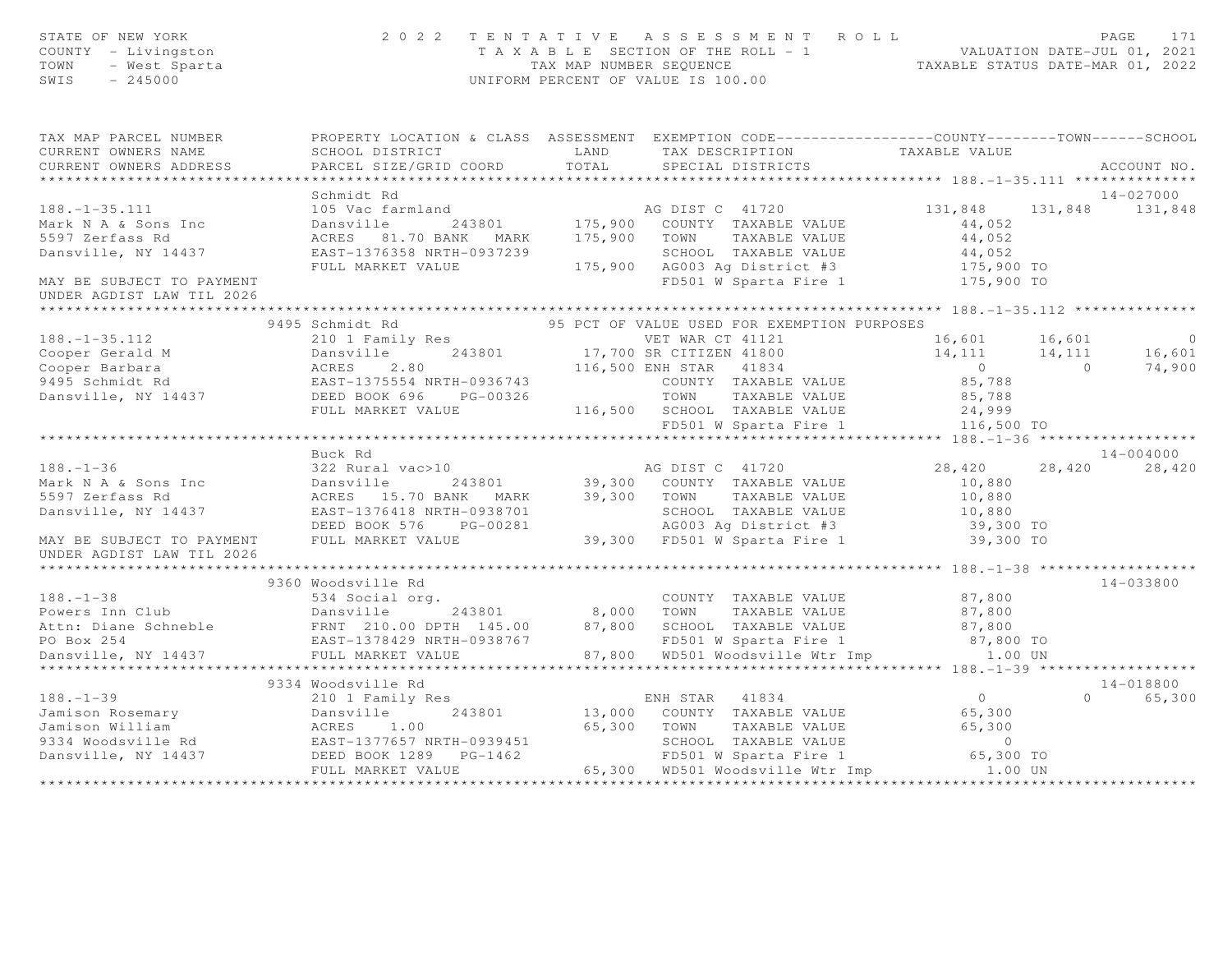| STATE OF NEW YORK<br>COUNTY - Livingston<br>- West Sparta<br>TOWN<br>SWIS<br>$-245000$ |                                                                                                                                                                                                                                                                                                                                                                                                      | TAX MAP NUMBER SEQUENCE | 2022 TENTATIVE ASSESSMENT ROLL<br>T A X A B L E SECTION OF THE ROLL - 1<br>UNIFORM PERCENT OF VALUE IS 100.00 | 1 VALUATION DATE-JUL 01, 2021<br>TAXABLE STATUS DATE-MAR 01, 2022 | PAGE<br>172              |
|----------------------------------------------------------------------------------------|------------------------------------------------------------------------------------------------------------------------------------------------------------------------------------------------------------------------------------------------------------------------------------------------------------------------------------------------------------------------------------------------------|-------------------------|---------------------------------------------------------------------------------------------------------------|-------------------------------------------------------------------|--------------------------|
| CURRENT OWNERS NAME                                                                    | TAX MAP PARCEL NUMBER THE PROPERTY LOCATION & CLASS ASSESSMENT EXEMPTION CODE--------------COUNTY-------TOWN------SCHOOL<br>SCHOOL DISTRICT                                                                                                                                                                                                                                                          |                         |                                                                                                               |                                                                   |                          |
| CURRENT OWNERS ADDRESS                                                                 | PARCEL SIZE/GRID COORD                                                                                                                                                                                                                                                                                                                                                                               |                         | LAND TAX DESCRIPTION TAXABLE VALUE COORD TOTAL SPECIAL DISTRICTS                                              |                                                                   | ACCOUNT NO.              |
|                                                                                        |                                                                                                                                                                                                                                                                                                                                                                                                      |                         |                                                                                                               |                                                                   |                          |
|                                                                                        | 9342 Woodsville Rd                                                                                                                                                                                                                                                                                                                                                                                   |                         |                                                                                                               |                                                                   | 14-001200                |
| $188. - 1 - 40$                                                                        | 210 1 Family Res                                                                                                                                                                                                                                                                                                                                                                                     |                         | ENH STAR 41834                                                                                                | $\overline{0}$                                                    | 74,600<br>$\Omega$       |
|                                                                                        |                                                                                                                                                                                                                                                                                                                                                                                                      |                         |                                                                                                               |                                                                   |                          |
|                                                                                        |                                                                                                                                                                                                                                                                                                                                                                                                      |                         |                                                                                                               |                                                                   |                          |
|                                                                                        |                                                                                                                                                                                                                                                                                                                                                                                                      |                         |                                                                                                               |                                                                   |                          |
|                                                                                        |                                                                                                                                                                                                                                                                                                                                                                                                      |                         |                                                                                                               |                                                                   |                          |
|                                                                                        |                                                                                                                                                                                                                                                                                                                                                                                                      |                         |                                                                                                               |                                                                   |                          |
|                                                                                        | $\begin{array}{lllllllllllllllllll} 188.-1-40 & \text{210 L1 mm} & \text{243801} & 9,900 & \text{COUNTY} & \text{IAAADLE VALUE} & \text{243600} \\ \text{Foster Stephen} & \text{FERNT} & 175.00 DPTH & 190.00 & 74,600 & \text{TOWN} & \text{TAXABLE VALUE} & 74,600 \\ \text{9342 Woodsville Rd} & \text{EART} & 175.00 DPTH & 190.00 & 74,600 & \text{TOWN} & \text{TAXABLE VALUE} & 0 \\ \text{$ |                         |                                                                                                               |                                                                   |                          |
|                                                                                        | 9338 Woodsville Rd                                                                                                                                                                                                                                                                                                                                                                                   |                         |                                                                                                               |                                                                   | 14-045200                |
| $188. - 1 - 41$                                                                        |                                                                                                                                                                                                                                                                                                                                                                                                      |                         |                                                                                                               | $\overline{0}$                                                    | 30,000<br>$\overline{0}$ |
| Polmanteer Theresa L<br>9338 Woodsville Rd                                             |                                                                                                                                                                                                                                                                                                                                                                                                      |                         |                                                                                                               | 101,900<br>101,900                                                |                          |
| Dansville, NY 14437                                                                    |                                                                                                                                                                                                                                                                                                                                                                                                      |                         |                                                                                                               | 71,900                                                            |                          |
|                                                                                        |                                                                                                                                                                                                                                                                                                                                                                                                      |                         | FD501 W Sparta Fire 1 101,900 TO                                                                              |                                                                   |                          |
|                                                                                        | EAST-1377815 NRTH-0939337<br>EAST-1377815 NRTH-0939337<br>PERST-1377815 NRTH-0939337<br>PERSON WORDS NO WORDS WORDS WORDS WORDS WORDS NATURE TO MEET THE TREE OF THE RESONANCE OF THE RESONANCE OF THE RESONANCE OF THE RESONANCE OF                                                                                                                                                                 |                         |                                                                                                               | 1.00 UN                                                           |                          |
|                                                                                        | FULL MARKET VALUE                                                                                                                                                                                                                                                                                                                                                                                    | 101,900                 |                                                                                                               |                                                                   |                          |
|                                                                                        |                                                                                                                                                                                                                                                                                                                                                                                                      |                         |                                                                                                               |                                                                   |                          |
|                                                                                        | 9346 Woodsville Rd                                                                                                                                                                                                                                                                                                                                                                                   |                         |                                                                                                               |                                                                   | 14-018810                |
| $188. - 1 - 42$                                                                        | 270 Mfg housing                                                                                                                                                                                                                                                                                                                                                                                      |                         | BAS STAR 41854                                                                                                | $\overline{0}$                                                    | 30,000<br>$\Omega$       |
| Jamison William G Jr.                                                                  | 243801<br>Dansville                                                                                                                                                                                                                                                                                                                                                                                  |                         | 15,600 COUNTY TAXABLE VALUE<br>39,100 TOWN TAXABLE VALUE                                                      | 39,100<br>39,100                                                  |                          |
| 9346 Woodsville Rd                                                                     | ACRES 2.00                                                                                                                                                                                                                                                                                                                                                                                           |                         |                                                                                                               |                                                                   |                          |
|                                                                                        | Dansville, NY 14437 EAST-1378179 NRTH-0939008                                                                                                                                                                                                                                                                                                                                                        |                         |                                                                                                               |                                                                   |                          |
|                                                                                        | DEED BOOK 1085 PG-289                                                                                                                                                                                                                                                                                                                                                                                |                         |                                                                                                               |                                                                   |                          |
|                                                                                        | FULL MARKET VALUE                                                                                                                                                                                                                                                                                                                                                                                    |                         |                                                                                                               |                                                                   |                          |
|                                                                                        |                                                                                                                                                                                                                                                                                                                                                                                                      |                         |                                                                                                               |                                                                   |                          |
|                                                                                        | Buck Rd                                                                                                                                                                                                                                                                                                                                                                                              |                         |                                                                                                               |                                                                   | 14-018820                |
|                                                                                        |                                                                                                                                                                                                                                                                                                                                                                                                      |                         | COUNTY TAXABLE VALUE<br>1,000 TOWN TAXABLE VALUE<br>COUNTY TAXABLE VALUE                                      | 1,000                                                             |                          |
|                                                                                        |                                                                                                                                                                                                                                                                                                                                                                                                      |                         |                                                                                                               | 1,000<br>1,000                                                    |                          |
|                                                                                        |                                                                                                                                                                                                                                                                                                                                                                                                      |                         | 1,000 SCHOOL TAXABLE VALUE<br>FD501 W Sparta Fire 1                                                           | 1,000 TO                                                          |                          |
|                                                                                        |                                                                                                                                                                                                                                                                                                                                                                                                      |                         |                                                                                                               |                                                                   |                          |
|                                                                                        | FULL MARKET VALUE                                                                                                                                                                                                                                                                                                                                                                                    | 1,000                   |                                                                                                               |                                                                   |                          |
|                                                                                        |                                                                                                                                                                                                                                                                                                                                                                                                      |                         |                                                                                                               |                                                                   |                          |
|                                                                                        | 5353 Buck Rd                                                                                                                                                                                                                                                                                                                                                                                         |                         |                                                                                                               |                                                                   | 14-016600                |
| $188. - 1 - 46$                                                                        | 210 1 Family Res                                                                                                                                                                                                                                                                                                                                                                                     |                         | BAS STAR 41854                                                                                                | $\overline{0}$                                                    | $\Omega$<br>30,000       |
| Mott Robert Edward                                                                     |                                                                                                                                                                                                                                                                                                                                                                                                      |                         |                                                                                                               |                                                                   |                          |
| 5353 Buck Rd                                                                           |                                                                                                                                                                                                                                                                                                                                                                                                      |                         |                                                                                                               |                                                                   |                          |
|                                                                                        | Dansville, NY 14437 EAST-1377390 NRTH-0939582                                                                                                                                                                                                                                                                                                                                                        |                         |                                                                                                               |                                                                   |                          |
|                                                                                        | DEED BOOK 749 PG-00022                                                                                                                                                                                                                                                                                                                                                                               |                         |                                                                                                               |                                                                   |                          |
|                                                                                        | FULL MARKET VALUE                                                                                                                                                                                                                                                                                                                                                                                    |                         |                                                                                                               |                                                                   |                          |
|                                                                                        |                                                                                                                                                                                                                                                                                                                                                                                                      |                         |                                                                                                               |                                                                   |                          |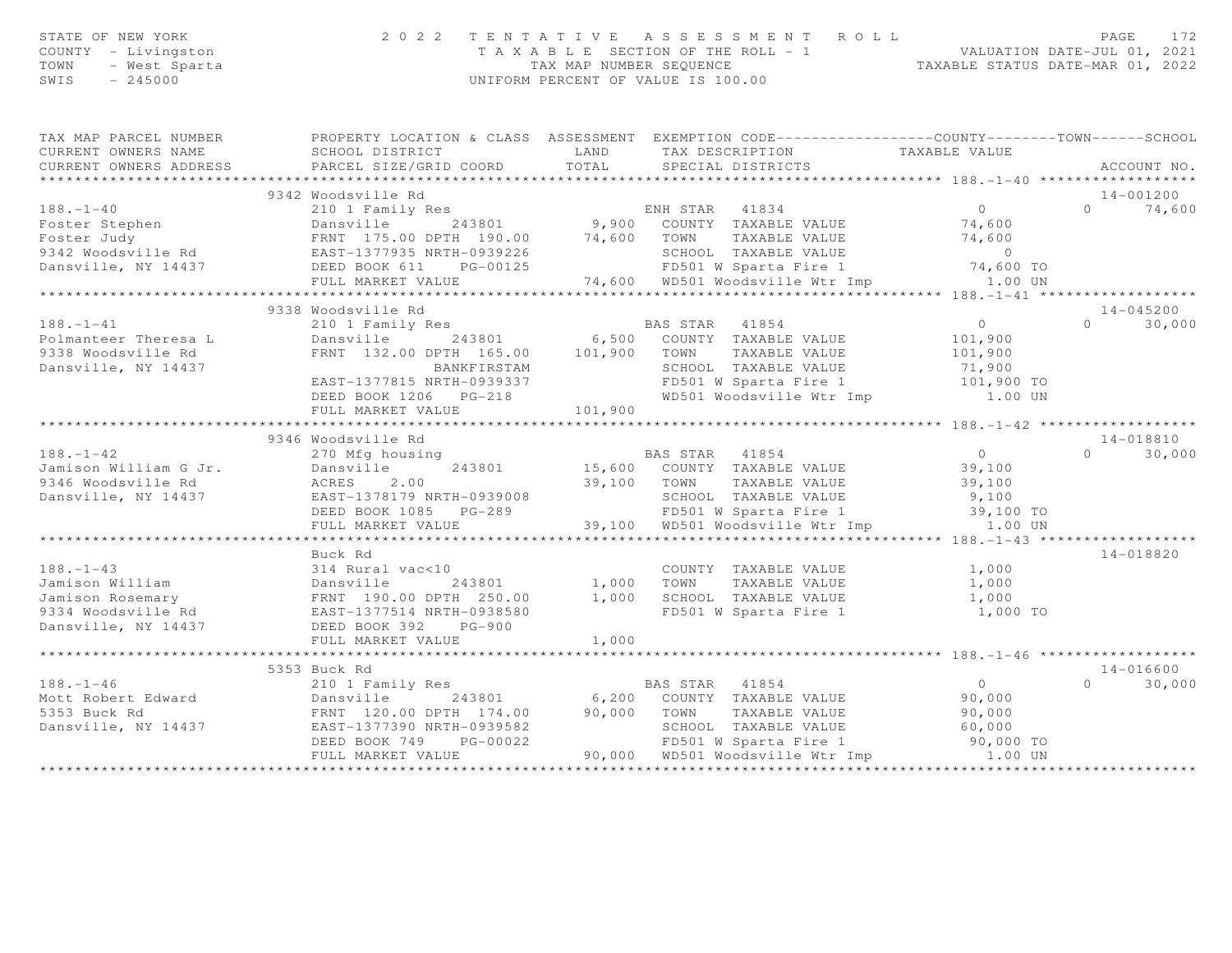| TAXABLE VALUE<br>CURRENT OWNERS ADDRESS PARCEL SIZE/GRID COORD TOTAL<br>SPECIAL DISTRICTS<br>ACCOUNT NO.<br>14-032700<br>9272 Woodsville Rd                                                                                    |  |
|--------------------------------------------------------------------------------------------------------------------------------------------------------------------------------------------------------------------------------|--|
|                                                                                                                                                                                                                                |  |
|                                                                                                                                                                                                                                |  |
|                                                                                                                                                                                                                                |  |
|                                                                                                                                                                                                                                |  |
| $0 \t 30,000$                                                                                                                                                                                                                  |  |
|                                                                                                                                                                                                                                |  |
|                                                                                                                                                                                                                                |  |
|                                                                                                                                                                                                                                |  |
|                                                                                                                                                                                                                                |  |
|                                                                                                                                                                                                                                |  |
|                                                                                                                                                                                                                                |  |
|                                                                                                                                                                                                                                |  |
| 9268 Woodsville Rd<br>$14 - 005800$                                                                                                                                                                                            |  |
|                                                                                                                                                                                                                                |  |
|                                                                                                                                                                                                                                |  |
|                                                                                                                                                                                                                                |  |
|                                                                                                                                                                                                                                |  |
|                                                                                                                                                                                                                                |  |
|                                                                                                                                                                                                                                |  |
| 14-033300<br>9264 Woodsville Rd                                                                                                                                                                                                |  |
| $0 \t 43,700$                                                                                                                                                                                                                  |  |
|                                                                                                                                                                                                                                |  |
|                                                                                                                                                                                                                                |  |
|                                                                                                                                                                                                                                |  |
|                                                                                                                                                                                                                                |  |
| 9264 WOOdSVIIIE Rd 210 I Family Res 210 I Family Res 210 I Family Res 210 I Family Res 210 I Family Res 210 243801 9,000 COUNTY TAXABLE VALUE 243700 TOWN TAXABLE VALUE 26 13,700 TOWN TAXABLE VALUE 26 13,700 TOWN TAXABLE VA |  |
|                                                                                                                                                                                                                                |  |
| 9345 Woodsville Rd<br>14-011400                                                                                                                                                                                                |  |
|                                                                                                                                                                                                                                |  |
|                                                                                                                                                                                                                                |  |
|                                                                                                                                                                                                                                |  |
|                                                                                                                                                                                                                                |  |
|                                                                                                                                                                                                                                |  |
|                                                                                                                                                                                                                                |  |
|                                                                                                                                                                                                                                |  |
| 9337 Woodsville Rd<br>14-013850                                                                                                                                                                                                |  |
|                                                                                                                                                                                                                                |  |
|                                                                                                                                                                                                                                |  |
|                                                                                                                                                                                                                                |  |
|                                                                                                                                                                                                                                |  |
|                                                                                                                                                                                                                                |  |
| DEED BOOK 1266    PG-2641                                                                                                                                                                                                      |  |
| FULL MARKET VALUE<br>1,500                                                                                                                                                                                                     |  |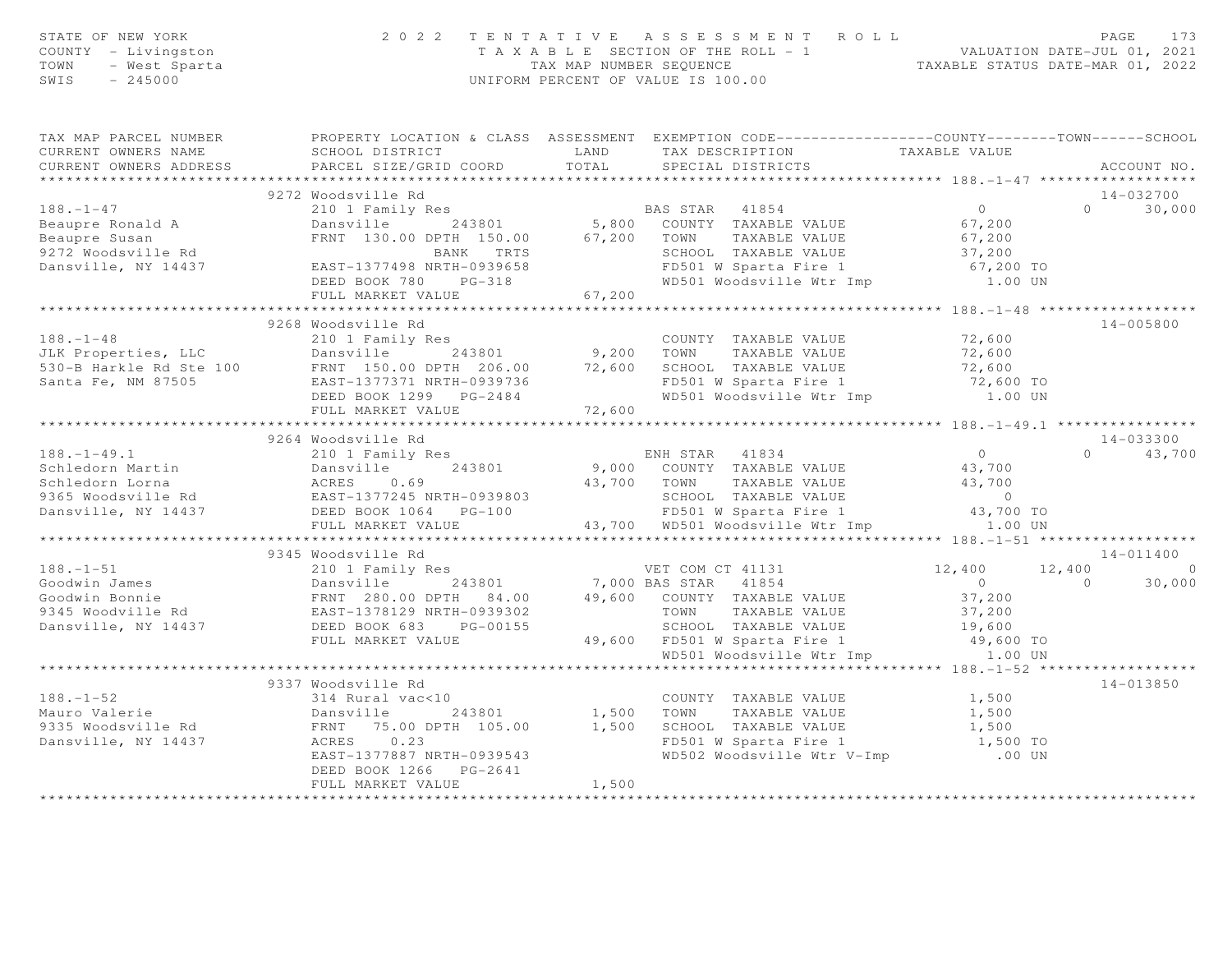| TAX MAP PARCEL NUMBER FROPERTY LOCATION & CLASS ASSESSMENT EXEMPTION CODE---------------COUNTY-------TOWN-----SCHOOL<br>SCHOOL DISTRICT                    LAND       TAX DESCRIPTION                 TAXABLE VALUE<br>CURRENT OWNERS NAME<br>CURRENT OWNERS ADDRESS FARCEL SIZE/GRID COORD TOTAL SPECIAL DISTRICTS<br>ACCOUNT NO.<br>9335 Woodsville Rd<br>14-013900<br>335 Moodsville Rd 2010 Family Res 2010 Family Res 2010 Family Res 2010 Family Res 2010 Family Res 2010 Family Res 2010 Family Res 2010 Family Res 2010 Family Res 2010 Family Res 2010 Family Res 2010 Family Res 2010 Family<br>$0 \t 30,000$<br>9331 Woodsville Rd<br>14-018900<br>188.-1-54<br>EXABLE VALUE<br>FROIL Aaron M Dansville Rd FRNT 90.00 DPTH 120.00<br>Dansville, NY 14437 ACRES 0.45 BANK LERETA<br>EAST-1377725 NRTH-0939694 WD501 Woodsville Wir Imp 1.00 UN<br>EAST-1377725 NRTH-0939694 WD501 Woodsville<br>DEED BOOK 1284 PG-788<br>45,400<br>FULL MARKET VALUE<br>14-009100<br>9269 Woodsville Rd<br>$\begin{array}{cccccccc} & & & & & 9269\text{ Woodsville Rd} & & & & & \text{BAS STAR} & 41854 & & & 0\\ \text{Mower George} & & & & & & & & & & & \text{Dansville Rd} & & & & & & \text{BMS STAR} & 41854 & & & 0\\ \text{Mower Mary} & & & & & & & & & & & \text{FNNT 200.00 DPTH 50.00} & & & & & 41,300 & & & \text{TOWN} & \text{TAXABLE VALUE} & & & 41,300\\ \text{Mower Mary} & & & & & & & & & & \text{ERS} & 0.31\text{$<br>$0$<br>41,300<br>$0 \t 30,000$<br>9267 Woodsville Rd<br>$14 - 042700$<br>$188. - 1 - 57.2$<br>13,800<br>COUNTY TAXABLE VALUE<br>243801 13,800 TOWN TAXABLE VALUE 13,800<br>13,800 SCHOOL TAXABLE VALUE 13,800<br>TH-0939919 FD501 W Sparta Fire 1 13,800 TO<br>PG-371 WD502 Woodsville Wtr V-Imp 1.00 UN<br>UE 13,800 13,800 TO<br>FULL MARKET VALUE<br>Dansville-Mt. Morris Rd<br>14-017700<br>50,765 50,765 50,765<br>322 Rural vac>10<br>Schramm Robert W 322 Rural vac>10<br>Schramm Tara J ACRES 11.80<br>5341 Ossian Hill Rd EAST-1377376 NRTH-0940540<br>Danswille, NY 14437 DEED BOOK 1274 PG-1553<br>FULL MARKET VALUE 61,300 WD502 Woodsville Wtr V-Im<br>MAY BE SUBJECT TO PAYMENT<br>UNDER AGDIST LAW TIL 2029 | STATE OF NEW YORK<br>COUNTY - Livingston<br>TOWN - West Sparta<br>- 245000 |  | 2022 TENTATIVE ASSESSMENT ROLL<br>TAXABLE SECTION OF THE ROLL - 1<br>TAXABLE SECUENCE PRESSURE OF THE ROLL - 1<br>TAXABLE STATUS DATE-JUL 01, 2021<br>TAXABLE STATUS DATE-MAR 01, 2022<br>UNIFORM PERCENT OF VALUE IS 100.00 | PAGE<br>174 |
|-----------------------------------------------------------------------------------------------------------------------------------------------------------------------------------------------------------------------------------------------------------------------------------------------------------------------------------------------------------------------------------------------------------------------------------------------------------------------------------------------------------------------------------------------------------------------------------------------------------------------------------------------------------------------------------------------------------------------------------------------------------------------------------------------------------------------------------------------------------------------------------------------------------------------------------------------------------------------------------------------------------------------------------------------------------------------------------------------------------------------------------------------------------------------------------------------------------------------------------------------------------------------------------------------------------------------------------------------------------------------------------------------------------------------------------------------------------------------------------------------------------------------------------------------------------------------------------------------------------------------------------------------------------------------------------------------------------------------------------------------------------------------------------------------------------------------------------------------------------------------------------------------------------------------------------------------------------------------------------------------------------------------------------------------------------------------------------------------------------------------------------------------------------------------|----------------------------------------------------------------------------|--|------------------------------------------------------------------------------------------------------------------------------------------------------------------------------------------------------------------------------|-------------|
|                                                                                                                                                                                                                                                                                                                                                                                                                                                                                                                                                                                                                                                                                                                                                                                                                                                                                                                                                                                                                                                                                                                                                                                                                                                                                                                                                                                                                                                                                                                                                                                                                                                                                                                                                                                                                                                                                                                                                                                                                                                                                                                                                                       |                                                                            |  |                                                                                                                                                                                                                              |             |
|                                                                                                                                                                                                                                                                                                                                                                                                                                                                                                                                                                                                                                                                                                                                                                                                                                                                                                                                                                                                                                                                                                                                                                                                                                                                                                                                                                                                                                                                                                                                                                                                                                                                                                                                                                                                                                                                                                                                                                                                                                                                                                                                                                       |                                                                            |  |                                                                                                                                                                                                                              |             |
|                                                                                                                                                                                                                                                                                                                                                                                                                                                                                                                                                                                                                                                                                                                                                                                                                                                                                                                                                                                                                                                                                                                                                                                                                                                                                                                                                                                                                                                                                                                                                                                                                                                                                                                                                                                                                                                                                                                                                                                                                                                                                                                                                                       |                                                                            |  |                                                                                                                                                                                                                              |             |
|                                                                                                                                                                                                                                                                                                                                                                                                                                                                                                                                                                                                                                                                                                                                                                                                                                                                                                                                                                                                                                                                                                                                                                                                                                                                                                                                                                                                                                                                                                                                                                                                                                                                                                                                                                                                                                                                                                                                                                                                                                                                                                                                                                       |                                                                            |  |                                                                                                                                                                                                                              |             |
|                                                                                                                                                                                                                                                                                                                                                                                                                                                                                                                                                                                                                                                                                                                                                                                                                                                                                                                                                                                                                                                                                                                                                                                                                                                                                                                                                                                                                                                                                                                                                                                                                                                                                                                                                                                                                                                                                                                                                                                                                                                                                                                                                                       |                                                                            |  |                                                                                                                                                                                                                              |             |
|                                                                                                                                                                                                                                                                                                                                                                                                                                                                                                                                                                                                                                                                                                                                                                                                                                                                                                                                                                                                                                                                                                                                                                                                                                                                                                                                                                                                                                                                                                                                                                                                                                                                                                                                                                                                                                                                                                                                                                                                                                                                                                                                                                       |                                                                            |  |                                                                                                                                                                                                                              |             |
|                                                                                                                                                                                                                                                                                                                                                                                                                                                                                                                                                                                                                                                                                                                                                                                                                                                                                                                                                                                                                                                                                                                                                                                                                                                                                                                                                                                                                                                                                                                                                                                                                                                                                                                                                                                                                                                                                                                                                                                                                                                                                                                                                                       |                                                                            |  |                                                                                                                                                                                                                              |             |
|                                                                                                                                                                                                                                                                                                                                                                                                                                                                                                                                                                                                                                                                                                                                                                                                                                                                                                                                                                                                                                                                                                                                                                                                                                                                                                                                                                                                                                                                                                                                                                                                                                                                                                                                                                                                                                                                                                                                                                                                                                                                                                                                                                       |                                                                            |  |                                                                                                                                                                                                                              |             |
|                                                                                                                                                                                                                                                                                                                                                                                                                                                                                                                                                                                                                                                                                                                                                                                                                                                                                                                                                                                                                                                                                                                                                                                                                                                                                                                                                                                                                                                                                                                                                                                                                                                                                                                                                                                                                                                                                                                                                                                                                                                                                                                                                                       |                                                                            |  |                                                                                                                                                                                                                              |             |
|                                                                                                                                                                                                                                                                                                                                                                                                                                                                                                                                                                                                                                                                                                                                                                                                                                                                                                                                                                                                                                                                                                                                                                                                                                                                                                                                                                                                                                                                                                                                                                                                                                                                                                                                                                                                                                                                                                                                                                                                                                                                                                                                                                       |                                                                            |  |                                                                                                                                                                                                                              |             |
|                                                                                                                                                                                                                                                                                                                                                                                                                                                                                                                                                                                                                                                                                                                                                                                                                                                                                                                                                                                                                                                                                                                                                                                                                                                                                                                                                                                                                                                                                                                                                                                                                                                                                                                                                                                                                                                                                                                                                                                                                                                                                                                                                                       |                                                                            |  |                                                                                                                                                                                                                              |             |
|                                                                                                                                                                                                                                                                                                                                                                                                                                                                                                                                                                                                                                                                                                                                                                                                                                                                                                                                                                                                                                                                                                                                                                                                                                                                                                                                                                                                                                                                                                                                                                                                                                                                                                                                                                                                                                                                                                                                                                                                                                                                                                                                                                       |                                                                            |  |                                                                                                                                                                                                                              |             |
|                                                                                                                                                                                                                                                                                                                                                                                                                                                                                                                                                                                                                                                                                                                                                                                                                                                                                                                                                                                                                                                                                                                                                                                                                                                                                                                                                                                                                                                                                                                                                                                                                                                                                                                                                                                                                                                                                                                                                                                                                                                                                                                                                                       |                                                                            |  |                                                                                                                                                                                                                              |             |
|                                                                                                                                                                                                                                                                                                                                                                                                                                                                                                                                                                                                                                                                                                                                                                                                                                                                                                                                                                                                                                                                                                                                                                                                                                                                                                                                                                                                                                                                                                                                                                                                                                                                                                                                                                                                                                                                                                                                                                                                                                                                                                                                                                       |                                                                            |  |                                                                                                                                                                                                                              |             |
|                                                                                                                                                                                                                                                                                                                                                                                                                                                                                                                                                                                                                                                                                                                                                                                                                                                                                                                                                                                                                                                                                                                                                                                                                                                                                                                                                                                                                                                                                                                                                                                                                                                                                                                                                                                                                                                                                                                                                                                                                                                                                                                                                                       |                                                                            |  |                                                                                                                                                                                                                              |             |
|                                                                                                                                                                                                                                                                                                                                                                                                                                                                                                                                                                                                                                                                                                                                                                                                                                                                                                                                                                                                                                                                                                                                                                                                                                                                                                                                                                                                                                                                                                                                                                                                                                                                                                                                                                                                                                                                                                                                                                                                                                                                                                                                                                       |                                                                            |  |                                                                                                                                                                                                                              |             |
|                                                                                                                                                                                                                                                                                                                                                                                                                                                                                                                                                                                                                                                                                                                                                                                                                                                                                                                                                                                                                                                                                                                                                                                                                                                                                                                                                                                                                                                                                                                                                                                                                                                                                                                                                                                                                                                                                                                                                                                                                                                                                                                                                                       |                                                                            |  |                                                                                                                                                                                                                              |             |
|                                                                                                                                                                                                                                                                                                                                                                                                                                                                                                                                                                                                                                                                                                                                                                                                                                                                                                                                                                                                                                                                                                                                                                                                                                                                                                                                                                                                                                                                                                                                                                                                                                                                                                                                                                                                                                                                                                                                                                                                                                                                                                                                                                       |                                                                            |  |                                                                                                                                                                                                                              |             |
|                                                                                                                                                                                                                                                                                                                                                                                                                                                                                                                                                                                                                                                                                                                                                                                                                                                                                                                                                                                                                                                                                                                                                                                                                                                                                                                                                                                                                                                                                                                                                                                                                                                                                                                                                                                                                                                                                                                                                                                                                                                                                                                                                                       |                                                                            |  |                                                                                                                                                                                                                              |             |
|                                                                                                                                                                                                                                                                                                                                                                                                                                                                                                                                                                                                                                                                                                                                                                                                                                                                                                                                                                                                                                                                                                                                                                                                                                                                                                                                                                                                                                                                                                                                                                                                                                                                                                                                                                                                                                                                                                                                                                                                                                                                                                                                                                       |                                                                            |  |                                                                                                                                                                                                                              |             |
|                                                                                                                                                                                                                                                                                                                                                                                                                                                                                                                                                                                                                                                                                                                                                                                                                                                                                                                                                                                                                                                                                                                                                                                                                                                                                                                                                                                                                                                                                                                                                                                                                                                                                                                                                                                                                                                                                                                                                                                                                                                                                                                                                                       |                                                                            |  |                                                                                                                                                                                                                              |             |
|                                                                                                                                                                                                                                                                                                                                                                                                                                                                                                                                                                                                                                                                                                                                                                                                                                                                                                                                                                                                                                                                                                                                                                                                                                                                                                                                                                                                                                                                                                                                                                                                                                                                                                                                                                                                                                                                                                                                                                                                                                                                                                                                                                       |                                                                            |  |                                                                                                                                                                                                                              |             |
|                                                                                                                                                                                                                                                                                                                                                                                                                                                                                                                                                                                                                                                                                                                                                                                                                                                                                                                                                                                                                                                                                                                                                                                                                                                                                                                                                                                                                                                                                                                                                                                                                                                                                                                                                                                                                                                                                                                                                                                                                                                                                                                                                                       |                                                                            |  |                                                                                                                                                                                                                              |             |
|                                                                                                                                                                                                                                                                                                                                                                                                                                                                                                                                                                                                                                                                                                                                                                                                                                                                                                                                                                                                                                                                                                                                                                                                                                                                                                                                                                                                                                                                                                                                                                                                                                                                                                                                                                                                                                                                                                                                                                                                                                                                                                                                                                       |                                                                            |  |                                                                                                                                                                                                                              |             |
|                                                                                                                                                                                                                                                                                                                                                                                                                                                                                                                                                                                                                                                                                                                                                                                                                                                                                                                                                                                                                                                                                                                                                                                                                                                                                                                                                                                                                                                                                                                                                                                                                                                                                                                                                                                                                                                                                                                                                                                                                                                                                                                                                                       |                                                                            |  |                                                                                                                                                                                                                              |             |
|                                                                                                                                                                                                                                                                                                                                                                                                                                                                                                                                                                                                                                                                                                                                                                                                                                                                                                                                                                                                                                                                                                                                                                                                                                                                                                                                                                                                                                                                                                                                                                                                                                                                                                                                                                                                                                                                                                                                                                                                                                                                                                                                                                       |                                                                            |  |                                                                                                                                                                                                                              |             |
|                                                                                                                                                                                                                                                                                                                                                                                                                                                                                                                                                                                                                                                                                                                                                                                                                                                                                                                                                                                                                                                                                                                                                                                                                                                                                                                                                                                                                                                                                                                                                                                                                                                                                                                                                                                                                                                                                                                                                                                                                                                                                                                                                                       |                                                                            |  |                                                                                                                                                                                                                              |             |
|                                                                                                                                                                                                                                                                                                                                                                                                                                                                                                                                                                                                                                                                                                                                                                                                                                                                                                                                                                                                                                                                                                                                                                                                                                                                                                                                                                                                                                                                                                                                                                                                                                                                                                                                                                                                                                                                                                                                                                                                                                                                                                                                                                       |                                                                            |  |                                                                                                                                                                                                                              |             |
|                                                                                                                                                                                                                                                                                                                                                                                                                                                                                                                                                                                                                                                                                                                                                                                                                                                                                                                                                                                                                                                                                                                                                                                                                                                                                                                                                                                                                                                                                                                                                                                                                                                                                                                                                                                                                                                                                                                                                                                                                                                                                                                                                                       |                                                                            |  |                                                                                                                                                                                                                              |             |
|                                                                                                                                                                                                                                                                                                                                                                                                                                                                                                                                                                                                                                                                                                                                                                                                                                                                                                                                                                                                                                                                                                                                                                                                                                                                                                                                                                                                                                                                                                                                                                                                                                                                                                                                                                                                                                                                                                                                                                                                                                                                                                                                                                       |                                                                            |  |                                                                                                                                                                                                                              |             |
|                                                                                                                                                                                                                                                                                                                                                                                                                                                                                                                                                                                                                                                                                                                                                                                                                                                                                                                                                                                                                                                                                                                                                                                                                                                                                                                                                                                                                                                                                                                                                                                                                                                                                                                                                                                                                                                                                                                                                                                                                                                                                                                                                                       |                                                                            |  |                                                                                                                                                                                                                              |             |
|                                                                                                                                                                                                                                                                                                                                                                                                                                                                                                                                                                                                                                                                                                                                                                                                                                                                                                                                                                                                                                                                                                                                                                                                                                                                                                                                                                                                                                                                                                                                                                                                                                                                                                                                                                                                                                                                                                                                                                                                                                                                                                                                                                       |                                                                            |  |                                                                                                                                                                                                                              |             |
|                                                                                                                                                                                                                                                                                                                                                                                                                                                                                                                                                                                                                                                                                                                                                                                                                                                                                                                                                                                                                                                                                                                                                                                                                                                                                                                                                                                                                                                                                                                                                                                                                                                                                                                                                                                                                                                                                                                                                                                                                                                                                                                                                                       |                                                                            |  |                                                                                                                                                                                                                              |             |
|                                                                                                                                                                                                                                                                                                                                                                                                                                                                                                                                                                                                                                                                                                                                                                                                                                                                                                                                                                                                                                                                                                                                                                                                                                                                                                                                                                                                                                                                                                                                                                                                                                                                                                                                                                                                                                                                                                                                                                                                                                                                                                                                                                       |                                                                            |  |                                                                                                                                                                                                                              |             |
|                                                                                                                                                                                                                                                                                                                                                                                                                                                                                                                                                                                                                                                                                                                                                                                                                                                                                                                                                                                                                                                                                                                                                                                                                                                                                                                                                                                                                                                                                                                                                                                                                                                                                                                                                                                                                                                                                                                                                                                                                                                                                                                                                                       |                                                                            |  |                                                                                                                                                                                                                              |             |
|                                                                                                                                                                                                                                                                                                                                                                                                                                                                                                                                                                                                                                                                                                                                                                                                                                                                                                                                                                                                                                                                                                                                                                                                                                                                                                                                                                                                                                                                                                                                                                                                                                                                                                                                                                                                                                                                                                                                                                                                                                                                                                                                                                       |                                                                            |  |                                                                                                                                                                                                                              |             |
|                                                                                                                                                                                                                                                                                                                                                                                                                                                                                                                                                                                                                                                                                                                                                                                                                                                                                                                                                                                                                                                                                                                                                                                                                                                                                                                                                                                                                                                                                                                                                                                                                                                                                                                                                                                                                                                                                                                                                                                                                                                                                                                                                                       |                                                                            |  |                                                                                                                                                                                                                              |             |
|                                                                                                                                                                                                                                                                                                                                                                                                                                                                                                                                                                                                                                                                                                                                                                                                                                                                                                                                                                                                                                                                                                                                                                                                                                                                                                                                                                                                                                                                                                                                                                                                                                                                                                                                                                                                                                                                                                                                                                                                                                                                                                                                                                       |                                                                            |  |                                                                                                                                                                                                                              |             |
|                                                                                                                                                                                                                                                                                                                                                                                                                                                                                                                                                                                                                                                                                                                                                                                                                                                                                                                                                                                                                                                                                                                                                                                                                                                                                                                                                                                                                                                                                                                                                                                                                                                                                                                                                                                                                                                                                                                                                                                                                                                                                                                                                                       |                                                                            |  |                                                                                                                                                                                                                              |             |
|                                                                                                                                                                                                                                                                                                                                                                                                                                                                                                                                                                                                                                                                                                                                                                                                                                                                                                                                                                                                                                                                                                                                                                                                                                                                                                                                                                                                                                                                                                                                                                                                                                                                                                                                                                                                                                                                                                                                                                                                                                                                                                                                                                       |                                                                            |  |                                                                                                                                                                                                                              |             |
|                                                                                                                                                                                                                                                                                                                                                                                                                                                                                                                                                                                                                                                                                                                                                                                                                                                                                                                                                                                                                                                                                                                                                                                                                                                                                                                                                                                                                                                                                                                                                                                                                                                                                                                                                                                                                                                                                                                                                                                                                                                                                                                                                                       |                                                                            |  |                                                                                                                                                                                                                              |             |
|                                                                                                                                                                                                                                                                                                                                                                                                                                                                                                                                                                                                                                                                                                                                                                                                                                                                                                                                                                                                                                                                                                                                                                                                                                                                                                                                                                                                                                                                                                                                                                                                                                                                                                                                                                                                                                                                                                                                                                                                                                                                                                                                                                       |                                                                            |  |                                                                                                                                                                                                                              |             |
|                                                                                                                                                                                                                                                                                                                                                                                                                                                                                                                                                                                                                                                                                                                                                                                                                                                                                                                                                                                                                                                                                                                                                                                                                                                                                                                                                                                                                                                                                                                                                                                                                                                                                                                                                                                                                                                                                                                                                                                                                                                                                                                                                                       |                                                                            |  |                                                                                                                                                                                                                              |             |
|                                                                                                                                                                                                                                                                                                                                                                                                                                                                                                                                                                                                                                                                                                                                                                                                                                                                                                                                                                                                                                                                                                                                                                                                                                                                                                                                                                                                                                                                                                                                                                                                                                                                                                                                                                                                                                                                                                                                                                                                                                                                                                                                                                       |                                                                            |  |                                                                                                                                                                                                                              |             |
|                                                                                                                                                                                                                                                                                                                                                                                                                                                                                                                                                                                                                                                                                                                                                                                                                                                                                                                                                                                                                                                                                                                                                                                                                                                                                                                                                                                                                                                                                                                                                                                                                                                                                                                                                                                                                                                                                                                                                                                                                                                                                                                                                                       |                                                                            |  |                                                                                                                                                                                                                              |             |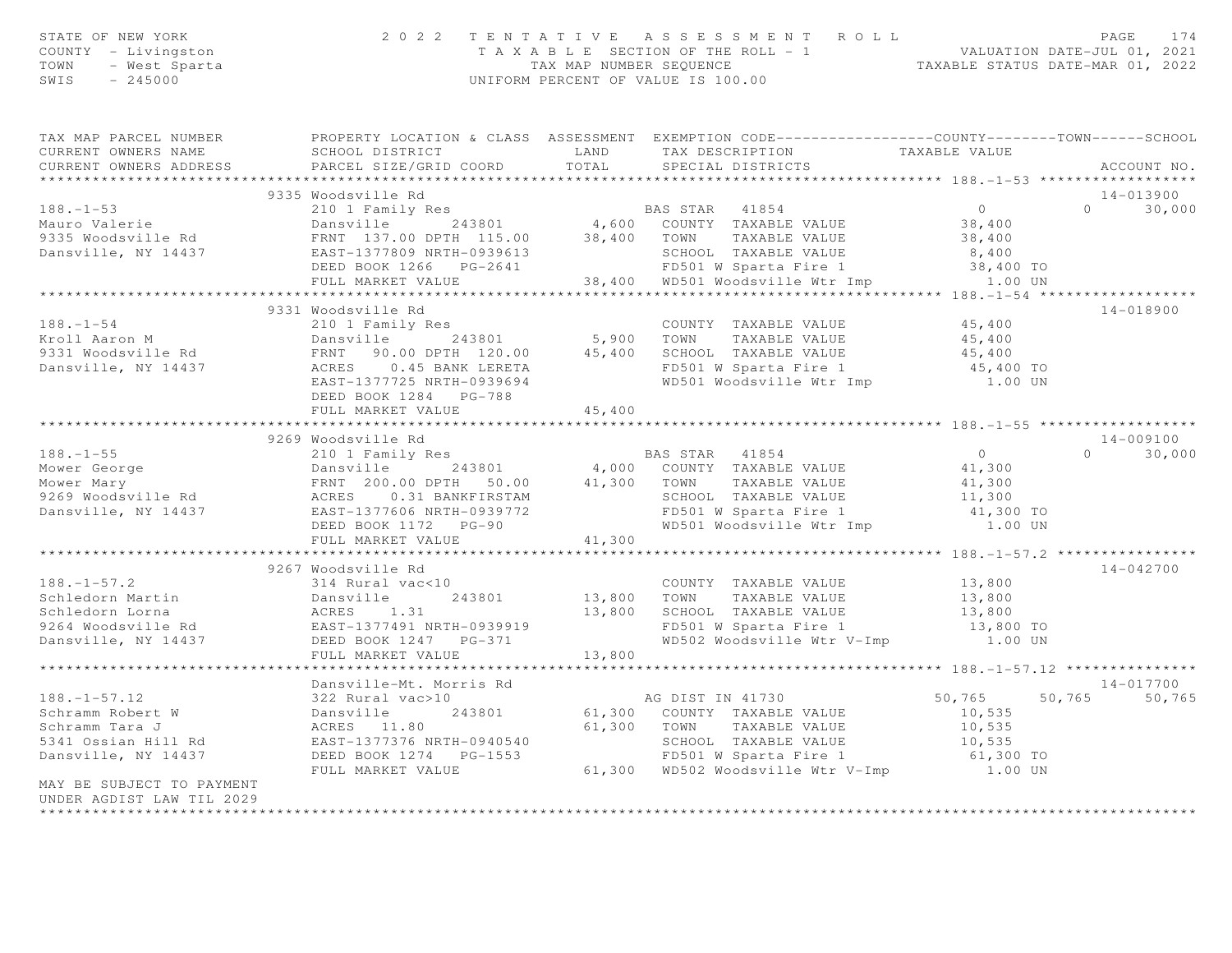| STATE OF NEW YORK 202<br>COUNTY - Livingston<br>TOWN - West Sparta<br>SWIS - 245000 |                                                                                                                                                                                                                                                                       |        | 2 0 2 2 TENTATIVE ASSESSMENT ROLL PAGE 175<br>TAXABLE SECTION OF THE ROLL - 1 VALUATION DATE-JUL 01, 2021<br>TAX MAP NUMBER SEQUENCE TAXABLE STATUS DATE-MAR 01, 2022<br>UNIFORM PERCENT OF VALUE IS 100.00 |                            |
|-------------------------------------------------------------------------------------|-----------------------------------------------------------------------------------------------------------------------------------------------------------------------------------------------------------------------------------------------------------------------|--------|-------------------------------------------------------------------------------------------------------------------------------------------------------------------------------------------------------------|----------------------------|
|                                                                                     | TAX MAP PARCEL NUMBER PROPERTY LOCATION & CLASS ASSESSMENT EXEMPTION CODE---------------COUNTY--------TOWN------SCHOOL                                                                                                                                                |        |                                                                                                                                                                                                             |                            |
|                                                                                     |                                                                                                                                                                                                                                                                       |        |                                                                                                                                                                                                             | ACCOUNT NO.                |
|                                                                                     |                                                                                                                                                                                                                                                                       |        |                                                                                                                                                                                                             |                            |
|                                                                                     | 9245 Woodsville Rd                                                                                                                                                                                                                                                    |        |                                                                                                                                                                                                             | 14-017700                  |
|                                                                                     |                                                                                                                                                                                                                                                                       |        |                                                                                                                                                                                                             | $0 \t 30,000$              |
|                                                                                     |                                                                                                                                                                                                                                                                       |        |                                                                                                                                                                                                             |                            |
|                                                                                     |                                                                                                                                                                                                                                                                       |        |                                                                                                                                                                                                             |                            |
|                                                                                     |                                                                                                                                                                                                                                                                       |        |                                                                                                                                                                                                             |                            |
|                                                                                     |                                                                                                                                                                                                                                                                       |        |                                                                                                                                                                                                             |                            |
|                                                                                     |                                                                                                                                                                                                                                                                       |        |                                                                                                                                                                                                             |                            |
|                                                                                     |                                                                                                                                                                                                                                                                       |        |                                                                                                                                                                                                             |                            |
|                                                                                     | 9246 Woodsville Rd                                                                                                                                                                                                                                                    |        |                                                                                                                                                                                                             | 14-017700                  |
|                                                                                     |                                                                                                                                                                                                                                                                       |        |                                                                                                                                                                                                             |                            |
|                                                                                     |                                                                                                                                                                                                                                                                       |        |                                                                                                                                                                                                             |                            |
|                                                                                     |                                                                                                                                                                                                                                                                       |        |                                                                                                                                                                                                             |                            |
|                                                                                     |                                                                                                                                                                                                                                                                       |        |                                                                                                                                                                                                             |                            |
|                                                                                     | 188.-1-57.14<br>188.-1-57.14<br>20,000 TOWN TAXABLE VALUE<br>20,000 TOWN TAXABLE VALUE<br>20,000 TOWN TAXABLE VALUE<br>20,000 TOWN TAXABLE VALUE<br>20,000 TOWN TAXABLE VALUE<br>20,000 TOWN TAXABLE VALUE<br>20,000 TOWN TAXABLE VALUE<br>20,00<br>FULL MARKET VALUE | 64,200 |                                                                                                                                                                                                             |                            |
|                                                                                     |                                                                                                                                                                                                                                                                       |        |                                                                                                                                                                                                             |                            |
|                                                                                     | 9257 Woodsville Rd                                                                                                                                                                                                                                                    |        |                                                                                                                                                                                                             | $14 - 000300$              |
|                                                                                     |                                                                                                                                                                                                                                                                       |        |                                                                                                                                                                                                             |                            |
|                                                                                     |                                                                                                                                                                                                                                                                       |        |                                                                                                                                                                                                             |                            |
|                                                                                     |                                                                                                                                                                                                                                                                       |        |                                                                                                                                                                                                             |                            |
|                                                                                     |                                                                                                                                                                                                                                                                       |        |                                                                                                                                                                                                             |                            |
|                                                                                     | 9257 Woodsville Rd 210 1 Family Res 210 1 Family Res 210 1 Family Res 210 1 Family Res 210 1 Family Res 210 1 Family Res 210 1 Family Res 210 1 Family Res 210 1 Family Res 210 1 Family Res 210 1 Family Res 210 1 Family Res                                        |        |                                                                                                                                                                                                             |                            |
|                                                                                     |                                                                                                                                                                                                                                                                       |        |                                                                                                                                                                                                             |                            |
|                                                                                     | FULL MARKET VALUE                                                                                                                                                                                                                                                     | 83,800 |                                                                                                                                                                                                             |                            |
|                                                                                     |                                                                                                                                                                                                                                                                       |        |                                                                                                                                                                                                             |                            |
|                                                                                     |                                                                                                                                                                                                                                                                       |        |                                                                                                                                                                                                             | 14-000300                  |
|                                                                                     |                                                                                                                                                                                                                                                                       |        |                                                                                                                                                                                                             |                            |
|                                                                                     |                                                                                                                                                                                                                                                                       |        |                                                                                                                                                                                                             |                            |
|                                                                                     |                                                                                                                                                                                                                                                                       |        |                                                                                                                                                                                                             |                            |
|                                                                                     | 9261 Woodsville Rd 210 1 Family Res 210 1 Family Res 210 1 Family Res 210 1 Family Res 213801<br>210 1 Family Res 213801<br>210 1 Family Res 243801<br>23,000 TOWN TAXABLE VALUE<br>23,000 TOWN TAXABLE VALUE<br>23,000 TOWN TAXABLE VAL                              |        |                                                                                                                                                                                                             |                            |
|                                                                                     |                                                                                                                                                                                                                                                                       |        |                                                                                                                                                                                                             |                            |
|                                                                                     |                                                                                                                                                                                                                                                                       |        |                                                                                                                                                                                                             |                            |
|                                                                                     | FULL MARKET VALUE                                                                                                                                                                                                                                                     | 93,000 |                                                                                                                                                                                                             |                            |
|                                                                                     |                                                                                                                                                                                                                                                                       |        |                                                                                                                                                                                                             |                            |
|                                                                                     | 9232 Woodsville Rd                                                                                                                                                                                                                                                    |        |                                                                                                                                                                                                             | 14-034350<br>$0 \t 30,000$ |
|                                                                                     |                                                                                                                                                                                                                                                                       |        |                                                                                                                                                                                                             |                            |
|                                                                                     |                                                                                                                                                                                                                                                                       |        |                                                                                                                                                                                                             |                            |
|                                                                                     |                                                                                                                                                                                                                                                                       |        |                                                                                                                                                                                                             |                            |
|                                                                                     |                                                                                                                                                                                                                                                                       |        |                                                                                                                                                                                                             |                            |
|                                                                                     |                                                                                                                                                                                                                                                                       |        |                                                                                                                                                                                                             |                            |
|                                                                                     |                                                                                                                                                                                                                                                                       |        |                                                                                                                                                                                                             |                            |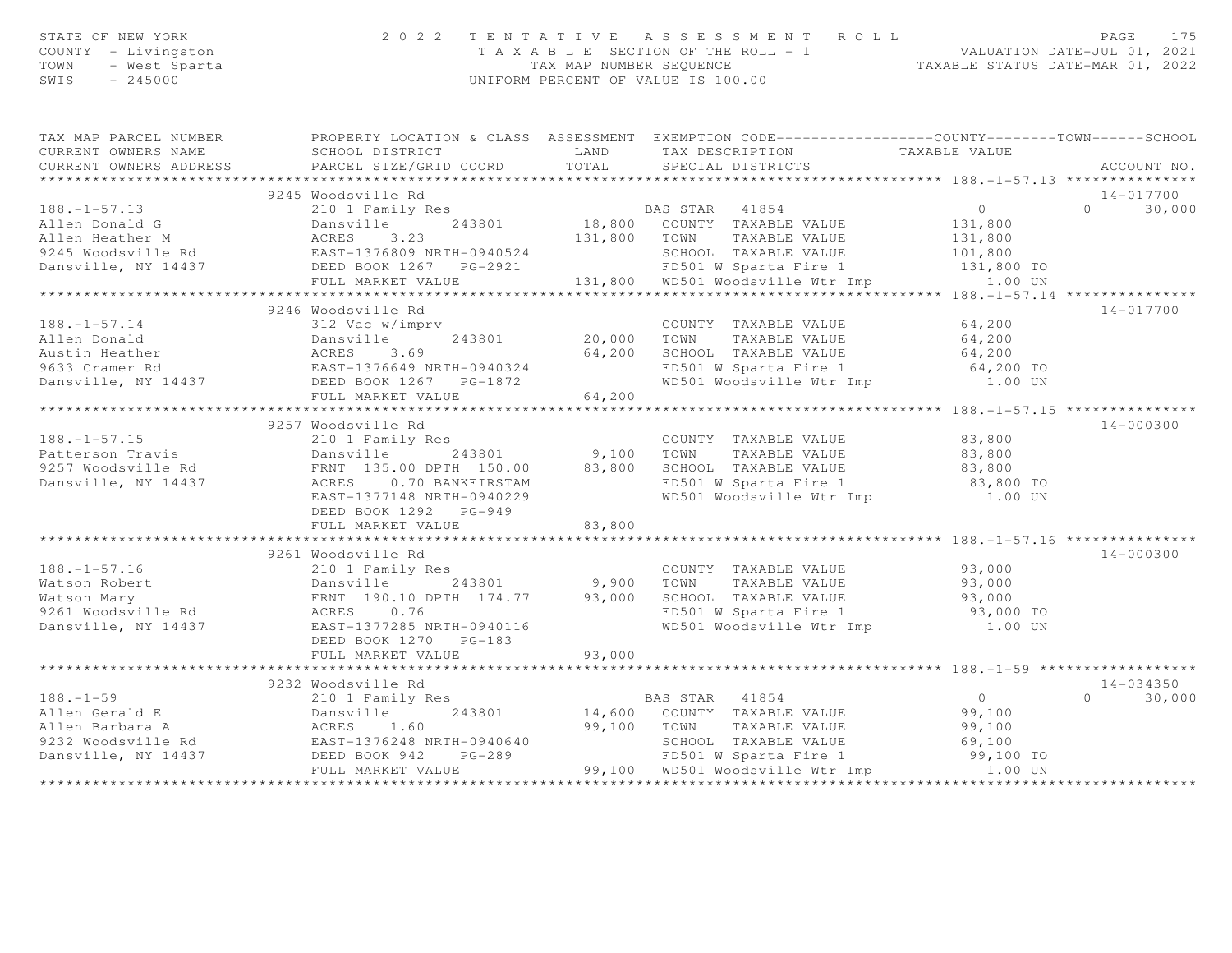| STATE OF NEW YORK<br>COUNTY - Livingston<br>TOWN<br>- West Sparta<br>$-245000$<br>SWIS                   | 2 0 2 2                                                                                                                                                     | TAX MAP NUMBER SEQUENCE<br>UNIFORM PERCENT OF VALUE IS 100.00 |                                 | TENTATIVE ASSESSMENT ROLL                                                                                                 | T A X A B L E SECTION OF THE ROLL - 1 VALUATION DATE-JUL 01, 2021<br>TAXABLE STATUS DATE-MAR 01, 2022 | PAGE     | 176                        |
|----------------------------------------------------------------------------------------------------------|-------------------------------------------------------------------------------------------------------------------------------------------------------------|---------------------------------------------------------------|---------------------------------|---------------------------------------------------------------------------------------------------------------------------|-------------------------------------------------------------------------------------------------------|----------|----------------------------|
| TAX MAP PARCEL NUMBER<br>CURRENT OWNERS NAME<br>CURRENT OWNERS ADDRESS                                   | PROPERTY LOCATION & CLASS ASSESSMENT EXEMPTION CODE----------------COUNTY-------TOWN------SCHOOL<br>SCHOOL DISTRICT<br>PARCEL SIZE/GRID COORD               | LAND<br>TOTAL                                                 | TAX DESCRIPTION                 | SPECIAL DISTRICTS                                                                                                         | TAXABLE VALUE                                                                                         |          | ACCOUNT NO.                |
| ******************************                                                                           |                                                                                                                                                             |                                                               |                                 |                                                                                                                           |                                                                                                       |          |                            |
|                                                                                                          | Schmidt Rd                                                                                                                                                  |                                                               |                                 |                                                                                                                           |                                                                                                       |          |                            |
| $188. - 1 - 61.11$<br>Valentino Lawrence P<br>Valentino Gail A<br>9277 Schmidt Rd<br>Dansville, NY 14437 | 312 Vac w/imprv<br>Dansville<br>243801<br>ACRES 44.80<br>EAST-1376271 NRTH-0939181<br>DEED BOOK 722<br>PG-00341<br>FULL MARKET VALUE                        |                                                               | AG DIST C 41720<br>122,800 TOWN | 106,800 COUNTY TAXABLE VALUE<br>TAXABLE VALUE<br>SCHOOL TAXABLE VALUE<br>AG003 Ag District #3                             | 65,729<br>57,071<br>57,071<br>57,071<br>122,800 TO<br>122,800 TO                                      | 65,729   | 65,729                     |
| MAY BE SUBJECT TO PAYMENT<br>UNDER AGDIST LAW TIL 2026                                                   |                                                                                                                                                             |                                                               |                                 | 122,800 FD501 W Sparta Fire 1                                                                                             |                                                                                                       |          |                            |
| **********************                                                                                   |                                                                                                                                                             |                                                               |                                 |                                                                                                                           |                                                                                                       |          |                            |
| $188. - 1 - 61.12$                                                                                       | 9277 Schmidt Rd<br>240 Rural res                                                                                                                            |                                                               | ENH STAR 41834                  |                                                                                                                           | $0 \qquad \qquad$                                                                                     |          | 14-035600<br>$0 \t 74,900$ |
| Valentino Lawrence P<br>Valentino Gail A<br>9277 Schmidt Rd<br>Dansville, NY 14437                       | Dansville<br>243801<br>ACRES<br>5.00<br>EAST-1376077 NRTH-0939718<br>DEED BOOK 722 PG-00346                                                                 |                                                               | 106,500 TOWN                    | 23,400 COUNTY TAXABLE VALUE<br>TAXABLE VALUE<br>SCHOOL TAXABLE VALUE<br>AG003 Ag District #3                              | 106,500<br>106,500<br>31,600<br>106,500 TO                                                            |          |                            |
|                                                                                                          | FULL MARKET VALUE                                                                                                                                           |                                                               |                                 | 106,500 FD501 W Sparta Fire 1                                                                                             | 106,500 TO                                                                                            |          |                            |
|                                                                                                          | ***********************                                                                                                                                     |                                                               |                                 |                                                                                                                           | * $188. - 1 - 61.212$ **************                                                                  |          |                            |
|                                                                                                          | 9254 Woodsville Rd                                                                                                                                          |                                                               |                                 |                                                                                                                           |                                                                                                       |          | $14 - 000300$              |
| $188. - 1 - 61.212$<br>Bonner Kevin<br>Beaupre Kathy<br>9254 Woodsville Rd<br>Dansville, NY 14437        | 270 Mfg housing<br>243801<br>Dansville<br>FRNT 135.00 DPTH 150.00<br>ACRES 1.36<br>EAST-1376989 NRTH-0940056<br>DEED BOOK 1269 PG-1095<br>FULL MARKET VALUE | 22,600<br>22,600                                              | BAS STAR 41854<br>TOWN          | 13,900 COUNTY TAXABLE VALUE<br>TAXABLE VALUE<br>SCHOOL TAXABLE VALUE<br>FD501 W Sparta Fire 1<br>WD501 Woodsville Wtr Imp | $\overline{0}$<br>22,600<br>22,600<br>$\overline{0}$<br>22,600 TO<br>1.00 UN                          | $\cap$   | 22,600                     |
|                                                                                                          | *******************                                                                                                                                         |                                                               |                                 |                                                                                                                           | ***** $188, -1 - 61, 213$ ************                                                                |          |                            |
| $188. - 1 - 61.213$<br>Allen Gerald E<br>Allen Shirley L<br>7800 Reservoir Rd<br>Hornell, NY 14843       | 9260 Woodsville Rd<br>210 1 Family Res<br>Dansville 243801<br>FRNT 135.00 DPTH 150.00<br>0.95<br>ACRES<br>EAST-1377143 NRTH-0939908<br>DEED BOOK 1100 PG-96 | 12,300<br>17,300                                              |                                 | COUNTY TAXABLE VALUE<br>TOWN TAXABLE VALUE<br>SCHOOL TAXABLE VALUE<br>FD501 W Sparta Fire 1<br>WD501 Woodsville Wtr Imp   | 17,300<br>17,300<br>17,300<br>17,300 TO<br>1.00 UN                                                    |          | 14-000300                  |
|                                                                                                          | FULL MARKET VALUE                                                                                                                                           | 17,300                                                        |                                 |                                                                                                                           |                                                                                                       |          |                            |
|                                                                                                          | 5135 Coffee Hill Rd                                                                                                                                         |                                                               |                                 |                                                                                                                           |                                                                                                       |          | $14 - 032800$              |
| $188. - 1 - 62$<br>Canfield Laura L<br>5135 Coffee Hill Rd<br>Dansville, NY 14437                        | 210 1 Family Res<br>243801<br>Dansville<br>ACRES<br>3.79<br>EAST-1374283 NRTH-0940020<br>PG-00327<br>DEED BOOK 669<br>FULL MARKET VALUE                     | 175,400<br>175,400                                            | BAS STAR 41854<br>TOWN          | 20,300 COUNTY TAXABLE VALUE<br>TAXABLE VALUE<br>SCHOOL TAXABLE VALUE<br>FD501 W Sparta Fire 1                             | $\circ$<br>175,400<br>175,400<br>145,400<br>175,400 TO                                                | $\Omega$ | 30,000                     |
| ******************                                                                                       | *********************                                                                                                                                       | * * * * * * * * * * * *                                       |                                 |                                                                                                                           |                                                                                                       |          |                            |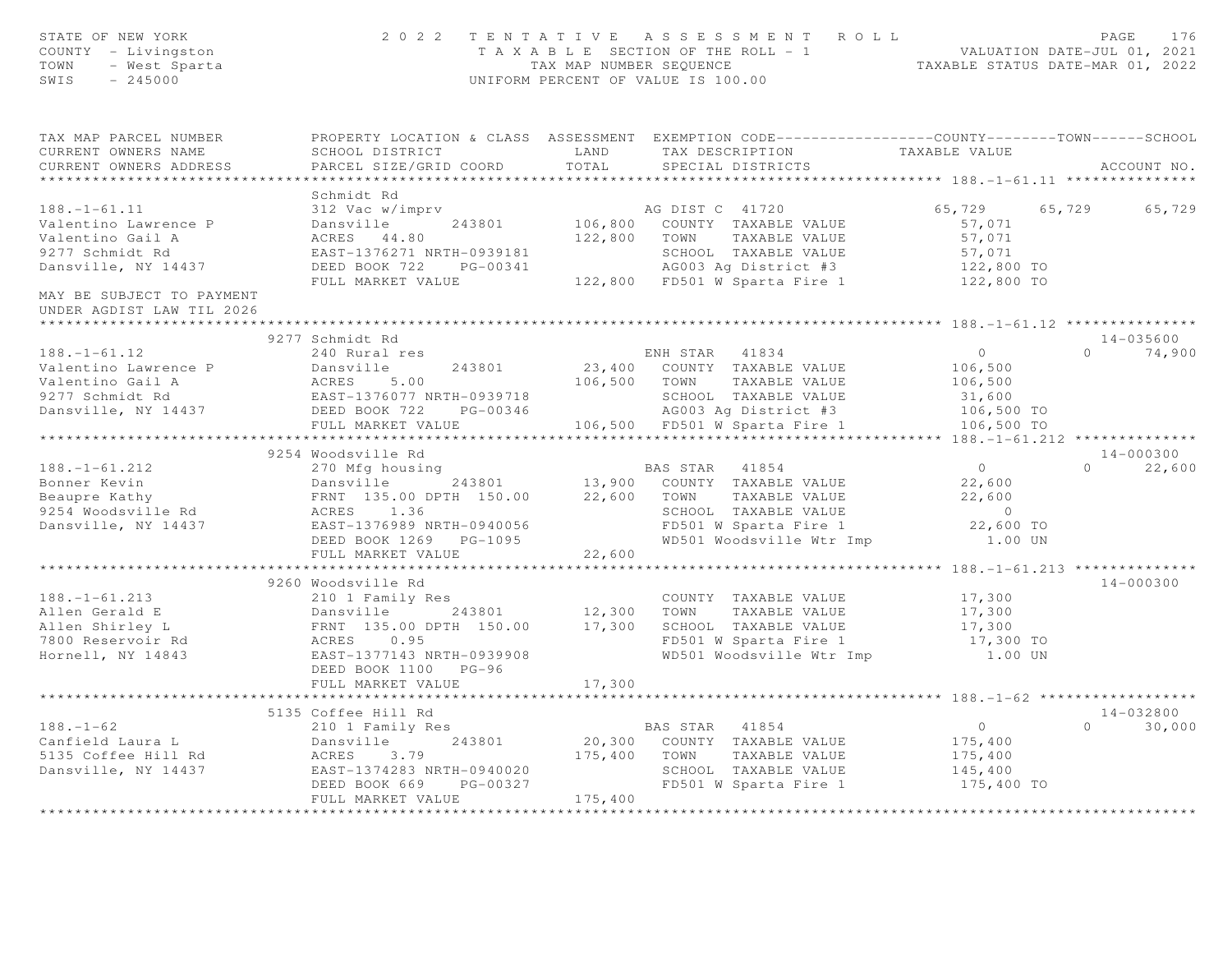| STATE OF NEW YORK<br>STATE OF NEW YORK<br>COUNTY - Livingston<br>TOWN - West Sparta<br>SWIS - 245000                                                                                                                                             |                        |                                   | 2022 TENTATIVE ASSESSMENT ROLL<br>TAXABLE SECTION OF THE ROLL - 1<br>TAXABLE SECTION OF THE ROLL - 1<br>TAX MAP NUMBER SEQUENCE<br>UNIFORM PERCENT OF VALUE IS 100.00<br>UNIFORM PERCENT OF VALUE IS 100.00 |                         |          |             |               |
|--------------------------------------------------------------------------------------------------------------------------------------------------------------------------------------------------------------------------------------------------|------------------------|-----------------------------------|-------------------------------------------------------------------------------------------------------------------------------------------------------------------------------------------------------------|-------------------------|----------|-------------|---------------|
| TAX MAP PARCEL NUMBER THE PROPERTY LOCATION & CLASS ASSESSMENT EXEMPTION CODE--------------COUNTY--------TOWN------SCHOOL                                                                                                                        |                        |                                   |                                                                                                                                                                                                             |                         |          |             |               |
| CURRENT OWNERS NAME                                                                                                                                                                                                                              | SCHOOL DISTRICT        |                                   | LAND TAX DESCRIPTION TAXABLE VALUE<br>D COORD TOTAL SPECIAL DISTRICTS                                                                                                                                       |                         |          |             |               |
| CURRENT OWNERS ADDRESS                                                                                                                                                                                                                           | PARCEL SIZE/GRID COORD | TOTAL                             |                                                                                                                                                                                                             |                         |          | ACCOUNT NO. |               |
|                                                                                                                                                                                                                                                  |                        |                                   |                                                                                                                                                                                                             |                         |          |             |               |
| 5118 Coffee Hill Rd<br>240 Rural res<br>Canfield Frederick G Dansville 243801 49,800 TOWN TAXABLE VALUE 96,400<br>5111 Coffee Hill Rd ACRES 19.40 96,400 5CHOOL TAXABLE VALUE 96,400<br>243801 49,800 TOWN TAXABLE VALUE 96,400<br>5111          |                        |                                   |                                                                                                                                                                                                             |                         |          | 14-005200   |               |
|                                                                                                                                                                                                                                                  |                        |                                   |                                                                                                                                                                                                             |                         |          |             |               |
|                                                                                                                                                                                                                                                  |                        |                                   |                                                                                                                                                                                                             |                         |          |             |               |
|                                                                                                                                                                                                                                                  |                        |                                   |                                                                                                                                                                                                             |                         |          |             |               |
|                                                                                                                                                                                                                                                  |                        |                                   |                                                                                                                                                                                                             |                         |          |             |               |
|                                                                                                                                                                                                                                                  |                        | $3939204$<br>$3-2414$<br>$96,400$ |                                                                                                                                                                                                             |                         |          |             |               |
|                                                                                                                                                                                                                                                  | FULL MARKET VALUE      |                                   |                                                                                                                                                                                                             |                         |          |             |               |
|                                                                                                                                                                                                                                                  |                        |                                   |                                                                                                                                                                                                             |                         |          |             |               |
| $188. - 1 - 63.2$                                                                                                                                                                                                                                | 5111 Coffee Hill Rd    |                                   |                                                                                                                                                                                                             |                         |          |             |               |
|                                                                                                                                                                                                                                                  |                        |                                   |                                                                                                                                                                                                             |                         | $\Omega$ |             | 74,900        |
|                                                                                                                                                                                                                                                  |                        |                                   |                                                                                                                                                                                                             |                         |          |             |               |
| 188.-1-63.2<br>Canfield Frederick G<br>5111 Coffee Hill Rd<br>240 Rural res<br>240 Rural res<br>243801 67,600 COUNTY TAXABLE VALUE 170,600<br>243801 67,600 COUNTY TAXABLE VALUE 170,600<br>243801 70,600 TOWN TAXABLE VALUE 170,600<br>240 RC   |                        |                                   |                                                                                                                                                                                                             |                         |          |             |               |
|                                                                                                                                                                                                                                                  |                        |                                   |                                                                                                                                                                                                             |                         |          |             |               |
|                                                                                                                                                                                                                                                  |                        |                                   |                                                                                                                                                                                                             |                         |          |             |               |
|                                                                                                                                                                                                                                                  |                        |                                   |                                                                                                                                                                                                             |                         |          |             |               |
|                                                                                                                                                                                                                                                  | 5093 Coffee Hill Rd    |                                   |                                                                                                                                                                                                             |                         |          | 14-032900   |               |
| 5093 Coffee Hill Rd<br>210 1 Family Res<br>23,800 COUNTY TAXABLE VALUE<br>243801 28,800 COUNTY TAXABLE VALUE<br>243801 28,800 COUNTY TAXABLE VALUE<br>244,000 TOWN TAXABLE VALUE<br>264,000 164,000<br>28,800 COUNTY TAXABLE VALUE<br>28,800 C   |                        |                                   |                                                                                                                                                                                                             |                         |          |             | $0 \t 30,000$ |
|                                                                                                                                                                                                                                                  |                        |                                   |                                                                                                                                                                                                             |                         |          |             |               |
|                                                                                                                                                                                                                                                  |                        |                                   |                                                                                                                                                                                                             |                         |          |             |               |
|                                                                                                                                                                                                                                                  |                        |                                   |                                                                                                                                                                                                             |                         |          |             |               |
|                                                                                                                                                                                                                                                  |                        |                                   |                                                                                                                                                                                                             |                         |          |             |               |
|                                                                                                                                                                                                                                                  | FULL MARKET VALUE      | 164,000                           |                                                                                                                                                                                                             |                         |          |             |               |
|                                                                                                                                                                                                                                                  |                        |                                   |                                                                                                                                                                                                             |                         |          |             |               |
|                                                                                                                                                                                                                                                  |                        |                                   |                                                                                                                                                                                                             |                         |          |             |               |
|                                                                                                                                                                                                                                                  |                        |                                   |                                                                                                                                                                                                             |                         |          |             |               |
|                                                                                                                                                                                                                                                  |                        |                                   |                                                                                                                                                                                                             |                         |          |             |               |
|                                                                                                                                                                                                                                                  |                        |                                   |                                                                                                                                                                                                             |                         |          |             |               |
|                                                                                                                                                                                                                                                  |                        |                                   |                                                                                                                                                                                                             |                         |          |             |               |
|                                                                                                                                                                                                                                                  |                        |                                   |                                                                                                                                                                                                             |                         |          |             |               |
|                                                                                                                                                                                                                                                  |                        |                                   |                                                                                                                                                                                                             |                         |          |             |               |
|                                                                                                                                                                                                                                                  |                        |                                   |                                                                                                                                                                                                             |                         |          |             |               |
|                                                                                                                                                                                                                                                  |                        |                                   |                                                                                                                                                                                                             |                         |          |             |               |
|                                                                                                                                                                                                                                                  |                        |                                   |                                                                                                                                                                                                             |                         |          | 14-004100   |               |
|                                                                                                                                                                                                                                                  |                        |                                   |                                                                                                                                                                                                             | 21, 292 21, 292 21, 292 |          |             |               |
|                                                                                                                                                                                                                                                  |                        |                                   |                                                                                                                                                                                                             |                         |          |             |               |
|                                                                                                                                                                                                                                                  |                        |                                   |                                                                                                                                                                                                             |                         |          |             |               |
|                                                                                                                                                                                                                                                  |                        |                                   |                                                                                                                                                                                                             |                         |          |             |               |
|                                                                                                                                                                                                                                                  |                        |                                   |                                                                                                                                                                                                             |                         |          |             |               |
| Schmidt Rd<br>Mark N A & Sons<br>Mark N A & Sons<br>Dansville 243801<br>29,400 COUNTY TAXABLE VALUE<br>29,400 TOWN TAXABLE VALUE<br>29,400 TOWN TAXABLE VALUE<br>29,400 TOWN TAXABLE VALUE<br>29,400 TOWN TAXABLE VALUE<br>29,400 TOWN TAXABLE V |                        |                                   |                                                                                                                                                                                                             |                         |          |             |               |
| UNDER AGDIST LAW TIL 2026                                                                                                                                                                                                                        |                        |                                   |                                                                                                                                                                                                             |                         |          |             |               |
|                                                                                                                                                                                                                                                  |                        |                                   |                                                                                                                                                                                                             |                         |          |             |               |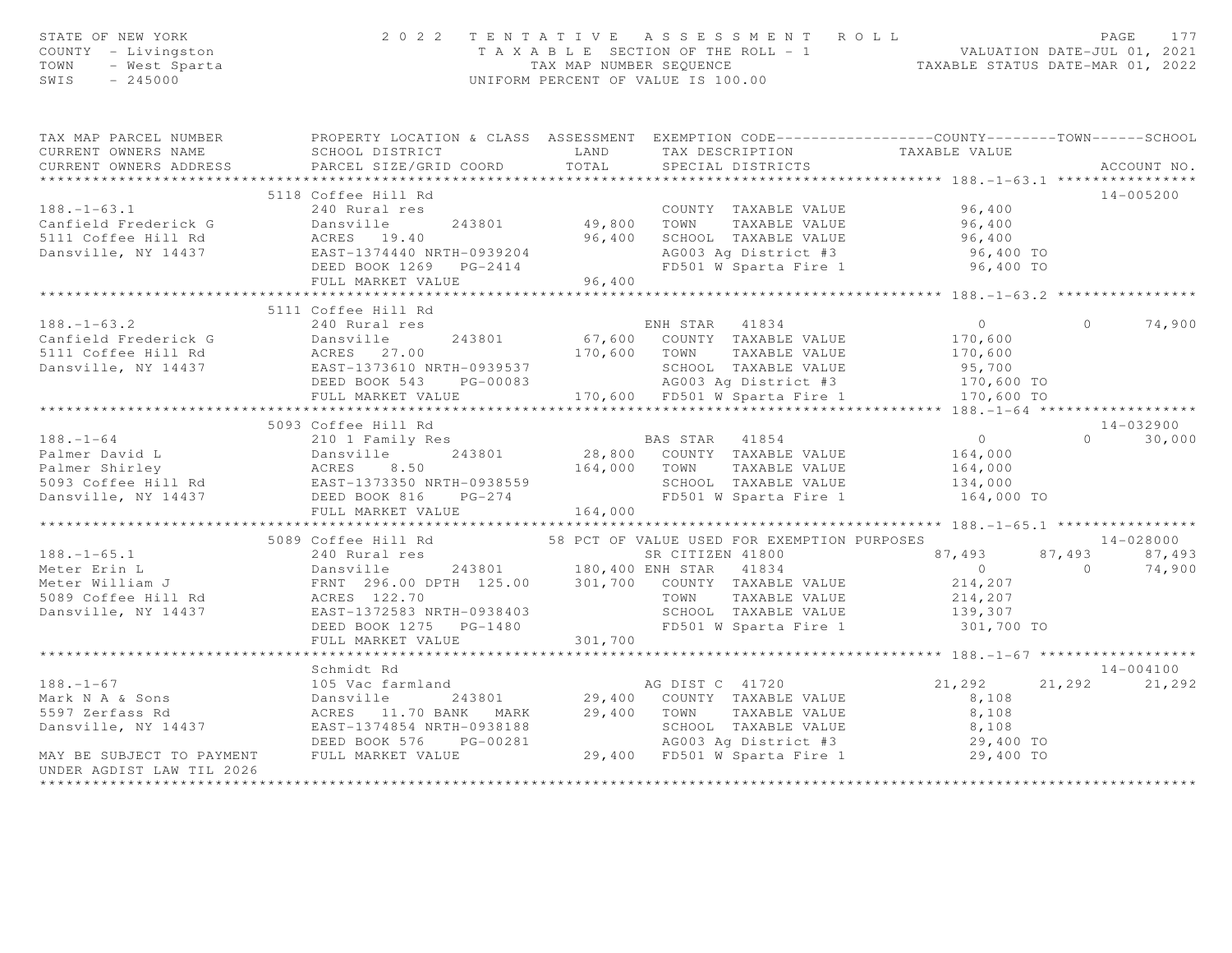| STATE OF NEW YORK<br>COUNTY - Livingston<br>TOWN<br>- West Sparta<br>SWIS<br>$-245000$ | 2 0 2 2                                                                                                                                      | T A X A B L E SECTION OF THE ROLL - 1<br>TAX MAP NUMBER SEOUENCE<br>UNIFORM PERCENT OF VALUE IS 100.00 |                | TENTATIVE ASSESSMENT ROLL             | VALUATION DAIR USE<br>TAXABLE STATUS DATE-MAR 01, 2022        | PAGE    | 178           |
|----------------------------------------------------------------------------------------|----------------------------------------------------------------------------------------------------------------------------------------------|--------------------------------------------------------------------------------------------------------|----------------|---------------------------------------|---------------------------------------------------------------|---------|---------------|
| TAX MAP PARCEL NUMBER<br>CURRENT OWNERS NAME<br>CURRENT OWNERS ADDRESS                 | PROPERTY LOCATION & CLASS ASSESSMENT EXEMPTION CODE---------------COUNTY-------TOWN------SCHOOL<br>SCHOOL DISTRICT<br>PARCEL SIZE/GRID COORD | LAND<br>TOTAL                                                                                          |                | TAX DESCRIPTION<br>SPECIAL DISTRICTS  | TAXABLE VALUE                                                 |         | ACCOUNT NO.   |
|                                                                                        | 9470 Schmidt Rd                                                                                                                              |                                                                                                        |                |                                       |                                                               |         |               |
| $188. - 1 - 68.2$                                                                      | 500 Rec & Entert                                                                                                                             |                                                                                                        |                | COUNTY TAXABLE VALUE                  | 679,300                                                       |         |               |
| Hope Valley Ministry Inc.                                                              | Dansville<br>243801                                                                                                                          | 91,900                                                                                                 | TOWN           | TAXABLE VALUE                         | 679,300                                                       |         |               |
| 9470 Schmidt Rd                                                                        | ACRES 48.79                                                                                                                                  | 679,300                                                                                                |                | SCHOOL TAXABLE VALUE                  | 679,300                                                       |         |               |
| Dansville, NY 14437                                                                    | EAST-1374446 NRTH-0937744                                                                                                                    |                                                                                                        |                | FD501 W Sparta Fire 1                 | 679,300 TO                                                    |         |               |
|                                                                                        | DEED BOOK 1264 PG-1905                                                                                                                       |                                                                                                        |                |                                       |                                                               |         |               |
|                                                                                        | FULL MARKET VALUE                                                                                                                            | 679,300                                                                                                |                |                                       |                                                               |         |               |
|                                                                                        |                                                                                                                                              | **********                                                                                             |                |                                       | **************************** 188. -1-68. 12 **********        |         |               |
|                                                                                        | 9500 Schmidt Rd                                                                                                                              |                                                                                                        |                |                                       |                                                               |         |               |
| $188. - 1 - 68.12$                                                                     | 210 1 Family Res                                                                                                                             |                                                                                                        |                | COUNTY TAXABLE VALUE                  | 42,600                                                        |         |               |
| Robards William J                                                                      | Dansville<br>243801                                                                                                                          | 17,400                                                                                                 | TOWN           | TAXABLE VALUE                         | 42,600                                                        |         |               |
| Robards Shirley<br>9500 Schmidt Rd                                                     | ACRES<br>6.50                                                                                                                                | 42,600                                                                                                 |                | SCHOOL TAXABLE VALUE                  | 42,600                                                        |         |               |
| Dansville, NY 14437                                                                    | EAST-1374680 NRTH-0936629<br>DEED BOOK 753<br>PG-00318                                                                                       |                                                                                                        |                | FD501 W Sparta Fire 1                 | 42,600 TO                                                     |         |               |
|                                                                                        | FULL MARKET VALUE                                                                                                                            | 42,600                                                                                                 |                |                                       |                                                               |         |               |
|                                                                                        | *********************                                                                                                                        |                                                                                                        |                |                                       | ******************************* 188. -1-68.13 *************** |         |               |
|                                                                                        | Schmidt Rd                                                                                                                                   |                                                                                                        |                |                                       |                                                               |         |               |
| $188. - 1 - 68.13$                                                                     | 314 Rural vac<10                                                                                                                             |                                                                                                        |                | COUNTY TAXABLE VALUE                  | 13,400                                                        |         |               |
| Karle Lawrence D                                                                       | 243801<br>Dansville                                                                                                                          | 13,400                                                                                                 | TOWN           | TAXABLE VALUE                         | 13,400                                                        |         |               |
| Karle Roberta G                                                                        | ACRES<br>9.57                                                                                                                                | 13,400                                                                                                 |                | SCHOOL TAXABLE VALUE                  | 13,400                                                        |         |               |
| 9654 Schmidt Rd                                                                        | EAST-1374643 NRTH-0936228                                                                                                                    |                                                                                                        |                | FD501 W Sparta Fire 1                 | 13,400 TO                                                     |         |               |
| Dansville, NY 14437                                                                    | DEED BOOK 1243 PG-347                                                                                                                        |                                                                                                        |                |                                       |                                                               |         |               |
|                                                                                        | FULL MARKET VALUE                                                                                                                            | 13,400                                                                                                 |                |                                       |                                                               |         |               |
|                                                                                        | *******************                                                                                                                          |                                                                                                        |                |                                       |                                                               |         |               |
|                                                                                        | Schmidt Rd                                                                                                                                   |                                                                                                        |                |                                       |                                                               |         | $14 - 041050$ |
| $188. - 1 - 68.111$<br>Deslandes Suzanne J                                             | 314 Rural vac<10<br>243801<br>Dansville                                                                                                      |                                                                                                        | TOWN           | COUNTY TAXABLE VALUE<br>TAXABLE VALUE | 10,000                                                        |         |               |
| Whiteman David T                                                                       | ACRES<br>5.41                                                                                                                                | 10,000<br>10,000                                                                                       |                | SCHOOL TAXABLE VALUE                  | 10,000<br>10,000                                              |         |               |
| Sheri Gerber                                                                           | EAST-1374732 NRTH-0936875                                                                                                                    |                                                                                                        |                | FD501 W Sparta Fire 1                 | 10,000 TO                                                     |         |               |
| 28 Liberty St                                                                          | DEED BOOK 1258 PG-1535                                                                                                                       |                                                                                                        |                |                                       |                                                               |         |               |
| Dansville, NY 14437                                                                    | FULL MARKET VALUE                                                                                                                            | 10,000                                                                                                 |                |                                       |                                                               |         |               |
| ********************                                                                   | ************************                                                                                                                     |                                                                                                        |                |                                       |                                                               |         |               |
|                                                                                        | 9488 Schmidt Rd                                                                                                                              |                                                                                                        |                |                                       |                                                               |         |               |
| $188. - 1 - 68.112$                                                                    | 210 1 Family Res                                                                                                                             |                                                                                                        | BAS STAR 41854 |                                       | $\overline{0}$                                                | $\circ$ | 30,000        |
| Genung Shawn                                                                           | Dansville<br>243801                                                                                                                          |                                                                                                        |                | 28,000 COUNTY TAXABLE VALUE           | 180,900                                                       |         |               |
| Genung Tammy L                                                                         | 6.83<br>ACRES                                                                                                                                | 180,900                                                                                                | TOWN           | TAXABLE VALUE                         | 180,900                                                       |         |               |
| 9488 Schmidt Rd                                                                        | EAST-1374780 NRTH-0937067                                                                                                                    |                                                                                                        |                | SCHOOL TAXABLE VALUE                  | 150,900                                                       |         |               |
| Dansville, NY 14437                                                                    | DEED BOOK 1147 PG-269                                                                                                                        |                                                                                                        |                | FD501 W Sparta Fire 1                 | 180,900 TO                                                    |         |               |
|                                                                                        | FULL MARKET VALUE                                                                                                                            | 180,900                                                                                                |                |                                       |                                                               |         |               |
|                                                                                        | 9505 Schmidt Rd                                                                                                                              |                                                                                                        |                |                                       |                                                               |         | 14-011832     |
| $188. - 1 - 69.11$                                                                     | 270 Mfg housing                                                                                                                              |                                                                                                        |                | COUNTY TAXABLE VALUE                  | 25,700                                                        |         |               |
| Christiano Shirley                                                                     | 243801<br>Dansville                                                                                                                          | 10,600                                                                                                 | TOWN           | TAXABLE VALUE                         | 25,700                                                        |         |               |
| 9505 Schmidt Rd                                                                        | FRNT 330.00 DPTH 108.10                                                                                                                      | 25,700                                                                                                 |                | SCHOOL TAXABLE VALUE                  | 25,700                                                        |         |               |
| Dansville, NY 14437                                                                    | EAST-1375323 NRTH-0936458                                                                                                                    |                                                                                                        |                | FD501 W Sparta Fire 1                 | 25,700 TO                                                     |         |               |
|                                                                                        | DEED BOOK 1046 PG-176                                                                                                                        |                                                                                                        |                |                                       |                                                               |         |               |
|                                                                                        | FULL MARKET VALUE                                                                                                                            | 25,700                                                                                                 |                |                                       |                                                               |         |               |
|                                                                                        |                                                                                                                                              |                                                                                                        |                |                                       |                                                               |         |               |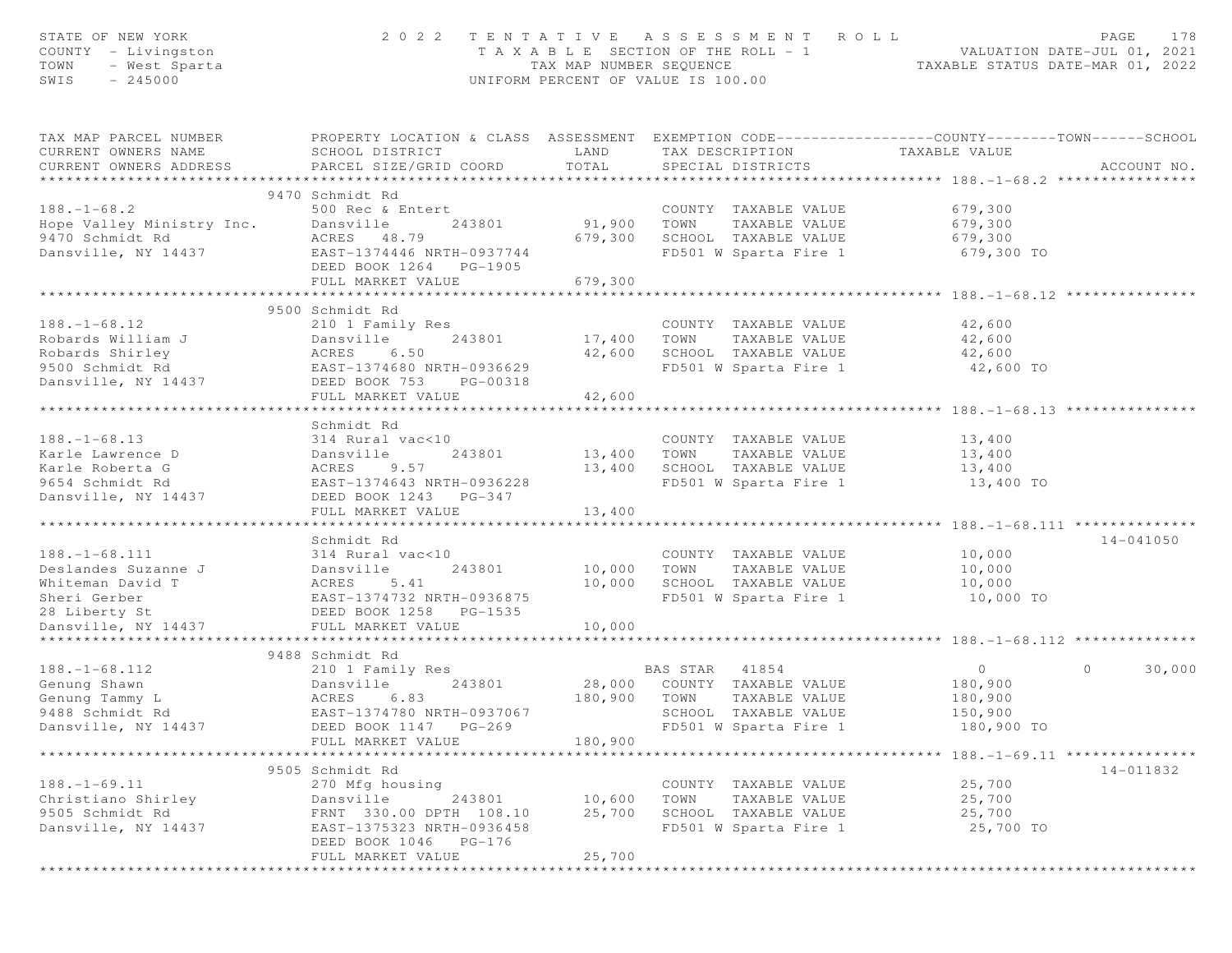| STATE OF NEW YORK<br>COUNTY - Livingston<br>TOWN<br>- West Sparta<br>SWIS<br>$-245000$                   | 2 0 2 2                                                                                                                                                     | T A X A B L E SECTION OF THE ROLL - 1<br>TAX MAP NUMBER SEQUENCE<br>UNIFORM PERCENT OF VALUE IS 100.00 |                        | TENTATIVE ASSESSMENT ROLL                                                                       | TAXABLE STATUS DATE-MAR 01, 2022                              | PAGE<br>VALUATION DATE-JUL 01, 2021 | 179    |
|----------------------------------------------------------------------------------------------------------|-------------------------------------------------------------------------------------------------------------------------------------------------------------|--------------------------------------------------------------------------------------------------------|------------------------|-------------------------------------------------------------------------------------------------|---------------------------------------------------------------|-------------------------------------|--------|
| TAX MAP PARCEL NUMBER<br>CURRENT OWNERS NAME<br>CURRENT OWNERS ADDRESS<br>****************************** | PROPERTY LOCATION & CLASS ASSESSMENT EXEMPTION CODE----------------COUNTY-------TOWN------SCHOOL<br>SCHOOL DISTRICT<br>PARCEL SIZE/GRID COORD               | LAND<br>TOTAL                                                                                          | TAX DESCRIPTION        | SPECIAL DISTRICTS                                                                               | TAXABLE VALUE                                                 | ACCOUNT NO.                         |        |
| $188. - 1 - 69.12$<br>Mark N.A. & Sons, Inc.<br>5597 Zerfass Rd<br>Dansville, NY 14437                   | Schmidt Rd<br>314 Rural vac<10<br>Dansville<br>243801<br>ACRES<br>2.03 BANK MARK<br>EAST-1375518 NRTH-0936459<br>DEED BOOK 1244 PG-317<br>FULL MARKET VALUE | 9,200<br>9,200<br>9,200                                                                                | TOWN                   | COUNTY TAXABLE VALUE<br>TAXABLE VALUE<br>SCHOOL TAXABLE VALUE<br>FD501 W Sparta Fire 1          | 9,200<br>9,200<br>9,200<br>9,200 TO                           |                                     |        |
|                                                                                                          | *********************************                                                                                                                           |                                                                                                        |                        |                                                                                                 |                                                               |                                     |        |
| $188. - 1 - 70.21$<br>Meter Willam J<br>5067 Coffee Hill Rd<br>Dansville, NY 14437                       | 5067 Coffee Hill Rd<br>210 1 Family Res<br>Dansville<br>243801<br>5.70<br>ACRES<br>EAST-1372715 NRTH-0937591<br>DEED BOOK 1084 PG-202<br>FULL MARKET VALUE  | 25,200<br>295,500<br>295,500                                                                           | BAS STAR<br>TOWN       | 41854<br>COUNTY TAXABLE VALUE<br>TAXABLE VALUE<br>SCHOOL TAXABLE VALUE<br>FD501 W Sparta Fire 1 | $\overline{0}$<br>295,500<br>295,500<br>265,500<br>295,500 TO | 14-028100<br>$\Omega$               | 30,000 |
|                                                                                                          |                                                                                                                                                             |                                                                                                        |                        |                                                                                                 | ************** 188.-1-71.1 ***                                |                                     |        |
| $188. - 1 - 71.1$<br>Carey Richard<br>9530 Coffee Hill Rd<br>Dansville, NY 14437                         | 9530 Coffee Hill Rd<br>240 Rural res<br>243801<br>Dansville<br>ACRES 22.40<br>EAST-1371445 NRTH-0936974<br>DEED BOOK 964<br>$PG-109$<br>FULL MARKET VALUE   | 60,200<br>145,300<br>145,300                                                                           | BAS STAR 41854<br>TOWN | COUNTY TAXABLE VALUE<br>TAXABLE VALUE<br>SCHOOL TAXABLE VALUE<br>FD501 W Sparta Fire 1          | $\overline{0}$<br>145,300<br>145,300<br>115,300<br>145,300 TO | 14-018500<br>$\Omega$               | 30,000 |
|                                                                                                          | * * * * * * * * * * * * * * * * * * *                                                                                                                       |                                                                                                        |                        |                                                                                                 |                                                               |                                     |        |
| $188. - 1 - 71.211$<br>Summers Nadean<br>9556 Samples Corners Rd<br>Dansville, NY 14437                  | Samples Corners Rd<br>314 Rural vac<10<br>243801<br>Dansville<br>ACRES<br>5.10<br>EAST-1371646 NRTH-0936345<br>DEED BOOK 1059 PG-161                        | 17,200<br>17,200                                                                                       | TOWN                   | COUNTY TAXABLE VALUE<br>TAXABLE VALUE<br>SCHOOL TAXABLE VALUE<br>FD501 W Sparta Fire 1          | 17,200<br>17,200<br>17,200<br>17,200 TO                       |                                     |        |
|                                                                                                          | FULL MARKET VALUE                                                                                                                                           | 17,200                                                                                                 |                        |                                                                                                 |                                                               |                                     |        |
|                                                                                                          | 9556 Samples Corners Rd                                                                                                                                     |                                                                                                        |                        |                                                                                                 |                                                               |                                     |        |
| $188. - 1 - 71.212$<br>Summers Nadean<br>9556 Samples Corners Rd<br>Dansville, NY 14437                  | 210 1 Family Res<br>Dansville<br>243801<br><b>ACRES</b><br>2.15 BANK<br>CCU<br>EAST-1371884 NRTH-0936512<br>DEED BOOK 825<br>$PG-133$<br>FULL MARKET VALUE  | 16,000<br>199,100<br>199,100                                                                           | ENH STAR<br>TOWN       | 41834<br>COUNTY TAXABLE VALUE<br>TAXABLE VALUE<br>SCHOOL TAXABLE VALUE<br>FD501 W Sparta Fire 1 | $\circ$<br>199,100<br>199,100<br>124,200<br>199,100 TO        | $\circ$                             | 74,900 |
|                                                                                                          |                                                                                                                                                             |                                                                                                        |                        |                                                                                                 | **************************** 188.472 *******************      |                                     |        |
| $188. - 1 - 72$<br>Maracle William<br>9459 Meter Rd<br>Dansville, NY 14437                               | Coffee Hill Rd<br>322 Rural vac>10<br>243801<br>Dansville<br>ACRES<br>44.20<br>EAST-1370465 NRTH-0936905                                                    | 88,600<br>88,600                                                                                       | TOWN                   | COUNTY TAXABLE VALUE<br>TAXABLE VALUE<br>SCHOOL TAXABLE VALUE<br>FD501 W Sparta Fire 1          | 88,600<br>88,600<br>88,600<br>88,600 TO                       | 14-026900                           |        |
|                                                                                                          | FULL MARKET VALUE                                                                                                                                           | 88,600                                                                                                 |                        |                                                                                                 |                                                               |                                     |        |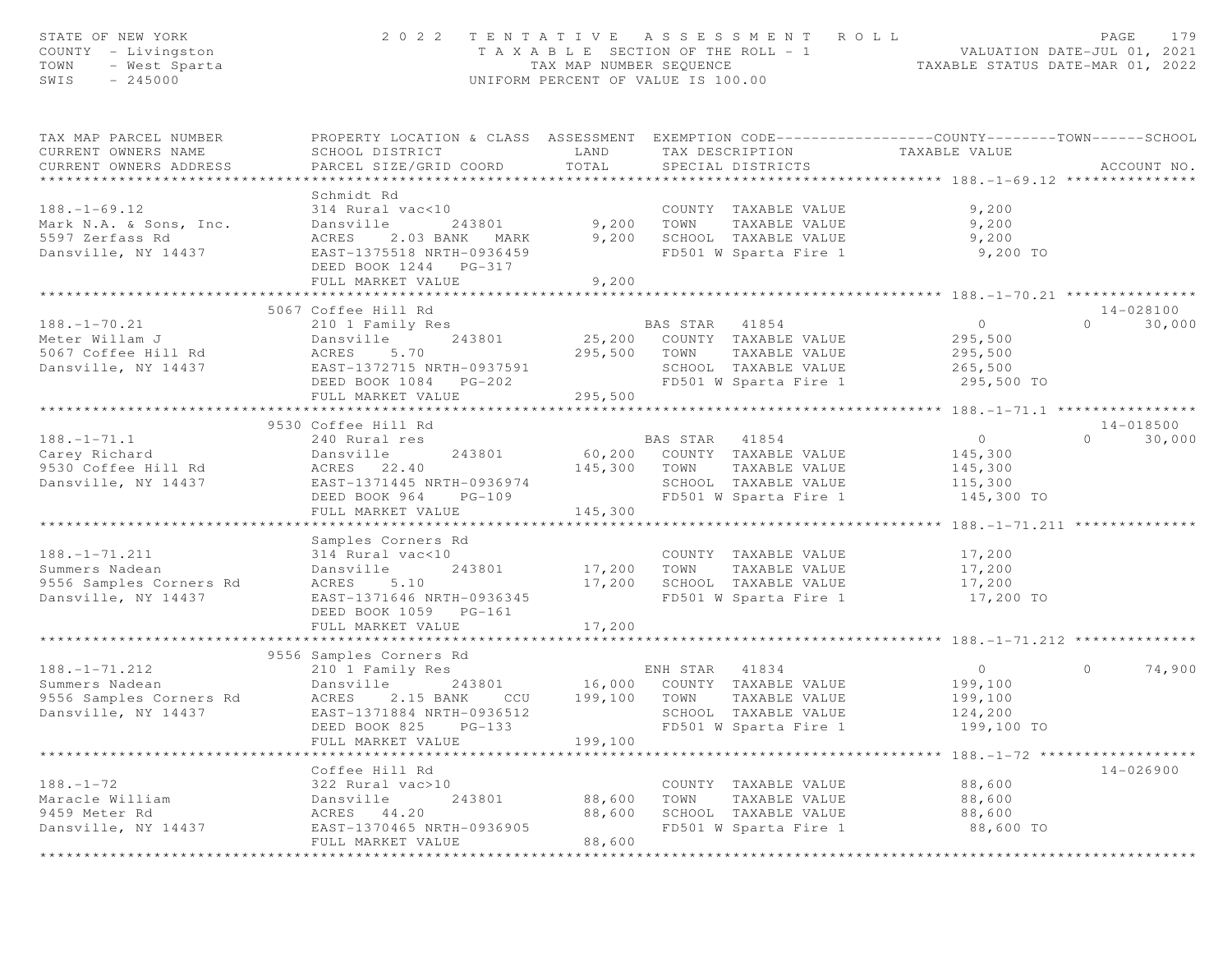| TAX MAP PARCEL NUMBER THE PROPERTY LOCATION & CLASS ASSESSMENT EXEMPTION CODE---------------COUNTY-------TOWN------SCHOOL<br>CURRENT OWNERS NAME<br>SCHOOL DISTRICT<br>LAND<br>TAX DESCRIPTION<br>TAXABLE VALUE<br>TOTAL<br>CURRENT OWNERS ADDRESS<br>PARCEL SIZE/GRID COORD<br>SPECIAL DISTRICTS<br>ACCOUNT NO.<br>***********************<br>4885 Coffee Hill Rd<br>$188. - 1 - 73.2$<br>210 1 Family Res<br>$\overline{0}$<br>BAS STAR 41854<br>$\Omega$<br>30,000<br>17,900 COUNTY TAXABLE VALUE<br>243801<br>76,600<br>188.-1-73.2<br>Gibson Mikael R<br>Riedl-Gibson Christina A<br>4885 Coffee Hill Rd<br>Number 1885 Corporation Number 2.87<br>Number 2.87<br>1885 Coffee Hill Rd<br>Number 2.87<br>DEED BOOK 1129 PG-18<br>Number VALUE<br>76,600 TOWN TAXABLE VALUE<br>76,600<br>SCHOOL TAXABLE VALUE<br>46,600<br>FD501 W Sparta Fire 1<br>76,600 TO<br>FULL MARKET VALUE<br>76,600<br>Coffee Hill Rd<br>$188. - 1 - 73.12$<br>322 Rural vac>10<br>COUNTY TAXABLE VALUE<br>33,000<br>188.-1-73.12<br>Button Steven L<br>Foster Chad<br>13 Jefferson St<br>13 Jefferson St<br>243801<br>EAST-1371494 NRTH-0938326<br>33,000 TOWN<br>TAXABLE VALUE<br>33,000<br>33,000 SCHOOL TAXABLE VALUE<br>33,000<br>FD501 W Sparta Fire 1<br>33,000 TO<br>Dansville, NY 14437<br>DEED BOOK 868 PG-326<br>33,000<br>FULL MARKET VALUE<br>*******************************<br>************************************** 188. -1-73. 111 ***************<br>* * * * * * * * * * * * *<br>$14 - 024100$<br>4891 Coffee Hill Rd<br>$188. - 1 - 73.111$<br>240 Rural res<br>COUNTY TAXABLE VALUE 187,100<br>187,100 TO<br>DEED BOOK 1286 PG-669<br>FULL MARKET VALUE<br>187,100<br>***************************<br>4886 Coffee Hill Rd<br>$188. - 1 - 73.112$<br>312 Vac w/imprv<br>COUNTY TAXABLE VALUE<br>33,000<br>Dansville<br>ACRES 7.50<br>EAST-1371184 NRTH-0938362<br>DEED BOOK 1242 PG-236<br>29,600 TOWN TAXABLE VALUE<br>33,000 SCHOOL TAXABLE VALUE<br>FD501 W Sparta Fire 1<br>Piedmonte Daniel R<br>33,000<br>Piedmonte Gail D<br>213 M Mais 21<br>33,000 SCHOOL TAXABLE VALUE<br>33,000<br>213 N Main St<br>Wayland, NY 14572<br>33,000 TO<br>Wayland, NY 14572<br>FULL MARKET VALUE<br>33,000<br>**********************<br>14-024200<br>4888 Coffee Hill Rd<br>$188. - 1 - 74$<br>194,900<br>210 1 Family Res<br>COUNTY TAXABLE VALUE<br>Dansville<br>Dansville 243801 16,000 TOWN TAXABLE_VALUE<br>FRNT 335.33 DPTH 160.75 194,900 SCHOOL TAXABLE_VALUE<br>Padden Allison K<br>194,900<br>Paddan Kevin<br>194,900<br>1<br>1888 Coffee Hill Rd<br>DEED BOOK 1300 PG-1173<br>DEED BOOK 1300 PG-1173<br>FD501 W Sparta Fire 1 194,900 TO<br>194,900<br>FULL MARKET VALUE<br>PRIOR OWNER ON 3/01/2022<br>Padden Allison K | STATE OF NEW YORK<br>COUNTY - Livingston<br>TOWN - West Sparta |  | 2022 TENTATIVE ASSESSMENT ROLL<br>TAXABLE SECTION OF THE ROLL - 1<br>TAXABLE STATUS DATE-JUL 01, 2021<br>TAXABLE STATUS DATE-MAR 01, 2022<br>UNIFORM PERCENT OF VALUE IS 100.00 | PAGE<br>180 |
|----------------------------------------------------------------------------------------------------------------------------------------------------------------------------------------------------------------------------------------------------------------------------------------------------------------------------------------------------------------------------------------------------------------------------------------------------------------------------------------------------------------------------------------------------------------------------------------------------------------------------------------------------------------------------------------------------------------------------------------------------------------------------------------------------------------------------------------------------------------------------------------------------------------------------------------------------------------------------------------------------------------------------------------------------------------------------------------------------------------------------------------------------------------------------------------------------------------------------------------------------------------------------------------------------------------------------------------------------------------------------------------------------------------------------------------------------------------------------------------------------------------------------------------------------------------------------------------------------------------------------------------------------------------------------------------------------------------------------------------------------------------------------------------------------------------------------------------------------------------------------------------------------------------------------------------------------------------------------------------------------------------------------------------------------------------------------------------------------------------------------------------------------------------------------------------------------------------------------------------------------------------------------------------------------------------------------------------------------------------------------------------------------------------------------------------------------------------------------------------------------------------------------------------------------------------------------------------------------------------------------------------------------------------------------------------------------------------------------|----------------------------------------------------------------|--|---------------------------------------------------------------------------------------------------------------------------------------------------------------------------------|-------------|
|                                                                                                                                                                                                                                                                                                                                                                                                                                                                                                                                                                                                                                                                                                                                                                                                                                                                                                                                                                                                                                                                                                                                                                                                                                                                                                                                                                                                                                                                                                                                                                                                                                                                                                                                                                                                                                                                                                                                                                                                                                                                                                                                                                                                                                                                                                                                                                                                                                                                                                                                                                                                                                                                                                                            |                                                                |  |                                                                                                                                                                                 |             |
|                                                                                                                                                                                                                                                                                                                                                                                                                                                                                                                                                                                                                                                                                                                                                                                                                                                                                                                                                                                                                                                                                                                                                                                                                                                                                                                                                                                                                                                                                                                                                                                                                                                                                                                                                                                                                                                                                                                                                                                                                                                                                                                                                                                                                                                                                                                                                                                                                                                                                                                                                                                                                                                                                                                            |                                                                |  |                                                                                                                                                                                 |             |
|                                                                                                                                                                                                                                                                                                                                                                                                                                                                                                                                                                                                                                                                                                                                                                                                                                                                                                                                                                                                                                                                                                                                                                                                                                                                                                                                                                                                                                                                                                                                                                                                                                                                                                                                                                                                                                                                                                                                                                                                                                                                                                                                                                                                                                                                                                                                                                                                                                                                                                                                                                                                                                                                                                                            |                                                                |  |                                                                                                                                                                                 |             |
|                                                                                                                                                                                                                                                                                                                                                                                                                                                                                                                                                                                                                                                                                                                                                                                                                                                                                                                                                                                                                                                                                                                                                                                                                                                                                                                                                                                                                                                                                                                                                                                                                                                                                                                                                                                                                                                                                                                                                                                                                                                                                                                                                                                                                                                                                                                                                                                                                                                                                                                                                                                                                                                                                                                            |                                                                |  |                                                                                                                                                                                 |             |
|                                                                                                                                                                                                                                                                                                                                                                                                                                                                                                                                                                                                                                                                                                                                                                                                                                                                                                                                                                                                                                                                                                                                                                                                                                                                                                                                                                                                                                                                                                                                                                                                                                                                                                                                                                                                                                                                                                                                                                                                                                                                                                                                                                                                                                                                                                                                                                                                                                                                                                                                                                                                                                                                                                                            |                                                                |  |                                                                                                                                                                                 |             |
|                                                                                                                                                                                                                                                                                                                                                                                                                                                                                                                                                                                                                                                                                                                                                                                                                                                                                                                                                                                                                                                                                                                                                                                                                                                                                                                                                                                                                                                                                                                                                                                                                                                                                                                                                                                                                                                                                                                                                                                                                                                                                                                                                                                                                                                                                                                                                                                                                                                                                                                                                                                                                                                                                                                            |                                                                |  |                                                                                                                                                                                 |             |
|                                                                                                                                                                                                                                                                                                                                                                                                                                                                                                                                                                                                                                                                                                                                                                                                                                                                                                                                                                                                                                                                                                                                                                                                                                                                                                                                                                                                                                                                                                                                                                                                                                                                                                                                                                                                                                                                                                                                                                                                                                                                                                                                                                                                                                                                                                                                                                                                                                                                                                                                                                                                                                                                                                                            |                                                                |  |                                                                                                                                                                                 |             |
|                                                                                                                                                                                                                                                                                                                                                                                                                                                                                                                                                                                                                                                                                                                                                                                                                                                                                                                                                                                                                                                                                                                                                                                                                                                                                                                                                                                                                                                                                                                                                                                                                                                                                                                                                                                                                                                                                                                                                                                                                                                                                                                                                                                                                                                                                                                                                                                                                                                                                                                                                                                                                                                                                                                            |                                                                |  |                                                                                                                                                                                 |             |
|                                                                                                                                                                                                                                                                                                                                                                                                                                                                                                                                                                                                                                                                                                                                                                                                                                                                                                                                                                                                                                                                                                                                                                                                                                                                                                                                                                                                                                                                                                                                                                                                                                                                                                                                                                                                                                                                                                                                                                                                                                                                                                                                                                                                                                                                                                                                                                                                                                                                                                                                                                                                                                                                                                                            |                                                                |  |                                                                                                                                                                                 |             |
|                                                                                                                                                                                                                                                                                                                                                                                                                                                                                                                                                                                                                                                                                                                                                                                                                                                                                                                                                                                                                                                                                                                                                                                                                                                                                                                                                                                                                                                                                                                                                                                                                                                                                                                                                                                                                                                                                                                                                                                                                                                                                                                                                                                                                                                                                                                                                                                                                                                                                                                                                                                                                                                                                                                            |                                                                |  |                                                                                                                                                                                 |             |
|                                                                                                                                                                                                                                                                                                                                                                                                                                                                                                                                                                                                                                                                                                                                                                                                                                                                                                                                                                                                                                                                                                                                                                                                                                                                                                                                                                                                                                                                                                                                                                                                                                                                                                                                                                                                                                                                                                                                                                                                                                                                                                                                                                                                                                                                                                                                                                                                                                                                                                                                                                                                                                                                                                                            |                                                                |  |                                                                                                                                                                                 |             |
|                                                                                                                                                                                                                                                                                                                                                                                                                                                                                                                                                                                                                                                                                                                                                                                                                                                                                                                                                                                                                                                                                                                                                                                                                                                                                                                                                                                                                                                                                                                                                                                                                                                                                                                                                                                                                                                                                                                                                                                                                                                                                                                                                                                                                                                                                                                                                                                                                                                                                                                                                                                                                                                                                                                            |                                                                |  |                                                                                                                                                                                 |             |
|                                                                                                                                                                                                                                                                                                                                                                                                                                                                                                                                                                                                                                                                                                                                                                                                                                                                                                                                                                                                                                                                                                                                                                                                                                                                                                                                                                                                                                                                                                                                                                                                                                                                                                                                                                                                                                                                                                                                                                                                                                                                                                                                                                                                                                                                                                                                                                                                                                                                                                                                                                                                                                                                                                                            |                                                                |  |                                                                                                                                                                                 |             |
|                                                                                                                                                                                                                                                                                                                                                                                                                                                                                                                                                                                                                                                                                                                                                                                                                                                                                                                                                                                                                                                                                                                                                                                                                                                                                                                                                                                                                                                                                                                                                                                                                                                                                                                                                                                                                                                                                                                                                                                                                                                                                                                                                                                                                                                                                                                                                                                                                                                                                                                                                                                                                                                                                                                            |                                                                |  |                                                                                                                                                                                 |             |
|                                                                                                                                                                                                                                                                                                                                                                                                                                                                                                                                                                                                                                                                                                                                                                                                                                                                                                                                                                                                                                                                                                                                                                                                                                                                                                                                                                                                                                                                                                                                                                                                                                                                                                                                                                                                                                                                                                                                                                                                                                                                                                                                                                                                                                                                                                                                                                                                                                                                                                                                                                                                                                                                                                                            |                                                                |  |                                                                                                                                                                                 |             |
|                                                                                                                                                                                                                                                                                                                                                                                                                                                                                                                                                                                                                                                                                                                                                                                                                                                                                                                                                                                                                                                                                                                                                                                                                                                                                                                                                                                                                                                                                                                                                                                                                                                                                                                                                                                                                                                                                                                                                                                                                                                                                                                                                                                                                                                                                                                                                                                                                                                                                                                                                                                                                                                                                                                            |                                                                |  |                                                                                                                                                                                 |             |
|                                                                                                                                                                                                                                                                                                                                                                                                                                                                                                                                                                                                                                                                                                                                                                                                                                                                                                                                                                                                                                                                                                                                                                                                                                                                                                                                                                                                                                                                                                                                                                                                                                                                                                                                                                                                                                                                                                                                                                                                                                                                                                                                                                                                                                                                                                                                                                                                                                                                                                                                                                                                                                                                                                                            |                                                                |  |                                                                                                                                                                                 |             |
|                                                                                                                                                                                                                                                                                                                                                                                                                                                                                                                                                                                                                                                                                                                                                                                                                                                                                                                                                                                                                                                                                                                                                                                                                                                                                                                                                                                                                                                                                                                                                                                                                                                                                                                                                                                                                                                                                                                                                                                                                                                                                                                                                                                                                                                                                                                                                                                                                                                                                                                                                                                                                                                                                                                            |                                                                |  |                                                                                                                                                                                 |             |
|                                                                                                                                                                                                                                                                                                                                                                                                                                                                                                                                                                                                                                                                                                                                                                                                                                                                                                                                                                                                                                                                                                                                                                                                                                                                                                                                                                                                                                                                                                                                                                                                                                                                                                                                                                                                                                                                                                                                                                                                                                                                                                                                                                                                                                                                                                                                                                                                                                                                                                                                                                                                                                                                                                                            |                                                                |  |                                                                                                                                                                                 |             |
|                                                                                                                                                                                                                                                                                                                                                                                                                                                                                                                                                                                                                                                                                                                                                                                                                                                                                                                                                                                                                                                                                                                                                                                                                                                                                                                                                                                                                                                                                                                                                                                                                                                                                                                                                                                                                                                                                                                                                                                                                                                                                                                                                                                                                                                                                                                                                                                                                                                                                                                                                                                                                                                                                                                            |                                                                |  |                                                                                                                                                                                 |             |
|                                                                                                                                                                                                                                                                                                                                                                                                                                                                                                                                                                                                                                                                                                                                                                                                                                                                                                                                                                                                                                                                                                                                                                                                                                                                                                                                                                                                                                                                                                                                                                                                                                                                                                                                                                                                                                                                                                                                                                                                                                                                                                                                                                                                                                                                                                                                                                                                                                                                                                                                                                                                                                                                                                                            |                                                                |  |                                                                                                                                                                                 |             |
|                                                                                                                                                                                                                                                                                                                                                                                                                                                                                                                                                                                                                                                                                                                                                                                                                                                                                                                                                                                                                                                                                                                                                                                                                                                                                                                                                                                                                                                                                                                                                                                                                                                                                                                                                                                                                                                                                                                                                                                                                                                                                                                                                                                                                                                                                                                                                                                                                                                                                                                                                                                                                                                                                                                            |                                                                |  |                                                                                                                                                                                 |             |
|                                                                                                                                                                                                                                                                                                                                                                                                                                                                                                                                                                                                                                                                                                                                                                                                                                                                                                                                                                                                                                                                                                                                                                                                                                                                                                                                                                                                                                                                                                                                                                                                                                                                                                                                                                                                                                                                                                                                                                                                                                                                                                                                                                                                                                                                                                                                                                                                                                                                                                                                                                                                                                                                                                                            |                                                                |  |                                                                                                                                                                                 |             |
|                                                                                                                                                                                                                                                                                                                                                                                                                                                                                                                                                                                                                                                                                                                                                                                                                                                                                                                                                                                                                                                                                                                                                                                                                                                                                                                                                                                                                                                                                                                                                                                                                                                                                                                                                                                                                                                                                                                                                                                                                                                                                                                                                                                                                                                                                                                                                                                                                                                                                                                                                                                                                                                                                                                            |                                                                |  |                                                                                                                                                                                 |             |
|                                                                                                                                                                                                                                                                                                                                                                                                                                                                                                                                                                                                                                                                                                                                                                                                                                                                                                                                                                                                                                                                                                                                                                                                                                                                                                                                                                                                                                                                                                                                                                                                                                                                                                                                                                                                                                                                                                                                                                                                                                                                                                                                                                                                                                                                                                                                                                                                                                                                                                                                                                                                                                                                                                                            |                                                                |  |                                                                                                                                                                                 |             |
|                                                                                                                                                                                                                                                                                                                                                                                                                                                                                                                                                                                                                                                                                                                                                                                                                                                                                                                                                                                                                                                                                                                                                                                                                                                                                                                                                                                                                                                                                                                                                                                                                                                                                                                                                                                                                                                                                                                                                                                                                                                                                                                                                                                                                                                                                                                                                                                                                                                                                                                                                                                                                                                                                                                            |                                                                |  |                                                                                                                                                                                 |             |
|                                                                                                                                                                                                                                                                                                                                                                                                                                                                                                                                                                                                                                                                                                                                                                                                                                                                                                                                                                                                                                                                                                                                                                                                                                                                                                                                                                                                                                                                                                                                                                                                                                                                                                                                                                                                                                                                                                                                                                                                                                                                                                                                                                                                                                                                                                                                                                                                                                                                                                                                                                                                                                                                                                                            |                                                                |  |                                                                                                                                                                                 |             |
|                                                                                                                                                                                                                                                                                                                                                                                                                                                                                                                                                                                                                                                                                                                                                                                                                                                                                                                                                                                                                                                                                                                                                                                                                                                                                                                                                                                                                                                                                                                                                                                                                                                                                                                                                                                                                                                                                                                                                                                                                                                                                                                                                                                                                                                                                                                                                                                                                                                                                                                                                                                                                                                                                                                            |                                                                |  |                                                                                                                                                                                 |             |
|                                                                                                                                                                                                                                                                                                                                                                                                                                                                                                                                                                                                                                                                                                                                                                                                                                                                                                                                                                                                                                                                                                                                                                                                                                                                                                                                                                                                                                                                                                                                                                                                                                                                                                                                                                                                                                                                                                                                                                                                                                                                                                                                                                                                                                                                                                                                                                                                                                                                                                                                                                                                                                                                                                                            |                                                                |  |                                                                                                                                                                                 |             |
|                                                                                                                                                                                                                                                                                                                                                                                                                                                                                                                                                                                                                                                                                                                                                                                                                                                                                                                                                                                                                                                                                                                                                                                                                                                                                                                                                                                                                                                                                                                                                                                                                                                                                                                                                                                                                                                                                                                                                                                                                                                                                                                                                                                                                                                                                                                                                                                                                                                                                                                                                                                                                                                                                                                            |                                                                |  |                                                                                                                                                                                 |             |
|                                                                                                                                                                                                                                                                                                                                                                                                                                                                                                                                                                                                                                                                                                                                                                                                                                                                                                                                                                                                                                                                                                                                                                                                                                                                                                                                                                                                                                                                                                                                                                                                                                                                                                                                                                                                                                                                                                                                                                                                                                                                                                                                                                                                                                                                                                                                                                                                                                                                                                                                                                                                                                                                                                                            |                                                                |  |                                                                                                                                                                                 |             |
|                                                                                                                                                                                                                                                                                                                                                                                                                                                                                                                                                                                                                                                                                                                                                                                                                                                                                                                                                                                                                                                                                                                                                                                                                                                                                                                                                                                                                                                                                                                                                                                                                                                                                                                                                                                                                                                                                                                                                                                                                                                                                                                                                                                                                                                                                                                                                                                                                                                                                                                                                                                                                                                                                                                            |                                                                |  |                                                                                                                                                                                 |             |
|                                                                                                                                                                                                                                                                                                                                                                                                                                                                                                                                                                                                                                                                                                                                                                                                                                                                                                                                                                                                                                                                                                                                                                                                                                                                                                                                                                                                                                                                                                                                                                                                                                                                                                                                                                                                                                                                                                                                                                                                                                                                                                                                                                                                                                                                                                                                                                                                                                                                                                                                                                                                                                                                                                                            |                                                                |  |                                                                                                                                                                                 |             |
|                                                                                                                                                                                                                                                                                                                                                                                                                                                                                                                                                                                                                                                                                                                                                                                                                                                                                                                                                                                                                                                                                                                                                                                                                                                                                                                                                                                                                                                                                                                                                                                                                                                                                                                                                                                                                                                                                                                                                                                                                                                                                                                                                                                                                                                                                                                                                                                                                                                                                                                                                                                                                                                                                                                            |                                                                |  |                                                                                                                                                                                 |             |
|                                                                                                                                                                                                                                                                                                                                                                                                                                                                                                                                                                                                                                                                                                                                                                                                                                                                                                                                                                                                                                                                                                                                                                                                                                                                                                                                                                                                                                                                                                                                                                                                                                                                                                                                                                                                                                                                                                                                                                                                                                                                                                                                                                                                                                                                                                                                                                                                                                                                                                                                                                                                                                                                                                                            |                                                                |  |                                                                                                                                                                                 |             |
|                                                                                                                                                                                                                                                                                                                                                                                                                                                                                                                                                                                                                                                                                                                                                                                                                                                                                                                                                                                                                                                                                                                                                                                                                                                                                                                                                                                                                                                                                                                                                                                                                                                                                                                                                                                                                                                                                                                                                                                                                                                                                                                                                                                                                                                                                                                                                                                                                                                                                                                                                                                                                                                                                                                            |                                                                |  |                                                                                                                                                                                 |             |
|                                                                                                                                                                                                                                                                                                                                                                                                                                                                                                                                                                                                                                                                                                                                                                                                                                                                                                                                                                                                                                                                                                                                                                                                                                                                                                                                                                                                                                                                                                                                                                                                                                                                                                                                                                                                                                                                                                                                                                                                                                                                                                                                                                                                                                                                                                                                                                                                                                                                                                                                                                                                                                                                                                                            |                                                                |  |                                                                                                                                                                                 |             |
|                                                                                                                                                                                                                                                                                                                                                                                                                                                                                                                                                                                                                                                                                                                                                                                                                                                                                                                                                                                                                                                                                                                                                                                                                                                                                                                                                                                                                                                                                                                                                                                                                                                                                                                                                                                                                                                                                                                                                                                                                                                                                                                                                                                                                                                                                                                                                                                                                                                                                                                                                                                                                                                                                                                            |                                                                |  |                                                                                                                                                                                 |             |
|                                                                                                                                                                                                                                                                                                                                                                                                                                                                                                                                                                                                                                                                                                                                                                                                                                                                                                                                                                                                                                                                                                                                                                                                                                                                                                                                                                                                                                                                                                                                                                                                                                                                                                                                                                                                                                                                                                                                                                                                                                                                                                                                                                                                                                                                                                                                                                                                                                                                                                                                                                                                                                                                                                                            |                                                                |  |                                                                                                                                                                                 |             |
|                                                                                                                                                                                                                                                                                                                                                                                                                                                                                                                                                                                                                                                                                                                                                                                                                                                                                                                                                                                                                                                                                                                                                                                                                                                                                                                                                                                                                                                                                                                                                                                                                                                                                                                                                                                                                                                                                                                                                                                                                                                                                                                                                                                                                                                                                                                                                                                                                                                                                                                                                                                                                                                                                                                            |                                                                |  |                                                                                                                                                                                 |             |
|                                                                                                                                                                                                                                                                                                                                                                                                                                                                                                                                                                                                                                                                                                                                                                                                                                                                                                                                                                                                                                                                                                                                                                                                                                                                                                                                                                                                                                                                                                                                                                                                                                                                                                                                                                                                                                                                                                                                                                                                                                                                                                                                                                                                                                                                                                                                                                                                                                                                                                                                                                                                                                                                                                                            |                                                                |  |                                                                                                                                                                                 |             |
|                                                                                                                                                                                                                                                                                                                                                                                                                                                                                                                                                                                                                                                                                                                                                                                                                                                                                                                                                                                                                                                                                                                                                                                                                                                                                                                                                                                                                                                                                                                                                                                                                                                                                                                                                                                                                                                                                                                                                                                                                                                                                                                                                                                                                                                                                                                                                                                                                                                                                                                                                                                                                                                                                                                            |                                                                |  |                                                                                                                                                                                 |             |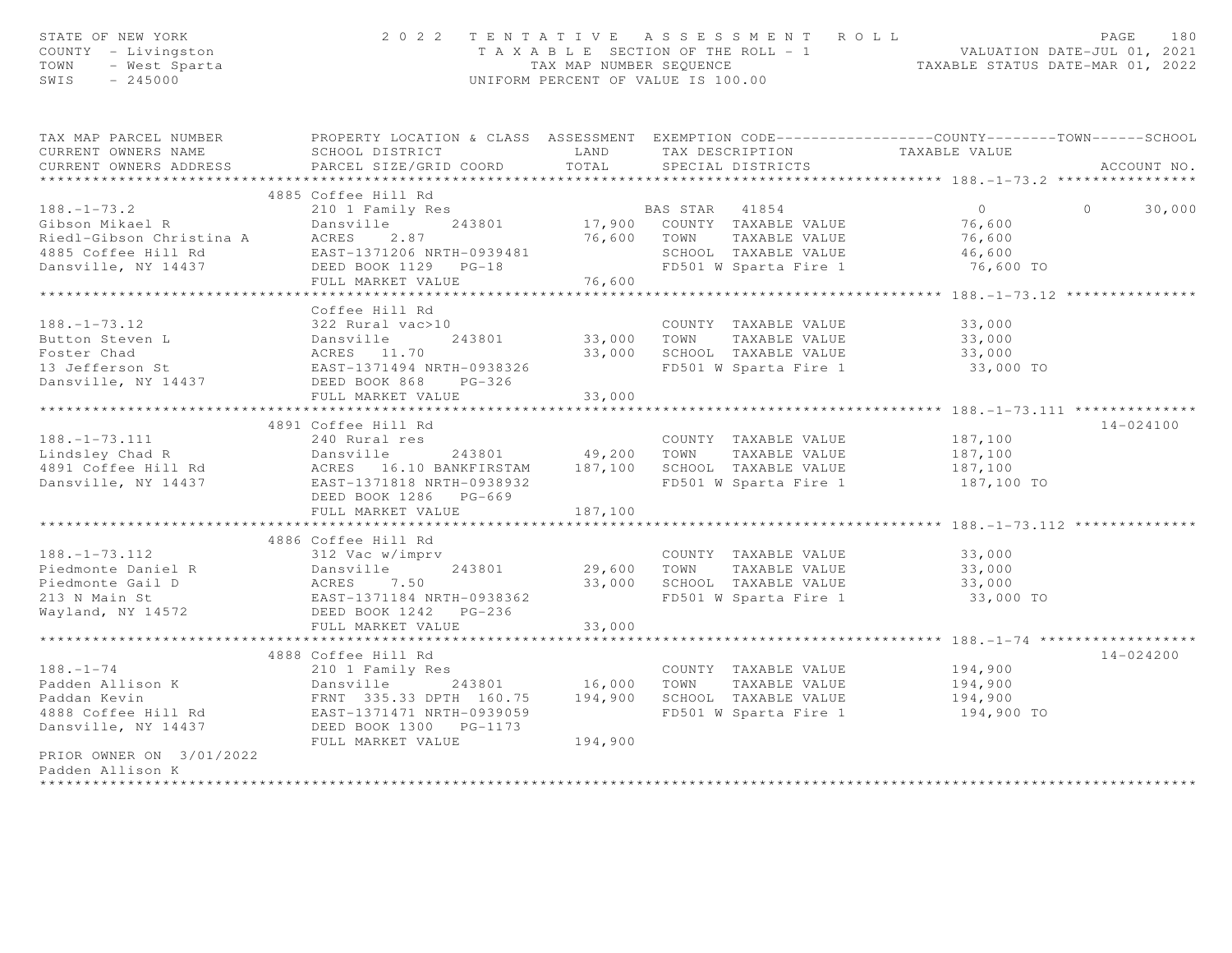| STATE OF NEW YORK<br>STATE OF NEW YORK<br>COUNTY - Livingston<br>TOWN - West Sparta<br>SWIS - 245000                                                                                                                                                                                                                                                                                                                                          | 2022 TENTATIVE ASSESSMENT ROLL                                                                                                                                                       |                  |                             | T A X A B L E SECTION OF THE ROLL - 1<br>TAX MAP NUMBER SEQUENCE<br>UNIFORM PERCENT OF VALUE IS 100.00 |         | PAGE<br>181   |
|-----------------------------------------------------------------------------------------------------------------------------------------------------------------------------------------------------------------------------------------------------------------------------------------------------------------------------------------------------------------------------------------------------------------------------------------------|--------------------------------------------------------------------------------------------------------------------------------------------------------------------------------------|------------------|-----------------------------|--------------------------------------------------------------------------------------------------------|---------|---------------|
| TAX MAP PARCEL NUMBER FROPERTY LOCATION & CLASS ASSESSMENT EXEMPTION CODE---------------COUNTY-------TOWN------SCHOOL                                                                                                                                                                                                                                                                                                                         |                                                                                                                                                                                      |                  |                             |                                                                                                        |         |               |
| CURRENT OWNERS NAME                                                                                                                                                                                                                                                                                                                                                                                                                           | SCHOOL DISTRICT LAND                                                                                                                                                                 |                  |                             | TAX DESCRIPTION TAXABLE VALUE<br>SPECIAL DISTRICTS                                                     |         |               |
| CURRENT OWNERS ADDRESS                                                                                                                                                                                                                                                                                                                                                                                                                        | PARCEL SIZE/GRID COORD TOTAL                                                                                                                                                         |                  |                             |                                                                                                        |         | ACCOUNT NO.   |
|                                                                                                                                                                                                                                                                                                                                                                                                                                               |                                                                                                                                                                                      |                  |                             |                                                                                                        |         |               |
|                                                                                                                                                                                                                                                                                                                                                                                                                                               | Coffee Hill Rd                                                                                                                                                                       |                  |                             |                                                                                                        |         | 14-014900     |
| $188. - 1 - 75$                                                                                                                                                                                                                                                                                                                                                                                                                               | 314 Rural vac<10<br>243801 11,200 COUNTY TAXABLE VALUE 11,200<br>Dansville 243801 11,200 TOWN TAXABLE VALUE 11,200                                                                   |                  |                             |                                                                                                        |         |               |
|                                                                                                                                                                                                                                                                                                                                                                                                                                               |                                                                                                                                                                                      |                  |                             |                                                                                                        |         |               |
|                                                                                                                                                                                                                                                                                                                                                                                                                                               |                                                                                                                                                                                      |                  | 11,200 SCHOOL TAXABLE VALUE | 11,200<br>11,200 TO                                                                                    |         |               |
|                                                                                                                                                                                                                                                                                                                                                                                                                                               |                                                                                                                                                                                      |                  | FD501 W Sparta Fire 1       |                                                                                                        |         |               |
|                                                                                                                                                                                                                                                                                                                                                                                                                                               | FULL MARKET VALUE                                                                                                                                                                    | 11,200           |                             |                                                                                                        |         |               |
|                                                                                                                                                                                                                                                                                                                                                                                                                                               |                                                                                                                                                                                      |                  |                             |                                                                                                        |         |               |
|                                                                                                                                                                                                                                                                                                                                                                                                                                               | 4851 Coffee Hill Rd                                                                                                                                                                  |                  |                             |                                                                                                        |         | 14-014800     |
|                                                                                                                                                                                                                                                                                                                                                                                                                                               |                                                                                                                                                                                      |                  |                             |                                                                                                        |         | $0 \t 74,900$ |
|                                                                                                                                                                                                                                                                                                                                                                                                                                               |                                                                                                                                                                                      |                  |                             |                                                                                                        |         |               |
|                                                                                                                                                                                                                                                                                                                                                                                                                                               |                                                                                                                                                                                      |                  |                             |                                                                                                        |         |               |
|                                                                                                                                                                                                                                                                                                                                                                                                                                               |                                                                                                                                                                                      |                  |                             |                                                                                                        |         |               |
|                                                                                                                                                                                                                                                                                                                                                                                                                                               |                                                                                                                                                                                      |                  |                             |                                                                                                        |         |               |
|                                                                                                                                                                                                                                                                                                                                                                                                                                               |                                                                                                                                                                                      |                  |                             |                                                                                                        |         |               |
| $\begin{array}{lllllllllllllllllllll} \hline & & & & & & & 4851 \text{ Cortree min1 mu & & & & & & \text{ENH STAR} & 41834 \\\text{Garwood John A Jr} & & & & & & & & & \text{Dansville} & 243801 & 32,700 & \text{COUNTY} & \text{TAXABLE VALUE} & 169,900 \\\text{Garwood Francis} & & & & & & & & \text{ACRES} & 8.80 & 169,900 & \text{TONNT} & \text{TAXABLE VALUE} & 169,900 \\\text{4851 Coffee Hill Rd} & & & & & & & & \text{SRAFIS$ |                                                                                                                                                                                      |                  |                             |                                                                                                        |         |               |
|                                                                                                                                                                                                                                                                                                                                                                                                                                               | 4862 Coffee Hill Rd                                                                                                                                                                  |                  |                             |                                                                                                        |         | $14 - 015000$ |
| $188. - 1 - 77$                                                                                                                                                                                                                                                                                                                                                                                                                               | 240 Rural res                                                                                                                                                                        | CERT FORET 47460 |                             | 96,320 96,320 96,320                                                                                   |         |               |
|                                                                                                                                                                                                                                                                                                                                                                                                                                               |                                                                                                                                                                                      |                  |                             |                                                                                                        |         |               |
|                                                                                                                                                                                                                                                                                                                                                                                                                                               |                                                                                                                                                                                      |                  |                             |                                                                                                        |         |               |
|                                                                                                                                                                                                                                                                                                                                                                                                                                               |                                                                                                                                                                                      |                  |                             |                                                                                                        |         |               |
|                                                                                                                                                                                                                                                                                                                                                                                                                                               |                                                                                                                                                                                      |                  |                             |                                                                                                        |         |               |
| 3925 Sheridan Dr. 243801 263,700 TOWN TAXABLE VALUE<br>3925 Sheridan Dr. 2001 2003 263,700 TOWN TAXABLE VALUE<br>263,700 TOWN TAXABLE VALUE 167,380<br>263,700 TOWN TAXABLE VALUE 167,380<br>263,700 TOWN TAXABLE VALUE 167,380<br>263,7                                                                                                                                                                                                      |                                                                                                                                                                                      |                  |                             |                                                                                                        |         |               |
| **********************                                                                                                                                                                                                                                                                                                                                                                                                                        |                                                                                                                                                                                      |                  |                             |                                                                                                        |         |               |
|                                                                                                                                                                                                                                                                                                                                                                                                                                               | 4806 Coffee Hill Rd                                                                                                                                                                  |                  |                             |                                                                                                        |         |               |
| $188. - 1 - 78.11$                                                                                                                                                                                                                                                                                                                                                                                                                            | 240 Rural res                                                                                                                                                                        |                  | AG DIST C 41720             | 36,800 36,800 36,800                                                                                   |         |               |
| Freebie Hill LLC                                                                                                                                                                                                                                                                                                                                                                                                                              | Dansville 243801 255,200 CERT FORET 47460<br>ACRES 158.30 391,300 COUNTY TAXABLE VALUE<br>EAST-1368120 NRTH-0937972 TOWN TAXABLE VALUE<br>DEED BOOK 1107 PG-242 SCHOOL TAXABLE VALUE |                  |                             | 153,776 153,776 153,776                                                                                |         |               |
| 1188218 Aller Rd                                                                                                                                                                                                                                                                                                                                                                                                                              |                                                                                                                                                                                      |                  |                             | 200,724                                                                                                |         |               |
| Dansville, NY 14437                                                                                                                                                                                                                                                                                                                                                                                                                           |                                                                                                                                                                                      |                  |                             | 200,724                                                                                                |         |               |
|                                                                                                                                                                                                                                                                                                                                                                                                                                               |                                                                                                                                                                                      |                  |                             | SCHOOL TAXABLE VALUE 200,724<br>391,300 AG003 Ag District #3 391,300 TO                                |         |               |
| MAY BE SUBJECT TO PAYMENT FULL MARKET VALUE                                                                                                                                                                                                                                                                                                                                                                                                   |                                                                                                                                                                                      |                  |                             |                                                                                                        |         |               |
| UNDER RPTL480A UNTIL 2031                                                                                                                                                                                                                                                                                                                                                                                                                     |                                                                                                                                                                                      |                  | FD501 W Sparta Fire 1       | 391,300 TO                                                                                             |         |               |
|                                                                                                                                                                                                                                                                                                                                                                                                                                               |                                                                                                                                                                                      |                  |                             |                                                                                                        |         |               |
|                                                                                                                                                                                                                                                                                                                                                                                                                                               | 4580 Miller Rd                                                                                                                                                                       |                  |                             |                                                                                                        |         |               |
|                                                                                                                                                                                                                                                                                                                                                                                                                                               |                                                                                                                                                                                      |                  |                             |                                                                                                        | $\circ$ | 30,000        |
|                                                                                                                                                                                                                                                                                                                                                                                                                                               |                                                                                                                                                                                      |                  |                             | $\frac{1}{2}$<br>$\frac{358,500}{258,500}$                                                             |         |               |
|                                                                                                                                                                                                                                                                                                                                                                                                                                               |                                                                                                                                                                                      |                  |                             |                                                                                                        |         |               |
|                                                                                                                                                                                                                                                                                                                                                                                                                                               |                                                                                                                                                                                      |                  |                             |                                                                                                        |         |               |
|                                                                                                                                                                                                                                                                                                                                                                                                                                               |                                                                                                                                                                                      | 358,500          |                             | 358,500 TO                                                                                             |         |               |
|                                                                                                                                                                                                                                                                                                                                                                                                                                               | FULL MARKET VALUE                                                                                                                                                                    |                  |                             |                                                                                                        |         |               |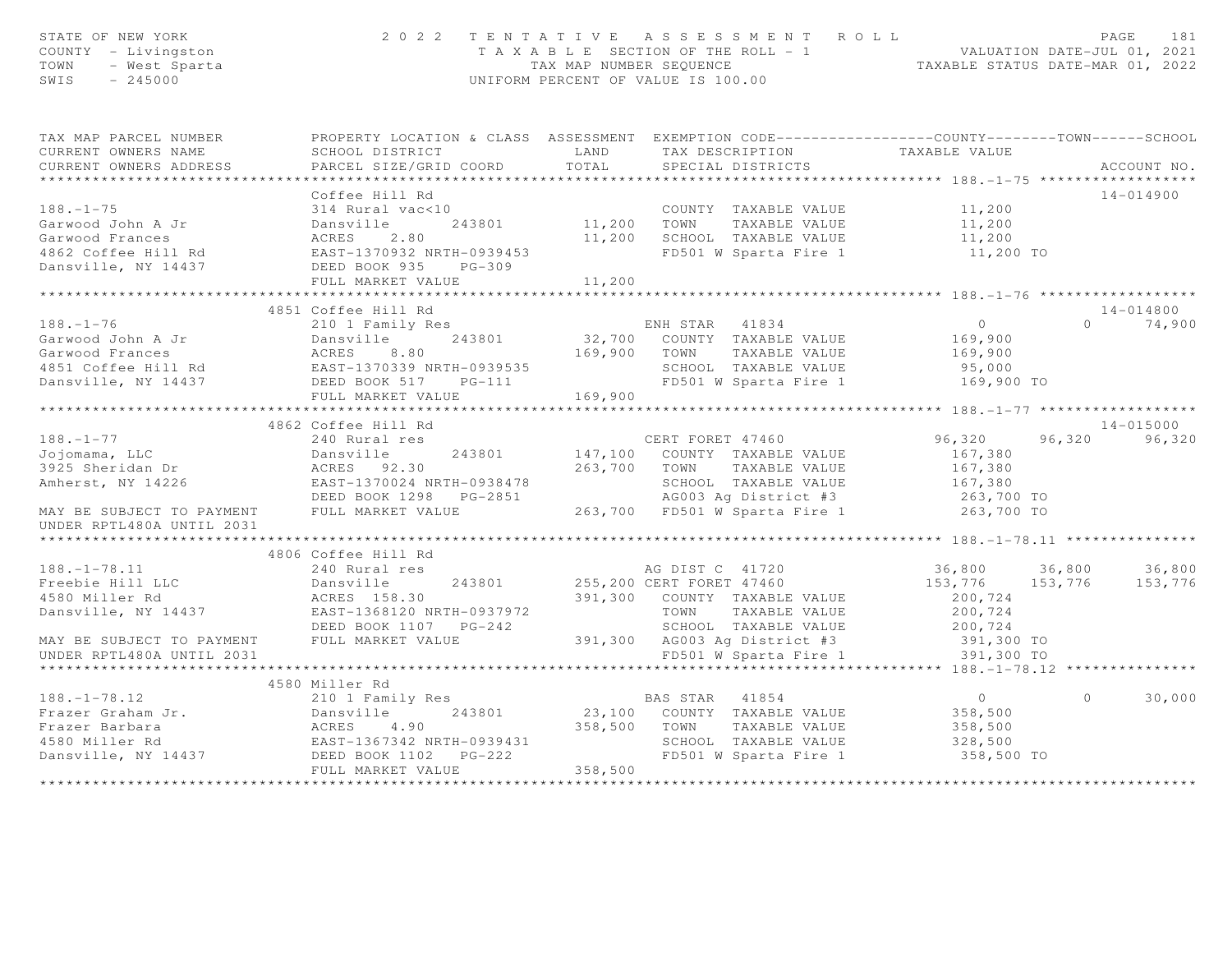| STATE OF NEW YORK<br>COUNTY - Livingston<br>TOWN - West Sparta<br>SWIS - 245000                                                                                                                                                                                                      |                                                                                                                                                                                                                                                                       |          | UNIFORM PERCENT OF VALUE IS 100.00                                 |                                  |                      |
|--------------------------------------------------------------------------------------------------------------------------------------------------------------------------------------------------------------------------------------------------------------------------------------|-----------------------------------------------------------------------------------------------------------------------------------------------------------------------------------------------------------------------------------------------------------------------|----------|--------------------------------------------------------------------|----------------------------------|----------------------|
| TAX MAP PARCEL NUMBER<br>CURRENT OWNERS NAME<br>CURRENT OWNERS ADDRESS                                                                                                                                                                                                               | PROPERTY LOCATION & CLASS ASSESSMENT EXEMPTION CODE----------------COUNTY-------TOWN------SCHOOL<br>PARCEL SIZE/GRID COORD                                                                                                                                            | TOTAL    | SPECIAL DISTRICTS                                                  |                                  | ACCOUNT NO.          |
| $188. - 1 - 79$<br>McAllister Dawn<br>9341 Dansville-Mt Morris Rd<br>Dansville, NY 14437                                                                                                                                                                                             | 9341 Dansville-Mt Morris Rd<br>210 1 Family Res<br>Dansville 243801 4,600 TOWN TAXABLE VALUE 90,400<br>FRNT 122.00 DPTH 125.00 90,400 SCHOOL TAXABLE VALUE 90,400<br>BANKFIRSTAM FD501 W Sparta Fire 1 90,400<br>EAST-1378143 NRTH-0939598 WD501 Woodsville Wtr Imp 1 |          |                                                                    | 90,400 TO                        | 14-007500            |
| PRIOR OWNER ON 3/01/2022<br>McAllister Dawn                                                                                                                                                                                                                                          | DEED BOOK 1300 PG-370<br>FULL MARKET VALUE                                                                                                                                                                                                                            | 90,400   |                                                                    | 1.00 UN                          |                      |
| $188. - 1 - 81$<br>Contract of the Contract Cregory Steven R<br>1976 Millard Fillmore Rd 1980 ACRES 27.00<br>Dansville, NY 14437                                                                                                                                                     | Millard Fillmore Rd<br>322 Rural vac>10<br>Dansville<br>EAST-1370479 NRTH-0943521<br>DEED BOOK 835 PG-221<br>FULL MARKET VALUE                                                                                                                                        | 61,100   | 61,100 SCHOOL TAXABLE VALUE 61,100<br>FD501 W Sparta Fire 1 61,100 | 61,100<br>61,100<br>61,100 TO    |                      |
|                                                                                                                                                                                                                                                                                      |                                                                                                                                                                                                                                                                       |          |                                                                    |                                  |                      |
| 188.-1-82.2<br>Everman Henry Dansville 243801<br>Everman Sharon ACRES 21.50 BANK EVER 103,200 COUNTY TAXABLE VALUE 11,096<br>5266 Everman Rd EAST-1375559 NRTH-0942884<br>Dansville, NY 14437 DEED BOOK 633 PG-00350<br>FULL MARKET VALU                                             | Dansville-Mt.morris Rd                                                                                                                                                                                                                                                |          |                                                                    |                                  | 92,104 92,104 92,104 |
| MAY BE SUBJECT TO PAYMENT<br>UNDER AGDIST LAW TIL 2026                                                                                                                                                                                                                               |                                                                                                                                                                                                                                                                       |          |                                                                    |                                  |                      |
| $188. - 1 - 82.111$<br>188.-1-82.111<br>Sick David D Dansville 243801 32,400 TOWN TAXABLE VALUE<br>Sick David J ACRES 3.24 261,500 SCHOOL TAXABLE VALUE<br>9094 Dansville-Mt.morris Rd EAST-1374878 NRTH-0942674 FD501 W Sparta Fire 1<br>Dansville, NY 14437 DEED BOOK 1268 PG-2376 | 9094 Dansville-Mt.morris Rd<br>449 Other Storag                                                                                                                                                                                                                       |          | COUNTY TAXABLE VALUE 261,500                                       | 261,500<br>261,500<br>261,500 TO | 14-031300            |
|                                                                                                                                                                                                                                                                                      | FULL MARKET VALUE 261,500                                                                                                                                                                                                                                             |          | *********************************** 188.-1-82.112 *                |                                  |                      |
| 188.-1-82.112<br>Engleside Farmstead LLC<br>9086 McNair Rd<br>Dansville, NY 14437<br>243801<br>243801<br>243801<br>243801<br>243801<br>243801<br>243801<br>243801<br>243801<br>243801<br>243801<br>243801<br>243802                                                                  | 9086&9092 McNair Rd<br>ACRES 13.30 504,200 SCHOOL TAXABLE VALUE 504,200<br>EAST-1374514 NRTH-0942888 FD501 W Sparta Fire 1 504,200<br>DEED BOOK 1264 PG-1245<br>FULL MARKET VALUE                                                                                     | 504, 200 | COUNTY TAXABLE VALUE 504,200<br>243801 64,700 TOWN TAXABLE VALUE   | 504,200<br>504,200 TO            |                      |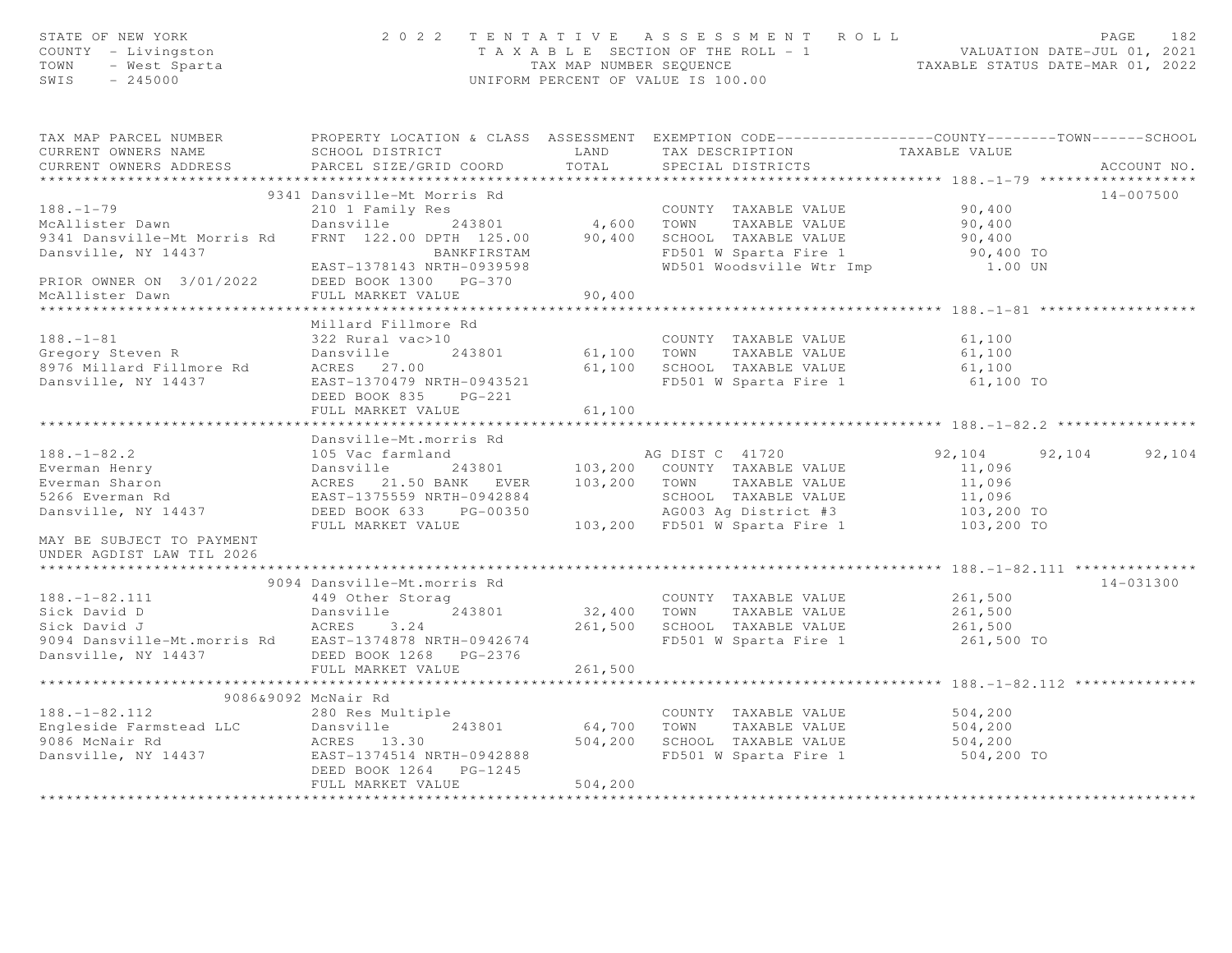| STATE OF NEW YORK<br>COUNTY - Livingston<br>- West Sparta<br>- 245000<br>TOWN<br>SWIS<br>$-245000$         |                                                                                                                                                                      |              | 2022 TENTATIVE ASSESSMENT ROLL<br>UNIFORM PERCENT OF VALUE IS 100.00             |                                                    | PAGE<br>T A X A B L E SECTION OF THE ROLL - 1<br>TA X A B L E SECTION OF THE ROLL - 1<br>TAX MAP NUMBER SEQUENCE TAXABLE STATUS DATE-MAR 01, 2022 |             |  |
|------------------------------------------------------------------------------------------------------------|----------------------------------------------------------------------------------------------------------------------------------------------------------------------|--------------|----------------------------------------------------------------------------------|----------------------------------------------------|---------------------------------------------------------------------------------------------------------------------------------------------------|-------------|--|
| TAX MAP PARCEL NUMBER<br>CURRENT OWNERS NAME<br>CURRENT OWNERS ADDRESS<br>***********************          | PROPERTY LOCATION & CLASS ASSESSMENT EXEMPTION CODE-----------------COUNTY-------TOWN------SCHOOL<br><b>EXAMPLE AND</b><br>SCHOOL DISTRICT<br>PARCEL SIZE/GRID COORD | TOTAL        | TAX DESCRIPTION<br>SPECIAL DISTRICTS                                             | TAXABLE VALUE                                      |                                                                                                                                                   | ACCOUNT NO. |  |
|                                                                                                            |                                                                                                                                                                      |              |                                                                                  |                                                    |                                                                                                                                                   |             |  |
|                                                                                                            | 9010 Millard Fillmore Dr                                                                                                                                             |              |                                                                                  |                                                    |                                                                                                                                                   |             |  |
| $188. - 1 - 82.124$                                                                                        | 312 Vac w/imprv<br>Dansville 243801                                                                                                                                  |              | COUNTY TAXABLE VALUE<br>31,000 TOWN TAXABLE VALUE<br>COUNTY TAXABLE VALUE 53,300 |                                                    |                                                                                                                                                   |             |  |
| Hayes Sean N<br>158 Longview Ter                                                                           | ACRES<br>8.10                                                                                                                                                        |              |                                                                                  | 53,300<br>53,300                                   |                                                                                                                                                   |             |  |
| Rochester, NY 14609                                                                                        | EAST-1371204 NRTH-0942829                                                                                                                                            |              | 53,300 SCHOOL TAXABLE VALUE<br>FD501 W Sparta Fire 1                             | $53,300$ TO                                        |                                                                                                                                                   |             |  |
|                                                                                                            | DEED BOOK 1299 PG-8                                                                                                                                                  |              |                                                                                  |                                                    |                                                                                                                                                   |             |  |
|                                                                                                            | FULL MARKET VALUE                                                                                                                                                    | 53,300       |                                                                                  |                                                    |                                                                                                                                                   |             |  |
|                                                                                                            | ************************                                                                                                                                             | ************ |                                                                                  | ********************************* 188.-1-82.125 ** |                                                                                                                                                   |             |  |
|                                                                                                            | Millard Fillmore Dr W                                                                                                                                                |              |                                                                                  |                                                    |                                                                                                                                                   |             |  |
| $188. - 1 - 82.125$                                                                                        | 314 Rural vac<10                                                                                                                                                     |              | COUNTY TAXABLE VALUE                                                             | 111,800                                            |                                                                                                                                                   |             |  |
|                                                                                                            |                                                                                                                                                                      |              | 111,800 TOWN TAXABLE VALUE                                                       | 111,800                                            |                                                                                                                                                   |             |  |
| 188.-1 JL.<br>Aaron Michael F<br>Aaron Jill                                                                |                                                                                                                                                                      |              | 111,800 SCHOOL TAXABLE VALUE                                                     | 111,800                                            |                                                                                                                                                   |             |  |
| 25 Liberty St                                                                                              | 314 Rufal Vac<10<br>Dansville 243801<br>ACRES 58.71<br>EAST-1371204 NRTH-0942829<br>DEED BOOK 1270 PG-1072                                                           |              | FD501 W Sparta Fire 1                                                            | 111,800 TO                                         |                                                                                                                                                   |             |  |
| Perry, NY 14530                                                                                            |                                                                                                                                                                      |              |                                                                                  |                                                    |                                                                                                                                                   |             |  |
|                                                                                                            | FULL MARKET VALUE                                                                                                                                                    | 111,800      |                                                                                  |                                                    |                                                                                                                                                   |             |  |
|                                                                                                            |                                                                                                                                                                      |              |                                                                                  |                                                    |                                                                                                                                                   |             |  |
|                                                                                                            | Millard Fillmore Dr W                                                                                                                                                |              |                                                                                  |                                                    |                                                                                                                                                   |             |  |
| $188. - 1 - 82.126$                                                                                        | 322 Rural vac>10                                                                                                                                                     |              | COUNTY TAXABLE VALUE                                                             | 31,300                                             |                                                                                                                                                   |             |  |
| Gilcott Arthur J III Dansville                                                                             |                                                                                                                                                                      |              | 243801 31,300 TOWN TAXABLE VALUE                                                 |                                                    |                                                                                                                                                   |             |  |
| 2087 Carter Rd                                                                                             |                                                                                                                                                                      |              | 31,300 SCHOOL TAXABLE VALUE                                                      | 31,300<br>31,300                                   |                                                                                                                                                   |             |  |
| Geneva, NY 14456                                                                                           | 243801<br>ACRES 10.93<br>EAST-1372399<br>EAST-1372783 NRTH-0943026                                                                                                   |              | FD501 W Sparta Fire 1                                                            | 31,300 TO                                          |                                                                                                                                                   |             |  |
|                                                                                                            | DEED BOOK 1280 PG-1170                                                                                                                                               |              |                                                                                  |                                                    |                                                                                                                                                   |             |  |
|                                                                                                            | FULL MARKET VALUE                                                                                                                                                    | 31,300       |                                                                                  |                                                    |                                                                                                                                                   |             |  |
|                                                                                                            |                                                                                                                                                                      |              |                                                                                  | ************* 188.-1-83 *******                    |                                                                                                                                                   |             |  |
|                                                                                                            | 5236 Whitebridge Rd                                                                                                                                                  |              |                                                                                  |                                                    |                                                                                                                                                   |             |  |
| $188. - 1 - 83$                                                                                            | 270 Mfg housing                                                                                                                                                      |              |                                                                                  | $\overline{0}$                                     | $\Omega$                                                                                                                                          | 30,000      |  |
|                                                                                                            | 243801<br>Dansville                                                                                                                                                  |              | BAS STAR 41854<br>20,000 COUNTY TAXABLE VALUE                                    | 41,100                                             |                                                                                                                                                   |             |  |
|                                                                                                            | ACRES 3.70                                                                                                                                                           |              | 41,100 TOWN<br>TAXABLE VALUE                                                     | 41,100                                             |                                                                                                                                                   |             |  |
| Davis Thomas M<br>5236 White Bridge Rd<br>Dansville, NY 14437                                              | EAST-1376322 NRTH-0943176                                                                                                                                            |              | SCHOOL TAXABLE VALUE                                                             | 11,100                                             |                                                                                                                                                   |             |  |
|                                                                                                            | DEED BOOK 1017 PG-322                                                                                                                                                |              | FD501 W Sparta Fire 1                                                            | 41,100 TO                                          |                                                                                                                                                   |             |  |
|                                                                                                            | FULL MARKET VALUE                                                                                                                                                    | 41,100       |                                                                                  |                                                    |                                                                                                                                                   |             |  |
|                                                                                                            |                                                                                                                                                                      |              |                                                                                  |                                                    |                                                                                                                                                   |             |  |
|                                                                                                            | Ossian Town Line                                                                                                                                                     |              |                                                                                  |                                                    |                                                                                                                                                   |             |  |
| $188. - 1 - 84.1$                                                                                          | 105 Vac farmland                                                                                                                                                     |              | AG DIST C 41720                                                                  | 11,596 11,596 11,596                               |                                                                                                                                                   |             |  |
| 188. $-1-\delta$ 4.1<br>Foresman Brian<br>$\begin{array}{c} 1 \\ \text{Total} \\ \text{Total} \end{array}$ | Dansville<br>243801                                                                                                                                                  |              | AG DISI C 41720<br>44,700 COUNTY TAXABLE VALUE                                   | 33,104                                             |                                                                                                                                                   |             |  |
|                                                                                                            |                                                                                                                                                                      |              |                                                                                  | 33,104                                             |                                                                                                                                                   |             |  |
| roresman Julle<br>750 Susquehanna Trail Rd                                                                 | Split Of 188-1-34<br>ACRES 16.30 44,700 TOWN TAXABLE VALUE                                                                                                           |              | SCHOOL TAXABLE VALUE                                                             | $33,104$<br>$33,104$                               |                                                                                                                                                   |             |  |
| Muncy, PA 17756-8366                                                                                       | EAST-1379652 NRTH-0936282                                                                                                                                            |              |                                                                                  |                                                    |                                                                                                                                                   |             |  |
|                                                                                                            | DEED BOOK 1127    PG-113                                                                                                                                             |              | AG003 Ag District #3 44,700 TO<br>FD501 W Sparta Fire 1 44,700 TO                |                                                    |                                                                                                                                                   |             |  |
| MAY BE SUBJECT TO PAYMENT                                                                                  | FULL MARKET VALUE                                                                                                                                                    | 44,700       |                                                                                  |                                                    |                                                                                                                                                   |             |  |
| UNDER AGDIST LAW TIL 2026                                                                                  |                                                                                                                                                                      |              |                                                                                  |                                                    |                                                                                                                                                   |             |  |
| **********************                                                                                     |                                                                                                                                                                      |              |                                                                                  |                                                    |                                                                                                                                                   |             |  |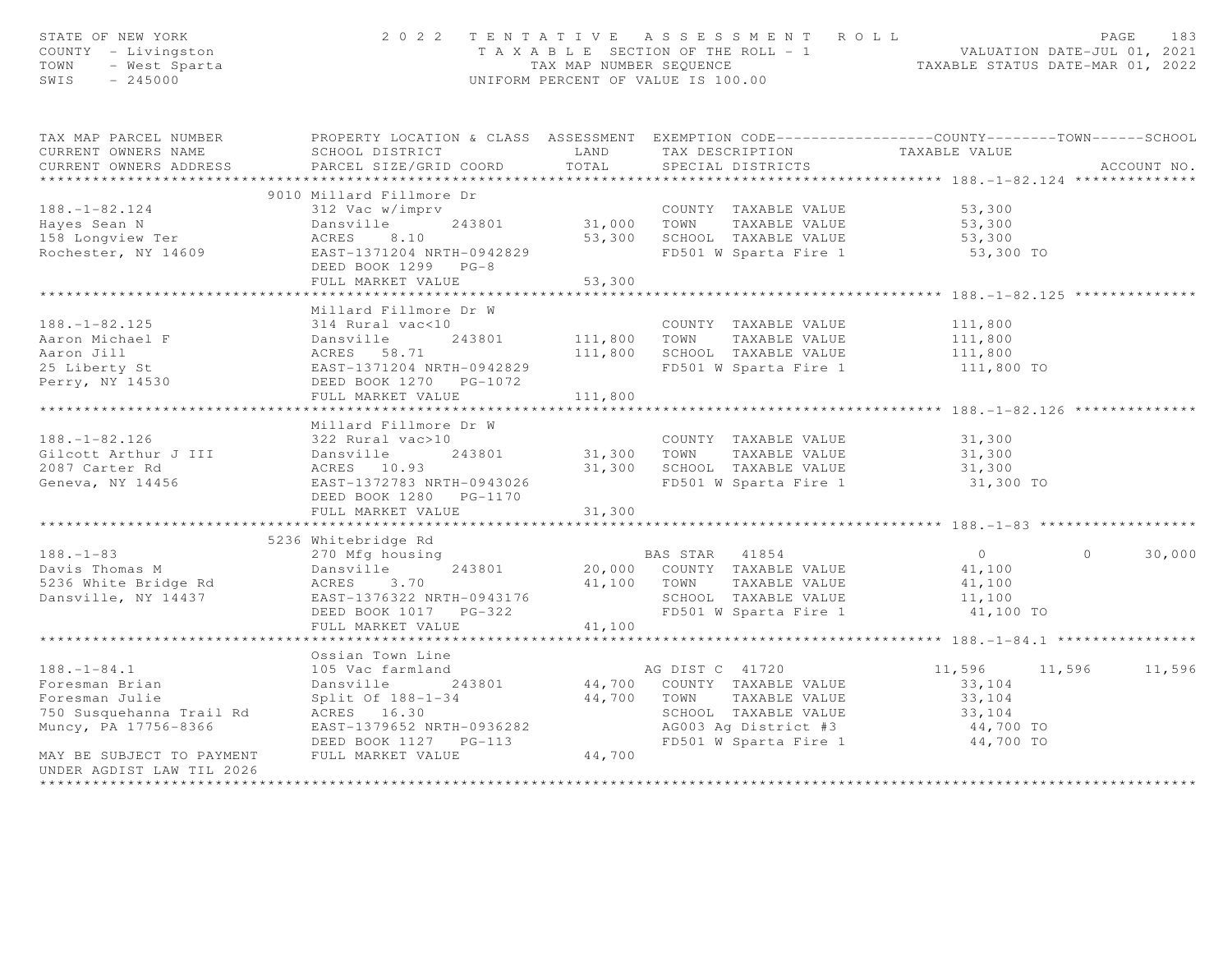| STATE OF NEW YORK<br>COUNTY - Livingston<br>- West Sparta<br>TOWN<br>$-245000$<br>SWIS | 2022 TENTATIVE ASSESSMENT ROLL<br>I A X A B L E SECTION OF THE WARD NOT TAX MAP NUMBER SEQUENCE UNIFORM PERCENT OF VALUE IS 100.00 |       |                                | PAGE<br>184<br>T A X A B L E SECTION OF THE ROLL - 1 VALUATION DATE-JUL 01, 2021<br>TAX MAP NUMBER SEQUENCE TAXABLE STATUS DATE-MAR 01, 2022 |
|----------------------------------------------------------------------------------------|------------------------------------------------------------------------------------------------------------------------------------|-------|--------------------------------|----------------------------------------------------------------------------------------------------------------------------------------------|
|                                                                                        |                                                                                                                                    |       |                                | TAX MAP PARCEL NUMBER THE PROPERTY LOCATION & CLASS ASSESSMENT EXEMPTION CODE---------------COUNTY-------TOWN------SCHOOL                    |
|                                                                                        |                                                                                                                                    |       |                                |                                                                                                                                              |
|                                                                                        |                                                                                                                                    |       |                                |                                                                                                                                              |
|                                                                                        | Ossian Town Line                                                                                                                   |       |                                |                                                                                                                                              |
| $188.-1-84.2$ 314 Rural vac<10                                                         |                                                                                                                                    |       | COUNTY TAXABLE VALUE           | 8,300                                                                                                                                        |
|                                                                                        |                                                                                                                                    |       | TOWN TAXABLE VALUE             | 8,300                                                                                                                                        |
|                                                                                        |                                                                                                                                    |       | SCHOOL TAXABLE VALUE           | 8,300                                                                                                                                        |
|                                                                                        |                                                                                                                                    |       | FD501 W Sparta Fire 1 8,300 TO |                                                                                                                                              |
|                                                                                        | DEED BOOK 790 PG-198                                                                                                               |       |                                |                                                                                                                                              |
|                                                                                        |                                                                                                                                    |       |                                |                                                                                                                                              |
|                                                                                        |                                                                                                                                    |       |                                |                                                                                                                                              |
|                                                                                        | Ossian Town Line                                                                                                                   |       |                                |                                                                                                                                              |
| $188.-1-84.3$ 314 Rural vac<10                                                         |                                                                                                                                    |       | COUNTY TAXABLE VALUE           | 8,500                                                                                                                                        |
| Powell Elaine M                                                                        | Dansville 243801 8,500                                                                                                             |       | TOWN TAXABLE VALUE             | 8,500                                                                                                                                        |
|                                                                                        |                                                                                                                                    |       | SCHOOL TAXABLE VALUE           | 8,500                                                                                                                                        |
|                                                                                        |                                                                                                                                    |       | FD501 W Sparta Fire 1 8,500 TO |                                                                                                                                              |
|                                                                                        | DEED BOOK 1129 PG-212                                                                                                              |       |                                |                                                                                                                                              |
|                                                                                        | FULL MARKET VALUE                                                                                                                  | 8,500 |                                |                                                                                                                                              |
|                                                                                        |                                                                                                                                    |       |                                |                                                                                                                                              |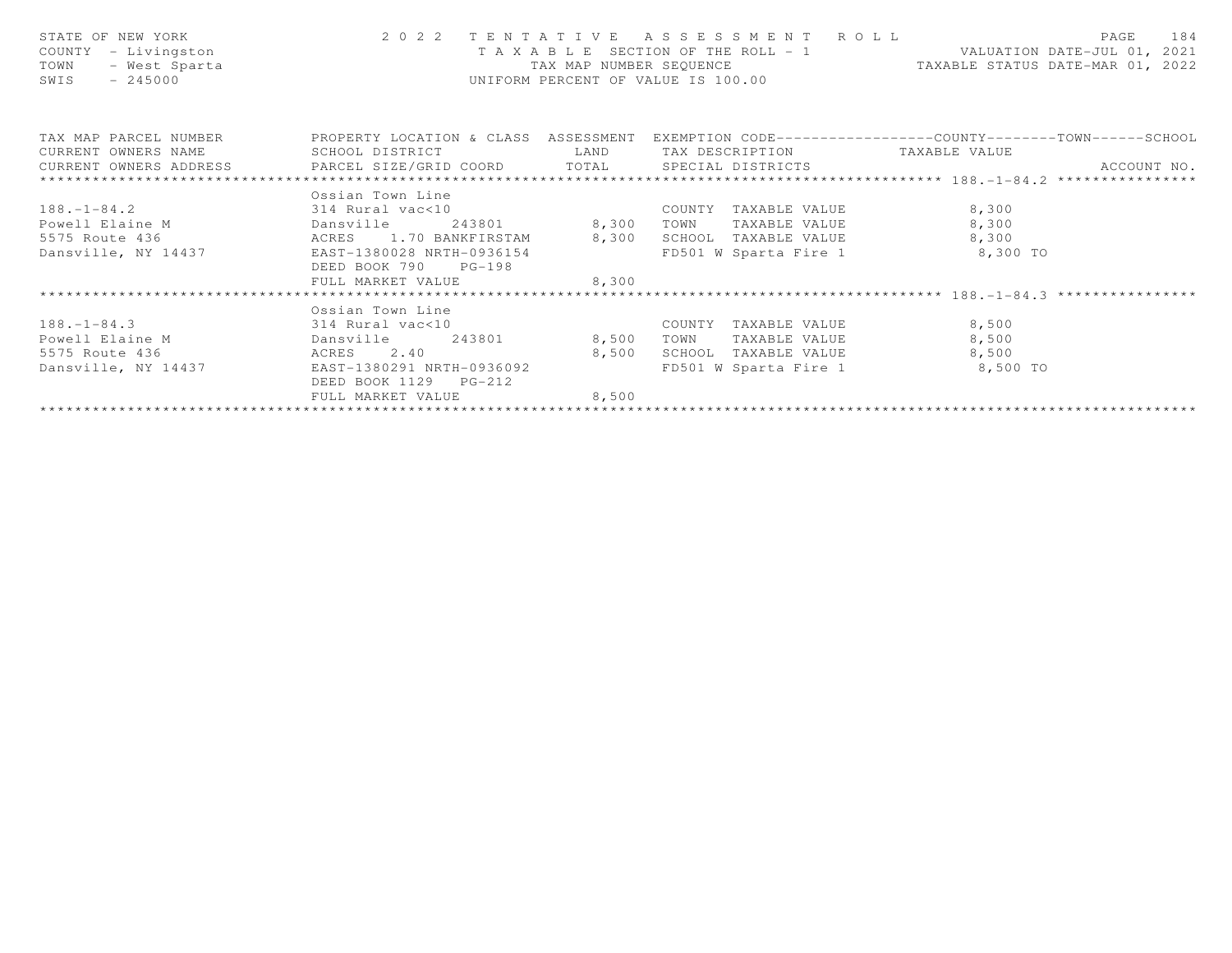|      | STATE OF NEW YORK   | 2022 TENTATIVE ASSESSMENT ROLL        |  |  |                                  | PAGE                   | 185 |
|------|---------------------|---------------------------------------|--|--|----------------------------------|------------------------|-----|
|      | COUNTY - Livingston | T A X A B L E SECTION OF THE ROLL - 1 |  |  | VALUATION DATE-JUL 01, 2021      |                        |     |
| TOWN | - West Sparta       | MAP SECTION - 188                     |  |  | TAXABLE STATUS DATE-MAR 01, 2022 |                        |     |
| SWIS | $-245000$           | $SUB - SECTION - 000$                 |  |  |                                  | RPS150/V04/L015        |     |
|      |                     | UNIFORM PERCENT OF VALUE IS 100.00    |  |  |                                  | CURRENT DATE 4/19/2022 |     |

|      |                      | TOTAL   | EXTENSION | EXTENSION | AD VALOREM | EXEMPT | TAXABLE   |
|------|----------------------|---------|-----------|-----------|------------|--------|-----------|
| CODE | DISTRICT NAME        | PARCELS | TYPE      | VALUE     | VALUE      | AMOUNT | VALUE     |
|      |                      |         |           |           |            |        |           |
|      | WD501 Woodsville Wtr |         | 29 UNITS  | 29.00     |            |        | 29.00     |
|      | WD502 Woodsville Wtr |         | 10 UNITS  | 7.00      |            |        | 7.00      |
|      | AG003 Ag District #3 |         | 21 TOTAL  |           | 3265,300   |        | 3265,300  |
|      | FD501 W Sparta Fire  |         | 129 TOTAL |           | 14829,800  |        | 14829,800 |

# \*\*\* S C H O O L D I S T R I C T S U M M A R Y \*\*\*

| CODE   | DISTRICT NAME         | TOTAL<br>PARCELS | ASSESSED<br>LAND | ASSESSED<br>TOTAL | <b>EXEMPT</b><br>AMOUNT | TOTAL<br>TAXABLE | STAR<br>AMOUNT | STAR<br>TAXABLE |
|--------|-----------------------|------------------|------------------|-------------------|-------------------------|------------------|----------------|-----------------|
| 243801 | Dansville             | 129              | 5798,100         | 14829,800         | 2132,743                | 12697,057        | 1800,200       | 10896,857       |
|        | $S \cup B - TO T A L$ | 129              | 5798,100         | 14829,800         | 2132,743                | 12697.057        | 1800,200       | 10896,857       |
|        | TOTAL                 | 129              | 5798,100         | 14829,800         | 2132,743                | 12697,057        | 1800,200       | 10896,857       |

# \*\*\* S Y S T E M C O D E S S U M M A R Y \*\*\*

#### NO SYSTEM EXEMPTIONS AT THIS LEVEL

#### \*\*\* E X E M P T I O N S U M M A R Y \*\*\*

|       |                 | TOTAL   |          |          |          |
|-------|-----------------|---------|----------|----------|----------|
| CODE  | DESCRIPTION     | PARCELS | COUNTY   | TOWN     | SCHOOL   |
| 41111 | VETS-PR-CT      |         | 79,235   | 79,235   |          |
| 41121 | VET WAR CT      |         | 16,601   | 16,601   |          |
| 41131 | VET COM CT      |         | 63,818   | 63,818   |          |
| 41720 | AG DIST C       | 12      | 1308,197 | 1308,197 | 1308,197 |
| 41730 | AG DIST IN      | 4       | 281,880  | 281,880  | 281,880  |
| 41800 | SR CITIZEN      | 4       | 131,955  | 131,955  | 144,562  |
| 41834 | ENH STAR        | 15      |          |          | 1004,200 |
| 41854 | <b>BAS STAR</b> | 27      |          |          | 796,000  |
| 47460 | CERT FORET      | 3       | 370,104  | 370,104  | 370,104  |
| 49500 | SOLAR           |         | 28,000   | 28,000   | 28,000   |
|       | TO TAL          | 71      | 2279,790 | 2279,790 | 3932,943 |
|       |                 |         |          |          |          |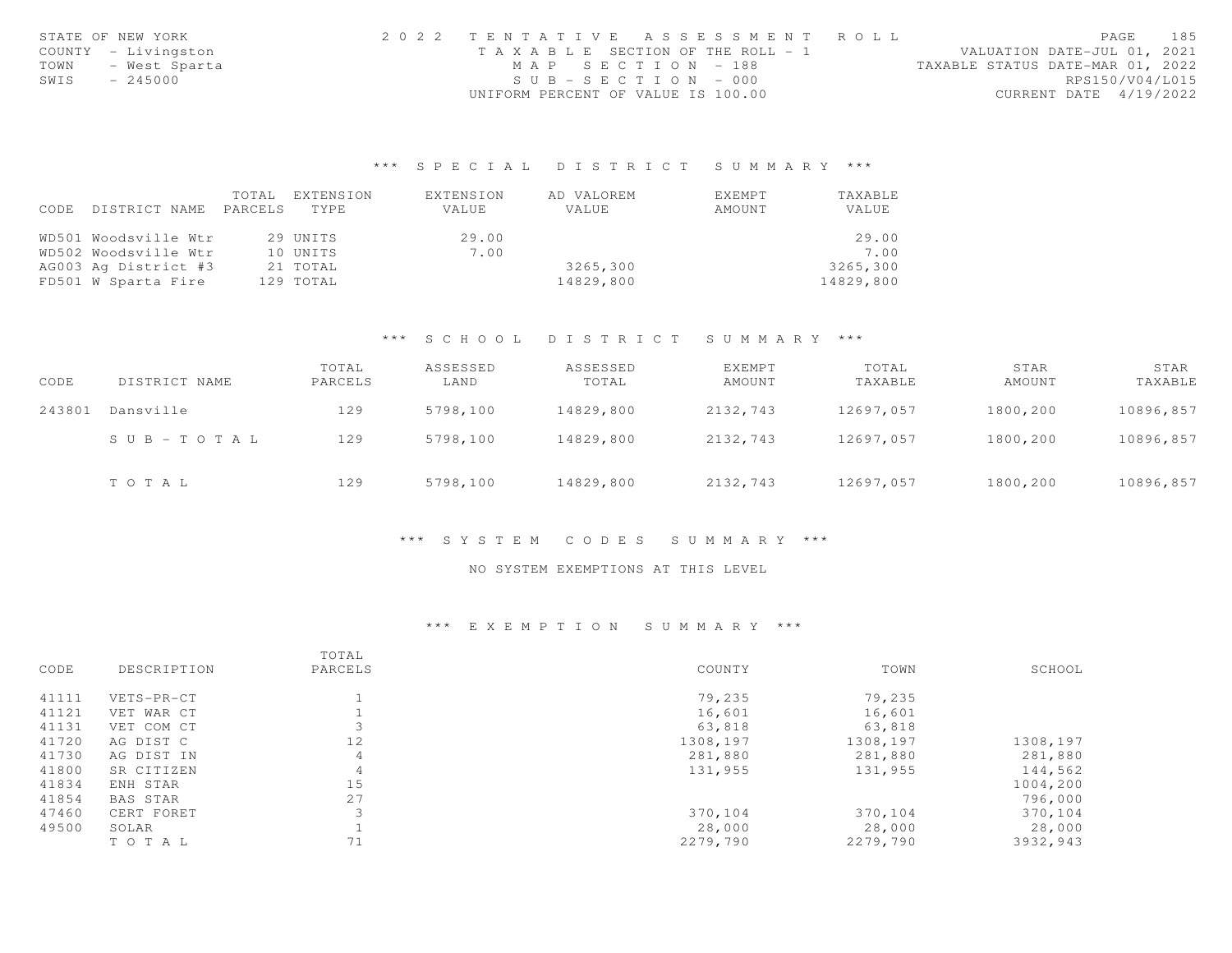|      | STATE OF NEW YORK   | 2022 TENTATIVE ASSESSMENT ROLL        |  |                                  | PAGE                   | 186 |
|------|---------------------|---------------------------------------|--|----------------------------------|------------------------|-----|
|      | COUNTY - Livingston | T A X A B L E SECTION OF THE ROLL - 1 |  | VALUATION DATE-JUL 01, 2021      |                        |     |
| TOWN | - West Sparta       | MAP SECTION = 188                     |  | TAXABLE STATUS DATE-MAR 01, 2022 |                        |     |
| SWIS | - 245000            | $SUB - SECTION - 000$                 |  |                                  | RPS150/V04/L015        |     |
|      |                     | UNIFORM PERCENT OF VALUE IS 100.00    |  |                                  | CURRENT DATE 4/19/2022 |     |

| ROLL |             | TOTAL   | ASSESSED | ASSESSED  | TAXABLE   | TAXABLE   | TAXABLE   | STAR      |
|------|-------------|---------|----------|-----------|-----------|-----------|-----------|-----------|
| SEC  | DESCRIPTION | PARCELS | LAND     | TOTAL     | COUNTY    | TOWN      | SCHOOL    | TAXABLE   |
|      | TAXABLE     | 129     | 5798,100 | 14829,800 | 12550,010 | 12550,010 | 12697,057 | 10896,857 |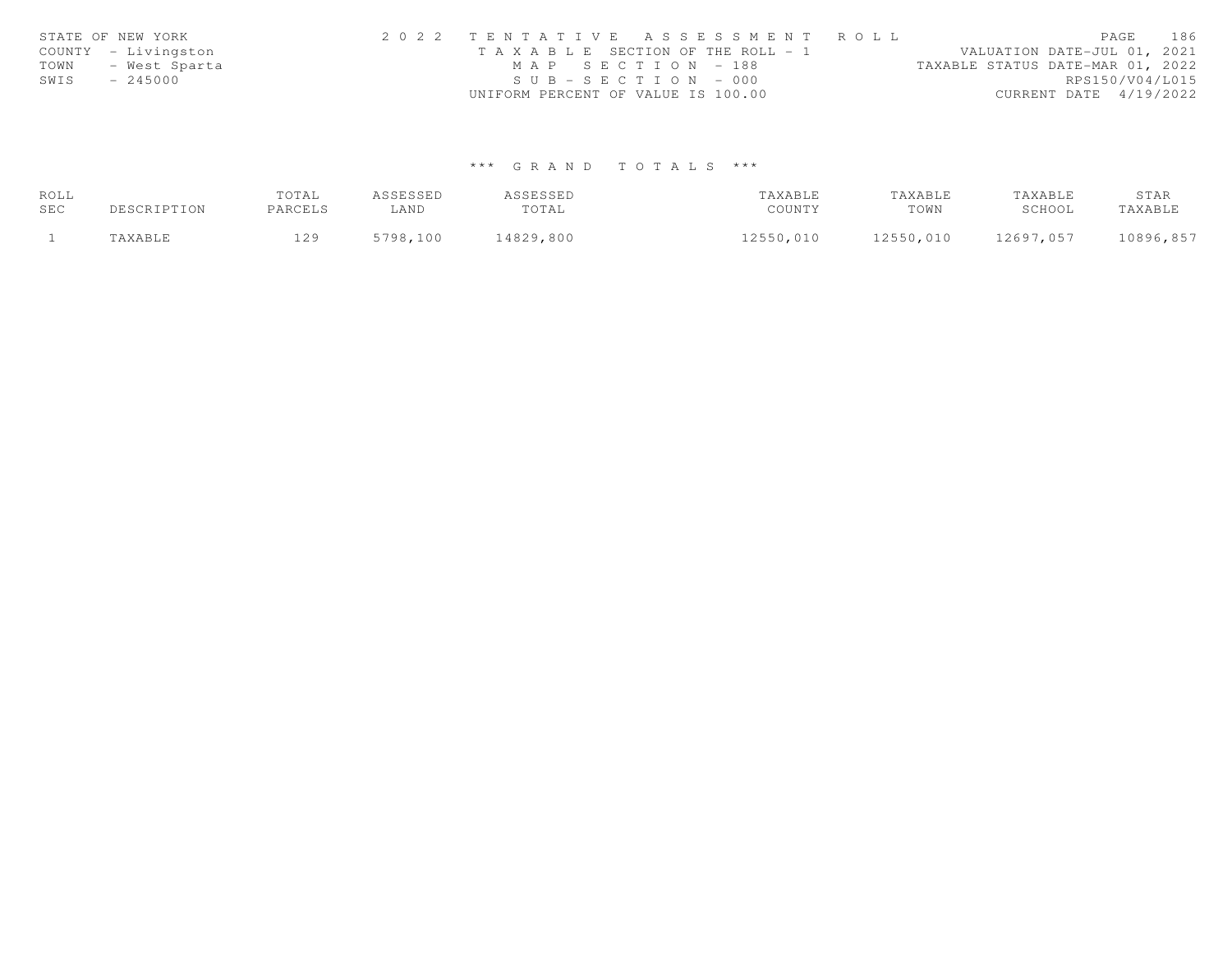|      | STATE OF NEW YORK   | 2022 TENTATIVE ASSESSMENT ROLL        |  |                                  |                        | PAGE | 187 |
|------|---------------------|---------------------------------------|--|----------------------------------|------------------------|------|-----|
|      | COUNTY - Livingston | T A X A B L E SECTION OF THE ROLL - 1 |  | VALUATION DATE-JUL 01, 2021      |                        |      |     |
| TOWN | - West Sparta       |                                       |  | TAXABLE STATUS DATE-MAR 01, 2022 |                        |      |     |
| SWIS | $-245000$           | UNIFORM PERCENT OF VALUE IS 100.00    |  |                                  | RPS150/V04/L015        |      |     |
|      |                     |                                       |  |                                  | CURRENT DATE 4/19/2022 |      |     |
|      |                     |                                       |  |                                  |                        |      |     |

# \*\*\* S P E C I A L D I S T R I C T S U M M A R Y \*\*\*

|      |                       | TOTAL | EXTENSION | EXTENSION | AD VALOREM | EXEMPT | TAXABLE    |
|------|-----------------------|-------|-----------|-----------|------------|--------|------------|
| CODE | DISTRICT NAME PARCELS |       | TYPE      | VALUE     | VALUE      | AMOUNT | VALUE      |
|      |                       |       |           |           |            |        |            |
|      | WD501 Woodsville Wtr  |       | 29 UNITS  | 29.00     |            |        | 29.00      |
|      | WD502 Woodsville Wtr  |       | 10 UNITS  | 7.00      |            |        | 7.00       |
|      | AG003 Ag District #3  |       | 198 TOTAL |           | 44756,400  |        | 44756,400  |
|      | FD501 W Sparta Fire   |       | 829 TOTAL |           | 118480,900 |        | 118480,900 |

#### \*\*\* S C H O O L D I S T R I C T S U M M A R Y \*\*\*

| CODE   | DISTRICT NAME             | TOTAL<br>PARCELS | ASSESSED<br>LAND | ASSESSED<br>TOTAL | <b>EXEMPT</b><br>AMOUNT | TOTAL<br>TAXABLE | STAR<br>AMOUNT | STAR<br>TAXABLE |
|--------|---------------------------|------------------|------------------|-------------------|-------------------------|------------------|----------------|-----------------|
| 242601 | Geneseo                   |                  | 383,000          | 383,000           | 275,605                 | 107,395          |                | 107,395         |
| 243801 | Dansville                 | 772              | 54043,600        | 111433,600        | 26465,439               | 84968,161        | 11979,505      | 72988,656       |
| 244001 | Keshequa                  | 55               | 2703,600         | 6664,300          | 393,162                 | 6271,138         | 734,700        | 5536,438        |
|        | $S \cup B = T \cup T A L$ | 829              | 57130,200        | 118480,900        | 27134,206               | 91346,694        | 12714,205      | 78632,489       |
|        | TOTAL                     | 829              | 57130,200        | 118480,900        | 27134,206               | 91346,694        | 12714,205      | 78632,489       |

# \*\*\* S Y S T E M C O D E S S U M M A R Y \*\*\*

# NO SYSTEM EXEMPTIONS AT THIS LEVEL

# \*\*\* E X E M P T I O N S U M M A R Y \*\*\*

| CODE  | DESCRIPTION | TOTAL<br>PARCELS | COUNTY     | TOWN       | SCHOOL     |
|-------|-------------|------------------|------------|------------|------------|
| 41111 | VETS-PR-CT  |                  | 330,199    | 330,199    |            |
| 41121 | VET WAR CT  | 30               | 543,713    | 543,713    |            |
| 41131 | VET COM CT  | 15               | 436,119    | 436,119    |            |
| 41141 | VET DIS CT  |                  | 242,582    | 242,582    |            |
| 41161 | CW 15 VET/  | 8                | 92,105     | 92,105     |            |
| 41171 | CW DISBLD   | 2                | 80,000     | 80,000     |            |
| 41700 | AGR BLD     | Б                | 1069,623   | 1069,623   | 1069,623   |
| 41720 | AG DIST C   | 130              | 18957, 155 | 18957, 155 | 18957, 155 |
| 41730 | AG DIST IN  | 23               | 5375,279   | 5375,279   | 5375,279   |
|       |             |                  |            |            |            |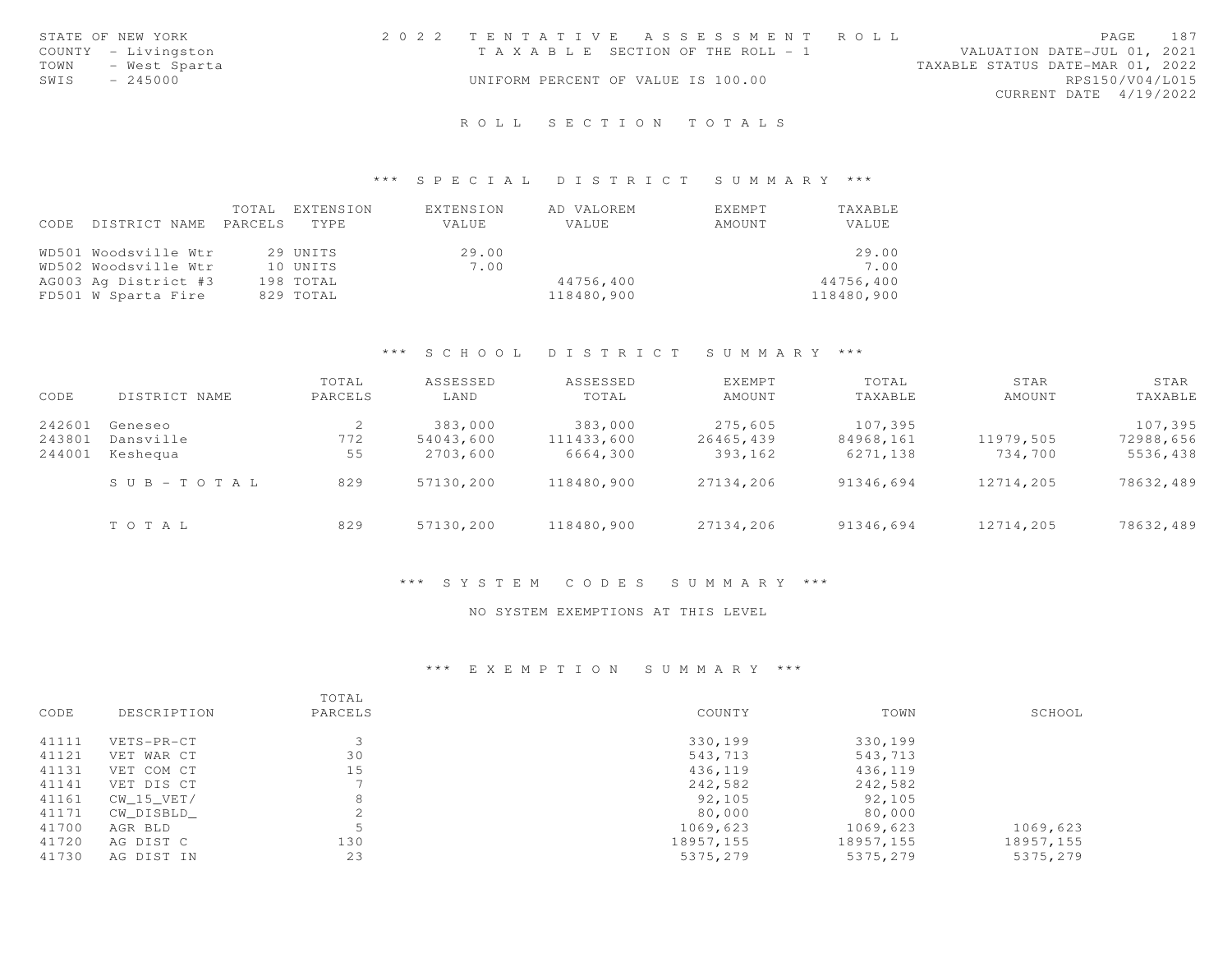| STATE OF NEW YORK     | 2022 TENTATIVE ASSESSMENT ROLL        | <b>PAGE</b>                 | 188             |
|-----------------------|---------------------------------------|-----------------------------|-----------------|
| COUNTY - Livingston   | T A X A B L E SECTION OF THE ROLL - 1 | VALUATION DATE-JUL 01, 2021 |                 |
| TOWN<br>- West Sparta | TAXABLE STATUS DATE-MAR 01, 2022      |                             |                 |
| SWIS<br>$-245000$     | UNIFORM PERCENT OF VALUE IS 100.00    |                             | RPS150/V04/L015 |
|                       |                                       | CURRENT DATE 4/19/2022      |                 |
|                       |                                       |                             |                 |

# \*\*\* E X E M P T I O N S U M M A R Y \*\*\*

|       |             | TOTAL   |           |           |           |
|-------|-------------|---------|-----------|-----------|-----------|
| CODE  | DESCRIPTION | PARCELS | COUNTY    | TOWN      | SCHOOL    |
| 41800 | SR CITIZEN  | 14      | 421,342   | 421,342   | 454,656   |
| 41834 | ENH STAR    | 101     |           |           | 7261,405  |
| 41844 | E STAR ADD  |         |           |           | 20,400    |
| 41854 | BAS STAR    | 182     |           |           | 5432,400  |
| 41930 | DISABILITY  |         | 283,523   | 283,523   | 297,394   |
| 47460 | CERT FORET  | 8       | 795,424   | 795,424   | 795,424   |
| 47610 | BUS IMP 98  |         | 6,675     | 6,675     | 6,675     |
| 49500 | SOLAR       | 4       | 178,000   | 178,000   | 178,000   |
|       | TO TAL      | 541     | 28811,739 | 28811,739 | 39848,411 |

| ROLL |             | TOTAL   | ASSESSED  | ASSESSED   | TAXABLE   | TAXABLE   | TAXABLE   | STAR      |
|------|-------------|---------|-----------|------------|-----------|-----------|-----------|-----------|
| SEC  | DESCRIPTION | PARCELS | ∟AND      | TOTAL      | COUNTY    | TOWN      | SCHOOL    | TAXABLE   |
|      | TAXABLE     | 829     | 57130,200 | 118480,900 | 89669,161 | 89669,161 | 91346,694 | 78632,489 |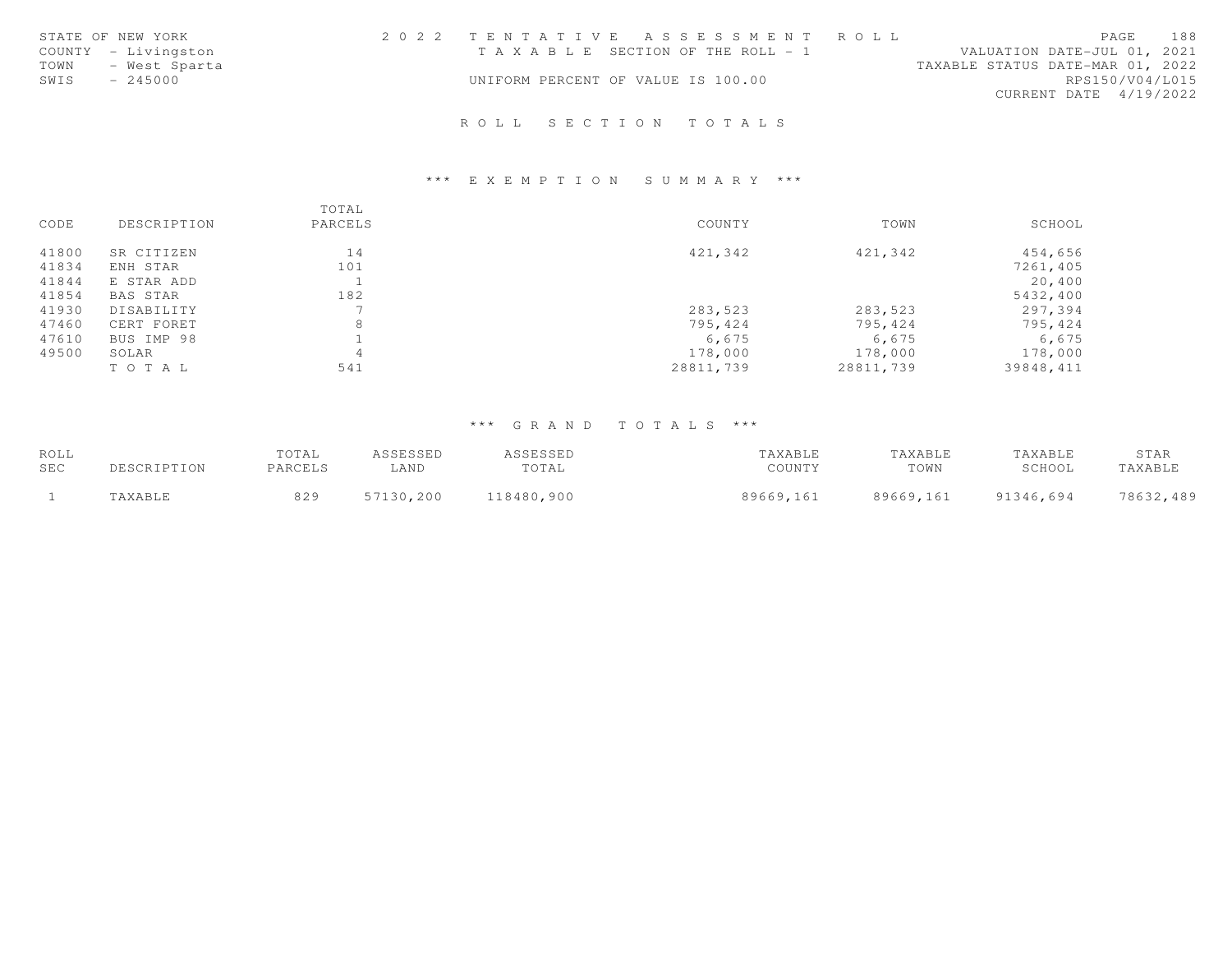| STATE OF NEW YORK<br>- Livingston<br>COUNTY<br>- West Sparta<br>TOWN<br>SWIS<br>$-245000$ | 2 0 2 2                              | TENTATIVE<br>TAX MAP NUMBER SEOUENCE | R O L L<br>A S S E S S M E N T<br>STATE OWNED LAND SECTION OF THE ROLL - 3<br>UNIFORM PERCENT OF VALUE IS 100.00 | VALUATION DATE-JUL 01, 2021<br>TAXABLE STATUS DATE-MAR 01, 2022 | 189<br>PAGE |
|-------------------------------------------------------------------------------------------|--------------------------------------|--------------------------------------|------------------------------------------------------------------------------------------------------------------|-----------------------------------------------------------------|-------------|
| TAX MAP PARCEL NUMBER                                                                     | PROPERTY LOCATION & CLASS ASSESSMENT |                                      | EXEMPTION CODE-----------------COUNTY-------TOWN-----SCHOOL                                                      |                                                                 |             |
| CURRENT OWNERS NAME                                                                       | SCHOOL DISTRICT                      | LAND                                 | TAX DESCRIPTION                                                                                                  | TAXABLE VALUE                                                   |             |
| CURRENT OWNERS ADDRESS                                                                    | PARCEL SIZE/GRID COORD               |                                      | TOTAL SPECIAL DISTRICTS                                                                                          |                                                                 | ACCOUNT NO. |
|                                                                                           |                                      |                                      |                                                                                                                  |                                                                 |             |
|                                                                                           |                                      |                                      |                                                                                                                  |                                                                 | 0100001     |
| $146. - 1 - 1$                                                                            | 930 State forest                     |                                      | COUNTY<br>TAXABLE VALUE                                                                                          | 397,600                                                         |             |
| NYS Craig State School Mt. Morris 243601                                                  |                                      | 397,600                              | TOWN<br>TAXABLE VALUE                                                                                            | 397,600                                                         |             |
| Attn: Livingston County                                                                   | School Only                          | 397,600                              | SCHOOL<br>TAXABLE VALUE                                                                                          | 397,600                                                         |             |
| Treasurer                                                                                 | Mt Morris Cent                       |                                      | FD501 W Sparta Fire 1                                                                                            | 397,600 TO                                                      |             |
| $6$ Court St - Rm 203                                                                     | ACRES 309.70 BANKTRES-33             |                                      |                                                                                                                  |                                                                 |             |
| Geneseo, NY 14454-1043                                                                    | EAST-1350757 NRTH-0969345            |                                      |                                                                                                                  |                                                                 |             |
|                                                                                           | FULL MARKET VALUE                    | 397,600                              |                                                                                                                  |                                                                 |             |
|                                                                                           |                                      |                                      |                                                                                                                  |                                                                 |             |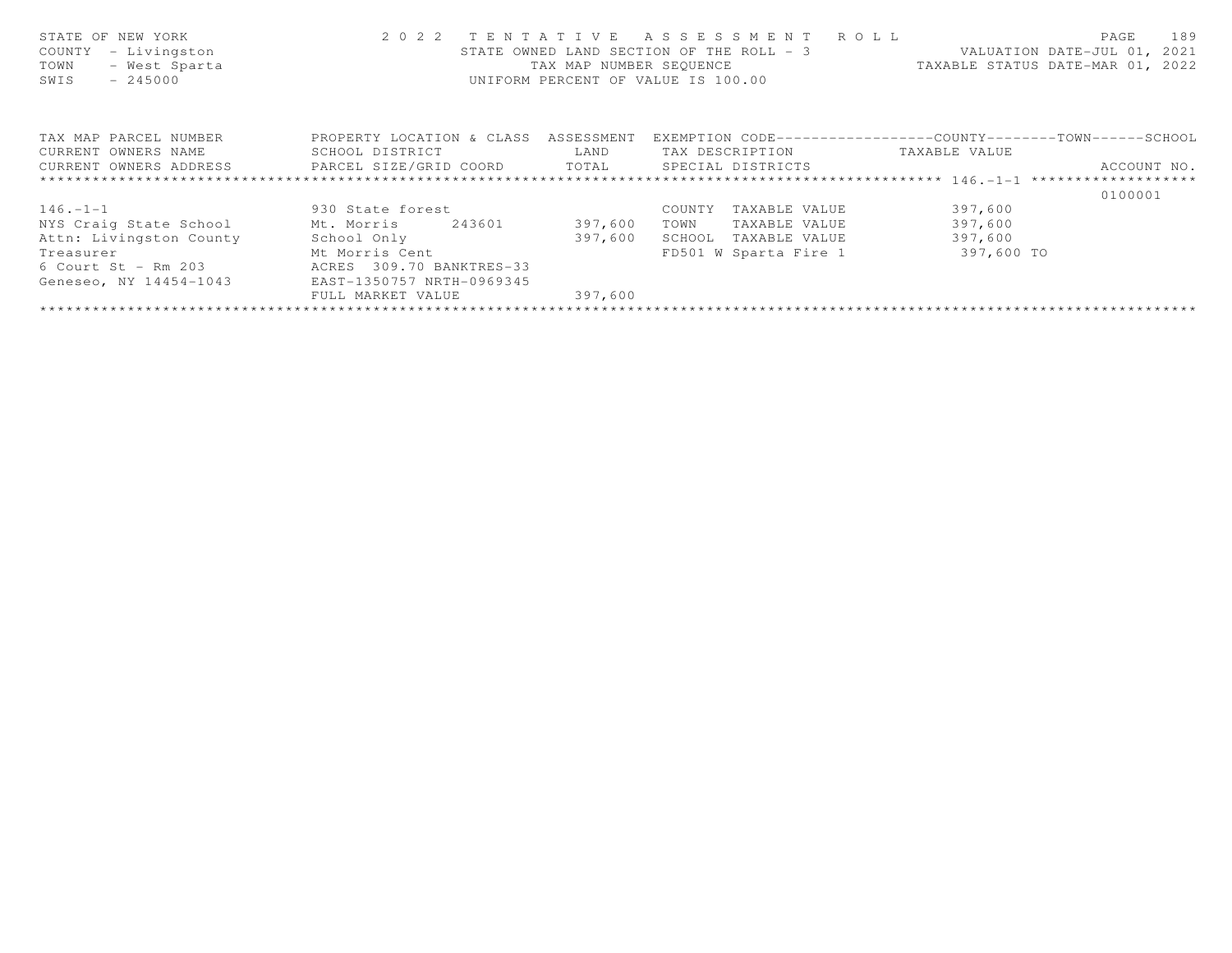|      | STATE OF NEW YORK   |                                          |                       | 2022 TENTATIVE ASSESSMENT ROLL |                                  | PAGE                   | 190 |
|------|---------------------|------------------------------------------|-----------------------|--------------------------------|----------------------------------|------------------------|-----|
|      | COUNTY - Livingston | STATE OWNED LAND SECTION OF THE ROLL - 3 |                       |                                | VALUATION DATE-JUL 01, 2021      |                        |     |
| TOWN | - West Sparta       |                                          | MAP SECTION - 146     |                                | TAXABLE STATUS DATE-MAR 01, 2022 |                        |     |
| SWIS | $-245000$           |                                          | $SUB - SECTION - 000$ |                                |                                  | RPS150/V04/L015        |     |
|      |                     | UNIFORM PERCENT OF VALUE IS 100.00       |                       |                                |                                  | CURRENT DATE 4/19/2022 |     |

|                            | TOTAL | EXTENSION | EXTENSION    | AD VALOREM   | EXEMPT | <b>TAXABLE</b> |
|----------------------------|-------|-----------|--------------|--------------|--------|----------------|
| CODE DISTRICT NAME PARCELS |       | TYPE.     | <b>VALUE</b> | <b>VALUE</b> | AMOUNT | VALUE          |
|                            |       |           |              |              |        |                |
| FD501 W Sparta Fire        |       | 1 TOTAL   |              | 397,600      |        | 397,600        |

#### \*\*\* S C H O O L D I S T R I C T S U M M A R Y \*\*\*

| CODE | DISTRICT NAME     | TOTAL<br>PARCELS | ASSESSED<br>LAND | ASSESSED<br>TOTAL | <b>EXEMPT</b><br>AMOUNT | TOTAL<br>TAXABLE | STAR<br>AMOUNT | STAR<br>TAXABLE |
|------|-------------------|------------------|------------------|-------------------|-------------------------|------------------|----------------|-----------------|
|      | 243601 Mt. Morris |                  | 397,600          | 397,600           |                         | 397,600          |                | 397,600         |
|      | SUB-TOTAL         |                  | 397,600          | 397,600           |                         | 397,600          |                | 397,600         |
|      | TOTAL             |                  | 397,600          | 397,600           |                         | 397,600          |                | 397,600         |

#### \*\*\* S Y S T E M C O D E S S U M M A R Y \*\*\*

#### NO SYSTEM EXEMPTIONS AT THIS LEVEL

# \*\*\* E X E M P T I O N S U M M A R Y \*\*\*

# NO EXEMPTIONS AT THIS LEVEL

| ROLL<br>SEC | DESCRIPTION      | TOTAL<br>PARCELS | ASSESSED<br>LAND | ASSESSED<br>TOTAL | TAXABLE<br>COUNTY | TAXABLE<br>TOWN | TAXABLE<br>SCHOOL | STAR<br>TAXABLE |
|-------------|------------------|------------------|------------------|-------------------|-------------------|-----------------|-------------------|-----------------|
|             | STATE OWNED LAND |                  | 397,600          | 397,600           | 397,600           | 397<br>7,600    | 397,600           | 397,600         |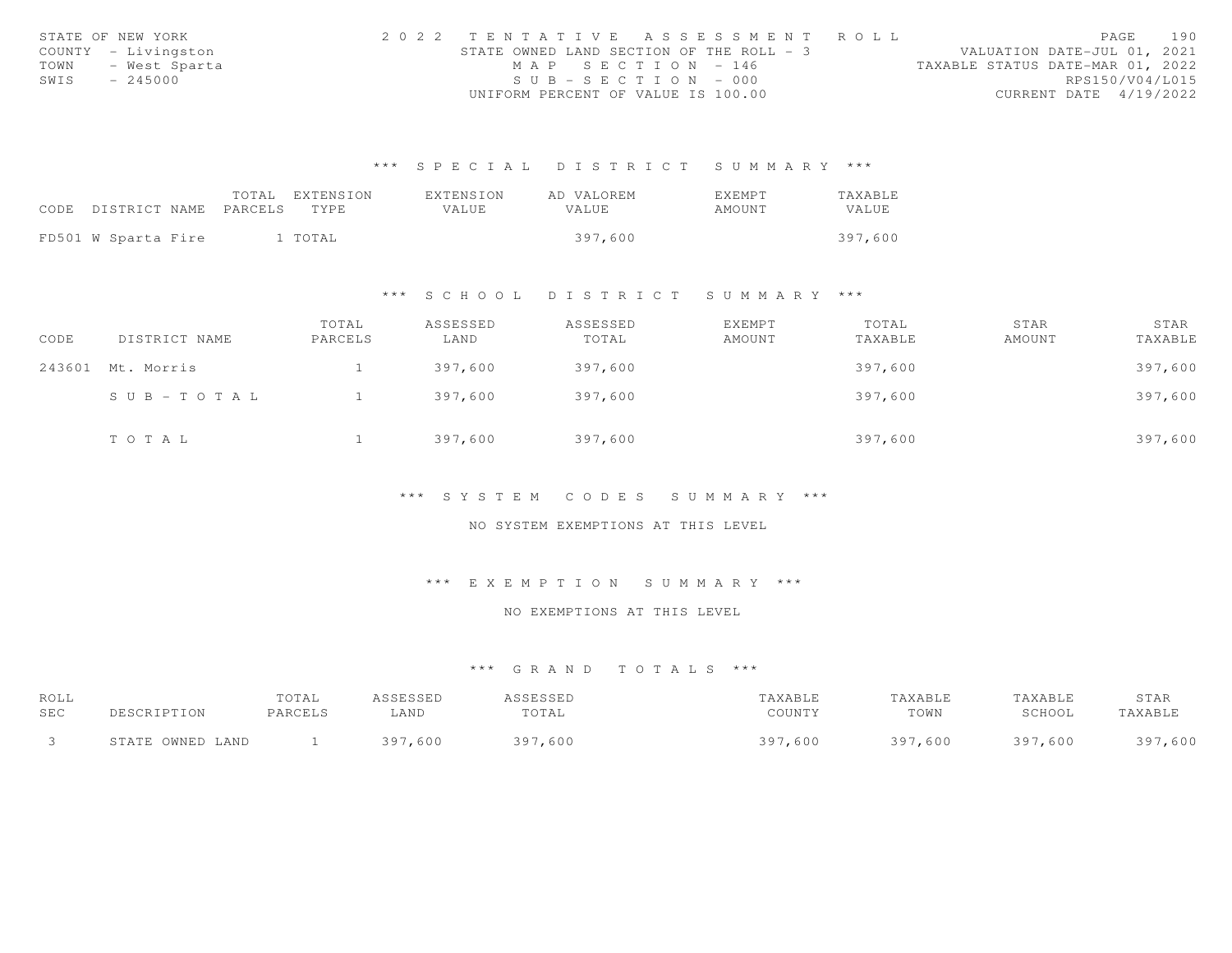| STATE OF NEW YORK<br>COUNTY - Livingston<br>- West Sparta<br>TOWN<br>$-245000$<br>SWIS | 2022 TENTATIVE ASSESSMENT ROLL                                                                                                                       | TAX MAP NUMBER SEQUENCE | STATE OWNED LAND SECTION OF THE ROLL - 3<br>UNIFORM PERCENT OF VALUE IS 100.00 |                      | VALUATION DATE-JUL 01, 2021<br>TAXABLE STATUS DATE-MAR 01, 2022 | PAGE     | 191         |
|----------------------------------------------------------------------------------------|------------------------------------------------------------------------------------------------------------------------------------------------------|-------------------------|--------------------------------------------------------------------------------|----------------------|-----------------------------------------------------------------|----------|-------------|
| TAX MAP PARCEL NUMBER<br>CURRENT OWNERS NAME<br>CURRENT OWNERS ADDRESS                 | PROPERTY LOCATION & CLASS ASSESSMENT EXEMPTION CODE-----------------COUNTY-------TOWN------SCHOOL<br>SCHOOL DISTRICT<br>PARCEL SIZE/GRID COORD TOTAL | LAND                    | SPECIAL DISTRICTS                                                              |                      | TAX DESCRIPTION TAXABLE VALUE                                   |          | ACCOUNT NO. |
| $333. - 50 - 1$                                                                        | 993 Transition t                                                                                                                                     |                         | SCHL TAXBL 50001                                                               |                      | 363,260                                                         | 363,260  |             |
|                                                                                        | State Of New York Mt. Morris 243601                                                                                                                  |                         | 0 COUNTY TAXABLE VALUE                                                         |                      | $\overline{0}$                                                  |          |             |
| Attn: County Treasurer                                                                 |                                                                                                                                                      |                         | 363,260 TOWN TAXABLE VALUE                                                     |                      | $\Omega$                                                        |          |             |
| 6 Court St Rm 203                                                                      | Transition<br>Mt Morris Central                                                                                                                      |                         |                                                                                | SCHOOL TAXABLE VALUE | 363,260                                                         |          |             |
| Geneseo, NY 14454-1043                                                                 | School Purposes<br>BANKTRES-33                                                                                                                       |                         |                                                                                |                      |                                                                 |          |             |
|                                                                                        | FULL MARKET VALUE                                                                                                                                    | 363, 260                |                                                                                |                      |                                                                 |          |             |
|                                                                                        |                                                                                                                                                      |                         |                                                                                |                      |                                                                 |          |             |
|                                                                                        |                                                                                                                                                      |                         |                                                                                |                      |                                                                 |          |             |
| $333 - 50 - 2$                                                                         | 993 Transition t<br>243601                                                                                                                           |                         | TOWN TAXBL 50005<br>0 COUNTY TAXABLE VALUE                                     |                      | 150<br>$\Omega$                                                 | $\circ$  | 150         |
| Attn: County Treasurer Transition                                                      |                                                                                                                                                      | 150                     |                                                                                | TOWN TAXABLE VALUE   | 150                                                             |          |             |
| 6 Court St Rm 203                                                                      | BANKTRES-33                                                                                                                                          |                         | SCHOOL TAXABLE VALUE                                                           |                      | $\Omega$                                                        |          |             |
| Geneseo, NY 14454-1043                                                                 | FULL MARKET VALUE                                                                                                                                    | 150                     |                                                                                |                      |                                                                 |          |             |
|                                                                                        |                                                                                                                                                      |                         |                                                                                |                      |                                                                 |          |             |
|                                                                                        |                                                                                                                                                      |                         |                                                                                |                      |                                                                 |          |             |
| $333. - 50 - 3$                                                                        | 993 Transition t                                                                                                                                     |                         | CNTY TAXBL 50006                                                               |                      | $\Omega$                                                        | 150      | 150         |
| State Of New York                                                                      | Mt. Morris<br>243601                                                                                                                                 |                         | 0 COUNTY TAXABLE VALUE                                                         |                      | 150                                                             |          |             |
| Attn: County Treasurer Transition                                                      |                                                                                                                                                      |                         | 150 TOWN TAXABLE VALUE                                                         |                      | $\overline{0}$                                                  |          |             |
| 6 Court St Rm 203                                                                      | BANKTRES-33                                                                                                                                          |                         | SCHOOL TAXABLE VALUE                                                           |                      | $\Omega$                                                        |          |             |
| Geneseo, NY 14454-1043                                                                 | FULL MARKET VALUE                                                                                                                                    | 150                     |                                                                                |                      |                                                                 |          |             |
|                                                                                        |                                                                                                                                                      |                         |                                                                                |                      |                                                                 |          |             |
| $333. - 50 - 4$                                                                        | 993 Transition t                                                                                                                                     |                         | CNTY EXMPT 50002                                                               |                      | 150                                                             | $\circ$  | $\circ$     |
| State Of New York                                                                      | Mt. Morris 243601                                                                                                                                    |                         | 0 TOWN EXMPT 50003                                                             |                      | $\Omega$                                                        | 150      | $\bigcirc$  |
| Attn: County Treasurer                                                                 | Transition                                                                                                                                           |                         | 150 SCHL EXMPT 50004                                                           |                      | $\cap$                                                          | $\Omega$ | 150         |
| 6 Court St Rm 203                                                                      | Special District Purposes                                                                                                                            |                         | COUNTY TAXABLE VALUE                                                           |                      | $\Omega$                                                        |          |             |
| Geneseo, NY 14454-1043                                                                 | BANKTRES-33                                                                                                                                          |                         | TOWN                                                                           | TAXABLE VALUE        | $\Omega$                                                        |          |             |
|                                                                                        | FULL MARKET VALUE                                                                                                                                    |                         | 150 SCHOOL TAXABLE VALUE                                                       |                      | $\Omega$                                                        |          |             |
|                                                                                        |                                                                                                                                                      |                         | FD501 W Sparta Fire 1                                                          |                      | 150 TO                                                          |          |             |
|                                                                                        |                                                                                                                                                      |                         |                                                                                |                      |                                                                 |          |             |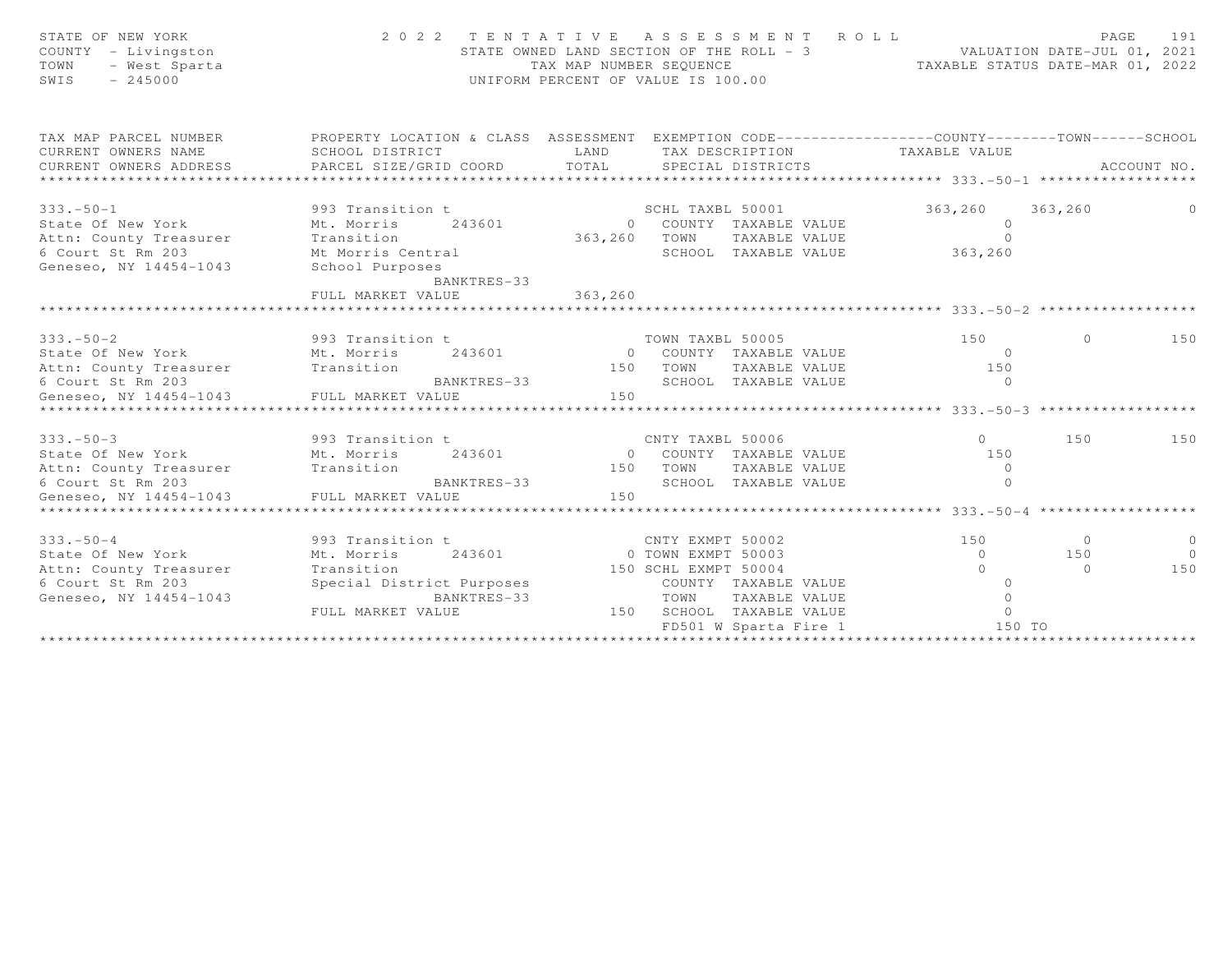|      | STATE OF NEW YORK   | 2022 TENTATIVE ASSESSMENT ROLL           |                       |  |  |                                  |                        | PAGE | 192 |
|------|---------------------|------------------------------------------|-----------------------|--|--|----------------------------------|------------------------|------|-----|
|      | COUNTY - Livingston | STATE OWNED LAND SECTION OF THE ROLL - 3 |                       |  |  | VALUATION DATE-JUL 01, 2021      |                        |      |     |
|      | TOWN - West Sparta  |                                          | MAP SECTION - 333     |  |  | TAXABLE STATUS DATE-MAR 01, 2022 |                        |      |     |
| SWIS | $-245000$           |                                          | $SUB - SECTION - 000$ |  |  |                                  | RPS150/V04/L015        |      |     |
|      |                     | UNIFORM PERCENT OF VALUE IS 100.00       |                       |  |  |                                  | CURRENT DATE 4/19/2022 |      |     |

|                                 | TOTAL EXTENSION | EXTENSION | AD VALOREM | EXEMPT | <b>TAXABLE</b> |
|---------------------------------|-----------------|-----------|------------|--------|----------------|
| CODE DISTRICT NAME PARCELS TYPE |                 | VALUE     | VALUE.     | AMOUNT | VALUE          |
|                                 |                 |           |            |        |                |
| FD501 W Sparta Fire             | 1 TOTAL         |           | l 5 0      |        | 150            |

\*\*\* S C H O O L D I S T R I C T S U M M A R Y \*\*\*

| CODE | DISTRICT NAME         | TOTAL<br>PARCELS | ASSESSED<br>LAND | ASSESSED<br>TOTAL | EXEMPT<br>AMOUNT | TOTAL<br>TAXABLE | STAR<br>AMOUNT | STAR<br>TAXABLE |
|------|-----------------------|------------------|------------------|-------------------|------------------|------------------|----------------|-----------------|
|      | 243601 Mt. Morris     | 4                |                  | 363,710           | 450              | 363,260          |                | 363,260         |
|      | $S \cup B - TO T A L$ | 4                |                  | 363,710           | 450              | 363,260          |                | 363,260         |
|      | TOTAL                 | $\overline{4}$   |                  | 363,710           | 450              | 363,260          |                | 363,260         |

# \*\*\* S Y S T E M C O D E S S U M M A R Y \*\*\*

| CODE  | DESCRIPTION | TOTAL<br>PARCELS | COUNTY  | TOWN    | SCHOOL |
|-------|-------------|------------------|---------|---------|--------|
| 50001 | SCHL TAXBL  |                  | 363,260 | 363,260 |        |
| 50002 | CNTY EXMPT  |                  | 150     |         |        |
| 50003 | TOWN EXMPT  |                  |         | 150     |        |
| 50004 | SCHL EXMPT  |                  |         |         | 150    |
| 50005 | TOWN TAXBL  |                  | 150     |         | 150    |
| 50006 | CNTY TAXBL  |                  |         | 150     | 150    |
|       | TO TAL      | 6                | 363,560 | 363,560 | 450    |

\*\*\* E X E M P T I O N S U M M A R Y \*\*\*

NO EXEMPTIONS AT THIS LEVEL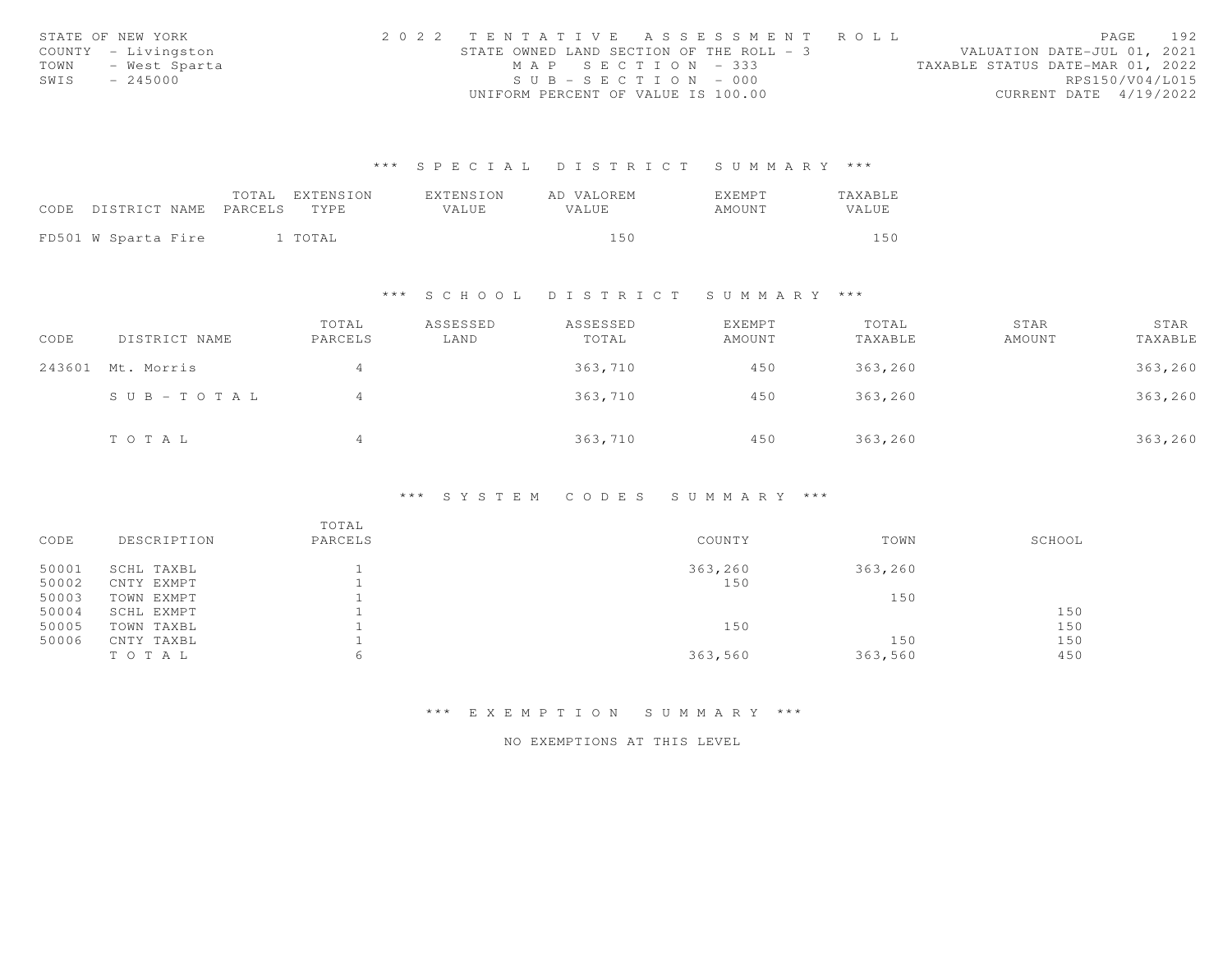| STATE OF NEW YORK   | 2022 TENTATIVE ASSESSMENT ROLL           | 193<br>PAGE                      |
|---------------------|------------------------------------------|----------------------------------|
| COUNTY - Livingston | STATE OWNED LAND SECTION OF THE ROLL - 3 | VALUATION DATE-JUL 01, 2021      |
| TOWN - West Sparta  | MAP SECTION - 333                        | TAXABLE STATUS DATE-MAR 01, 2022 |
| SWIS<br>$-245000$   | $SUB - SECTION - 000$                    | RPS150/V04/L015                  |
|                     | UNIFORM PERCENT OF VALUE IS 100.00       | CURRENT DATE 4/19/2022           |

| ROLL |                  | TOTAL   | ASSESSED | ASSESSED | TAXABLE | TAXABLE | TAXABLE | STAR    |
|------|------------------|---------|----------|----------|---------|---------|---------|---------|
| SEC  | DESCRIPTION      | PARCELS | ∟AND     | TOTAL    | COUNTY  | TOWN    | SCHOOL  | TAXABLE |
|      | STATE OWNED LAND |         |          | 363,710  | 15 C    | 150     | 363,260 | 363,260 |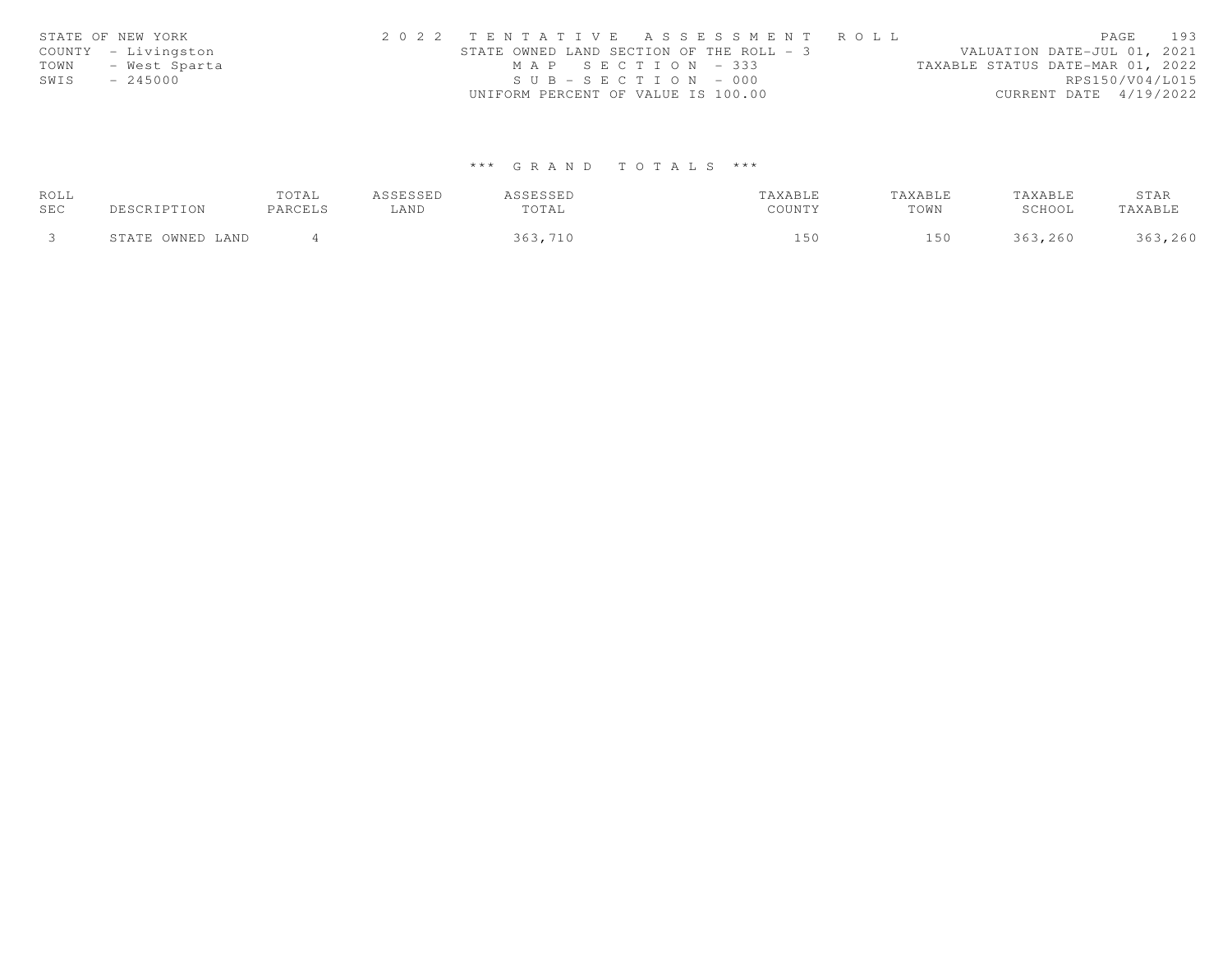|      | STATE OF NEW YORK   | 2022 TENTATIVE ASSESSMENT ROLL           |  |  |                                  |                        | PAGE | 194 |
|------|---------------------|------------------------------------------|--|--|----------------------------------|------------------------|------|-----|
|      | COUNTY - Livingston | STATE OWNED LAND SECTION OF THE ROLL - 3 |  |  | VALUATION DATE-JUL 01, 2021      |                        |      |     |
| TOWN | - West Sparta       |                                          |  |  | TAXABLE STATUS DATE-MAR 01, 2022 |                        |      |     |
| SWIS | $-245000$           | UNIFORM PERCENT OF VALUE IS 100.00       |  |  |                                  | RPS150/V04/L015        |      |     |
|      |                     |                                          |  |  |                                  | CURRENT DATE 4/19/2022 |      |     |
|      |                     |                                          |  |  |                                  |                        |      |     |

# \*\*\* S P E C I A L D I S T R I C T S U M M A R Y \*\*\*

|                               | EXTENSION<br>TOTAL | EXTENSION | AD VALOREM | EXEMPT | TAXABLE |
|-------------------------------|--------------------|-----------|------------|--------|---------|
| CODE<br>DISTRICT NAME PARCELS | TYPE.              | VALUE.    | VALUE.     | AMOUNT | VALUE   |
|                               |                    |           |            |        |         |
| FD501 W Sparta Fire           | 2 TOTAL            |           | 397,750    |        | 397,750 |

# \*\*\* S C H O O L D I S T R I C T S U M M A R Y \*\*\*

| CODE   | DISTRICT NAME | TOTAL<br>PARCELS | ASSESSED<br>LAND | ASSESSED<br>TOTAL | EXEMPT<br>AMOUNT | TOTAL<br>TAXABLE | STAR<br>AMOUNT | STAR<br>TAXABLE |
|--------|---------------|------------------|------------------|-------------------|------------------|------------------|----------------|-----------------|
| 243601 | Mt. Morris    |                  | 397,600          | 761,310           | 450              | 760,860          |                | 760,860         |
|        | SUB-TOTAL     |                  | 397,600          | 761,310           | 450              | 760,860          |                | 760,860         |
|        | TOTAL         |                  | 397,600          | 761,310           | 450              | 760,860          |                | 760,860         |

# \*\*\* S Y S T E M C O D E S S U M M A R Y \*\*\*

| CODE  | DESCRIPTION | TOTAL<br>PARCELS | COUNTY  | TOWN    | SCHOOL |
|-------|-------------|------------------|---------|---------|--------|
| 50001 | SCHL TAXBL  |                  | 363,260 | 363,260 |        |
| 50002 | CNTY EXMPT  |                  | 150     |         |        |
| 50003 | TOWN EXMPT  |                  |         | 150     |        |
| 50004 | SCHL EXMPT  |                  |         |         | 150    |
| 50005 | TOWN TAXBL  |                  | 150     |         | 150    |
| 50006 | CNTY TAXBL  |                  |         | 150     | 150    |
|       | TO TAL      | h                | 363,560 | 363,560 | 450    |
|       |             |                  |         |         |        |

# \*\*\* E X E M P T I O N S U M M A R Y \*\*\*

#### NO EXEMPTIONS AT THIS LEVEL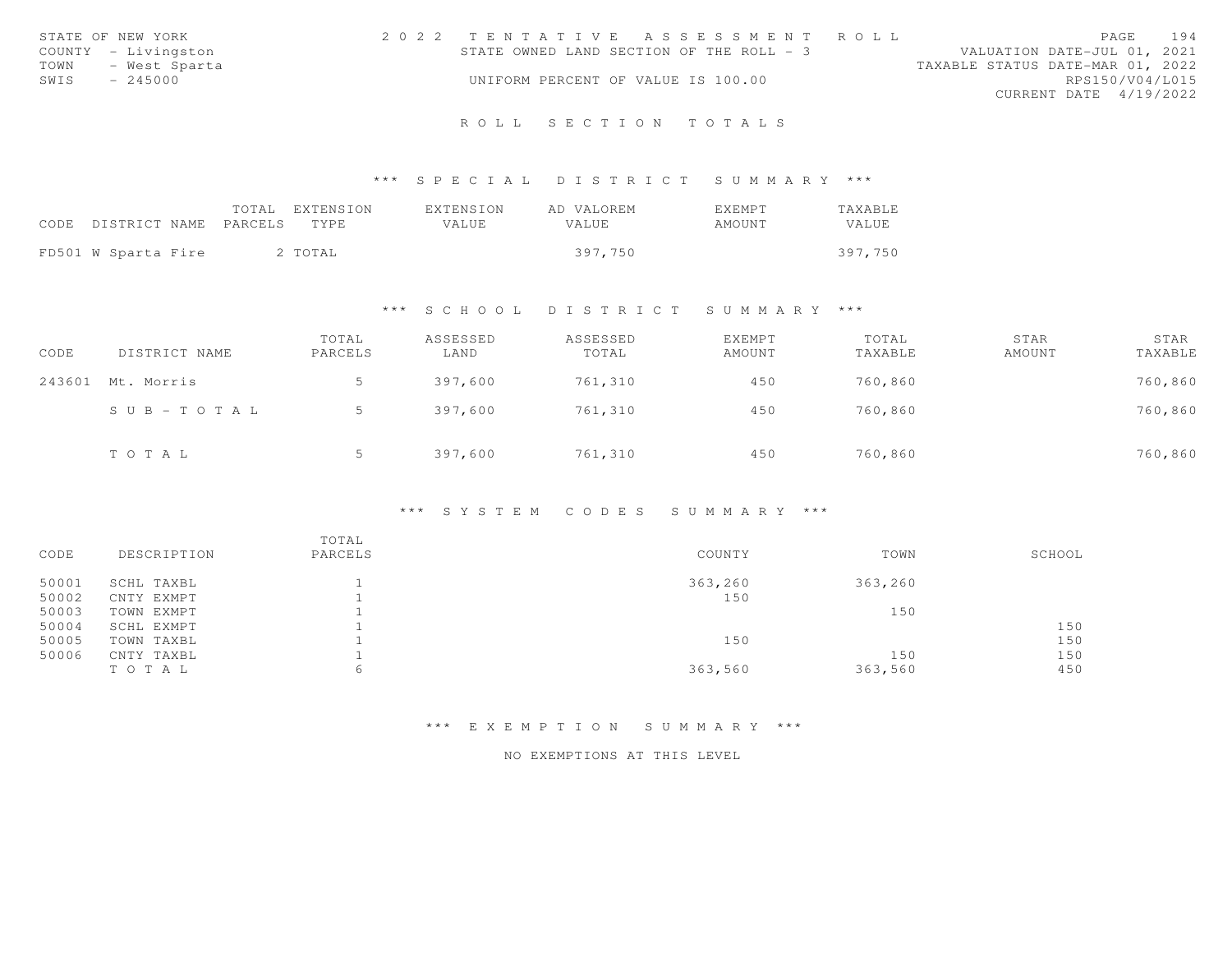| STATE OF NEW YORK   | 2022 TENTATIVE ASSESSMENT ROLL           | 195<br>PAGE                      |
|---------------------|------------------------------------------|----------------------------------|
| COUNTY - Livingston | STATE OWNED LAND SECTION OF THE ROLL - 3 | VALUATION DATE-JUL 01, 2021      |
| TOWN - West Sparta  |                                          | TAXABLE STATUS DATE-MAR 01, 2022 |
| SWIS<br>$-245000$   | UNIFORM PERCENT OF VALUE IS 100.00       | RPS150/V04/L015                  |
|                     |                                          | CURRENT DATE 4/19/2022           |
|                     |                                          |                                  |
|                     | ROLL SECTION TOTALS                      |                                  |

| ROLL |                  | TOTAL   | CCFCCFD     | SSESSED |            | TAXABLE    | TAXABLE | STAR    |
|------|------------------|---------|-------------|---------|------------|------------|---------|---------|
| SEC  | DESCRIPTION      | PARCELS | LAND        | TOTAL   | COUNTY     | TOWN       | SCHOOL  | TAXABLE |
|      |                  |         |             |         |            |            |         |         |
|      | STATE OWNED LAND |         | 397<br>,600 | ,310    | 750<br>30. | つのつ<br>750 | 760,860 | 760,860 |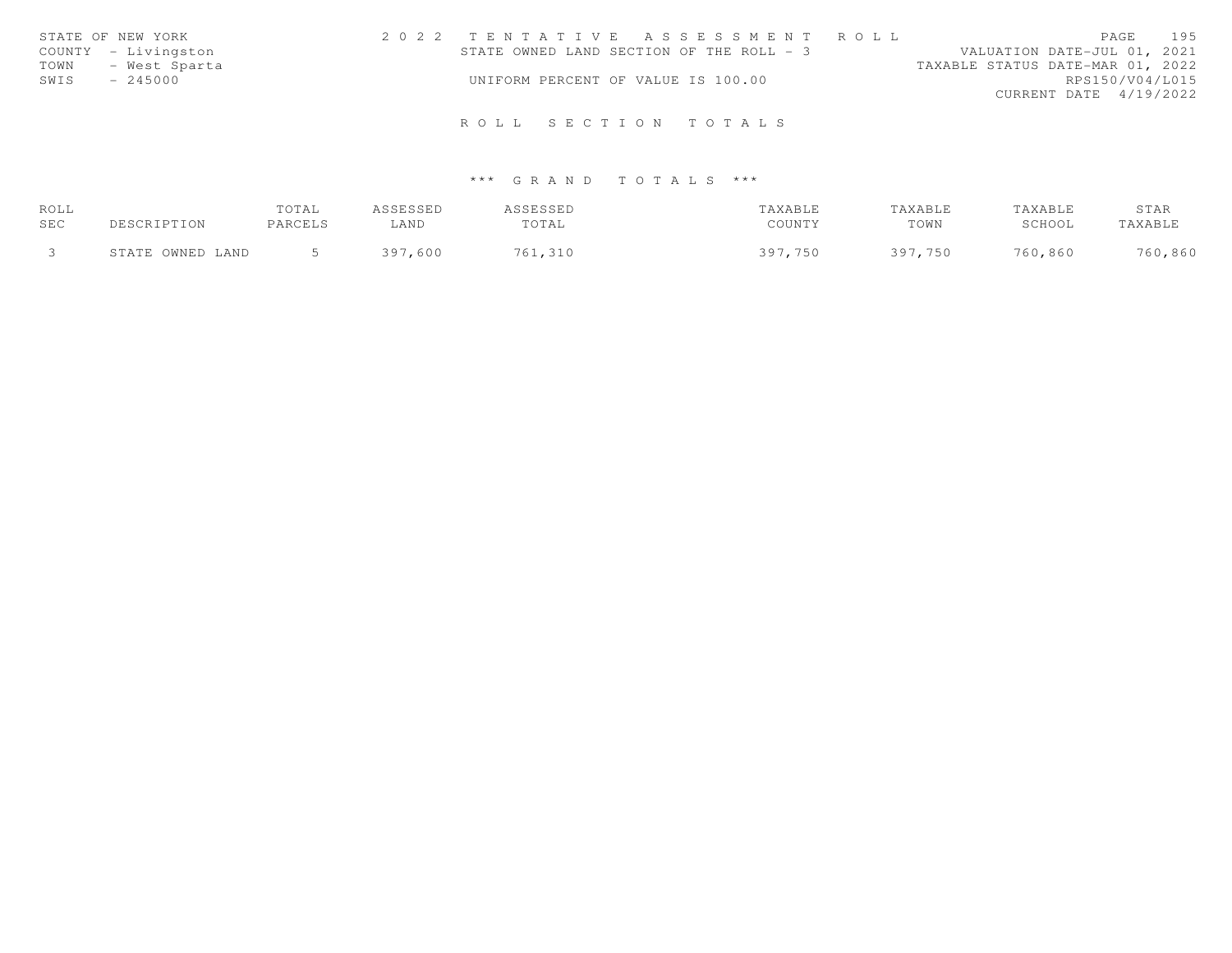| STATE OF NEW YORK<br>COUNTY - Livingston<br>TOWN<br>- West Sparta<br>SWIS<br>$-245000$ |                                  | TAX MAP NUMBER SEQUENCE | 2022 TENTATIVE ASSESSMENT ROLL<br>SPECIAL FRANCHISE SECTION OF THE ROLL - 5<br>UNIFORM PERCENT OF VALUE IS 100.00 | PAGE<br>VALUATION DATE-JUL 01, 2021<br>TAXABLE STATUS DATE-MAR 01, 2022                                           | 196 |
|----------------------------------------------------------------------------------------|----------------------------------|-------------------------|-------------------------------------------------------------------------------------------------------------------|-------------------------------------------------------------------------------------------------------------------|-----|
| TAX MAP PARCEL NUMBER<br>CURRENT OWNERS NAME                                           | SCHOOL DISTRICT                  | LAND                    | TAX DESCRIPTION                                                                                                   | PROPERTY LOCATION & CLASS ASSESSMENT EXEMPTION CODE----------------COUNTY-------TOWN------SCHOOL<br>TAXABLE VALUE |     |
| CURRENT OWNERS ADDRESS                                                                 | PARCEL SIZE/GRID COORD           | TOTAL                   | SPECIAL DISTRICTS                                                                                                 | ACCOUNT NO.                                                                                                       |     |
|                                                                                        |                                  |                         |                                                                                                                   |                                                                                                                   |     |
|                                                                                        | Spec Fran                        |                         |                                                                                                                   |                                                                                                                   |     |
| $599. - 1 - 1$                                                                         | 869 Television                   |                         | COUNTY TAXABLE VALUE                                                                                              | 60,997                                                                                                            |     |
| Time Warner of Binghamton                                                              | Dansville<br>243801              | $\circ$                 | TOWN<br>TAXABLE VALUE                                                                                             | 60,997                                                                                                            |     |
| 7910 Crescent Executive Dr                                                             | BANKTRES-01                      | 60,997                  | SCHOOL TAXABLE VALUE                                                                                              | 60,997                                                                                                            |     |
| PO Box 7467                                                                            | FULL MARKET VALUE                |                         | 60,997 FD501 W Sparta Fire 1                                                                                      | 60,997 TO                                                                                                         |     |
| Charlotte, NC 28241-7467                                                               |                                  |                         |                                                                                                                   |                                                                                                                   |     |
|                                                                                        |                                  |                         |                                                                                                                   |                                                                                                                   |     |
| $599. - 4 - 1$                                                                         | 861 Elec & gas                   |                         | COUNTY TAXABLE VALUE                                                                                              | 14-347600<br>1468,423                                                                                             |     |
| NYS Electric & Gas Corp                                                                | Dansville<br>243801              |                         | 0 TOWN<br>TAXABLE VALUE                                                                                           | 1468,423                                                                                                          |     |
| %Avangrid Management Co                                                                | Special Franchise                |                         | 1468,423 SCHOOL TAXABLE VALUE                                                                                     | 1468,423                                                                                                          |     |
| Local Taxes                                                                            | Dans Cent-99%                    |                         | FD501 W Sparta Fire 1                                                                                             | 1468,423 TO                                                                                                       |     |
| One City Center Fl 5                                                                   | BANKTRES-04                      |                         |                                                                                                                   |                                                                                                                   |     |
| Portland, ME 04101                                                                     | FULL MARKET VALUE                | 1468,423                |                                                                                                                   |                                                                                                                   |     |
|                                                                                        |                                  |                         |                                                                                                                   |                                                                                                                   |     |
|                                                                                        |                                  |                         |                                                                                                                   |                                                                                                                   |     |
| $599. -4 -1. -1$                                                                       | 861 Elec & gas                   |                         | COUNTY TAXABLE VALUE                                                                                              | 14,833                                                                                                            |     |
| NYS Electric & Gas Corp                                                                | Keshequa 244001                  |                         | 0 TOWN<br>TAXABLE VALUE                                                                                           | 14,833                                                                                                            |     |
| %Avangrid Management Co                                                                | Special Franchise                | 14,833                  | SCHOOL TAXABLE VALUE                                                                                              | 14,833                                                                                                            |     |
| Local Taxes                                                                            | Keshequa Cent-1%                 |                         | FD501 W Sparta Fire 1                                                                                             | 14,833 TO                                                                                                         |     |
| One City Center Fl 5<br>Portland, ME 04101                                             | BANKTRES-04<br>FULL MARKET VALUE | 14,833                  |                                                                                                                   |                                                                                                                   |     |
| ****************************                                                           |                                  |                         |                                                                                                                   |                                                                                                                   |     |
|                                                                                        |                                  |                         |                                                                                                                   | 14-347800                                                                                                         |     |
| $599. - 9 - 1$                                                                         | 861 Elec & gas                   |                         | COUNTY TAXABLE VALUE                                                                                              | 235,953                                                                                                           |     |
| Frontier Tel Of Rochester                                                              | Dansville<br>243801              | $\circ$                 | TAXABLE VALUE<br>TOWN                                                                                             | 235,953                                                                                                           |     |
| c/o Duff and Phelps                                                                    | Special Franchise                | 235,953                 | SCHOOL TAXABLE VALUE                                                                                              | 235,953                                                                                                           |     |
| PO Box 2629                                                                            | Dans Cent-92%                    |                         | FD501 W Sparta Fire 1                                                                                             | 235,953 TO                                                                                                        |     |
| Addison, TX 75001                                                                      | BANKTRES-09                      |                         |                                                                                                                   |                                                                                                                   |     |
|                                                                                        | FULL MARKET VALUE                | 235,953                 |                                                                                                                   |                                                                                                                   |     |
|                                                                                        |                                  |                         |                                                                                                                   |                                                                                                                   |     |
| $599. - 9 - 1. - 1$                                                                    | 861 Elec & gas                   |                         | COUNTY TAXABLE VALUE                                                                                              | 20,518                                                                                                            |     |
| Frontier Tel Of Rochester                                                              | Keshequa<br>244001               | $\circ$                 | TOWN<br>TAXABLE VALUE                                                                                             | 20,518                                                                                                            |     |
| c/o Duff and Phelps                                                                    | Special Franchise                | 20,518                  | SCHOOL TAXABLE VALUE                                                                                              | 20,518                                                                                                            |     |
| PO Box 2629                                                                            | Keshequa $-8$ %                  |                         | FD501 W Sparta Fire 1                                                                                             | 20,518 TO                                                                                                         |     |
| Addison, TX 75001                                                                      | BANKTRES-09                      |                         |                                                                                                                   |                                                                                                                   |     |
|                                                                                        | FULL MARKET VALUE                | 20,518                  |                                                                                                                   |                                                                                                                   |     |
|                                                                                        | ******************               |                         |                                                                                                                   |                                                                                                                   |     |
|                                                                                        | Special Franchise                |                         |                                                                                                                   |                                                                                                                   |     |
| $599. - 94 - 1$                                                                        | 866 Telephone                    |                         | COUNTY TAXABLE VALUE                                                                                              | 12,553                                                                                                            |     |
| Crown Castle Fiber LLC                                                                 | 243801<br>Dansville              | $\circ$                 | TOWN<br>TAXABLE VALUE                                                                                             | 12,553                                                                                                            |     |
| PMB 353                                                                                | BANKTRES-41                      | 12,553                  | SCHOOL TAXABLE VALUE                                                                                              | 12,553                                                                                                            |     |
| 4017 Washington Rd                                                                     | FULL MARKET VALUE                | 12,553                  | FD501 W Sparta Fire 1                                                                                             | 12,553 TO                                                                                                         |     |
| McMurray, PA 15317-2520                                                                |                                  |                         |                                                                                                                   |                                                                                                                   |     |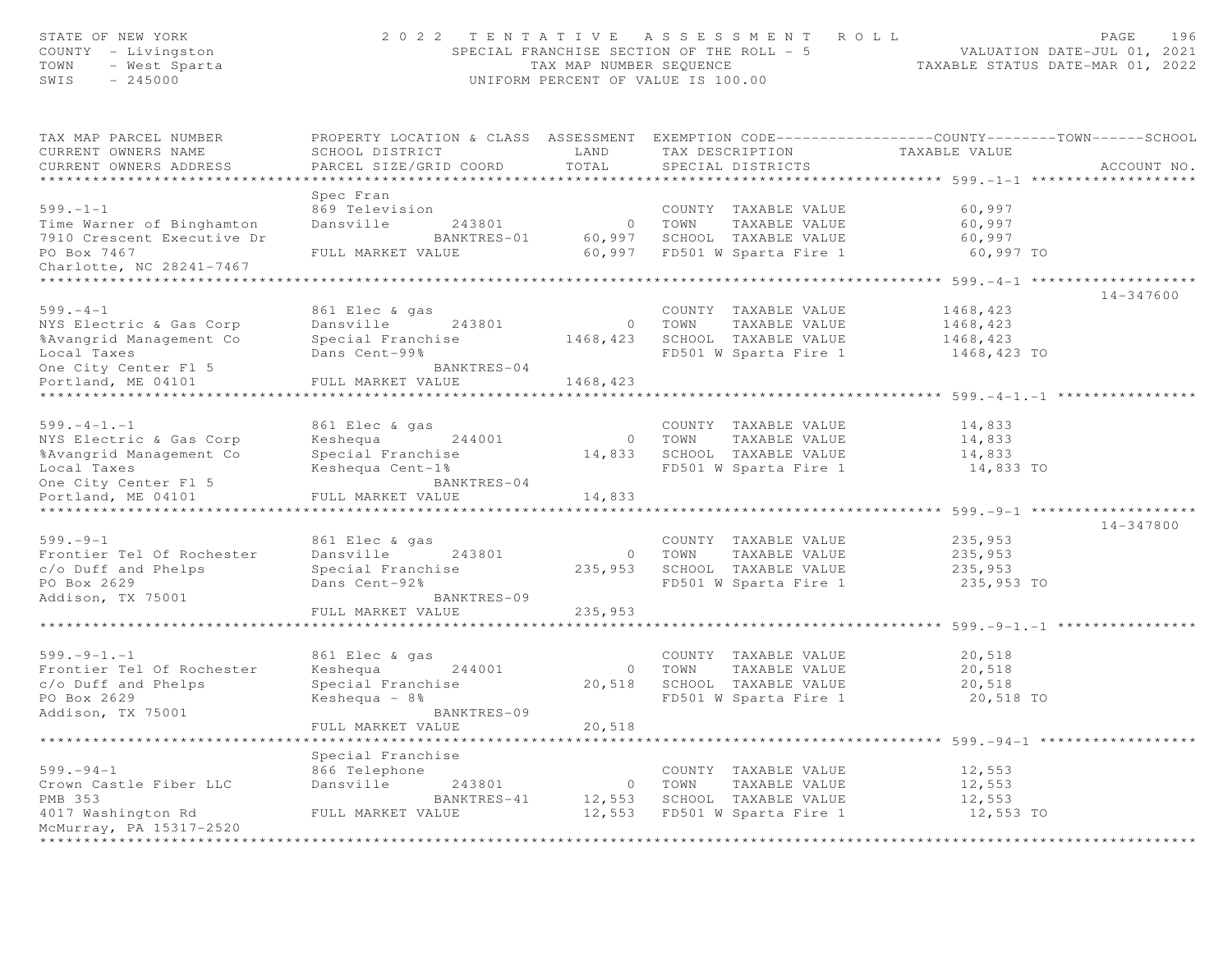| STATE OF NEW YORK<br>- Livingston<br>COUNTY<br>- West Sparta<br>TOWN<br>$-245000$<br>SWIS | 2022 TENTATIVE<br>SPECIAL FRANCHISE SECTION OF THE ROLL - 5<br>TAX MAP NUMBER SEOUENCE<br>UNIFORM PERCENT OF VALUE IS 100.00 | ASSESSMENT ROLL<br>197<br>PAGE<br>VALUATION DATE-JUL 01, 2021<br>TAXABLE STATUS DATE-MAR 01, 2022                                                                                                |                                 |                                                              |
|-------------------------------------------------------------------------------------------|------------------------------------------------------------------------------------------------------------------------------|--------------------------------------------------------------------------------------------------------------------------------------------------------------------------------------------------|---------------------------------|--------------------------------------------------------------|
| TAX MAP PARCEL NUMBER                                                                     | PROPERTY LOCATION & CLASS ASSESSMENT                                                                                         |                                                                                                                                                                                                  |                                 | EXEMPTION CODE-----------------COUNTY-------TOWN------SCHOOL |
| CURRENT OWNERS NAME                                                                       | SCHOOL DISTRICT                                                                                                              | <b>EXAMPLE EXAMPLE EXAMPLE EXAMPLE EXAMPLE EXAMPLE EXAMPLE EXAMPLE EXAMPLE EXAMPLE EXAMPLE EXAMPLE EXAMPLE EXAMPLE EXAMPLE EXAMPLE EXAMPLE EXAMPLE EXAMPLE EXAMPLE EXAMPLE EXAMPLE EXAMPLE E</b> | TAX DESCRIPTION TAXABLE VALUE   |                                                              |
| CURRENT OWNERS ADDRESS     PARCEL SIZE/GRID COORD     TOTAL   SPECIAL DISTRICTS           |                                                                                                                              |                                                                                                                                                                                                  |                                 | ACCOUNT NO.                                                  |
| ******************************                                                            |                                                                                                                              |                                                                                                                                                                                                  |                                 |                                                              |
|                                                                                           | Special Franchise                                                                                                            |                                                                                                                                                                                                  |                                 |                                                              |
| $599. - 95 - 1$                                                                           | 866 Telephone                                                                                                                |                                                                                                                                                                                                  | COUNTY<br>TAXABLE VALUE         | 13,790                                                       |
| Empire Long Distance                                                                      | Dansville<br>243801 0                                                                                                        |                                                                                                                                                                                                  | TOWN<br>TAXABLE VALUE           | 13,790                                                       |
| 34 Main St                                                                                |                                                                                                                              | BANKTRES-95 13,790                                                                                                                                                                               | SCHOOL<br>TAXABLE VALUE         | 13,790                                                       |
| Plattsburgh, NY 14873 FULL MARKET VALUE 13,790                                            |                                                                                                                              |                                                                                                                                                                                                  | FD501 W Sparta Fire 1           | 13,790 TO                                                    |
|                                                                                           |                                                                                                                              |                                                                                                                                                                                                  |                                 | *********** 599.-97-1 ******************                     |
|                                                                                           | Special Franchise                                                                                                            |                                                                                                                                                                                                  |                                 |                                                              |
| $599. - 97 - 1$                                                                           | 866 Telephone                                                                                                                |                                                                                                                                                                                                  | TAXABLE VALUE<br>COUNTY         | 65,057                                                       |
| Armstrong Communications                                                                  | 243801<br>Dansville                                                                                                          | $\overline{0}$                                                                                                                                                                                   | TOWN<br>TAXABLE VALUE           | 65,057                                                       |
| One Armstrong Pl                                                                          | BANKTRES-43                                                                                                                  | 65,057                                                                                                                                                                                           | SCHOOL<br>TAXABLE VALUE         | 65,057                                                       |
| Butler, PA 16001                                                                          | FULL MARKET VALUE                                                                                                            | 65,057                                                                                                                                                                                           | FD501 W Sparta Fire 1 65,057 TO |                                                              |
|                                                                                           |                                                                                                                              |                                                                                                                                                                                                  |                                 |                                                              |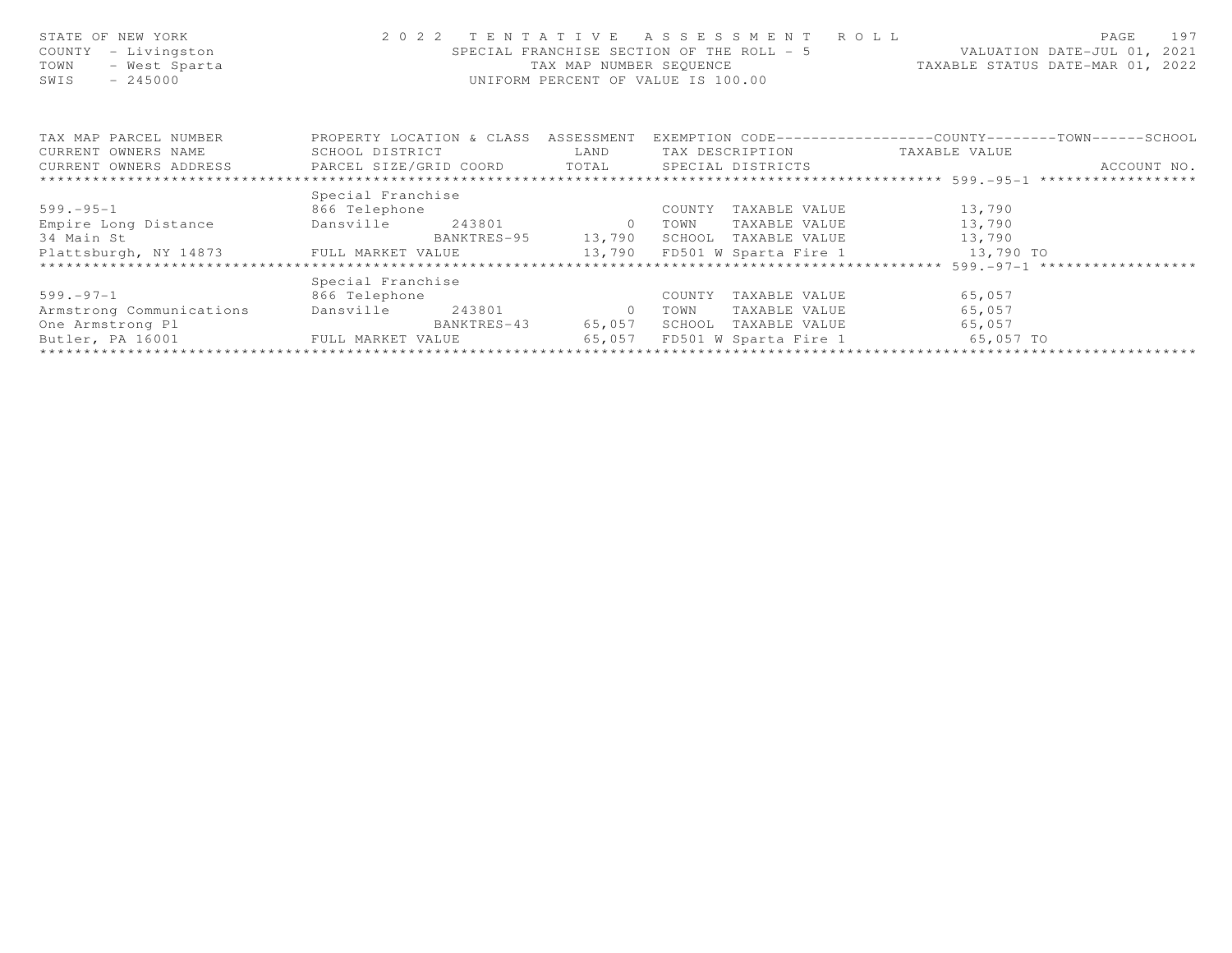|      | STATE OF NEW YORK   |  |                                           |                                    |  |  |  |  |  | 2022 TENTATIVE ASSESSMENT ROLL |                                  |                 | PAGE | 198 |
|------|---------------------|--|-------------------------------------------|------------------------------------|--|--|--|--|--|--------------------------------|----------------------------------|-----------------|------|-----|
|      | COUNTY - Livingston |  | SPECIAL FRANCHISE SECTION OF THE ROLL - 5 |                                    |  |  |  |  |  |                                | VALUATION DATE-JUL 01, 2021      |                 |      |     |
| TOWN | – West Sparta       |  |                                           | MAP SECTION - 599                  |  |  |  |  |  |                                | TAXABLE STATUS DATE-MAR 01, 2022 |                 |      |     |
| SWIS | $-245000$           |  |                                           | $SUB - SECTION - 000$              |  |  |  |  |  |                                |                                  | RPS150/V04/L015 |      |     |
|      |                     |  |                                           | UNIFORM PERCENT OF VALUE IS 100.00 |  |  |  |  |  |                                | CURRENT DATE 4/19/2022           |                 |      |     |

|                            | TOTAL | EXTENSION | EXTENSION | AD VALOREM   | EXEMPT | TAXABLE  |
|----------------------------|-------|-----------|-----------|--------------|--------|----------|
| CODE DISTRICT NAME PARCELS |       | TYPE.     | VALUE.    | <b>VALUE</b> | AMOUNT | VALUE    |
|                            |       |           |           |              |        |          |
| FD501 W Sparta Fire        |       | 8 TOTAL   |           | 1892,124     |        | 1892.124 |

#### \*\*\* S C H O O L D I S T R I C T S U M M A R Y \*\*\*

| CODE   | DISTRICT NAME         | TOTAL<br>PARCELS | ASSESSED<br>LAND | ASSESSED<br>TOTAL | EXEMPT<br>AMOUNT | TOTAL<br>TAXABLE | STAR<br>AMOUNT | STAR<br>TAXABLE |
|--------|-----------------------|------------------|------------------|-------------------|------------------|------------------|----------------|-----------------|
|        |                       |                  |                  |                   |                  |                  |                |                 |
| 243801 | Dansville             | 6                |                  | 1856,773          |                  | 1856,773         |                | 1856,773        |
| 244001 | Keshequa              | $\hat{ }$<br>∠   |                  | 35,351            |                  | 35,351           |                | 35,351          |
|        | $S \cup B - TO T A L$ | 8                |                  | 1892, 124         |                  | 1892,124         |                | 1892, 124       |
|        | TO TAL                | 8                |                  | 1892, 124         |                  | 1892, 124        |                | 1892, 124       |

#### \*\*\* S Y S T E M C O D E S S U M M A R Y \*\*\*

#### NO SYSTEM EXEMPTIONS AT THIS LEVEL

# \*\*\* E X E M P T I O N S U M M A R Y \*\*\*

#### NO EXEMPTIONS AT THIS LEVEL

| ROLL |                   | TOTAL   | ASSESSED | ASSESSED  | TAXABLE  | TAXABLE   | TAXABLE  | STAR     |
|------|-------------------|---------|----------|-----------|----------|-----------|----------|----------|
| SEC  | DESCRIPTION       | PARCELS | LAND     | TOTAL     | COUNTY   | TOWN      | SCHOOL   | TAXABLE  |
|      | SPECIAL FRANCHISE |         |          | 1892, 124 | 1892,124 | 1892, 124 | 1892.124 | 1892,124 |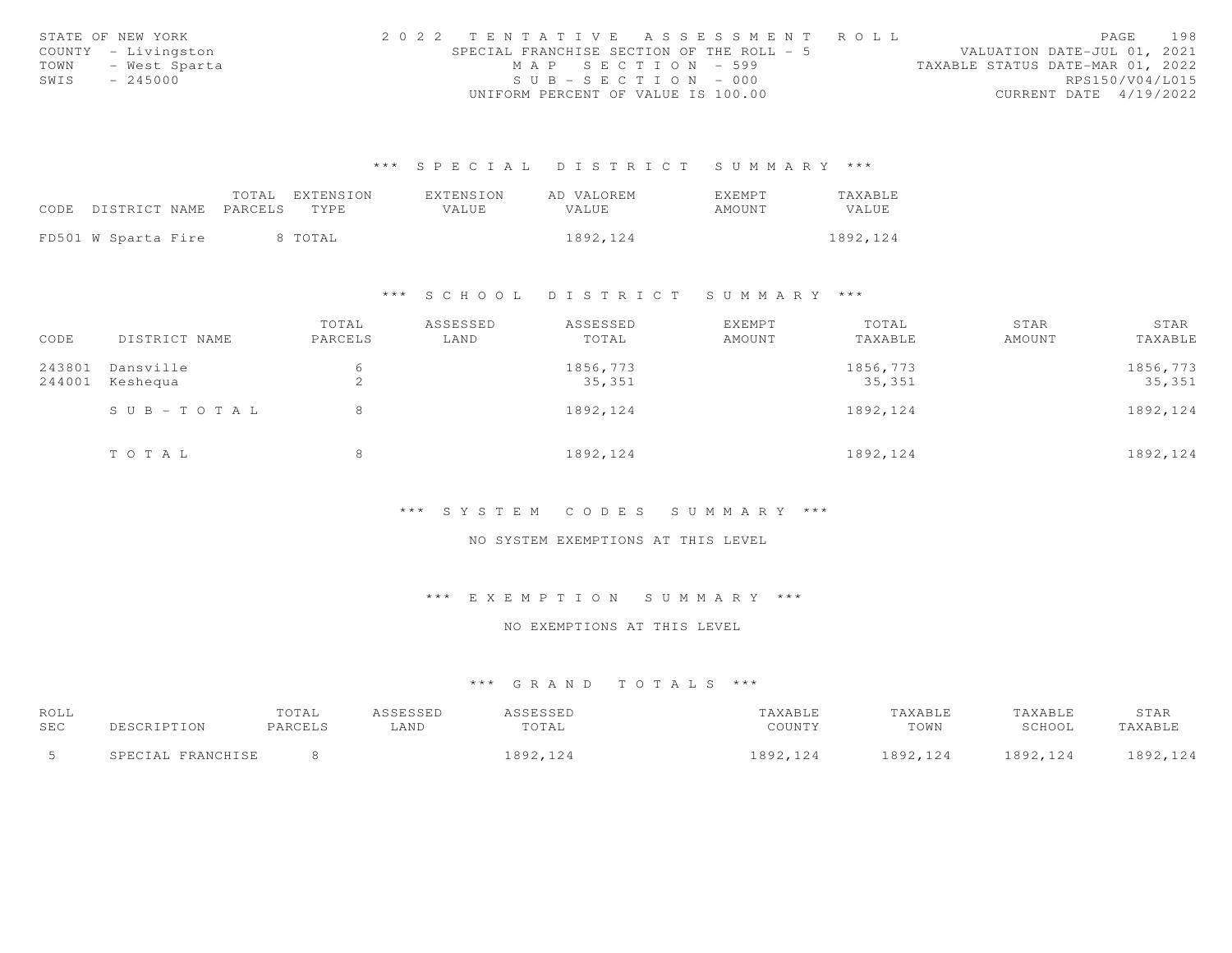| STATE OF NEW YORK |                     |  |                                    |  | 2022 TENTATIVE ASSESSMENT ROLL            |  |                                  |  | PAGE 199        |
|-------------------|---------------------|--|------------------------------------|--|-------------------------------------------|--|----------------------------------|--|-----------------|
|                   | COUNTY - Livingston |  |                                    |  | SPECIAL FRANCHISE SECTION OF THE ROLL - 5 |  | VALUATION DATE-JUL 01, 2021      |  |                 |
|                   | TOWN - West Sparta  |  |                                    |  |                                           |  | TAXABLE STATUS DATE-MAR 01, 2022 |  |                 |
| SWIS              | $-245000$           |  | UNIFORM PERCENT OF VALUE IS 100.00 |  |                                           |  |                                  |  | RPS150/V04/L015 |
|                   |                     |  |                                    |  |                                           |  | CURRENT DATE 4/19/2022           |  |                 |
|                   |                     |  |                                    |  | ROLL SECTION TOTALS                       |  |                                  |  |                 |

|                                 |  | TOTAL EXTENSION | <b>EXTENSION</b> | AD VALOREM | <b>FXFMPT</b> | <b>TAXABLE</b> |
|---------------------------------|--|-----------------|------------------|------------|---------------|----------------|
| CODE DISTRICT NAME PARCELS TYPE |  |                 | VALUE            | VALUE.     | AMOUNT        | <b>VALUE</b>   |
| FD501 W Sparta Fire             |  | 8 TOTAL         |                  | 1892, 124  |               | 1892, 124      |

# \*\*\* S C H O O L D I S T R I C T S U M M A R Y \*\*\*

| CODE             | DISTRICT NAME         | TOTAL<br>PARCELS | ASSESSED<br>LAND | ASSESSED<br>TOTAL  | EXEMPT<br>AMOUNT | TOTAL<br>TAXABLE   | STAR<br>AMOUNT | STAR<br>TAXABLE    |
|------------------|-----------------------|------------------|------------------|--------------------|------------------|--------------------|----------------|--------------------|
| 243801<br>244001 | Dansville<br>Keshequa | ∠                |                  | 1856,773<br>35,351 |                  | 1856,773<br>35,351 |                | 1856,773<br>35,351 |
|                  | $S \cup B - TO T A L$ | 8                |                  | 1892, 124          |                  | 1892, 124          |                | 1892, 124          |
|                  | TOTAL                 | 8                |                  | 1892, 124          |                  | 1892, 124          |                | 1892, 124          |

# \*\*\* S Y S T E M C O D E S S U M M A R Y \*\*\*

#### NO SYSTEM EXEMPTIONS AT THIS LEVEL

# \*\*\* E X E M P T I O N S U M M A R Y \*\*\*

#### NO EXEMPTIONS AT THIS LEVEL

| ROLL     |                              | TOTAL   | <b>ASSESSED</b> | ASSESSED  | TAXABLE     | TAXABLE   | TAXABLE  | STAR         |
|----------|------------------------------|---------|-----------------|-----------|-------------|-----------|----------|--------------|
| SEC      |                              | PARCELS | LAND            | TOTAL     | COUNTY      | TOWN      | SCHOOL   | TAXABLL      |
| <u>.</u> | <b>FRANCHISF</b><br>SPECTAL. |         |                 | 1892, 124 | 1892<br>124 | 1892, 124 | 1892,124 | 892.124<br>. |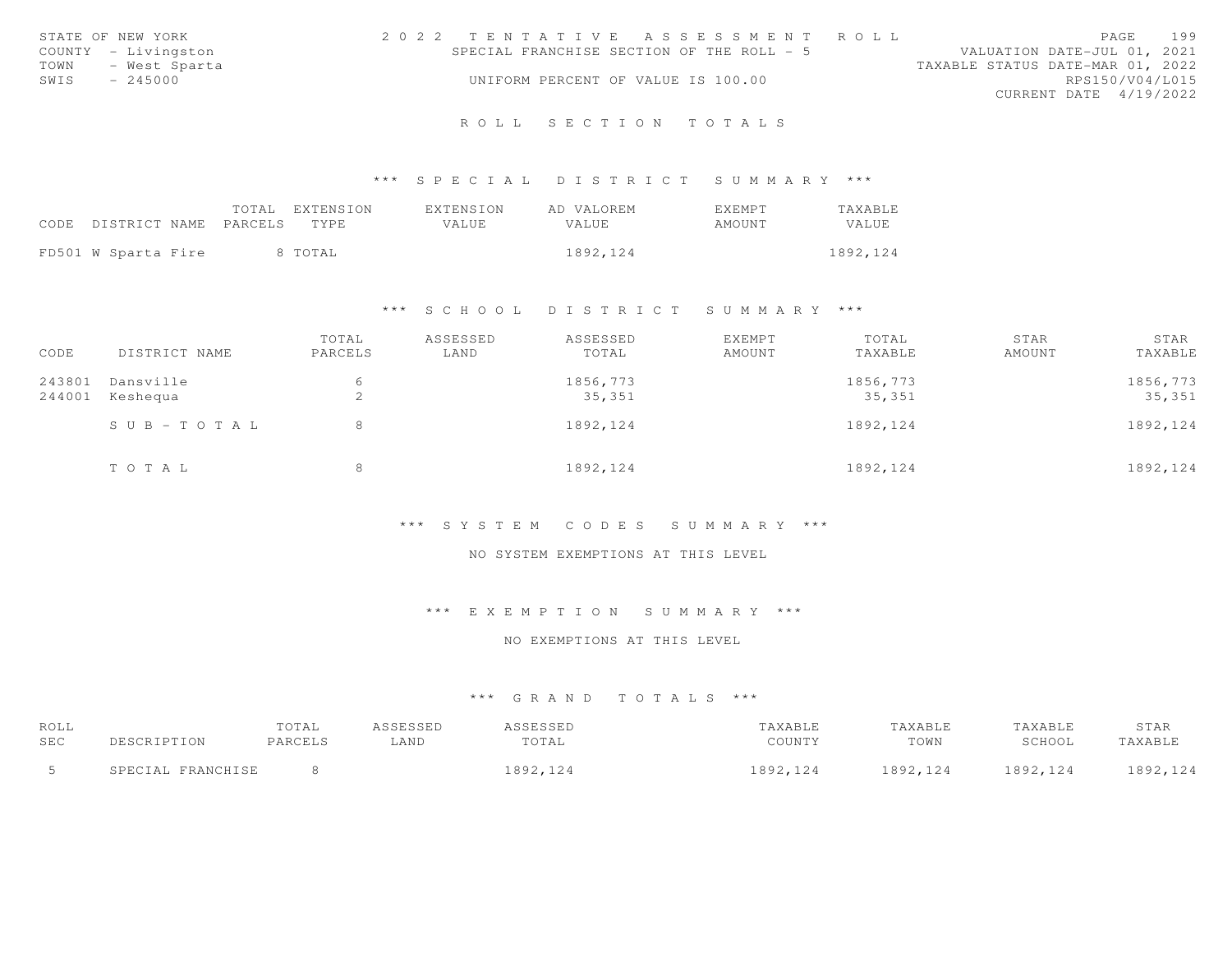| STATE OF NEW YORK<br>COUNTY - Livingston<br>- West Sparta<br>TOWN<br>$-245000$<br>SWIS                                                                                 |                          | TAX MAP NUMBER SEOUENCE | 2022 TENTATIVE ASSESSMENT ROLL<br>UNIFORM PERCENT OF VALUE IS 100.00 | UTILITY & R.R. SECTION OF THE ROLL - 6 VALUATION DATE-JUL 01, 2021<br>TAXABLE STATUS DATE-MAR 01, 2022 | 200<br>PAGE   |
|------------------------------------------------------------------------------------------------------------------------------------------------------------------------|--------------------------|-------------------------|----------------------------------------------------------------------|--------------------------------------------------------------------------------------------------------|---------------|
| TAX MAP PARCEL NUMBER THE PROPERTY LOCATION & CLASS ASSESSMENT EXEMPTION CODE---------------COUNTY-------TOWN------SCHOOL                                              |                          |                         |                                                                      |                                                                                                        |               |
| CURRENT OWNERS NAME                                                                                                                                                    | SCHOOL DISTRICT          | <b>LAND</b>             | TAX DESCRIPTION TAXABLE VALUE                                        |                                                                                                        |               |
|                                                                                                                                                                        |                          |                         |                                                                      |                                                                                                        |               |
|                                                                                                                                                                        |                          |                         |                                                                      |                                                                                                        |               |
|                                                                                                                                                                        | 9223 Moore Rd            |                         |                                                                      |                                                                                                        |               |
| $186. - 1 - 39.1 - 1$                                                                                                                                                  | 831 Tele Comm            |                         | COUNTY TAXABLE VALUE 72,600                                          |                                                                                                        |               |
|                                                                                                                                                                        |                          |                         | TOWN                                                                 | TAXABLE VALUE 72,600                                                                                   |               |
| c/o Christine Brooks    Cell Tower                                                                                                                                     |                          | 72,600                  | SCHOOL TAXABLE VALUE 72,600                                          |                                                                                                        |               |
| PO Box 723597                                                                                                                                                          | FULL MARKET VALUE 72,600 |                         |                                                                      | FD501 W Sparta Fire 1 72,600 TO                                                                        |               |
| Atlanta, GA 31139-3597                                                                                                                                                 |                          |                         |                                                                      |                                                                                                        |               |
| *************************                                                                                                                                              |                          |                         |                                                                      |                                                                                                        |               |
|                                                                                                                                                                        | 3343 Nunda-Byersville Rd |                         |                                                                      |                                                                                                        | $14 - 246900$ |
| $186. - 1 - 54$                                                                                                                                                        | 830 Communicatin         |                         | COUNTY TAXABLE VALUE 136,950                                         |                                                                                                        |               |
| Dominion Transmission Inc Dansville 243801 11,600                                                                                                                      |                          |                         | TOWN                                                                 | TAXABLE VALUE 136,950                                                                                  |               |
| Company Code 810800                                                                                                                                                    | Location #000074         | 136,950                 | SCHOOL TAXABLE VALUE 136,950                                         |                                                                                                        |               |
| Property Tax Dept<br>Ste 500<br>Ste 500<br>PO Box 27026<br>PO Box 27026<br>PO Box 27026<br>PO Box 27026<br>PO Box 27026<br>PO Box 27026<br>PO BOX 27026<br>BANKTRES-90 |                          |                         |                                                                      | FD501 W Sparta Fire 1 136,950 TO                                                                       |               |
|                                                                                                                                                                        |                          |                         |                                                                      |                                                                                                        |               |
| Richmond, VA 23261-7026 EAST-1350112 NRTH-0942157                                                                                                                      |                          |                         |                                                                      |                                                                                                        |               |
|                                                                                                                                                                        | FULL MARKET VALUE        | 136,950                 |                                                                      |                                                                                                        |               |
|                                                                                                                                                                        |                          |                         |                                                                      |                                                                                                        |               |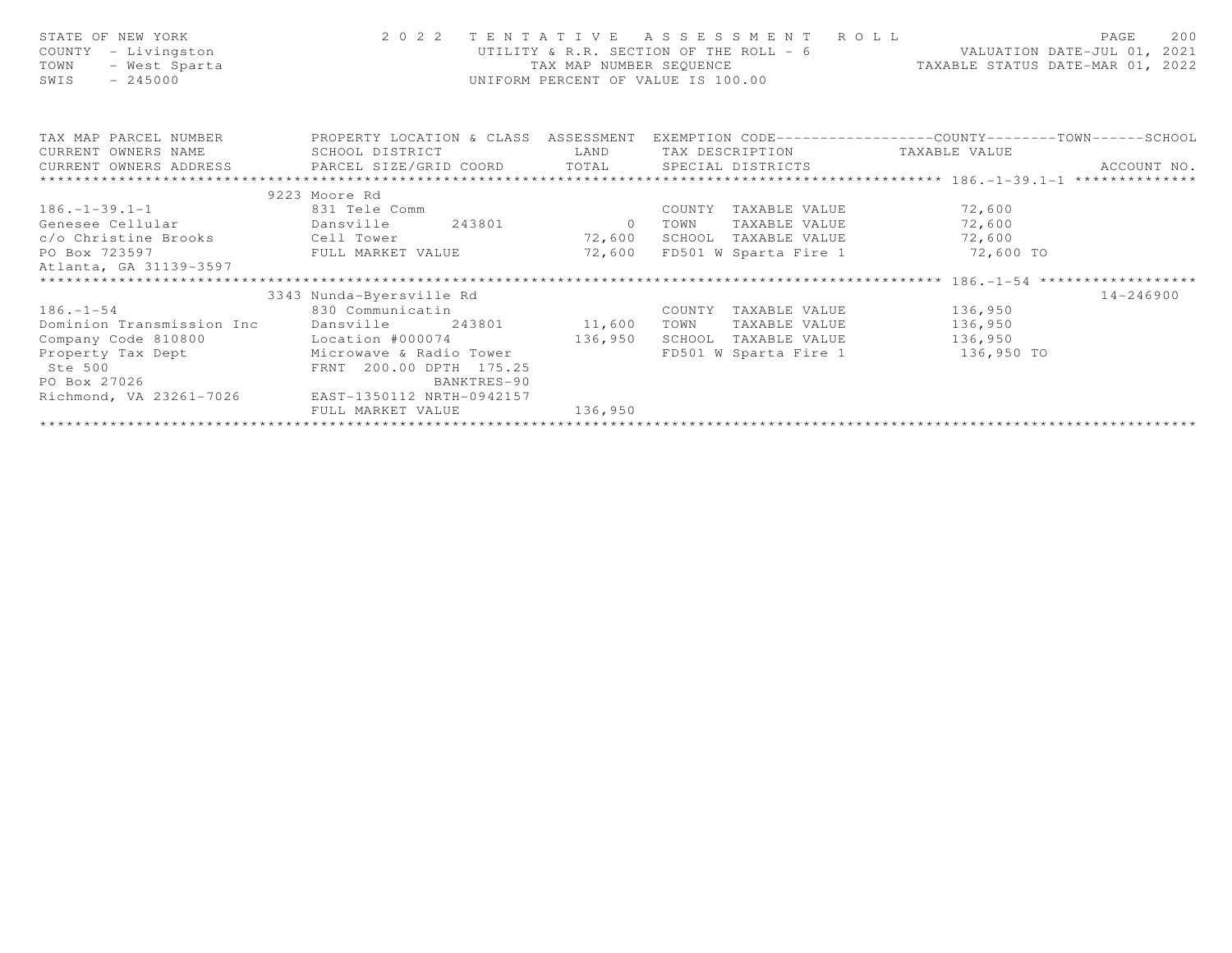|      | STATE OF NEW YORK   | 2022 TENTATIVE ASSESSMENT ROLL         |                                  | PAGE                   | 201 |
|------|---------------------|----------------------------------------|----------------------------------|------------------------|-----|
|      | COUNTY - Livingston | UTILITY & R.R. SECTION OF THE ROLL - 6 | VALUATION DATE-JUL 01, 2021      |                        |     |
|      | TOWN - West Sparta  | MAP SECTION - 186                      | TAXABLE STATUS DATE-MAR 01, 2022 |                        |     |
| SWIS | $-245000$           | $SUB - SECTION - 000$                  |                                  | RPS150/V04/L015        |     |
|      |                     | UNIFORM PERCENT OF VALUE IS 100.00     |                                  | CURRENT DATE 4/19/2022 |     |

|                            | TOTAL | EXTENSION | EXTENSION | AD VALOREM   | EXEMPT | <b>TAXABLE</b> |
|----------------------------|-------|-----------|-----------|--------------|--------|----------------|
| CODE DISTRICT NAME PARCELS |       | TYPE.     | VALUE.    | <b>VALUE</b> | AMOUNT | VALUE          |
|                            |       |           |           |              |        |                |
| FD501 W Sparta Fire        |       | 2 TOTAL   |           | 209,550      |        | 209,550        |

#### \*\*\* S C H O O L D I S T R I C T S U M M A R Y \*\*\*

| CODE   | DISTRICT NAME | TOTAL<br>PARCELS | ASSESSED<br>LAND | ASSESSED<br>TOTAL | <b>EXEMPT</b><br>AMOUNT | TOTAL<br>TAXABLE | STAR<br>AMOUNT | STAR<br>TAXABLE |
|--------|---------------|------------------|------------------|-------------------|-------------------------|------------------|----------------|-----------------|
| 243801 | Dansville     | 2                | 11,600           | 209,550           |                         | 209,550          |                | 209,550         |
|        | SUB-TOTAL     |                  | 11,600           | 209,550           |                         | 209,550          |                | 209,550         |
|        | TOTAL         | ∼                | 11,600           | 209,550           |                         | 209,550          |                | 209,550         |

#### \*\*\* S Y S T E M C O D E S S U M M A R Y \*\*\*

#### NO SYSTEM EXEMPTIONS AT THIS LEVEL

# \*\*\* E X E M P T I O N S U M M A R Y \*\*\*

# NO EXEMPTIONS AT THIS LEVEL

| ROLL<br>SEC | DESCRIPTION      | TOTAL<br>PARCELS | ASSESSED<br>LAND | <i><b>SSESSED</b></i><br>TOTAL | TAXABLE<br>COUNTY | TAXABLE<br>TOWN | TAXABLE<br>SCHOOL | STAR<br>TAXABLE |
|-------------|------------------|------------------|------------------|--------------------------------|-------------------|-----------------|-------------------|-----------------|
|             | UTILITIES & N.C. |                  | 1,600            | 209,550                        | 209,550           | 209,550         | 209,550           | 209,550         |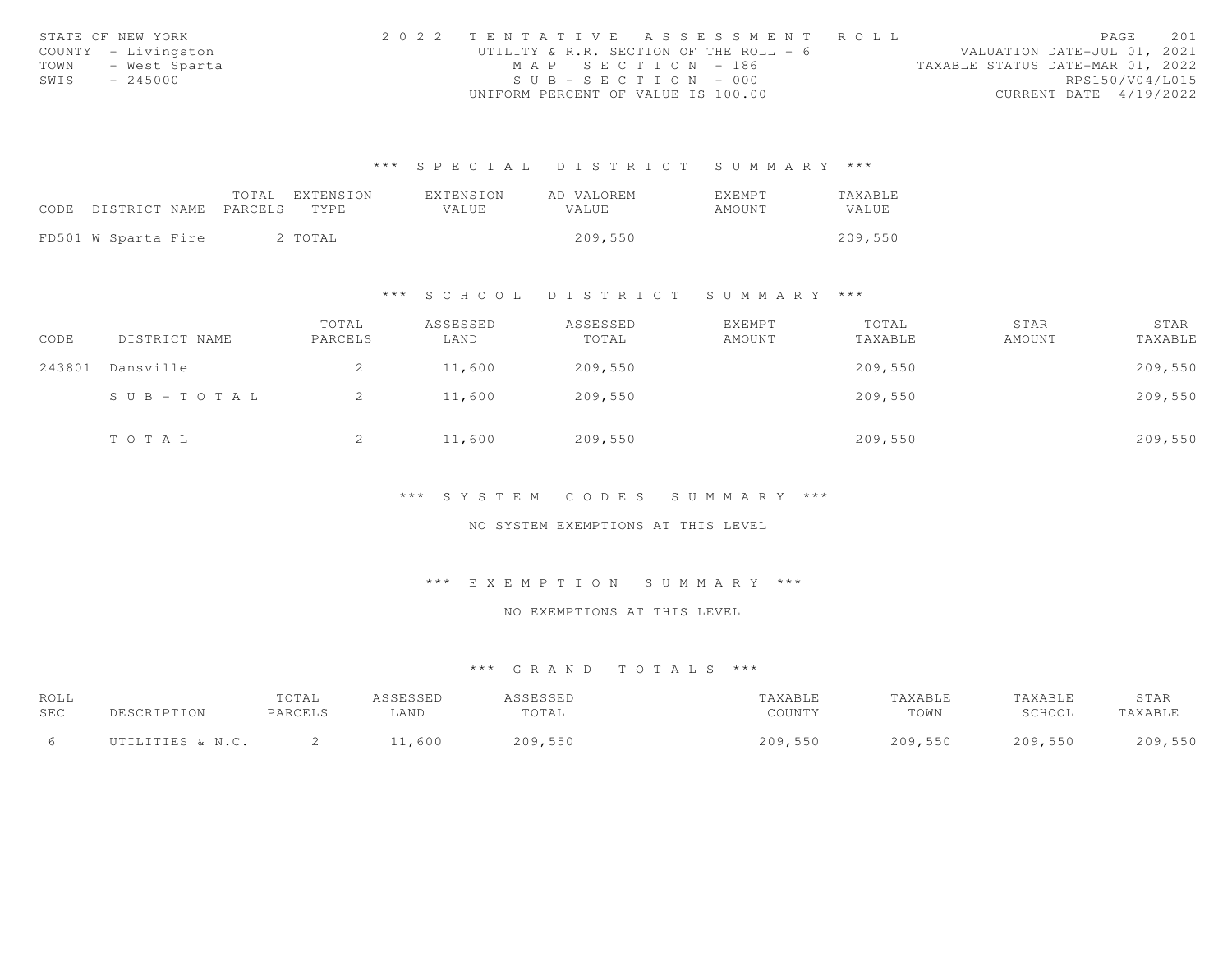| STATE OF NEW YORK<br>COUNTY - Livingston<br>TOWN<br>$Y = \mu_1 \nu_1 \nu_2$ .<br>- West Sparta<br>SWIS<br>$-245000$ |                                                                                                                                                                     |                         | 2022 TENTATIVE ASSESSMENT ROLL<br>UTILITY & R.R. SECTION OF THE ROLL - 6 $\,$ VALUATION DATE-JUL 01, 2021 TAX MAP NUMBER SEQUENCE $\,$ TAXABLE STATUS DATE-MAR 01, 2022<br>UNIFORM PERCENT OF VALUE IS 100.00 |                   | PAGE<br>2.02 |
|---------------------------------------------------------------------------------------------------------------------|---------------------------------------------------------------------------------------------------------------------------------------------------------------------|-------------------------|---------------------------------------------------------------------------------------------------------------------------------------------------------------------------------------------------------------|-------------------|--------------|
| TAX MAP PARCEL NUMBER<br>CURRENT OWNERS NAME<br>CURRENT OWNERS ADDRESS                                              | PROPERTY LOCATION & CLASS ASSESSMENT EXEMPTION CODE----------------COUNTY-------TOWN------SCHOOL<br><b>EXAMPLE AND</b><br>SCHOOL DISTRICT<br>PARCEL SIZE/GRID COORD | TOTAL                   | TAX DESCRIPTION TAXABLE VALUE<br>SPECIAL DISTRICTS                                                                                                                                                            |                   | ACCOUNT NO.  |
|                                                                                                                     |                                                                                                                                                                     |                         |                                                                                                                                                                                                               |                   |              |
|                                                                                                                     | Outside Plant                                                                                                                                                       |                         |                                                                                                                                                                                                               | 568               | 14-247200    |
| 650.000-0000-639.100-1881<br>Frontier Tel of Rochester                                                              | 836 Telecom. eq.                                                                                                                                                    |                         | COUNTY TAXABLE VALUE<br>0 TOWN TAXABLE VALUE                                                                                                                                                                  | 568               |              |
| Company Code 639100                                                                                                 | Geneseo 242601<br>Location #888888                                                                                                                                  |                         |                                                                                                                                                                                                               | 568               |              |
| Duff & Phelps                                                                                                       |                                                                                                                                                                     |                         | 568 SCHOOL TAXABLE VALUE<br>FD501 W Sparta Fire 1                                                                                                                                                             | 568 TO            |              |
| PO Box 2629                                                                                                         | App Factor .003300<br>Poles, Wires, Cables                                                                                                                          |                         |                                                                                                                                                                                                               |                   |              |
| Addison, TX 75001                                                                                                   | BANKTRES-09                                                                                                                                                         |                         |                                                                                                                                                                                                               |                   |              |
|                                                                                                                     | FULL MARKET VALUE                                                                                                                                                   | 568                     |                                                                                                                                                                                                               |                   |              |
|                                                                                                                     |                                                                                                                                                                     |                         |                                                                                                                                                                                                               |                   |              |
|                                                                                                                     | Outside Plant                                                                                                                                                       |                         |                                                                                                                                                                                                               |                   | 14-247200    |
| 650.000-0000-639.100-1882                                                                                           | 836 Telecom. eq.                                                                                                                                                    |                         | COUNTY TAXABLE VALUE                                                                                                                                                                                          | 1,516             |              |
| Frontier Tel of Rochester                                                                                           | Mt. Morris 243601                                                                                                                                                   |                         | 0 TOWN TAXABLE VALUE                                                                                                                                                                                          | 1,516             |              |
| Company Code 639100                                                                                                 | Location #888888                                                                                                                                                    |                         | 1,516 SCHOOL TAXABLE VALUE                                                                                                                                                                                    | 1,516             |              |
| Duff & Phelps                                                                                                       | App Factor .008800                                                                                                                                                  |                         | FD501 W Sparta Fire 1                                                                                                                                                                                         | 1,516 TO          |              |
| PO Box 2629                                                                                                         | Poles, Wires, Cables                                                                                                                                                |                         |                                                                                                                                                                                                               |                   |              |
| Addison, TX 75001                                                                                                   | BANKTRES-09                                                                                                                                                         |                         |                                                                                                                                                                                                               |                   |              |
|                                                                                                                     | FULL MARKET VALUE<br>*********************                                                                                                                          | 1,516                   |                                                                                                                                                                                                               |                   |              |
|                                                                                                                     | Outside Plant                                                                                                                                                       |                         |                                                                                                                                                                                                               |                   | 14-247200    |
| 650.000-0000-639.100-1883                                                                                           | 836 Telecom. eq.                                                                                                                                                    |                         | COUNTY TAXABLE VALUE                                                                                                                                                                                          | 161,219           |              |
| Frontier Tel of Rochester                                                                                           | Dansville 243801                                                                                                                                                    |                         | 0 TOWN TAXABLE VALUE                                                                                                                                                                                          | 161,219           |              |
| Company Code 639100                                                                                                 | Location #888888                                                                                                                                                    |                         | 161,219 SCHOOL TAXABLE VALUE                                                                                                                                                                                  | 161,219           |              |
| Duff & Phelps                                                                                                       | App Factor .936000                                                                                                                                                  |                         | FD501 W Sparta Fire 1                                                                                                                                                                                         | $161, 219$ TO     |              |
| PO Box 2629                                                                                                         | Poles, Wires, Cables                                                                                                                                                |                         |                                                                                                                                                                                                               |                   |              |
| Addison, TX 75001                                                                                                   | BANKTRES-09                                                                                                                                                         |                         |                                                                                                                                                                                                               |                   |              |
|                                                                                                                     | FULL MARKET VALUE                                                                                                                                                   | 161,219                 |                                                                                                                                                                                                               |                   |              |
|                                                                                                                     | ***********************                                                                                                                                             | *****************       |                                                                                                                                                                                                               |                   |              |
|                                                                                                                     | Outside Plant                                                                                                                                                       |                         |                                                                                                                                                                                                               |                   | 14-247200    |
| 650.000-0000-639.100-1884                                                                                           | 836 Telecom. eq.                                                                                                                                                    |                         | COUNTY TAXABLE VALUE                                                                                                                                                                                          | 8,939             |              |
| Frontier Tel of Rochester                                                                                           | Keshequa 244001                                                                                                                                                     |                         | 0 TOWN TAXABLE VALUE                                                                                                                                                                                          | 8,939             |              |
| Company Code 639100<br>Duff & Phelps                                                                                | Location #888888<br>App Factor .051900                                                                                                                              |                         | 8,939 SCHOOL TAXABLE VALUE<br>FD501 W Sparta Fire 1                                                                                                                                                           | 8,939<br>8,939 TO |              |
| PO Box 2629                                                                                                         | Poles, Wires, Cables                                                                                                                                                |                         |                                                                                                                                                                                                               |                   |              |
| Addison, TX 75001                                                                                                   | BANKTRES-09                                                                                                                                                         |                         |                                                                                                                                                                                                               |                   |              |
|                                                                                                                     | FULL MARKET VALUE                                                                                                                                                   | 8,939                   |                                                                                                                                                                                                               |                   |              |
|                                                                                                                     | **********************                                                                                                                                              |                         |                                                                                                                                                                                                               |                   |              |
|                                                                                                                     | Outside Plant                                                                                                                                                       |                         |                                                                                                                                                                                                               |                   | 14-247200    |
| 650.000-0000-700.300-1881                                                                                           | 836 Telecom. eq.                                                                                                                                                    |                         | COUNTY TAXABLE VALUE                                                                                                                                                                                          | 384               |              |
| Armstrong Telecommunications                                                                                        | Geneseo 242601                                                                                                                                                      |                         | 0 TOWN TAXABLE VALUE                                                                                                                                                                                          | 384               |              |
| One Armstrong Pl                                                                                                    | Location #888888                                                                                                                                                    |                         | 384 SCHOOL TAXABLE VALUE                                                                                                                                                                                      | 384               |              |
| Butler, PA 16001                                                                                                    | App Factor .003300<br>Poles, Wires, Cables                                                                                                                          |                         | FD501 W Sparta Fire 1 384 TO                                                                                                                                                                                  |                   |              |
|                                                                                                                     | BANKTRES-43                                                                                                                                                         |                         |                                                                                                                                                                                                               |                   |              |
|                                                                                                                     | FULL MARKET VALUE                                                                                                                                                   | 384<br>**************** |                                                                                                                                                                                                               |                   |              |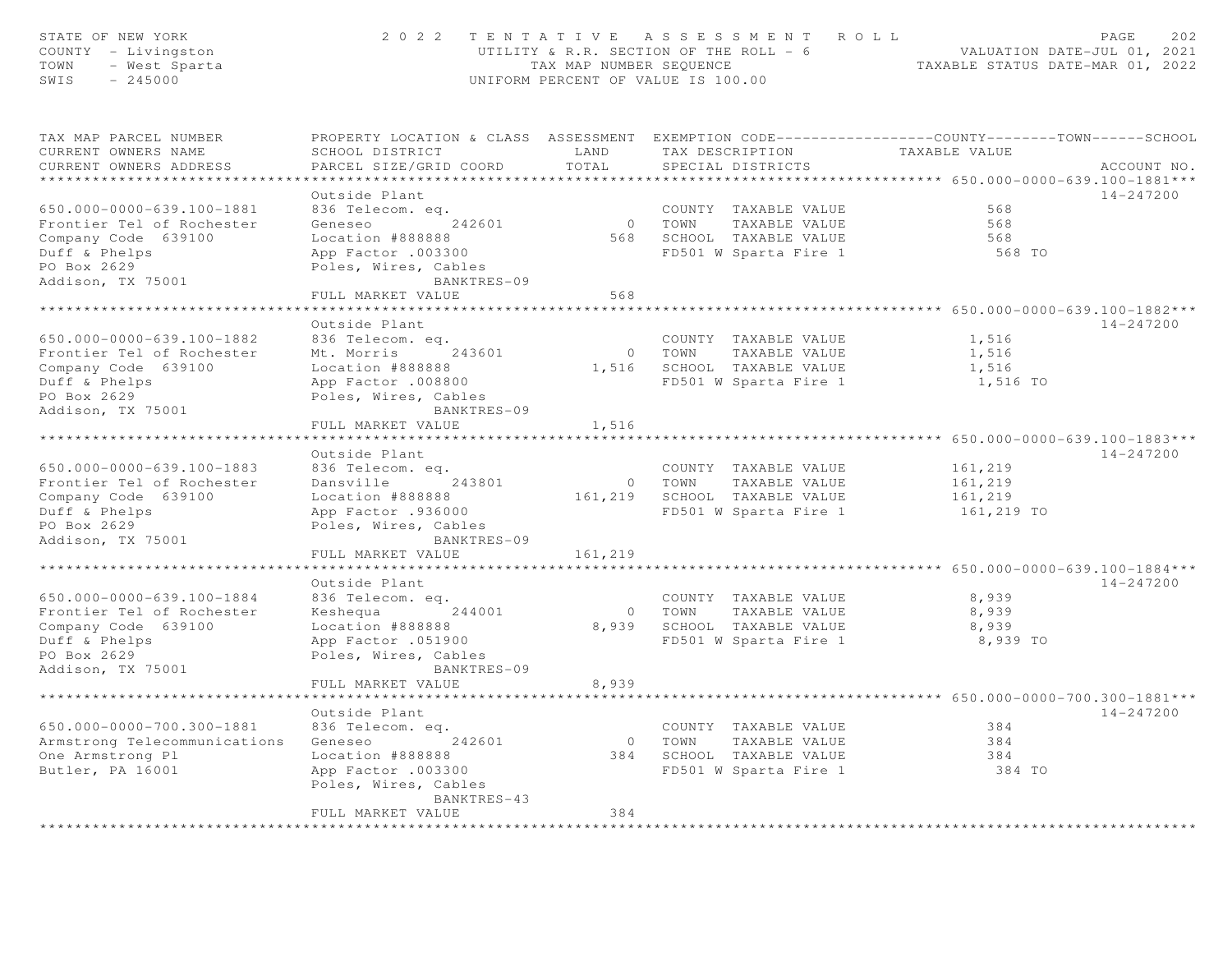| STATE OF NEW YORK<br>COUNTY - Livingston<br>TOWN<br>- West Sparta<br>SWIS<br>$-245000$                                                                                  | 2 0 2 2                                                                                                                                                                           | TAX MAP NUMBER SEQUENCE       | TENTATIVE ASSESSMENT ROLL<br>UTILITY & R.R. SECTION OF THE ROLL - 6<br>UNIFORM PERCENT OF VALUE IS 100.00 | TAXABLE STATUS DATE-MAR 01, 2022                                                           | PAGE<br>203<br>VALUATION DATE-JUL 01, 2021 |
|-------------------------------------------------------------------------------------------------------------------------------------------------------------------------|-----------------------------------------------------------------------------------------------------------------------------------------------------------------------------------|-------------------------------|-----------------------------------------------------------------------------------------------------------|--------------------------------------------------------------------------------------------|--------------------------------------------|
| TAX MAP PARCEL NUMBER<br>CURRENT OWNERS NAME<br>CURRENT OWNERS ADDRESS                                                                                                  | PROPERTY LOCATION & CLASS ASSESSMENT EXEMPTION CODE----------------COUNTY-------TOWN------SCHOOL<br>SCHOOL DISTRICT<br>PARCEL SIZE/GRID COORD                                     | LAND<br>TOTAL                 | TAX DESCRIPTION<br>SPECIAL DISTRICTS                                                                      | TAXABLE VALUE<br>********************* 650.000-0000-700.300-1882***                        | ACCOUNT NO.                                |
| 650.000-0000-700.300-1882<br>Armstrong Telecommunications<br>One Armstrong Pl<br>Butler, PA 16001                                                                       | Outside Plant<br>836 Telecom. eq.<br>Mt. Morris<br>243601<br>Location #888888<br>App Factor .0088<br>Poles, Wires, Cables<br>BANKTRES-43<br>FULL MARKET VALUE                     | 1,023                         | COUNTY TAXABLE VALUE<br>0 TOWN<br>TAXABLE VALUE<br>1,023 SCHOOL TAXABLE VALUE<br>FD501 W Sparta Fire 1    | 1,023<br>1,023<br>1,023<br>1,023 TO                                                        | 14-247200                                  |
|                                                                                                                                                                         | *******************                                                                                                                                                               |                               |                                                                                                           | *********** 650.000-0000-700.300-1883***                                                   |                                            |
| 650.000-0000-700.300-1883<br>Armstrong Telecommunications<br>One Armstrong Pl<br>Butler, PA 16001                                                                       | Outside Plant<br>836 Telecom. eq.<br>Dansville<br>243801<br>Location #888888<br>App Factor .936<br>Poles, Wires, Cables<br>BANKTRES-43                                            |                               | COUNTY TAXABLE VALUE<br>0 TOWN<br>TAXABLE VALUE<br>108,845 SCHOOL TAXABLE VALUE<br>FD501 W Sparta Fire 1  | 108,845<br>108,845<br>108,845<br>108,845 TO                                                | 14-247200                                  |
|                                                                                                                                                                         | FULL MARKET VALUE                                                                                                                                                                 | 108,845                       |                                                                                                           |                                                                                            |                                            |
| 650.000-0000-700.300-1884<br>Armstrong Telecommunications<br>One Armstrong Pl<br>Butler, PA 16001                                                                       | * * * * * * * * * * * * * * * * * * * *<br>Outside Plant<br>836 Telecom. eq.<br>Keshequa<br>244001<br>Location #888888<br>App Factor .0519<br>Poles, Wires, Cables<br>BANKTRES-43 | * * * * * * * * * * * * * * * | COUNTY TAXABLE VALUE<br>0 TOWN<br>TAXABLE VALUE<br>6,035 SCHOOL TAXABLE VALUE<br>FD501 W Sparta Fire 1    | 6,035<br>6,035<br>6,035<br>6,035 TO                                                        | 14-247200                                  |
|                                                                                                                                                                         | FULL MARKET VALUE                                                                                                                                                                 | 6,035                         |                                                                                                           |                                                                                            |                                            |
| $650. -9999 - 131.600 - 1001$<br>NYS Electric & Gas Corp<br>Company Code 131600<br>%Avangrid Management Co<br>Local Taxes<br>One City Center Fl 5                       | *******************<br>Electric Transmission<br>882 Elec Trans Imp<br>Dansville<br>243801<br>Location #000063<br>App Factor 1.0000<br>RGE-Quaker Trans Line<br>BANKTRES-04        |                               | COUNTY TAXABLE VALUE<br>0 TOWN<br>TAXABLE VALUE<br>2,386 SCHOOL TAXABLE VALUE<br>FD501 W Sparta Fire 1    | *************** 650. - 9999 - 131. 600 - 1001 *****<br>2,386<br>2,386<br>2,386<br>2,386 TO |                                            |
| Portland, ME 04101                                                                                                                                                      | FULL MARKET VALUE                                                                                                                                                                 | 2,386                         |                                                                                                           |                                                                                            |                                            |
| ***************                                                                                                                                                         | Electric Transmission                                                                                                                                                             |                               |                                                                                                           | ************* 650. - 9999 - 131. 600 - 1011 *****                                          | 14-247000                                  |
| $650. -9999 - 131.600 - 1011$<br>NYS Electric & Gas Corp<br>Company Code 131600<br>%Avangrid Management Co<br>Local Taxes<br>One City Center Fl 5<br>Portland, ME 04101 | 872 Elec-Substation<br>Dansville<br>243801<br>Location #003082<br>App Factor 1.0000<br>Iroquois City Gate Statio<br>BANKTRES-04<br>FULL MARKET VALUE                              | 11,210                        | COUNTY TAXABLE VALUE<br>0 TOWN<br>TAXABLE VALUE<br>11,210 SCHOOL TAXABLE VALUE<br>FD501 W Sparta Fire 1   | 11,210<br>11,210<br>11,210<br>11,210 TO                                                    |                                            |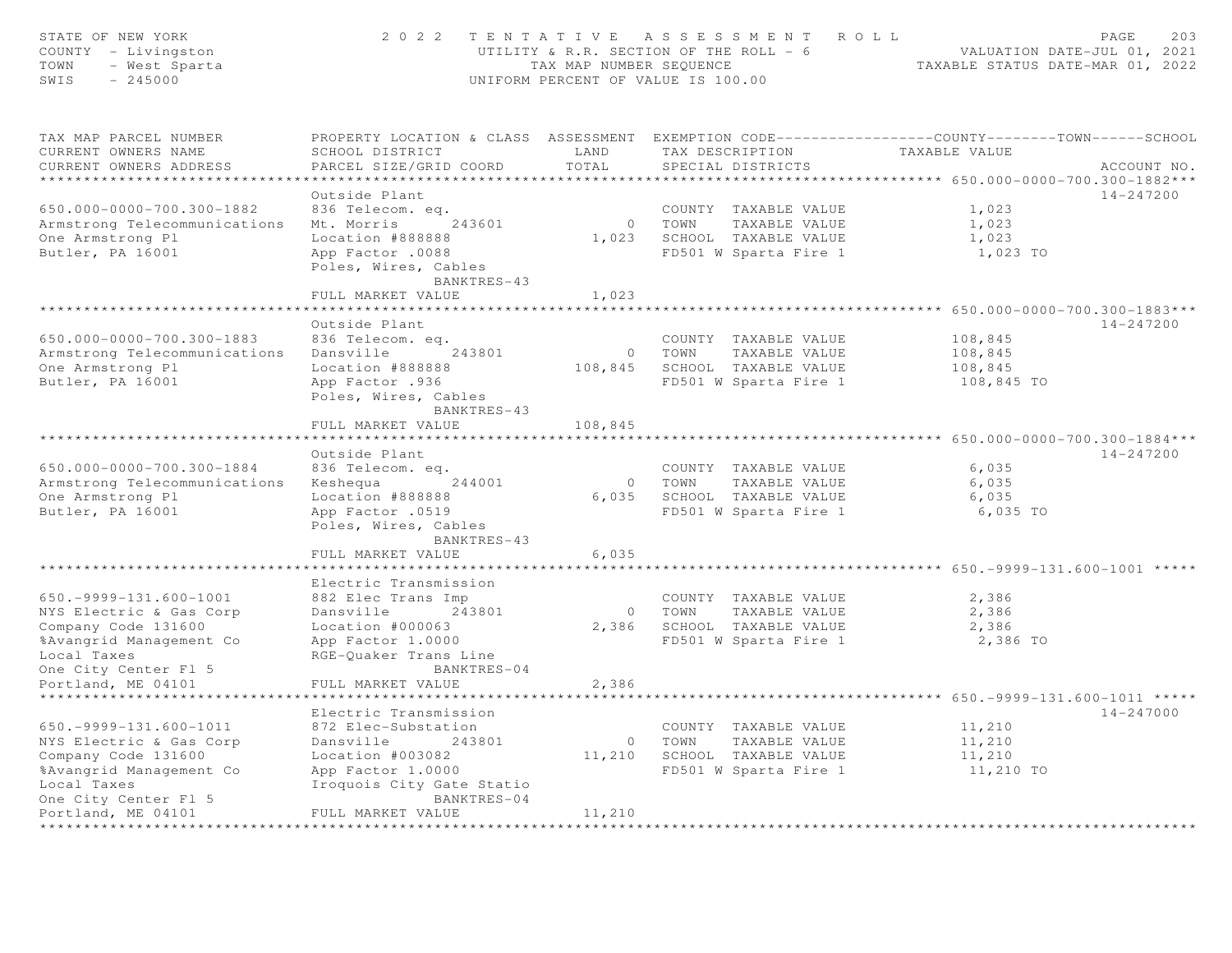| STATE OF NEW YORK<br>COUNTY - Livingston<br>TOWN<br>- West Sparta<br>SWIS<br>$-245000$                                                                                                                                      | 2 0 2 2                                                                                                                                                                                               | TAX MAP NUMBER SEQUENCE       | TENTATIVE ASSESSMENT ROLL<br>UTILITY & R.R. SECTION OF THE ROLL - 6<br>UNIFORM PERCENT OF VALUE IS 100.00 | PAGE<br>VALUATION DATE-JUL 01, 2021<br>TAXABLE STATUS DATE-MAR 01, 2022                                         | 204         |
|-----------------------------------------------------------------------------------------------------------------------------------------------------------------------------------------------------------------------------|-------------------------------------------------------------------------------------------------------------------------------------------------------------------------------------------------------|-------------------------------|-----------------------------------------------------------------------------------------------------------|-----------------------------------------------------------------------------------------------------------------|-------------|
| TAX MAP PARCEL NUMBER<br>CURRENT OWNERS NAME<br>CURRENT OWNERS ADDRESS                                                                                                                                                      | SCHOOL DISTRICT<br>PARCEL SIZE/GRID COORD                                                                                                                                                             | LAND<br>TOTAL                 | TAX DESCRIPTION<br>SPECIAL DISTRICTS                                                                      | PROPERTY LOCATION & CLASS ASSESSMENT EXEMPTION CODE---------------COUNTY-------TOWN-----SCHOOL<br>TAXABLE VALUE | ACCOUNT NO. |
| ************************                                                                                                                                                                                                    |                                                                                                                                                                                                       |                               |                                                                                                           |                                                                                                                 |             |
| $650. -9999 - 131.600 - 1021$<br>NYS Electric & Gas Corp<br>Company Code 131600<br>%Avangrid Management Co<br>Local Taxes<br>One City Center Fl 5                                                                           | Electric Transmission<br>882 Elec Trans Imp<br>Dansville 243801<br>Location #000083<br>App Factor .9650<br>Elmira Grouped Trans Line<br>BANKTRES-04                                                   |                               | COUNTY TAXABLE VALUE<br>0 TOWN<br>TAXABLE VALUE<br>704,095 SCHOOL TAXABLE VALUE<br>FD501 W Sparta Fire 1  | 704,095<br>704,095<br>704,095<br>704,095 TO                                                                     |             |
| Portland, ME 04101                                                                                                                                                                                                          | FULL MARKET VALUE                                                                                                                                                                                     | 704,095                       |                                                                                                           |                                                                                                                 |             |
| **********************<br>$650. -9999 - 131.600 - 1022$<br>NYS Electric & Gas Corp<br>Company Code 131600<br>%Avangrid Management Co<br>Local Taxes<br>One City Center Fl 5<br>Portland, ME 04101<br>********************** | Electric Transmission<br>882 Elec Trans Imp<br>Keshequa 244001<br>Location #000083<br>App Factor .0350<br>Elmira Grouped Trans Line<br>BANKTRES-04<br>FULL MARKET VALUE<br>************************** | 25,537                        | COUNTY TAXABLE VALUE<br>0 TOWN<br>TAXABLE VALUE<br>25,537 SCHOOL TAXABLE VALUE<br>FD501 W Sparta Fire 1   | ******************************** 650.-9999-131.600-1022 *****<br>25,537<br>25,537<br>25,537<br>25,537 TO        |             |
| $650.-9999-131.600-1031$<br>NYS Electric & Gas Corp<br>Company Code 131600<br>%Avangrid Management Co<br>Local Taxes<br>One City Center Fl 5                                                                                | Electric Transmission<br>882 Elec Trans Imp<br>Dansville 243801<br>Location #000092<br>App Factor .9650<br>Meyer-So Perry Trans Line<br>BANKTRES-04                                                   |                               | COUNTY TAXABLE VALUE<br>0 TOWN<br>TAXABLE VALUE<br>314,570 SCHOOL TAXABLE VALUE<br>FD501 W Sparta Fire 1  | 314,570<br>314,570<br>314,570<br>314,570 TO                                                                     |             |
| Portland, ME 04101                                                                                                                                                                                                          | FULL MARKET VALUE                                                                                                                                                                                     | 314,570                       |                                                                                                           |                                                                                                                 |             |
| $650.-9999-131.600-1032$<br>NYS Electric & Gas Corp<br>Company Code 131600<br>%Avangrid Management Co<br>Local Taxes<br>One City Center Fl 5                                                                                | Electric Transmission<br>882 Elec Trans Imp<br>Keshequa 244001<br>Location #000092<br>App Factor .0350<br>Meyer-So Perry Trans Line<br>BANKTRES-04                                                    |                               | COUNTY TAXABLE VALUE<br>0 TOWN<br>TAXABLE VALUE<br>11,409 SCHOOL TAXABLE VALUE<br>FD501 W Sparta Fire 1   | 11,409<br>11,409<br>11,409<br>11,409 TO                                                                         |             |
| Portland, ME 04101                                                                                                                                                                                                          | FULL MARKET VALUE                                                                                                                                                                                     | 11,409                        |                                                                                                           |                                                                                                                 |             |
| $650. -9999 - 131.600 - 1041$<br>NYS Electric & Gas Corp<br>Company Code 131600<br>%Avangrid Management Co<br>Local Taxes<br>One City Center Fl 5                                                                           | Gas Transmission<br>873 Gas Meas Sta<br>Dansville 243801<br>Location #007770<br>App Factor 1.00<br>Meas & Req Station<br>BANKTRES-04                                                                  | $\overline{0}$                | COUNTY TAXABLE VALUE<br>TOWN<br>TAXABLE VALUE<br>26,538 SCHOOL TAXABLE VALUE<br>FD501 W Sparta Fire 1     | 26,538<br>26,538<br>26,538<br>26,538 TO                                                                         |             |
| Portland, ME 04101<br><b>+++++++++++++++++++++</b>                                                                                                                                                                          | FULL MARKET VALUE                                                                                                                                                                                     | 26,538<br><b>++++++++++++</b> |                                                                                                           |                                                                                                                 |             |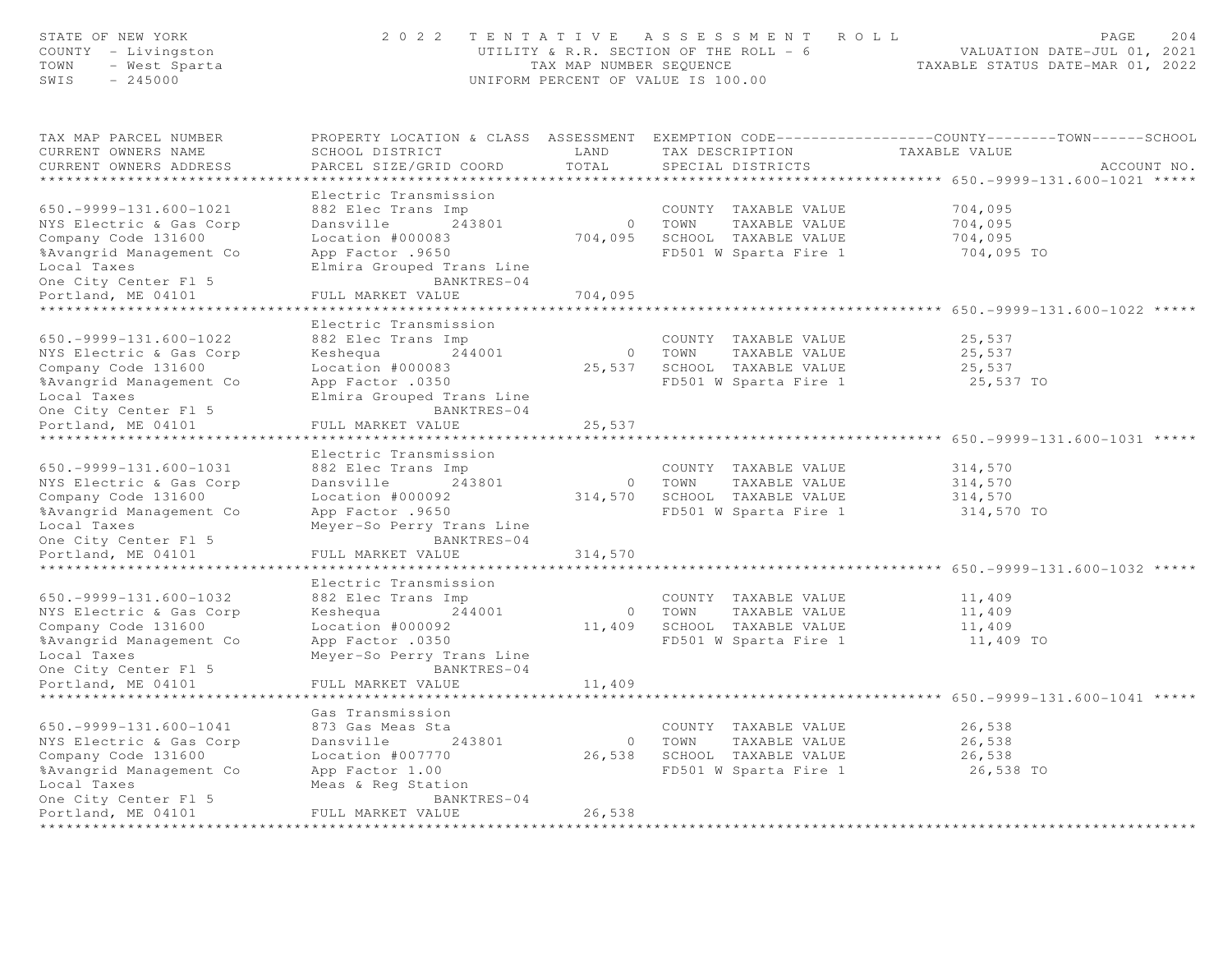| STATE OF NEW YORK<br>COUNTY - Livingston<br>- West Sparta<br>TOWN<br>$-245000$<br>SWIS                                                                                                                | 2 0 2 2                                                                                                                                                       | TAX MAP NUMBER SEQUENCE     | TENTATIVE ASSESSMENT<br>ROLL<br>UTILITY & R.R. SECTION OF THE ROLL - 6<br>UNIFORM PERCENT OF VALUE IS 100.00 | 205<br>PAGE<br>VALUATION DATE-JUL 01, 2021<br>TAXABLE STATUS DATE-MAR 01, 2022               |
|-------------------------------------------------------------------------------------------------------------------------------------------------------------------------------------------------------|---------------------------------------------------------------------------------------------------------------------------------------------------------------|-----------------------------|--------------------------------------------------------------------------------------------------------------|----------------------------------------------------------------------------------------------|
| TAX MAP PARCEL NUMBER<br>CURRENT OWNERS NAME<br>CURRENT OWNERS ADDRESS                                                                                                                                | PROPERTY LOCATION & CLASS ASSESSMENT<br>SCHOOL DISTRICT<br>PARCEL SIZE/GRID COORD                                                                             | LAND<br>TOTAL               | TAX DESCRIPTION<br>SPECIAL DISTRICTS                                                                         | EXEMPTION CODE-----------------COUNTY-------TOWN------SCHOOL<br>TAXABLE VALUE<br>ACCOUNT NO. |
| ***********************                                                                                                                                                                               |                                                                                                                                                               |                             |                                                                                                              | ***********************************    650.-9999-131.600-1881    *****                       |
| 650. - 9999 - 131. 600 - 1881<br>NYS Electric & Gas Corp<br>Company Code 131600<br>%Avangrid Management Co<br>Local Taxes<br>One City Center Fl 5                                                     | Outside Plant<br>884 Elec Dist Out<br>243801<br>Dansville<br>Location #888888<br>App fActor .9650<br>Electric Distribution<br>BANKTRES-04                     | $\circ$<br>1338,209         | COUNTY TAXABLE VALUE<br>TOWN<br>TAXABLE VALUE<br>SCHOOL TAXABLE VALUE<br>FD501 W Sparta Fire 1               | 1338,209<br>1338,209<br>1338,209<br>1338,209 TO                                              |
| Portland, ME 04101                                                                                                                                                                                    | FULL MARKET VALUE                                                                                                                                             | 1338,209                    |                                                                                                              |                                                                                              |
| **************************<br>$650. -9999 - 131.600 - 1882$<br>NYS Electric & Gas Corp<br>Company Code 131600<br>%Avangrid Management Co<br>Local Taxes<br>One City Center Fl 5<br>Portland, ME 04101 | Outside Plant<br>884 Elec Dist Out<br>Keshequa<br>244001<br>Location #888888<br>App factor .0350<br>Electric Distribution<br>BANKTRES-04<br>FULL MARKET VALUE | $\circ$<br>48,536<br>48,536 | COUNTY TAXABLE VALUE<br>TOWN<br>TAXABLE VALUE<br>SCHOOL TAXABLE VALUE<br>FD501 W Sparta Fire 1               | 48,536<br>48,536<br>48,536<br>48,536 TO                                                      |
| 650. - 9999 - 131. 600 - 2881<br>NYS Electric & Gas Corp<br>Company Code 131600<br>%Avangrid Management Co<br>Local Taxes                                                                             | Outside Plant<br>885 Gas Outside Pla<br>Dansville<br>243801<br>Location #888888<br>App FActor .9650<br>Gas Distribution                                       | $\circ$<br>788,761          | COUNTY TAXABLE VALUE<br>TAXABLE VALUE<br>TOWN<br>SCHOOL TAXABLE VALUE<br>FD501 W Sparta Fire 1               | **** 650. - 9999 - 131. 600 - 2881 *****<br>788,761<br>788,761<br>788,761<br>788,761 TO      |
| One City Center Fl 5<br>Portland, ME 04101                                                                                                                                                            | BANKTRES-04<br>FULL MARKET VALUE                                                                                                                              | 788,761                     |                                                                                                              |                                                                                              |
|                                                                                                                                                                                                       |                                                                                                                                                               |                             |                                                                                                              |                                                                                              |
| $650. -9999 - 131.600 - 2882$<br>NYS Electric & Gas Corp<br>Company Code 131600<br>%Avangrid Management Co<br>Local Taxes<br>One City Center Fl 5<br>Portland, ME 04101<br>*******************        | Outside Plant<br>885 Gas Outside Pla<br>244001<br>Keshequa<br>Location #888888<br>App Factor .0350<br>Gas Distribution<br>BANKTRES-04<br>FULL MARKET VALUE    | $\circ$<br>28,608<br>28,608 | COUNTY TAXABLE VALUE<br>TAXABLE VALUE<br>TOWN<br>SCHOOL TAXABLE VALUE<br>FD501 W Sparta Fire 1               | 28,608<br>28,608<br>28,608<br>28,608 TO                                                      |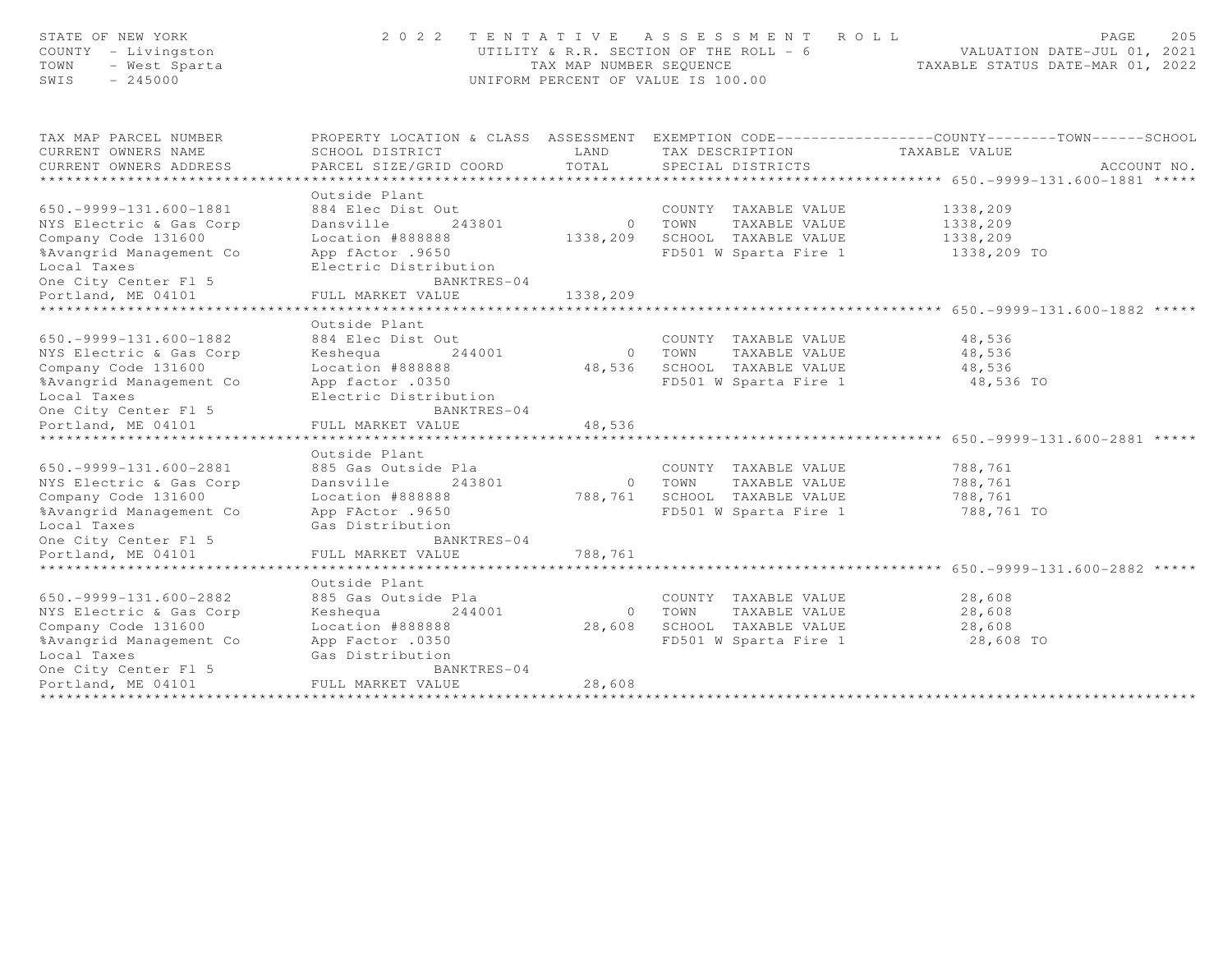|      | STATE OF NEW YORK   | 2022 TENTATIVE ASSESSMENT ROLL         |                                  | PAGE            | 206 |
|------|---------------------|----------------------------------------|----------------------------------|-----------------|-----|
|      | COUNTY - Livingston | UTILITY & R.R. SECTION OF THE ROLL - 6 | VALUATION DATE-JUL 01, 2021      |                 |     |
|      | TOWN - West Sparta  | MAP SECTION - 650                      | TAXABLE STATUS DATE-MAR 01, 2022 |                 |     |
| SWIS | $-245000$           | $SUB - SECTION - 000$                  |                                  | RPS150/V04/L015 |     |
|      |                     | UNIFORM PERCENT OF VALUE IS 100.00     | CURRENT DATE 4/19/2022           |                 |     |

|                     | TOTAL   | EXTENSION | EXTENSION    | AD VALOREM   | <b>EXEMPT</b> | TAXABLE  |
|---------------------|---------|-----------|--------------|--------------|---------------|----------|
| CODE DISTRICT NAME  | PARCELS | TYPE.     | <b>VALUE</b> | <b>VALUE</b> | AMOUNT        | VALUE    |
|                     |         |           |              |              |               |          |
| FD501 W Sparta Fire |         | 19 TOTAL  |              | 3588,388     |               | 3588,388 |

#### \*\*\* S C H O O L D I S T R I C T S U M M A R Y \*\*\*

|        |               | TOTAL   | ASSESSED | ASSESSED | <b>EXEMPT</b> | TOTAL    | STAR   | STAR     |
|--------|---------------|---------|----------|----------|---------------|----------|--------|----------|
| CODE   | DISTRICT NAME | PARCELS | LAND     | TOTAL    | AMOUNT        | TAXABLE  | AMOUNT | TAXABLE  |
| 242601 | Geneseo       | 2       |          | 952      |               | 952      |        | 952      |
| 243601 | Mt. Morris    | 2       |          | 2,539    |               | 2,539    |        | 2,539    |
| 243801 | Dansville     | 9       |          | 3455,833 |               | 3455,833 |        | 3455,833 |
| 244001 | Keshequa      | 6       |          | 129,064  |               | 129,064  |        | 129,064  |
|        | SUB-TOTAL     | 19      |          | 3588,388 |               | 3588,388 |        | 3588,388 |
|        | TOTAL         | 19      |          | 3588,388 |               | 3588,388 |        | 3588,388 |

# \*\*\* S Y S T E M C O D E S S U M M A R Y \*\*\*

# NO SYSTEM EXEMPTIONS AT THIS LEVEL

#### \*\*\* E X E M P T I O N S U M M A R Y \*\*\*

# NO EXEMPTIONS AT THIS LEVEL

| ROLL       |                  | TOTAL   | ASSESSED | ASSESSED | TAXABLE  | TAXABLE  | TAXABLE  | STAR     |
|------------|------------------|---------|----------|----------|----------|----------|----------|----------|
| <b>SEC</b> |                  | PARCELS | ∟AND     | TOTAL    | COUNTY   | TOWN     | SCHOOL   | TAXABLE  |
|            | UTILITIES & N.C. |         |          | 3588,388 | 3588,388 | 3588,388 | 3588,388 | 3588,388 |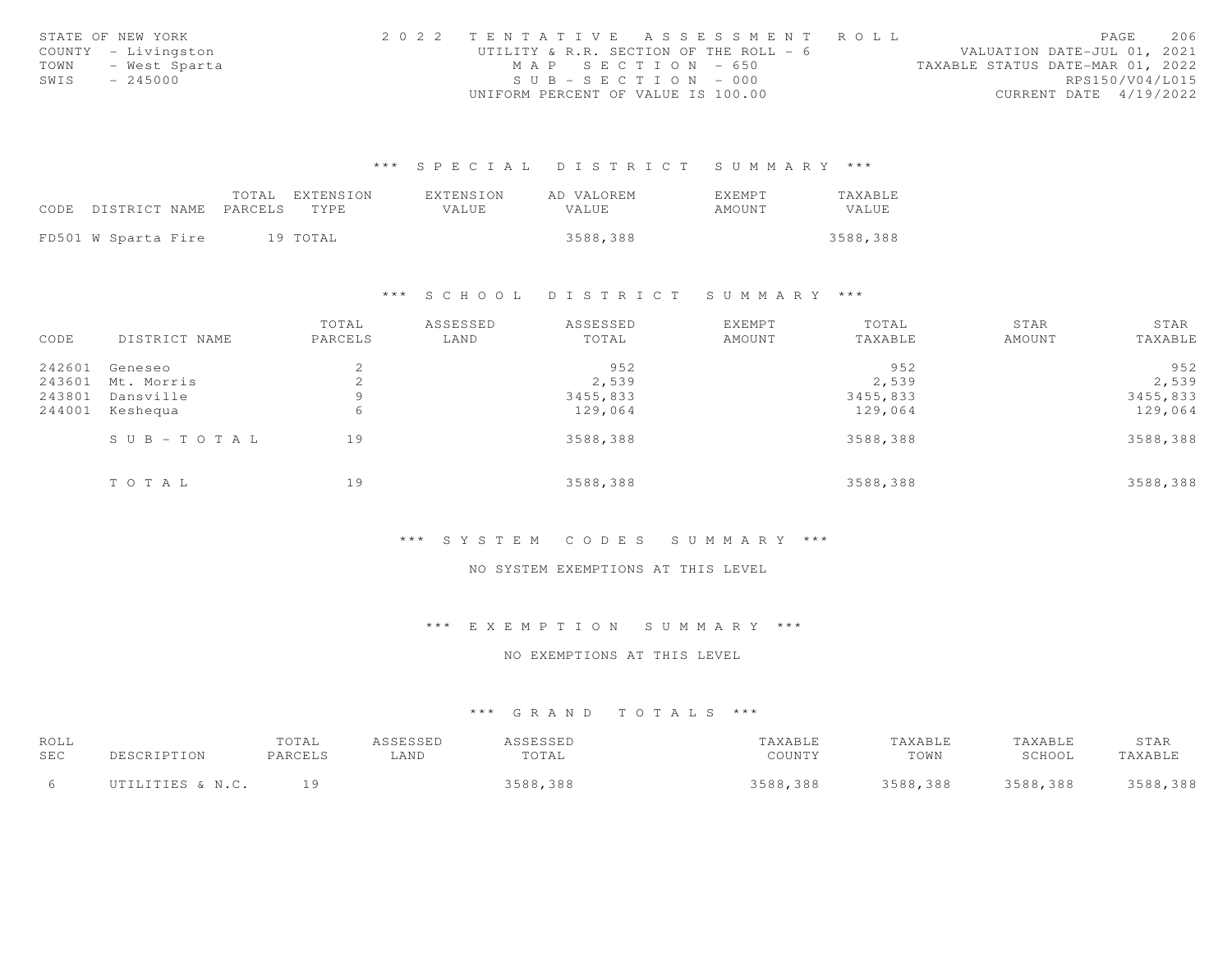|      | STATE OF NEW YORK   | 2022 TENTATIVE ASSESSMENT ROLL         |  |                                  |                        | PAGE | 207             |
|------|---------------------|----------------------------------------|--|----------------------------------|------------------------|------|-----------------|
|      | COUNTY - Livingston | UTILITY & R.R. SECTION OF THE ROLL - 6 |  | VALUATION DATE-JUL 01, 2021      |                        |      |                 |
|      | TOWN - West Sparta  |                                        |  | TAXABLE STATUS DATE-MAR 01, 2022 |                        |      |                 |
| SWIS | $-245000$           | UNIFORM PERCENT OF VALUE IS 100.00     |  |                                  |                        |      | RPS150/V04/L015 |
|      |                     |                                        |  |                                  | CURRENT DATE 4/19/2022 |      |                 |
|      |                     |                                        |  |                                  |                        |      |                 |

# \*\*\* S P E C I A L D I S T R I C T S U M M A R Y \*\*\*

|                            | TOTAL EXTENSION | EXTENSION | AD VALOREM | <b>EXEMPT</b> | TAXABLE  |
|----------------------------|-----------------|-----------|------------|---------------|----------|
| CODE DISTRICT NAME PARCELS | TYPE.           | VALUE     | VALUE      | AMOUNT        | VALUE    |
|                            |                 |           |            |               |          |
| FD501 W Sparta Fire        | 21 TOTAL        |           | 3797.938   |               | 3797.938 |

# \*\*\* S C H O O L D I S T R I C T S U M M A R Y \*\*\*

| CODE   | DISTRICT NAME         | TOTAL<br>PARCELS | ASSESSED<br>LAND | ASSESSED<br>TOTAL | EXEMPT<br>AMOUNT | TOTAL<br>TAXABLE | STAR<br>AMOUNT | STAR<br>TAXABLE |
|--------|-----------------------|------------------|------------------|-------------------|------------------|------------------|----------------|-----------------|
| 242601 | Geneseo               | $\sim$<br>╱.     |                  | 952               |                  | 952              |                | 952             |
|        | 243601 Mt. Morris     | ∠                |                  | 2,539             |                  | 2,539            |                | 2,539           |
| 243801 | Dansville             | 11               | 11,600           | 3665,383          |                  | 3665,383         |                | 3665,383        |
| 244001 | Keshequa              | 6                |                  | 129,064           |                  | 129,064          |                | 129,064         |
|        | $S \cup B - TO T A L$ | 21               | 11,600           | 3797,938          |                  | 3797,938         |                | 3797,938        |
|        | TOTAL                 | 21               | 11,600           | 3797,938          |                  | 3797,938         |                | 3797,938        |

# \*\*\* S Y S T E M C O D E S S U M M A R Y \*\*\*

# NO SYSTEM EXEMPTIONS AT THIS LEVEL

# \*\*\* E X E M P T I O N S U M M A R Y \*\*\*

# NO EXEMPTIONS AT THIS LEVEL

| ROLL |                  | TOTAL              | ASSESSED | <b>ACCECCED</b> | TAXABLE  | TAXABLE  | TAXABLE  | STAR     |
|------|------------------|--------------------|----------|-----------------|----------|----------|----------|----------|
| SEC  | <b>DECCDI</b>    | PARCELS            | ∟AND     | TOTAL           | COUNTY   | TOWN     | SCHOOL   | TAXABLE  |
|      | UTILITIES & N.C. | - 21<br><u>_ _</u> | 11,600   | ,938<br>3797    | 3797,938 | 3797,938 | 3797,938 | 3797,938 |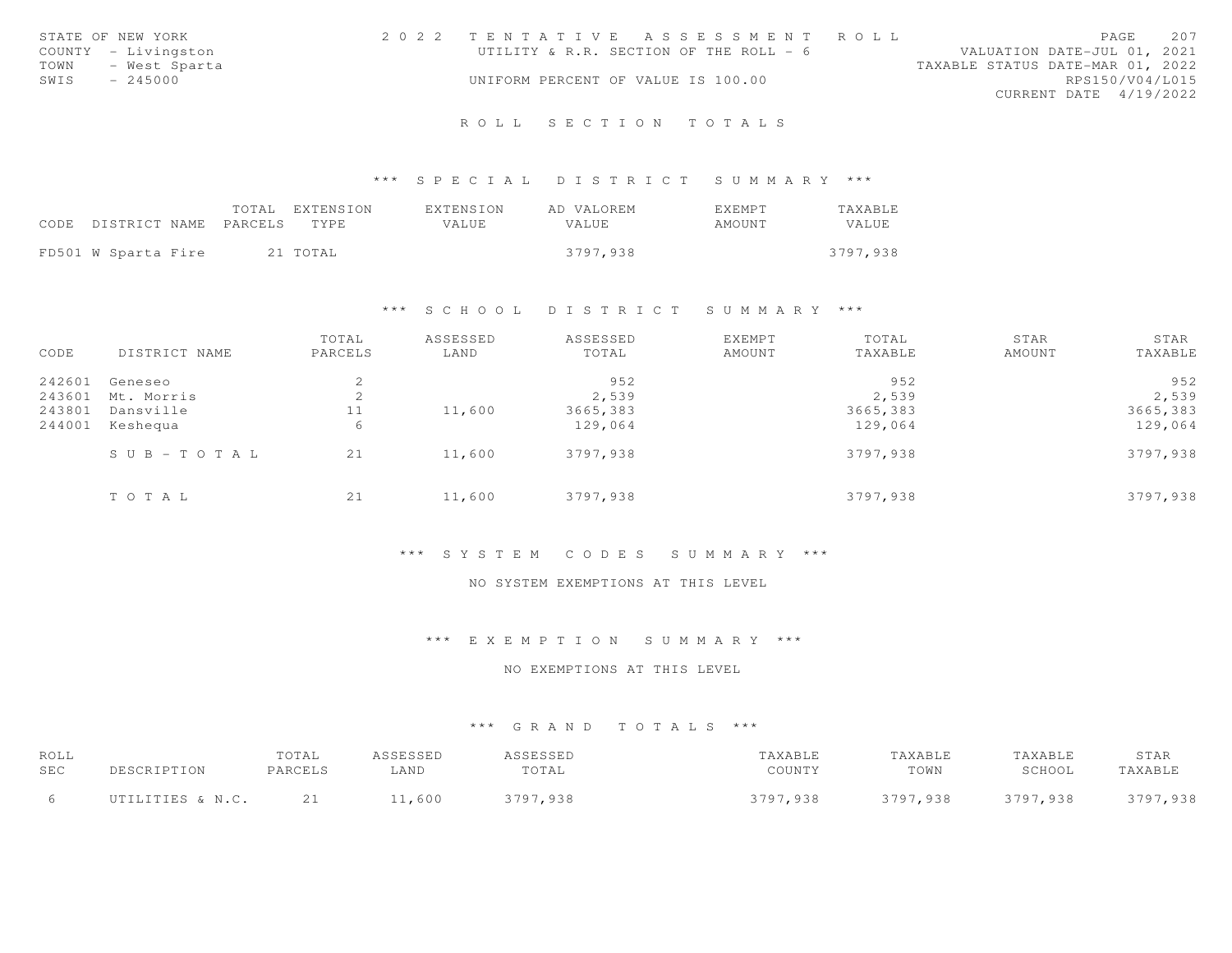| 2022 TENTATIVE<br>R O L L<br>A S S E S S M E N T<br>STATE OF NEW YORK<br>CEILING RAILROAD SECTION OF THE ROLL - 7 VALUATION DATE-JUL 01, 2021<br>COUNTY<br>- Livingston<br>TAXABLE STATUS DATE-MAR 01, 2022<br>- West Sparta<br>TAX MAP NUMBER SEQUENCE<br>TOWN<br>SWIS<br>$-245000$<br>UNIFORM PERCENT OF VALUE IS 100.00 | 208<br>PAGE          |
|----------------------------------------------------------------------------------------------------------------------------------------------------------------------------------------------------------------------------------------------------------------------------------------------------------------------------|----------------------|
| PROPERTY LOCATION & CLASS ASSESSMENT EXEMPTION CODE---------------COUNTY-------TOWN------SCHOOL<br>TAX MAP PARCEL NUMBER                                                                                                                                                                                                   |                      |
| LAND LAND<br>TAX DESCRIPTION TAXABLE VALUE<br>CURRENT OWNERS NAME<br>SCHOOL DISTRICT                                                                                                                                                                                                                                       |                      |
| CURRENT OWNERS ADDRESS <b>EXELL SIZE/GRID COORD</b> TOTAL SPECIAL DISTRICTS                                                                                                                                                                                                                                                | ACCOUNT NO.          |
| Applinville Rd                                                                                                                                                                                                                                                                                                             | 14-247500            |
| $161. - 2 - 8$<br>842 Ceiling rr<br>RR CEIL 47200                                                                                                                                                                                                                                                                          | 2,081 2,081<br>2,081 |
| Dansville & Mt Morris Railroad Dansville 243801 42,500<br>COUNTY<br>149,919<br>TAXABLE VALUE                                                                                                                                                                                                                               |                      |
| Accounts Payable R R Ceiling Dans Sch-73% 152,000<br>TAXABLE VALUE<br>149,919<br>TOWN                                                                                                                                                                                                                                      |                      |
| 200 Meridian Centre Ste 300 ACRES 42.60 BANKTRES-36<br>SCHOOL TAXABLE VALUE<br>149,919                                                                                                                                                                                                                                     |                      |
| FD501 W Sparta Fire 1 149,919 TO<br>Rochester, NY 14618<br>EAST-1373400 NRTH-0956878                                                                                                                                                                                                                                       |                      |
| 152,000<br>2,081 EX<br>FULL MARKET VALUE                                                                                                                                                                                                                                                                                   |                      |
|                                                                                                                                                                                                                                                                                                                            |                      |
| $161. -2 - 8. -1$ 842 Ceiling rr<br>RR CEIL<br>47200                                                                                                                                                                                                                                                                       | 3,551 3,551<br>3,551 |
| Dansville & Mt Morris Railroad Geneseo 242601<br>TAXABLE VALUE<br>0 COUNTY                                                                                                                                                                                                                                                 | 55,449               |
| Accounts Payable<br>59,000<br>Rr Ceiling<br>TOWN<br>TAXABLE VALUE                                                                                                                                                                                                                                                          | 55,449               |
| 200 Meridian Centre Ste 300<br>TAXABLE VALUE<br>Geneseo Cent-27%<br>SCHOOL<br>55,449                                                                                                                                                                                                                                       |                      |
| FD501 W Sparta Fire 1 55,449 TO<br>Rochester, NY 14618<br>BANKTRES-36                                                                                                                                                                                                                                                      |                      |
| EAST-0725010 NRTH-0956900<br>3,551 EX                                                                                                                                                                                                                                                                                      |                      |
| 59,000<br>FULL MARKET VALUE                                                                                                                                                                                                                                                                                                |                      |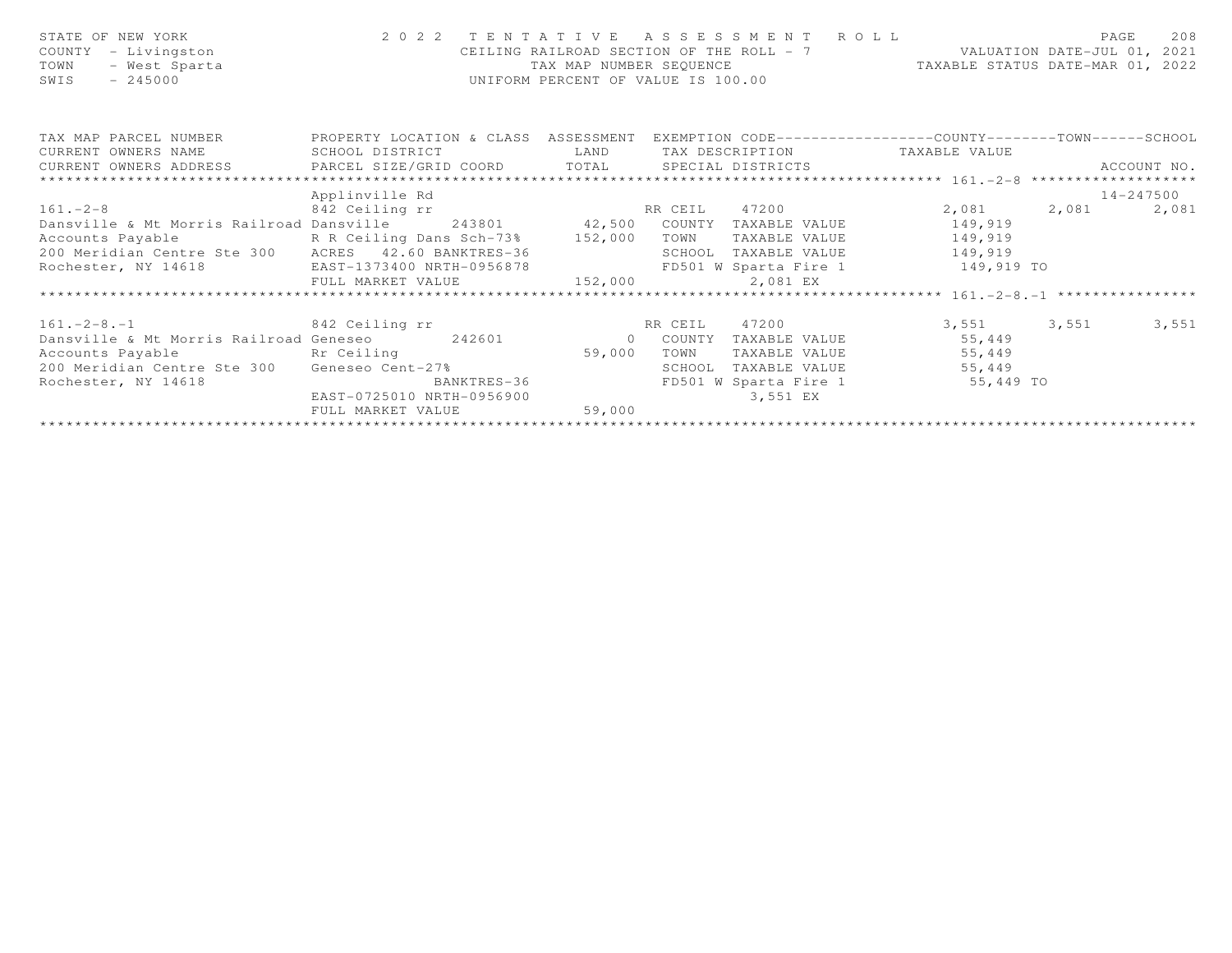|      | STATE OF NEW YORK   | 2022 TENTATIVE ASSESSMENT ROLL           |                       |  |                                  |                        | PAGE | 209 |
|------|---------------------|------------------------------------------|-----------------------|--|----------------------------------|------------------------|------|-----|
|      | COUNTY - Livingston | CEILING RAILROAD SECTION OF THE ROLL - 7 |                       |  | VALUATION DATE-JUL 01, 2021      |                        |      |     |
| TOWN | - West Sparta       |                                          | MAP SECTION - 161     |  | TAXABLE STATUS DATE-MAR 01, 2022 |                        |      |     |
| SWIS | $-245000$           |                                          | $SUB - SECTION - 000$ |  |                                  | RPS150/V04/L015        |      |     |
|      |                     | UNIFORM PERCENT OF VALUE IS 100.00       |                       |  |                                  | CURRENT DATE 4/19/2022 |      |     |

|                            |  | TOTAL EXTENSION | EXTENSION    | AD VALOREM | <b>FXFMPT</b> | TAXABLE |
|----------------------------|--|-----------------|--------------|------------|---------------|---------|
| CODE DISTRICT NAME PARCELS |  | TYPE.           | <b>VALUE</b> | VALUE      | AMOUNT        | VALUE   |
|                            |  |                 |              |            |               |         |
| FD501 W Sparta Fire        |  | 2 TOTAL         |              | 211,000    | 5,632         | 205,368 |

# \*\*\* S C H O O L D I S T R I C T S U M M A R Y \*\*\*

| CODE             | DISTRICT NAME          | TOTAL<br>PARCELS | ASSESSED<br>LAND | ASSESSED<br>TOTAL | EXEMPT<br>AMOUNT | TOTAL<br>TAXABLE | STAR<br>AMOUNT | STAR<br>TAXABLE |
|------------------|------------------------|------------------|------------------|-------------------|------------------|------------------|----------------|-----------------|
| 242601<br>243801 | Geneseo<br>Dansville   |                  | 42,500           | 59,000            | 3,551<br>2,081   | 55,449           |                | 55,449          |
|                  |                        |                  |                  | 152,000           |                  | 149,919          |                | 149,919         |
|                  | $S \cup B - T O T A L$ |                  | 42,500           | 211,000           | 5,632            | 205,368          |                | 205,368         |
|                  | TOTAL                  |                  | 42,500           | 211,000           | 5,632            | 205,368          |                | 205,368         |

# \*\*\* S Y S T E M C O D E S S U M M A R Y \*\*\*

#### NO SYSTEM EXEMPTIONS AT THIS LEVEL

# \*\*\* E X E M P T I O N S U M M A R Y \*\*\*

| CODE  | DESCRIPTION      | TOTAL<br>PARCELS | COUNTY         | TOWN           | SCHOOL         |
|-------|------------------|------------------|----------------|----------------|----------------|
| 47200 | RR CEIL<br>TOTAL | ∼                | 5,632<br>5,632 | 5,632<br>5,632 | 5,632<br>5,632 |

| ROLL |                   | TOTAL   |      |       | 'AXABLE |             | "AXABLE | STAR   |
|------|-------------------|---------|------|-------|---------|-------------|---------|--------|
| SEC  |                   | PARCELS | ∟AND | TOTAL | COUNTY  | TOWN        | SCHOOL  | AXABLE |
|      | CEILING RAILROADS |         | 500  | 000   |         | つのら<br>.368 | .368    | ,368   |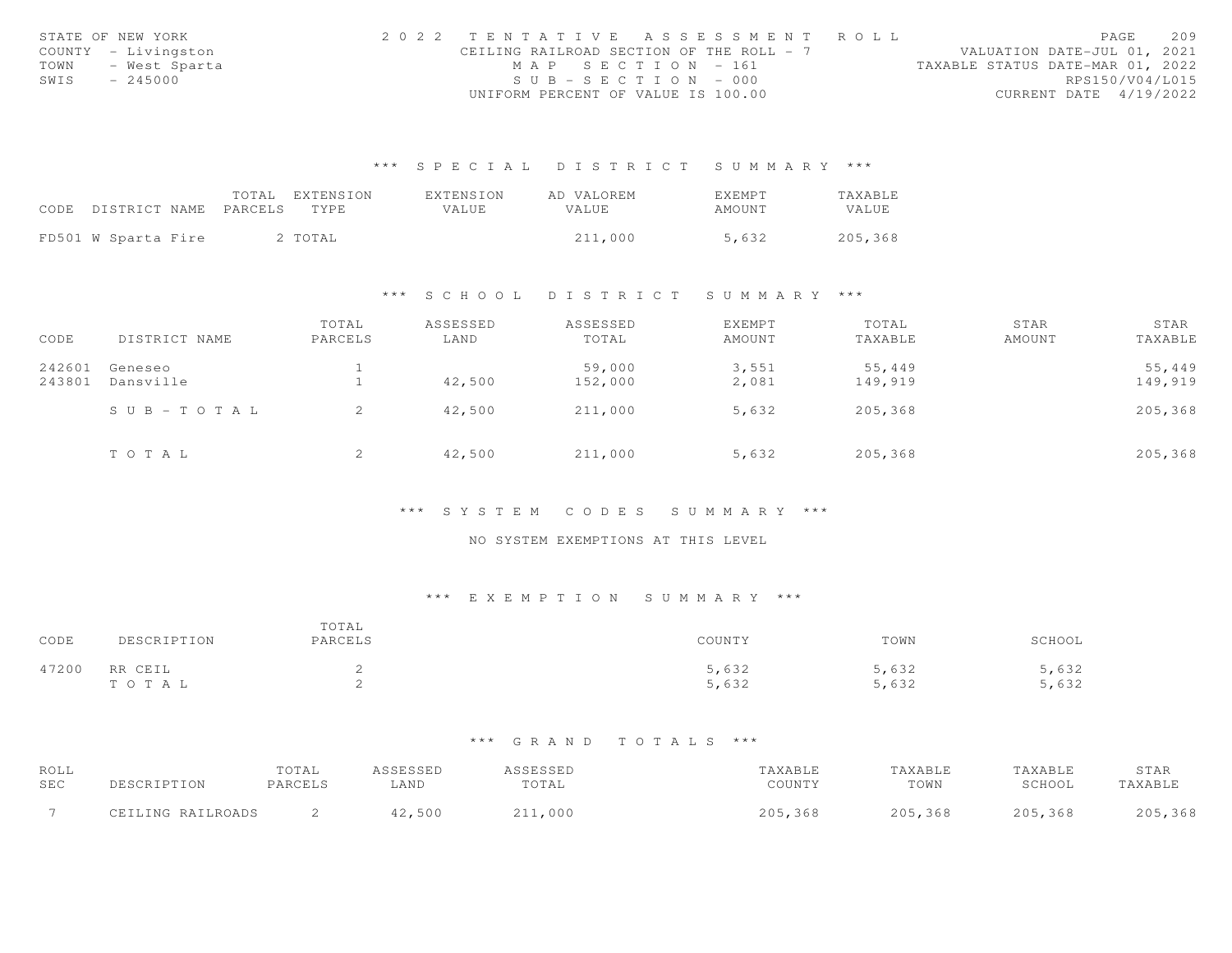|      | STATE OF NEW YORK   | 2022 TENTATIVE ASSESSMENT ROLL           |  |  |                                  |                        | PAGE | 210 |
|------|---------------------|------------------------------------------|--|--|----------------------------------|------------------------|------|-----|
|      | COUNTY - Livingston | CEILING RAILROAD SECTION OF THE ROLL - 7 |  |  | VALUATION DATE-JUL 01, 2021      |                        |      |     |
| TOWN | - West Sparta       |                                          |  |  | TAXABLE STATUS DATE-MAR 01, 2022 |                        |      |     |
| SWIS | $-245000$           | UNIFORM PERCENT OF VALUE IS 100.00       |  |  |                                  | RPS150/V04/L015        |      |     |
|      |                     |                                          |  |  |                                  | CURRENT DATE 4/19/2022 |      |     |
|      |                     |                                          |  |  |                                  |                        |      |     |

# \*\*\* S P E C I A L D I S T R I C T S U M M A R Y \*\*\*

|                                 |  | TOTAL EXTENSION | <b>EXTENSION</b> | AD VALOREM | <b>FXFMPT</b> | <b>TAXABLE</b> |
|---------------------------------|--|-----------------|------------------|------------|---------------|----------------|
| CODE DISTRICT NAME PARCELS TYPE |  |                 | VALUE            | VALUE.     | AMOUNT        | VALUE          |
| FD501 W Sparta Fire             |  | 2 TOTAL         |                  | 211,000    | 5,632         | 205,368        |

# \*\*\* S C H O O L D I S T R I C T S U M M A R Y \*\*\*

| CODE             | DISTRICT NAME         | TOTAL<br>PARCELS | ASSESSED<br>LAND | ASSESSED<br>TOTAL | EXEMPT<br>AMOUNT | TOTAL<br>TAXABLE  | STAR<br>AMOUNT | STAR<br>TAXABLE   |
|------------------|-----------------------|------------------|------------------|-------------------|------------------|-------------------|----------------|-------------------|
| 242601<br>243801 | Geneseo<br>Dansville  |                  | 42,500           | 59,000<br>152,000 | 3,551<br>2,081   | 55,449<br>149,919 |                | 55,449<br>149,919 |
|                  | $S \cup B - TO T A L$ | 2                | 42,500           | 211,000           | 5,632            | 205,368           |                | 205,368           |
|                  | TOTAL                 | ∠                | 42,500           | 211,000           | 5,632            | 205,368           |                | 205,368           |

# \*\*\* S Y S T E M C O D E S S U M M A R Y \*\*\*

# NO SYSTEM EXEMPTIONS AT THIS LEVEL

# \*\*\* E X E M P T I O N S U M M A R Y \*\*\*

| CODE  | DESCRIPTION      | TOTAL<br>PARCELS | COUNTY         | TOWN           | SCHOOL        |
|-------|------------------|------------------|----------------|----------------|---------------|
| 47200 | RR CEIL<br>TOTAL |                  | 5,632<br>5,632 | 5,632<br>5,632 | ,632<br>5,632 |

| ROLL       |                   | TOTAL   | ASSESSED | ASSESSED | TAXABLE | TAXABLE | TAXABLE | STAR    |
|------------|-------------------|---------|----------|----------|---------|---------|---------|---------|
| <b>SEC</b> | PESCRIPTION       | PARCELS | LAND     | TOTAL    | COUNTY  | TOWN    | SCHOOL  | TAXABLE |
|            | CEILING RAILROADS |         | 42,500   | 211,000  | 205,368 | 205,368 | 205,368 | 205,368 |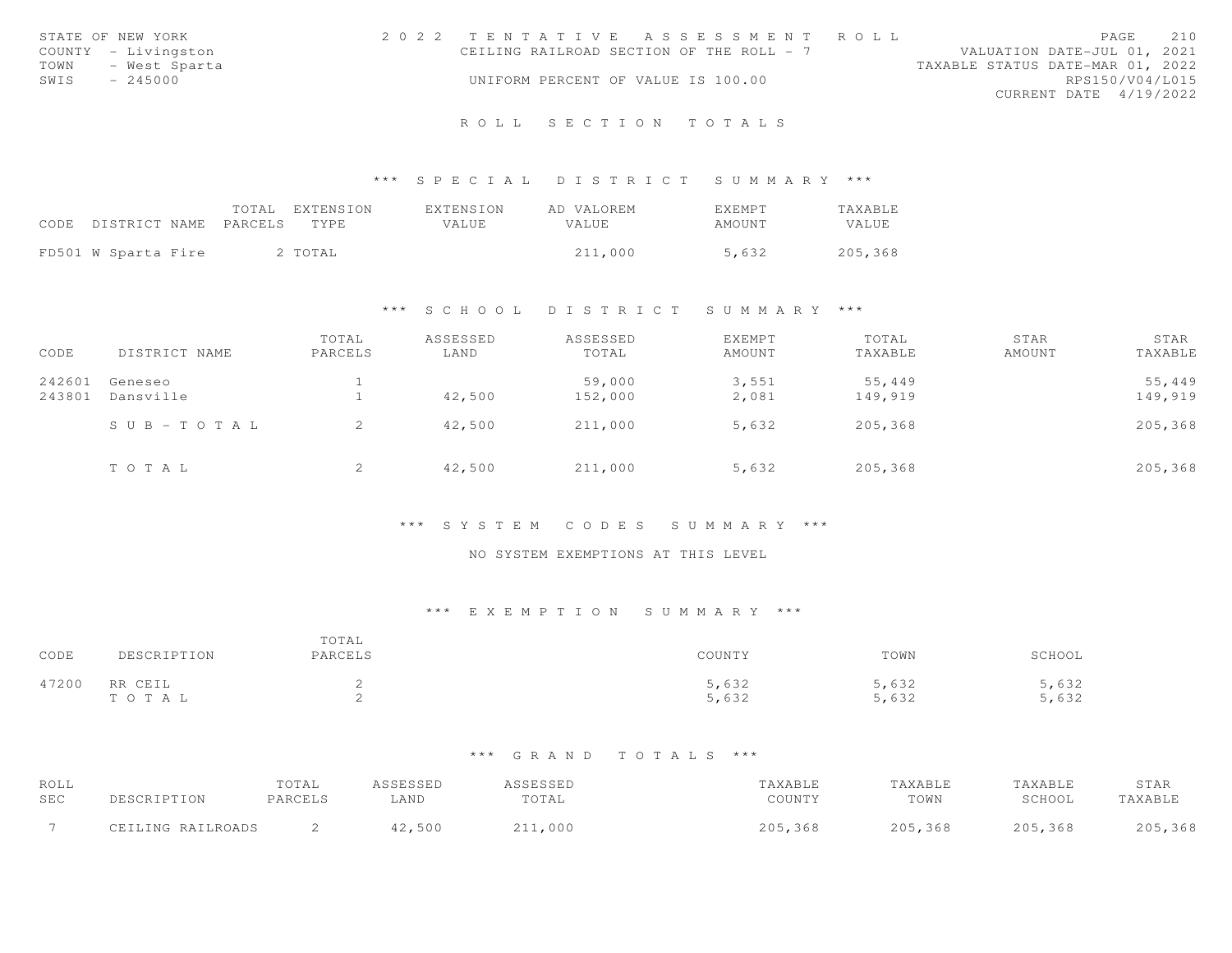| STATE OF NEW YORK<br>- Livingston<br>COUNTY<br>- West Sparta<br>TOWN<br>$-245000$<br>SWIS | 2 0 2 2                                        | TENTATIVE<br>TAX MAP NUMBER SEOUENCE | R O L L<br>A S S E S S M E N T<br>WHOLLY EXEMPT SECTION OF THE ROLL - 8<br>UNIFORM PERCENT OF VALUE IS 100.00 | VALUATION DATE-JUL 01, 2021<br>TAXABLE STATUS DATE-MAR 01, 2022 | 211<br>PAGE   |
|-------------------------------------------------------------------------------------------|------------------------------------------------|--------------------------------------|---------------------------------------------------------------------------------------------------------------|-----------------------------------------------------------------|---------------|
| TAX MAP PARCEL NUMBER                                                                     | PROPERTY LOCATION & CLASS                      | ASSESSMENT                           | EXEMPTION CODE-----------------COUNTY-------TOWN------SCHOOL                                                  |                                                                 |               |
| CURRENT OWNERS NAME                                                                       | SCHOOL DISTRICT                                | LAND                                 | TAX DESCRIPTION                                                                                               | TAXABLE VALUE                                                   |               |
| CURRENT OWNERS ADDRESS                                                                    | PARCEL SIZE/GRID COORD TOTAL SPECIAL DISTRICTS |                                      |                                                                                                               |                                                                 | ACCOUNT NO.   |
|                                                                                           |                                                |                                      |                                                                                                               |                                                                 |               |
|                                                                                           | 7808 Kysorville-Byersville Rd                  |                                      |                                                                                                               |                                                                 | $14 - 648700$ |
| $147. - 1 - 13$                                                                           | 695 Cemetery                                   |                                      | CEMETERIES 27350                                                                                              | 1,700<br>1,700                                                  | 1,700         |
| Town of West Sparta                                                                       | Dansville<br>243801                            | 1,700                                | COUNTY<br>TAXABLE VALUE                                                                                       |                                                                 |               |
| Kysorville Cemetery                                                                       | FRNT 315.00 DPTH 90.00                         | 1,700                                | TAXABLE VALUE<br>TOWN                                                                                         |                                                                 |               |
| 8302 Kysorville-Byersville Rd                                                             | EAST-1361257 NRTH-0963965                      |                                      | TAXABLE VALUE<br>SCHOOL                                                                                       |                                                                 |               |
| Dansville, NY 14437                                                                       | FULL MARKET VALUE                              | 1,700                                | FD501 W Sparta Fire 1<br>1,700 EX                                                                             | $0$ TO                                                          |               |
|                                                                                           |                                                |                                      |                                                                                                               |                                                                 |               |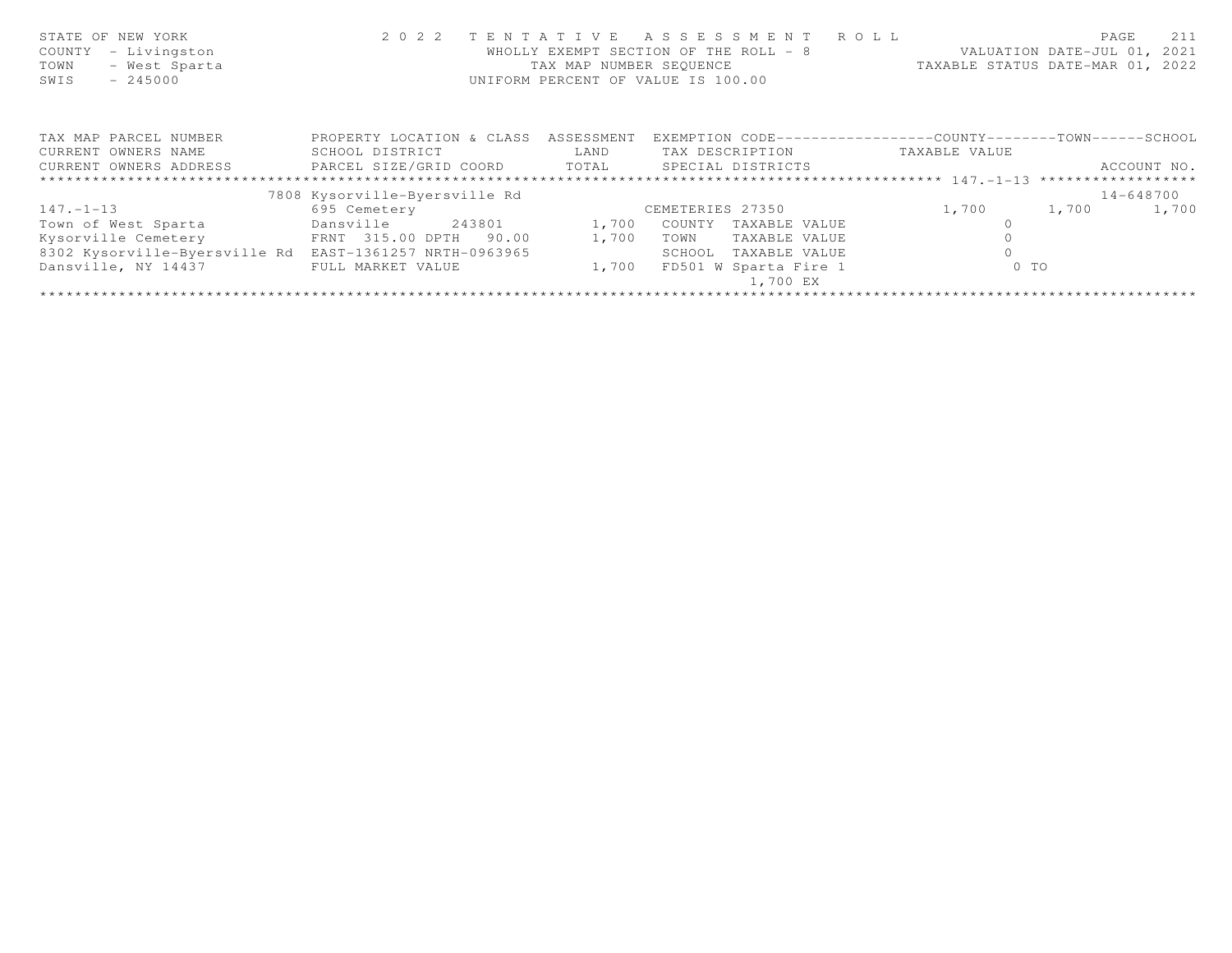|      | STATE OF NEW YORK   | 2022 TENTATIVE ASSESSMENT ROLL        |  |  |                                  |                        | PAGE | 212 |
|------|---------------------|---------------------------------------|--|--|----------------------------------|------------------------|------|-----|
|      | COUNTY - Livingston | WHOLLY EXEMPT SECTION OF THE ROLL - 8 |  |  | VALUATION DATE-JUL 01, 2021      |                        |      |     |
| TOWN | - West Sparta       | MAP SECTION - 147                     |  |  | TAXABLE STATUS DATE-MAR 01, 2022 |                        |      |     |
| SWIS | $-245000$           | $SUB - SECTION - 000$                 |  |  |                                  | RPS150/V04/L015        |      |     |
|      |                     | UNIFORM PERCENT OF VALUE IS 100.00    |  |  |                                  | CURRENT DATE 4/19/2022 |      |     |

|                            | TOTAL EXTENSION | <b>FXTENSION</b> | AD VALOREM   | <b>EXEMPT</b> | TAXABLE |
|----------------------------|-----------------|------------------|--------------|---------------|---------|
| CODE DISTRICT NAME PARCELS | TYPE.           | VALUE            | <b>VALUE</b> | AMOUNT        | VALUE   |
|                            |                 |                  |              |               |         |
| FD501 W Sparta Fire        | 1 TOTAL         |                  | 1,700        | 1,700         |         |

# \*\*\* S C H O O L D I S T R I C T S U M M A R Y \*\*\*

| CODE   | DISTRICT NAME | TOTAL<br>PARCELS | ASSESSED<br>LAND | ASSESSED<br>TOTAL | EXEMPT<br>AMOUNT | TOTAL<br>TAXABLE | STAR<br>AMOUNT | STAR<br>TAXABLE |
|--------|---------------|------------------|------------------|-------------------|------------------|------------------|----------------|-----------------|
| 243801 | Dansville     |                  | 1,700            | 1,700             | 1,700            |                  |                |                 |
|        | SUB-TOTAL     |                  | 1,700            | 1,700             | 1,700            |                  |                |                 |
|        | TOTAL         |                  | 1,700            | 1,700             | 1,700            |                  |                |                 |

\*\*\* S Y S T E M C O D E S S U M M A R Y \*\*\*

NO SYSTEM EXEMPTIONS AT THIS LEVEL

# \*\*\* E X E M P T I O N S U M M A R Y \*\*\*

| CODE  | DESCRIPTION         | TOTAL<br>PARCELS | COUNTY         | TOWN          | SCHOOL       |
|-------|---------------------|------------------|----------------|---------------|--------------|
| 27350 | CEMETERIES<br>TOTAL |                  | 1,700<br>1,700 | ,700<br>1,700 | ,700<br>,700 |

| ROLL |               | TOTAL   | ASSESSED | <i><b>SSESSED</b></i> | TAXABLE | TAXABLE | TAXABLE | STAR    |
|------|---------------|---------|----------|-----------------------|---------|---------|---------|---------|
| SEC  | DESCRIPTION   | PARCELS | LAND     | TOTAL                 | COUNTY  | TOWN    | SCHOOL  | TAXABLE |
|      | WHOLLY EXEMPT |         | 700      | 700                   |         |         |         |         |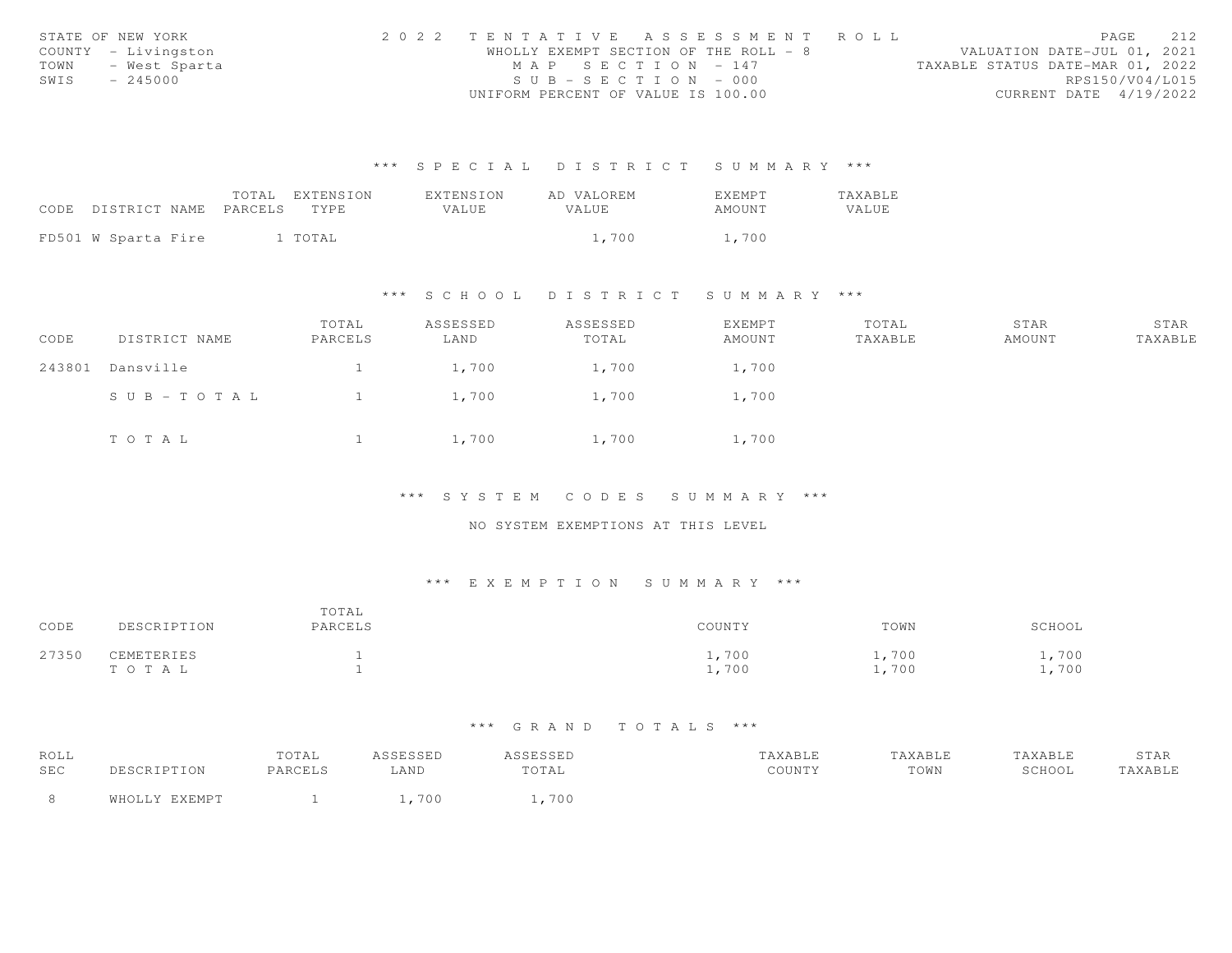| STATE OF NEW YORK<br>COUNTY<br>- Livingston<br>- West Sparta<br>TOWN<br>SWIS<br>$-245000$ | 2 0 2 2                      | TENTATIVE<br>TAX MAP NUMBER SEOUENCE | A S S E S S M E N T A O L L<br>WHOLLY EXEMPT SECTION OF THE ROLL - 8<br>UNIFORM PERCENT OF VALUE IS 100.00 |               | 213<br>PAGE<br>VALUATION DATE-JUL 01, 2021<br>TAXABLE STATUS DATE-MAR 01, 2022 |
|-------------------------------------------------------------------------------------------|------------------------------|--------------------------------------|------------------------------------------------------------------------------------------------------------|---------------|--------------------------------------------------------------------------------|
| TAX MAP PARCEL NUMBER                                                                     | PROPERTY LOCATION & CLASS    | ASSESSMENT                           | EXEMPTION CODE-----------------COUNTY-------TOWN------SCHOOL                                               |               |                                                                                |
| CURRENT OWNERS NAME                                                                       | SCHOOL DISTRICT              | LAND                                 | TAX DESCRIPTION                                                                                            | TAXABLE VALUE |                                                                                |
| CURRENT OWNERS ADDRESS                                                                    | PARCEL SIZE/GRID COORD TOTAL |                                      | SPECIAL DISTRICTS                                                                                          |               | ACCOUNT NO.                                                                    |
|                                                                                           |                              |                                      |                                                                                                            |               |                                                                                |
|                                                                                           | 3312 Presbyterian Rd         |                                      |                                                                                                            |               | $14 - 648200$                                                                  |
| $159. - 1 - 19$                                                                           | 695 Cemetery                 |                                      | CEMETERIES 27350                                                                                           | 1,000         | 1,000<br>1,000                                                                 |
| Town of West Sparta                                                                       | 243801<br>Dansville          | 1,000                                | COUNTY<br>TAXABLE VALUE                                                                                    |               |                                                                                |
| Unions Corners Cemetery FRNT 100.00 DPTH 170.00                                           |                              | 1,000                                | TOWN<br>TAXABLE VALUE                                                                                      |               |                                                                                |
| 8302 Kysorville-Byersville Rd                                                             | 0.39<br>ACRES                |                                      | SCHOOL<br>TAXABLE VALUE                                                                                    |               |                                                                                |
| Dansville, NY 14437                                                                       | EAST-1348588 NRTH-0957566    |                                      | FD501 W Sparta Fire 1                                                                                      | $0$ TO        |                                                                                |
|                                                                                           | FULL MARKET VALUE            | 1,000                                | 1,000 EX                                                                                                   |               |                                                                                |
|                                                                                           |                              |                                      |                                                                                                            |               |                                                                                |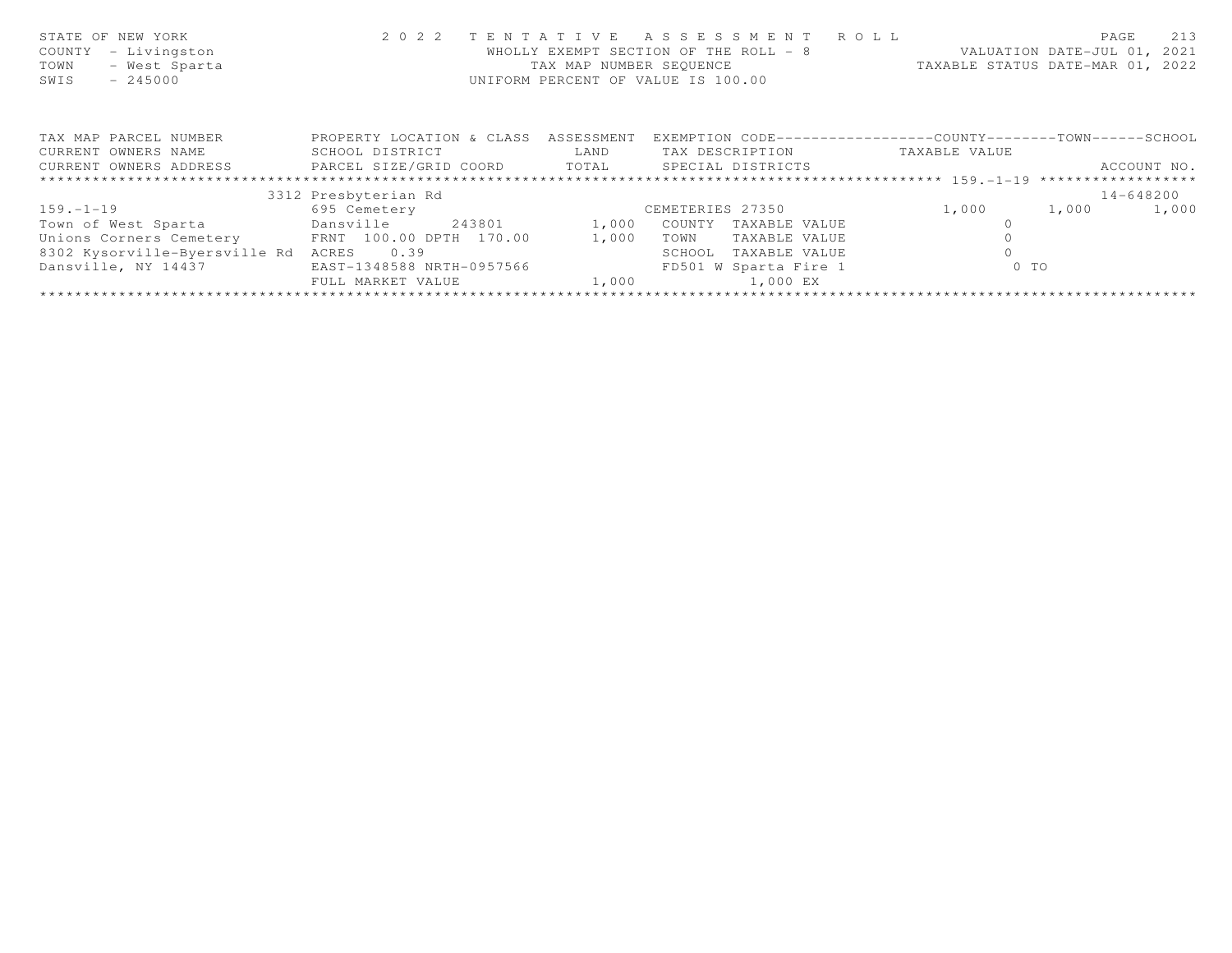|      | STATE OF NEW YORK   | 2022 TENTATIVE ASSESSMENT ROLL        |  |                                  | PAGE                   | 214 |
|------|---------------------|---------------------------------------|--|----------------------------------|------------------------|-----|
|      | COUNTY - Livingston | WHOLLY EXEMPT SECTION OF THE ROLL - 8 |  | VALUATION DATE-JUL 01, 2021      |                        |     |
| TOWN | - West Sparta       | MAP SECTION - 159                     |  | TAXABLE STATUS DATE-MAR 01, 2022 |                        |     |
| SWIS | $-245000$           | $SUB - SECTION - 000$                 |  |                                  | RPS150/V04/L015        |     |
|      |                     | UNIFORM PERCENT OF VALUE IS 100.00    |  |                                  | CURRENT DATE 4/19/2022 |     |

|      |                     |         | TOTAL EXTENSION | <b>FXTENSION</b> | AD VALOREM   | EXEMPT | TAXABLE |
|------|---------------------|---------|-----------------|------------------|--------------|--------|---------|
| CODE | DISTRICT NAME       | PARCELS | TYPE.           | <b>VALUE</b>     | <b>VALUE</b> | AMOUNT | VALUE   |
|      |                     |         |                 |                  |              |        |         |
|      | FD501 W Sparta Fire |         | l TOTAL         |                  | 1,000        | 1,000  |         |

# \*\*\* S C H O O L D I S T R I C T S U M M A R Y \*\*\*

| CODE   | DISTRICT NAME | TOTAL<br>PARCELS | ASSESSED<br>LAND | ASSESSED<br>TOTAL | EXEMPT<br>AMOUNT | TOTAL<br>TAXABLE | STAR<br>AMOUNT | STAR<br>TAXABLE |
|--------|---------------|------------------|------------------|-------------------|------------------|------------------|----------------|-----------------|
| 243801 | Dansville     |                  | 1,000            | 1,000             | 1,000            |                  |                |                 |
|        | SUB-TOTAL     |                  | 1,000            | 1,000             | 1,000            |                  |                |                 |
|        | TOTAL         |                  | 1,000            | 1,000             | 1,000            |                  |                |                 |

\*\*\* S Y S T E M C O D E S S U M M A R Y \*\*\*

NO SYSTEM EXEMPTIONS AT THIS LEVEL

# \*\*\* E X E M P T I O N S U M M A R Y \*\*\*

| CODE  | DESCRIPTION         | TOTAL<br>PARCELS | COUNTY         | TOWN         | SCHOOL       |
|-------|---------------------|------------------|----------------|--------------|--------------|
| 27350 | CEMETERIES<br>TOTAL |                  | 1,000<br>1,000 | ,000<br>,000 | .000<br>.000 |

| ROLL       |             | TOTAL   | A C C F C C F P | . سان با سال |        | TAXABLE | TAXABLE | STAR    |
|------------|-------------|---------|-----------------|--------------|--------|---------|---------|---------|
| <b>SEC</b> | DESCRIPTION | PARCELS | ⊥AND            | TOTAL        | COUNTY | TOWN    | SCHOOL  | TAXABLE |
|            | FYFMPT<br>൜ |         | 000             | ,000         |        |         |         |         |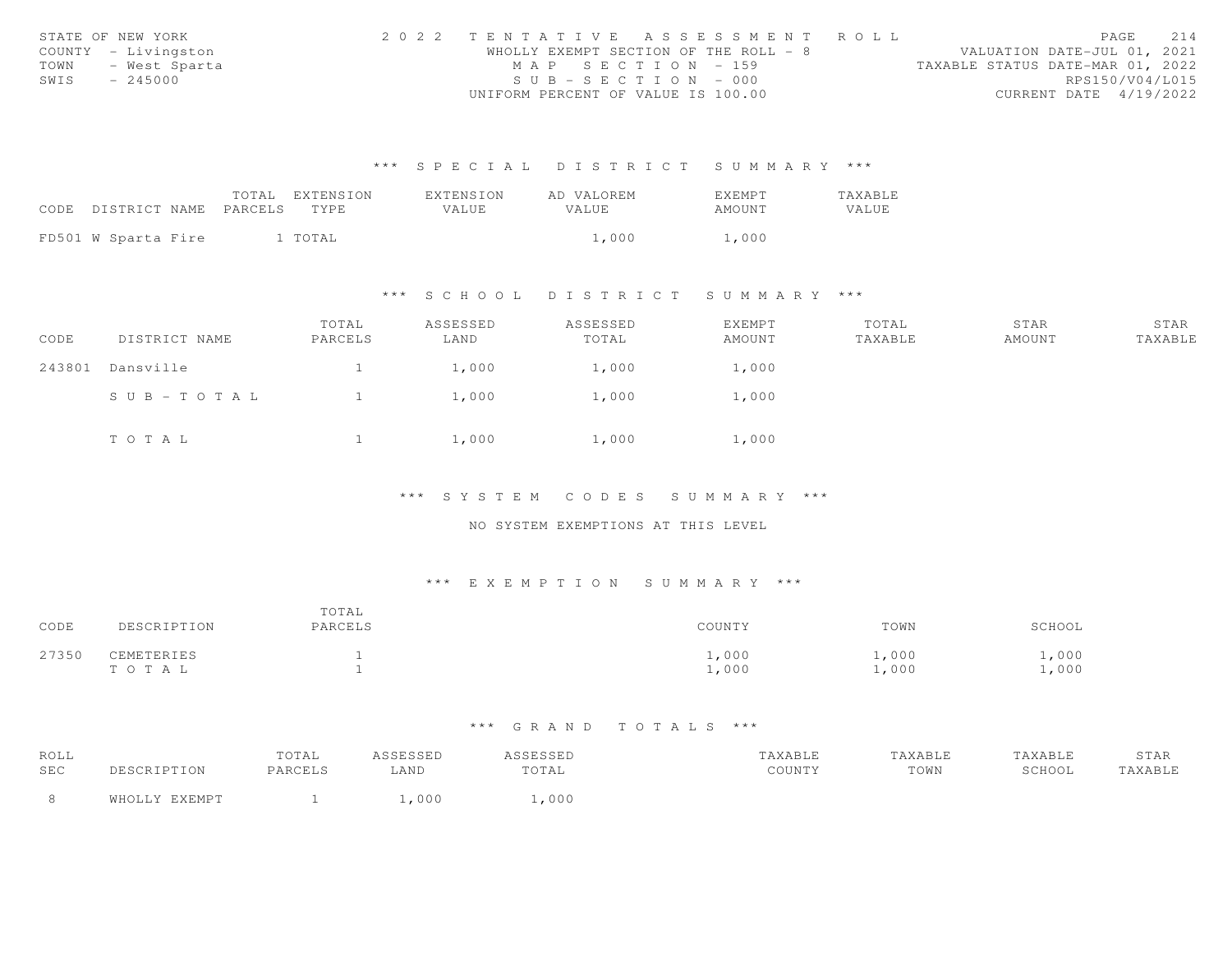| STATE OF NEW YORK<br>- Livingston<br>COUNTY<br>TOWN<br>- West Sparta<br>SWIS<br>$-245000$ |                                | TAX MAP NUMBER SEOUENCE | 2022 TENTATIVE ASSESSMENT ROLL<br>WHOLLY EXEMPT SECTION OF THE ROLL - 8<br>UNIFORM PERCENT OF VALUE IS 100.00 | VALUATION DATE-JUL 01, 2021<br>TAXABLE STATUS DATE-MAR 01, 2022                                  | 215<br>PAGE     |
|-------------------------------------------------------------------------------------------|--------------------------------|-------------------------|---------------------------------------------------------------------------------------------------------------|--------------------------------------------------------------------------------------------------|-----------------|
| TAX MAP PARCEL NUMBER                                                                     |                                |                         |                                                                                                               | PROPERTY LOCATION & CLASS ASSESSMENT EXEMPTION CODE----------------COUNTY-------TOWN------SCHOOL |                 |
| CURRENT OWNERS NAME                                                                       | SCHOOL DISTRICT                | LAND                    | TAX DESCRIPTION                                                                                               | TAXABLE VALUE                                                                                    |                 |
| CURRENT OWNERS ADDRESS                                                                    | PARCEL SIZE/GRID COORD TOTAL   |                         | SPECIAL DISTRICTS                                                                                             |                                                                                                  | ACCOUNT NO.     |
| ******************************                                                            |                                |                         |                                                                                                               |                                                                                                  |                 |
|                                                                                           | Kysorville-Byersville Rd       |                         |                                                                                                               |                                                                                                  | 14-648050       |
| $160. - 1 - 31.1$                                                                         | 651 Highway gar                |                         | TWN WTHIN 13500<br>29,100 COUNTY TAXABLE VALUE                                                                | 45,200                                                                                           | 45,200 45,200   |
| Town Of W Sparta Land<br>RD 3                                                             | Dansville 243801<br>ACRES 7.30 | 45,200                  | TOWN<br>TAXABLE VALUE                                                                                         | $\circ$<br>$\Omega$                                                                              |                 |
| Dansville, NY 14437                                                                       | EAST-1361775 NRTH-0955457      |                         | SCHOOL TAXABLE VALUE                                                                                          | $\Omega$                                                                                         |                 |
|                                                                                           | FULL MARKET VALUE              |                         | 45,200 FD501 W Sparta Fire 1                                                                                  | 0 <sub>T</sub>                                                                                   |                 |
|                                                                                           |                                |                         | 45,200 EX                                                                                                     |                                                                                                  |                 |
|                                                                                           |                                |                         |                                                                                                               |                                                                                                  |                 |
|                                                                                           | 4451 Red School Rd             |                         |                                                                                                               |                                                                                                  | 14-647950       |
| $160. - 1 - 31.21$                                                                        | 662 Police/fire                |                         | VOL FIREMN 26400                                                                                              | 132,600 132,600 132,600                                                                          |                 |
| W Sparta Volunteer Fire Dept Dansville                                                    | 243801                         |                         | 9,600 COUNTY TAXABLE VALUE                                                                                    | $\circ$                                                                                          |                 |
| Vol Fire Dept                                                                             | 2.30<br>ACRES                  | 132,600                 | TAXABLE VALUE<br>TOWN                                                                                         | $\Omega$                                                                                         |                 |
| 4451 Red School House Rd EAST-1361811 NRTH-0955090                                        |                                |                         | SCHOOL TAXABLE VALUE                                                                                          | $\bigcap$                                                                                        |                 |
| Dansville, NY 14437                                                                       | FULL MARKET VALUE              |                         | 132,600 FD501 W Sparta Fire 1<br>132,600 EX                                                                   | $0$ TO                                                                                           |                 |
|                                                                                           |                                |                         |                                                                                                               |                                                                                                  |                 |
|                                                                                           | Kysorville-Byersville Rd       |                         |                                                                                                               |                                                                                                  | 14-648150       |
| $160. - 1 - 42.1$                                                                         | 652 Govt bldgs                 |                         | TWN WTHIN 13500                                                                                               | 525,600                                                                                          | 525,600 525,600 |
| Town Of West Sparta Consville 243801                                                      |                                | 22,800                  | COUNTY TAXABLE VALUE                                                                                          | $\circ$                                                                                          |                 |
| 8302 Kysorville-Byersville Rd ACRES 13.30                                                 |                                | 525,600                 | TOWN<br>TAXABLE VALUE                                                                                         | $\Omega$                                                                                         |                 |
| Dansville, NY 14437                                                                       | EAST-1360875 NRTH-0955954      |                         | SCHOOL TAXABLE VALUE                                                                                          | $\cap$                                                                                           |                 |
|                                                                                           | DEED BOOK 468<br>$PG-107$      |                         | FD501 W Sparta Fire 1                                                                                         | $0$ TO                                                                                           |                 |
|                                                                                           | FULL MARKET VALUE              | 525,600                 | 525,600 EX                                                                                                    |                                                                                                  |                 |
|                                                                                           |                                |                         |                                                                                                               |                                                                                                  |                 |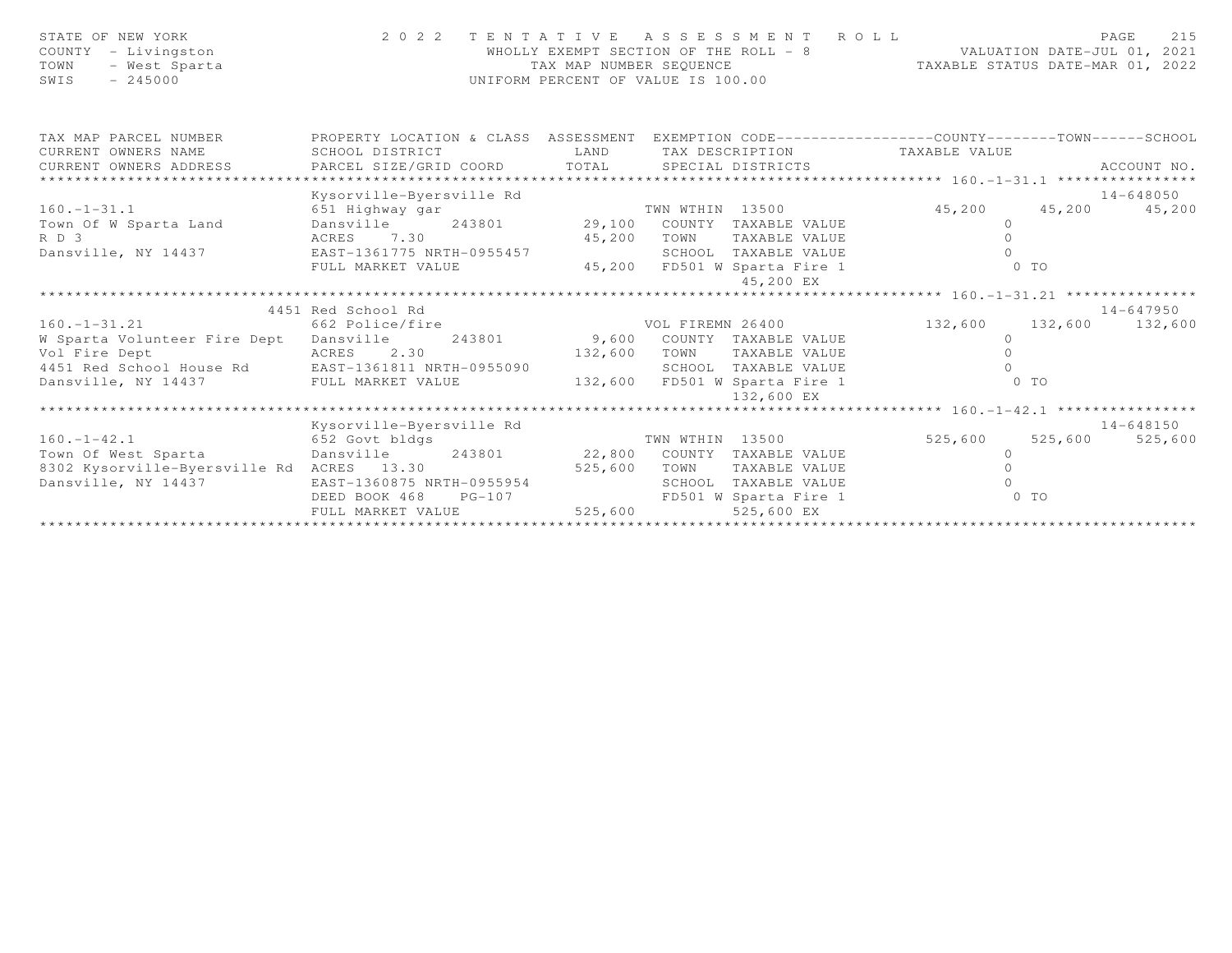|      | STATE OF NEW YORK   | 2022 TENTATIVE ASSESSMENT ROLL        |  |                                  | PAGE                   | 216 |
|------|---------------------|---------------------------------------|--|----------------------------------|------------------------|-----|
|      | COUNTY - Livingston | WHOLLY EXEMPT SECTION OF THE ROLL - 8 |  | VALUATION DATE-JUL 01, 2021      |                        |     |
| TOWN | - West Sparta       | MAP SECTION - 160                     |  | TAXABLE STATUS DATE-MAR 01, 2022 |                        |     |
| SWIS | $-245000$           | $SUB - SECTION - 000$                 |  |                                  | RPS150/V04/L015        |     |
|      |                     | UNIFORM PERCENT OF VALUE IS 100.00    |  |                                  | CURRENT DATE 4/19/2022 |     |

|                            | TOTAL | EXTENSION | EXTENSION | AD VALOREM   | <b>EXEMPT</b> | <b>TAXABLE</b> |
|----------------------------|-------|-----------|-----------|--------------|---------------|----------------|
| CODE DISTRICT NAME PARCELS |       | TYPE.     | VALUE.    | <b>VALUE</b> | AMOUNT        | VALUE          |
|                            |       |           |           |              |               |                |
| FD501 W Sparta Fire        |       | 3 TOTAL   |           | 703,400      | 703,400       |                |

#### \*\*\* S C H O O L D I S T R I C T S U M M A R Y \*\*\*

| CODE   | DISTRICT NAME         | TOTAL<br>PARCELS | ASSESSED<br>LAND | ASSESSED<br>TOTAL | EXEMPT<br>AMOUNT | TOTAL<br>TAXABLE | STAR<br>AMOUNT | STAR<br>TAXABLE |
|--------|-----------------------|------------------|------------------|-------------------|------------------|------------------|----------------|-----------------|
| 243801 | Dansville             |                  | 61,500           | 703,400           | 703,400          |                  |                |                 |
|        | $S \cup B - TO T A L$ |                  | 61,500           | 703,400           | 703,400          |                  |                |                 |
|        | TOTAL                 |                  | 61,500           | 703,400           | 703,400          |                  |                |                 |

# \*\*\* S Y S T E M C O D E S S U M M A R Y \*\*\*

# NO SYSTEM EXEMPTIONS AT THIS LEVEL

# \*\*\* E X E M P T I O N S U M M A R Y \*\*\*

| CODE  | DESCRIPTION | TOTAL<br>PARCELS | COUNTY  | TOWN    | SCHOOL  |
|-------|-------------|------------------|---------|---------|---------|
| 13500 | TWN WTHIN   |                  | 570,800 | 570,800 | 570,800 |
| 26400 | VOL FIREMN  |                  | 132,600 | 132,600 | 132,600 |
|       | TOTAL       |                  | 703,400 | 703,400 | 703,400 |

| ROLL |                | TOTAL   | A C C F C C F F<br>ستددت | ASSESSED      | TAXABLE | "AXABLE | TAXABLE | STAR    |
|------|----------------|---------|--------------------------|---------------|---------|---------|---------|---------|
| SEC  | DESCRIPTION    | PARCELS | <b>AND</b>               | TOTAL         | COUNTY  | TOWN    | SCHOOL  | TAXABLE |
|      | FVFMDT<br>ធាម∩ |         | 50 <sub>c</sub>          | フハミ<br>,3,400 |         |         |         |         |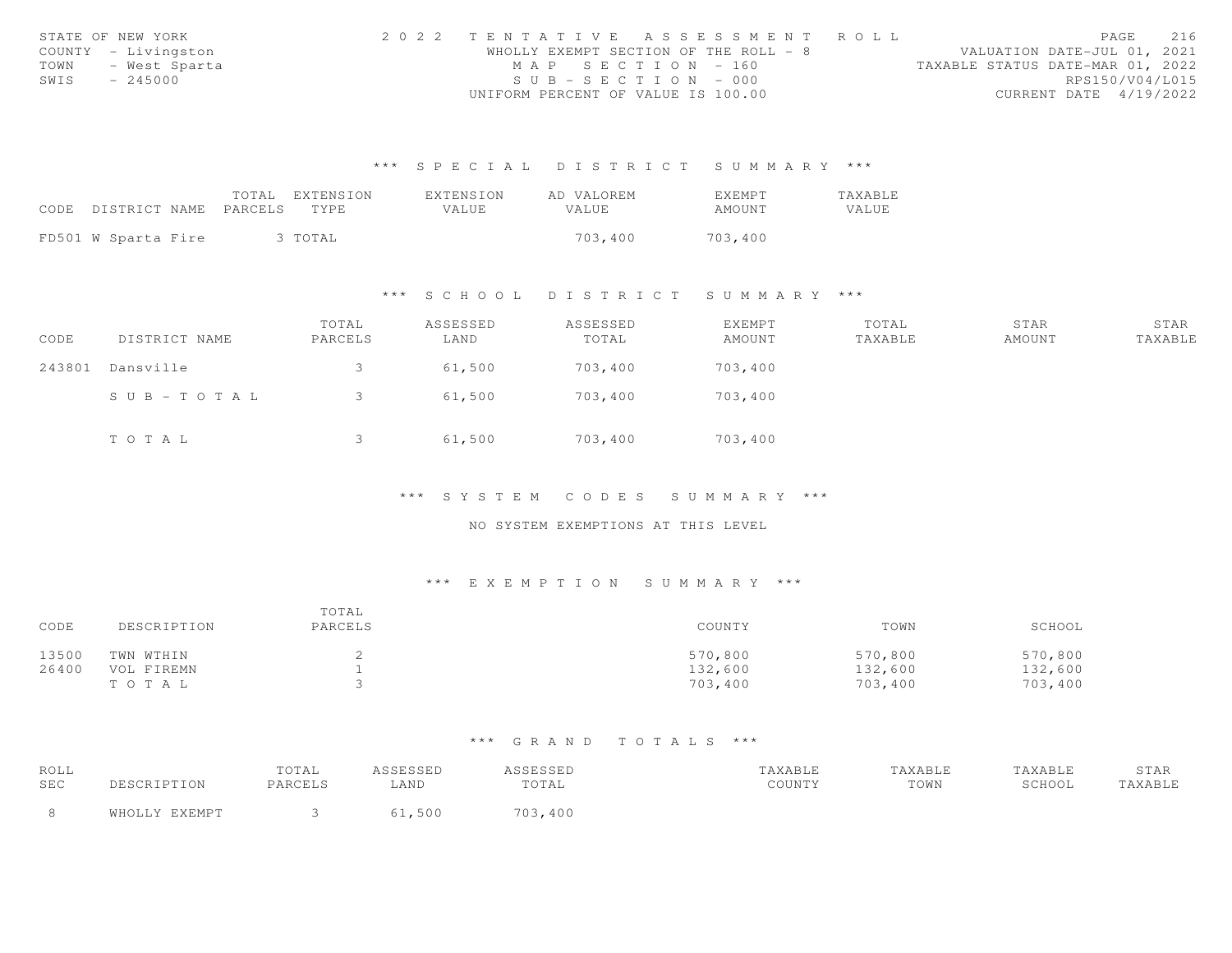| STATE OF NEW YORK<br>- Livingston<br>COUNTY<br>- West Sparta<br>TOWN<br>$-245000$<br>SWIS | 2 0 2 2                              | TENTATIVE<br>TAX MAP NUMBER SEQUENCE | ASSESSMENT ROLL<br>WHOLLY EXEMPT SECTION OF THE ROLL - 8<br>UNIFORM PERCENT OF VALUE IS 100.00 | VALUATION DATE-JUL 01, 2021<br>TAXABLE STATUS DATE-MAR 01, 2022 | 217<br>PAGE    |
|-------------------------------------------------------------------------------------------|--------------------------------------|--------------------------------------|------------------------------------------------------------------------------------------------|-----------------------------------------------------------------|----------------|
| TAX MAP PARCEL NUMBER                                                                     | PROPERTY LOCATION & CLASS ASSESSMENT |                                      | EXEMPTION CODE-----------------COUNTY-------TOWN------SCHOOL                                   |                                                                 |                |
| CURRENT OWNERS NAME                                                                       | SCHOOL DISTRICT                      | LAND                                 | TAX DESCRIPTION                                                                                | TAXABLE VALUE                                                   |                |
| CURRENT OWNERS ADDRESS     PARCEL SIZE/GRID COORD     TOTAL     SPECIAL DISTRICTS         |                                      |                                      |                                                                                                |                                                                 | ACCOUNT NO.    |
|                                                                                           |                                      |                                      |                                                                                                |                                                                 |                |
|                                                                                           | Applinville Rd E                     |                                      |                                                                                                |                                                                 | 14-010100      |
| $161 - 2 - 44.112$                                                                        | 314 Rural vac<10                     |                                      | CTY WTH LI 13100                                                                               | 2,800                                                           | 2,800<br>2,800 |
| County of Livingston                                                                      | Dansville 243801                     | 2,800                                | COUNTY TAXABLE VALUE                                                                           |                                                                 |                |
| ACRES 0.43<br>6 Court St                                                                  |                                      | 2,800                                | TOWN<br>TAXABLE VALUE                                                                          |                                                                 |                |
| Geneseo, NY 14454 EAST-1376191 NRTH-0955196                                               |                                      |                                      | SCHOOL<br>TAXABLE VALUE                                                                        |                                                                 |                |
|                                                                                           | DEED BOOK 1285 PG-2293               |                                      | AG003 Ag District #3                                                                           | $0$ TO                                                          |                |
| MAY BE SUBJECT TO PAYMENT                                                                 | FULL MARKET VALUE                    | 2,800                                | 2,800 EX                                                                                       |                                                                 |                |
| UNDER AGDIST LAW TIL 2022                                                                 |                                      |                                      | FD501 W Sparta Fire 1<br>2,800 EX                                                              | $0$ TO                                                          |                |
|                                                                                           |                                      |                                      |                                                                                                |                                                                 |                |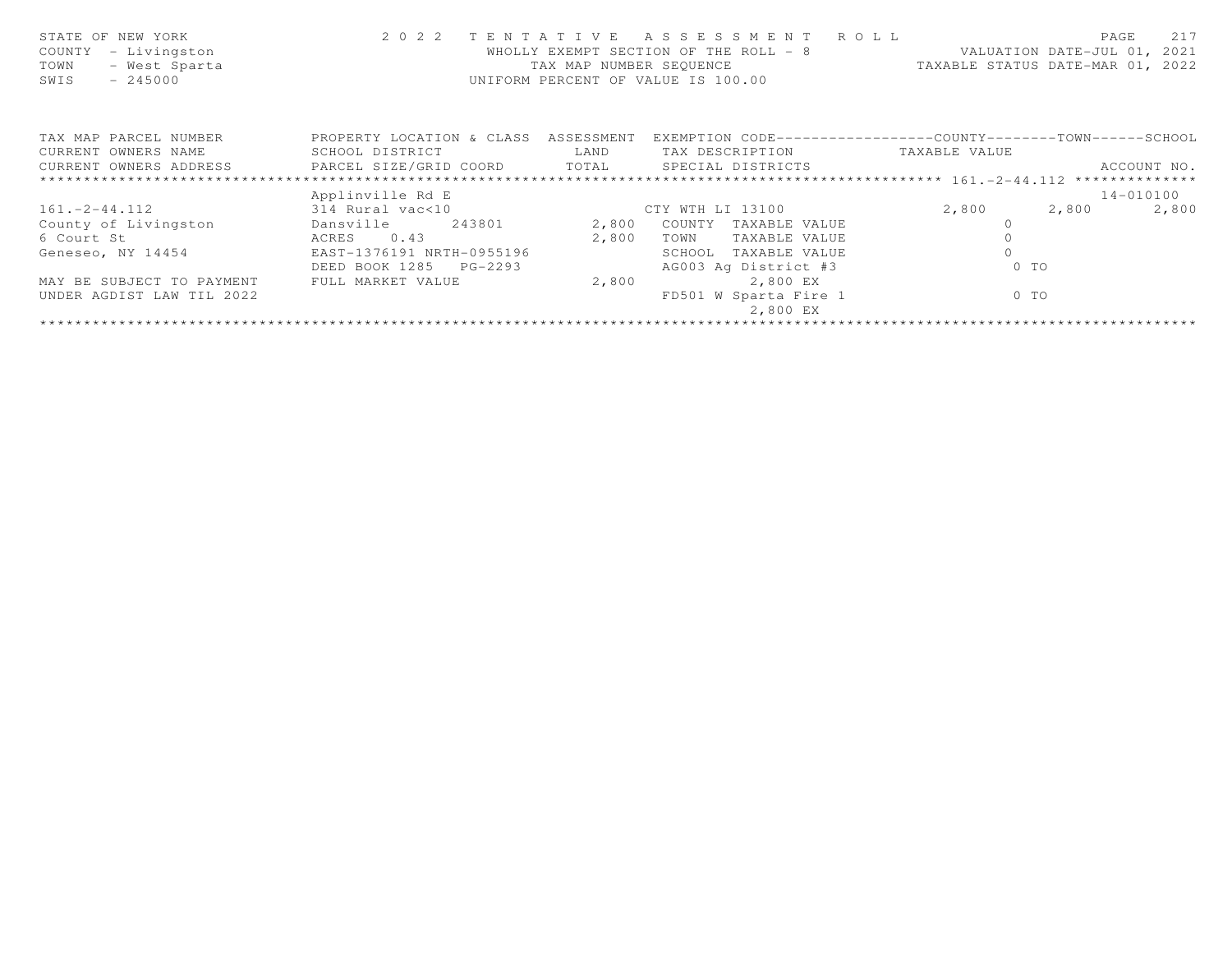|      | STATE OF NEW YORK   | 2022 TENTATIVE ASSESSMENT ROLL |                                       |                                  | PAGE                   | 218 |
|------|---------------------|--------------------------------|---------------------------------------|----------------------------------|------------------------|-----|
|      | COUNTY - Livingston |                                | WHOLLY EXEMPT SECTION OF THE ROLL - 8 | VALUATION DATE-JUL 01, 2021      |                        |     |
| TOWN | - West Sparta       |                                | MAP SECTION - 161                     | TAXABLE STATUS DATE-MAR 01, 2022 |                        |     |
| SWIS | - 245000            |                                | $SUB - SECTION - 000$                 |                                  | RPS150/V04/L015        |     |
|      |                     |                                | UNIFORM PERCENT OF VALUE IS 100.00    |                                  | CURRENT DATE 4/19/2022 |     |

|      |                       | TOTAL EXTENSION | EXTENSION | AD VALOREM   | EXEMPT | TAXABLE |
|------|-----------------------|-----------------|-----------|--------------|--------|---------|
| CODE | DISTRICT NAME PARCELS | TYPE.           | VALUE     | <b>VALUE</b> | AMOUNT | VALUE   |
|      |                       |                 |           |              |        |         |
|      | AG003 Ag District #3  | 1 TOTAL         |           | 2,800        | 2,800  |         |
|      | FD501 W Sparta Fire   | 1 TOTAL         |           | 2,800        | 2,800  |         |

### \*\*\* S C H O O L D I S T R I C T S U M M A R Y \*\*\*

| CODE   | DISTRICT NAME | TOTAL<br>PARCELS | ASSESSED<br>LAND | ASSESSED<br>TOTAL | EXEMPT<br>AMOUNT | TOTAL<br>TAXABLE | STAR<br>AMOUNT | STAR<br>TAXABLE |
|--------|---------------|------------------|------------------|-------------------|------------------|------------------|----------------|-----------------|
| 243801 | Dansville     |                  | 2,800            | 2,800             | 2,800            |                  |                |                 |
|        | SUB-TOTAL     |                  | 2,800            | 2,800             | 2,800            |                  |                |                 |
|        | TOTAL         |                  | 2,800            | 2,800             | 2,800            |                  |                |                 |

#### \*\*\* S Y S T E M C O D E S S U M M A R Y \*\*\*

#### NO SYSTEM EXEMPTIONS AT THIS LEVEL

# \*\*\* E X E M P T I O N S U M M A R Y \*\*\*

| CODE  | DESCRIPTION         | TOTAL<br>PARCELS | COUNTY         | TOWN           | SCHOOL         |
|-------|---------------------|------------------|----------------|----------------|----------------|
| 13100 | CTY WTH LI<br>TOTAL |                  | 2,800<br>2,800 | 2,800<br>2,800 | 2,800<br>2,800 |

| ROLL |               | TOTAL   | ASSESSED | ASSESSED | TAXABLE | TAXABLE | TAXABLE | STAR    |
|------|---------------|---------|----------|----------|---------|---------|---------|---------|
| SEC  | DESCRIPTION   | PARCELS | LAND     | TOTAL    | COUNTY  | TOWN    | SCHOOL  | TAXABLE |
|      | WHOLLY EXEMPT |         | 800      | 2,800    |         |         |         |         |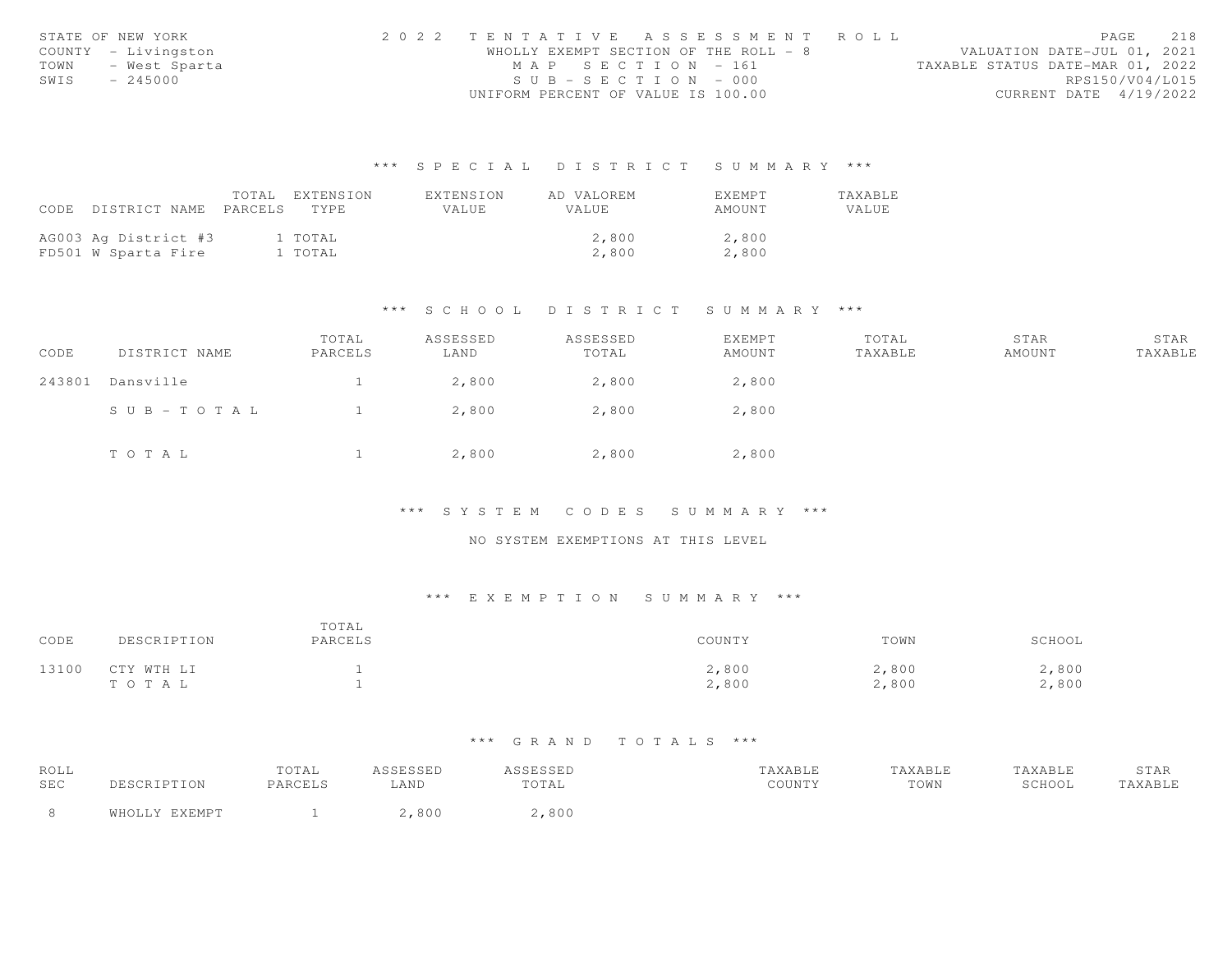| STATE OF NEW YORK<br>COUNTY - Livingston<br>- West Sparta<br>TOWN<br>$-245000$<br>SWIS                                                             |                           | TAX MAP NUMBER SEOUENCE | 2022 TENTATIVE ASSESSMENT ROLL<br>WHOLLY EXEMPT SECTION OF THE ROLL - 8<br>WALUATION DATE-JUL 01, 2021<br>UNIFORM PERCENT OF VALUE IS 100.00 | TAXABLE STATUS DATE-MAR 01, 2022 | 219<br>PAGE         |
|----------------------------------------------------------------------------------------------------------------------------------------------------|---------------------------|-------------------------|----------------------------------------------------------------------------------------------------------------------------------------------|----------------------------------|---------------------|
| TAX MAP PARCEL NUMBER THE PROPERTY LOCATION & CLASS ASSESSMENT EXEMPTION CODE----------------COUNTY--------TOWN------SCHOOL<br>CURRENT OWNERS NAME | SCHOOL DISTRICT           | LAND                    | TAX DESCRIPTION TAXABLE VALUE                                                                                                                |                                  |                     |
|                                                                                                                                                    |                           |                         |                                                                                                                                              |                                  | ACCOUNT NO.         |
| ************************                                                                                                                           |                           |                         |                                                                                                                                              |                                  |                     |
|                                                                                                                                                    | 4287 Redmond Rd N         |                         |                                                                                                                                              |                                  | 14-648600           |
| 173.-1-5.1<br>620 Religious<br>United Methodist Church West S Dansville 243801 10,300 COUNTY TAXABLE VALUE                                         |                           |                         |                                                                                                                                              | 62,100 62,100 62,100             |                     |
|                                                                                                                                                    |                           |                         |                                                                                                                                              | $\circ$                          |                     |
| 4287 Redmond Rd                                                                                                                                    | ACRES 1.45                |                         |                                                                                                                                              | $\circ$                          |                     |
| Dansville, NY 14437 EAST-1359043 NRTH-0947679                                                                                                      |                           |                         | 62,100 TOWN TAXABLE VALUE<br>SCHOOL TAXABLE VALUE                                                                                            |                                  |                     |
|                                                                                                                                                    |                           |                         |                                                                                                                                              |                                  |                     |
|                                                                                                                                                    |                           |                         |                                                                                                                                              |                                  |                     |
|                                                                                                                                                    |                           |                         |                                                                                                                                              |                                  |                     |
| $173. - 1 - 6.1$                                                                                                                                   | Redmond Rd                |                         | CEMETERIES 27350                                                                                                                             | 28,300 28,300                    | 14-648300<br>28,300 |
| Oak Lawn Cemetery West Sparta Dansville 243801 28,300 COUNTY TAXABLE VALUE                                                                         | 695 Cemetery              |                         |                                                                                                                                              | $\circ$                          |                     |
| 4287 Redmond Rd                                                                                                                                    | ACRES 2.18                | 28,300 TOWN             | TAXABLE VALUE                                                                                                                                | $\circ$                          |                     |
| Dansville, NY 14437                                                                                                                                | EAST-1359354 NRTH-0947720 |                         | SCHOOL TAXABLE VALUE                                                                                                                         | $\Omega$                         |                     |
|                                                                                                                                                    | DEED BOOK 1298            |                         | PG-2939 FD501 W Sparta Fire 1                                                                                                                | $0$ TO                           |                     |
|                                                                                                                                                    | FULL MARKET VALUE         | 28,300                  | 28,300 EX                                                                                                                                    |                                  |                     |
|                                                                                                                                                    |                           |                         |                                                                                                                                              |                                  |                     |
|                                                                                                                                                    | 4308 Redmond Rd           |                         |                                                                                                                                              |                                  |                     |
| 173. –1–31.3<br>695 Cemetery                                                                                                                       |                           |                         | NON-PROFIT 25300                                                                                                                             | 40,900 40,900                    | 40,900              |
| 173.-1-31.3 695 Cemetery MON-PROFIT 25300<br>West Sparta Oak Lawn Dansville 243801 40,900 COUNTY TAXABLE VALUE                                     |                           |                         |                                                                                                                                              | $\overline{0}$                   |                     |
| Cemetery Inc<br>ACRES 12.30                                                                                                                        |                           |                         | 40,900 TOWN TAXABLE VALUE                                                                                                                    | $\Omega$                         |                     |
| Attn: Eleanor Johnson EAST-1360004 NRTH-0947150                                                                                                    |                           |                         | SCHOOL TAXABLE VALUE                                                                                                                         | $\cap$                           |                     |
| DEED BOOK 710<br>Redmond Rd                                                                                                                        |                           | $PG-00261$              | FD501 W Sparta Fire 1                                                                                                                        | $0$ TO                           |                     |
| Nunda, NY 14517 FULL MARKET VALUE                                                                                                                  |                           | 40,900                  | 40,900 EX                                                                                                                                    |                                  |                     |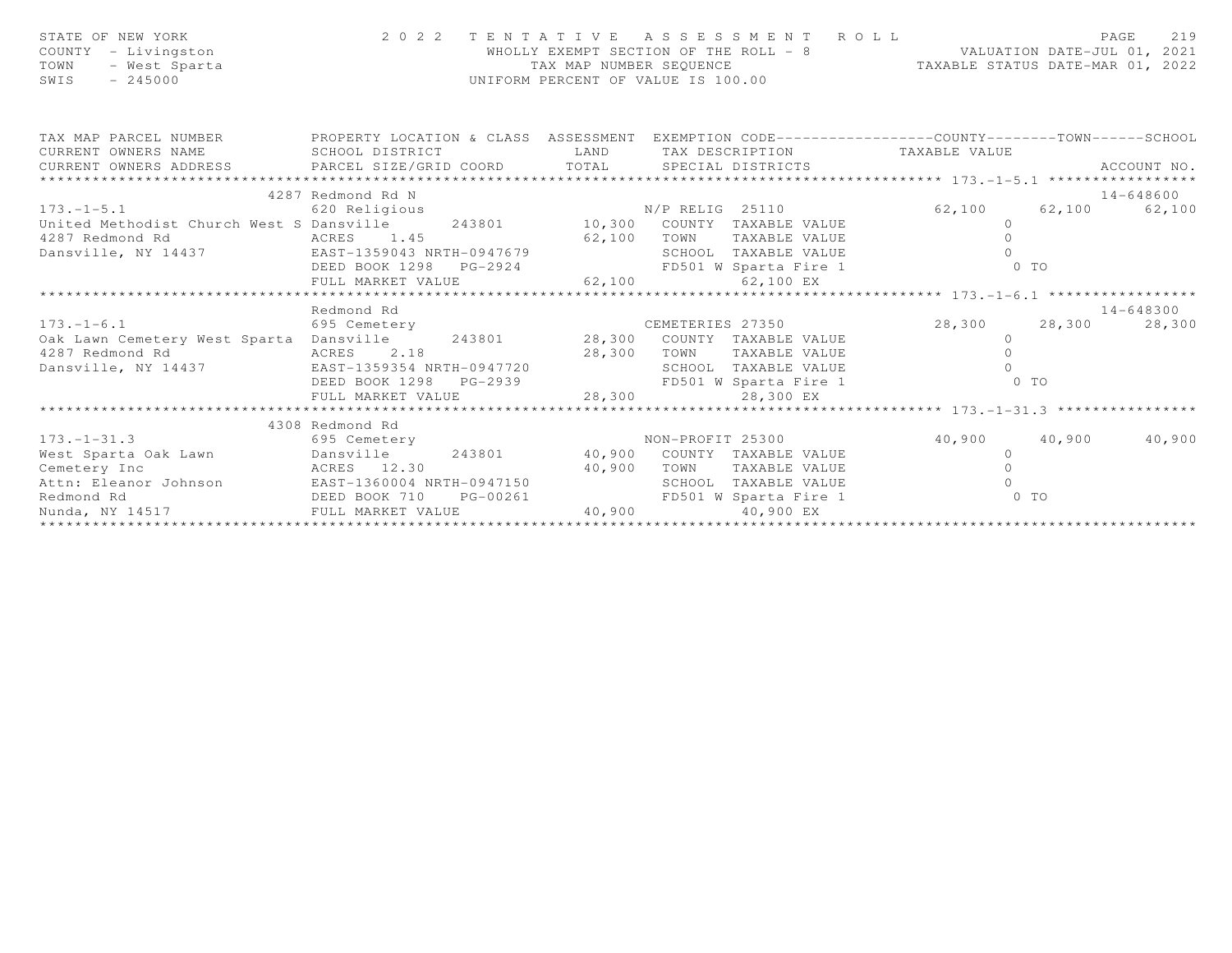|      | STATE OF NEW YORK   | 2022 TENTATIVE ASSESSMENT ROLL        | 220<br>PAGE                      |
|------|---------------------|---------------------------------------|----------------------------------|
|      | COUNTY - Livingston | WHOLLY EXEMPT SECTION OF THE ROLL - 8 | VALUATION DATE-JUL 01, 2021      |
|      | TOWN - West Sparta  | MAP SECTION - 173                     | TAXABLE STATUS DATE-MAR 01, 2022 |
| SWIS | $-245000$           | $SUB - SECTION - 000$                 | RPS150/V04/L015                  |
|      |                     | UNIFORM PERCENT OF VALUE IS 100.00    | CURRENT DATE 4/19/2022           |

|                            |  | TOTAL | EXTENSION | EXTENSION | AD VALOREM   | <b>EXEMPT</b> | <b>TAXABLE</b> |
|----------------------------|--|-------|-----------|-----------|--------------|---------------|----------------|
| CODE DISTRICT NAME PARCELS |  |       | TYPE.     | VALUE     | <b>VALUE</b> | AMOUNT        | VALUE          |
|                            |  |       |           |           |              |               |                |
| FD501 W Sparta Fire        |  |       | 3 TOTAL   |           | 131,300      | 131,300       |                |

# \*\*\* S C H O O L D I S T R I C T S U M M A R Y \*\*\*

| CODE   | DISTRICT NAME         | TOTAL<br>PARCELS | ASSESSED<br>LAND | ASSESSED<br>TOTAL | EXEMPT<br>AMOUNT | TOTAL<br>TAXABLE | STAR<br>AMOUNT | STAR<br>TAXABLE |
|--------|-----------------------|------------------|------------------|-------------------|------------------|------------------|----------------|-----------------|
| 243801 | Dansville             |                  | 79,500           | 131,300           | 131,300          |                  |                |                 |
|        | $S \cup B - TO T A L$ |                  | 79,500           | 131,300           | 131,300          |                  |                |                 |
|        | TOTAL                 |                  | 79,500           | 131,300           | 131,300          |                  |                |                 |

# \*\*\* S Y S T E M C O D E S S U M M A R Y \*\*\*

### NO SYSTEM EXEMPTIONS AT THIS LEVEL

| SCHOOL  |
|---------|
| 62,100  |
| 40,900  |
| 28,300  |
| 131,300 |
|         |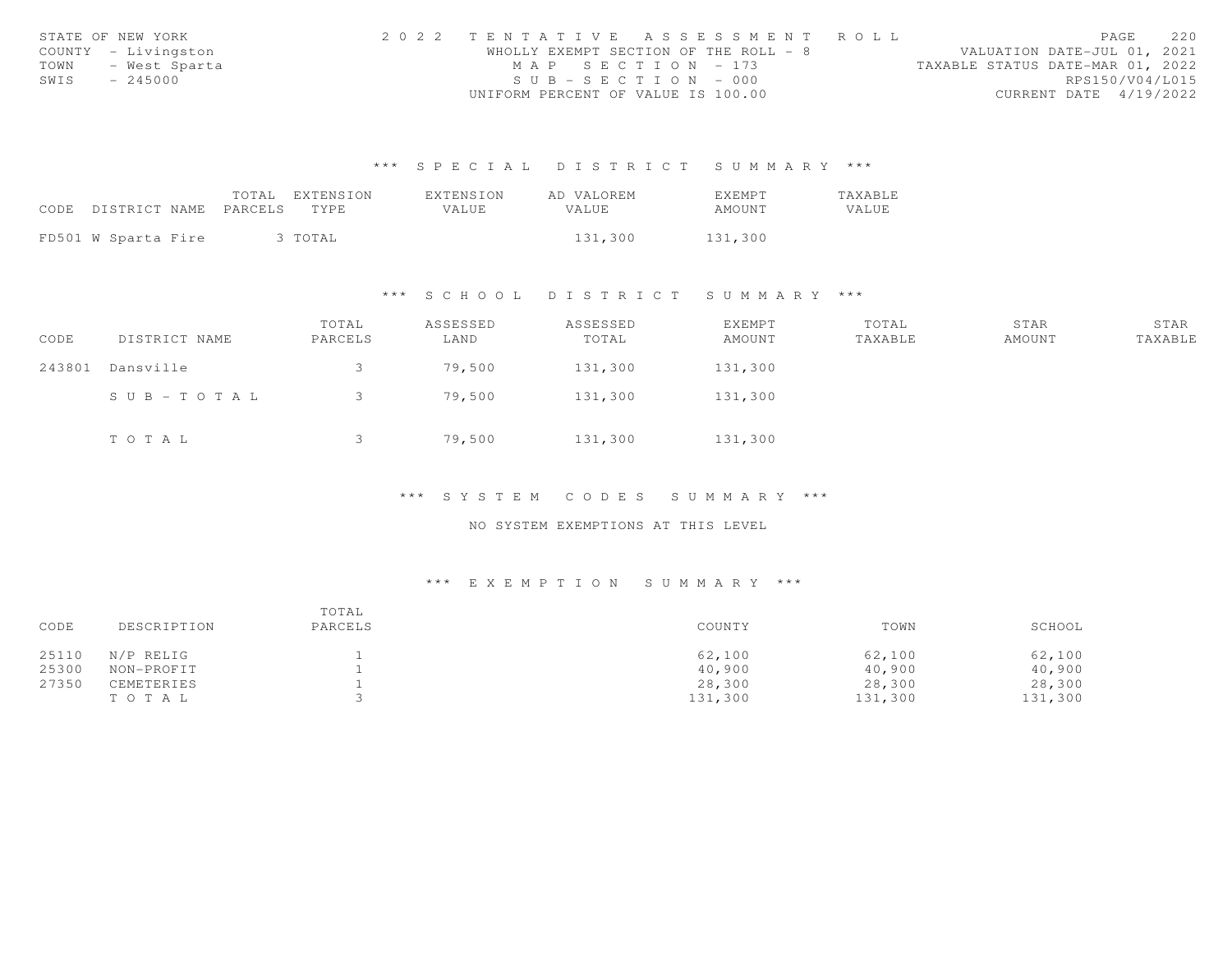| STATE OF NEW YORK     | 2022 TENTATIVE ASSESSMENT ROLL        | PAGE                             | 2.2.1           |
|-----------------------|---------------------------------------|----------------------------------|-----------------|
| COUNTY - Livingston   | WHOLLY EXEMPT SECTION OF THE ROLL - 8 | VALUATION DATE-JUL 01, 2021      |                 |
| TOWN<br>– West Sparta | MAP SECTION - 173                     | TAXABLE STATUS DATE-MAR 01, 2022 |                 |
| SWIS<br>$-245000$     | $SUB - SECTION - 000$                 |                                  | RPS150/V04/L015 |
|                       | UNIFORM PERCENT OF VALUE IS 100.00    | CURRENT DATE 4/19/2022           |                 |

| ROLL       |     | TOTAL   | <i>I</i> CCFCCFD<br>ு பலவம | CCFCCFD<br>1 | TAXABLE | TAXABLE |        | STAR    |
|------------|-----|---------|----------------------------|--------------|---------|---------|--------|---------|
| <b>SEC</b> | TON | PARCELS | LAND                       | TOTAL        | COUNTY  | TOWN    | SCHOOL | 'AXABLE |
|            |     |         | 79,500                     | 131,300      |         |         |        |         |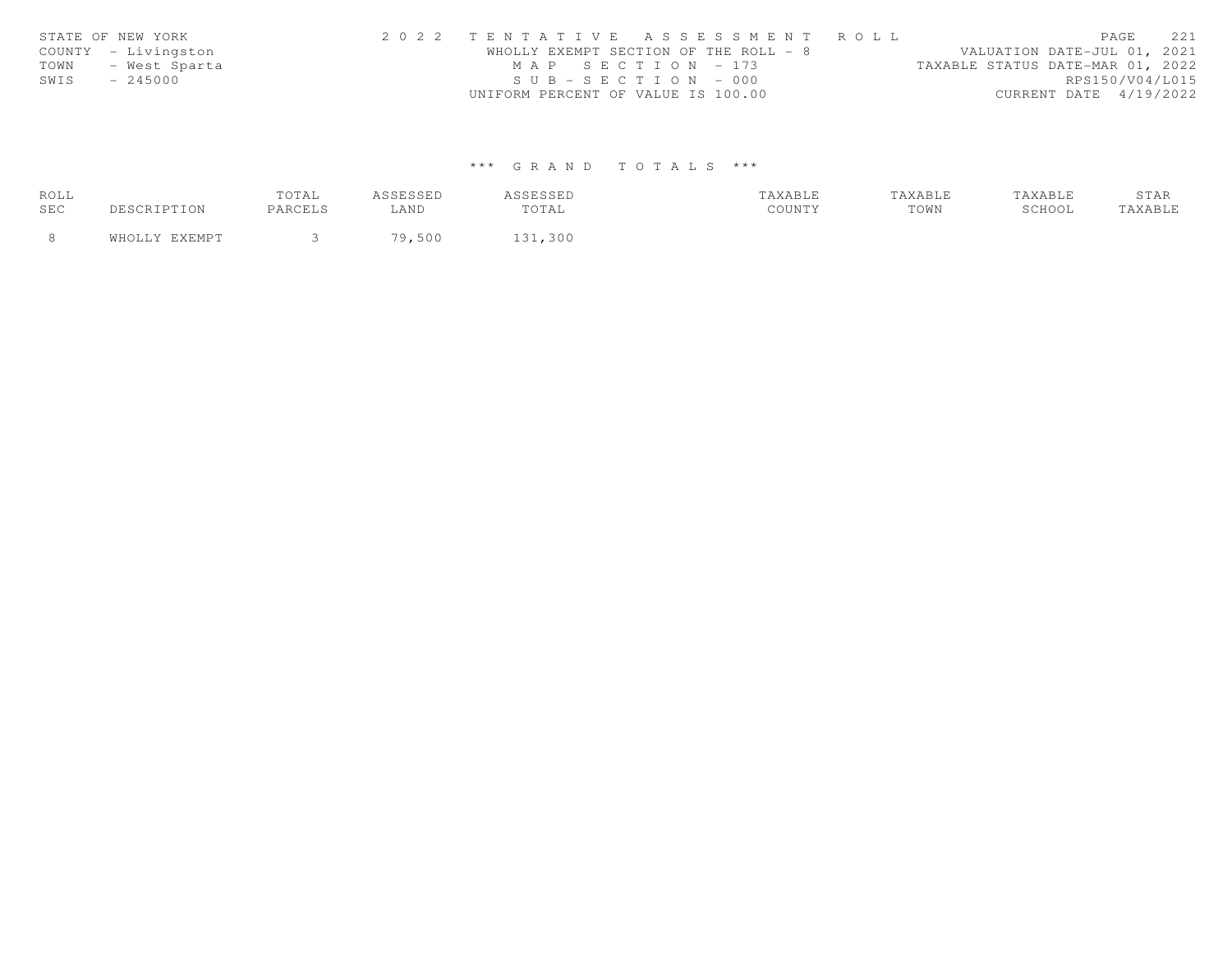| STATE OF NEW YORK<br>COUNTY<br>- Livingston<br>- West Sparta<br>TOWN<br>SWIS<br>$-245000$ | 2 0 2 2                                                                     | TENTATIVE  | ASSESSMENT ROLL<br>WHOLLY EXEMPT SECTION OF THE ROLL - 8<br>TAX MAP NUMBER SEQUENCE<br>UNIFORM PERCENT OF VALUE IS 100.00 | VALUATION DATE-JUL 01, 2021<br>TAXABLE STATUS DATE-MAR 01, 2022 | 222<br>PAGE     |
|-------------------------------------------------------------------------------------------|-----------------------------------------------------------------------------|------------|---------------------------------------------------------------------------------------------------------------------------|-----------------------------------------------------------------|-----------------|
| TAX MAP PARCEL NUMBER                                                                     | PROPERTY LOCATION & CLASS                                                   | ASSESSMENT |                                                                                                                           | EXEMPTION CODE-----------------COUNTY-------TOWN------SCHOOL    |                 |
| CURRENT OWNERS NAME                                                                       | SCHOOL DISTRICT                                                             | LAND       | TAX DESCRIPTION                                                                                                           | TAXABLE VALUE                                                   |                 |
|                                                                                           | CURRENT OWNERS ADDRESS <b>EXELL SIZE/GRID COORD</b> TOTAL SPECIAL DISTRICTS |            |                                                                                                                           |                                                                 | ACCOUNT NO.     |
|                                                                                           |                                                                             |            |                                                                                                                           |                                                                 |                 |
|                                                                                           | 4846 Stoner Hill Rd                                                         |            |                                                                                                                           |                                                                 | 14-012800       |
| $174. - 1 - 42$                                                                           | 210 1 Family Res                                                            |            | 12100<br>NY STATE                                                                                                         | 131,700                                                         | 131,700 131,700 |
| State Of New York                                                                         | 243801<br>Dansville                                                         | 14,000     | COUNTY<br>TAXABLE VALUE                                                                                                   |                                                                 |                 |
| RD 3                                                                                      | ACRES 1.38                                                                  | 131,700    | TOWN<br>TAXABLE VALUE                                                                                                     |                                                                 |                 |
| Dansville, NY 14437                                                                       | EAST-1369010 NRTH-0944853                                                   |            | SCHOOL<br>TAXABLE VALUE                                                                                                   |                                                                 |                 |
|                                                                                           | PG-00190<br>DEED BOOK 594                                                   |            | FD501 W Sparta Fire 1                                                                                                     | $0$ TO                                                          |                 |
|                                                                                           | FULL MARKET VALUE                                                           | 131,700    | 131,700 EX                                                                                                                |                                                                 |                 |
|                                                                                           |                                                                             |            |                                                                                                                           |                                                                 |                 |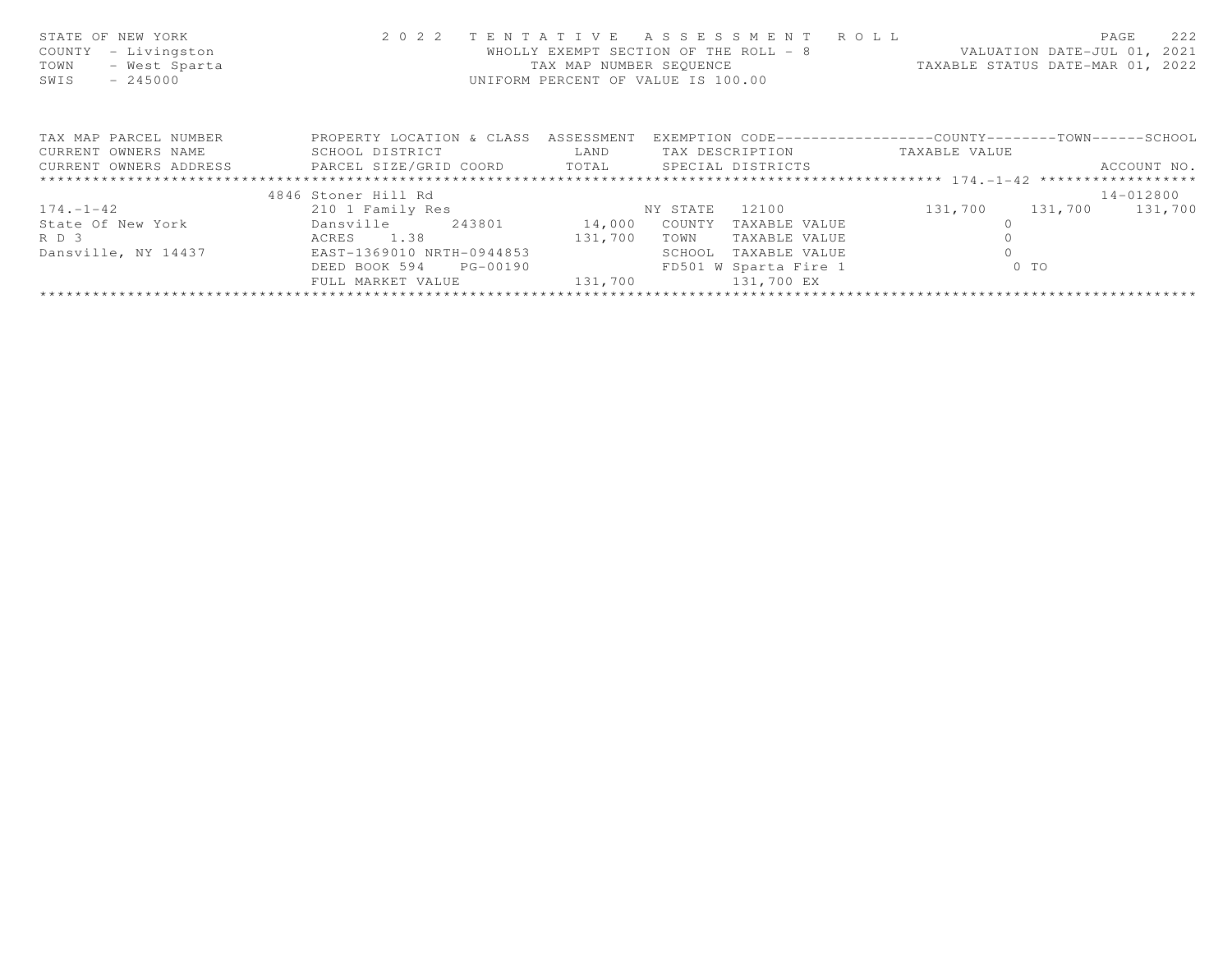|      | STATE OF NEW YORK   | 2022 TENTATIVE ASSESSMENT ROLL        | 223<br>PAGE                      |
|------|---------------------|---------------------------------------|----------------------------------|
|      | COUNTY - Livingston | WHOLLY EXEMPT SECTION OF THE ROLL - 8 | VALUATION DATE-JUL 01, 2021      |
|      | TOWN - West Sparta  | MAP SECTION - 174                     | TAXABLE STATUS DATE-MAR 01, 2022 |
| SWIS | $-245000$           | $SUB - SECTION - 000$                 | RPS150/V04/L015                  |
|      |                     | UNIFORM PERCENT OF VALUE IS 100.00    | CURRENT DATE 4/19/2022           |

|                            | TOTAL | EXTENSION | EXTENSION    | AD VALOREM | <b>EXEMPT</b> | TAXABLE |
|----------------------------|-------|-----------|--------------|------------|---------------|---------|
| CODE DISTRICT NAME PARCELS |       | TYPE.     | <b>VALUE</b> | VALUE      | AMOUNT        | VALUE   |
|                            |       |           |              |            |               |         |
| FD501 W Sparta Fire        |       | l TOTAL   |              | 131,700    | 131,700       |         |

### \*\*\* S C H O O L D I S T R I C T S U M M A R Y \*\*\*

| CODE   | DISTRICT NAME | TOTAL<br>PARCELS | ASSESSED<br>LAND | ASSESSED<br>TOTAL | <b>EXEMPT</b><br>AMOUNT | TOTAL<br>TAXABLE | STAR<br>AMOUNT | STAR<br>TAXABLE |
|--------|---------------|------------------|------------------|-------------------|-------------------------|------------------|----------------|-----------------|
| 243801 | Dansville     |                  | 14,000           | 131,700           | 131,700                 |                  |                |                 |
|        | SUB-TOTAL     |                  | 14,000           | 131,700           | 131,700                 |                  |                |                 |
|        | TOTAL         |                  | 14,000           | 131,700           | 131,700                 |                  |                |                 |

#### \*\*\* S Y S T E M C O D E S S U M M A R Y \*\*\*

## NO SYSTEM EXEMPTIONS AT THIS LEVEL

#### \*\*\* E X E M P T I O N S U M M A R Y \*\*\*

| CODE  | DESCRIPTION       | TOTAL<br>PARCELS | COUNTY             | TOWN               | SCHOOL             |
|-------|-------------------|------------------|--------------------|--------------------|--------------------|
| 12100 | NY STATE<br>TOTAL |                  | 131,700<br>131,700 | 131,700<br>131,700 | 131,700<br>131,700 |

| ROLL |               | TOTAL   | ASSESSED | ASSESSED | TAXABLE | TAXABLE | TAXABLE | STAR    |
|------|---------------|---------|----------|----------|---------|---------|---------|---------|
| SEC  | DESCRIPTION   | PARCELS | AND      | TOTAL    | COUNTY  | TOWN    | SCHOOL  | TAXABLE |
|      | WHOLLY EXEMPT |         | .4,000   | 131,700  |         |         |         |         |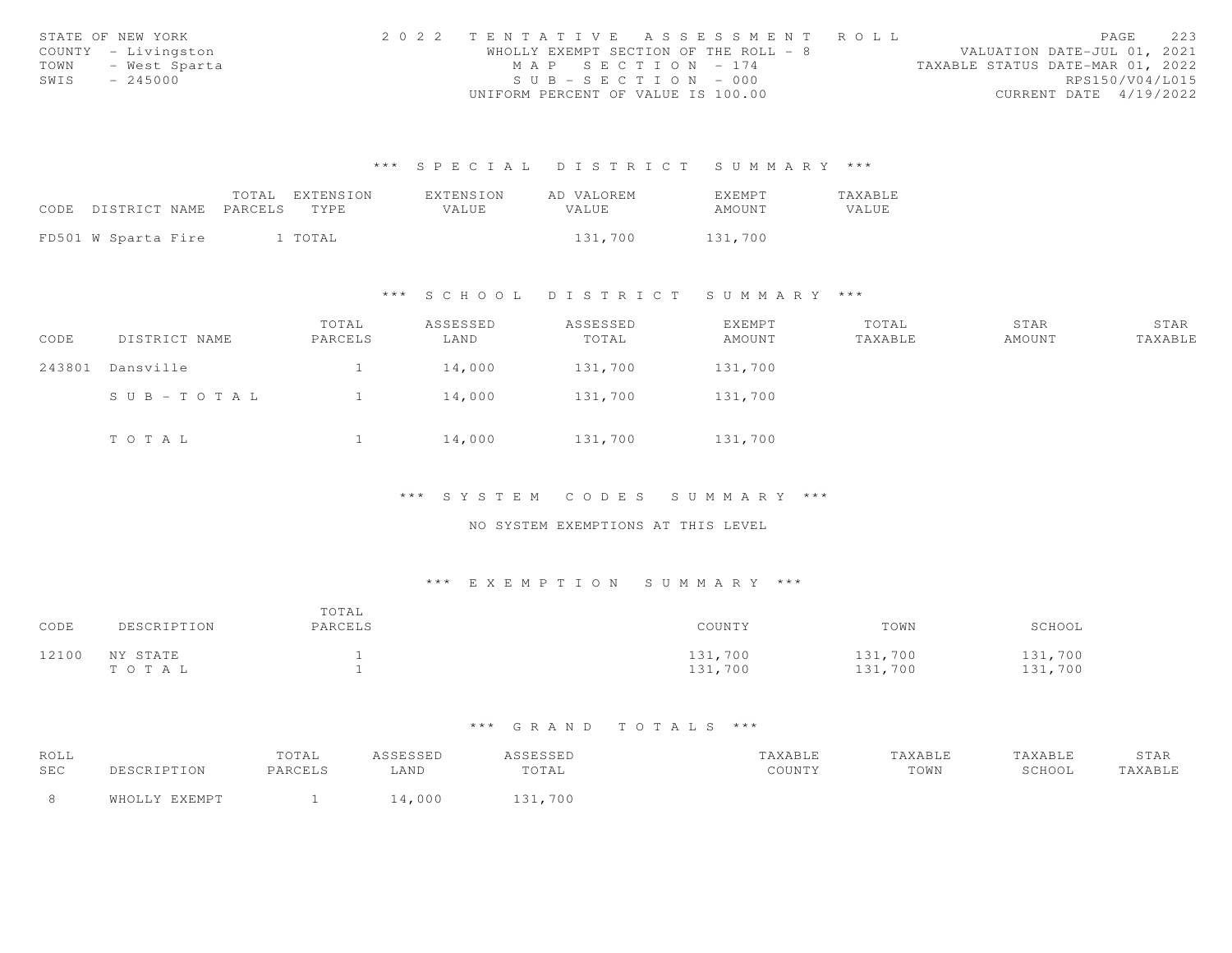| STATE OF NEW YORK<br>- Livingston<br>COUNTY<br>- West Sparta<br>TOWN<br>SWIS<br>$-245000$ | 2 0 2 2                   | TAX MAP NUMBER SEQUENCE | TENTATIVE ASSESSMENT ROLL<br>WHOLLY EXEMPT SECTION OF THE ROLL - 8<br>UNIFORM PERCENT OF VALUE IS 100.00 | VALUATION DATE-JUL 01, 2021<br>TAXABLE STATUS DATE-MAR 01, 2022 | 224<br>PAGE |
|-------------------------------------------------------------------------------------------|---------------------------|-------------------------|----------------------------------------------------------------------------------------------------------|-----------------------------------------------------------------|-------------|
| TAX MAP PARCEL NUMBER                                                                     | PROPERTY LOCATION & CLASS | ASSESSMENT              | EXEMPTION CODE-----------------COUNTY-------TOWN------SCHOOL                                             |                                                                 |             |
| CURRENT OWNERS NAME                                                                       | SCHOOL DISTRICT           | LAND                    | TAX DESCRIPTION                                                                                          | TAXABLE VALUE                                                   |             |
| CURRENT OWNERS ADDRESS FARCEL SIZE/GRID COORD TOTAL SPECIAL DISTRICTS                     |                           |                         |                                                                                                          |                                                                 | ACCOUNT NO. |
|                                                                                           |                           |                         |                                                                                                          |                                                                 |             |
|                                                                                           | 3511 Reed Rd              |                         |                                                                                                          |                                                                 | 14-647900   |
| $186. - 1 - 37$                                                                           | 620 Religious             |                         | N/P RELIG 25110                                                                                          | 493,300<br>493,300                                              | 493,300     |
| Mountain View                                                                             | Dansville<br>243801       | 121,900                 | COUNTY<br>TAXABLE VALUE                                                                                  |                                                                 |             |
| 21 Widger Rd                                                                              | ACRES 95.50               | 493,300                 | TAXABLE VALUE<br>TOWN                                                                                    |                                                                 |             |
| Spencerport, NY 14559-9751                                                                | EAST-1354938 NRTH-0938720 |                         | TAXABLE VALUE<br>SCHOOL                                                                                  |                                                                 |             |
|                                                                                           | FULL MARKET VALUE         | 493,300                 | FD501 W Sparta Fire 1                                                                                    | $0$ TO                                                          |             |
|                                                                                           |                           |                         | 493,300 EX                                                                                               |                                                                 |             |
|                                                                                           |                           |                         |                                                                                                          |                                                                 |             |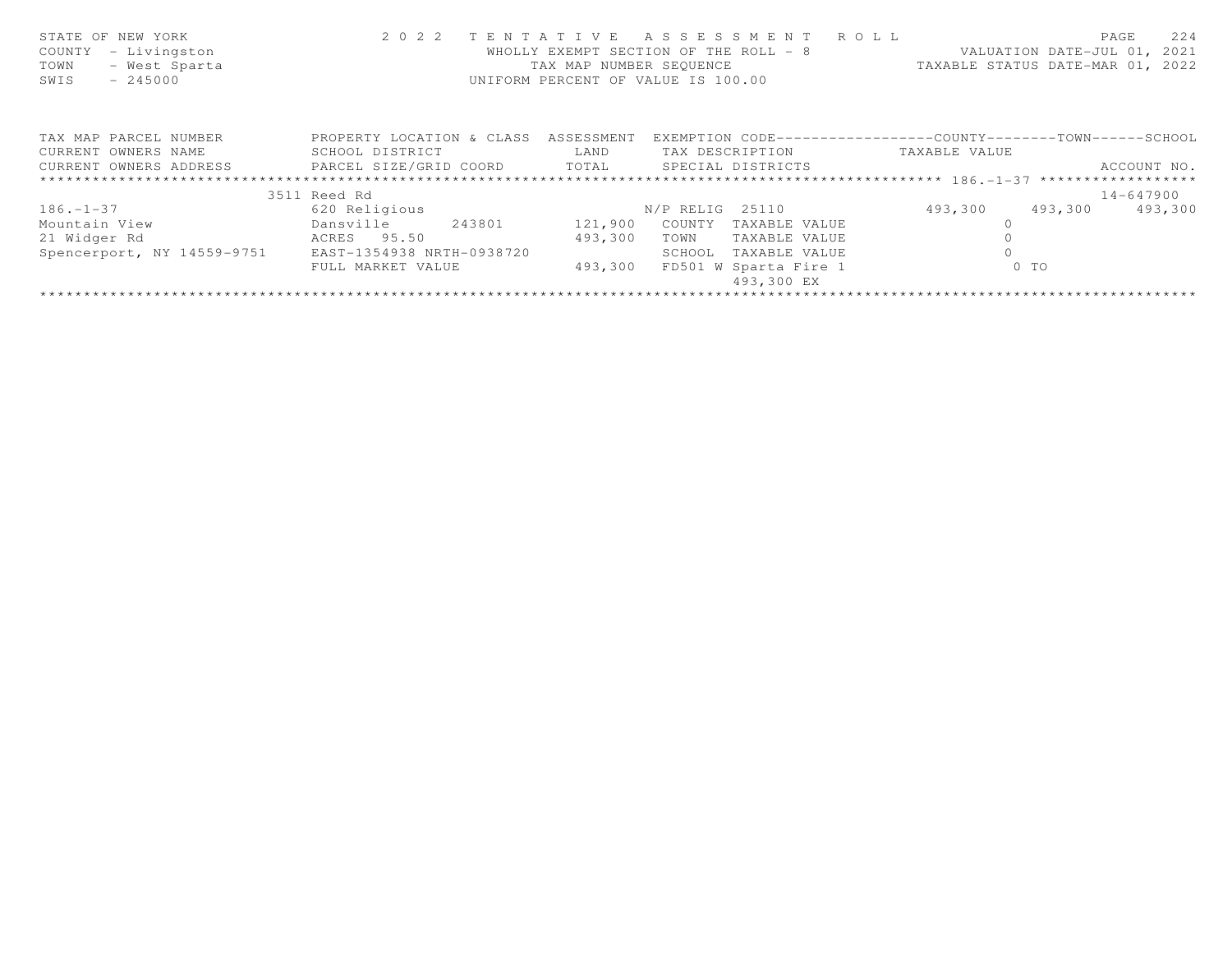|      | STATE OF NEW YORK   | 2022 TENTATIVE ASSESSMENT ROLL        |  | PAGE                             | 225             |
|------|---------------------|---------------------------------------|--|----------------------------------|-----------------|
|      | COUNTY - Livingston | WHOLLY EXEMPT SECTION OF THE ROLL - 8 |  | VALUATION DATE-JUL 01, 2021      |                 |
| TOWN | - West Sparta       | MAP SECTION - 186                     |  | TAXABLE STATUS DATE-MAR 01, 2022 |                 |
| SWIS | $-245000$           | $SUB - SECTION - 000$                 |  |                                  | RPS150/V04/L015 |
|      |                     | UNIFORM PERCENT OF VALUE IS 100.00    |  | CURRENT DATE 4/19/2022           |                 |

|                               | TOTAL EXTENSION | <b>EXTENSION</b> | AD VALOREM | <b>FXFMPT</b> | <b>TAXABLE</b> |
|-------------------------------|-----------------|------------------|------------|---------------|----------------|
| CODE<br>DISTRICT NAME PARCELS | TYPE            | <b>VALUE</b>     | VALUE.     | AMOUNT        | VALUE          |
|                               |                 |                  |            |               |                |
| FD501 W Sparta Fire           | 1 TOTAL         |                  | 493,300    | 493,300       |                |

### \*\*\* S C H O O L D I S T R I C T S U M M A R Y \*\*\*

| CODE   | DISTRICT NAME | TOTAL<br>PARCELS | ASSESSED<br>LAND | ASSESSED<br>TOTAL | EXEMPT<br>AMOUNT | TOTAL<br>TAXABLE | STAR<br>AMOUNT | STAR<br>TAXABLE |
|--------|---------------|------------------|------------------|-------------------|------------------|------------------|----------------|-----------------|
| 243801 | Dansville     |                  | 121,900          | 493,300           | 493,300          |                  |                |                 |
|        | SUB-TOTAL     |                  | 121,900          | 493,300           | 493,300          |                  |                |                 |
|        | TOTAL         |                  | 121,900          | 493,300           | 493,300          |                  |                |                 |

\*\*\* S Y S T E M C O D E S S U M M A R Y \*\*\*

NO SYSTEM EXEMPTIONS AT THIS LEVEL

### \*\*\* E X E M P T I O N S U M M A R Y \*\*\*

| CODE  | DESCRIPTION        | TOTAL<br>PARCELS | COUNTY             | TOWN               | SCHOOL             |
|-------|--------------------|------------------|--------------------|--------------------|--------------------|
| 25110 | N/P RELIG<br>TOTAL |                  | 493,300<br>493,300 | 493,300<br>493,300 | 493,300<br>493,300 |

| ROLL |               | TOTAL   | ASSESSED | ASSESSED | TAXABLE | TAXABLE | TAXABLE | STAR    |
|------|---------------|---------|----------|----------|---------|---------|---------|---------|
| SEC  | DESCRIPTION   | PARCELS | LAND     | TOTAL    | COUNTY  | TOWN    | SCHOOL  | TAXABLE |
| - 8  | WHOLLY EXEMPT |         | 121,900  | 493,300  |         |         |         |         |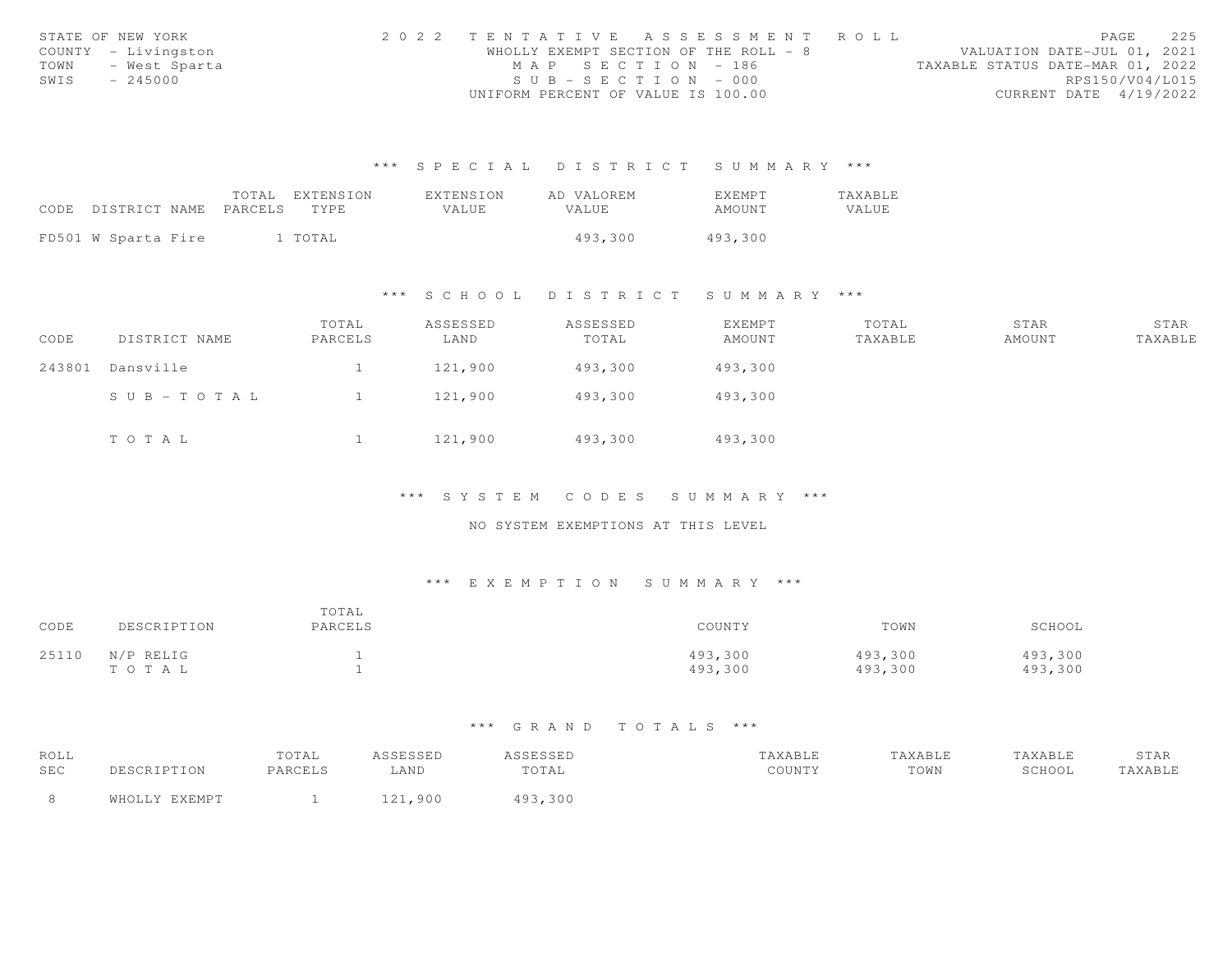| STATE OF NEW YORK<br>COUNTY<br>- Livingston<br>- West Sparta<br>TOWN<br>$-245000$<br>SWIS |                           | TAX MAP NUMBER SEOUENCE | 2022 TENTATIVE ASSESSMENT ROLL<br>WHOLLY EXEMPT SECTION OF THE ROLL - 8<br>UNIFORM PERCENT OF VALUE IS 100.00 |               | 226<br>PAGE<br>VALUATION DATE-JUL 01, 2021<br>TAXABLE STATUS DATE-MAR 01, 2022 |
|-------------------------------------------------------------------------------------------|---------------------------|-------------------------|---------------------------------------------------------------------------------------------------------------|---------------|--------------------------------------------------------------------------------|
| TAX MAP PARCEL NUMBER                                                                     | PROPERTY LOCATION & CLASS | ASSESSMENT              | EXEMPTION CODE-----------------COUNTY--------TOWN------SCHOOL                                                 |               |                                                                                |
| CURRENT OWNERS NAME                                                                       | SCHOOL DISTRICT           | LAND                    | TAX DESCRIPTION                                                                                               | TAXABLE VALUE |                                                                                |
| CURRENT OWNERS ADDRESS 6 PARCEL SIZE/GRID COORD 6 TOTAL 6 SPECIAL DISTRICTS               |                           |                         |                                                                                                               |               | ACCOUNT NO.                                                                    |
|                                                                                           |                           |                         |                                                                                                               |               |                                                                                |
|                                                                                           | 4460 Stoner Hill Rd       |                         |                                                                                                               |               |                                                                                |
| $187. - 1 - 71$                                                                           | 695 Cemetery              |                         | CEMETERIES 27350                                                                                              | 5,900         | 5,900<br>5,900                                                                 |
| Town of West Sparta                                                                       | Dansville<br>243801       | 5,900                   | COUNTY<br>TAXABLE VALUE                                                                                       |               |                                                                                |
| Byersville Cemetery                                                                       | FRNT 160.00 DPTH 123.00   | 5,900                   | TOWN<br>TAXABLE VALUE                                                                                         |               |                                                                                |
| 8302 Kysorville-Byersville Rd                                                             | EAST-1362406 NRTH-0942137 |                         | SCHOOL<br>TAXABLE VALUE                                                                                       |               |                                                                                |
| Dansville, NY 14437                                                                       | FULL MARKET VALUE         | 5,900                   | FD501 W Sparta Fire 1<br>5,900 EX                                                                             | $0$ TO        |                                                                                |
|                                                                                           |                           |                         |                                                                                                               |               |                                                                                |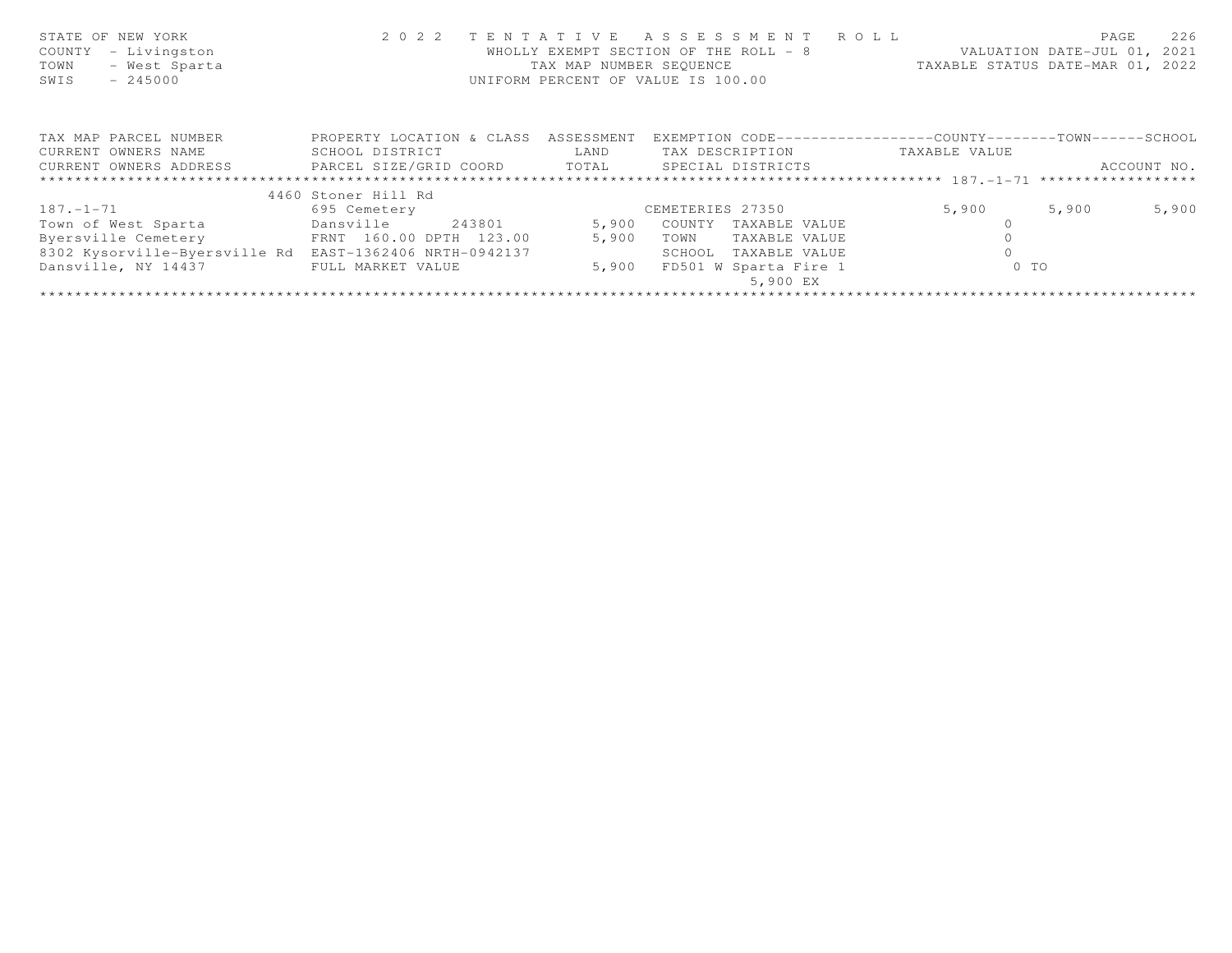|      | STATE OF NEW YORK   | 2022 TENTATIVE ASSESSMENT ROLL        |  |  |                                  |                        | PAGE | 227 |
|------|---------------------|---------------------------------------|--|--|----------------------------------|------------------------|------|-----|
|      | COUNTY - Livingston | WHOLLY EXEMPT SECTION OF THE ROLL - 8 |  |  | VALUATION DATE-JUL 01, 2021      |                        |      |     |
| TOWN | - West Sparta       | MAP SECTION - 187                     |  |  | TAXABLE STATUS DATE-MAR 01, 2022 |                        |      |     |
| SWIS | $-245000$           | $SUB - SECTION - 000$                 |  |  |                                  | RPS150/V04/L015        |      |     |
|      |                     | UNIFORM PERCENT OF VALUE IS 100.00    |  |  |                                  | CURRENT DATE 4/19/2022 |      |     |

|                            | TOTAL EXTENSION | <b>FXTENSION</b> | AD VALOREM | <b>EXEMPT</b> | TAXABLE |
|----------------------------|-----------------|------------------|------------|---------------|---------|
| CODE DISTRICT NAME PARCELS | TYPE.           | VALUE            | VALUE.     | AMOUNT        | VALUE   |
|                            |                 |                  |            |               |         |
| FD501 W Sparta Fire        | l TOTAL         |                  | 5,900      | 5,900         |         |

### \*\*\* S C H O O L D I S T R I C T S U M M A R Y \*\*\*

| CODE   | DISTRICT NAME | TOTAL<br>PARCELS | ASSESSED<br>LAND | ASSESSED<br>TOTAL | EXEMPT<br>AMOUNT | TOTAL<br>TAXABLE | STAR<br>AMOUNT | STAR<br>TAXABLE |
|--------|---------------|------------------|------------------|-------------------|------------------|------------------|----------------|-----------------|
| 243801 | Dansville     |                  | 5,900            | 5,900             | 5,900            |                  |                |                 |
|        | SUB-TOTAL     |                  | 5,900            | 5,900             | 5,900            |                  |                |                 |
|        | TOTAL         |                  | 5,900            | 5,900             | 5,900            |                  |                |                 |

\*\*\* S Y S T E M C O D E S S U M M A R Y \*\*\*

NO SYSTEM EXEMPTIONS AT THIS LEVEL

## \*\*\* E X E M P T I O N S U M M A R Y \*\*\*

| CODE  | DESCRIPTION         | TOTAL<br>PARCELS | COUNTY         | TOWN           | SCHOOL         |
|-------|---------------------|------------------|----------------|----------------|----------------|
| 27350 | CEMETERIES<br>TOTAL |                  | 5,900<br>5,900 | 5,900<br>5,900 | 5,900<br>5,900 |

| ROLL |               | TOTAL   | ASSESSED | <i><b>SSESSED</b></i> | TAXABLE | TAXABLE | TAXABLE | STAR    |
|------|---------------|---------|----------|-----------------------|---------|---------|---------|---------|
| SEC  | DESCRIPTION   | PARCELS | LAND     | TOTAL                 | COUNTY  | TOWN    | SCHOOL  | TAXABLE |
|      | WHOLLY EXEMPT |         | 900      | 5,900                 |         |         |         |         |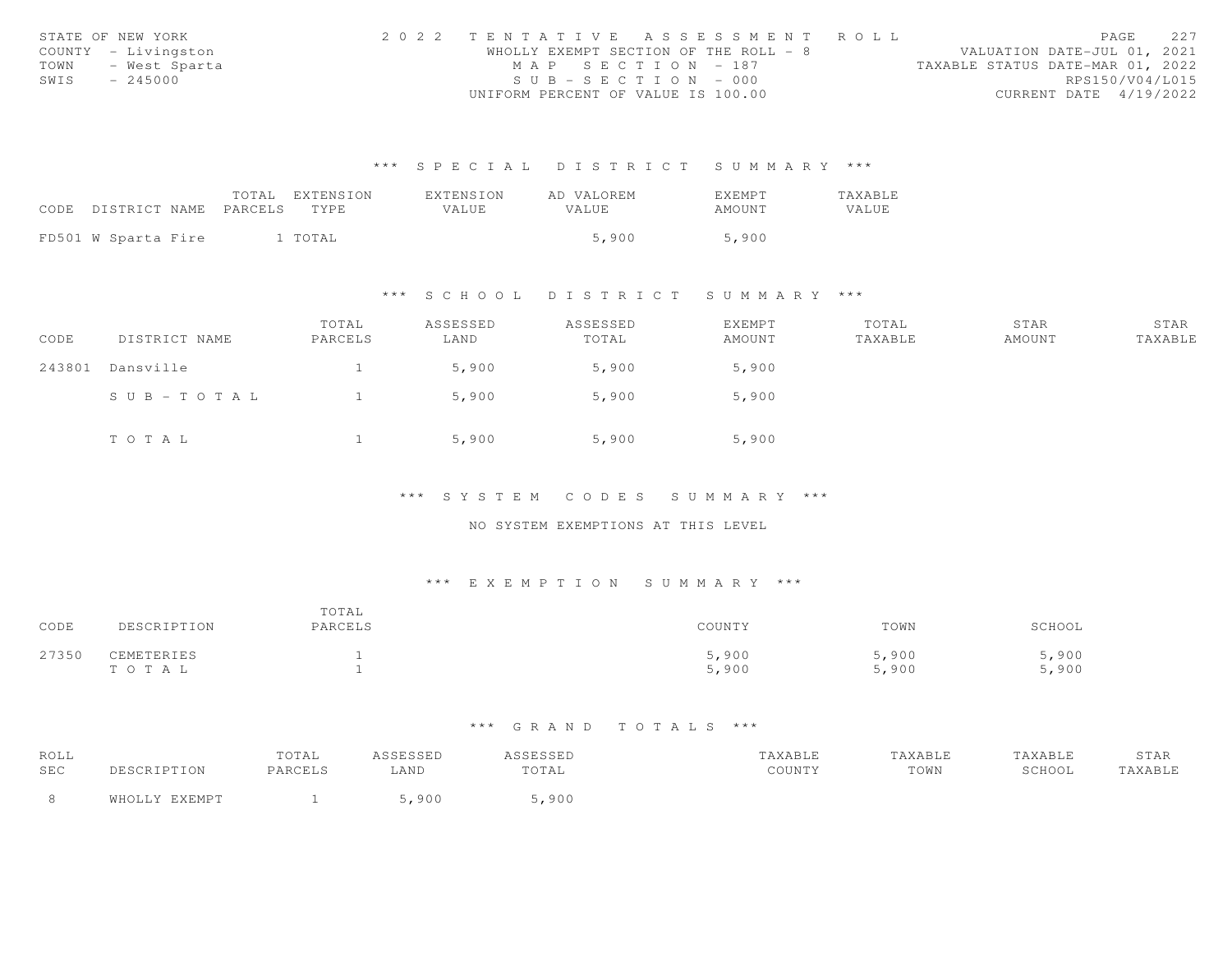| STATE OF NEW YORK<br>- Livingston<br>COUNTY<br>- West Sparta<br>TOWN<br>$-245000$<br>SWIS | 2 0 2 2                   | TAX MAP NUMBER SEQUENCE | TENTATIVE ASSESSMENT ROLL<br>WHOLLY EXEMPT SECTION OF THE ROLL - 8<br>UNIFORM PERCENT OF VALUE IS 100.00 |               | 228<br>PAGE<br>VALUATION DATE-JUL 01, 2021<br>TAXABLE STATUS DATE-MAR 01, 2022 |
|-------------------------------------------------------------------------------------------|---------------------------|-------------------------|----------------------------------------------------------------------------------------------------------|---------------|--------------------------------------------------------------------------------|
| TAX MAP PARCEL NUMBER                                                                     | PROPERTY LOCATION & CLASS | ASSESSMENT              | EXEMPTION CODE-----------------COUNTY-------TOWN------SCHOOL                                             |               |                                                                                |
| CURRENT OWNERS NAME                                                                       | SCHOOL DISTRICT           | LAND                    | TAX DESCRIPTION                                                                                          | TAXABLE VALUE |                                                                                |
| CURRENT OWNERS ADDRESS <b>FARCEL SIZE/GRID COORD</b> TOTAL SPECIAL DISTRICTS              |                           |                         |                                                                                                          |               | ACCOUNT NO.                                                                    |
|                                                                                           |                           |                         |                                                                                                          |               |                                                                                |
|                                                                                           | 5322 Upper Buck Rd        |                         |                                                                                                          |               | 14-648500                                                                      |
| $188. - 1 - 37$                                                                           | 695 Cemetery              |                         | CEMETERIES 27350                                                                                         | 1,700         | 1,700<br>1,700                                                                 |
| Town of West Sparta                                                                       | Dansville<br>243801       | 1,700                   | COUNTY TAXABLE VALUE                                                                                     |               |                                                                                |
| Woodsville Cemetery                                                                       | FRNT 90.00 DPTH 320.00    | 1,700                   | TOWN<br>TAXABLE VALUE                                                                                    |               |                                                                                |
| 8302 Kysorville-Byersville Rd                                                             | EAST-1377256 NRTH-0938543 |                         | SCHOOL<br>TAXABLE VALUE                                                                                  |               |                                                                                |
| Dansville, NY 14437                                                                       | FULL MARKET VALUE         | 1,700                   | FD501 W Sparta Fire 1<br>1,700 EX                                                                        | $0$ TO        |                                                                                |
|                                                                                           |                           |                         |                                                                                                          |               |                                                                                |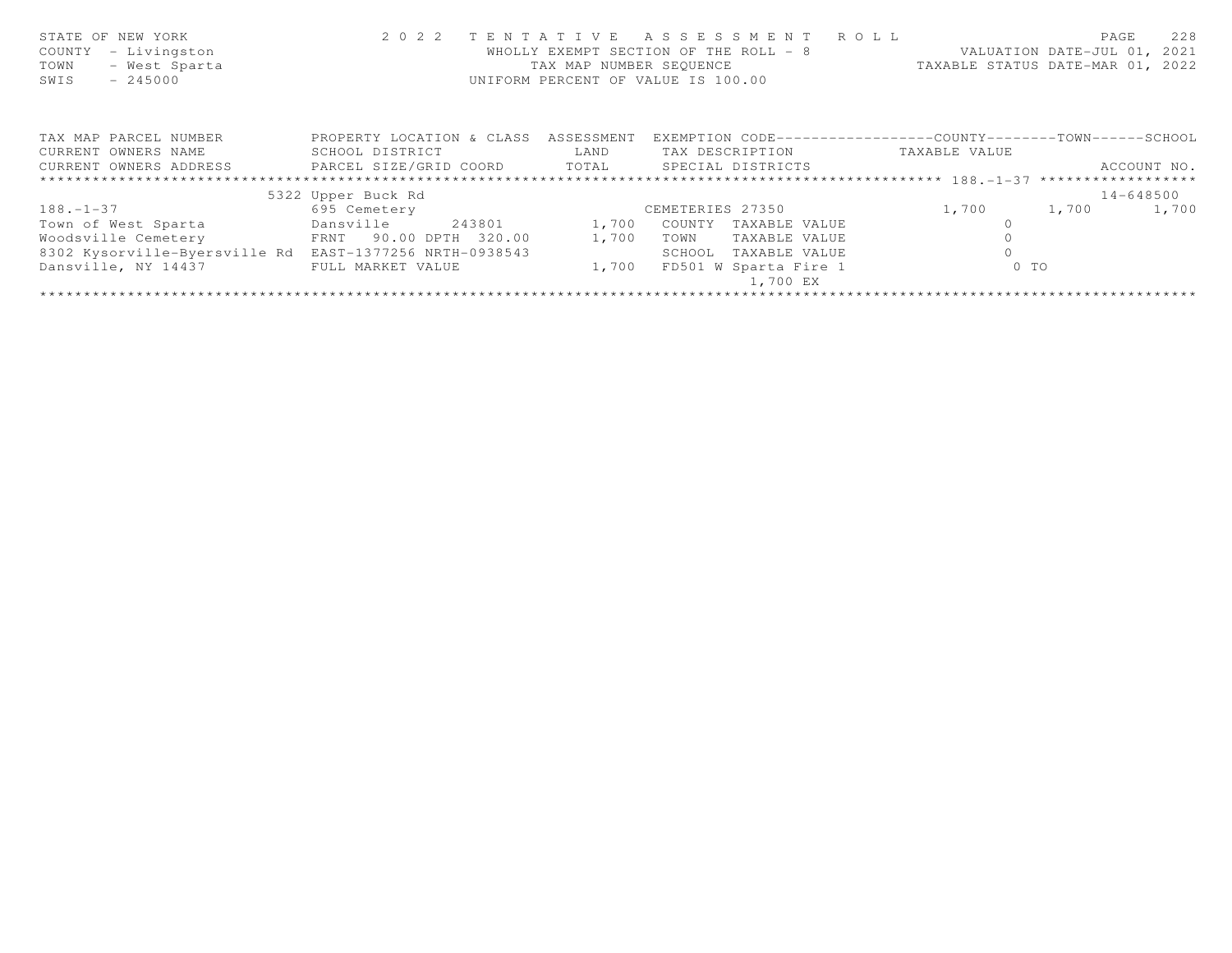|      | STATE OF NEW YORK   | 2022 TENTATIVE ASSESSMENT ROLL        |  |                                  | PAGE                   | 229 |
|------|---------------------|---------------------------------------|--|----------------------------------|------------------------|-----|
|      | COUNTY - Livingston | WHOLLY EXEMPT SECTION OF THE ROLL - 8 |  | VALUATION DATE-JUL 01, 2021      |                        |     |
| TOWN | - West Sparta       | MAP SECTION - 188                     |  | TAXABLE STATUS DATE-MAR 01, 2022 |                        |     |
| SWIS | $-245000$           | $SUB - SECTION - 000$                 |  |                                  | RPS150/V04/L015        |     |
|      |                     | UNIFORM PERCENT OF VALUE IS 100.00    |  |                                  | CURRENT DATE 4/19/2022 |     |

|                            | TOTAL EXTENSION | <b>FXTENSION</b> | AD VALOREM   | <b>EXEMPT</b> | TAXABLE |
|----------------------------|-----------------|------------------|--------------|---------------|---------|
| CODE DISTRICT NAME PARCELS | TYPE.           | VALUE            | <b>VALUE</b> | AMOUNT        | VALUE   |
|                            |                 |                  |              |               |         |
| FD501 W Sparta Fire        | 1 TOTAL         |                  | 1,700        | 1,700         |         |

### \*\*\* S C H O O L D I S T R I C T S U M M A R Y \*\*\*

| CODE   | DISTRICT NAME | TOTAL<br>PARCELS | ASSESSED<br>LAND | ASSESSED<br>TOTAL | EXEMPT<br>AMOUNT | TOTAL<br>TAXABLE | STAR<br>AMOUNT | STAR<br>TAXABLE |
|--------|---------------|------------------|------------------|-------------------|------------------|------------------|----------------|-----------------|
| 243801 | Dansville     |                  | 1,700            | 1,700             | 1,700            |                  |                |                 |
|        | SUB-TOTAL     |                  | 1,700            | 1,700             | 1,700            |                  |                |                 |
|        | TOTAL         |                  | 1,700            | 1,700             | 1,700            |                  |                |                 |

\*\*\* S Y S T E M C O D E S S U M M A R Y \*\*\*

NO SYSTEM EXEMPTIONS AT THIS LEVEL

## \*\*\* E X E M P T I O N S U M M A R Y \*\*\*

| CODE  | DESCRIPTION         | TOTAL<br>PARCELS | COUNTY         | TOWN           | SCHOOL       |
|-------|---------------------|------------------|----------------|----------------|--------------|
| 27350 | CEMETERIES<br>TOTAL |                  | 1,700<br>1,700 | .,700<br>1,700 | ,700<br>,700 |

| ROLL |               | TOTAL   | ASSESSED | <i><b>SSESSED</b></i> | TAXABLE | TAXABLE | TAXABLE | STAR    |
|------|---------------|---------|----------|-----------------------|---------|---------|---------|---------|
| SEC  | DESCRIPTION   | PARCELS | LAND     | TOTAL                 | COUNTY  | TOWN    | SCHOOL  | TAXABLE |
|      | WHOLLY EXEMPT |         | 700      | 700                   |         |         |         |         |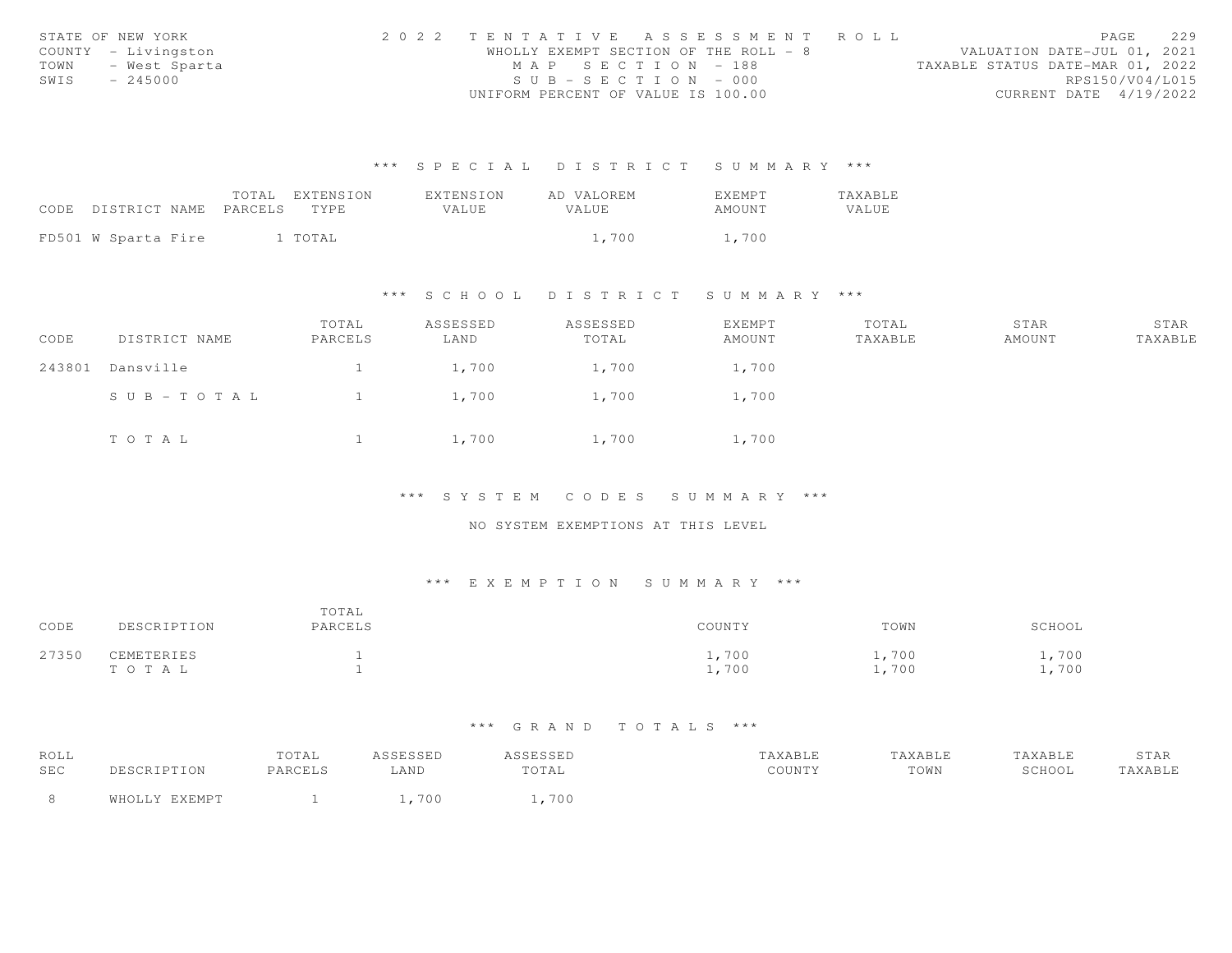|      | STATE OF NEW YORK   | 2022 TENTATIVE ASSESSMENT ROLL        |  |                                  |                        | PAGE | 230 |
|------|---------------------|---------------------------------------|--|----------------------------------|------------------------|------|-----|
|      | COUNTY - Livingston | WHOLLY EXEMPT SECTION OF THE ROLL - 8 |  | VALUATION DATE-JUL 01, 2021      |                        |      |     |
| TOWN | - West Sparta       |                                       |  | TAXABLE STATUS DATE-MAR 01, 2022 |                        |      |     |
| SWIS | $-245000$           | UNIFORM PERCENT OF VALUE IS 100.00    |  |                                  | RPS150/V04/L015        |      |     |
|      |                     |                                       |  |                                  | CURRENT DATE 4/19/2022 |      |     |
|      |                     |                                       |  |                                  |                        |      |     |

# R O L L S E C T I O N T O T A L S

### \*\*\* S P E C I A L D I S T R I C T S U M M A R Y \*\*\*

|                                 | TOTAL EXTENSION | EXTENSION | AD VALOREM   | <b>FXFMPT</b> | TAXABLE |
|---------------------------------|-----------------|-----------|--------------|---------------|---------|
| CODE DISTRICT NAME PARCELS TYPE |                 | VALUE     | <b>VALUE</b> | AMOUNT        | VALUE   |
| AG003 Ag District #3            | 1 TOTAL         |           | 2,800        | 2,800         |         |
| FD501 W Sparta Fire             | 13 TOTAL        |           | 1472,800     | 1472,800      |         |

# \*\*\* S C H O O L D I S T R I C T S U M M A R Y \*\*\*

| CODE   | DISTRICT NAME | TOTAL<br>PARCELS | ASSESSED<br>LAND | ASSESSED<br>TOTAL | EXEMPT<br>AMOUNT | TOTAL<br>TAXABLE | STAR<br>AMOUNT | STAR<br>TAXABLE |
|--------|---------------|------------------|------------------|-------------------|------------------|------------------|----------------|-----------------|
| 243801 | Dansville     | 13               | 290,000          | 1472,800          | 1472,800         |                  |                |                 |
|        | SUB-TOTAL     | 13               | 290,000          | 1472,800          | 1472,800         |                  |                |                 |
|        | TOTAL         | 13               | 290,000          | 1472,800          | 1472,800         |                  |                |                 |

#### \*\*\* S Y S T E M C O D E S S U M M A R Y \*\*\*

# NO SYSTEM EXEMPTIONS AT THIS LEVEL

|       |             | TOTAL   |          |          |          |
|-------|-------------|---------|----------|----------|----------|
| CODE  | DESCRIPTION | PARCELS | COUNTY   | TOWN     | SCHOOL   |
| 12100 | NY STATE    |         | 131,700  | 131,700  | 131,700  |
| 13100 | CTY WTH LI  |         | 2,800    | 2,800    | 2,800    |
| 13500 | TWN WTHIN   |         | 570,800  | 570,800  | 570,800  |
| 25110 | N/P RELIG   |         | 555,400  | 555,400  | 555,400  |
| 25300 | NON-PROFIT  |         | 40,900   | 40,900   | 40,900   |
| 26400 | VOL FIREMN  |         | 132,600  | 132,600  | 132,600  |
| 27350 | CEMETERIES  |         | 38,600   | 38,600   | 38,600   |
|       | TO TAL      | 13      | 1472,800 | 1472,800 | 1472,800 |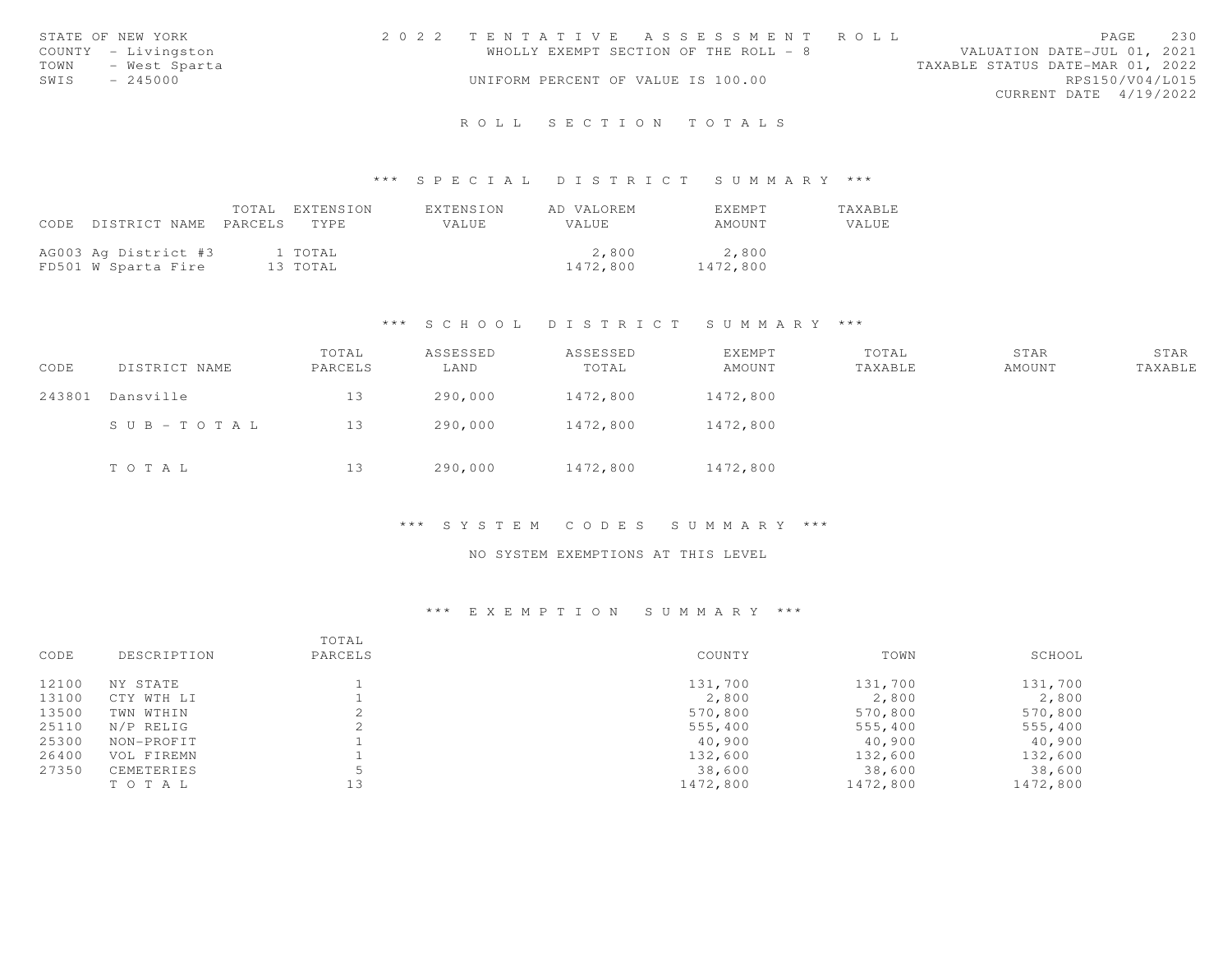|      | STATE OF NEW YORK   | 2022 TENTATIVE ASSESSMENT ROLL     |  |                                       |                                  |                        | PAGE | 231 |
|------|---------------------|------------------------------------|--|---------------------------------------|----------------------------------|------------------------|------|-----|
|      | COUNTY - Livingston |                                    |  | WHOLLY EXEMPT SECTION OF THE ROLL - 8 | VALUATION DATE-JUL 01, 2021      |                        |      |     |
| TOWN | - West Sparta       |                                    |  |                                       | TAXABLE STATUS DATE-MAR 01, 2022 |                        |      |     |
| SWIS | $-245000$           | UNIFORM PERCENT OF VALUE IS 100.00 |  |                                       |                                  | RPS150/V04/L015        |      |     |
|      |                     |                                    |  |                                       |                                  | CURRENT DATE 4/19/2022 |      |     |
|      |                     | ROLL SECTION TOTALS                |  |                                       |                                  |                        |      |     |

| ROLL |                      | TOTAL   | <b>ACCECCED</b> | SSESSED | TAXABLE | TAXABLE | TAXABLE | STAR    |
|------|----------------------|---------|-----------------|---------|---------|---------|---------|---------|
| SEC  | DESCRIPTION          | PARCELS | LAND            | TOTAL   | COUNTY  | TOWN    | SCHOOL  | TAXABLE |
|      | LY EXEMPT<br>MHMO1.7 |         | ,000<br>290.    | 472,800 |         |         |         |         |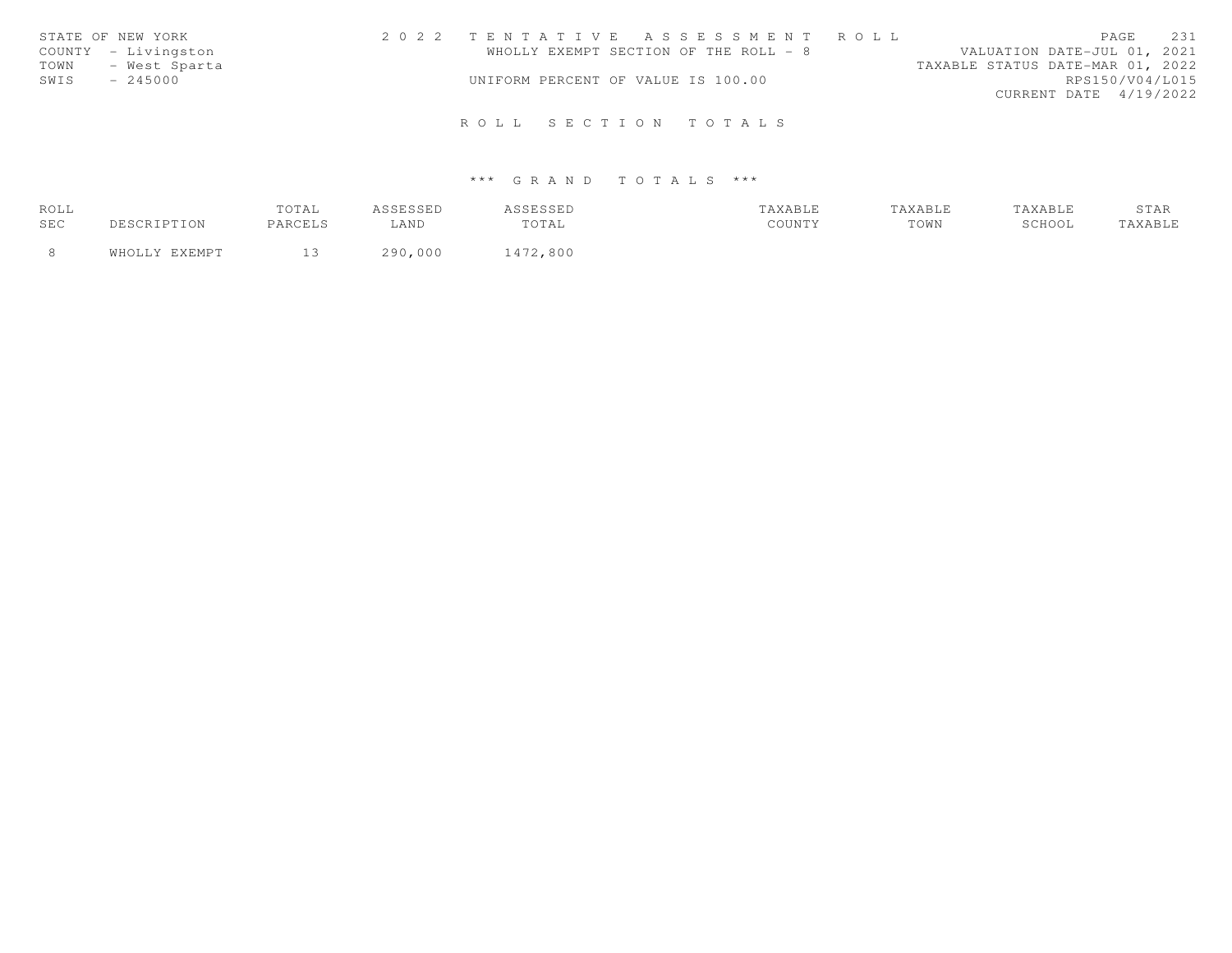| STATE OF NEW YORK   |                                    | 2022 TENTATIVE ASSESSMENT ROLL |                                  | PAGE            | 232 |
|---------------------|------------------------------------|--------------------------------|----------------------------------|-----------------|-----|
| COUNTY - Livingston |                                    |                                | VALUATION DATE-JUL 01, 2021      |                 |     |
|                     | SWIS TOTALS                        |                                | TAXABLE STATUS DATE-MAR 01, 2022 |                 |     |
| SWIS - 245000       | UNIFORM PERCENT OF VALUE IS 100.00 |                                |                                  | RPS150/V04/L015 |     |
|                     |                                    |                                | CURRENT DATE 4/19/2022           |                 |     |
|                     |                                    |                                |                                  |                 |     |

|      |                       | TOTAL. | EXTENSION | EXTENSION | AD VALOREM | EXEMPT   | TAXABLE    |
|------|-----------------------|--------|-----------|-----------|------------|----------|------------|
| CODE | DISTRICT NAME PARCELS |        | TYPE      | VALUE     | VALUE      | AMOUNT   | VALUE      |
|      | WD501 Woodsville Wtr  |        | 29 UNITS  | 29.00     |            |          | 29.00      |
|      | WD502 Woodsville Wtr  |        | 10 UNITS  | 7.00      |            |          | 7.00       |
|      | AG003 Ag District #3  |        | 199 TOTAL |           | 44759,200  | 2,800    | 44756,400  |
|      | FD501 W Sparta Fire   |        | 875 TOTAL |           | 126252,512 | 1478,432 | 124774,080 |

#### \*\*\* S C H O O L D I S T R I C T S U M M A R Y \*\*\*

| CODE   | DISTRICT NAME          | TOTAL<br>PARCELS | ASSESSED<br>LAND | ASSESSED<br>TOTAL | EXEMPT<br>AMOUNT | TOTAL<br>TAXABLE | STAR<br>AMOUNT | STAR<br>TAXABLE |
|--------|------------------------|------------------|------------------|-------------------|------------------|------------------|----------------|-----------------|
| 242601 | Geneseo                | 5                | 383,000          | 442,952           | 279,156          | 163,796          |                | 163,796         |
| 243601 | Mt. Morris             |                  | 397,600          | 763,849           | 450              | 763,399          |                | 763,399         |
| 243801 | Dansville              | 803              | 54387,700        | 118580,556        | 27940,320        | 90640,236        | 11979,505      | 78660,731       |
| 244001 | Keshequa               | 63               | 2703,600         | 6828,715          | 393,162          | 6435,553         | 734,700        | 5700,853        |
|        | $S \cup B - T O T A L$ | 878              | 57871,900        | 126616,072        | 28613,088        | 98002,984        | 12714,205      | 85288,779       |
|        | TOTAL                  | 878              | 57871,900        | 126616,072        | 28613,088        | 98002,984        | 12714,205      | 85288,779       |

# \*\*\* S Y S T E M C O D E S S U M M A R Y \*\*\*

| CODE  | DESCRIPTION | TOTAL<br>PARCELS | COUNTY  | TOWN    | SCHOOL |
|-------|-------------|------------------|---------|---------|--------|
| 50001 | SCHL TAXBL  |                  | 363,260 | 363,260 |        |
| 50002 | CNTY EXMPT  |                  | 150     |         |        |
| 50003 | TOWN EXMPT  |                  |         | 150     |        |
| 50004 | SCHL EXMPT  |                  |         |         | 150    |
| 50005 | TOWN TAXBL  |                  | 150     |         | 150    |
| 50006 | CNTY TAXBL  |                  |         | 150     | 150    |
|       | TOTAL       | 6                | 363,560 | 363,560 | 450    |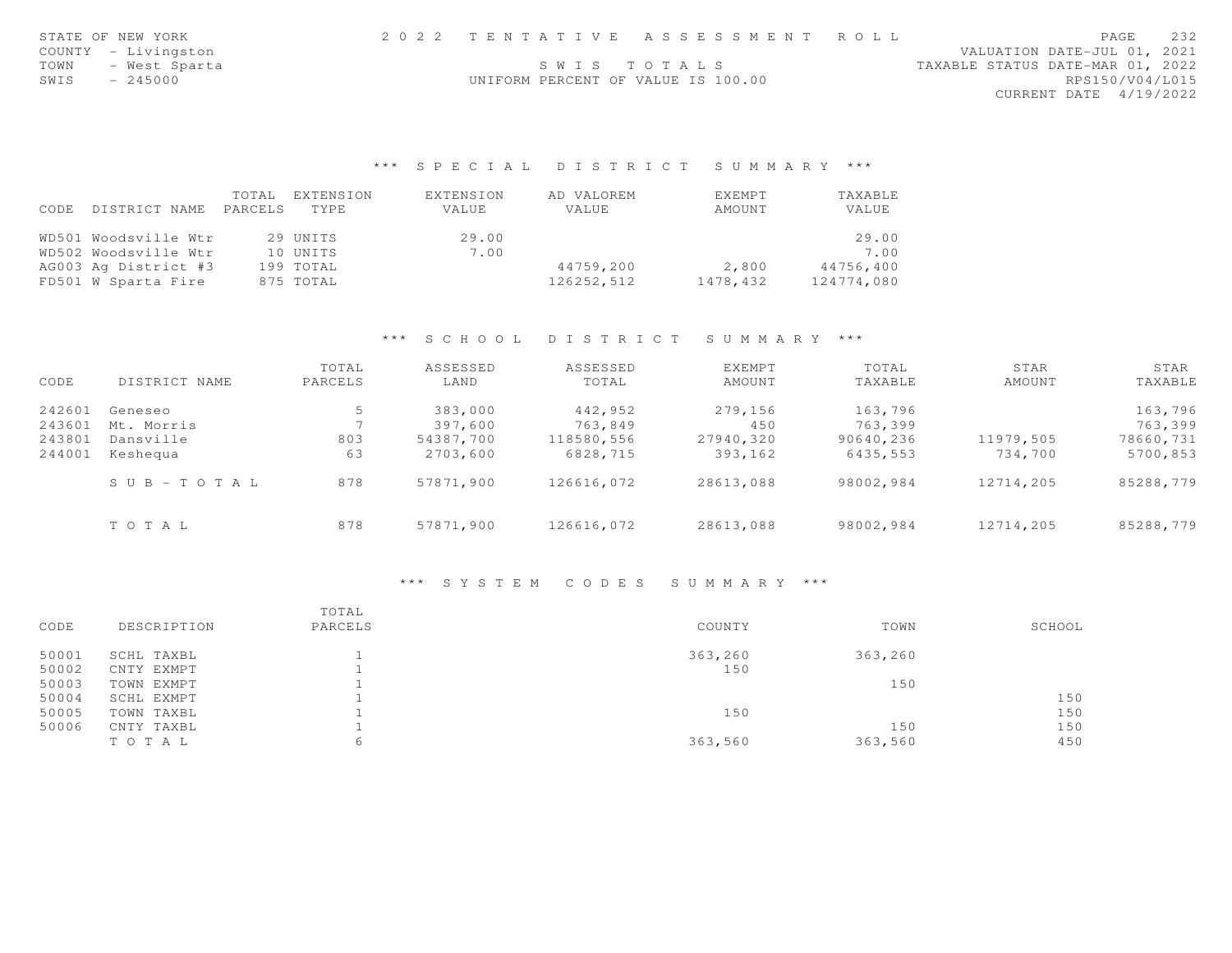|      | STATE OF NEW YORK   |                                    | 2022 TENTATIVE ASSESSMENT ROLL |                                  |                        | <b>PAGE</b> | 233 |
|------|---------------------|------------------------------------|--------------------------------|----------------------------------|------------------------|-------------|-----|
|      | COUNTY - Livingston |                                    |                                | VALUATION DATE-JUL 01, 2021      |                        |             |     |
| TOWN | - West Sparta       |                                    | SWIS TOTALS                    | TAXABLE STATUS DATE-MAR 01, 2022 |                        |             |     |
| SWIS | $-245000$           | UNIFORM PERCENT OF VALUE IS 100.00 |                                |                                  | RPS150/V04/L015        |             |     |
|      |                     |                                    |                                |                                  | CURRENT DATE 4/19/2022 |             |     |

|       |                 | TOTAL        |            |           |           |
|-------|-----------------|--------------|------------|-----------|-----------|
| CODE  | DESCRIPTION     | PARCELS      | COUNTY     | TOWN      | SCHOOL    |
| 12100 | NY STATE        |              | 131,700    | 131,700   | 131,700   |
| 13100 | CTY WTH LI      |              | 2,800      | 2,800     | 2,800     |
| 13500 | TWN WTHIN       |              | 570,800    | 570,800   | 570,800   |
| 25110 | N/P RELIG       |              | 555,400    | 555,400   | 555,400   |
| 25300 | NON-PROFIT      |              | 40,900     | 40,900    | 40,900    |
| 26400 | VOL FIREMN      |              | 132,600    | 132,600   | 132,600   |
| 27350 | CEMETERIES      |              | 38,600     | 38,600    | 38,600    |
| 41111 | VETS-PR-CT      | 3            | 330,199    | 330,199   |           |
| 41121 | VET WAR CT      | 30           | 543,713    | 543,713   |           |
| 41131 | VET COM CT      | 15           | 436,119    | 436,119   |           |
| 41141 | VET DIS CT      |              | 242,582    | 242,582   |           |
| 41161 | $CW_15_VET/$    |              | 92,105     | 92,105    |           |
| 41171 | CW_DISBLD_      | $\mathbf{2}$ | 80,000     | 80,000    |           |
| 41700 | AGR BLD         | 5            | 1069,623   | 1069,623  | 1069,623  |
| 41720 | AG DIST C       | 130          | 18957, 155 | 18957,155 | 18957,155 |
| 41730 | AG DIST IN      | 23           | 5375,279   | 5375,279  | 5375,279  |
| 41800 | SR CITIZEN      | 14           | 421,342    | 421,342   | 454,656   |
| 41834 | ENH STAR        | 101          |            |           | 7261,405  |
| 41844 | E STAR ADD      | -1           |            |           | 20,400    |
| 41854 | <b>BAS STAR</b> | 182          |            |           | 5432,400  |
| 41930 | DISABILITY      |              | 283,523    | 283,523   | 297,394   |
| 47200 | RR CEIL         |              | 5,632      | 5,632     | 5,632     |
| 47460 | CERT FORET      |              | 795,424    | 795,424   | 795,424   |
| 47610 | BUS IMP 98      |              | 6,675      | 6,675     | 6,675     |
| 49500 | SOLAR           |              | 178,000    | 178,000   | 178,000   |
|       | TO TAL          | 556          | 30290,171  | 30290,171 | 41326,843 |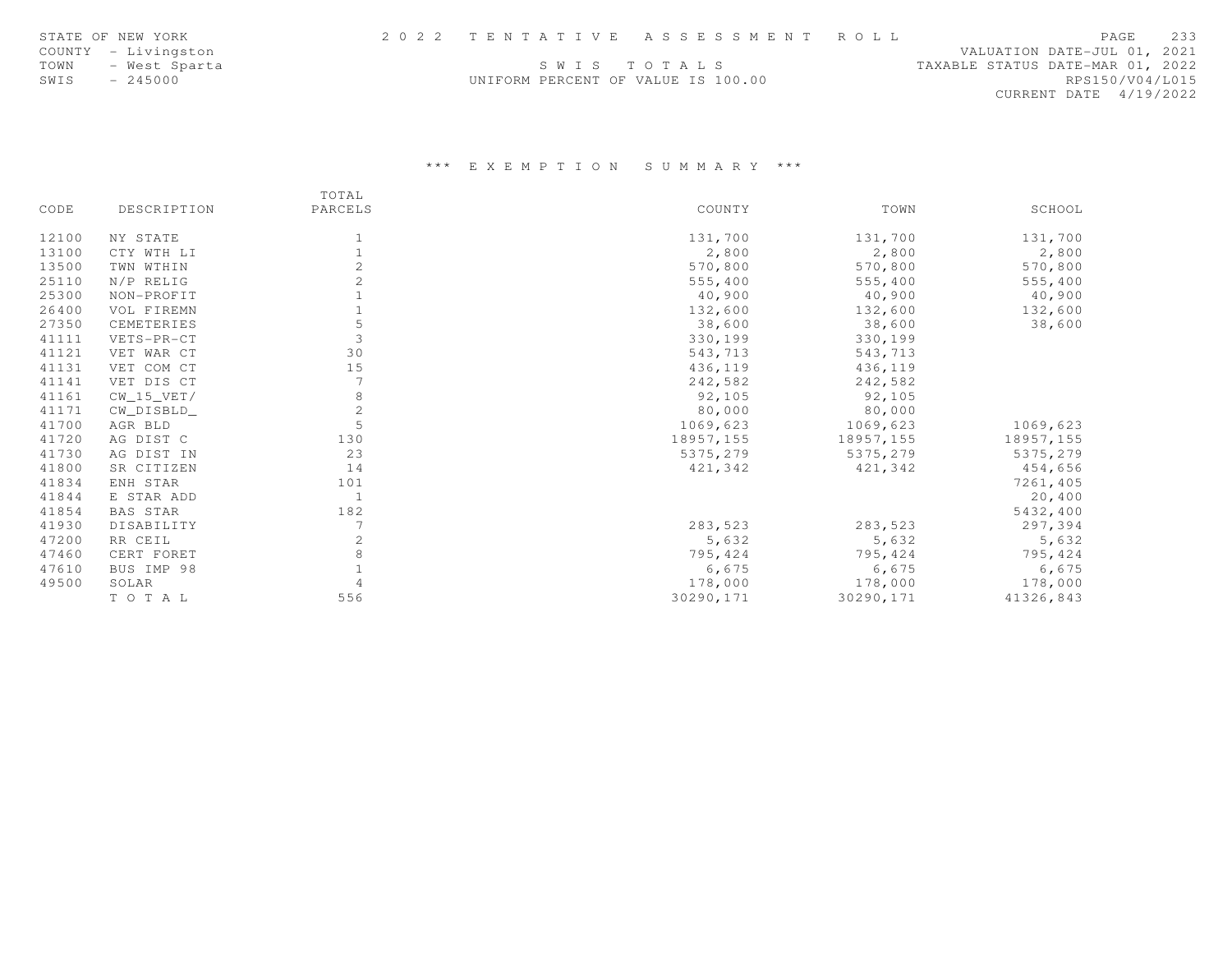|      | STATE OF NEW YORK   |                                    | 2022 TENTATIVE ASSESSMENT ROLL |                                  |                        | PAGE | 234 |
|------|---------------------|------------------------------------|--------------------------------|----------------------------------|------------------------|------|-----|
|      | COUNTY - Livingston |                                    |                                | VALUATION DATE-JUL 01, 2021      |                        |      |     |
| TOWN | – West Sparta       |                                    | SWIS TOTALS                    | TAXABLE STATUS DATE-MAR 01, 2022 |                        |      |     |
| SWIS | $-245000$           | UNIFORM PERCENT OF VALUE IS 100.00 |                                |                                  | RPS150/V04/L015        |      |     |
|      |                     |                                    |                                |                                  | CURRENT DATE 4/19/2022 |      |     |

| ROLL<br>SEC     | DESCRIPTION       | TOTAL<br>PARCELS | ASSESSED<br>LAND | ASSESSED<br>TOTAL | TAXABLE<br>COUNTY | TAXABLE<br>TOWN | TAXABLE<br>SCHOOL | STAR<br>TAXABLE |
|-----------------|-------------------|------------------|------------------|-------------------|-------------------|-----------------|-------------------|-----------------|
| $\mathbf{1}$    | TAXABLE           | 829              | 57130,200        | 118480,900        | 89669,161         | 89669,161       | 91346,694         | 78632,489       |
| $\mathbf{3}$    | STATE OWNED LAND  | 5                | 397,600          | 761,310           | 397,750           | 397,750         | 760,860           | 760,860         |
| 5               | SPECIAL FRANCHISE | 8                |                  | 1892, 124         | 1892, 124         | 1892, 124       | 1892, 124         | 1892, 124       |
| 6               | UTILITIES & N.C.  | 21               | 11,600           | 3797,938          | 3797,938          | 3797,938        | 3797,938          | 3797,938        |
| $7\overline{ }$ | CEILING RAILROADS | 2                | 42,500           | 211,000           | 205,368           | 205,368         | 205,368           | 205,368         |
| 8               | WHOLLY EXEMPT     | 13               | 290,000          | 1472,800          |                   |                 |                   |                 |
| $\star$         | TOTAL<br>SUB      | 878              | 57871,900        | 126616,072        | 95962,341         | 95962,341       | 98002,984         | 85288,779       |
| $+ +$           | GRAND TOTAL       | 878              | 57871,900        | 126616,072        | 95962,341         | 95962,341       | 98002,984         | 85288,779       |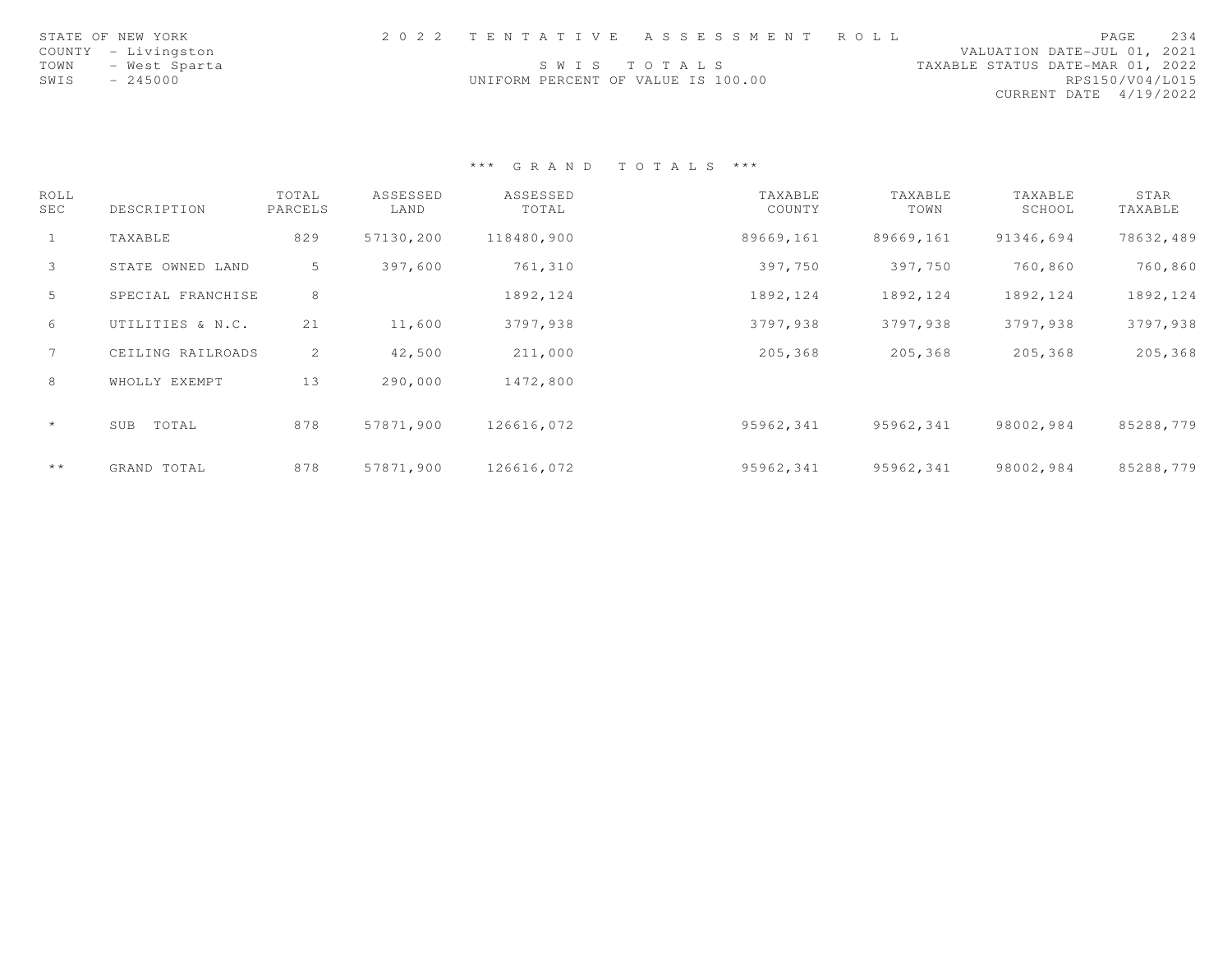| STATE OF NEW YORK                         | 2022 TENTATIVE ASSESSMENT ROLL     |  | VALUATION DATE-JUL 01, 2021      | PAGE            | 235 |
|-------------------------------------------|------------------------------------|--|----------------------------------|-----------------|-----|
| COUNTY - Livingston<br>TOWN - West Sparta | TOWN TOTALS                        |  | TAXABLE STATUS DATE-MAR 01, 2022 |                 |     |
| $-2450$<br>SWIS                           | UNIFORM PERCENT OF VALUE IS 100.00 |  |                                  | RPS150/V04/L015 |     |
|                                           |                                    |  | CURRENT DATE 4/19/2022           |                 |     |
|                                           |                                    |  |                                  |                 |     |
|                                           |                                    |  |                                  |                 |     |

|      |                      | TOTAL   | EXTENSION | EXTENSION | AD VALOREM | EXEMPT   | TAXABLE    |
|------|----------------------|---------|-----------|-----------|------------|----------|------------|
| CODE | DISTRICT NAME        | PARCELS | TYPE      | VALUE     | VALUE      | AMOUNT   | VALUE      |
|      | WD501 Woodsville Wtr |         | 29 UNITS  | 29.00     |            |          | 29.00      |
|      | WD502 Woodsville Wtr |         | 10 UNITS  | 7.00      |            |          | 7.00       |
|      | AG003 Ag District #3 |         | 199 TOTAL |           | 44759,200  | 2,800    | 44756,400  |
|      | FD501 W Sparta Fire  |         | 875 TOTAL |           | 126252,512 | 1478,432 | 124774,080 |

#### \*\*\* S C H O O L D I S T R I C T S U M M A R Y \*\*\*

| CODE   | DISTRICT NAME         | TOTAL<br>PARCELS | ASSESSED<br>LAND | ASSESSED<br>TOTAL | <b>EXEMPT</b><br>AMOUNT | TOTAL<br>TAXABLE | STAR<br>AMOUNT | STAR<br>TAXABLE |
|--------|-----------------------|------------------|------------------|-------------------|-------------------------|------------------|----------------|-----------------|
| 242601 | Geneseo               | 5                | 383,000          | 442,952           | 279,156                 | 163,796          |                | 163,796         |
| 243601 | Mt. Morris            |                  | 397,600          | 763,849           | 450                     | 763,399          |                | 763,399         |
| 243801 | Dansville             | 803              | 54387,700        | 118580,556        | 27940,320               | 90640,236        | 11979,505      | 78660,731       |
| 244001 | Keshequa              | 63               | 2703,600         | 6828,715          | 393,162                 | 6435,553         | 734,700        | 5700,853        |
|        | $S \cup B - TO T A L$ | 878              | 57871,900        | 126616,072        | 28613,088               | 98002,984        | 12714,205      | 85288,779       |
|        | TOTAL                 | 878              | 57871,900        | 126616,072        | 28613,088               | 98002,984        | 12714,205      | 85288,779       |

#### \*\*\* S Y S T E M C O D E S S U M M A R Y \*\*\*

| CODE  | DESCRIPTION | TOTAL<br>PARCELS | COUNTY  | TOWN    | SCHOOL |
|-------|-------------|------------------|---------|---------|--------|
| 50001 | SCHL TAXBL  |                  | 363,260 | 363,260 |        |
| 50002 | CNTY EXMPT  |                  | 150     |         |        |
| 50003 | TOWN EXMPT  |                  |         | 150     |        |
| 50004 | SCHL EXMPT  |                  |         |         | 150    |
| 50005 | TOWN TAXBL  |                  | 150     |         | 150    |
| 50006 | CNTY TAXBL  |                  |         | 150     | 150    |
|       | TO TAL      | 6                | 363,560 | 363,560 | 450    |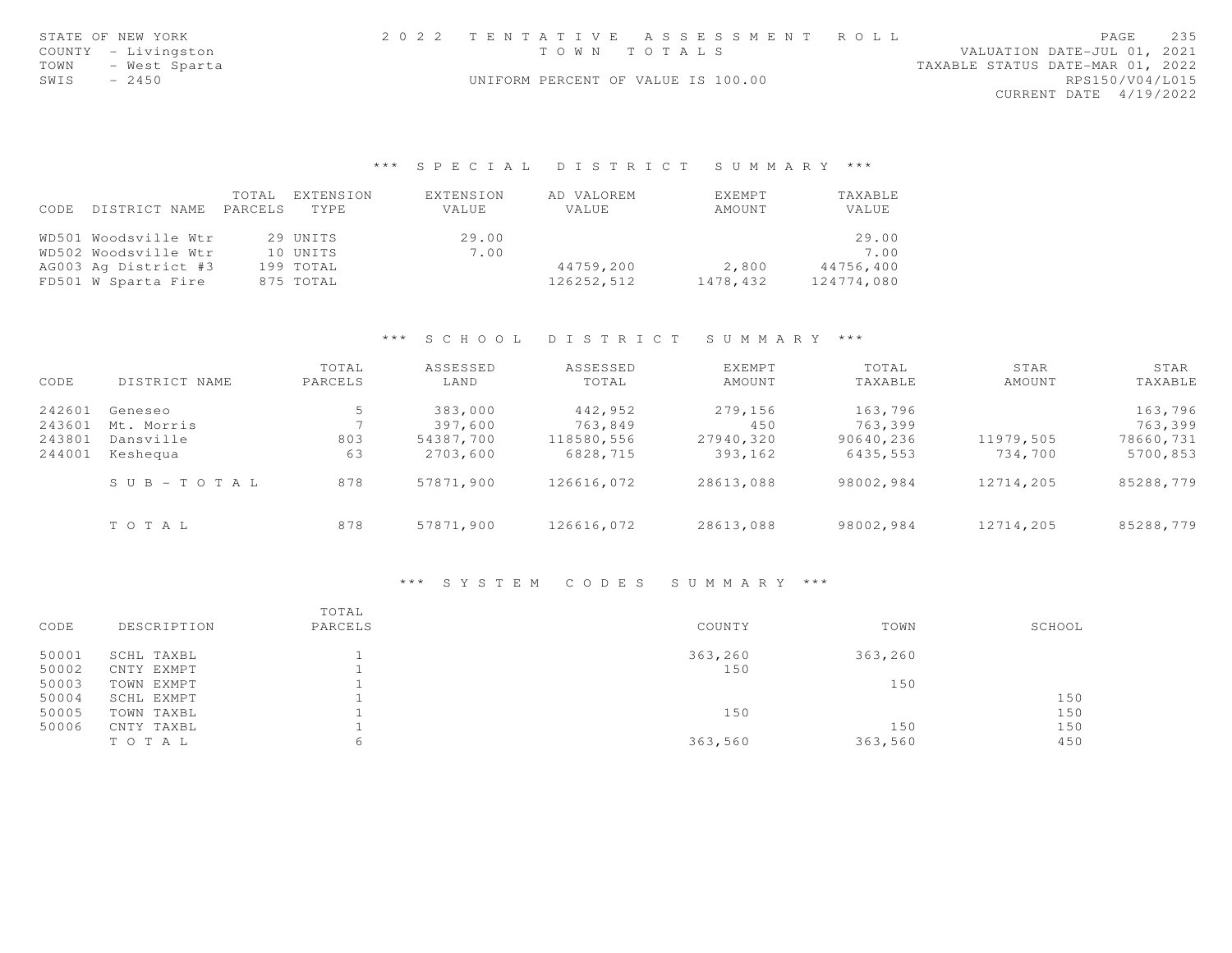| STATE OF NEW YORK     |                                    | 2022 TENTATIVE ASSESSMENT ROLL |                                  |                        | PAGE | 236 |
|-----------------------|------------------------------------|--------------------------------|----------------------------------|------------------------|------|-----|
| COUNTY - Livingston   | TOWN TOTALS                        |                                | VALUATION DATE-JUL 01, 2021      |                        |      |     |
| TOWN<br>– West Sparta |                                    |                                | TAXABLE STATUS DATE-MAR 01, 2022 |                        |      |     |
| SWIS<br>$-2450$       | UNIFORM PERCENT OF VALUE IS 100.00 |                                |                                  | RPS150/V04/L015        |      |     |
|                       |                                    |                                |                                  | CURRENT DATE 4/19/2022 |      |     |

|       |                 | TOTAL          |           |            |           |
|-------|-----------------|----------------|-----------|------------|-----------|
| CODE  | DESCRIPTION     | PARCELS        | COUNTY    | TOWN       | SCHOOL    |
| 12100 | NY STATE        |                | 131,700   | 131,700    | 131,700   |
| 13100 | CTY WTH LI      |                | 2,800     | 2,800      | 2,800     |
| 13500 | TWN WTHIN       |                | 570,800   | 570,800    | 570,800   |
| 25110 | N/P RELIG       |                | 555,400   | 555,400    | 555,400   |
| 25300 | NON-PROFIT      |                | 40,900    | 40,900     | 40,900    |
| 26400 | VOL FIREMN      |                | 132,600   | 132,600    | 132,600   |
| 27350 | CEMETERIES      |                | 38,600    | 38,600     | 38,600    |
| 41111 | VETS-PR-CT      |                | 330,199   | 330,199    |           |
| 41121 | VET WAR CT      | 30             | 543,713   | 543,713    |           |
| 41131 | VET COM CT      | 15             | 436,119   | 436,119    |           |
| 41141 | VET DIS CT      |                | 242,582   | 242,582    |           |
| 41161 | $CW_15_VET/$    | 8              | 92,105    | 92,105     |           |
| 41171 | CW_DISBLD_      | $\mathbf{2}$   | 80,000    | 80,000     |           |
| 41700 | AGR BLD         |                | 1069,623  | 1069,623   | 1069,623  |
| 41720 | AG DIST C       | 130            | 18957,155 | 18957, 155 | 18957,155 |
| 41730 | AG DIST IN      | 23             | 5375,279  | 5375,279   | 5375,279  |
| 41800 | SR CITIZEN      | 14             | 421,342   | 421,342    | 454,656   |
| 41834 | ENH STAR        | 101            |           |            | 7261,405  |
| 41844 | E STAR ADD      | 1              |           |            | 20,400    |
| 41854 | <b>BAS STAR</b> | 182            |           |            | 5432,400  |
| 41930 | DISABILITY      | $\overline{7}$ | 283,523   | 283,523    | 297,394   |
| 47200 | RR CEIL         |                | 5,632     | 5,632      | 5,632     |
| 47460 | CERT FORET      |                | 795,424   | 795,424    | 795,424   |
| 47610 | BUS IMP 98      |                | 6,675     | 6,675      | 6,675     |
| 49500 | SOLAR           |                | 178,000   | 178,000    | 178,000   |
|       | TO TAL          | 556            | 30290,171 | 30290,171  | 41326,843 |